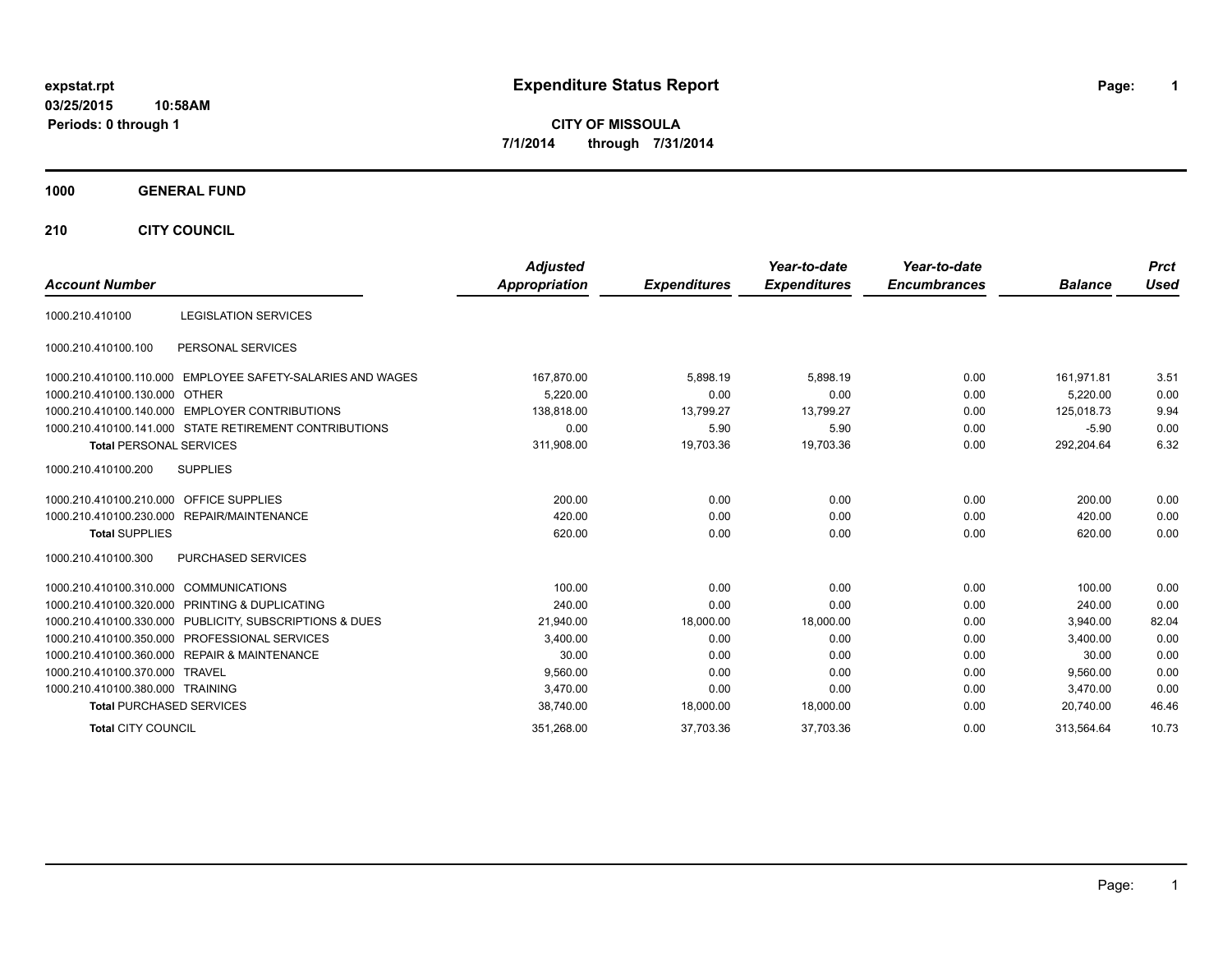**03/25/2015 10:58AM Periods: 0 through 1**

**CITY OF MISSOULA 7/1/2014 through 7/31/2014**

**1000 GENERAL FUND**

**220 MAYOR**

| <b>Account Number</b>                   |                                                         | <b>Adjusted</b><br><b>Appropriation</b> | <b>Expenditures</b> | Year-to-date<br><b>Expenditures</b> | Year-to-date<br><b>Encumbrances</b> | <b>Balance</b> | <b>Prct</b><br><b>Used</b> |
|-----------------------------------------|---------------------------------------------------------|-----------------------------------------|---------------------|-------------------------------------|-------------------------------------|----------------|----------------------------|
| 1000.220.410210                         | <b>ADMINISTRATION</b>                                   |                                         |                     |                                     |                                     |                |                            |
| 1000.220.410210.100                     | PERSONAL SERVICES                                       |                                         |                     |                                     |                                     |                |                            |
|                                         | 1000.220.410210.110.000 SALARIES AND WAGES              | 292,159.00                              | 10.078.53           | 10.078.53                           | 0.00                                | 282,080.47     | 3.45                       |
| 1000.220.410210.120.000                 | OVERTIME/TERMINATION                                    | 500.00                                  | 0.00                | 0.00                                | 0.00                                | 500.00         | 0.00                       |
| 1000.220.410210.130.000 OTHER           |                                                         | 6,600.00                                | 0.00                | 0.00                                | 0.00                                | 6,600.00       | 0.00                       |
|                                         | 1000.220.410210.140.000 EMPLOYER CONTRIBUTIONS          | 90,363.00                               | 7,491.55            | 7.491.55                            | 0.00                                | 82.871.45      | 8.29                       |
|                                         | 1000.220.410210.141.000 STATE RETIREMENT CONTRIBUTIONS  | 0.00                                    | 12.63               | 12.63                               | 0.00                                | $-12.63$       | 0.00                       |
| <b>Total PERSONAL SERVICES</b>          |                                                         | 389,622.00                              | 17,582.71           | 17,582.71                           | 0.00                                | 372,039.29     | 4.51                       |
| 1000.220.410210.200                     | <b>SUPPLIES</b>                                         |                                         |                     |                                     |                                     |                |                            |
| 1000.220.410210.210.000 OFFICE SUPPLIES |                                                         | 1,004.00                                | 70.49               | 70.49                               | 0.00                                | 933.51         | 7.02                       |
|                                         | 1000.220.410210.220.000 OPERATING SUPPLIES              | 1,120.00                                | 0.00                | 0.00                                | 0.00                                | 1,120.00       | 0.00                       |
|                                         | 1000.220.410210.230.000 REPAIR/MAINTENANCE              | 100.00                                  | 0.00                | 0.00                                | 0.00                                | 100.00         | 0.00                       |
| 1000.220.410210.231.000 GASOLINE        |                                                         | 108.00                                  | 0.00                | 0.00                                | 0.00                                | 108.00         | 0.00                       |
| <b>Total SUPPLIES</b>                   |                                                         | 2,332.00                                | 70.49               | 70.49                               | 0.00                                | 2,261.51       | 3.02                       |
| 1000.220.410210.300                     | <b>PURCHASED SERVICES</b>                               |                                         |                     |                                     |                                     |                |                            |
| 1000.220.410210.310.000 COMMUNICATIONS  |                                                         | 712.00                                  | 0.00                | 0.00                                | 0.00                                | 712.00         | 0.00                       |
|                                         | 1000.220.410210.320.000 PRINTING & DUPLICATING          | 956.00                                  | 0.00                | 0.00                                | 0.00                                | 956.00         | 0.00                       |
|                                         | 1000.220.410210.330.000 PUBLICITY, SUBSCRIPTIONS & DUES | 7.710.00                                | 6.600.27            | 6.600.27                            | 0.00                                | 1.109.73       | 85.61                      |
|                                         | 1000.220.410210.344.000 TELEPHONE SERVICE               | 4,124.00                                | 231.17              | 231.17                              | 0.00                                | 3,892.83       | 5.61                       |
|                                         | 1000.220.410210.350.000 PROFESSIONAL SERVICES           | 2,072.00                                | 0.00                | 0.00                                | 0.00                                | 2,072.00       | 0.00                       |
|                                         | 1000.220.410210.360.000 REPAIR & MAINTENANCE            | 1,305.00                                | 100.00              | 100.00                              | 0.00                                | 1,205.00       | 7.66                       |
| 1000.220.410210.370.000 TRAVEL          |                                                         | 2,008.00                                | 0.00                | 0.00                                | 0.00                                | 2,008.00       | 0.00                       |
| 1000.220.410210.380.000 TRAINING        |                                                         | 1.600.00                                | 0.00                | 0.00                                | 0.00                                | 1,600.00       | 0.00                       |
|                                         | 1000.220.410210.390.000 OTHER PURCHASED SERVICES        | 1,050.00                                | 0.00                | 0.00                                | 0.00                                | 1,050.00       | 0.00                       |
| <b>Total PURCHASED SERVICES</b>         |                                                         | 21,537.00                               | 6,931.44            | 6,931.44                            | 0.00                                | 14,605.56      | 32.18                      |
| <b>Total ADMINISTRATION</b>             |                                                         | 413,491.00                              | 24,584.64           | 24,584.64                           | 0.00                                | 388.906.36     | 5.95                       |
| 1000.220.110225                         | DUDLIC DEL ATIONIC                                      |                                         |                     |                                     |                                     |                |                            |

1000.220.410225 PUBLIC RELATIONS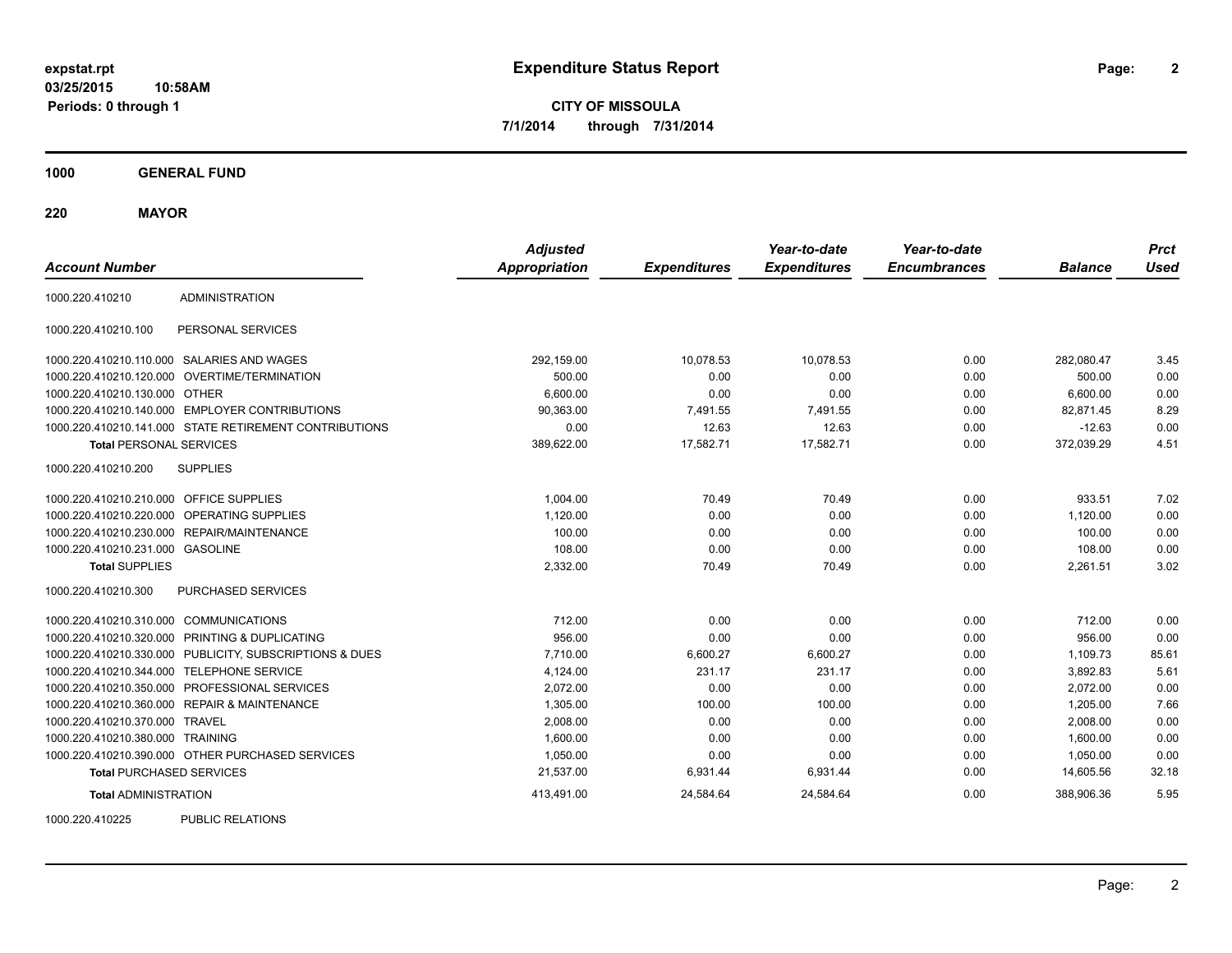**1000 GENERAL FUND**

**220 MAYOR**

| <b>Account Number</b>                                   | <b>Adjusted</b><br><b>Appropriation</b> | <b>Expenditures</b> | Year-to-date<br><b>Expenditures</b> | Year-to-date<br><b>Encumbrances</b> | <b>Balance</b> | <b>Prct</b><br><b>Used</b> |
|---------------------------------------------------------|-----------------------------------------|---------------------|-------------------------------------|-------------------------------------|----------------|----------------------------|
| PERSONAL SERVICES<br>1000.220.410225.100                |                                         |                     |                                     |                                     |                |                            |
| 1000.220.410225.110.000 SALARIES AND WAGES              | 5,962.00                                | 205.64              | 205.64                              | 0.00                                | 5,756.36       | 3.45                       |
| 1000.220.410225.140.000 EMPLOYER CONTRIBUTIONS          | 1,842.00                                | 152.92              | 152.92                              | 0.00                                | 1,689.08       | 8.30                       |
| <b>Total PERSONAL SERVICES</b>                          | 7.804.00                                | 358.56              | 358.56                              | 0.00                                | 7.445.44       | 4.59                       |
| 1000.220.410225.200<br><b>SUPPLIES</b>                  |                                         |                     |                                     |                                     |                |                            |
| 1000.220.410225.240.000 OTHER SUPPLIES                  | 400.00                                  | 0.00                | 0.00                                | 0.00                                | 400.00         | 0.00                       |
| <b>Total SUPPLIES</b>                                   | 400.00                                  | 0.00                | 0.00                                | 0.00                                | 400.00         | 0.00                       |
| PURCHASED SERVICES<br>1000.220.410225.300               |                                         |                     |                                     |                                     |                |                            |
| 1000.220.410225.330.000 PUBLICITY, SUBSCRIPTIONS & DUES | 1,970.00                                | 290.00              | 290.00                              | 0.00                                | 1,680.00       | 14.72                      |
| 1000.220.410225.390.000 OTHER PURCHASED SERVICES        | 200.00                                  | 0.00                | 0.00                                | 0.00                                | 200.00         | 0.00                       |
| <b>Total PURCHASED SERVICES</b>                         | 2,170.00                                | 290.00              | 290.00                              | 0.00                                | 1,880.00       | 13.36                      |
| <b>Total PUBLIC RELATIONS</b>                           | 10.374.00                               | 648.56              | 648.56                              | 0.00                                | 9.725.44       | 6.25                       |
| <b>ADMINISTRATION</b><br>1000.220.410250                |                                         |                     |                                     |                                     |                |                            |
| PERSONAL SERVICES<br>1000.220.410250.100                |                                         |                     |                                     |                                     |                |                            |
| 1000.220.410250.110.000 SALARIES AND WAGES              | 69,954.00                               | 2,341.26            | 2,341.26                            | 0.00                                | 67,612.74      | 3.35                       |
| 1000.220.410250.140.000 EMPLOYER CONTRIBUTIONS          | 20,992.00                               | 1,848.51            | 1,848.51                            | 0.00                                | 19,143.49      | 8.81                       |
| <b>Total PERSONAL SERVICES</b>                          | 90,946.00                               | 4,189.77            | 4,189.77                            | 0.00                                | 86,756.23      | 4.61                       |
| PURCHASED SERVICES<br>1000.220.410250.300               |                                         |                     |                                     |                                     |                |                            |
| 1000.220.410250.320.000 PRINTING & DUPLICATING          | 2,100.00                                | 0.00                | 0.00                                | 0.00                                | 2,100.00       | 0.00                       |
| 1000.220.410250.344.000 TELEPHONE SERVICE               | 1,952.00                                | 115.39              | 115.39                              | 0.00                                | 1,836.61       | 5.91                       |
| 1000.220.410250.350.000 PROFESSIONAL SERVICES           | 1,235.00                                | 0.00                | 0.00                                | 0.00                                | 1,235.00       | 0.00                       |
| 1000.220.410250.380.000 TRAINING                        | 420.00                                  | 0.00                | 0.00                                | 0.00                                | 420.00         | 0.00                       |
| <b>Total PURCHASED SERVICES</b>                         | 5,707.00                                | 115.39              | 115.39                              | 0.00                                | 5,591.61       | 2.02                       |
| <b>Total ADMINISTRATION</b>                             | 96,653.00                               | 4,305.16            | 4,305.16                            | 0.00                                | 92.347.84      | 4.45                       |
| <b>Total MAYOR</b>                                      | 520,518.00                              | 29,538.36           | 29,538.36                           | 0.00                                | 490,979.64     | 5.67                       |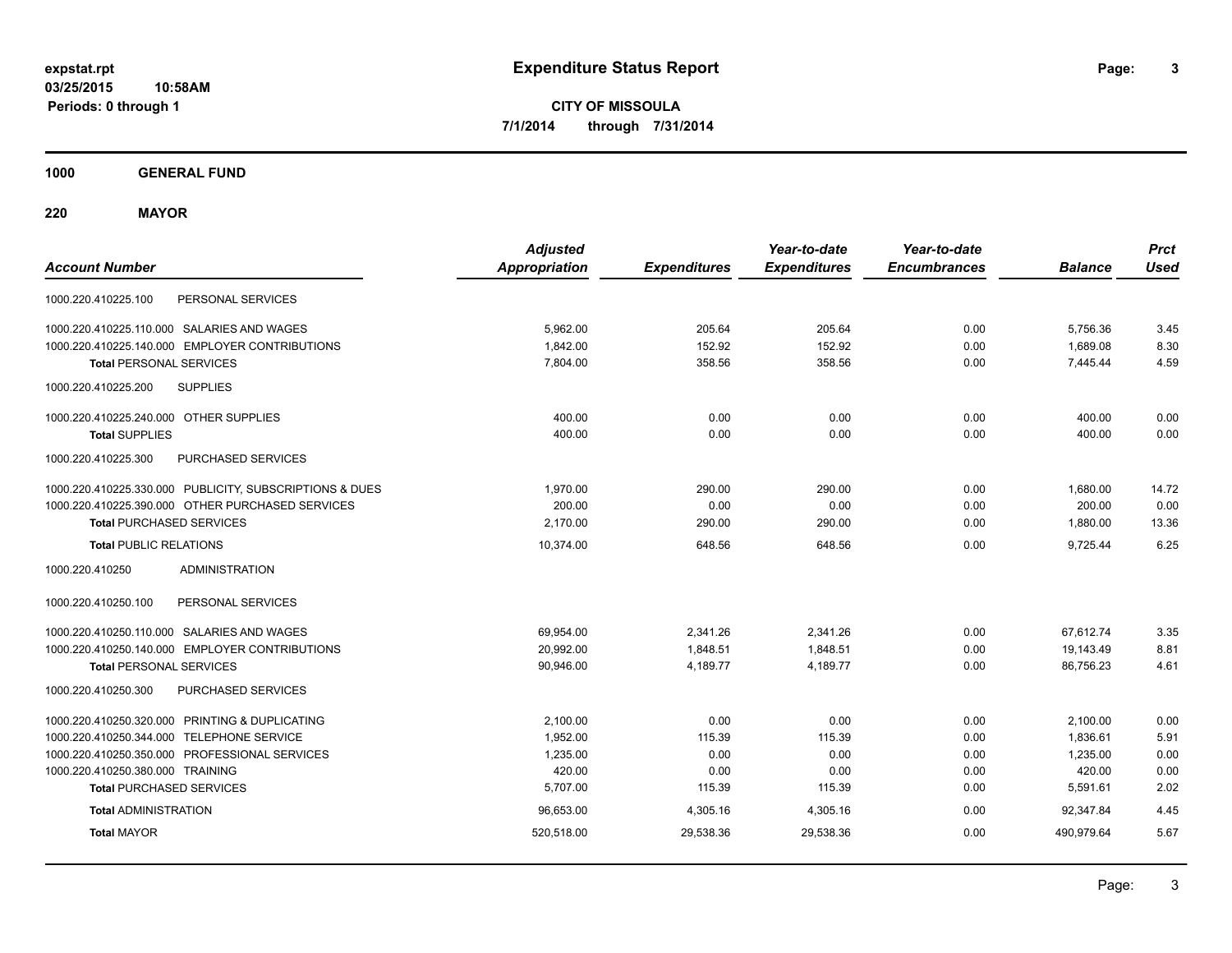**4**

**CITY OF MISSOULA 7/1/2014 through 7/31/2014**

**1000 GENERAL FUND**

|                                                         | <b>Adjusted</b>      |                     | Year-to-date        | Year-to-date        |                | <b>Prct</b> |
|---------------------------------------------------------|----------------------|---------------------|---------------------|---------------------|----------------|-------------|
| <b>Account Number</b>                                   | <b>Appropriation</b> | <b>Expenditures</b> | <b>Expenditures</b> | <b>Encumbrances</b> | <b>Balance</b> | <b>Used</b> |
| <b>ADMINISTRATION</b><br>1000.221.410810                |                      |                     |                     |                     |                |             |
| 1000.221.410810.100<br>PERSONAL SERVICES                |                      |                     |                     |                     |                |             |
| 1000.221.410810.110.000 SALARIES AND WAGES              | 102,470.00           | 1,790.64            | 1,790.64            | 0.00                | 100,679.36     | 1.75        |
| 1000.221.410810.140.000 EMPLOYER CONTRIBUTIONS          | 34.869.00            | 1,912.00            | 1.912.00            | 0.00                | 32.957.00      | 5.48        |
| 1000.221.410810.141.000 STATE RETIREMENT CONTRIBUTIONS  | 0.00                 | 4.49                | 4.49                | 0.00                | $-4.49$        | 0.00        |
| <b>Total PERSONAL SERVICES</b>                          | 137,339.00           | 3,707.13            | 3,707.13            | 0.00                | 133,631.87     | 2.70        |
| 1000.221.410810.200<br><b>SUPPLIES</b>                  |                      |                     |                     |                     |                |             |
| 1000.221.410810.210.000 OFFICE SUPPLIES                 | 1.000.00             | 0.00                | 0.00                | 0.00                | 1,000.00       | 0.00        |
| <b>Total SUPPLIES</b>                                   | 1,000.00             | 0.00                | 0.00                | 0.00                | 1,000.00       | 0.00        |
| PURCHASED SERVICES<br>1000.221.410810.300               |                      |                     |                     |                     |                |             |
| 1000.221.410810.310.000 COMMUNICATIONS                  | 150.00               | 0.00                | 0.00                | 0.00                | 150.00         | 0.00        |
| 1000.221.410810.320.000 PRINTING & DUPLICATING          | 517.00               | 0.00                | 0.00                | 0.00                | 517.00         | 0.00        |
| 1000.221.410810.330.000 PUBLICITY, SUBSCRIPTIONS & DUES | 750.00               | 94.90               | 94.90               | 0.00                | 655.10         | 12.65       |
| 1000.221.410810.344.000 TELEPHONE SERVICE               | 45.00                | 0.00                | 0.00                | 0.00                | 45.00          | 0.00        |
| 1000.221.410810.360.000 REPAIR & MAINTENANCE            | 1,260.00             | 0.00                | 0.00                | 0.00                | 1,260.00       | 0.00        |
| 1000.221.410810.370.000 TRAVEL                          | 995.00               | 0.00                | 0.00                | 0.00                | 995.00         | 0.00        |
| 1000.221.410810.380.000 TRAINING                        | 225.00               | 0.00                | 0.00                | 0.00                | 225.00         | 0.00        |
| <b>Total PURCHASED SERVICES</b>                         | 3,942.00             | 94.90               | 94.90               | 0.00                | 3,847.10       | 2.41        |
| <b>Total ADMINISTRATION</b>                             | 142,281.00           | 3,802.03            | 3,802.03            | 0.00                | 138,478.97     | 2.67        |
| 1000.221.410820<br><b>TRAINING</b>                      |                      |                     |                     |                     |                |             |
| 1000.221.410820.100<br>PERSONAL SERVICES                |                      |                     |                     |                     |                |             |
| 1000.221.410820.110.000 SALARIES AND WAGES              | 6,327.00             | 77.37               | 77.37               | 0.00                | 6,249.63       | 1.22        |
| 1000.221.410820.140.000 EMPLOYER CONTRIBUTIONS          | 2,132.00             | 85.70               | 85.70               | 0.00                | 2,046.30       | 4.02        |
| <b>Total PERSONAL SERVICES</b>                          | 8,459.00             | 163.07              | 163.07              | 0.00                | 8,295.93       | 1.93        |
| <b>SUPPLIES</b><br>1000.221.410820.200                  |                      |                     |                     |                     |                |             |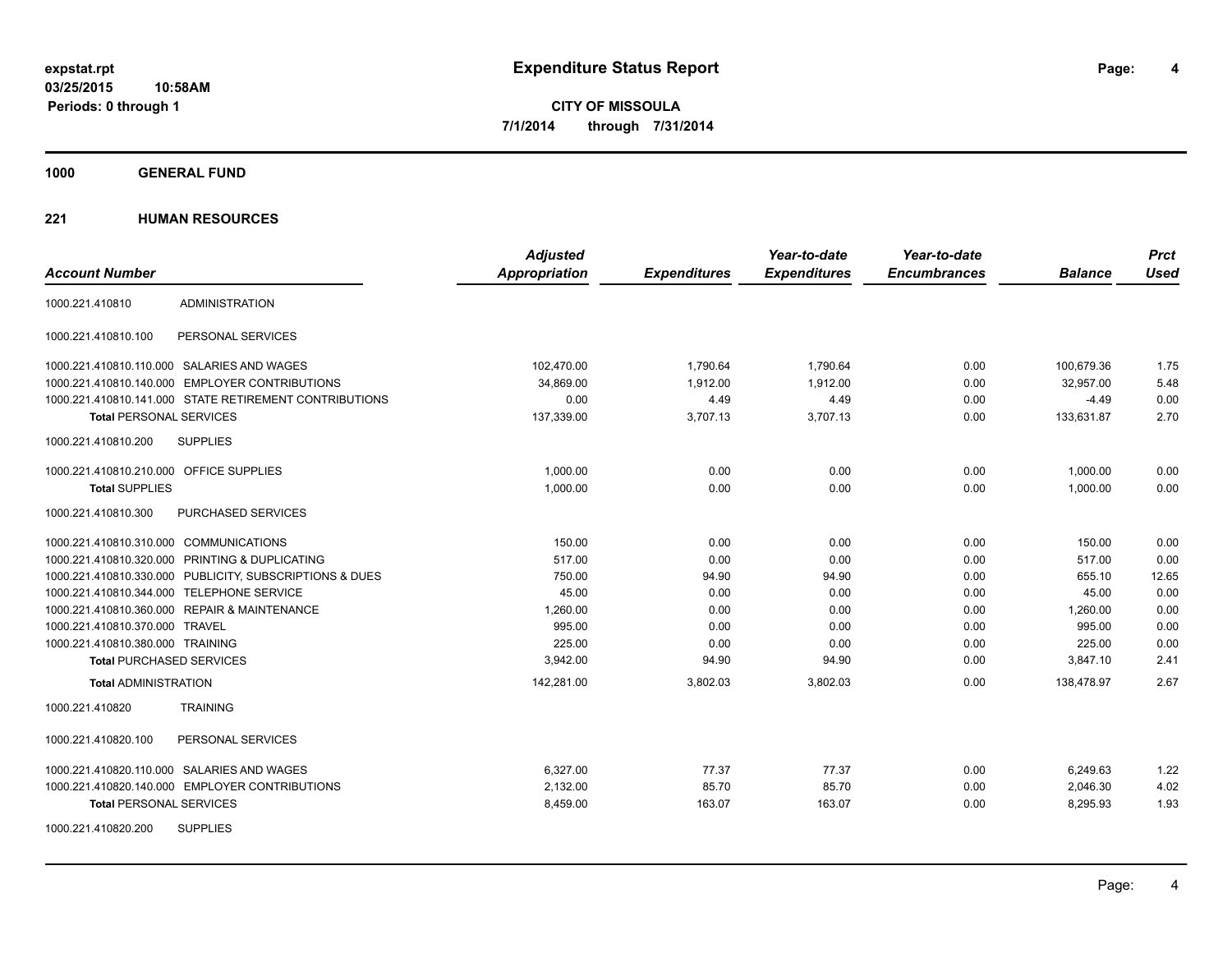#### **1000 GENERAL FUND**

|                                                         | <b>Adjusted</b> |                     | Year-to-date        | Year-to-date        |                | <b>Prct</b> |
|---------------------------------------------------------|-----------------|---------------------|---------------------|---------------------|----------------|-------------|
| <b>Account Number</b>                                   | Appropriation   | <b>Expenditures</b> | <b>Expenditures</b> | <b>Encumbrances</b> | <b>Balance</b> | <b>Used</b> |
| 1000.221.410820.210.000 OFFICE SUPPLIES                 | 405.00          | 0.00                | 0.00                | 0.00                | 405.00         | 0.00        |
| <b>Total SUPPLIES</b>                                   | 405.00          | 0.00                | 0.00                | 0.00                | 405.00         | 0.00        |
| 1000.221.410820.300<br><b>PURCHASED SERVICES</b>        |                 |                     |                     |                     |                |             |
| 1000.221.410820.320.000 PRINTING & DUPLICATING          | 600.00          | 0.00                | 0.00                | 0.00                | 600.00         | 0.00        |
| 1000.221.410820.330.000 PUBLICITY, SUBSCRIPTIONS & DUES | 26.00           | 0.00                | 0.00                | 0.00                | 26.00          | 0.00        |
| 1000.221.410820.344.000 TELEPHONE SERVICE               | 34.00           | 0.00                | 0.00                | 0.00                | 34.00          | 0.00        |
| 1000.221.410820.350.000 PROFESSIONAL SERVICES           | 2,000.00        | 0.00                | 0.00                | 0.00                | 2,000.00       | 0.00        |
| 1000.221.410820.360.000 REPAIR & MAINTENANCE            | 1,556.00        | 0.00                | 0.00                | 0.00                | 1,556.00       | 0.00        |
| 1000.221.410820.370.000 TRAVEL                          | 600.00          | 0.00                | 0.00                | 0.00                | 600.00         | 0.00        |
| 1000.221.410820.380.000 TRAINING                        | 250.00          | 0.00                | 0.00                | 0.00                | 250.00         | 0.00        |
| <b>Total PURCHASED SERVICES</b>                         | 5,066.00        | 0.00                | 0.00                | 0.00                | 5,066.00       | 0.00        |
| <b>Total TRAINING</b>                                   | 13,930.00       | 163.07              | 163.07              | 0.00                | 13,766.93      | 1.17        |
| 1000.221.410840<br><b>LABOR RELATIONS</b>               |                 |                     |                     |                     |                |             |
| 1000.221.410840.100<br>PERSONAL SERVICES                |                 |                     |                     |                     |                |             |
| 1000.221.410840.110.000 SALARIES AND WAGES              | 43,665.00       | 1,326.77            | 1,326.77            | 0.00                | 42,338.23      | 3.04        |
| 1000.221.410840.140.000 EMPLOYER CONTRIBUTIONS          | 17.970.00       | 1,753.29            | 1,753.29            | 0.00                | 16.216.71      | 9.76        |
| <b>Total PERSONAL SERVICES</b>                          | 61,635.00       | 3,080.06            | 3,080.06            | 0.00                | 58,554.94      | 5.00        |
| <b>SUPPLIES</b><br>1000.221.410840.200                  |                 |                     |                     |                     |                |             |
| 1000.221.410840.210.000 OFFICE SUPPLIES                 | 950.00          | 0.00                | 0.00                | 0.00                | 950.00         | 0.00        |
| <b>Total SUPPLIES</b>                                   | 950.00          | 0.00                | 0.00                | 0.00                | 950.00         | 0.00        |
| PURCHASED SERVICES<br>1000.221.410840.300               |                 |                     |                     |                     |                |             |
| 1000.221.410840.320.000 PRINTING & DUPLICATING          | 350.00          | 0.00                | 0.00                | 0.00                | 350.00         | 0.00        |
| 1000.221.410840.330.000 PUBLICITY, SUBSCRIPTIONS & DUES | 450.00          | 0.00                | 0.00                | 0.00                | 450.00         | 0.00        |
| 1000.221.410840.344.000 TELEPHONE SERVICE               | 24.00           | 0.00                | 0.00                | 0.00                | 24.00          | 0.00        |
| 1000.221.410840.360.000 REPAIR & MAINTENANCE            | 1,526.00        | 0.00                | 0.00                | 0.00                | 1,526.00       | 0.00        |
|                                                         |                 |                     |                     |                     |                |             |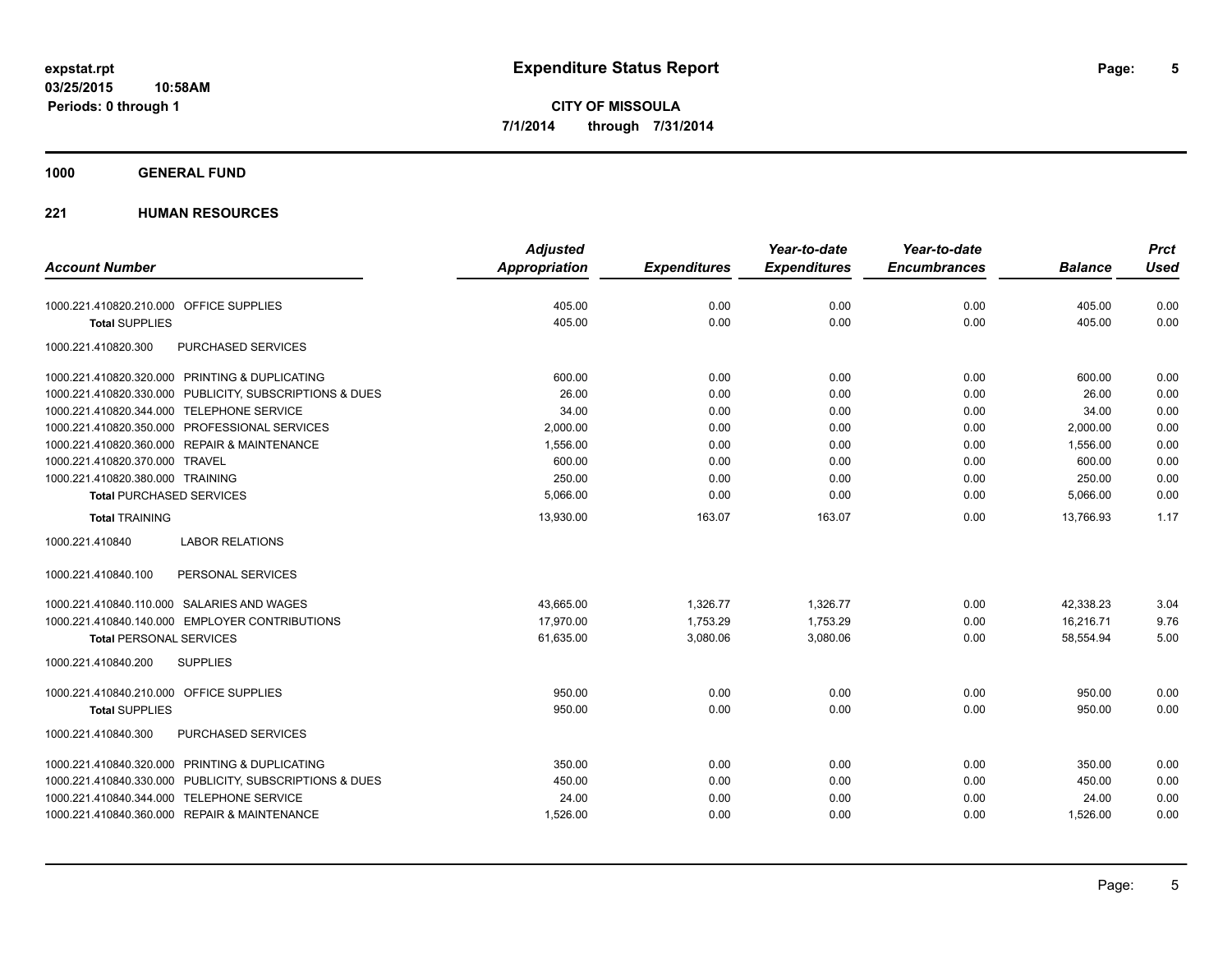**1000 GENERAL FUND**

| <b>Account Number</b>                          | <b>Adjusted</b><br>Appropriation | <b>Expenditures</b> | Year-to-date<br><b>Expenditures</b> | Year-to-date<br><b>Encumbrances</b> | <b>Balance</b> | <b>Prct</b><br><b>Used</b> |
|------------------------------------------------|----------------------------------|---------------------|-------------------------------------|-------------------------------------|----------------|----------------------------|
| 1000.221.410840.370.000 TRAVEL                 | 815.00                           | 0.00                | 0.00                                | 0.00                                | 815.00         | 0.00                       |
| 1000.221.410840.380.000 TRAINING               | 300.00                           | 0.00                | 0.00                                | 0.00                                | 300.00         | 0.00                       |
| <b>Total PURCHASED SERVICES</b>                | 3,465.00                         | 0.00                | 0.00                                | 0.00                                | 3,465.00       | 0.00                       |
| <b>Total LABOR RELATIONS</b>                   | 66,050.00                        | 3,080.06            | 3,080.06                            | 0.00                                | 62,969.94      | 4.66                       |
| <b>EEO COMPLIANCE</b><br>1000.221.410850       |                                  |                     |                                     |                                     |                |                            |
| PERSONAL SERVICES<br>1000.221.410850.100       |                                  |                     |                                     |                                     |                |                            |
| 1000.221.410850.110.000 SALARIES AND WAGES     | 39.214.00                        | 748.24              | 748.24                              | 0.00                                | 38,465.76      | 1.91                       |
| 1000.221.410850.140.000 EMPLOYER CONTRIBUTIONS | 13,384.00                        | 793.19              | 793.19                              | 0.00                                | 12,590.81      | 5.93                       |
| <b>Total PERSONAL SERVICES</b>                 | 52,598.00                        | 1,541.43            | 1,541.43                            | 0.00                                | 51.056.57      | 2.93                       |
| 1000.221.410850.200<br><b>SUPPLIES</b>         |                                  |                     |                                     |                                     |                |                            |
| <b>Total SUPPLIES</b>                          | 0.00                             | 0.00                | 0.00                                | 0.00                                | 0.00           | 0.00                       |
| 1000.221.410850.300<br>PURCHASED SERVICES      |                                  |                     |                                     |                                     |                |                            |
| 1000.221.410850.350.000 PROFESSIONAL SERVICES  | 9,000.00                         | 0.00                | 0.00                                | 0.00                                | 9,000.00       | 0.00                       |
| <b>Total PURCHASED SERVICES</b>                | 9,000.00                         | 0.00                | 0.00                                | 0.00                                | 9,000.00       | 0.00                       |
| 1000.221.410850.900<br><b>CAPITAL OUTLAY</b>   |                                  |                     |                                     |                                     |                |                            |
| <b>Total CAPITAL OUTLAY</b>                    | 0.00                             | 0.00                | 0.00                                | 0.00                                | 0.00           | 0.00                       |
| <b>Total EEO COMPLIANCE</b>                    | 61,598.00                        | 1,541.43            | 1,541.43                            | 0.00                                | 60,056.57      | 2.50                       |
| <b>EMPLOYEE BENEFITS</b><br>1000.221.410860    |                                  |                     |                                     |                                     |                |                            |
| 1000.221.410860.100<br>PERSONAL SERVICES       |                                  |                     |                                     |                                     |                |                            |
| 1000.221.410860.110.000 SALARIES AND WAGES     | 22,764.00                        | 546.95              | 546.95                              | 0.00                                | 22,217.05      | 2.40                       |
| 1000.221.410860.140.000 EMPLOYER CONTRIBUTIONS | 7,842.00                         | 570.30              | 570.30                              | 0.00                                | 7,271.70       | 7.27                       |
| <b>Total PERSONAL SERVICES</b>                 | 30,606.00                        | 1,117.25            | 1,117.25                            | 0.00                                | 29,488.75      | 3.65                       |
| <b>SUPPLIES</b><br>1000.221.410860.200         |                                  |                     |                                     |                                     |                |                            |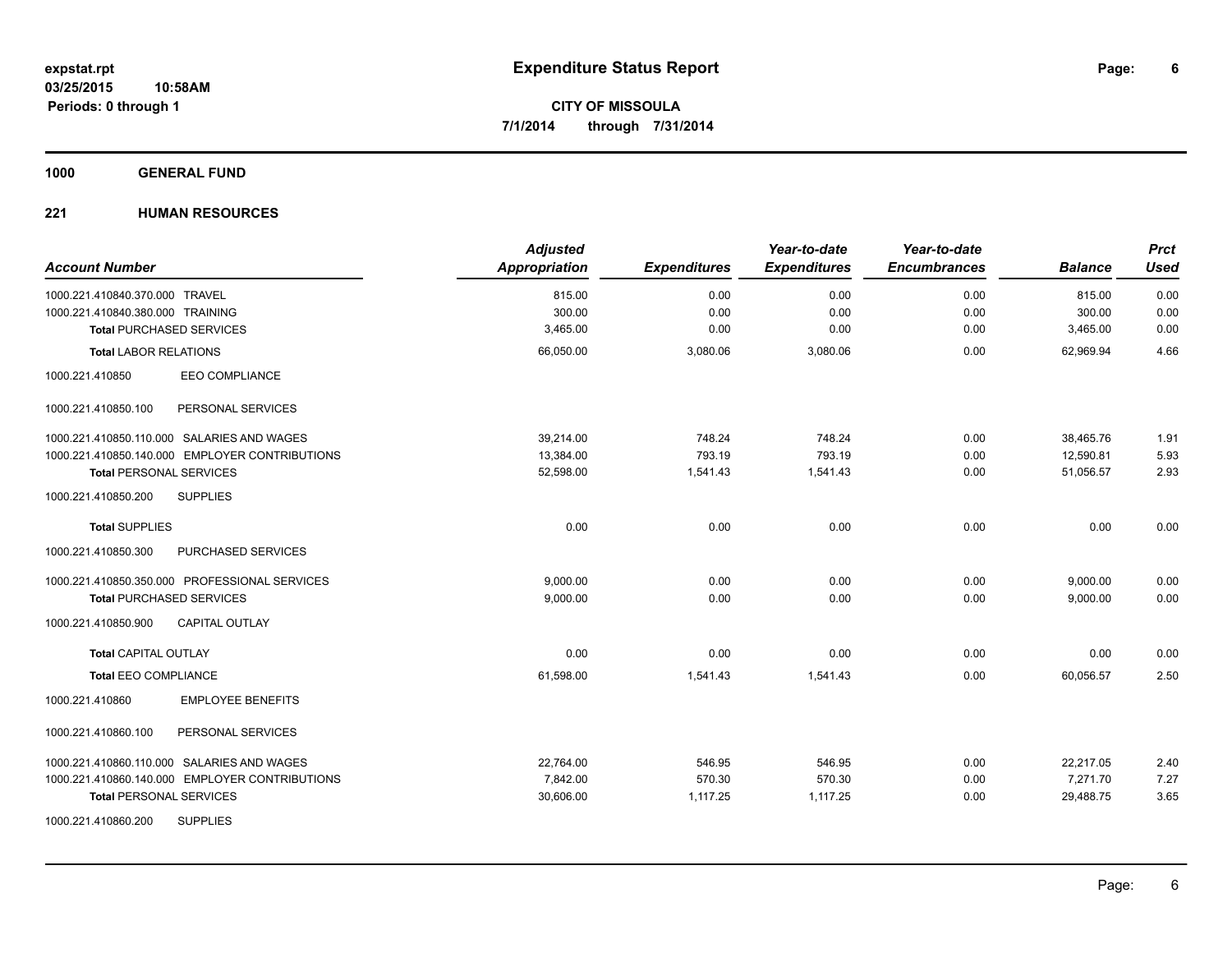#### **1000 GENERAL FUND**

|                                                         | <b>Adjusted</b>      |                     | Year-to-date        | Year-to-date        |                | <b>Prct</b> |
|---------------------------------------------------------|----------------------|---------------------|---------------------|---------------------|----------------|-------------|
| <b>Account Number</b>                                   | <b>Appropriation</b> | <b>Expenditures</b> | <b>Expenditures</b> | <b>Encumbrances</b> | <b>Balance</b> | Used        |
| 1000.221.410860.210.000<br><b>OFFICE SUPPLIES</b>       | 760.00               | 0.00                | 0.00                | 0.00                | 760.00         | 0.00        |
| <b>Total SUPPLIES</b>                                   | 760.00               | 0.00                | 0.00                | 0.00                | 760.00         | 0.00        |
| PURCHASED SERVICES<br>1000.221.410860.300               |                      |                     |                     |                     |                |             |
| 1000.221.410860.320.000 PRINTING & DUPLICATING          | 465.00               | 0.00                | 0.00                | 0.00                | 465.00         | 0.00        |
| 1000.221.410860.330.000 PUBLICITY, SUBSCRIPTIONS & DUES | 865.00               | 0.00                | 0.00                | 0.00                | 865.00         | 0.00        |
| 1000.221.410860.344.000 TELEPHONE SERVICE               | 87.00                | 0.00                | 0.00                | 0.00                | 87.00          | 0.00        |
| 1000.221.410860.360.000 REPAIR & MAINTENANCE            | 1,650.00             | 0.00                | 0.00                | 0.00                | 1,650.00       | 0.00        |
| 1000.221.410860.370.000 TRAVEL                          | 678.00               | 0.00                | 0.00                | 0.00                | 678.00         | 0.00        |
| 1000.221.410860.380.000 TRAINING                        | 275.00               | 0.00                | 0.00                | 0.00                | 275.00         | 0.00        |
| 1000.221.410860.390.000 OTHER PURCHASED SERVICES        | 17,490.00            | 33.40               | 33.40               | 0.00                | 17,456.60      | 0.19        |
| <b>Total PURCHASED SERVICES</b>                         | 21,510.00            | 33.40               | 33.40               | 0.00                | 21,476.60      | 0.16        |
| <b>Total EMPLOYEE BENEFITS</b>                          | 52,876.00            | 1,150.65            | 1,150.65            | 0.00                | 51,725.35      | 2.18        |
| <b>Total HUMAN RESOURCES</b>                            | 336,735.00           | 9,737.24            | 9,737.24            | 0.00                | 326,997.76     | 2.89        |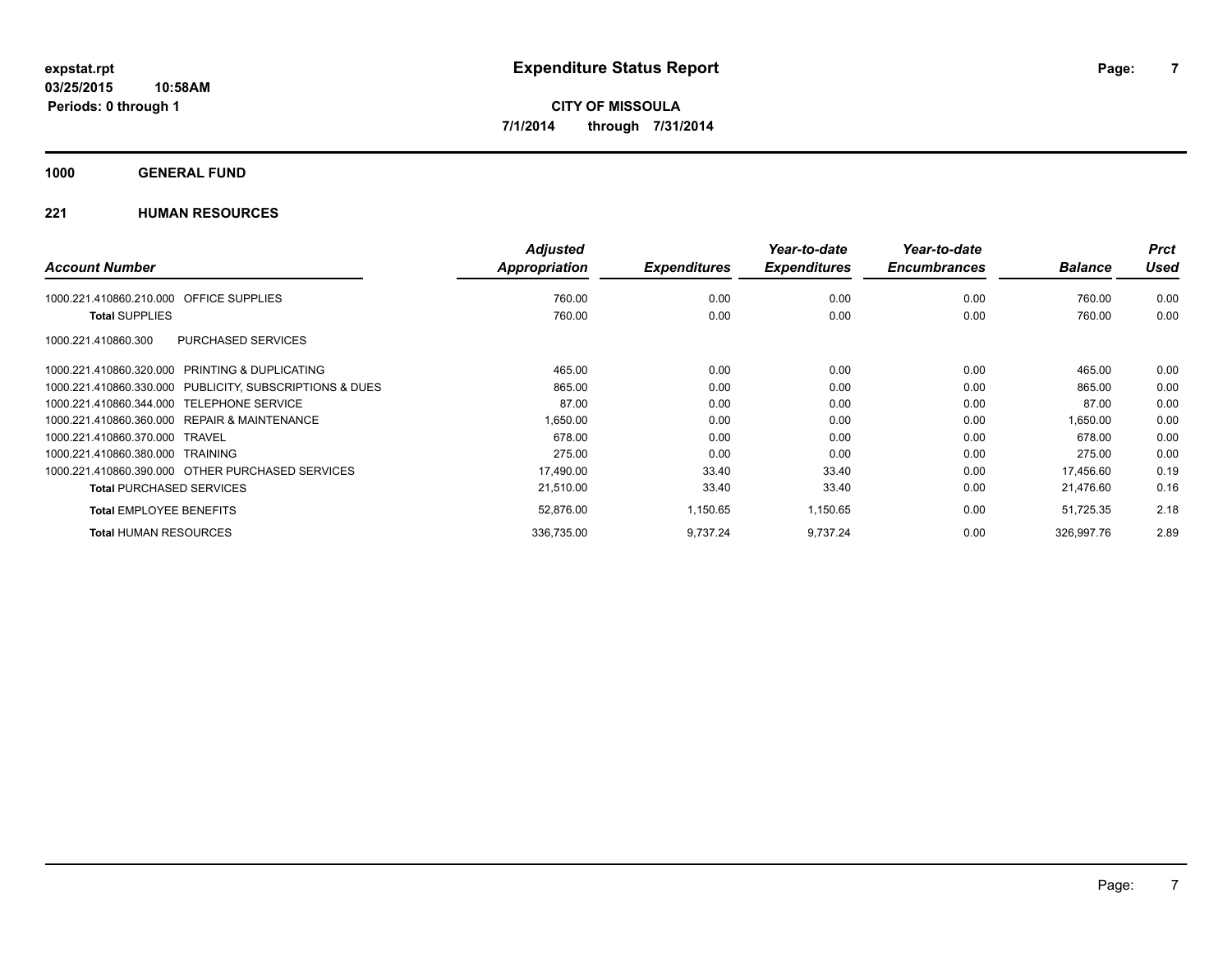**1000 GENERAL FUND**

| <b>Account Number</b>       |                                                                              | <b>Adjusted</b><br><b>Appropriation</b> | <b>Expenditures</b> | Year-to-date<br><b>Expenditures</b> | Year-to-date<br><b>Encumbrances</b> | <b>Balance</b>   | <b>Prct</b><br><b>Used</b> |
|-----------------------------|------------------------------------------------------------------------------|-----------------------------------------|---------------------|-------------------------------------|-------------------------------------|------------------|----------------------------|
| 1000.223.410101             | <b>NC-GRANT CREEK</b>                                                        |                                         |                     |                                     |                                     |                  |                            |
| 1000.223.410101.300         | PURCHASED SERVICES                                                           |                                         |                     |                                     |                                     |                  |                            |
|                             | <b>Total PURCHASED SERVICES</b>                                              | 0.00                                    | 0.00                | 0.00                                | 0.00                                | 0.00             | 0.00                       |
| 1000.223.410101.700         | <b>GRANTS &amp; CONTRIBUTIONS</b>                                            |                                         |                     |                                     |                                     |                  |                            |
| <b>Total NC-GRANT CREEK</b> | 1000.223.410101.700.000 GRANTS & CONTRIBUTIONS                               | 800.00<br>800.00                        | 0.00<br>0.00        | 0.00<br>0.00                        | 0.00<br>0.00                        | 800.00<br>800.00 | 0.00<br>0.00               |
| 1000.223.410102             | NC-UPPER RATTLESNAKE                                                         |                                         |                     |                                     |                                     |                  |                            |
| 1000.223.410102.300         | PURCHASED SERVICES                                                           |                                         |                     |                                     |                                     |                  |                            |
|                             | <b>Total PURCHASED SERVICES</b>                                              | 0.00                                    | 0.00                | 0.00                                | 0.00                                | 0.00             | 0.00                       |
| 1000.223.410102.700         | <b>GRANTS &amp; CONTRIBUTIONS</b>                                            |                                         |                     |                                     |                                     |                  |                            |
|                             | 1000.223.410102.700.000 GRANTS & CONTRIBUTIONS<br>Total NC-UPPER RATTLESNAKE | 800.00<br>800.00                        | 0.00<br>0.00        | 0.00<br>0.00                        | 0.00<br>0.00                        | 800.00<br>800.00 | 0.00<br>0.00               |
| 1000.223.410103             | <b>NC-LOWER RATTLESNAKE</b>                                                  |                                         |                     |                                     |                                     |                  |                            |
| 1000.223.410103.300         | PURCHASED SERVICES                                                           |                                         |                     |                                     |                                     |                  |                            |
|                             | <b>Total PURCHASED SERVICES</b>                                              | 0.00                                    | 0.00                | 0.00                                | 0.00                                | 0.00             | 0.00                       |
| 1000.223.410103.700         | <b>GRANTS &amp; CONTRIBUTIONS</b>                                            |                                         |                     |                                     |                                     |                  |                            |
|                             | 1000.223.410103.700.000 GRANTS & CONTRIBUTIONS<br>Total NC-LOWER RATTLESNAKE | 800.00<br>800.00                        | 0.00<br>0.00        | 0.00<br>0.00                        | 0.00<br>0.00                        | 800.00<br>800.00 | 0.00<br>0.00               |
| 1000.223.410104             | NC-NORTHSIDE                                                                 |                                         |                     |                                     |                                     |                  |                            |
| 1000.223.410104.300         | PURCHASED SERVICES                                                           |                                         |                     |                                     |                                     |                  |                            |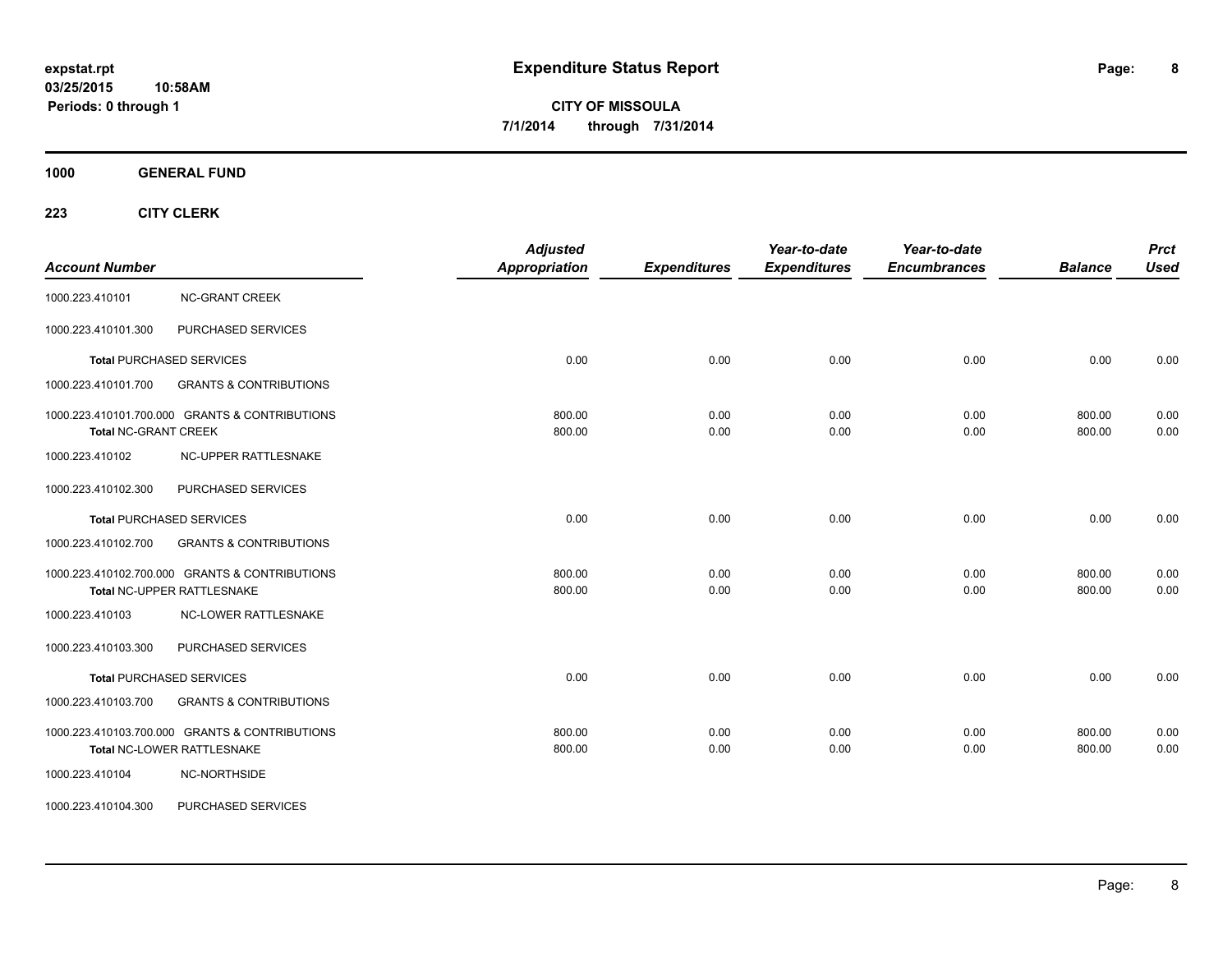**1000 GENERAL FUND**

| <b>Account Number</b>     |                                                                              | <b>Adjusted</b><br><b>Appropriation</b> | <b>Expenditures</b> | Year-to-date<br><b>Expenditures</b> | Year-to-date<br><b>Encumbrances</b> | <b>Balance</b>   | <b>Prct</b><br><b>Used</b> |
|---------------------------|------------------------------------------------------------------------------|-----------------------------------------|---------------------|-------------------------------------|-------------------------------------|------------------|----------------------------|
|                           | <b>Total PURCHASED SERVICES</b>                                              | 0.00                                    | 0.00                | 0.00                                | 0.00                                | 0.00             | 0.00                       |
| 1000.223.410104.700       | <b>GRANTS &amp; CONTRIBUTIONS</b>                                            |                                         |                     |                                     |                                     |                  |                            |
| <b>Total NC-NORTHSIDE</b> | 1000.223.410104.700.000 GRANTS & CONTRIBUTIONS                               | 800.00<br>800.00                        | 0.00<br>0.00        | 0.00<br>0.00                        | 0.00<br>0.00                        | 800.00<br>800.00 | 0.00<br>0.00               |
| 1000.223.410105           | NC-WESTSIDE                                                                  |                                         |                     |                                     |                                     |                  |                            |
| 1000.223.410105.300       | PURCHASED SERVICES                                                           |                                         |                     |                                     |                                     |                  |                            |
|                           | <b>Total PURCHASED SERVICES</b>                                              | 0.00                                    | 0.00                | 0.00                                | 0.00                                | 0.00             | 0.00                       |
| 1000.223.410105.700       | <b>GRANTS &amp; CONTRIBUTIONS</b>                                            |                                         |                     |                                     |                                     |                  |                            |
| <b>Total NC-WESTSIDE</b>  | 1000.223.410105.700.000 GRANTS & CONTRIBUTIONS                               | 800.00<br>800.00                        | 0.00<br>0.00        | 0.00<br>0.00                        | 0.00<br>0.00                        | 800.00<br>800.00 | 0.00<br>0.00               |
| 1000.223.410106           | NC-HEART OF MISSOULA                                                         |                                         |                     |                                     |                                     |                  |                            |
| 1000.223.410106.300       | PURCHASED SERVICES                                                           |                                         |                     |                                     |                                     |                  |                            |
|                           | <b>Total PURCHASED SERVICES</b>                                              | 0.00                                    | 0.00                | 0.00                                | 0.00                                | 0.00             | 0.00                       |
| 1000.223.410106.700       | <b>GRANTS &amp; CONTRIBUTIONS</b>                                            |                                         |                     |                                     |                                     |                  |                            |
|                           | 1000.223.410106.700.000 GRANTS & CONTRIBUTIONS<br>Total NC-HEART OF MISSOULA | 800.00<br>800.00                        | 0.00<br>0.00        | 0.00<br>0.00                        | 0.00<br>0.00                        | 800.00<br>800.00 | 0.00<br>0.00               |
| 1000.223.410107           | NC-UNIVERSITY DISTRICT                                                       |                                         |                     |                                     |                                     |                  |                            |
| 1000.223.410107.300       | PURCHASED SERVICES                                                           |                                         |                     |                                     |                                     |                  |                            |
|                           | <b>Total PURCHASED SERVICES</b>                                              | 0.00                                    | 0.00                | 0.00                                | 0.00                                | 0.00             | 0.00                       |
| 1000.223.410107.700       | <b>GRANTS &amp; CONTRIBUTIONS</b>                                            |                                         |                     |                                     |                                     |                  |                            |
|                           | 1000.223.410107.700.000 GRANTS & CONTRIBUTIONS                               | 800.00                                  | 0.00                | 0.00                                | 0.00                                | 800.00           | 0.00                       |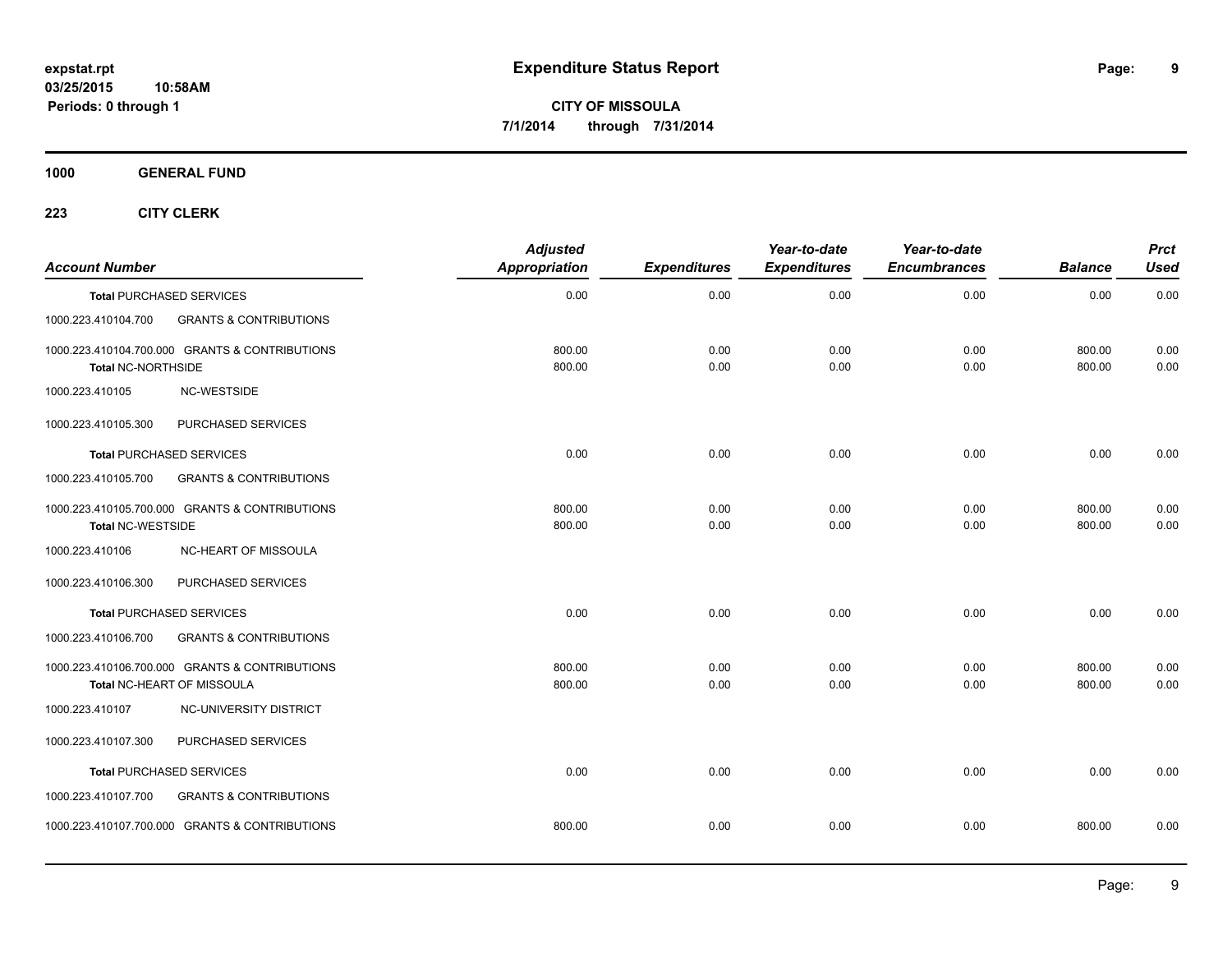**1000 GENERAL FUND**

| <b>Account Number</b>      |                                                                                           | <b>Adjusted</b><br><b>Appropriation</b> | <b>Expenditures</b> | Year-to-date<br><b>Expenditures</b> | Year-to-date<br><b>Encumbrances</b> | <b>Balance</b>   | <b>Prct</b><br><b>Used</b> |
|----------------------------|-------------------------------------------------------------------------------------------|-----------------------------------------|---------------------|-------------------------------------|-------------------------------------|------------------|----------------------------|
|                            | Total NC-UNIVERSITY DISTRICT                                                              | 800.00                                  | 0.00                | 0.00                                | 0.00                                | 800.00           | 0.00                       |
| 1000.223.410108            | NC-RIVERFRONT                                                                             |                                         |                     |                                     |                                     |                  |                            |
| 1000.223.410108.300        | PURCHASED SERVICES                                                                        |                                         |                     |                                     |                                     |                  |                            |
|                            | <b>Total PURCHASED SERVICES</b>                                                           | 0.00                                    | 0.00                | 0.00                                | 0.00                                | 0.00             | 0.00                       |
| 1000.223.410108.700        | <b>GRANTS &amp; CONTRIBUTIONS</b>                                                         |                                         |                     |                                     |                                     |                  |                            |
| <b>Total NC-RIVERFRONT</b> | 1000.223.410108.700.000 GRANTS & CONTRIBUTIONS                                            | 800.00<br>800.00                        | 0.00<br>0.00        | 0.00<br>0.00                        | 0.00<br>0.00                        | 800.00<br>800.00 | 0.00<br>0.00               |
| 1000.223.410109            | NC-EMMA DICKENSON & ORCHARD HOMES                                                         |                                         |                     |                                     |                                     |                  |                            |
| 1000.223.410109.300        | PURCHASED SERVICES                                                                        |                                         |                     |                                     |                                     |                  |                            |
|                            | <b>Total PURCHASED SERVICES</b>                                                           | 0.00                                    | 0.00                | 0.00                                | 0.00                                | 0.00             | 0.00                       |
| 1000.223.410109.700        | <b>GRANTS &amp; CONTRIBUTIONS</b>                                                         |                                         |                     |                                     |                                     |                  |                            |
|                            | 1000.223.410109.700.000 GRANTS & CONTRIBUTIONS<br>Total NC-EMMA DICKENSON & ORCHARD HOMES | 800.00<br>800.00                        | 0.00<br>0.00        | 0.00<br>0.00                        | 0.00<br>0.00                        | 800.00<br>800.00 | 0.00<br>0.00               |
| 1000.223.410110            | <b>NC-FRANKLIN TO FORT</b>                                                                |                                         |                     |                                     |                                     |                  |                            |
| 1000.223.410110.300        | PURCHASED SERVICES                                                                        |                                         |                     |                                     |                                     |                  |                            |
|                            | <b>Total PURCHASED SERVICES</b>                                                           | 0.00                                    | 0.00                | 0.00                                | 0.00                                | 0.00             | 0.00                       |
| 1000.223.410110.700        | <b>GRANTS &amp; CONTRIBUTIONS</b>                                                         |                                         |                     |                                     |                                     |                  |                            |
|                            | 1000.223.410110.700.000 GRANTS & CONTRIBUTIONS<br>Total NC-FRANKLIN TO FORT               | 800.00<br>800.00                        | 0.00<br>0.00        | 0.00<br>0.00                        | 0.00<br>0.00                        | 800.00<br>800.00 | 0.00<br>0.00               |
| 1000.223.410111            | <b>NC-ROSE PARK</b>                                                                       |                                         |                     |                                     |                                     |                  |                            |
| 1000.223.410111.300        | PURCHASED SERVICES                                                                        |                                         |                     |                                     |                                     |                  |                            |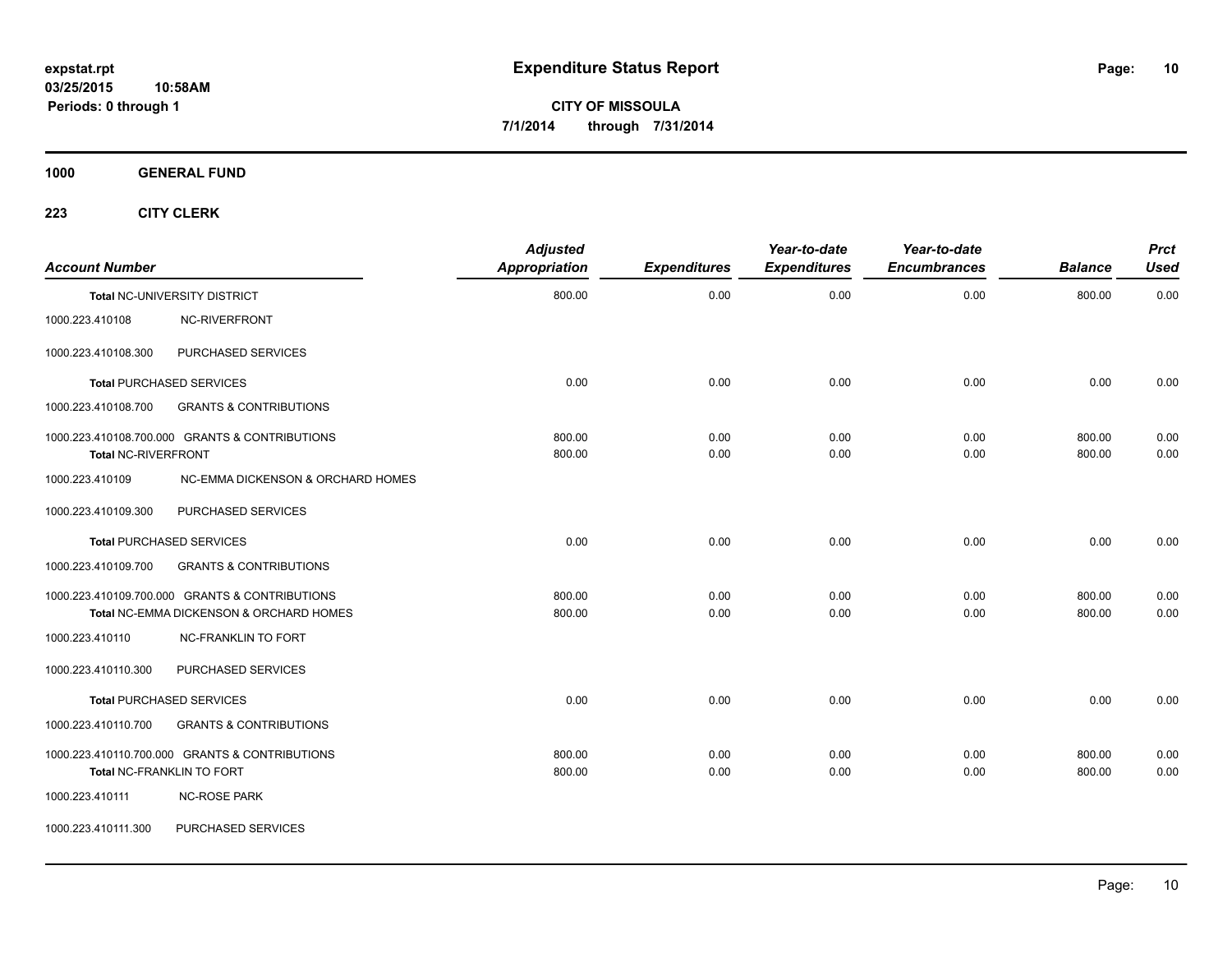#### **1000 GENERAL FUND**

| <b>Account Number</b>                                                               | <b>Adjusted</b><br>Appropriation | <b>Expenditures</b> | Year-to-date<br><b>Expenditures</b> | Year-to-date<br><b>Encumbrances</b> | <b>Balance</b>   | <b>Prct</b><br><b>Used</b> |
|-------------------------------------------------------------------------------------|----------------------------------|---------------------|-------------------------------------|-------------------------------------|------------------|----------------------------|
| <b>Total PURCHASED SERVICES</b>                                                     | 0.00                             | 0.00                | 0.00                                | 0.00                                | 0.00             | 0.00                       |
| <b>GRANTS &amp; CONTRIBUTIONS</b><br>1000.223.410111.700                            |                                  |                     |                                     |                                     |                  |                            |
| 1000.223.410111.700.000 GRANTS & CONTRIBUTIONS<br><b>Total NC-ROSE PARK</b>         | 800.00<br>800.00                 | 0.00<br>0.00        | 0.00<br>0.00                        | 0.00<br>0.00                        | 800.00<br>800.00 | 0.00<br>0.00               |
| 1000.223.410112<br>NC-FARVIEWS & PATTEE CANYON                                      |                                  |                     |                                     |                                     |                  |                            |
| PURCHASED SERVICES<br>1000.223.410112.300                                           |                                  |                     |                                     |                                     |                  |                            |
| <b>Total PURCHASED SERVICES</b>                                                     | 0.00                             | 0.00                | 0.00                                | 0.00                                | 0.00             | 0.00                       |
| <b>GRANTS &amp; CONTRIBUTIONS</b><br>1000.223.410112.700                            |                                  |                     |                                     |                                     |                  |                            |
| 1000.223.410112.700.000 GRANTS & CONTRIBUTIONS<br>Total NC-FARVIEWS & PATTEE CANYON | 800.00<br>800.00                 | 0.00<br>0.00        | 0.00<br>0.00                        | 0.00<br>0.00                        | 800.00<br>800.00 | 0.00<br>0.00               |
| <b>NC-SOUTHGATE &amp; TRIANGLE</b><br>1000.223.410113                               |                                  |                     |                                     |                                     |                  |                            |
| PURCHASED SERVICES<br>1000.223.410113.300                                           |                                  |                     |                                     |                                     |                  |                            |
| <b>Total PURCHASED SERVICES</b>                                                     | 0.00                             | 0.00                | 0.00                                | 0.00                                | 0.00             | 0.00                       |
| 1000.223.410113.700<br><b>GRANTS &amp; CONTRIBUTIONS</b>                            |                                  |                     |                                     |                                     |                  |                            |
| 1000.223.410113.700.000 GRANTS & CONTRIBUTIONS<br>Total NC-SOUTHGATE & TRIANGLE     | 800.00<br>800.00                 | 0.00<br>0.00        | 0.00<br>0.00                        | 0.00<br>0.00                        | 800.00<br>800.00 | 0.00<br>0.00               |
| 1000.223.410114<br><b>NC-LEWIS &amp; CLARK</b>                                      |                                  |                     |                                     |                                     |                  |                            |
| 1000.223.410114.300<br>PURCHASED SERVICES                                           |                                  |                     |                                     |                                     |                  |                            |
| <b>Total PURCHASED SERVICES</b>                                                     | 0.00                             | 0.00                | 0.00                                | 0.00                                | 0.00             | 0.00                       |
| 1000.223.410114.700<br><b>GRANTS &amp; CONTRIBUTIONS</b>                            |                                  |                     |                                     |                                     |                  |                            |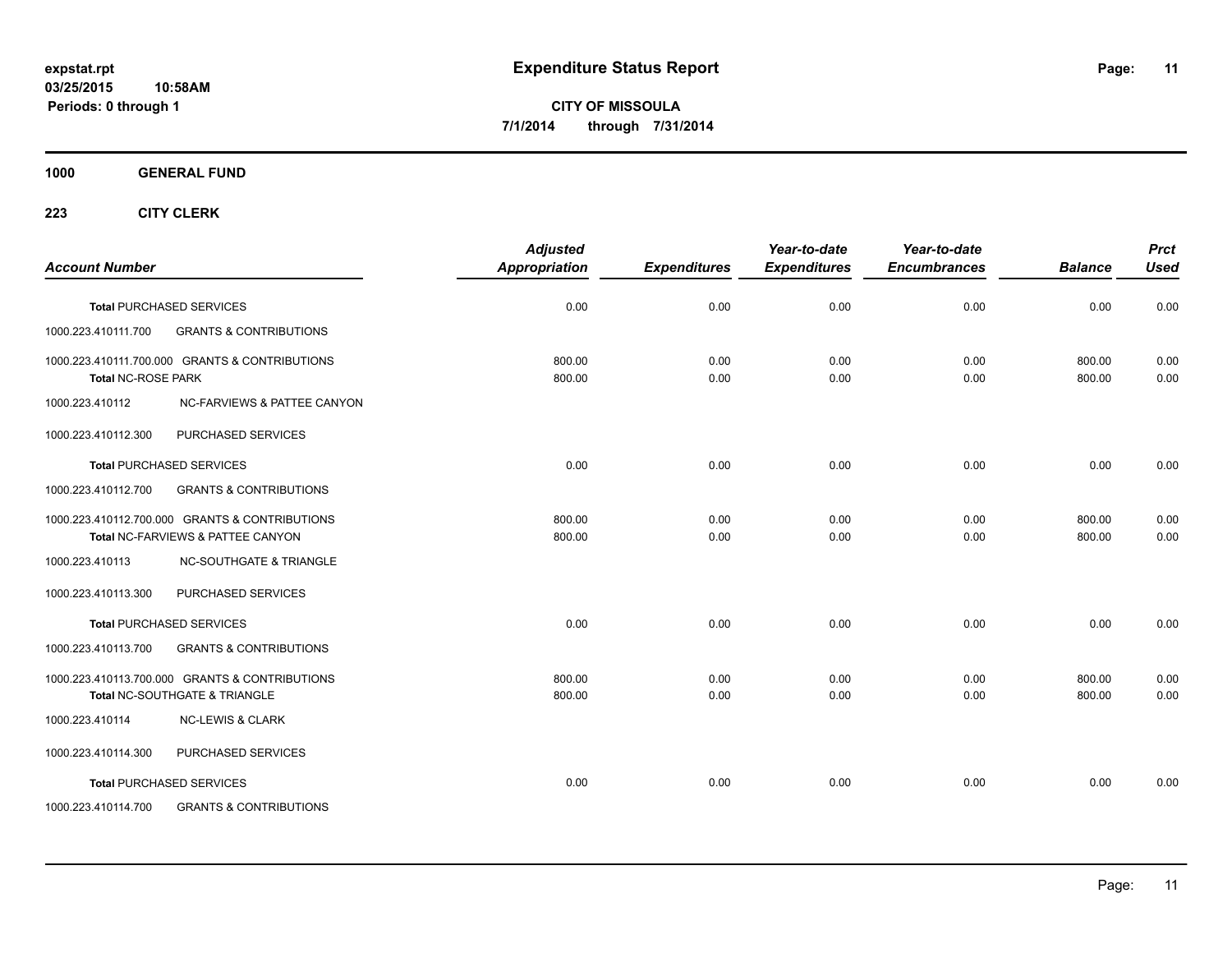**1000 GENERAL FUND**

| <b>Account Number</b>        |                                                                            | <b>Adjusted</b><br>Appropriation | <b>Expenditures</b> | Year-to-date<br><b>Expenditures</b> | Year-to-date<br><b>Encumbrances</b> | <b>Balance</b>   | <b>Prct</b><br><b>Used</b> |
|------------------------------|----------------------------------------------------------------------------|----------------------------------|---------------------|-------------------------------------|-------------------------------------|------------------|----------------------------|
| Total NC-LEWIS & CLARK       | 1000.223.410114.700.000 GRANTS & CONTRIBUTIONS                             | 800.00<br>800.00                 | 0.00<br>0.00        | 0.00<br>0.00                        | 0.00<br>0.00                        | 800.00<br>800.00 | 0.00<br>0.00               |
| 1000.223.410115              | NC-S 39TH                                                                  |                                  |                     |                                     |                                     |                  |                            |
| 1000.223.410115.300          | <b>PURCHASED SERVICES</b>                                                  |                                  |                     |                                     |                                     |                  |                            |
|                              | <b>Total PURCHASED SERVICES</b>                                            | 0.00                             | 0.00                | 0.00                                | 0.00                                | 0.00             | 0.00                       |
| 1000.223.410115.700          | <b>GRANTS &amp; CONTRIBUTIONS</b>                                          |                                  |                     |                                     |                                     |                  |                            |
| Total NC-S 39TH              | 1000.223.410115.700.000 GRANTS & CONTRIBUTIONS                             | 800.00<br>800.00                 | 0.00<br>0.00        | 0.00<br>0.00                        | 0.00<br>0.00                        | 800.00<br>800.00 | 0.00<br>0.00               |
| 1000.223.410116              | NC-MOOSE CAN GULLY                                                         |                                  |                     |                                     |                                     |                  |                            |
| 1000.223.410116.300          | PURCHASED SERVICES                                                         |                                  |                     |                                     |                                     |                  |                            |
|                              | <b>Total PURCHASED SERVICES</b>                                            | 0.00                             | 0.00                | 0.00                                | 0.00                                | 0.00             | 0.00                       |
| 1000.223.410116.700          | <b>GRANTS &amp; CONTRIBUTIONS</b>                                          |                                  |                     |                                     |                                     |                  |                            |
|                              | 1000.223.410116.700.000 GRANTS & CONTRIBUTIONS<br>Total NC-MOOSE CAN GULLY | 800.00<br>800.00                 | 0.00<br>0.00        | 0.00<br>0.00                        | 0.00<br>0.00                        | 800.00<br>800.00 | 0.00<br>0.00               |
| 1000.223.410117              | <b>NC-MILLER CREEK</b>                                                     |                                  |                     |                                     |                                     |                  |                            |
| 1000.223.410117.300          | PURCHASED SERVICES                                                         |                                  |                     |                                     |                                     |                  |                            |
|                              | <b>Total PURCHASED SERVICES</b>                                            | 0.00                             | 0.00                | 0.00                                | 0.00                                | 0.00             | 0.00                       |
| 1000.223.410117.700          | <b>GRANTS &amp; CONTRIBUTIONS</b>                                          |                                  |                     |                                     |                                     |                  |                            |
| <b>Total NC-MILLER CREEK</b> | 1000.223.410117.700.000 GRANTS & CONTRIBUTIONS                             | 800.00<br>800.00                 | 0.00<br>0.00        | 0.00<br>0.00                        | 0.00<br>0.00                        | 800.00<br>800.00 | 0.00<br>0.00               |
| 1000.223.410118              | MULLAN ROAD NC                                                             |                                  |                     |                                     |                                     |                  |                            |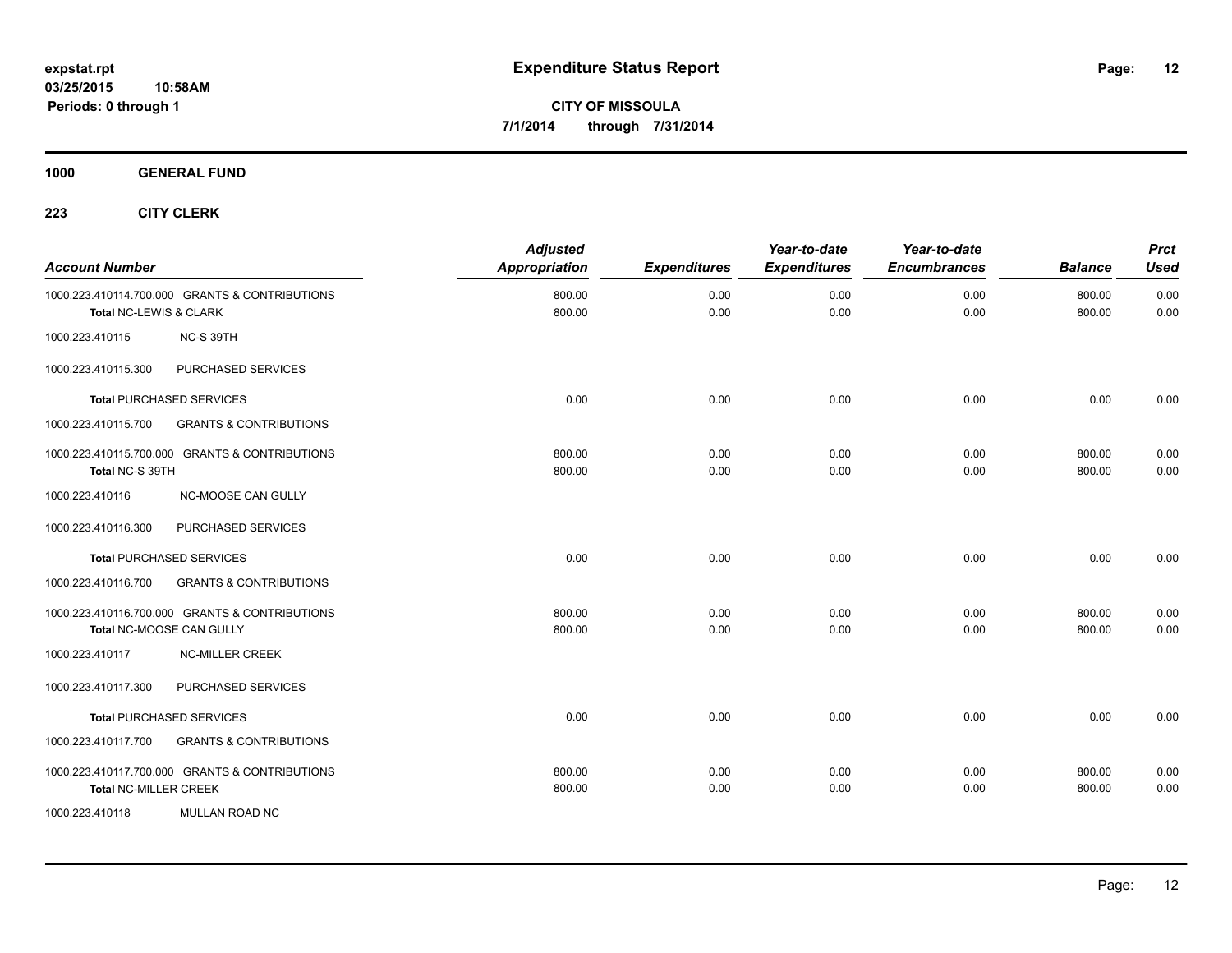**1000 GENERAL FUND**

| <b>Account Number</b>            |                                                            | <b>Adjusted</b><br><b>Appropriation</b> | <b>Expenditures</b> | Year-to-date<br><b>Expenditures</b> | Year-to-date<br><b>Encumbrances</b> | <b>Balance</b>   | <b>Prct</b><br><b>Used</b> |
|----------------------------------|------------------------------------------------------------|-----------------------------------------|---------------------|-------------------------------------|-------------------------------------|------------------|----------------------------|
| 1000.223.410118.300              | PURCHASED SERVICES                                         |                                         |                     |                                     |                                     |                  |                            |
|                                  | <b>Total PURCHASED SERVICES</b>                            | 0.00                                    | 0.00                | 0.00                                | 0.00                                | 0.00             | 0.00                       |
| 1000.223.410118.700              | <b>GRANTS &amp; CONTRIBUTIONS</b>                          |                                         |                     |                                     |                                     |                  |                            |
| Total MULLAN ROAD NC             | 1000.223.410118.700.000 GRANTS & CONTRIBUTIONS             | 800.00<br>800.00                        | 0.00<br>0.00        | 0.00<br>0.00                        | 0.00<br>0.00                        | 800.00<br>800.00 | 0.00<br>0.00               |
| 1000.223.410119                  | EAST MISSOULA NC                                           |                                         |                     |                                     |                                     |                  |                            |
| 1000.223.410119.300              | PURCHASED SERVICES                                         |                                         |                     |                                     |                                     |                  |                            |
|                                  | <b>Total PURCHASED SERVICES</b>                            | 0.00                                    | 0.00                | 0.00                                | 0.00                                | 0.00             | 0.00                       |
| 1000.223.410119.700              | <b>GRANTS &amp; CONTRIBUTIONS</b>                          |                                         |                     |                                     |                                     |                  |                            |
| Total EAST MISSOULA NC           | 1000.223.410119.700.000 EAST MISSOULA NEIGHBORHOOD COUNCIL | 800.00<br>800.00                        | 0.00<br>0.00        | 0.00<br>0.00                        | 0.00<br>0.00                        | 800.00<br>800.00 | 0.00<br>0.00               |
| 1000.223.410120                  | COMMUNITY FORUM/NC LIAISON                                 |                                         |                     |                                     |                                     |                  |                            |
| 1000.223.410120.300              | PURCHASED SERVICES                                         |                                         |                     |                                     |                                     |                  |                            |
|                                  | 1000.223.410120.310.000 COMMUNICATIONS                     | 14,213.00                               | 0.00                | 0.00                                | 0.00                                | 14,213.00        | 0.00                       |
|                                  | 1000.223.410120.320.000 PRINTING & DUPLICATING             | 500.00                                  | 0.00                | 0.00                                | 0.00                                | 500.00           | 0.00                       |
| 1000.223.410120.380.000 TRAINING |                                                            | 1,000.00                                | 0.00                | 0.00                                | 0.00                                | 1,000.00         | 0.00                       |
|                                  | <b>Total PURCHASED SERVICES</b>                            | 15,713.00                               | 0.00                | 0.00                                | 0.00                                | 15,713.00        | 0.00                       |
| 1000.223.410120.700              | <b>GRANTS &amp; CONTRIBUTIONS</b>                          |                                         |                     |                                     |                                     |                  |                            |
|                                  | 1000.223.410120.700.000 GRANTS & CONTRIBUTIONS             | 1,700.00                                | 0.00                | 0.00                                | 0.00                                | 1,700.00         | 0.00                       |
|                                  | 1000.223.410120.700.799 GRANTS & CONTRIBUTIONS             | 0.00                                    | 308.50              | 308.50                              | 0.00                                | $-308.50$        | 0.00                       |
|                                  | Total GRANTS & CONTRIBUTIONS                               | 1,700.00                                | 308.50              | 308.50                              | 0.00                                | 1,391.50         | 18.15                      |
|                                  | Total COMMUNITY FORUM/NC LIAISON                           | 17,413.00                               | 308.50              | 308.50                              | 0.00                                | 17,104.50        | 1.77                       |
| 1000.223.410121                  | NEIGHBORHOOD PROJECT                                       |                                         |                     |                                     |                                     |                  |                            |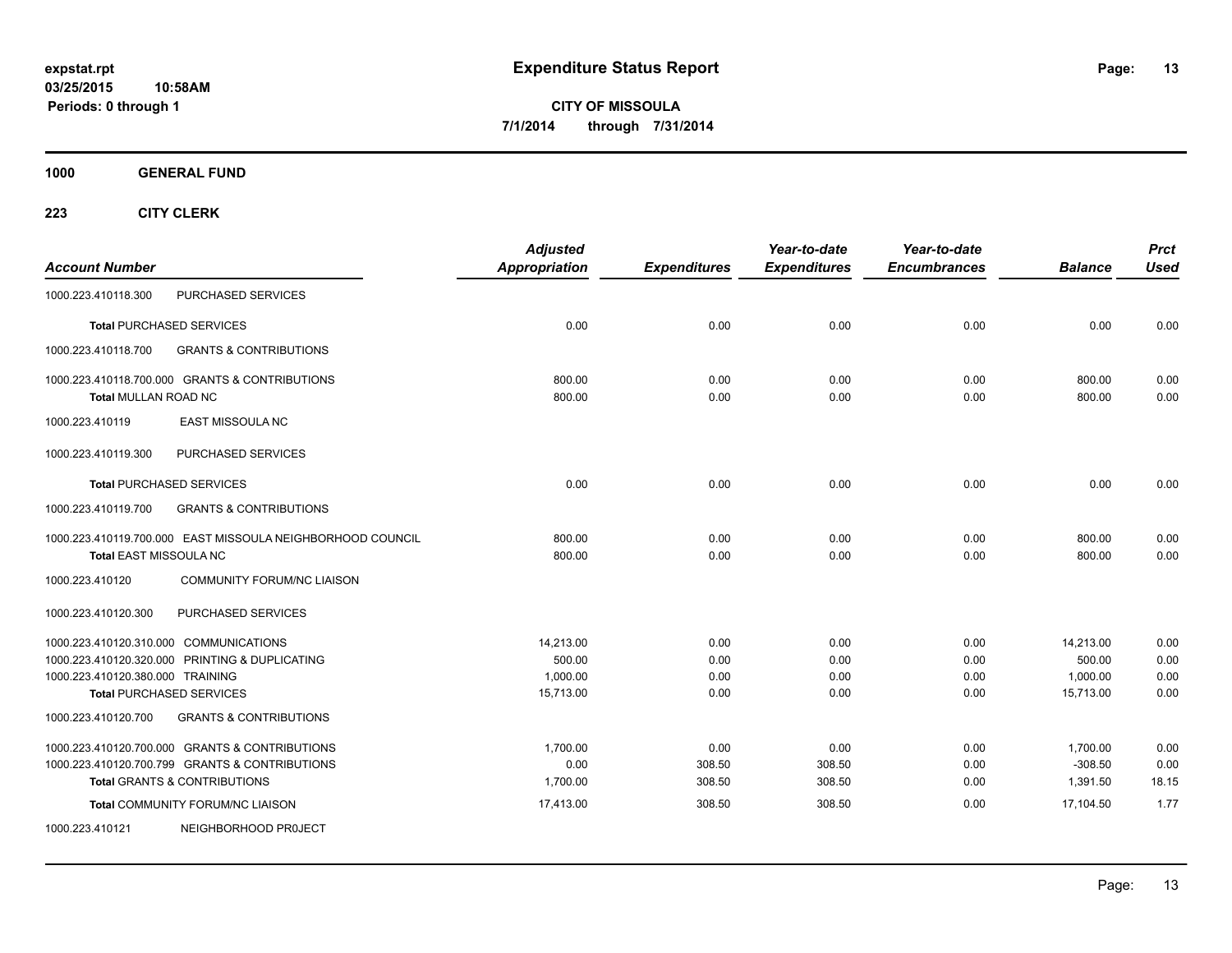#### **1000 GENERAL FUND**

|                                            |                                                            | <b>Adjusted</b>      |                     | Year-to-date        | Year-to-date        |                | <b>Prct</b> |
|--------------------------------------------|------------------------------------------------------------|----------------------|---------------------|---------------------|---------------------|----------------|-------------|
| <b>Account Number</b>                      |                                                            | <b>Appropriation</b> | <b>Expenditures</b> | <b>Expenditures</b> | <b>Encumbrances</b> | <b>Balance</b> | <b>Used</b> |
| 1000.223.410121.700                        | <b>GRANTS &amp; CONTRIBUTIONS</b>                          |                      |                     |                     |                     |                |             |
|                                            | 1000.223.410121.700.000 NEIGHBORHOOD PROJECT               | 20,000.00            | 0.00                | 0.00                | 0.00                | 20,000.00      | 0.00        |
| Total NEIGHBORHOOD PROJECT                 |                                                            | 20,000.00            | 0.00                | 0.00                | 0.00                | 20,000.00      | 0.00        |
| 1000.223.410122                            | ORCHARD HOMES NEIGHBORHOOD COUNCIL                         |                      |                     |                     |                     |                |             |
| 1000.223.410122.300                        | PURCHASED SERVICES                                         |                      |                     |                     |                     |                |             |
| <b>Total PURCHASED SERVICES</b>            |                                                            | 0.00                 | 0.00                | 0.00                | 0.00                | 0.00           | 0.00        |
| 1000.223.410122.700                        | <b>GRANTS &amp; CONTRIBUTIONS</b>                          |                      |                     |                     |                     |                |             |
|                                            | 1000.223.410122.700.000 ORCHARD HOMES NEIGHBORHOOD COUNCIL | 800.00               | 0.00                | 0.00                | 0.00                | 800.00         | 0.00        |
|                                            | Total ORCHARD HOMES NEIGHBORHOOD COUNCIL                   | 800.00               | 0.00                | 0.00                | 0.00                | 800.00         | 0.00        |
| 1000.223.410125                            | NEIGHBORHOOD OFFICE                                        |                      |                     |                     |                     |                |             |
| 1000.223.410125.100                        | PERSONAL SERVICES                                          |                      |                     |                     |                     |                |             |
|                                            | 1000.223.410125.110.000 SALARIES AND WAGES                 | 38,979.00            | 0.00                | 0.00                | 0.00                | 38,979.00      | 0.00        |
|                                            | 1000.223.410125.140.000 EMPLOYER CONTRIBUTIONS             | 26,339.00            | 0.00                | 0.00                | 0.00                | 26,339.00      | 0.00        |
| <b>Total PERSONAL SERVICES</b>             |                                                            | 65,318.00            | 0.00                | 0.00                | 0.00                | 65,318.00      | 0.00        |
| 1000.223.410125.200                        | <b>SUPPLIES</b>                                            |                      |                     |                     |                     |                |             |
| 1000.223.410125.210.000 OFFICE SUPPLIES    |                                                            | 200.00               | 0.00                | 0.00                | 0.00                | 200.00         | 0.00        |
| 1000.223.410125.220.000 OPERATING SUPPLIES |                                                            | 150.00               | 0.00                | 0.00                | 0.00                | 150.00         | 0.00        |
| 1000.223.410125.231.000 GASOLINE           |                                                            | 100.00               | 0.00                | 0.00                | 0.00                | 100.00         | 0.00        |
| 1000.223.410125.240.000 OTHER SUPPLIES     |                                                            | 64.00                | 0.00                | 0.00                | 0.00                | 64.00          | 0.00        |
| <b>Total SUPPLIES</b>                      |                                                            | 514.00               | 0.00                | 0.00                | 0.00                | 514.00         | 0.00        |
| 1000.223.410125.300                        | PURCHASED SERVICES                                         |                      |                     |                     |                     |                |             |
| 1000.223.410125.310.000 COMMUNICATIONS     |                                                            | 135.00               | 0.00                | 0.00                | 0.00                | 135.00         | 0.00        |
|                                            | 1000.223.410125.320.000 PRINTING & DUPLICATING             | 100.00               | 0.00                | 0.00                | 0.00                | 100.00         | 0.00        |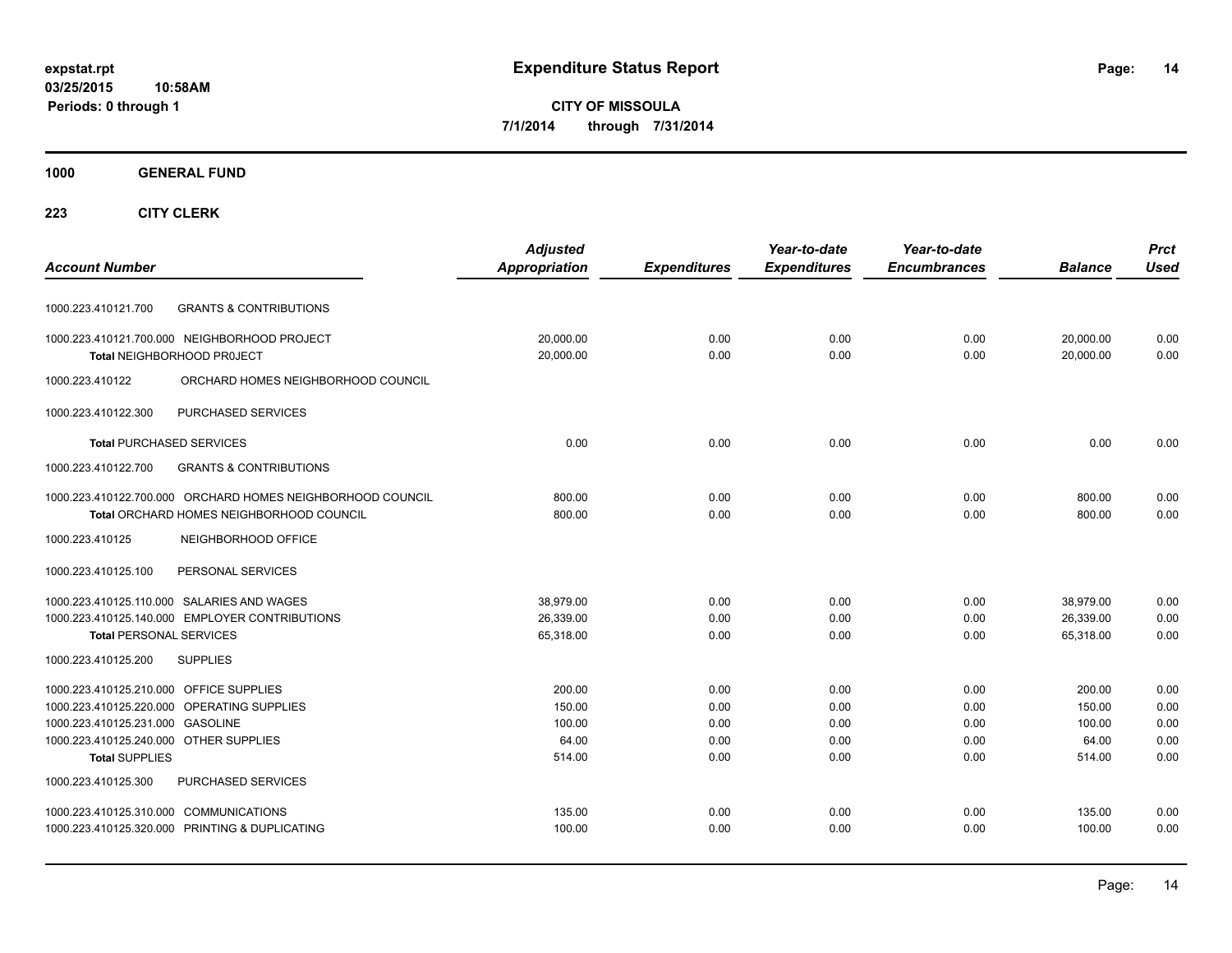**1000 GENERAL FUND**

| <b>Account Number</b>                   |                                                         | <b>Adjusted</b><br><b>Appropriation</b> | <b>Expenditures</b> | Year-to-date<br><b>Expenditures</b> | Year-to-date<br><b>Encumbrances</b> | <b>Balance</b> | <b>Prct</b><br><b>Used</b> |
|-----------------------------------------|---------------------------------------------------------|-----------------------------------------|---------------------|-------------------------------------|-------------------------------------|----------------|----------------------------|
|                                         | 1000.223.410125.330.000 PUBLICITY, SUBSCRIPTIONS & DUES | 200.00                                  | 0.00                | 0.00                                | 0.00                                | 200.00         | 0.00                       |
|                                         | 1000.223.410125.344.000 TELEPHONE SERVICE               | 100.00                                  | 0.00                | 0.00                                | 0.00                                | 100.00         | 0.00                       |
|                                         | 1000.223.410125.350.000 PROFESSIONAL SERVICES           | 3,000.00                                | 0.00                | 0.00                                | 0.00                                | 3,000.00       | 0.00                       |
| 1000.223.410125.370.000 TRAVEL          |                                                         | 1,810.00                                | 0.00                | 0.00                                | 0.00                                | 1,810.00       | 0.00                       |
| 1000.223.410125.380.000 TRAINING        |                                                         | 200.00                                  | 0.00                | 0.00                                | 0.00                                | 200.00         | 0.00                       |
| <b>Total PURCHASED SERVICES</b>         |                                                         | 5,545.00                                | 0.00                | 0.00                                | 0.00                                | 5,545.00       | 0.00                       |
| 1000.223.410125.900                     | <b>CAPITAL OUTLAY</b>                                   |                                         |                     |                                     |                                     |                |                            |
| <b>Total CAPITAL OUTLAY</b>             |                                                         | 0.00                                    | 0.00                | 0.00                                | 0.00                                | 0.00           | 0.00                       |
| Total NEIGHBORHOOD OFFICE               |                                                         | 71,377.00                               | 0.00                | 0.00                                | 0.00                                | 71,377.00      | 0.00                       |
| 1000.223.410600                         | <b>ELECTIONS</b>                                        |                                         |                     |                                     |                                     |                |                            |
| 1000.223.410600.300                     | PURCHASED SERVICES                                      |                                         |                     |                                     |                                     |                |                            |
| <b>Total ELECTIONS</b>                  |                                                         | 0.00                                    | 0.00                | 0.00                                | 0.00                                | 0.00           | 0.00                       |
| 1000.223.410900                         | <b>RECORDS ADMINISTRATION</b>                           |                                         |                     |                                     |                                     |                |                            |
| 1000.223.410900.100                     | PERSONAL SERVICES                                       |                                         |                     |                                     |                                     |                |                            |
|                                         | 1000.223.410900.141.000 STATE RETIREMENT CONTRIBUTIONS  | 0.00                                    | 4.99                | 4.99                                | 0.00                                | $-4.99$        | 0.00                       |
|                                         | <b>Total RECORDS ADMINISTRATION</b>                     | 0.00                                    | 4.99                | 4.99                                | 0.00                                | $-4.99$        | 0.00                       |
| 1000.223.410910                         | <b>ADMINISTRATION</b>                                   |                                         |                     |                                     |                                     |                |                            |
| 1000.223.410910.100                     | PERSONAL SERVICES                                       |                                         |                     |                                     |                                     |                |                            |
|                                         | 1000.223.410910.110.000 SALARIES AND WAGES              | 145,695.00                              | 4,990.96            | 4,990.96                            | 0.00                                | 140,704.04     | 3.43                       |
|                                         | 1000.223.410910.140.000 EMPLOYER CONTRIBUTIONS          | 52,873.00                               | 6,001.03            | 6,001.03                            | 0.00                                | 46,871.97      | 11.35                      |
| <b>Total PERSONAL SERVICES</b>          |                                                         | 198,568.00                              | 10,991.99           | 10,991.99                           | 0.00                                | 187,576.01     | 5.54                       |
| 1000.223.410910.200                     | <b>SUPPLIES</b>                                         |                                         |                     |                                     |                                     |                |                            |
| 1000.223.410910.210.000 OFFICE SUPPLIES |                                                         | 2,000.00                                | 43.87               | 43.87                               | 0.00                                | 1,956.13       | 2.19                       |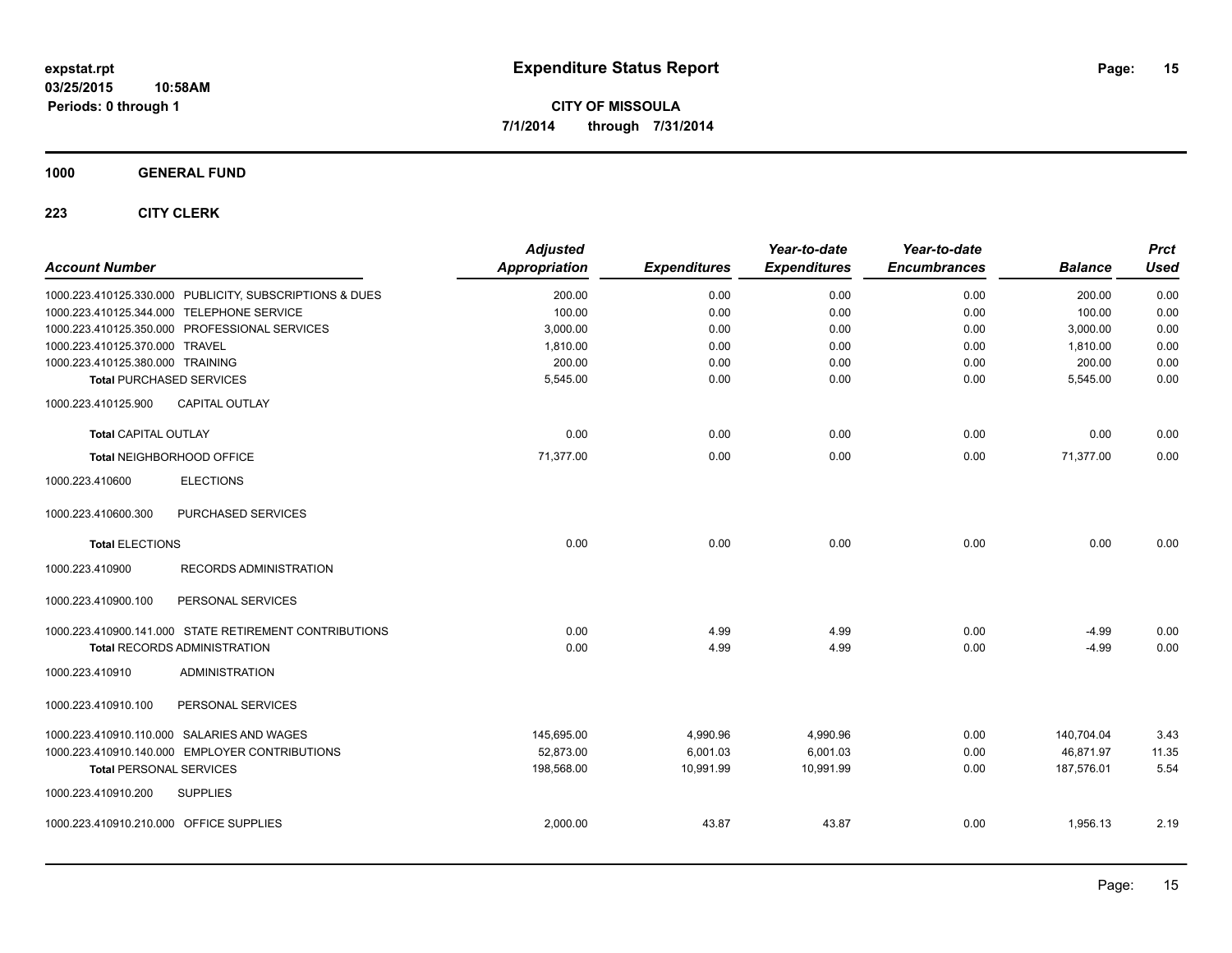#### **1000 GENERAL FUND**

| <b>Account Number</b>                                   | <b>Adjusted</b><br><b>Appropriation</b> | <b>Expenditures</b> | Year-to-date<br><b>Expenditures</b> | Year-to-date<br><b>Encumbrances</b> | <b>Balance</b> | <b>Prct</b><br><b>Used</b> |
|---------------------------------------------------------|-----------------------------------------|---------------------|-------------------------------------|-------------------------------------|----------------|----------------------------|
| 1000.223.410910.220.000 OPERATING SUPPLIES              | 100.00                                  | 0.00                | 0.00                                | 0.00                                | 100.00         | 0.00                       |
| 1000.223.410910.231.000 GASOLINE                        | 150.00                                  | 0.00                | 0.00                                | 0.00                                | 150.00         | 0.00                       |
| 1000.223.410910.240.000 OTHER SUPPLIES                  | 160.00                                  | 0.00                | 0.00                                | 0.00                                | 160.00         | 0.00                       |
| <b>Total SUPPLIES</b>                                   | 2,410.00                                | 43.87               | 43.87                               | 0.00                                | 2,366.13       | 1.82                       |
| PURCHASED SERVICES<br>1000.223.410910.300               |                                         |                     |                                     |                                     |                |                            |
| 1000.223.410910.310.000 COMMUNICATIONS                  | 4,390.00                                | 1,625.00            | 1,625.00                            | 0.00                                | 2,765.00       | 37.02                      |
| 1000.223.410910.320.000 PRINTING & DUPLICATING          | 100.00                                  | 0.00                | 0.00                                | 0.00                                | 100.00         | 0.00                       |
| 1000.223.410910.330.000 PUBLICITY, SUBSCRIPTIONS & DUES | 1,725.00                                | 172.00              | 172.00                              | 0.00                                | 1,553.00       | 9.97                       |
| 1000.223.410910.344.000 TELEPHONE SERVICE               | 100.00                                  | 0.00                | 0.00                                | 0.00                                | 100.00         | 0.00                       |
| 1000.223.410910.350.000 PROFESSIONAL SERVICES           | 11,800.00                               | 121.50              | 121.50                              | 0.00                                | 11,678.50      | 1.03                       |
| 1000.223.410910.360.000 REPAIR & MAINTENANCE            | 1,100.00                                | 0.00                | 0.00                                | 0.00                                | 1,100.00       | 0.00                       |
| 1000.223.410910.370.000 TRAVEL                          | 3,690.00                                | 0.00                | 0.00                                | 0.00                                | 3,690.00       | 0.00                       |
| 1000.223.410910.380.000 TRAINING                        | 3,070.00                                | 0.00                | 0.00                                | 0.00                                | 3,070.00       | 0.00                       |
| 1000.223.410910.390.000 OTHER PURCHASED SERVICES        | 3,500.00                                | 0.00                | 0.00                                | 0.00                                | 3,500.00       | 0.00                       |
| <b>Total PURCHASED SERVICES</b>                         | 29,475.00                               | 1,918.50            | 1,918.50                            | 0.00                                | 27,556.50      | 6.51                       |
| 1000.223.410910.500<br><b>FIXED CHARGES</b>             |                                         |                     |                                     |                                     |                |                            |
| <b>Total FIXED CHARGES</b>                              | 0.00                                    | 0.00                | 0.00                                | 0.00                                | 0.00           | 0.00                       |
| 1000.223.410910.800<br>OTHER OBJECTS                    |                                         |                     |                                     |                                     |                |                            |
| <b>Total OTHER OBJECTS</b>                              | 0.00                                    | 0.00                | 0.00                                | 0.00                                | 0.00           | 0.00                       |
| <b>CAPITAL OUTLAY</b><br>1000.223.410910.900            |                                         |                     |                                     |                                     |                |                            |
| <b>Total CAPITAL OUTLAY</b>                             | 0.00                                    | 0.00                | 0.00                                | 0.00                                | 0.00           | 0.00                       |
| <b>Total ADMINISTRATION</b>                             | 230,453.00                              | 12,954.36           | 12,954.36                           | 0.00                                | 217,498.64     | 5.62                       |
| <b>Total CITY CLERK</b>                                 | 355,243.00                              | 13,267.85           | 13,267.85                           | 0.00                                | 341,975.15     | 3.73                       |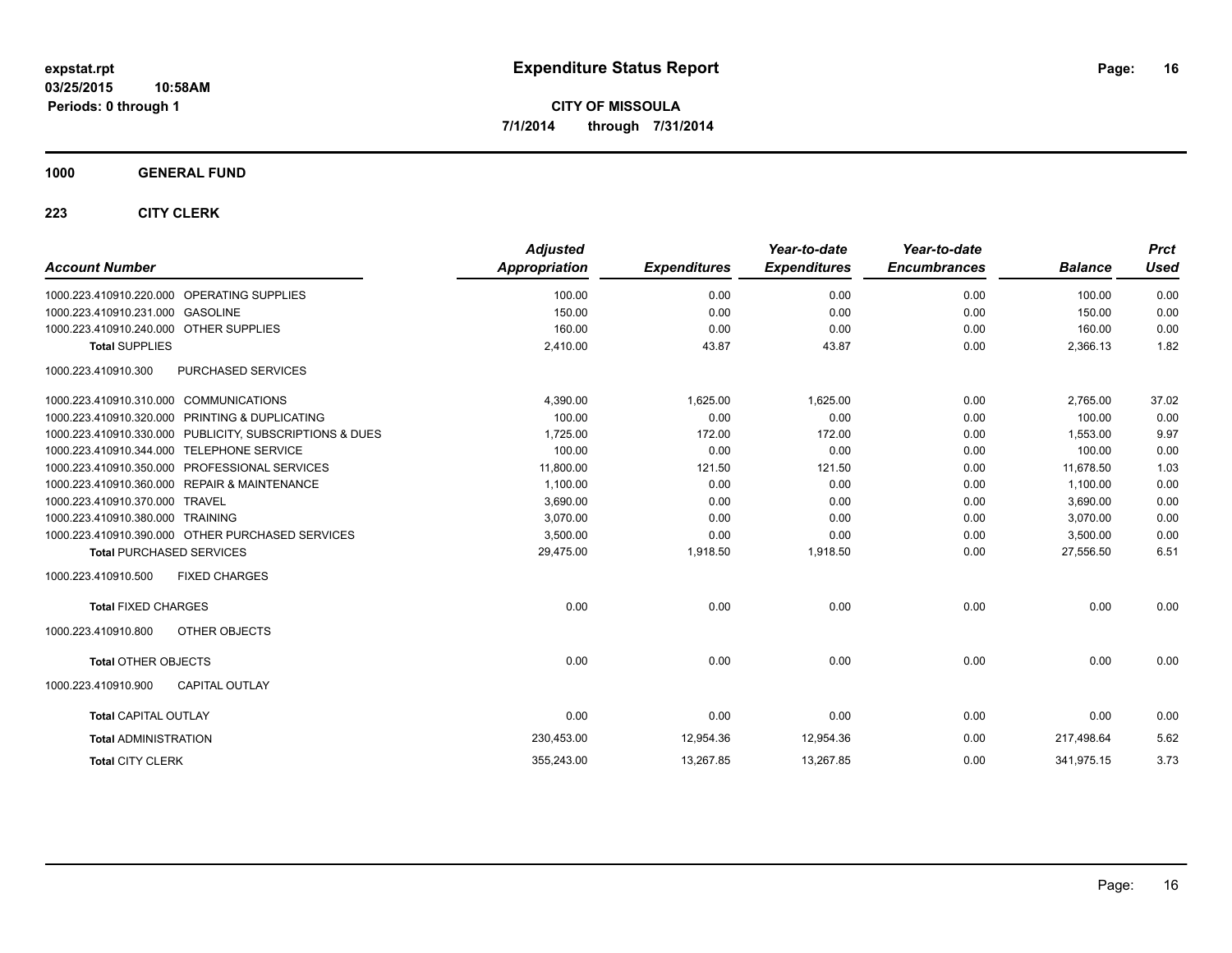**1000 GENERAL FUND**

#### **224 INFORMATION SERVICES**

|                                         |                                                         | <b>Adjusted</b>      |                     | Year-to-date        | Year-to-date        |                | <b>Prct</b> |
|-----------------------------------------|---------------------------------------------------------|----------------------|---------------------|---------------------|---------------------|----------------|-------------|
| <b>Account Number</b>                   |                                                         | <b>Appropriation</b> | <b>Expenditures</b> | <b>Expenditures</b> | <b>Encumbrances</b> | <b>Balance</b> | <b>Used</b> |
| 1000.224.410580                         | <b>INFORMATION TECHNOLOGIES</b>                         |                      |                     |                     |                     |                |             |
| 1000.224.410580.100                     | PERSONAL SERVICES                                       |                      |                     |                     |                     |                |             |
|                                         | 1000.224.410580.110.000 SALARIES AND WAGES              | 338,436.00           | 9,736.82            | 9.736.82            | 0.00                | 328,699.18     | 2.88        |
| 1000.224.410580.130.000 OTHER           |                                                         | 5,400.00             | 0.00                | 0.00                | 0.00                | 5,400.00       | 0.00        |
|                                         | 1000.224.410580.140.000 EMPLOYER CONTRIBUTIONS          | 113.521.00           | 8,986.41            | 8,986.41            | 0.00                | 104.534.59     | 7.92        |
|                                         | 1000.224.410580.141.000 STATE RETIREMENT CONTRIBUTIONS  | 0.00                 | 9.74                | 9.74                | 0.00                | $-9.74$        | 0.00        |
| <b>Total PERSONAL SERVICES</b>          |                                                         | 457,357.00           | 18,732.97           | 18,732.97           | 0.00                | 438,624.03     | 4.10        |
| 1000.224.410580.200                     | <b>SUPPLIES</b>                                         |                      |                     |                     |                     |                |             |
| 1000.224.410580.210.000 OFFICE SUPPLIES |                                                         | 1,135.00             | 0.00                | 0.00                | 0.00                | 1,135.00       | 0.00        |
|                                         | 1000.224.410580.220.000 OPERATING SUPPLIES              | 12.525.00            | 0.00                | 0.00                | 0.00                | 12,525.00      | 0.00        |
|                                         | 1000.224.410580.230.000 REPAIR/MAINTENANCE              | 3,000.00             | 0.00                | 0.00                | 0.00                | 3,000.00       | 0.00        |
| 1000.224.410580.231.000 GASOLINE        |                                                         | 250.00               | 0.00                | 0.00                | 0.00                | 250.00         | 0.00        |
| 1000.224.410580.240.000 OTHER SUPPLIES  |                                                         | 3,500.00             | 63.98               | 63.98               | 0.00                | 3,436.02       | 1.83        |
| <b>Total SUPPLIES</b>                   |                                                         | 20,410.00            | 63.98               | 63.98               | 0.00                | 20,346.02      | 0.31        |
| 1000.224.410580.300                     | PURCHASED SERVICES                                      |                      |                     |                     |                     |                |             |
| 1000.224.410580.310.000 COMMUNICATIONS  |                                                         | 100.00               | 0.00                | 0.00                | 0.00                | 100.00         | 0.00        |
|                                         | 1000.224.410580.320.000 PRINTING & DUPLICATING          | 350.00               | 0.00                | 0.00                | 0.00                | 350.00         | 0.00        |
|                                         | 1000.224.410580.330.000 PUBLICITY, SUBSCRIPTIONS & DUES | 179,199.00           | 0.00                | 0.00                | 0.00                | 179,199.00     | 0.00        |
|                                         | 1000.224.410580.344.000 TELEPHONE SERVICE               | 135,330.00           | 9,867.20            | 9,867.20            | 0.00                | 125,462.80     | 7.29        |
|                                         | 1000.224.410580.350.000 PROFESSIONAL SERVICES           | 57,090.00            | 0.00                | 0.00                | 0.00                | 57,090.00      | 0.00        |
|                                         | 1000.224.410580.360.000 REPAIR & MAINTENANCE            | 1,350.00             | 0.00                | 0.00                | 0.00                | 1,350.00       | 0.00        |
| 1000.224.410580.370.000 TRAVEL          |                                                         | 6,809.00             | 0.00                | 0.00                | 0.00                | 6,809.00       | 0.00        |
| 1000.224.410580.380.000 TRAINING        |                                                         | 11,981.00            | 0.00                | 0.00                | 0.00                | 11,981.00      | 0.00        |
| <b>Total PURCHASED SERVICES</b>         |                                                         | 392,209.00           | 9,867.20            | 9,867.20            | 0.00                | 382,341.80     | 2.52        |
| 1000.224.410580.500                     | <b>FIXED CHARGES</b>                                    |                      |                     |                     |                     |                |             |
| <b>Total FIXED CHARGES</b>              |                                                         | 0.00                 | 0.00                | 0.00                | 0.00                | 0.00           | 0.00        |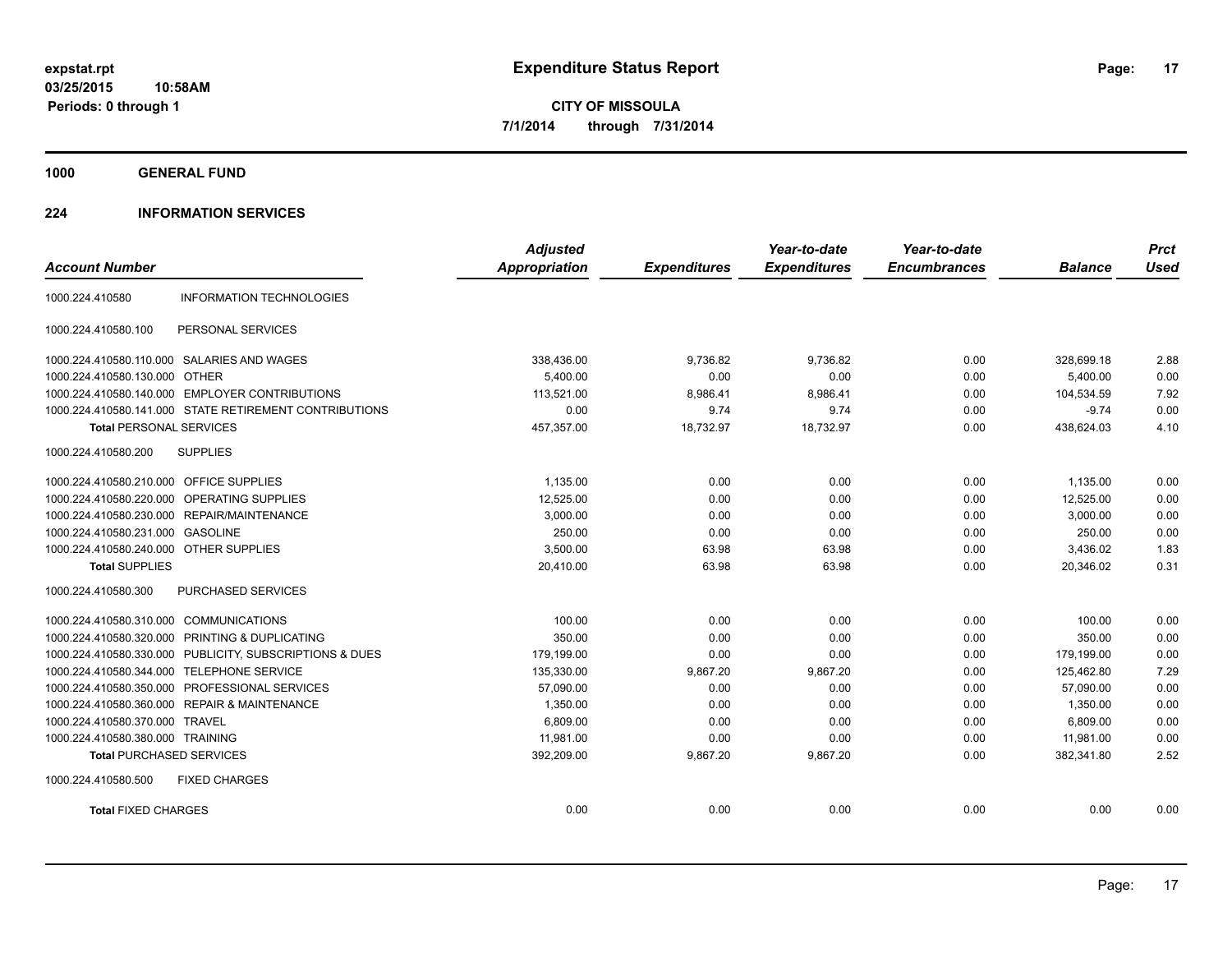**1000 GENERAL FUND**

#### **224 INFORMATION SERVICES**

| <b>Account Number</b>                        | <b>Adjusted</b><br>Appropriation | <b>Expenditures</b> | Year-to-date<br><b>Expenditures</b> | Year-to-date<br><b>Encumbrances</b> | <b>Balance</b> | Prct<br>Used |
|----------------------------------------------|----------------------------------|---------------------|-------------------------------------|-------------------------------------|----------------|--------------|
| <b>CAPITAL OUTLAY</b><br>1000.224.410580.900 |                                  |                     |                                     |                                     |                |              |
| <b>Total CAPITAL OUTLAY</b>                  | 0.00                             | 0.00                | 0.00                                | 0.00                                | 0.00           | 0.00         |
| <b>Total INFORMATION SERVICES</b>            | 869,976.00                       | 28.664.15           | 28,664.15                           | 0.00                                | 841.311.85     | 3.29         |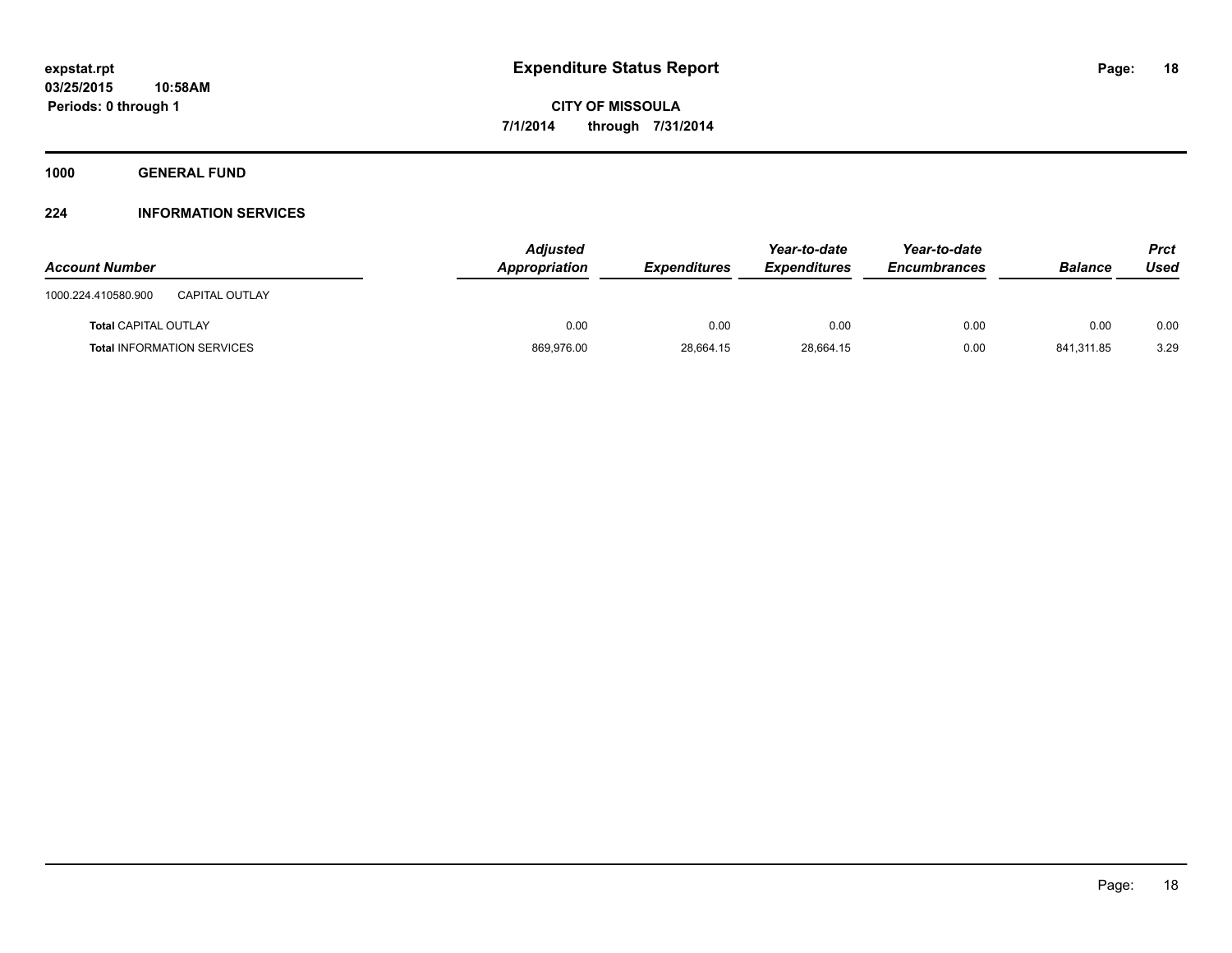**1000 GENERAL FUND**

**230 MUNICIPAL COURT**

| <b>Account Number</b>                                      | <b>Adjusted</b><br>Appropriation | <b>Expenditures</b> | Year-to-date<br><b>Expenditures</b> | Year-to-date<br><b>Encumbrances</b> | <b>Balance</b> | <b>Prct</b><br><b>Used</b> |
|------------------------------------------------------------|----------------------------------|---------------------|-------------------------------------|-------------------------------------|----------------|----------------------------|
| CITY/MUNICIPAL COURT<br>1000.230.410360                    |                                  |                     |                                     |                                     |                |                            |
| 1000.230.410360.100<br>PERSONAL SERVICES                   |                                  |                     |                                     |                                     |                |                            |
| 1000.230.410360.110.000 SALARIES AND WAGES                 | 745.063.00                       | 21.798.69           | 21.798.69                           | 0.00                                | 723.264.31     | 2.93                       |
| 1000.230.410360.120.000 OVERTIME/TERMINATION               | 10,000.00                        | 297.84              | 297.84                              | 0.00                                | 9,702.16       | 2.98                       |
| 1000.230.410360.140.000 EMPLOYER CONTRIBUTIONS             | 299.318.00                       | 26,185.81           | 26.185.81                           | 0.00                                | 273,132.19     | 8.75                       |
| 1000.230.410360.141.000 STATE RETIREMENT CONTRIBUTIONS     | 0.00                             | 21.80               | 21.80                               | 0.00                                | $-21.80$       | 0.00                       |
| <b>Total PERSONAL SERVICES</b>                             | 1,054,381.00                     | 48,304.14           | 48,304.14                           | 0.00                                | 1,006,076.86   | 4.58                       |
| <b>SUPPLIES</b><br>1000.230.410360.200                     |                                  |                     |                                     |                                     |                |                            |
| 1000.230.410360.210.000 OFFICE SUPPLIES                    | 4,756.00                         | 18.41               | 18.41                               | 0.00                                | 4,737.59       | 0.39                       |
| 1000.230.410360.220.000 OPERATING SUPPLIES                 | 4,972.00                         | 0.00                | 0.00                                | 0.00                                | 4,972.00       | 0.00                       |
| 1000.230.410360.240.000 OTHER SUPPLIES                     | 3,540.00                         | $-1,700.00$         | $-1,700.00$                         | 0.00                                | 5,240.00       | 48.02                      |
| <b>Total SUPPLIES</b>                                      | 13.268.00                        | $-1,681.59$         | $-1.681.59$                         | 0.00                                | 14.949.59      | 0.00                       |
| 1000.230.410360.300<br>PURCHASED SERVICES                  |                                  |                     |                                     |                                     |                |                            |
| 1000.230.410360.310.000 COMMUNICATIONS                     | 11,500.00                        | 0.00                | 0.00                                | 0.00                                | 11,500.00      | 0.00                       |
| 1000.230.410360.320.000 PRINTING & DUPLICATING             | 1.187.00                         | 0.00                | 0.00                                | 0.00                                | 1.187.00       | 0.00                       |
| 1000.230.410360.330.000<br>PUBLICITY, SUBSCRIPTIONS & DUES | 10,196.00                        | 455.00              | 455.00                              | 0.00                                | 9,741.00       | 4.46                       |
| 1000.230.410360.344.000 TELEPHONE SERVICE                  | 1.584.00                         | 0.00                | 0.00                                | 0.00                                | 1.584.00       | 0.00                       |
| 1000.230.410360.350.000 PROFESSIONAL SERVICES              | 220,707.00                       | 0.00                | 0.00                                | 0.00                                | 220,707.00     | 0.00                       |
| 1000.230.410360.350.005 PROFESSIONAL SERVICES              | 0.00                             | 1,306.24            | 1,306.24                            | 0.00                                | $-1,306.24$    | 0.00                       |
| 1000.230.410360.360.000 REPAIR & MAINTENANCE               | 3,790.00                         | 0.00                | 0.00                                | 0.00                                | 3,790.00       | 0.00                       |
| 1000.230.410360.370.000 TRAVEL                             | 5,174.00                         | 55.00               | 55.00                               | 0.00                                | 5,119.00       | 1.06                       |
| 1000.230.410360.380.000 TRAINING                           | 9,000.00                         | 340.00              | 340.00                              | 0.00                                | 8,660.00       | 3.78                       |
| 1000.230.410360.390.000 OTHER PURCHASED SERVICES           | 6,263.00                         | 290.50              | 290.50                              | 0.00                                | 5,972.50       | 4.64                       |
| <b>Total PURCHASED SERVICES</b>                            | 269,401.00                       | 2,446.74            | 2,446.74                            | 0.00                                | 266,954.26     | 0.91                       |
| 1000.230.410360.500<br><b>FIXED CHARGES</b>                |                                  |                     |                                     |                                     |                |                            |
| <b>Total FIXED CHARGES</b>                                 | 0.00                             | 0.00                | 0.00                                | 0.00                                | 0.00           | 0.00                       |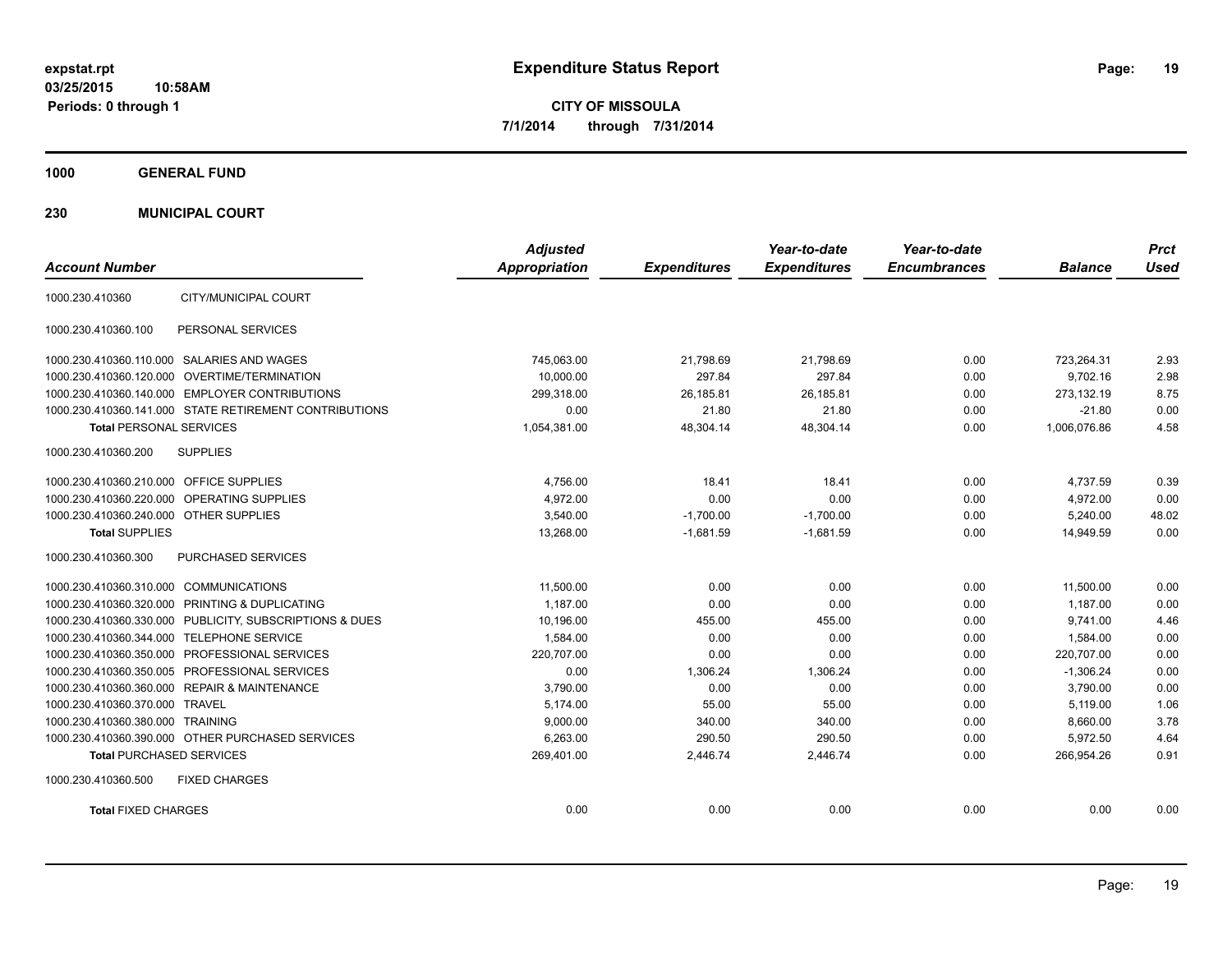**1000 GENERAL FUND**

#### **230 MUNICIPAL COURT**

| <b>Account Number</b>                        | <b>Adjusted</b><br>Appropriation | <b>Expenditures</b> | Year-to-date<br><b>Expenditures</b> | Year-to-date<br><b>Encumbrances</b> | <b>Balance</b> | Prct<br>Used |
|----------------------------------------------|----------------------------------|---------------------|-------------------------------------|-------------------------------------|----------------|--------------|
| 1000.230.410360.900<br><b>CAPITAL OUTLAY</b> |                                  |                     |                                     |                                     |                |              |
| <b>Total CAPITAL OUTLAY</b>                  | 0.00                             | 0.00                | 0.00                                | 0.00                                | 0.00           | 0.00         |
| <b>Total MUNICIPAL COURT</b>                 | 1,337,050.00                     | 49.069.29           | 49,069.29                           | 0.00                                | 1,287,980.71   | 3.67         |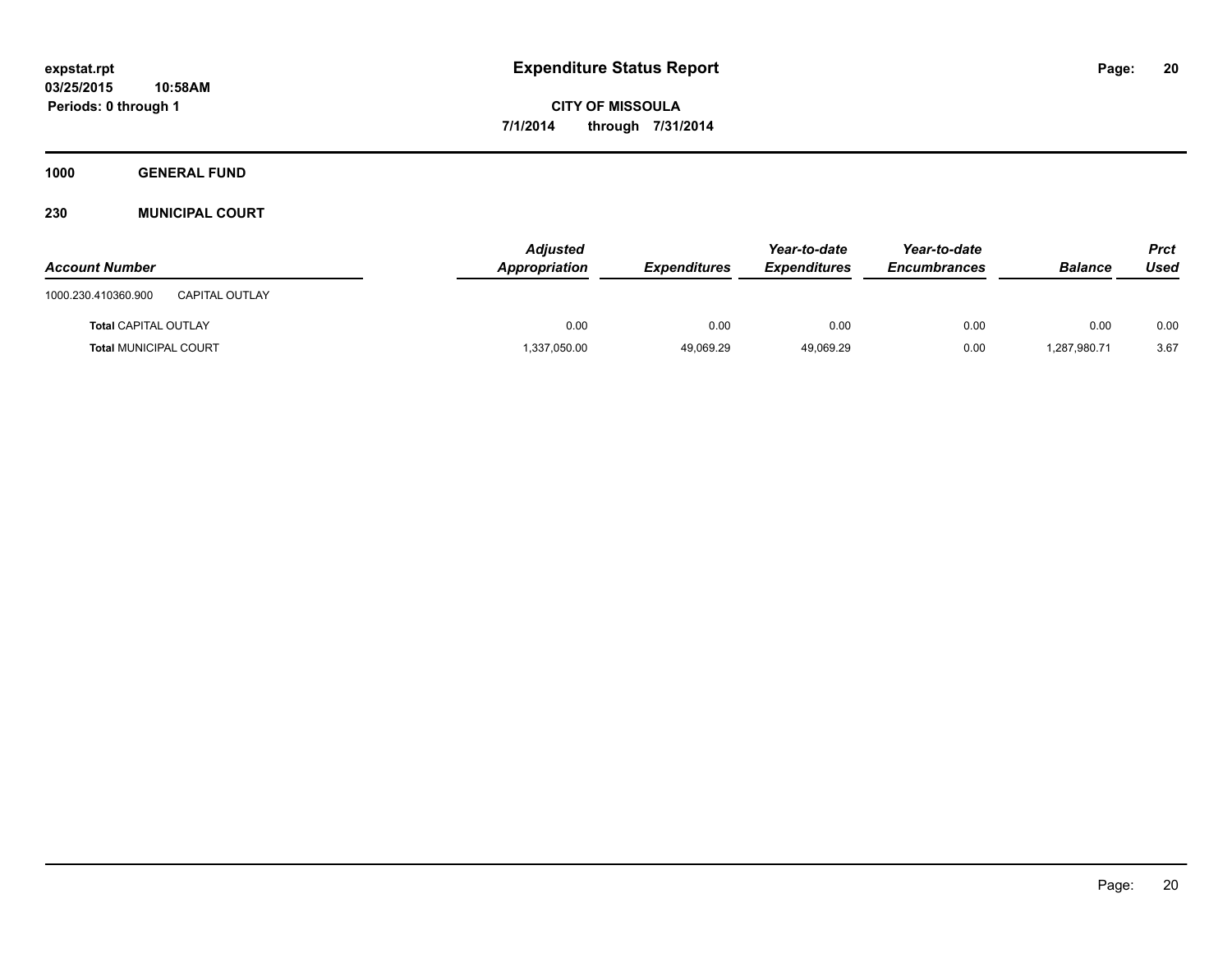**1000 GENERAL FUND**

| <b>Account Number</b>                             | <b>Adjusted</b><br><b>Appropriation</b> | <b>Expenditures</b> | Year-to-date<br><b>Expenditures</b> | Year-to-date<br><b>Encumbrances</b> | <b>Balance</b> | <b>Prct</b><br><b>Used</b> |
|---------------------------------------------------|-----------------------------------------|---------------------|-------------------------------------|-------------------------------------|----------------|----------------------------|
| <b>BUDGETING</b><br>1000.240.410520               |                                         |                     |                                     |                                     |                |                            |
| PERSONAL SERVICES<br>1000.240.410520.100          |                                         |                     |                                     |                                     |                |                            |
| 1000.240.410520.110.000 SALARIES AND WAGES        | 77,443.00                               | 1,847.05            | 1,847.05                            | 0.00                                | 75,595.95      | 2.39                       |
| 1000.240.410520.140.000 EMPLOYER CONTRIBUTIONS    | 23,856.00                               | 1,838.61            | 1,838.61                            | 0.00                                | 22,017.39      | 7.71                       |
| <b>Total PERSONAL SERVICES</b>                    | 101,299.00                              | 3,685.66            | 3,685.66                            | 0.00                                | 97.613.34      | 3.64                       |
| 1000.240.410520.200<br><b>SUPPLIES</b>            |                                         |                     |                                     |                                     |                |                            |
| OFFICE SUPPLIES<br>1000.240.410520.210.000        | 200.00                                  | 0.00                | 0.00                                | 0.00                                | 200.00         | 0.00                       |
| 1000.240.410520.220.000 OPERATING SUPPLIES        | 400.00                                  | 0.00                | 0.00                                | 0.00                                | 400.00         | 0.00                       |
| <b>Total SUPPLIES</b>                             | 600.00                                  | 0.00                | 0.00                                | 0.00                                | 600.00         | 0.00                       |
| PURCHASED SERVICES<br>1000.240.410520.300         |                                         |                     |                                     |                                     |                |                            |
| 1000.240.410520.320.000 PRINTING & DUPLICATING    | 1,313.00                                | 0.00                | 0.00                                | 0.00                                | 1,313.00       | 0.00                       |
| 1000.240.410520.350.000 PROFESSIONAL SERVICES     | 9.289.00                                | 0.00                | 0.00                                | 0.00                                | 9.289.00       | 0.00                       |
| <b>Total PURCHASED SERVICES</b>                   | 10,602.00                               | 0.00                | 0.00                                | 0.00                                | 10,602.00      | 0.00                       |
| <b>Total BUDGETING</b>                            | 112,501.00                              | 3,685.66            | 3,685.66                            | 0.00                                | 108,815.34     | 3.28                       |
| <b>TREASURY</b><br>1000.240.410540                |                                         |                     |                                     |                                     |                |                            |
| 1000.240.410540.100<br>PERSONAL SERVICES          |                                         |                     |                                     |                                     |                |                            |
| 1000.240.410540.110.000 SALARIES AND WAGES        | 194,511.00                              | 5,429.32            | 5,429.32                            | 0.00                                | 189,081.68     | 2.79                       |
| 1000.240.410540.140.000 EMPLOYER CONTRIBUTIONS    | 75,797.00                               | 6,463.25            | 6,463.25                            | 0.00                                | 69,333.75      | 8.53                       |
| <b>Total PERSONAL SERVICES</b>                    | 270,308.00                              | 11,892.57           | 11.892.57                           | 0.00                                | 258.415.43     | 4.40                       |
| <b>SUPPLIES</b><br>1000.240.410540.200            |                                         |                     |                                     |                                     |                |                            |
| 1000.240.410540.210.000<br><b>OFFICE SUPPLIES</b> | 1,741.00                                | 0.00                | 0.00                                | 0.00                                | 1,741.00       | 0.00                       |
| 1000.240.410540.220.000<br>OPERATING SUPPLIES     | 425.00                                  | 0.00                | 0.00                                | 0.00                                | 425.00         | 0.00                       |
| <b>Total SUPPLIES</b>                             | 2,166.00                                | 0.00                | 0.00                                | 0.00                                | 2,166.00       | 0.00                       |
| PURCHASED SERVICES<br>1000.240.410540.300         |                                         |                     |                                     |                                     |                |                            |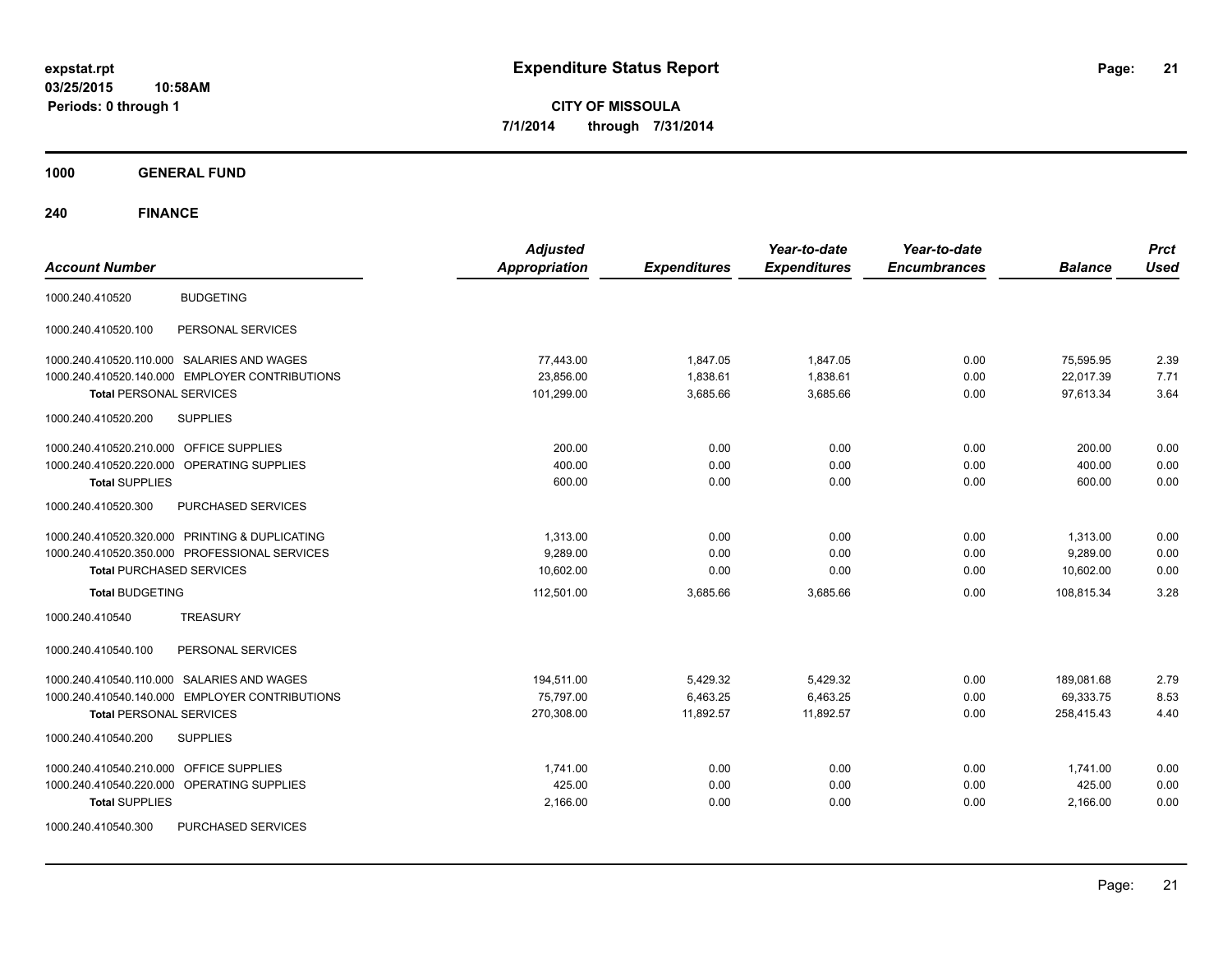**1000 GENERAL FUND**

| <b>Account Number</b>                                                                    | <b>Adjusted</b><br><b>Appropriation</b> | <b>Expenditures</b> | Year-to-date<br><b>Expenditures</b> | Year-to-date<br><b>Encumbrances</b> | <b>Balance</b>     | <b>Prct</b><br><b>Used</b> |
|------------------------------------------------------------------------------------------|-----------------------------------------|---------------------|-------------------------------------|-------------------------------------|--------------------|----------------------------|
|                                                                                          |                                         |                     | 0.00                                | 0.00                                |                    |                            |
| 1000.240.410540.310.000 COMMUNICATIONS<br>1000.240.410540.320.000 PRINTING & DUPLICATING | 4,814.00<br>715.00                      | 0.00<br>0.00        | 0.00                                | 0.00                                | 4,814.00<br>715.00 | 0.00<br>0.00               |
| 1000.240.410540.330.000 PUBLICITY, SUBSCRIPTIONS & DUES                                  | 10.00                                   | 0.00                | 0.00                                | 0.00                                | 10.00              | 0.00                       |
| 1000.240.410540.344.000 TELEPHONE SERVICE                                                | 50.00                                   | 0.00                | 0.00                                | 0.00                                | 50.00              | 0.00                       |
| 1000.240.410540.350.000 PROFESSIONAL SERVICES                                            | 11,911.00                               | 0.00                | 0.00                                | 0.00                                | 11,911.00          | 0.00                       |
| 1000.240.410540.360.000 REPAIR & MAINTENANCE                                             | 170.00                                  | 0.00                | 0.00                                | 0.00                                | 170.00             | 0.00                       |
| 1000.240.410540.370.000 TRAVEL                                                           | 4,125.00                                | 0.00                | 0.00                                | 0.00                                | 4,125.00           | 0.00                       |
| 1000.240.410540.380.000 TRAINING                                                         | 2,000.00                                | 0.00                | 0.00                                | 0.00                                | 2,000.00           | 0.00                       |
| <b>Total PURCHASED SERVICES</b>                                                          | 23,795.00                               | 0.00                | 0.00                                | 0.00                                | 23,795.00          | 0.00                       |
| 1000.240.410540.500<br><b>FIXED CHARGES</b>                                              |                                         |                     |                                     |                                     |                    |                            |
| 1000.240.410540.500.000 FIXED CHARGES                                                    | 500.00                                  | 0.00                | 0.00                                | 0.00                                | 500.00             | 0.00                       |
| <b>Total FIXED CHARGES</b>                                                               | 500.00                                  | 0.00                | 0.00                                | 0.00                                | 500.00             | 0.00                       |
| 1000.240.410540.900<br><b>CAPITAL OUTLAY</b>                                             |                                         |                     |                                     |                                     |                    |                            |
| <b>Total CAPITAL OUTLAY</b>                                                              | 0.00                                    | 0.00                | 0.00                                | 0.00                                | 0.00               | 0.00                       |
| <b>Total TREASURY</b>                                                                    | 296,769.00                              | 11,892.57           | 11,892.57                           | 0.00                                | 284,876.43         | 4.01                       |
| 1000.240.410550<br><b>ACCOUNTING</b>                                                     |                                         |                     |                                     |                                     |                    |                            |
| 1000.240.410550.100<br>PERSONAL SERVICES                                                 |                                         |                     |                                     |                                     |                    |                            |
| 1000.240.410550.110.000 SALARIES AND WAGES                                               | 324,228.00                              | 11,208.34           | 11,208.34                           | 0.00                                | 313,019.66         | 3.46                       |
| 1000.240.410550.120.000 OVERTIME/TERMINATION                                             | 1,000.00                                | 0.00                | 0.00                                | 0.00                                | 1,000.00           | 0.00                       |
| 1000.240.410550.140.000 EMPLOYER CONTRIBUTIONS                                           | 121,819.00                              | 12,860.22           | 12,860.22                           | 0.00                                | 108,958.78         | 10.56                      |
| 1000.240.410550.141.000 STATE RETIREMENT CONTRIBUTIONS                                   | 0.00                                    | 19.70               | 19.70                               | 0.00                                | $-19.70$           | 0.00                       |
| <b>Total PERSONAL SERVICES</b>                                                           | 447,047.00                              | 24,088.26           | 24,088.26                           | 0.00                                | 422,958.74         | 5.39                       |
| 1000.240.410550.200<br><b>SUPPLIES</b>                                                   |                                         |                     |                                     |                                     |                    |                            |
| 1000.240.410550.210.000 OFFICE SUPPLIES                                                  | 2,824.00                                | 0.00                | 0.00                                | 0.00                                | 2,824.00           | 0.00                       |
| 1000.240.410550.220.000 OPERATING SUPPLIES                                               | 1,300.00                                | 0.00                | 0.00                                | 0.00                                | 1,300.00           | 0.00                       |
| 1000.240.410550.230.000 REPAIR/MAINTENANCE                                               | 300.00                                  | 0.00                | 0.00                                | 0.00                                | 300.00             | 0.00                       |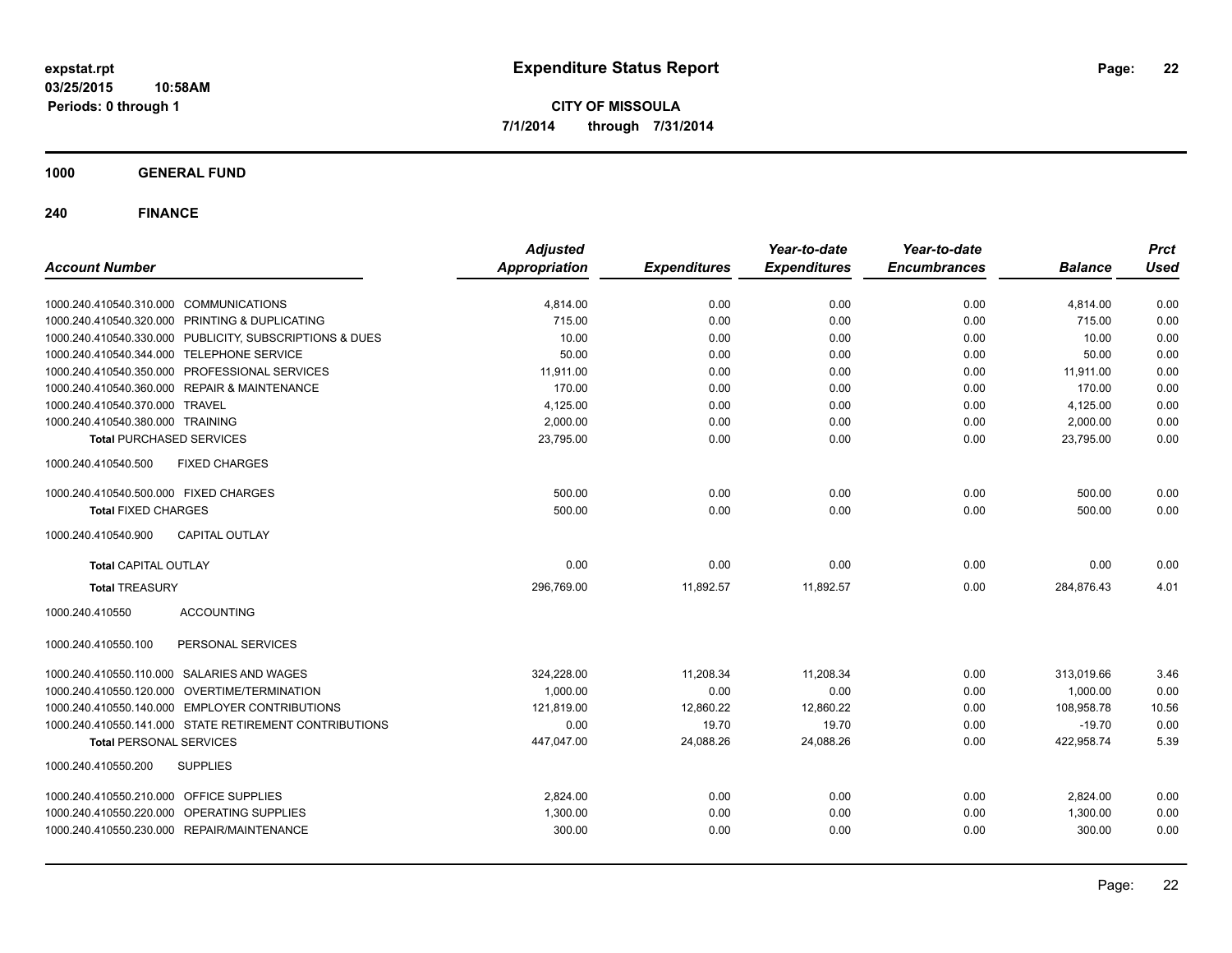**1000 GENERAL FUND**

| <b>Account Number</b>                                   | <b>Adjusted</b><br>Appropriation | <b>Expenditures</b> | Year-to-date<br><b>Expenditures</b> | Year-to-date<br><b>Encumbrances</b> | <b>Balance</b> | <b>Prct</b><br><b>Used</b> |
|---------------------------------------------------------|----------------------------------|---------------------|-------------------------------------|-------------------------------------|----------------|----------------------------|
| 1000.240.410550.231.000 GASOLINE                        | 91.00                            | 0.00                | 0.00                                | 0.00                                | 91.00          | 0.00                       |
| 1000.240.410550.240.000 OTHER SUPPLIES                  | 500.00                           | 0.00                | 0.00                                | 0.00                                | 500.00         | 0.00                       |
| <b>Total SUPPLIES</b>                                   | 5,015.00                         | 0.00                | 0.00                                | 0.00                                | 5,015.00       | 0.00                       |
| 1000.240.410550.300<br>PURCHASED SERVICES               |                                  |                     |                                     |                                     |                |                            |
| 1000.240.410550.310.000 COMMUNICATIONS                  | 31,645.00                        | 15,945.05           | 15,945.05                           | 0.00                                | 15,699.95      | 50.39                      |
| 1000.240.410550.320.000 PRINTING & DUPLICATING          | 3,215.00                         | 0.00                | 0.00                                | 0.00                                | 3,215.00       | 0.00                       |
| 1000.240.410550.330.000 PUBLICITY, SUBSCRIPTIONS & DUES | 2,316.00                         | 0.00                | 0.00                                | 0.00                                | 2,316.00       | 0.00                       |
| 1000.240.410550.344.000 TELEPHONE SERVICE               | 2,075.00                         | 58.92               | 58.92                               | 0.00                                | 2,016.08       | 2.84                       |
| 1000.240.410550.350.000 PROFESSIONAL SERVICES           | 133,406.00                       | 0.00                | 0.00                                | 0.00                                | 133,406.00     | 0.00                       |
| 1000.240.410550.360.000 REPAIR & MAINTENANCE            | 1,135.00                         | 0.00                | 0.00                                | 0.00                                | 1,135.00       | 0.00                       |
| 1000.240.410550.370.000 TRAVEL                          | 3,520.00                         | 0.00                | 0.00                                | 0.00                                | 3,520.00       | 0.00                       |
| 1000.240.410550.380.000 TRAINING                        | 3,805.00                         | 0.00                | 0.00                                | 0.00                                | 3,805.00       | 0.00                       |
| <b>Total PURCHASED SERVICES</b>                         | 181,117.00                       | 16,003.97           | 16,003.97                           | 0.00                                | 165,113.03     | 8.84                       |
| 1000.240.410550.500<br><b>FIXED CHARGES</b>             |                                  |                     |                                     |                                     |                |                            |
| <b>Total FIXED CHARGES</b>                              | 0.00                             | 0.00                | 0.00                                | 0.00                                | 0.00           | 0.00                       |
| <b>CAPITAL OUTLAY</b><br>1000.240.410550.900            |                                  |                     |                                     |                                     |                |                            |
| <b>Total CAPITAL OUTLAY</b>                             | 0.00                             | 0.00                | 0.00                                | 0.00                                | 0.00           | 0.00                       |
| <b>Total ACCOUNTING</b>                                 | 633,179.00                       | 40,092.23           | 40,092.23                           | 0.00                                | 593,086.77     | 6.33                       |
| 1000.240.410552<br><b>FINANCIAL REPORTING</b>           |                                  |                     |                                     |                                     |                |                            |
| PERSONAL SERVICES<br>1000.240.410552.100                |                                  |                     |                                     |                                     |                |                            |
| 1000.240.410552.110.000 SALARIES AND WAGES              | 49,877.00                        | 1,217.13            | 1,217.13                            | 0.00                                | 48,659.87      | 2.44                       |
| 1000.240.410552.140.000 EMPLOYER CONTRIBUTIONS          | 15,662.00                        | 1,148.23            | 1,148.23                            | 0.00                                | 14,513.77      | 7.33                       |
| <b>Total PERSONAL SERVICES</b>                          | 65,539.00                        | 2,365.36            | 2,365.36                            | 0.00                                | 63,173.64      | 3.61                       |
| 1000.240.410552.200<br><b>SUPPLIES</b>                  |                                  |                     |                                     |                                     |                |                            |
| 1000.240.410552.210.000 OFFICE SUPPLIES                 | 160.00                           | 0.00                | 0.00                                | 0.00                                | 160.00         | 0.00                       |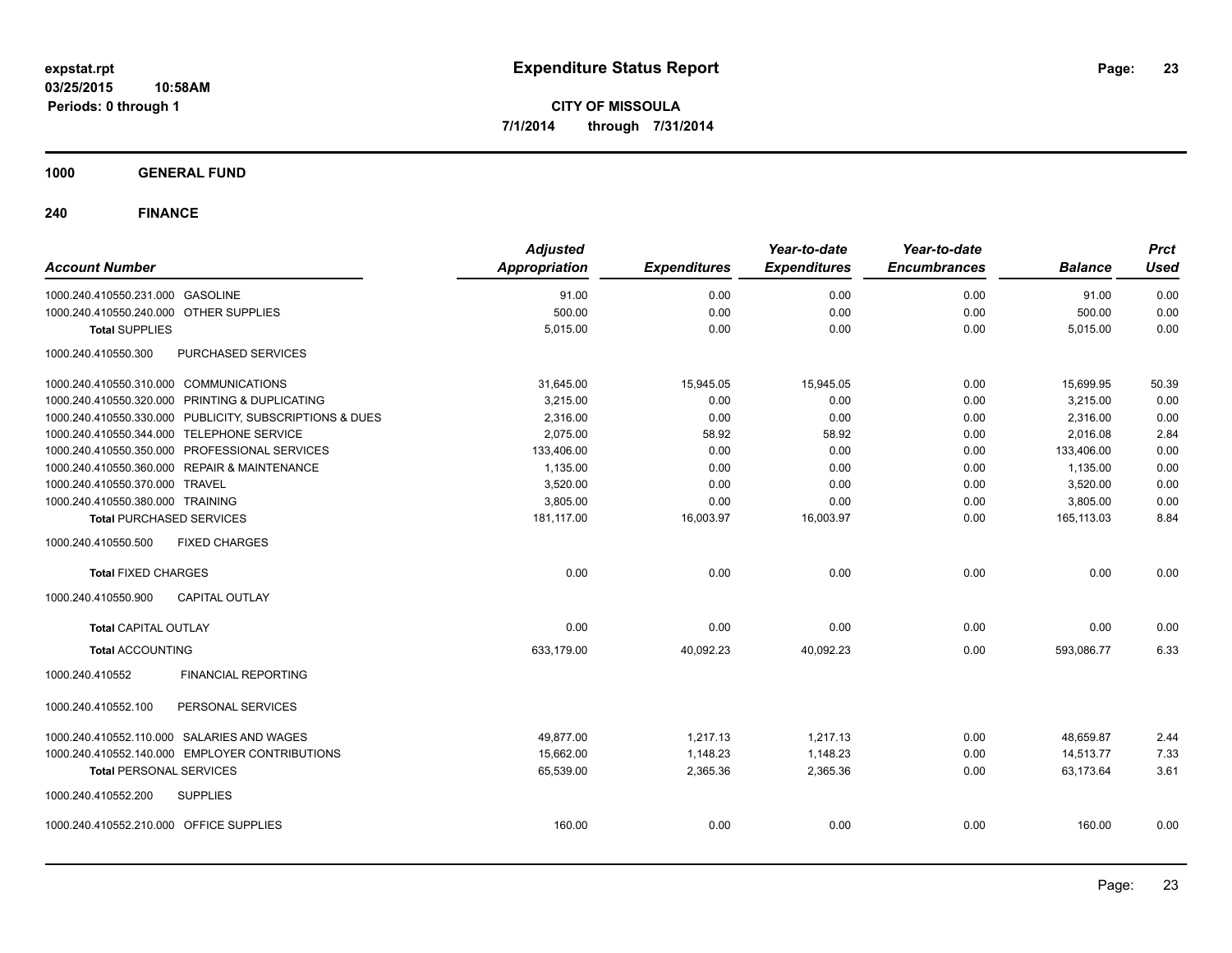**1000 GENERAL FUND**

| <b>Account Number</b>                                | <b>Adjusted</b><br>Appropriation | <b>Expenditures</b> | Year-to-date<br><b>Expenditures</b> | Year-to-date<br><b>Encumbrances</b> | <b>Balance</b> | <b>Prct</b><br><b>Used</b> |
|------------------------------------------------------|----------------------------------|---------------------|-------------------------------------|-------------------------------------|----------------|----------------------------|
| <b>OPERATING SUPPLIES</b><br>1000.240.410552.220.000 | 549.00                           | 0.00                | 0.00                                | 0.00                                | 549.00         | 0.00                       |
| <b>Total SUPPLIES</b>                                | 709.00                           | 0.00                | 0.00                                | 0.00                                | 709.00         | 0.00                       |
| PURCHASED SERVICES<br>1000.240.410552.300            |                                  |                     |                                     |                                     |                |                            |
| 1000.240.410552.310.000 COMMUNICATIONS               | 321.00                           | 0.00                | 0.00                                | 0.00                                | 321.00         | 0.00                       |
| 1000.240.410552.320.000 PRINTING & DUPLICATING       | 3,503.00                         | 0.00                | 0.00                                | 0.00                                | 3,503.00       | 0.00                       |
| 1000.240.410552.350.000 PROFESSIONAL SERVICES        | 10,530.00                        | 0.00                | 0.00                                | 0.00                                | 10,530.00      | 0.00                       |
| 1000.240.410552.370.000 TRAVEL                       | 600.00                           | 0.00                | 0.00                                | 0.00                                | 600.00         | 0.00                       |
| 1000.240.410552.380.000 TRAINING                     | 1,525.00                         | 0.00                | 0.00                                | 0.00                                | 1,525.00       | 0.00                       |
| <b>Total PURCHASED SERVICES</b>                      | 16,479.00                        | 0.00                | 0.00                                | 0.00                                | 16.479.00      | 0.00                       |
| 1000.240.410552.900<br><b>CAPITAL OUTLAY</b>         |                                  |                     |                                     |                                     |                |                            |
| <b>Total CAPITAL OUTLAY</b>                          | 0.00                             | 0.00                | 0.00                                | 0.00                                | 0.00           | 0.00                       |
| <b>Total FINANCIAL REPORTING</b>                     | 82,727.00                        | 2,365.36            | 2,365.36                            | 0.00                                | 80,361.64      | 2.86                       |
| FINANCIAL SOFTWARE<br>1000.240.410553                |                                  |                     |                                     |                                     |                |                            |
| 1000.240.410553.100<br>PERSONAL SERVICES             |                                  |                     |                                     |                                     |                |                            |
| <b>Total FINANCIAL SOFTWARE</b>                      | 0.00                             | 0.00                | 0.00                                | 0.00                                | 0.00           | 0.00                       |
| <b>Total FINANCE</b>                                 | 1,125,176.00                     | 58,035.82           | 58,035.82                           | 0.00                                | 1,067,140.18   | 5.16                       |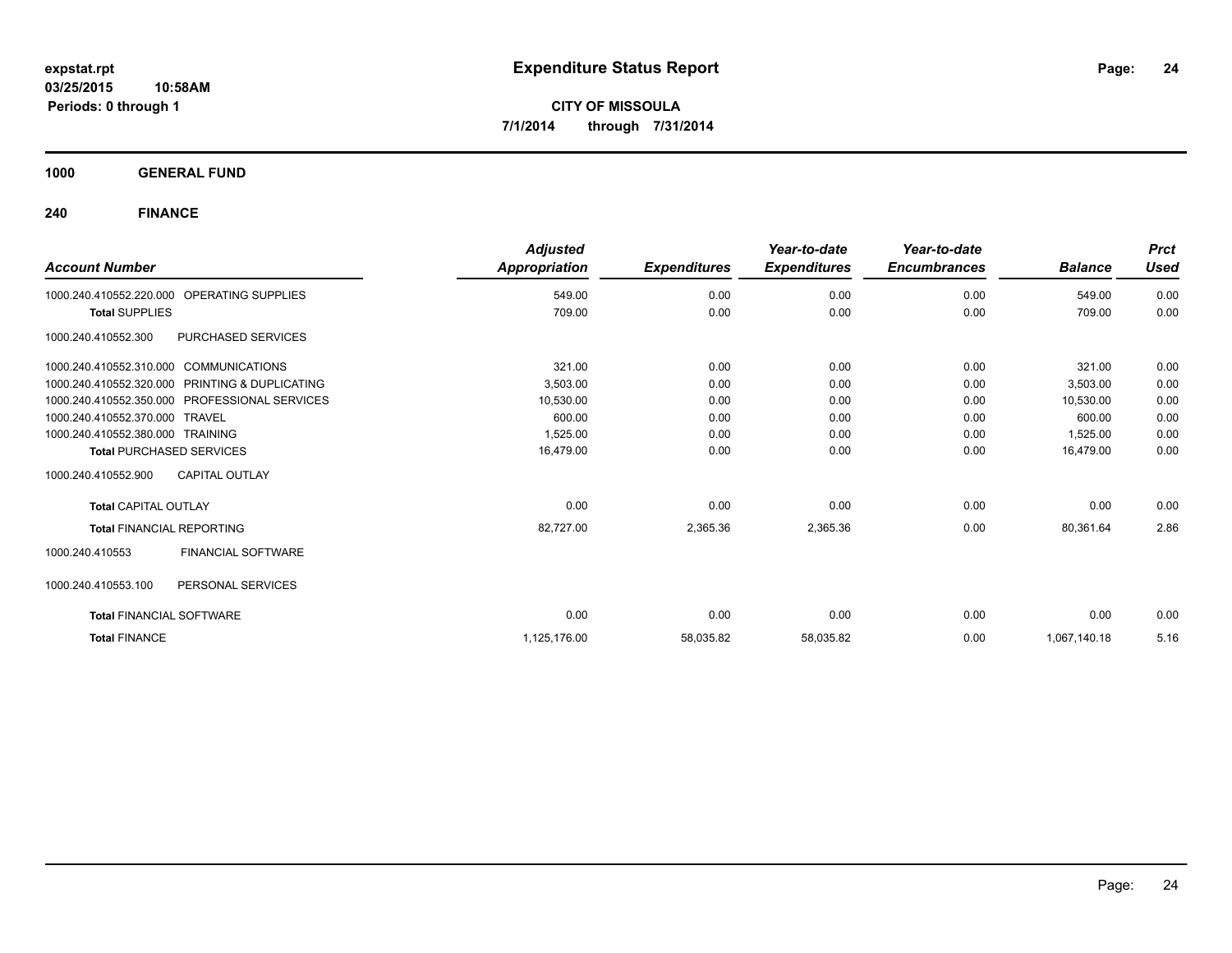**1000 GENERAL FUND**

#### **245 CENTRALIZED SERVICES**

| <b>Account Number</b>                   |                                                        | <b>Adjusted</b><br><b>Appropriation</b> | <b>Expenditures</b> | Year-to-date<br><b>Expenditures</b> | Year-to-date<br><b>Encumbrances</b> | <b>Balance</b> | <b>Prct</b><br><b>Used</b> |
|-----------------------------------------|--------------------------------------------------------|-----------------------------------------|---------------------|-------------------------------------|-------------------------------------|----------------|----------------------------|
| 1000.245.410810                         | <b>ADMINISTRATION</b>                                  |                                         |                     |                                     |                                     |                |                            |
| 1000.245.410810.100                     | PERSONAL SERVICES                                      |                                         |                     |                                     |                                     |                |                            |
| 1000.245.410810.110.000                 | CENTRALIZED SERVICES/SALARIES AND WAGES                | 120,062.00                              | 3,980.79            | 3,980.79                            | 0.00                                | 116,081.21     | 3.32                       |
| 1000.245.410810.140.000                 | <b>EMPLOYER CONTRIBUTIONS</b>                          | 29,435.00                               | 2,871.03            | 2,871.03                            | 0.00                                | 26,563.97      | 9.75                       |
|                                         | 1000.245.410810.141.000 STATE RETIREMENT CONTRIBUTIONS | 0.00                                    | 6.79                | 6.79                                | 0.00                                | $-6.79$        | 0.00                       |
| <b>Total PERSONAL SERVICES</b>          |                                                        | 149,497.00                              | 6,858.61            | 6,858.61                            | 0.00                                | 142,638.39     | 4.59                       |
| 1000.245.410810.200                     | <b>SUPPLIES</b>                                        |                                         |                     |                                     |                                     |                |                            |
| 1000.245.410810.210.000 OFFICE SUPPLIES |                                                        | 400.00                                  | 0.00                | 0.00                                | 0.00                                | 400.00         | 0.00                       |
| <b>Total SUPPLIES</b>                   |                                                        | 400.00                                  | 0.00                | 0.00                                | 0.00                                | 400.00         | 0.00                       |
| 1000.245.410810.300                     | PURCHASED SERVICES                                     |                                         |                     |                                     |                                     |                |                            |
| 1000.245.410810.370.000 TRAVEL          |                                                        | 1,000.00                                | 0.00                | 0.00                                | 0.00                                | 1,000.00       | 0.00                       |
| 1000.245.410810.380.000 TRAINING        |                                                        | 1,000.00                                | 0.00                | 0.00                                | 0.00                                | 1,000.00       | 0.00                       |
| <b>Total PURCHASED SERVICES</b>         |                                                        | 2,000.00                                | 0.00                | 0.00                                | 0.00                                | 2,000.00       | 0.00                       |
| 1000.245.410810.700                     | <b>GRANTS &amp; CONTRIBUTIONS</b>                      |                                         |                     |                                     |                                     |                |                            |
|                                         | <b>Total GRANTS &amp; CONTRIBUTIONS</b>                | 0.00                                    | 0.00                | 0.00                                | 0.00                                | 0.00           | 0.00                       |
| <b>Total ADMINISTRATION</b>             |                                                        | 151,897.00                              | 6,858.61            | 6,858.61                            | 0.00                                | 145,038.39     | 4.52                       |
| 1000.245.410835                         | *** Title Not Found ***                                |                                         |                     |                                     |                                     |                |                            |
| 1000.245.410835.100                     | PERSONAL SERVICES                                      |                                         |                     |                                     |                                     |                |                            |
|                                         | 1000.245.410835.110.000 SALARIES AND WAGES             | 82,967.00                               | 2,806.45            | 2,806.45                            | 0.00                                | 80,160.55      | 3.38                       |
|                                         | 1000.245.410835.140.000 EMPLOYER CONTRIBUTIONS         | 23,184.00                               | 2,022.86            | 2,022.86                            | 0.00                                | 21,161.14      | 8.73                       |
| <b>Total PERSONAL SERVICES</b>          |                                                        | 106,151.00                              | 4,829.31            | 4,829.31                            | 0.00                                | 101,321.69     | 4.55                       |
| 1000.245.410835.200                     | <b>SUPPLIES</b>                                        |                                         |                     |                                     |                                     |                |                            |
| 1000.245.410835.210.000 OFFICE SUPPLIES |                                                        | 100.00                                  | 0.00                | 0.00                                | 0.00                                | 100.00         | 0.00                       |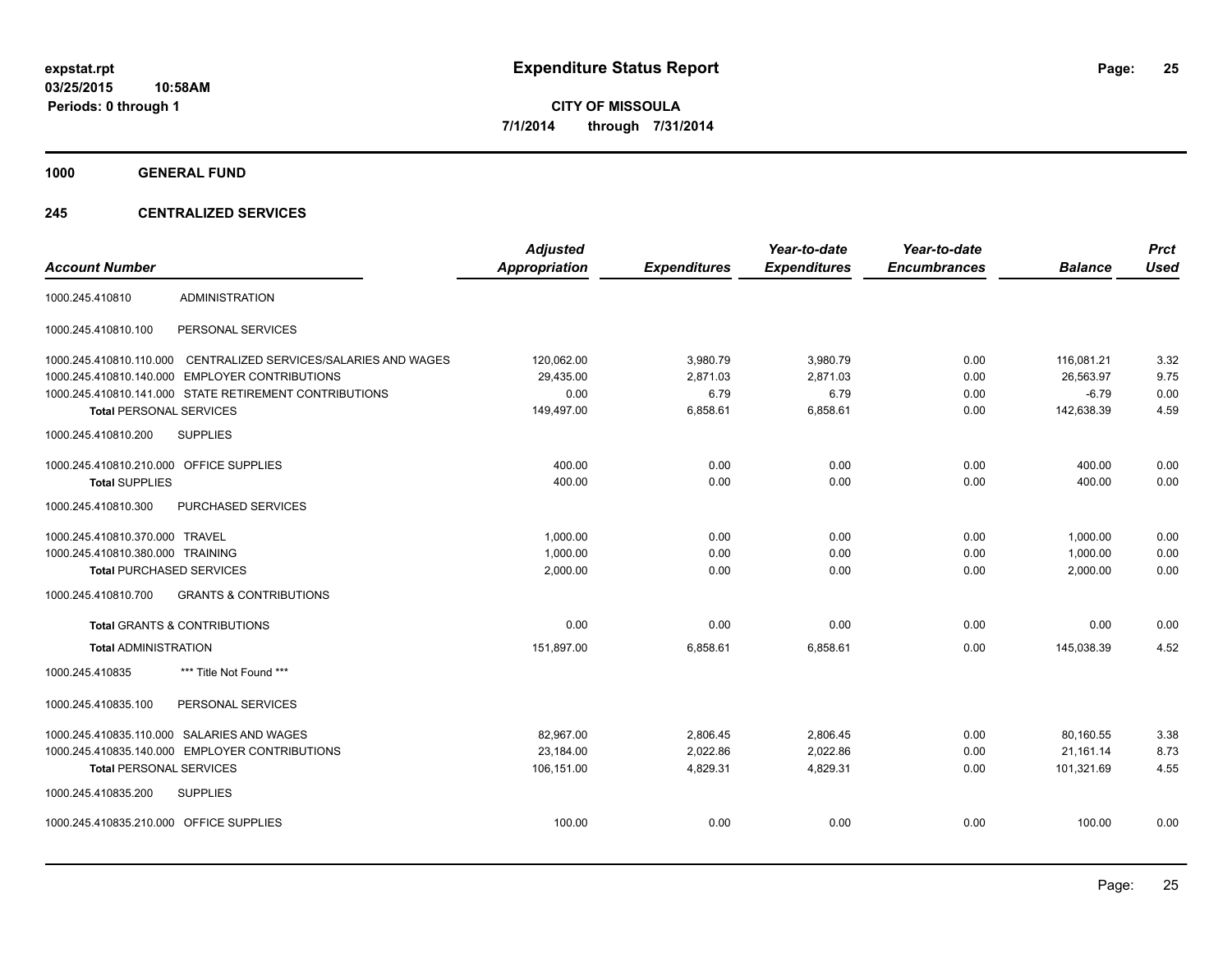**1000 GENERAL FUND**

#### **245 CENTRALIZED SERVICES**

| <b>Account Number</b>                                         | <b>Adjusted</b><br>Appropriation | <b>Expenditures</b> | Year-to-date<br><b>Expenditures</b> | Year-to-date<br><b>Encumbrances</b> | <b>Balance</b> | <b>Prct</b><br><b>Used</b> |
|---------------------------------------------------------------|----------------------------------|---------------------|-------------------------------------|-------------------------------------|----------------|----------------------------|
| 1000.245.410835.220.000 OPERATING SUPPLIES                    | 500.00                           | 0.00                | 0.00                                | 0.00                                | 500.00         | 0.00                       |
| <b>Total SUPPLIES</b>                                         | 600.00                           | 0.00                | 0.00                                | 0.00                                | 600.00         | 0.00                       |
| PURCHASED SERVICES<br>1000.245.410835.300                     |                                  |                     |                                     |                                     |                |                            |
| 1000.245.410835.310.000 COMMUNICATIONS                        | 100.00                           | 0.00                | 0.00                                | 0.00                                | 100.00         | 0.00                       |
| 1000.245.410835.344.000 TELEPHONE SERVICE                     | 793.00                           | 61.92               | 61.92                               | 0.00                                | 731.08         | 7.81                       |
| <b>Total PURCHASED SERVICES</b>                               | 893.00                           | 61.92               | 61.92                               | 0.00                                | 831.08         | 6.93                       |
| Total *** Title Not Found ***                                 | 107,644.00                       | 4,891.23            | 4,891.23                            | 0.00                                | 102,752.77     | 4.54                       |
| *** Title Not Found ***<br>1000.245.411010                    |                                  |                     |                                     |                                     |                |                            |
| PERSONAL SERVICES<br>1000.245.411010.100                      |                                  |                     |                                     |                                     |                |                            |
| Total *** Title Not Found ***                                 | 0.00                             | 0.00                | 0.00                                | 0.00                                | 0.00           | 0.00                       |
| <b>ENERGY CONSERVATION</b><br>1000.245.411231                 |                                  |                     |                                     |                                     |                |                            |
| 1000.245.411231.100<br>PERSONAL SERVICES                      |                                  |                     |                                     |                                     |                |                            |
| 1000.245.411231.110.000 ENERGY COORDINATOR/SALARIES AND WAGES | 50,446.00                        | 2,727.60            | 2,727.60                            | 0.00                                | 47,718.40      | 5.41                       |
| 1000.245.411231.140.000 EMPLOYER CONTRIBUTIONS                | 20.648.00                        | $-767.00$           | $-767.00$                           | 0.00                                | 21.415.00      | 3.71                       |
| <b>Total PERSONAL SERVICES</b>                                | 71,094.00                        | 1,960.60            | 1,960.60                            | 0.00                                | 69,133.40      | 2.76                       |
| 1000.245.411231.200<br><b>SUPPLIES</b>                        |                                  |                     |                                     |                                     |                |                            |
| 1000.245.411231.210.000 OFFICE SUPPLIES                       | 400.00                           | 0.00                | 0.00                                | 0.00                                | 400.00         | 0.00                       |
| 1000.245.411231.220.000 OPERATING SUPPLIES                    | 200.00                           | 0.00                | 0.00                                | 0.00                                | 200.00         | 0.00                       |
| 1000.245.411231.231.000 GASOLINE                              | 178.00                           | 0.00                | 0.00                                | 0.00                                | 178.00         | 0.00                       |
| <b>Total SUPPLIES</b>                                         | 778.00                           | 0.00                | 0.00                                | 0.00                                | 778.00         | 0.00                       |
| 1000.245.411231.300<br>PURCHASED SERVICES                     |                                  |                     |                                     |                                     |                |                            |
| 1000.245.411231.320.000 PRINTING & DUPLICATING                | 200.00                           | 0.00                | 0.00                                | 0.00                                | 200.00         | 0.00                       |
| 1000.245.411231.330.000 PUBLICITY, SUBSCRIPTIONS & DUES       | 185.00                           | 0.00                | 0.00                                | 0.00                                | 185.00         | 0.00                       |
| 1000.245.411231.350.000 PROFESSIONAL SERVICES                 | 8,000.00                         | 7,765.00            | 7,765.00                            | 0.00                                | 235.00         | 97.06                      |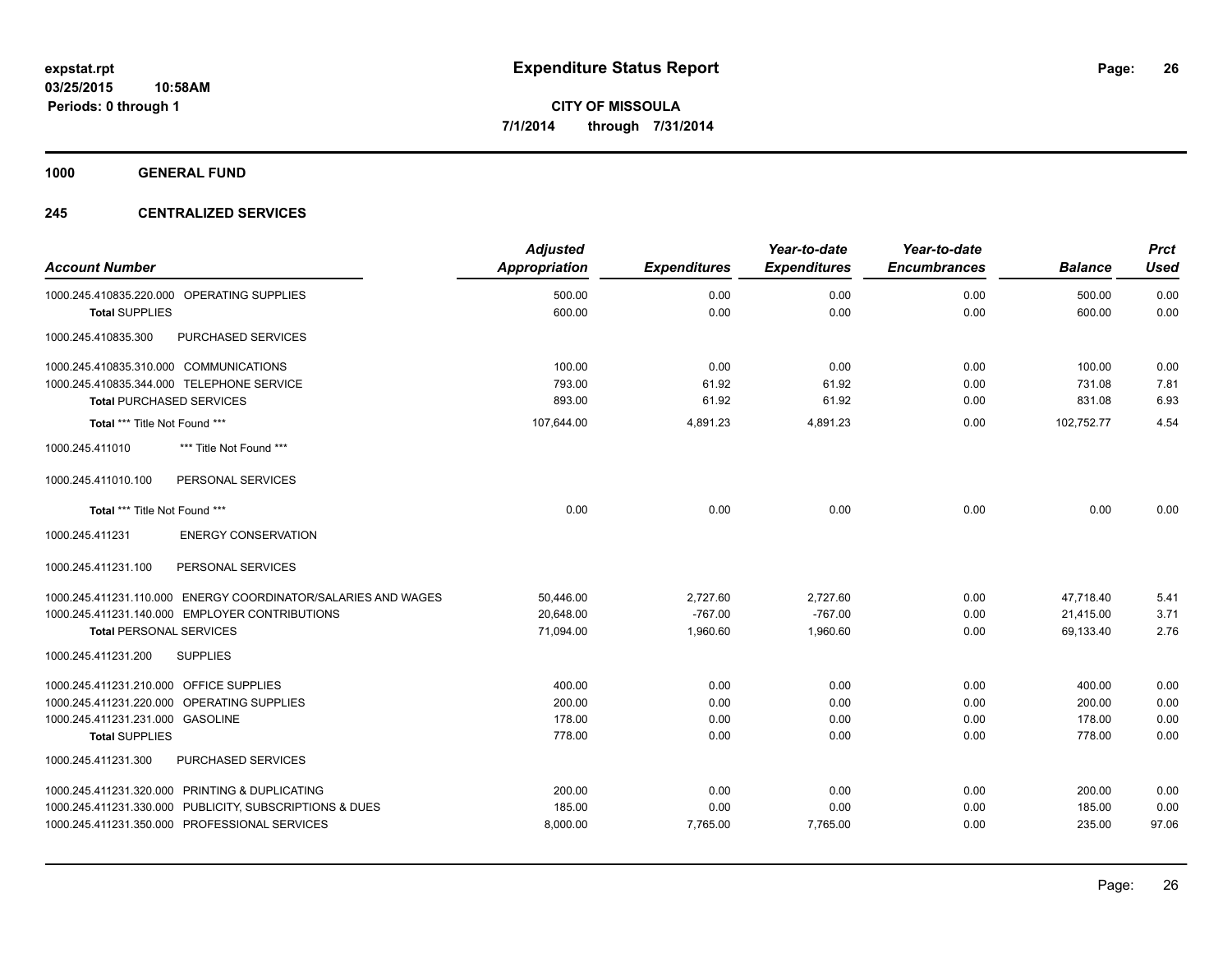**1000 GENERAL FUND**

#### **245 CENTRALIZED SERVICES**

|                                   | <b>Adjusted</b> |                     | Year-to-date        | Year-to-date        |                | <b>Prct</b> |
|-----------------------------------|-----------------|---------------------|---------------------|---------------------|----------------|-------------|
| <b>Account Number</b>             | Appropriation   | <b>Expenditures</b> | <b>Expenditures</b> | <b>Encumbrances</b> | <b>Balance</b> | Used        |
| 1000.245.411231.370.000 TRAVEL    | 1.000.00        | 0.00                | 0.00                | 0.00                | 1.000.00       | 0.00        |
| 1000.245.411231.380.000 TRAINING  | 1.000.00        | 0.00                | 0.00                | 0.00                | 1,000.00       | 0.00        |
| <b>Total PURCHASED SERVICES</b>   | 10,385.00       | 7.765.00            | 7,765.00            | 0.00                | 2.620.00       | 74.77       |
| <b>Total ENERGY CONSERVATION</b>  | 82.257.00       | 9.725.60            | 9.725.60            | 0.00                | 72.531.40      | 11.82       |
| <b>Total CENTRALIZED SERVICES</b> | 341,798.00      | 21.475.44           | 21.475.44           | 0.00                | 320.322.56     | 6.28        |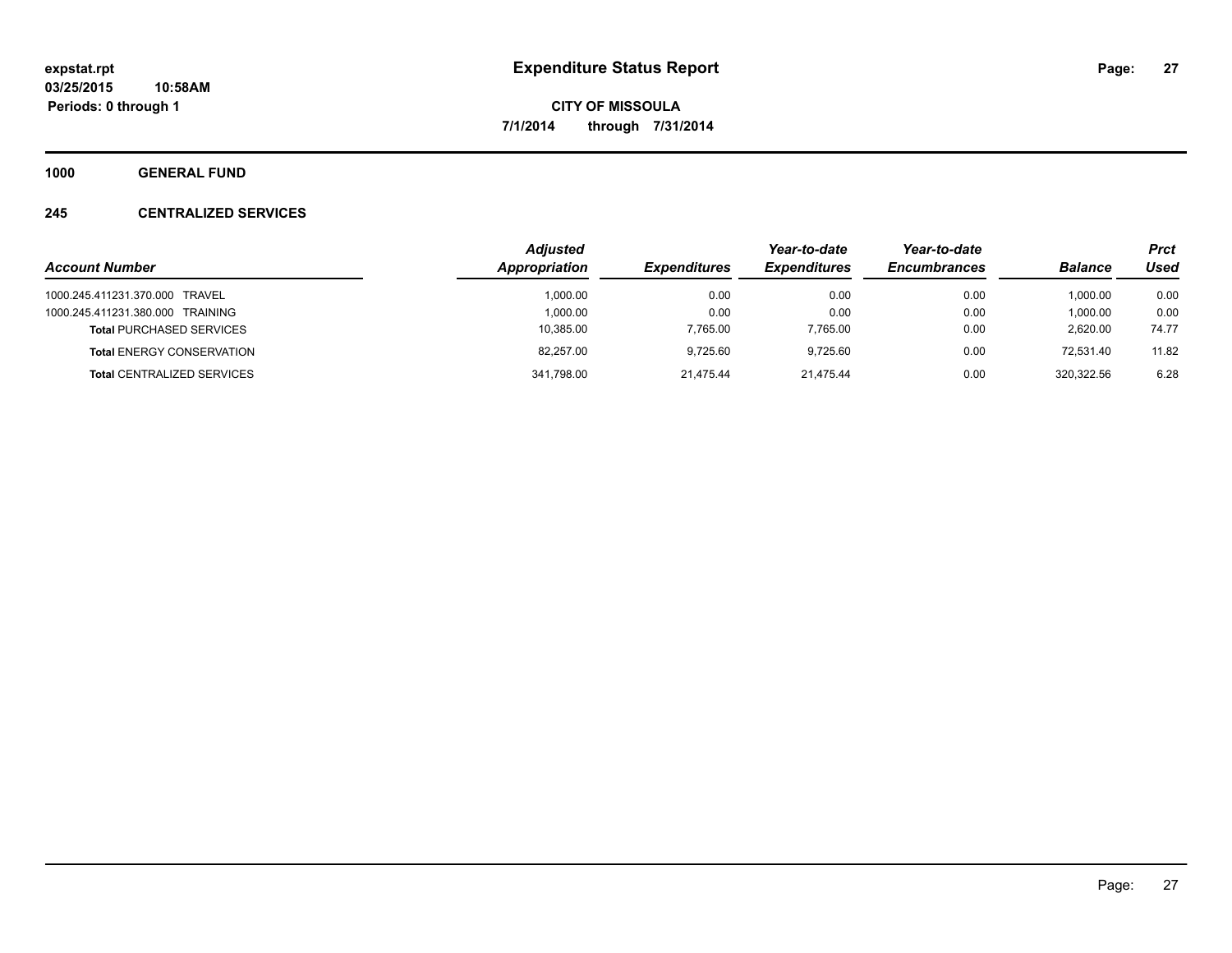**1000 GENERAL FUND**

| <b>Account Number</b>                   |                                                              | <b>Adjusted</b><br>Appropriation | <b>Expenditures</b> | Year-to-date<br><b>Expenditures</b> | Year-to-date<br><b>Encumbrances</b> | <b>Balance</b> | <b>Prct</b><br><b>Used</b> |
|-----------------------------------------|--------------------------------------------------------------|----------------------------------|---------------------|-------------------------------------|-------------------------------------|----------------|----------------------------|
| 1000.250.411010                         | <b>ADMINISTRATION</b>                                        |                                  |                     |                                     |                                     |                |                            |
| 1000.250.411010.100                     | PERSONAL SERVICES                                            |                                  |                     |                                     |                                     |                |                            |
|                                         | 1000.250.411010.110.000 ADMIN/SALARIES AND WAGES             | 142,441.00                       | 14,637.50           | 14,637.50                           | 0.00                                | 127,803.50     | 10.28                      |
|                                         | 1000.250.411010.120.000 ADMIN-OVERTIME/TERMINATION           | 1,155.00                         | 0.00                | 0.00                                | 0.00                                | 1,155.00       | 0.00                       |
|                                         | 1000.250.411010.140.000 ADMIN/EMPLOYER CONTRIBUTIONS         | 52,497.00                        | 14,412.82           | 14,412.82                           | 0.00                                | 38,084.18      | 27.45                      |
|                                         | 1000.250.411010.141.000 ADMIN-STATE RETIREMENT CONTRIBUTIONS | 0.00                             | 66.84               | 66.84                               | 0.00                                | $-66.84$       | 0.00                       |
| <b>Total PERSONAL SERVICES</b>          |                                                              | 196,093.00                       | 29,117.16           | 29,117.16                           | 0.00                                | 166,975.84     | 14.85                      |
| 1000.250.411010.200                     | <b>SUPPLIES</b>                                              |                                  |                     |                                     |                                     |                |                            |
| 1000.250.411010.210.000 OFFICE SUPPLIES |                                                              | 7,100.00                         | 0.00                | 0.00                                | 0.00                                | 7,100.00       | 0.00                       |
| 1000.250.411010.210.300 OFFICE SUPPLIES |                                                              | 0.00                             | 260.34              | 260.34                              | 0.00                                | $-260.34$      | 0.00                       |
| 1000.250.411010.210.301                 | <b>OFFICE SUPPLIES</b>                                       | 0.00                             | 154.75              | 154.75                              | 0.00                                | $-154.75$      | 0.00                       |
| 1000.250.411010.210.304 OFFICE SUPPLIES |                                                              | 0.00                             | 299.99              | 299.99                              | 0.00                                | $-299.99$      | 0.00                       |
|                                         | 1000.250.411010.220.000 ADMIN-OPERATING SUPPLIES             | 181.00                           | 0.00                | 0.00                                | 0.00                                | 181.00         | 0.00                       |
| 1000.250.411010.230.000                 | <b>REPAIR/MAINTENANCE</b>                                    | 50.00                            | 0.00                | 0.00                                | 0.00                                | 50.00          | 0.00                       |
| 1000.250.411010.231.000 ADMIN-GASOLINE  |                                                              | 1.068.00                         | 0.00                | 0.00                                | 0.00                                | 1,068.00       | 0.00                       |
| 1000.250.411010.240.000 OTHER SUPPLIES  |                                                              | 100.00                           | 0.00                | 0.00                                | 0.00                                | 100.00         | 0.00                       |
| <b>Total SUPPLIES</b>                   |                                                              | 8,499.00                         | 715.08              | 715.08                              | 0.00                                | 7,783.92       | 8.41                       |
| 1000.250.411010.300                     | PURCHASED SERVICES                                           |                                  |                     |                                     |                                     |                |                            |
| 1000.250.411010.310.000 COMMUNICATIONS  |                                                              | 3,343.00                         | 0.00                | 0.00                                | 0.00                                | 3,343.00       | 0.00                       |
|                                         | 1000.250.411010.320.000 PRINTING & DUPLICATING               | 1,365.00                         | 0.00                | 0.00                                | 0.00                                | 1,365.00       | 0.00                       |
|                                         | 1000.250.411010.330.000 PUBLICITY, SUBSCRIPTIONS & DUES      | 1,370.00                         | 0.00                | 0.00                                | 0.00                                | 1,370.00       | 0.00                       |
| 1000.250.411010.344.000                 | <b>TELEPHONE SERVICE</b>                                     | 655.00                           | 0.00                | 0.00                                | 0.00                                | 655.00         | 0.00                       |
|                                         | 1000.250.411010.350.000 PROFESSIONAL SERVICES                | 500.00                           | 7.88                | 7.88                                | 0.00                                | 492.12         | 1.58                       |
|                                         | 1000.250.411010.360.000 REPAIR & MAINTENANCE                 | 650.00                           | 0.00                | 0.00                                | 0.00                                | 650.00         | 0.00                       |
| 1000.250.411010.370.000 TRAVEL          |                                                              | 1,500.00                         | 0.00                | 0.00                                | 0.00                                | 1,500.00       | 0.00                       |
| 1000.250.411010.380.000 TRAINING        |                                                              | 1,300.00                         | 0.00                | 0.00                                | 0.00                                | 1,300.00       | 0.00                       |
| <b>Total PURCHASED SERVICES</b>         |                                                              | 10,683.00                        | 7.88                | 7.88                                | 0.00                                | 10,675.12      | 0.07                       |
| <b>Total ADMINISTRATION</b>             |                                                              | 215,275.00                       | 29,840.12           | 29,840.12                           | 0.00                                | 185,434.88     | 13.86                      |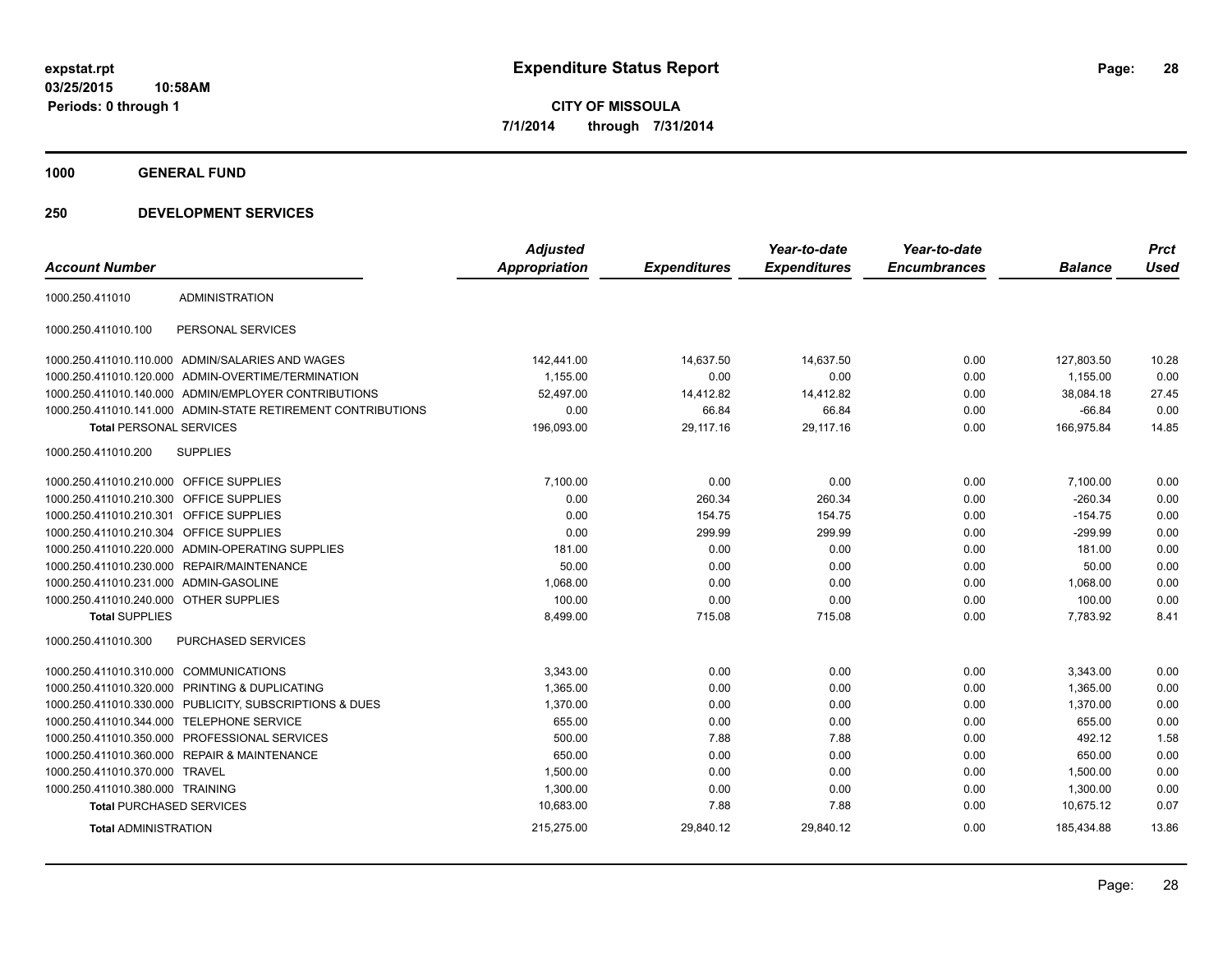**1000 GENERAL FUND**

| <b>Account Number</b>                                          | <b>Adjusted</b><br><b>Appropriation</b> | <b>Expenditures</b> | Year-to-date<br><b>Expenditures</b> | Year-to-date<br><b>Encumbrances</b> | <b>Balance</b> | <b>Prct</b><br><b>Used</b> |
|----------------------------------------------------------------|-----------------------------------------|---------------------|-------------------------------------|-------------------------------------|----------------|----------------------------|
| <b>PLANNING</b><br>1000.250.411030                             |                                         |                     |                                     |                                     |                |                            |
| PERSONAL SERVICES<br>1000.250.411030.100                       |                                         |                     |                                     |                                     |                |                            |
| 1000.250.411030.110.000 PLANNING/SALARIES AND WAGES            | 0.00                                    | 8,126.77            | 8,126.77                            | 0.00                                | $-8,126.77$    | 0.00                       |
| 1000.250.411030.140.000 PLANNING-EMPLOYER CONTRIBUTIONS        | 0.00                                    | 8,465.95            | 8,465.95                            | 0.00                                | $-8,465.95$    | 0.00                       |
| <b>Total PERSONAL SERVICES</b>                                 | 0.00                                    | 16,592.72           | 16,592.72                           | 0.00                                | $-16,592.72$   | 0.00                       |
| <b>SUPPLIES</b><br>1000.250.411030.200                         |                                         |                     |                                     |                                     |                |                            |
| <b>Total SUPPLIES</b>                                          | 0.00                                    | 0.00                | 0.00                                | 0.00                                | 0.00           | 0.00                       |
| 1000.250.411030.300<br>PURCHASED SERVICES                      |                                         |                     |                                     |                                     |                |                            |
| 1000.250.411030.330.300 PUBLICITY, SUBSCRIPTIONS & DUES        | 0.00                                    | 25.00               | 25.00                               | 0.00                                | $-25.00$       | 0.00                       |
| <b>Total PURCHASED SERVICES</b>                                | 0.00                                    | 25.00               | 25.00                               | 0.00                                | $-25.00$       | 0.00                       |
| 1000.250.411030.800<br>OTHER OBJECTS                           |                                         |                     |                                     |                                     |                |                            |
| <b>Total OTHER OBJECTS</b>                                     | 0.00                                    | 0.00                | 0.00                                | 0.00                                | 0.00           | 0.00                       |
| 1000.250.411030.900<br><b>CAPITAL OUTLAY</b>                   |                                         |                     |                                     |                                     |                |                            |
| <b>Total CAPITAL OUTLAY</b>                                    | 0.00                                    | 0.00                | 0.00                                | 0.00                                | 0.00           | 0.00                       |
| <b>Total PLANNING</b>                                          | 0.00                                    | 16,617.72           | 16,617.72                           | 0.00                                | $-16.617.72$   | 0.00                       |
| <b>DEVELOPMENT &amp; PERMIT REVIEWS</b><br>1000.250.411050     |                                         |                     |                                     |                                     |                |                            |
| 1000.250.411050.100<br>PERSONAL SERVICES                       |                                         |                     |                                     |                                     |                |                            |
| 1000.250.411050.110.000 DEV & PERMIT REVIEW/SALARIES AND WAGES | 467,890.00                              | 20,021.09           | 20,021.09                           | 0.00                                | 447,868.91     | 4.28                       |
| 1000.250.411050.120.000 OVERTIME/TERMINATION                   | 684.00                                  | 0.00                | 0.00                                | 0.00                                | 684.00         | 0.00                       |
| 1000.250.411050.140.000 EMPLOYER CONTRIBUTIONS                 | 149,655.00                              | 22,930.13           | 22,930.13                           | 0.00                                | 126,724.87     | 15.32                      |
| <b>Total PERSONAL SERVICES</b>                                 | 618,229.00                              | 42,951.22           | 42,951.22                           | 0.00                                | 575,277.78     | 6.95                       |
| 1000.250.411050.200<br><b>SUPPLIES</b>                         |                                         |                     |                                     |                                     |                |                            |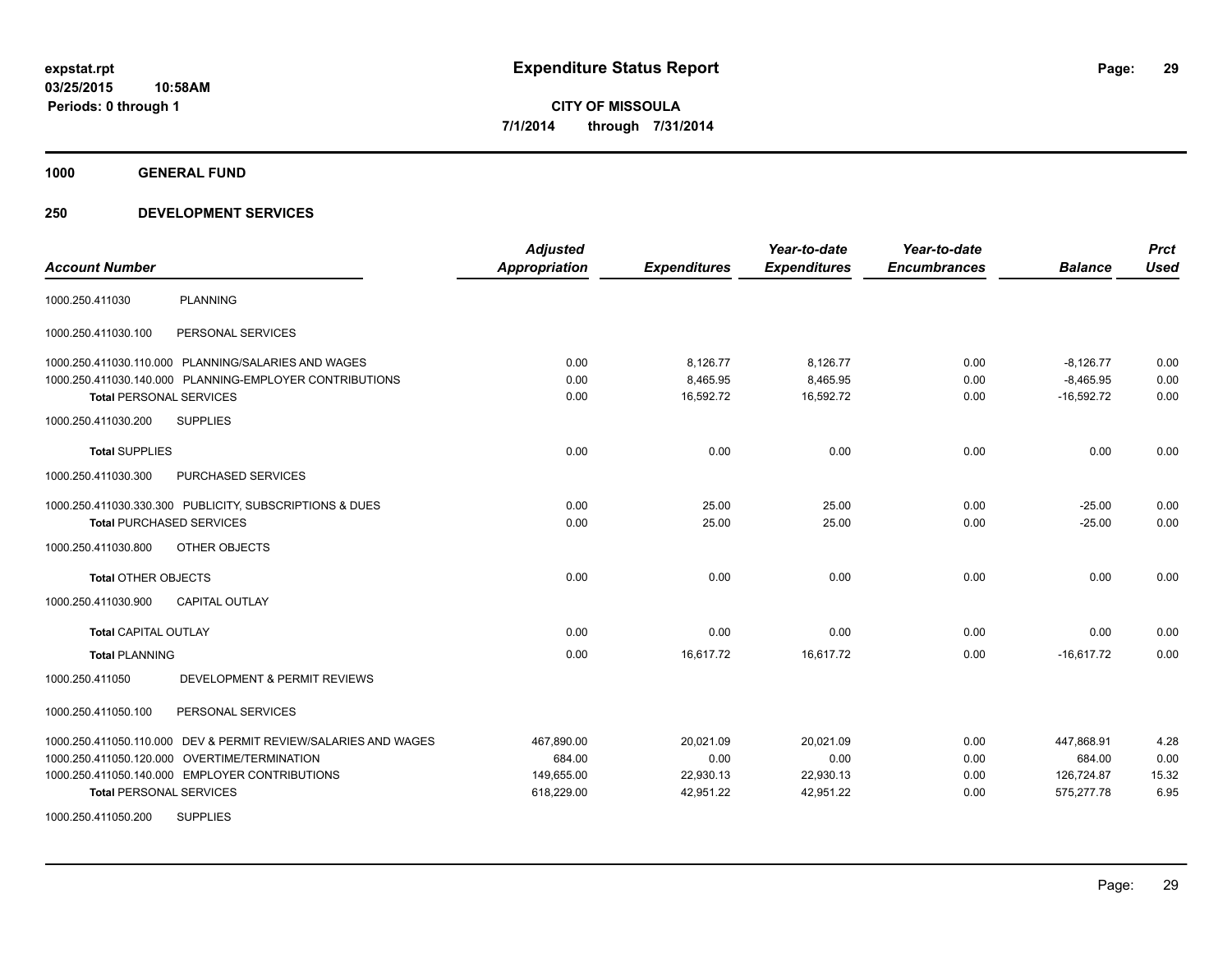**1000 GENERAL FUND**

| <b>Account Number</b>                                       | <b>Adjusted</b><br><b>Appropriation</b> | <b>Expenditures</b> | Year-to-date<br><b>Expenditures</b> | Year-to-date<br><b>Encumbrances</b> | <b>Balance</b> | <b>Prct</b><br><b>Used</b> |
|-------------------------------------------------------------|-----------------------------------------|---------------------|-------------------------------------|-------------------------------------|----------------|----------------------------|
|                                                             |                                         |                     |                                     |                                     |                |                            |
| 1000.250.411050.210.000 DEV & PERMIT REVIEW-OFFICE SUPPLIES | 4,550.00                                | 0.00                | 0.00                                | 0.00                                | 4,550.00       | 0.00                       |
| 1000.250.411050.210.300 OFFICE SUPPLIES                     | 0.00                                    | 28.90               | 28.90                               | 0.00                                | $-28.90$       | 0.00                       |
| 1000.250.411050.210.301 OFFICE SUPPLIES                     | 0.00                                    | 58.74               | 58.74                               | 0.00                                | $-58.74$       | 0.00                       |
| 1000.250.411050.220.000 OPERATING SUPPLIES                  | 600.00                                  | 0.00                | 0.00                                | 0.00                                | 600.00         | 0.00                       |
| <b>REPAIR/MAINTENANCE</b><br>1000.250.411050.230.000        | 700.00                                  | 0.00                | 0.00                                | 0.00                                | 700.00         | 0.00                       |
| 1000.250.411050.230.300 REPAIR/MAINTENANCE                  | 0.00                                    | 5.50                | 5.50                                | 0.00                                | $-5.50$        | 0.00                       |
| 1000.250.411050.231.000<br>DEV & PERMIT REVIEW-GASOLINE     | 2,800.00                                | 0.00                | 0.00                                | 0.00                                | 2,800.00       | 0.00                       |
| 1000.250.411050.240.000 OTHER SUPPLIES                      | 255.00                                  | 0.00                | 0.00                                | 0.00                                | 255.00         | 0.00                       |
| <b>Total SUPPLIES</b>                                       | 8,905.00                                | 93.14               | 93.14                               | 0.00                                | 8,811.86       | 1.05                       |
| <b>PURCHASED SERVICES</b><br>1000.250.411050.300            |                                         |                     |                                     |                                     |                |                            |
| 1000.250.411050.310.000 COMMUNICATIONS                      | 7,350.00                                | 0.00                | 0.00                                | 0.00                                | 7,350.00       | 0.00                       |
| 1000.250.411050.320.000 PRINTING & DUPLICATING              | 5,019.00                                | 0.00                | 0.00                                | 0.00                                | 5,019.00       | 0.00                       |
| 1000.250.411050.330.000 PUBLICITY, SUBSCRIPTIONS & DUES     | 3,680.00                                | 0.00                | 0.00                                | 0.00                                | 3,680.00       | 0.00                       |
| 1000.250.411050.344.000 TELEPHONE SERVICE                   | 3.015.00                                | 0.00                | 0.00                                | 0.00                                | 3.015.00       | 0.00                       |
| PROFESSIONAL SERVICES<br>1000.250.411050.350.000            | 22,105.00                               | 0.00                | 0.00                                | 0.00                                | 22,105.00      | 0.00                       |
| 1000.250.411050.360.000 REPAIR & MAINTENANCE                | 945.00                                  | 0.00                | 0.00                                | 0.00                                | 945.00         | 0.00                       |
| 1000.250.411050.370.000 DEV & PERMIT REVIEW-TRAVEL          | 8,372.00                                | 0.00                | 0.00                                | 0.00                                | 8,372.00       | 0.00                       |
| 1000.250.411050.370.300 TRAVEL                              | 6,589.00                                | 505.00              | 505.00                              | 0.00                                | 6,084.00       | 7.66                       |
| <b>Total PURCHASED SERVICES</b>                             | 57,075.00                               | 505.00              | 505.00                              | 0.00                                | 56,570.00      | 0.88                       |
| CAPITAL OUTLAY<br>1000.250.411050.900                       |                                         |                     |                                     |                                     |                |                            |
| <b>Total CAPITAL OUTLAY</b>                                 | 0.00                                    | 0.00                | 0.00                                | 0.00                                | 0.00           | 0.00                       |
| Total DEVELOPMENT & PERMIT REVIEWS                          | 684,209.00                              | 43,549.36           | 43,549.36                           | 0.00                                | 640,659.64     | 6.36                       |
| <b>CODE COMPLIANCE</b><br>1000.250.411055                   |                                         |                     |                                     |                                     |                |                            |
| 1000.250.411055.100<br>PERSONAL SERVICES                    |                                         |                     |                                     |                                     |                |                            |
| 1000.250.411055.110.000 SALARIES AND WAGES                  | 280,542.00                              | 2,568.16            | 2,568.16                            | 0.00                                | 277,973.84     | 0.92                       |
| 1000.250.411055.140.000 EMPLOYER CONTRIBUTIONS              | 109,263.00                              | 2,575.27            | 2,575.27                            | 0.00                                | 106,687.73     | 2.36                       |
| <b>Total PERSONAL SERVICES</b>                              | 389,805.00                              | 5,143.43            | 5,143.43                            | 0.00                                | 384,661.57     | 1.32                       |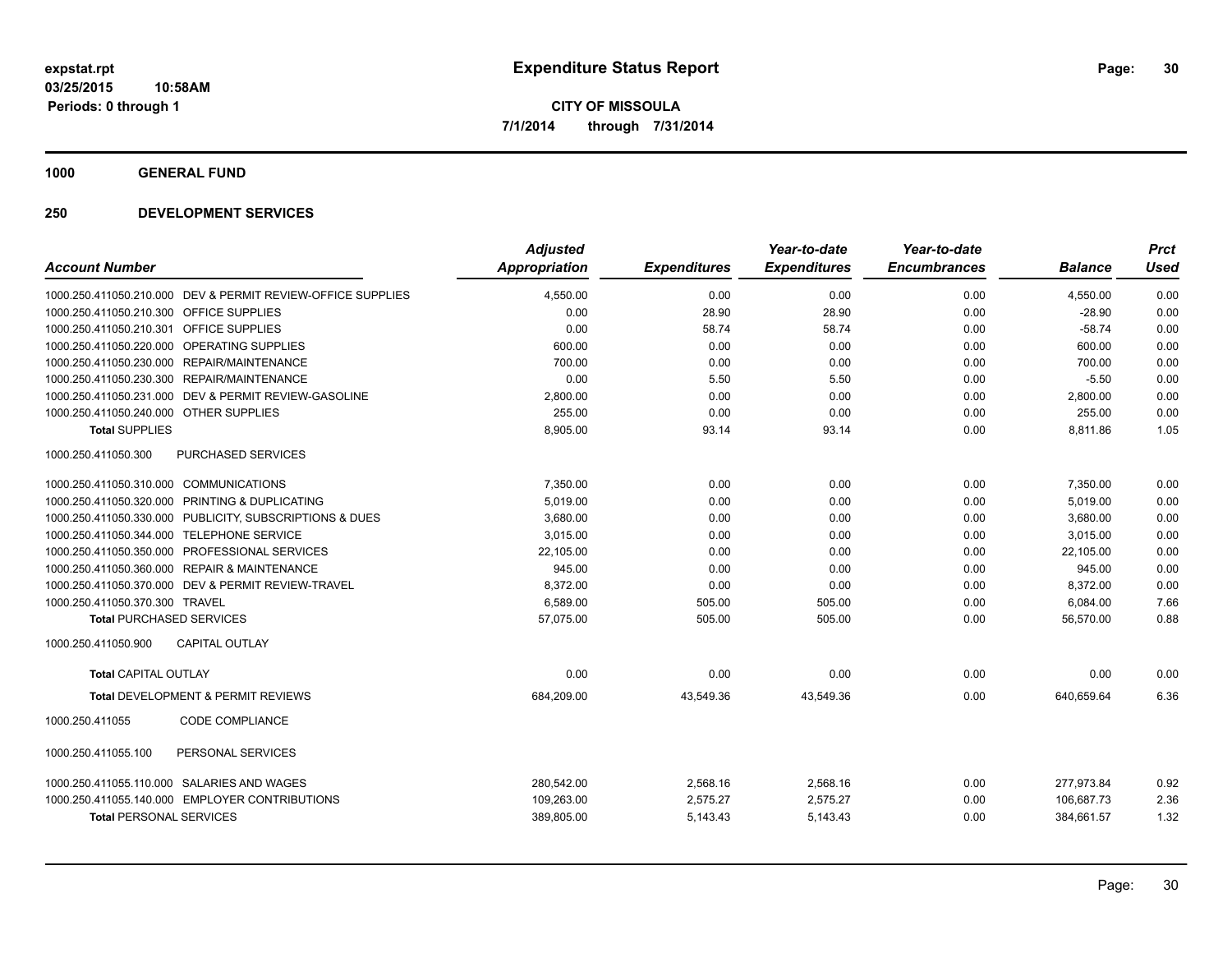**1000 GENERAL FUND**

|                                                         | <b>Adjusted</b> |                     | Year-to-date        | Year-to-date        |                | <b>Prct</b> |
|---------------------------------------------------------|-----------------|---------------------|---------------------|---------------------|----------------|-------------|
| <b>Account Number</b>                                   | Appropriation   | <b>Expenditures</b> | <b>Expenditures</b> | <b>Encumbrances</b> | <b>Balance</b> | <b>Used</b> |
| 1000.250.411055.200<br><b>SUPPLIES</b>                  |                 |                     |                     |                     |                |             |
| 1000.250.411055.210.000 OFFICE SUPPLIES                 | 3,233.00        | 0.00                | 0.00                | 0.00                | 3,233.00       | 0.00        |
| 1000.250.411055.220.000 OPERATING SUPPLIES              | 200.00          | 0.00                | 0.00                | 0.00                | 200.00         | 0.00        |
| 1000.250.411055.230.000 1200                            | 1.200.00        | 0.00                | 0.00                | 0.00                | 1,200.00       | 0.00        |
| 1000.250.411055.231.000 GASOLINE                        | 8,600.00        | 0.00                | 0.00                | 0.00                | 8,600.00       | 0.00        |
| 1000.250.411055.240.000 OTHER SUPPLIES                  | 650.00          | 0.00                | 0.00                | 0.00                | 650.00         | 0.00        |
| <b>Total SUPPLIES</b>                                   | 13,883.00       | 0.00                | 0.00                | 0.00                | 13,883.00      | 0.00        |
| 1000.250.411055.300<br><b>PURCHASED SERVICES</b>        |                 |                     |                     |                     |                |             |
| 1000.250.411055.310.000 COMMUNICATIONS                  | 1,050.00        | 0.00                | 0.00                | 0.00                | 1,050.00       | 0.00        |
| 1000.250.411055.320.000 PRINTING & DUPLICATING          | 1,450.00        | 0.00                | 0.00                | 0.00                | 1,450.00       | 0.00        |
| 1000.250.411055.330.000 PUBLICITY, SUBSCRIPTIONS & DUES | 200.00          | 0.00                | 0.00                | 0.00                | 200.00         | 0.00        |
| 1000.250.411055.344.000 TELEPHONE SERVICE               | 3,185.00        | 0.00                | 0.00                | 0.00                | 3,185.00       | 0.00        |
| 1000.250.411055.350.000 PROFESSIONAL SERVICES           | 150.00          | 0.00                | 0.00                | 0.00                | 150.00         | 0.00        |
| 1000.250.411055.360.000 REPAIR & MAINTENANCE            | 500.00          | 0.00                | 0.00                | 0.00                | 500.00         | 0.00        |
| 1000.250.411055.370.000 TRAVEL                          | 2,300.00        | 0.00                | 0.00                | 0.00                | 2,300.00       | 0.00        |
| 1000.250.411055.380.000 TRAINING                        | 2,375.00        | 0.00                | 0.00                | 0.00                | 2,375.00       | 0.00        |
| 1000.250.411055.390.000 OTHER PURCHASED SERVICES        | 1,450.00        | 0.00                | 0.00                | 0.00                | 1,450.00       | 0.00        |
| <b>Total PURCHASED SERVICES</b>                         | 12,660.00       | 0.00                | 0.00                | 0.00                | 12.660.00      | 0.00        |
| <b>Total CODE COMPLIANCE</b>                            | 416,348.00      | 5,143.43            | 5,143.43            | 0.00                | 411,204.57     | 1.24        |
| <b>TRANSPORTATION</b><br>1000.250.411070                |                 |                     |                     |                     |                |             |
| 1000.250.411070.100<br>PERSONAL SERVICES                |                 |                     |                     |                     |                |             |
| 1000.250.411070.110.000 TRANSPORTATION/SALARIES & WAGES | 0.00            | 7,648.99            | 7,648.99            | 0.00                | $-7,648.99$    | 0.00        |
| 1000.250.411070.140.000 EMPLOYER CONTRIBUTIONS          | 0.00            | 7.263.35            | 7.263.35            | 0.00                | $-7.263.35$    | 0.00        |
| <b>Total PERSONAL SERVICES</b>                          | 0.00            | 14,912.34           | 14,912.34           | 0.00                | $-14,912.34$   | 0.00        |
| 1000.250.411070.200<br><b>SUPPLIES</b>                  |                 |                     |                     |                     |                |             |
| <b>Total SUPPLIES</b>                                   | 0.00            | 0.00                | 0.00                | 0.00                | 0.00           | 0.00        |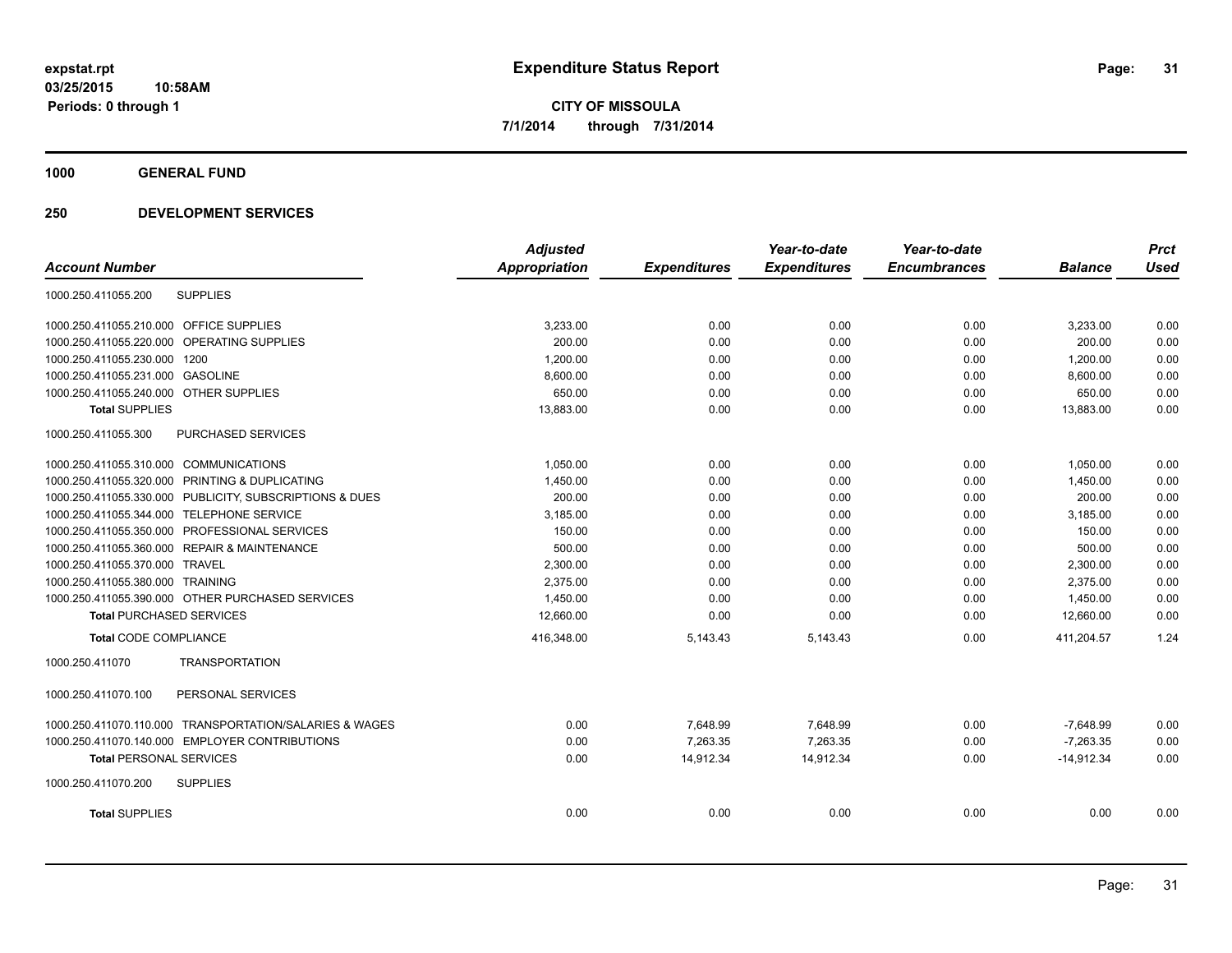**1000 GENERAL FUND**

|                                |                                                         | <b>Adjusted</b>      |                     | Year-to-date        | Year-to-date        |                | <b>Prct</b> |
|--------------------------------|---------------------------------------------------------|----------------------|---------------------|---------------------|---------------------|----------------|-------------|
| <b>Account Number</b>          |                                                         | <b>Appropriation</b> | <b>Expenditures</b> | <b>Expenditures</b> | <b>Encumbrances</b> | <b>Balance</b> | <b>Used</b> |
| 1000.250.411070.300            | PURCHASED SERVICES                                      |                      |                     |                     |                     |                |             |
|                                | <b>Total PURCHASED SERVICES</b>                         | 0.00                 | 0.00                | 0.00                | 0.00                | 0.00           | 0.00        |
| 1000.250.411070.500            | <b>FIXED CHARGES</b>                                    |                      |                     |                     |                     |                |             |
| <b>Total FIXED CHARGES</b>     |                                                         | 0.00                 | 0.00                | 0.00                | 0.00                | 0.00           | 0.00        |
| 1000.250.411070.700            | <b>GRANTS &amp; CONTRIBUTIONS</b>                       |                      |                     |                     |                     |                |             |
|                                | <b>Total GRANTS &amp; CONTRIBUTIONS</b>                 | 0.00                 | 0.00                | 0.00                | 0.00                | 0.00           | 0.00        |
| 1000.250.411070.800            | OTHER OBJECTS                                           |                      |                     |                     |                     |                |             |
| <b>Total OTHER OBJECTS</b>     |                                                         | 0.00                 | 0.00                | 0.00                | 0.00                | 0.00           | 0.00        |
| <b>Total TRANSPORTATION</b>    |                                                         | 0.00                 | 14,912.34           | 14,912.34           | 0.00                | $-14,912.34$   | 0.00        |
| 1000.250.411080                | <b>MIM MDT</b>                                          |                      |                     |                     |                     |                |             |
| 1000.250.411080.100            | PERSONAL SERVICES                                       |                      |                     |                     |                     |                |             |
|                                | 1000.250.411080.110.000 MIM-MDT/SALARIES AND WAGES      | 0.00                 | 1,817.25            | 1,817.25            | 0.00                | $-1,817.25$    | 0.00        |
|                                | 1000.250.411080.140.000 EMPLOYER CONTRIBUTIONS          | 0.00                 | 2,080.73            | 2,080.73            | 0.00                | $-2,080.73$    | 0.00        |
| <b>Total PERSONAL SERVICES</b> |                                                         | 0.00                 | 3,897.98            | 3,897.98            | 0.00                | $-3,897.98$    | 0.00        |
| 1000.250.411080.200            | <b>SUPPLIES</b>                                         |                      |                     |                     |                     |                |             |
| <b>Total SUPPLIES</b>          |                                                         | 0.00                 | 0.00                | 0.00                | 0.00                | 0.00           | 0.00        |
| 1000.250.411080.300            | PURCHASED SERVICES                                      |                      |                     |                     |                     |                |             |
|                                | 1000.250.411080.330.000 PUBLICITY, SUBSCRIPTIONS & DUES | 0.00                 | 525.00              | 525.00              | 0.00                | $-525.00$      | 0.00        |
|                                | <b>Total PURCHASED SERVICES</b>                         | 0.00                 | 525.00              | 525.00              | 0.00                | $-525.00$      | 0.00        |
| 1000.250.411080.500            | <b>FIXED CHARGES</b>                                    |                      |                     |                     |                     |                |             |
| <b>Total FIXED CHARGES</b>     |                                                         | 0.00                 | 0.00                | 0.00                | 0.00                | 0.00           | 0.00        |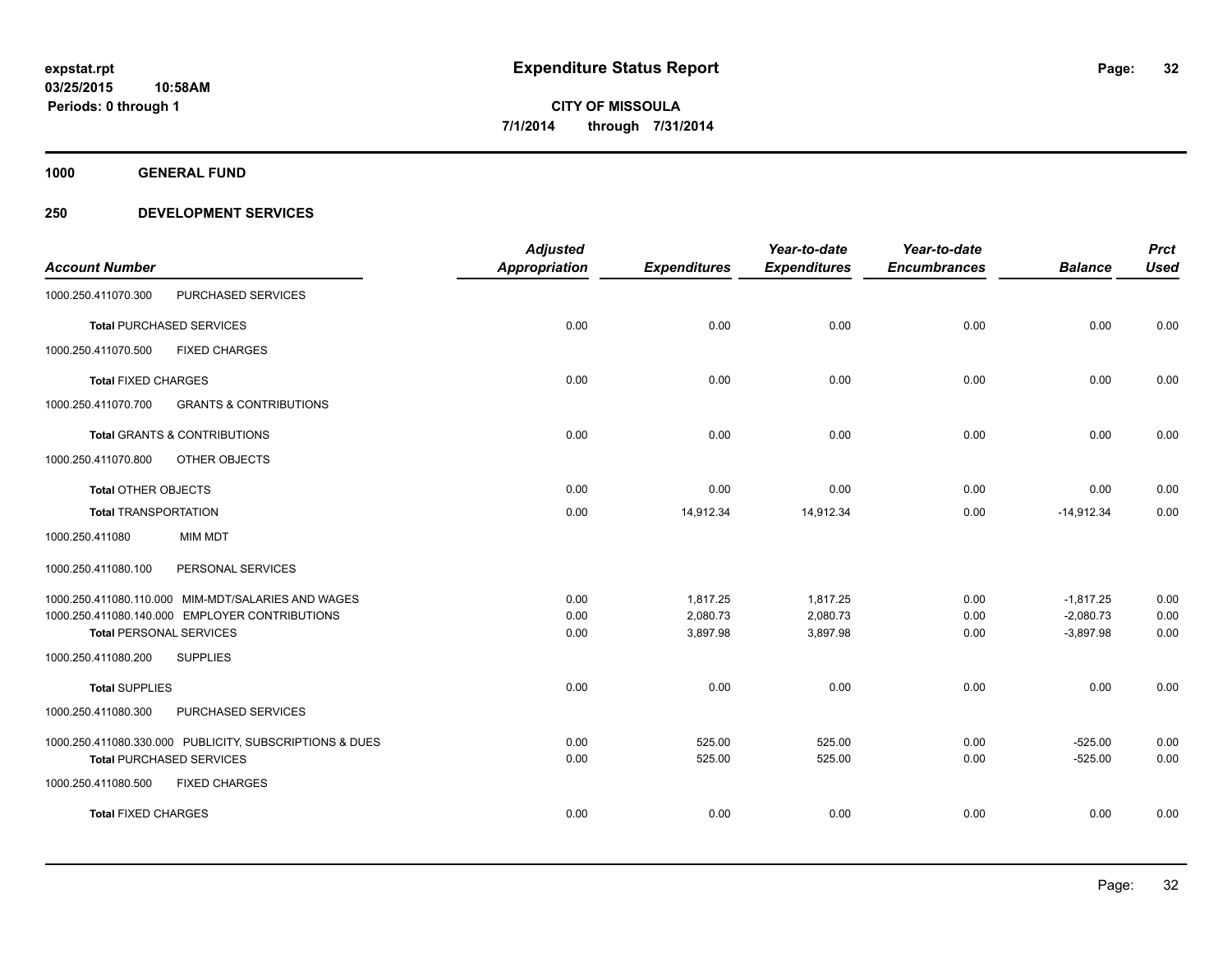**1000 GENERAL FUND**

| <b>Account Number</b>                                    | <b>Adjusted</b><br><b>Appropriation</b> | <b>Expenditures</b> | Year-to-date<br><b>Expenditures</b> | Year-to-date<br><b>Encumbrances</b> | <b>Balance</b> | <b>Prct</b><br><b>Used</b> |
|----------------------------------------------------------|-----------------------------------------|---------------------|-------------------------------------|-------------------------------------|----------------|----------------------------|
| <b>GRANTS &amp; CONTRIBUTIONS</b><br>1000.250.411080.700 |                                         |                     |                                     |                                     |                |                            |
| <b>Total GRANTS &amp; CONTRIBUTIONS</b>                  | 0.00                                    | 0.00                | 0.00                                | 0.00                                | 0.00           | 0.00                       |
| <b>Total MIM MDT</b>                                     | 0.00                                    | 4,422.98            | 4,422.98                            | 0.00                                | $-4,422.98$    | 0.00                       |
| <b>MIM-TRANSIT</b><br>1000.250.411081                    |                                         |                     |                                     |                                     |                |                            |
| 1000.250.411081.100<br>PERSONAL SERVICES                 |                                         |                     |                                     |                                     |                |                            |
| 1000.250.411081.110.000 MIM-TRANSIT/SALARIES AND WAGES   | 0.00                                    | 1,425.17            | 1,425.17                            | 0.00                                | $-1,425.17$    | 0.00                       |
| 1000.250.411081.140.000 EMPLOYER CONTRIBUTIONS           | 0.00                                    | 1,654.03            | 1,654.03                            | 0.00                                | $-1,654.03$    | 0.00                       |
| <b>Total PERSONAL SERVICES</b>                           | 0.00                                    | 3,079.20            | 3.079.20                            | 0.00                                | $-3.079.20$    | 0.00                       |
| 1000.250.411081.200<br><b>SUPPLIES</b>                   |                                         |                     |                                     |                                     |                |                            |
| <b>Total SUPPLIES</b>                                    | 0.00                                    | 0.00                | 0.00                                | 0.00                                | 0.00           | 0.00                       |
| PURCHASED SERVICES<br>1000.250.411081.300                |                                         |                     |                                     |                                     |                |                            |
| 1000.250.411081.330.000 PUBLICITY, SUBSCRIPTIONS & DUES  | 0.00                                    | 2,975.00            | 2,975.00                            | 0.00                                | $-2,975.00$    | 0.00                       |
| <b>Total PURCHASED SERVICES</b>                          | 0.00                                    | 2,975.00            | 2,975.00                            | 0.00                                | $-2,975.00$    | 0.00                       |
| 1000.250.411081.500<br><b>FIXED CHARGES</b>              |                                         |                     |                                     |                                     |                |                            |
| <b>Total FIXED CHARGES</b>                               | 0.00                                    | 0.00                | 0.00                                | 0.00                                | 0.00           | 0.00                       |
| <b>GRANTS &amp; CONTRIBUTIONS</b><br>1000.250.411081.700 |                                         |                     |                                     |                                     |                |                            |
| <b>Total GRANTS &amp; CONTRIBUTIONS</b>                  | 0.00                                    | 0.00                | 0.00                                | 0.00                                | 0.00           | 0.00                       |
| <b>CAPITAL OUTLAY</b><br>1000.250.411081.900             |                                         |                     |                                     |                                     |                |                            |
| <b>Total CAPITAL OUTLAY</b>                              | 0.00                                    | 0.00                | 0.00                                | 0.00                                | 0.00           | 0.00                       |
| <b>Total MIM-TRANSIT</b>                                 | 0.00                                    | 6,054.20            | 6,054.20                            | 0.00                                | $-6,054.20$    | 0.00                       |
| <b>BIKE-PED PROGRAM</b><br>1000.250.430255               |                                         |                     |                                     |                                     |                |                            |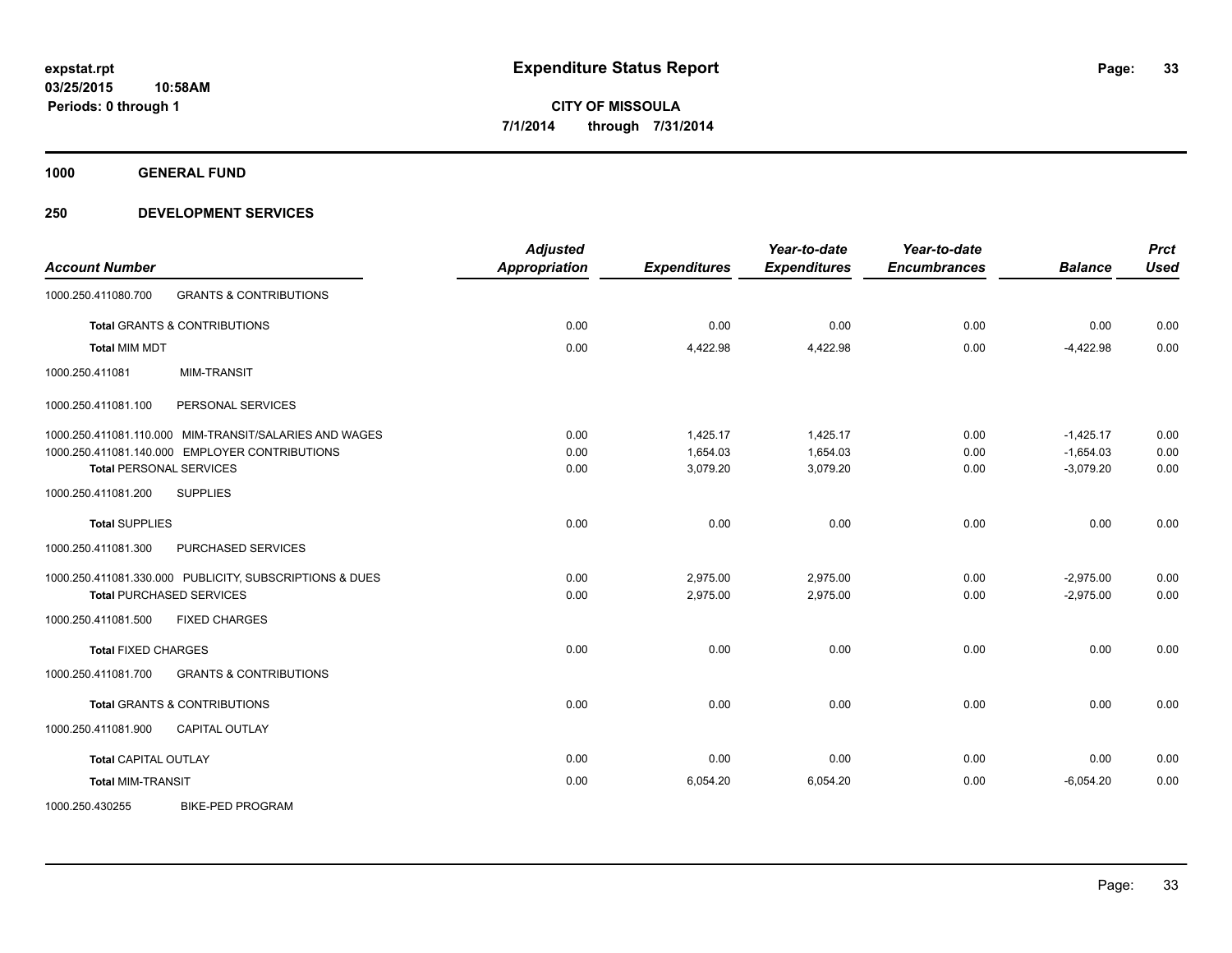**1000 GENERAL FUND**

| <b>Prct</b> |                | Year-to-date        | Year-to-date        |                     | <b>Adjusted</b>      |                                                |                                |
|-------------|----------------|---------------------|---------------------|---------------------|----------------------|------------------------------------------------|--------------------------------|
| <b>Used</b> | <b>Balance</b> | <b>Encumbrances</b> | <b>Expenditures</b> | <b>Expenditures</b> | <b>Appropriation</b> |                                                | <b>Account Number</b>          |
|             |                |                     |                     |                     |                      | PERSONAL SERVICES                              | 1000.250.430255.100            |
| 0.00        | $-1,166.64$    | 0.00                | 1,166.64            | 1,166.64            | 0.00                 | 1000.250.430255.110.000 SALARIES AND WAGES     |                                |
| 0.00        | $-181.83$      | 0.00                | 181.83              | 181.83              | 0.00                 | 1000.250.430255.140.000 EMPLOYER CONTRIBUTIONS |                                |
| 0.00        | $-1,348.47$    | 0.00                | 1,348.47            | 1,348.47            | 0.00                 |                                                | <b>Total PERSONAL SERVICES</b> |
|             |                |                     |                     |                     |                      | <b>SUPPLIES</b>                                | 1000.250.430255.200            |
| 0.00        | 0.00           | 0.00                | 0.00                | 0.00                | 0.00                 |                                                | <b>Total SUPPLIES</b>          |
|             |                |                     |                     |                     |                      | PURCHASED SERVICES                             | 1000.250.430255.300            |
| 0.00        | 0.00           | 0.00                | 0.00                | 0.00                | 0.00                 | <b>Total PURCHASED SERVICES</b>                |                                |
|             |                |                     |                     |                     |                      | <b>FIXED CHARGES</b>                           | 1000.250.430255.500            |
| 0.00        | 0.00           | 0.00                | 0.00                | 0.00                | 0.00                 |                                                | <b>Total FIXED CHARGES</b>     |
|             |                |                     |                     |                     |                      | <b>GRANTS &amp; CONTRIBUTIONS</b>              | 1000.250.430255.700            |
| 0.00        | 0.00           | 0.00                | 0.00                | 0.00                | 0.00                 | <b>Total GRANTS &amp; CONTRIBUTIONS</b>        |                                |
|             |                |                     |                     |                     |                      | OTHER OBJECTS                                  | 1000.250.430255.800            |
| 0.00        | 0.00           | 0.00                | 0.00                | 0.00                | 0.00                 |                                                | <b>Total OTHER OBJECTS</b>     |
| 0.00        | $-1,348.47$    | 0.00                | 1,348.47            | 1,348.47            | 0.00                 |                                                | Total BIKE-PED PROGRAM         |
|             |                |                     |                     |                     |                      | SAFE ROUTES TO SCHOOLS                         | 1000.250.430256                |
|             |                |                     |                     |                     |                      | PERSONAL SERVICES                              | 1000.250.430256.100            |
| 0.00        | 0.00           | 0.00                | 0.00                | 0.00                | 0.00                 |                                                | <b>Total PERSONAL SERVICES</b> |
|             |                |                     |                     |                     |                      | PURCHASED SERVICES                             | 1000.250.430256.300            |
| 0.00        | 0.00           | 0.00                | 0.00                | 0.00                | 0.00                 | Total SAFE ROUTES TO SCHOOLS                   |                                |
|             |                |                     |                     |                     |                      | <b>SIDEWALKS</b>                               | 1000.250.430262                |
|             |                |                     |                     |                     |                      |                                                |                                |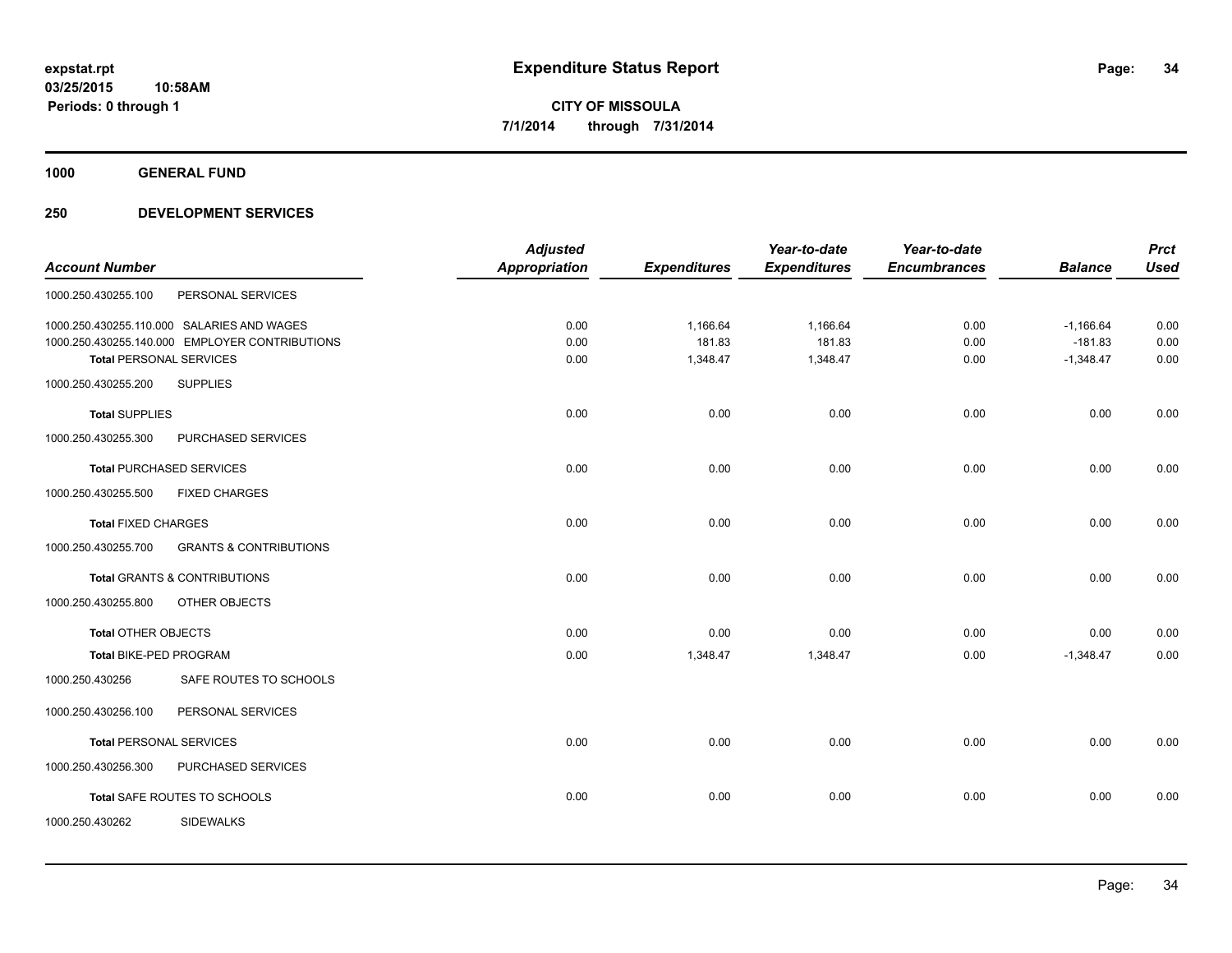**1000 GENERAL FUND**

|                                         |                                                        | <b>Adjusted</b>      |                     | Year-to-date        | Year-to-date        |                | <b>Prct</b> |
|-----------------------------------------|--------------------------------------------------------|----------------------|---------------------|---------------------|---------------------|----------------|-------------|
| <b>Account Number</b>                   |                                                        | <b>Appropriation</b> | <b>Expenditures</b> | <b>Expenditures</b> | <b>Encumbrances</b> | <b>Balance</b> | <b>Used</b> |
| 1000.250.430262.300                     | PURCHASED SERVICES                                     |                      |                     |                     |                     |                |             |
| <b>Total SIDEWALKS</b>                  |                                                        | 0.00                 | 0.00                | 0.00                | 0.00                | 0.00           | 0.00        |
| 1000.250.430267                         | <b>CMAQ GRANT</b>                                      |                      |                     |                     |                     |                |             |
| 1000.250.430267.100                     | PERSONAL SERVICES                                      |                      |                     |                     |                     |                |             |
| <b>Total PERSONAL SERVICES</b>          |                                                        | 0.00                 | 0.00                | 0.00                | 0.00                | 0.00           | 0.00        |
| 1000.250.430267.200                     | <b>SUPPLIES</b>                                        |                      |                     |                     |                     |                |             |
| <b>Total SUPPLIES</b>                   |                                                        | 0.00                 | 0.00                | 0.00                | 0.00                | 0.00           | 0.00        |
| 1000.250.430267.300                     | PURCHASED SERVICES                                     |                      |                     |                     |                     |                |             |
|                                         | <b>Total PURCHASED SERVICES</b>                        | 0.00                 | 0.00                | 0.00                | 0.00                | 0.00           | 0.00        |
| 1000.250.430267.500                     | <b>FIXED CHARGES</b>                                   |                      |                     |                     |                     |                |             |
| <b>Total CMAQ GRANT</b>                 |                                                        | 0.00                 | 0.00                | 0.00                | 0.00                | 0.00           | 0.00        |
| 1000.250.431400                         | <b>ENGINEERING</b>                                     |                      |                     |                     |                     |                |             |
| 1000.250.431400.100                     | PERSONAL SERVICES                                      |                      |                     |                     |                     |                |             |
|                                         | 1000.250.431400.110.000 ENGINEERING/SALARIES AND WAGES | 338,846.00           | 9,423.46            | 9,423.46            | 0.00                | 329,422.54     | 2.78        |
|                                         | 1000.250.431400.120.00 OVERTIME/TERMINATION            | 2,437.00             | 0.00                | 0.00                | 0.00                | 2,437.00       | 0.00        |
|                                         | 1000.250.431400.140.000 EMPLOYER CONTRIBUTIONS         | 108,540.00           | 7,812.86            | 7,812.86            | 0.00                | 100,727.14     | 7.20        |
| <b>Total PERSONAL SERVICES</b>          |                                                        | 449,823.00           | 17,236.32           | 17,236.32           | 0.00                | 432,586.68     | 3.83        |
| 1000.250.431400.200                     | <b>SUPPLIES</b>                                        |                      |                     |                     |                     |                |             |
|                                         | 1000.250.431400.210.000 ENGINEERING-OFFICE SUPPLIES    | 875.00               | 0.00                | 0.00                | 0.00                | 875.00         | 0.00        |
| 1000.250.431400.210.300 OFFICE SUPPLIES |                                                        | 0.00                 | 18.60               | 18.60               | 0.00                | $-18.60$       | 0.00        |
|                                         | 1000.250.431400.220.000 OPERATING SUPPLIES             | 425.00               | 0.00                | 0.00                | 0.00                | 425.00         | 0.00        |
|                                         | 1000.250.431400.230.000 REPAIR/MAINTENANCE             | 1,050.00             | 0.00                | 0.00                | 0.00                | 1,050.00       | 0.00        |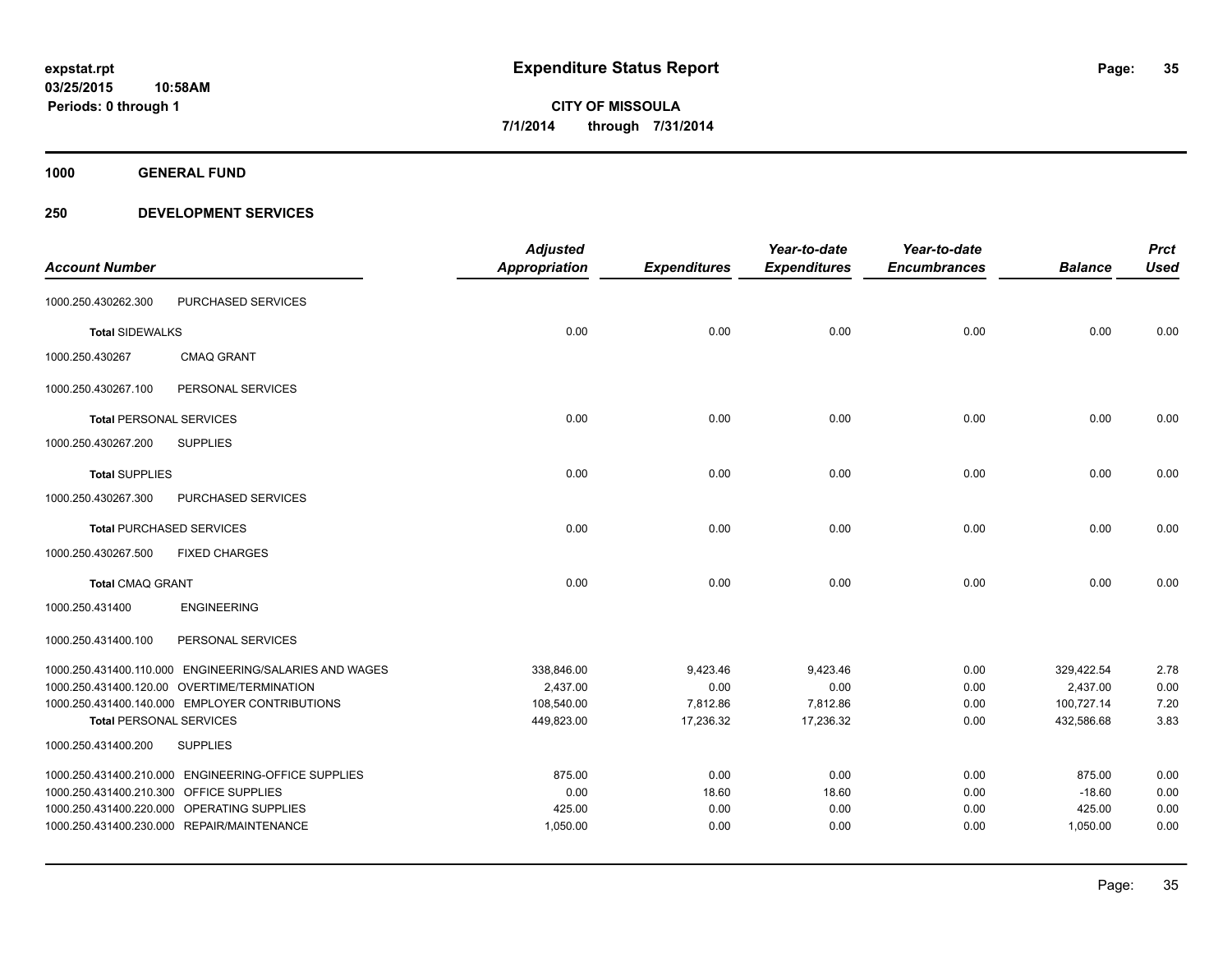**1000 GENERAL FUND**

| <b>Account Number</b>                                                  | <b>Adjusted</b><br>Appropriation | <b>Expenditures</b> | Year-to-date<br><b>Expenditures</b> | Year-to-date<br><b>Encumbrances</b> | <b>Balance</b> | <b>Prct</b><br>Used |
|------------------------------------------------------------------------|----------------------------------|---------------------|-------------------------------------|-------------------------------------|----------------|---------------------|
| 1000.250.431400.231.000 ENGINEERING-GASOLINE                           | 3,500.00                         | 0.00                | 0.00                                | 0.00                                | 3.500.00       | 0.00                |
| 1000.250.431400.240.000 OTHER SUPPLIES                                 | 400.00                           | 0.00                | 0.00                                | 0.00                                | 400.00         | 0.00                |
| <b>Total SUPPLIES</b>                                                  | 6,250.00                         | 18.60               | 18.60                               | 0.00                                | 6,231.40       | 0.30                |
| 1000.250.431400.300<br>PURCHASED SERVICES                              |                                  |                     |                                     |                                     |                |                     |
| 1000.250.431400.310.000 COMMUNICATIONS                                 | 4,270.00                         | 0.00                | 0.00                                | 0.00                                | 4,270.00       | 0.00                |
| 1000.250.431400.320.000 PRINTING & DUPLICATING                         | 520.00                           | 0.00                | 0.00                                | 0.00                                | 520.00         | 0.00                |
| 1000.250.431400.330.000 PUBLICITY, SUBSCRIPTIONS & DUES                | 6,800.00                         | 0.00                | 0.00                                | 0.00                                | 6,800.00       | 0.00                |
| 1000.250.431400.344.000 TELEPHONE SERVICE                              | 1.975.00                         | 0.00                | 0.00                                | 0.00                                | 1.975.00       | 0.00                |
| 1000.250.431400.350.000 PROFESSIONAL SERVICES                          | 63,330.00                        | 0.00                | 0.00                                | 0.00                                | 63,330.00      | 0.00                |
| <b>ENGINEERING-REPAIR &amp; MAINTENANCE</b><br>1000.250.431400.360.000 | 400.00                           | 0.00                | 0.00                                | 0.00                                | 400.00         | 0.00                |
| 1000.250.431400.370.000 ENGINEERING-TRAVEL                             | 1,850.00                         | 0.00                | 0.00                                | 0.00                                | 1,850.00       | 0.00                |
| 1000.250.431400.380.000 TRAINING                                       | 1,850.00                         | 0.00                | 0.00                                | 0.00                                | 1,850.00       | 0.00                |
| 1000.250.431400.390.000 OTHER PURCHASED SERVICES                       | 100.00                           | 0.00                | 0.00                                | 0.00                                | 100.00         | 0.00                |
| <b>Total PURCHASED SERVICES</b>                                        | 81,095.00                        | 0.00                | 0.00                                | 0.00                                | 81.095.00      | 0.00                |
| <b>CAPITAL OUTLAY</b><br>1000.250.431400.900                           |                                  |                     |                                     |                                     |                |                     |
| 1000.250.431400.940.000 MACHINERY & EQUIPMENT                          | 8,576.00                         | 0.00                | 0.00                                | 0.00                                | 8,576.00       | 0.00                |
| <b>Total CAPITAL OUTLAY</b>                                            | 8,576.00                         | 0.00                | 0.00                                | 0.00                                | 8,576.00       | 0.00                |
| <b>Total ENGINEERING</b>                                               | 545,744.00                       | 17,254.92           | 17,254.92                           | 0.00                                | 528,489.08     | 3.16                |
| <b>MERCHANT SERVICES</b><br>1000.250.510110                            |                                  |                     |                                     |                                     |                |                     |
| 1000.250.510110.500<br><b>FIXED CHARGES</b>                            |                                  |                     |                                     |                                     |                |                     |
| <b>Total MERCHANT SERVICES</b>                                         | 0.00                             | 0.00                | 0.00                                | 0.00                                | 0.00           | 0.00                |
| <b>Total DEVELOPMENT SERVICES</b>                                      | 1.861.576.00                     | 139.143.54          | 139.143.54                          | 0.00                                | 1.722.432.46   | 7.47                |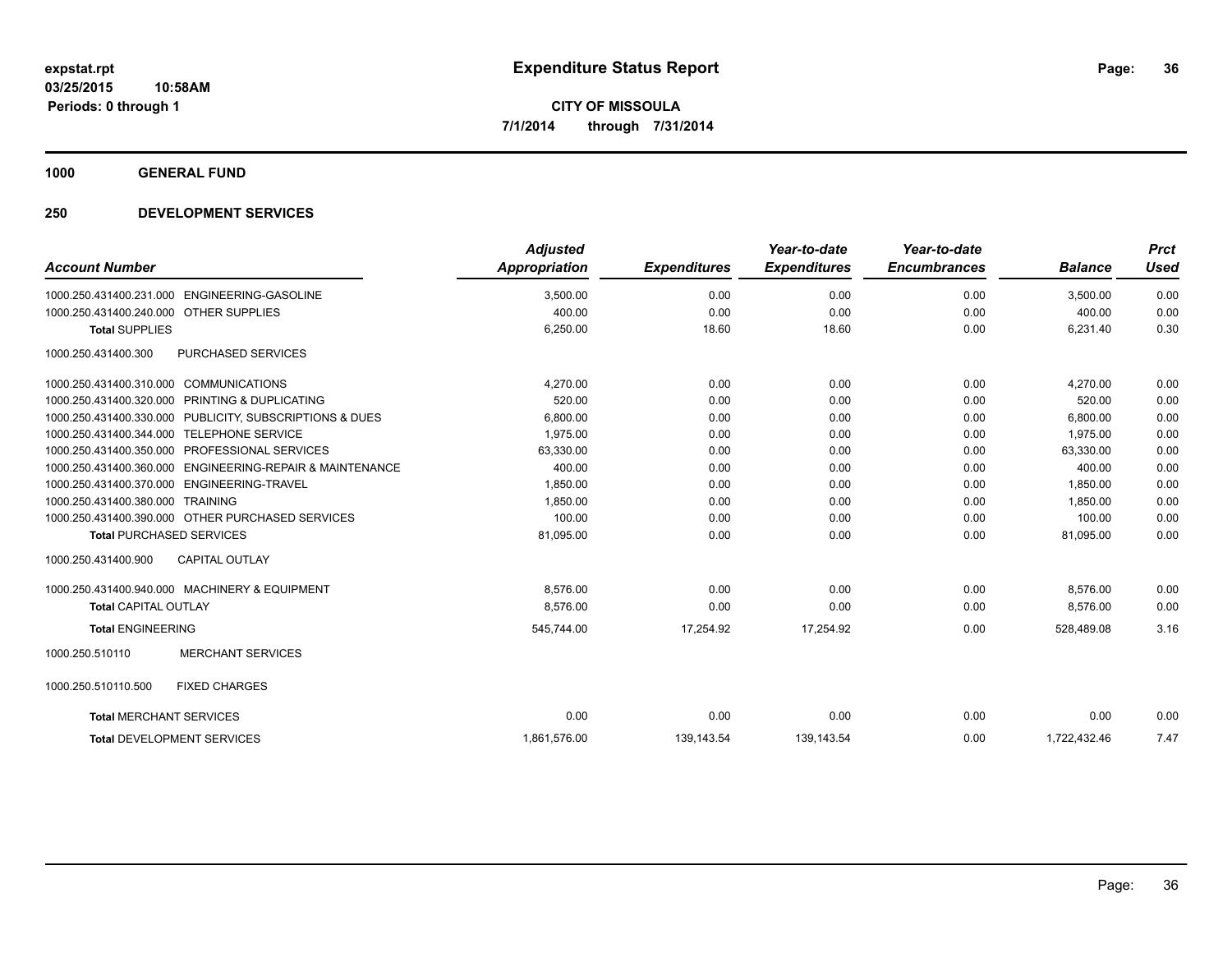**03/25/2015 10:58AM Periods: 0 through 1**

**CITY OF MISSOULA 7/1/2014 through 7/31/2014**

**1000 GENERAL FUND**

**260 GIS SERVICES**

| <b>Account Number</b>                   |                                                         | <b>Adjusted</b><br>Appropriation | <b>Expenditures</b> | Year-to-date<br><b>Expenditures</b> | Year-to-date<br><b>Encumbrances</b> | <b>Balance</b> | <b>Prct</b><br><b>Used</b> |
|-----------------------------------------|---------------------------------------------------------|----------------------------------|---------------------|-------------------------------------|-------------------------------------|----------------|----------------------------|
| 1000.260.411060                         | <b>GIS</b>                                              |                                  |                     |                                     |                                     |                |                            |
| 1000.260.411060.100                     | PERSONAL SERVICES                                       |                                  |                     |                                     |                                     |                |                            |
|                                         | 1000.260.411060.110.000 SALARIES AND WAGES              | 160,098.00                       | 5,180.97            | 5,180.97                            | 0.00                                | 154.917.03     | 3.24                       |
|                                         | 1000.260.411060.140.000 EMPLOYER CONTRIBUTIONS          | 57,165.00                        | 5,309.95            | 5,309.95                            | 0.00                                | 51,855.05      | 9.29                       |
|                                         | 1000.260.411060.141.000 STATE RETIREMENT CONTRIBUTIONS  | 0.00                             | 5.18                | 5.18                                | 0.00                                | $-5.18$        | 0.00                       |
| <b>Total PERSONAL SERVICES</b>          |                                                         | 217,263.00                       | 10,496.10           | 10,496.10                           | 0.00                                | 206,766.90     | 4.83                       |
| 1000.260.411060.200                     | <b>SUPPLIES</b>                                         |                                  |                     |                                     |                                     |                |                            |
| 1000.260.411060.210.000 OFFICE SUPPLIES |                                                         | 3,500.00                         | 0.00                | 0.00                                | 0.00                                | 3,500.00       | 0.00                       |
|                                         | 1000.260.411060.220.000 OPERATING SUPPLIES              | 684.00                           | 0.00                | 0.00                                | 0.00                                | 684.00         | 0.00                       |
|                                         | 1000.260.411060.230.000 REPAIR/MAINTENANCE              | 2,140.00                         | 0.00                | 0.00                                | 0.00                                | 2,140.00       | 0.00                       |
| 1000.260.411060.231.000 GASOLINE        |                                                         | 500.00                           | 0.00                | 0.00                                | 0.00                                | 500.00         | 0.00                       |
| 1000.260.411060.240.000 OTHER SUPPLIES  |                                                         | 1,000.00                         | 0.00                | 0.00                                | 0.00                                | 1,000.00       | 0.00                       |
| <b>Total SUPPLIES</b>                   |                                                         | 7,824.00                         | 0.00                | 0.00                                | 0.00                                | 7,824.00       | 0.00                       |
| 1000.260.411060.300                     | PURCHASED SERVICES                                      |                                  |                     |                                     |                                     |                |                            |
| 1000.260.411060.310.000 COMMUNICATIONS  |                                                         | 1.220.00                         | 0.00                | 0.00                                | 0.00                                | 1.220.00       | 0.00                       |
|                                         | 1000.260.411060.330.000 PUBLICITY, SUBSCRIPTIONS & DUES | 500.00                           | 0.00                | 0.00                                | 0.00                                | 500.00         | 0.00                       |
|                                         | 1000.260.411060.344.000 TELEPHONE SERVICE               | 2,000.00                         | 0.00                | 0.00                                | 0.00                                | 2,000.00       | 0.00                       |
|                                         | 1000.260.411060.350.000 PROFESSIONAL SERVICES           | 380.00                           | 0.00                | 0.00                                | 0.00                                | 380.00         | 0.00                       |
|                                         | 1000.260.411060.360.000 REPAIR & MAINTENANCE            | 172,800.00                       | 101,280.25          | 101,280.25                          | 0.00                                | 71,519.75      | 58.61                      |
| 1000.260.411060.370.000                 | <b>TRAVEL</b>                                           | 2,450.00                         | 350.00              | 350.00                              | 0.00                                | 2,100.00       | 14.29                      |
| 1000.260.411060.380.000 TRAINING        |                                                         | 2,425.00                         | 0.00                | 0.00                                | 0.00                                | 2,425.00       | 0.00                       |
|                                         | 1000.260.411060.390.000 OTHER PURCHASED SERVICES        | 1,550.00                         | 0.00                | 0.00                                | 0.00                                | 1,550.00       | 0.00                       |
| <b>Total PURCHASED SERVICES</b>         |                                                         | 183,325.00                       | 101,630.25          | 101,630.25                          | 0.00                                | 81,694.75      | 55.44                      |
| <b>Total GIS SERVICES</b>               |                                                         | 408.412.00                       | 112.126.35          | 112.126.35                          | 0.00                                | 296.285.65     | 27.45                      |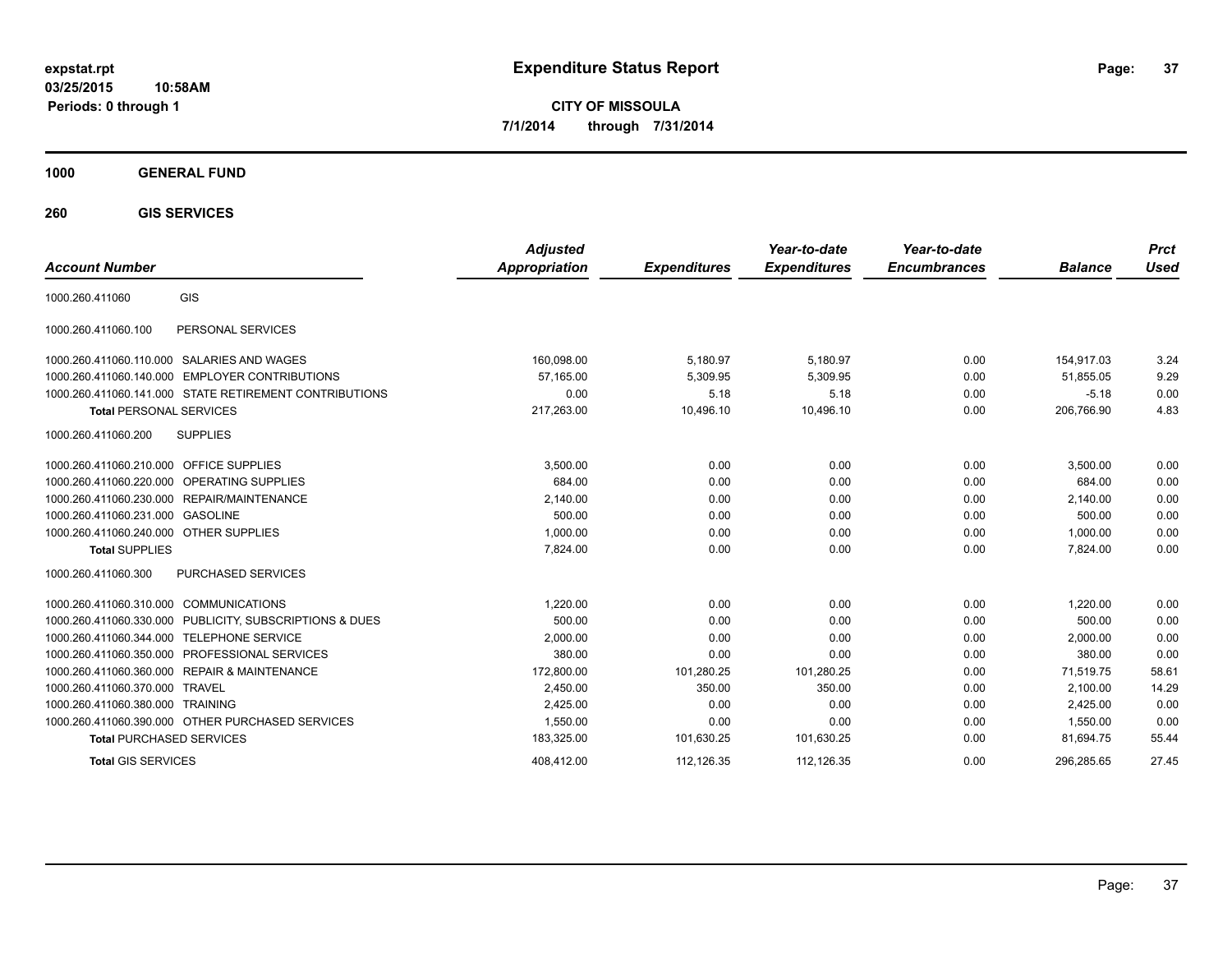**1000 GENERAL FUND**

**270 CITY ATTORNEY**

| <b>Account Number</b>                                  | <b>Adjusted</b><br><b>Appropriation</b> | <b>Expenditures</b> | Year-to-date<br><b>Expenditures</b> | Year-to-date<br><b>Encumbrances</b> | <b>Balance</b> | <b>Prct</b><br><b>Used</b> |
|--------------------------------------------------------|-----------------------------------------|---------------------|-------------------------------------|-------------------------------------|----------------|----------------------------|
| <b>CRIME VICTIM GRANT</b><br>1000.270.411115           |                                         |                     |                                     |                                     |                |                            |
| PERSONAL SERVICES<br>1000.270.411115.100               |                                         |                     |                                     |                                     |                |                            |
| 1000.270.411115.110.000 SALARIES AND WAGES             | 19.661.00                               | 0.00                | 0.00                                | 0.00                                | 19,661.00      | 0.00                       |
| 1000.270.411115.140.000 EMPLOYER CONTRIBUTIONS         | 6,114.00                                | 0.00                | 0.00                                | 0.00                                | 6,114.00       | 0.00                       |
| 1000.270.411115.141.000 STATE RETIREMENT CONTRIBUTIONS | 0.00                                    | 30.18               | 30.18                               | 0.00                                | $-30.18$       | 0.00                       |
| <b>Total PERSONAL SERVICES</b>                         | 25,775.00                               | 30.18               | 30.18                               | 0.00                                | 25,744.82      | 0.12                       |
| 1000.270.411115.300<br><b>PURCHASED SERVICES</b>       |                                         |                     |                                     |                                     |                |                            |
| 1000.270.411115.350.000 PROFESSIONAL SERVICES          | 9,665.00                                | 0.00                | 0.00                                | 0.00                                | 9,665.00       | 0.00                       |
| <b>Total PURCHASED SERVICES</b>                        | 9,665.00                                | 0.00                | 0.00                                | 0.00                                | 9,665.00       | 0.00                       |
| <b>CAPITAL OUTLAY</b><br>1000.270.411115.900           |                                         |                     |                                     |                                     |                |                            |
| <b>Total CAPITAL OUTLAY</b>                            | 0.00                                    | 0.00                | 0.00                                | 0.00                                | 0.00           | 0.00                       |
| <b>Total CRIME VICTIM GRANT</b>                        | 35,440.00                               | 30.18               | 30.18                               | 0.00                                | 35,409.82      | 0.09                       |
| 1000.270.411120<br>ADMINISTRATION & CIVIL LAW          |                                         |                     |                                     |                                     |                |                            |
| 1000.270.411120.100<br>PERSONAL SERVICES               |                                         |                     |                                     |                                     |                |                            |
| 1000.270.411120.110.000 SALARIES AND WAGES             | 295,203.00                              | 16,379.91           | 16,379.91                           | 0.00                                | 278,823.09     | 5.55                       |
| 1000.270.411120.120.000 OVERTIME/TERMINATION           | 1,816.00                                | 0.00                | 0.00                                | 0.00                                | 1,816.00       | 0.00                       |
| 1000.270.411120.140.000 EMPLOYER CONTRIBUTIONS         | 88,671.00                               | 12,761.93           | 12,761.93                           | 0.00                                | 75,909.07      | 14.39                      |
| <b>Total PERSONAL SERVICES</b>                         | 385,690.00                              | 29,141.84           | 29,141.84                           | 0.00                                | 356,548.16     | 7.56                       |
| 1000.270.411120.200<br><b>SUPPLIES</b>                 |                                         |                     |                                     |                                     |                |                            |
| 1000.270.411120.210.000 OFFICE SUPPLIES                | 2,709.00                                | 15.22               | 15.22                               | 0.00                                | 2,693.78       | 0.56                       |
| 1000.270.411120.220.000 OPERATING SUPPLIES             | 800.00                                  | 0.00                | 0.00                                | 0.00                                | 800.00         | 0.00                       |
| 1000.270.411120.231.000 GASOLINE                       | 163.00                                  | 0.00                | 0.00                                | 0.00                                | 163.00         | 0.00                       |
| <b>Total SUPPLIES</b>                                  | 3,672.00                                | 15.22               | 15.22                               | 0.00                                | 3,656.78       | 0.41                       |
| PURCHASED SERVICES<br>1000.270.411120.300              |                                         |                     |                                     |                                     |                |                            |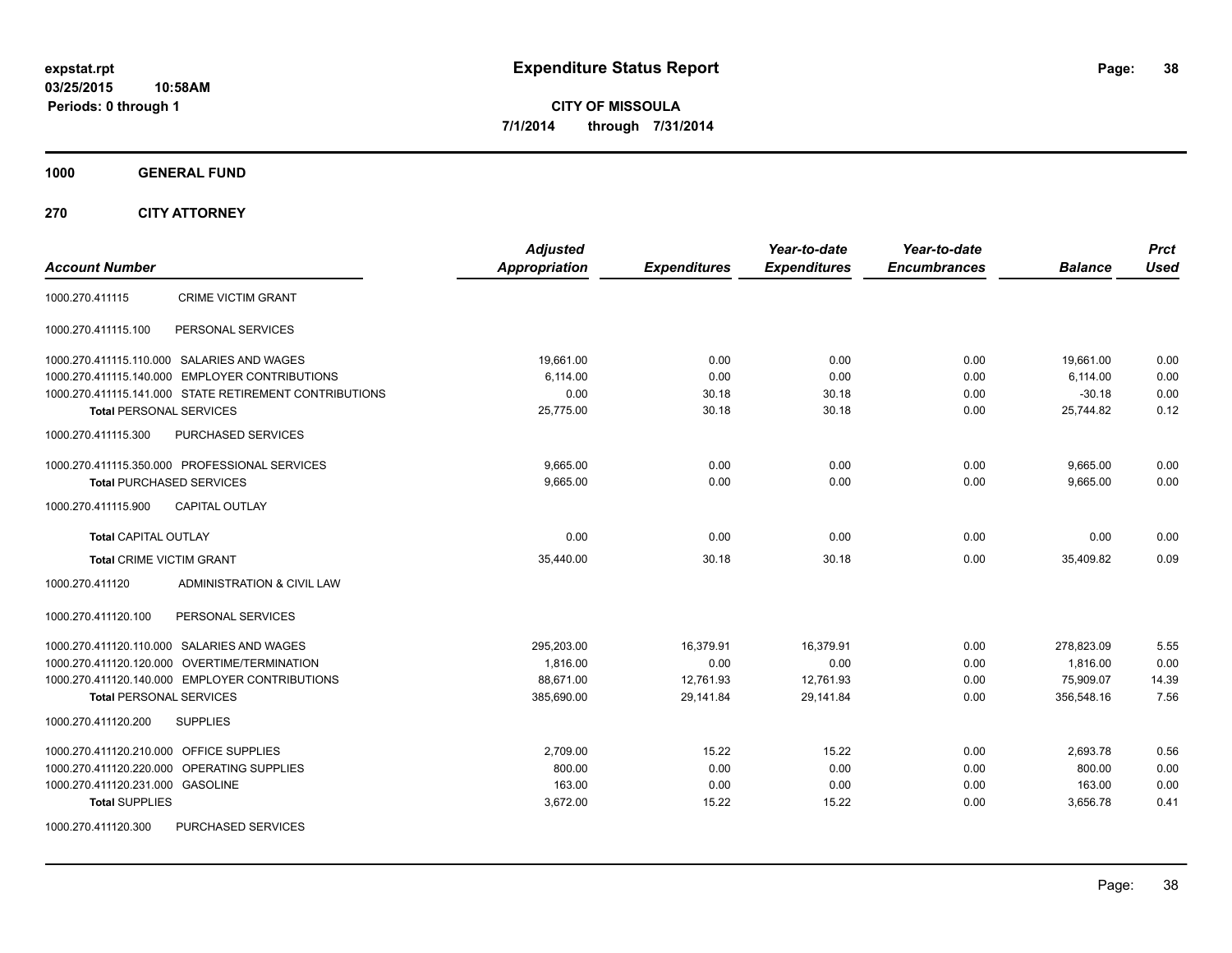**1000 GENERAL FUND**

**270 CITY ATTORNEY**

| <b>Account Number</b>                                   | <b>Adjusted</b><br><b>Appropriation</b> | <b>Expenditures</b> | Year-to-date<br><b>Expenditures</b> | Year-to-date<br><b>Encumbrances</b> | <b>Balance</b> | <b>Prct</b><br><b>Used</b> |
|---------------------------------------------------------|-----------------------------------------|---------------------|-------------------------------------|-------------------------------------|----------------|----------------------------|
| 1000.270.411120.310.000 COMMUNICATIONS                  | 500.00                                  | 0.00                | 0.00                                | 0.00                                | 500.00         | 0.00                       |
| 1000.270.411120.320.000 PRINTING & DUPLICATING          | 325.00                                  | 0.00                | 0.00                                | 0.00                                | 325.00         | 0.00                       |
| 1000.270.411120.330.000 PUBLICITY, SUBSCRIPTIONS & DUES | 10,505.00                               | 0.00                | 0.00                                | 0.00                                | 10,505.00      | 0.00                       |
| 1000.270.411120.344.000 TELEPHONE SERVICE               | 132.00                                  | 0.00                | 0.00                                | 0.00                                | 132.00         | 0.00                       |
| 1000.270.411120.350.000 PROFESSIONAL SERVICES           | 900.00                                  | 0.00                | 0.00                                | 0.00                                | 900.00         | 0.00                       |
| 1000.270.411120.360.000 REPAIR & MAINTENANCE            | 2,758.00                                | 0.00                | 0.00                                | 0.00                                | 2,758.00       | 0.00                       |
| 1000.270.411120.370.000 TRAVEL                          | 1,875.00                                | 0.00                | 0.00                                | 0.00                                | 1,875.00       | 0.00                       |
| 1000.270.411120.380.000 TRAINING                        | 3,761.00                                | 0.00                | 0.00                                | 0.00                                | 3,761.00       | 0.00                       |
| <b>Total PURCHASED SERVICES</b>                         | 20,756.00                               | 0.00                | 0.00                                | 0.00                                | 20,756.00      | 0.00                       |
| 1000.270.411120.800<br>OTHER OBJECTS                    |                                         |                     |                                     |                                     |                |                            |
| <b>Total OTHER OBJECTS</b>                              | 0.00                                    | 0.00                | 0.00                                | 0.00                                | 0.00           | 0.00                       |
| <b>CAPITAL OUTLAY</b><br>1000.270.411120.900            |                                         |                     |                                     |                                     |                |                            |
| <b>Total CAPITAL OUTLAY</b>                             | 0.00                                    | 0.00                | 0.00                                | 0.00                                | 0.00           | 0.00                       |
| Total ADMINISTRATION & CIVIL LAW                        | 410,118.00                              | 29,157.06           | 29,157.06                           | 0.00                                | 380,960.94     | 7.11                       |
| 1000.270.411125<br><b>CRIMINAL LAW</b>                  |                                         |                     |                                     |                                     |                |                            |
| PERSONAL SERVICES<br>1000.270.411125.100                |                                         |                     |                                     |                                     |                |                            |
| 1000.270.411125.110.000 SALARIES AND WAGES              | 586,828.00                              | 13,796.76           | 13,796.76                           | 0.00                                | 573,031.24     | 2.35                       |
| 1000.270.411125.120.000 OVERTIME/TERMINATION            | 454.00                                  | 0.00                | 0.00                                | 0.00                                | 454.00         | 0.00                       |
| 1000.270.411125.140.000 EMPLOYER CONTRIBUTIONS          | 207.358.00                              | 15,082.92           | 15,082.92                           | 0.00                                | 192.275.08     | 7.27                       |
| <b>Total PERSONAL SERVICES</b>                          | 794,640.00                              | 28,879.68           | 28,879.68                           | 0.00                                | 765,760.32     | 3.63                       |
| 1000.270.411125.200<br><b>SUPPLIES</b>                  |                                         |                     |                                     |                                     |                |                            |
| 1000.270.411125.210.000 OFFICE SUPPLIES                 | 2,909.00                                | 72.71               | 72.71                               | 0.00                                | 2,836.29       | 2.50                       |
| 1000.270.411125.220.000 OPERATING SUPPLIES              | 950.00                                  | 0.00                | 0.00                                | 0.00                                | 950.00         | 0.00                       |
| 1000.270.411125.231.000 GASOLINE                        | 100.00                                  | 0.00                | 0.00                                | 0.00                                | 100.00         | 0.00                       |
| <b>Total SUPPLIES</b>                                   | 3,959.00                                | 72.71               | 72.71                               | 0.00                                | 3,886.29       | 1.84                       |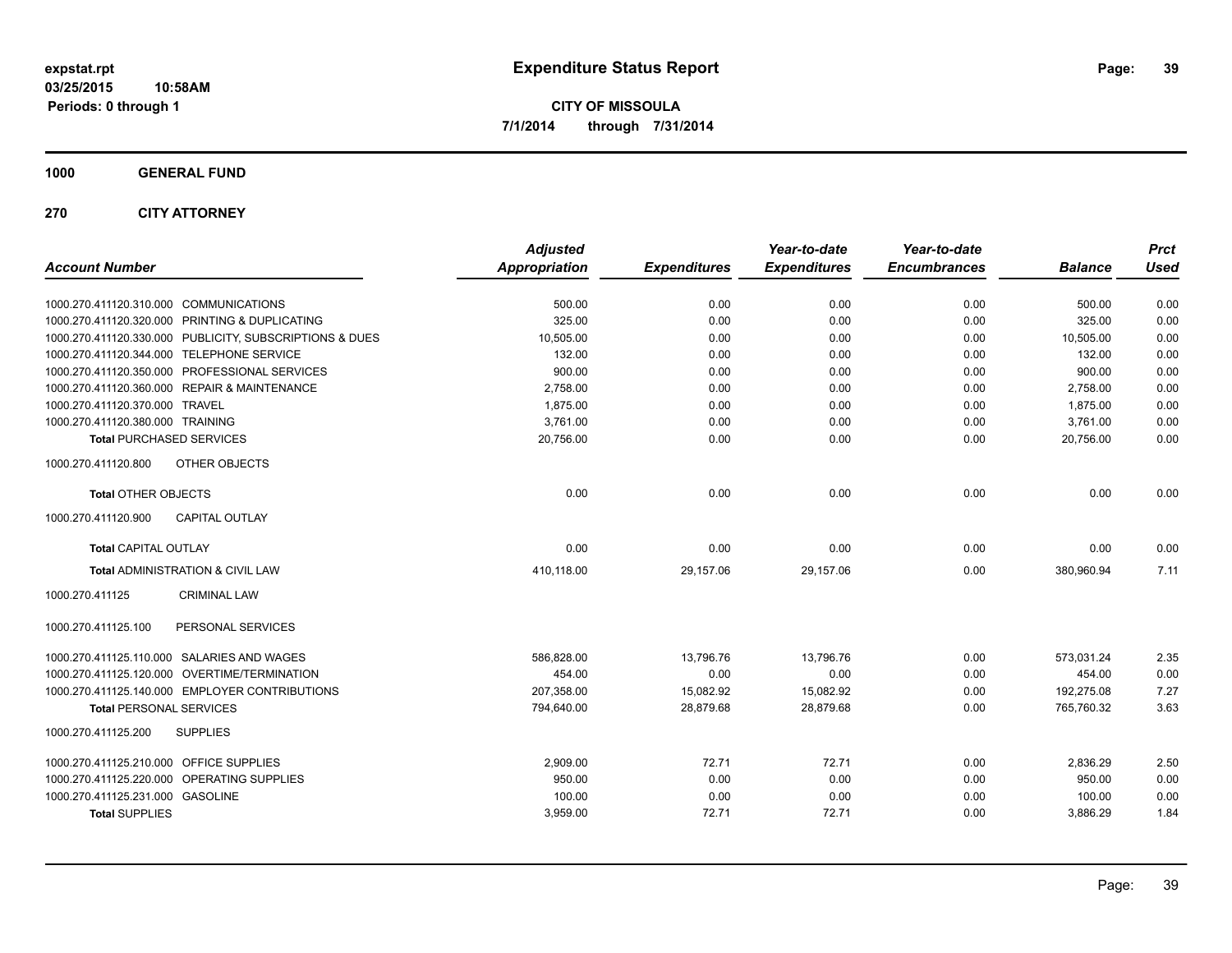**1000 GENERAL FUND**

**270 CITY ATTORNEY**

|                                                         | <b>Adjusted</b> |                     | Year-to-date        | Year-to-date<br><b>Encumbrances</b> |                | <b>Prct</b> |
|---------------------------------------------------------|-----------------|---------------------|---------------------|-------------------------------------|----------------|-------------|
| <b>Account Number</b>                                   | Appropriation   | <b>Expenditures</b> | <b>Expenditures</b> |                                     | <b>Balance</b> | <b>Used</b> |
| PURCHASED SERVICES<br>1000.270.411125.300               |                 |                     |                     |                                     |                |             |
| 1000.270.411125.310.000<br><b>COMMUNICATIONS</b>        | 850.00          | 0.00                | 0.00                | 0.00                                | 850.00         | 0.00        |
| 1000.270.411125.320.000<br>PRINTING & DUPLICATING       | 325.00          | 0.00                | 0.00                | 0.00                                | 325.00         | 0.00        |
| 1000.270.411125.330.000 PUBLICITY, SUBSCRIPTIONS & DUES | 6,645.00        | 0.00                | 0.00                | 0.00                                | 6,645.00       | 0.00        |
| 1000.270.411125.344.000<br><b>TELEPHONE SERVICE</b>     | 132.00          | 0.00                | 0.00                | 0.00                                | 132.00         | 0.00        |
| PROFESSIONAL SERVICES<br>1000.270.411125.350.000        | 1,100.00        | 47.40               | 47.40               | 0.00                                | 1,052.60       | 4.31        |
| 1000.270.411125.360.000 REPAIR & MAINTENANCE            | 14,688.00       | 0.00                | 0.00                | 0.00                                | 14,688.00      | 0.00        |
| 1000.270.411125.370.000 TRAVEL                          | 3,125.00        | 482.04              | 482.04              | 0.00                                | 2,642.96       | 15.43       |
| 1000.270.411125.380.000 TRAINING                        | 5,239.00        | 0.00                | 0.00                | 0.00                                | 5,239.00       | 0.00        |
| <b>Total PURCHASED SERVICES</b>                         | 32,104.00       | 529.44              | 529.44              | 0.00                                | 31,574.56      | 1.65        |
| 1000.270.411125.500<br><b>FIXED CHARGES</b>             |                 |                     |                     |                                     |                |             |
| <b>Total FIXED CHARGES</b>                              | 0.00            | 0.00                | 0.00                | 0.00                                | 0.00           | 0.00        |
| 1000.270.411125.900<br><b>CAPITAL OUTLAY</b>            |                 |                     |                     |                                     |                |             |
| <b>Total CAPITAL OUTLAY</b>                             | 0.00            | 0.00                | 0.00                | 0.00                                | 0.00           | 0.00        |
| <b>Total CRIMINAL LAW</b>                               | 830,703.00      | 29,481.83           | 29,481.83           | 0.00                                | 801,221.17     | 3.55        |
| <b>Total CITY ATTORNEY</b>                              | 1,276,261.00    | 58,669.07           | 58,669.07           | 0.00                                | 1,217,591.93   | 4.60        |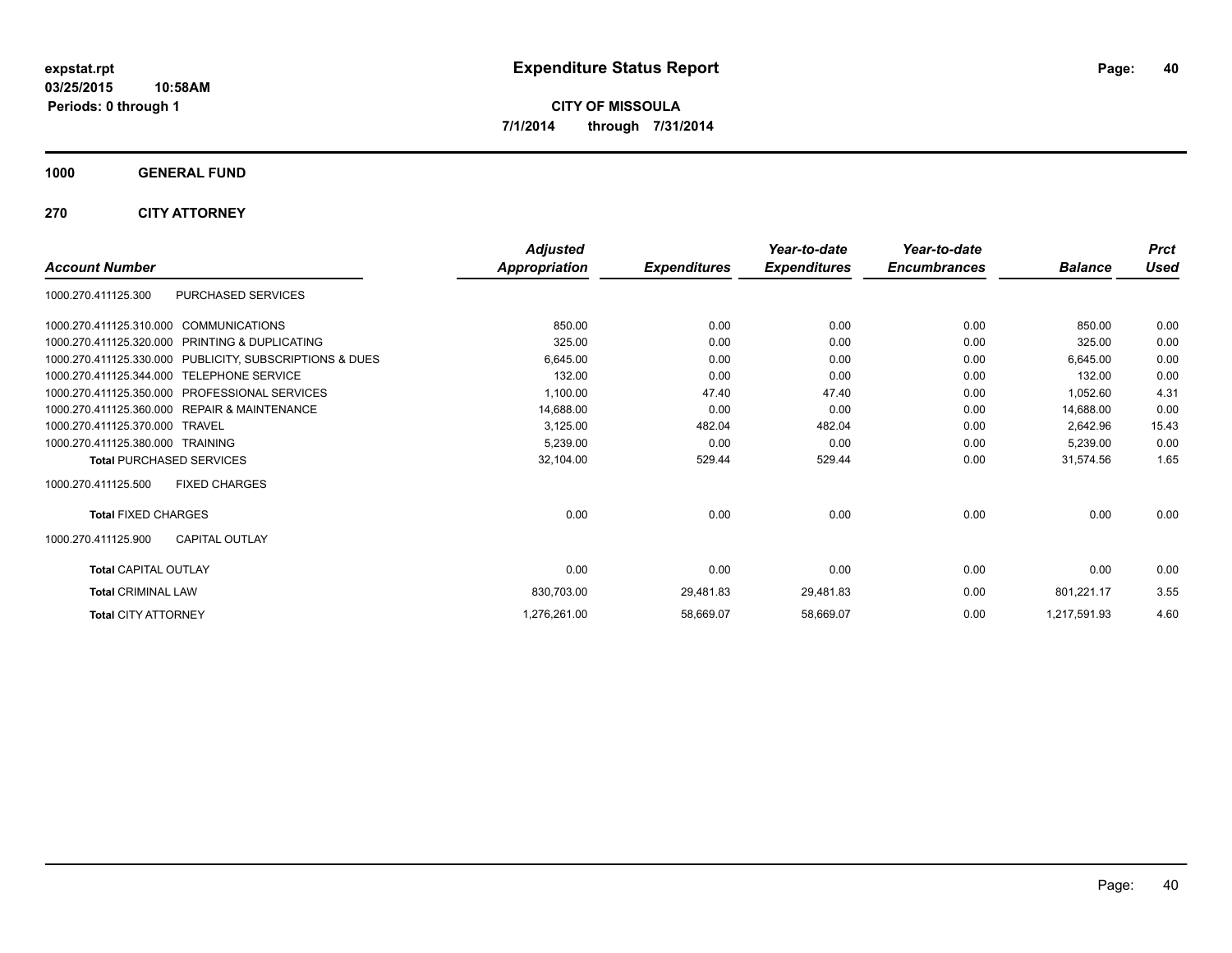**1000 GENERAL FUND**

| <b>Account Number</b>                   |                                                         | <b>Adjusted</b><br><b>Appropriation</b> |                     | Year-to-date<br><b>Expenditures</b> | Year-to-date<br><b>Encumbrances</b> | <b>Balance</b> | <b>Prct</b><br><b>Used</b> |
|-----------------------------------------|---------------------------------------------------------|-----------------------------------------|---------------------|-------------------------------------|-------------------------------------|----------------|----------------------------|
|                                         |                                                         |                                         | <b>Expenditures</b> |                                     |                                     |                |                            |
| 1000.280.430100                         | PUBLIC WORKS ADMINISTRATION                             |                                         |                     |                                     |                                     |                |                            |
| 1000.280.430100.100                     | PERSONAL SERVICES                                       |                                         |                     |                                     |                                     |                |                            |
|                                         | 1000.280.430100.110.000 SALARIES AND WAGES              | 89,026.00                               | 816.47              | 816.47                              | 0.00                                | 88.209.53      | 0.92                       |
| 1000.280.430100.120.000                 | <b>OVERTIME/TERMINATION</b>                             | 291.00                                  | 0.00                | 0.00                                | 0.00                                | 291.00         | 0.00                       |
|                                         | 1000.280.430100.140.000 EMPLOYER CONTRIBUTIONS          | 25,924.00                               | 138.29              | 138.29                              | 0.00                                | 25,785.71      | 0.53                       |
|                                         | 1000.280.430100.141.000 STATE RETIREMENT CONTRIBUTIONS  | 0.00                                    | 13.65               | 13.65                               | 0.00                                | $-13.65$       | 0.00                       |
| <b>Total PERSONAL SERVICES</b>          |                                                         | 115,241.00                              | 968.41              | 968.41                              | 0.00                                | 114,272.59     | 0.84                       |
| 1000.280.430100.200                     | <b>SUPPLIES</b>                                         |                                         |                     |                                     |                                     |                |                            |
| 1000.280.430100.210.000 OFFICE SUPPLIES |                                                         | 250.00                                  | 0.00                | 0.00                                | 0.00                                | 250.00         | 0.00                       |
| 1000.280.430100.230.000                 | REPAIR/MAINTENANCE                                      | 50.00                                   | 0.00                | 0.00                                | 0.00                                | 50.00          | 0.00                       |
| 1000.280.430100.231.000 GASOLINE        |                                                         | 249.00                                  | 0.00                | 0.00                                | 0.00                                | 249.00         | 0.00                       |
| <b>Total SUPPLIES</b>                   |                                                         | 549.00                                  | 0.00                | 0.00                                | 0.00                                | 549.00         | 0.00                       |
| 1000.280.430100.300                     | PURCHASED SERVICES                                      |                                         |                     |                                     |                                     |                |                            |
| 1000.280.430100.310.000 COMMUNICATIONS  |                                                         | 500.00                                  | 0.00                | 0.00                                | 0.00                                | 500.00         | 0.00                       |
|                                         | 1000.280.430100.320.000 PRINTING & DUPLICATING          | 200.00                                  | 0.00                | 0.00                                | 0.00                                | 200.00         | 0.00                       |
|                                         | 1000.280.430100.330.000 PUBLICITY, SUBSCRIPTIONS & DUES | 920.00                                  | 0.00                | 0.00                                | 0.00                                | 920.00         | 0.00                       |
| 1000.280.430100.344.000                 | <b>TELEPHONE SERVICE</b>                                | 733.00                                  | 42.38               | 42.38                               | 0.00                                | 690.62         | 5.78                       |
|                                         | 1000.280.430100.360.000 REPAIR & MAINTENANCE            | 100.00                                  | 0.00                | 0.00                                | 0.00                                | 100.00         | 0.00                       |
| 1000.280.430100.370.000 TRAVEL          |                                                         | 700.00                                  | 0.00                | 0.00                                | 0.00                                | 700.00         | 0.00                       |
| 1000.280.430100.380.000 TRAINING        |                                                         | 800.00                                  | 0.00                | 0.00                                | 0.00                                | 800.00         | 0.00                       |
| <b>Total PURCHASED SERVICES</b>         |                                                         | 3,953.00                                | 42.38               | 42.38                               | 0.00                                | 3,910.62       | 1.07                       |
| 1000.280.430100.500                     | <b>FIXED CHARGES</b>                                    |                                         |                     |                                     |                                     |                |                            |
| <b>Total FIXED CHARGES</b>              |                                                         | 0.00                                    | 0.00                | 0.00                                | 0.00                                | 0.00           | 0.00                       |
|                                         | <b>Total PUBLIC WORKS ADMINISTRATION</b>                | 119,743.00                              | 1,010.79            | 1,010.79                            | 0.00                                | 118,732.21     | 0.84                       |
| 1000.280.430250                         | REIMBURSABLE SERVICES                                   |                                         |                     |                                     |                                     |                |                            |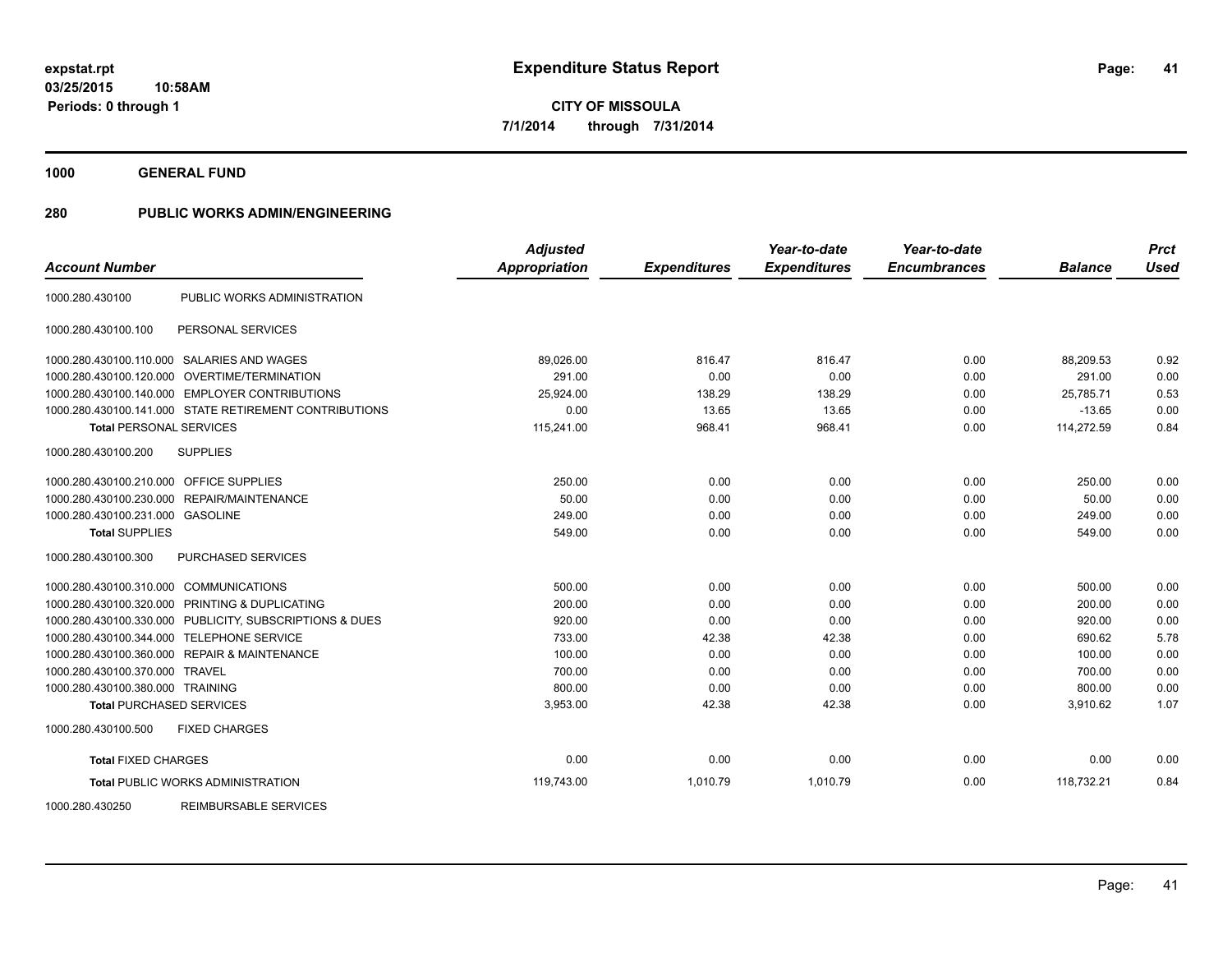**1000 GENERAL FUND**

|                                                   | <b>Adjusted</b> |                     | Year-to-date        | Year-to-date        |                | <b>Prct</b> |
|---------------------------------------------------|-----------------|---------------------|---------------------|---------------------|----------------|-------------|
| <b>Account Number</b>                             | Appropriation   | <b>Expenditures</b> | <b>Expenditures</b> | <b>Encumbrances</b> | <b>Balance</b> | <b>Used</b> |
| <b>SUPPLIES</b><br>1000.280.430250.200            |                 |                     |                     |                     |                |             |
| 1000.280.430250.230.000 REPAIR/MAINTENANCE        | 10,000.00       | 0.00                | 0.00                | 0.00                | 10,000.00      | 0.00        |
| <b>Total SUPPLIES</b>                             | 10,000.00       | 0.00                | 0.00                | 0.00                | 10,000.00      | 0.00        |
| 1000.280.430250.300<br>PURCHASED SERVICES         |                 |                     |                     |                     |                |             |
| 1000.280.430250.360.000 REPAIR & MAINTENANCE      | 10,000.00       | 0.00                | 0.00                | 0.00                | 10,000.00      | 0.00        |
| <b>Total PURCHASED SERVICES</b>                   | 10,000.00       | 0.00                | 0.00                | 0.00                | 10,000.00      | 0.00        |
| <b>Total REIMBURSABLE SERVICES</b>                | 20,000.00       | 0.00                | 0.00                | 0.00                | 20,000.00      | 0.00        |
| <b>STREET LIGHTING</b><br>1000.280.430263         |                 |                     |                     |                     |                |             |
| PERSONAL SERVICES<br>1000.280.430263.100          |                 |                     |                     |                     |                |             |
| 1000.280.430263.110.000 SALARIES AND WAGES        | 3,483.00        | 111.16              | 111.16              | 0.00                | 3,371.84       | 3.19        |
| 1000.280.430263.120.000 OVERTIME/TERMINATION      | 380.00          | 8.06                | 8.06                | 0.00                | 371.94         | 2.12        |
| 1000.280.430263.130.000 OTHER                     | 267.00          | 0.00                | 0.00                | 0.00                | 267.00         | 0.00        |
| 1000.280.430263.140.000 EMPLOYER CONTRIBUTIONS    | 1,772.00        | 112.92              | 112.92              | 0.00                | 1,659.08       | 6.37        |
| <b>Total PERSONAL SERVICES</b>                    | 5,902.00        | 232.14              | 232.14              | 0.00                | 5,669.86       | 3.93        |
| 1000.280.430263.300<br>PURCHASED SERVICES         |                 |                     |                     |                     |                |             |
| 1000.280.430263.341.000 ELECTRICITY & NATURAL GAS | 118.654.00      | 0.00                | 0.00                | 0.00                | 118.654.00     | 0.00        |
| <b>Total PURCHASED SERVICES</b>                   | 118,654.00      | 0.00                | 0.00                | 0.00                | 118,654.00     | 0.00        |
| <b>Total STREET LIGHTING</b>                      | 124,556.00      | 232.14              | 232.14              | 0.00                | 124,323.86     | 0.19        |
| TRAFFIC SIGNAL MAINTENANCE<br>1000.280.430264     |                 |                     |                     |                     |                |             |
| PERSONAL SERVICES<br>1000.280.430264.100          |                 |                     |                     |                     |                |             |
| 1000.280.430264.110.000 SALARIES AND WAGES        | 78,359.00       | 2,500.97            | 2,500.97            | 0.00                | 75,858.03      | 3.19        |
| 1000.280.430264.120.000 OVERTIME/TERMINATION      | 1,229.00        | 181.54              | 181.54              | 0.00                | 1,047.46       | 14.77       |
| 1000.280.430264.130.000 OTHER                     | 6,007.00        | 0.00                | 0.00                | 0.00                | 6,007.00       | 0.00        |
| 1000.280.430264.140.000 EMPLOYER CONTRIBUTIONS    | 37,169.00       | 2,539.74            | 2,539.74            | 0.00                | 34,629.26      | 6.83        |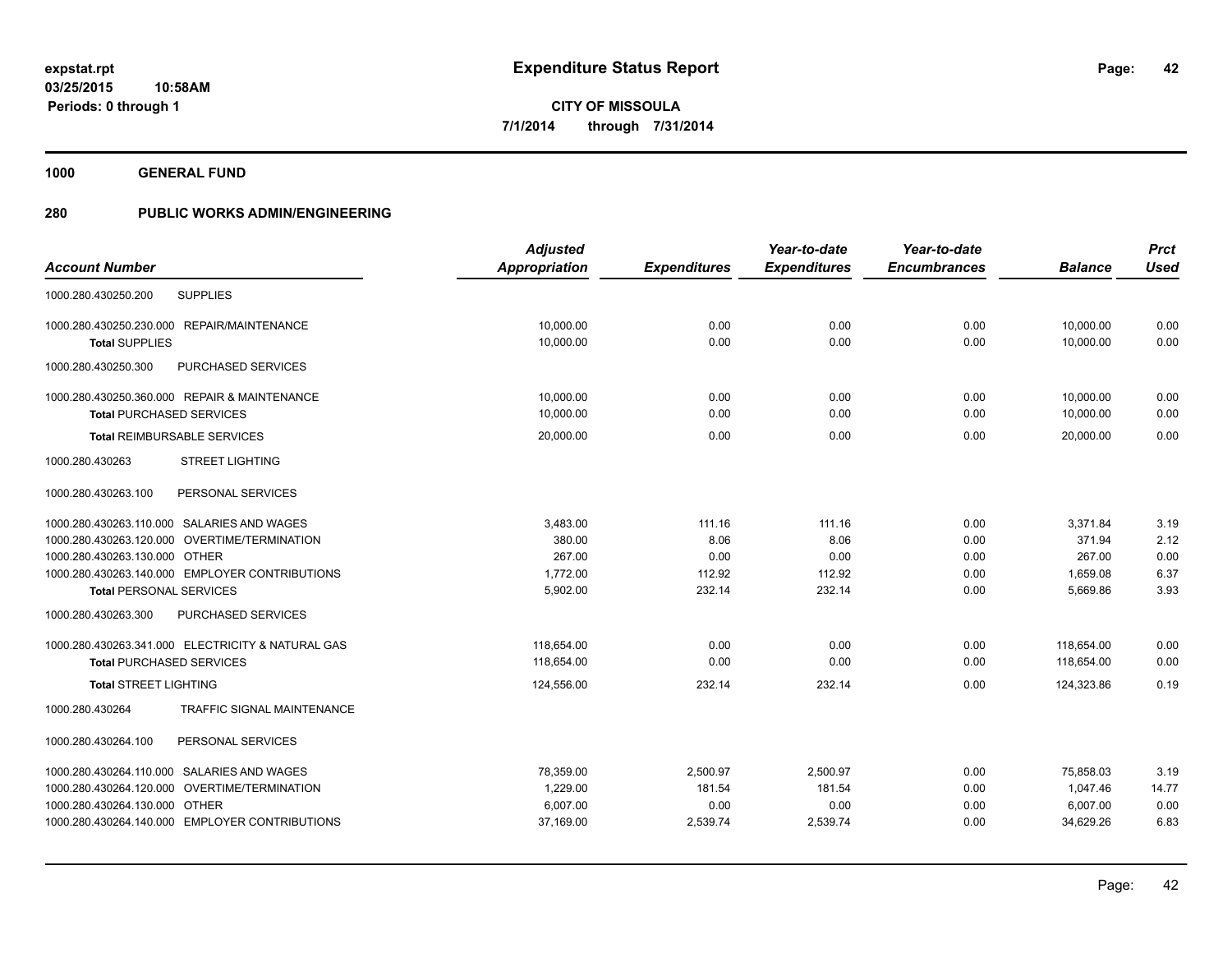**1000 GENERAL FUND**

|                                                   | <b>Adjusted</b>      |                     | Year-to-date        | Year-to-date        |                | <b>Prct</b> |
|---------------------------------------------------|----------------------|---------------------|---------------------|---------------------|----------------|-------------|
| <b>Account Number</b>                             | <b>Appropriation</b> | <b>Expenditures</b> | <b>Expenditures</b> | <b>Encumbrances</b> | <b>Balance</b> | <b>Used</b> |
| <b>Total PERSONAL SERVICES</b>                    | 122,764.00           | 5,222.25            | 5,222.25            | 0.00                | 117,541.75     | 4.25        |
| <b>SUPPLIES</b><br>1000.280.430264.200            |                      |                     |                     |                     |                |             |
| 1000.280.430264.210.000 OFFICE SUPPLIES           | 350.00               | 0.00                | 0.00                | 0.00                | 350.00         | 0.00        |
| 1000.280.430264.220.000 OPERATING SUPPLIES        | 235.00               | 0.00                | 0.00                | 0.00                | 235.00         | 0.00        |
| 1000.280.430264.230.000 REPAIR/MAINTENANCE        | 1,060.00             | 0.00                | 0.00                | 0.00                | 1,060.00       | 0.00        |
| 1000.280.430264.231.000 GASOLINE                  | 2,799.00             | 0.00                | 0.00                | 0.00                | 2,799.00       | 0.00        |
| 1000.280.430264.240.000 OTHER SUPPLIES            | 9,880.00             | 0.00                | 0.00                | 0.00                | 9,880.00       | 0.00        |
| <b>Total SUPPLIES</b>                             | 14,324.00            | 0.00                | 0.00                | 0.00                | 14,324.00      | 0.00        |
| 1000.280.430264.300<br>PURCHASED SERVICES         |                      |                     |                     |                     |                |             |
| 1000.280.430264.341.000 ELECTRICITY & NATURAL GAS | 14,650.00            | 0.00                | 0.00                | 0.00                | 14,650.00      | 0.00        |
| 1000.280.430264.350.000 PROFESSIONAL SERVICES     | 200.00               | 0.00                | 0.00                | 0.00                | 200.00         | 0.00        |
| 1000.280.430264.360.000 REPAIR & MAINTENANCE      | 1,100.00             | 0.00                | 0.00                | 0.00                | 1,100.00       | 0.00        |
| 1000.280.430264.370.000 TRAVEL                    | 150.00               | 0.00                | 0.00                | 0.00                | 150.00         | 0.00        |
| 1000.280.430264.380.000 TRAINING                  | 450.00               | 0.00                | 0.00                | 0.00                | 450.00         | 0.00        |
| <b>Total PURCHASED SERVICES</b>                   | 16,550.00            | 0.00                | 0.00                | 0.00                | 16,550.00      | 0.00        |
| <b>Total TRAFFIC SIGNAL MAINTENANCE</b>           | 153,638.00           | 5,222.25            | 5,222.25            | 0.00                | 148.415.75     | 3.40        |
| <b>SIGNING &amp; STRIPING</b><br>1000.280.430265  |                      |                     |                     |                     |                |             |
| 1000.280.430265.100<br>PERSONAL SERVICES          |                      |                     |                     |                     |                |             |
| 1000.280.430265.110.000 SALARIES AND WAGES        | 171.067.00           | 7,280.32            | 7.280.32            | 0.00                | 163.786.68     | 4.26        |
| 1000.280.430265.120.000 OVERTIME/TERMINATION      | 67.00                | 0.00                | 0.00                | 0.00                | 67.00          | 0.00        |
| 1000.280.430265.130.000 OTHER                     | 1.900.00             | 0.00                | 0.00                | 0.00                | 1,900.00       | 0.00        |
| 1000.280.430265.140.000 EMPLOYER CONTRIBUTIONS    | 91,664.00            | 8,131.20            | 8,131.20            | 0.00                | 83,532.80      | 8.87        |
| <b>Total PERSONAL SERVICES</b>                    | 264,698.00           | 15,411.52           | 15,411.52           | 0.00                | 249,286.48     | 5.82        |
| <b>SUPPLIES</b><br>1000.280.430265.200            |                      |                     |                     |                     |                |             |
| 1000.280.430265.210.000 OFFICE SUPPLIES           | 350.00               | 0.00                | 0.00                | 0.00                | 350.00         | 0.00        |
| 1000.280.430265.220.000 OPERATING SUPPLIES        | 1,700.00             | 17.36               | 17.36               | 0.00                | 1,682.64       | 1.02        |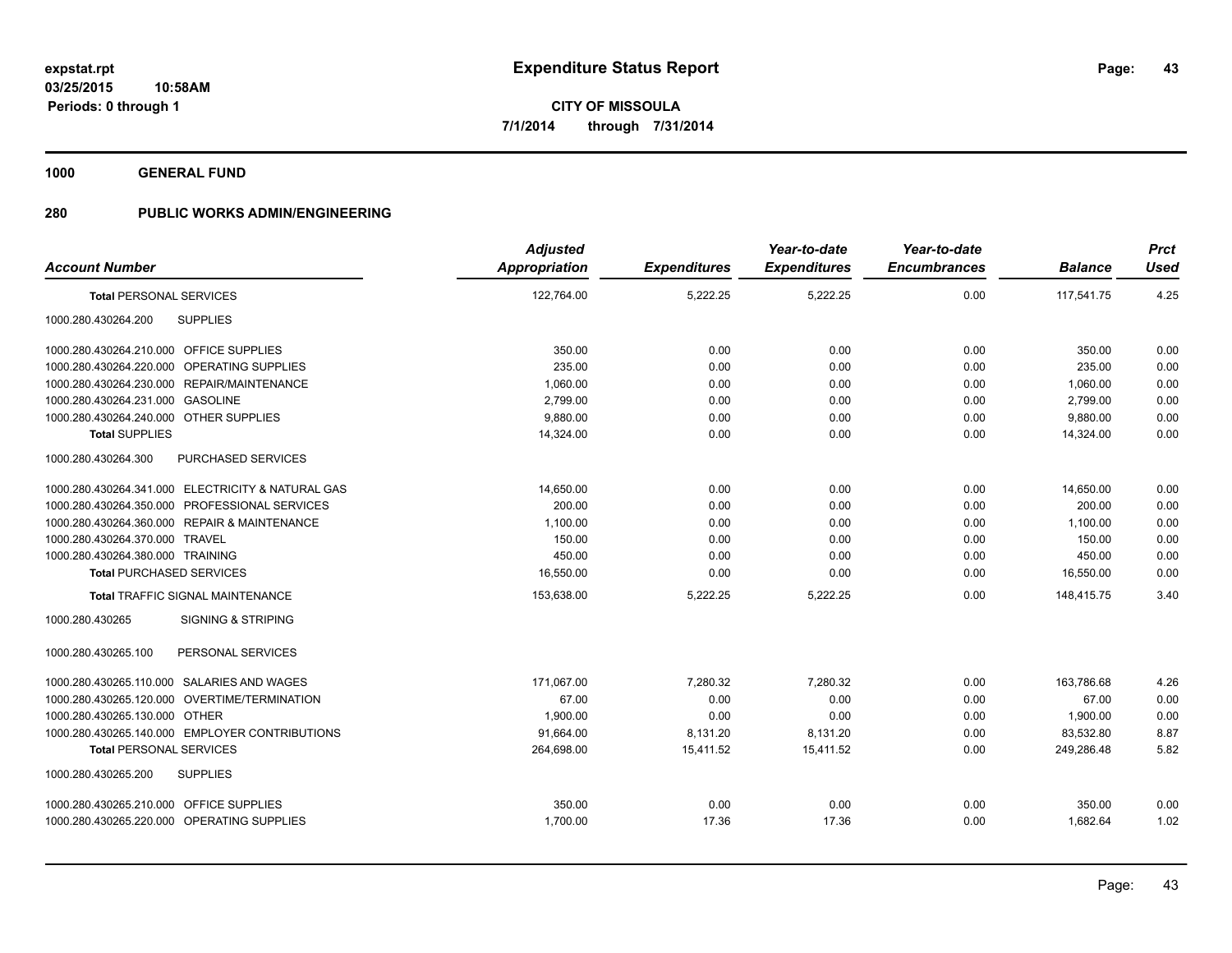**1000 GENERAL FUND**

| <b>Account Number</b>                            | <b>Adjusted</b><br>Appropriation | <b>Expenditures</b> | Year-to-date<br><b>Expenditures</b> | Year-to-date<br><b>Encumbrances</b> | <b>Balance</b> | <b>Prct</b><br><b>Used</b> |
|--------------------------------------------------|----------------------------------|---------------------|-------------------------------------|-------------------------------------|----------------|----------------------------|
| 1000.280.430265.230.000 REPAIR/MAINTENANCE       | 40,700.00                        | 350.00              | 350.00                              | 0.00                                | 40,350.00      | 0.86                       |
| 1000.280.430265.231.000 GASOLINE                 | 3,739.00                         | 0.00                | 0.00                                | 0.00                                | 3,739.00       | 0.00                       |
| 1000.280.430265.240.000 OTHER SUPPLIES           | 21,210.00                        | 32.47               | 32.47                               | 0.00                                | 21,177.53      | 0.15                       |
| <b>Total SUPPLIES</b>                            | 67,699.00                        | 399.83              | 399.83                              | 0.00                                | 67,299.17      | 0.59                       |
| 1000.280.430265.300<br><b>PURCHASED SERVICES</b> |                                  |                     |                                     |                                     |                |                            |
| 1000.280.430265.344.000 TELEPHONE SERVICE        | 558.00                           | 0.00                | 0.00                                | 0.00                                | 558.00         | 0.00                       |
| 1000.280.430265.344.399 TELEPHONE SERVICE        | 0.00                             | 45.70               | 45.70                               | 0.00                                | $-45.70$       | 0.00                       |
| 1000.280.430265.345.000 GARBAGE                  | 457.00                           | 0.00                | 0.00                                | 0.00                                | 457.00         | 0.00                       |
| 1000.280.430265.350.000 PROFESSIONAL SERVICES    | 570.00                           | 0.00                | 0.00                                | 0.00                                | 570.00         | 0.00                       |
| 1000.280.430265.360.000 REPAIR & MAINTENANCE     | 1,700.00                         | 0.00                | 0.00                                | 0.00                                | 1,700.00       | 0.00                       |
| 1000.280.430265.370.000 TRAVEL                   | 700.00                           | 0.00                | 0.00                                | 0.00                                | 700.00         | 0.00                       |
| 1000.280.430265.380.000 TRAINING                 | 950.00                           | 0.00                | 0.00                                | 0.00                                | 950.00         | 0.00                       |
| <b>Total PURCHASED SERVICES</b>                  | 4,935.00                         | 45.70               | 45.70                               | 0.00                                | 4,889.30       | 0.93                       |
| <b>Total SIGNING &amp; STRIPING</b>              | 337,332.00                       | 15,857.05           | 15,857.05                           | 0.00                                | 321,474.95     | 4.70                       |
| 1000.280.430267<br><b>CMAQ GRANT</b>             |                                  |                     |                                     |                                     |                |                            |
| PERSONAL SERVICES<br>1000.280.430267.100         |                                  |                     |                                     |                                     |                |                            |
| <b>Total CMAQ GRANT</b>                          | 0.00                             | 0.00                | 0.00                                | 0.00                                | 0.00           | 0.00                       |
| <b>COMMUNICATIONS</b><br>1000.280.430270         |                                  |                     |                                     |                                     |                |                            |
| 1000.280.430270.100<br>PERSONAL SERVICES         |                                  |                     |                                     |                                     |                |                            |
| 1000.280.430270.110.000 SALARIES AND WAGES       | 92,289.00                        | 2,945.54            | 2,945.54                            | 0.00                                | 89.343.46      | 3.19                       |
| 1000.280.430270.120.000 OVERTIME/TERMINATION     | 268.00                           | 213.81              | 213.81                              | 0.00                                | 54.19          | 79.78                      |
| 1000.280.430270.130.000 OTHER                    | 7.076.00                         | 0.00                | 0.00                                | 0.00                                | 7,076.00       | 0.00                       |
| 1000.280.430270.140.000 EMPLOYER CONTRIBUTIONS   | 43,341.00                        | 2,991.23            | 2,991.23                            | 0.00                                | 40,349.77      | 6.90                       |
| <b>Total PERSONAL SERVICES</b>                   | 142,974.00                       | 6,150.58            | 6,150.58                            | 0.00                                | 136,823.42     | 4.30                       |
| <b>SUPPLIES</b><br>1000.280.430270.200           |                                  |                     |                                     |                                     |                |                            |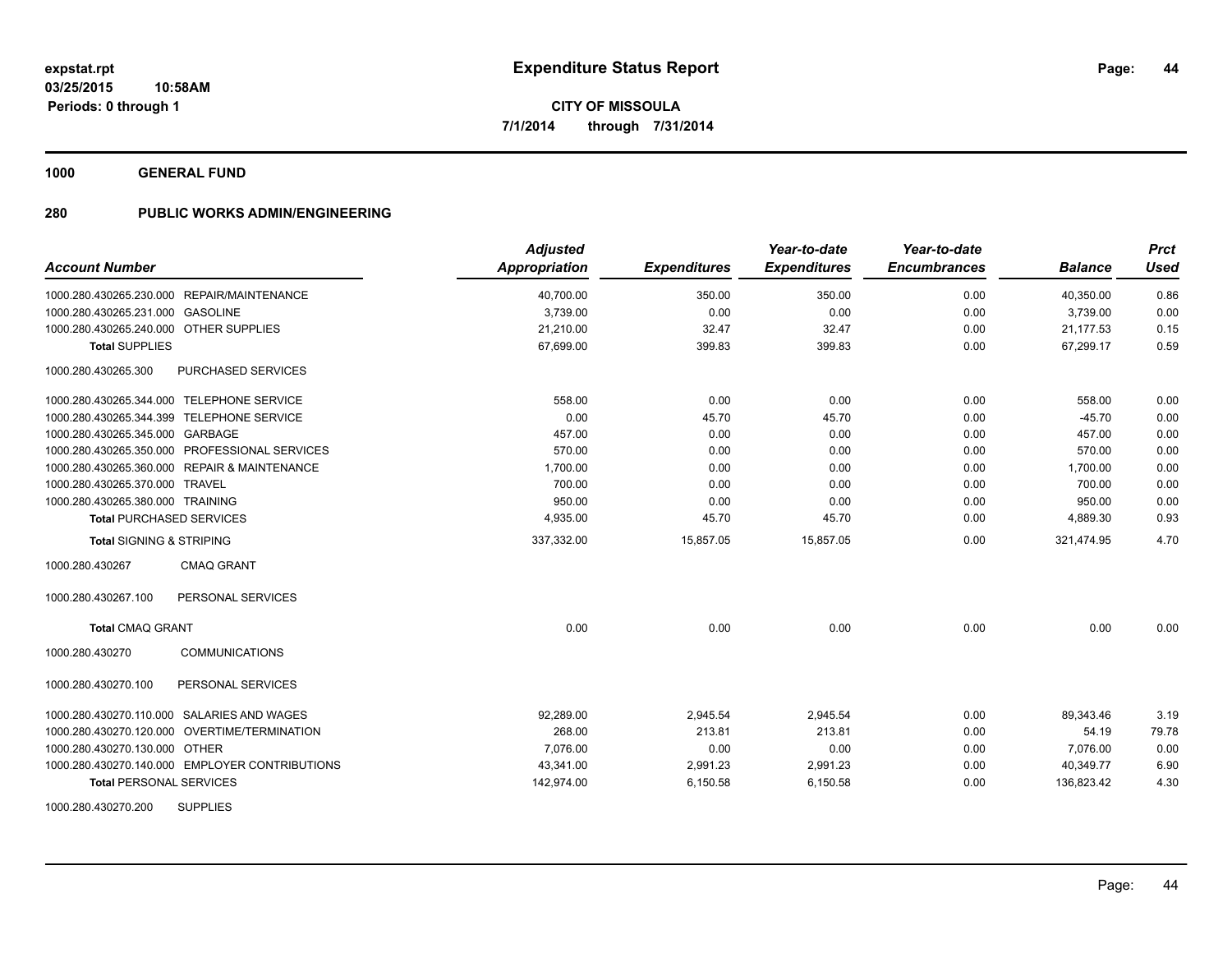**1000 GENERAL FUND**

| <b>Account Number</b>                                   |                    | Adjusted<br><b>Appropriation</b> | <b>Expenditures</b> | Year-to-date<br><b>Expenditures</b> | Year-to-date<br><b>Encumbrances</b> | <b>Balance</b> | <b>Prct</b><br><b>Used</b> |
|---------------------------------------------------------|--------------------|----------------------------------|---------------------|-------------------------------------|-------------------------------------|----------------|----------------------------|
| 1000.280.430270.230.000 REPAIR/MAINTENANCE              |                    | 8,050.00                         | 0.00                | 0.00                                | 0.00                                | 8,050.00       | 0.00                       |
| 1000.280.430270.231.000 GASOLINE                        |                    | 2,493.00                         | 0.00                | 0.00                                | 0.00                                | 2,493.00       | 0.00                       |
| <b>Total SUPPLIES</b>                                   |                    | 10,543.00                        | 0.00                | 0.00                                | 0.00                                | 10,543.00      | 0.00                       |
| 1000.280.430270.300                                     | PURCHASED SERVICES |                                  |                     |                                     |                                     |                |                            |
| 1000.280.430270.330.000 PUBLICITY, SUBSCRIPTIONS & DUES |                    | 180.00                           | 0.00                | 0.00                                | 0.00                                | 180.00         | 0.00                       |
| 1000.280.430270.341.000 ELECTRICITY & NATURAL GAS       |                    | 2,474.00                         | 0.00                | 0.00                                | 0.00                                | 2,474.00       | 0.00                       |
| 1000.280.430270.344.000 TELEPHONE SERVICE               |                    | 513.00                           | 0.00                | 0.00                                | 0.00                                | 513.00         | 0.00                       |
| 1000.280.430270.344.400 TELEPHONE SERVICE               |                    | 0.00                             | 36.88               | 36.88                               | 0.00                                | $-36.88$       | 0.00                       |
| 1000.280.430270.350.000 PROFESSIONAL SERVICES           |                    | 100.00                           | 0.00                | 0.00                                | 0.00                                | 100.00         | 0.00                       |
| 1000.280.430270.360.000 REPAIR & MAINTENANCE            |                    | 3,000.00                         | 0.00                | 0.00                                | 0.00                                | 3,000.00       | 0.00                       |
| <b>Total PURCHASED SERVICES</b>                         |                    | 6,267.00                         | 36.88               | 36.88                               | 0.00                                | 6,230.12       | 0.59                       |
| <b>Total COMMUNICATIONS</b>                             |                    | 159,784.00                       | 6,187.46            | 6,187.46                            | 0.00                                | 153,596.54     | 3.87                       |
| <b>WEED PROGRAM</b><br>1000.280.431120                  |                    |                                  |                     |                                     |                                     |                |                            |
| PERSONAL SERVICES<br>1000.280.431120.100                |                    |                                  |                     |                                     |                                     |                |                            |
| <b>Total WEED PROGRAM</b>                               |                    | 0.00                             | 0.00                | 0.00                                | 0.00                                | 0.00           | 0.00                       |
| <b>ENGINEERING</b><br>1000.280.431400                   |                    |                                  |                     |                                     |                                     |                |                            |
| 1000.280.431400.100<br>PERSONAL SERVICES                |                    |                                  |                     |                                     |                                     |                |                            |
| <b>Total PERSONAL SERVICES</b>                          |                    | 0.00                             | 0.00                | 0.00                                | 0.00                                | 0.00           | 0.00                       |
| 1000.280.431400.300                                     | PURCHASED SERVICES |                                  |                     |                                     |                                     |                |                            |
| <b>Total ENGINEERING</b>                                |                    | 0.00                             | 0.00                | 0.00                                | 0.00                                | 0.00           | 0.00                       |
| <b>Total PUBLIC WORKS ADMIN/ENGINEERING</b>             |                    | 915,053.00                       | 28,509.69           | 28,509.69                           | 0.00                                | 886,543.31     | 3.12                       |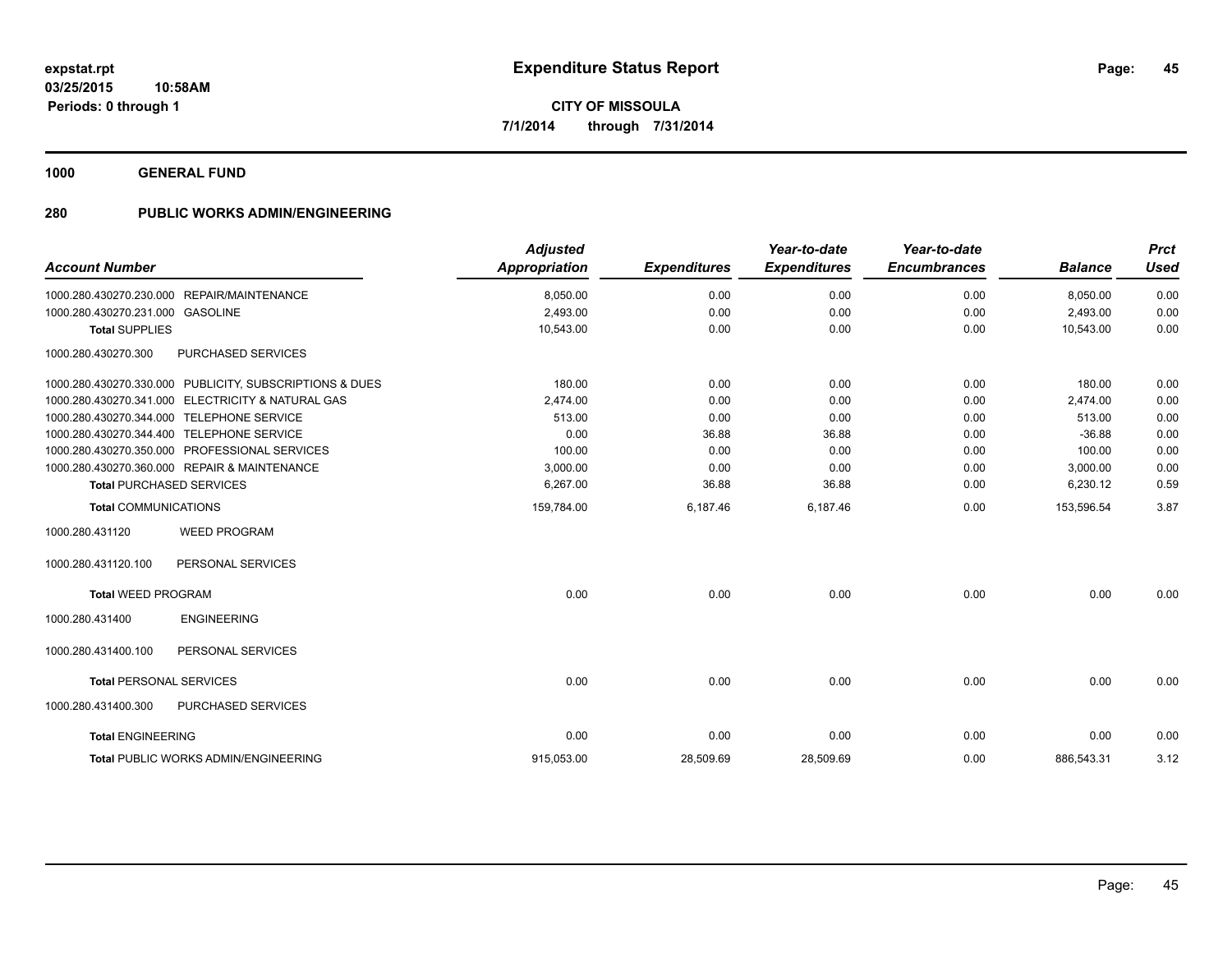**03/25/2015 10:58AM Periods: 0 through 1**

**CITY OF MISSOULA 7/1/2014 through 7/31/2014**

**1000 GENERAL FUND**

| <b>Account Number</b>                                  |                                   | <b>Adjusted</b><br><b>Appropriation</b> | <b>Expenditures</b> | Year-to-date<br><b>Expenditures</b> | Year-to-date<br><b>Encumbrances</b> | <b>Balance</b> | <b>Prct</b><br><b>Used</b> |
|--------------------------------------------------------|-----------------------------------|-----------------------------------------|---------------------|-------------------------------------|-------------------------------------|----------------|----------------------------|
| <b>ADMINISTRATION</b><br>1000.290.420110               |                                   |                                         |                     |                                     |                                     |                |                            |
| 1000.290.420110.100                                    | PERSONAL SERVICES                 |                                         |                     |                                     |                                     |                |                            |
| 1000.290.420110.110.000 SALARIES AND WAGES             |                                   | 721.945.00                              | 15,581.20           | 15,581.20                           | 0.00                                | 706.363.80     | 2.16                       |
| 1000.290.420110.115.000                                | SALARIES/HEALTH INSURANCE BENEFIT | 0.00                                    | 769.50              | 769.50                              | 0.00                                | $-769.50$      | 0.00                       |
| 1000.290.420110.120.000                                | <b>OVERTIME/TERMINATION</b>       | 8.471.00                                | 9.20                | 9.20                                | 0.00                                | 8.461.80       | 0.11                       |
| 1000.290.420110.121.000 OUTSIDE HIRE OVERTIME          |                                   | 75,000.00                               | 2,954.38            | 2,954.38                            | 0.00                                | 72,045.62      | 3.94                       |
| 1000.290.420110.130.000 OTHER                          |                                   | 3.365.00                                | 0.00                | 0.00                                | 0.00                                | 3.365.00       | 0.00                       |
| 1000.290.420110.140.000                                | <b>EMPLOYER CONTRIBUTIONS</b>     | 394,750.00                              | 10,869.59           | 10,869.59                           | 0.00                                | 383.880.41     | 2.75                       |
| 1000.290.420110.141.000 STATE RETIREMENT CONTRIBUTIONS |                                   | 0.00                                    | 3,128.26            | 3,128.26                            | 0.00                                | $-3,128.26$    | 0.00                       |
| <b>Total PERSONAL SERVICES</b>                         |                                   | 1,203,531.00                            | 33,312.13           | 33,312.13                           | 0.00                                | 1,170,218.87   | 2.77                       |
| 1000.290.420110.200<br><b>SUPPLIES</b>                 |                                   |                                         |                     |                                     |                                     |                |                            |
| 1000.290.420110.210.000                                | <b>OFFICE SUPPLIES</b>            | 11,650.00                               | 0.00                | 0.00                                | 0.00                                | 11,650.00      | 0.00                       |
| 1000.290.420110.220.000                                | <b>OPERATING SUPPLIES</b>         | 19,550.00                               | 267.15              | 267.15                              | 0.00                                | 19.282.85      | 1.37                       |
| 1000.290.420110.230.000                                | REPAIR/MAINTENANCE                | 900.00                                  | 0.00                | 0.00                                | 0.00                                | 900.00         | 0.00                       |
| 1000.290.420110.231.000 GASOLINE                       |                                   | 3.515.00                                | 0.00                | 0.00                                | 0.00                                | 3.515.00       | 0.00                       |
| <b>Total SUPPLIES</b>                                  |                                   | 35,615.00                               | 267.15              | 267.15                              | 0.00                                | 35,347.85      | 0.75                       |
| 1000.290.420110.300                                    | <b>PURCHASED SERVICES</b>         |                                         |                     |                                     |                                     |                |                            |
| 1000.290.420110.310.000                                | <b>COMMUNICATIONS</b>             | 4,713.00                                | 179.48              | 179.48                              | 0.00                                | 4,533.52       | 3.81                       |
| 1000.290.420110.320.000                                | PRINTING & DUPLICATING            | 500.00                                  | 0.00                | 0.00                                | 0.00                                | 500.00         | 0.00                       |
| 1000.290.420110.330.000                                | PUBLICITY, SUBSCRIPTIONS & DUES   | 12,538.00                               | 250.00              | 250.00                              | 0.00                                | 12,288.00      | 1.99                       |
| 1000.290.420110.344.000                                | <b>TELEPHONE SERVICE</b>          | 47,692.00                               | 860.37              | 860.37                              | 0.00                                | 46,831.63      | 1.80                       |
| 1000.290.420110.350.000                                | PROFESSIONAL SERVICES             | 7,920.00                                | 11,072.25           | 11,072.25                           | 0.00                                | $-3.152.25$    | 139.80                     |
| 1000.290.420110.360.000                                | <b>REPAIR &amp; MAINTENANCE</b>   | 10,600.00                               | 1,500.00            | 1,500.00                            | 0.00                                | 9,100.00       | 14.15                      |
| <b>Total PURCHASED SERVICES</b>                        |                                   | 83,963.00                               | 13,862.10           | 13,862.10                           | 0.00                                | 70,100.90      | 16.51                      |
| <b>FIXED CHARGES</b><br>1000.290.420110.500            |                                   |                                         |                     |                                     |                                     |                |                            |
| 1000.290.420110.500.000 FIXED CHARGES                  |                                   | 21,500.00                               | 5,266.00            | 5,266.00                            | 0.00                                | 16,234.00      | 24.49                      |
| <b>Total FIXED CHARGES</b>                             |                                   | 21,500.00                               | 5.266.00            | 5.266.00                            | 0.00                                | 16,234.00      | 24.49                      |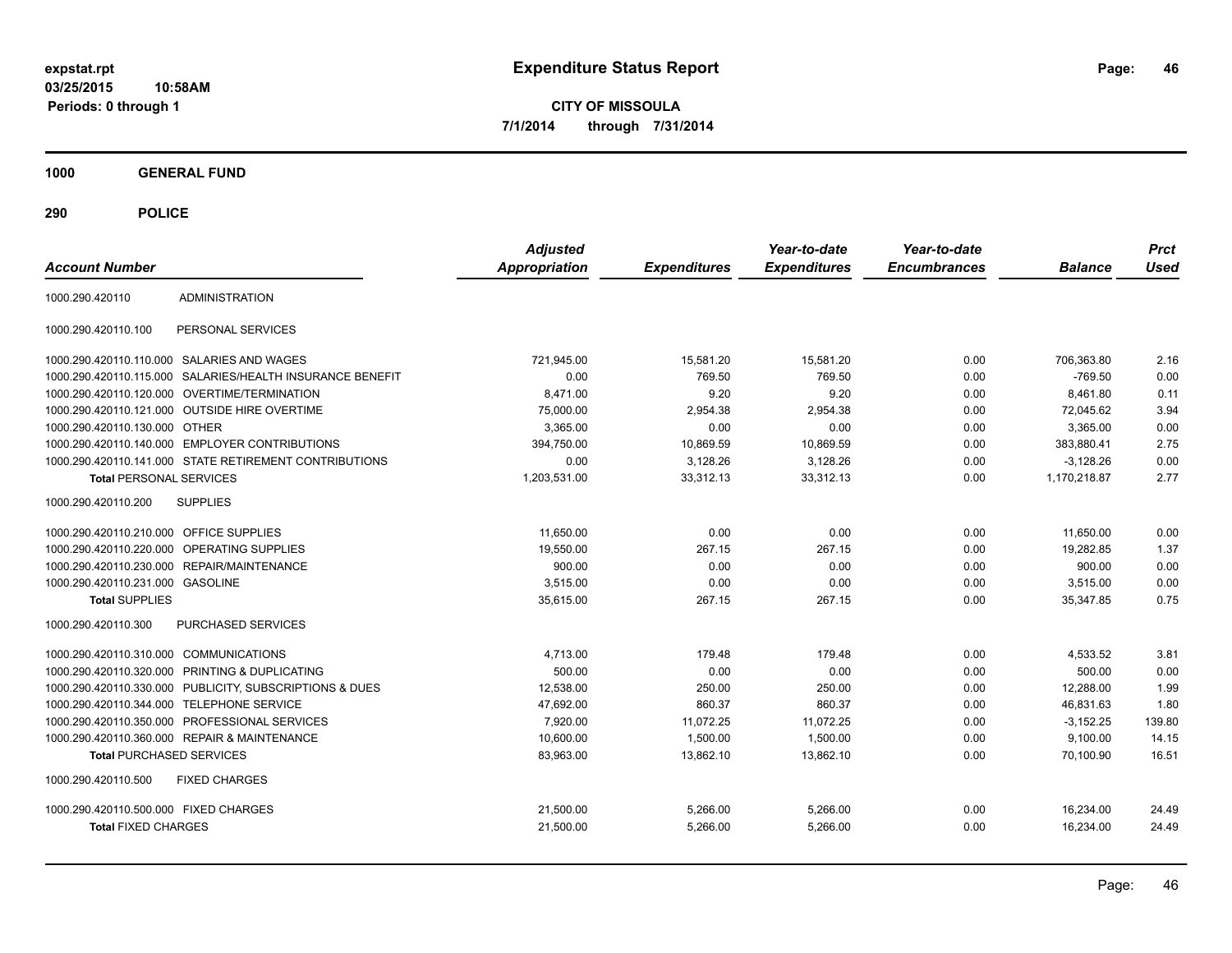**1000 GENERAL FUND**

| <b>Account Number</b>                                                                    | <b>Adjusted</b><br><b>Appropriation</b> | <b>Expenditures</b> | Year-to-date<br><b>Expenditures</b> | Year-to-date<br><b>Encumbrances</b> | <b>Balance</b>          | <b>Prct</b><br><b>Used</b> |
|------------------------------------------------------------------------------------------|-----------------------------------------|---------------------|-------------------------------------|-------------------------------------|-------------------------|----------------------------|
| <b>GRANTS &amp; CONTRIBUTIONS</b><br>1000.290.420110.700                                 |                                         |                     |                                     |                                     |                         |                            |
| 1000.290.420110.700.000 GRANTS & CONTRIBUTIONS                                           | 4,000.00                                | 0.00                | 0.00                                | 0.00                                | 4,000.00                | 0.00                       |
| <b>Total GRANTS &amp; CONTRIBUTIONS</b>                                                  | 4,000.00                                | 0.00                | 0.00                                | 0.00                                | 4,000.00                | 0.00                       |
| OTHER OBJECTS<br>1000.290.420110.800                                                     |                                         |                     |                                     |                                     |                         |                            |
| <b>Total OTHER OBJECTS</b>                                                               | 0.00                                    | 0.00                | 0.00                                | 0.00                                | 0.00                    | 0.00                       |
| CAPITAL OUTLAY<br>1000.290.420110.900                                                    |                                         |                     |                                     |                                     |                         |                            |
| <b>Total CAPITAL OUTLAY</b>                                                              | 0.00                                    | 0.00                | 0.00                                | 0.00                                | 0.00                    | 0.00                       |
| <b>Total ADMINISTRATION</b>                                                              | 1,348,609.00                            | 52,707.38           | 52,707.38                           | 0.00                                | 1,295,901.62            | 3.91                       |
| 1000.290.420130<br>PERSONNEL TRAINING                                                    |                                         |                     |                                     |                                     |                         |                            |
| 1000.290.420130.100<br>PERSONAL SERVICES                                                 |                                         |                     |                                     |                                     |                         |                            |
| 1000.290.420130.110.000 SALARIES AND WAGES                                               | 71,576.00                               | 2,208.39            | 2,208.39                            | 0.00                                | 69,367.61               | 3.09                       |
| 1000.290.420130.115.000 SALARIES/HEALTH INSURANCE BENEFIT                                | 0.00                                    | 256.50              | 256.50                              | 0.00                                | $-256.50$               | 0.00                       |
| 1000.290.420130.120.000 OVERTIME/TERMINATION                                             | 1.070.00                                | 0.00                | 0.00                                | 0.00                                | 1.070.00                | 0.00                       |
| 1000.290.420130.130.000 OTHER                                                            | 673.00                                  | 0.00                | 0.00                                | 0.00                                | 673.00                  | 0.00                       |
| 1000.290.420130.140.000 EMPLOYER CONTRIBUTIONS                                           | 39,156.00                               | 909.40              | 909.40                              | 0.00                                | 38,246.60               | 2.32                       |
| 1000.290.420130.141.000 STATE RETIREMENT CONTRIBUTIONS<br><b>Total PERSONAL SERVICES</b> | 0.00<br>112,475.00                      | 723.94<br>4,098.23  | 723.94<br>4,098.23                  | 0.00<br>0.00                        | $-723.94$<br>108,376.77 | 0.00<br>3.64               |
| 1000.290.420130.200<br><b>SUPPLIES</b>                                                   |                                         |                     |                                     |                                     |                         |                            |
| 1000.290.420130.210.000 OFFICE SUPPLIES                                                  | 200.00                                  | 0.00                | 0.00                                | 0.00                                | 200.00                  | 0.00                       |
| 1000.290.420130.220.000<br>OPERATING SUPPLIES                                            | 25,020.00                               | 821.50              | 821.50                              | 0.00                                | 24,198.50               | 3.28                       |
| <b>Total SUPPLIES</b>                                                                    | 25,220.00                               | 821.50              | 821.50                              | 0.00                                | 24,398.50               | 3.26                       |
| PURCHASED SERVICES<br>1000.290.420130.300                                                |                                         |                     |                                     |                                     |                         |                            |
| 1000.290.420130.320.000 PRINTING & DUPLICATING                                           | 350.00                                  | 0.00                | 0.00                                | 0.00                                | 350.00                  | 0.00                       |
| 1000.290.420130.360.000 REPAIR & MAINTENANCE                                             | 100.00                                  | 0.00                | 0.00                                | 0.00                                | 100.00                  | 0.00                       |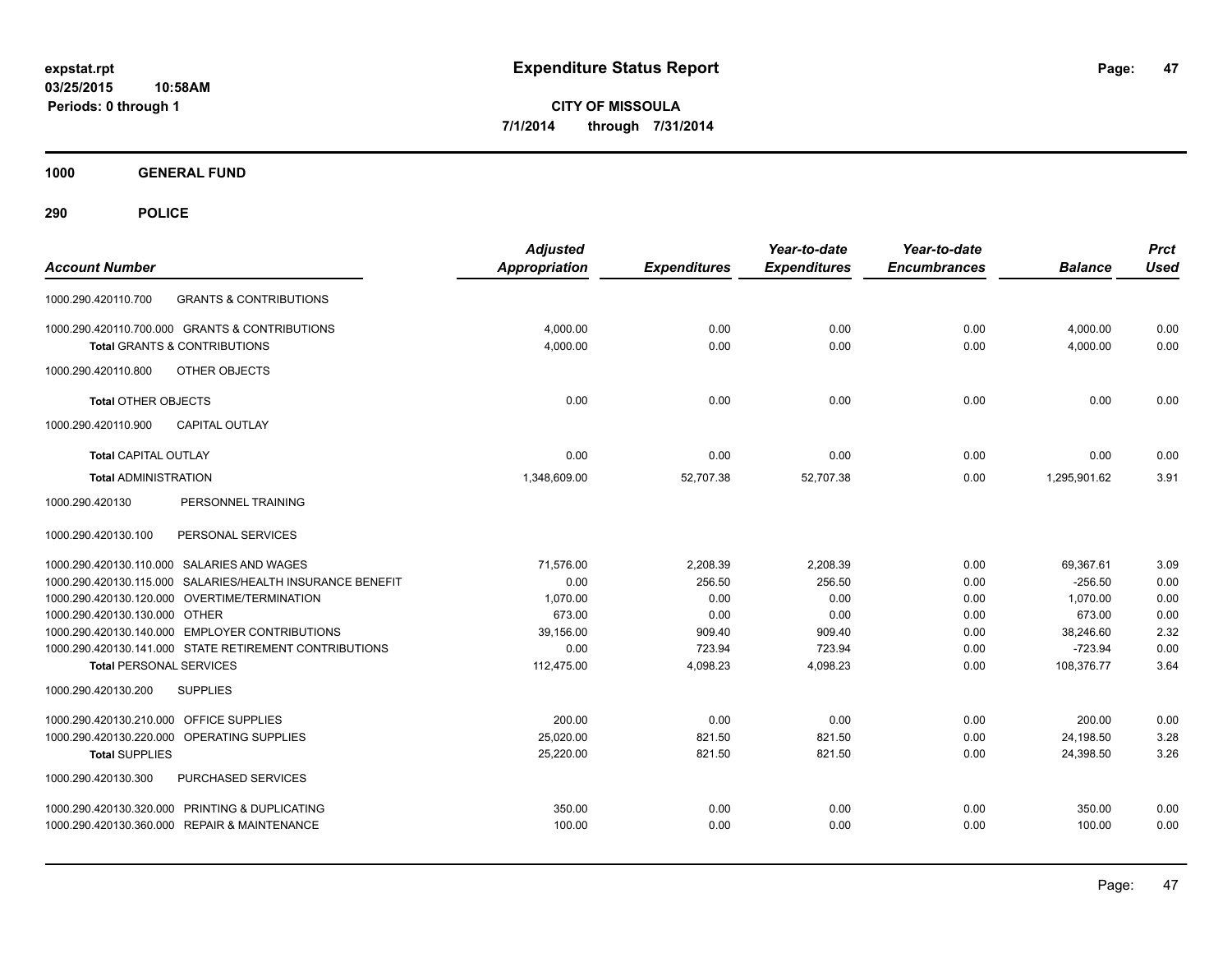**1000 GENERAL FUND**

| <b>Account Number</b>                                     | <b>Adjusted</b><br><b>Appropriation</b> | <b>Expenditures</b> | Year-to-date<br><b>Expenditures</b> | Year-to-date<br><b>Encumbrances</b> | <b>Balance</b> | <b>Prct</b><br><b>Used</b> |
|-----------------------------------------------------------|-----------------------------------------|---------------------|-------------------------------------|-------------------------------------|----------------|----------------------------|
| 1000.290.420130.370.000 TRAVEL                            | 26,000.00                               | 1,220.49            | 1,220.49                            | 0.00                                | 24.779.51      | 4.69                       |
| 1000.290.420130.380.000 TRAINING                          | 31,300.00                               | 6,864.94            | 6,864.94                            | 0.00                                | 24,435.06      | 21.93                      |
| 1000.290.420130.390.000 OTHER PURCHASED SERVICES          | 25,000.00                               | 0.00                | 0.00                                | 0.00                                | 25,000.00      | 0.00                       |
| MISC TRAINING/TRAVEL EXPENSES<br>1000.290.420130.390.031  | 0.00                                    | 369.50              | 369.50                              | 0.00                                | $-369.50$      | 0.00                       |
| <b>Total PURCHASED SERVICES</b>                           | 82,750.00                               | 8,454.93            | 8,454.93                            | 0.00                                | 74.295.07      | 10.22                      |
| <b>Total PERSONNEL TRAINING</b>                           | 220,445.00                              | 13,374.66           | 13,374.66                           | 0.00                                | 207,070.34     | 6.07                       |
| <b>CRIMINAL INVESTIGATION</b><br>1000.290.420141          |                                         |                     |                                     |                                     |                |                            |
| 1000.290.420141.100<br>PERSONAL SERVICES                  |                                         |                     |                                     |                                     |                |                            |
| 1000.290.420141.110.000 SALARIES AND WAGES                | 1,238,112.00                            | 41,549.94           | 41,549.94                           | 0.00                                | 1,196,562.06   | 3.36                       |
| 1000.290.420141.115.000 SALARIES/HEALTH INSURANCE BENEFIT | 0.00                                    | 4,104.00            | 4,104.00                            | 0.00                                | $-4,104.00$    | 0.00                       |
| 1000.290.420141.120.000 OVERTIME/TERMINATION              | 46,370.00                               | 1,472.77            | 1.472.77                            | 0.00                                | 44.897.23      | 3.18                       |
| 1000.290.420141.130.000 OTHER                             | 10,096.00                               | 0.00                | 0.00                                | 0.00                                | 10.096.00      | 0.00                       |
| 1000.290.420141.140.000 EMPLOYER CONTRIBUTIONS            | 673,430.00                              | 18,726.99           | 18,726.99                           | 0.00                                | 654,703.01     | 2.78                       |
| 1000.290.420141.141.000 STATE RETIREMENT CONTRIBUTIONS    | 0.00                                    | 11,904.57           | 11,904.57                           | 0.00                                | $-11,904.57$   | 0.00                       |
| <b>Total PERSONAL SERVICES</b>                            | 1,968,008.00                            | 77,758.27           | 77,758.27                           | 0.00                                | 1,890,249.73   | 3.95                       |
| 1000.290.420141.200<br><b>SUPPLIES</b>                    |                                         |                     |                                     |                                     |                |                            |
| 1000.290.420141.210.000 OFFICE SUPPLIES                   | 2,500.00                                | 0.00                | 0.00                                | 0.00                                | 2,500.00       | 0.00                       |
| 1000.290.420141.220.000 OPERATING SUPPLIES                | 3.500.00                                | 114.98              | 114.98                              | 0.00                                | 3.385.02       | 3.29                       |
| 1000.290.420141.230.000 REPAIR/MAINTENANCE                | 3.900.00                                | $-50.00$            | $-50.00$                            | 0.00                                | 3.950.00       | 1.28                       |
| 1000.290.420141.231.000 GASOLINE                          | 7.744.00                                | 0.00                | 0.00                                | 0.00                                | 7.744.00       | 0.00                       |
| <b>Total SUPPLIES</b>                                     | 17,644.00                               | 64.98               | 64.98                               | 0.00                                | 17.579.02      | 0.37                       |
| 1000.290.420141.300<br>PURCHASED SERVICES                 |                                         |                     |                                     |                                     |                |                            |
| 1000.290.420141.310.000 COMMUNICATIONS                    | 200.00                                  | 0.00                | 0.00                                | 0.00                                | 200.00         | 0.00                       |
| 1000.290.420141.320.000 PRINTING & DUPLICATING            | 1,300.00                                | 0.00                | 0.00                                | 0.00                                | 1,300.00       | 0.00                       |
| 1000.290.420141.350.000 PROFESSIONAL SERVICES             | 2,500.00                                | 25.00               | 25.00                               | 0.00                                | 2,475.00       | 1.00                       |
| 1000.290.420141.360.000 REPAIR & MAINTENANCE              | 1,500.00                                | 0.00                | 0.00                                | 0.00                                | 1,500.00       | 0.00                       |
| <b>Total PURCHASED SERVICES</b>                           | 5,500.00                                | 25.00               | 25.00                               | 0.00                                | 5,475.00       | 0.45                       |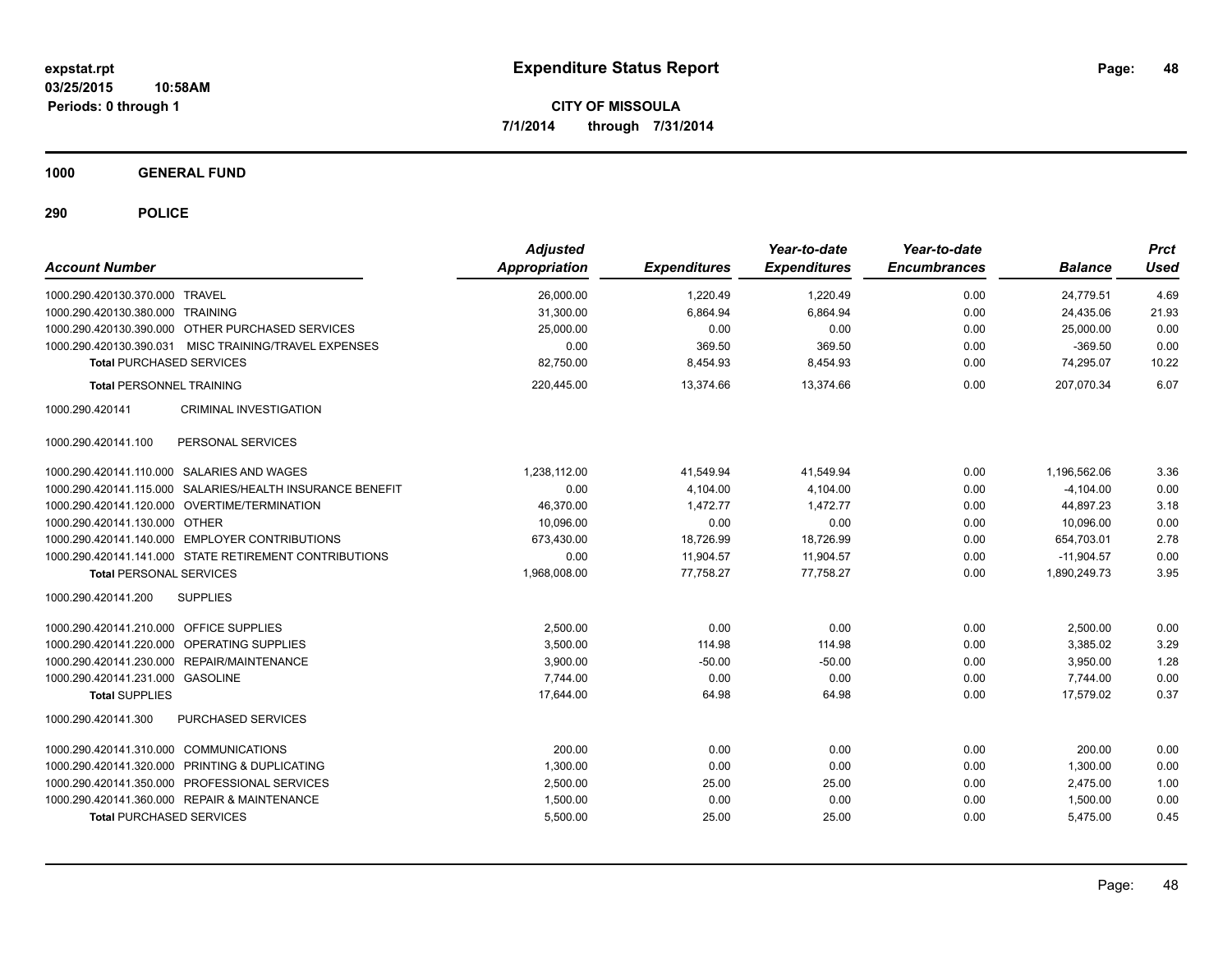**Periods: 0 through 1**

**CITY OF MISSOULA 7/1/2014 through 7/31/2014**

**1000 GENERAL FUND**

**290 POLICE**

| <b>Account Number</b>                                     | <b>Adjusted</b><br><b>Appropriation</b> | <b>Expenditures</b> | Year-to-date<br><b>Expenditures</b> | Year-to-date<br><b>Encumbrances</b> | <b>Balance</b> | <b>Prct</b><br><b>Used</b> |
|-----------------------------------------------------------|-----------------------------------------|---------------------|-------------------------------------|-------------------------------------|----------------|----------------------------|
| <b>CAPITAL OUTLAY</b><br>1000.290.420141.900              |                                         |                     |                                     |                                     |                |                            |
| <b>Total CAPITAL OUTLAY</b>                               | 0.00                                    | 0.00                | 0.00                                | 0.00                                | 0.00           | 0.00                       |
| <b>Total CRIMINAL INVESTIGATION</b>                       | 1,991,152.00                            | 77,848.25           | 77,848.25                           | 0.00                                | 1,913,303.75   | 3.91                       |
| 1000.290.420142<br><b>NARCOTICS</b>                       |                                         |                     |                                     |                                     |                |                            |
| PERSONAL SERVICES<br>1000.290.420142.100                  |                                         |                     |                                     |                                     |                |                            |
| 1000.290.420142.110.000 SALARIES AND WAGES                | 156,349.00                              | 6,506.33            | 6,506.33                            | 0.00                                | 149,842.67     | 4.16                       |
| 1000.290.420142.115.000 SALARIES/HEALTH INSURANCE BENEFIT | 0.00                                    | 769.50              | 769.50                              | 0.00                                | $-769.50$      | 0.00                       |
| 1000.290.420142.120.000 OVERTIME/TERMINATION              | 4,637.00                                | 532.77              | 532.77                              | 0.00                                | 4,104.23       | 11.49                      |
| 1000.290.420142.130.000 OTHER                             | 2.019.00                                | 0.00                | 0.00                                | 0.00                                | 2.019.00       | 0.00                       |
| 1000.290.420142.140.000 EMPLOYER CONTRIBUTIONS            | 85,356.00                               | 2,739.17            | 2.739.17                            | 0.00                                | 82.616.83      | 3.21                       |
| 1000.290.420142.141.000 STATE RETIREMENT CONTRIBUTIONS    | 0.00                                    | 2,136.91            | 2,136.91                            | 0.00                                | $-2,136.91$    | 0.00                       |
| <b>Total PERSONAL SERVICES</b>                            | 248,361.00                              | 12,684.68           | 12,684.68                           | 0.00                                | 235,676.32     | 5.11                       |
| <b>SUPPLIES</b><br>1000.290.420142.200                    |                                         |                     |                                     |                                     |                |                            |
| 1000.290.420142.210.000 OFFICE SUPPLIES                   | 100.00                                  | 0.00                | 0.00                                | 0.00                                | 100.00         | 0.00                       |
| 1000.290.420142.220.000 OPERATING SUPPLIES                | 200.00                                  | 0.00                | 0.00                                | 0.00                                | 200.00         | 0.00                       |
| 1000.290.420142.230.000 REPAIR/MAINTENANCE                | 700.00                                  | 0.00                | 0.00                                | 0.00                                | 700.00         | 0.00                       |
| 1000.290.420142.231.000 GASOLINE                          | 2,674.00                                | 0.00                | 0.00                                | 0.00                                | 2,674.00       | 0.00                       |
| <b>Total SUPPLIES</b>                                     | 3.674.00                                | 0.00                | 0.00                                | 0.00                                | 3,674.00       | 0.00                       |
| PURCHASED SERVICES<br>1000.290.420142.300                 |                                         |                     |                                     |                                     |                |                            |
| 1000.290.420142.320.000 PRINTING & DUPLICATING            | 100.00                                  | 0.00                | 0.00                                | 0.00                                | 100.00         | 0.00                       |
| 1000.290.420142.350.000 PROFESSIONAL SERVICES             | 300.00                                  | 0.00                | 0.00                                | 0.00                                | 300.00         | 0.00                       |
| 1000.290.420142.360.000 REPAIR & MAINTENANCE              | 300.00                                  | 0.00                | 0.00                                | 0.00                                | 300.00         | 0.00                       |
| <b>Total PURCHASED SERVICES</b>                           | 700.00                                  | 0.00                | 0.00                                | 0.00                                | 700.00         | 0.00                       |
| <b>Total NARCOTICS</b>                                    | 252,735.00                              | 12,684.68           | 12.684.68                           | 0.00                                | 240.050.32     | 5.02                       |

1000.290.420150 TRAFFIC POLICING-UNIFORM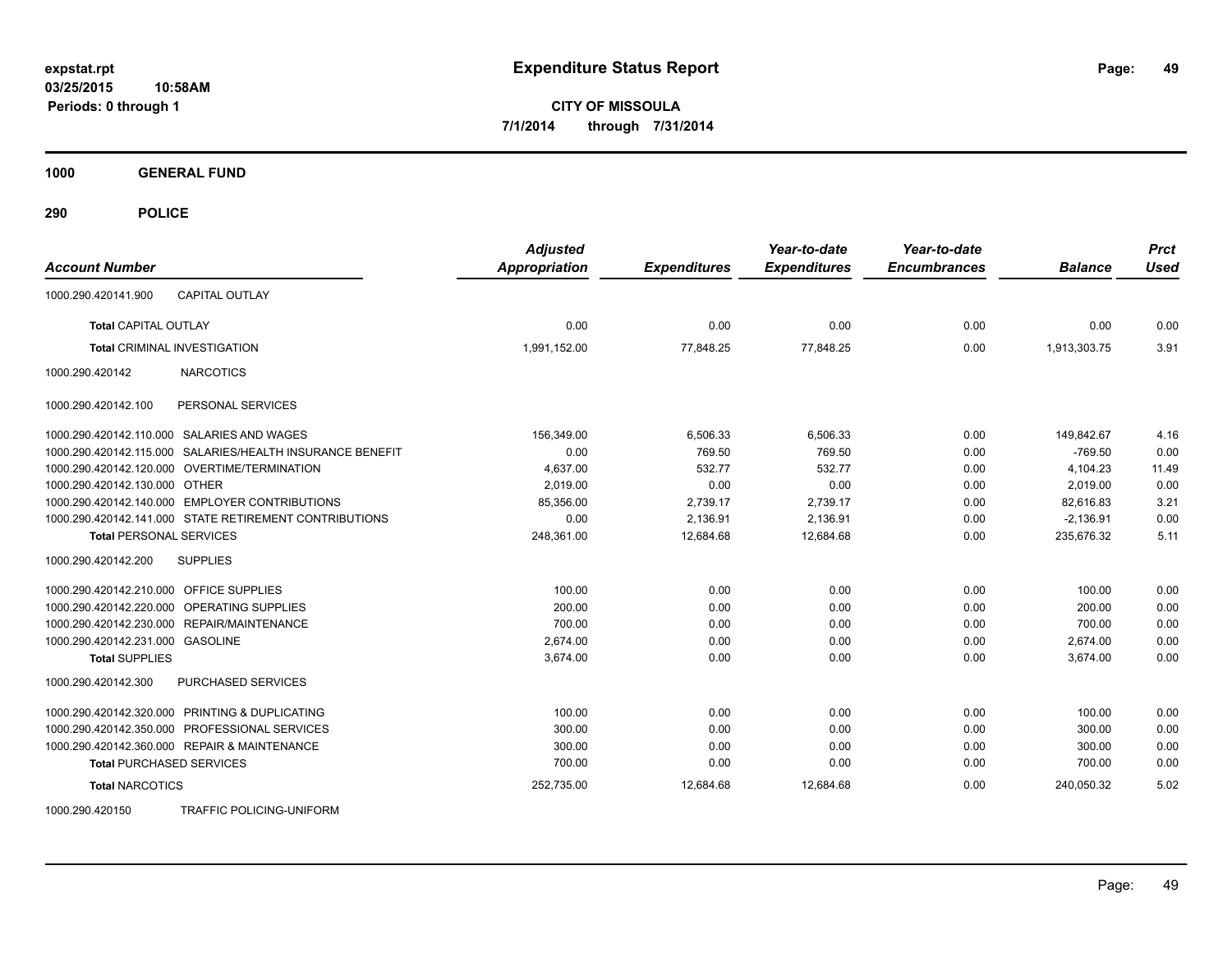**1000 GENERAL FUND**

**290 POLICE**

| <b>Account Number</b>                                        | <b>Adjusted</b><br><b>Appropriation</b> | <b>Expenditures</b> | Year-to-date<br><b>Expenditures</b> | Year-to-date<br><b>Encumbrances</b> | <b>Balance</b> | <b>Prct</b><br><b>Used</b> |
|--------------------------------------------------------------|-----------------------------------------|---------------------|-------------------------------------|-------------------------------------|----------------|----------------------------|
| PERSONAL SERVICES<br>1000.290.420150.100                     |                                         |                     |                                     |                                     |                |                            |
| SALARIES AND WAGES<br>1000.290.420150.110.000                | 4,383,773.00                            | 134,832.42          | 134,832.42                          | 0.00                                | 4,248,940.58   | 3.08                       |
| SALARIES/HEALTH INSURANCE BENEFIT<br>1000.290.420150.115.000 | 0.00                                    | 16,159.50           | 16,159.50                           | 0.00                                | $-16.159.50$   | 0.00                       |
| <b>OVERTIME/TERMINATION</b><br>1000.290.420150.120.000       | 154,166.00                              | 6,703.15            | 6,703.15                            | 0.00                                | 147,462.85     | 4.35                       |
| 1000.290.420150.122.000 COURT OVERTIME                       | 0.00                                    | 174.97              | 174.97                              | 0.00                                | $-174.97$      | 0.00                       |
| 1000.290.420150.130.000 OTHER                                | 44,424.00                               | 0.00                | 0.00                                | 0.00                                | 44,424.00      | 0.00                       |
| 1000.290.420150.140.000 EMPLOYER CONTRIBUTIONS               | 2,421,411.00                            | 56,609.07           | 56,609.07                           | 0.00                                | 2.364.801.93   | 2.34                       |
| 1000.290.420150.141.000 STATE RETIREMENT CONTRIBUTIONS       | 0.00                                    | 44,346.33           | 44,346.33                           | 0.00                                | $-44,346.33$   | 0.00                       |
| <b>Total PERSONAL SERVICES</b>                               | 7,003,774.00                            | 258,825.44          | 258,825.44                          | 0.00                                | 6,744,948.56   | 3.70                       |
| 1000.290.420150.200<br><b>SUPPLIES</b>                       |                                         |                     |                                     |                                     |                |                            |
| 1000.290.420150.210.000 OFFICE SUPPLIES                      | 1,444.00                                | 0.00                | 0.00                                | 0.00                                | 1,444.00       | 0.00                       |
| OPERATING SUPPLIES<br>1000.290.420150.220.000                | 9,384.00                                | 145.00              | 145.00                              | 0.00                                | 9,239.00       | 1.55                       |
| REPAIR/MAINTENANCE<br>1000.290.420150.230.000                | 34,284.00                               | 1,569.35            | 1,569.35                            | 0.00                                | 32.714.65      | 4.58                       |
| 1000.290.420150.231.000 GASOLINE                             | 141,236.00                              | 0.00                | 0.00                                | 0.00                                | 141,236.00     | 0.00                       |
| <b>Total SUPPLIES</b>                                        | 186,348.00                              | 1,714.35            | 1,714.35                            | 0.00                                | 184,633.65     | 0.92                       |
| 1000.290.420150.300<br><b>PURCHASED SERVICES</b>             |                                         |                     |                                     |                                     |                |                            |
| 1000.290.420150.320.000 PRINTING & DUPLICATING               | 5,669.00                                | 0.00                | 0.00                                | 0.00                                | 5,669.00       | 0.00                       |
| PROFESSIONAL SERVICES<br>1000.290.420150.350.000             | 4,425.00                                | 67.99               | 67.99                               | 0.00                                | 4.357.01       | 1.54                       |
| 1000.290.420150.360.000 REPAIR & MAINTENANCE                 | 13,630.00                               | 0.00                | 0.00                                | 0.00                                | 13,630.00      | 0.00                       |
| <b>Total PURCHASED SERVICES</b>                              | 23,724.00                               | 67.99               | 67.99                               | 0.00                                | 23,656.01      | 0.29                       |
| <b>CAPITAL OUTLAY</b><br>1000.290.420150.900                 |                                         |                     |                                     |                                     |                |                            |
| Total CAPITAL OUTLAY                                         | 0.00                                    | 0.00                | 0.00                                | 0.00                                | 0.00           | 0.00                       |
| <b>Total TRAFFIC POLICING-UNIFORM</b>                        | 7,213,846.00                            | 260,607.78          | 260,607.78                          | 0.00                                | 6,953,238.22   | 3.61                       |
| ACCIDENT INVESTIGATION<br>1000.290.420151                    |                                         |                     |                                     |                                     |                |                            |

1000.290.420151.100 PERSONAL SERVICES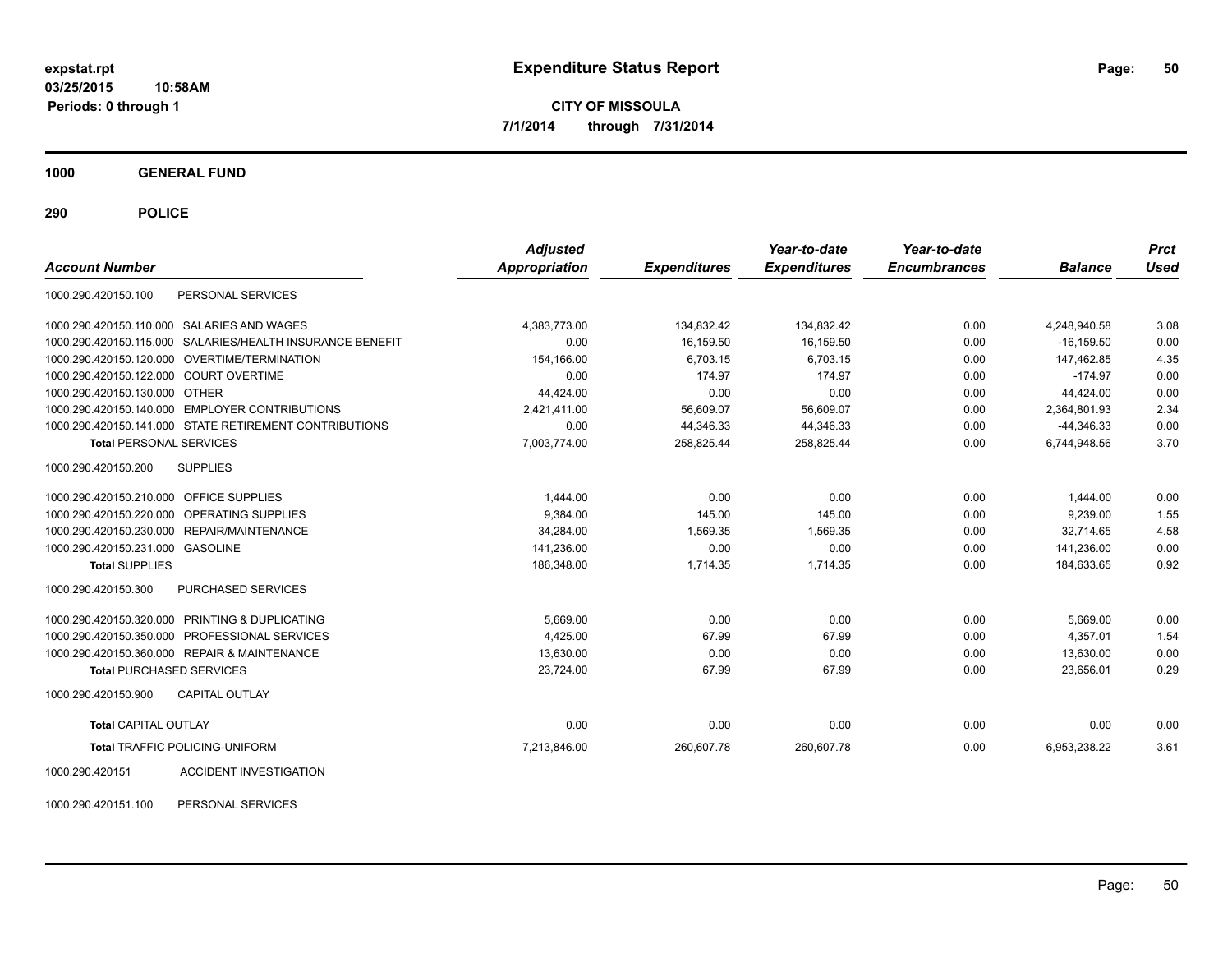**1000 GENERAL FUND**

| <b>Account Number</b>                                     | <b>Adjusted</b><br><b>Appropriation</b> | <b>Expenditures</b> | Year-to-date<br><b>Expenditures</b> | Year-to-date<br><b>Encumbrances</b> | <b>Balance</b> | <b>Prct</b><br>Used |
|-----------------------------------------------------------|-----------------------------------------|---------------------|-------------------------------------|-------------------------------------|----------------|---------------------|
| 1000.290.420151.110.000 SALARIES AND WAGES                | 484,216.00                              | 17,642.04           | 17,642.04                           | 0.00                                | 466,573.96     | 3.64                |
| 1000.290.420151.115.000 SALARIES/HEALTH INSURANCE BENEFIT | 0.00                                    | 1,539.00            | 1,539.00                            | 0.00                                | $-1,539.00$    | 0.00                |
| 1000.290.420151.120.000 OVERTIME/TERMINATION              | 13,376.00                               | 610.73              | 610.73                              | 0.00                                | 12,765.27      | 4.57                |
| 1000.290.420151.130.000 OTHER                             | 3.365.00                                | 0.00                | 0.00                                | 0.00                                | 3.365.00       | 0.00                |
| 1000.290.420151.140.000 EMPLOYER CONTRIBUTIONS            | 256.313.00                              | 9.288.37            | 9.288.37                            | 0.00                                | 247.024.63     | 3.62                |
| 1000.290.420151.141.000 STATE RETIREMENT CONTRIBUTIONS    | 0.00                                    | 6,045.75            | 6,045.75                            | 0.00                                | $-6,045.75$    | 0.00                |
| <b>Total PERSONAL SERVICES</b>                            | 757,270.00                              | 35,125.89           | 35,125.89                           | 0.00                                | 722,144.11     | 4.64                |
| 1000.290.420151.200<br><b>SUPPLIES</b>                    |                                         |                     |                                     |                                     |                |                     |
| 1000.290.420151.210.000 OFFICE SUPPLIES                   | 200.00                                  | 0.00                | 0.00                                | 0.00                                | 200.00         | 0.00                |
| OPERATING SUPPLIES<br>1000.290.420151.220.000             | 2,966.00                                | 68.45               | 68.45                               | 0.00                                | 2,897.55       | 2.31                |
| 1000.290.420151.230.000 REPAIR/MAINTENANCE                | 4,151.00                                | 0.00                | 0.00                                | 0.00                                | 4,151.00       | 0.00                |
| 1000.290.420151.231.000 GASOLINE                          | 13,423.00                               | 0.00                | 0.00                                | 0.00                                | 13,423.00      | 0.00                |
| <b>Total SUPPLIES</b>                                     | 20,740.00                               | 68.45               | 68.45                               | 0.00                                | 20,671.55      | 0.33                |
| 1000.290.420151.300<br>PURCHASED SERVICES                 |                                         |                     |                                     |                                     |                |                     |
| 1000.290.420151.320.000 PRINTING & DUPLICATING            | 207.00                                  | 0.00                | 0.00                                | 0.00                                | 207.00         | 0.00                |
| 1000.290.420151.350.000 PROFESSIONAL SERVICES             | 300.00                                  | 0.00                | 0.00                                | 0.00                                | 300.00         | 0.00                |
| 1000.290.420151.360.000 REPAIR & MAINTENANCE              | 5,615.00                                | 0.00                | 0.00                                | 0.00                                | 5,615.00       | 0.00                |
| <b>Total PURCHASED SERVICES</b>                           | 6,122.00                                | 0.00                | 0.00                                | 0.00                                | 6,122.00       | 0.00                |
| 1000.290.420151.900<br><b>CAPITAL OUTLAY</b>              |                                         |                     |                                     |                                     |                |                     |
| <b>Total CAPITAL OUTLAY</b>                               | 0.00                                    | 0.00                | 0.00                                | 0.00                                | 0.00           | 0.00                |
| <b>Total ACCIDENT INVESTIGATION</b>                       | 784,132.00                              | 35,194.34           | 35,194.34                           | 0.00                                | 748.937.66     | 4.49                |
| 1000.290.420152<br><b>PLANS UNIT</b>                      |                                         |                     |                                     |                                     |                |                     |
| 1000.290.420152.100<br>PERSONAL SERVICES                  |                                         |                     |                                     |                                     |                |                     |
| 1000.290.420152.110.000 SALARIES AND WAGES                | 167,190.00                              | 10.077.81           | 10.077.81                           | 0.00                                | 157.112.19     | 6.03                |
| 1000.290.420152.115.000 SALARIES/HEALTH INSURANCE BENEFIT | 0.00                                    | 1,026.00            | 1,026.00                            | 0.00                                | $-1,026.00$    | 0.00                |
| 1000.290.420152.120.000 OVERTIME/TERMINATION              | 2,675.00                                | 0.00                | 0.00                                | 0.00                                | 2,675.00       | 0.00                |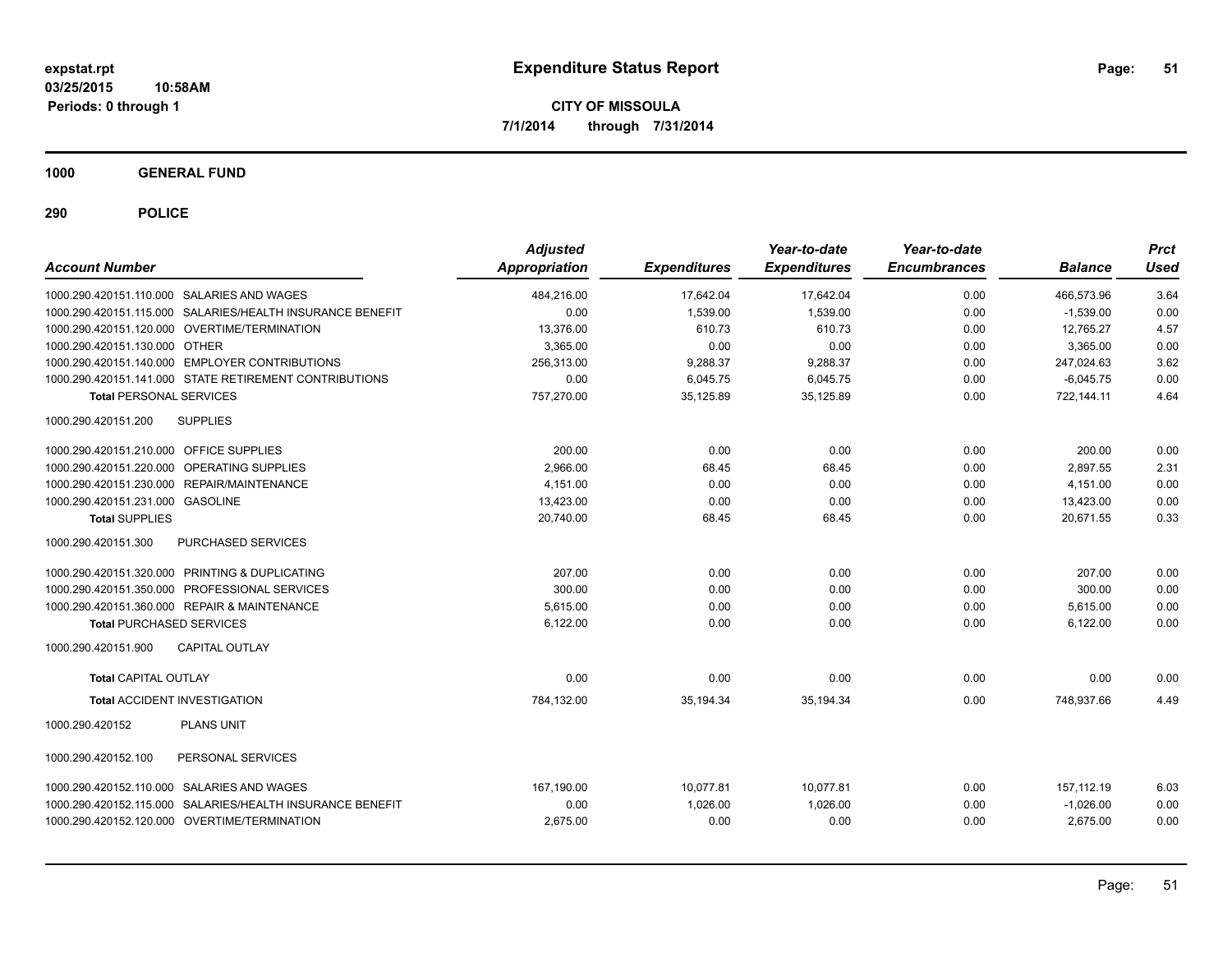**1000 GENERAL FUND**

| <b>Account Number</b>                                     | <b>Adjusted</b><br><b>Appropriation</b> | <b>Expenditures</b> | Year-to-date<br><b>Expenditures</b> | Year-to-date<br><b>Encumbrances</b> | <b>Balance</b> | <b>Prct</b><br><b>Used</b> |
|-----------------------------------------------------------|-----------------------------------------|---------------------|-------------------------------------|-------------------------------------|----------------|----------------------------|
| 1000.290.420152.130.000 OTHER                             | 2,019.00                                | 0.00                | 0.00                                | 0.00                                | 2,019.00       | 0.00                       |
| 1000.290.420152.140.000 EMPLOYER CONTRIBUTIONS            | 90,718.00                               | 3,866.57            | 3,866.57                            | 0.00                                | 86,851.43      | 4.26                       |
| 1000.290.420152.141.000 STATE RETIREMENT CONTRIBUTIONS    | 0.00                                    | 3,261.19            | 3,261.19                            | 0.00                                | $-3,261.19$    | 0.00                       |
| <b>Total PERSONAL SERVICES</b>                            | 262,602.00                              | 18,231.57           | 18,231.57                           | 0.00                                | 244,370.43     | 6.94                       |
| 1000.290.420152.200<br><b>SUPPLIES</b>                    |                                         |                     |                                     |                                     |                |                            |
| 1000.290.420152.210.000 OFFICE SUPPLIES                   | 200.00                                  | 0.00                | 0.00                                | 0.00                                | 200.00         | 0.00                       |
| 1000.290.420152.220.000 OPERATING SUPPLIES                | 2,000.00                                | 169.95              | 169.95                              | 0.00                                | 1,830.05       | 8.50                       |
| <b>Total SUPPLIES</b>                                     | 2,200.00                                | 169.95              | 169.95                              | 0.00                                | 2,030.05       | 7.73                       |
| 1000.290.420152.300<br>PURCHASED SERVICES                 |                                         |                     |                                     |                                     |                |                            |
| 1000.290.420152.320.000 PRINTING & DUPLICATING            | 200.00                                  | 0.00                | 0.00                                | 0.00                                | 200.00         | 0.00                       |
| 1000.290.420152.350.000 PROFESSIONAL SERVICES             | 150.00                                  | 0.00                | 0.00                                | 0.00                                | 150.00         | 0.00                       |
| 1000.290.420152.360.000 REPAIR & MAINTENANCE              | 500.00                                  | 0.00                | 0.00                                | 0.00                                | 500.00         | 0.00                       |
| <b>Total PURCHASED SERVICES</b>                           | 850.00                                  | 0.00                | 0.00                                | 0.00                                | 850.00         | 0.00                       |
| <b>Total PLANS UNIT</b>                                   | 265,652.00                              | 18,401.52           | 18.401.52                           | 0.00                                | 247,250.48     | 6.93                       |
| 1000.290.420153<br><b>COMMUNITY RESOURCE</b>              |                                         |                     |                                     |                                     |                |                            |
| PERSONAL SERVICES<br>1000.290.420153.100                  |                                         |                     |                                     |                                     |                |                            |
| 1000.290.420153.110.000 CRO/SALARIES AND WAGES            | 670,485.00                              | 14,350.29           | 14,350.29                           | 0.00                                | 656,134.71     | 2.14                       |
| 1000.290.420153.115.000 SALARIES/HEALTH INSURANCE BENEFIT | 0.00                                    | 1,282.50            | 1,282.50                            | 0.00                                | $-1,282.50$    | 0.00                       |
| 1000.290.420153.120.000 OVERTIME/TERMINATION              | 3,567.00                                | 0.00                | 0.00                                | 0.00                                | 3.567.00       | 0.00                       |
| 1000.290.420153.130.000 OTHER                             | 3,365.00                                | 0.00                | 0.00                                | 0.00                                | 3,365.00       | 0.00                       |
| 1000.290.420153.140.000 EMPLOYER CONTRIBUTIONS            | 359,368.00                              | 6,631.82            | 6,631.82                            | 0.00                                | 352,736.18     | 1.85                       |
| 1000.290.420153.141.000 STATE RETIREMENT CONTRIBUTIONS    | 0.00                                    | 4,591.35            | 4,591.35                            | 0.00                                | $-4,591.35$    | 0.00                       |
| <b>Total PERSONAL SERVICES</b>                            | 1.036.785.00                            | 26.855.96           | 26.855.96                           | 0.00                                | 1.009.929.04   | 2.59                       |
| 1000.290.420153.200<br><b>SUPPLIES</b>                    |                                         |                     |                                     |                                     |                |                            |
| 1000.290.420153.210.000 OFFICE SUPPLIES                   | 1,340.00                                | 0.00                | 0.00                                | 0.00                                | 1,340.00       | 0.00                       |
| 1000.290.420153.220.000 OPERATING SUPPLIES                | 3,500.00                                | 12.00               | 12.00                               | 0.00                                | 3.488.00       | 0.34                       |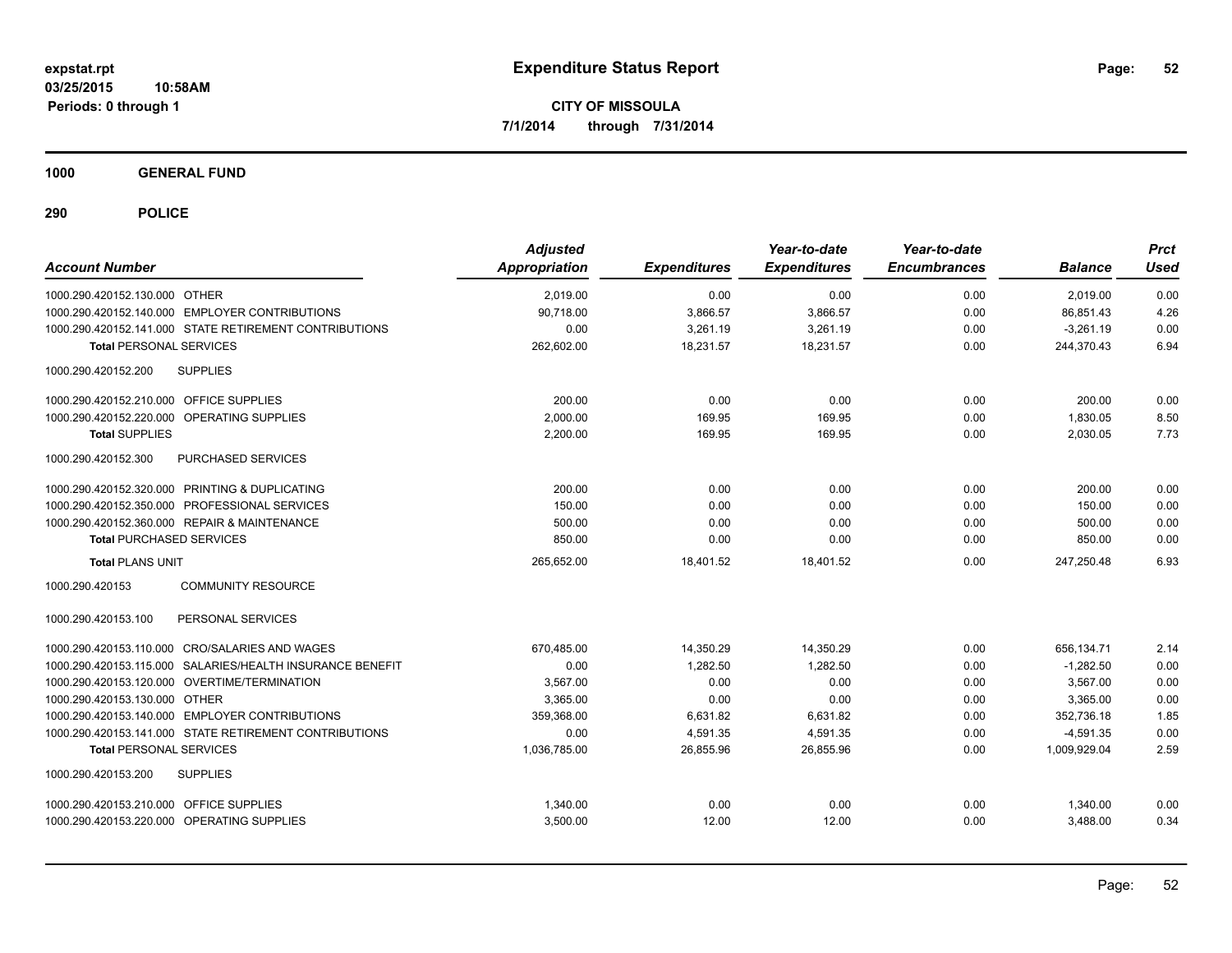**1000 GENERAL FUND**

| <b>Account Number</b>                                   | <b>Adjusted</b><br><b>Appropriation</b> | <b>Expenditures</b> | Year-to-date<br><b>Expenditures</b> | Year-to-date<br><b>Encumbrances</b> | <b>Balance</b> | <b>Prct</b><br><b>Used</b> |
|---------------------------------------------------------|-----------------------------------------|---------------------|-------------------------------------|-------------------------------------|----------------|----------------------------|
| 1000.290.420153.230.000 REPAIR/MAINTENANCE              | 1,100.00                                | 0.00                | 0.00                                | 0.00                                | 1,100.00       | 0.00                       |
| 1000.290.420153.231.000 GASOLINE                        | 3,561.00                                | 0.00                | 0.00                                | 0.00                                | 3,561.00       | 0.00                       |
| <b>Total SUPPLIES</b>                                   | 9,501.00                                | 12.00               | 12.00                               | 0.00                                | 9,489.00       | 0.13                       |
| PURCHASED SERVICES<br>1000.290.420153.300               |                                         |                     |                                     |                                     |                |                            |
| 1000.290.420153.320.000 PRINTING & DUPLICATING          | 580.00                                  | 0.00                | 0.00                                | 0.00                                | 580.00         | 0.00                       |
| 1000.290.420153.360.000 REPAIR & MAINTENANCE            | 500.00                                  | 0.00                | 0.00                                | 0.00                                | 500.00         | 0.00                       |
| <b>Total PURCHASED SERVICES</b>                         | 1,080.00                                | 0.00                | 0.00                                | 0.00                                | 1,080.00       | 0.00                       |
| <b>CAPITAL OUTLAY</b><br>1000.290.420153.900            |                                         |                     |                                     |                                     |                |                            |
| <b>Total CAPITAL OUTLAY</b>                             | 0.00                                    | 0.00                | 0.00                                | 0.00                                | 0.00           | 0.00                       |
| <b>Total COMMUNITY RESOURCE</b>                         | 1.047.366.00                            | 26,867.96           | 26,867.96                           | 0.00                                | 1.020.498.04   | 2.57                       |
| ABANDONED VEHICLE PROGRAM<br>1000.290.420154            |                                         |                     |                                     |                                     |                |                            |
| PERSONAL SERVICES<br>1000.290.420154.100                |                                         |                     |                                     |                                     |                |                            |
| 1000.290.420154.110.000 SALARIES AND WAGES              | 36.885.00                               | 1.235.05            | 1.235.05                            | 0.00                                | 35.649.95      | 3.35                       |
| 1000.290.420154.120.000 OVERTIME/TERMINATION            | 892.00                                  | 0.00                | 0.00                                | 0.00                                | 892.00         | 0.00                       |
| 1000.290.420154.140.000 EMPLOYER CONTRIBUTIONS          | 15.844.00                               | 1,674.31            | 1,674.31                            | 0.00                                | 14,169.69      | 10.57                      |
| <b>Total PERSONAL SERVICES</b>                          | 53,621.00                               | 2,909.36            | 2,909.36                            | 0.00                                | 50,711.64      | 5.43                       |
| <b>SUPPLIES</b><br>1000.290.420154.200                  |                                         |                     |                                     |                                     |                |                            |
| 1000.290.420154.210.000 OFFICE SUPPLIES                 | 240.00                                  | 0.00                | 0.00                                | 0.00                                | 240.00         | 0.00                       |
| 1000.290.420154.220.000 OPERATING SUPPLIES              | 400.00                                  | 0.00                | 0.00                                | 0.00                                | 400.00         | 0.00                       |
| <b>Total SUPPLIES</b>                                   | 640.00                                  | 0.00                | 0.00                                | 0.00                                | 640.00         | 0.00                       |
| PURCHASED SERVICES<br>1000.290.420154.300               |                                         |                     |                                     |                                     |                |                            |
| 1000.290.420154.310.000 COMMUNICATIONS                  | 2,484.00                                | 0.00                | 0.00                                | 0.00                                | 2,484.00       | 0.00                       |
| 1000.290.420154.320.000 PRINTING & DUPLICATING          | 768.00                                  | 0.00                | 0.00                                | 0.00                                | 768.00         | 0.00                       |
| 1000.290.420154.330.000 PUBLICITY, SUBSCRIPTIONS & DUES | 2,400.00                                | 0.00                | 0.00                                | 0.00                                | 2,400.00       | 0.00                       |
| 1000.290.420154.350.000 PROFESSIONAL SERVICES           | 12,429.00                               | 0.00                | 0.00                                | 0.00                                | 12,429.00      | 0.00                       |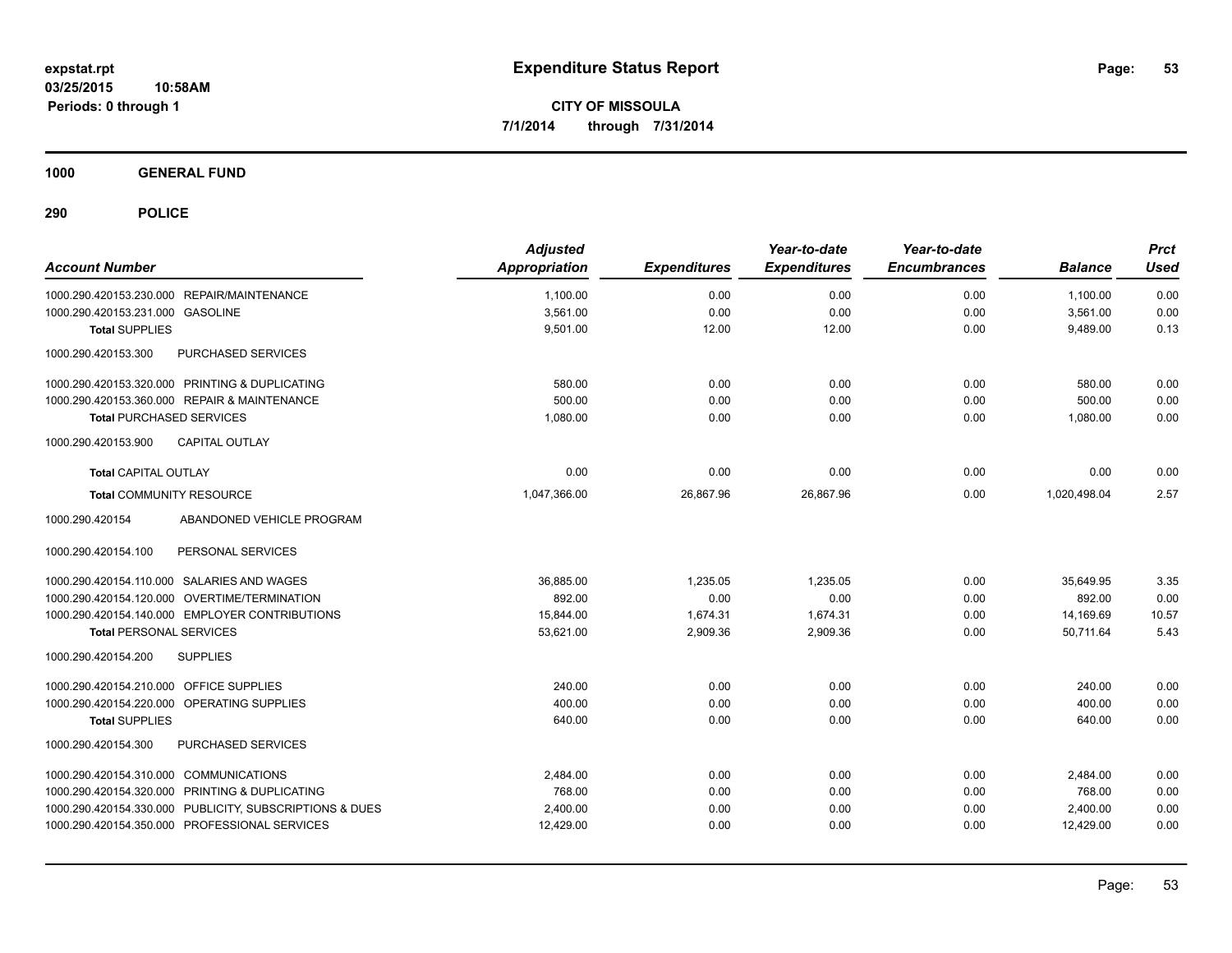**1000 GENERAL FUND**

| <b>Account Number</b>                                     | <b>Adjusted</b><br><b>Appropriation</b> | <b>Expenditures</b> | Year-to-date<br><b>Expenditures</b> | Year-to-date<br><b>Encumbrances</b> | <b>Balance</b> | <b>Prct</b><br><b>Used</b> |
|-----------------------------------------------------------|-----------------------------------------|---------------------|-------------------------------------|-------------------------------------|----------------|----------------------------|
| <b>Total PURCHASED SERVICES</b>                           | 18.081.00                               | 0.00                | 0.00                                | 0.00                                | 18.081.00      | 0.00                       |
| Total ABANDONED VEHICLE PROGRAM                           | 72,342.00                               | 2,909.36            | 2,909.36                            | 0.00                                | 69,432.64      | 4.02                       |
| 1000.290.420160<br><b>COMMUNICATIONS</b>                  |                                         |                     |                                     |                                     |                |                            |
| PERSONAL SERVICES<br>1000.290.420160.100                  |                                         |                     |                                     |                                     |                |                            |
| 1000.290.420160.110.000 SALARIES AND WAGES                | 223.110.00                              | 5,640.74            | 5,640.74                            | 0.00                                | 217.469.26     | 2.53                       |
| 1000.290.420160.115.000 SALARIES/HEALTH INSURANCE BENEFIT | 0.00                                    | $-256.50$           | $-256.50$                           | 0.00                                | 256.50         | 0.00                       |
| 1000.290.420160.120.000 OVERTIME/TERMINATION              | 8.917.00                                | $-7.63$             | $-7.63$                             | 0.00                                | 8,924.63       | 0.09                       |
| 1000.290.420160.140.000 EMPLOYER CONTRIBUTIONS            | 86,520.00                               | 7,969.94            | 7,969.94                            | 0.00                                | 78,550.06      | 9.21                       |
| <b>Total PERSONAL SERVICES</b>                            | 318,547.00                              | 13,346.55           | 13,346.55                           | 0.00                                | 305,200.45     | 4.19                       |
| <b>SUPPLIES</b><br>1000.290.420160.200                    |                                         |                     |                                     |                                     |                |                            |
| 1000.290.420160.210.000 OFFICE SUPPLIES                   | 400.00                                  | 0.00                | 0.00                                | 0.00                                | 400.00         | 0.00                       |
| 1000.290.420160.220.000<br><b>OPERATING SUPPLIES</b>      | 800.00                                  | 0.00                | 0.00                                | 0.00                                | 800.00         | 0.00                       |
| <b>Total SUPPLIES</b>                                     | 1,200.00                                | 0.00                | 0.00                                | 0.00                                | 1,200.00       | 0.00                       |
| <b>PURCHASED SERVICES</b><br>1000.290.420160.300          |                                         |                     |                                     |                                     |                |                            |
| 1000.290.420160.310.000 COMMUNICATIONS                    | 6,700.00                                | 6,773.49            | 6,773.49                            | 0.00                                | $-73.49$       | 101.10                     |
| 1000.290.420160.320.000 PRINTING & DUPLICATING            | 150.00                                  | 0.00                | 0.00                                | 0.00                                | 150.00         | 0.00                       |
| <b>Total PURCHASED SERVICES</b>                           | 6,850.00                                | 6,773.49            | 6,773.49                            | 0.00                                | 76.51          | 98.88                      |
| <b>Total COMMUNICATIONS</b>                               | 326,597.00                              | 20,120.04           | 20.120.04                           | 0.00                                | 306.476.96     | 6.16                       |
| 1000.290.420170<br><b>RECORDS</b>                         |                                         |                     |                                     |                                     |                |                            |
| 1000.290.420170.100<br>PERSONAL SERVICES                  |                                         |                     |                                     |                                     |                |                            |
| 1000.290.420170.110.000 SALARIES AND WAGES                | 165.924.00                              | 4.447.49            | 4.447.49                            | 0.00                                | 161,476.51     | 2.68                       |
| 1000.290.420170.120.000 OVERTIME/TERMINATION              | 713.00                                  | 127.19              | 127.19                              | 0.00                                | 585.81         | 17.84                      |
| 1000.290.420170.140.000 EMPLOYER CONTRIBUTIONS            | 66,367.00                               | 6,628.36            | 6,628.36                            | 0.00                                | 59,738.64      | 9.99                       |
| <b>Total PERSONAL SERVICES</b>                            | 233,004.00                              | 11,203.04           | 11,203.04                           | 0.00                                | 221,800.96     | 4.81                       |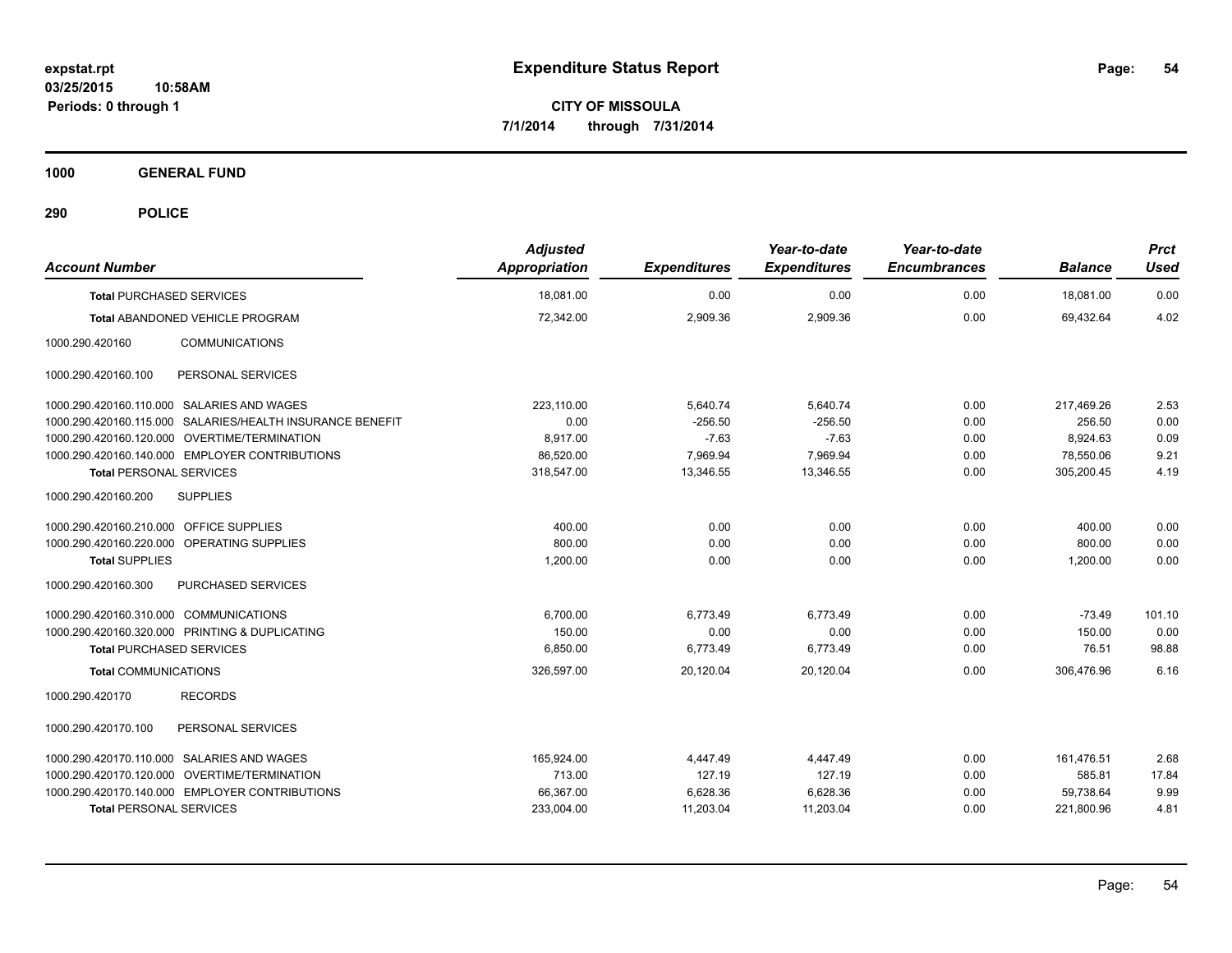**1000 GENERAL FUND**

| <b>Account Number</b>                          | <b>Adjusted</b><br>Appropriation | <b>Expenditures</b> | Year-to-date<br><b>Expenditures</b> | Year-to-date<br><b>Encumbrances</b> | <b>Balance</b> | <b>Prct</b><br><b>Used</b> |
|------------------------------------------------|----------------------------------|---------------------|-------------------------------------|-------------------------------------|----------------|----------------------------|
| <b>SUPPLIES</b><br>1000.290.420170.200         |                                  |                     |                                     |                                     |                |                            |
| 1000.290.420170.210.000 OFFICE SUPPLIES        | 800.00                           | 0.00                | 0.00                                | 0.00                                | 800.00         | 0.00                       |
| 1000.290.420170.220.000 OPERATING SUPPLIES     | 850.00                           | 0.00                | 0.00                                | 0.00                                | 850.00         | 0.00                       |
| <b>Total SUPPLIES</b>                          | 1,650.00                         | 0.00                | 0.00                                | 0.00                                | 1,650.00       | 0.00                       |
| 1000.290.420170.300<br>PURCHASED SERVICES      |                                  |                     |                                     |                                     |                |                            |
| <b>Total PURCHASED SERVICES</b>                | 0.00                             | 0.00                | 0.00                                | 0.00                                | 0.00           | 0.00                       |
| 1000.290.420170.500<br><b>FIXED CHARGES</b>    |                                  |                     |                                     |                                     |                |                            |
| <b>Total FIXED CHARGES</b>                     | 0.00                             | 0.00                | 0.00                                | 0.00                                | 0.00           | 0.00                       |
| <b>CAPITAL OUTLAY</b><br>1000.290.420170.900   |                                  |                     |                                     |                                     |                |                            |
| <b>Total CAPITAL OUTLAY</b>                    | 0.00                             | 0.00                | 0.00                                | 0.00                                | 0.00           | 0.00                       |
| <b>Total RECORDS</b>                           | 234,654.00                       | 11,203.04           | 11,203.04                           | 0.00                                | 223,450.96     | 4.77                       |
| <b>EVIDENCE</b><br>1000.290.420182             |                                  |                     |                                     |                                     |                |                            |
| 1000.290.420182.100<br>PERSONAL SERVICES       |                                  |                     |                                     |                                     |                |                            |
| 1000.290.420182.110.000 SALARIES AND WAGES     | 71,541.00                        | 2,397.00            | 2,397.00                            | 0.00                                | 69,144.00      | 3.35                       |
| 1000.290.420182.120.000 OVERTIME/TERMINATION   | 2.229.00                         | 220.40              | 220.40                              | 0.00                                | 2,008.60       | 9.89                       |
| 1000.290.420182.140.000 EMPLOYER CONTRIBUTIONS | 31.334.00                        | 3,370.87            | 3,370.87                            | 0.00                                | 27,963.13      | 10.76                      |
| <b>Total PERSONAL SERVICES</b>                 | 105,104.00                       | 5,988.27            | 5,988.27                            | 0.00                                | 99,115.73      | 5.70                       |
| 1000.290.420182.200<br><b>SUPPLIES</b>         |                                  |                     |                                     |                                     |                |                            |
| 1000.290.420182.210.000 OFFICE SUPPLIES        | 800.00                           | 0.00                | 0.00                                | 0.00                                | 800.00         | 0.00                       |
| 1000.290.420182.220.000 OPERATING SUPPLIES     | 5,800.00                         | 1,790.87            | 1,790.87                            | 0.00                                | 4,009.13       | 30.88                      |
| 1000.290.420182.230.000 REPAIR/MAINTENANCE     | 500.00                           | 0.00                | 0.00                                | 0.00                                | 500.00         | 0.00                       |
| 1000.290.420182.231.000 GASOLINE               | 479.00                           | 0.00                | 0.00                                | 0.00                                | 479.00         | 0.00                       |
| <b>Total SUPPLIES</b>                          | 7,579.00                         | 1,790.87            | 1,790.87                            | 0.00                                | 5,788.13       | 23.63                      |
| 1000.290.420182.300<br>PURCHASED SERVICES      |                                  |                     |                                     |                                     |                |                            |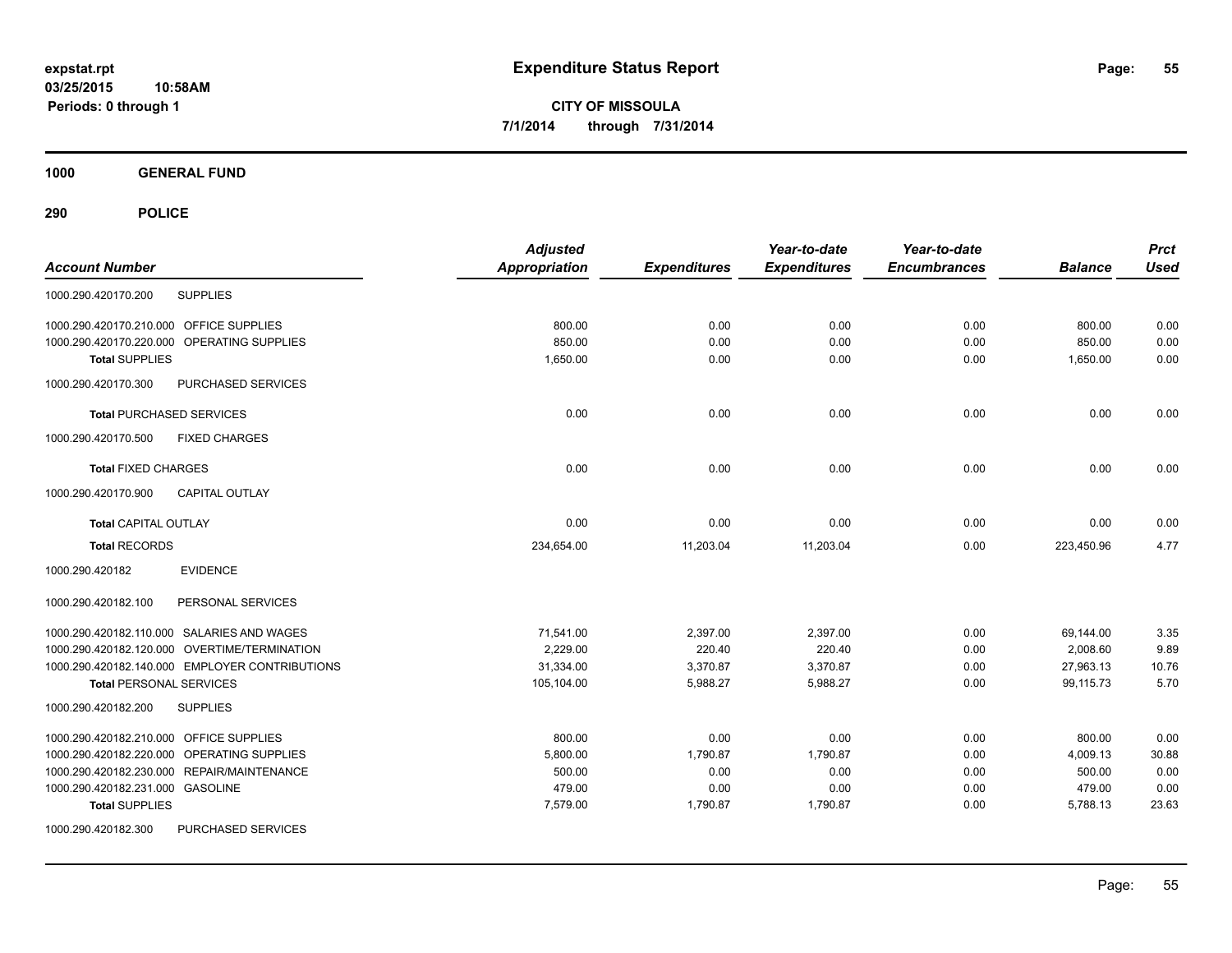**1000 GENERAL FUND**

**290 POLICE**

| <b>Account Number</b>                            | <b>Adjusted</b><br><b>Appropriation</b> | <b>Expenditures</b> | Year-to-date<br><b>Expenditures</b> | Year-to-date<br><b>Encumbrances</b> | <b>Balance</b> | <b>Prct</b><br><b>Used</b> |
|--------------------------------------------------|-----------------------------------------|---------------------|-------------------------------------|-------------------------------------|----------------|----------------------------|
|                                                  |                                         |                     |                                     |                                     |                |                            |
| 1000.290.420182.310.000 COMMUNICATIONS           | 300.00                                  | 0.00                | 0.00                                | 0.00                                | 300.00         | 0.00                       |
| 1000.290.420182.320.000 PRINTING & DUPLICATING   | 1,000.00                                | 0.00                | 0.00                                | 0.00                                | 1,000.00       | 0.00                       |
| 1000.290.420182.350.000 PROFESSIONAL SERVICES    | 34,700.00                               | 769.40              | 769.40                              | 0.00                                | 33,930.60      | 2.22                       |
| 1000.290.420182.360.000 REPAIR & MAINTENANCE     | 150.00                                  | 0.00                | 0.00                                | 0.00                                | 150.00         | 0.00                       |
| <b>Total PURCHASED SERVICES</b>                  | 36,150.00                               | 769.40              | 769.40                              | 0.00                                | 35,380.60      | 2.13                       |
| 1000.290.420182.500<br><b>FIXED CHARGES</b>      |                                         |                     |                                     |                                     |                |                            |
| 1000.290.420182.500.000 FIXED CHARGES            | 650.00                                  | 0.00                | 0.00                                | 0.00                                | 650.00         | 0.00                       |
| <b>Total FIXED CHARGES</b>                       | 650.00                                  | 0.00                | 0.00                                | 0.00                                | 650.00         | 0.00                       |
| <b>Total EVIDENCE</b>                            | 149,483.00                              | 8,548.54            | 8,548.54                            | 0.00                                | 140,934.46     | 5.72                       |
| <b>SPECIAL TEAMS</b><br>1000.290.420185          |                                         |                     |                                     |                                     |                |                            |
| PERSONAL SERVICES<br>1000.290.420185.100         |                                         |                     |                                     |                                     |                |                            |
| <b>Total PERSONAL SERVICES</b>                   | 0.00                                    | 0.00                | 0.00                                | 0.00                                | 0.00           | 0.00                       |
| <b>SUPPLIES</b><br>1000.290.420185.200           |                                         |                     |                                     |                                     |                |                            |
| 1000.290.420185.220.000 OPERATING SUPPLIES       | 6,325.00                                | 0.00                | 0.00                                | 0.00                                | 6,325.00       | 0.00                       |
| 1000.290.420185.230.000 REPAIR/MAINTENANCE       | 200.00                                  | 0.00                | 0.00                                | 0.00                                | 200.00         | 0.00                       |
| 1000.290.420185.231.000 GASOLINE                 | 239.00                                  | 0.00                | 0.00                                | 0.00                                | 239.00         | 0.00                       |
| <b>Total SUPPLIES</b>                            | 6,764.00                                | 0.00                | 0.00                                | 0.00                                | 6,764.00       | 0.00                       |
| 1000.290.420185.300<br>PURCHASED SERVICES        |                                         |                     |                                     |                                     |                |                            |
| 1000.290.420185.350.000 PROFESSIONAL SERVICES    | 175.00                                  | 0.00                | 0.00                                | 0.00                                | 175.00         | 0.00                       |
| 1000.290.420185.360.000 REPAIR & MAINTENANCE     | 350.00                                  | 0.00                | 0.00                                | 0.00                                | 350.00         | 0.00                       |
| <b>Total PURCHASED SERVICES</b>                  | 525.00                                  | 0.00                | 0.00                                | 0.00                                | 525.00         | 0.00                       |
| <b>Total SPECIAL TEAMS</b>                       | 7,289.00                                | 0.00                | 0.00                                | 0.00                                | 7,289.00       | 0.00                       |
| CONTINGENCY-NEW AWARD FUNDING<br>1000.290.420199 |                                         |                     |                                     |                                     |                |                            |

1000.290.420199.100 PERSONAL SERVICES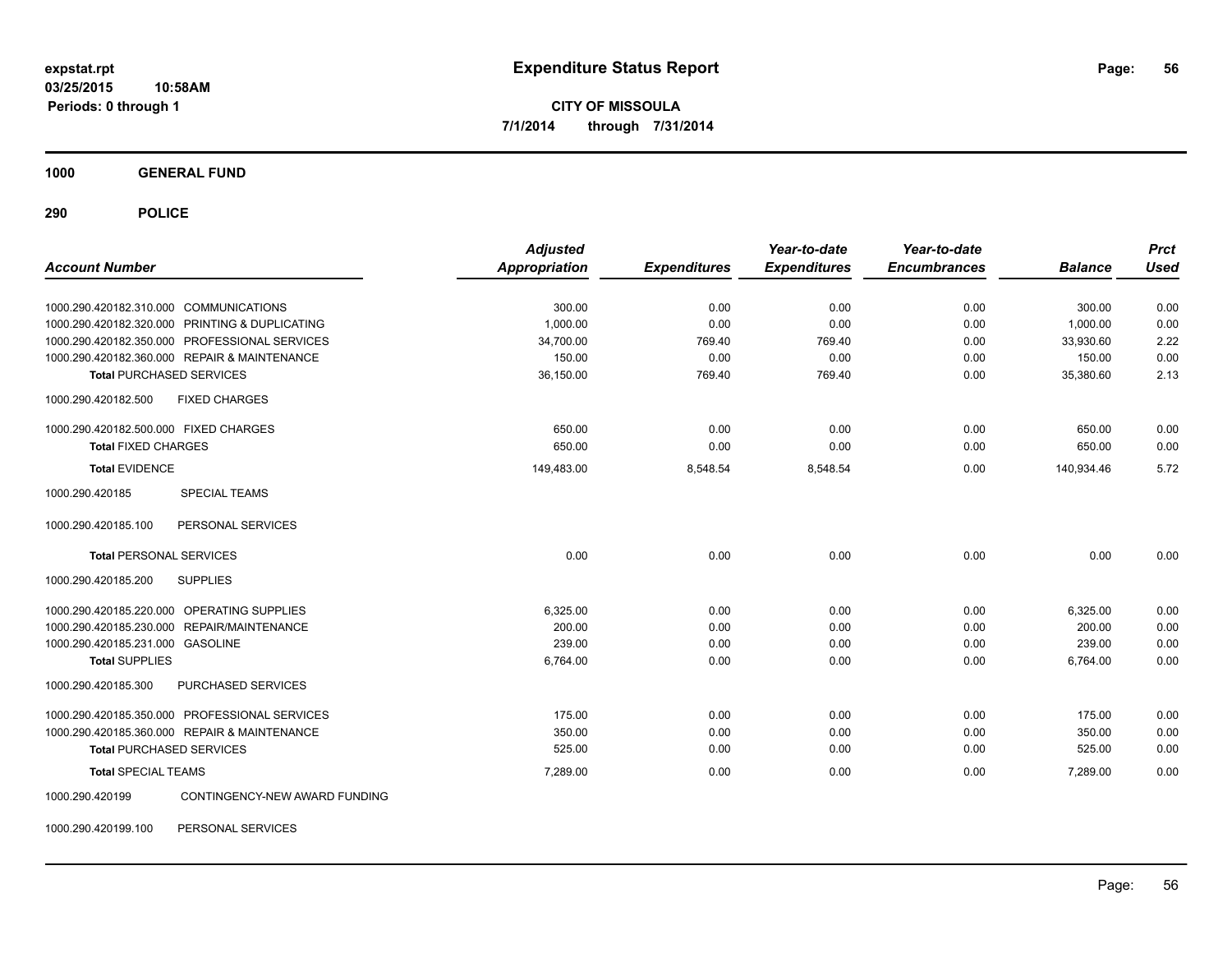**1000 GENERAL FUND**

| <b>Account Number</b>                        | <b>Adjusted</b><br><b>Appropriation</b> | <b>Expenditures</b> | Year-to-date<br><b>Expenditures</b> | Year-to-date<br><b>Encumbrances</b> | <b>Balance</b> | <b>Prct</b><br><b>Used</b> |
|----------------------------------------------|-----------------------------------------|---------------------|-------------------------------------|-------------------------------------|----------------|----------------------------|
| <b>Total PERSONAL SERVICES</b>               | 0.00                                    | 0.00                | 0.00                                | 0.00                                | 0.00           | 0.00                       |
| <b>SUPPLIES</b><br>1000.290.420199.200       |                                         |                     |                                     |                                     |                |                            |
| <b>Total SUPPLIES</b>                        | 0.00                                    | 0.00                | 0.00                                | 0.00                                | 0.00           | 0.00                       |
| PURCHASED SERVICES<br>1000.290.420199.300    |                                         |                     |                                     |                                     |                |                            |
| <b>Total PURCHASED SERVICES</b>              | 0.00                                    | 0.00                | 0.00                                | 0.00                                | 0.00           | 0.00                       |
| 1000.290.420199.900<br><b>CAPITAL OUTLAY</b> |                                         |                     |                                     |                                     |                |                            |
| Total CONTINGENCY-NEW AWARD FUNDING          | 0.00                                    | 0.00                | 0.00                                | 0.00                                | 0.00           | 0.00                       |
| *** Title Not Found ***<br>1000.290.420256   |                                         |                     |                                     |                                     |                |                            |
| PERSONAL SERVICES<br>1000.290.420256.100     |                                         |                     |                                     |                                     |                |                            |
| Total *** Title Not Found ***                | 0.00                                    | 0.00                | 0.00                                | 0.00                                | 0.00           | 0.00                       |
| <b>Total POLICE</b>                          | 13,914,302.00                           | 540,467.55          | 540,467.55                          | 0.00                                | 13,373,834.45  | 3.88                       |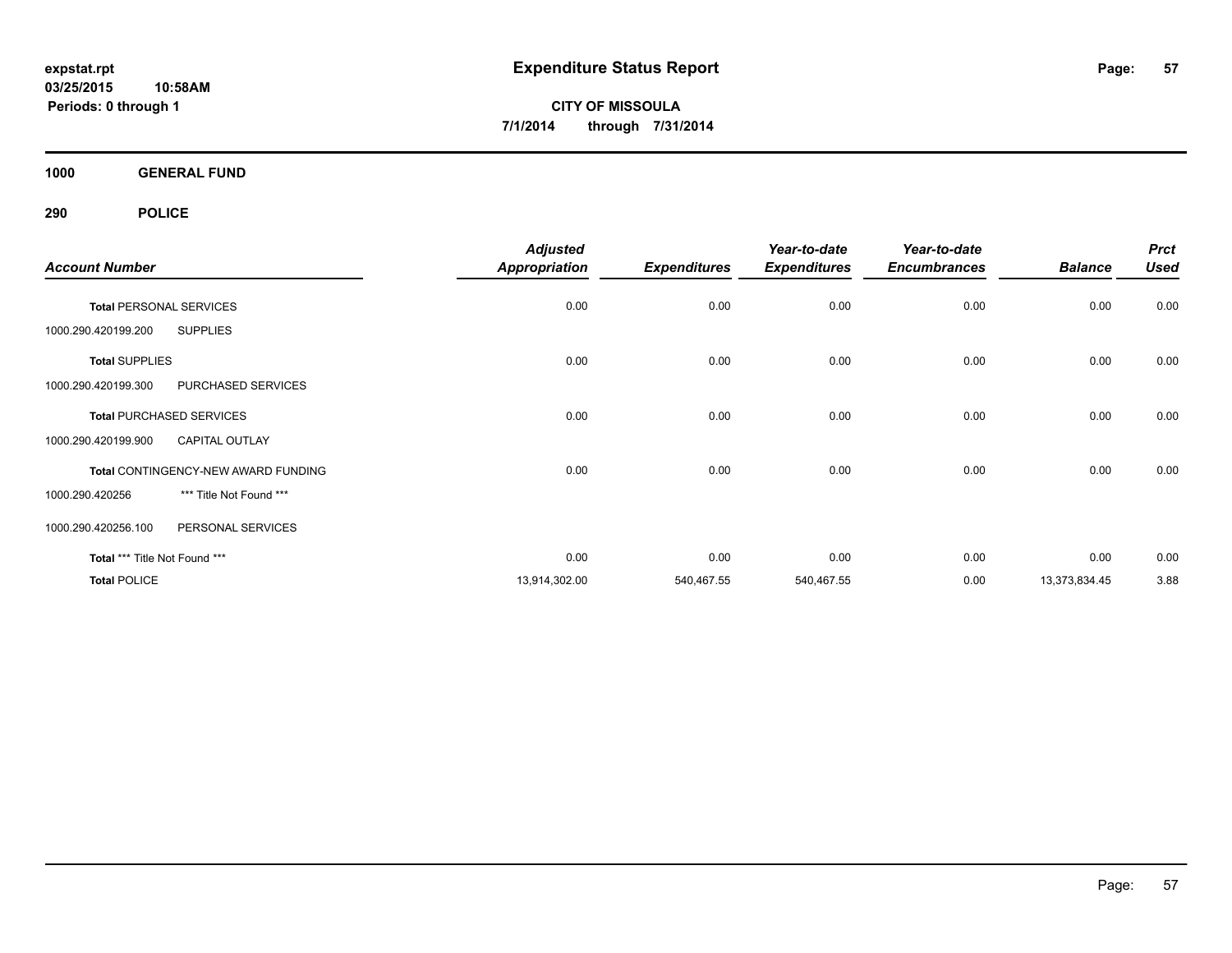**03/25/2015 10:58AM Periods: 0 through 1**

**CITY OF MISSOULA 7/1/2014 through 7/31/2014**

**1000 GENERAL FUND**

| <b>Account Number</b>                   |                                                         | <b>Adjusted</b><br><b>Appropriation</b> | <b>Expenditures</b> | Year-to-date<br><b>Expenditures</b> | Year-to-date<br><b>Encumbrances</b> | <b>Balance</b> | <b>Prct</b><br><b>Used</b> |
|-----------------------------------------|---------------------------------------------------------|-----------------------------------------|---------------------|-------------------------------------|-------------------------------------|----------------|----------------------------|
| 1000.300.420410                         | <b>ADMINISTRATION</b>                                   |                                         |                     |                                     |                                     |                |                            |
| 1000.300.420410.100                     | PERSONAL SERVICES                                       |                                         |                     |                                     |                                     |                |                            |
|                                         | 1000.300.420410.110.000 SALARIES AND WAGES              | 410.937.00                              | 13.749.28           | 13.749.28                           | 0.00                                | 397.187.72     | 3.35                       |
| 1000.300.420410.115.000                 | SALARIES/HEALTH INSURANCE BENEFIT                       | 20.520.00                               | 769.50              | 769.50                              | 0.00                                | 19.750.50      | 3.75                       |
| 1000.300.420410.140.000                 | <b>EMPLOYER CONTRIBUTIONS</b>                           | 119.415.00                              | 8,327.96            | 8,327.96                            | 0.00                                | 111.087.04     | 6.97                       |
|                                         | 1000.300.420410.141.000 STATE RETIREMENT CONTRIBUTIONS  | 103,109.00                              | 3,476.88            | 3,476.88                            | 0.00                                | 99.632.12      | 3.37                       |
| <b>Total PERSONAL SERVICES</b>          |                                                         | 653,981.00                              | 26,323.62           | 26,323.62                           | 0.00                                | 627,657.38     | 4.03                       |
| 1000.300.420410.200                     | <b>SUPPLIES</b>                                         |                                         |                     |                                     |                                     |                |                            |
| 1000.300.420410.210.000 OFFICE SUPPLIES |                                                         | 8.471.00                                | 748.75              | 748.75                              | 0.00                                | 7,722.25       | 8.84                       |
| 1000.300.420410.220.000                 | <b>OPERATING SUPPLIES</b>                               | 2,822.00                                | 0.00                | 0.00                                | 0.00                                | 2,822.00       | 0.00                       |
|                                         | 1000.300.420410.230.000 REPAIR/MAINTENANCE              | 900.00                                  | 0.00                | 0.00                                | 0.00                                | 900.00         | 0.00                       |
| 1000.300.420410.240.000 OTHER SUPPLIES  |                                                         | 2,848.00                                | 0.00                | 0.00                                | 0.00                                | 2,848.00       | 0.00                       |
| <b>Total SUPPLIES</b>                   |                                                         | 15,041.00                               | 748.75              | 748.75                              | 0.00                                | 14,292.25      | 4.98                       |
| 1000.300.420410.300                     | PURCHASED SERVICES                                      |                                         |                     |                                     |                                     |                |                            |
| 1000.300.420410.310.000                 | <b>COMMUNICATIONS</b>                                   | 577.00                                  | 0.00                | 0.00                                | 0.00                                | 577.00         | 0.00                       |
| 1000.300.420410.320.000                 | PRINTING & DUPLICATING                                  | 240.00                                  | 0.00                | 0.00                                | 0.00                                | 240.00         | 0.00                       |
|                                         | 1000.300.420410.330.000 PUBLICITY, SUBSCRIPTIONS & DUES | 1,238.00                                | 0.00                | 0.00                                | 0.00                                | 1,238.00       | 0.00                       |
|                                         | 1000.300.420410.350.000 PROFESSIONAL SERVICES           | 192.00                                  | 192.00              | 192.00                              | 0.00                                | 0.00           | 100.00                     |
| 1000.300.420410.370.000 TRAVEL          |                                                         | 4.240.00                                | 0.00                | 0.00                                | 0.00                                | 4,240.00       | 0.00                       |
| 1000.300.420410.380.000 TRAINING        |                                                         | 1,054.00                                | 0.00                | 0.00                                | 0.00                                | 1,054.00       | 0.00                       |
| <b>Total PURCHASED SERVICES</b>         |                                                         | 7.541.00                                | 192.00              | 192.00                              | 0.00                                | 7.349.00       | 2.55                       |
| <b>Total ADMINISTRATION</b>             |                                                         | 676,563.00                              | 27,264.37           | 27,264.37                           | 0.00                                | 649,298.63     | 4.03                       |
| 1000.300.420420                         | <b>FACILITY</b>                                         |                                         |                     |                                     |                                     |                |                            |
| 1000.300.420420.100                     | PERSONAL SERVICES                                       |                                         |                     |                                     |                                     |                |                            |
| <b>Total PERSONAL SERVICES</b>          |                                                         | 0.00                                    | 0.00                | 0.00                                | 0.00                                | 0.00           | 0.00                       |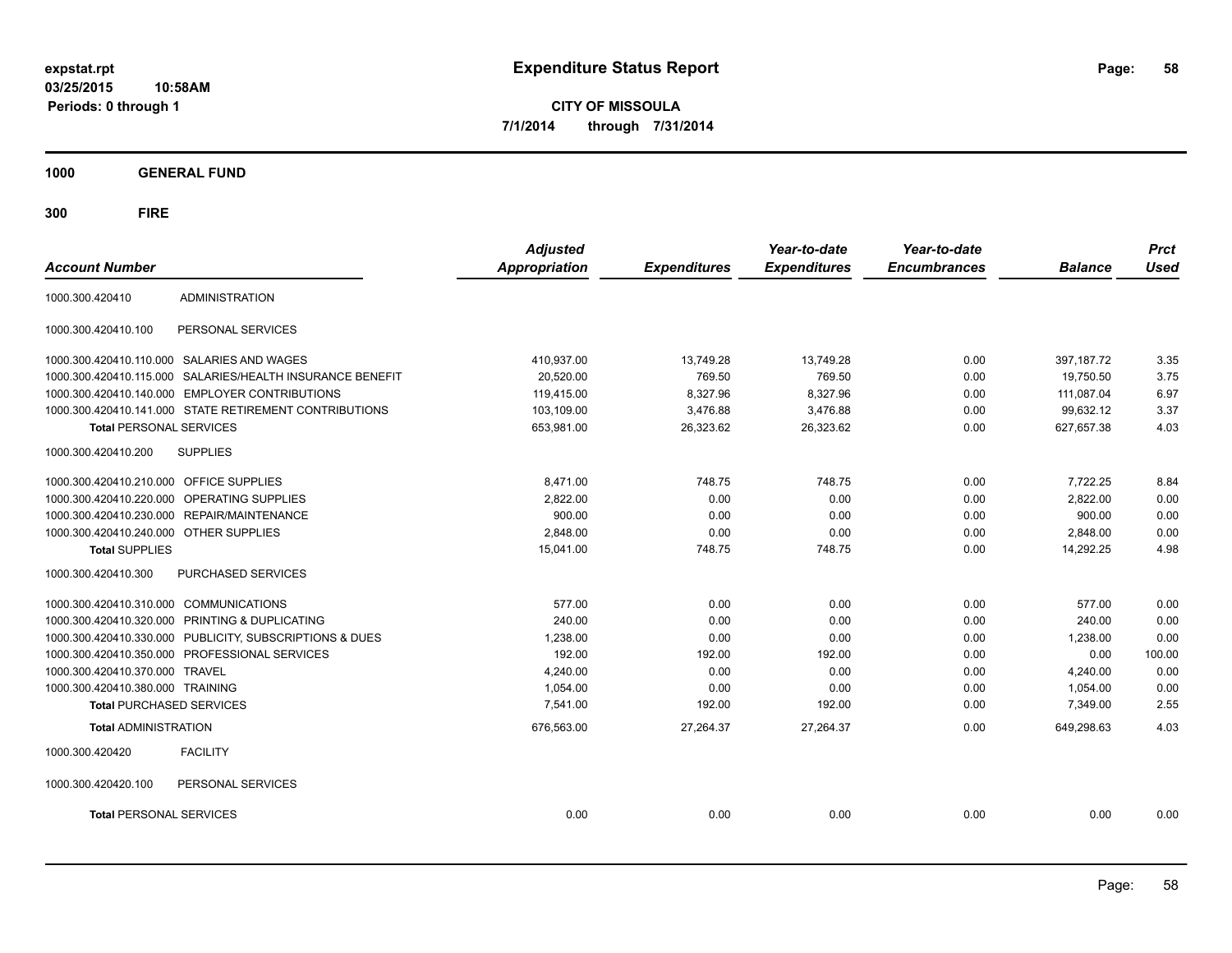**1000 GENERAL FUND**

| <b>Account Number</b>                                     | <b>Adjusted</b><br><b>Appropriation</b> | <b>Expenditures</b> | Year-to-date<br><b>Expenditures</b> | Year-to-date<br><b>Encumbrances</b> | <b>Balance</b> | <b>Prct</b><br><b>Used</b> |
|-----------------------------------------------------------|-----------------------------------------|---------------------|-------------------------------------|-------------------------------------|----------------|----------------------------|
| <b>SUPPLIES</b><br>1000.300.420420.200                    |                                         |                     |                                     |                                     |                |                            |
| 1000.300.420420.210.000 OFFICE SUPPLIES                   | 7,245.00                                | 0.00                | 0.00                                | 0.00                                | 7,245.00       | 0.00                       |
| 1000.300.420420.220.000 OPERATING SUPPLIES                | 6,448.00                                | 0.00                | 0.00                                | 0.00                                | 6.448.00       | 0.00                       |
| 1000.300.420420.230.000 REPAIR/MAINTENANCE                | 14.000.00                               | 110.25              | 110.25                              | 0.00                                | 13.889.75      | 0.79                       |
| <b>Total SUPPLIES</b>                                     | 27,693.00                               | 110.25              | 110.25                              | 0.00                                | 27.582.75      | 0.40                       |
| PURCHASED SERVICES<br>1000.300.420420.300                 |                                         |                     |                                     |                                     |                |                            |
| 1000.300.420420.340.000 SEWER                             | 1,394.00                                | 604.62              | 604.62                              | 0.00                                | 789.38         | 43.37                      |
| 1000.300.420420.341.000 ELECTRICITY & NATURAL GAS         | 65.579.00                               | 0.00                | 0.00                                | 0.00                                | 65.579.00      | 0.00                       |
| 1000.300.420420.343.000 WATER CHARGES                     | 14,677.00                               | 0.00                | 0.00                                | 0.00                                | 14,677.00      | 0.00                       |
| 1000.300.420420.344.000 TELEPHONE SERVICE                 | 20,485.00                               | 0.00                | 0.00                                | 0.00                                | 20,485.00      | 0.00                       |
| 1000.300.420420.345.000 GARBAGE                           | 5,462.00                                | 0.00                | 0.00                                | 0.00                                | 5,462.00       | 0.00                       |
| 1000.300.420420.360.000 REPAIR & MAINTENANCE              | 25.258.00                               | 274.26              | 274.26                              | 0.00                                | 24,983.74      | 1.09                       |
| <b>Total PURCHASED SERVICES</b>                           | 132,855.00                              | 878.88              | 878.88                              | 0.00                                | 131,976.12     | 0.66                       |
| 1000.300.420420.500<br><b>FIXED CHARGES</b>               |                                         |                     |                                     |                                     |                |                            |
| 1000.300.420420.500.000 FIXED CHARGES                     | 226.00                                  | 0.00                | 0.00                                | 0.00                                | 226.00         | 0.00                       |
| <b>Total FIXED CHARGES</b>                                | 226.00                                  | 0.00                | 0.00                                | 0.00                                | 226.00         | 0.00                       |
| <b>Total FACILITY</b>                                     | 160,774.00                              | 989.13              | 989.13                              | 0.00                                | 159,784.87     | 0.62                       |
| PERSONNEL TRAINING<br>1000.300.420430                     |                                         |                     |                                     |                                     |                |                            |
| PERSONAL SERVICES<br>1000.300.420430.100                  |                                         |                     |                                     |                                     |                |                            |
| 1000.300.420430.110.000 SALARIES AND WAGES                | 85,034.00                               | 2,803.23            | 2,803.23                            | 0.00                                | 82,230.77      | 3.30                       |
| 1000.300.420430.115.000 SALARIES/HEALTH INSURANCE BENEFIT | 6,840.00                                | 285.00              | 285.00                              | 0.00                                | 6,555.00       | 4.17                       |
| 1000.300.420430.120.000 OVERTIME/TERMINATION              | 2,065.00                                | 0.00                | 0.00                                | 0.00                                | 2,065.00       | 0.00                       |
| 1000.300.420430.140.000 EMPLOYER CONTRIBUTIONS            | 21,201.00                               | 996.27              | 996.27                              | 0.00                                | 20,204.73      | 4.70                       |
| 1000.300.420430.141.000 STATE RETIREMENT CONTRIBUTIONS    | 29,960.00                               | 1,038.33            | 1,038.33                            | 0.00                                | 28,921.67      | 3.47                       |
| <b>Total PERSONAL SERVICES</b>                            | 145,100.00                              | 5,122.83            | 5,122.83                            | 0.00                                | 139,977.17     | 3.53                       |
| <b>SUPPLIES</b><br>1000.300.420430.200                    |                                         |                     |                                     |                                     |                |                            |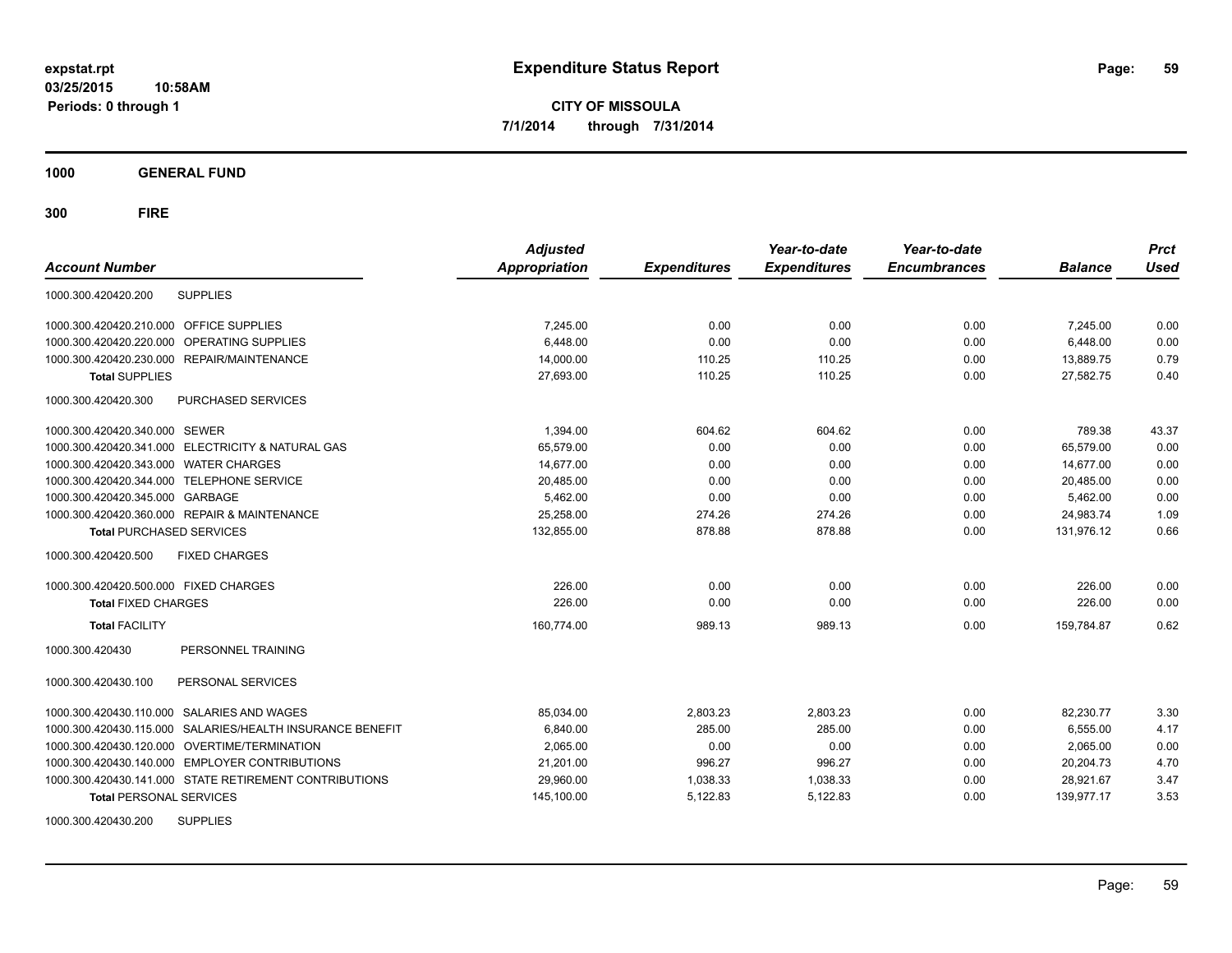**1000 GENERAL FUND**

| <b>Account Number</b>                                     | <b>Adjusted</b><br><b>Appropriation</b> | <b>Expenditures</b> | Year-to-date<br><b>Expenditures</b> | Year-to-date<br><b>Encumbrances</b> | <b>Balance</b> | <b>Prct</b><br><b>Used</b> |
|-----------------------------------------------------------|-----------------------------------------|---------------------|-------------------------------------|-------------------------------------|----------------|----------------------------|
| 1000.300.420430.210.000 OFFICE SUPPLIES                   | 96.00                                   | 0.00                | 0.00                                | 0.00                                | 96.00          | 0.00                       |
| 1000.300.420430.220.000 OPERATING SUPPLIES                | 2,741.00                                | 0.00                | 0.00                                | 0.00                                | 2.741.00       | 0.00                       |
| REPAIR/MAINTENANCE<br>1000.300.420430.230.000             | 320.00                                  | 0.00                | 0.00                                | 0.00                                | 320.00         | 0.00                       |
| <b>Total SUPPLIES</b>                                     | 3.157.00                                | 0.00                | 0.00                                | 0.00                                | 3,157.00       | 0.00                       |
| 1000.300.420430.300<br><b>PURCHASED SERVICES</b>          |                                         |                     |                                     |                                     |                |                            |
| 1000.300.420430.320.000 PRINTING & DUPLICATING            | 192.00                                  | 0.00                | 0.00                                | 0.00                                | 192.00         | 0.00                       |
| 1000.300.420430.330.000 PUBLICITY, SUBSCRIPTIONS & DUES   | 322.00                                  | 0.00                | 0.00                                | 0.00                                | 322.00         | 0.00                       |
| 1000.300.420430.370.000 TRAVEL                            | 1,148.00                                | 0.00                | 0.00                                | 0.00                                | 1,148.00       | 0.00                       |
| 1000.300.420430.380.000 TRAINING                          | 480.00                                  | 0.00                | 0.00                                | 0.00                                | 480.00         | 0.00                       |
| <b>Total PURCHASED SERVICES</b>                           | 2,142.00                                | 0.00                | 0.00                                | 0.00                                | 2,142.00       | 0.00                       |
| <b>Total PERSONNEL TRAINING</b>                           | 150,399.00                              | 5,122.83            | 5,122.83                            | 0.00                                | 145,276.17     | 3.41                       |
| 1000.300.420440<br><b>FIRE PREVENTION</b>                 |                                         |                     |                                     |                                     |                |                            |
| PERSONAL SERVICES<br>1000.300.420440.100                  |                                         |                     |                                     |                                     |                |                            |
| 1000.300.420440.110.000 SALARIES AND WAGES                | 398,627.00                              | 12,798.86           | 12,798.86                           | 0.00                                | 385,828.14     | 3.21                       |
| 1000.300.420440.115.000 SALARIES/HEALTH INSURANCE BENEFIT | 34,200.00                               | 1,425.00            | 1,425.00                            | 0.00                                | 32.775.00      | 4.17                       |
| 1000.300.420440.120.000 OVERTIME/TERMINATION              | 8,909.00                                | 0.00                | 0.00                                | 0.00                                | 8,909.00       | 0.00                       |
| 1000.300.420440.140.000 EMPLOYER CONTRIBUTIONS            | 100,565.00                              | 4,634.16            | 4,634.16                            | 0.00                                | 95,930.84      | 4.61                       |
| 1000.300.420440.141.000 STATE RETIREMENT CONTRIBUTIONS    | 141,145.00                              | 4,777.16            | 4,777.16                            | 0.00                                | 136,367.84     | 3.38                       |
| <b>Total PERSONAL SERVICES</b>                            | 683,446.00                              | 23,635.18           | 23,635.18                           | 0.00                                | 659,810.82     | 3.46                       |
| 1000.300.420440.200<br><b>SUPPLIES</b>                    |                                         |                     |                                     |                                     |                |                            |
| 1000.300.420440.210.000 OFFICE SUPPLIES                   | 144.00                                  | 0.00                | 0.00                                | 0.00                                | 144.00         | 0.00                       |
| 1000.300.420440.220.000<br><b>OPERATING SUPPLIES</b>      | 4,956.00                                | 0.00                | 0.00                                | 0.00                                | 4,956.00       | 0.00                       |
| 1000.300.420440.230.000<br><b>REPAIR/MAINTENANCE</b>      | 1.540.00                                | 49.96               | 49.96                               | 0.00                                | 1,490.04       | 3.24                       |
| <b>Total SUPPLIES</b>                                     | 6,640.00                                | 49.96               | 49.96                               | 0.00                                | 6,590.04       | 0.75                       |
| 1000.300.420440.300<br><b>PURCHASED SERVICES</b>          |                                         |                     |                                     |                                     |                |                            |
| 1000.300.420440.320.000 PRINTING & DUPLICATING            | 192.00                                  | 0.00                | 0.00                                | 0.00                                | 192.00         | 0.00                       |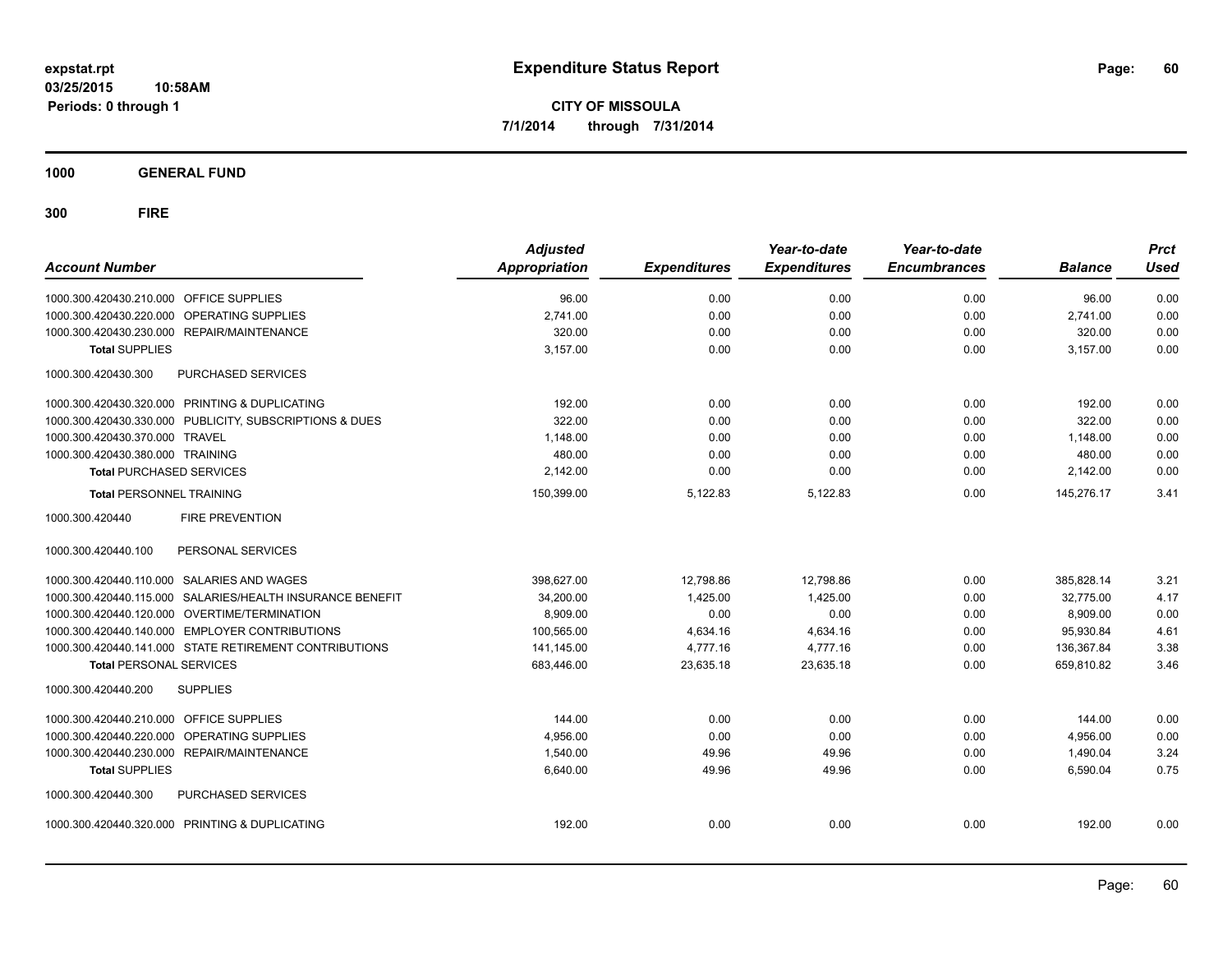**1000 GENERAL FUND**

| <b>Account Number</b>            |                                                           | <b>Adjusted</b><br><b>Appropriation</b> | <b>Expenditures</b> | Year-to-date<br><b>Expenditures</b> | Year-to-date<br><b>Encumbrances</b> | <b>Balance</b> | <b>Prct</b><br><b>Used</b> |
|----------------------------------|-----------------------------------------------------------|-----------------------------------------|---------------------|-------------------------------------|-------------------------------------|----------------|----------------------------|
|                                  | 1000.300.420440.330.000 PUBLICITY, SUBSCRIPTIONS & DUES   | 3,916.00                                | 0.00                | 0.00                                | 0.00                                | 3,916.00       | 0.00                       |
| 1000.300.420440.370.000 TRAVEL   |                                                           | 5,448.00                                | 0.00                | 0.00                                | 0.00                                | 5,448.00       | 0.00                       |
| 1000.300.420440.380.000 TRAINING |                                                           | 2,506.00                                | 0.00                | 0.00                                | 0.00                                | 2,506.00       | 0.00                       |
|                                  | <b>Total PURCHASED SERVICES</b>                           | 12,062.00                               | 0.00                | 0.00                                | 0.00                                | 12,062.00      | 0.00                       |
| <b>Total FIRE PREVENTION</b>     |                                                           | 702,148.00                              | 23,685.14           | 23,685.14                           | 0.00                                | 678,462.86     | 3.37                       |
| 1000.300.420450                  | <b>FIRE GRANTS</b>                                        |                                         |                     |                                     |                                     |                |                            |
| 1000.300.420450.300              | PURCHASED SERVICES                                        |                                         |                     |                                     |                                     |                |                            |
| <b>Total FIRE GRANTS</b>         |                                                           | 0.00                                    | 0.00                | 0.00                                | 0.00                                | 0.00           | 0.00                       |
| 1000.300.420455                  | <b>EMS</b>                                                |                                         |                     |                                     |                                     |                |                            |
| 1000.300.420455.100              | PERSONAL SERVICES                                         |                                         |                     |                                     |                                     |                |                            |
|                                  | 1000.300.420455.110.000 SALARIES AND WAGES                | 81,698.00                               | 2,213.26            | 2,213.26                            | 0.00                                | 79,484.74      | 2.71                       |
|                                  | 1000.300.420455.115.000 SALARIES/HEALTH INSURANCE BENEFIT | 6.840.00                                | 285.00              | 285.00                              | 0.00                                | 6,555.00       | 4.17                       |
|                                  | 1000.300.420455.120.000 OVERTIME/TERMINATION              | 2.005.00                                | 0.00                | 0.00                                | 0.00                                | 2.005.00       | 0.00                       |
|                                  | 1000.300.420455.140.000 EMPLOYER CONTRIBUTIONS            | 20.517.00                               | 931.19              | 931.19                              | 0.00                                | 19.585.81      | 4.54                       |
|                                  | 1000.300.420455.141.000 STATE RETIREMENT CONTRIBUTIONS    | 28,872.00                               | 860.01              | 860.01                              | 0.00                                | 28,011.99      | 2.98                       |
| <b>Total PERSONAL SERVICES</b>   |                                                           | 139,932.00                              | 4,289.46            | 4,289.46                            | 0.00                                | 135,642.54     | 3.07                       |
| 1000.300.420455.200              | <b>SUPPLIES</b>                                           |                                         |                     |                                     |                                     |                |                            |
|                                  | 1000.300.420455.220.000 OPERATING SUPPLIES                | 13.581.00                               | 310.00              | 310.00                              | 0.00                                | 13,271.00      | 2.28                       |
|                                  | 1000.300.420455.230.000 REPAIR/MAINTENANCE                | 320.00                                  | 0.00                | 0.00                                | 0.00                                | 320.00         | 0.00                       |
| <b>Total SUPPLIES</b>            |                                                           | 13,901.00                               | 310.00              | 310.00                              | 0.00                                | 13,591.00      | 2.23                       |
| 1000.300.420455.300              | PURCHASED SERVICES                                        |                                         |                     |                                     |                                     |                |                            |
|                                  | 1000.300.420455.330.000 PUBLICITY, SUBSCRIPTIONS & DUES   | 3,984.00                                | 0.00                | 0.00                                | 0.00                                | 3,984.00       | 0.00                       |
|                                  | 1000.300.420455.350.000 PROFESSIONAL SERVICES             | 5,000.00                                | 0.00                | 0.00                                | 0.00                                | 5,000.00       | 0.00                       |
|                                  | 1000.300.420455.360.000 REPAIR & MAINTENANCE              | 2,500.00                                | 0.00                | 0.00                                | 0.00                                | 2,500.00       | 0.00                       |
| 1000.300.420455.370.000 TRAVEL   |                                                           | 1,023.00                                | 0.00                | 0.00                                | 0.00                                | 1,023.00       | 0.00                       |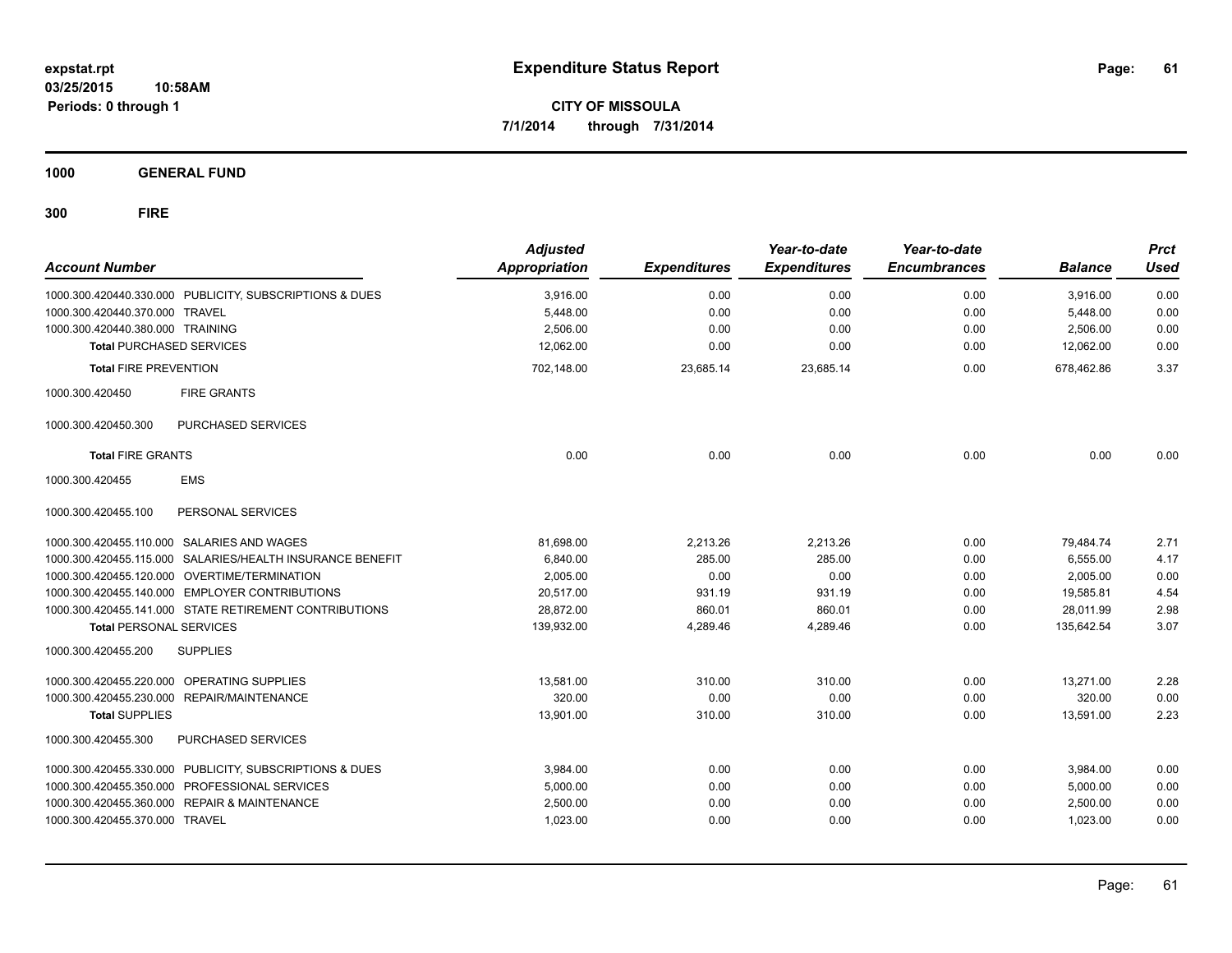**1000 GENERAL FUND**

| <b>Account Number</b>            |                                                           | <b>Adjusted</b><br><b>Appropriation</b> | <b>Expenditures</b> | Year-to-date<br><b>Expenditures</b> | Year-to-date<br><b>Encumbrances</b> | <b>Balance</b> | <b>Prct</b><br><b>Used</b> |
|----------------------------------|-----------------------------------------------------------|-----------------------------------------|---------------------|-------------------------------------|-------------------------------------|----------------|----------------------------|
| 1000.300.420455.380.000 TRAINING |                                                           | 1,920.00                                | 0.00                | 0.00                                | 0.00                                | 1.920.00       | 0.00                       |
|                                  | 1000.300.420455.390.000 OTHER PURCHASED SERVICES          | 10,080.00                               | 0.00                | 0.00                                | 0.00                                | 10,080.00      | 0.00                       |
| <b>Total PURCHASED SERVICES</b>  |                                                           | 24,507.00                               | 0.00                | 0.00                                | 0.00                                | 24,507.00      | 0.00                       |
| <b>Total EMS</b>                 |                                                           | 178,340.00                              | 4,599.46            | 4,599.46                            | 0.00                                | 173,740.54     | 2.58                       |
| 1000.300.420460                  | <b>OPERATIONS</b>                                         |                                         |                     |                                     |                                     |                |                            |
| 1000.300.420460.100              | PERSONAL SERVICES                                         |                                         |                     |                                     |                                     |                |                            |
|                                  | 1000.300.420460.110.000 SALARIES AND WAGES                | 5,324,104.00                            | 172,020.20          | 172,020.20                          | 0.00                                | 5,152,083.80   | 3.23                       |
|                                  | 1000.300.420460.115.000 SALARIES/HEALTH INSURANCE BENEFIT | 547,200.00                              | 22,515.00           | 22,515.00                           | 0.00                                | 524.685.00     | 4.11                       |
|                                  | 1000.300.420460.120.000 OVERTIME/TERMINATION              | 680,682.00                              | 12,653.19           | 12,653.19                           | 0.00                                | 668,028.81     | 1.86                       |
| 1000.300.420460.130.000 OTHER    |                                                           | 54,464.00                               | 0.00                | 0.00                                | 0.00                                | 54,464.00      | 0.00                       |
|                                  | 1000.300.420460.140.000 EMPLOYER CONTRIBUTIONS            | 1,435,306.00                            | 68,358.88           | 68,358.88                           | 0.00                                | 1,366,947.12   | 4.76                       |
|                                  | 1000.300.420460.141.000 STATE RETIREMENT CONTRIBUTIONS    | 1,905,873.00                            | 65,240.91           | 65,240.91                           | 0.00                                | 1,840,632.09   | 3.42                       |
| <b>Total PERSONAL SERVICES</b>   |                                                           | 9,947,629.00                            | 340,788.18          | 340,788.18                          | 0.00                                | 9,606,840.82   | 3.43                       |
| 1000.300.420460.200              | <b>SUPPLIES</b>                                           |                                         |                     |                                     |                                     |                |                            |
|                                  | 1000.300.420460.220.000 OPERATING SUPPLIES                | 177,196.00                              | 96.03               | 96.03                               | 0.00                                | 177,099.97     | 0.05                       |
|                                  | 1000.300.420460.230.000 REPAIR/MAINTENANCE                | 40,820.00                               | 344.19              | 344.19                              | 0.00                                | 40,475.81      | 0.84                       |
| 1000.300.420460.231.000 GASOLINE |                                                           | 61,827.00                               | 1,276.13            | 1,276.13                            | 0.00                                | 60,550.87      | 2.06                       |
| <b>Total SUPPLIES</b>            |                                                           | 279.843.00                              | 1.716.35            | 1.716.35                            | 0.00                                | 278.126.65     | 0.61                       |
| 1000.300.420460.300              | <b>PURCHASED SERVICES</b>                                 |                                         |                     |                                     |                                     |                |                            |
|                                  | 1000.300.420460.320.000 PRINTING & DUPLICATING            | 864.00                                  | 0.00                | 0.00                                | 0.00                                | 864.00         | 0.00                       |
|                                  | 1000.300.420460.330.000 PUBLICITY, SUBSCRIPTIONS & DUES   | 312.00                                  | 0.00                | 0.00                                | 0.00                                | 312.00         | 0.00                       |
|                                  | 1000.300.420460.350.000 PROFESSIONAL SERVICES             | 19.080.00                               | 0.00                | 0.00                                | 0.00                                | 19.080.00      | 0.00                       |
|                                  | 1000.300.420460.360.000 REPAIR & MAINTENANCE              | 22,225.00                               | 0.00                | 0.00                                | 0.00                                | 22,225.00      | 0.00                       |
| 1000.300.420460.370.000 TRAVEL   |                                                           | 6,158.00                                | 0.00                | 0.00                                | 0.00                                | 6,158.00       | 0.00                       |
| 1000.300.420460.380.000 TRAINING |                                                           | 5,956.00                                | 0.00                | 0.00                                | 0.00                                | 5,956.00       | 0.00                       |
|                                  | 1000.300.420460.390.000 OTHER PURCHASED SERVICES          | 1,500.00                                | 0.00                | 0.00                                | 0.00                                | 1,500.00       | 0.00                       |
| <b>Total PURCHASED SERVICES</b>  |                                                           | 56,095.00                               | 0.00                | 0.00                                | 0.00                                | 56,095.00      | 0.00                       |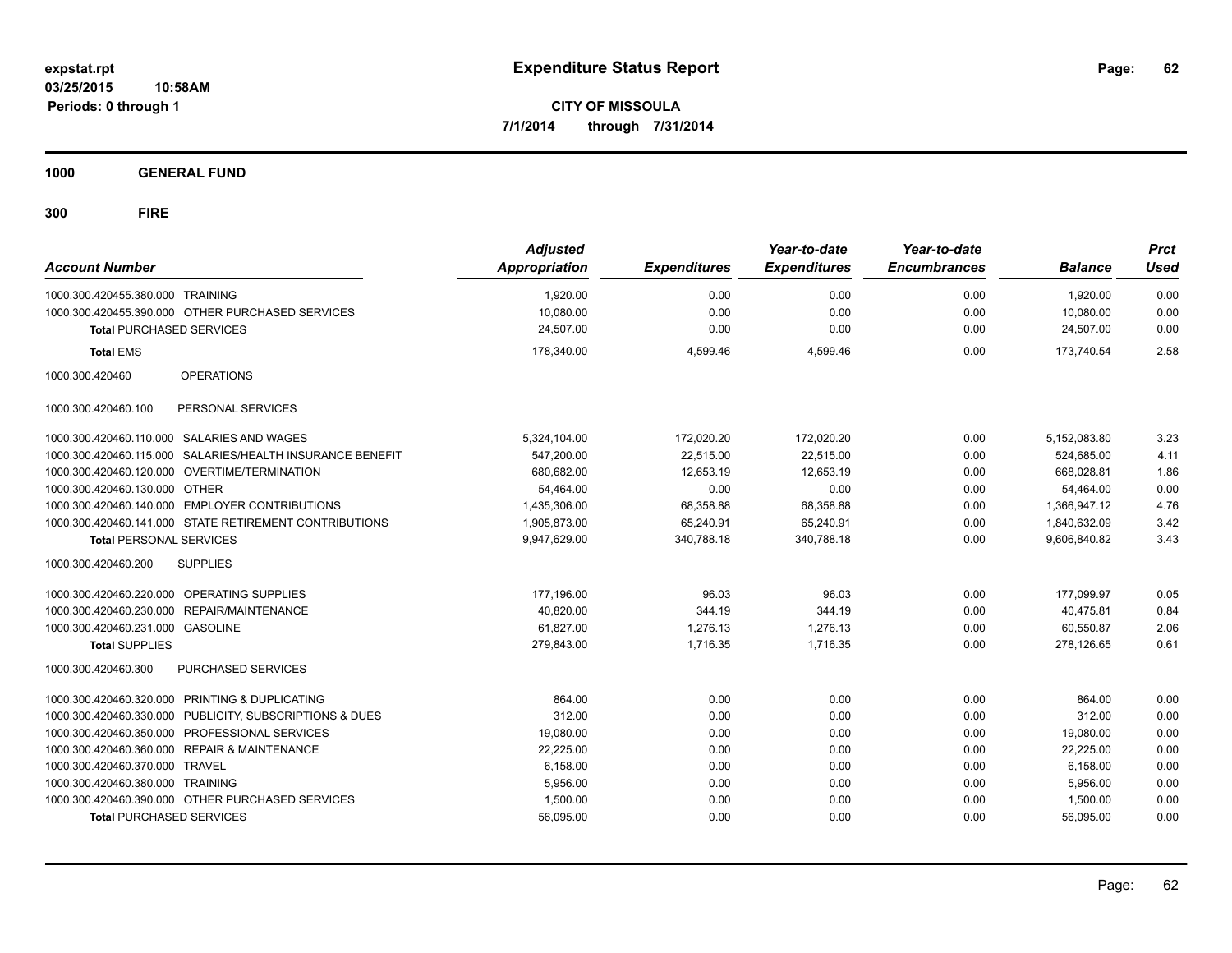**03/25/2015 10:58AM Periods: 0 through 1**

**CITY OF MISSOULA 7/1/2014 through 7/31/2014**

**1000 GENERAL FUND**

| <b>Account Number</b>                                        | <b>Adjusted</b><br>Appropriation | <b>Expenditures</b> | Year-to-date<br><b>Expenditures</b> | Year-to-date<br><b>Encumbrances</b> | <b>Balance</b> | <b>Prct</b><br><b>Used</b> |
|--------------------------------------------------------------|----------------------------------|---------------------|-------------------------------------|-------------------------------------|----------------|----------------------------|
| <b>CAPITAL OUTLAY</b><br>1000.300.420460.900                 |                                  |                     |                                     |                                     |                |                            |
| <b>Total CAPITAL OUTLAY</b>                                  | 0.00                             | 0.00                | 0.00                                | 0.00                                | 0.00           | 0.00                       |
| <b>Total OPERATIONS</b>                                      | 10,283,567.00                    | 342,504.53          | 342,504.53                          | 0.00                                | 9.941.062.47   | 3.33                       |
| <b>MAINTENANCE</b><br>1000.300.420490                        |                                  |                     |                                     |                                     |                |                            |
| PERSONAL SERVICES<br>1000.300.420490.100                     |                                  |                     |                                     |                                     |                |                            |
| SALARIES AND WAGES<br>1000.300.420490.110.000                | 157,468.00                       | 5,139.77            | 5,139.77                            | 0.00                                | 152,328.23     | 3.26                       |
| SALARIES/HEALTH INSURANCE BENEFIT<br>1000.300.420490.115.000 | 13,680.00                        | 570.00              | 570.00                              | 0.00                                | 13,110.00      | 4.17                       |
| OVERTIME/TERMINATION<br>1000.300.420490.120.000              | 4,112.00                         | 0.00                | 0.00                                | 0.00                                | 4,112.00       | 0.00                       |
| <b>EMPLOYER CONTRIBUTIONS</b><br>1000.300.420490.140.000     | 39,820.00                        | 1.689.27            | 1.689.27                            | 0.00                                | 38,130.73      | 4.24                       |
| 1000.300.420490.141.000 STATE RETIREMENT CONTRIBUTIONS       | 55,811.00                        | 1.917.32            | 1.917.32                            | 0.00                                | 53.893.68      | 3.44                       |
| <b>Total PERSONAL SERVICES</b>                               | 270,891.00                       | 9,316.36            | 9,316.36                            | 0.00                                | 261,574.64     | 3.44                       |
| <b>SUPPLIES</b><br>1000.300.420490.200                       |                                  |                     |                                     |                                     |                |                            |
| 1000.300.420490.210.000<br><b>OFFICE SUPPLIES</b>            | 48.00                            | 0.00                | 0.00                                | 0.00                                | 48.00          | 0.00                       |
| 1000.300.420490.230.000<br>REPAIR/MAINTENANCE                | 3,600.00                         | 88.40               | 88.40                               | 0.00                                | 3,511.60       | 2.46                       |
| <b>Total SUPPLIES</b>                                        | 3.648.00                         | 88.40               | 88.40                               | 0.00                                | 3,559.60       | 2.42                       |
| 1000.300.420490.300<br>PURCHASED SERVICES                    |                                  |                     |                                     |                                     |                |                            |
| 1000.300.420490.330.000 PUBLICITY, SUBSCRIPTIONS & DUES      | 91.00                            | 0.00                | 0.00                                | 0.00                                | 91.00          | 0.00                       |
| <b>TRAVEL</b><br>1000.300.420490.370.000                     | 2,000.00                         | 0.00                | 0.00                                | 0.00                                | 2,000.00       | 0.00                       |
| 1000.300.420490.380.000 TRAINING                             | 1,500.00                         | 0.00                | 0.00                                | 0.00                                | 1,500.00       | 0.00                       |
| <b>Total PURCHASED SERVICES</b>                              | 3,591.00                         | 0.00                | 0.00                                | 0.00                                | 3,591.00       | 0.00                       |
| <b>Total MAINTENANCE</b>                                     | 278.130.00                       | 9,404.76            | 9,404.76                            | 0.00                                | 268.725.24     | 3.38                       |
| <b>Total FIRE</b>                                            | 12.429.921.00                    | 413,570.22          | 413.570.22                          | 0.00                                | 12.016.350.78  | 3.33                       |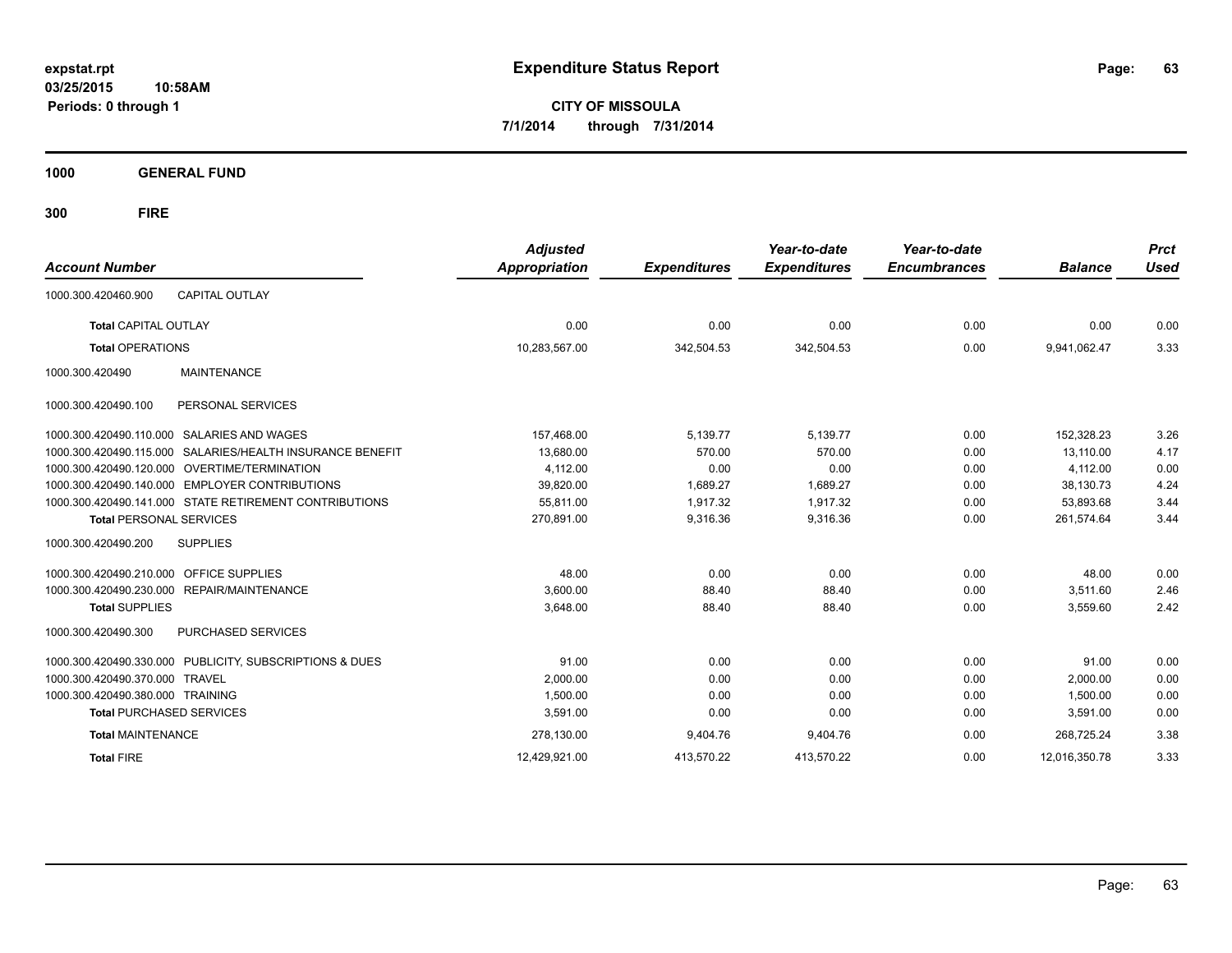**1000 GENERAL FUND**

|                                         |                                                        | <b>Adjusted</b>      |                     | Year-to-date        | Year-to-date        |                | <b>Prct</b> |
|-----------------------------------------|--------------------------------------------------------|----------------------|---------------------|---------------------|---------------------|----------------|-------------|
| <b>Account Number</b>                   |                                                        | <b>Appropriation</b> | <b>Expenditures</b> | <b>Expenditures</b> | <b>Encumbrances</b> | <b>Balance</b> | <b>Used</b> |
| 1000.320.430210                         | <b>ADMINISTRATION</b>                                  |                      |                     |                     |                     |                |             |
| 1000.320.430210.100                     | PERSONAL SERVICES                                      |                      |                     |                     |                     |                |             |
|                                         | 1000.320.430210.110.000 SALARIES AND WAGES             | 96,588.00            | 3,397.01            | 3,397.01            | 0.00                | 93,190.99      | 3.52        |
| 1000.320.430210.120.000                 | OVERTIME/TERMINATION                                   | 0.00                 | 275.27              | 275.27              | 0.00                | $-275.27$      | 0.00        |
|                                         | 1000.320.430210.140.000 EMPLOYER CONTRIBUTIONS         | 53,146.00            | 4,292.75            | 4,292.75            | 0.00                | 48,853.25      | 8.08        |
|                                         | 1000.320.430210.141.000 STATE RETIREMENT CONTRIBUTIONS | 0.00                 | 45.85               | 45.85               | 0.00                | $-45.85$       | 0.00        |
| <b>Total PERSONAL SERVICES</b>          |                                                        | 149,734.00           | 8,010.88            | 8,010.88            | 0.00                | 141,723.12     | 5.35        |
| 1000.320.430210.200                     | <b>SUPPLIES</b>                                        |                      |                     |                     |                     |                |             |
| 1000.320.430210.210.000 OFFICE SUPPLIES |                                                        | 1,600.00             | 287.40              | 287.40              | 0.00                | 1,312.60       | 17.96       |
|                                         | 1000.320.430210.220.000 OPERATING SUPPLIES             | 8,440.00             | 317.80              | 317.80              | 0.00                | 8,122.20       | 3.77        |
| <b>Total SUPPLIES</b>                   |                                                        | 10,040.00            | 605.20              | 605.20              | 0.00                | 9,434.80       | 6.03        |
| 1000.320.430210.300                     | PURCHASED SERVICES                                     |                      |                     |                     |                     |                |             |
| 1000.320.430210.310.000 COMMUNICATIONS  |                                                        | 7,000.00             | 0.00                | 0.00                | 0.00                | 7,000.00       | 0.00        |
|                                         | 1000.320.430210.320.000 PRINTING & DUPLICATING         | 3,000.00             | 0.00                | 0.00                | 0.00                | 3,000.00       | 0.00        |
| 1000.320.430210.370.000 TRAVEL          |                                                        | 3,300.00             | 0.00                | 0.00                | 0.00                | 3,300.00       | 0.00        |
| 1000.320.430210.380.000 TRAINING        |                                                        | 1,500.00             | 0.00                | 0.00                | 0.00                | 1,500.00       | 0.00        |
| <b>Total PURCHASED SERVICES</b>         |                                                        | 14,800.00            | 0.00                | 0.00                | 0.00                | 14,800.00      | 0.00        |
| 1000.320.430210.900                     | <b>CAPITAL OUTLAY</b>                                  |                      |                     |                     |                     |                |             |
| <b>Total CAPITAL OUTLAY</b>             |                                                        | 0.00                 | 0.00                | 0.00                | 0.00                | 0.00           | 0.00        |
| <b>Total ADMINISTRATION</b>             |                                                        | 174,574.00           | 8,616.08            | 8,616.08            | 0.00                | 165,957.92     | 4.94        |
| 1000.320.430220                         | <b>FACILITY</b>                                        |                      |                     |                     |                     |                |             |
| 1000.320.430220.100                     | PERSONAL SERVICES                                      |                      |                     |                     |                     |                |             |
|                                         | 1000.320.430220.110.000 SALARIES AND WAGES             | 44,477.00            | 1,563.54            | 1,563.54            | 0.00                | 42,913.46      | 3.52        |
|                                         | 1000.320.430220.120.000 OVERTIME/TERMINATION           | 0.00                 | 126.67              | 126.67              | 0.00                | $-126.67$      | 0.00        |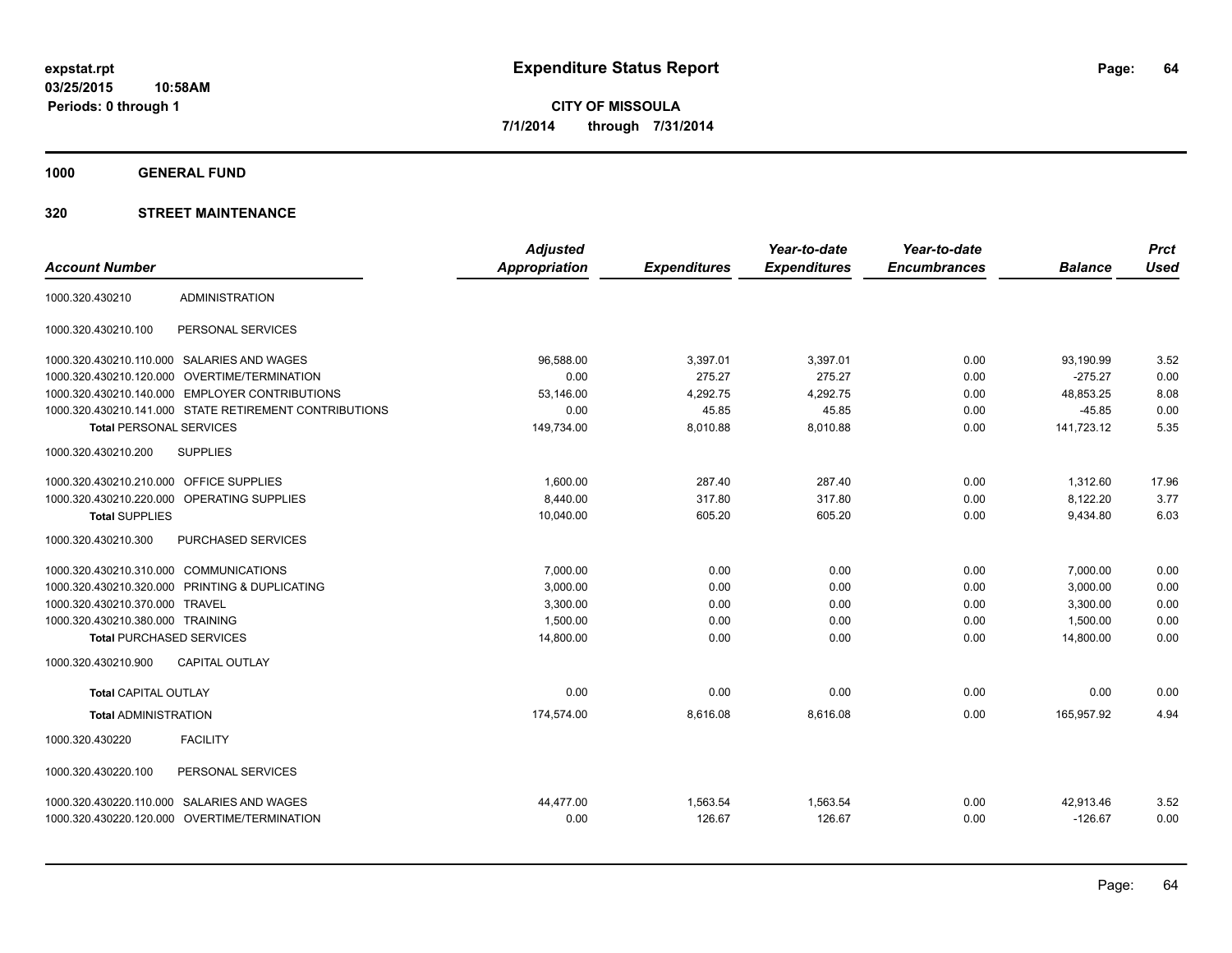**1000 GENERAL FUND**

| <b>Account Number</b>                                                            | <b>Adjusted</b><br><b>Appropriation</b> | <b>Expenditures</b>  | Year-to-date<br><b>Expenditures</b> | Year-to-date<br><b>Encumbrances</b> | <b>Balance</b>         | <b>Prct</b><br>Used |
|----------------------------------------------------------------------------------|-----------------------------------------|----------------------|-------------------------------------|-------------------------------------|------------------------|---------------------|
| 1000.320.430220.140.000 EMPLOYER CONTRIBUTIONS<br><b>Total PERSONAL SERVICES</b> | 24,473.00<br>68,950.00                  | 1,976.09<br>3,666.30 | 1,976.09<br>3,666.30                | 0.00<br>0.00                        | 22,496.91<br>65.283.70 | 8.07<br>5.32        |
| 1000.320.430220.200<br><b>SUPPLIES</b>                                           |                                         |                      |                                     |                                     |                        |                     |
| 1000.320.430220.220.000 OPERATING SUPPLIES                                       | 8,000.00                                | 226.22               | 226.22                              | 0.00                                | 7,773.78               | 2.83                |
| <b>Total SUPPLIES</b>                                                            | 8,000.00                                | 226.22               | 226.22                              | 0.00                                | 7,773.78               | 2.83                |
| 1000.320.430220.300<br><b>PURCHASED SERVICES</b>                                 |                                         |                      |                                     |                                     |                        |                     |
| 1000.320.430220.343.000 WATER CHARGES                                            | 6.000.00                                | 0.00                 | 0.00                                | 0.00                                | 6,000.00               | 0.00                |
| 1000.320.430220.344.000 TELEPHONE SERVICE                                        | 1,821.00                                | 233.85               | 233.85                              | 0.00                                | 1,587.15               | 12.84               |
| 1000.320.430220.350.000 PROFESSIONAL SERVICES                                    | 1,650.00                                | 0.00                 | 0.00                                | 0.00                                | 1,650.00               | 0.00                |
| <b>Total PURCHASED SERVICES</b>                                                  | 9,471.00                                | 233.85               | 233.85                              | 0.00                                | 9,237.15               | 2.47                |
| 1000.320.430220.500<br><b>FIXED CHARGES</b>                                      |                                         |                      |                                     |                                     |                        |                     |
| 1000.320.430220.500.000 FIXED CHARGES                                            | 9.000.00                                | 0.00                 | 0.00                                | 0.00                                | 9,000.00               | 0.00                |
| <b>Total FIXED CHARGES</b>                                                       | 9,000.00                                | 0.00                 | 0.00                                | 0.00                                | 9,000.00               | 0.00                |
| <b>Total FACILITY</b>                                                            | 95,421.00                               | 4,126.37             | 4,126.37                            | 0.00                                | 91.294.63              | 4.32                |
| 1000.320.430230<br><b>STREET RESTORATION</b>                                     |                                         |                      |                                     |                                     |                        |                     |
| 1000.320.430230.100<br>PERSONAL SERVICES                                         |                                         |                      |                                     |                                     |                        |                     |
| 1000.320.430230.110.000 SALARIES AND WAGES                                       | 289,005.00                              | 10,274.95            | 10,274.95                           | 0.00                                | 278,730.05             | 3.56                |
| 1000.320.430230.120.000 OVERTIME/TERMINATION                                     | 3,000.00                                | 832.44               | 832.44                              | 0.00                                | 2,167.56               | 27.75               |
| 1000.320.430230.140.000 EMPLOYER CONTRIBUTIONS                                   | 160,673.00                              | 12,982.82            | 12,982.82                           | 0.00                                | 147,690.18             | 8.08                |
| <b>Total PERSONAL SERVICES</b>                                                   | 452,678.00                              | 24,090.21            | 24,090.21                           | 0.00                                | 428.587.79             | 5.32                |
| <b>SUPPLIES</b><br>1000.320.430230.200                                           |                                         |                      |                                     |                                     |                        |                     |
| 1000.320.430230.220.000 OPERATING SUPPLIES                                       | 1,599.00                                | 1,218.00             | 1,218.00                            | 0.00                                | 381.00                 | 76.17               |
| 1000.320.430230.230.000 REPAIR/MAINTENANCE                                       | 25,009.00                               | 851.05               | 851.05                              | 0.00                                | 24,157.95              | 3.40                |
| 1000.320.430230.231.000 GASOLINE                                                 | 74,487.00                               | 0.00                 | 0.00                                | 0.00                                | 74,487.00              | 0.00                |
| <b>Total SUPPLIES</b>                                                            | 101,095.00                              | 2,069.05             | 2,069.05                            | 0.00                                | 99,025.95              | 2.05                |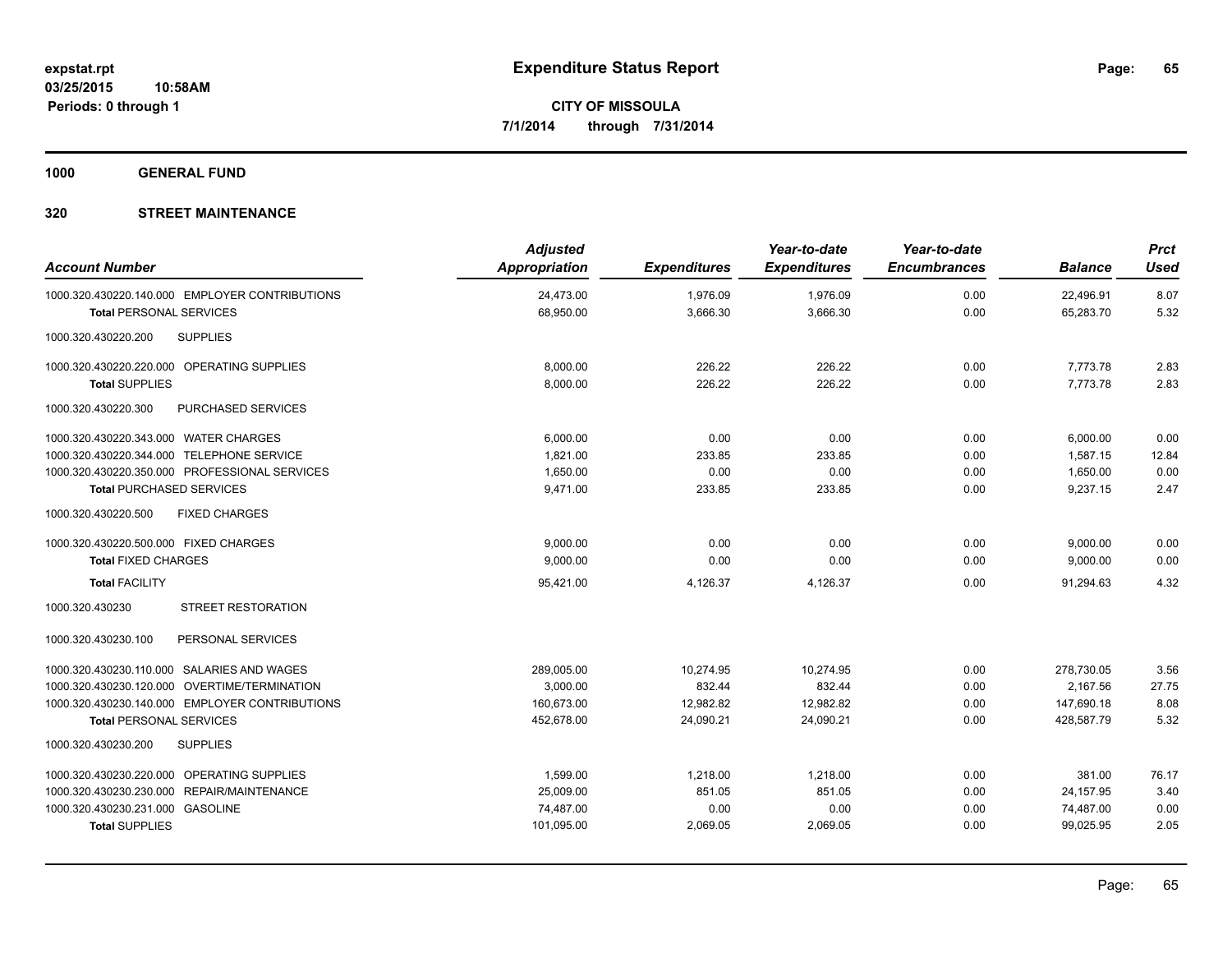**1000 GENERAL FUND**

| <b>Adjusted</b>      |                     | Year-to-date        | Year-to-date        |                | <b>Prct</b> |
|----------------------|---------------------|---------------------|---------------------|----------------|-------------|
| <b>Appropriation</b> | <b>Expenditures</b> | <b>Expenditures</b> | <b>Encumbrances</b> | <b>Balance</b> | <b>Used</b> |
|                      |                     |                     |                     |                |             |
| 5.200.00             | 0.00                | 0.00                | 0.00                | 5,200.00       | 0.00        |
| 1,000.00             | 0.00                | 0.00                | 0.00                | 1,000.00       | 0.00        |
| 2,000.00             | 0.00                | 0.00                | 0.00                | 2,000.00       | 0.00        |
| 8,200.00             | 0.00                | 0.00                | 0.00                | 8,200.00       | 0.00        |
|                      |                     |                     |                     |                |             |
| 17,598.00            | 0.00                | 0.00                | 0.00                | 17,598.00      | 0.00        |
| 17,598.00            | 0.00                | 0.00                | 0.00                | 17.598.00      | 0.00        |
|                      |                     |                     |                     |                |             |
| 5,500.00             | 0.00                | 0.00                | 0.00                | 5,500.00       | 0.00        |
| 5,500.00             | 0.00                | 0.00                | 0.00                | 5,500.00       | 0.00        |
|                      |                     |                     |                     |                |             |
| 0.00                 | 0.00                | 0.00                | 0.00                | 0.00           | 0.00        |
| 585,071.00           | 26,159.26           | 26,159.26           | 0.00                | 558,911.74     | 4.47        |
|                      |                     |                     |                     |                |             |
|                      |                     |                     |                     |                |             |
| 391,128.00           | 13,947.51           | 13,947.51           | 0.00                | 377,180.49     | 3.57        |
| 2,100.00             | 1,129.99            | 1,129.99            | 0.00                | 970.01         | 53.81       |
| 3,000.00             | 0.00                | 0.00                | 0.00                | 3,000.00       | 0.00        |
| 218,020.00           | 17,622.76           | 17,622.76           | 0.00                | 200.397.24     | 8.08        |
| 614,248.00           | 32,700.26           | 32,700.26           | 0.00                | 581,547.74     | 5.32        |
|                      |                     |                     |                     |                |             |
| 1,599.00             | 0.00                | 0.00                | 0.00                | 1,599.00       | 0.00        |
| 19,455.00            | 0.00                | 0.00                | 0.00                | 19,455.00      | 0.00        |
|                      |                     |                     |                     |                |             |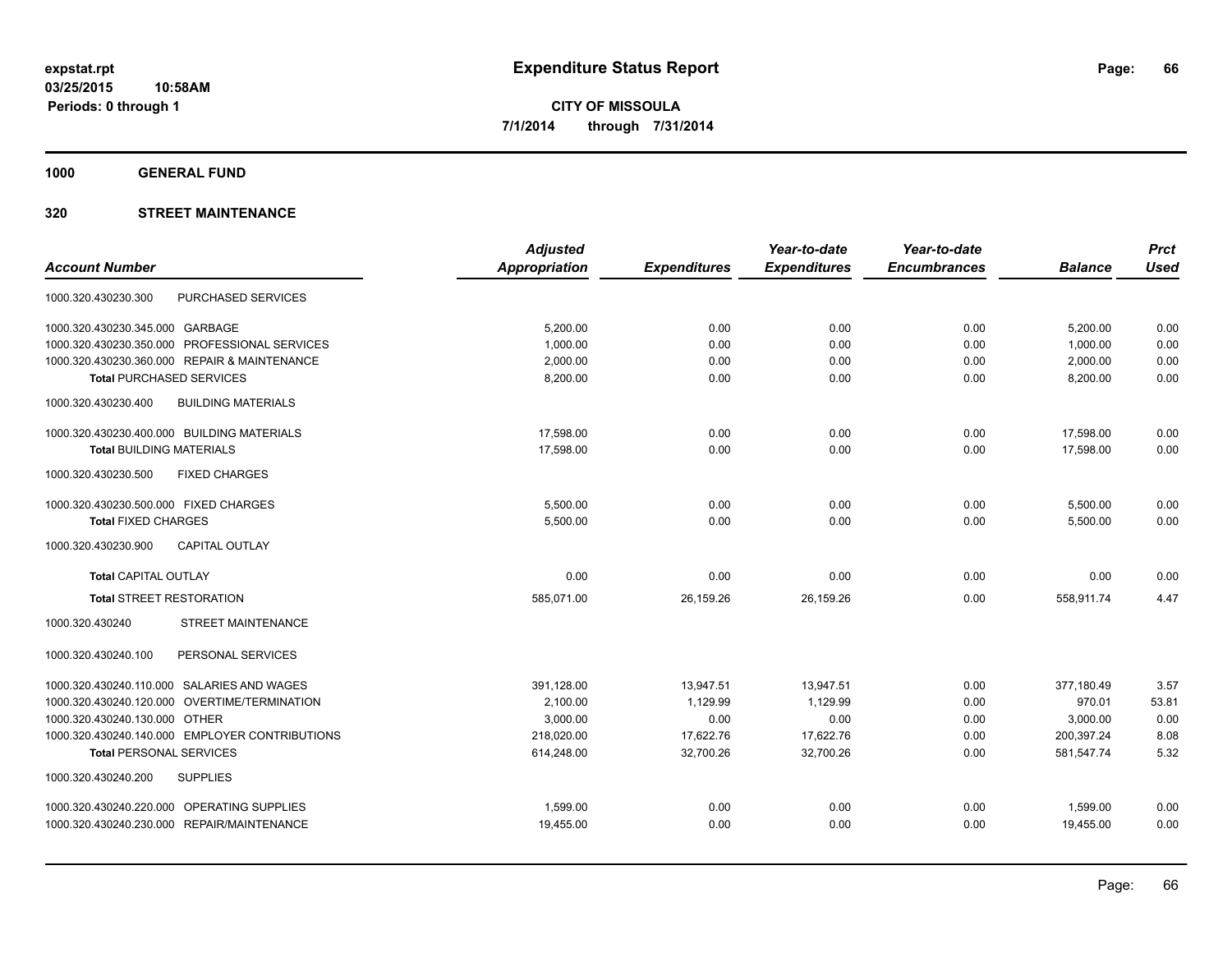**1000 GENERAL FUND**

| <b>Account Number</b>                            | <b>Adjusted</b><br><b>Appropriation</b> | <b>Expenditures</b> | Year-to-date<br><b>Expenditures</b> | Year-to-date<br><b>Encumbrances</b> | <b>Balance</b> | <b>Prct</b><br><b>Used</b> |
|--------------------------------------------------|-----------------------------------------|---------------------|-------------------------------------|-------------------------------------|----------------|----------------------------|
| 1000.320.430240.231.000 GASOLINE                 | 14,132.00                               | 142.28              | 142.28                              | 0.00                                | 13,989.72      | 1.01                       |
| <b>Total SUPPLIES</b>                            | 35,186.00                               | 142.28              | 142.28                              | 0.00                                | 35,043.72      | 0.40                       |
| 1000.320.430240.300<br><b>PURCHASED SERVICES</b> |                                         |                     |                                     |                                     |                |                            |
| 1000.320.430240.345.000 GARBAGE                  | 2,080.00                                | 0.00                | 0.00                                | 0.00                                | 2,080.00       | 0.00                       |
| 1000.320.430240.350.000 PROFESSIONAL SERVICES    | 2.000.00                                | 0.00                | 0.00                                | 0.00                                | 2,000.00       | 0.00                       |
| <b>Total PURCHASED SERVICES</b>                  | 4,080.00                                | 0.00                | 0.00                                | 0.00                                | 4,080.00       | 0.00                       |
| 1000.320.430240.400<br><b>BUILDING MATERIALS</b> |                                         |                     |                                     |                                     |                |                            |
| 1000.320.430240.400.000 BUILDING MATERIALS       | 44,665.00                               | 10,316.80           | 10,316.80                           | 0.00                                | 34,348.20      | 23.10                      |
| <b>Total BUILDING MATERIALS</b>                  | 44,665.00                               | 10,316.80           | 10,316.80                           | 0.00                                | 34,348.20      | 23.10                      |
| 1000.320.430240.500<br><b>FIXED CHARGES</b>      |                                         |                     |                                     |                                     |                |                            |
| 1000.320.430240.500.000 FIXED CHARGES            | 5,000.00                                | 0.00                | 0.00                                | 0.00                                | 5,000.00       | 0.00                       |
| <b>Total FIXED CHARGES</b>                       | 5,000.00                                | 0.00                | 0.00                                | 0.00                                | 5,000.00       | 0.00                       |
| <b>CAPITAL OUTLAY</b><br>1000.320.430240.900     |                                         |                     |                                     |                                     |                |                            |
| <b>Total CAPITAL OUTLAY</b>                      | 0.00                                    | 0.00                | 0.00                                | 0.00                                | 0.00           | 0.00                       |
| <b>Total STREET MAINTENANCE</b>                  | 703,179.00                              | 43,159.34           | 43,159.34                           | 0.00                                | 660,019.66     | 6.14                       |
| 1000.320.430251<br>ICE & SNOW REMOVAL            |                                         |                     |                                     |                                     |                |                            |
| PERSONAL SERVICES<br>1000.320.430251.100         |                                         |                     |                                     |                                     |                |                            |
| 1000.320.430251.110.000 SALARIES AND WAGES       | 130,722.00                              | 4,777.59            | 4,777.59                            | 0.00                                | 125,944.41     | 3.65                       |
| 1000.320.430251.120.000 OVERTIME/TERMINATION     | 4,950.00                                | 387.08              | 387.08                              | 0.00                                | 4,562.92       | 7.82                       |
| 1000.320.430251.140.000 EMPLOYER CONTRIBUTIONS   | 74,652.00                               | 6,036.81            | 6,036.81                            | 0.00                                | 68.615.19      | 8.09                       |
| <b>Total PERSONAL SERVICES</b>                   | 210,324.00                              | 11,201.48           | 11,201.48                           | 0.00                                | 199,122.52     | 5.33                       |
| <b>SUPPLIES</b><br>1000.320.430251.200           |                                         |                     |                                     |                                     |                |                            |
| 1000.320.430251.220.000 OPERATING SUPPLIES       | 148,547.00                              | 0.00                | 0.00                                | 0.00                                | 148,547.00     | 0.00                       |
| 1000.320.430251.230.000 REPAIR/MAINTENANCE       | 14,315.00                               | 333.28              | 333.28                              | 0.00                                | 13.981.72      | 2.33                       |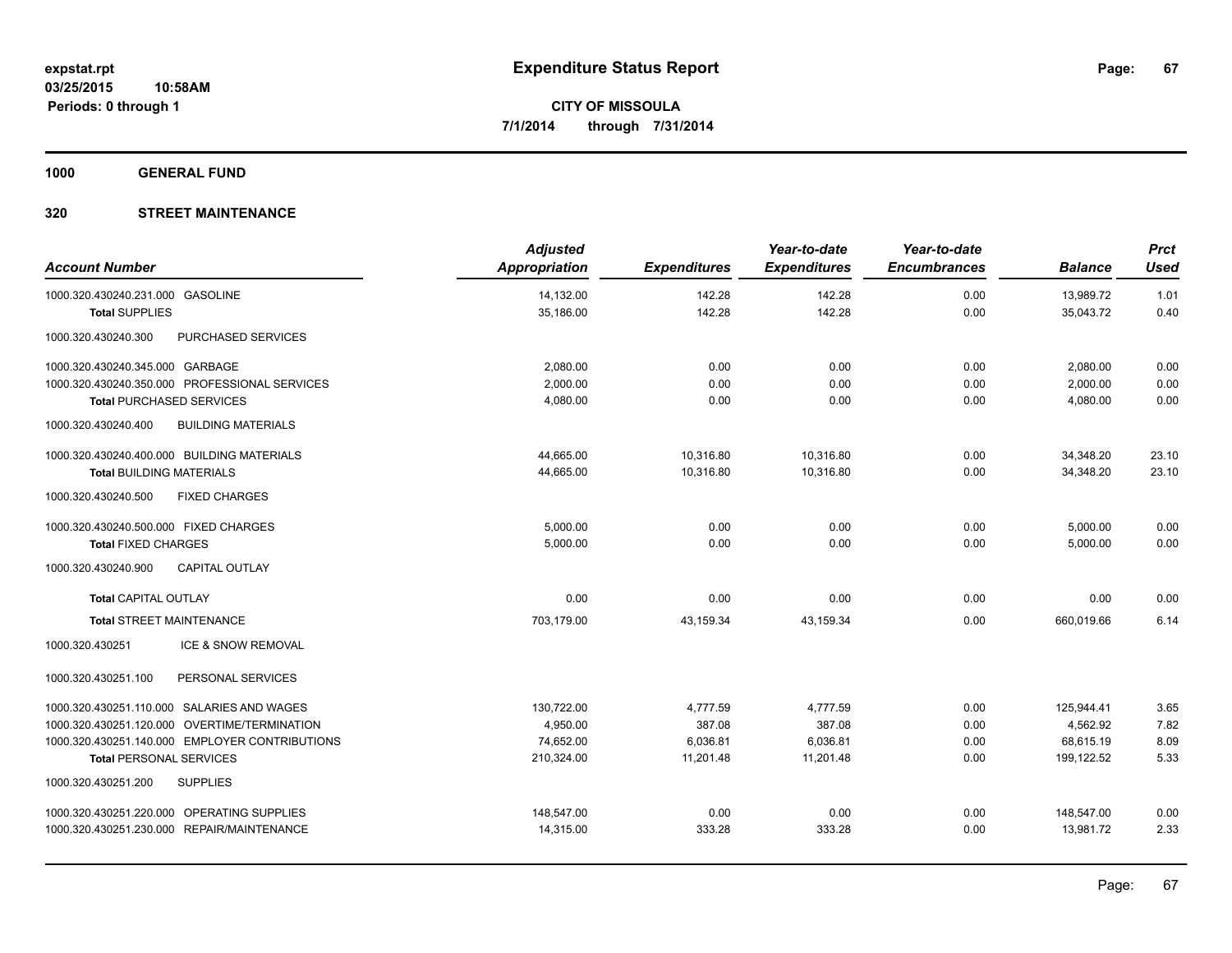**1000 GENERAL FUND**

### **320 STREET MAINTENANCE**

| <b>Account Number</b>                          | <b>Adjusted</b><br>Appropriation | <b>Expenditures</b> | Year-to-date<br><b>Expenditures</b> | Year-to-date<br><b>Encumbrances</b> | <b>Balance</b> | <b>Prct</b><br><b>Used</b> |
|------------------------------------------------|----------------------------------|---------------------|-------------------------------------|-------------------------------------|----------------|----------------------------|
| 1000.320.430251.231.000 GASOLINE               | 86.170.00                        | 0.00                | 0.00                                | 0.00                                | 86,170.00      | 0.00                       |
| <b>Total SUPPLIES</b>                          | 249,032.00                       | 333.28              | 333.28                              | 0.00                                | 248,698.72     | 0.13                       |
| 1000.320.430251.300<br>PURCHASED SERVICES      |                                  |                     |                                     |                                     |                |                            |
| 1000.320.430251.360.000 REPAIR & MAINTENANCE   | 5,000.00                         | 0.00                | 0.00                                | 0.00                                | 5,000.00       | 0.00                       |
| <b>Total PURCHASED SERVICES</b>                | 5,000.00                         | 0.00                | 0.00                                | 0.00                                | 5,000.00       | 0.00                       |
| 1000.320.430251.500<br><b>FIXED CHARGES</b>    |                                  |                     |                                     |                                     |                |                            |
| 1000.320.430251.500.000 FIXED CHARGES          | 2,000.00                         | 0.00                | 0.00                                | 0.00                                | 2,000.00       | 0.00                       |
| <b>Total FIXED CHARGES</b>                     | 2,000.00                         | 0.00                | 0.00                                | 0.00                                | 2.000.00       | 0.00                       |
| CAPITAL OUTLAY<br>1000.320.430251.900          |                                  |                     |                                     |                                     |                |                            |
| <b>Total CAPITAL OUTLAY</b>                    | 0.00                             | 0.00                | 0.00                                | 0.00                                | 0.00           | 0.00                       |
| Total ICE & SNOW REMOVAL                       | 466,356.00                       | 11,534.76           | 11,534.76                           | 0.00                                | 454,821.24     | 2.47                       |
| 1000.320.430252<br><b>STREET CLEANING</b>      |                                  |                     |                                     |                                     |                |                            |
| 1000.320.430252.100<br>PERSONAL SERVICES       |                                  |                     |                                     |                                     |                |                            |
| 1000.320.430252.110.000 SALARIES AND WAGES     | 329,861.00                       | 11,888.32           | 11,888.32                           | 0.00                                | 317,972.68     | 3.60                       |
| 1000.320.430252.120.000 OVERTIME/TERMINATION   | 4.950.00                         | 963.19              | 963.19                              | 0.00                                | 3.986.81       | 19.46                      |
| 1000.320.430252.130.000 OTHER                  | 3,000.00                         | 0.00                | 0.00                                | 0.00                                | 3,000.00       | 0.00                       |
| 1000.320.430252.140.000 EMPLOYER CONTRIBUTIONS | 185,877.00                       | 15,788.45           | 15,788.45                           | 0.00                                | 170,088.55     | 8.49                       |
| <b>Total PERSONAL SERVICES</b>                 | 523,688.00                       | 28,639.96           | 28,639.96                           | 0.00                                | 495,048.04     | 5.47                       |
| 1000.320.430252.200<br><b>SUPPLIES</b>         |                                  |                     |                                     |                                     |                |                            |
| 1000.320.430252.220.000 OPERATING SUPPLIES     | 2,132.00                         | 0.00                | 0.00                                | 0.00                                | 2,132.00       | 0.00                       |
| 1000.320.430252.230.000 REPAIR/MAINTENANCE     | 25,435.00                        | 149.61              | 149.61                              | 0.00                                | 25,285.39      | 0.59                       |
| 1000.320.430252.231.000 GASOLINE               | 43,814.00                        | 0.00                | 0.00                                | 0.00                                | 43,814.00      | 0.00                       |
| <b>Total SUPPLIES</b>                          | 71,381.00                        | 149.61              | 149.61                              | 0.00                                | 71,231.39      | 0.21                       |
| <b>PUBOULOFB OFBUGES</b>                       |                                  |                     |                                     |                                     |                |                            |

1000.320.430252.300 PURCHASED SERVICES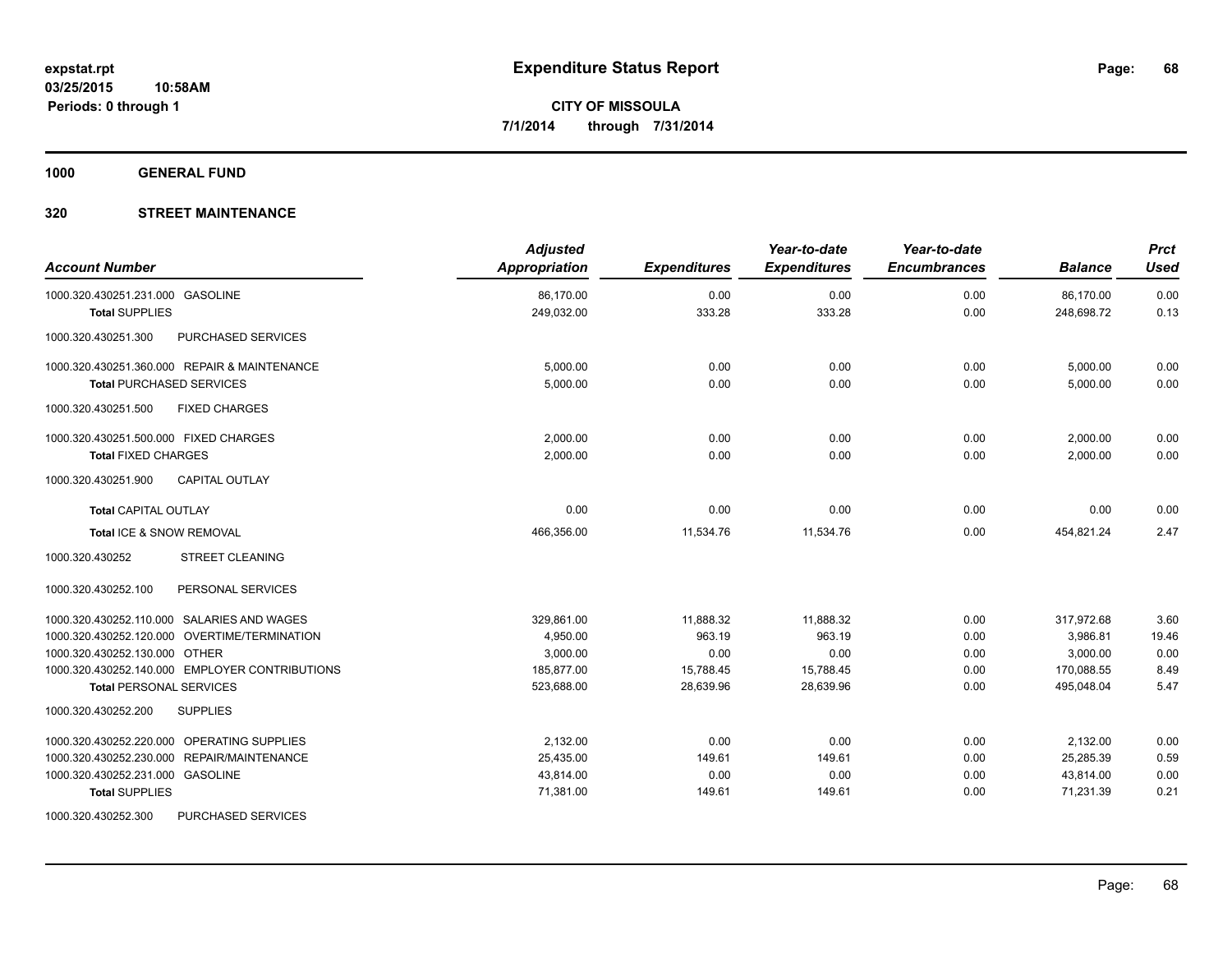**1000 GENERAL FUND**

| <b>Account Number</b>                |                                               | <b>Adjusted</b><br><b>Appropriation</b> | <b>Expenditures</b> | Year-to-date<br><b>Expenditures</b> | Year-to-date<br><b>Encumbrances</b> | <b>Balance</b> | <b>Prct</b><br><b>Used</b> |
|--------------------------------------|-----------------------------------------------|-----------------------------------------|---------------------|-------------------------------------|-------------------------------------|----------------|----------------------------|
|                                      | 1000.320.430252.350.000 PROFESSIONAL SERVICES | 500.00                                  | 0.00                | 0.00                                | 0.00                                | 500.00         | 0.00                       |
|                                      | 1000.320.430252.360.000 REPAIR & MAINTENANCE  | 14,000.00                               | 0.00                | 0.00                                | 0.00                                | 14,000.00      | 0.00                       |
|                                      | <b>Total PURCHASED SERVICES</b>               | 14,500.00                               | 0.00                | 0.00                                | 0.00                                | 14,500.00      | 0.00                       |
| 1000.320.430252.400                  | <b>BUILDING MATERIALS</b>                     |                                         |                     |                                     |                                     |                |                            |
|                                      | 1000.320.430252.400.000 BUILDING MATERIALS    | 9.000.00                                | 0.00                | 0.00                                | 0.00                                | 9,000.00       | 0.00                       |
| <b>Total BUILDING MATERIALS</b>      |                                               | 9,000.00                                | 0.00                | 0.00                                | 0.00                                | 9,000.00       | 0.00                       |
| 1000.320.430252.500                  | <b>FIXED CHARGES</b>                          |                                         |                     |                                     |                                     |                |                            |
| <b>Total FIXED CHARGES</b>           |                                               | 0.00                                    | 0.00                | 0.00                                | 0.00                                | 0.00           | 0.00                       |
| <b>Total STREET CLEANING</b>         |                                               | 618,569.00                              | 28,789.57           | 28,789.57                           | 0.00                                | 589,779.43     | 4.65                       |
| 1000.320.430270                      | <b>COMMUNICATIONS MAINTENANCE</b>             |                                         |                     |                                     |                                     |                |                            |
| 1000.320.430270.100                  | PERSONAL SERVICES                             |                                         |                     |                                     |                                     |                |                            |
| <b>Total PERSONAL SERVICES</b>       |                                               | 0.00                                    | 0.00                | 0.00                                | 0.00                                | 0.00           | 0.00                       |
| 1000.320.430270.200                  | <b>SUPPLIES</b>                               |                                         |                     |                                     |                                     |                |                            |
| <b>Total SUPPLIES</b>                |                                               | 0.00                                    | 0.00                | 0.00                                | 0.00                                | 0.00           | 0.00                       |
| 1000.320.430270.900                  | <b>CAPITAL OUTLAY</b>                         |                                         |                     |                                     |                                     |                |                            |
| 1000.320.430270.930.000 IMPROVEMENTS |                                               | 196,558.00                              | 19,158.72           | 19,158.72                           | 0.00                                | 177,399.28     | 9.75                       |
|                                      | <b>Total COMMUNICATIONS MAINTENANCE</b>       | 196,558.00                              | 19,158.72           | 19,158.72                           | 0.00                                | 177,399.28     | 9.75                       |
| 1000.320.490504                      | <b>DEBT SERVICE</b>                           |                                         |                     |                                     |                                     |                |                            |
| 1000.320.490504.600                  | <b>DEBT SERVICE</b>                           |                                         |                     |                                     |                                     |                |                            |
| <b>Total DEBT SERVICE</b>            |                                               | 0.00                                    | 0.00                | 0.00                                | 0.00                                | 0.00           | 0.00                       |
|                                      | <b>Total STREET MAINTENANCE</b>               | 2,839,728.00                            | 141,544.10          | 141,544.10                          | 0.00                                | 2,698,183.90   | 4.98                       |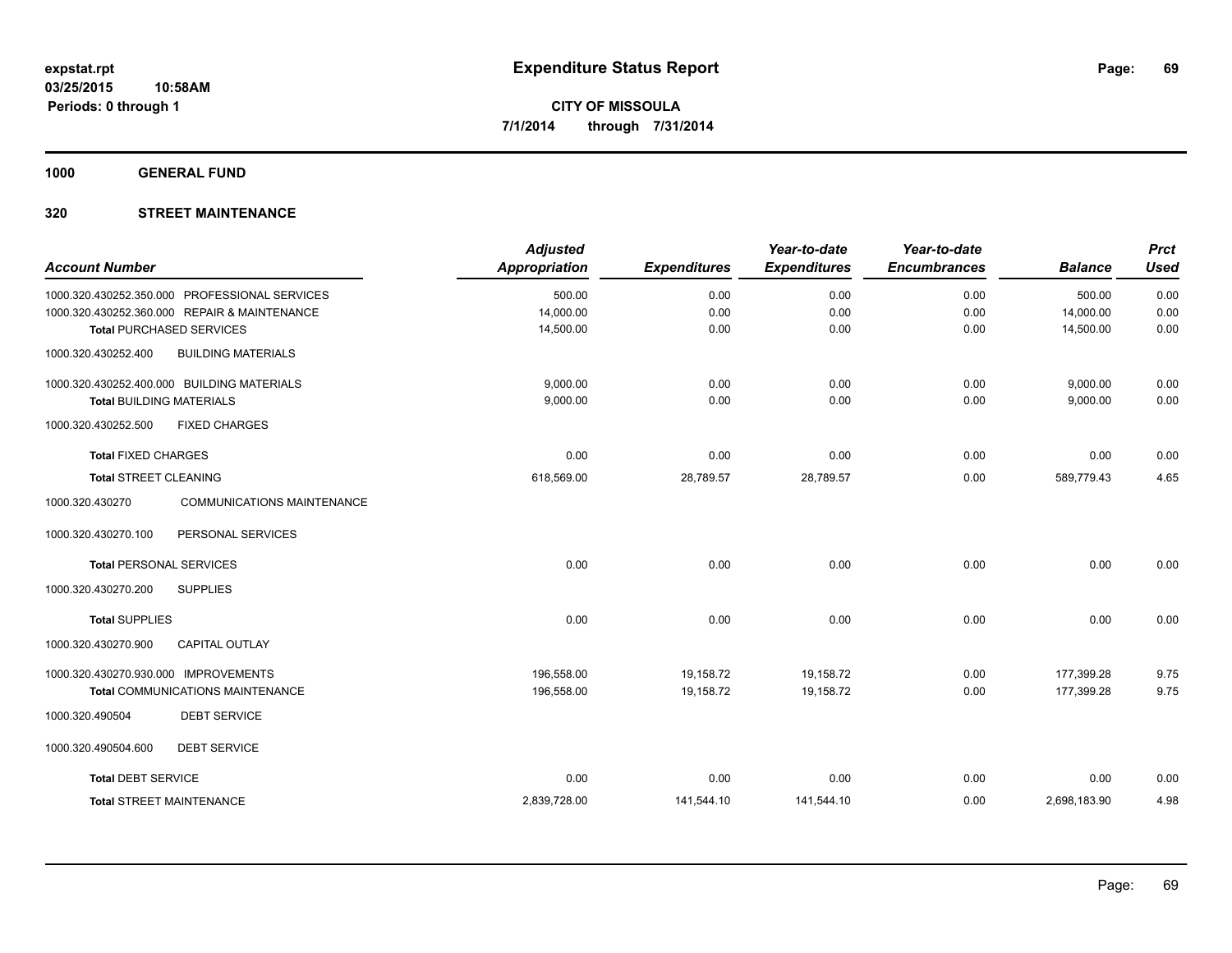**1000 GENERAL FUND**

### **321 VEHICLE MAINTENANCE**

|                                        |                                                   | <b>Adjusted</b>      |                     | Year-to-date        | Year-to-date        |                | <b>Prct</b> |
|----------------------------------------|---------------------------------------------------|----------------------|---------------------|---------------------|---------------------|----------------|-------------|
| <b>Account Number</b>                  |                                                   | <b>Appropriation</b> | <b>Expenditures</b> | <b>Expenditures</b> | <b>Encumbrances</b> | <b>Balance</b> | <b>Used</b> |
| 1000.321.411231                        | <b>ENERGY CONSERVATION</b>                        |                      |                     |                     |                     |                |             |
| 1000.321.411231.100                    | PERSONAL SERVICES                                 |                      |                     |                     |                     |                |             |
|                                        | 1000.321.411231.140.000 EMPLOYER CONTRIBUTIONS    | 0.00                 | 1,534.00            | 1,534.00            | 0.00                | $-1,534.00$    | 0.00        |
| <b>Total PERSONAL SERVICES</b>         |                                                   | 0.00                 | 1,534.00            | 1,534.00            | 0.00                | $-1,534.00$    | 0.00        |
| 1000.321.411231.200                    | <b>SUPPLIES</b>                                   |                      |                     |                     |                     |                |             |
| <b>Total SUPPLIES</b>                  |                                                   | 0.00                 | 0.00                | 0.00                | 0.00                | 0.00           | 0.00        |
| 1000.321.411231.300                    | PURCHASED SERVICES                                |                      |                     |                     |                     |                |             |
| <b>Total PURCHASED SERVICES</b>        |                                                   | 0.00                 | 0.00                | 0.00                | 0.00                | 0.00           | 0.00        |
|                                        | <b>Total ENERGY CONSERVATION</b>                  | 0.00                 | 1,534.00            | 1,534.00            | 0.00                | $-1,534.00$    | 0.00        |
| 1000.321.411810                        | <b>FACILITY MAINTENANCE</b>                       |                      |                     |                     |                     |                |             |
| 1000.321.411810.100                    | PERSONAL SERVICES                                 |                      |                     |                     |                     |                |             |
|                                        | 1000.321.411810.110.000 SALARIES AND WAGES        | 40,266.00            | 1,711.64            | 1,711.64            | 0.00                | 38,554.36      | 4.25        |
|                                        | 1000.321.411810.140.000 EMPLOYER CONTRIBUTIONS    | 18,339.00            | 1,387.79            | 1,387.79            | 0.00                | 16,951.21      | 7.57        |
| <b>Total PERSONAL SERVICES</b>         |                                                   | 58,605.00            | 3,099.43            | 3,099.43            | 0.00                | 55,505.57      | 5.29        |
| 1000.321.411810.200                    | <b>SUPPLIES</b>                                   |                      |                     |                     |                     |                |             |
|                                        | 1000.321.411810.220.000 OPERATING SUPPLIES        | 450.00               | 0.00                | 0.00                | 0.00                | 450.00         | 0.00        |
| 1000.321.411810.231.000 GASOLINE       |                                                   | 198.00               | 0.00                | 0.00                | 0.00                | 198.00         | 0.00        |
| 1000.321.411810.240.000 OTHER SUPPLIES |                                                   | 6.070.00             | 0.00                | 0.00                | 0.00                | 6,070.00       | 0.00        |
| <b>Total SUPPLIES</b>                  |                                                   | 6,718.00             | 0.00                | 0.00                | 0.00                | 6,718.00       | 0.00        |
| 1000.321.411810.300                    | <b>PURCHASED SERVICES</b>                         |                      |                     |                     |                     |                |             |
| 1000.321.411810.340.000 SEWER          |                                                   | 679.00               | 0.00                | 0.00                | 0.00                | 679.00         | 0.00        |
|                                        | 1000.321.411810.341.000 ELECTRICITY & NATURAL GAS | 3,680.00             | 0.00                | 0.00                | 0.00                | 3,680.00       | 0.00        |
| 1000.321.411810.343.000 WATER CHARGES  |                                                   | 957.00               | 0.00                | 0.00                | 0.00                | 957.00         | 0.00        |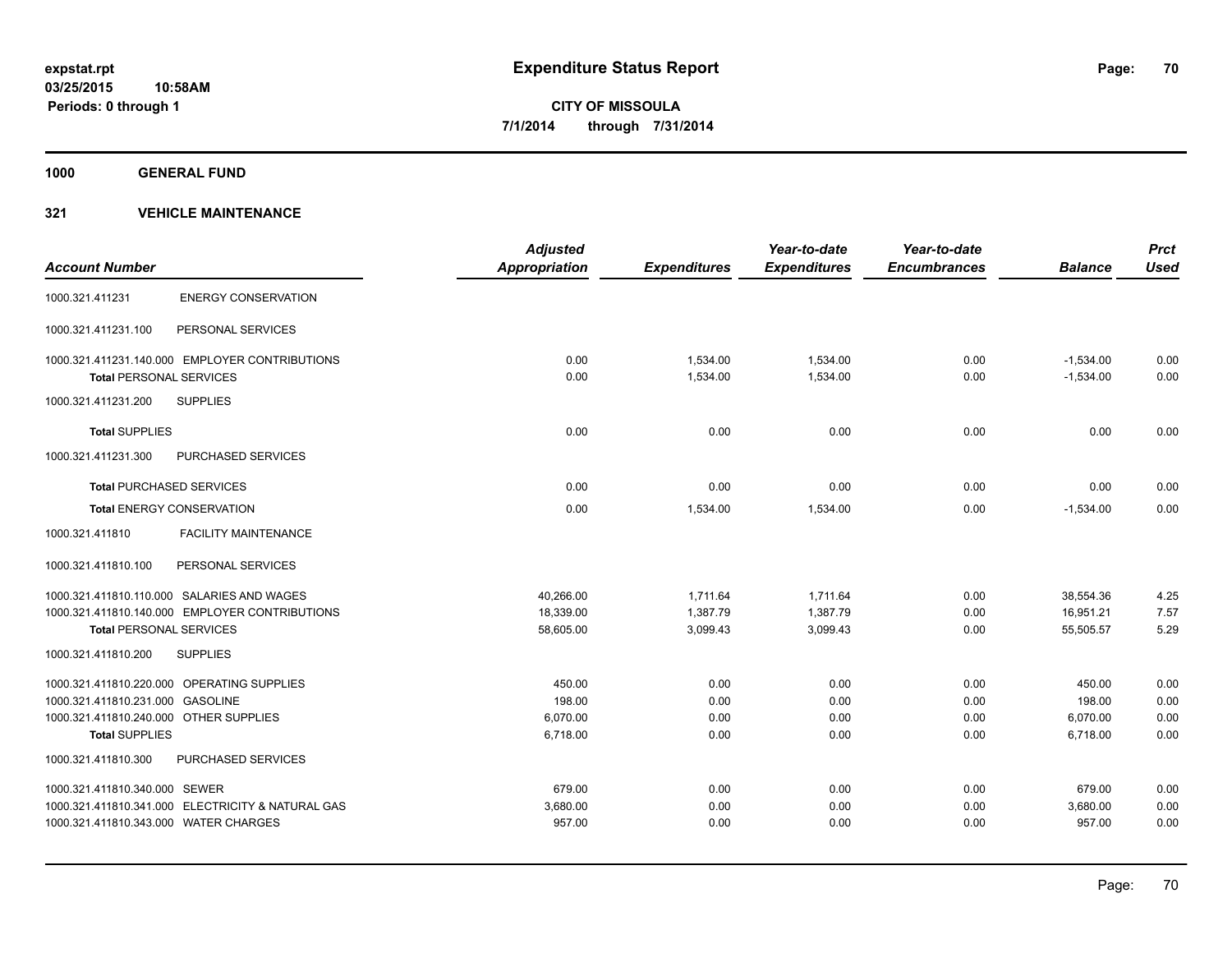**1000 GENERAL FUND**

### **321 VEHICLE MAINTENANCE**

| <b>Account Number</b>                                      | <b>Adjusted</b><br>Appropriation | <b>Expenditures</b> | Year-to-date<br><b>Expenditures</b> | Year-to-date<br><b>Encumbrances</b> | <b>Balance</b> | <b>Prct</b><br><b>Used</b> |
|------------------------------------------------------------|----------------------------------|---------------------|-------------------------------------|-------------------------------------|----------------|----------------------------|
| 1000.321.411810.360.000 REPAIR & MAINTENANCE               | 9,982.00                         | 0.00                | 0.00                                | 0.00                                | 9,982.00       | 0.00                       |
| 1000.321.411810.370.000 TRAVEL                             | 150.00                           | 0.00                | 0.00                                | 0.00                                | 150.00         | 0.00                       |
| <b>Total PURCHASED SERVICES</b>                            | 15,448.00                        | 0.00                | 0.00                                | 0.00                                | 15,448.00      | 0.00                       |
| 1000.321.411810.900<br><b>CAPITAL OUTLAY</b>               |                                  |                     |                                     |                                     |                |                            |
| <b>Total CAPITAL OUTLAY</b>                                | 0.00                             | 0.00                | 0.00                                | 0.00                                | 0.00           | 0.00                       |
| <b>Total FACILITY MAINTENANCE</b>                          | 80,771.00                        | 3,099.43            | 3,099.43                            | 0.00                                | 77.671.57      | 3.84                       |
| 1000.321.430220<br><b>CITY HALL UTILITIES</b>              |                                  |                     |                                     |                                     |                |                            |
| <b>SUPPLIES</b><br>1000.321.430220.200                     |                                  |                     |                                     |                                     |                |                            |
| 1000.321.430220.240.000 CITY HALL UTILITIES/OTHER SUPPLIES | 2.340.00                         | 63.00               | 63.00                               | 0.00                                | 2.277.00       | 2.69                       |
| <b>Total SUPPLIES</b>                                      | 2,340.00                         | 63.00               | 63.00                               | 0.00                                | 2,277.00       | 2.69                       |
| PURCHASED SERVICES<br>1000.321.430220.300                  |                                  |                     |                                     |                                     |                |                            |
| 1000.321.430220.340.000 CITY HALL/SEWER                    | 1,222.00                         | 577.43              | 577.43                              | 0.00                                | 644.57         | 47.25                      |
| 1000.321.430220.341.000 CITYHALL/ELECTRICITY & NATURAL GAS | 72.651.00                        | 0.00                | 0.00                                | 0.00                                | 72.651.00      | 0.00                       |
| 1000.321.430220.343.000 CITYHALL/WATER CHARGES             | 7,677.00                         | 0.00                | 0.00                                | 0.00                                | 7.677.00       | 0.00                       |
| 1000.321.430220.344.000 CITYHALL/TELEPHONE SERVICE         | 637.00                           | 0.00                | 0.00                                | 0.00                                | 637.00         | 0.00                       |
| 1000.321.430220.345.000 CITY HALL/GARBAGE                  | 5,747.00                         | 44.35               | 44.35                               | 0.00                                | 5.702.65       | 0.77                       |
| 1000.321.430220.350.000 PROFESSIONAL SERVICES              | 1,720.00                         | 0.00                | 0.00                                | 0.00                                | 1,720.00       | 0.00                       |
| 1000.321.430220.360.000 CITY HALL/REPAIR & MAINTENANCE     | 150,939.00                       | 11,640.00           | 11,640.00                           | 0.00                                | 139,299.00     | 7.71                       |
| <b>Total PURCHASED SERVICES</b>                            | 240,593.00                       | 12,261.78           | 12,261.78                           | 0.00                                | 228,331.22     | 5.10                       |
| 1000.321.430220.900<br><b>CAPITAL OUTLAY</b>               |                                  |                     |                                     |                                     |                |                            |
| <b>Total CAPITAL OUTLAY</b>                                | 0.00                             | 0.00                | 0.00                                | 0.00                                | 0.00           | 0.00                       |
| Total CITY HALL UTILITIES                                  | 242,933.00                       | 12,324.78           | 12,324.78                           | 0.00                                | 230,608.22     | 5.07                       |
| 1000.321.431310<br><b>ADMINISTRATION</b>                   |                                  |                     |                                     |                                     |                |                            |

1000.321.431310.100 PERSONAL SERVICES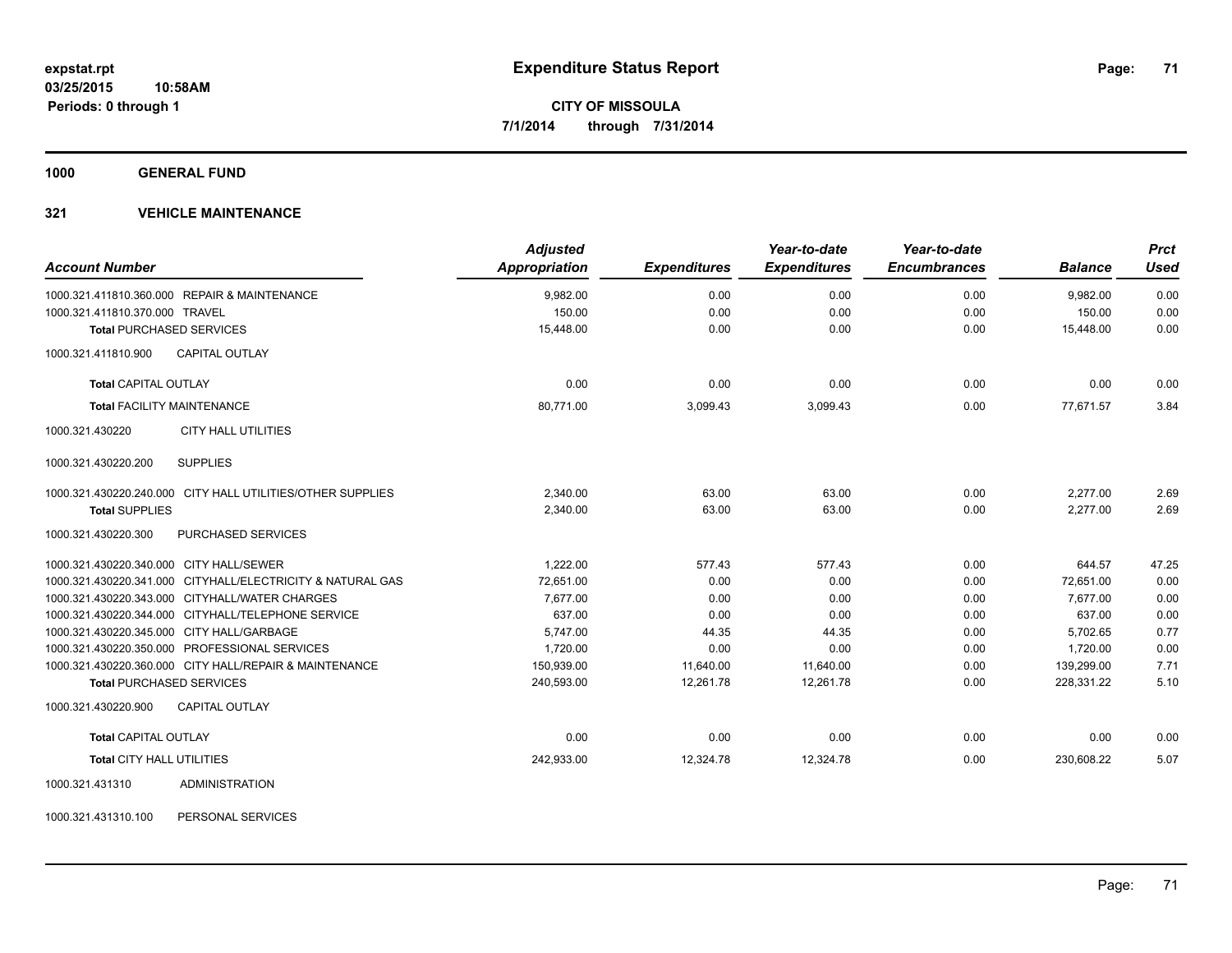**1000 GENERAL FUND**

### **321 VEHICLE MAINTENANCE**

| <b>Account Number</b>                          |                                                         | <b>Adjusted</b><br><b>Appropriation</b> | <b>Expenditures</b> | Year-to-date<br><b>Expenditures</b> | Year-to-date<br><b>Encumbrances</b> | <b>Balance</b> | <b>Prct</b><br><b>Used</b> |
|------------------------------------------------|---------------------------------------------------------|-----------------------------------------|---------------------|-------------------------------------|-------------------------------------|----------------|----------------------------|
| 1000.321.431310.110.000 SALARIES AND WAGES     |                                                         | 85,202.00                               | 3,912.28            | 3,912.28                            | 0.00                                | 81,289.72      | 4.59                       |
| 1000.321.431310.140.000 EMPLOYER CONTRIBUTIONS |                                                         | 34,864.00                               | 3,172.04            | 3,172.04                            | 0.00                                | 31,691.96      | 9.10                       |
| <b>Total PERSONAL SERVICES</b>                 |                                                         | 120,066.00                              | 7,084.32            | 7,084.32                            | 0.00                                | 112,981.68     | 5.90                       |
| <b>SUPPLIES</b><br>1000.321.431310.200         |                                                         |                                         |                     |                                     |                                     |                |                            |
| 1000.321.431310.210.000 OFFICE SUPPLIES        |                                                         | 1.000.00                                | 0.00                | 0.00                                | 0.00                                | 1,000.00       | 0.00                       |
| 1000.321.431310.220.000 OPERATING SUPPLIES     |                                                         | 150.00                                  | 0.00                | 0.00                                | 0.00                                | 150.00         | 0.00                       |
| <b>Total SUPPLIES</b>                          |                                                         | 1,150.00                                | 0.00                | 0.00                                | 0.00                                | 1,150.00       | 0.00                       |
| 1000.321.431310.300                            | PURCHASED SERVICES                                      |                                         |                     |                                     |                                     |                |                            |
| 1000.321.431310.310.000 COMMUNICATIONS         |                                                         | 150.00                                  | 0.00                | 0.00                                | 0.00                                | 150.00         | 0.00                       |
| 1000.321.431310.320.000 PRINTING & DUPLICATING |                                                         | 100.00                                  | 0.00                | 0.00                                | 0.00                                | 100.00         | 0.00                       |
|                                                | 1000.321.431310.330.000 PUBLICITY, SUBSCRIPTIONS & DUES | 230.00                                  | 0.00                | 0.00                                | 0.00                                | 230.00         | 0.00                       |
| <b>Total PURCHASED SERVICES</b>                |                                                         | 480.00                                  | 0.00                | 0.00                                | 0.00                                | 480.00         | 0.00                       |
| 1000.321.431310.800                            | OTHER OBJECTS                                           |                                         |                     |                                     |                                     |                |                            |
| <b>Total OTHER OBJECTS</b>                     |                                                         | 0.00                                    | 0.00                | 0.00                                | 0.00                                | 0.00           | 0.00                       |
| <b>Total ADMINISTRATION</b>                    |                                                         | 121,696.00                              | 7,084.32            | 7,084.32                            | 0.00                                | 114,611.68     | 5.82                       |
| 1000.321.431330                                | <b>EQUIPMENT MAINTENANCE</b>                            |                                         |                     |                                     |                                     |                |                            |
| 1000.321.431330.100                            | PERSONAL SERVICES                                       |                                         |                     |                                     |                                     |                |                            |
| 1000.321.431330.110.000 SALARIES AND WAGES     |                                                         | 392.694.00                              | 18.827.68           | 18.827.68                           | 0.00                                | 373.866.32     | 4.79                       |
| 1000.321.431330.120.000 OVERTIME/TERMINATION   |                                                         | 2,000.00                                | 0.00                | 0.00                                | 0.00                                | 2,000.00       | 0.00                       |
| 1000.321.431330.130.000 OTHER                  |                                                         | 75.168.00                               | 0.00                | 0.00                                | 0.00                                | 75.168.00      | 0.00                       |
| 1000.321.431330.140.000 EMPLOYER CONTRIBUTIONS |                                                         | 190,116.00                              | 15,264.52           | 15,264.52                           | 0.00                                | 174,851.48     | 8.03                       |
|                                                | 1000.321.431330.141.000 STATE RETIREMENT CONTRIBUTIONS  | 0.00                                    | 26.13               | 26.13                               | 0.00                                | $-26.13$       | 0.00                       |
| <b>Total PERSONAL SERVICES</b>                 |                                                         | 659,978.00                              | 34,118.33           | 34,118.33                           | 0.00                                | 625,859.67     | 5.17                       |
| 1000.321.431330.200<br><b>SUPPLIES</b>         |                                                         |                                         |                     |                                     |                                     |                |                            |
| 1000.321.431330.220.000 OPERATING SUPPLIES     |                                                         | 17,600.00                               | 2,800.25            | 2,800.25                            | 0.00                                | 14,799.75      | 15.91                      |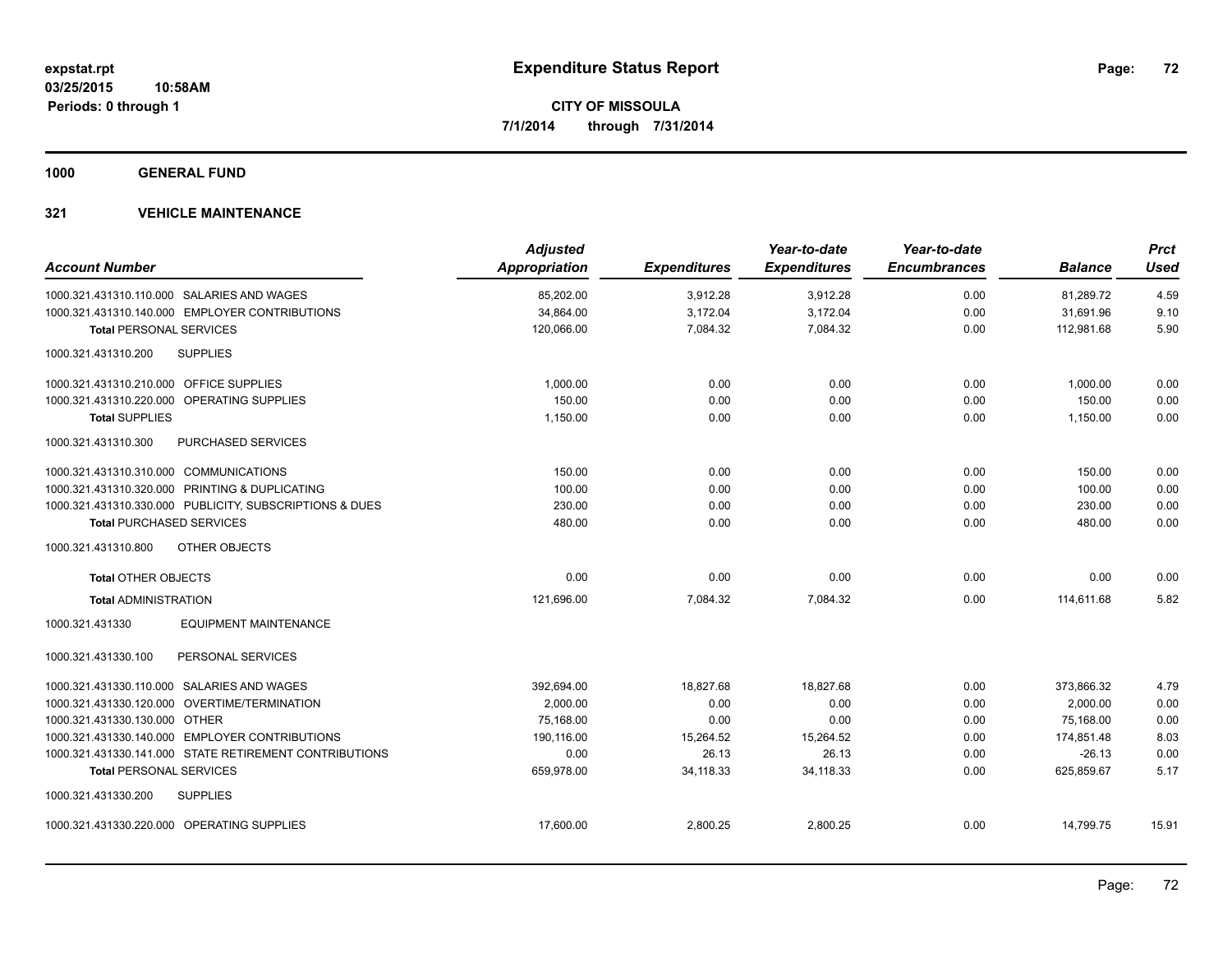**1000 GENERAL FUND**

#### **321 VEHICLE MAINTENANCE**

| <b>Account Number</b>                             | <b>Adjusted</b><br><b>Appropriation</b> | <b>Expenditures</b> | Year-to-date<br><b>Expenditures</b> | Year-to-date<br><b>Encumbrances</b> | <b>Balance</b> | <b>Prct</b><br><b>Used</b> |
|---------------------------------------------------|-----------------------------------------|---------------------|-------------------------------------|-------------------------------------|----------------|----------------------------|
| 1000.321.431330.230.000 REPAIR/MAINTENANCE        | 34,631.00                               | 675.06              | 675.06                              | 0.00                                | 33,955.94      | 1.95                       |
| 1000.321.431330.231.000 GASOLINE                  | 4,615.00                                | 0.00                | 0.00                                | 0.00                                | 4,615.00       | 0.00                       |
| 1000.321.431330.240.000 OTHER SUPPLIES            | 2,600.00                                | 0.00                | 0.00                                | 0.00                                | 2,600.00       | 0.00                       |
| <b>Total SUPPLIES</b>                             | 59,446.00                               | 3,475.31            | 3,475.31                            | 0.00                                | 55,970.69      | 5.85                       |
| 1000.321.431330.300<br><b>PURCHASED SERVICES</b>  |                                         |                     |                                     |                                     |                |                            |
| 1000.321.431330.320.000 PRINTING & DUPLICATING    | 250.00                                  | 0.00                | 0.00                                | 0.00                                | 250.00         | 0.00                       |
| 1000.321.431330.350.000 PROFESSIONAL SERVICES     | 5,980.00                                | 0.00                | 0.00                                | 0.00                                | 5,980.00       | 0.00                       |
| 1000.321.431330.360.000 REPAIR & MAINTENANCE      | 15,735.00                               | 332.49              | 332.49                              | 0.00                                | 15,402.51      | 2.11                       |
| 1000.321.431330.370.000 TRAVEL                    | 900.00                                  | 0.00                | 0.00                                | 0.00                                | 900.00         | 0.00                       |
| 1000.321.431330.380.000 TRAINING                  | 850.00                                  | 0.00                | 0.00                                | 0.00                                | 850.00         | 0.00                       |
| <b>Total PURCHASED SERVICES</b>                   | 23,715.00                               | 332.49              | 332.49                              | 0.00                                | 23,382.51      | 1.40                       |
| <b>CAPITAL OUTLAY</b><br>1000.321.431330.900      |                                         |                     |                                     |                                     |                |                            |
| <b>Total CAPITAL OUTLAY</b>                       | 0.00                                    | 0.00                | 0.00                                | 0.00                                | 0.00           | 0.00                       |
| <b>Total EQUIPMENT MAINTENANCE</b>                | 743,139.00                              | 37,926.13           | 37,926.13                           | 0.00                                | 705,212.87     | 5.10                       |
| 1000.321.431350<br><b>VEHICLE FACILITY</b>        |                                         |                     |                                     |                                     |                |                            |
| <b>SUPPLIES</b><br>1000.321.431350.200            |                                         |                     |                                     |                                     |                |                            |
| 1000.321.431350.220.000 OPERATING SUPPLIES        | 10,106.00                               | 0.00                | 0.00                                | 0.00                                | 10,106.00      | 0.00                       |
| <b>Total SUPPLIES</b>                             | 10,106.00                               | 0.00                | 0.00                                | 0.00                                | 10.106.00      | 0.00                       |
| 1000.321.431350.300<br>PURCHASED SERVICES         |                                         |                     |                                     |                                     |                |                            |
| 1000.321.431350.340.000 SEWER                     | 679.00                                  | 171.66              | 171.66                              | 0.00                                | 507.34         | 25.28                      |
| 1000.321.431350.341.000 ELECTRICITY & NATURAL GAS | 85,671.00                               | 0.00                | 0.00                                | 0.00                                | 85,671.00      | 0.00                       |
| 1000.321.431350.343.000 WATER CHARGES             | 3,722.00                                | 0.00                | 0.00                                | 0.00                                | 3,722.00       | 0.00                       |
| 1000.321.431350.344.000 TELEPHONE SERVICE         | 1,953.00                                | 0.00                | 0.00                                | 0.00                                | 1,953.00       | 0.00                       |
| 1000.321.431350.345.000 GARBAGE                   | 4,068.00                                | 291.30              | 291.30                              | 0.00                                | 3,776.70       | 7.16                       |
| 1000.321.431350.350.000 PROFESSIONAL SERVICES     | 5,195.00                                | 0.00                | 0.00                                | 0.00                                | 5,195.00       | 0.00                       |
| 1000.321.431350.360.000 REPAIR & MAINTENANCE      | 35,670.00                               | 4,329.00            | 4,329.00                            | 0.00                                | 31,341.00      | 12.14                      |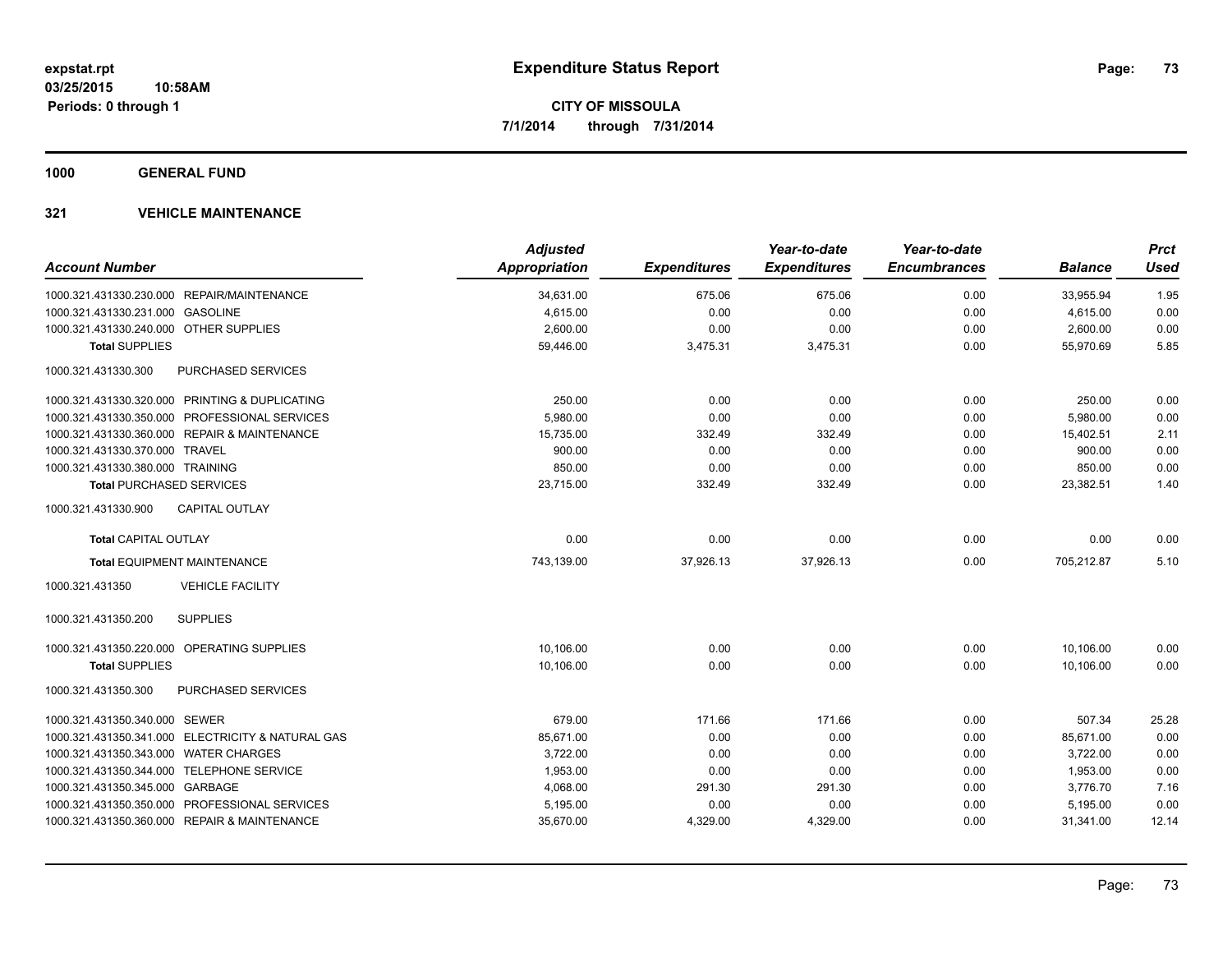**1000 GENERAL FUND**

### **321 VEHICLE MAINTENANCE**

| <b>Account Number</b>                 | <b>Adjusted</b><br>Appropriation | <b>Expenditures</b> | Year-to-date<br><b>Expenditures</b> | Year-to-date<br><b>Encumbrances</b> | <b>Balance</b> | <b>Prct</b><br>Used |
|---------------------------------------|----------------------------------|---------------------|-------------------------------------|-------------------------------------|----------------|---------------------|
|                                       |                                  |                     |                                     |                                     |                |                     |
| <b>Total PURCHASED SERVICES</b>       | 136,958.00                       | 4.791.96            | 4.791.96                            | 0.00                                | 132.166.04     | 3.50                |
| 1000.321.431350.900<br>CAPITAL OUTLAY |                                  |                     |                                     |                                     |                |                     |
| <b>Total CAPITAL OUTLAY</b>           | 0.00                             | 0.00                | 0.00                                | 0.00                                | 0.00           | 0.00                |
| <b>Total VEHICLE FACILITY</b>         | 147,064.00                       | 4,791.96            | 4,791.96                            | 0.00                                | 142,272.04     | 3.26                |
| <b>Total VEHICLE MAINTENANCE</b>      | 1,335,603.00                     | 66,760.62           | 66,760.62                           | 0.00                                | .268,842.38    | 5.00                |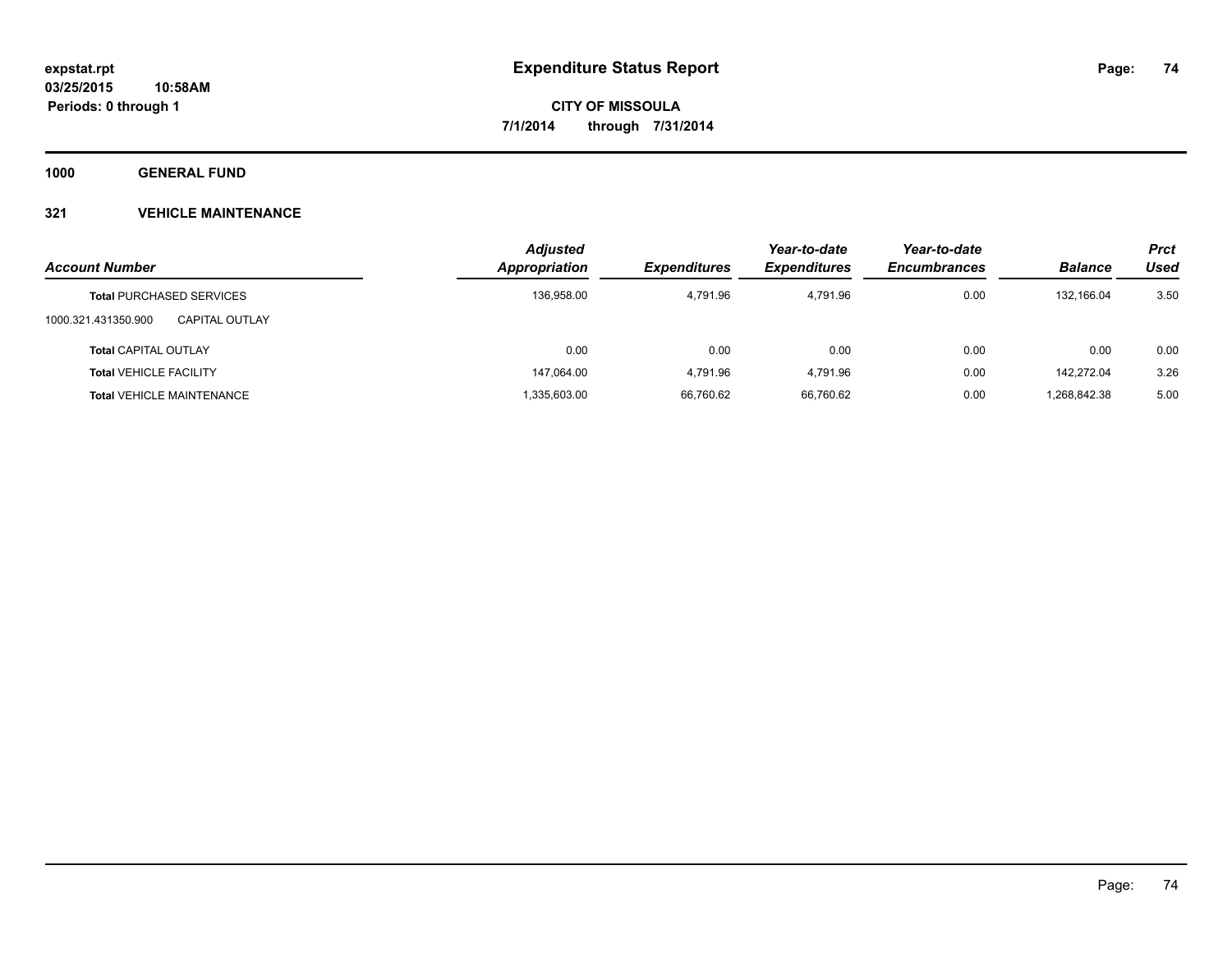**03/25/2015 10:58AM Periods: 0 through 1**

**CITY OF MISSOULA 7/1/2014 through 7/31/2014**

**1000 GENERAL FUND**

**340 CEMETERY**

| <b>Account Number</b>                   |                                                         | <b>Adjusted</b><br>Appropriation | <b>Expenditures</b> | Year-to-date<br><b>Expenditures</b> | Year-to-date<br><b>Encumbrances</b> | <b>Balance</b> | <b>Prct</b><br><b>Used</b> |
|-----------------------------------------|---------------------------------------------------------|----------------------------------|---------------------|-------------------------------------|-------------------------------------|----------------|----------------------------|
| 1000.340.430910                         | <b>ADMINISTRATION</b>                                   |                                  |                     |                                     |                                     |                |                            |
| 1000.340.430910.100                     | PERSONAL SERVICES                                       |                                  |                     |                                     |                                     |                |                            |
|                                         | 1000.340.430910.110.000 SALARIES AND WAGES              | 98,754.00                        | 4,005.34            | 4,005.34                            | 0.00                                | 94,748.66      | 4.06                       |
|                                         | 1000.340.430910.120.000 OVERTIME/TERMINATION            | 5,000.00                         | 0.00                | 0.00                                | 0.00                                | 5,000.00       | 0.00                       |
|                                         | 1000.340.430910.140.000 EMPLOYER CONTRIBUTIONS          | 36,292.00                        | 3,288.77            | 3,288.77                            | 0.00                                | 33.003.23      | 9.06                       |
|                                         | 1000.340.430910.141.000 STATE RETIREMENT CONTRIBUTIONS  | 0.00                             | 13.02               | 13.02                               | 0.00                                | $-13.02$       | 0.00                       |
| <b>Total PERSONAL SERVICES</b>          |                                                         | 140.046.00                       | 7.307.13            | 7,307.13                            | 0.00                                | 132,738.87     | 5.22                       |
| 1000.340.430910.200                     | <b>SUPPLIES</b>                                         |                                  |                     |                                     |                                     |                |                            |
| 1000.340.430910.210.000 OFFICE SUPPLIES |                                                         | 2.770.00                         | 79.99               | 79.99                               | 0.00                                | 2,690.01       | 2.89                       |
| <b>Total SUPPLIES</b>                   |                                                         | 2,770.00                         | 79.99               | 79.99                               | 0.00                                | 2,690.01       | 2.89                       |
| 1000.340.430910.300                     | <b>PURCHASED SERVICES</b>                               |                                  |                     |                                     |                                     |                |                            |
| 1000.340.430910.310.000 COMMUNICATIONS  |                                                         | 1.933.00                         | 8.91                | 8.91                                | 0.00                                | 1.924.09       | 0.46                       |
|                                         | 1000.340.430910.320.000 PRINTING & DUPLICATING          | 775.00                           | 0.00                | 0.00                                | 0.00                                | 775.00         | 0.00                       |
|                                         | 1000.340.430910.330.000 PUBLICITY, SUBSCRIPTIONS & DUES | 814.00                           | 0.00                | 0.00                                | 0.00                                | 814.00         | 0.00                       |
|                                         | 1000.340.430910.344.000 TELEPHONE SERVICE               | 2,100.00                         | 96.22               | 96.22                               | 0.00                                | 2,003.78       | 4.58                       |
|                                         | 1000.340.430910.350.000 PROFESSIONAL SERVICES           | 600.00                           | 0.00                | 0.00                                | 0.00                                | 600.00         | 0.00                       |
|                                         | 1000.340.430910.360.000 REPAIR & MAINTENANCE            | 600.00                           | 0.00                | 0.00                                | 0.00                                | 600.00         | 0.00                       |
| 1000.340.430910.370.000 TRAVEL          |                                                         | 500.00                           | 0.00                | 0.00                                | 0.00                                | 500.00         | 0.00                       |
| 1000.340.430910.380.000 TRAINING        |                                                         | 1,006.00                         | 0.00                | 0.00                                | 0.00                                | 1,006.00       | 0.00                       |
| <b>Total PURCHASED SERVICES</b>         |                                                         | 8,328.00                         | 105.13              | 105.13                              | 0.00                                | 8,222.87       | 1.26                       |
| 1000.340.430910.900                     | <b>CAPITAL OUTLAY</b>                                   |                                  |                     |                                     |                                     |                |                            |
| <b>Total CAPITAL OUTLAY</b>             |                                                         | 0.00                             | 0.00                | 0.00                                | 0.00                                | 0.00           | 0.00                       |
| <b>Total ADMINISTRATION</b>             |                                                         | 151,144.00                       | 7,492.25            | 7,492.25                            | 0.00                                | 143,651.75     | 4.96                       |
| 1000.340.430920                         | <b>FACILITIES</b>                                       |                                  |                     |                                     |                                     |                |                            |

1000.340.430920.100 PERSONAL SERVICES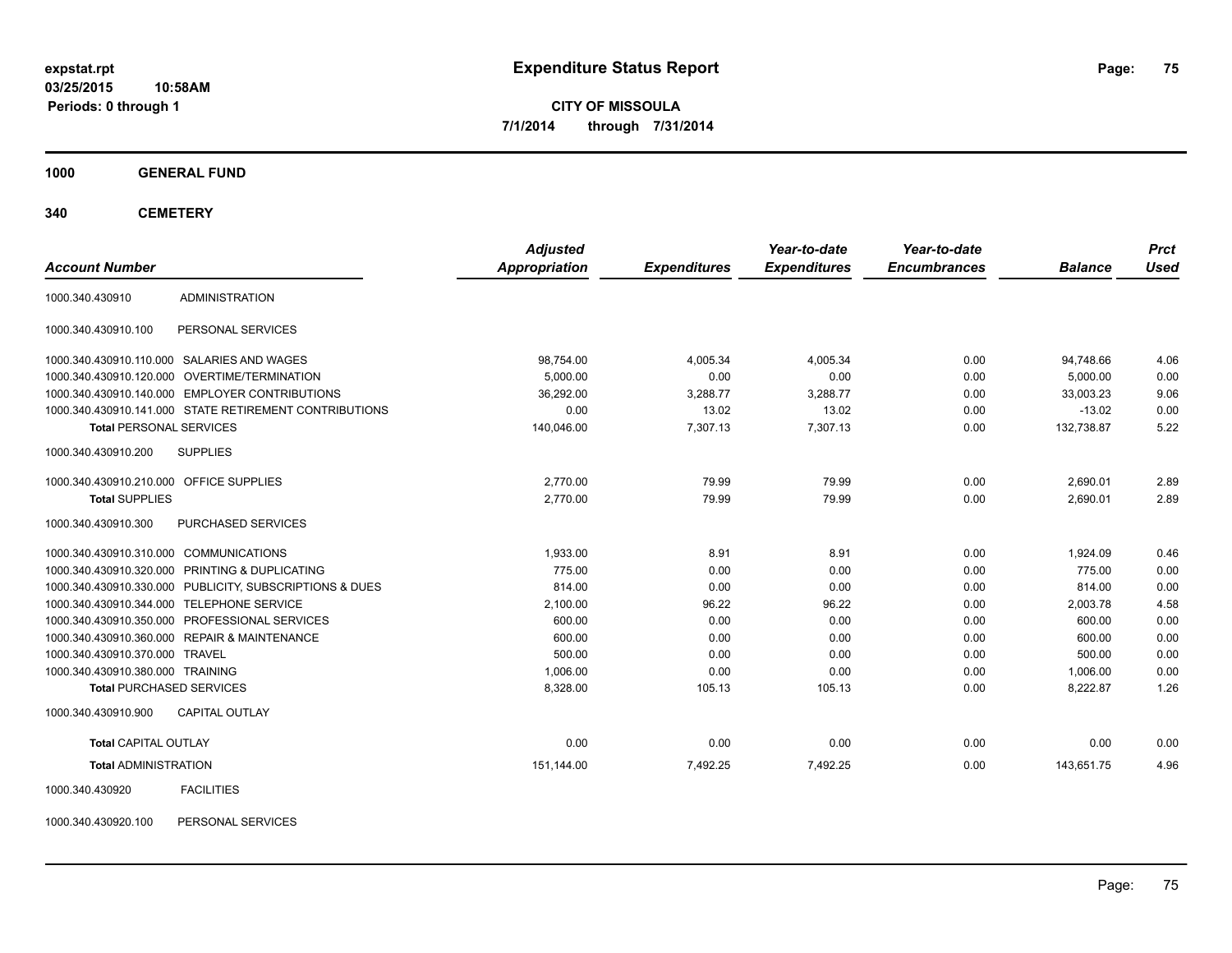**1000 GENERAL FUND**

**340 CEMETERY**

| <b>Account Number</b>                             | <b>Adjusted</b><br>Appropriation | <b>Expenditures</b> | Year-to-date<br><b>Expenditures</b> | Year-to-date<br><b>Encumbrances</b> | <b>Balance</b> | <b>Prct</b><br><b>Used</b> |
|---------------------------------------------------|----------------------------------|---------------------|-------------------------------------|-------------------------------------|----------------|----------------------------|
| 1000.340.430920.110.000 SALARIES AND WAGES        | 11,890.00                        | 195.10              | 195.10                              | 0.00                                | 11,694.90      | 1.64                       |
| 1000.340.430920.140.000 EMPLOYER CONTRIBUTIONS    | 4,867.00                         | 314.10              | 314.10                              | 0.00                                | 4,552.90       | 6.45                       |
| <b>Total PERSONAL SERVICES</b>                    | 16,757.00                        | 509.20              | 509.20                              | 0.00                                | 16,247.80      | 3.04                       |
| <b>SUPPLIES</b><br>1000.340.430920.200            |                                  |                     |                                     |                                     |                |                            |
| 1000.340.430920.220.000 OPERATING SUPPLIES        | 2,050.00                         | 0.00                | 0.00                                | 0.00                                | 2,050.00       | 0.00                       |
| 1000.340.430920.230.000 REPAIR/MAINTENANCE        | 500.00                           | 29.91               | 29.91                               | 0.00                                | 470.09         | 5.98                       |
| <b>Total SUPPLIES</b>                             | 2,550.00                         | 29.91               | 29.91                               | 0.00                                | 2,520.09       | 1.17                       |
| 1000.340.430920.300<br>PURCHASED SERVICES         |                                  |                     |                                     |                                     |                |                            |
| 1000.340.430920.341.000 ELECTRICITY & NATURAL GAS | 10,208.00                        | 0.00                | 0.00                                | 0.00                                | 10,208.00      | 0.00                       |
| 1000.340.430920.343.000 WATER CHARGES             | 1.082.00                         | 0.00                | 0.00                                | 0.00                                | 1.082.00       | 0.00                       |
| 1000.340.430920.345.000 GARBAGE                   | 780.00                           | 0.00                | 0.00                                | 0.00                                | 780.00         | 0.00                       |
| 1000.340.430920.350.000 PROFESSIONAL SERVICES     | 400.00                           | 0.00                | 0.00                                | 0.00                                | 400.00         | 0.00                       |
| 1000.340.430920.360.000 REPAIR & MAINTENANCE      | 2,145.00                         | 0.00                | 0.00                                | 0.00                                | 2,145.00       | 0.00                       |
| <b>Total PURCHASED SERVICES</b>                   | 14,615.00                        | 0.00                | 0.00                                | 0.00                                | 14,615.00      | 0.00                       |
| <b>BUILDING MATERIALS</b><br>1000.340.430920.400  |                                  |                     |                                     |                                     |                |                            |
| <b>Total BUILDING MATERIALS</b>                   | 0.00                             | 0.00                | 0.00                                | 0.00                                | 0.00           | 0.00                       |
| 1000.340.430920.900<br><b>CAPITAL OUTLAY</b>      |                                  |                     |                                     |                                     |                |                            |
| <b>Total CAPITAL OUTLAY</b>                       | 0.00                             | 0.00                | 0.00                                | 0.00                                | 0.00           | 0.00                       |
| <b>Total FACILITIES</b>                           | 33,922.00                        | 539.11              | 539.11                              | 0.00                                | 33.382.89      | 1.59                       |
| <b>GROUNDS MAINTENANCE</b><br>1000.340.430930     |                                  |                     |                                     |                                     |                |                            |
| 1000.340.430930.100<br>PERSONAL SERVICES          |                                  |                     |                                     |                                     |                |                            |
| 1000.340.430930.110.000 SALARIES AND WAGES        | 189,613.00                       | 6,536.53            | 6,536.53                            | 0.00                                | 183,076.47     | 3.45                       |
| 1000.340.430930.140.000 EMPLOYER CONTRIBUTIONS    | 85,314.00                        | 9,060.42            | 9,060.42                            | 0.00                                | 76,253.58      | 10.62                      |
| <b>Total PERSONAL SERVICES</b>                    | 274,927.00                       | 15,596.95           | 15,596.95                           | 0.00                                | 259,330.05     | 5.67                       |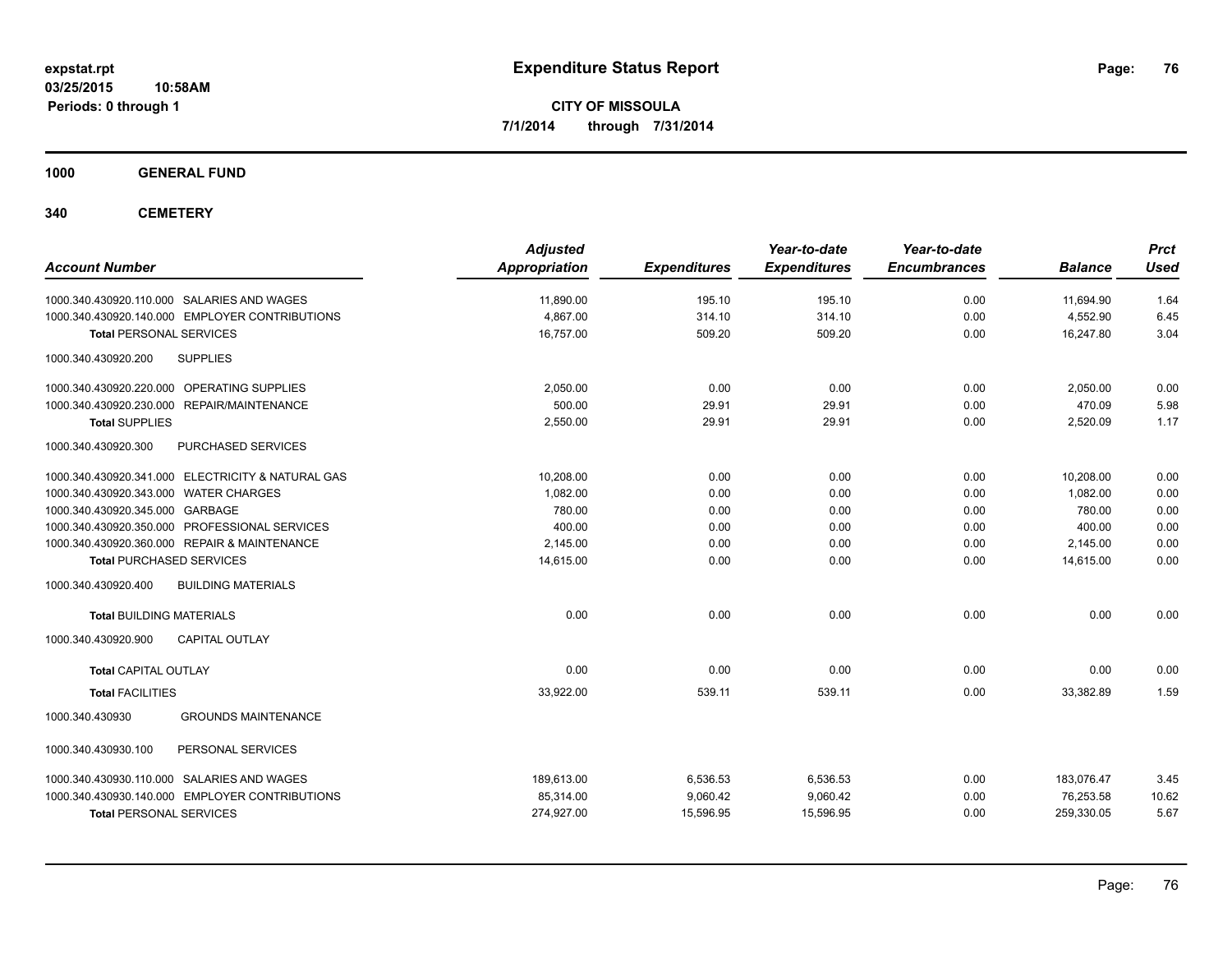**1000 GENERAL FUND**

**340 CEMETERY**

| <b>Account Number</b>                             | <b>Adjusted</b><br><b>Appropriation</b> | <b>Expenditures</b> | Year-to-date<br><b>Expenditures</b> | Year-to-date<br><b>Encumbrances</b> | <b>Balance</b> | <b>Prct</b><br><b>Used</b> |
|---------------------------------------------------|-----------------------------------------|---------------------|-------------------------------------|-------------------------------------|----------------|----------------------------|
| <b>SUPPLIES</b><br>1000.340.430930.200            |                                         |                     |                                     |                                     |                |                            |
| 1000.340.430930.220.000 OPERATING SUPPLIES        | 32,252.00                               | 2,457.77            | 2.457.77                            | 0.00                                | 29,794.23      | 7.62                       |
| 1000.340.430930.230.000<br>REPAIR/MAINTENANCE     | 19,620.00                               | 284.12              | 284.12                              | 0.00                                | 19,335.88      | 1.45                       |
| 1000.340.430930.231.000 GASOLINE                  | 14,398.00                               | 0.00                | 0.00                                | 0.00                                | 14,398.00      | 0.00                       |
| <b>Total SUPPLIES</b>                             | 66,270.00                               | 2,741.89            | 2,741.89                            | 0.00                                | 63,528.11      | 4.14                       |
| 1000.340.430930.300<br>PURCHASED SERVICES         |                                         |                     |                                     |                                     |                |                            |
| 1000.340.430930.341.000 ELECTRICITY & NATURAL GAS | 7,657.00                                | 0.00                | 0.00                                | 0.00                                | 7,657.00       | 0.00                       |
| 1000.340.430930.344.000 TELEPHONE SERVICE         | 300.00                                  | 52.11               | 52.11                               | 0.00                                | 247.89         | 17.37                      |
| 1000.340.430930.345.000 GARBAGE                   | 290.00                                  | 0.00                | 0.00                                | 0.00                                | 290.00         | 0.00                       |
| 1000.340.430930.360.000 REPAIR & MAINTENANCE      | 955.00                                  | 60.00               | 60.00                               | 0.00                                | 895.00         | 6.28                       |
| 1000.340.430930.390.000 OTHER PURCHASED SERVICES  | 3,342.00                                | 148.35              | 148.35                              | 0.00                                | 3,193.65       | 4.44                       |
| <b>Total PURCHASED SERVICES</b>                   | 12,544.00                               | 260.46              | 260.46                              | 0.00                                | 12,283.54      | 2.08                       |
| 1000.340.430930.400<br><b>BUILDING MATERIALS</b>  |                                         |                     |                                     |                                     |                |                            |
| <b>Total BUILDING MATERIALS</b>                   | 0.00                                    | 0.00                | 0.00                                | 0.00                                | 0.00           | 0.00                       |
| 1000.340.430930.500<br><b>FIXED CHARGES</b>       |                                         |                     |                                     |                                     |                |                            |
| 1000.340.430930.530.000 EQUIPMENT RENTAL          | 500.00                                  | 0.00                | 0.00                                | 0.00                                | 500.00         | 0.00                       |
| <b>Total FIXED CHARGES</b>                        | 500.00                                  | 0.00                | 0.00                                | 0.00                                | 500.00         | 0.00                       |
| CAPITAL OUTLAY<br>1000.340.430930.900             |                                         |                     |                                     |                                     |                |                            |
| <b>Total CAPITAL OUTLAY</b>                       | 0.00                                    | 0.00                | 0.00                                | 0.00                                | 0.00           | 0.00                       |
| <b>Total GROUNDS MAINTENANCE</b>                  | 354,241.00                              | 18,599.30           | 18,599.30                           | 0.00                                | 335,641.70     | 5.25                       |
| 1000.340.430940<br><b>BURIALS</b>                 |                                         |                     |                                     |                                     |                |                            |
| 1000.340.430940.100<br>PERSONAL SERVICES          |                                         |                     |                                     |                                     |                |                            |
| 1000.340.430940.110.000 SALARIES AND WAGES        | 87,654.00                               | 2,281.26            | 2,281.26                            | 0.00                                | 85,372.74      | 2.60                       |
| 1000.340.430940.140.000 EMPLOYER CONTRIBUTIONS    | 36,980.00                               | 3,111.77            | 3,111.77                            | 0.00                                | 33,868.23      | 8.41                       |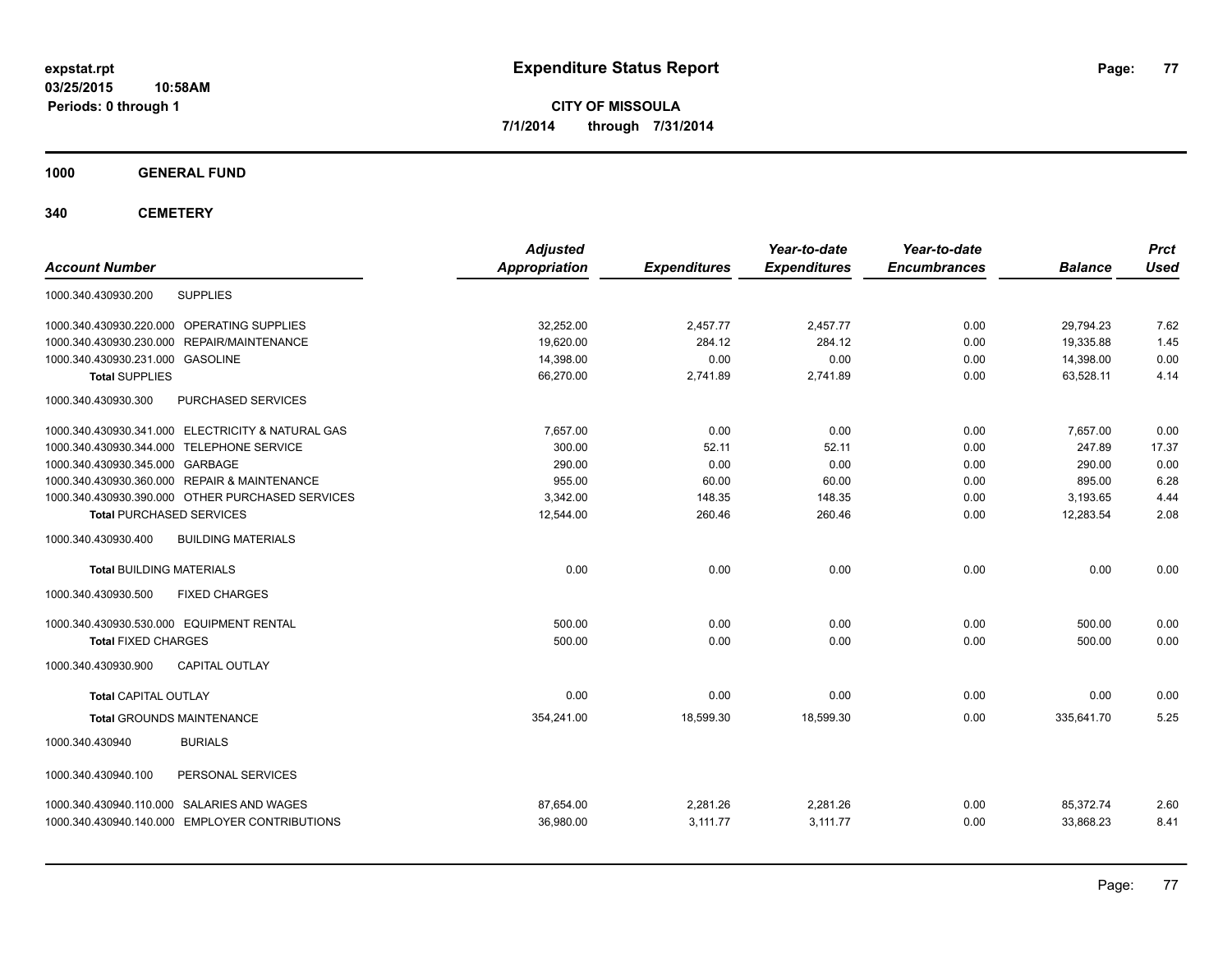**1000 GENERAL FUND**

**340 CEMETERY**

| <b>Account Number</b>                            | <b>Adjusted</b><br><b>Appropriation</b> | <b>Expenditures</b> | Year-to-date<br><b>Expenditures</b> | Year-to-date<br><b>Encumbrances</b> | <b>Balance</b> | <b>Prct</b><br><b>Used</b> |
|--------------------------------------------------|-----------------------------------------|---------------------|-------------------------------------|-------------------------------------|----------------|----------------------------|
| <b>Total PERSONAL SERVICES</b>                   | 124,634.00                              | 5,393.03            | 5,393.03                            | 0.00                                | 119,240.97     | 4.33                       |
| <b>SUPPLIES</b><br>1000.340.430940.200           |                                         |                     |                                     |                                     |                |                            |
| 1000.340.430940.220.000 OPERATING SUPPLIES       | 1,500.00                                | 0.00                | 0.00                                | 0.00                                | 1,500.00       | 0.00                       |
| <b>Total SUPPLIES</b>                            | 1,500.00                                | 0.00                | 0.00                                | 0.00                                | 1,500.00       | 0.00                       |
| PURCHASED SERVICES<br>1000.340.430940.300        |                                         |                     |                                     |                                     |                |                            |
| <b>Total PURCHASED SERVICES</b>                  | 0.00                                    | 0.00                | 0.00                                | 0.00                                | 0.00           | 0.00                       |
| 1000.340.430940.400<br><b>BUILDING MATERIALS</b> |                                         |                     |                                     |                                     |                |                            |
| <b>Total BUILDING MATERIALS</b>                  | 0.00                                    | 0.00                | 0.00                                | 0.00                                | 0.00           | 0.00                       |
| OTHER OBJECTS<br>1000.340.430940.800             |                                         |                     |                                     |                                     |                |                            |
| 1000.340.430940.845.000 CONTINGENCY              | 8,185.00                                | 1.828.00            | 1,828.00                            | 0.00                                | 6,357.00       | 22.33                      |
| <b>Total OTHER OBJECTS</b>                       | 8,185.00                                | 1,828.00            | 1,828.00                            | 0.00                                | 6,357.00       | 22.33                      |
| <b>CAPITAL OUTLAY</b><br>1000.340.430940.900     |                                         |                     |                                     |                                     |                |                            |
| <b>Total CAPITAL OUTLAY</b>                      | 0.00                                    | 0.00                | 0.00                                | 0.00                                | 0.00           | 0.00                       |
| <b>Total BURIALS</b>                             | 134,319.00                              | 7,221.03            | 7,221.03                            | 0.00                                | 127,097.97     | 5.38                       |
| <b>Total CEMETERY</b>                            | 673,626.00                              | 33,851.69           | 33,851.69                           | 0.00                                | 639,774.31     | 5.03                       |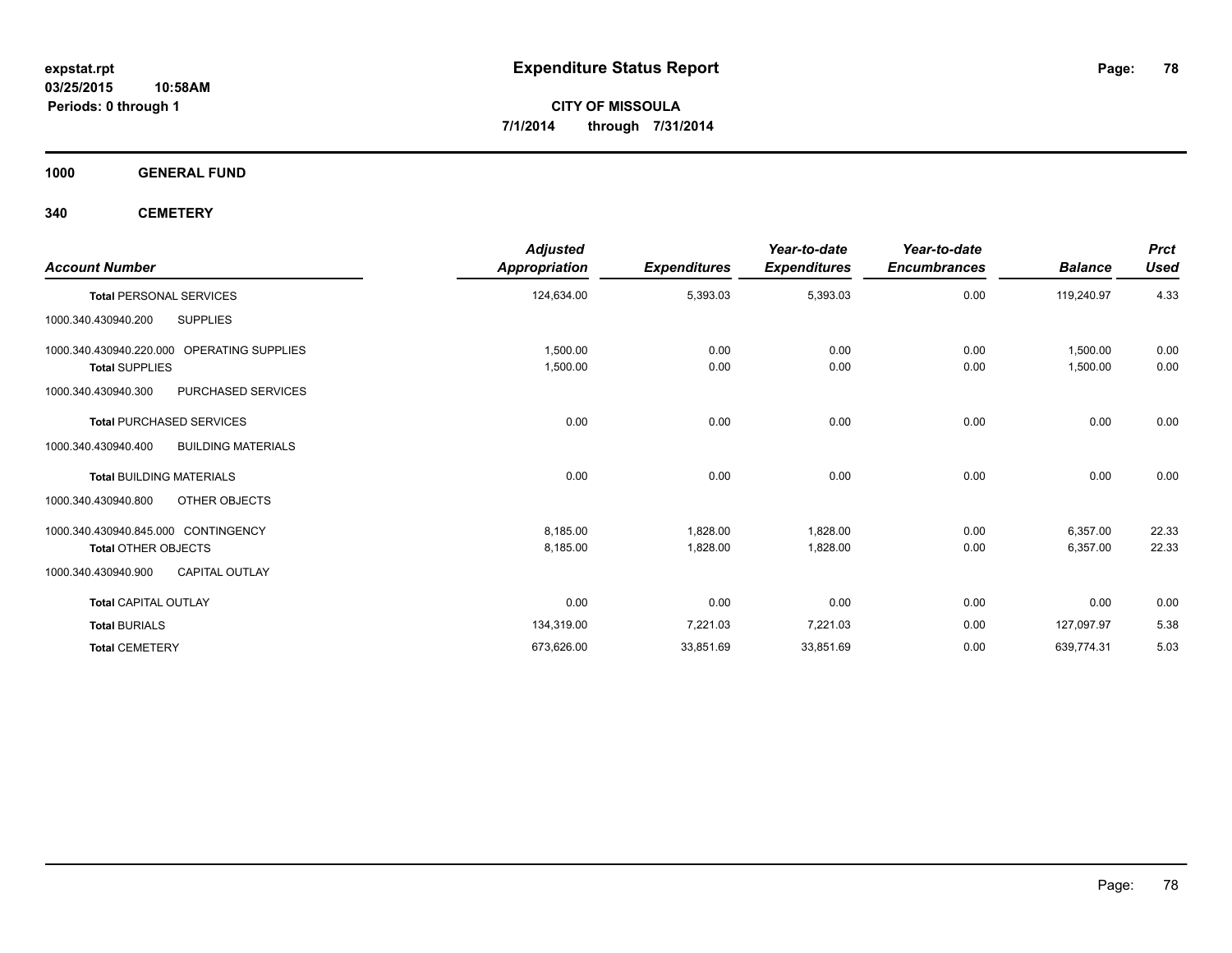**1000 GENERAL FUND**

#### **370 PARKS & RECREATION**

| <b>Account Number</b>                   |                                                         | <b>Adjusted</b><br><b>Appropriation</b> | <b>Expenditures</b> | Year-to-date<br><b>Expenditures</b> | Year-to-date<br><b>Encumbrances</b> | <b>Balance</b> | <b>Prct</b><br><b>Used</b> |
|-----------------------------------------|---------------------------------------------------------|-----------------------------------------|---------------------|-------------------------------------|-------------------------------------|----------------|----------------------------|
|                                         |                                                         |                                         |                     |                                     |                                     |                |                            |
| 1000.370.460410                         | PARKS & RECREATION ADMINISTRATION                       |                                         |                     |                                     |                                     |                |                            |
| 1000.370.460410.100                     | PERSONAL SERVICES                                       |                                         |                     |                                     |                                     |                |                            |
| 1000.370.460410.110.000                 | <b>SALARIES AND WAGES</b>                               | 255,239.00                              | 8.283.02            | 8.283.02                            | 0.00                                | 246.955.98     | 3.25                       |
| 1000.370.460410.120.000                 | <b>OVERTIME/TERMINATION</b>                             | 700.00                                  | 0.00                | 0.00                                | 0.00                                | 700.00         | 0.00                       |
|                                         | 1000.370.460410.140.000 EMPLOYER CONTRIBUTIONS          | 84,446.00                               | 7,328.38            | 7,328.38                            | 0.00                                | 77.117.62      | 8.68                       |
|                                         | 1000.370.460410.141.000 STATE RETIREMENT CONTRIBUTIONS  | 0.00                                    | 79.86               | 79.86                               | 0.00                                | $-79.86$       | 0.00                       |
| <b>Total PERSONAL SERVICES</b>          |                                                         | 340,385.00                              | 15,691.26           | 15,691.26                           | 0.00                                | 324,693.74     | 4.61                       |
| 1000.370.460410.200                     | <b>SUPPLIES</b>                                         |                                         |                     |                                     |                                     |                |                            |
| 1000.370.460410.210.000 OFFICE SUPPLIES |                                                         | 2,095.00                                | 0.00                | 0.00                                | 0.00                                | 2,095.00       | 0.00                       |
|                                         | 1000.370.460410.220.000 OPERATING SUPPLIES              | 1,500.00                                | 0.00                | 0.00                                | 0.00                                | 1,500.00       | 0.00                       |
| <b>Total SUPPLIES</b>                   |                                                         | 3,595.00                                | 0.00                | 0.00                                | 0.00                                | 3,595.00       | 0.00                       |
| 1000.370.460410.300                     | PURCHASED SERVICES                                      |                                         |                     |                                     |                                     |                |                            |
| 1000.370.460410.310.000                 | <b>COMMUNICATIONS</b>                                   | 3,464.00                                | 0.00                | 0.00                                | 0.00                                | 3,464.00       | 0.00                       |
|                                         | 1000.370.460410.320.000 PRINTING & DUPLICATING          | 900.00                                  | 0.00                | 0.00                                | 0.00                                | 900.00         | 0.00                       |
|                                         | 1000.370.460410.330.000 PUBLICITY, SUBSCRIPTIONS & DUES | 550.00                                  | 143.00              | 143.00                              | 0.00                                | 407.00         | 26.00                      |
|                                         | 1000.370.460410.341.000 ELECTRICITY & NATURAL GAS       | 15,225.00                               | 0.00                | 0.00                                | 0.00                                | 15.225.00      | 0.00                       |
| 1000.370.460410.343.000                 | <b>WATER CHARGES</b>                                    | 3.397.00                                | 0.00                | 0.00                                | 0.00                                | 3.397.00       | 0.00                       |
| 1000.370.460410.344.000                 | <b>TELEPHONE SERVICE</b>                                | 1.319.00                                | 0.00                | 0.00                                | 0.00                                | 1,319.00       | 0.00                       |
|                                         | 1000.370.460410.350.000 PROFESSIONAL SERVICES           | 19,725.00                               | 0.00                | 0.00                                | 0.00                                | 19,725.00      | 0.00                       |
|                                         | 1000.370.460410.360.000 REPAIR & MAINTENANCE            | 4,867.00                                | 0.00                | 0.00                                | 0.00                                | 4,867.00       | 0.00                       |
| 1000.370.460410.370.000                 | <b>TRAVEL</b>                                           | 350.00                                  | 0.00                | 0.00                                | 0.00                                | 350.00         | 0.00                       |
| 1000.370.460410.380.000 TRAINING        |                                                         | 800.00                                  | 0.00                | 0.00                                | 0.00                                | 800.00         | 0.00                       |
| <b>Total PURCHASED SERVICES</b>         |                                                         | 50,597.00                               | 143.00              | 143.00                              | 0.00                                | 50,454.00      | 0.28                       |
|                                         | <b>Total PARKS &amp; RECREATION ADMINISTRATION</b>      | 394.577.00                              | 15,834.26           | 15,834.26                           | 0.00                                | 378.742.74     | 4.01                       |

1000.370.460411 NMT ADMIN

1000.370.460411.100 PERSONAL SERVICES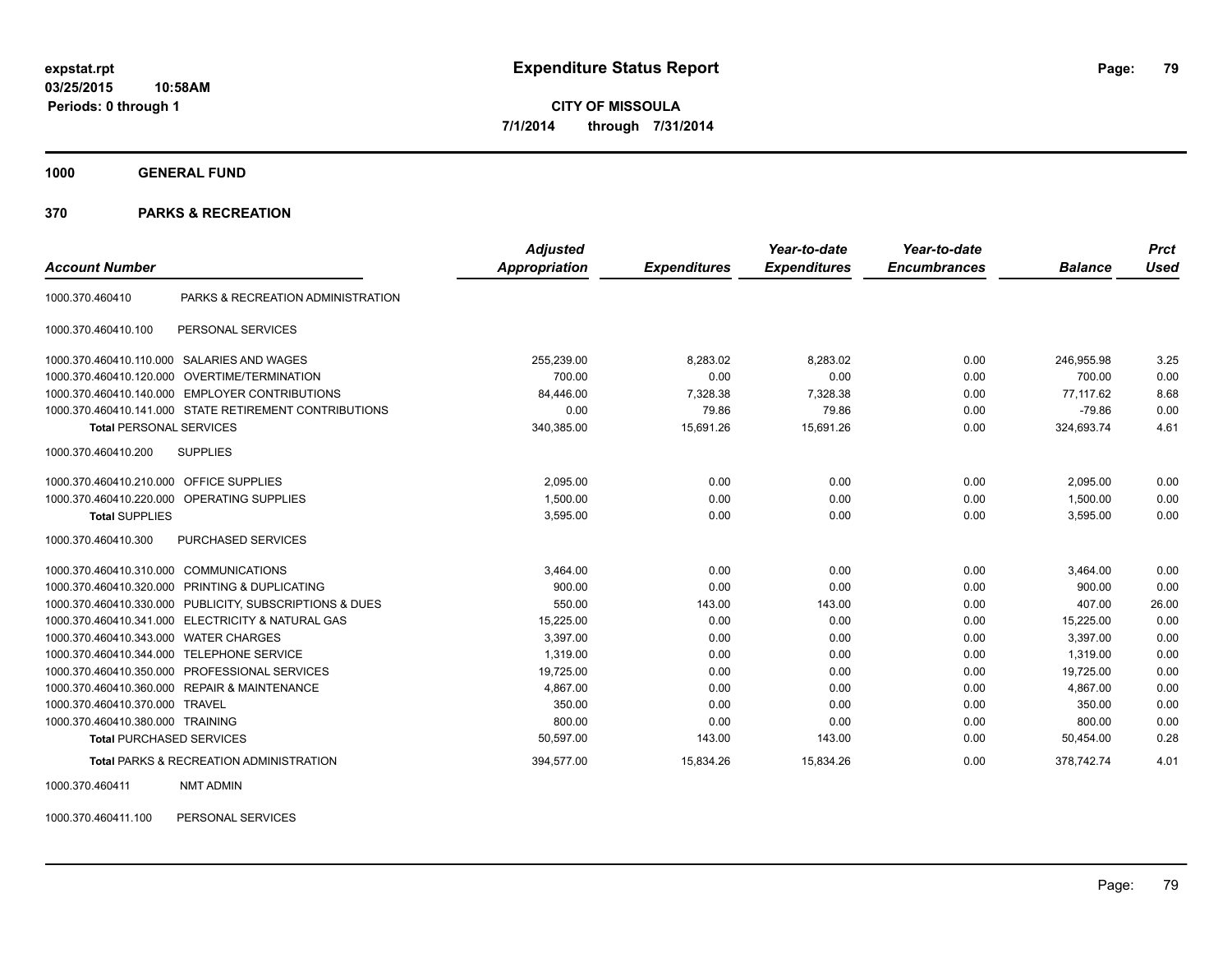**1000 GENERAL FUND**

|                                                         | <b>Adjusted</b> |                     | Year-to-date        | Year-to-date        |                | <b>Prct</b> |
|---------------------------------------------------------|-----------------|---------------------|---------------------|---------------------|----------------|-------------|
| <b>Account Number</b>                                   | Appropriation   | <b>Expenditures</b> | <b>Expenditures</b> | <b>Encumbrances</b> | <b>Balance</b> | <b>Used</b> |
| 1000.370.460411.110.000 SALARIES AND WAGES              | 45.719.00       | 1,719.76            | 1,719.76            | 0.00                | 43,999.24      | 3.76        |
| 1000.370.460411.140.000 EMPLOYER CONTRIBUTIONS          | 16,908.00       | 1,737.82            | 1,737.82            | 0.00                | 15.170.18      | 10.28       |
| <b>Total PERSONAL SERVICES</b>                          | 62,627.00       | 3,457.58            | 3,457.58            | 0.00                | 59,169.42      | 5.52        |
| 1000.370.460411.200<br><b>SUPPLIES</b>                  |                 |                     |                     |                     |                |             |
| 1000.370.460411.210.000 OFFICE SUPPLIES                 | 300.00          | 0.00                | 0.00                | 0.00                | 300.00         | 0.00        |
| 1000.370.460411.220.000 OPERATING SUPPLIES              | 400.00          | 0.00                | 0.00                | 0.00                | 400.00         | 0.00        |
| <b>Total SUPPLIES</b>                                   | 700.00          | 0.00                | 0.00                | 0.00                | 700.00         | 0.00        |
| 1000.370.460411.300<br><b>PURCHASED SERVICES</b>        |                 |                     |                     |                     |                |             |
| 1000.370.460411.310.000 COMMUNICATIONS                  | 150.00          | 0.00                | 0.00                | 0.00                | 150.00         | 0.00        |
| 1000.370.460411.320.000 PRINTING & DUPLICATING          | 350.00          | 0.00                | 0.00                | 0.00                | 350.00         | 0.00        |
| 1000.370.460411.330.000 PUBLICITY, SUBSCRIPTIONS & DUES | 1,150.00        | 0.00                | 0.00                | 0.00                | 1,150.00       | 0.00        |
| 1000.370.460411.344.000 TELEPHONE SERVICE               | 795.00          | 41.86               | 41.86               | 0.00                | 753.14         | 5.27        |
| 1000.370.460411.350.000 PROFESSIONAL SERVICES           | 1,436.00        | 0.00                | 0.00                | 0.00                | 1,436.00       | 0.00        |
| 1000.370.460411.360.000 REPAIR & MAINTENANCE            | 1,346.00        | 0.00                | 0.00                | 0.00                | 1,346.00       | 0.00        |
| 1000.370.460411.370.000 TRAVEL                          | 300.00          | 0.00                | 0.00                | 0.00                | 300.00         | 0.00        |
| 1000.370.460411.380.000 TRAINING                        | 200.00          | 0.00                | 0.00                | 0.00                | 200.00         | 0.00        |
| 1000.370.460411.390.000 OTHER PURCHASED SERVICES        | 9.497.00        | 0.00                | 0.00                | 0.00                | 9,497.00       | 0.00        |
| <b>Total PURCHASED SERVICES</b>                         | 15,224.00       | 41.86               | 41.86               | 0.00                | 15,182.14      | 0.27        |
| <b>Total NMT ADMIN</b>                                  | 78,551.00       | 3,499.44            | 3,499.44            | 0.00                | 75,051.56      | 4.45        |
| 1000.370.460413<br><b>PARKS PROJECTS</b>                |                 |                     |                     |                     |                |             |
| PERSONAL SERVICES<br>1000.370.460413.100                |                 |                     |                     |                     |                |             |
| 1000.370.460413.110.000 SALARIES AND WAGES              | 55,322.00       | 1.851.48            | 1.851.48            | 0.00                | 53,470.52      | 3.35        |
| 1000.370.460413.140.000 EMPLOYER CONTRIBUTIONS          | 18.526.00       | 1.760.13            | 1.760.13            | 0.00                | 16.765.87      | 9.50        |
| <b>Total PERSONAL SERVICES</b>                          | 73,848.00       | 3.611.61            | 3.611.61            | 0.00                | 70.236.39      | 4.89        |
| 1000.370.460413.200<br><b>SUPPLIES</b>                  |                 |                     |                     |                     |                |             |
| 1000.370.460413.210.000 OFFICE SUPPLIES                 | 100.00          | 0.00                | 0.00                | 0.00                | 100.00         | 0.00        |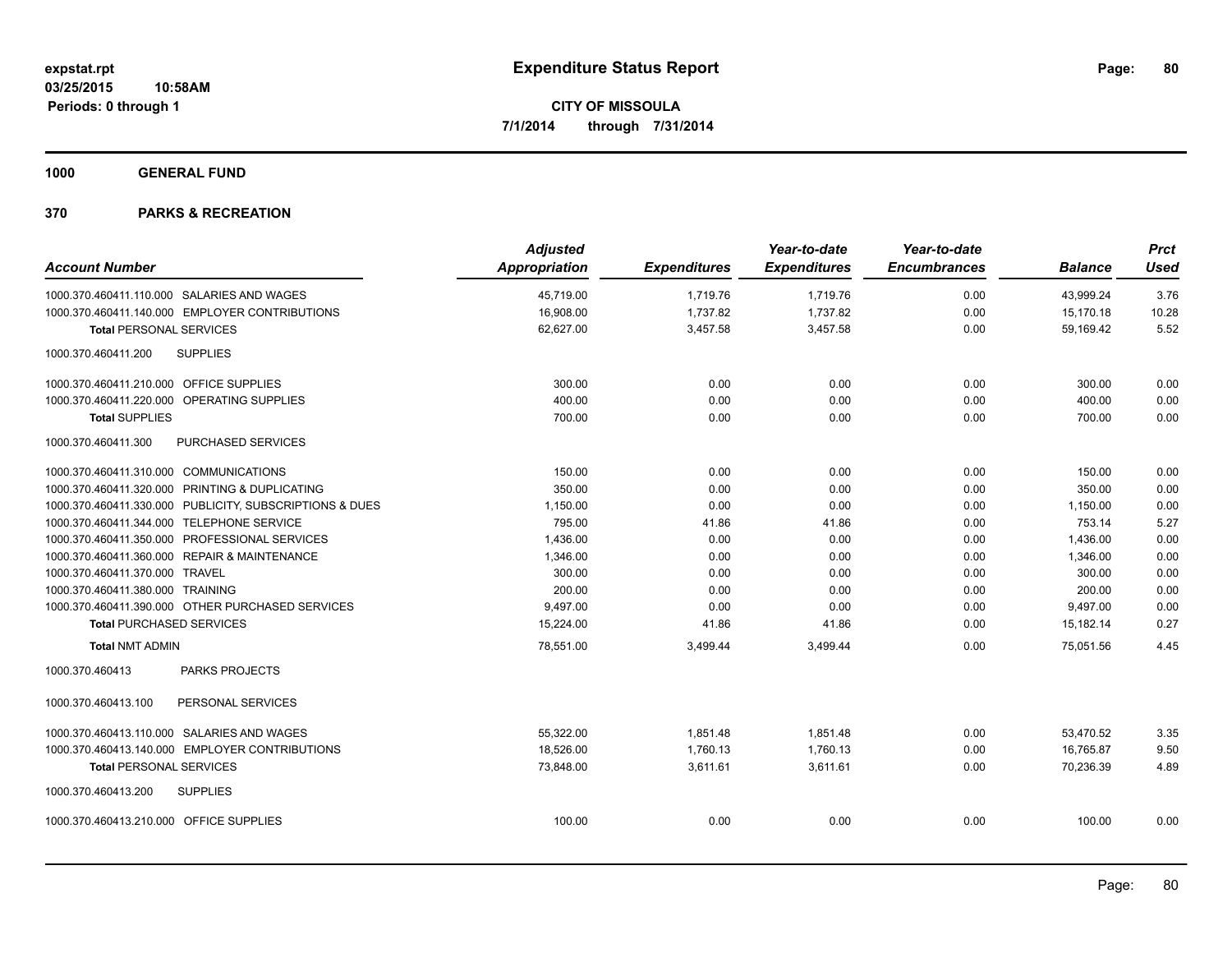**1000 GENERAL FUND**

|                                                         | <b>Adjusted</b>      |                     | Year-to-date        | Year-to-date        |                | <b>Prct</b> |
|---------------------------------------------------------|----------------------|---------------------|---------------------|---------------------|----------------|-------------|
| <b>Account Number</b>                                   | <b>Appropriation</b> | <b>Expenditures</b> | <b>Expenditures</b> | <b>Encumbrances</b> | <b>Balance</b> | <b>Used</b> |
| 1000.370.460413.220.000 OPERATING SUPPLIES              | 550.00               | 0.00                | 0.00                | 0.00                | 550.00         | 0.00        |
| <b>Total SUPPLIES</b>                                   | 650.00               | 0.00                | 0.00                | 0.00                | 650.00         | 0.00        |
| 1000.370.460413.300<br>PURCHASED SERVICES               |                      |                     |                     |                     |                |             |
| 1000.370.460413.320.000 PRINTING & DUPLICATING          | 150.00               | 0.00                | 0.00                | 0.00                | 150.00         | 0.00        |
| 1000.370.460413.344.000 TELEPHONE SERVICE               | 700.00               | 58.15               | 58.15               | 0.00                | 641.85         | 8.31        |
| 1000.370.460413.350.000 PROFESSIONAL SERVICES           | 150.00               | 0.00                | 0.00                | 0.00                | 150.00         | 0.00        |
| 1000.370.460413.360.000 REPAIR & MAINTENANCE            | 1,500.00             | 0.00                | 0.00                | 0.00                | 1,500.00       | 0.00        |
| 1000.370.460413.370.000 TRAVEL                          | 300.00               | 0.00                | 0.00                | 0.00                | 300.00         | 0.00        |
| 1000.370.460413.380.000 TRAINING                        | 200.00               | 0.00                | 0.00                | 0.00                | 200.00         | 0.00        |
| 1000.370.460413.390.000 OTHER PURCHASED SERVICES        | 137.00               | 0.00                | 0.00                | 0.00                | 137.00         | 0.00        |
| <b>Total PURCHASED SERVICES</b>                         | 3,137.00             | 58.15               | 58.15               | 0.00                | 3,078.85       | 1.85        |
| <b>Total PARKS PROJECTS</b>                             | 77,635.00            | 3,669.76            | 3,669.76            | 0.00                | 73,965.24      | 4.73        |
| 1000.370.460431<br><b>OPEN SPACE</b>                    |                      |                     |                     |                     |                |             |
| PERSONAL SERVICES<br>1000.370.460431.100                |                      |                     |                     |                     |                |             |
| 1000.370.460431.110.000 SALARIES AND WAGES              | 52,827.00            | 1,869.69            | 1,869.69            | 0.00                | 50,957.31      | 3.54        |
| 1000.370.460431.140.000 EMPLOYER CONTRIBUTIONS          | 18,106.00            | 1,751.06            | 1,751.06            | 0.00                | 16,354.94      | 9.67        |
| <b>Total PERSONAL SERVICES</b>                          | 70,933.00            | 3,620.75            | 3,620.75            | 0.00                | 67,312.25      | 5.10        |
| 1000.370.460431.200<br><b>SUPPLIES</b>                  |                      |                     |                     |                     |                |             |
| 1000.370.460431.210.000 OFFICE SUPPLIES                 | 200.00               | 0.00                | 0.00                | 0.00                | 200.00         | 0.00        |
| 1000.370.460431.220.000 OPERATING SUPPLIES              | 300.00               | 0.00                | 0.00                | 0.00                | 300.00         | 0.00        |
| <b>Total SUPPLIES</b>                                   | 500.00               | 0.00                | 0.00                | 0.00                | 500.00         | 0.00        |
| PURCHASED SERVICES<br>1000.370.460431.300               |                      |                     |                     |                     |                |             |
| 1000.370.460431.320.000 PRINTING & DUPLICATING          | 300.00               | 0.00                | 0.00                | 0.00                | 300.00         | 0.00        |
| 1000.370.460431.330.000 PUBLICITY, SUBSCRIPTIONS & DUES | 400.00               | 0.00                | 0.00                | 0.00                | 400.00         | 0.00        |
| 1000.370.460431.344.000 TELEPHONE SERVICE               | 425.00               | 0.00                | 0.00                | 0.00                | 425.00         | 0.00        |
| 1000.370.460431.350.000 PROFESSIONAL SERVICES           | 200.00               | 36.68               | 36.68               | 0.00                | 163.32         | 18.34       |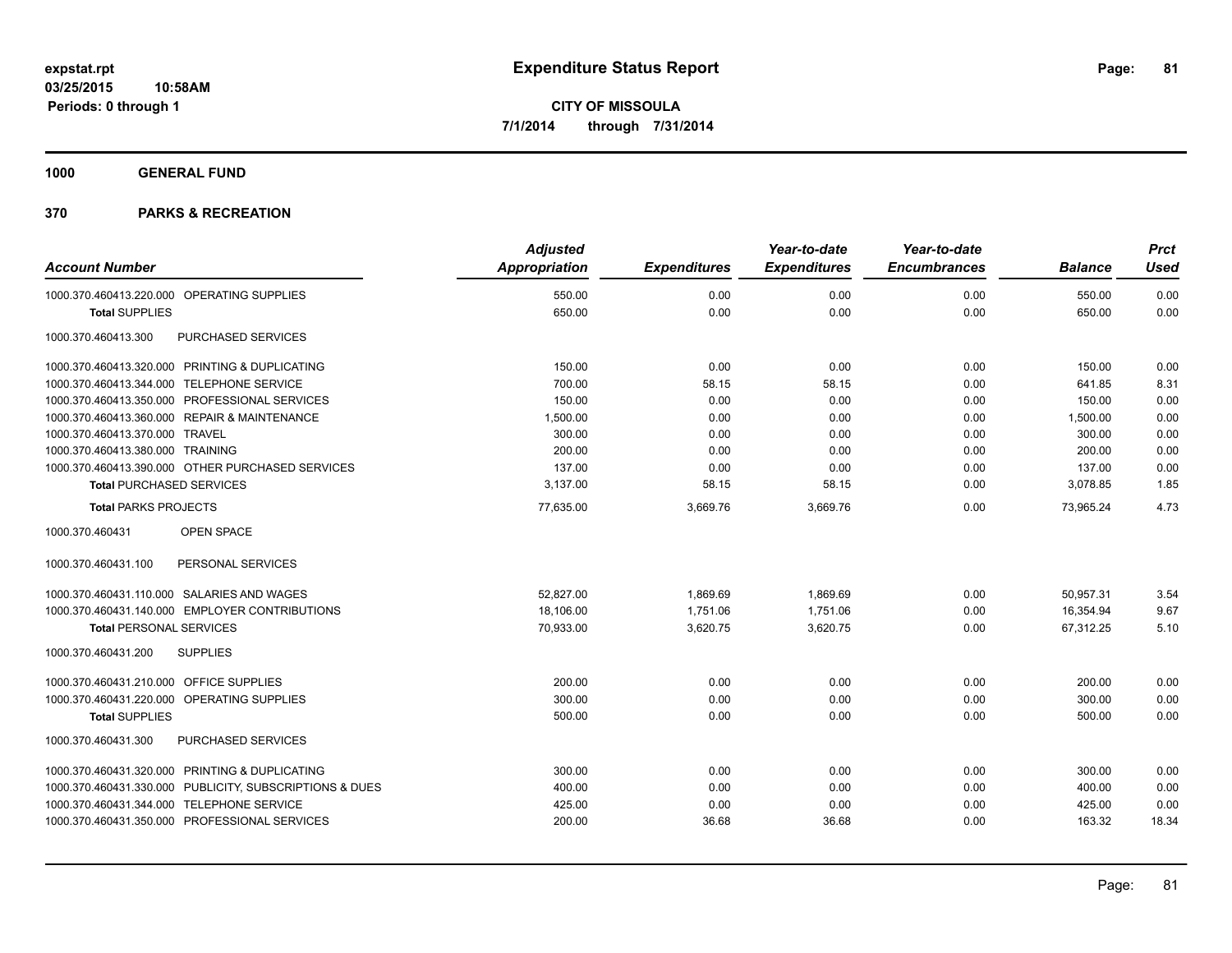**1000 GENERAL FUND**

| <b>Account Number</b>                                   | <b>Adjusted</b><br>Appropriation | <b>Expenditures</b> | Year-to-date<br><b>Expenditures</b> | Year-to-date<br><b>Encumbrances</b> | <b>Balance</b> | <b>Prct</b><br><b>Used</b> |
|---------------------------------------------------------|----------------------------------|---------------------|-------------------------------------|-------------------------------------|----------------|----------------------------|
|                                                         |                                  |                     |                                     |                                     |                |                            |
| 1000.370.460431.370.000 TRAVEL                          | 300.00                           | 0.00                | 0.00                                | 0.00                                | 300.00         | 0.00                       |
| 1000.370.460431.380.000 TRAINING                        | 200.00                           | 0.00                | 0.00                                | 0.00                                | 200.00         | 0.00                       |
| <b>Total PURCHASED SERVICES</b>                         | 1,825.00                         | 36.68               | 36.68                               | 0.00                                | 1,788.32       | 2.01                       |
| <b>Total OPEN SPACE</b>                                 | 73,258.00                        | 3,657.43            | 3,657.43                            | 0.00                                | 69.600.57      | 4.99                       |
| 1000.370.460432<br><b>PARK ADMIN</b>                    |                                  |                     |                                     |                                     |                |                            |
| 1000.370.460432.100<br>PERSONAL SERVICES                |                                  |                     |                                     |                                     |                |                            |
| 1000.370.460432.110.000 SALARIES AND WAGES              | 94,645.00                        | 1,361.15            | 1.361.15                            | 0.00                                | 93,283.85      | 1.44                       |
| 1000.370.460432.130.000 OTHER                           | 7,880.00                         | 0.00                | 0.00                                | 0.00                                | 7,880.00       | 0.00                       |
| 1000.370.460432.140.000 EMPLOYER CONTRIBUTIONS          | 46,217.00                        | 1,680.32            | 1,680.32                            | 0.00                                | 44,536.68      | 3.64                       |
| <b>Total PERSONAL SERVICES</b>                          | 148,742.00                       | 3,041.47            | 3,041.47                            | 0.00                                | 145,700.53     | 2.04                       |
| 1000.370.460432.200<br><b>SUPPLIES</b>                  |                                  |                     |                                     |                                     |                |                            |
| 1000.370.460432.210.000 OFFICE SUPPLIES                 | 1,520.00                         | 231.49              | 231.49                              | 0.00                                | 1,288.51       | 15.23                      |
| 1000.370.460432.220.000 OPERATING SUPPLIES              | 6,650.00                         | 525.13              | 525.13                              | 0.00                                | 6,124.87       | 7.90                       |
| <b>Total SUPPLIES</b>                                   | 8,170.00                         | 756.62              | 756.62                              | 0.00                                | 7,413.38       | 9.26                       |
| 1000.370.460432.300<br>PURCHASED SERVICES               |                                  |                     |                                     |                                     |                |                            |
| 1000.370.460432.310.000 COMMUNICATIONS                  | 100.00                           | 0.00                | 0.00                                | 0.00                                | 100.00         | 0.00                       |
| 1000.370.460432.320.000 PRINTING & DUPLICATING          | 150.00                           | 0.00                | 0.00                                | 0.00                                | 150.00         | 0.00                       |
| 1000.370.460432.330.000 PUBLICITY, SUBSCRIPTIONS & DUES | 500.00                           | 0.00                | 0.00                                | 0.00                                | 500.00         | 0.00                       |
| 1000.370.460432.340.000 SEWER                           | 2,154.00                         | 1,053.75            | 1,053.75                            | 0.00                                | 1,100.25       | 48.92                      |
| 1000.370.460432.344.000 TELEPHONE SERVICE               | 14,429.00                        | 0.00                | 0.00                                | 0.00                                | 14,429.00      | 0.00                       |
| 1000.370.460432.350.000 PROFESSIONAL SERVICES           | 20,112.00                        | 1,071.00            | 1,071.00                            | 0.00                                | 19,041.00      | 5.33                       |
| 1000.370.460432.390.000 OTHER PURCHASED SERVICES        | 2,345.00                         | 0.00                | 0.00                                | 0.00                                | 2,345.00       | 0.00                       |
| <b>Total PURCHASED SERVICES</b>                         | 39,790.00                        | 2,124.75            | 2,124.75                            | 0.00                                | 37,665.25      | 5.34                       |
| <b>CAPITAL OUTLAY</b><br>1000.370.460432.900            |                                  |                     |                                     |                                     |                |                            |
| <b>Total CAPITAL OUTLAY</b>                             | 0.00                             | 0.00                | 0.00                                | 0.00                                | 0.00           | 0.00                       |
| <b>Total PARK ADMIN</b>                                 | 196,702.00                       | 5,922.84            | 5,922.84                            | 0.00                                | 190,779.16     | 3.01                       |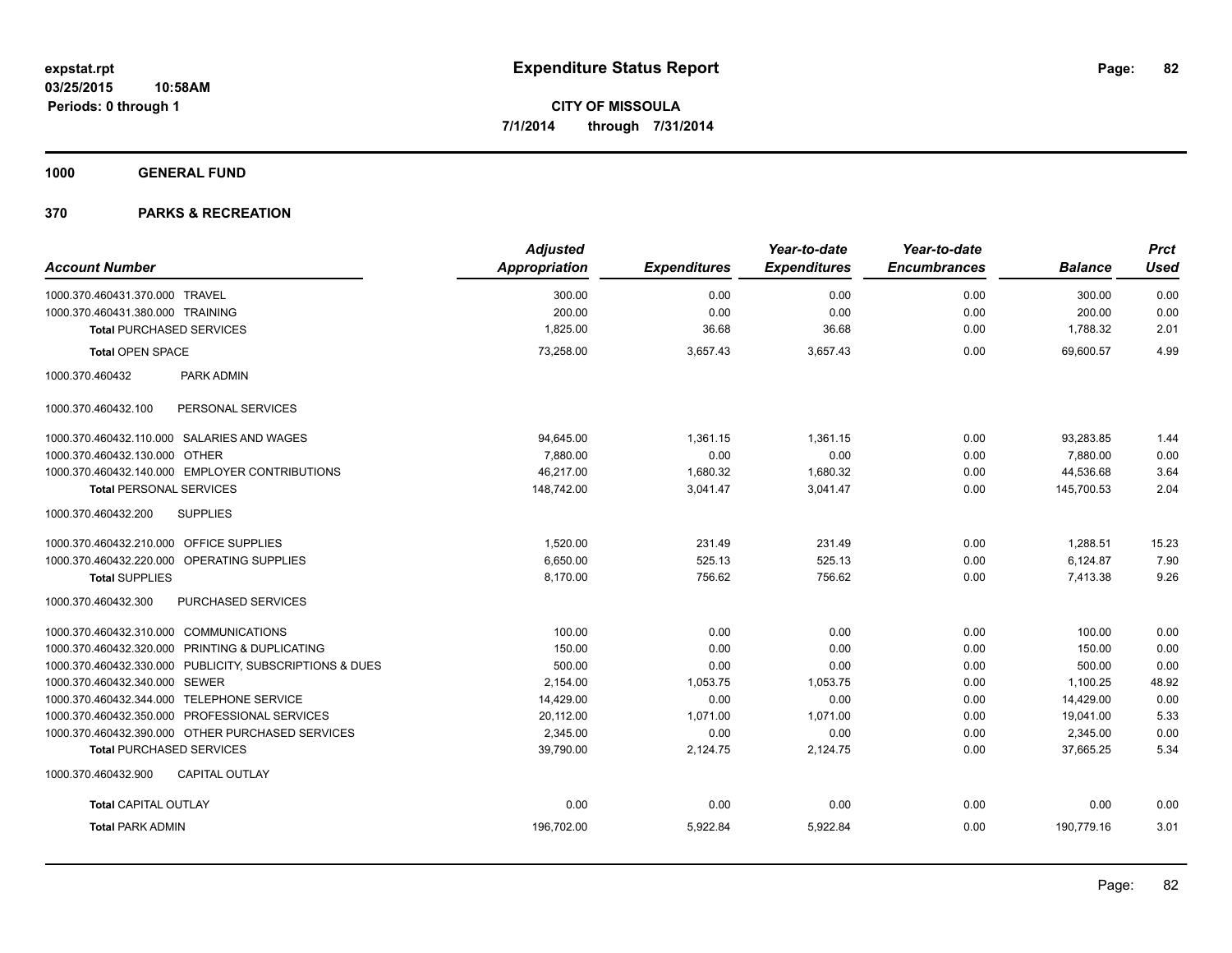**1000 GENERAL FUND**

| <b>Account Number</b>                                   | <b>Adjusted</b><br><b>Appropriation</b> | <b>Expenditures</b> | Year-to-date<br><b>Expenditures</b> | Year-to-date<br><b>Encumbrances</b> | <b>Balance</b> | <b>Prct</b><br><b>Used</b> |
|---------------------------------------------------------|-----------------------------------------|---------------------|-------------------------------------|-------------------------------------|----------------|----------------------------|
| <b>GREENWAYS &amp; HORTICULTURE</b><br>1000.370.460434  |                                         |                     |                                     |                                     |                |                            |
| 1000.370.460434.100<br>PERSONAL SERVICES                |                                         |                     |                                     |                                     |                |                            |
| 1000.370.460434.110.000 SALARIES AND WAGES              | 99,547.00                               | 4,101.07            | 4,101.07                            | 0.00                                | 95,445.93      | 4.12                       |
| 1000.370.460434.140.000 EMPLOYER CONTRIBUTIONS          | 40.275.00                               | 2,383.49            | 2,383.49                            | 0.00                                | 37.891.51      | 5.92                       |
| Total GREENWAYS & HORTICULTURE                          | 139,822.00                              | 6,484.56            | 6,484.56                            | 0.00                                | 133,337.44     | 4.64                       |
| 1000.370.460439<br><b>URBAN FORESTRY</b>                |                                         |                     |                                     |                                     |                |                            |
| PERSONAL SERVICES<br>1000.370.460439.100                |                                         |                     |                                     |                                     |                |                            |
| 1000.370.460439.110.000 SALARIES AND WAGES              | 178,792.00                              | 6,241.53            | 6,241.53                            | 0.00                                | 172,550.47     | 3.49                       |
| 1000.370.460439.120.000 OVERTIME/TERMINATION            | 1.750.00                                | 0.00                | 0.00                                | 0.00                                | 1.750.00       | 0.00                       |
| 1000.370.460439.140.000 EMPLOYER CONTRIBUTIONS          | 77,057.00                               | 5,734.91            | 5,734.91                            | 0.00                                | 71,322.09      | 7.44                       |
| <b>Total PERSONAL SERVICES</b>                          | 257,599.00                              | 11,976.44           | 11,976.44                           | 0.00                                | 245,622.56     | 4.65                       |
| 1000.370.460439.200<br><b>SUPPLIES</b>                  |                                         |                     |                                     |                                     |                |                            |
| 1000.370.460439.220.000 OPERATING SUPPLIES              | 2,132.00                                | 0.00                | 0.00                                | 0.00                                | 2,132.00       | 0.00                       |
| 1000.370.460439.230.000 REPAIR/MAINTENANCE              | 581.00                                  | 0.00                | 0.00                                | 0.00                                | 581.00         | 0.00                       |
| <b>Total SUPPLIES</b>                                   | 2,713.00                                | 0.00                | 0.00                                | 0.00                                | 2,713.00       | 0.00                       |
| PURCHASED SERVICES<br>1000.370.460439.300               |                                         |                     |                                     |                                     |                |                            |
| 1000.370.460439.310.000 COMMUNICATIONS                  | 145.00                                  | 0.00                | 0.00                                | 0.00                                | 145.00         | 0.00                       |
| 1000.370.460439.320.000 PRINTING & DUPLICATING          | 100.00                                  | 0.00                | 0.00                                | 0.00                                | 100.00         | 0.00                       |
| 1000.370.460439.330.000 PUBLICITY, SUBSCRIPTIONS & DUES | 700.00                                  | 0.00                | 0.00                                | 0.00                                | 700.00         | 0.00                       |
| 1000.370.460439.350.000 PROFESSIONAL SERVICES           | 525.00                                  | 0.00                | 0.00                                | 0.00                                | 525.00         | 0.00                       |
| 1000.370.460439.360.000 REPAIR & MAINTENANCE            | 22.382.00                               | 0.00                | 0.00                                | 0.00                                | 22,382.00      | 0.00                       |
| <b>Total PURCHASED SERVICES</b>                         | 23,852.00                               | 0.00                | 0.00                                | 0.00                                | 23,852.00      | 0.00                       |
| <b>Total URBAN FORESTRY</b>                             | 284,164.00                              | 11,976.44           | 11,976.44                           | 0.00                                | 272,187.56     | 4.21                       |
| CITY LIFE GYM LEASE<br>1000.370.460440                  |                                         |                     |                                     |                                     |                |                            |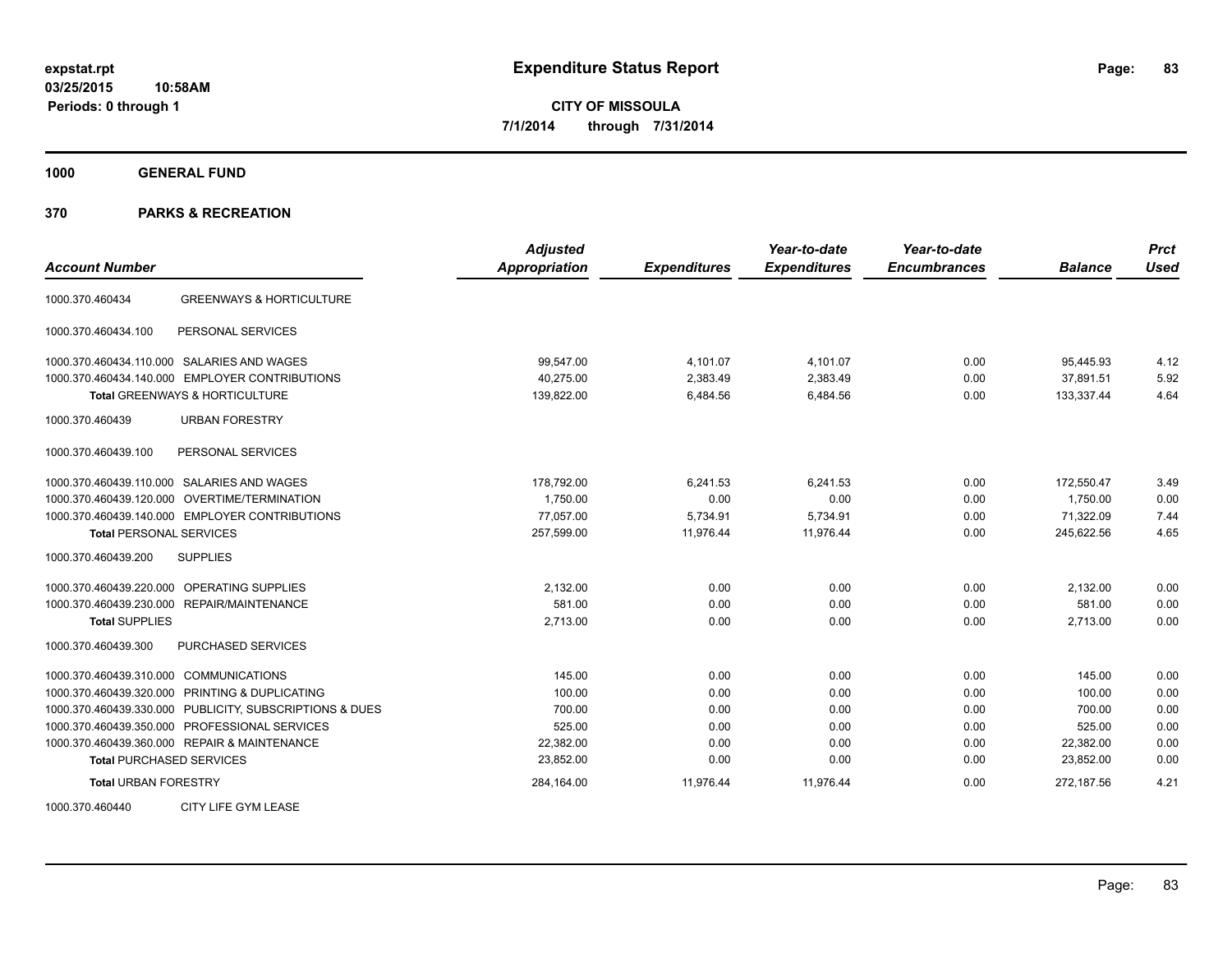**1000 GENERAL FUND**

|                                         |                                                         | <b>Adjusted</b> |                     | Year-to-date        | Year-to-date        |                | <b>Prct</b> |
|-----------------------------------------|---------------------------------------------------------|-----------------|---------------------|---------------------|---------------------|----------------|-------------|
| <b>Account Number</b>                   |                                                         | Appropriation   | <b>Expenditures</b> | <b>Expenditures</b> | <b>Encumbrances</b> | <b>Balance</b> | <b>Used</b> |
| 1000.370.460440.200                     | <b>SUPPLIES</b>                                         |                 |                     |                     |                     |                |             |
| <b>Total CITY LIFE GYM LEASE</b>        |                                                         | 0.00            | 0.00                | 0.00                | 0.00                | 0.00           | 0.00        |
| 1000.370.460441                         | <b>RECREATION</b>                                       |                 |                     |                     |                     |                |             |
| 1000.370.460441.100                     | PERSONAL SERVICES                                       |                 |                     |                     |                     |                |             |
|                                         | 1000.370.460441.110.000 SALARIES AND WAGES              | 130,631.00      | 4,506.22            | 4,506.22            | 0.00                | 126, 124. 78   | 3.45        |
|                                         | 1000.370.460441.120.000 OVERTIME/TERMINATION            | 700.00          | 0.00                | 0.00                | 0.00                | 700.00         | 0.00        |
| 1000.370.460441.130.000 OTHER           |                                                         | 4,880.00        | 0.00                | 0.00                | 0.00                | 4,880.00       | 0.00        |
|                                         | 1000.370.460441.140.000 EMPLOYER CONTRIBUTIONS          | 55,299.00       | 5,272.95            | 5,272.95            | 0.00                | 50,026.05      | 9.54        |
| <b>Total PERSONAL SERVICES</b>          |                                                         | 191,510.00      | 9,779.17            | 9,779.17            | 0.00                | 181,730.83     | 5.11        |
| 1000.370.460441.200                     | <b>SUPPLIES</b>                                         |                 |                     |                     |                     |                |             |
| 1000.370.460441.210.000 OFFICE SUPPLIES |                                                         | 300.00          | 0.00                | 0.00                | 0.00                | 300.00         | 0.00        |
| <b>Total SUPPLIES</b>                   |                                                         | 300.00          | 0.00                | 0.00                | 0.00                | 300.00         | 0.00        |
| 1000.370.460441.300                     | PURCHASED SERVICES                                      |                 |                     |                     |                     |                |             |
|                                         | 1000.370.460441.320.000 PRINTING & DUPLICATING          | 2,150.00        | 0.00                | 0.00                | 0.00                | 2,150.00       | 0.00        |
|                                         | 1000.370.460441.330.000 PUBLICITY, SUBSCRIPTIONS & DUES | 1,490.00        | 75.00               | 75.00               | 0.00                | 1,415.00       | 5.03        |
|                                         | 1000.370.460441.344.000 TELEPHONE SERVICE               | 696.00          | 0.00                | 0.00                | 0.00                | 696.00         | 0.00        |
|                                         | 1000.370.460441.350.000 PROFESSIONAL SERVICES           | 1,360.00        | 0.00                | 0.00                | 0.00                | 1,360.00       | 0.00        |
|                                         | 1000.370.460441.360.000 REPAIR & MAINTENANCE            | 1,200.00        | 0.00                | 0.00                | 0.00                | 1,200.00       | 0.00        |
| 1000.370.460441.370.000 TRAVEL          |                                                         | 1,200.00        | 0.00                | 0.00                | 0.00                | 1,200.00       | 0.00        |
| 1000.370.460441.380.000 TRAINING        |                                                         | 900.00          | 0.00                | 0.00                | 0.00                | 900.00         | 0.00        |
| <b>Total PURCHASED SERVICES</b>         |                                                         | 8,996.00        | 75.00               | 75.00               | 0.00                | 8,921.00       | 0.83        |
| 1000.370.460441.800                     | OTHER OBJECTS                                           |                 |                     |                     |                     |                |             |
|                                         | 1000.370.460441.820.000 TRANSFERS TO OTHER FUNDS        | 10,000.00       | 0.00                | 0.00                | 0.00                | 10,000.00      | 0.00        |
| <b>Total OTHER OBJECTS</b>              |                                                         | 10,000.00       | 0.00                | 0.00                | 0.00                | 10,000.00      | 0.00        |
| <b>Total RECREATION</b>                 |                                                         | 210,806.00      | 9,854.17            | 9,854.17            | 0.00                | 200,951.83     | 4.67        |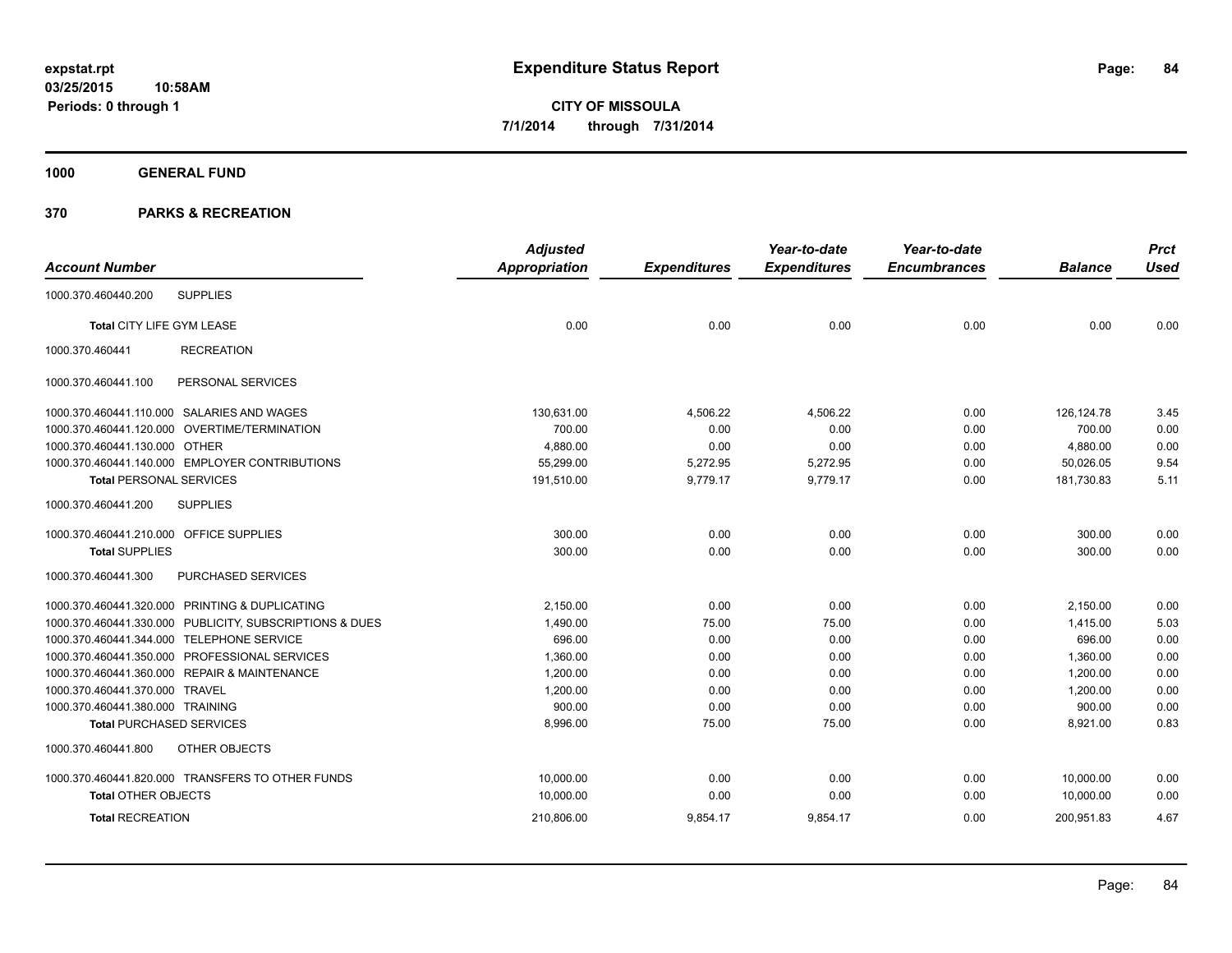**1000 GENERAL FUND**

|                                                         | <b>Adjusted</b> |                     | Year-to-date        | Year-to-date        |                | <b>Prct</b> |
|---------------------------------------------------------|-----------------|---------------------|---------------------|---------------------|----------------|-------------|
| <b>Account Number</b>                                   | Appropriation   | <b>Expenditures</b> | <b>Expenditures</b> | <b>Encumbrances</b> | <b>Balance</b> | <b>Used</b> |
| <b>RECREATION MORE</b><br>1000.370.460470               |                 |                     |                     |                     |                |             |
| PERSONAL SERVICES<br>1000.370.460470.100                |                 |                     |                     |                     |                |             |
| 1000.370.460470.110.000 SALARIES AND WAGES              | 95,117.00       | 5,967.68            | 5,967.68            | 0.00                | 89,149.32      | 6.27        |
| 1000.370.460470.120.000 OVERTIME/TERMINATION            | 0.00            | 28.96               | 28.96               | 0.00                | $-28.96$       | 0.00        |
| 1000.370.460470.140.000 EMPLOYER CONTRIBUTIONS          | 31,432.00       | 2,519.48            | 2,519.48            | 0.00                | 28,912.52      | 8.02        |
| <b>Total PERSONAL SERVICES</b>                          | 126,549.00      | 8,516.12            | 8,516.12            | 0.00                | 118,032.88     | 6.73        |
| 1000.370.460470.200<br><b>SUPPLIES</b>                  |                 |                     |                     |                     |                |             |
| 1000.370.460470.210.000 OFFICE SUPPLIES                 | 100.00          | 0.00                | 0.00                | 0.00                | 100.00         | 0.00        |
| 1000.370.460470.220.000 OPERATING SUPPLIES              | 1,512.00        | 0.00                | 0.00                | 0.00                | 1,512.00       | 0.00        |
| 1000.370.460470.220.156 OPERATING SUPPLIES              | 0.00            | 177.78              | 177.78              | 0.00                | $-177.78$      | 0.00        |
| <b>Total SUPPLIES</b>                                   | 1,612.00        | 177.78              | 177.78              | 0.00                | 1,434.22       | 11.03       |
| 1000.370.460470.300<br>PURCHASED SERVICES               |                 |                     |                     |                     |                |             |
| 1000.370.460470.320.000 PRINTING & DUPLICATING          | 1,200.00        | 0.00                | 0.00                | 0.00                | 1,200.00       | 0.00        |
| 1000.370.460470.330.000 PUBLICITY, SUBSCRIPTIONS & DUES | 780.00          | 0.00                | 0.00                | 0.00                | 780.00         | 0.00        |
| 1000.370.460470.344.000 TELEPHONE SERVICE               | 428.00          | 0.00                | 0.00                | 0.00                | 428.00         | 0.00        |
| 1000.370.460470.390.000 OTHER PURCHASED SERVICES        | 2,500.00        | 0.00                | 0.00                | 0.00                | 2,500.00       | 0.00        |
| 1000.370.460470.390.156 OTHER PURCHASED SERVICES        | 0.00            | 40.00               | 40.00               | 0.00                | $-40.00$       | 0.00        |
| <b>Total PURCHASED SERVICES</b>                         | 4,908.00        | 40.00               | 40.00               | 0.00                | 4,868.00       | 0.81        |
| <b>Total RECREATION MORE</b>                            | 133,069.00      | 8,733.90            | 8,733.90            | 0.00                | 124,335.10     | 6.56        |
| 1000.370.460471<br><b>RECREATION ADULTS</b>             |                 |                     |                     |                     |                |             |
| PERSONAL SERVICES<br>1000.370.460471.100                |                 |                     |                     |                     |                |             |
| 1000.370.460471.110.000 SALARIES AND WAGES              | 107,130.00      | 4,955.48            | 4,955.48            | 0.00                | 102,174.52     | 4.63        |
| 1000.370.460471.140.000 EMPLOYER CONTRIBUTIONS          | 29,028.00       | 2,348.62            | 2,348.62            | 0.00                | 26,679.38      | 8.09        |
| <b>Total PERSONAL SERVICES</b>                          | 136,158.00      | 7,304.10            | 7,304.10            | 0.00                | 128,853.90     | 5.36        |
| <b>SUPPLIES</b><br>1000.370.460471.200                  |                 |                     |                     |                     |                |             |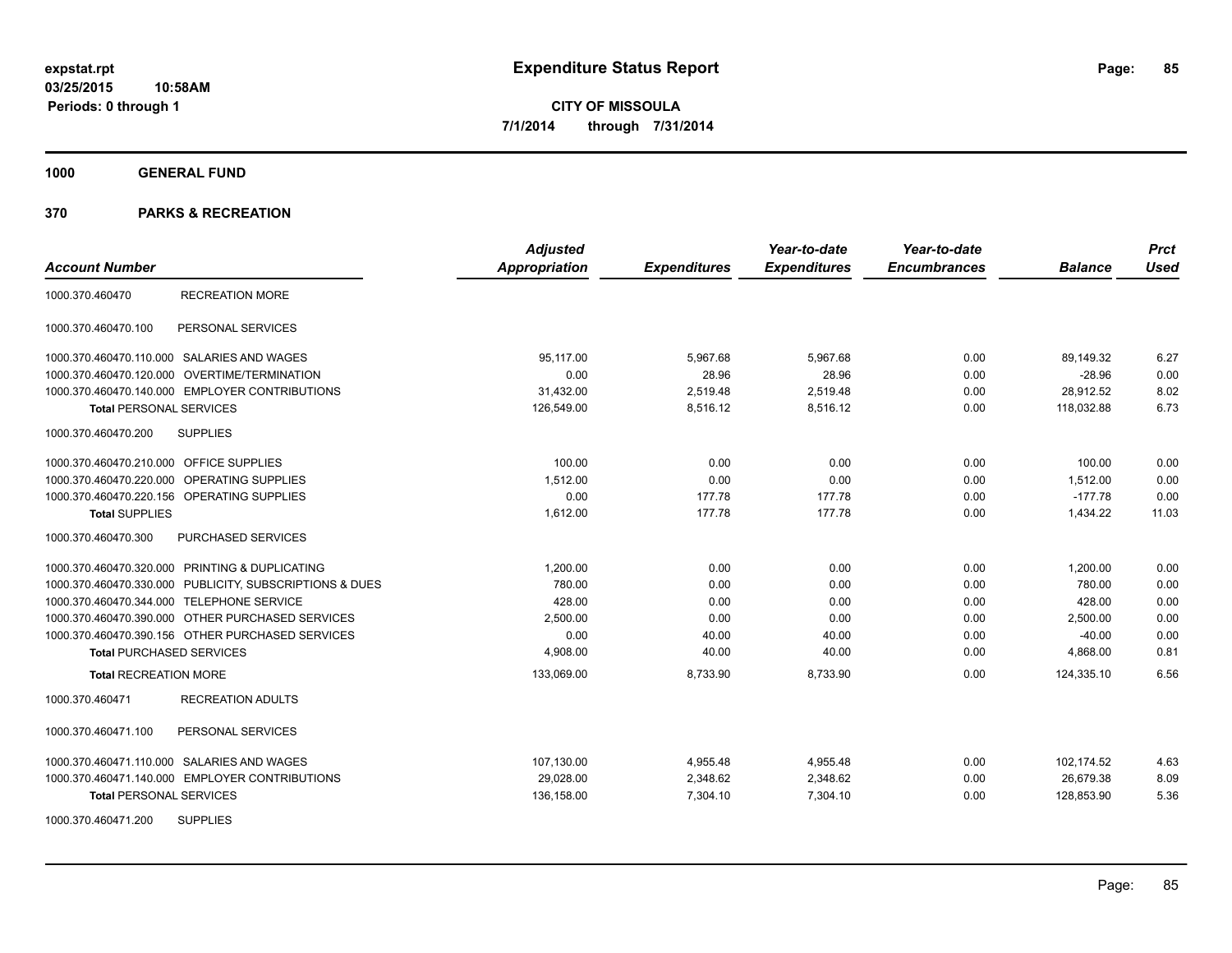**1000 GENERAL FUND**

|                                                         | <b>Adjusted</b> |                     | Year-to-date        | Year-to-date        |                | <b>Prct</b> |
|---------------------------------------------------------|-----------------|---------------------|---------------------|---------------------|----------------|-------------|
| <b>Account Number</b>                                   | Appropriation   | <b>Expenditures</b> | <b>Expenditures</b> | <b>Encumbrances</b> | <b>Balance</b> | <b>Used</b> |
| 1000.370.460471.210.000 OFFICE SUPPLIES                 | 600.00          | 0.00                | 0.00                | 0.00                | 600.00         | 0.00        |
| 1000.370.460471.220.000 OPERATING SUPPLIES              | 8,892.00        | 0.00                | 0.00                | 0.00                | 8,892.00       | 0.00        |
| <b>Total SUPPLIES</b>                                   | 9,492.00        | 0.00                | 0.00                | 0.00                | 9,492.00       | 0.00        |
| 1000.370.460471.300<br>PURCHASED SERVICES               |                 |                     |                     |                     |                |             |
| 1000.370.460471.310.000 COMMUNICATIONS                  | 460.00          | 0.00                | 0.00                | 0.00                | 460.00         | 0.00        |
| 1000.370.460471.320.000 PRINTING & DUPLICATING          | 1,800.00        | 0.00                | 0.00                | 0.00                | 1,800.00       | 0.00        |
| 1000.370.460471.330.000 PUBLICITY, SUBSCRIPTIONS & DUES | 1,220.00        | 0.00                | 0.00                | 0.00                | 1,220.00       | 0.00        |
| 1000.370.460471.344.000 TELEPHONE SERVICE               | 567.00          | 9.61                | 9.61                | 0.00                | 557.39         | 1.69        |
| 1000.370.460471.390.000 OTHER PURCHASED SERVICES        | 10,000.00       | 0.00                | 0.00                | 0.00                | 10,000.00      | 0.00        |
| <b>Total PURCHASED SERVICES</b>                         | 14,047.00       | 9.61                | 9.61                | 0.00                | 14,037.39      | 0.07        |
| <b>Total RECREATION ADULTS</b>                          | 159,697.00      | 7,313.71            | 7,313.71            | 0.00                | 152,383.29     | 4.58        |
| 1000.370.460472<br><b>RECREATION YOUTH</b>              |                 |                     |                     |                     |                |             |
| PERSONAL SERVICES<br>1000.370.460472.100                |                 |                     |                     |                     |                |             |
| 1000.370.460472.110.000 SALARIES AND WAGES              | 91,974.00       | 7,007.63            | 7,007.63            | 0.00                | 84,966.37      | 7.62        |
| 1000.370.460472.140.000 EMPLOYER CONTRIBUTIONS          | 17,686.00       | 1,115.55            | 1,115.55            | 0.00                | 16,570.45      | 6.31        |
| <b>Total PERSONAL SERVICES</b>                          | 109,660.00      | 8,123.18            | 8,123.18            | 0.00                | 101,536.82     | 7.41        |
| 1000.370.460472.200<br><b>SUPPLIES</b>                  |                 |                     |                     |                     |                |             |
| 1000.370.460472.210.000 OFFICE SUPPLIES                 | 100.00          | 0.00                | 0.00                | 0.00                | 100.00         | 0.00        |
| 1000.370.460472.220.000 OPERATING SUPPLIES              | 16,006.00       | 0.00                | 0.00                | 0.00                | 16,006.00      | 0.00        |
| 1000.370.460472.220.190 OPERATING SUPPLIES              | 0.00            | 50.00               | 50.00               | 0.00                | $-50.00$       | 0.00        |
| 1000.370.460472.220.191 OPERATING SUPPLIES              | 0.00            | 116.97              | 116.97              | 0.00                | $-116.97$      | 0.00        |
| <b>Total SUPPLIES</b>                                   | 16,106.00       | 166.97              | 166.97              | 0.00                | 15,939.03      | 1.04        |
| PURCHASED SERVICES<br>1000.370.460472.300               |                 |                     |                     |                     |                |             |
| 1000.370.460472.320.000 PRINTING & DUPLICATING          | 1,300.00        | 21.00               | 21.00               | 0.00                | 1,279.00       | 1.62        |
| 1000.370.460472.330.000 PUBLICITY, SUBSCRIPTIONS & DUES | 1,500.00        | 0.00                | 0.00                | 0.00                | 1,500.00       | 0.00        |
| 1000.370.460472.341.000 ELECTRICITY & NATURAL GAS       | 1,225.00        | 0.00                | 0.00                | 0.00                | 1,225.00       | 0.00        |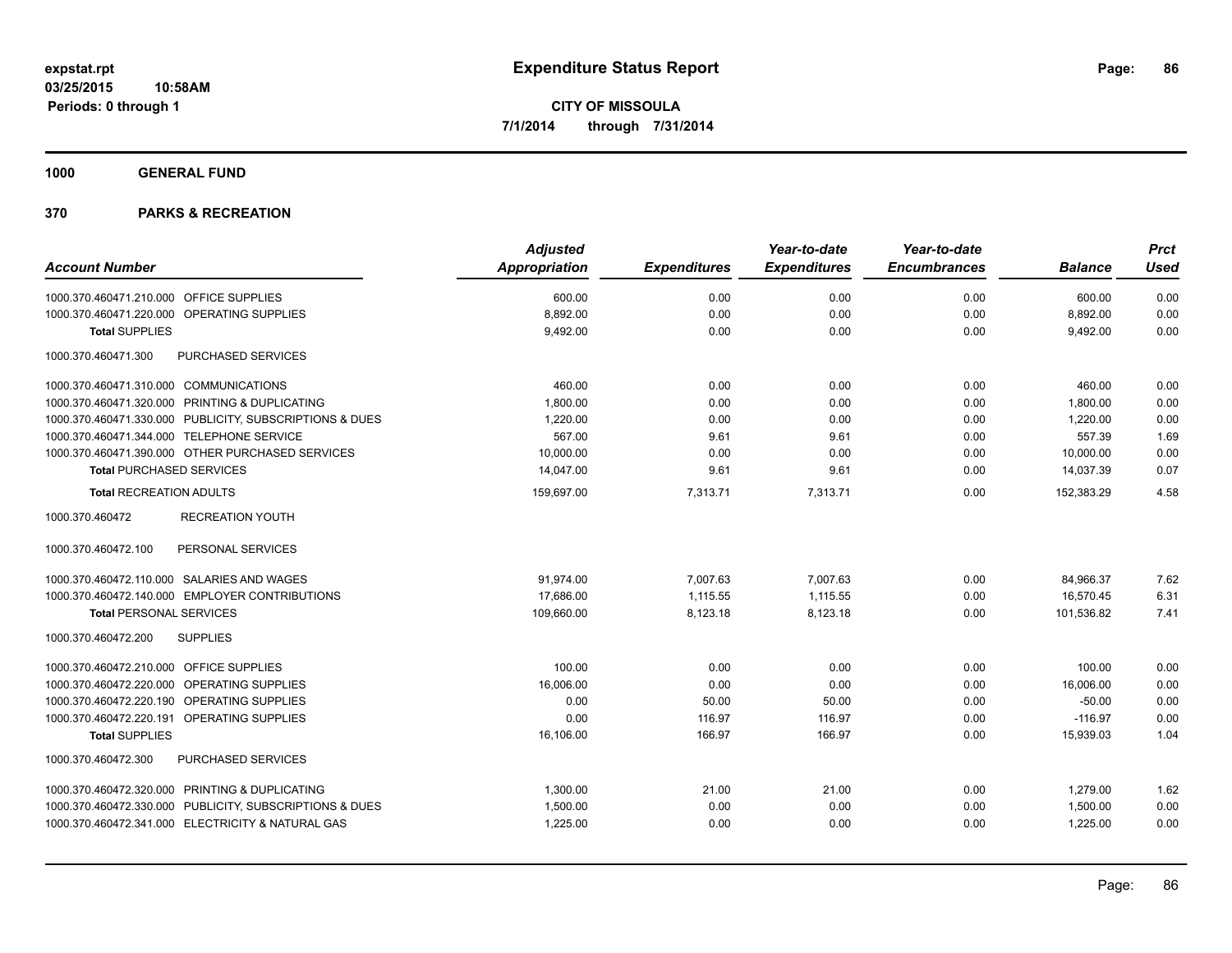**1000 GENERAL FUND**

| <b>Account Number</b>                               | <b>Adjusted</b><br>Appropriation | <b>Expenditures</b> | Year-to-date<br><b>Expenditures</b> | Year-to-date<br><b>Encumbrances</b> | <b>Balance</b> | <b>Prct</b><br><b>Used</b> |
|-----------------------------------------------------|----------------------------------|---------------------|-------------------------------------|-------------------------------------|----------------|----------------------------|
| 1000.370.460472.343.000 WATER CHARGES               | 601.00                           | 0.00                | 0.00                                | 0.00                                | 601.00         | 0.00                       |
| 1000.370.460472.344.000 TELEPHONE SERVICE           | 662.00                           | 0.00                | 0.00                                | 0.00                                | 662.00         | 0.00                       |
| 1000.370.460472.345.000 GARBAGE                     | 450.00                           | 185.45              | 185.45                              | 0.00                                | 264.55         | 41.21                      |
| 1000.370.460472.350.000 PROFESSIONAL SERVICES       | 2,487.00                         | 0.00                | 0.00                                | 0.00                                | 2,487.00       | 0.00                       |
| 1000.370.460472.390.000 OTHER PURCHASED SERVICES    | 500.00                           | 0.00                | 0.00                                | 0.00                                | 500.00         | 0.00                       |
| <b>Total PURCHASED SERVICES</b>                     | 8,725.00                         | 206.45              | 206.45                              | 0.00                                | 8,518.55       | 2.37                       |
| <b>Total RECREATION YOUTH</b>                       | 134,491.00                       | 8,496.60            | 8,496.60                            | 0.00                                | 125,994.40     | 6.32                       |
| 1000.370.460473<br><b>RECREATION SPECIAL EVENTS</b> |                                  |                     |                                     |                                     |                |                            |
| <b>SUPPLIES</b><br>1000.370.460473.200              |                                  |                     |                                     |                                     |                |                            |
| 1000.370.460473.220.000 OPERATING SUPPLIES          | 2,328.00                         | 10.00               | 10.00                               | 0.00                                | 2,318.00       | 0.43                       |
| <b>Total SUPPLIES</b>                               | 2,328.00                         | 10.00               | 10.00                               | 0.00                                | 2,318.00       | 0.43                       |
| 1000.370.460473.300<br>PURCHASED SERVICES           |                                  |                     |                                     |                                     |                |                            |
| <b>Total PURCHASED SERVICES</b>                     | 0.00                             | 0.00                | 0.00                                | 0.00                                | 0.00           | 0.00                       |
| <b>Total RECREATION SPECIAL EVENTS</b>              | 2,328.00                         | 10.00               | 10.00                               | 0.00                                | 2,318.00       | 0.43                       |
| 1000.370.460474<br><b>SPRAY DECKS</b>               |                                  |                     |                                     |                                     |                |                            |
| 1000.370.460474.100<br>PERSONAL SERVICES            |                                  |                     |                                     |                                     |                |                            |
| 1000.370.460474.110.000 SALARIES AND WAGES          | 8,023.00                         | 0.00                | 0.00                                | 0.00                                | 8,023.00       | 0.00                       |
| 1000.370.460474.140.000 EMPLOYER CONTRIBUTIONS      | 1,157.00                         | 0.00                | 0.00                                | 0.00                                | 1,157.00       | 0.00                       |
| <b>Total PERSONAL SERVICES</b>                      | 9,180.00                         | 0.00                | 0.00                                | 0.00                                | 9,180.00       | 0.00                       |
| 1000.370.460474.200<br><b>SUPPLIES</b>              |                                  |                     |                                     |                                     |                |                            |
| 1000.370.460474.220.000 OPERATING SUPPLIES          | 1.535.00                         | 0.00                | 0.00                                | 0.00                                | 1,535.00       | 0.00                       |
| 1000.370.460474.230.000 REPAIR/MAINTENANCE          | 5,424.00                         | 25.87               | 25.87                               | 0.00                                | 5,398.13       | 0.48                       |
| <b>Total SUPPLIES</b>                               | 6,959.00                         | 25.87               | 25.87                               | 0.00                                | 6,933.13       | 0.37                       |
| PURCHASED SERVICES<br>1000.370.460474.300           |                                  |                     |                                     |                                     |                |                            |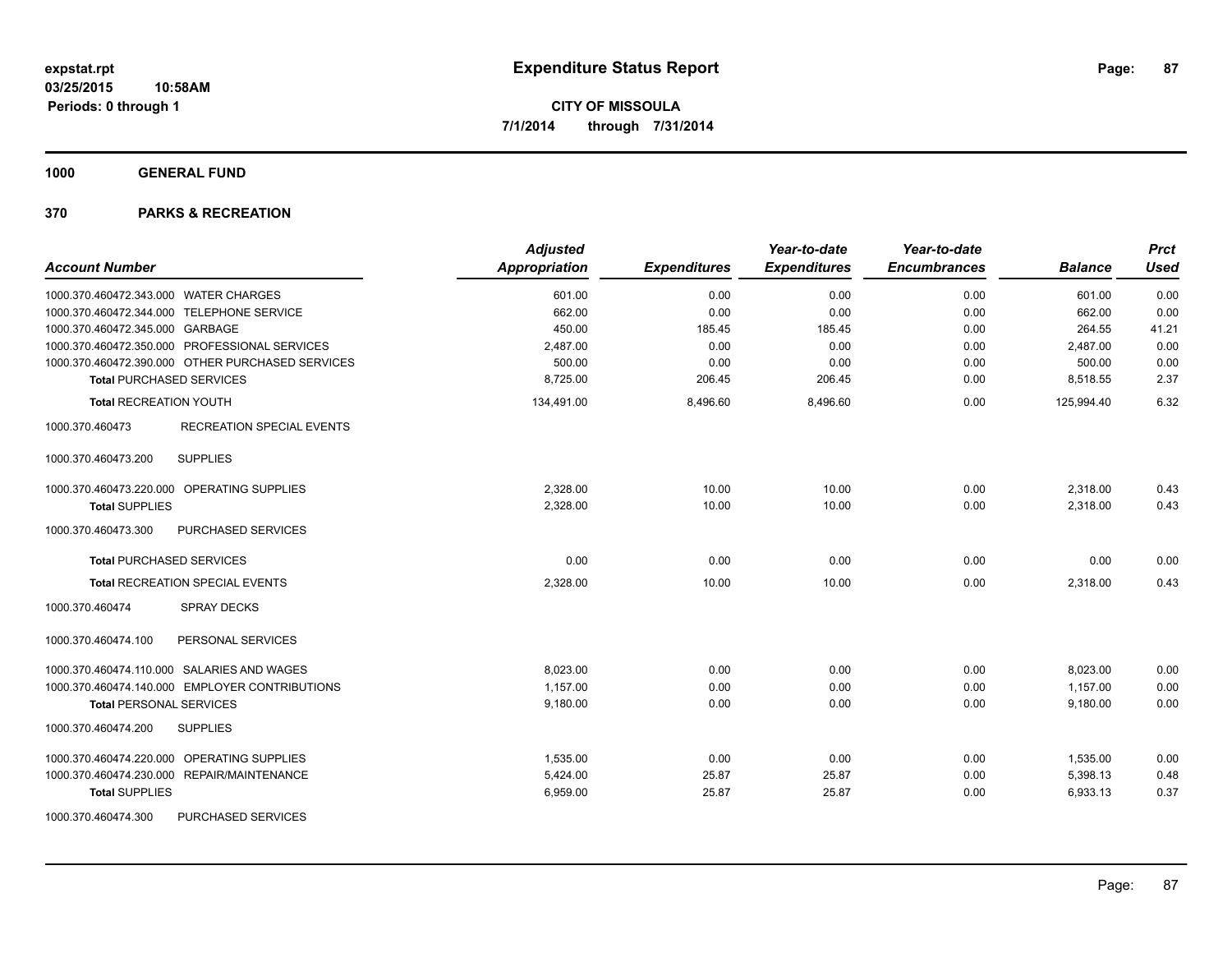**1000 GENERAL FUND**

| <b>Account Number</b>                          |                                                         | <b>Adjusted</b><br>Appropriation | <b>Expenditures</b> | Year-to-date<br><b>Expenditures</b> | Year-to-date<br><b>Encumbrances</b> | <b>Balance</b> | <b>Prct</b><br><b>Used</b> |
|------------------------------------------------|---------------------------------------------------------|----------------------------------|---------------------|-------------------------------------|-------------------------------------|----------------|----------------------------|
|                                                |                                                         |                                  |                     |                                     |                                     |                |                            |
|                                                | 1000.370.460474.330.000 PUBLICITY, SUBSCRIPTIONS & DUES | 750.00                           | 0.00                | 0.00                                | 0.00                                | 750.00         | 0.00                       |
| 1000.370.460474.360.000 REPAIR & MAINTENANCE   |                                                         | 2,050.00                         | 0.00                | 0.00                                | 0.00                                | 2,050.00       | 0.00                       |
| <b>Total PURCHASED SERVICES</b>                |                                                         | 2,800.00                         | 0.00                | 0.00                                | 0.00                                | 2,800.00       | 0.00                       |
| 1000.370.460474.900                            | <b>CAPITAL OUTLAY</b>                                   |                                  |                     |                                     |                                     |                |                            |
| <b>Total CAPITAL OUTLAY</b>                    |                                                         | 0.00                             | 0.00                | 0.00                                | 0.00                                | 0.00           | 0.00                       |
| <b>Total SPRAY DECKS</b>                       |                                                         | 18,939.00                        | 25.87               | 25.87                               | 0.00                                | 18,913.13      | 0.14                       |
| 1000.370.460476                                | YOUTH DRUG                                              |                                  |                     |                                     |                                     |                |                            |
| 1000.370.460476.100                            | PERSONAL SERVICES                                       |                                  |                     |                                     |                                     |                |                            |
| 1000.370.460476.110.000 SALARIES AND WAGES     |                                                         | 8,922.00                         | 0.00                | 0.00                                | 0.00                                | 8,922.00       | 0.00                       |
|                                                | 1000.370.460476.140.000 EMPLOYER CONTRIBUTIONS          | 1,286.00                         | 0.00                | 0.00                                | 0.00                                | 1,286.00       | 0.00                       |
| <b>Total PERSONAL SERVICES</b>                 |                                                         | 10,208.00                        | 0.00                | 0.00                                | 0.00                                | 10,208.00      | 0.00                       |
| 1000.370.460476.200                            | <b>SUPPLIES</b>                                         |                                  |                     |                                     |                                     |                |                            |
| 1000.370.460476.210.000 OFFICE SUPPLIES        |                                                         | 150.00                           | 0.00                | 0.00                                | 0.00                                | 150.00         | 0.00                       |
| 1000.370.460476.220.000 OPERATING SUPPLIES     |                                                         | 2,200.00                         | 0.00                | 0.00                                | 0.00                                | 2,200.00       | 0.00                       |
| <b>Total SUPPLIES</b>                          |                                                         | 2,350.00                         | 0.00                | 0.00                                | 0.00                                | 2,350.00       | 0.00                       |
| 1000.370.460476.300                            | PURCHASED SERVICES                                      |                                  |                     |                                     |                                     |                |                            |
| 1000.370.460476.320.000 PRINTING & DUPLICATING |                                                         | 250.00                           | 0.00                | 0.00                                | 0.00                                | 250.00         | 0.00                       |
|                                                | 1000.370.460476.330.000 PUBLICITY, SUBSCRIPTIONS & DUES | 100.00                           | 0.00                | 0.00                                | 0.00                                | 100.00         | 0.00                       |
| 1000.370.460476.350.000 PROFESSIONAL SERVICES  |                                                         | 1,200.00                         | 0.00                | 0.00                                | 0.00                                | 1,200.00       | 0.00                       |
| <b>Total PURCHASED SERVICES</b>                |                                                         | 1,550.00                         | 0.00                | 0.00                                | 0.00                                | 1,550.00       | 0.00                       |
| <b>Total YOUTH DRUG</b>                        |                                                         | 14,108.00                        | 0.00                | 0.00                                | 0.00                                | 14,108.00      | 0.00                       |
| 1000.370.460477                                | <b>GRILL VAN</b>                                        |                                  |                     |                                     |                                     |                |                            |
| 1000.370.460477.200                            | <b>SUPPLIES</b>                                         |                                  |                     |                                     |                                     |                |                            |
| 1000.370.460477.220.000 OPERATING SUPPLIES     |                                                         | 12.754.00                        | 0.00                | 0.00                                | 0.00                                | 12.754.00      | 0.00                       |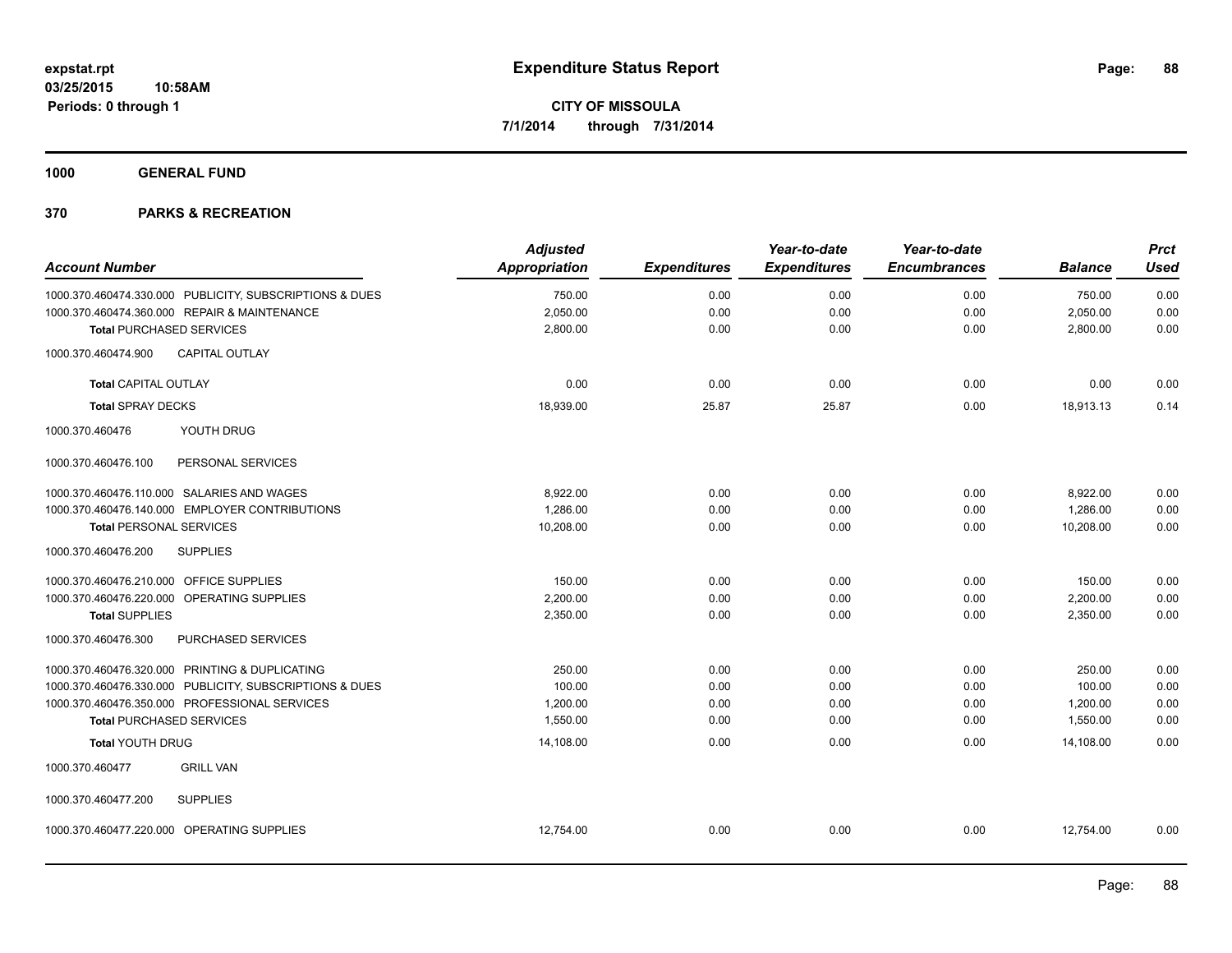**1000 GENERAL FUND**

#### **370 PARKS & RECREATION**

| <b>Account Number</b>           |                                                  | <b>Adjusted</b><br>Appropriation | <b>Expenditures</b> | Year-to-date<br><b>Expenditures</b> | Year-to-date<br><b>Encumbrances</b> | <b>Balance</b> | <b>Prct</b><br><b>Used</b> |
|---------------------------------|--------------------------------------------------|----------------------------------|---------------------|-------------------------------------|-------------------------------------|----------------|----------------------------|
|                                 | 1000.370.460477.230.000 REPAIR/MAINTENANCE       | 29,102.00                        | 1,874.86            | 1,874.86                            | 0.00                                | 27,227.14      | 6.44                       |
| <b>Total SUPPLIES</b>           |                                                  | 41,856.00                        | 1.874.86            | 1.874.86                            | 0.00                                | 39.981.14      | 4.48                       |
| 1000.370.460477.300             | PURCHASED SERVICES                               |                                  |                     |                                     |                                     |                |                            |
|                                 | 1000.370.460477.350.000 PROFESSIONAL SERVICES    | 900.00                           | 0.00                | 0.00                                | 0.00                                | 900.00         | 0.00                       |
|                                 | 1000.370.460477.360.000 REPAIR & MAINTENANCE     | 5,228.00                         | 0.00                | 0.00                                | 0.00                                | 5,228.00       | 0.00                       |
| <b>Total PURCHASED SERVICES</b> |                                                  | 6,128.00                         | 0.00                | 0.00                                | 0.00                                | 6,128.00       | 0.00                       |
| <b>Total GRILL VAN</b>          |                                                  | 47,984.00                        | 1,874.86            | 1,874.86                            | 0.00                                | 46,109.14      | 3.91                       |
| 1000.370.460484                 | <b>CONSERVATION LANDS MGMT</b>                   |                                  |                     |                                     |                                     |                |                            |
| 1000.370.460484.100             | PERSONAL SERVICES                                |                                  |                     |                                     |                                     |                |                            |
|                                 | 1000.370.460484.110.000 SALARIES AND WAGES       | 166,892.00                       | 6,126.17            | 6.126.17                            | 0.00                                | 160.765.83     | 3.67                       |
|                                 | 1000.370.460484.120.000 OVERTIME/TERMINATION     | 1,750.00                         | 0.00                | 0.00                                | 0.00                                | 1,750.00       | 0.00                       |
|                                 | 1000.370.460484.140.000 EMPLOYER CONTRIBUTIONS   | 61,048.00                        | 5,601.96            | 5,601.96                            | 0.00                                | 55,446.04      | 9.18                       |
| <b>Total PERSONAL SERVICES</b>  |                                                  | 229,690.00                       | 11,728.13           | 11,728.13                           | 0.00                                | 217,961.87     | 5.11                       |
| 1000.370.460484.200             | <b>SUPPLIES</b>                                  |                                  |                     |                                     |                                     |                |                            |
| 1000.370.460484.220.000         | <b>OPERATING SUPPLIES</b>                        | 6,337.00                         | 5.96                | 5.96                                | 0.00                                | 6,331.04       | 0.09                       |
|                                 | 1000.370.460484.230.000 REPAIR/MAINTENANCE       | 10,364.00                        | 0.00                | 0.00                                | 0.00                                | 10,364.00      | 0.00                       |
| <b>Total SUPPLIES</b>           |                                                  | 16.701.00                        | 5.96                | 5.96                                | 0.00                                | 16.695.04      | 0.04                       |
| 1000.370.460484.300             | PURCHASED SERVICES                               |                                  |                     |                                     |                                     |                |                            |
|                                 | 1000.370.460484.350.000 PROFESSIONAL SERVICES    | 6,228.00                         | 0.00                | 0.00                                | 0.00                                | 6,228.00       | 0.00                       |
|                                 | 1000.370.460484.390.000 OTHER PURCHASED SERVICES | 520.00                           | 0.00                | 0.00                                | 0.00                                | 520.00         | 0.00                       |
| <b>Total PURCHASED SERVICES</b> |                                                  | 6,748.00                         | 0.00                | 0.00                                | 0.00                                | 6,748.00       | 0.00                       |
|                                 | <b>Total CONSERVATION LANDS MGMT</b>             | 253,139.00                       | 11,734.09           | 11,734.09                           | 0.00                                | 241,404.91     | 4.64                       |
| 1000.370.460485                 | <b>SAFETY &amp; TRAINING</b>                     |                                  |                     |                                     |                                     |                |                            |

1000.370.460485.200 SUPPLIES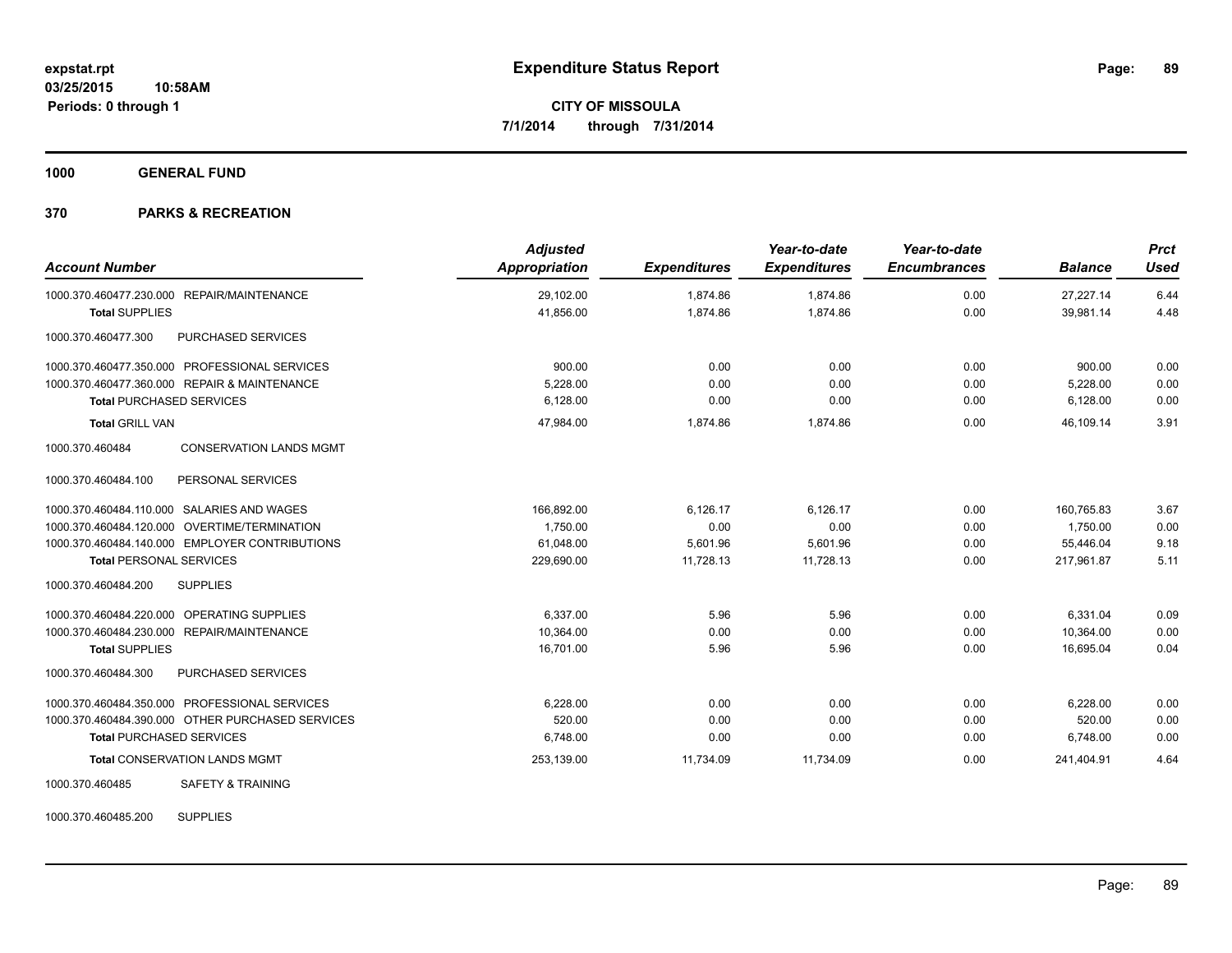**1000 GENERAL FUND**

| <b>Account Number</b>                  |                                                | <b>Adjusted</b><br><b>Appropriation</b> | <b>Expenditures</b> | Year-to-date<br><b>Expenditures</b> | Year-to-date<br><b>Encumbrances</b> | <b>Balance</b> | <b>Prct</b><br><b>Used</b> |
|----------------------------------------|------------------------------------------------|-----------------------------------------|---------------------|-------------------------------------|-------------------------------------|----------------|----------------------------|
|                                        | 1000.370.460485.220.000 OPERATING SUPPLIES     | 5,980.00                                | 0.00                | 0.00                                | 0.00                                | 5,980.00       | 0.00                       |
| <b>Total SUPPLIES</b>                  |                                                | 5,980.00                                | 0.00                | 0.00                                | 0.00                                | 5,980.00       | 0.00                       |
| 1000.370.460485.300                    | PURCHASED SERVICES                             |                                         |                     |                                     |                                     |                |                            |
| 1000.370.460485.310.000 COMMUNICATIONS |                                                | 50.00                                   | 0.00                | 0.00                                | 0.00                                | 50.00          | 0.00                       |
|                                        | 1000.370.460485.320.000 PRINTING & DUPLICATING | 50.00                                   | 0.00                | 0.00                                | 0.00                                | 50.00          | 0.00                       |
| 1000.370.460485.370.000 TRAVEL         |                                                | 3,744.00                                | 0.00                | 0.00                                | 0.00                                | 3,744.00       | 0.00                       |
| 1000.370.460485.380.000 TRAINING       |                                                | 2,936.00                                | 0.00                | 0.00                                | 0.00                                | 2,936.00       | 0.00                       |
| <b>Total PURCHASED SERVICES</b>        |                                                | 6,780.00                                | 0.00                | 0.00                                | 0.00                                | 6,780.00       | 0.00                       |
| <b>Total SAFETY &amp; TRAINING</b>     |                                                | 12,760.00                               | 0.00                | 0.00                                | 0.00                                | 12,760.00      | 0.00                       |
| 1000.370.460490                        | <b>CURRENTS POOL EXPENSES</b>                  |                                         |                     |                                     |                                     |                |                            |
| 1000.370.460490.200                    | <b>SUPPLIES</b>                                |                                         |                     |                                     |                                     |                |                            |
|                                        | <b>Total CURRENTS POOL EXPENSES</b>            | 0.00                                    | 0.00                | 0.00                                | 0.00                                | 0.00           | 0.00                       |
| 1000.370.460500                        | PARK MAINTENANCE CONTRACTS                     |                                         |                     |                                     |                                     |                |                            |
| 1000.370.460500.200                    | <b>SUPPLIES</b>                                |                                         |                     |                                     |                                     |                |                            |
| 1000.370.460500.220.000                | OPERATING SUPPLIES                             | 6,540.00                                | 0.00                | 0.00                                | 0.00                                | 6,540.00       | 0.00                       |
|                                        | 1000.370.460500.230.000 REPAIR/MAINTENANCE     | 3,939.00                                | 0.00                | 0.00                                | 0.00                                | 3,939.00       | 0.00                       |
| <b>Total SUPPLIES</b>                  |                                                | 10,479.00                               | 0.00                | 0.00                                | 0.00                                | 10,479.00      | 0.00                       |
| 1000.370.460500.300                    | PURCHASED SERVICES                             |                                         |                     |                                     |                                     |                |                            |
| <b>Total PURCHASED SERVICES</b>        |                                                | 0.00                                    | 0.00                | 0.00                                | 0.00                                | 0.00           | 0.00                       |
|                                        | <b>Total PARK MAINTENANCE CONTRACTS</b>        | 10,479.00                               | 0.00                | 0.00                                | 0.00                                | 10,479.00      | 0.00                       |
| 1000.370.460501                        | PARK MAINTENANCE ROUTINE                       |                                         |                     |                                     |                                     |                |                            |
| 1000.370.460501.100                    | PERSONAL SERVICES                              |                                         |                     |                                     |                                     |                |                            |
|                                        | 1000.370.460501.110.000 SALARIES AND WAGES     | 602,320.00                              | 23,301.73           | 23,301.73                           | 0.00                                | 579,018.27     | 3.87                       |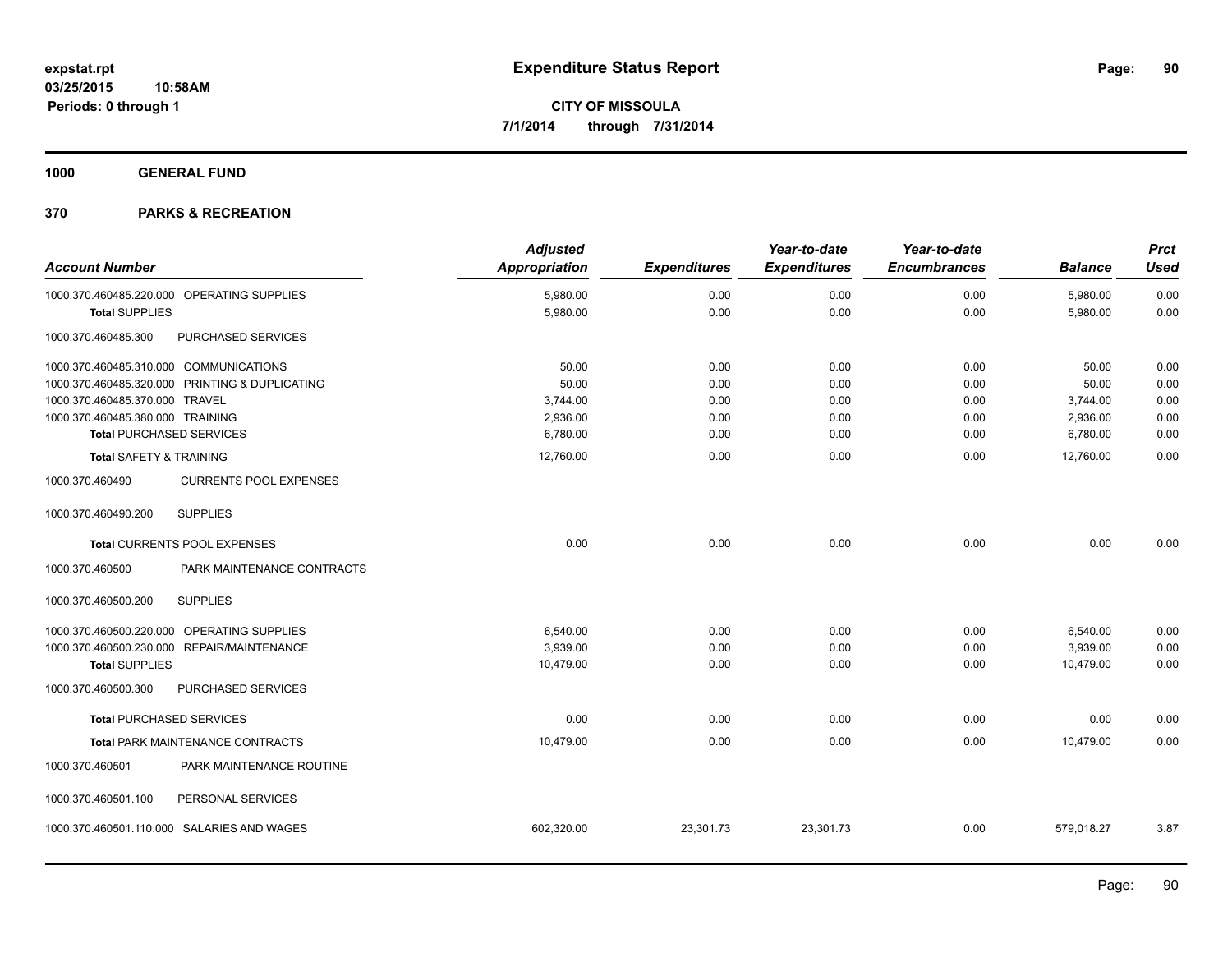**1000 GENERAL FUND**

|                                                   | <b>Adjusted</b>      |                     | Year-to-date        | Year-to-date        |                | <b>Prct</b> |
|---------------------------------------------------|----------------------|---------------------|---------------------|---------------------|----------------|-------------|
| <b>Account Number</b>                             | <b>Appropriation</b> | <b>Expenditures</b> | <b>Expenditures</b> | <b>Encumbrances</b> | <b>Balance</b> | <b>Used</b> |
| 1000.370.460501.120.000 OVERTIME/TERMINATION      | 2,100.00             | 0.00                | 0.00                | 0.00                | 2,100.00       | 0.00        |
| 1000.370.460501.140.000 EMPLOYER CONTRIBUTIONS    | 230,451.00           | 23,362.01           | 23,362.01           | 0.00                | 207,088.99     | 10.14       |
| <b>Total PERSONAL SERVICES</b>                    | 834,871.00           | 46,663.74           | 46,663.74           | 0.00                | 788,207.26     | 5.59        |
| 1000.370.460501.200<br><b>SUPPLIES</b>            |                      |                     |                     |                     |                |             |
| 1000.370.460501.220.000 OPERATING SUPPLIES        | 5,319.00             | 0.00                | 0.00                | 0.00                | 5,319.00       | 0.00        |
| 1000.370.460501.230.000 REPAIR/MAINTENANCE        | 5,275.00             | 0.00                | 0.00                | 0.00                | 5,275.00       | 0.00        |
| 1000.370.460501.231.000 GASOLINE                  | 79,836.00            | 0.00                | 0.00                | 0.00                | 79,836.00      | 0.00        |
| <b>Total SUPPLIES</b>                             | 90,430.00            | 0.00                | 0.00                | 0.00                | 90.430.00      | 0.00        |
| 1000.370.460501.300<br>PURCHASED SERVICES         |                      |                     |                     |                     |                |             |
| 1000.370.460501.341.000 ELECTRICITY & NATURAL GAS | 89,012.00            | 0.00                | 0.00                | 0.00                | 89,012.00      | 0.00        |
| 1000.370.460501.343.000 WATER CHARGES             | 152,803.00           | 0.00                | 0.00                | 0.00                | 152,803.00     | 0.00        |
| 1000.370.460501.345.000 GARBAGE                   | 27,833.00            | 142.95              | 142.95              | 0.00                | 27,690.05      | 0.51        |
| 1000.370.460501.350.000 PROFESSIONAL SERVICES     | 2,347.00             | 0.00                | 0.00                | 0.00                | 2,347.00       | 0.00        |
| 1000.370.460501.360.000 REPAIR & MAINTENANCE      | 3,183.00             | 793.00              | 793.00              | 0.00                | 2,390.00       | 24.91       |
| <b>Total PURCHASED SERVICES</b>                   | 275,178.00           | 935.95              | 935.95              | 0.00                | 274,242.05     | 0.34        |
| OTHER OBJECTS<br>1000.370.460501.800              |                      |                     |                     |                     |                |             |
| <b>Total OTHER OBJECTS</b>                        | 0.00                 | 0.00                | 0.00                | 0.00                | 0.00           | 0.00        |
| Total PARK MAINTENANCE ROUTINE                    | 1,200,479.00         | 47,599.69           | 47,599.69           | 0.00                | 1,152,879.31   | 3.97        |
| HICKORY FACILITY MAINTENANCE<br>1000.370.460502   |                      |                     |                     |                     |                |             |
| PERSONAL SERVICES<br>1000.370.460502.100          |                      |                     |                     |                     |                |             |
| <b>Total PERSONAL SERVICES</b>                    | 0.00                 | 0.00                | 0.00                | 0.00                | 0.00           | 0.00        |
| <b>SUPPLIES</b><br>1000.370.460502.200            |                      |                     |                     |                     |                |             |
| 1000.370.460502.220.000 OPERATING SUPPLIES        | 3,200.00             | 0.00                | 0.00                | 0.00                | 3,200.00       | 0.00        |
| 1000.370.460502.230.000 REPAIR/MAINTENANCE        | 1,500.00             | 0.00                | 0.00                | 0.00                | 1,500.00       | 0.00        |
| <b>Total SUPPLIES</b>                             | 4,700.00             | 0.00                | 0.00                | 0.00                | 4,700.00       | 0.00        |
|                                                   |                      |                     |                     |                     |                |             |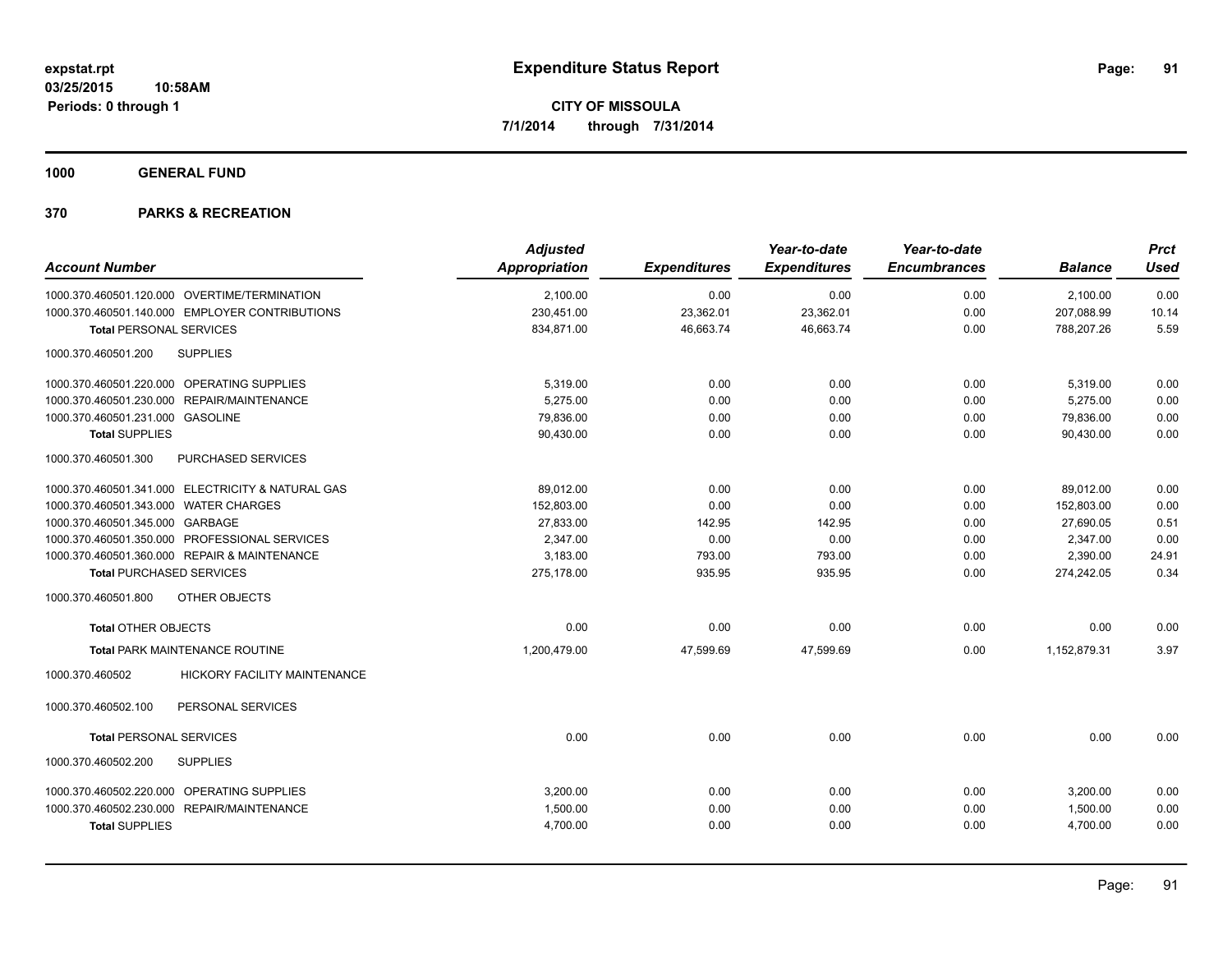**1000 GENERAL FUND**

|                                                  | <b>Adjusted</b> |                     | Year-to-date        | Year-to-date        |                | <b>Prct</b> |
|--------------------------------------------------|-----------------|---------------------|---------------------|---------------------|----------------|-------------|
| <b>Account Number</b>                            | Appropriation   | <b>Expenditures</b> | <b>Expenditures</b> | <b>Encumbrances</b> | <b>Balance</b> | <b>Used</b> |
| PURCHASED SERVICES<br>1000.370.460502.300        |                 |                     |                     |                     |                |             |
| 1000.370.460502.350.000 PROFESSIONAL SERVICES    | 3,080.00        | 0.00                | 0.00                | 0.00                | 3,080.00       | 0.00        |
| 1000.370.460502.360.000 REPAIR & MAINTENANCE     | 6,000.00        | 0.00                | 0.00                | 0.00                | 6,000.00       | 0.00        |
| <b>Total PURCHASED SERVICES</b>                  | 9,080.00        | 0.00                | 0.00                | 0.00                | 9,080.00       | 0.00        |
| Total HICKORY FACILITY MAINTENANCE               | 13,780.00       | 0.00                | 0.00                | 0.00                | 13,780.00      | 0.00        |
| 1000.370.460503<br>SPORTS FACILITIES MAINTENANCE |                 |                     |                     |                     |                |             |
| 1000.370.460503.100<br>PERSONAL SERVICES         |                 |                     |                     |                     |                |             |
| 1000.370.460503.110.000 SALARIES AND WAGES       | 62,722.00       | 2,563.85            | 2,563.85            | 0.00                | 60,158.15      | 4.09        |
| 1000.370.460503.140.000 EMPLOYER CONTRIBUTIONS   | 23,433.00       | 2,037.95            | 2,037.95            | 0.00                | 21,395.05      | 8.70        |
| <b>Total PERSONAL SERVICES</b>                   | 86,155.00       | 4,601.80            | 4,601.80            | 0.00                | 81,553.20      | 5.34        |
| 1000.370.460503.200<br><b>SUPPLIES</b>           |                 |                     |                     |                     |                |             |
| 1000.370.460503.220.000 OPERATING SUPPLIES       | 10.211.00       | 0.00                | 0.00                | 0.00                | 10.211.00      | 0.00        |
| 1000.370.460503.230.000 REPAIR/MAINTENANCE       | 12,464.00       | 0.00                | 0.00                | 0.00                | 12,464.00      | 0.00        |
| <b>Total SUPPLIES</b>                            | 22,675.00       | 0.00                | 0.00                | 0.00                | 22,675.00      | 0.00        |
| 1000.370.460503.300<br>PURCHASED SERVICES        |                 |                     |                     |                     |                |             |
| <b>Total PURCHASED SERVICES</b>                  | 0.00            | 0.00                | 0.00                | 0.00                | 0.00           | 0.00        |
| <b>Total SPORTS FACILITIES MAINTENANCE</b>       | 108,830.00      | 4,601.80            | 4,601.80            | 0.00                | 104,228.20     | 4.23        |
| 1000.370.460504<br>PARK SPECIAL DISTRICTS        |                 |                     |                     |                     |                |             |
| 1000.370.460504.100<br>PERSONAL SERVICES         |                 |                     |                     |                     |                |             |
| <b>Total PERSONAL SERVICES</b>                   | 0.00            | 0.00                | 0.00                | 0.00                | 0.00           | 0.00        |
| 1000.370.460504.200<br><b>SUPPLIES</b>           |                 |                     |                     |                     |                |             |
| <b>Total SUPPLIES</b>                            | 0.00            | 0.00                | 0.00                | 0.00                | 0.00           | 0.00        |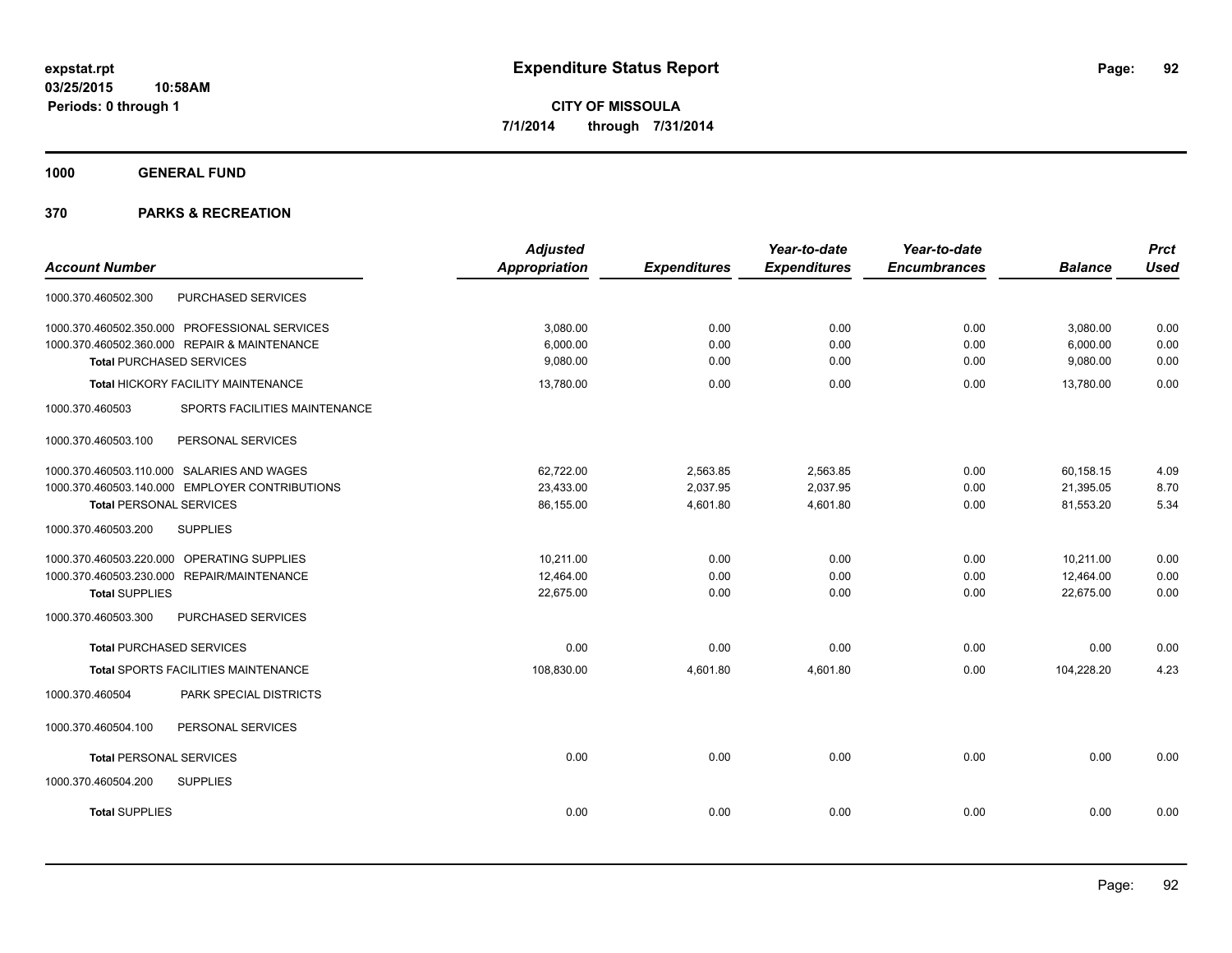**1000 GENERAL FUND**

| <b>Account Number</b>                     | <b>Adjusted</b><br>Appropriation | <b>Expenditures</b> | Year-to-date<br><b>Expenditures</b> | Year-to-date<br><b>Encumbrances</b> | <b>Balance</b> | Prct<br>Used |
|-------------------------------------------|----------------------------------|---------------------|-------------------------------------|-------------------------------------|----------------|--------------|
| PURCHASED SERVICES<br>1000.370.460504.300 |                                  |                     |                                     |                                     |                |              |
| <b>Total PARK SPECIAL DISTRICTS</b>       | 0.00                             | 0.00                | 0.00                                | 0.00                                | 0.00           | 0.00         |
| <b>Total PARKS &amp; RECREATION</b>       | 3,565,598.00                     | 151.289.42          | 151.289.42                          | 0.00                                | 3,414,308.58   | 4.24         |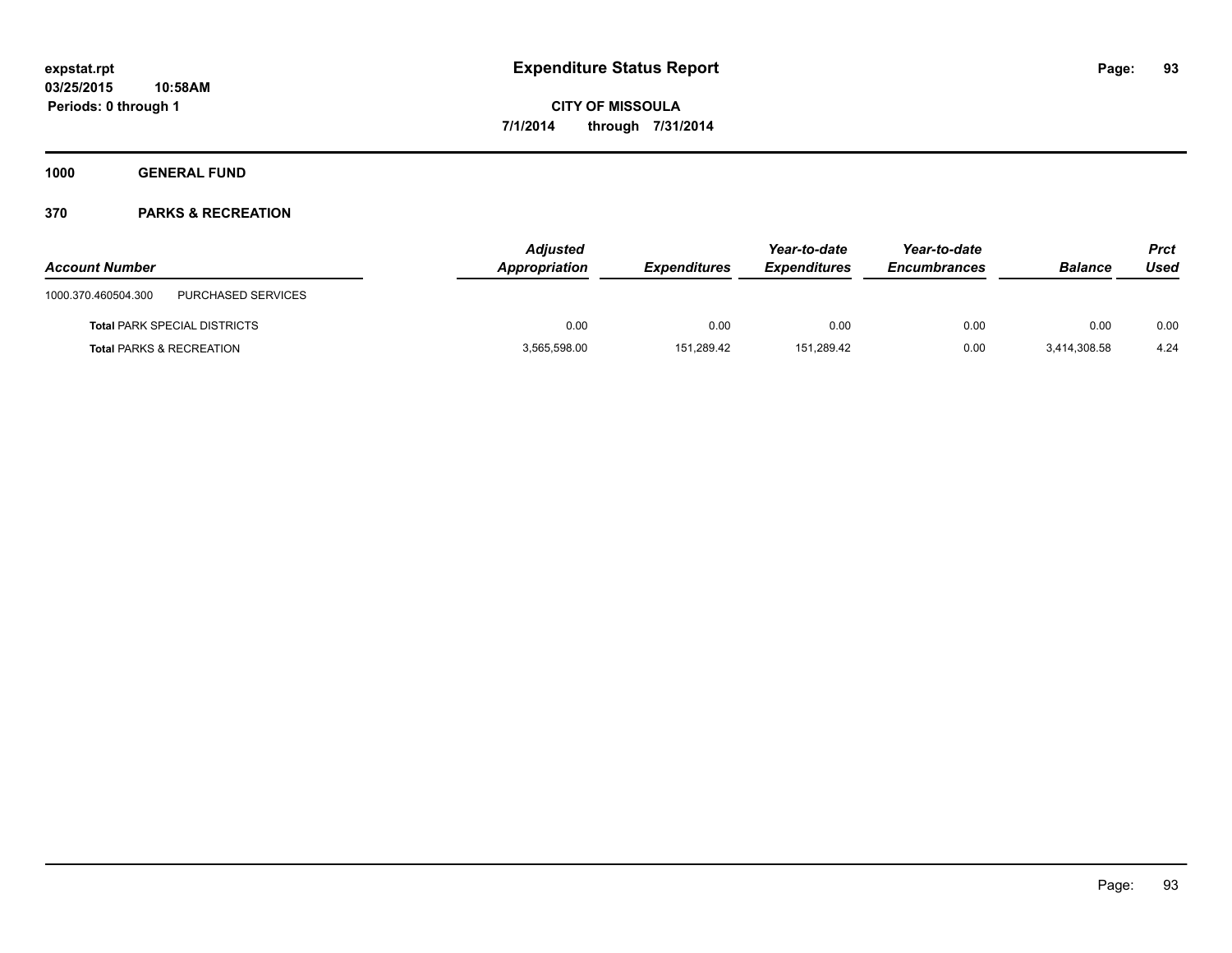**1000 GENERAL FUND**

| <b>Account Number</b>          |                                                                                          | <b>Adjusted</b><br>Appropriation | <b>Expenditures</b>  | Year-to-date<br><b>Expenditures</b> | Year-to-date<br><b>Encumbrances</b> | <b>Balance</b>         | <b>Prct</b><br><b>Used</b> |
|--------------------------------|------------------------------------------------------------------------------------------|----------------------------------|----------------------|-------------------------------------|-------------------------------------|------------------------|----------------------------|
| 1000.390.410000                | <b>GENERAL GOVERNMENT</b>                                                                |                                  |                      |                                     |                                     |                        |                            |
| 1000.390.410000.200            | <b>SUPPLIES</b>                                                                          |                                  |                      |                                     |                                     |                        |                            |
|                                | Total GENERAL GOVERNMENT                                                                 | 0.00                             | 0.00                 | 0.00                                | 0.00                                | 0.00                   | 0.00                       |
| 1000.390.410123                | <b>LEGISLATIVE PROGRAM</b>                                                               |                                  |                      |                                     |                                     |                        |                            |
| 1000.390.410123.300            | PURCHASED SERVICES                                                                       |                                  |                      |                                     |                                     |                        |                            |
|                                | 1000.390.410123.350.000 LEGISLATIVE PROGRAM/PROF SVS<br><b>Total LEGISLATIVE PROGRAM</b> | 33,000.00<br>33,000.00           | 2,000.00<br>2,000.00 | 2,000.00<br>2,000.00                | 0.00<br>0.00                        | 31,000.00<br>31,000.00 | 6.06<br>6.06               |
| 1000.390.410230                | <b>WORK COMP CONSULTANT</b>                                                              |                                  |                      |                                     |                                     |                        |                            |
| 1000.390.410230.100            | PERSONAL SERVICES                                                                        |                                  |                      |                                     |                                     |                        |                            |
| <b>Total PERSONAL SERVICES</b> |                                                                                          | 0.00                             | 0.00                 | 0.00                                | 0.00                                | 0.00                   | 0.00                       |
| 1000.390.410230.300            | PURCHASED SERVICES                                                                       |                                  |                      |                                     |                                     |                        |                            |
|                                | Total WORK COMP CONSULTANT                                                               | 0.00                             | 0.00                 | 0.00                                | 0.00                                | 0.00                   | 0.00                       |
| 1000.390.410360                | COMMUNITY DISPUTE RESOLUTION                                                             |                                  |                      |                                     |                                     |                        |                            |
| 1000.390.410360.700            | <b>GRANTS &amp; CONTRIBUTIONS</b>                                                        |                                  |                      |                                     |                                     |                        |                            |
|                                | 1000.390.410360.700.000 CDR GRANTS & CONTRIBUTION                                        | 7,200.00                         | 0.00                 | 0.00                                | 0.00                                | 7,200.00               | 0.00                       |
|                                | Total COMMUNITY DISPUTE RESOLUTION                                                       | 7,200.00                         | 0.00                 | 0.00                                | 0.00                                | 7,200.00               | 0.00                       |
| 1000.390.410371                | SEXUAL ASSUALT PREVENTION CAMPAIGN                                                       |                                  |                      |                                     |                                     |                        |                            |
| 1000.390.410371.300            | PURCHASED SERVICES                                                                       |                                  |                      |                                     |                                     |                        |                            |
|                                | 1000.390.410371.350.000 HEALTHY RELATIONSHIP PROJECT                                     | 55,766.00                        | 0.00                 | 0.00                                | 0.00                                | 55,766.00              | 0.00                       |
|                                | <b>Total SEXUAL ASSUALT PREVENTION CAMPAIGN</b>                                          | 55,766.00                        | 0.00                 | 0.00                                | 0.00                                | 55,766.00              | 0.00                       |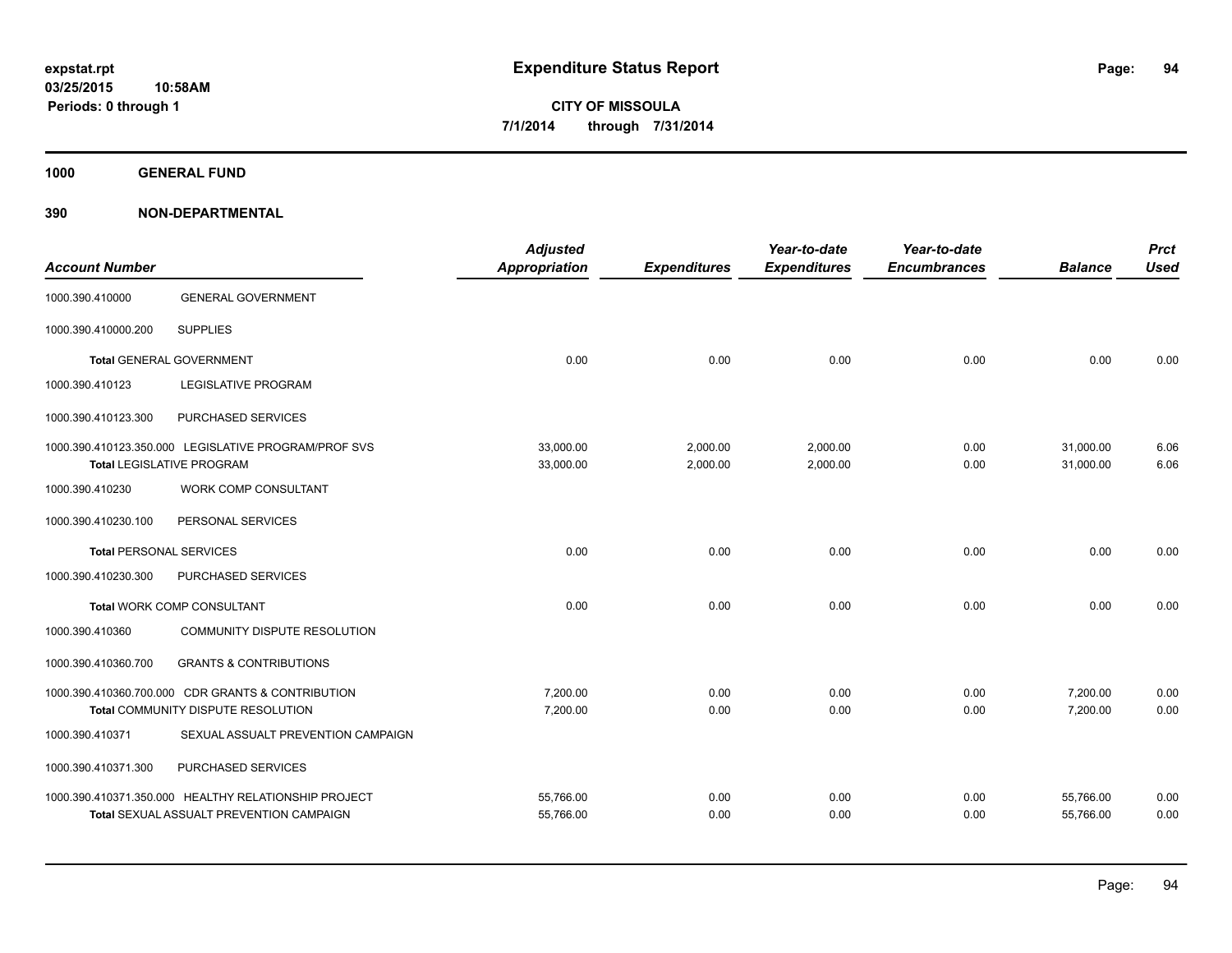**1000 GENERAL FUND**

| <b>Account Number</b>                  |                                                      | <b>Adjusted</b><br><b>Appropriation</b> | <b>Expenditures</b> | Year-to-date<br><b>Expenditures</b> | Year-to-date<br><b>Encumbrances</b> | <b>Balance</b> | <b>Prct</b><br><b>Used</b> |
|----------------------------------------|------------------------------------------------------|-----------------------------------------|---------------------|-------------------------------------|-------------------------------------|----------------|----------------------------|
| 1000.390.410550                        | <b>ACCOUNTING</b>                                    |                                         |                     |                                     |                                     |                |                            |
| 1000.390.410550.500                    | <b>FIXED CHARGES</b>                                 |                                         |                     |                                     |                                     |                |                            |
| <b>Total ACCOUNTING</b>                |                                                      | 0.00                                    | 0.00                | 0.00                                | 0.00                                | 0.00           | 0.00                       |
| 1000.390.410551                        | RESERVE FOR SALARY INCREASES                         |                                         |                     |                                     |                                     |                |                            |
| 1000.390.410551.100                    | PERSONAL SERVICES                                    |                                         |                     |                                     |                                     |                |                            |
| 1000.390.410551.110.000 SALARY RESERVE |                                                      | 44,976.00                               | $-2.10$             | $-2.10$                             | 0.00                                | 44,978.10      | 0.00                       |
|                                        | 1000.390.410551.140.000 EMPLOYER CONTRIBUTIONS       | $-22,556.00$                            | $-361.15$           | $-361.15$                           | 0.00                                | $-22,194.85$   | 1.60                       |
|                                        | Total RESERVE FOR SALARY INCREASES                   | 22,420.00                               | $-363.25$           | $-363.25$                           | 0.00                                | 22,783.25      | 0.00                       |
| 1000.390.411000                        | <b>MRTMA</b>                                         |                                         |                     |                                     |                                     |                |                            |
| 1000.390.411000.700                    | <b>GRANTS &amp; CONTRIBUTIONS</b>                    |                                         |                     |                                     |                                     |                |                            |
| 1000.390.411000.700.000 MRTMA          |                                                      | 10,780.00                               | 0.00                | 0.00                                | 0.00                                | 10,780.00      | 0.00                       |
| <b>Total MRTMA</b>                     |                                                      | 10,780.00                               | 0.00                | 0.00                                | 0.00                                | 10,780.00      | 0.00                       |
| 1000.390.411030                        | <b>PLANNING</b>                                      |                                         |                     |                                     |                                     |                |                            |
| 1000.390.411030.300                    | PURCHASED SERVICES                                   |                                         |                     |                                     |                                     |                |                            |
| 1000.390.411030.390.000                | <b>GRANTS &amp; COMMUNITY PROGRAMS</b>               | 161,796.00                              | 0.00                | 0.00                                | 0.00                                | 161,796.00     | 0.00                       |
| <b>Total PLANNING</b>                  |                                                      | 161,796.00                              | 0.00                | 0.00                                | 0.00                                | 161,796.00     | 0.00                       |
| 1000.390.411031                        | PLANNING SUBSIDY                                     |                                         |                     |                                     |                                     |                |                            |
| 1000.390.411031.800                    | OTHER OBJECTS                                        |                                         |                     |                                     |                                     |                |                            |
|                                        | 1000.390.411031.820.000 PLANNING SUBSIDY TRANSFER TO | 18,900.00                               | 0.00                | 0.00                                | 0.00                                | 18,900.00      | 0.00                       |
| <b>Total PLANNING SUBSIDY</b>          |                                                      | 18,900.00                               | 0.00                | 0.00                                | 0.00                                | 18,900.00      | 0.00                       |
| 1000.390.411071                        | <b>MOUNTAIN LINE SUBSIDY</b>                         |                                         |                     |                                     |                                     |                |                            |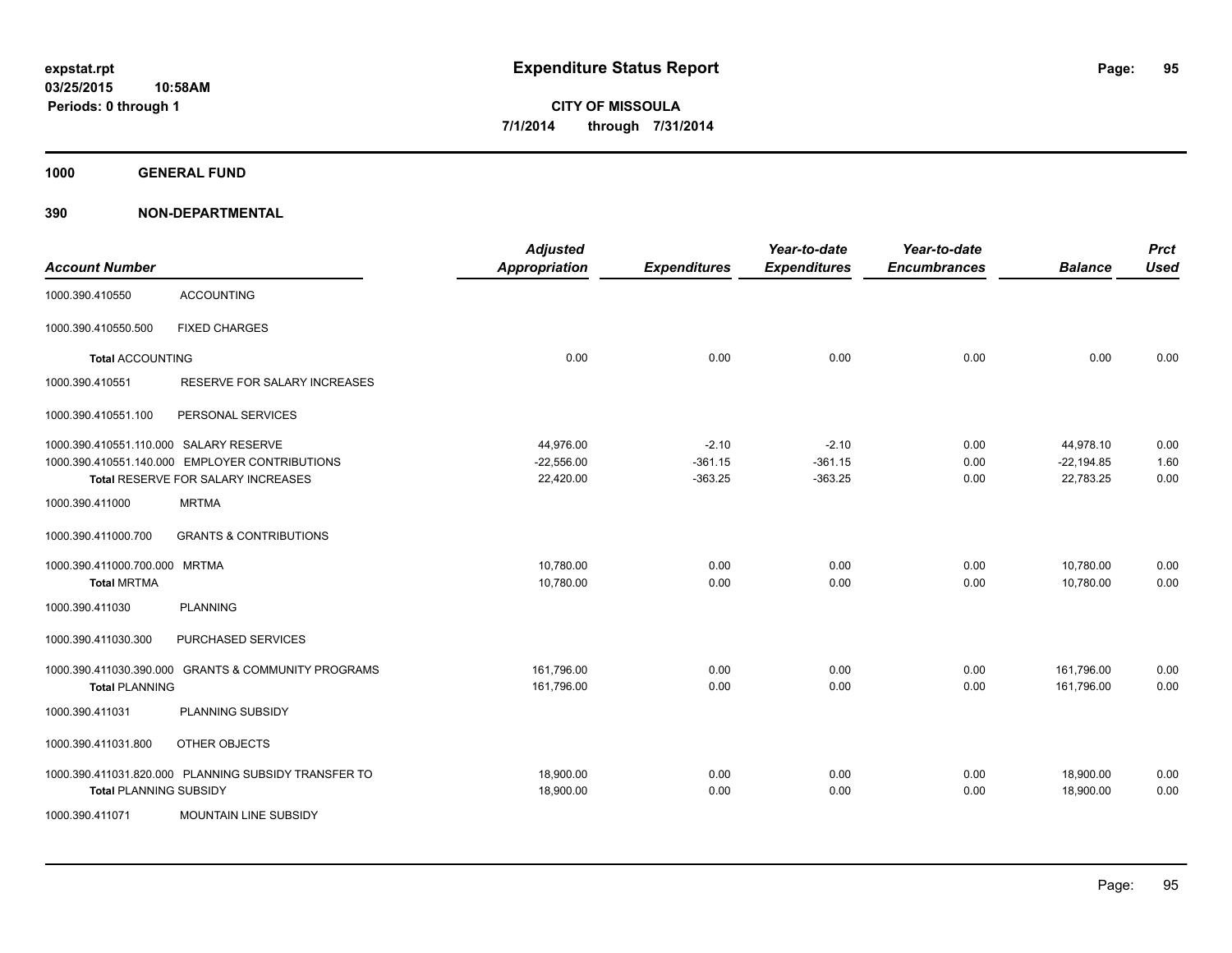**1000 GENERAL FUND**

|                                 |                                                                | <b>Adjusted</b>      |                     | Year-to-date        | Year-to-date        |                | <b>Prct</b> |
|---------------------------------|----------------------------------------------------------------|----------------------|---------------------|---------------------|---------------------|----------------|-------------|
| <b>Account Number</b>           |                                                                | <b>Appropriation</b> | <b>Expenditures</b> | <b>Expenditures</b> | <b>Encumbrances</b> | <b>Balance</b> | <b>Used</b> |
| 1000.390.411071.700             | <b>GRANTS &amp; CONTRIBUTIONS</b>                              |                      |                     |                     |                     |                |             |
|                                 | 1000.390.411071.700.000 MOUNTAIN LINE FARE SUBSIDY             | 50,000.00            | 0.00                | 0.00                | 0.00                | 50,000.00      | 0.00        |
|                                 | <b>Total MOUNTAIN LINE SUBSIDY</b>                             | 50,000.00            | 0.00                | 0.00                | 0.00                | 50,000.00      | 0.00        |
| 1000.390.411080                 | <b>MIM MDT</b>                                                 |                      |                     |                     |                     |                |             |
| 1000.390.411080.800             | OTHER OBJECTS                                                  |                      |                     |                     |                     |                |             |
|                                 | 1000.390.411080.820.000 TRANSPORTATION-MIM SUBSIDY TRANSFER TO | 9,900.00             | 0.00                | 0.00                | 0.00                | 9,900.00       | 0.00        |
| <b>Total MIM MDT</b>            |                                                                | 9,900.00             | 0.00                | 0.00                | 0.00                | 9,900.00       | 0.00        |
| 1000.390.411240                 | OPG OFFICE REMODEL                                             |                      |                     |                     |                     |                |             |
| 1000.390.411240.400             | <b>BUILDING MATERIALS</b>                                      |                      |                     |                     |                     |                |             |
| Total OPG OFFICE REMODEL        |                                                                | 0.00                 | 0.00                | 0.00                | 0.00                | 0.00           | 0.00        |
| 1000.390.411802                 | <b>VOLUNTEER MISSOULA</b>                                      |                      |                     |                     |                     |                |             |
| 1000.390.411802.700             | <b>GRANTS &amp; CONTRIBUTIONS</b>                              |                      |                     |                     |                     |                |             |
|                                 | 1000.390.411802.700.000 VOLUNTEER MISSOULA                     | 15,000.00            | 0.00                | 0.00                | 0.00                | 15,000.00      | 0.00        |
| Total VOLUNTEER MISSOULA        |                                                                | 15,000.00            | 0.00                | 0.00                | 0.00                | 15.000.00      | 0.00        |
| 1000.390.411810                 | <b>TERMINATION PAY</b>                                         |                      |                     |                     |                     |                |             |
| 1000.390.411810.100             | PERSONAL SERVICES                                              |                      |                     |                     |                     |                |             |
|                                 | 1000.390.411810.120.000 OVERTIME/TERMINATION                   | 25,000.00            | 0.00                | 0.00                | 0.00                | 25,000.00      | 0.00        |
| <b>Total PERSONAL SERVICES</b>  |                                                                | 25,000.00            | 0.00                | 0.00                | 0.00                | 25,000.00      | 0.00        |
| 1000.390.411810.300             | PURCHASED SERVICES                                             |                      |                     |                     |                     |                |             |
| <b>Total PURCHASED SERVICES</b> |                                                                | 0.00                 | 0.00                | 0.00                | 0.00                | 0.00           | 0.00        |
| <b>Total TERMINATION PAY</b>    |                                                                | 25,000.00            | 0.00                | 0.00                | 0.00                | 25,000.00      | 0.00        |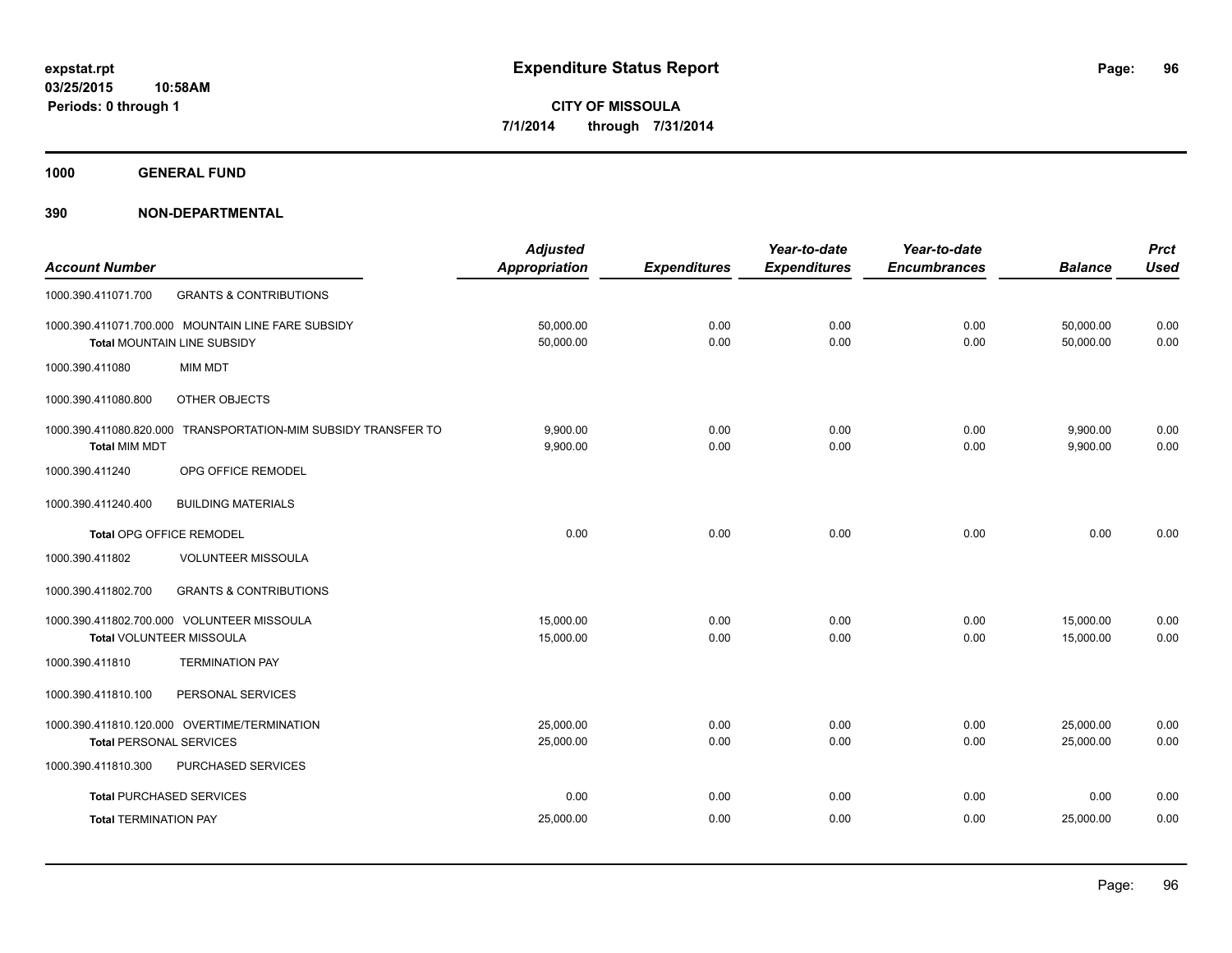**1000 GENERAL FUND**

|                                |                                                       | <b>Adjusted</b> |                     | Year-to-date        | Year-to-date        |                | <b>Prct</b> |
|--------------------------------|-------------------------------------------------------|-----------------|---------------------|---------------------|---------------------|----------------|-------------|
| <b>Account Number</b>          |                                                       | Appropriation   | <b>Expenditures</b> | <b>Expenditures</b> | <b>Encumbrances</b> | <b>Balance</b> | <b>Used</b> |
| 1000.390.411850                | ECONOMIC DEVELOPMENT                                  |                 |                     |                     |                     |                |             |
| 1000.390.411850.300            | PURCHASED SERVICES                                    |                 |                     |                     |                     |                |             |
|                                | <b>Total PURCHASED SERVICES</b>                       | 0.00            | 0.00                | 0.00                | 0.00                | 0.00           | 0.00        |
| 1000.390.411850.700            | <b>GRANTS &amp; CONTRIBUTIONS</b>                     |                 |                     |                     |                     |                |             |
|                                | 1000.390.411850.700.000 ECONOMIC PARTNERSHIP          | 100,000.00      | 100,000.00          | 100,000.00          | 0.00                | 0.00           | 100.00      |
|                                | Total ECONOMIC DEVELOPMENT                            | 100,000.00      | 100,000.00          | 100,000.00          | 0.00                | 0.00           | 100.00      |
| 1000.390.411853                | <b>COMMUNITY SERVICE</b>                              |                 |                     |                     |                     |                |             |
| 1000.390.411853.300            | PURCHASED SERVICES                                    |                 |                     |                     |                     |                |             |
|                                | 1000.390.411853.390.000 COMMUNITY SERVICES(MCS)       | 68.401.00       | 0.00                | 0.00                | 0.00                | 68,401.00      | 0.00        |
| <b>Total COMMUNITY SERVICE</b> |                                                       | 68,401.00       | 0.00                | 0.00                | 0.00                | 68,401.00      | 0.00        |
| 1000.390.411854                | NEIGHBORHOOD AMBASSADOR                               |                 |                     |                     |                     |                |             |
| 1000.390.411854.700            | <b>GRANTS &amp; CONTRIBUTIONS</b>                     |                 |                     |                     |                     |                |             |
|                                | 1000.390.411854.700.000 NEIGHBORHOOD AMBASSADOR       | 0.00            | 9,950.00            | 9,950.00            | 0.00                | $-9,950.00$    | 0.00        |
|                                | Total NEIGHBORHOOD AMBASSADOR                         | 0.00            | 9,950.00            | 9,950.00            | 0.00                | $-9,950.00$    | 0.00        |
| 1000.390.411860                | SPECIAL IMPROVEMENT ASSESSMENTS                       |                 |                     |                     |                     |                |             |
| 1000.390.411860.500            | <b>FIXED CHARGES</b>                                  |                 |                     |                     |                     |                |             |
|                                | 1000.390.411860.500.000 SID ASSESSMENTS-FIXED CHARGES | 116,000.00      | 0.00                | 0.00                | 0.00                | 116,000.00     | 0.00        |
|                                | Total SPECIAL IMPROVEMENT ASSESSMENTS                 | 116,000.00      | 0.00                | 0.00                | 0.00                | 116,000.00     | 0.00        |
| 1000.390.420183                | CELL PHONE EDUCATION CAMPAIGN                         |                 |                     |                     |                     |                |             |
| 1000.390.420183.200            | <b>SUPPLIES</b>                                       |                 |                     |                     |                     |                |             |
|                                | <b>Total CELL PHONE EDUCATION CAMPAIGN</b>            | 0.00            | 0.00                | 0.00                | 0.00                | 0.00           | 0.00        |
|                                |                                                       |                 |                     |                     |                     |                |             |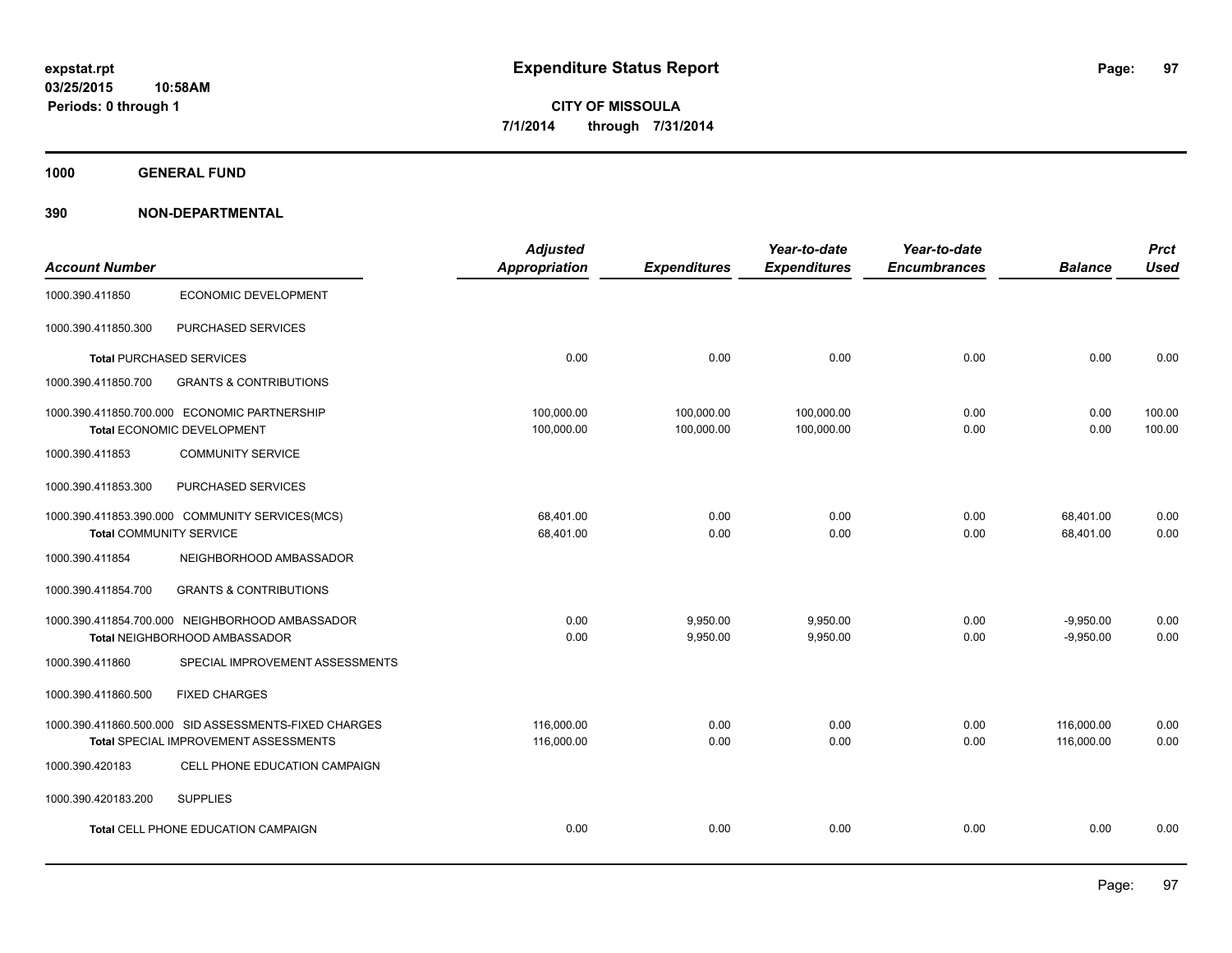**1000 GENERAL FUND**

| <b>Account Number</b>           |                                                                                                      | <b>Adjusted</b><br>Appropriation | <b>Expenditures</b> | Year-to-date<br><b>Expenditures</b> | Year-to-date<br><b>Encumbrances</b> | <b>Balance</b>               | <b>Prct</b><br><b>Used</b> |
|---------------------------------|------------------------------------------------------------------------------------------------------|----------------------------------|---------------------|-------------------------------------|-------------------------------------|------------------------------|----------------------------|
| 1000.390.420500                 | PROTECTIVE INSPECTIONS                                                                               |                                  |                     |                                     |                                     |                              |                            |
| 1000.390.420500.500             | <b>FIXED CHARGES</b>                                                                                 |                                  |                     |                                     |                                     |                              |                            |
|                                 | 1000.390.420500.500.000 BLDG DEPT REIMB FOR GENERAL FUND TIME<br><b>Total PROTECTIVE INSPECTIONS</b> | 5,000.00<br>5,000.00             | 0.00<br>0.00        | 0.00<br>0.00                        | 0.00<br>0.00                        | 5,000.00<br>5,000.00         | 0.00<br>0.00               |
| 1000.390.430255                 | <b>BIKE-PED PROGRAM</b>                                                                              |                                  |                     |                                     |                                     |                              |                            |
| 1000.390.430255.800             | OTHER OBJECTS                                                                                        |                                  |                     |                                     |                                     |                              |                            |
| Total BIKE-PED PROGRAM          | 1000.390.430255.820.000 BIKE PED SUBSIDY/TRANSFER TO                                                 | 74,718.00<br>74,718.00           | 0.00<br>0.00        | 0.00<br>0.00                        | 0.00<br>0.00                        | 74,718.00<br>74,718.00       | 0.00<br>0.00               |
| 1000.390.440190                 | HEALTH DEPT CONTRIBUTIONS                                                                            |                                  |                     |                                     |                                     |                              |                            |
| 1000.390.440190.700             | <b>GRANTS &amp; CONTRIBUTIONS</b>                                                                    |                                  |                     |                                     |                                     |                              |                            |
|                                 | 1000.390.440190.700.000 HEALTH DEPT CONTRIBUTIONS<br><b>Total HEALTH DEPT CONTRIBUTIONS</b>          | 1,314,264.00<br>1,314,264.00     | 0.00<br>0.00        | 0.00<br>0.00                        | 0.00<br>0.00                        | 1,314,264.00<br>1,314,264.00 | 0.00<br>0.00               |
| 1000.390.440191                 | PARTNERSHIP HEALTH                                                                                   |                                  |                     |                                     |                                     |                              |                            |
| 1000.390.440191.700             | <b>GRANTS &amp; CONTRIBUTIONS</b>                                                                    |                                  |                     |                                     |                                     |                              |                            |
| <b>Total PARTNERSHIP HEALTH</b> | 1000.390.440191.700.000 PARTNERSHIP HEALTH - CONTRIBUTIONS                                           | 42,532.00<br>42,532.00           | 0.00<br>0.00        | 0.00<br>0.00                        | 0.00<br>0.00                        | 42,532.00<br>42,532.00       | 0.00<br>0.00               |
| 1000.390.440600                 | ANIMAL CONTROL SERVICES                                                                              |                                  |                     |                                     |                                     |                              |                            |
| 1000.390.440600.700             | <b>GRANTS &amp; CONTRIBUTIONS</b>                                                                    |                                  |                     |                                     |                                     |                              |                            |
|                                 | 1000.390.440600.700.000 ANIMAL CONTROL TRANSFER<br>Total ANIMAL CONTROL SERVICES                     | 284,695.00<br>284,695.00         | 0.00<br>0.00        | 0.00<br>0.00                        | 0.00<br>0.00                        | 284,695.00<br>284,695.00     | 0.00<br>0.00               |
| 1000.390.440700                 | PEST MANAGEMENT CONTROL                                                                              |                                  |                     |                                     |                                     |                              |                            |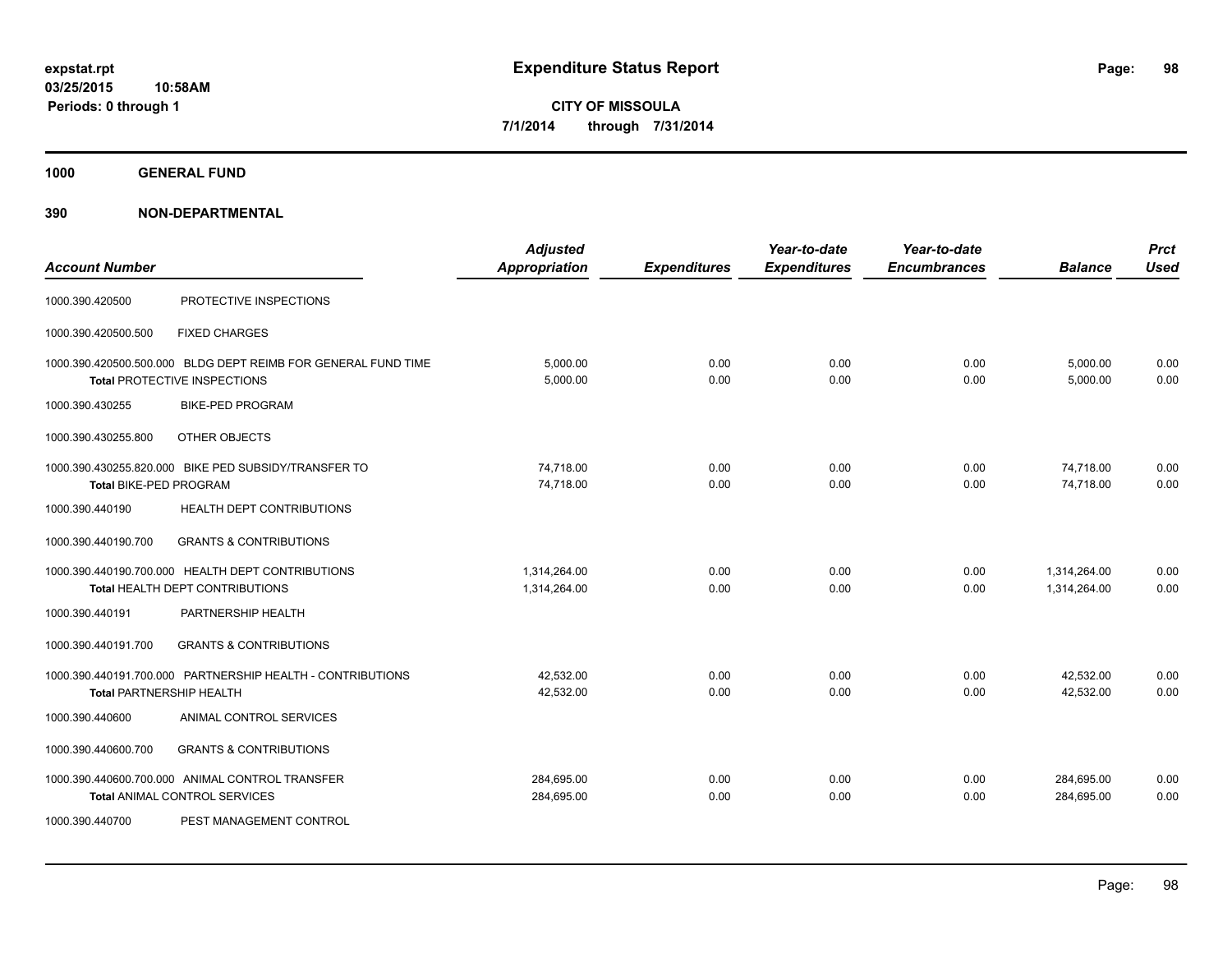**1000 GENERAL FUND**

| <b>Account Number</b>                                           | <b>Adjusted</b><br>Appropriation | <b>Expenditures</b> | Year-to-date<br><b>Expenditures</b> | Year-to-date<br><b>Encumbrances</b> | <b>Balance</b> | <b>Prct</b><br><b>Used</b> |
|-----------------------------------------------------------------|----------------------------------|---------------------|-------------------------------------|-------------------------------------|----------------|----------------------------|
|                                                                 |                                  |                     |                                     |                                     |                |                            |
| <b>GRANTS &amp; CONTRIBUTIONS</b><br>1000.390.440700.700        |                                  |                     |                                     |                                     |                |                            |
| 1000.390.440700.700.000 PEST MGMT EDUCATION- CONTRIBUTIONS      | 2,940.00                         | 0.00                | 0.00                                | 0.00                                | 2,940.00       | 0.00                       |
| <b>Total PEST MANAGEMENT CONTROL</b>                            | 2,940.00                         | 0.00                | 0.00                                | 0.00                                | 2,940.00       | 0.00                       |
| <b>AGING SERVICES</b><br>1000.390.450000                        |                                  |                     |                                     |                                     |                |                            |
| <b>GRANTS &amp; CONTRIBUTIONS</b><br>1000.390.450000.700        |                                  |                     |                                     |                                     |                |                            |
| 1000.390.450000.700.000 AGING SERVICES - GRANTS & CONTRIBUTIONS | 175,000.00                       | 0.00                | 0.00                                | 0.00                                | 175,000.00     | 0.00                       |
| <b>Total AGING SERVICES</b>                                     | 175,000.00                       | 0.00                | 0.00                                | 0.00                                | 175,000.00     | 0.00                       |
| 1000.390.450131<br><b>GENERAL ASSISTANCE</b>                    |                                  |                     |                                     |                                     |                |                            |
| <b>GRANTS &amp; CONTRIBUTIONS</b><br>1000.390.450131.700        |                                  |                     |                                     |                                     |                |                            |
| 1000.390.450131.700.000 10 YR PLAN TO END HOMELESSNESS          | 35,000.00                        | 0.00                | 0.00                                | 0.00                                | 35,000.00      | 0.00                       |
| <b>Total GENERAL ASSISTANCE</b>                                 | 35,000.00                        | 0.00                | 0.00                                | 0.00                                | 35,000.00      | 0.00                       |
| 1000.390.460300<br>OTHER COMMUNITY EVENTS                       |                                  |                     |                                     |                                     |                |                            |
| <b>GRANTS &amp; CONTRIBUTIONS</b><br>1000.390.460300.700        |                                  |                     |                                     |                                     |                |                            |
| 1000.390.460300.700.000 CULTURAL COUNCIL-GRANTS & CONTRIBUTIONS | 62,500.00                        | 31,250.00           | 31,250.00                           | 0.00                                | 31,250.00      | 50.00                      |
| <b>Total OTHER COMMUNITY EVENTS</b>                             | 62,500.00                        | 31,250.00           | 31.250.00                           | 0.00                                | 31.250.00      | 50.00                      |
| 1000.390.460433<br><b>AQUATICS SUBSIDY</b>                      |                                  |                     |                                     |                                     |                |                            |
| OTHER OBJECTS<br>1000.390.460433.800                            |                                  |                     |                                     |                                     |                |                            |
| 1000.390.460433.820.000 AQUATICS SUBSIDY/TRANS TO OTHER FUNDS   | 203,000.00                       | 0.00                | 0.00                                | 0.00                                | 203,000.00     | 0.00                       |
| <b>Total AQUATICS SUBSIDY</b>                                   | 203,000.00                       | 0.00                | 0.00                                | 0.00                                | 203,000.00     | 0.00                       |
| 1000.390.460451<br><b>CITY BAND</b>                             |                                  |                     |                                     |                                     |                |                            |
| <b>GRANTS &amp; CONTRIBUTIONS</b><br>1000.390.460451.700        |                                  |                     |                                     |                                     |                |                            |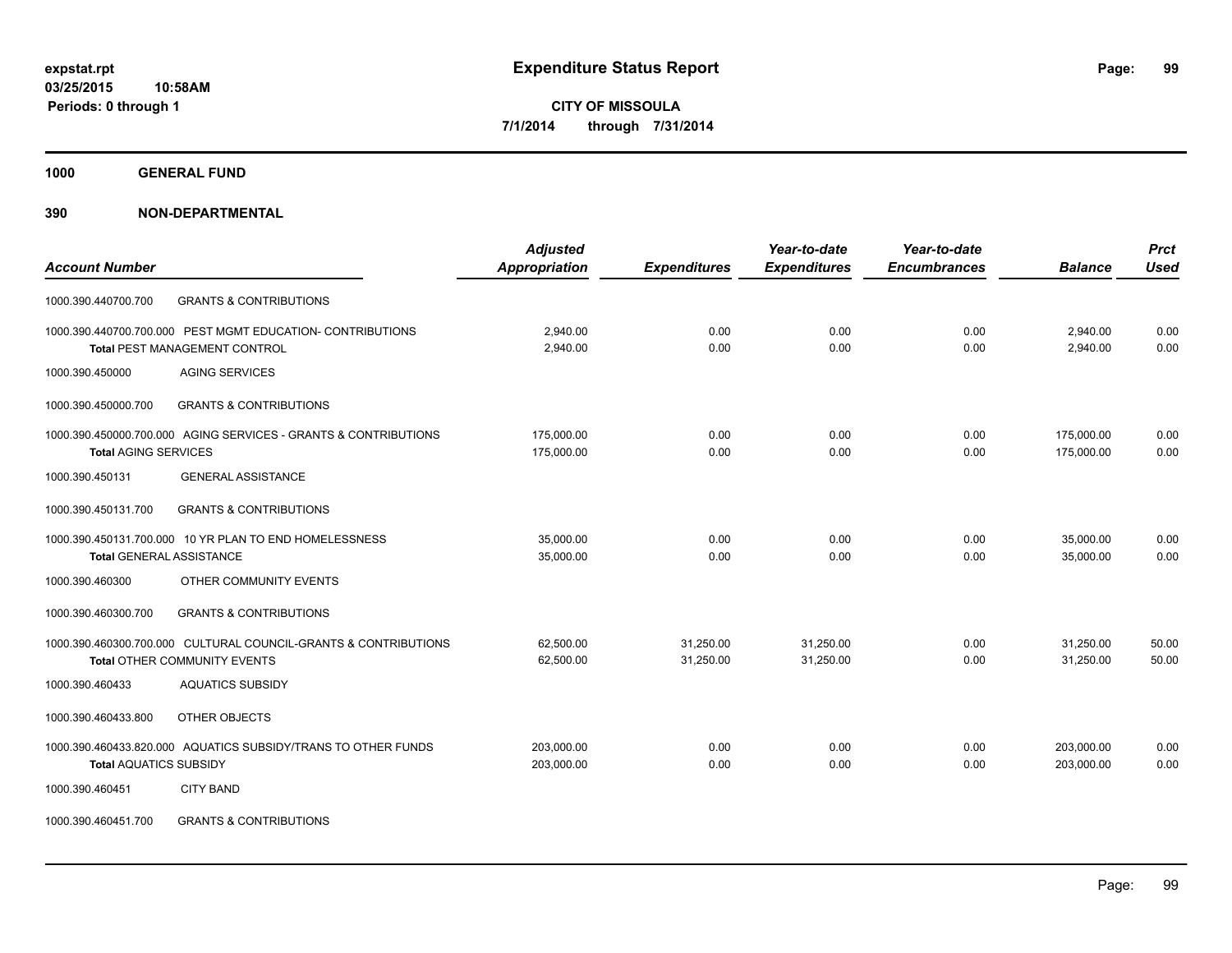**1000 GENERAL FUND**

| <b>Account Number</b>                                                              |                                                                | <b>Adjusted</b><br><b>Appropriation</b> | <b>Expenditures</b>  | Year-to-date<br><b>Expenditures</b> | Year-to-date<br><b>Encumbrances</b> | <b>Balance</b>         | <b>Prct</b><br><b>Used</b> |
|------------------------------------------------------------------------------------|----------------------------------------------------------------|-----------------------------------------|----------------------|-------------------------------------|-------------------------------------|------------------------|----------------------------|
| 1000.390.460451.700.000 CITY BAND-GRANTS & CONTRIBUTIONS<br><b>Total CITY BAND</b> |                                                                | 5,880.00<br>5,880.00                    | 0.00<br>0.00         | 0.00<br>0.00                        | 0.00<br>0.00                        | 5,880.00<br>5,880.00   | 0.00<br>0.00               |
| 1000.390.460452<br><b>ART MUSEUM</b>                                               |                                                                |                                         |                      |                                     |                                     |                        |                            |
| 1000.390.460452.700                                                                | <b>GRANTS &amp; CONTRIBUTIONS</b>                              |                                         |                      |                                     |                                     |                        |                            |
| <b>Total ART MUSEUM</b>                                                            | 1000.390.460452.700.000 ART MUSEUM-GRANTS & CONTRIBUTIONS      | 44,526.00<br>44,526.00                  | 5,668.75<br>5,668.75 | 5,668.75<br>5,668.75                | 0.00<br>0.00                        | 38,857.25<br>38,857.25 | 12.73<br>12.73             |
| 1000.390.460453                                                                    | <b>INTL CHORAL FESTIVAL</b>                                    |                                         |                      |                                     |                                     |                        |                            |
| 1000.390.460453.700                                                                | <b>GRANTS &amp; CONTRIBUTIONS</b>                              |                                         |                      |                                     |                                     |                        |                            |
| 1000.390.460453.700.000 INT'L CHORAL FESTIVAL<br>Total INTL CHORAL FESTIVAL        |                                                                | 12,000.00<br>12,000.00                  | 0.00<br>0.00         | 0.00<br>0.00                        | 0.00<br>0.00                        | 12,000.00<br>12,000.00 | 0.00<br>0.00               |
| 1000.390.460455<br><b>MUSIC RIGHTS</b>                                             |                                                                |                                         |                      |                                     |                                     |                        |                            |
| 1000.390.460455.500<br><b>FIXED CHARGES</b>                                        |                                                                |                                         |                      |                                     |                                     |                        |                            |
| 1000.390.460455.500.000 MUSIC RIGHTS/MUSICAL VENUES<br><b>Total MUSIC RIGHTS</b>   |                                                                | 1,300.00<br>1,300.00                    | 0.00<br>0.00         | 0.00<br>0.00                        | 0.00<br>0.00                        | 1,300.00<br>1,300.00   | 0.00<br>0.00               |
| 1000.390.460460                                                                    | <b>HISTORIC PRESERVATION</b>                                   |                                         |                      |                                     |                                     |                        |                            |
| OTHER OBJECTS<br>1000.390.460460.800                                               |                                                                |                                         |                      |                                     |                                     |                        |                            |
| <b>Total HISTORIC PRESERVATION</b>                                                 | 1000.390.460460.820.000 HISTORIC PRESERVATION SUBSIDY TRANSFER | 61,228.00<br>61,228.00                  | 0.00<br>0.00         | 0.00<br>0.00                        | 0.00<br>0.00                        | 61,228.00<br>61,228.00 | 0.00<br>0.00               |
| 1000.390.470324                                                                    | <b>BIG SKY TRUST FUND SUPPORT</b>                              |                                         |                      |                                     |                                     |                        |                            |
| 1000.390.470324.700                                                                | <b>GRANTS &amp; CONTRIBUTIONS</b>                              |                                         |                      |                                     |                                     |                        |                            |
| 1000.390.470324.700.000 BIG SKY TRUST FUND SUPPORT                                 |                                                                | 40,000.00                               | 0.00                 | 0.00                                | 0.00                                | 40.000.00              | 0.00                       |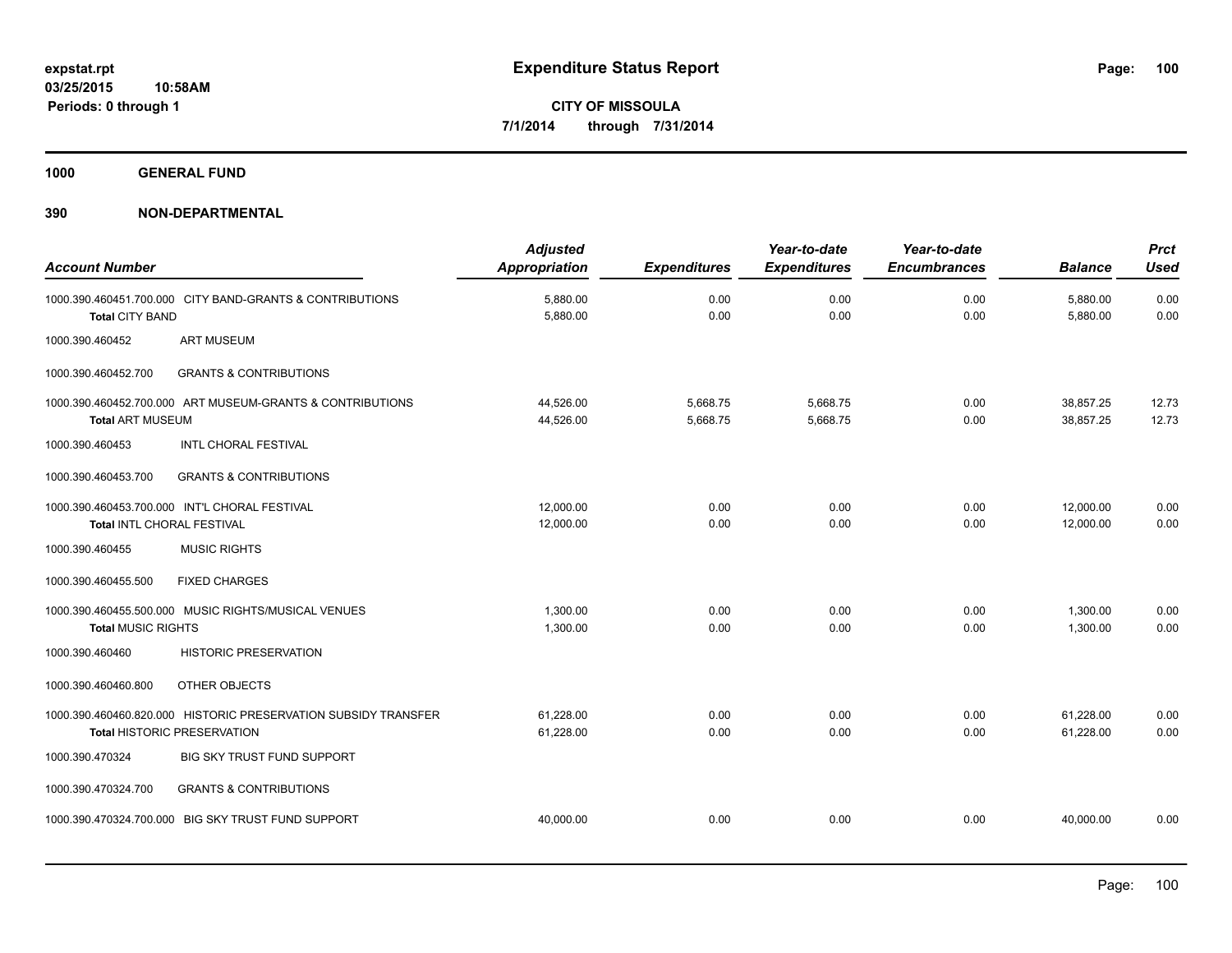**1000 GENERAL FUND**

| <b>Account Number</b>                    |                                                            | <b>Adjusted</b><br><b>Appropriation</b> | <b>Expenditures</b> | Year-to-date<br><b>Expenditures</b> | Year-to-date<br><b>Encumbrances</b> | <b>Balance</b> | <b>Prct</b><br><b>Used</b> |
|------------------------------------------|------------------------------------------------------------|-----------------------------------------|---------------------|-------------------------------------|-------------------------------------|----------------|----------------------------|
|                                          | Total BIG SKY TRUST FUND SUPPORT                           | 40,000.00                               | 0.00                | 0.00                                | 0.00                                | 40,000.00      | 0.00                       |
| 1000.390.480400                          | <b>REC/GREEN TAG PROGRAM</b>                               |                                         |                     |                                     |                                     |                |                            |
| 1000.390.480400.300                      | PURCHASED SERVICES                                         |                                         |                     |                                     |                                     |                |                            |
|                                          | <b>Total REC/GREEN TAG PROGRAM</b>                         | 0.00                                    | 0.00                | 0.00                                | 0.00                                | 0.00           | 0.00                       |
| 1000.390.490504                          | OPERATING EQUIPMENT DEBT SERVICE                           |                                         |                     |                                     |                                     |                |                            |
| 1000.390.490504.600                      | <b>DEBT SERVICE</b>                                        |                                         |                     |                                     |                                     |                |                            |
|                                          | 1000.390.490504.610.000 OPERATING EQUIP DEBT SVS-PRINCIPAL | 365,154.00                              | 0.00                | 0.00                                | 0.00                                | 365,154.00     | 0.00                       |
|                                          | 1000.390.490504.620.000 OPERATING EQUIP DEBT SVS-INTEREST  | 9,617.00                                | 0.00                | 0.00                                | 0.00                                | 9,617.00       | 0.00                       |
|                                          | Total OPERATING EQUIPMENT DEBT SERVICE                     | 374,771.00                              | 0.00                | 0.00                                | 0.00                                | 374,771.00     | 0.00                       |
| 1000.390.490505                          | ACCELA LOAN DEBT SERVICE                                   |                                         |                     |                                     |                                     |                |                            |
| 1000.390.490505.600                      | <b>DEBT SERVICE</b>                                        |                                         |                     |                                     |                                     |                |                            |
| 1000.390.490505.610.000 ACCELA/PRINCIPAL |                                                            | 44,651.00                               | 0.00                | 0.00                                | 0.00                                | 44,651.00      | 0.00                       |
|                                          | 1000.390.490505.620.000 INTEREST / SERVICE FEES            | 5,562.00                                | 0.00                | 0.00                                | 0.00                                | 5,562.00       | 0.00                       |
|                                          | Total ACCELA LOAN DEBT SERVICE                             | 50,213.00                               | 0.00                | 0.00                                | 0.00                                | 50,213.00      | 0.00                       |
| 1000.390.510000                          | <b>MISCELLANEOUS</b>                                       |                                         |                     |                                     |                                     |                |                            |
| 1000.390.510000.800                      | OTHER OBJECTS                                              |                                         |                     |                                     |                                     |                |                            |
| <b>Total MISCELLANEOUS</b>               |                                                            | 0.00                                    | 0.00                | 0.00                                | 0.00                                | 0.00           | 0.00                       |
| 1000.390.510110                          | <b>MERCHANT SERVICES</b>                                   |                                         |                     |                                     |                                     |                |                            |
| 1000.390.510110.500                      | <b>FIXED CHARGES</b>                                       |                                         |                     |                                     |                                     |                |                            |
|                                          | 1000.390.510110.550.000 MERCHANT SERVICE FEES              | 29,700.00                               | 0.00                | 0.00                                | 0.00                                | 29,700.00      | 0.00                       |
| <b>Total MERCHANT SERVICES</b>           |                                                            | 29,700.00                               | 0.00                | 0.00                                | 0.00                                | 29,700.00      | 0.00                       |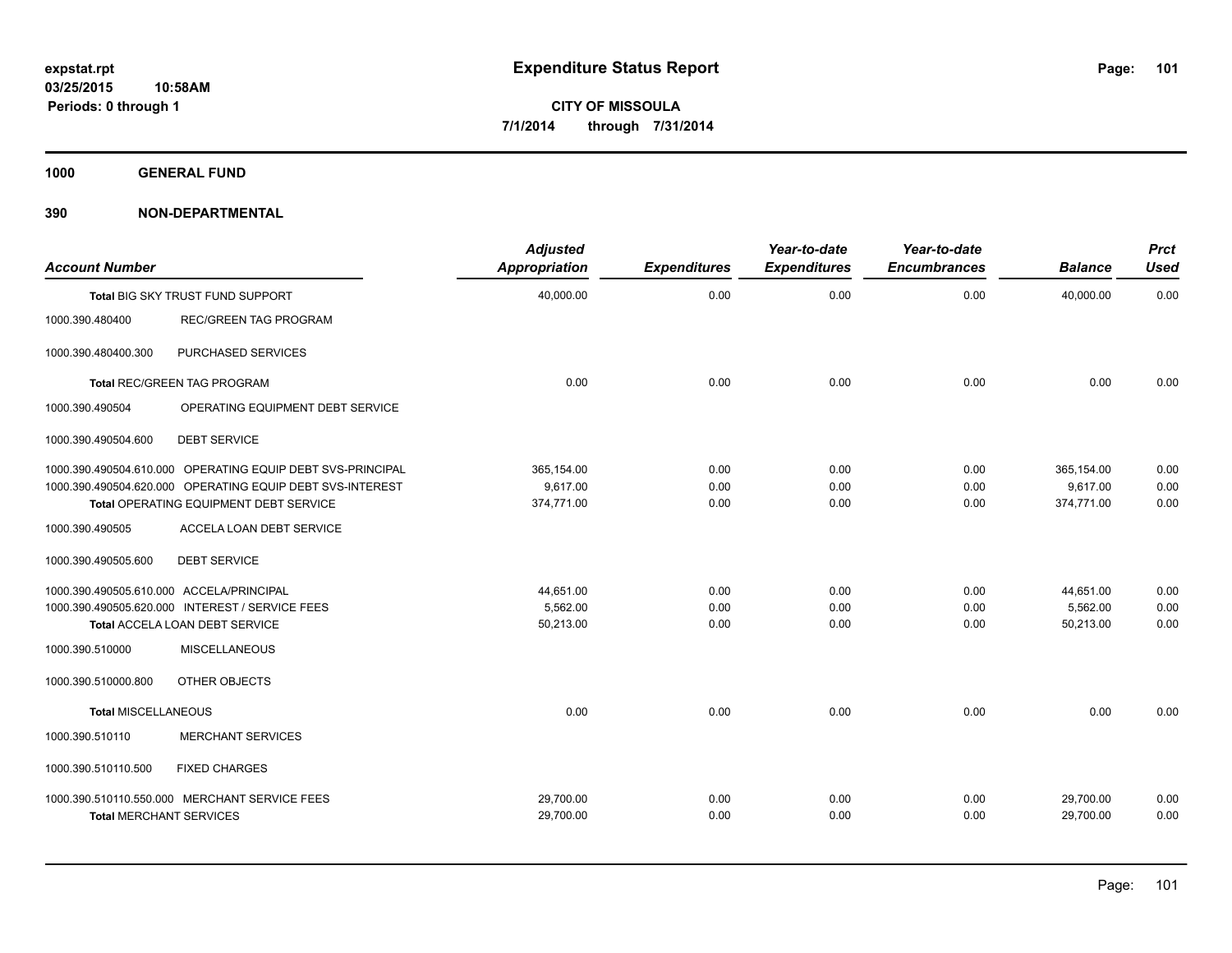**1000 GENERAL FUND**

| <b>Account Number</b>                                           |                                                                 | <b>Adjusted</b><br><b>Appropriation</b> | <b>Expenditures</b> | Year-to-date<br><b>Expenditures</b> | Year-to-date<br><b>Encumbrances</b> | <b>Balance</b>           | <b>Prct</b><br><b>Used</b> |
|-----------------------------------------------------------------|-----------------------------------------------------------------|-----------------------------------------|---------------------|-------------------------------------|-------------------------------------|--------------------------|----------------------------|
| 1000.390.510250                                                 | <b>REIMBURSABLE LOSSES</b>                                      |                                         |                     |                                     |                                     |                          |                            |
| 1000.390.510250.200                                             | <b>SUPPLIES</b>                                                 |                                         |                     |                                     |                                     |                          |                            |
| <b>Total SUPPLIES</b>                                           | 1000.390.510250.230.000 REIMBURSEABLE LOSSES-REPAIR/MAINTENANCE | 50,000.00<br>50,000.00                  | 0.00<br>0.00        | 0.00<br>0.00                        | 0.00<br>0.00                        | 50,000.00<br>50,000.00   | 0.00<br>0.00               |
| 1000.390.510250.300                                             | PURCHASED SERVICES                                              |                                         |                     |                                     |                                     |                          |                            |
|                                                                 | <b>Total PURCHASED SERVICES</b>                                 | 0.00                                    | 0.00                | 0.00                                | 0.00                                | 0.00                     | 0.00                       |
|                                                                 | Total REIMBURSABLE LOSSES                                       | 50,000.00                               | 0.00                | 0.00                                | 0.00                                | 50,000.00                | 0.00                       |
| 1000.390.510300                                                 | <b>CONTINGENCY</b>                                              |                                         |                     |                                     |                                     |                          |                            |
| 1000.390.510300.800                                             | OTHER OBJECTS                                                   |                                         |                     |                                     |                                     |                          |                            |
| 1000.390.510300.845.000 CONTINGENCY<br><b>Total CONTINGENCY</b> |                                                                 | 108,000.00<br>108,000.00                | 0.00<br>0.00        | 0.00<br>0.00                        | 0.00<br>0.00                        | 108,000.00<br>108,000.00 | 0.00<br>0.00               |
| 1000.390.510301                                                 | <b>EMERGENCY RESPONSE OVERTIME</b>                              |                                         |                     |                                     |                                     |                          |                            |
| 1000.390.510301.800                                             | OTHER OBJECTS                                                   |                                         |                     |                                     |                                     |                          |                            |
| 1000.390.510301.845.000 CONTINGENCY                             | Total EMERGENCY RESPONSE OVERTIME                               | 50,000.00<br>50,000.00                  | 0.00<br>0.00        | 0.00<br>0.00                        | 0.00<br>0.00                        | 50,000.00<br>50,000.00   | 0.00<br>0.00               |
| 1000.390.510303                                                 | <b>VEHICLE TRANSFERS</b>                                        |                                         |                     |                                     |                                     |                          |                            |
| 1000.390.510303.900                                             | <b>CAPITAL OUTLAY</b>                                           |                                         |                     |                                     |                                     |                          |                            |
| <b>Total VEHICLE TRANSFERS</b>                                  |                                                                 | 0.00                                    | 0.00                | 0.00                                | 0.00                                | 0.00                     | 0.00                       |
| 1000.390.510304                                                 | RESERVE-INSURANCE PREMIUM SAVINGS                               |                                         |                     |                                     |                                     |                          |                            |
| 1000.390.510304.500                                             | <b>FIXED CHARGES</b>                                            |                                         |                     |                                     |                                     |                          |                            |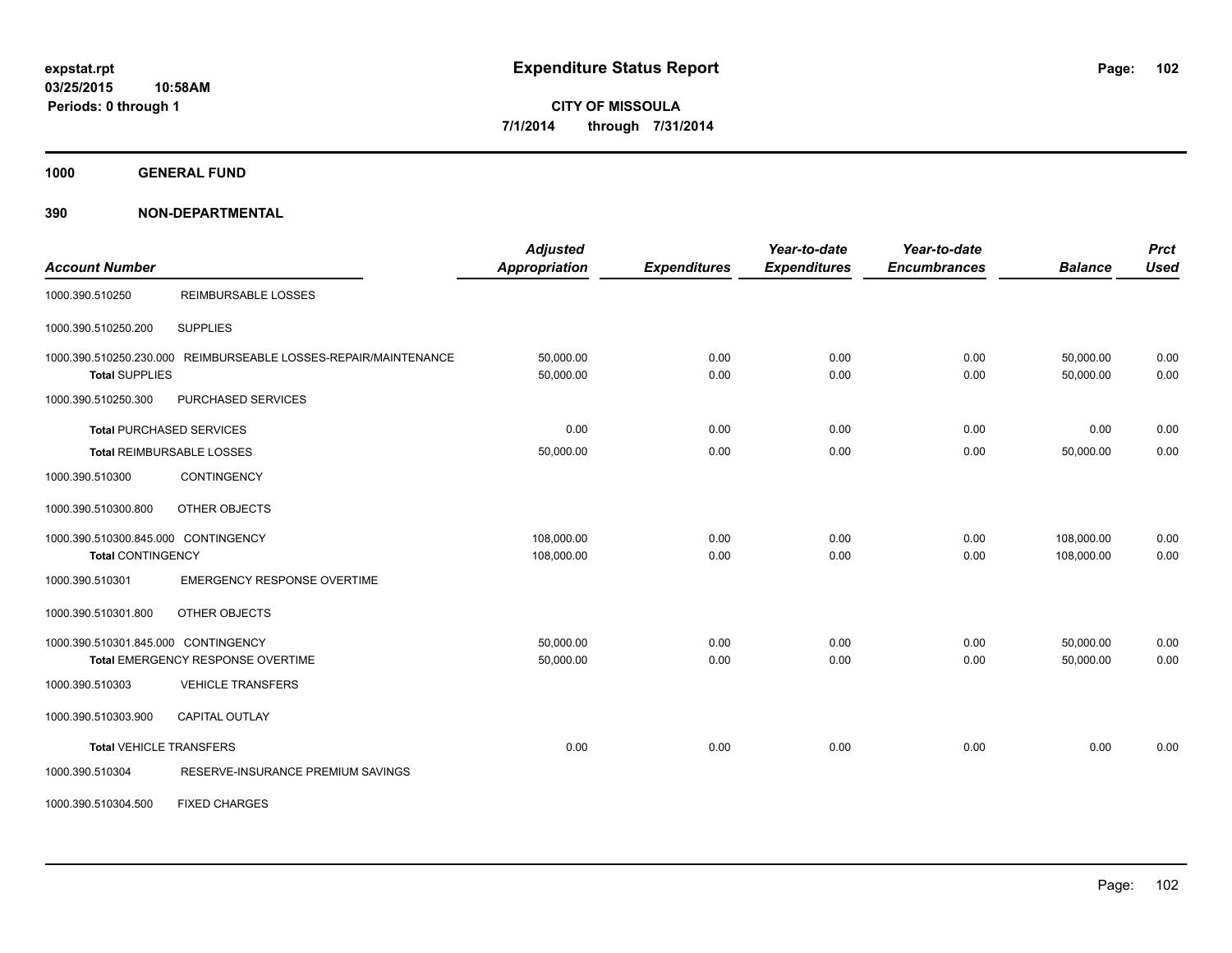**1000 GENERAL FUND**

| <b>Account Number</b>         |                                                       | <b>Adjusted</b><br><b>Appropriation</b> | <b>Expenditures</b> | Year-to-date<br><b>Expenditures</b> | Year-to-date<br><b>Encumbrances</b> | <b>Balance</b>   | <b>Prct</b><br><b>Used</b> |
|-------------------------------|-------------------------------------------------------|-----------------------------------------|---------------------|-------------------------------------|-------------------------------------|------------------|----------------------------|
|                               | Total RESERVE-INSURANCE PREMIUM SAVINGS               | 0.00                                    | 0.00                | 0.00                                | 0.00                                | 0.00             | 0.00                       |
| 1000.390.510305               | UTILITIES & GAS/DIESEL RESERVE                        |                                         |                     |                                     |                                     |                  |                            |
| 1000.390.510305.200           | <b>SUPPLIES</b>                                       |                                         |                     |                                     |                                     |                  |                            |
| <b>Total SUPPLIES</b>         |                                                       | 0.00                                    | 0.00                | 0.00                                | 0.00                                | 0.00             | 0.00                       |
| 1000.390.510305.300           | PURCHASED SERVICES                                    |                                         |                     |                                     |                                     |                  |                            |
|                               | Total UTILITIES & GAS/DIESEL RESERVE                  | 0.00                                    | 0.00                | 0.00                                | 0.00                                | 0.00             | 0.00                       |
| 1000.390.510330               | COMPREHENSIVE LIABILITY INSURANCE                     |                                         |                     |                                     |                                     |                  |                            |
| 1000.390.510330.500           | <b>FIXED CHARGES</b>                                  |                                         |                     |                                     |                                     |                  |                            |
|                               | 1000.390.510330.500.000 COMPREHENSIVE INSURANCE-FIXED | 907,563.00                              | 465,288.00          | 465,288.00                          | 0.00                                | 442,275.00       | 51.27                      |
|                               | Total COMPREHENSIVE LIABILITY INSURANCE               | 907,563.00                              | 465,288.00          | 465,288.00                          | 0.00                                | 442,275.00       | 51.27                      |
| 1000.390.521001               | <b>TRANSFER TO CIP</b>                                |                                         |                     |                                     |                                     |                  |                            |
| 1000.390.521001.800           | OTHER OBJECTS                                         |                                         |                     |                                     |                                     |                  |                            |
|                               | 1000.390.521001.820.000 TRANSFERS TO CIP              | 913,831.00                              | 0.00                | 0.00                                | 0.00                                | 913,831.00       | 0.00                       |
| <b>Total TRANSFER TO CIP</b>  |                                                       | 913,831.00                              | 0.00                | 0.00                                | 0.00                                | 913,831.00       | 0.00                       |
| 1000.390.521006               | <b>HEALTH INSURANCE TRANSFER</b>                      |                                         |                     |                                     |                                     |                  |                            |
| 1000.390.521006.800           | OTHER OBJECTS                                         |                                         |                     |                                     |                                     |                  |                            |
|                               | 1000.390.521006.820.000 HEALTH INSURANCE TRANSFER     | 692,000.00                              | 14,076.97           | 14,076.97                           | 0.00                                | 677,923.03       | 2.03                       |
|                               | <b>Total HEALTH INSURANCE TRANSFER</b>                | 692,000.00                              | 14,076.97           | 14,076.97                           | 0.00                                | 677,923.03       | 2.03                       |
| <b>Total NON-DEPARTMENTAL</b> |                                                       | 6,234,824.00                            | 627,870.47          | 627,870.47                          | 0.00                                | 5,606,953.53     | 10.07                      |
| <b>Total GENERAL FUND</b>     |                                                       | 50,692,668.00                           | 2,561,294.23        | 2,561,294.23                        | 0.00                                | 48, 131, 373. 77 | 5.05                       |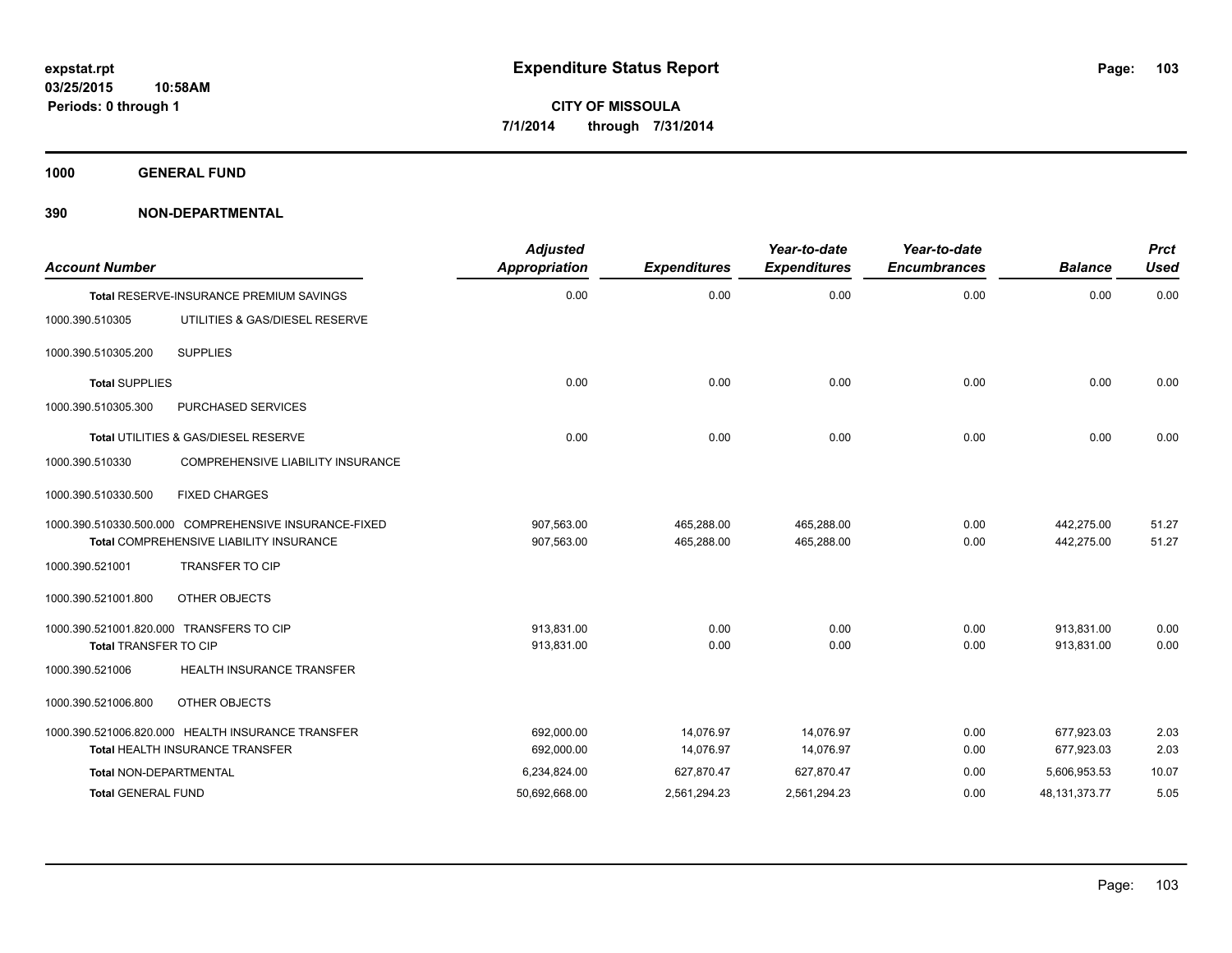#### **1211 PARK ACQUISITION & DEVELOPMENT**

|                                                  | <b>Adjusted</b>      |                     | Year-to-date        | Year-to-date        |                | <b>Prct</b> |
|--------------------------------------------------|----------------------|---------------------|---------------------|---------------------|----------------|-------------|
| <b>Account Number</b>                            | <b>Appropriation</b> | <b>Expenditures</b> | <b>Expenditures</b> | <b>Encumbrances</b> | <b>Balance</b> | <b>Used</b> |
| *** Title Not Found ***<br>1211.370.460433       |                      |                     |                     |                     |                |             |
| <b>SUPPLIES</b><br>1211.370.460433.200           |                      |                     |                     |                     |                |             |
| <b>Total SUPPLIES</b>                            | 0.00                 | 0.00                | 0.00                | 0.00                | 0.00           | 0.00        |
| 1211.370.460433.300<br>PURCHASED SERVICES        |                      |                     |                     |                     |                |             |
| Total *** Title Not Found ***                    | 0.00                 | 0.00                | 0.00                | 0.00                | 0.00           | 0.00        |
| 1211.370.460510<br>PARK ACQUISITION & DEV        |                      |                     |                     |                     |                |             |
| <b>SUPPLIES</b><br>1211.370.460510.200           |                      |                     |                     |                     |                |             |
| 1211.370.460510.220.000 OPERATING SUPPLIES       | 10,000.00            | 0.00                | 0.00                | 0.00                | 10,000.00      | 0.00        |
| <b>Total SUPPLIES</b>                            | 10,000.00            | 0.00                | 0.00                | 0.00                | 10,000.00      | 0.00        |
| PURCHASED SERVICES<br>1211.370.460510.300        |                      |                     |                     |                     |                |             |
| 1211.370.460510.350.000 PROFESSIONAL SERVICES    | 25,000.00            | 0.00                | 0.00                | 0.00                | 25,000.00      | 0.00        |
| 1211.370.460510.390.000 OTHER PURCHASED SERVICES | 10,000.00            | 0.00                | 0.00                | 0.00                | 10,000.00      | 0.00        |
| <b>Total PURCHASED SERVICES</b>                  | 35,000.00            | 0.00                | 0.00                | 0.00                | 35,000.00      | 0.00        |
| 1211.370.460510.800<br>OTHER OBJECTS             |                      |                     |                     |                     |                |             |
| <b>Total OTHER OBJECTS</b>                       | 0.00                 | 0.00                | 0.00                | 0.00                | 0.00           | 0.00        |
| <b>CAPITAL OUTLAY</b><br>1211.370.460510.900     |                      |                     |                     |                     |                |             |
| 1211.370.460510.930.000 IMPROVEMENTS             | 243,120.00           | 0.00                | 0.00                | 0.00                | 243,120.00     | 0.00        |
| <b>Total CAPITAL OUTLAY</b>                      | 243,120.00           | 0.00                | 0.00                | 0.00                | 243,120.00     | 0.00        |
| Total PARK ACQUISITION & DEV                     | 288,120.00           | 0.00                | 0.00                | 0.00                | 288,120.00     | 0.00        |
| 1211.370.460511<br><b>PARK ENTERPRISE</b>        |                      |                     |                     |                     |                |             |
| <b>CAPITAL OUTLAY</b><br>1211.370.460511.900     |                      |                     |                     |                     |                |             |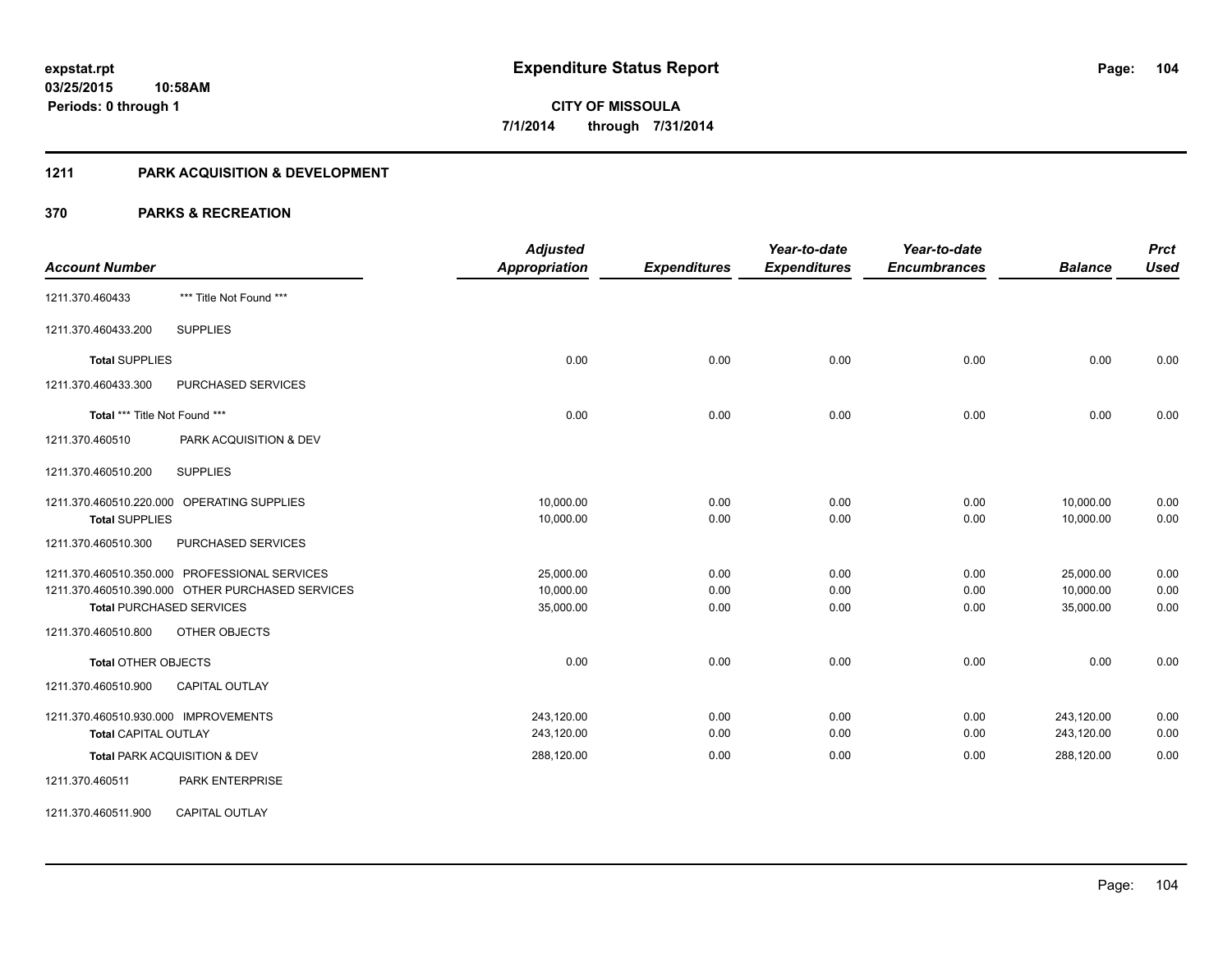#### **1211 PARK ACQUISITION & DEVELOPMENT**

| <b>Account Number</b>                | <b>Adiusted</b><br><b>Appropriation</b> | <b>Expenditures</b> | Year-to-date<br><b>Expenditures</b> | Year-to-date<br><b>Encumbrances</b> | <b>Balance</b> | Prct<br>Used |
|--------------------------------------|-----------------------------------------|---------------------|-------------------------------------|-------------------------------------|----------------|--------------|
| <b>Total PARK ENTERPRISE</b>         | 0.00                                    | 0.00                | 0.00                                | 0.00                                | 0.00           | 0.00         |
| Total PARK ACQUISITION & DEVELOPMENT | 288,120.00                              | 0.00                | 0.00                                | 0.00                                | 288,120.00     | 0.00         |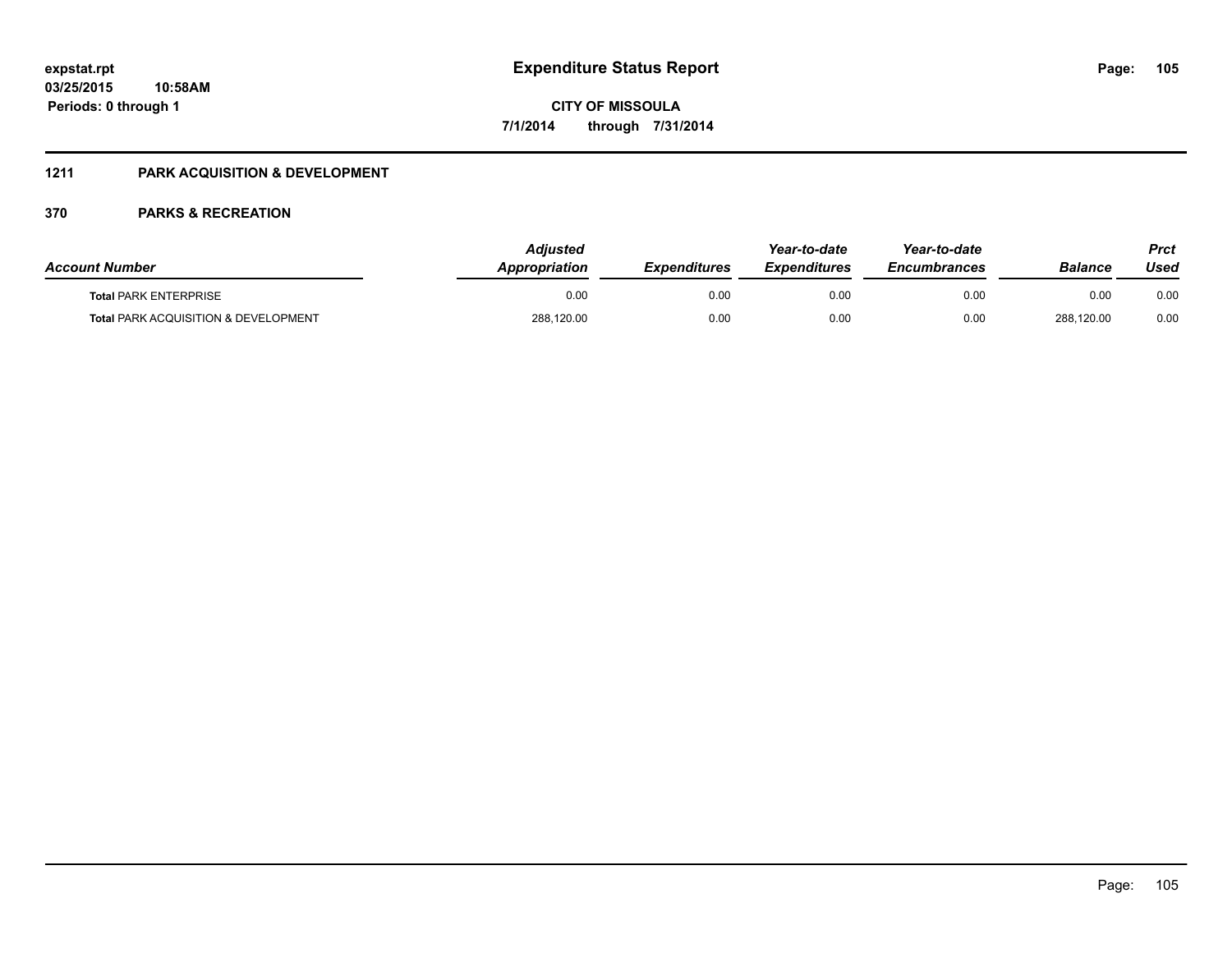#### **1212 PARK ENTERPRISE FUND**

|                                                  | <b>Adjusted</b>      |                     | Year-to-date        | Year-to-date        |                | <b>Prct</b> |
|--------------------------------------------------|----------------------|---------------------|---------------------|---------------------|----------------|-------------|
| <b>Account Number</b>                            | <b>Appropriation</b> | <b>Expenditures</b> | <b>Expenditures</b> | <b>Encumbrances</b> | <b>Balance</b> | <b>Used</b> |
| <b>TRAINING</b><br>1212.370.460443               |                      |                     |                     |                     |                |             |
| <b>SUPPLIES</b><br>1212.370.460443.200           |                      |                     |                     |                     |                |             |
| <b>Total TRAINING</b>                            | 0.00                 | 0.00                | 0.00                | 0.00                | 0.00           | 0.00        |
| PARK ACQUISITION & DEV<br>1212.370.460510        |                      |                     |                     |                     |                |             |
| 1212.370.460510.200<br><b>SUPPLIES</b>           |                      |                     |                     |                     |                |             |
| <b>Total SUPPLIES</b>                            | 0.00                 | 0.00                | 0.00                | 0.00                | 0.00           | 0.00        |
| 1212.370.460510.300<br>PURCHASED SERVICES        |                      |                     |                     |                     |                |             |
| Total PARK ACQUISITION & DEV                     | 0.00                 | 0.00                | 0.00                | 0.00                | 0.00           | 0.00        |
| 1212.370.460511<br><b>PARK ENTERPRISE</b>        |                      |                     |                     |                     |                |             |
| <b>SUPPLIES</b><br>1212.370.460511.200           |                      |                     |                     |                     |                |             |
| 1212.370.460511.220.000 OPERATING SUPPLIES       | 20,000.00            | 3,900.00            | 3,900.00            | 0.00                | 16,100.00      | 19.50       |
| 1212.370.460511.230.000 REPAIR/MAINTENANCE       | 15,000.00            | 0.00                | 0.00                | 0.00                | 15,000.00      | 0.00        |
| <b>Total SUPPLIES</b>                            | 35,000.00            | 3,900.00            | 3,900.00            | 0.00                | 31,100.00      | 11.14       |
| PURCHASED SERVICES<br>1212.370.460511.300        |                      |                     |                     |                     |                |             |
| 1212.370.460511.350.000 PROFESSIONAL SERVICES    | 10,000.00            | 0.00                | 0.00                | 0.00                | 10,000.00      | 0.00        |
| 1212.370.460511.390.000 OTHER PURCHASED SERVICES | 20,000.00            | 0.00                | 0.00                | 0.00                | 20,000.00      | 0.00        |
| <b>Total PURCHASED SERVICES</b>                  | 30,000.00            | 0.00                | 0.00                | 0.00                | 30,000.00      | 0.00        |
| 1212.370.460511.800<br>OTHER OBJECTS             |                      |                     |                     |                     |                |             |
| <b>Total OTHER OBJECTS</b>                       | 0.00                 | 0.00                | 0.00                | 0.00                | 0.00           | 0.00        |
| CAPITAL OUTLAY<br>1212.370.460511.900            |                      |                     |                     |                     |                |             |
| 1212.370.460511.930.000 IMPROVEMENTS             | 152,000.00           | 0.00                | 0.00                | 0.00                | 152,000.00     | 0.00        |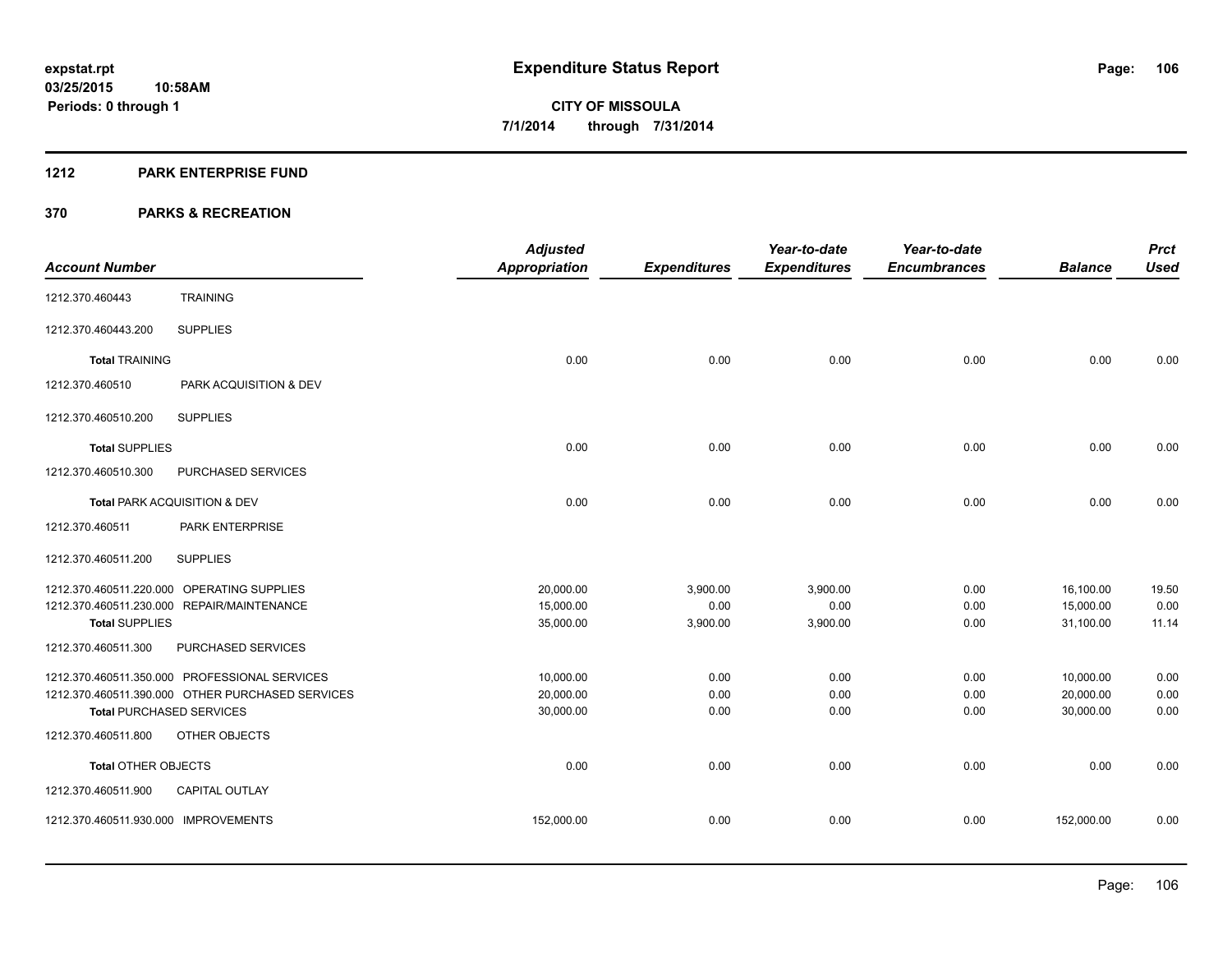### **1212 PARK ENTERPRISE FUND**

|                                               | <b>Adjusted</b> |                     | Year-to-date        | Year-to-date        |                | Prct |  |
|-----------------------------------------------|-----------------|---------------------|---------------------|---------------------|----------------|------|--|
| <b>Account Number</b>                         | Appropriation   | <b>Expenditures</b> | <b>Expenditures</b> | <b>Encumbrances</b> | <b>Balance</b> | Used |  |
| 1212.370.460511.940.000 MACHINERY & EQUIPMENT | 30,000.00       | 0.00                | 0.00                | 0.00                | 30.000.00      | 0.00 |  |
| <b>Total CAPITAL OUTLAY</b>                   | 182,000.00      | 0.00                | 0.00                | 0.00                | 182.000.00     | 0.00 |  |
| <b>Total PARK ENTERPRISE</b>                  | 247.000.00      | 3.900.00            | 3.900.00            | 0.00                | 243.100.00     | 1.58 |  |
| <b>Total PARK ENTERPRISE FUND</b>             | 247,000.00      | 3.900.00            | 3.900.00            | 0.00                | 243.100.00     | 1.58 |  |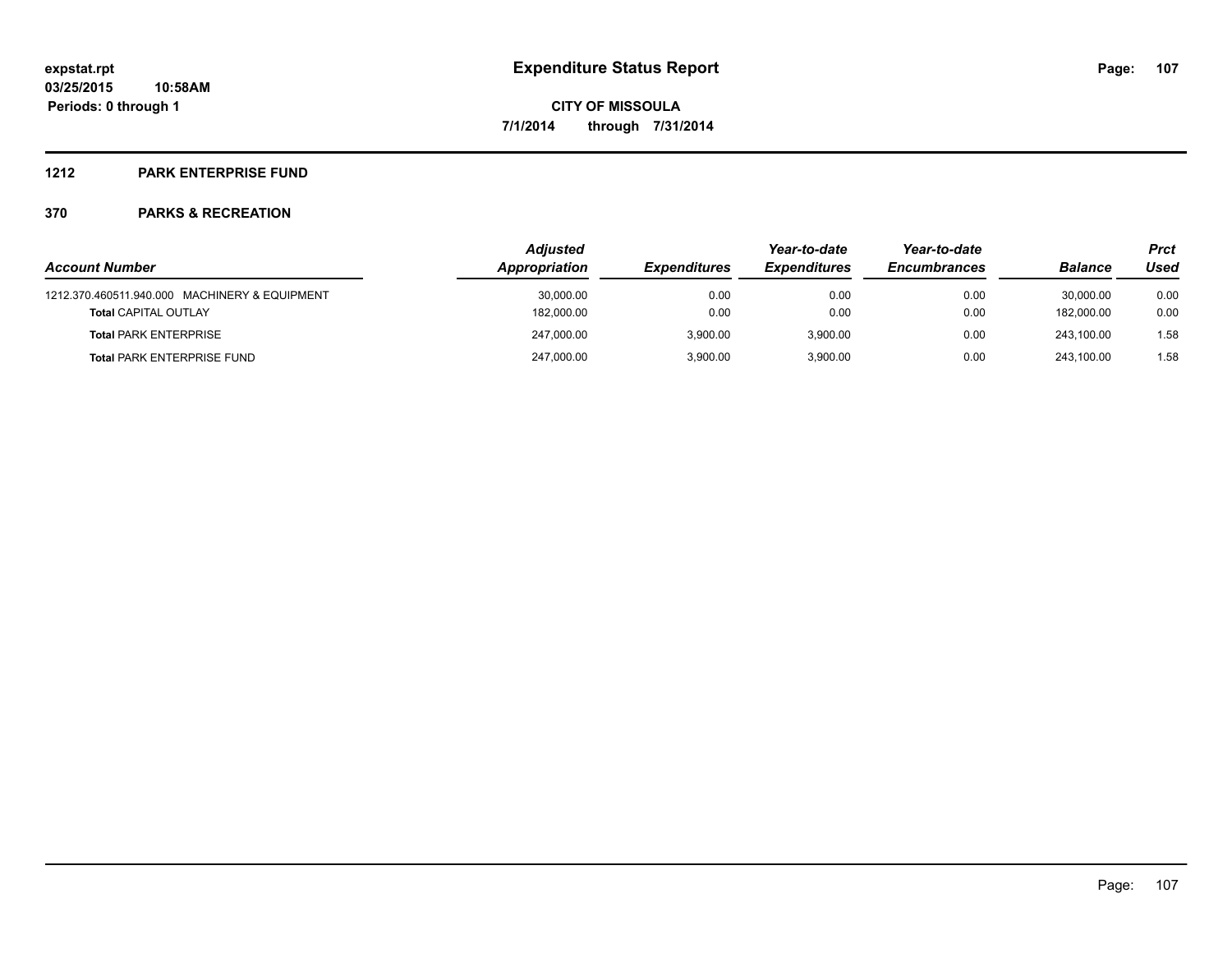### **1216 PARKS & REC TRAILS, DEV**

| <b>Account Number</b>       |                                                         | <b>Adjusted</b><br><b>Appropriation</b> | <b>Expenditures</b> | Year-to-date<br><b>Expenditures</b> | Year-to-date<br><b>Encumbrances</b> | <b>Balance</b> | <b>Prct</b><br><b>Used</b> |
|-----------------------------|---------------------------------------------------------|-----------------------------------------|---------------------|-------------------------------------|-------------------------------------|----------------|----------------------------|
| 1216.370.460403             | PARK DEVELOPMENT & EXPANSION                            |                                         |                     |                                     |                                     |                |                            |
| 1216.370.460403.900         | CAPITAL OUTLAY                                          |                                         |                     |                                     |                                     |                |                            |
|                             | Total PARK DEVELOPMENT & EXPANSION                      | 0.00                                    | 0.00                | 0.00                                | 0.00                                | 0.00           | 0.00                       |
| 1216.370.460434             | <b>GREENWAYS &amp; HORTICULTURE</b>                     |                                         |                     |                                     |                                     |                |                            |
| 1216.370.460434.200         | <b>SUPPLIES</b>                                         |                                         |                     |                                     |                                     |                |                            |
|                             | 1216.370.460434.220.000 OPERATING SUPPLIES              | 7,000.00                                | 0.00                | 0.00                                | 0.00                                | 7,000.00       | 0.00                       |
| <b>Total SUPPLIES</b>       |                                                         | 7,000.00                                | 0.00                | 0.00                                | 0.00                                | 7,000.00       | 0.00                       |
| 1216.370.460434.300         | PURCHASED SERVICES                                      |                                         |                     |                                     |                                     |                |                            |
|                             | 1216.370.460434.350.000 RECREATION TRAIL PROGRAM GRANT  | 18,000.00                               | 0.00                | 0.00                                | 0.00                                | 18,000.00      | 0.00                       |
|                             | <b>Total PURCHASED SERVICES</b>                         | 18,000.00                               | 0.00                | 0.00                                | 0.00                                | 18,000.00      | 0.00                       |
| 1216.370.460434.900         | <b>CAPITAL OUTLAY</b>                                   |                                         |                     |                                     |                                     |                |                            |
|                             | 1216.370.460434.930.000 RECREATION TRAILS PROGRAM GRANT | 65,000.00                               | 0.00                | 0.00                                | 0.00                                | 65,000.00      | 0.00                       |
| <b>Total CAPITAL OUTLAY</b> |                                                         | 65,000.00                               | 0.00                | 0.00                                | 0.00                                | 65,000.00      | 0.00                       |
|                             | Total GREENWAYS & HORTICULTURE                          | 90,000.00                               | 0.00                | 0.00                                | 0.00                                | 90,000.00      | 0.00                       |
| 1216.370.460437             | TREE INVENTORY DNRC GRANT                               |                                         |                     |                                     |                                     |                |                            |
| 1216.370.460437.100         | PERSONAL SERVICES                                       |                                         |                     |                                     |                                     |                |                            |
|                             | <b>Total PERSONAL SERVICES</b>                          | 0.00                                    | 0.00                | 0.00                                | 0.00                                | 0.00           | 0.00                       |
| 1216.370.460437.200         | <b>SUPPLIES</b>                                         |                                         |                     |                                     |                                     |                |                            |
|                             | Total TREE INVENTORY DNRC GRANT                         | 0.00                                    | 0.00                | 0.00                                | 0.00                                | 0.00           | 0.00                       |
| 1216.370.460438             | MCCORMICK PARK SITE PLAN                                |                                         |                     |                                     |                                     |                |                            |
| 1216.370.460438.200         | <b>SUPPLIES</b>                                         |                                         |                     |                                     |                                     |                |                            |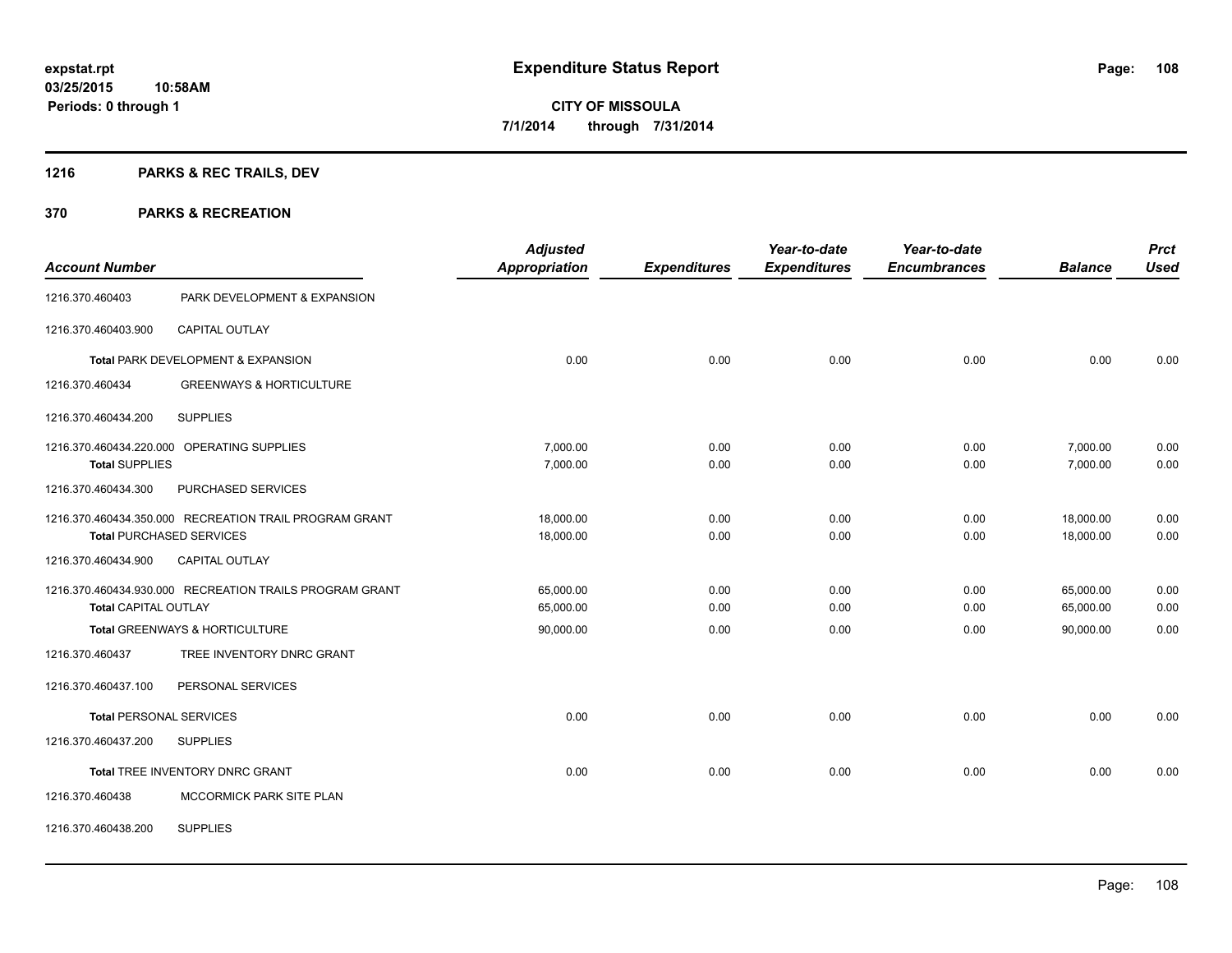## **1216 PARKS & REC TRAILS, DEV**

| <b>Account Number</b>    |                                                                                                                                           | <b>Adjusted</b><br><b>Appropriation</b> | <b>Expenditures</b>  | Year-to-date<br><b>Expenditures</b> | Year-to-date<br><b>Encumbrances</b> | <b>Balance</b>                      | <b>Prct</b><br><b>Used</b> |
|--------------------------|-------------------------------------------------------------------------------------------------------------------------------------------|-----------------------------------------|----------------------|-------------------------------------|-------------------------------------|-------------------------------------|----------------------------|
|                          |                                                                                                                                           |                                         |                      |                                     |                                     |                                     |                            |
| <b>Total SUPPLIES</b>    |                                                                                                                                           | 0.00                                    | 0.00                 | 0.00                                | 0.00                                | 0.00                                | 0.00                       |
| 1216.370.460438.300      | PURCHASED SERVICES                                                                                                                        |                                         |                      |                                     |                                     |                                     |                            |
|                          | Total MCCORMICK PARK SITE PLAN                                                                                                            | 0.00                                    | 0.00                 | 0.00                                | 0.00                                | 0.00                                | 0.00                       |
| 1216.370.460443          | <b>TRAINING</b>                                                                                                                           |                                         |                      |                                     |                                     |                                     |                            |
| 1216.370.460443.200      | <b>SUPPLIES</b>                                                                                                                           |                                         |                      |                                     |                                     |                                     |                            |
| <b>Total SUPPLIES</b>    |                                                                                                                                           | 0.00                                    | 0.00                 | 0.00                                | 0.00                                | 0.00                                | 0.00                       |
| 1216.370.460443.300      | PURCHASED SERVICES                                                                                                                        |                                         |                      |                                     |                                     |                                     |                            |
| <b>Total TRAINING</b>    |                                                                                                                                           | 0.00                                    | 0.00                 | 0.00                                | 0.00                                | 0.00                                | 0.00                       |
| 1216.370.460444          | PLAYGROUNDS                                                                                                                               |                                         |                      |                                     |                                     |                                     |                            |
| 1216.370.460444.900      | CAPITAL OUTLAY                                                                                                                            |                                         |                      |                                     |                                     |                                     |                            |
| <b>Total PLAYGROUNDS</b> | 1216.370.460444.930.000 LITTLE MCCORMICK PLAYGROUND/MPROVEMENTS                                                                           | 75,000.00<br>75,000.00                  | 0.00<br>0.00         | 0.00<br>0.00                        | 0.00<br>0.00                        | 75,000.00<br>75,000.00              | 0.00<br>0.00               |
| 1216.370.460470          | <b>RECREATION MORE</b>                                                                                                                    |                                         |                      |                                     |                                     |                                     |                            |
| 1216.370.460470.200      | <b>SUPPLIES</b>                                                                                                                           |                                         |                      |                                     |                                     |                                     |                            |
| <b>Total SUPPLIES</b>    | 1216.370.460470.220.000 MORE/OPERATING SUPPLIES<br>1216.370.460470.230.000 MORE/REPAI & MAINTENANCE                                       | 5,000.00<br>5,000.00<br>10,000.00       | 0.00<br>0.00<br>0.00 | 0.00<br>0.00<br>0.00                | 0.00<br>0.00<br>0.00                | 5,000.00<br>5,000.00<br>10,000.00   | 0.00<br>0.00<br>0.00       |
| 1216.370.460470.300      | PURCHASED SERVICES                                                                                                                        |                                         |                      |                                     |                                     |                                     |                            |
|                          | 1216.370.460470.350.000 MORE/PROFESSIONAL SERVICES<br>1216.370.460470.390.000 OTHER PURCHASED SERVICES<br><b>Total PURCHASED SERVICES</b> | 10,000.00<br>10,000.00<br>20,000.00     | 0.00<br>0.00<br>0.00 | 0.00<br>0.00<br>0.00                | 0.00<br>0.00<br>0.00                | 10,000.00<br>10,000.00<br>20,000.00 | 0.00<br>0.00<br>0.00       |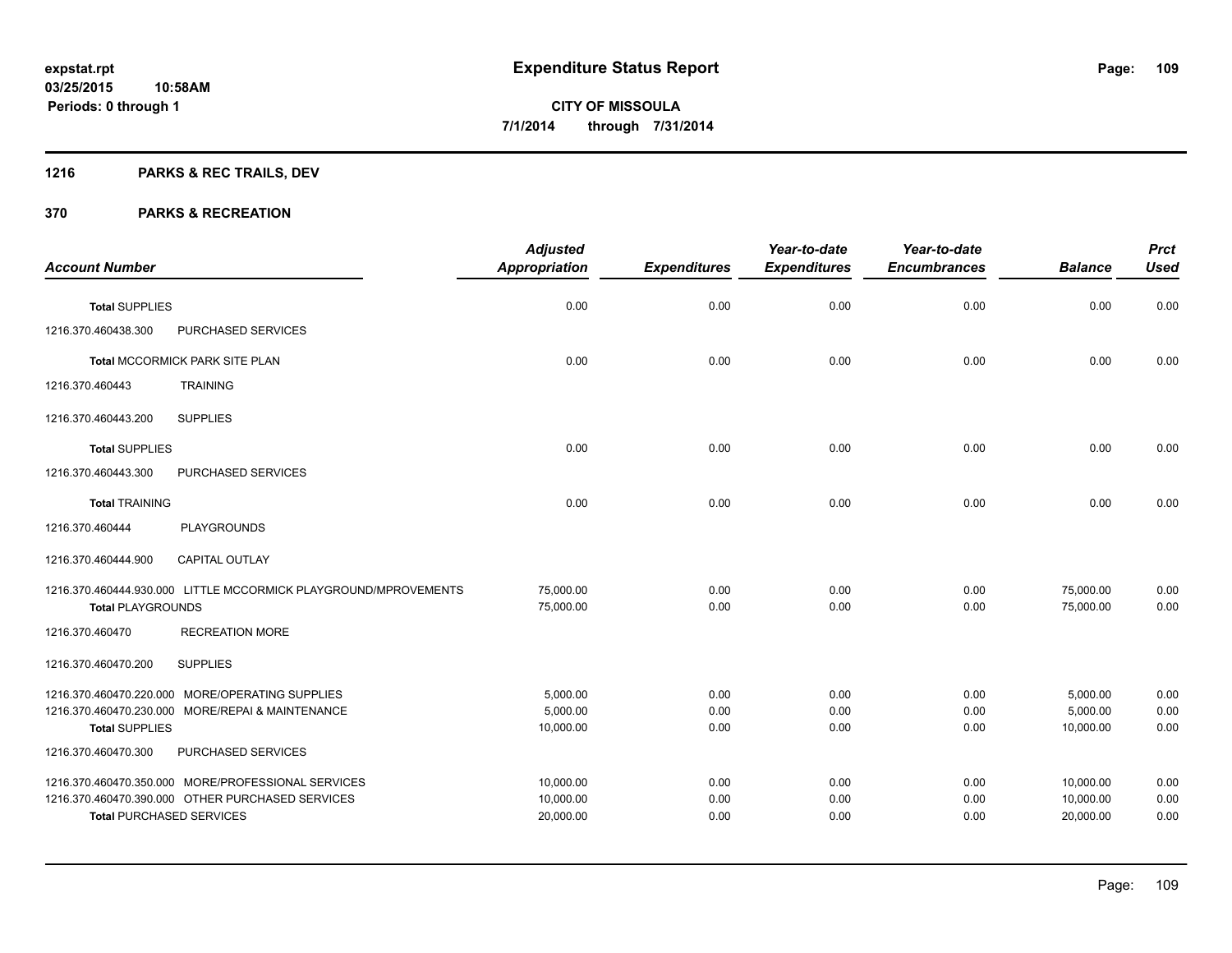## **1216 PARKS & REC TRAILS, DEV**

|                                                      | <b>Adjusted</b>      |                     | Year-to-date        | Year-to-date        |                | <b>Prct</b> |
|------------------------------------------------------|----------------------|---------------------|---------------------|---------------------|----------------|-------------|
| <b>Account Number</b>                                | <b>Appropriation</b> | <b>Expenditures</b> | <b>Expenditures</b> | <b>Encumbrances</b> | <b>Balance</b> | <b>Used</b> |
| <b>CAPITAL OUTLAY</b><br>1216.370.460470.900         |                      |                     |                     |                     |                |             |
| <b>Total CAPITAL OUTLAY</b>                          | 0.00                 | 0.00                | 0.00                | 0.00                | 0.00           | 0.00        |
| <b>Total RECREATION MORE</b>                         | 30,000.00            | 0.00                | 0.00                | 0.00                | 30,000.00      | 0.00        |
| <b>RECREATION ADULTS</b><br>1216.370.460471          |                      |                     |                     |                     |                |             |
| 1216.370.460471.200<br><b>SUPPLIES</b>               |                      |                     |                     |                     |                |             |
| 1216.370.460471.220.000 REC ADULT/OPERATING SUPPLIES | 5,000.00             | 0.00                | 0.00                | 0.00                | 5,000.00       | 0.00        |
| <b>Total SUPPLIES</b>                                | 5,000.00             | 0.00                | 0.00                | 0.00                | 5,000.00       | 0.00        |
| 1216.370.460471.300<br>PURCHASED SERVICES            |                      |                     |                     |                     |                |             |
| <b>Total PURCHASED SERVICES</b>                      | 0.00                 | 0.00                | 0.00                | 0.00                | 0.00           | 0.00        |
| 1216.370.460471.800<br>OTHER OBJECTS                 |                      |                     |                     |                     |                |             |
| 1216.370.460471.820.000 TRANSFERS TO OTHER FUNDS     | 20,000.00            | 0.00                | 0.00                | 0.00                | 20,000.00      | 0.00        |
| <b>Total OTHER OBJECTS</b>                           | 20,000.00            | 0.00                | 0.00                | 0.00                | 20,000.00      | 0.00        |
| 1216.370.460471.900<br><b>CAPITAL OUTLAY</b>         |                      |                     |                     |                     |                |             |
| <b>Total CAPITAL OUTLAY</b>                          | 0.00                 | 0.00                | 0.00                | 0.00                | 0.00           | 0.00        |
| <b>Total RECREATION ADULTS</b>                       | 25,000.00            | 0.00                | 0.00                | 0.00                | 25,000.00      | 0.00        |
| <b>RECREATION YOUTH</b><br>1216.370.460472           |                      |                     |                     |                     |                |             |
| <b>SUPPLIES</b><br>1216.370.460472.200               |                      |                     |                     |                     |                |             |
| 1216.370.460472.220.000 REC YOUTH/OPERATING SUPPLIES | 5,000.00             | 0.00                | 0.00                | 0.00                | 5,000.00       | 0.00        |
| <b>Total SUPPLIES</b>                                | 5,000.00             | 0.00                | 0.00                | 0.00                | 5,000.00       | 0.00        |
| 1216.370.460472.300<br>PURCHASED SERVICES            |                      |                     |                     |                     |                |             |
| <b>Total PURCHASED SERVICES</b>                      | 0.00                 | 0.00                | 0.00                | 0.00                | 0.00           | 0.00        |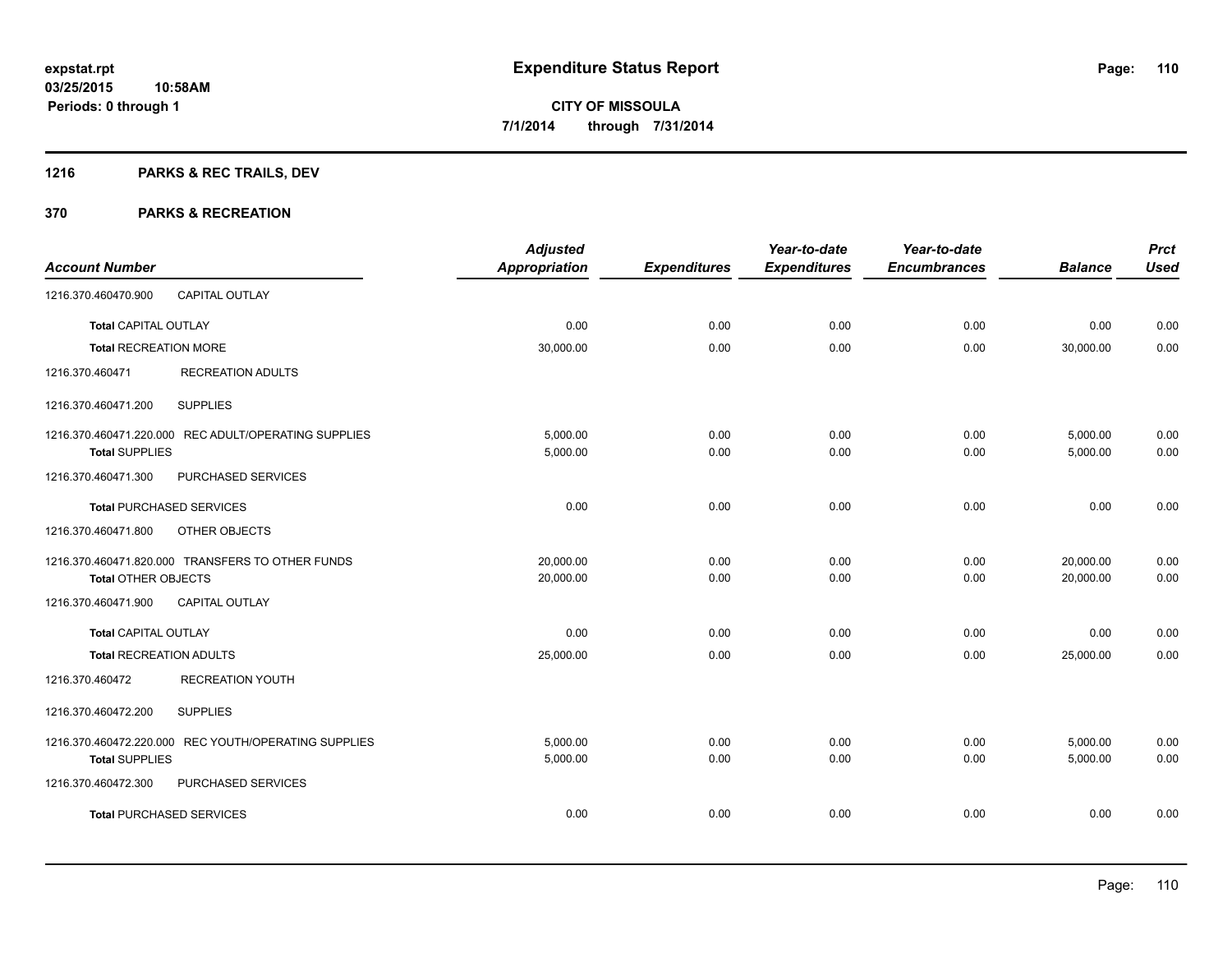## **1216 PARKS & REC TRAILS, DEV**

|                                                                 |                                                        | <b>Adjusted</b>       |                     | Year-to-date        | Year-to-date        |                       | <b>Prct</b>  |
|-----------------------------------------------------------------|--------------------------------------------------------|-----------------------|---------------------|---------------------|---------------------|-----------------------|--------------|
| <b>Account Number</b>                                           |                                                        | <b>Appropriation</b>  | <b>Expenditures</b> | <b>Expenditures</b> | <b>Encumbrances</b> | <b>Balance</b>        | <b>Used</b>  |
| 1216.370.460472.700                                             | <b>GRANTS &amp; CONTRIBUTIONS</b>                      |                       |                     |                     |                     |                       |              |
|                                                                 | Total GRANTS & CONTRIBUTIONS                           | 0.00                  | 0.00                | 0.00                | 0.00                | 0.00                  | 0.00         |
| 1216.370.460472.800                                             | OTHER OBJECTS                                          |                       |                     |                     |                     |                       |              |
|                                                                 | 1216.370.460472.820.000 TRANSFERS TO OTHER FUNDS       | 30,000.00             | 0.00                | 0.00                | 0.00                | 30,000.00             | 0.00         |
| Total OTHER OBJECTS                                             |                                                        | 30,000.00             | 0.00                | 0.00                | 0.00                | 30,000.00             | 0.00         |
| 1216.370.460472.900                                             | <b>CAPITAL OUTLAY</b>                                  |                       |                     |                     |                     |                       |              |
| <b>Total CAPITAL OUTLAY</b>                                     |                                                        | 0.00                  | 0.00                | 0.00                | 0.00                | 0.00                  | 0.00         |
| <b>Total RECREATION YOUTH</b>                                   |                                                        | 35,000.00             | 0.00                | 0.00                | 0.00                | 35,000.00             | 0.00         |
| 1216.370.460506                                                 | <b>CARAS PARK</b>                                      |                       |                     |                     |                     |                       |              |
| 1216.370.460506.200                                             | <b>SUPPLIES</b>                                        |                       |                     |                     |                     |                       |              |
| <b>Total SUPPLIES</b>                                           |                                                        | 0.00                  | 0.00                | 0.00                | 0.00                | 0.00                  | 0.00         |
| 1216.370.460506.300                                             | PURCHASED SERVICES                                     |                       |                     |                     |                     |                       |              |
| <b>Total PURCHASED SERVICES</b>                                 |                                                        | 0.00                  | 0.00                | 0.00                | 0.00                | 0.00                  | 0.00         |
| 1216.370.460506.900                                             | <b>CAPITAL OUTLAY</b>                                  |                       |                     |                     |                     |                       |              |
| <b>Total CARAS PARK</b>                                         |                                                        | 0.00                  | 0.00                | 0.00                | 0.00                | 0.00                  | 0.00         |
| 1216.370.460507                                                 | <b>COMMUNITY TRAILS</b>                                |                       |                     |                     |                     |                       |              |
| 1216.370.460507.200                                             | <b>SUPPLIES</b>                                        |                       |                     |                     |                     |                       |              |
|                                                                 | 1216.370.460507.220.000 COMM TRAILS/OPERATING SUPPLIES | 5,000.00              | 0.00                | 0.00                | 0.00                | 5,000.00              | 0.00         |
|                                                                 | 1216.370.460507.230.000 COMM TRAILS/REPAIR/MAINTENANCE | 5,000.00              | 0.00                | 0.00                | 0.00                | 5,000.00              | 0.00         |
| 1216.370.460507.240.000 OTHER SUPPLIES<br><b>Total SUPPLIES</b> |                                                        | 1,100.00<br>11,100.00 | 0.00<br>0.00        | 0.00<br>0.00        | 0.00<br>0.00        | 1,100.00<br>11,100.00 | 0.00<br>0.00 |
|                                                                 |                                                        |                       |                     |                     |                     |                       |              |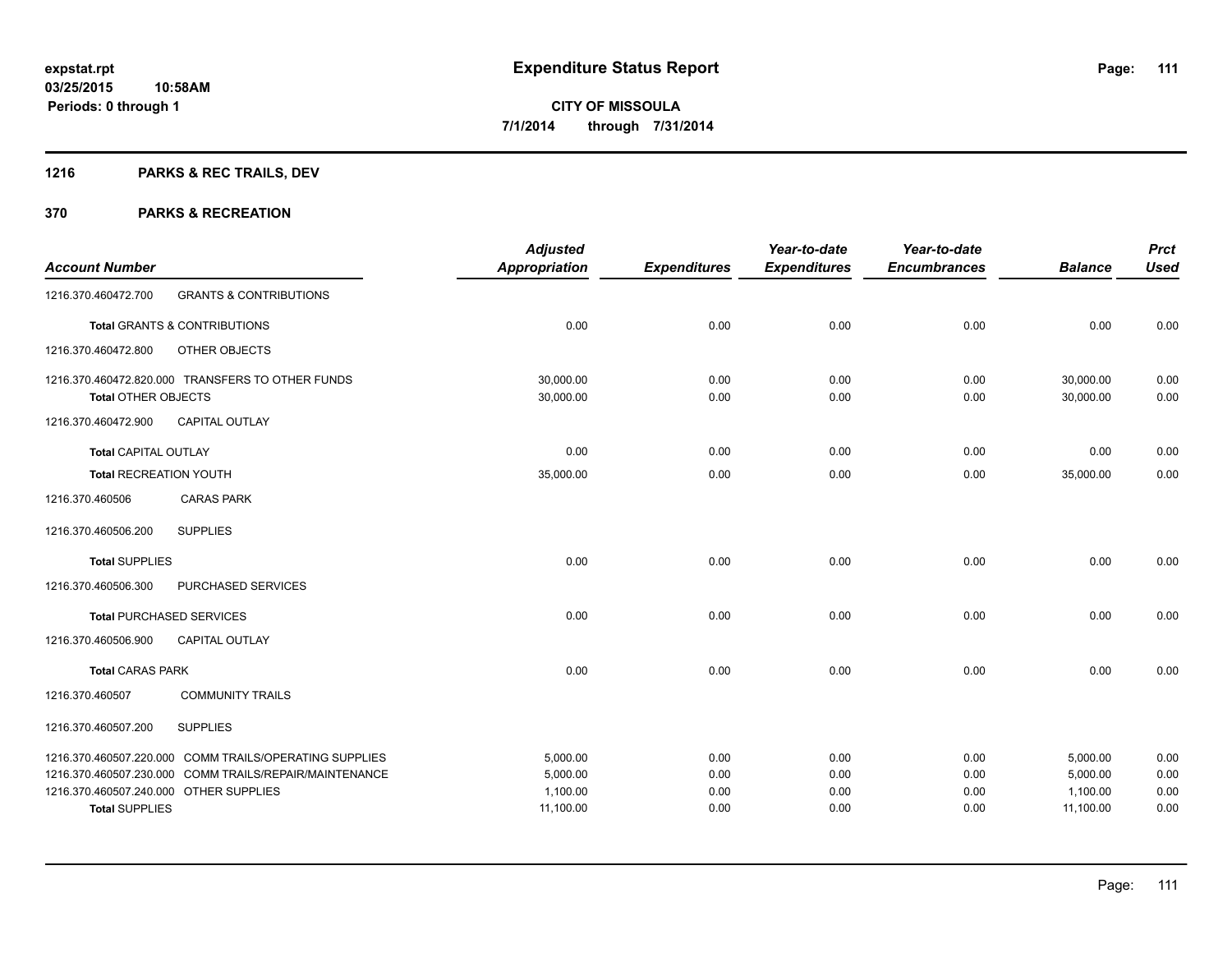## **1216 PARKS & REC TRAILS, DEV**

| <b>Prct</b>                                                        |
|--------------------------------------------------------------------|
| <b>Used</b><br><b>Balance</b>                                      |
|                                                                    |
| 0.00<br>10,000.00                                                  |
| 10,000.00<br>0.00                                                  |
| 40,000.00<br>0.00                                                  |
| 0.00<br>60,000.00                                                  |
|                                                                    |
| 50,000.00<br>0.00                                                  |
| 50,000.00<br>0.00                                                  |
| 0.00<br>121,100.00                                                 |
|                                                                    |
|                                                                    |
| 0.00                                                               |
| 0.00                                                               |
|                                                                    |
|                                                                    |
| 0.00                                                               |
| 0.00                                                               |
|                                                                    |
|                                                                    |
| 0.00                                                               |
|                                                                    |
| 0.00                                                               |
| 160,000.00<br>160,000.00<br>36,170.00<br>36,170.00<br>0.00<br>0.00 |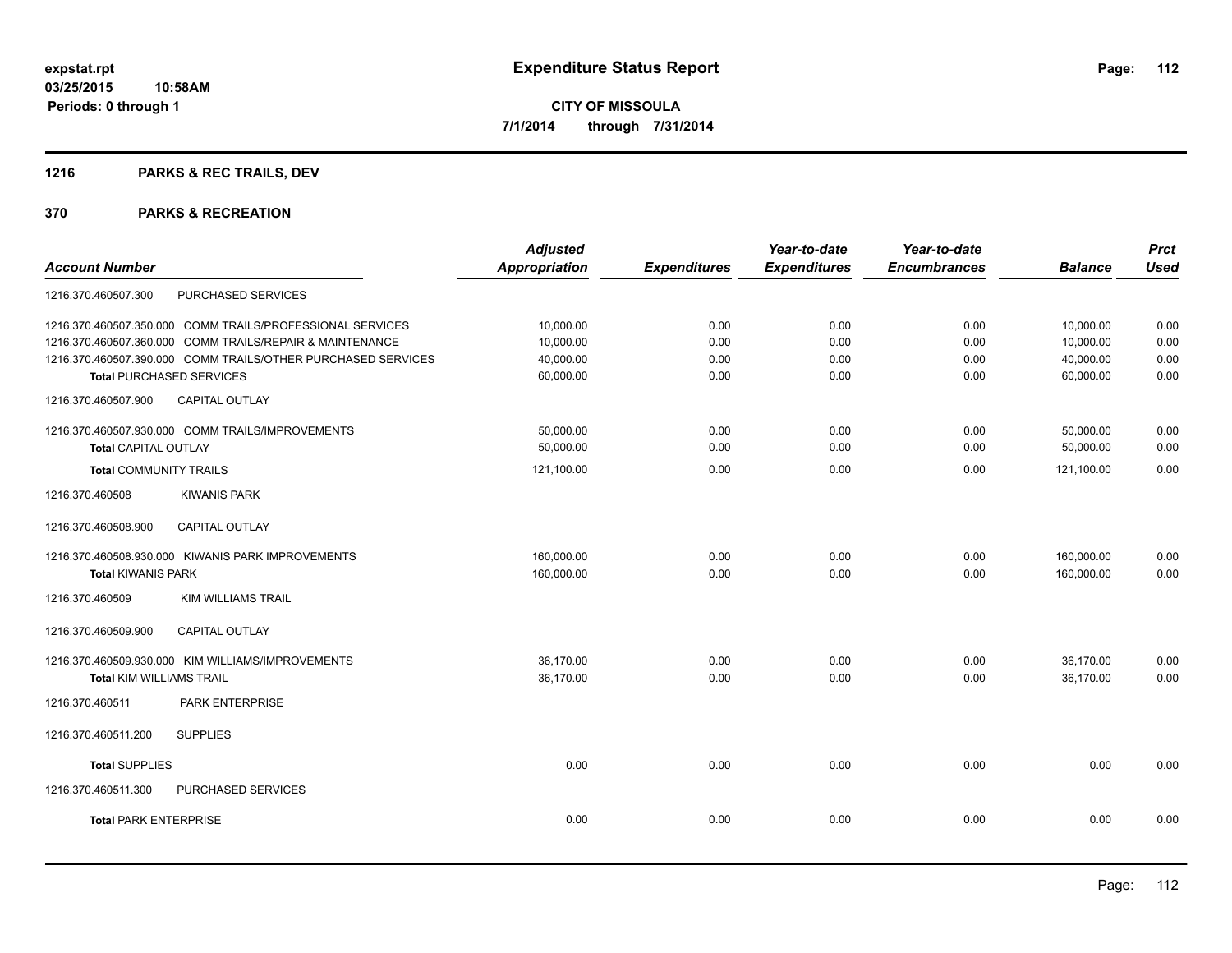## **1216 PARKS & REC TRAILS, DEV**

|                                 |                                                                | <b>Adjusted</b>      |                     | Year-to-date        | Year-to-date        |                | <b>Prct</b> |
|---------------------------------|----------------------------------------------------------------|----------------------|---------------------|---------------------|---------------------|----------------|-------------|
| <b>Account Number</b>           |                                                                | <b>Appropriation</b> | <b>Expenditures</b> | <b>Expenditures</b> | <b>Encumbrances</b> | <b>Balance</b> | <b>Used</b> |
| 1216.370.460512                 | <b>PARK MEMORIALS</b>                                          |                      |                     |                     |                     |                |             |
| 1216.370.460512.200             | <b>SUPPLIES</b>                                                |                      |                     |                     |                     |                |             |
| <b>Total SUPPLIES</b>           |                                                                | 0.00                 | 0.00                | 0.00                | 0.00                | 0.00           | 0.00        |
| 1216.370.460512.300             | PURCHASED SERVICES                                             |                      |                     |                     |                     |                |             |
| <b>Total PURCHASED SERVICES</b> |                                                                | 0.00                 | 0.00                | 0.00                | 0.00                | 0.00           | 0.00        |
| 1216.370.460512.800             | OTHER OBJECTS                                                  |                      |                     |                     |                     |                |             |
| <b>Total OTHER OBJECTS</b>      |                                                                | 0.00                 | 0.00                | 0.00                | 0.00                | 0.00           | 0.00        |
| 1216.370.460512.900             | <b>CAPITAL OUTLAY</b>                                          |                      |                     |                     |                     |                |             |
|                                 | 1216.370.460512.920.000 PARK MEMORIALS/BUILDINGS               | 100,000.00           | 0.00                | 0.00                | 0.00                | 100,000.00     | 0.00        |
|                                 | 1216.370.460512.930.000 PARK MEMORIALS/IMPROVEMENTS            | 50,000.00            | 0.00                | 0.00                | 0.00                | 50,000.00      | 0.00        |
| <b>Total PARK MEMORIALS</b>     |                                                                | 150,000.00           | 0.00                | 0.00                | 0.00                | 150,000.00     | 0.00        |
| 1216.370.460513                 | RECREATIONAL DONATIONS SPEC EVENTS                             |                      |                     |                     |                     |                |             |
| 1216.370.460513.200             | <b>SUPPLIES</b>                                                |                      |                     |                     |                     |                |             |
|                                 | 1216.370.460513.220.000 REC DONATIONS/OPERATING SUPPLIES       | 20,000.00            | 350.00              | 350.00              | 0.00                | 19,650.00      | 1.75        |
|                                 | 1216.370.460513.230.000 REC DONATIONS-REPAIR/MAINTENANCE       | 5,000.00             | 0.00                | 0.00                | 0.00                | 5,000.00       | 0.00        |
| <b>Total SUPPLIES</b>           |                                                                | 25,000.00            | 350.00              | 350.00              | 0.00                | 24,650.00      | 1.40        |
| 1216.370.460513.300             | PURCHASED SERVICES                                             |                      |                     |                     |                     |                |             |
|                                 | 1216.370.460513.350.000 REC DONATIONS/PROFESSIONAL SERVICES    | 5,000.00             | 0.00                | 0.00                | 0.00                | 5,000.00       | 0.00        |
|                                 | 1216.370.460513.390.000 REC DONATIONS/OTHER PURCHASED SERVICES | 40,000.00            | 0.00                | 0.00                | 0.00                | 40,000.00      | 0.00        |
| <b>Total PURCHASED SERVICES</b> |                                                                | 45,000.00            | 0.00                | 0.00                | 0.00                | 45,000.00      | 0.00        |
| 1216.370.460513.800             | <b>OTHER OBJECTS</b>                                           |                      |                     |                     |                     |                |             |
| <b>Total OTHER OBJECTS</b>      |                                                                | 0.00                 | 0.00                | 0.00                | 0.00                | 0.00           | 0.00        |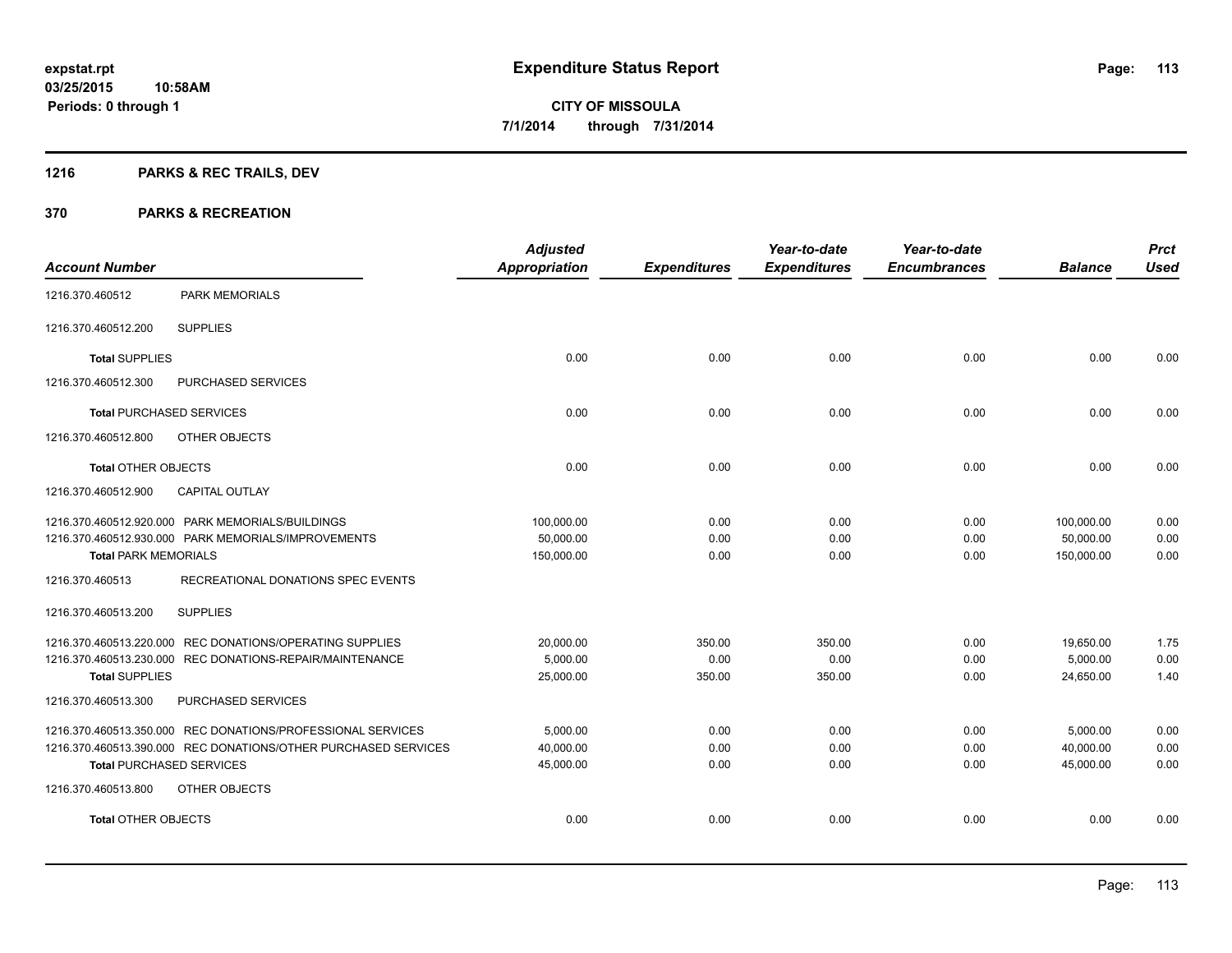## **1216 PARKS & REC TRAILS, DEV**

|                                      |                                                              | <b>Adjusted</b> |                     | Year-to-date        | Year-to-date        |                | <b>Prct</b> |
|--------------------------------------|--------------------------------------------------------------|-----------------|---------------------|---------------------|---------------------|----------------|-------------|
| <b>Account Number</b>                |                                                              | Appropriation   | <b>Expenditures</b> | <b>Expenditures</b> | <b>Encumbrances</b> | <b>Balance</b> | <b>Used</b> |
| 1216.370.460513.900                  | <b>CAPITAL OUTLAY</b>                                        |                 |                     |                     |                     |                |             |
| <b>Total CAPITAL OUTLAY</b>          |                                                              | 0.00            | 0.00                | 0.00                | 0.00                | 0.00           | 0.00        |
|                                      | <b>Total RECREATIONAL DONATIONS SPEC EVENTS</b>              | 70,000.00       | 350.00              | 350.00              | 0.00                | 69,650.00      | 0.50        |
| 1216.370.460514                      | <b>URBAN FORESTRY</b>                                        |                 |                     |                     |                     |                |             |
| 1216.370.460514.100                  | PERSONAL SERVICES                                            |                 |                     |                     |                     |                |             |
| <b>Total PERSONAL SERVICES</b>       |                                                              | 0.00            | 0.00                | 0.00                | 0.00                | 0.00           | 0.00        |
| 1216.370.460514.200                  | <b>SUPPLIES</b>                                              |                 |                     |                     |                     |                |             |
|                                      | 1216.370.460514.220.000 URBAN FORESTRY/OPERATING SUPPLIES    | 10,000.00       | 0.00                | 0.00                | 0.00                | 10,000.00      | 0.00        |
|                                      | 1216.370.460514.230.000 URBAN FORESTRY-REPAIR/MAINTENANCE    | 5,000.00        | 0.00                | 0.00                | 0.00                | 5,000.00       | 0.00        |
| <b>Total SUPPLIES</b>                |                                                              | 15,000.00       | 0.00                | 0.00                | 0.00                | 15,000.00      | 0.00        |
| 1216.370.460514.300                  | PURCHASED SERVICES                                           |                 |                     |                     |                     |                |             |
|                                      | 1216.370.460514.350.000 URBAN FORESTRY/PROFESSIONAL SERVICES | 20,000.00       | 0.00                | 0.00                | 0.00                | 20,000.00      | 0.00        |
|                                      | 1216.370.460514.350.085 FOREST HEALTH GRANT                  | 59,000.00       | 0.00                | 0.00                | 0.00                | 59,000.00      | 0.00        |
| <b>Total PURCHASED SERVICES</b>      |                                                              | 79,000.00       | 0.00                | 0.00                | 0.00                | 79,000.00      | 0.00        |
| 1216.370.460514.900                  | <b>CAPITAL OUTLAY</b>                                        |                 |                     |                     |                     |                |             |
| 1216.370.460514.930.000 IMPROVEMENTS |                                                              | 20,000.00       | 0.00                | 0.00                | 0.00                | 20,000.00      | 0.00        |
| Total CAPITAL OUTLAY                 |                                                              | 20,000.00       | 0.00                | 0.00                | 0.00                | 20.000.00      | 0.00        |
| <b>Total URBAN FORESTRY</b>          |                                                              | 114,000.00      | 0.00                | 0.00                | 0.00                | 114,000.00     | 0.00        |
| 1216.370.460516                      | PARK REVOLVING                                               |                 |                     |                     |                     |                |             |
| 1216.370.460516.800                  | OTHER OBJECTS                                                |                 |                     |                     |                     |                |             |
| 1216.370.460516.845.000 CONTINGENCY  |                                                              | 25,000.00       | 0.00                | 0.00                | 0.00                | 25,000.00      | 0.00        |
| <b>Total PARK REVOLVING</b>          |                                                              | 25,000.00       | 0.00                | 0.00                | 0.00                | 25,000.00      | 0.00        |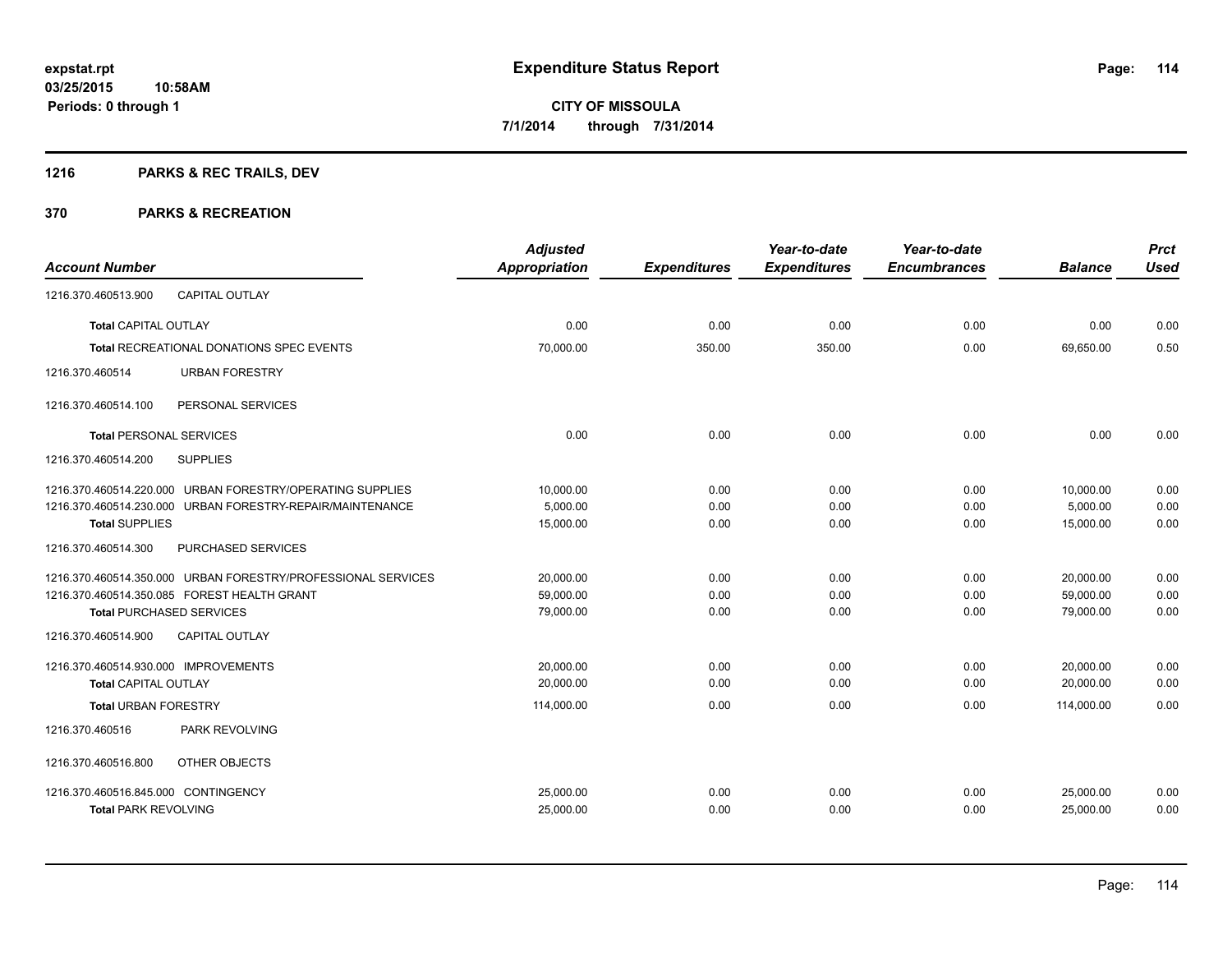## **1216 PARKS & REC TRAILS, DEV**

|                               |                                                                                     | <b>Adjusted</b>        |                     | Year-to-date        | Year-to-date        |                        | <b>Prct</b>  |
|-------------------------------|-------------------------------------------------------------------------------------|------------------------|---------------------|---------------------|---------------------|------------------------|--------------|
| <b>Account Number</b>         |                                                                                     | <b>Appropriation</b>   | <b>Expenditures</b> | <b>Expenditures</b> | <b>Encumbrances</b> | <b>Balance</b>         | <b>Used</b>  |
| 1216.370.460517               | OPEN SPACE PURCHASE & DONATIONS                                                     |                        |                     |                     |                     |                        |              |
| 1216.370.460517.200           | <b>SUPPLIES</b>                                                                     |                        |                     |                     |                     |                        |              |
| <b>Total SUPPLIES</b>         |                                                                                     | 0.00                   | 0.00                | 0.00                | 0.00                | 0.00                   | 0.00         |
| 1216.370.460517.300           | PURCHASED SERVICES                                                                  |                        |                     |                     |                     |                        |              |
|                               | 1216.370.460517.390.000 OTHER PURCHASED SERVICES<br><b>Total PURCHASED SERVICES</b> | 10,000.00<br>10,000.00 | 0.00<br>0.00        | 0.00<br>0.00        | 0.00<br>0.00        | 10,000.00<br>10,000.00 | 0.00<br>0.00 |
| 1216.370.460517.900           | <b>CAPITAL OUTLAY</b>                                                               |                        |                     |                     |                     |                        |              |
| <b>Total CAPITAL OUTLAY</b>   |                                                                                     | 0.00                   | 0.00                | 0.00                | 0.00                | 0.00                   | 0.00         |
|                               | Total OPEN SPACE PURCHASE & DONATIONS                                               | 10,000.00              | 0.00                | 0.00                | 0.00                | 10,000.00              | 0.00         |
| 1216.370.460518               | <b>SILVERS LAGOON</b>                                                               |                        |                     |                     |                     |                        |              |
| 1216.370.460518.900           | <b>CAPITAL OUTLAY</b>                                                               |                        |                     |                     |                     |                        |              |
| <b>Total SILVERS LAGOON</b>   |                                                                                     | 0.00                   | 0.00                | 0.00                | 0.00                | 0.00                   | 0.00         |
| 1216.370.460519               | <b>AQUATICS CAPITAL</b>                                                             |                        |                     |                     |                     |                        |              |
| 1216.370.460519.200           | <b>SUPPLIES</b>                                                                     |                        |                     |                     |                     |                        |              |
| <b>Total SUPPLIES</b>         |                                                                                     | 0.00                   | 0.00                | 0.00                | 0.00                | 0.00                   | 0.00         |
| 1216.370.460519.300           | PURCHASED SERVICES                                                                  |                        |                     |                     |                     |                        |              |
|                               | <b>Total PURCHASED SERVICES</b>                                                     | 0.00                   | 0.00                | 0.00                | 0.00                | 0.00                   | 0.00         |
| 1216.370.460519.900           | <b>CAPITAL OUTLAY</b>                                                               |                        |                     |                     |                     |                        |              |
| <b>Total AQUATICS CAPITAL</b> |                                                                                     | 0.00                   | 0.00                | 0.00                | 0.00                | 0.00                   | 0.00         |
| 1216.370.460520               | *** Title Not Found ***                                                             |                        |                     |                     |                     |                        |              |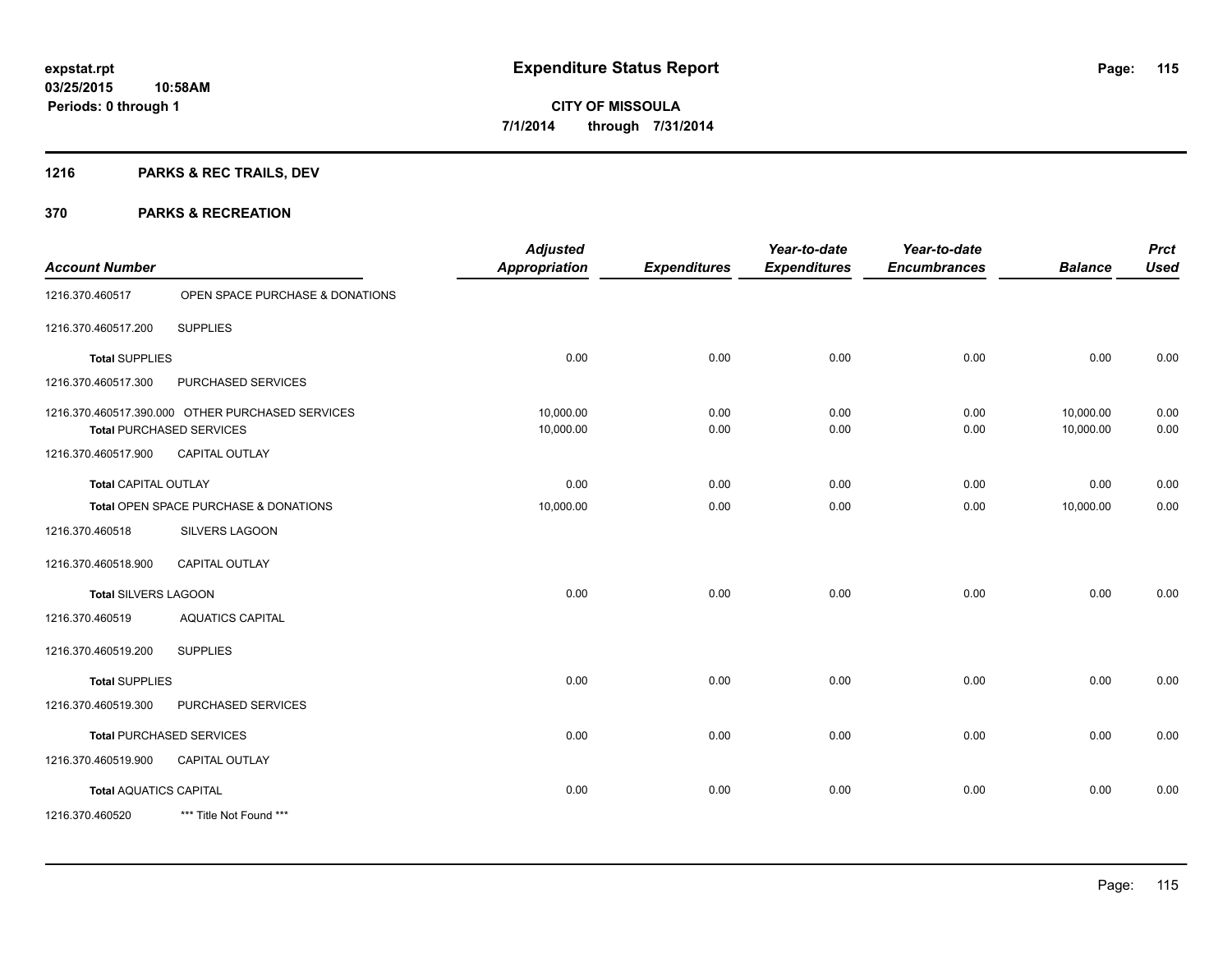## **1216 PARKS & REC TRAILS, DEV**

| <b>Account Number</b>                |                                                                 | <b>Adjusted</b><br><b>Appropriation</b> | <b>Expenditures</b> | Year-to-date<br><b>Expenditures</b> | Year-to-date<br><b>Encumbrances</b> | <b>Balance</b> | <b>Prct</b><br><b>Used</b> |
|--------------------------------------|-----------------------------------------------------------------|-----------------------------------------|---------------------|-------------------------------------|-------------------------------------|----------------|----------------------------|
| 1216.370.460520.200                  | <b>SUPPLIES</b>                                                 |                                         |                     |                                     |                                     |                |                            |
| <b>Total SUPPLIES</b>                |                                                                 | 0.00                                    | 0.00                | 0.00                                | 0.00                                | 0.00           | 0.00                       |
| 1216.370.460520.300                  | PURCHASED SERVICES                                              |                                         |                     |                                     |                                     |                |                            |
| <b>Total PURCHASED SERVICES</b>      |                                                                 | 0.00                                    | 0.00                | 0.00                                | 0.00                                | 0.00           | 0.00                       |
| 1216.370.460520.900                  | <b>CAPITAL OUTLAY</b>                                           |                                         |                     |                                     |                                     |                |                            |
| Total *** Title Not Found ***        |                                                                 | 0.00                                    | 0.00                | 0.00                                | 0.00                                | 0.00           | 0.00                       |
| 1216.370.460521                      | <b>CONSERVATION LANDS DONATIONS</b>                             |                                         |                     |                                     |                                     |                |                            |
| 1216.370.460521.100                  | PERSONAL SERVICES                                               |                                         |                     |                                     |                                     |                |                            |
|                                      | 1216.370.460521.110.000 CONSV LANDS MGMT GRANTS                 | 11,291.00                               | 502.01              | 502.01                              | 0.00                                | 10,788.99      | 4.45                       |
|                                      | 1216.370.460521.140.000 CONSERVATION LAND MGMT GRANT/EMP CONTRI | 1,909.00                                | 96.41               | 96.41                               | 0.00                                | 1,812.59       | 5.05                       |
|                                      | 1216.370.460521.141.000 STATE RETIREMENT CONTRIBUTIONS          | 0.00                                    | 0.50                | 0.50                                | 0.00                                | $-0.50$        | 0.00                       |
| <b>Total PERSONAL SERVICES</b>       |                                                                 | 13,200.00                               | 598.92              | 598.92                              | 0.00                                | 12.601.08      | 4.54                       |
| 1216.370.460521.200                  | <b>SUPPLIES</b>                                                 |                                         |                     |                                     |                                     |                |                            |
|                                      | 1216.370.460521.220.000 CONSVERVATION LANDS GRANT/OPER SUPPLIES | 10,000.00                               | 0.00                | 0.00                                | 0.00                                | 10,000.00      | 0.00                       |
|                                      | 1216.370.460521.230.000 CONSERVATION LANDS MGMT GRANT           | 5,000.00                                | 0.00                | 0.00                                | 0.00                                | 5,000.00       | 0.00                       |
| <b>Total SUPPLIES</b>                |                                                                 | 15,000.00                               | 0.00                | 0.00                                | 0.00                                | 15,000.00      | 0.00                       |
| 1216.370.460521.300                  | PURCHASED SERVICES                                              |                                         |                     |                                     |                                     |                |                            |
|                                      | 1216.370.460521.350.000 CONSERVATION LANDS                      | 24,700.00                               | 1,521.39            | 1,521.39                            | 0.00                                | 23,178.61      | 6.16                       |
| 1216.370.460521.370.000 TRAVEL       |                                                                 | 150.00                                  | 0.00                | 0.00                                | 0.00                                | 150.00         | 0.00                       |
| 1216.370.460521.380.000 TRAINING     |                                                                 | 150.00                                  | 0.00                | 0.00                                | 0.00                                | 150.00         | 0.00                       |
| <b>Total PURCHASED SERVICES</b>      |                                                                 | 25,000.00                               | 1,521.39            | 1,521.39                            | 0.00                                | 23,478.61      | 6.09                       |
| 1216.370.460521.900                  | <b>CAPITAL OUTLAY</b>                                           |                                         |                     |                                     |                                     |                |                            |
| 1216.370.460521.930.000 IMPROVEMENTS |                                                                 | 6,800.00                                | 0.00                | 0.00                                | 0.00                                | 6,800.00       | 0.00                       |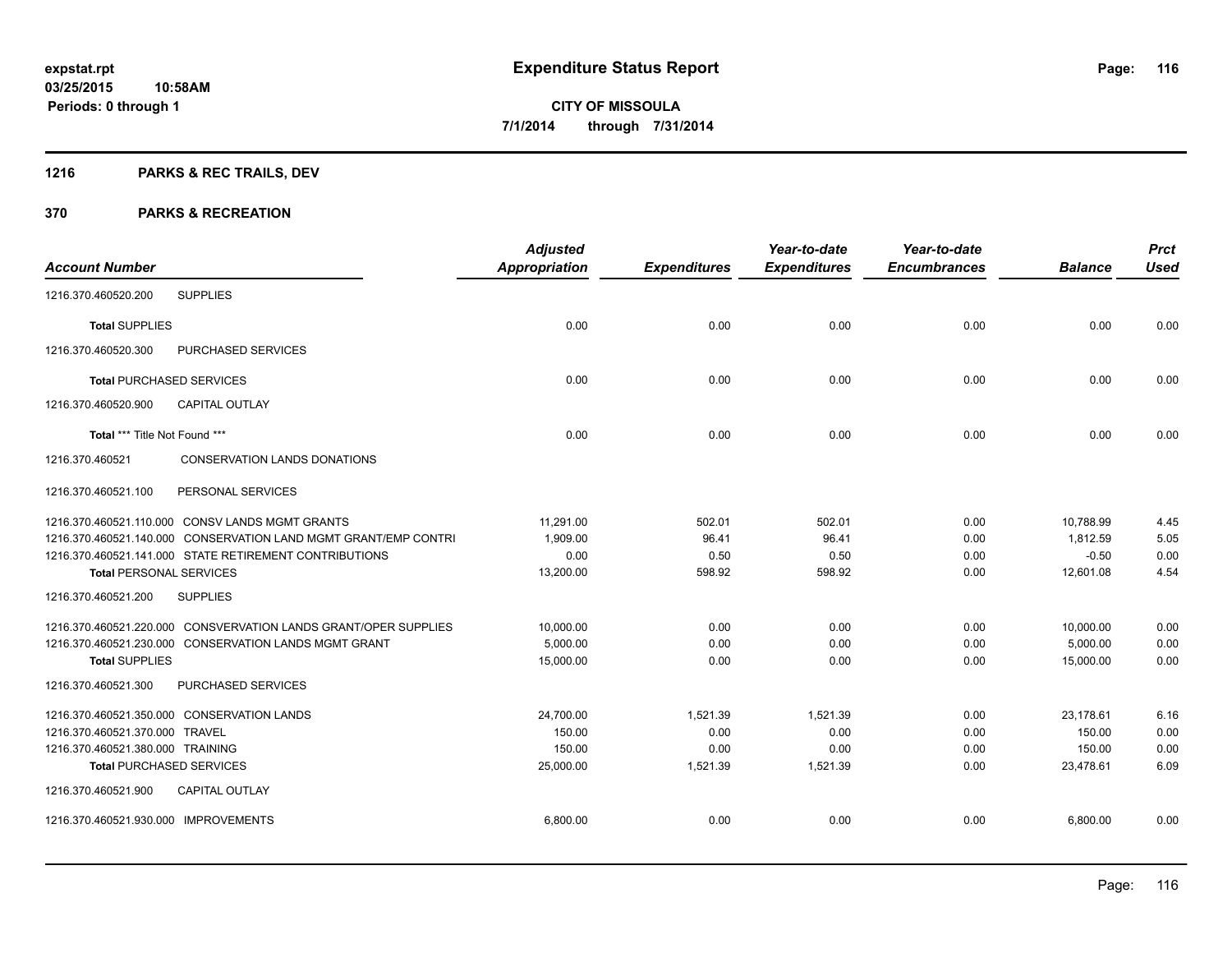## **1216 PARKS & REC TRAILS, DEV**

| <b>Account Number</b>                                                                       | <b>Adjusted</b><br><b>Appropriation</b> | <b>Expenditures</b>          | Year-to-date<br><b>Expenditures</b> | Year-to-date<br><b>Encumbrances</b> | <b>Balance</b>             | <b>Prct</b><br><b>Used</b> |
|---------------------------------------------------------------------------------------------|-----------------------------------------|------------------------------|-------------------------------------|-------------------------------------|----------------------------|----------------------------|
| <b>Total CAPITAL OUTLAY</b>                                                                 | 6,800.00                                | 0.00                         | 0.00                                | 0.00                                | 6,800.00                   | 0.00                       |
| <b>Total CONSERVATION LANDS DONATIONS</b>                                                   | 60,000.00                               | 2,120.31                     | 2,120.31                            | 0.00                                | 57,879.69                  | 3.53                       |
| CONVERSATION LAND DONATIONS<br>1216.370.460522                                              |                                         |                              |                                     |                                     |                            |                            |
| <b>SUPPLIES</b><br>1216.370.460522.200                                                      |                                         |                              |                                     |                                     |                            |                            |
| 1216.370.460522.230.000 REPAIR/MAINTENANCE<br><b>Total SUPPLIES</b>                         | 10,000.00<br>10,000.00                  | 0.00<br>0.00                 | 0.00<br>0.00                        | 0.00<br>0.00                        | 10,000.00<br>10,000.00     | 0.00<br>0.00               |
| 1216.370.460522.900<br><b>CAPITAL OUTLAY</b>                                                |                                         |                              |                                     |                                     |                            |                            |
| 1216.370.460522.930.000 IMPROVEMENTS<br><b>Total CAPITAL OUTLAY</b>                         | 10,000.00<br>10,000.00                  | 0.00<br>0.00                 | 0.00<br>0.00                        | 0.00<br>0.00                        | 10,000.00<br>10,000.00     | 0.00<br>0.00               |
| Total CONVERSATION LAND DONATIONS                                                           | 20,000.00                               | 0.00                         | 0.00                                | 0.00                                | 20,000.00                  | 0.00                       |
| *** Title Not Found ***<br>1216.370.460523                                                  |                                         |                              |                                     |                                     |                            |                            |
| 1216.370.460523.100<br>PERSONAL SERVICES                                                    |                                         |                              |                                     |                                     |                            |                            |
| <b>Total PERSONAL SERVICES</b>                                                              | 0.00                                    | 0.00                         | 0.00                                | 0.00                                | 0.00                       | 0.00                       |
| 1216.370.460523.300<br>PURCHASED SERVICES                                                   |                                         |                              |                                     |                                     |                            |                            |
| <b>Total PURCHASED SERVICES</b>                                                             | 0.00                                    | 0.00                         | 0.00                                | 0.00                                | 0.00                       | 0.00                       |
| CAPITAL OUTLAY<br>1216.370.460523.900                                                       |                                         |                              |                                     |                                     |                            |                            |
| 1216.370.460523.930.000 WOOD RECLAMATION PH II/MPROVEMENTS<br>Total *** Title Not Found *** | 223,123.00<br>223,123.00                | $-26.044.18$<br>$-26,044.18$ | $-26.044.18$<br>$-26,044.18$        | 0.00<br>0.00                        | 249.167.18<br>249, 167. 18 | 11.67<br>0.00              |
| *** Title Not Found ***<br>1216.370.460524                                                  |                                         |                              |                                     |                                     |                            |                            |
| 1216.370.460524.100<br>PERSONAL SERVICES                                                    |                                         |                              |                                     |                                     |                            |                            |
| <b>Total PERSONAL SERVICES</b>                                                              | 0.00                                    | 0.00                         | 0.00                                | 0.00                                | 0.00                       | 0.00                       |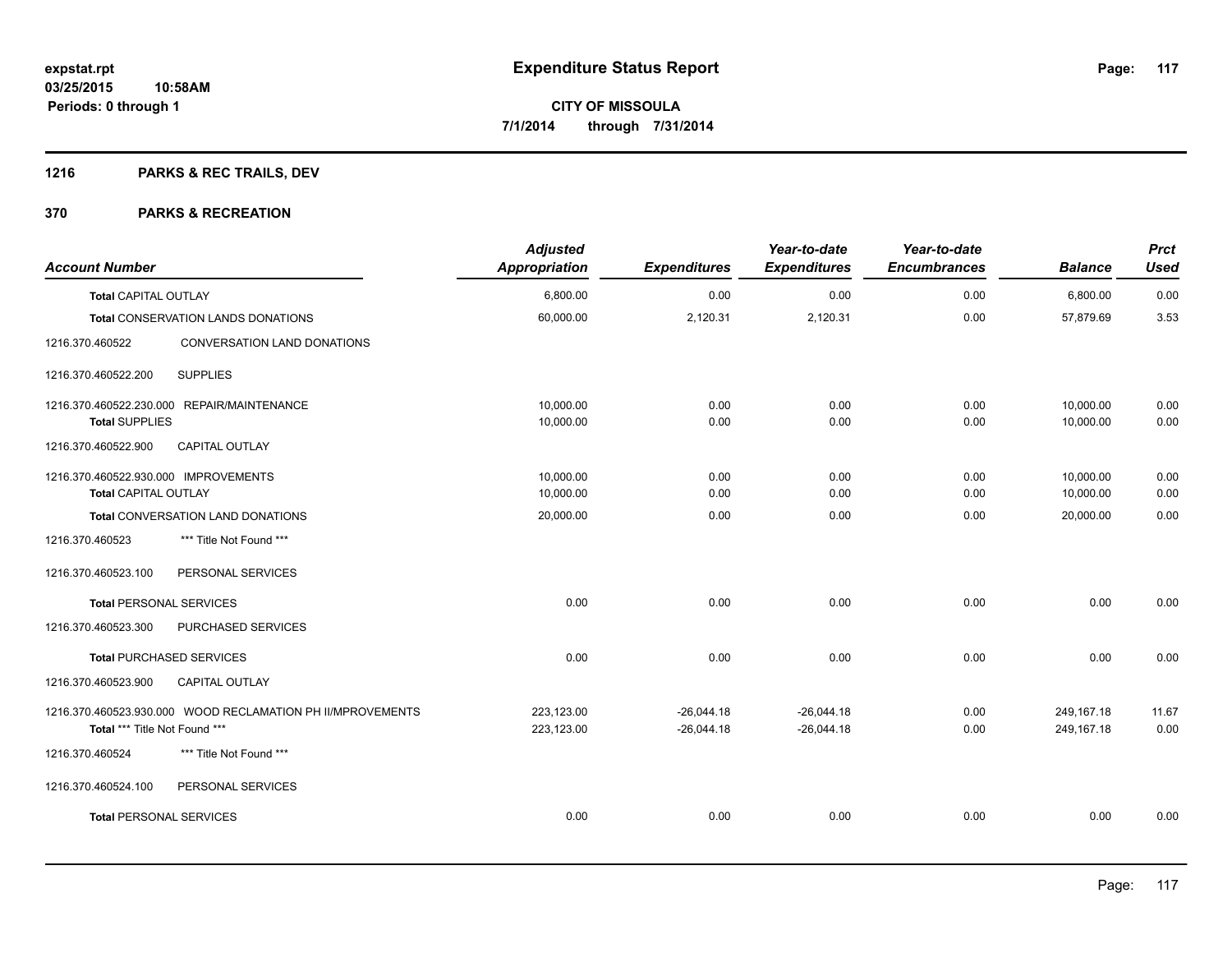## **1216 PARKS & REC TRAILS, DEV**

|                                           | <b>Adjusted</b> |                     | Year-to-date        | Year-to-date        |                | <b>Prct</b> |
|-------------------------------------------|-----------------|---------------------|---------------------|---------------------|----------------|-------------|
| <b>Account Number</b>                     | Appropriation   | <b>Expenditures</b> | <b>Expenditures</b> | <b>Encumbrances</b> | <b>Balance</b> | <b>Used</b> |
| <b>SUPPLIES</b><br>1216.370.460524.200    |                 |                     |                     |                     |                |             |
| <b>Total SUPPLIES</b>                     | 0.00            | 0.00                | 0.00                | 0.00                | 0.00           | 0.00        |
| PURCHASED SERVICES<br>1216.370.460524.300 |                 |                     |                     |                     |                |             |
| <b>Total *** Title Not Found ***</b>      | 0.00            | 0.00                | 0.00                | 0.00                | 0.00           | 0.00        |
| <b>Total PARKS &amp; REC TRAILS, DEV</b>  | 1,244,393.00    | $-23,573.87$        | $-23,573.87$        | 0.00                | 1,267,966.87   | 0.00        |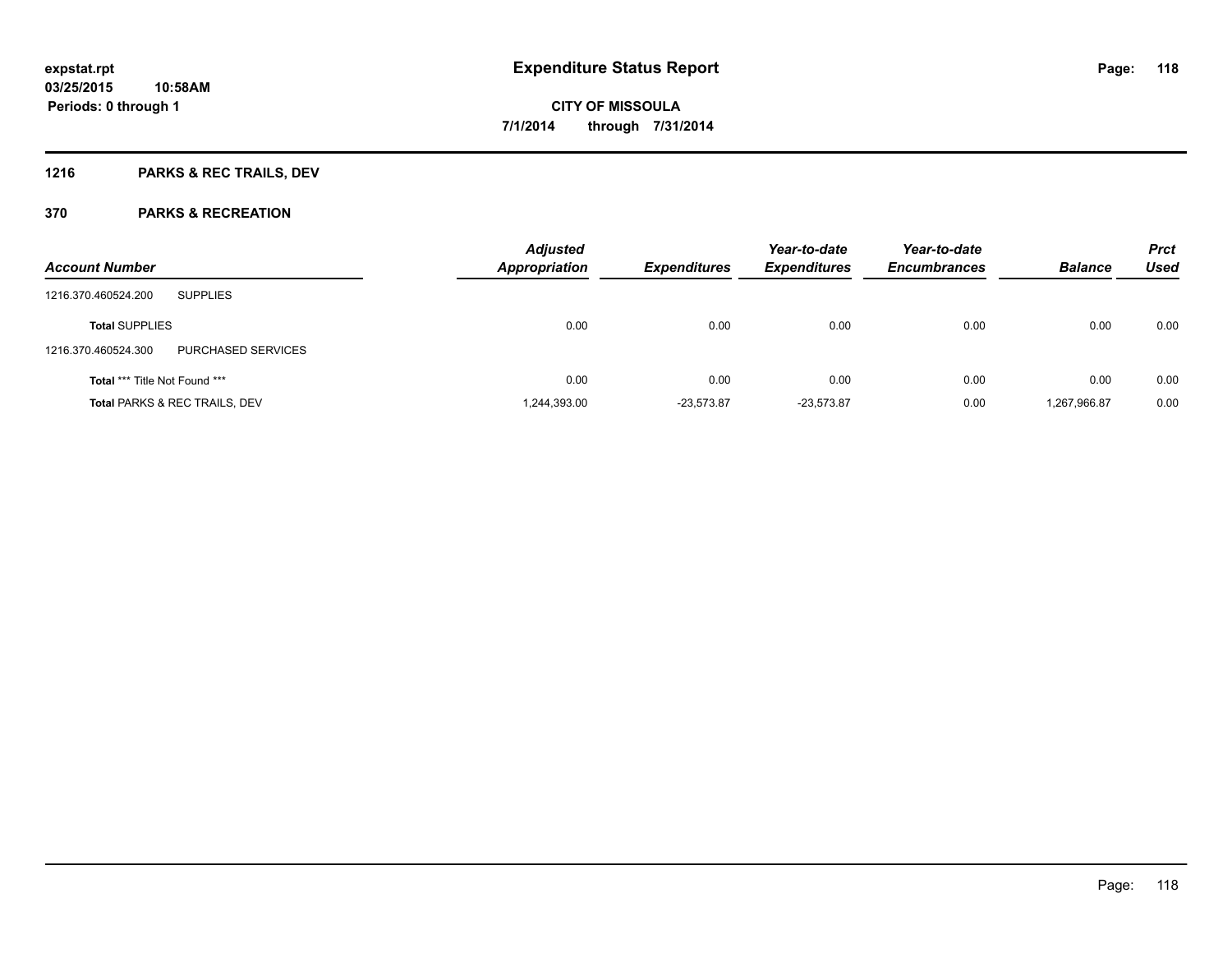### **1217 PARKS CITY LIFE GYM LEASE**

| <b>Account Number</b>                                   | <b>Adjusted</b><br><b>Appropriation</b> | <b>Expenditures</b> | Year-to-date<br><b>Expenditures</b> | Year-to-date<br><b>Encumbrances</b> | <b>Balance</b> | <b>Prct</b><br><b>Used</b> |
|---------------------------------------------------------|-----------------------------------------|---------------------|-------------------------------------|-------------------------------------|----------------|----------------------------|
|                                                         |                                         |                     |                                     |                                     |                |                            |
| CITY LIFE GYM LEASE<br>1217.370.460440                  |                                         |                     |                                     |                                     |                |                            |
| PERSONAL SERVICES<br>1217.370.460440.100                |                                         |                     |                                     |                                     |                |                            |
| 1217.370.460440.110.000 SALARIES AND WAGES              | 12,000.00                               | 0.00                | 0.00                                | 0.00                                | 12,000.00      | 0.00                       |
| <b>Total PERSONAL SERVICES</b>                          | 12,000.00                               | 0.00                | 0.00                                | 0.00                                | 12,000.00      | 0.00                       |
| 1217.370.460440.200<br><b>SUPPLIES</b>                  |                                         |                     |                                     |                                     |                |                            |
| 1217.370.460440.220.000 OPERATING SUPPLIES              | 2,500.00                                | 0.00                | 0.00                                | 0.00                                | 2,500.00       | 0.00                       |
| 1217.370.460440.230.000 REPAIR/MAINTENANCE              | 2,500.00                                | 0.00                | 0.00                                | 0.00                                | 2,500.00       | 0.00                       |
| <b>Total SUPPLIES</b>                                   | 5,000.00                                | 0.00                | 0.00                                | 0.00                                | 5,000.00       | 0.00                       |
| PURCHASED SERVICES<br>1217.370.460440.300               |                                         |                     |                                     |                                     |                |                            |
| 1217.370.460440.320.000 PRINTING & DUPLICATING          | 1,000.00                                | 0.00                | 0.00                                | 0.00                                | 1,000.00       | 0.00                       |
| 1217.370.460440.330.000 PUBLICITY, SUBSCRIPTIONS & DUES | 1,000.00                                | 0.00                | 0.00                                | 0.00                                | 1,000.00       | 0.00                       |
| <b>Total PURCHASED SERVICES</b>                         | 2,000.00                                | 0.00                | 0.00                                | 0.00                                | 2,000.00       | 0.00                       |
| 1217.370.460440.500<br><b>FIXED CHARGES</b>             |                                         |                     |                                     |                                     |                |                            |
| 1217.370.460440.500.000 LEASE/FIXED CHARGES             | 24,000.00                               | 4,000.00            | 4,000.00                            | 0.00                                | 20,000.00      | 16.67                      |
| <b>Total FIXED CHARGES</b>                              | 24,000.00                               | 4,000.00            | 4,000.00                            | 0.00                                | 20,000.00      | 16.67                      |
| Total CITY LIFE GYM LEASE                               | 43,000.00                               | 4,000.00            | 4,000.00                            | 0.00                                | 39,000.00      | 9.30                       |
| 1217.370.460471<br><b>RECREATION ADULTS</b>             |                                         |                     |                                     |                                     |                |                            |
| <b>SUPPLIES</b><br>1217.370.460471.200                  |                                         |                     |                                     |                                     |                |                            |
| <b>Total RECREATION ADULTS</b>                          | 0.00                                    | 0.00                | 0.00                                | 0.00                                | 0.00           | 0.00                       |
| <b>Total PARKS CITY LIFE GYM LEASE</b>                  | 43,000.00                               | 4,000.00            | 4,000.00                            | 0.00                                | 39,000.00      | 9.30                       |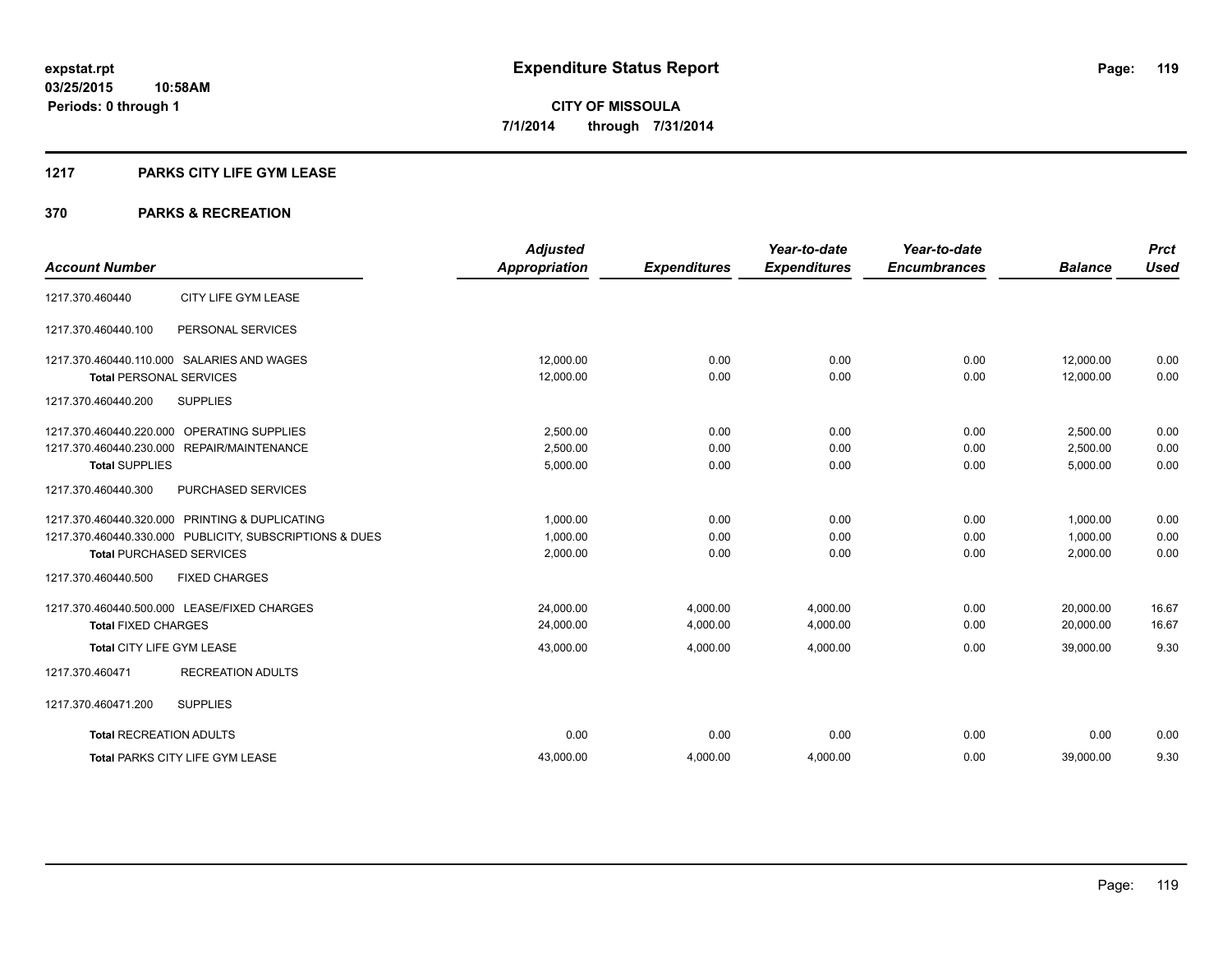### **1218 ALL ABILITIES PLAYGROUND**

|                                               | <b>Adjusted</b>      | <b>Expenditures</b> | Year-to-date<br><b>Expenditures</b> | Year-to-date<br><b>Encumbrances</b> |                | Prct<br>Used |
|-----------------------------------------------|----------------------|---------------------|-------------------------------------|-------------------------------------|----------------|--------------|
| <b>Account Number</b>                         | <b>Appropriation</b> |                     |                                     |                                     | <b>Balance</b> |              |
| <b>PLAYGROUNDS</b><br>1218.370.460444         |                      |                     |                                     |                                     |                |              |
| PURCHASED SERVICES<br>1218.370.460444.300     |                      |                     |                                     |                                     |                |              |
| 1218.370.460444.350.000 PROFESSIONAL SERVICES | 50,000.00            | 0.00                | 0.00                                | 0.00                                | 50.000.00      | 0.00         |
| <b>Total PURCHASED SERVICES</b>               | 50,000.00            | 0.00                | 0.00                                | 0.00                                | 50,000.00      | 0.00         |
| <b>CAPITAL OUTLAY</b><br>1218.370.460444.900  |                      |                     |                                     |                                     |                |              |
| 1218.370.460444.930.000 IMPROVEMENTS          | 736,092.00           | 0.00                | 0.00                                | 0.00                                | 736.092.00     | 0.00         |
| <b>Total CAPITAL OUTLAY</b>                   | 736,092.00           | 0.00                | 0.00                                | 0.00                                | 736,092.00     | 0.00         |
| <b>Total PLAYGROUNDS</b>                      | 786,092.00           | 0.00                | 0.00                                | 0.00                                | 786,092.00     | 0.00         |
| <b>Total ALL ABILITIES PLAYGROUND</b>         | 786,092.00           | 0.00                | 0.00                                | 0.00                                | 786.092.00     | 0.00         |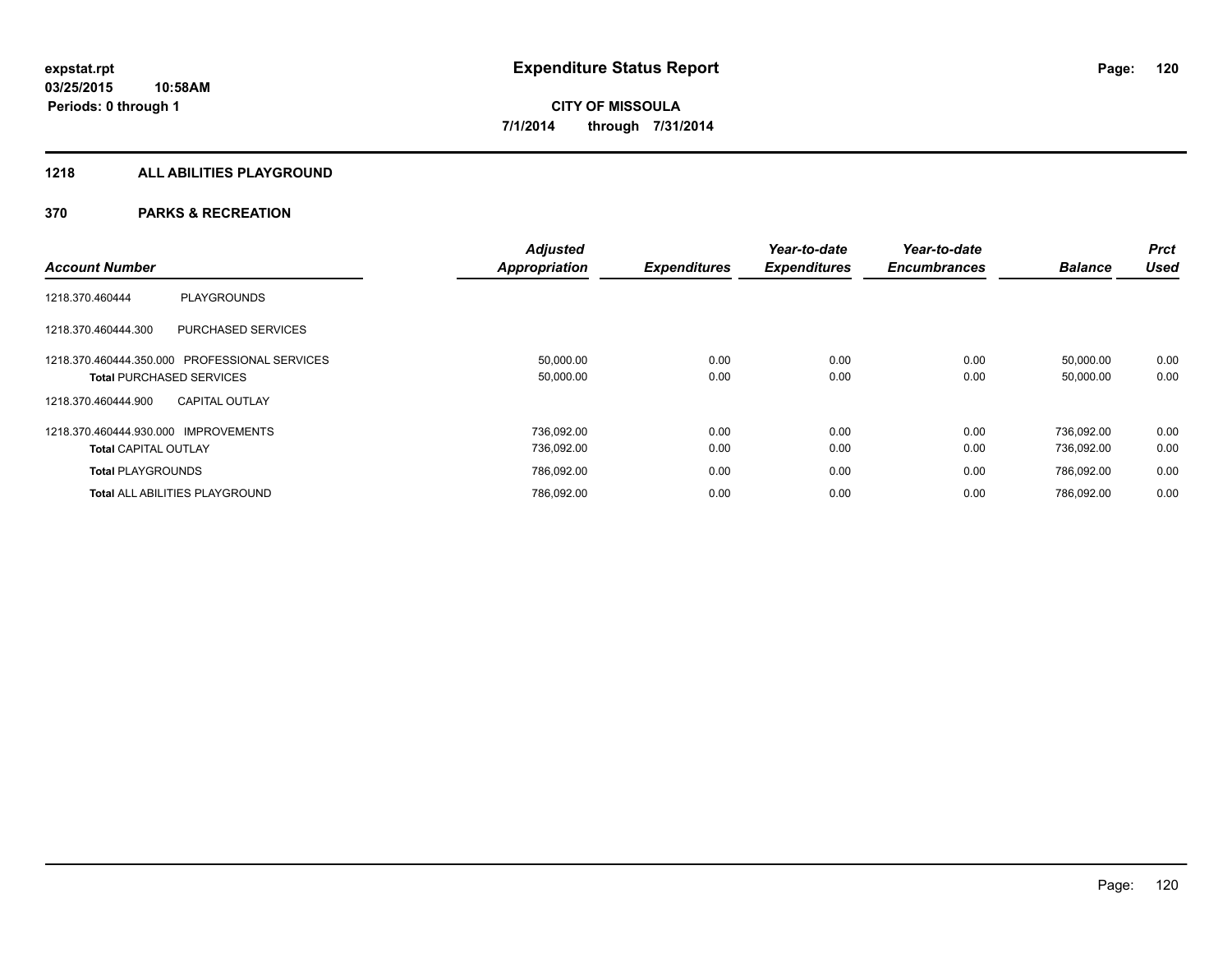### **1219 FY14 PARK & TRAIL BOND**

| <b>Account Number</b> |                                 | <b>Adjusted</b><br><b>Appropriation</b> | <b>Expenditures</b> | Year-to-date<br><b>Expenditures</b> | Year-to-date<br><b>Encumbrances</b> | <b>Balance</b> | <b>Prct</b><br><b>Used</b> |
|-----------------------|---------------------------------|-----------------------------------------|---------------------|-------------------------------------|-------------------------------------|----------------|----------------------------|
| 1219.370.460401       | FORT MSLA REGIONAL PARK         |                                         |                     |                                     |                                     |                |                            |
| 1219.370.460401.300   | PURCHASED SERVICES              |                                         |                     |                                     |                                     |                |                            |
|                       | Total FORT MSLA REGIONAL PARK   | 0.00                                    | 0.00                | 0.00                                | 0.00                                | 0.00           | 0.00                       |
| 1219.370.460444       | <b>PLAYGROUNDS</b>              |                                         |                     |                                     |                                     |                |                            |
| 1219.370.460444.300   | PURCHASED SERVICES              |                                         |                     |                                     |                                     |                |                            |
|                       | <b>Total PURCHASED SERVICES</b> | 0.00                                    | 0.00                | 0.00                                | 0.00                                | 0.00           | 0.00                       |
| 1219.370.460444.900   | <b>CAPITAL OUTLAY</b>           |                                         |                     |                                     |                                     |                |                            |
|                       | Total FY14 PARK & TRAIL BOND    | 0.00                                    | 0.00                | 0.00                                | 0.00                                | 0.00           | 0.00                       |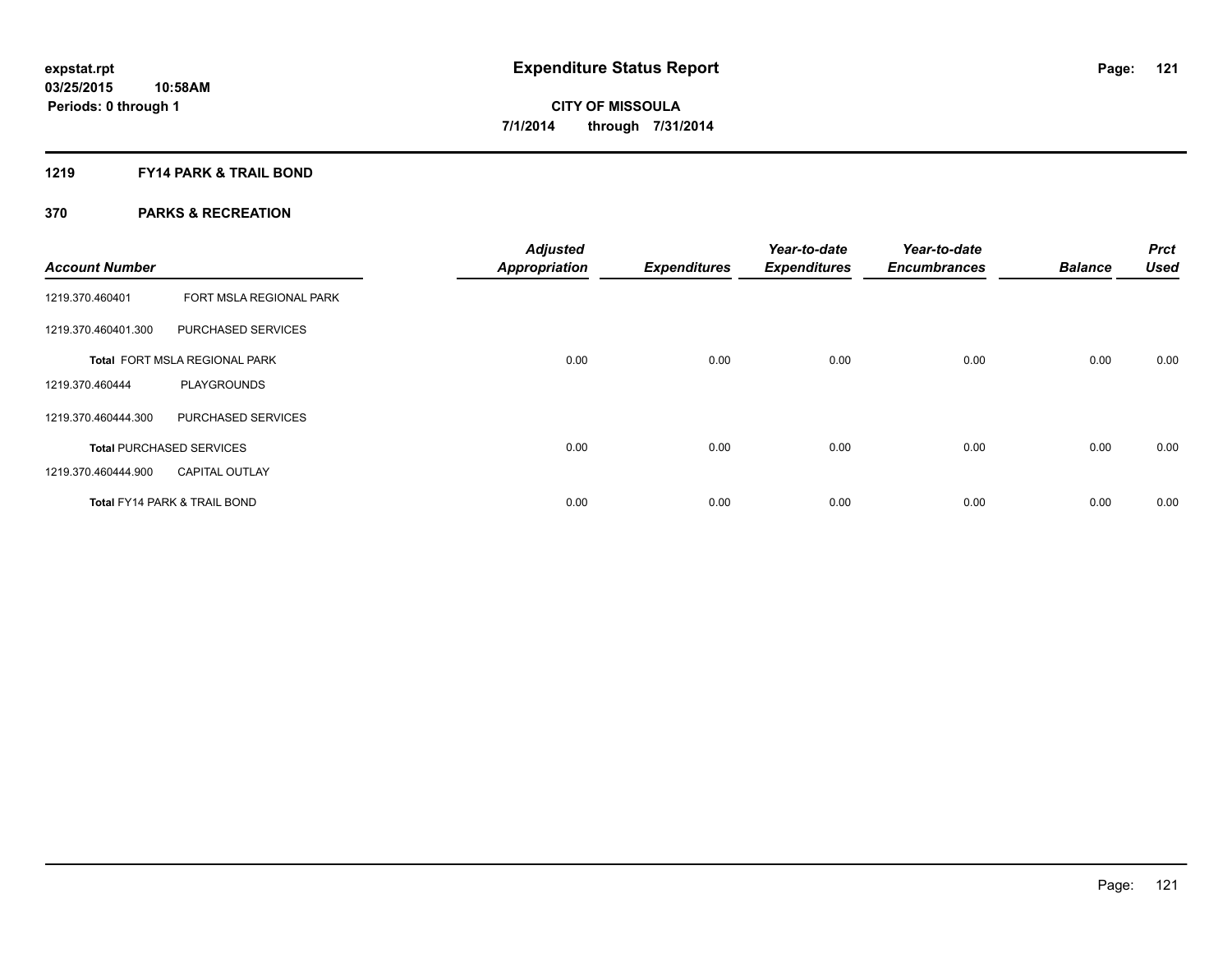### **03/25/2015 10:58AM Periods: 0 through 1**

**CITY OF MISSOULA 7/1/2014 through 7/31/2014**

### **1241 CREMAIN WALL & CEMETERY DONATIONS FUND**

**340 CEMETERY**

|                                |                                              | <b>Adjusted</b>      |                     | Year-to-date        | Year-to-date        |                | <b>Prct</b> |
|--------------------------------|----------------------------------------------|----------------------|---------------------|---------------------|---------------------|----------------|-------------|
| <b>Account Number</b>          |                                              | <b>Appropriation</b> | <b>Expenditures</b> | <b>Expenditures</b> | <b>Encumbrances</b> | <b>Balance</b> | <b>Used</b> |
| 1241.340.430920                | <b>FACILITIES</b>                            |                      |                     |                     |                     |                |             |
| 1241.340.430920.900            | <b>CAPITAL OUTLAY</b>                        |                      |                     |                     |                     |                |             |
| 1241.340.430920.930.000        | <b>IMPROVEMENTS</b>                          | 2,500.00             | 0.00                | 0.00                | 0.00                | 2,500.00       | 0.00        |
| <b>Total FACILITIES</b>        |                                              | 2,500.00             | 0.00                | 0.00                | 0.00                | 2,500.00       | 0.00        |
| 1241.340.430921                | <b>CEMETERY MEMORIAL</b>                     |                      |                     |                     |                     |                |             |
| 1241.340.430921.900            | <b>CAPITAL OUTLAY</b>                        |                      |                     |                     |                     |                |             |
| <b>Total CEMETERY MEMORIAL</b> |                                              | 0.00                 | 0.00                | 0.00                | 0.00                | 0.00           | 0.00        |
| 1241.340.430930                | <b>GROUNDS MAINTENANCE</b>                   |                      |                     |                     |                     |                |             |
| 1241.340.430930.900            | <b>CAPITAL OUTLAY</b>                        |                      |                     |                     |                     |                |             |
|                                | <b>Total GROUNDS MAINTENANCE</b>             | 0.00                 | 0.00                | 0.00                | 0.00                | 0.00           | 0.00        |
|                                | Total CREMAIN WALL & CEMETERY DONATIONS FUND | 2,500.00             | 0.00                | 0.00                | 0.00                | 2,500.00       | 0.00        |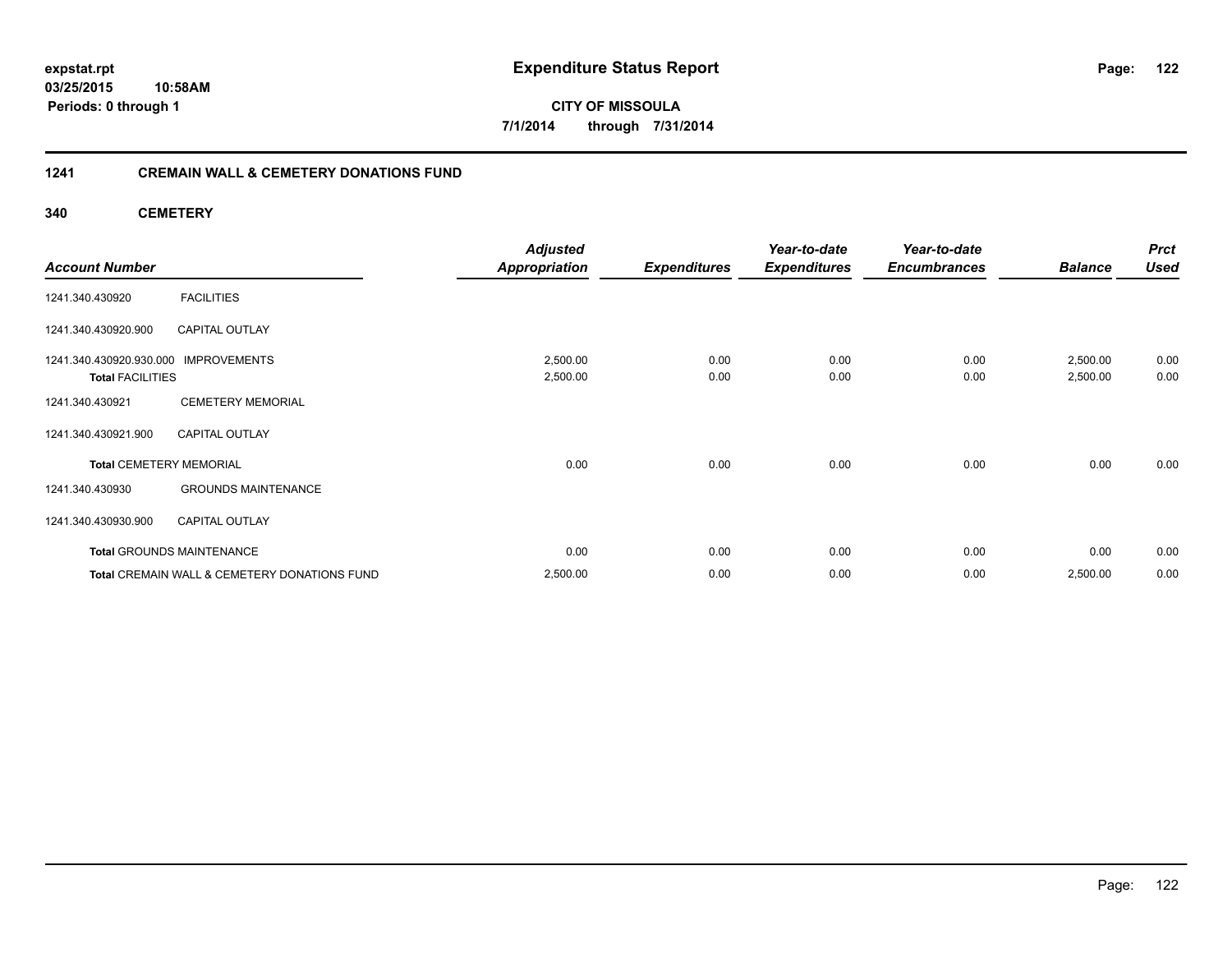### **1242 CEMETERY CARE FUND**

### **340 CEMETERY**

|                                               | <b>Adjusted</b>      |                     | Year-to-date        | Year-to-date        |                | <b>Prct</b> |
|-----------------------------------------------|----------------------|---------------------|---------------------|---------------------|----------------|-------------|
| <b>Account Number</b>                         | <b>Appropriation</b> | <b>Expenditures</b> | <b>Expenditures</b> | <b>Encumbrances</b> | <b>Balance</b> | <b>Used</b> |
| <b>FACILITIES</b><br>1242.340.430920          |                      |                     |                     |                     |                |             |
| OTHER OBJECTS<br>1242.340.430920.800          |                      |                     |                     |                     |                |             |
| 1242.340.430920.845.000 CONTINGENCY           | 10,000.00            | 0.00                | 0.00                | 0.00                | 10,000.00      | 0.00        |
| <b>Total OTHER OBJECTS</b>                    | 10,000.00            | 0.00                | 0.00                | 0.00                | 10,000.00      | 0.00        |
| <b>CAPITAL OUTLAY</b><br>1242.340.430920.900  |                      |                     |                     |                     |                |             |
| 1242.340.430920.940.000 MACHINERY & EQUIPMENT | 65,000.00            | 0.00                | 0.00                | 0.00                | 65,000.00      | 0.00        |
| <b>Total CAPITAL OUTLAY</b>                   | 65,000.00            | 0.00                | 0.00                | 0.00                | 65,000.00      | 0.00        |
| <b>Total FACILITIES</b>                       | 75,000.00            | 0.00                | 0.00                | 0.00                | 75,000.00      | 0.00        |
| <b>GROUNDS MAINTENANCE</b><br>1242.340.430930 |                      |                     |                     |                     |                |             |
| <b>CAPITAL OUTLAY</b><br>1242.340.430930.900  |                      |                     |                     |                     |                |             |
| <b>Total GROUNDS MAINTENANCE</b>              | 0.00                 | 0.00                | 0.00                | 0.00                | 0.00           | 0.00        |
| <b>Total CEMETERY CARE FUND</b>               | 75,000.00            | 0.00                | 0.00                | 0.00                | 75,000.00      | 0.00        |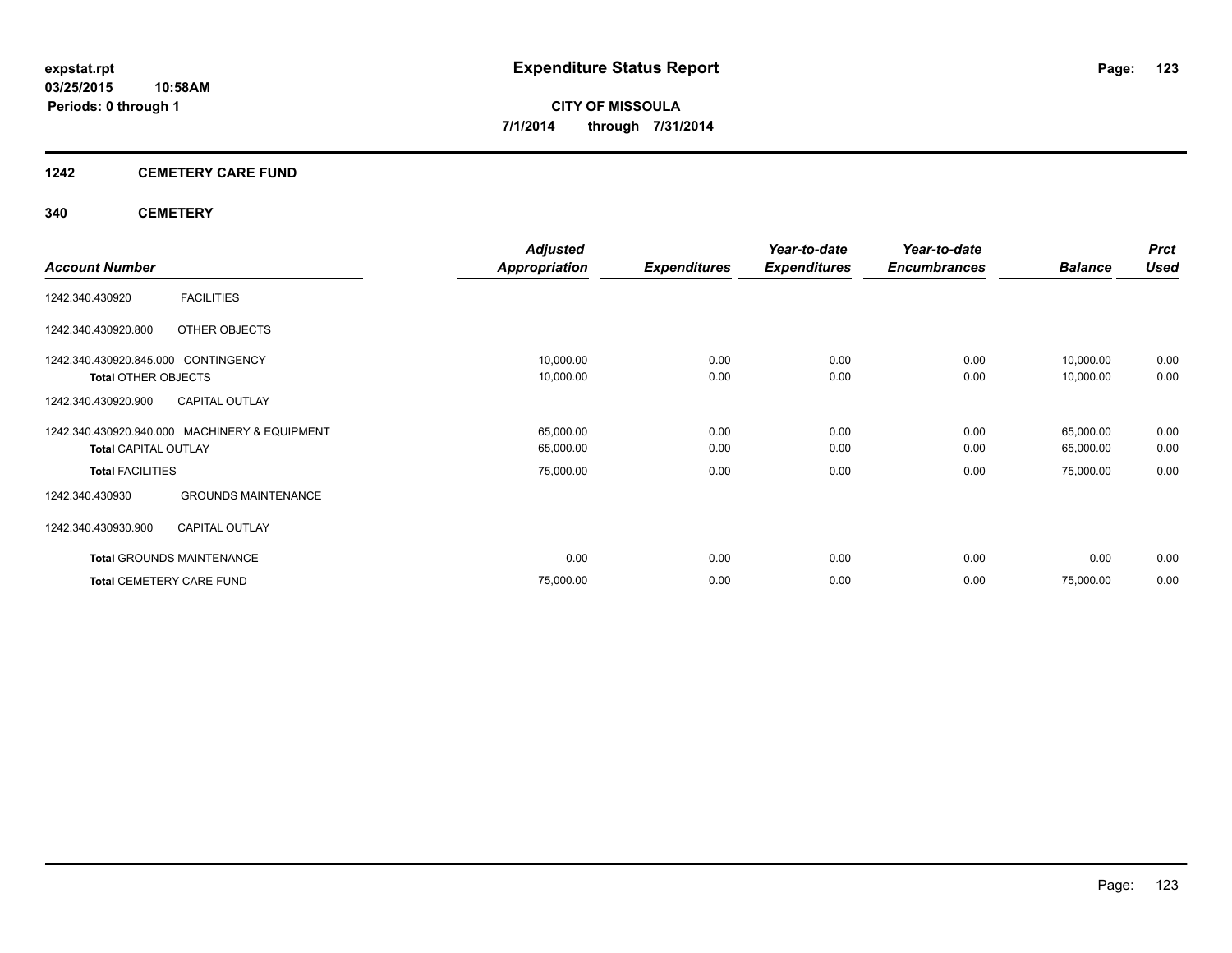### **1243 CEMETERY MEMORIAL FUND**

### **340 CEMETERY**

| <b>Account Number</b>                                                  |                                     | Adjusted<br><b>Appropriation</b> | <b>Expenditures</b> | Year-to-date<br><b>Expenditures</b> | Year-to-date<br><b>Encumbrances</b> | <b>Balance</b>       | <b>Prct</b><br><b>Used</b> |
|------------------------------------------------------------------------|-------------------------------------|----------------------------------|---------------------|-------------------------------------|-------------------------------------|----------------------|----------------------------|
| 1243.340.430921                                                        | <b>CEMETERY MEMORIAL</b>            |                                  |                     |                                     |                                     |                      |                            |
| 1243.340.430921.900                                                    | <b>CAPITAL OUTLAY</b>               |                                  |                     |                                     |                                     |                      |                            |
| 1243.340.430921.930.000 IMPROVEMENTS<br><b>Total CEMETERY MEMORIAL</b> |                                     | 2,000.00<br>2,000.00             | 0.00<br>0.00        | 0.00<br>0.00                        | 0.00<br>0.00                        | 2,000.00<br>2,000.00 | 0.00<br>0.00               |
| 1243.340.430930                                                        | <b>GROUNDS MAINTENANCE</b>          |                                  |                     |                                     |                                     |                      |                            |
| 1243.340.430930.900                                                    | <b>CAPITAL OUTLAY</b>               |                                  |                     |                                     |                                     |                      |                            |
|                                                                        | <b>Total GROUNDS MAINTENANCE</b>    | 0.00                             | 0.00                | 0.00                                | 0.00                                | 0.00                 | 0.00                       |
|                                                                        | <b>Total CEMETERY MEMORIAL FUND</b> | 2,000.00                         | 0.00                | 0.00                                | 0.00                                | 2,000.00             | 0.00                       |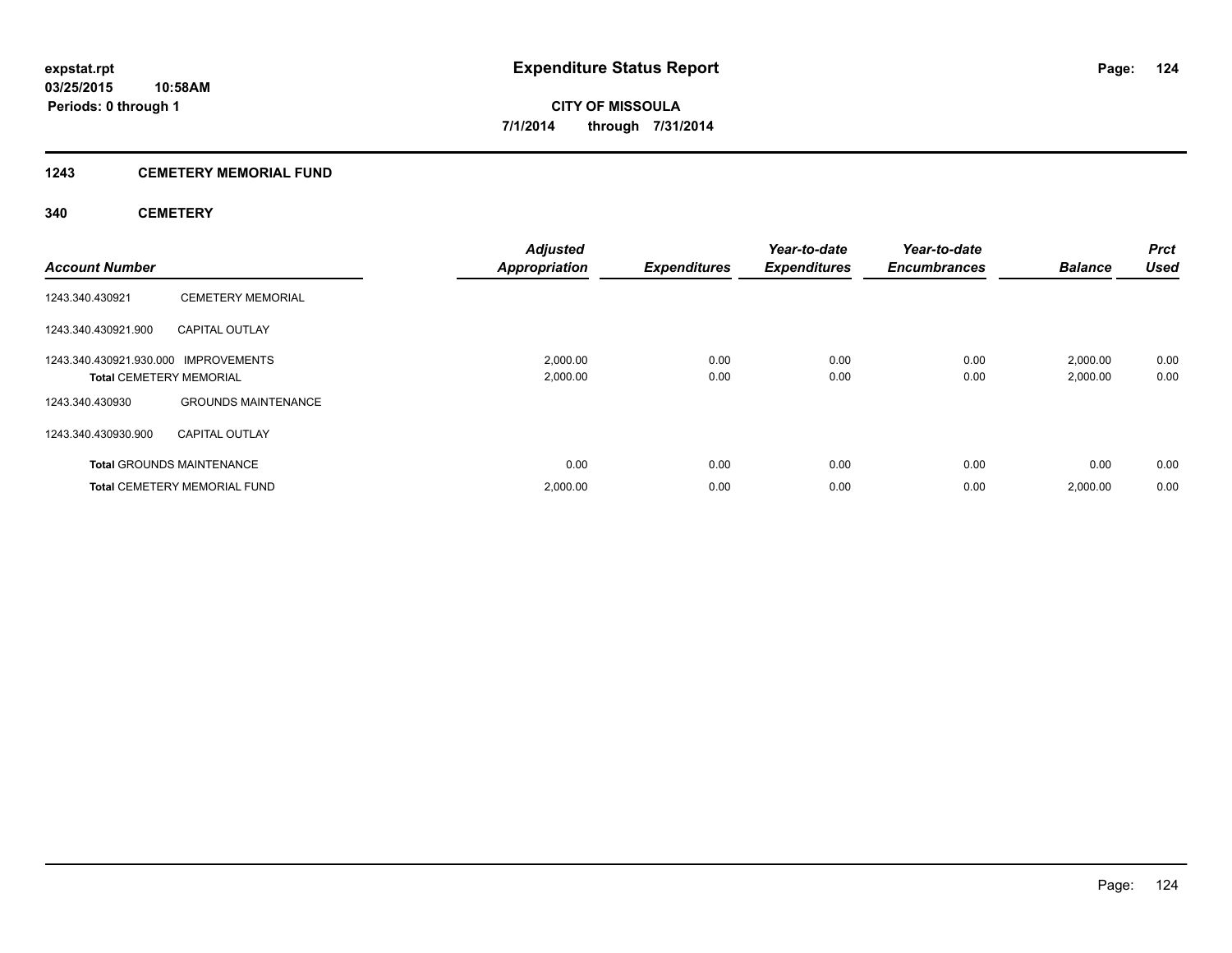### **1265 TITLE 1 PROJECTS FUND**

## **240 FINANCE**

|                               |                                                | <b>Adjusted</b>      |                     | Year-to-date        | Year-to-date        |                | <b>Prct</b> |
|-------------------------------|------------------------------------------------|----------------------|---------------------|---------------------|---------------------|----------------|-------------|
| <b>Account Number</b>         |                                                | <b>Appropriation</b> | <b>Expenditures</b> | <b>Expenditures</b> | <b>Encumbrances</b> | <b>Balance</b> | <b>Used</b> |
| 1265.240.411850               | ECONOMIC DEVELOPMENT                           |                      |                     |                     |                     |                |             |
| 1265.240.411850.500           | <b>FIXED CHARGES</b>                           |                      |                     |                     |                     |                |             |
| <b>Total FIXED CHARGES</b>    |                                                | 0.00                 | 0.00                | 0.00                | 0.00                | 0.00           | 0.00        |
| 1265.240.411850.700           | <b>GRANTS &amp; CONTRIBUTIONS</b>              |                      |                     |                     |                     |                |             |
|                               | 1265.240.411850.700.000 GRANTS & CONTRIBUTIONS | 59,088.00            | 0.00                | 0.00                | 0.00                | 59,088.00      | 0.00        |
|                               | <b>Total GRANTS &amp; CONTRIBUTIONS</b>        | 59,088.00            | 0.00                | 0.00                | 0.00                | 59,088.00      | 0.00        |
| 1265.240.411850.800           | OTHER OBJECTS                                  |                      |                     |                     |                     |                |             |
| <b>Total OTHER OBJECTS</b>    |                                                | 0.00                 | 0.00                | 0.00                | 0.00                | 0.00           | 0.00        |
|                               | Total ECONOMIC DEVELOPMENT                     | 59,088.00            | 0.00                | 0.00                | 0.00                | 59,088.00      | 0.00        |
| 1265.240.440150               | *** Title Not Found ***                        |                      |                     |                     |                     |                |             |
| 1265.240.440150.800           | <b>OTHER OBJECTS</b>                           |                      |                     |                     |                     |                |             |
| Total *** Title Not Found *** |                                                | 0.00                 | 0.00                | 0.00                | 0.00                | 0.00           | 0.00        |
| 1265.240.470343               | MISSOULA HOUSING CORPORATION                   |                      |                     |                     |                     |                |             |
| 1265.240.470343.700           | <b>GRANTS &amp; CONTRIBUTIONS</b>              |                      |                     |                     |                     |                |             |
|                               | <b>Total MISSOULA HOUSING CORPORATION</b>      | 0.00                 | 0.00                | 0.00                | 0.00                | 0.00           | 0.00        |
|                               | Total TITLE 1 PROJECTS FUND                    | 59,088.00            | 0.00                | 0.00                | 0.00                | 59,088.00      | 0.00        |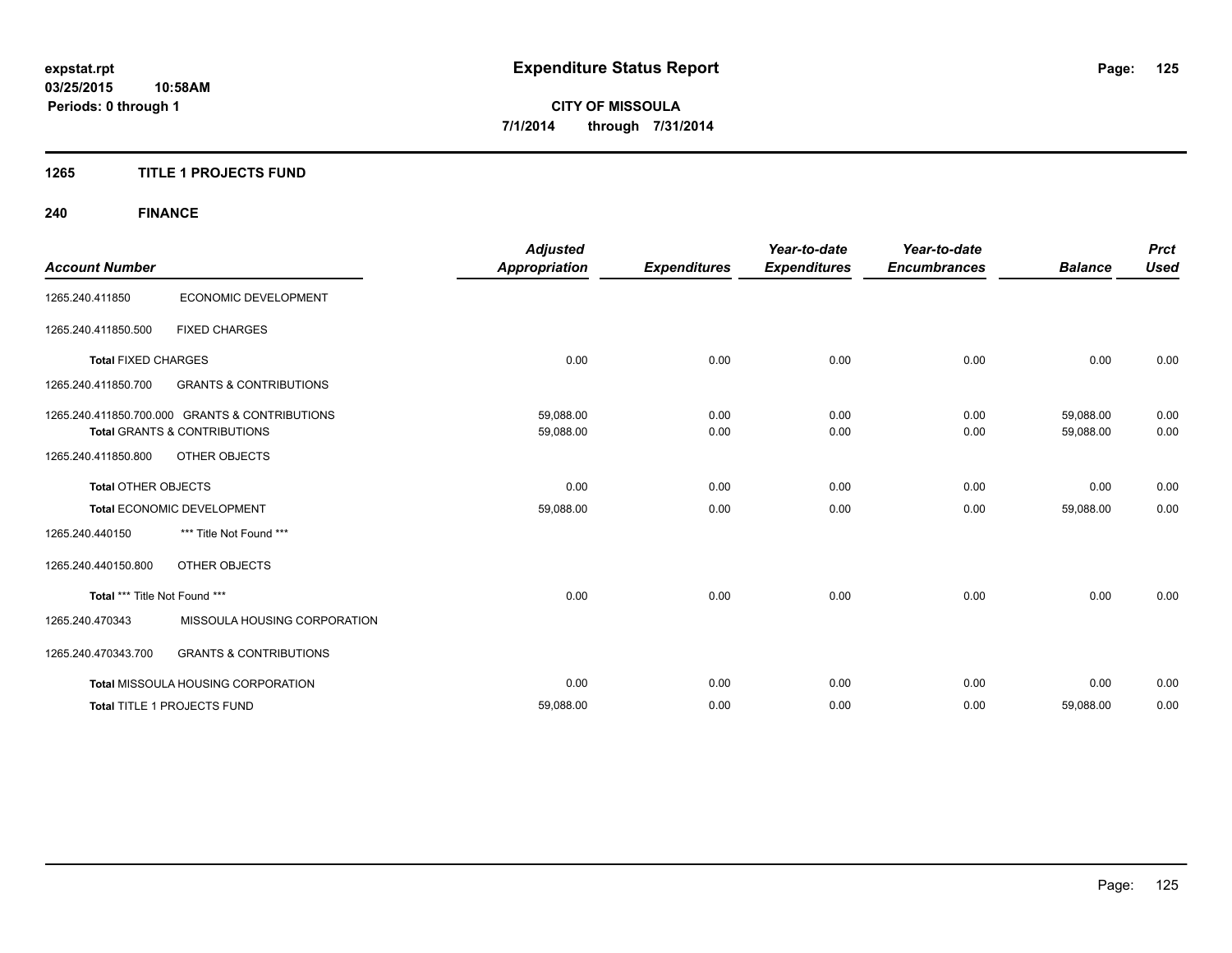### **1396 PROGRAM INCOME REVOLVING LOAN PROGRAM**

| <b>Account Number</b>      |                                                    | <b>Adjusted</b><br><b>Appropriation</b> | <b>Expenditures</b> | Year-to-date<br><b>Expenditures</b> | Year-to-date<br><b>Encumbrances</b> | <b>Balance</b>         | <b>Prct</b><br><b>Used</b> |
|----------------------------|----------------------------------------------------|-----------------------------------------|---------------------|-------------------------------------|-------------------------------------|------------------------|----------------------------|
| 1396.390.470200            | <b>HOUSING REHAB</b>                               |                                         |                     |                                     |                                     |                        |                            |
| 1396.390.470200.700        | <b>GRANTS &amp; CONTRIBUTIONS</b>                  |                                         |                     |                                     |                                     |                        |                            |
| <b>Total HOUSING REHAB</b> | 1396.390.470200.700.000 RENTAL REHAB GRANTS        | 51,791.00<br>51,791.00                  | 0.00<br>0.00        | 0.00<br>0.00                        | 0.00<br>0.00                        | 51.791.00<br>51,791.00 | 0.00<br>0.00               |
| 1396.390.470401            | <b>WORD GRANT</b>                                  |                                         |                     |                                     |                                     |                        |                            |
| 1396.390.470401.300        | PURCHASED SERVICES                                 |                                         |                     |                                     |                                     |                        |                            |
| <b>Total WORD GRANT</b>    |                                                    | 0.00                                    | 0.00                | 0.00                                | 0.00                                | 0.00                   | 0.00                       |
|                            | <b>Total PROGRAM INCOME REVOLVING LOAN PROGRAM</b> | 51,791.00                               | 0.00                | 0.00                                | 0.00                                | 51,791.00              | 0.00                       |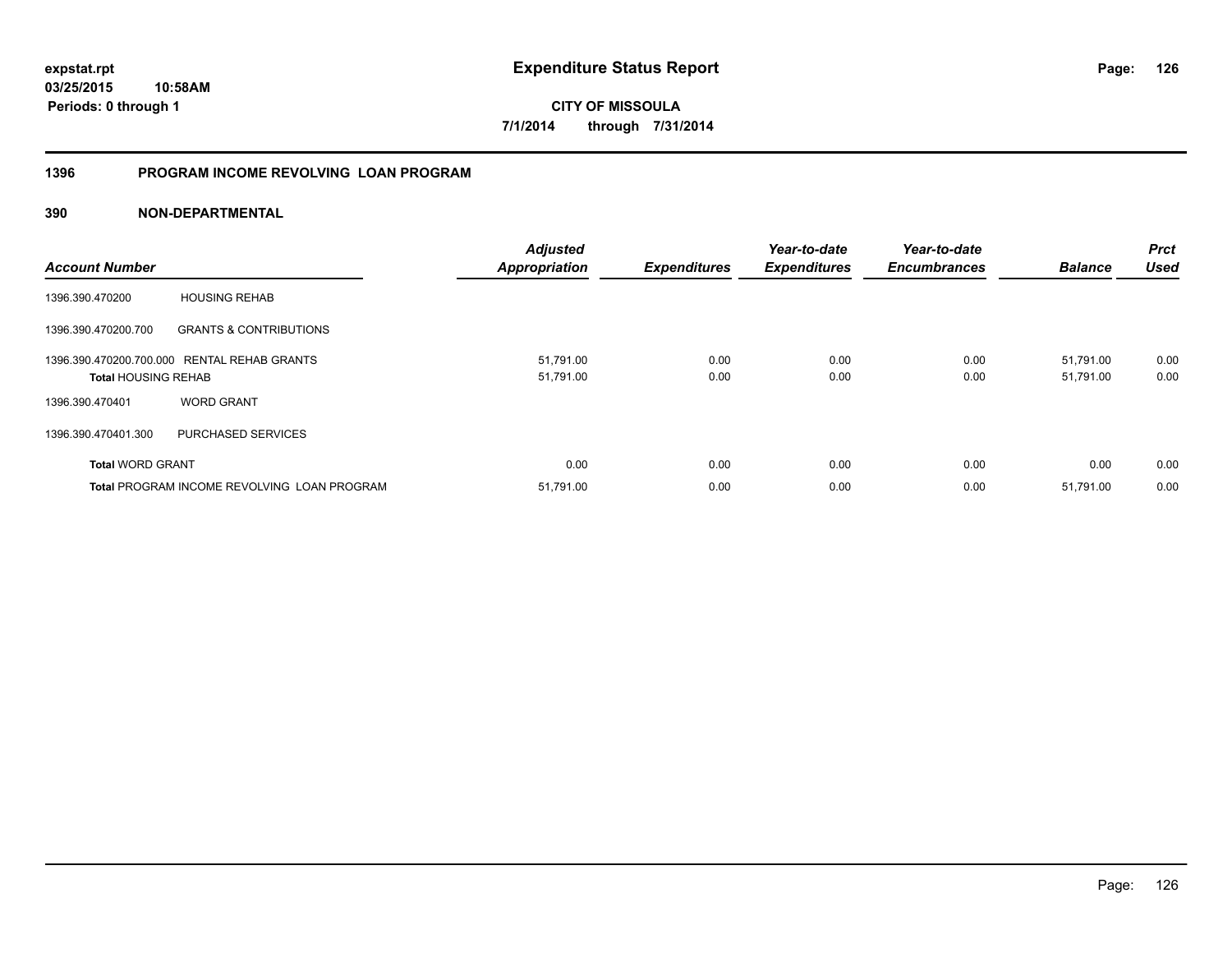### **1397 STATE HOME PROGRAM INCOME**

| <b>Account Number</b> |                                                                                                          | <b>Adjusted</b><br>Appropriation | <b>Expenditures</b> | Year-to-date<br><b>Expenditures</b> | Year-to-date<br><b>Encumbrances</b> | <b>Balance</b>           | Prct<br>Used |
|-----------------------|----------------------------------------------------------------------------------------------------------|----------------------------------|---------------------|-------------------------------------|-------------------------------------|--------------------------|--------------|
| 1397.390.470200       | <b>HOUSING REHAB</b>                                                                                     |                                  |                     |                                     |                                     |                          |              |
| 1397.390.470200.300   | PURCHASED SERVICES                                                                                       |                                  |                     |                                     |                                     |                          |              |
|                       | 1397.390.470200.350.000 STATE HOME PROGRAM INCOME/CONTRACT SVS<br><b>Total STATE HOME PROGRAM INCOME</b> | 600,000.00<br>600,000.00         | 0.00<br>0.00        | 0.00<br>0.00                        | 0.00<br>0.00                        | 600.000.00<br>600.000.00 | 0.00<br>0.00 |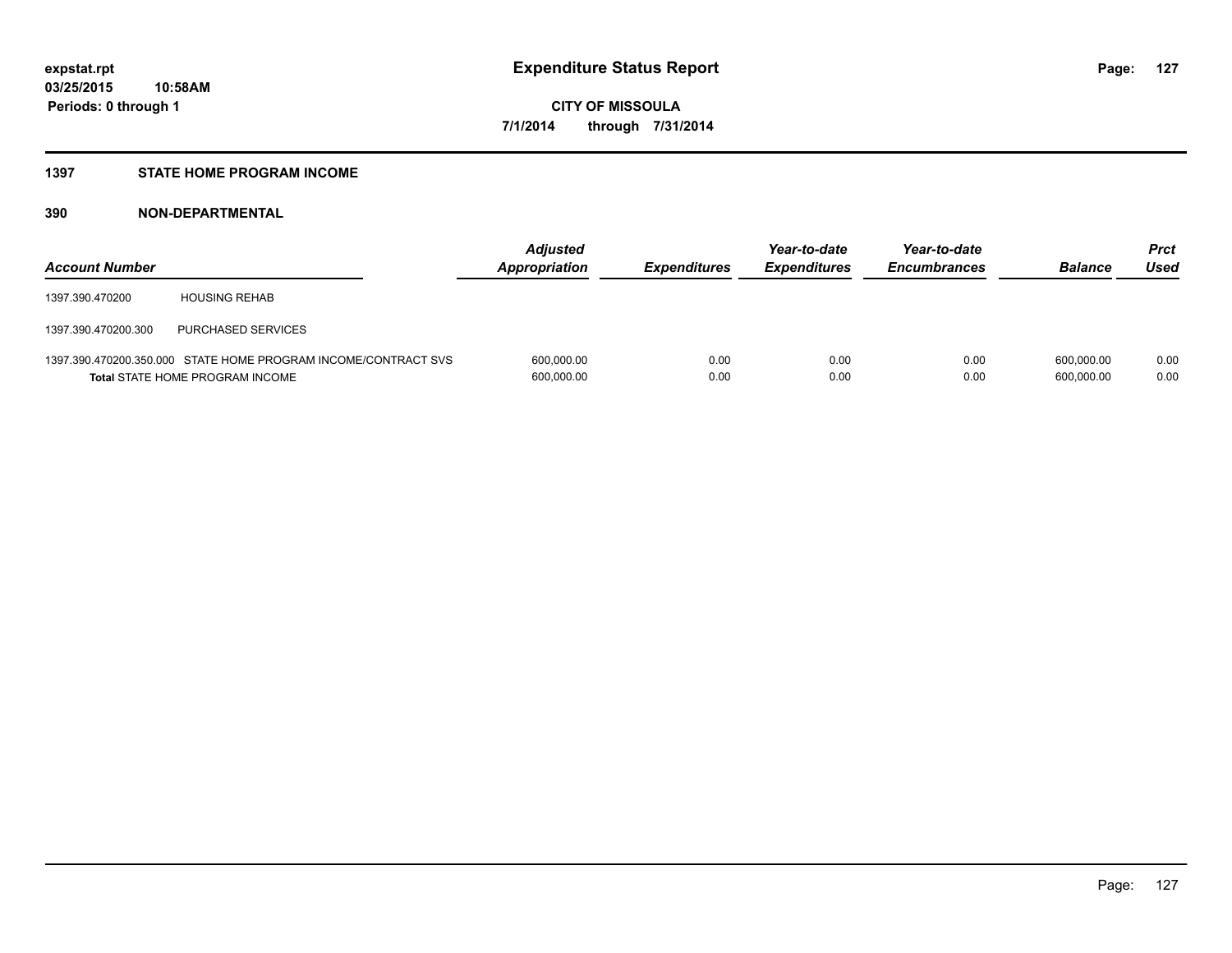### **2250 PLANNING FUND**

### **250 DEVELOPMENT SERVICES**

|                                                         | <b>Adjusted</b> |                     | Year-to-date        | Year-to-date        |                | <b>Prct</b><br><b>Used</b> |
|---------------------------------------------------------|-----------------|---------------------|---------------------|---------------------|----------------|----------------------------|
| <b>Account Number</b>                                   | Appropriation   | <b>Expenditures</b> | <b>Expenditures</b> | <b>Encumbrances</b> | <b>Balance</b> |                            |
| <b>PLANNING</b><br>2250.250.411030                      |                 |                     |                     |                     |                |                            |
| PERSONAL SERVICES<br>2250.250.411030.100                |                 |                     |                     |                     |                |                            |
| 2250.250.411030.110.000 SALARIES AND WAGES              | 296,680.00      | 0.00                | 0.00                | 0.00                | 296,680.00     | 0.00                       |
| 2250.250.411030.140.000 EMPLOYER CONTRIBUTIONS          | 90,685.00       | 0.00                | 0.00                | 0.00                | 90,685.00      | 0.00                       |
| <b>Total PERSONAL SERVICES</b>                          | 387,365.00      | 0.00                | 0.00                | 0.00                | 387,365.00     | 0.00                       |
| <b>SUPPLIES</b><br>2250.250.411030.200                  |                 |                     |                     |                     |                |                            |
| 2250.250.411030.210.000 OFFICE SUPPLIES                 | 2,550.00        | 0.00                | 0.00                | 0.00                | 2,550.00       | 0.00                       |
| 2250.250.411030.220.000 OPERATING SUPPLIES              | 1,300.00        | 0.00                | 0.00                | 0.00                | 1,300.00       | 0.00                       |
| <b>Total SUPPLIES</b>                                   | 3,850.00        | 0.00                | 0.00                | 0.00                | 3,850.00       | 0.00                       |
| PURCHASED SERVICES<br>2250.250.411030.300               |                 |                     |                     |                     |                |                            |
| 2250.250.411030.310.000 COMMUNICATIONS                  | 1,100.00        | 0.00                | 0.00                | 0.00                | 1,100.00       | 0.00                       |
| 2250.250.411030.320.000 PRINTING & DUPLICATING          | 9.300.00        | 0.00                | 0.00                | 0.00                | 9,300.00       | 0.00                       |
| 2250.250.411030.330.000 PUBLICITY, SUBSCRIPTIONS & DUES | 3,306.00        | 0.00                | 0.00                | 0.00                | 3,306.00       | 0.00                       |
| 2250.250.411030.344.000 TELEPHONE SERVICE               | 125.00          | 0.00                | 0.00                | 0.00                | 125.00         | 0.00                       |
| 2250.250.411030.350.000 PROFESSIONAL SERVICES           | 100,000.00      | 0.00                | 0.00                | 0.00                | 100,000.00     | 0.00                       |
| 2250.250.411030.360.000 REPAIR & MAINTENANCE            | 1,540.00        | 0.00                | 0.00                | 0.00                | 1,540.00       | 0.00                       |
| 2250.250.411030.370.000 TRAVEL                          | 5,185.00        | 0.00                | 0.00                | 0.00                | 5,185.00       | 0.00                       |
| 2250.250.411030.380.000 TRAINING                        | 3,595.00        | 0.00                | 0.00                | 0.00                | 3,595.00       | 0.00                       |
| 2250.250.411030.390.000 OTHER PURCHASED SERVICES        | 4,750.00        | 0.00                | 0.00                | 0.00                | 4,750.00       | 0.00                       |
| <b>Total PURCHASED SERVICES</b>                         | 128,901.00      | 0.00                | 0.00                | 0.00                | 128,901.00     | 0.00                       |
| <b>FIXED CHARGES</b><br>2250.250.411030.500             |                 |                     |                     |                     |                |                            |
| 2250.250.411030.500.000 FIXED CHARGES                   | 24,000.00       | 0.00                | 0.00                | 0.00                | 24,000.00      | 0.00                       |
| <b>Total FIXED CHARGES</b>                              | 24,000.00       | 0.00                | 0.00                | 0.00                | 24,000.00      | 0.00                       |
| OTHER OBJECTS<br>2250.250.411030.800                    |                 |                     |                     |                     |                |                            |
| 2250.250.411030.845.000 CONTINGENCY                     | 149,604.00      | 0.00                | 0.00                | 0.00                | 149,604.00     | 0.00                       |
| <b>Total OTHER OBJECTS</b>                              | 149,604.00      | 0.00                | 0.00                | 0.00                | 149,604.00     | 0.00                       |
|                                                         |                 |                     |                     |                     |                |                            |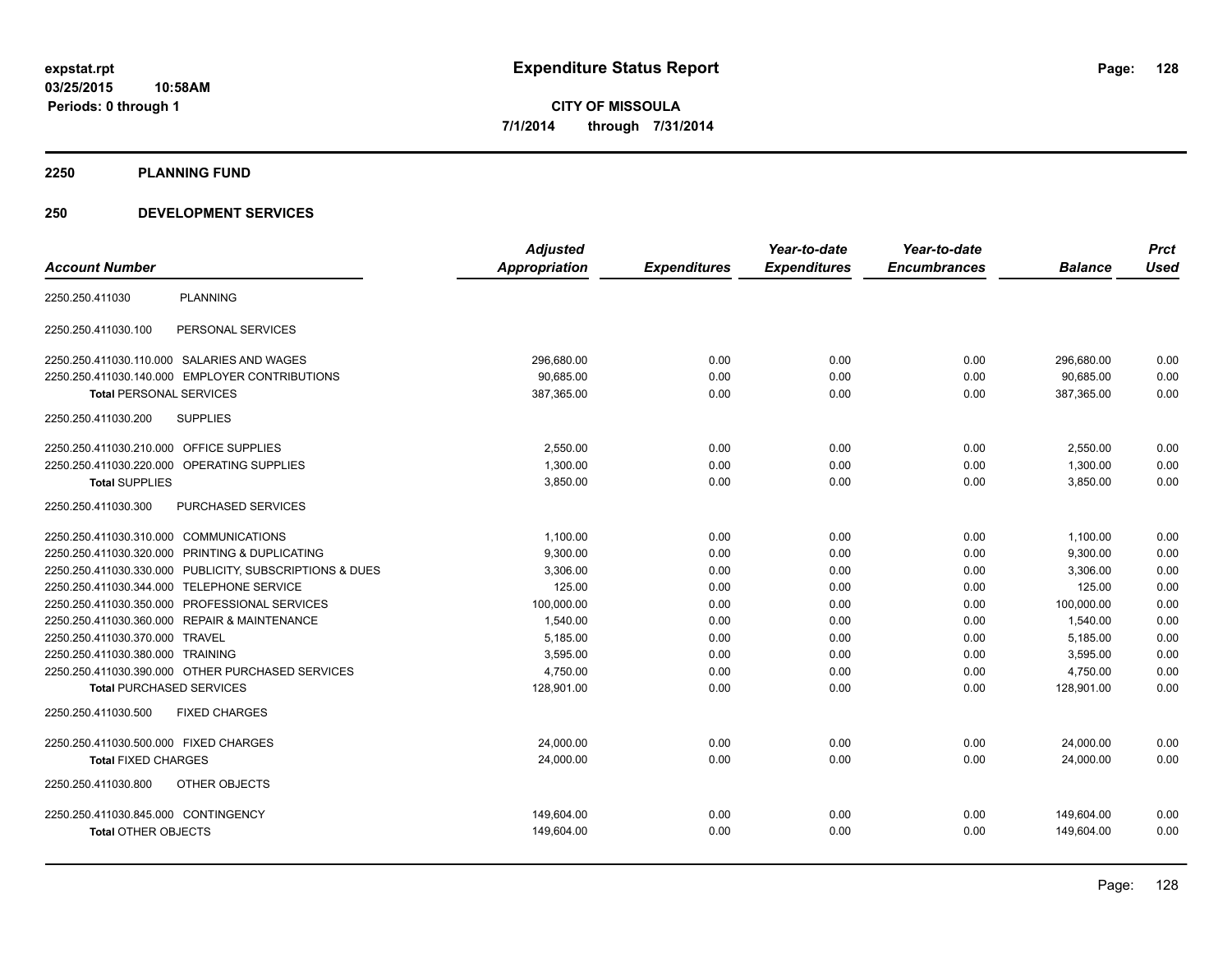**2250 PLANNING FUND**

### **250 DEVELOPMENT SERVICES**

| <b>Account Number</b>       |                                               | <b>Adjusted</b><br><b>Appropriation</b> | <b>Expenditures</b> | Year-to-date<br><b>Expenditures</b> | Year-to-date<br><b>Encumbrances</b> | <b>Balance</b> | <b>Prct</b><br><b>Used</b> |
|-----------------------------|-----------------------------------------------|-----------------------------------------|---------------------|-------------------------------------|-------------------------------------|----------------|----------------------------|
| <b>Total PLANNING</b>       |                                               | 693,720.00                              | 0.00                | 0.00                                | 0.00                                | 693,720.00     | 0.00                       |
| 2250.250.411050             | <b>DEVELOPMENT &amp; PERMIT REVIEWS</b>       |                                         |                     |                                     |                                     |                |                            |
| 2250.250.411050.200         | <b>SUPPLIES</b>                               |                                         |                     |                                     |                                     |                |                            |
|                             | <b>Total DEVELOPMENT &amp; PERMIT REVIEWS</b> | 0.00                                    | 0.00                | 0.00                                | 0.00                                | 0.00           | 0.00                       |
| 2250.250.411070             | <b>TRANSPORTATION</b>                         |                                         |                     |                                     |                                     |                |                            |
| 2250.250.411070.100         | PERSONAL SERVICES                             |                                         |                     |                                     |                                     |                |                            |
| <b>Total TRANSPORTATION</b> |                                               | 0.00                                    | 0.00                | 0.00                                | 0.00                                | 0.00           | 0.00                       |
| 2250.250.430255             | <b>BIKE-PED PROGRAM</b>                       |                                         |                     |                                     |                                     |                |                            |
| 2250.250.430255.300         | PURCHASED SERVICES                            |                                         |                     |                                     |                                     |                |                            |
| Total BIKE-PED PROGRAM      |                                               | 0.00                                    | 0.00                | 0.00                                | 0.00                                | 0.00           | 0.00                       |
| 2250.250.521000             | INTERFUND OPERATING TRANSFERS                 |                                         |                     |                                     |                                     |                |                            |
| 2250.250.521000.800         | OTHER OBJECTS                                 |                                         |                     |                                     |                                     |                |                            |
|                             | Total INTERFUND OPERATING TRANSFERS           | 0.00                                    | 0.00                | 0.00                                | 0.00                                | 0.00           | 0.00                       |
| <b>Total PLANNING FUND</b>  |                                               | 693,720.00                              | 0.00                | 0.00                                | 0.00                                | 693,720.00     | 0.00                       |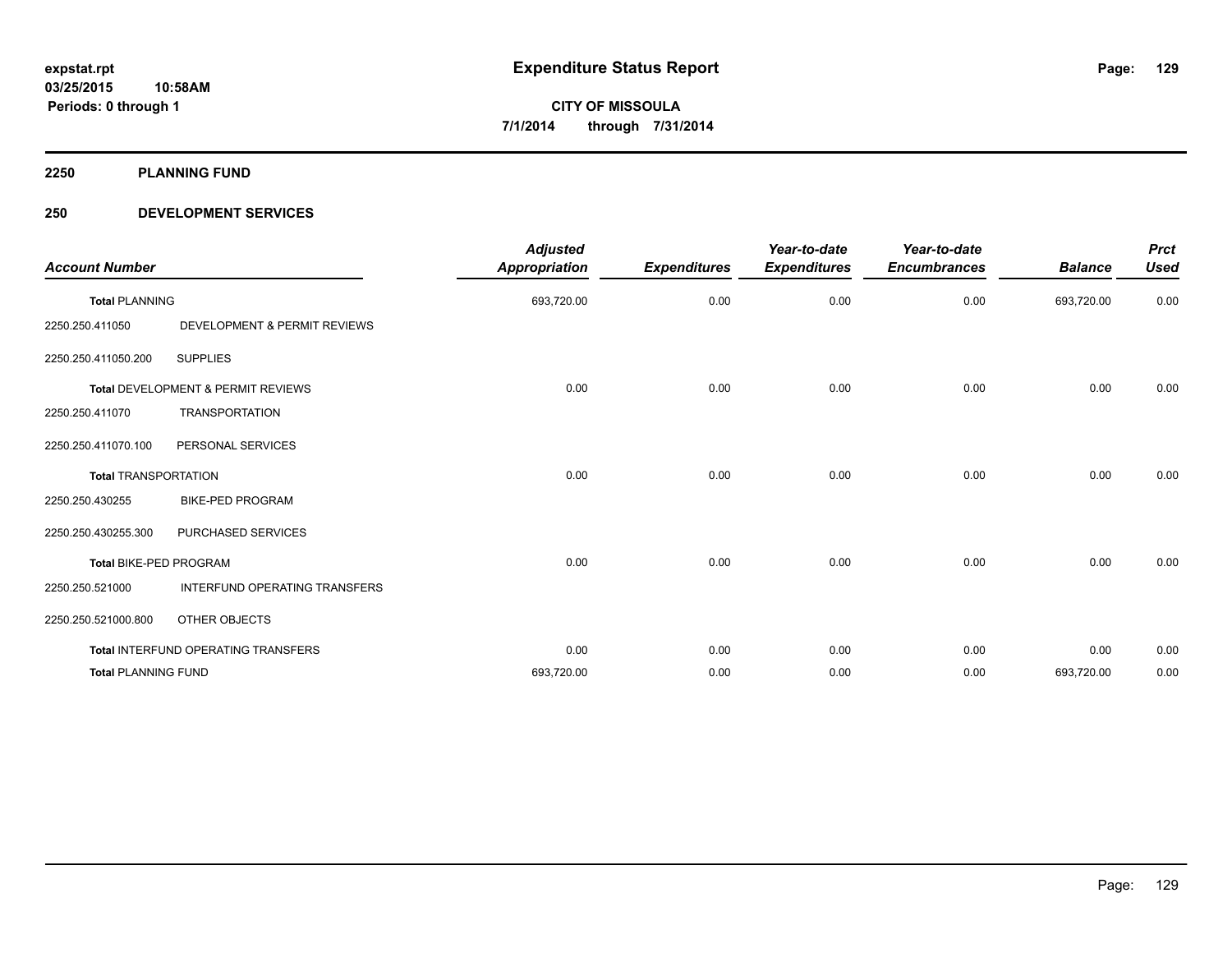### **2310 PUBLIC SAFETY INFORMATION SYSTEMS**

### **310 BUILDING INSPECTION**

| <b>Account Number</b> |                                                | <b>Adjusted</b><br>Appropriation | <b>Expenditures</b> | Year-to-date<br><b>Expenditures</b> | Year-to-date<br><b>Encumbrances</b> | <b>Balance</b> | <b>Prct</b><br>Used |
|-----------------------|------------------------------------------------|----------------------------------|---------------------|-------------------------------------|-------------------------------------|----------------|---------------------|
| 2310.310.420510       | ADMINISTRATION                                 |                                  |                     |                                     |                                     |                |                     |
| 2310.310.420510.800   | OTHER OBJECTS                                  |                                  |                     |                                     |                                     |                |                     |
|                       | <b>Total PUBLIC SAFETY INFORMATION SYSTEMS</b> | 0.00                             | 0.00                | 0.00                                | 0.00                                | 0.00           | 0.00                |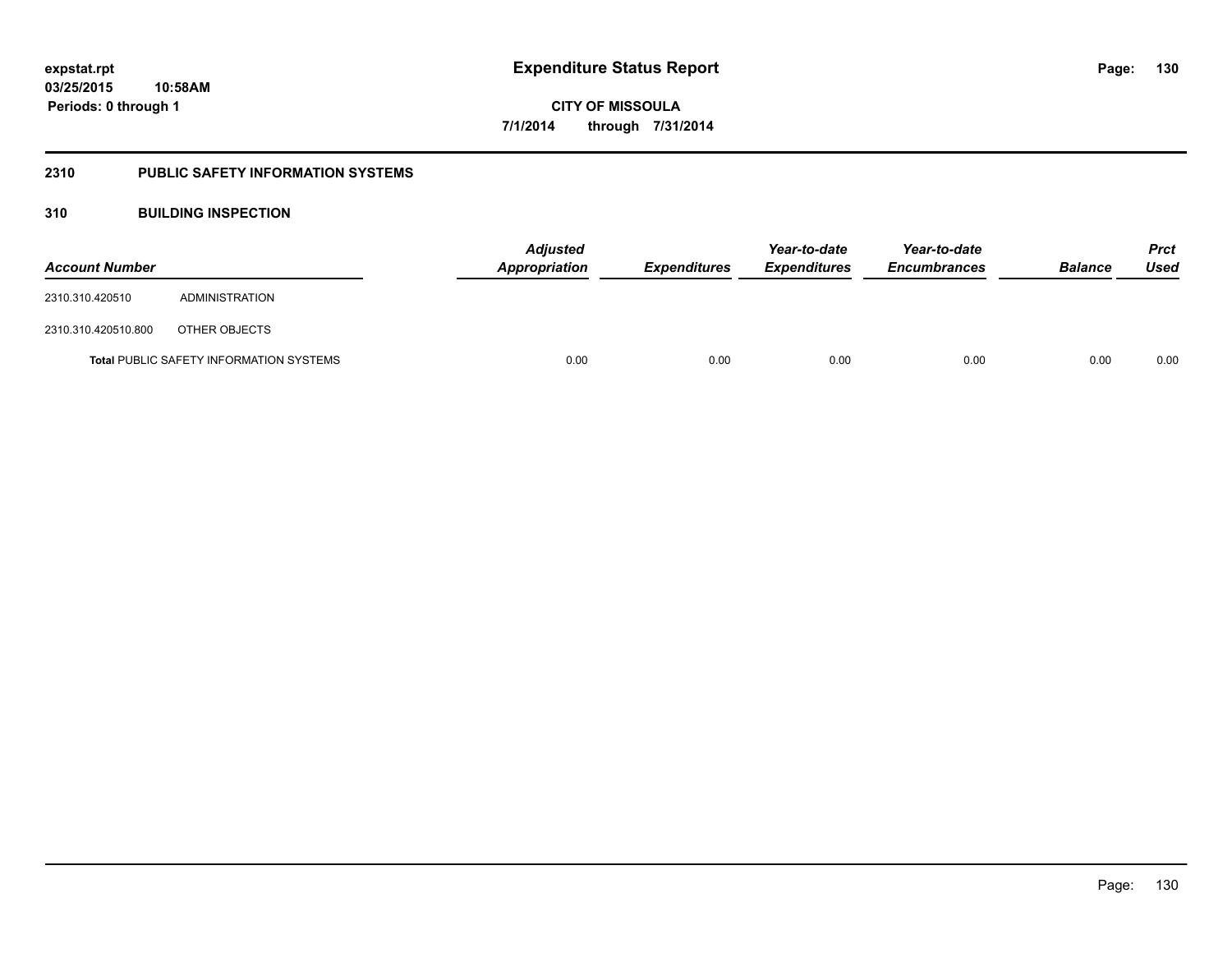### **2321 IMPACT FEE FUND**

|                                 |                                                          | <b>Adjusted</b> |                     | Year-to-date        | Year-to-date        |                | <b>Prct</b> |
|---------------------------------|----------------------------------------------------------|-----------------|---------------------|---------------------|---------------------|----------------|-------------|
| <b>Account Number</b>           |                                                          | Appropriation   | <b>Expenditures</b> | <b>Expenditures</b> | <b>Encumbrances</b> | <b>Balance</b> | <b>Used</b> |
| 2321.390.430247                 | HILLVIEW WAY STREET IMPROVEMENTS                         |                 |                     |                     |                     |                |             |
| 2321.390.430247.900             | <b>CAPITAL OUTLAY</b>                                    |                 |                     |                     |                     |                |             |
|                                 | 2321.390.430247.930.000 HILLVIEW WAY STREET IMPROVEMENTS | 1,069,122.00    | 0.00                | 0.00                | 0.00                | 1,069,122.00   | 0.00        |
|                                 | Total HILLVIEW WAY STREET IMPROVEMENTS                   | 1,069,122.00    | 0.00                | 0.00                | 0.00                | 1,069,122.00   | 0.00        |
| 2321.390.430248                 | <b>CREGG LN IMPROVEMENTS</b>                             |                 |                     |                     |                     |                |             |
| 2321.390.430248.900             | <b>CAPITAL OUTLAY</b>                                    |                 |                     |                     |                     |                |             |
|                                 | 2321.390.430248.930.000 CREGG LN IMPROVEMENTS            | 225,480.00      | 0.00                | 0.00                | 0.00                | 225,480.00     | 0.00        |
|                                 | <b>Total CREGG LN IMPROVEMENTS</b>                       | 225,480.00      | 0.00                | 0.00                | 0.00                | 225,480.00     | 0.00        |
| 2321.390.430249                 | OLD US HWY 93 IMPROVEMENTS                               |                 |                     |                     |                     |                |             |
| 2321.390.430249.900             | <b>CAPITAL OUTLAY</b>                                    |                 |                     |                     |                     |                |             |
|                                 | 2321.390.430249.930.000 OLD US HWY 93 IMPROVEMENTS       | 77,500.00       | 0.00                | 0.00                | 0.00                | 77,500.00      | 0.00        |
|                                 | Total OLD US HWY 93 IMPROVEMENTS                         | 77,500.00       | 0.00                | 0.00                | 0.00                | 77,500.00      | 0.00        |
| 2321.390.430260                 | <b>TRAFFIC &amp; PEDESTRIAN SERVICES</b>                 |                 |                     |                     |                     |                |             |
| 2321.390.430260.300             | PURCHASED SERVICES                                       |                 |                     |                     |                     |                |             |
| <b>Total PURCHASED SERVICES</b> |                                                          | 0.00            | 0.00                | 0.00                | 0.00                | 0.00           | 0.00        |
| 2321.390.430260.900             | <b>CAPITAL OUTLAY</b>                                    |                 |                     |                     |                     |                |             |
|                                 | 2321.390.430260.930.000 VAN BUREN ST RECONSTRUCTION      | 85,000.00       | 0.00                | 0.00                | 0.00                | 85,000.00      | 0.00        |
|                                 | Total TRAFFIC & PEDESTRIAN SERVICES                      | 85,000.00       | 0.00                | 0.00                | 0.00                | 85,000.00      | 0.00        |
| 2321.390.430261                 | *** Title Not Found ***                                  |                 |                     |                     |                     |                |             |
| 2321.390.430261.300             | PURCHASED SERVICES                                       |                 |                     |                     |                     |                |             |
|                                 | <b>Total PURCHASED SERVICES</b>                          | 0.00            | 0.00                | 0.00                | 0.00                | 0.00           | 0.00        |
|                                 |                                                          |                 |                     |                     |                     |                |             |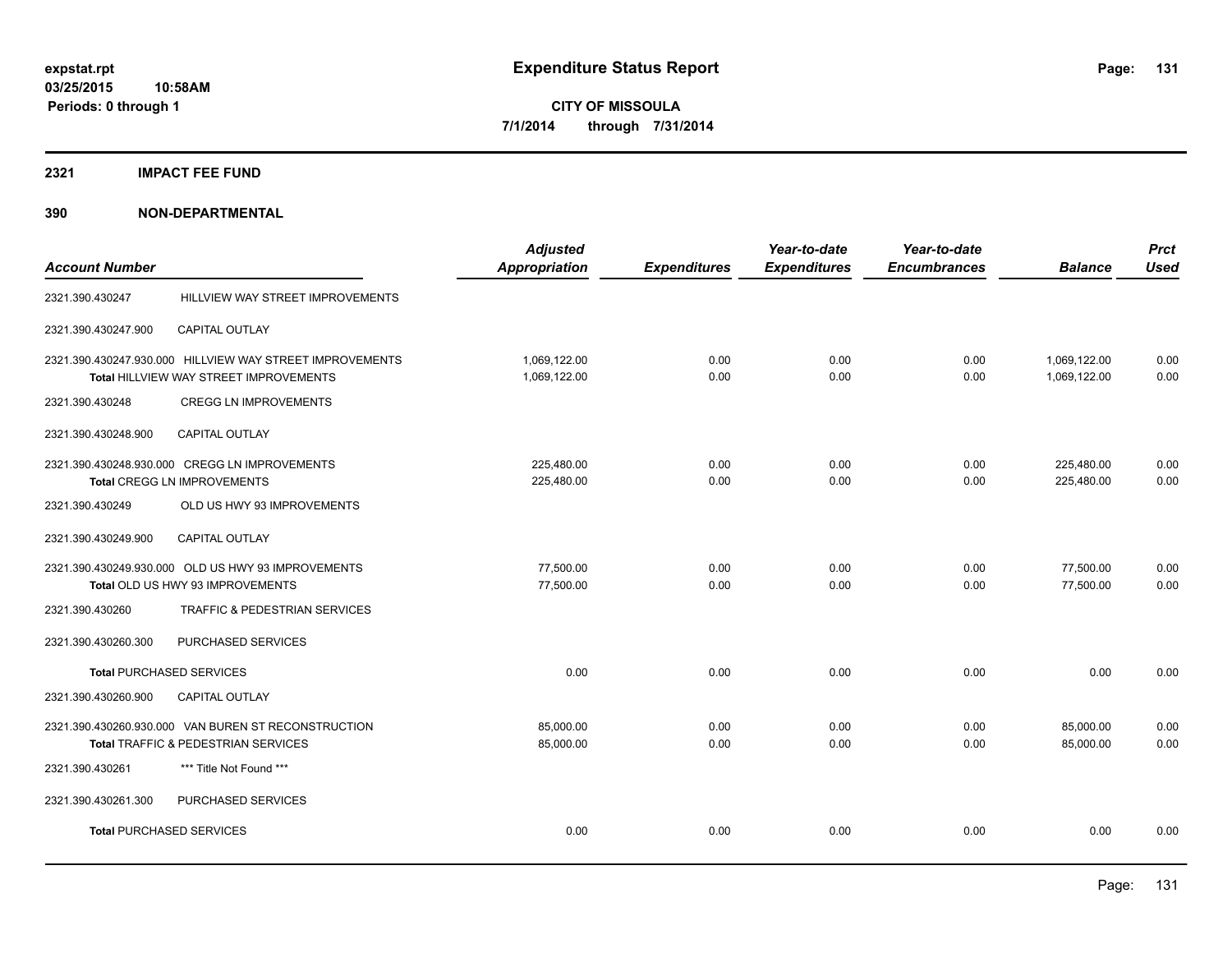### **2321 IMPACT FEE FUND**

| <b>Account Number</b>                 |                                                | <b>Adjusted</b><br>Appropriation | <b>Expenditures</b> | Year-to-date<br><b>Expenditures</b> | Year-to-date<br><b>Encumbrances</b> | <b>Balance</b> | <b>Prct</b><br><b>Used</b> |
|---------------------------------------|------------------------------------------------|----------------------------------|---------------------|-------------------------------------|-------------------------------------|----------------|----------------------------|
|                                       |                                                |                                  |                     |                                     |                                     |                |                            |
| 2321.390.430261.800                   | OTHER OBJECTS                                  |                                  |                     |                                     |                                     |                |                            |
| Total OTHER OBJECTS                   |                                                | 0.00                             | 0.00                | 0.00                                | 0.00                                | 0.00           | 0.00                       |
| 2321.390.430261.900                   | <b>CAPITAL OUTLAY</b>                          |                                  |                     |                                     |                                     |                |                            |
| Total *** Title Not Found ***         |                                                | 0.00                             | 0.00                | 0.00                                | 0.00                                | 0.00           | 0.00                       |
| 2321.390.430280                       | MILLER CR: BRIGGS TO MOCKINGBIRD               |                                  |                     |                                     |                                     |                |                            |
| 2321.390.430280.900                   | CAPITAL OUTLAY                                 |                                  |                     |                                     |                                     |                |                            |
|                                       | <b>Total MILLER CR: BRIGGS TO MOCKINGBIRD</b>  | 0.00                             | 0.00                | 0.00                                | 0.00                                | 0.00           | 0.00                       |
| 2321.390.430281                       | SOUTH 3RD STREET PROJECT                       |                                  |                     |                                     |                                     |                |                            |
| 2321.390.430281.900                   | CAPITAL OUTLAY                                 |                                  |                     |                                     |                                     |                |                            |
|                                       | 2321.390.430281.930.000 SO 3RD ST/IMPROVEMENTS | 785,000.00                       | 30,240.49           | 30,240.49                           | 0.00                                | 754,759.51     | 3.85                       |
|                                       | Total SOUTH 3RD STREET PROJECT                 | 785,000.00                       | 30,240.49           | 30,240.49                           | 0.00                                | 754,759.51     | 3.85                       |
| 2321.390.460401                       | FORT MSLA REGIONAL PARK                        |                                  |                     |                                     |                                     |                |                            |
| 2321.390.460401.900                   | <b>CAPITAL OUTLAY</b>                          |                                  |                     |                                     |                                     |                |                            |
| 2321.390.460401.930.000 FORT MISSOULA |                                                | 150,000.00                       | 0.00                | 0.00                                | 0.00                                | 150,000.00     | 0.00                       |
|                                       | Total FORT MSLA REGIONAL PARK                  | 150,000.00                       | 0.00                | 0.00                                | 0.00                                | 150,000.00     | 0.00                       |
| 2321.390.460404                       | <b>EATON TRAIL</b>                             |                                  |                     |                                     |                                     |                |                            |
| 2321.390.460404.100                   | PERSONAL SERVICES                              |                                  |                     |                                     |                                     |                |                            |
| <b>Total PERSONAL SERVICES</b>        |                                                | 0.00                             | 0.00                | 0.00                                | 0.00                                | 0.00           | 0.00                       |
| 2321.390.460404.300                   | PURCHASED SERVICES                             |                                  |                     |                                     |                                     |                |                            |
|                                       | <b>Total PURCHASED SERVICES</b>                | 0.00                             | 0.00                | 0.00                                | 0.00                                | 0.00           | 0.00                       |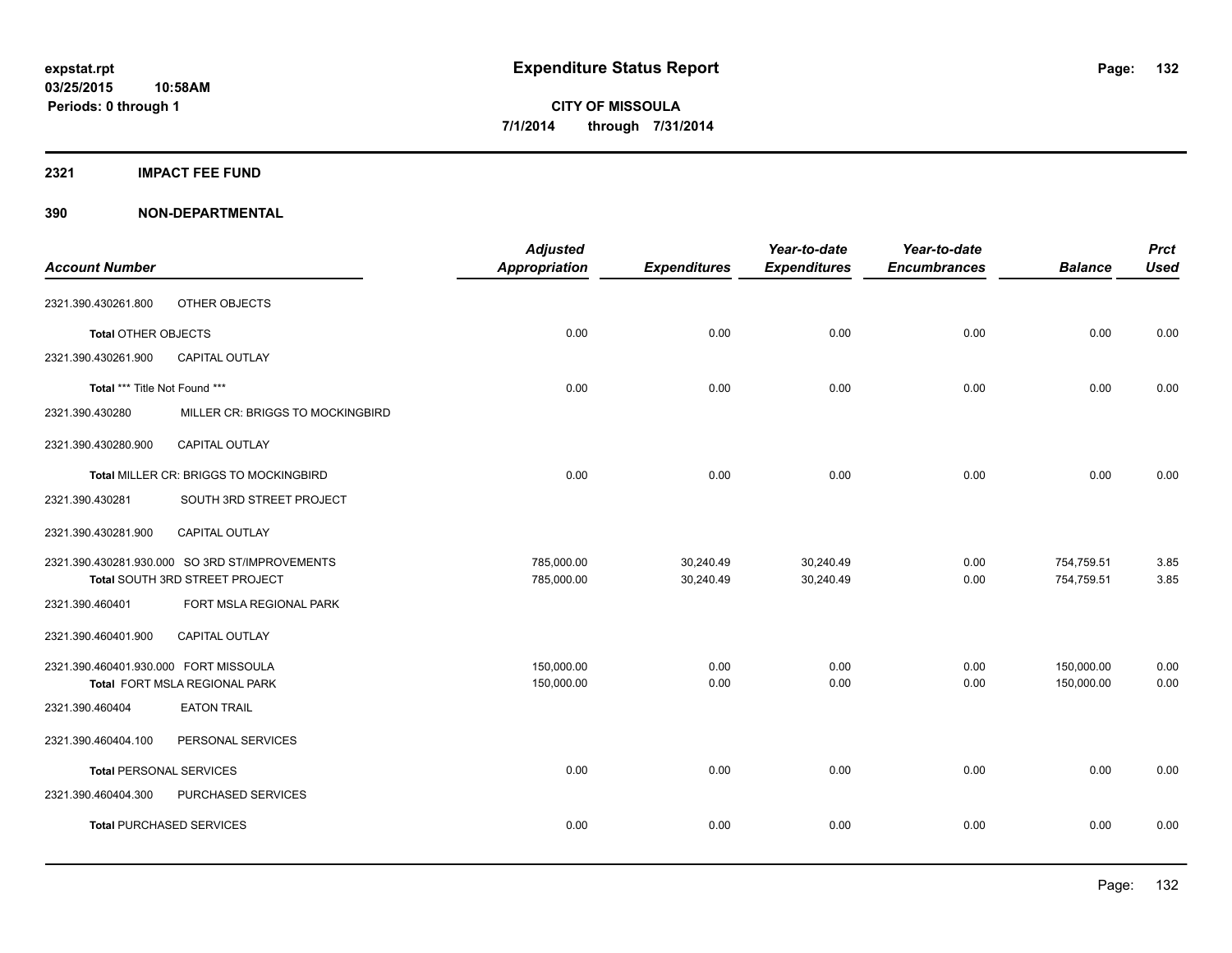**2321 IMPACT FEE FUND**

| <b>Account Number</b>          |                                                | <b>Adjusted</b><br><b>Appropriation</b> | <b>Expenditures</b> | Year-to-date<br><b>Expenditures</b> | Year-to-date<br><b>Encumbrances</b> | <b>Balance</b> | <b>Prct</b><br><b>Used</b> |
|--------------------------------|------------------------------------------------|-----------------------------------------|---------------------|-------------------------------------|-------------------------------------|----------------|----------------------------|
| 2321.390.460404.900            | <b>CAPITAL OUTLAY</b>                          |                                         |                     |                                     |                                     |                |                            |
| <b>Total EATON TRAIL</b>       |                                                | 0.00                                    | 0.00                | 0.00                                | 0.00                                | 0.00           | 0.00                       |
| 2321.390.460406                | WHITE PINE PARK                                |                                         |                     |                                     |                                     |                |                            |
| 2321.390.460406.100            | PERSONAL SERVICES                              |                                         |                     |                                     |                                     |                |                            |
| <b>Total PERSONAL SERVICES</b> |                                                | 0.00                                    | 0.00                | 0.00                                | 0.00                                | 0.00           | 0.00                       |
| 2321.390.460406.300            | PURCHASED SERVICES                             |                                         |                     |                                     |                                     |                |                            |
| <b>Total WHITE PINE PARK</b>   |                                                | 0.00                                    | 0.00                | 0.00                                | 0.00                                | 0.00           | 0.00                       |
| 2321.390.460408                | CONSERVATION LAND MANAGEMENT PLAN              |                                         |                     |                                     |                                     |                |                            |
| 2321.390.460408.900            | <b>CAPITAL OUTLAY</b>                          |                                         |                     |                                     |                                     |                |                            |
|                                | Total CONSERVATION LAND MANAGEMENT PLAN        | 0.00                                    | 0.00                | 0.00                                | 0.00                                | 0.00           | 0.00                       |
| 2321.390.460409                | MISSOULA TO LOLO TRAIL                         |                                         |                     |                                     |                                     |                |                            |
| 2321.390.460409.900            | <b>CAPITAL OUTLAY</b>                          |                                         |                     |                                     |                                     |                |                            |
|                                | 2321.390.460409.930.000 MISSOULA TO LOLO TRAIL | 24,465.00                               | 0.00                | 0.00                                | 0.00                                | 24,465.00      | 0.00                       |
|                                | Total MISSOULA TO LOLO TRAIL                   | 24,465.00                               | 0.00                | 0.00                                | 0.00                                | 24,465.00      | 0.00                       |
| 2321.390.460411                | <b>NMT ADMIN</b>                               |                                         |                     |                                     |                                     |                |                            |
| 2321.390.460411.900            | CAPITAL OUTLAY                                 |                                         |                     |                                     |                                     |                |                            |
| <b>Total NMT ADMIN</b>         |                                                | 0.00                                    | 0.00                | 0.00                                | 0.00                                | 0.00           | 0.00                       |
| 2321.390.460412                | PLEASANT VIEW PARK                             |                                         |                     |                                     |                                     |                |                            |
| 2321.390.460412.900            | CAPITAL OUTLAY                                 |                                         |                     |                                     |                                     |                |                            |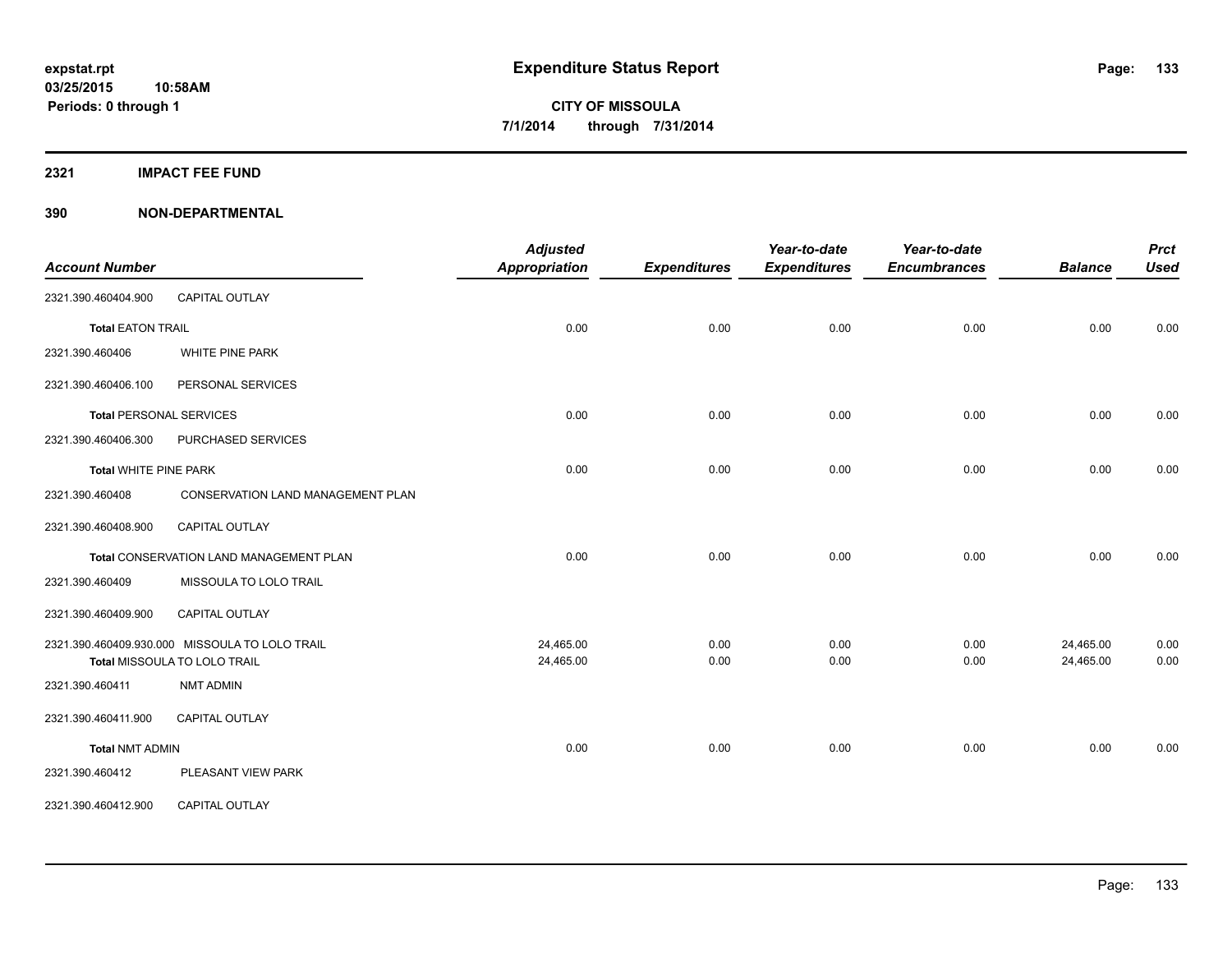**2321 IMPACT FEE FUND**

| <b>Account Number</b>           |                                      | <b>Adjusted</b><br><b>Appropriation</b> | <b>Expenditures</b> | Year-to-date<br><b>Expenditures</b> | Year-to-date<br><b>Encumbrances</b> | <b>Balance</b> | <b>Prct</b><br><b>Used</b> |
|---------------------------------|--------------------------------------|-----------------------------------------|---------------------|-------------------------------------|-------------------------------------|----------------|----------------------------|
| <b>Total PLEASANT VIEW PARK</b> |                                      | 0.00                                    | 0.00                | 0.00                                | 0.00                                | 0.00           | 0.00                       |
| 2321.390.510000                 | UNALLOCATED IMPACT FEES              |                                         |                     |                                     |                                     |                |                            |
| 2321.390.510000.800             | OTHER OBJECTS                        |                                         |                     |                                     |                                     |                |                            |
| <b>Total OTHER OBJECTS</b>      |                                      | 0.00                                    | 0.00                | 0.00                                | 0.00                                | 0.00           | 0.00                       |
| 2321.390.510000.900             | <b>CAPITAL OUTLAY</b>                |                                         |                     |                                     |                                     |                |                            |
|                                 | <b>Total UNALLOCATED IMPACT FEES</b> | 0.00                                    | 0.00                | 0.00                                | 0.00                                | 0.00           | 0.00                       |
| <b>Total IMPACT FEE FUND</b>    |                                      | 2,416,567.00                            | 30.240.49           | 30.240.49                           | 0.00                                | 2,386,326.51   | 1.25                       |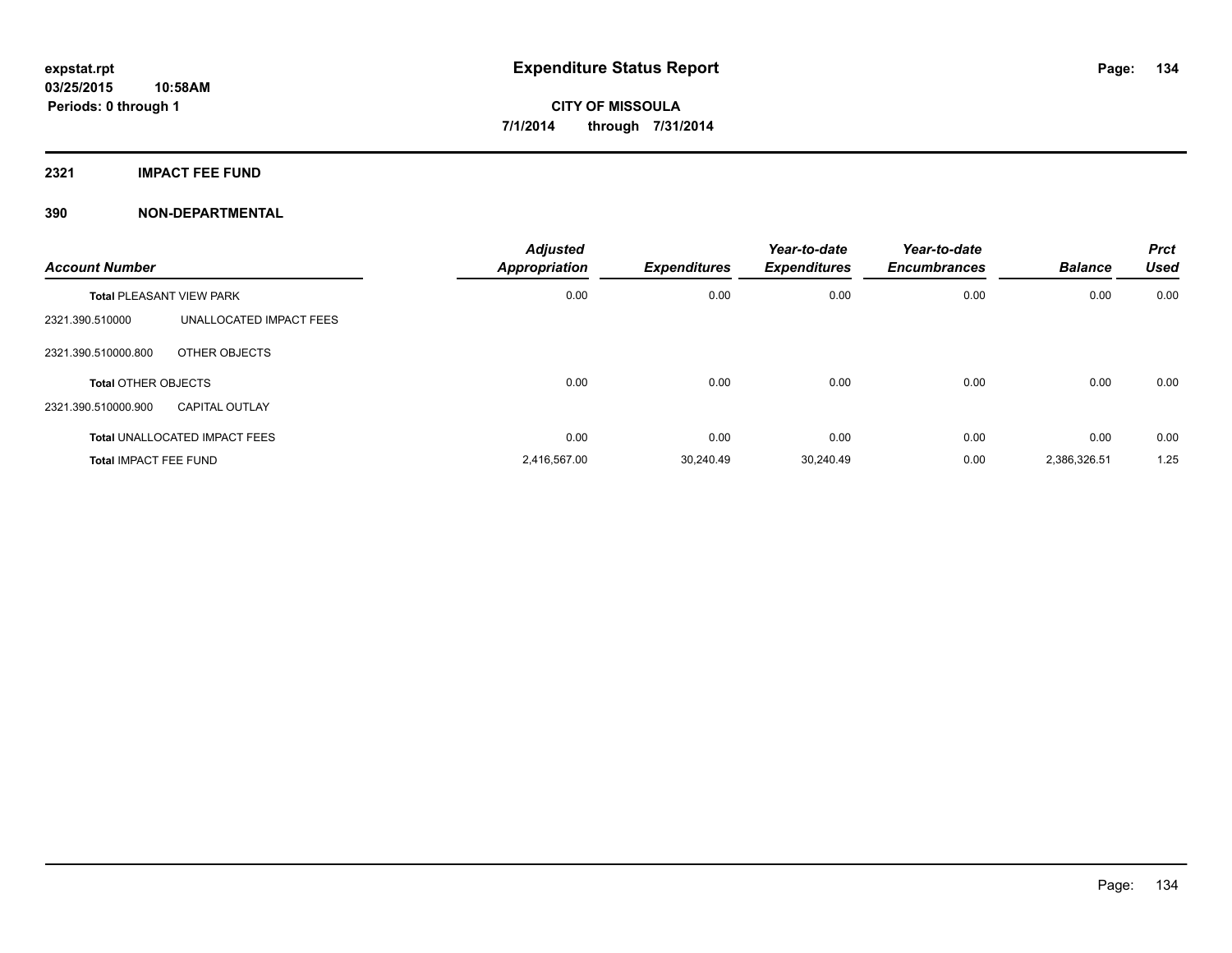### **2322 GEORGE ELMER/CATTLE DR INTERSECTION**

|                                                  | <b>Adjusted</b>      |                     | Year-to-date        | Year-to-date        | <b>Balance</b> | <b>Prct</b><br><b>Used</b> |
|--------------------------------------------------|----------------------|---------------------|---------------------|---------------------|----------------|----------------------------|
| <b>Account Number</b>                            | <b>Appropriation</b> | <b>Expenditures</b> | <b>Expenditures</b> | <b>Encumbrances</b> |                |                            |
| <b>SPECIAL ASSESSMENTS</b><br>2322.390.510100    |                      |                     |                     |                     |                |                            |
| <b>PURCHASED SERVICES</b><br>2322.390.510100.300 |                      |                     |                     |                     |                |                            |
| 2322.390.510100.350.000 PROFESSIONAL SERVICES    | 15,000.00            | 0.00                | 0.00                | 0.00                | 15.000.00      | 0.00                       |
| <b>Total PURCHASED SERVICES</b>                  | 15,000.00            | 0.00                | 0.00                | 0.00                | 15,000.00      | 0.00                       |
| 2322.390.510100.800<br>OTHER OBJECTS             |                      |                     |                     |                     |                |                            |
| <b>Total OTHER OBJECTS</b>                       | 0.00                 | 0.00                | 0.00                | 0.00                | 0.00           | 0.00                       |
| 2322.390.510100.900<br><b>CAPITAL OUTLAY</b>     |                      |                     |                     |                     |                |                            |
| <b>Total CAPITAL OUTLAY</b>                      | 0.00                 | 0.00                | 0.00                | 0.00                | 0.00           | 0.00                       |
| <b>Total GEORGE ELMER/CATTLE DR INTERSECTION</b> | 15,000.00            | 0.00                | 0.00                | 0.00                | 15.000.00      | 0.00                       |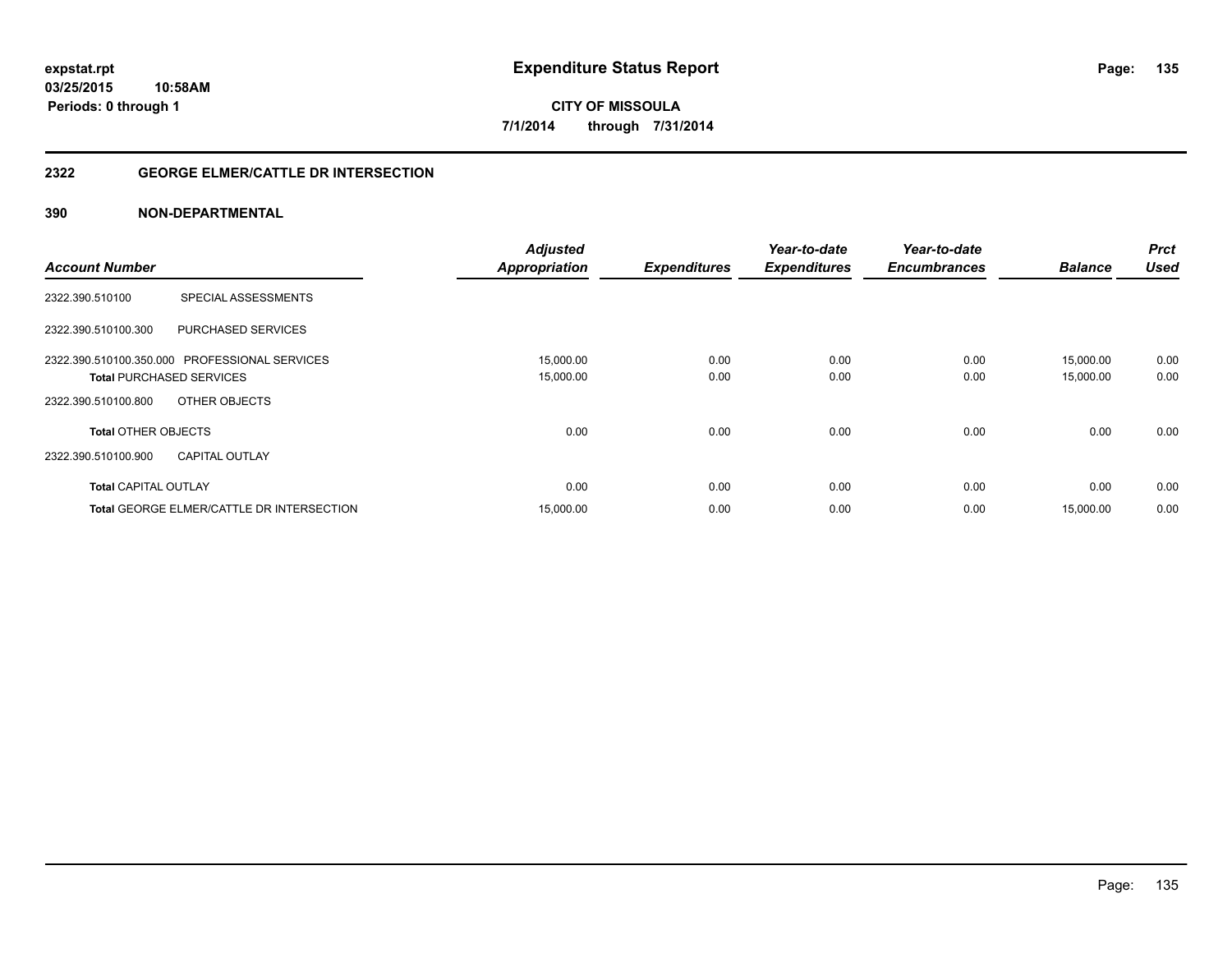### **2365 PUBLIC ART FUND**

### **220 MAYOR**

|                                                  | <b>Adjusted</b>      |                     | Year-to-date        | Year-to-date        |                | <b>Prct</b> |
|--------------------------------------------------|----------------------|---------------------|---------------------|---------------------|----------------|-------------|
| <b>Account Number</b>                            | <b>Appropriation</b> | <b>Expenditures</b> | <b>Expenditures</b> | <b>Encumbrances</b> | <b>Balance</b> | <b>Used</b> |
| PUBLIC ART PROJECTS<br>2365.220.460518           |                      |                     |                     |                     |                |             |
| <b>PURCHASED SERVICES</b><br>2365.220.460518.300 |                      |                     |                     |                     |                |             |
| 2365.220.460518.350.000 PROFESSIONAL SERVICES    | 3,000.00             | 0.00                | 0.00                | 0.00                | 3,000.00       | 0.00        |
| <b>Total PURCHASED SERVICES</b>                  | 3,000.00             | 0.00                | 0.00                | 0.00                | 3,000.00       | 0.00        |
| OTHER OBJECTS<br>2365.220.460518.800             |                      |                     |                     |                     |                |             |
| 2365.220.460518.845.000 CONTINGENCY              | 24,256.00            | 0.00                | 0.00                | 0.00                | 24,256.00      | 0.00        |
| <b>Total OTHER OBJECTS</b>                       | 24,256.00            | 0.00                | 0.00                | 0.00                | 24,256.00      | 0.00        |
| <b>CAPITAL OUTLAY</b><br>2365.220.460518.900     |                      |                     |                     |                     |                |             |
| 2365.220.460518.930.000 IMPROVEMENTS             | 5,615.00             | 0.00                | 0.00                | 0.00                | 5,615.00       | 0.00        |
| <b>Total CAPITAL OUTLAY</b>                      | 5,615.00             | 0.00                | 0.00                | 0.00                | 5,615.00       | 0.00        |
| <b>Total PUBLIC ART FUND</b>                     | 32,871.00            | 0.00                | 0.00                | 0.00                | 32,871.00      | 0.00        |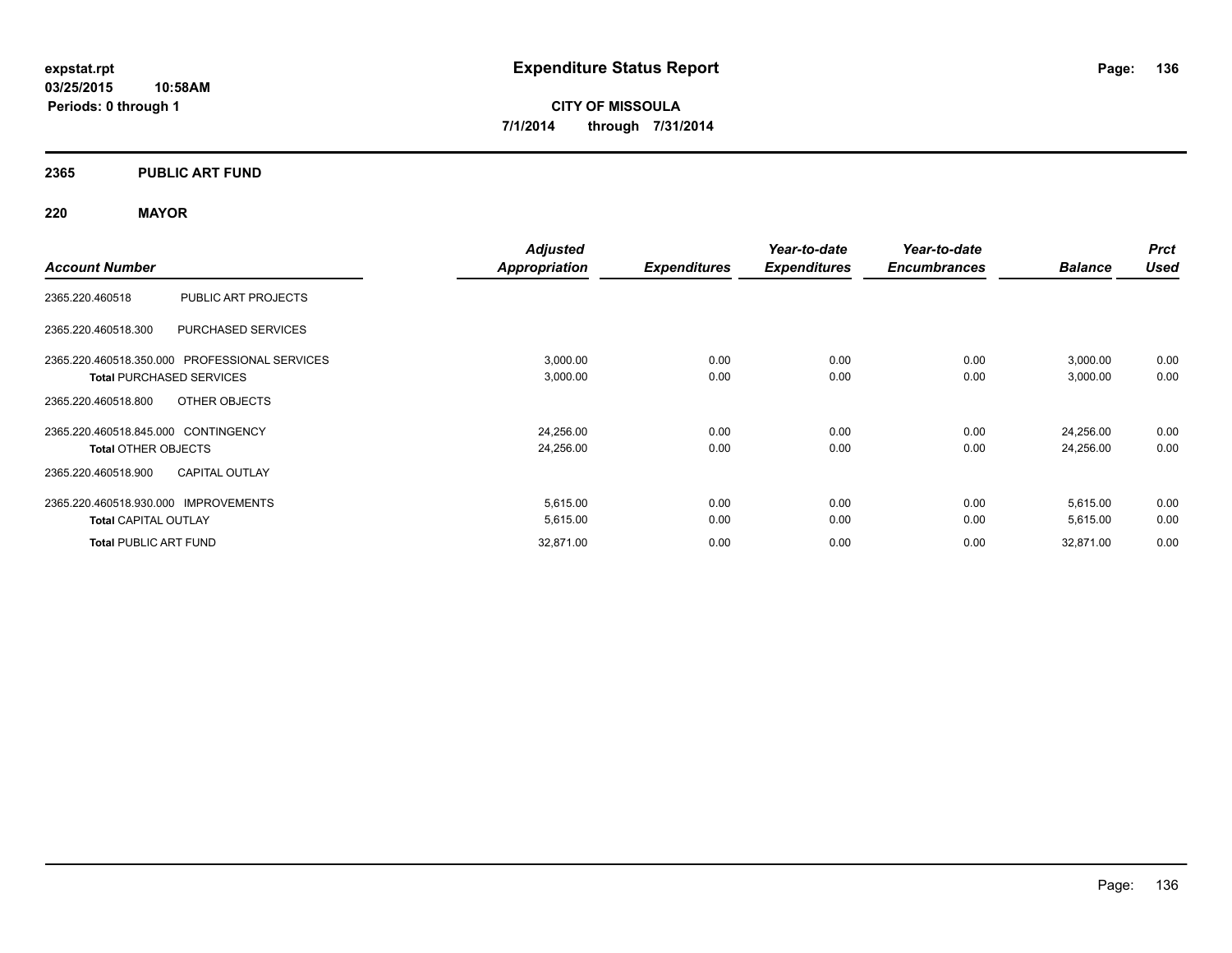### **2371 EMPLOYEE HEALTH INSURANCE LEVY FUND**

| <b>Account Number</b>      |                                                  | <b>Adjusted</b><br><b>Appropriation</b> | <b>Expenditures</b> | Year-to-date<br><b>Expenditures</b> | Year-to-date<br><b>Encumbrances</b> | <b>Balance</b>               | <b>Prct</b><br><b>Used</b> |
|----------------------------|--------------------------------------------------|-----------------------------------------|---------------------|-------------------------------------|-------------------------------------|------------------------------|----------------------------|
| 2371.390.521000            | INTERFUND OPERATING TRANSFERS                    |                                         |                     |                                     |                                     |                              |                            |
| 2371.390.521000.800        | OTHER OBJECTS                                    |                                         |                     |                                     |                                     |                              |                            |
| <b>Total OTHER OBJECTS</b> | 2371.390.521000.820.000 TRANSFERS TO OTHER FUNDS | 1.324.945.00<br>1,324,945.00            | 0.00<br>0.00        | 0.00<br>0.00                        | 0.00<br>0.00                        | 1.324.945.00<br>1,324,945.00 | 0.00<br>0.00               |
|                            | <b>Total INTERFUND OPERATING TRANSFERS</b>       | 1,324,945.00                            | 0.00                | 0.00                                | 0.00                                | 1,324,945.00                 | 0.00                       |
|                            | <b>Total EMPLOYEE HEALTH INSURANCE LEVY FUND</b> | 1.324.945.00                            | 0.00                | 0.00                                | 0.00                                | 1.324.945.00                 | 0.00                       |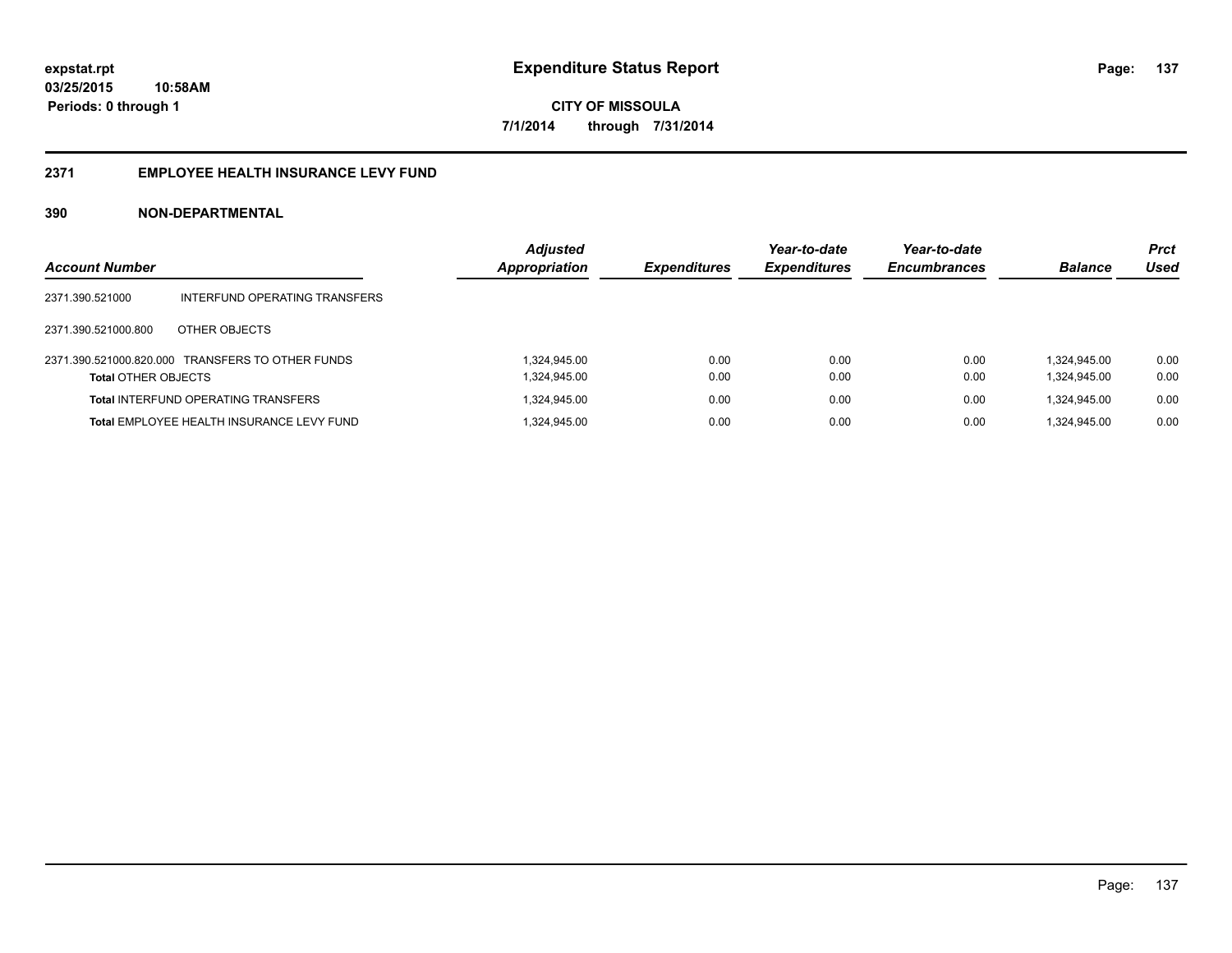### **2372 PERMISSIVE MEDICAL LEVY**

| <b>Account Number</b> |                                                                                                | <b>Adjusted</b><br>Appropriation | <b>Expenditures</b> | Year-to-date<br><b>Expenditures</b> | Year-to-date<br><b>Encumbrances</b> | <b>Balance</b>               | <b>Prct</b><br>Used |
|-----------------------|------------------------------------------------------------------------------------------------|----------------------------------|---------------------|-------------------------------------|-------------------------------------|------------------------------|---------------------|
| 2372.390.521000       | INTERFUND OPERATING TRANSFERS                                                                  |                                  |                     |                                     |                                     |                              |                     |
| 2372.390.521000.800   | OTHER OBJECTS                                                                                  |                                  |                     |                                     |                                     |                              |                     |
|                       | 2372.390.521000.820.000 TRANSFERS TO OTHER FUNDS<br><b>Total INTERFUND OPERATING TRANSFERS</b> | 2,971,522.00<br>2,971,522.00     | 0.00<br>0.00        | 0.00<br>0.00                        | 0.00<br>0.00                        | 2.971.522.00<br>2.971.522.00 | 0.00<br>0.00        |
|                       | <b>Total PERMISSIVE MEDICAL LEVY</b>                                                           | 2.971.522.00                     | 0.00                | 0.00                                | 0.00                                | 2.971.522.00                 | 0.00                |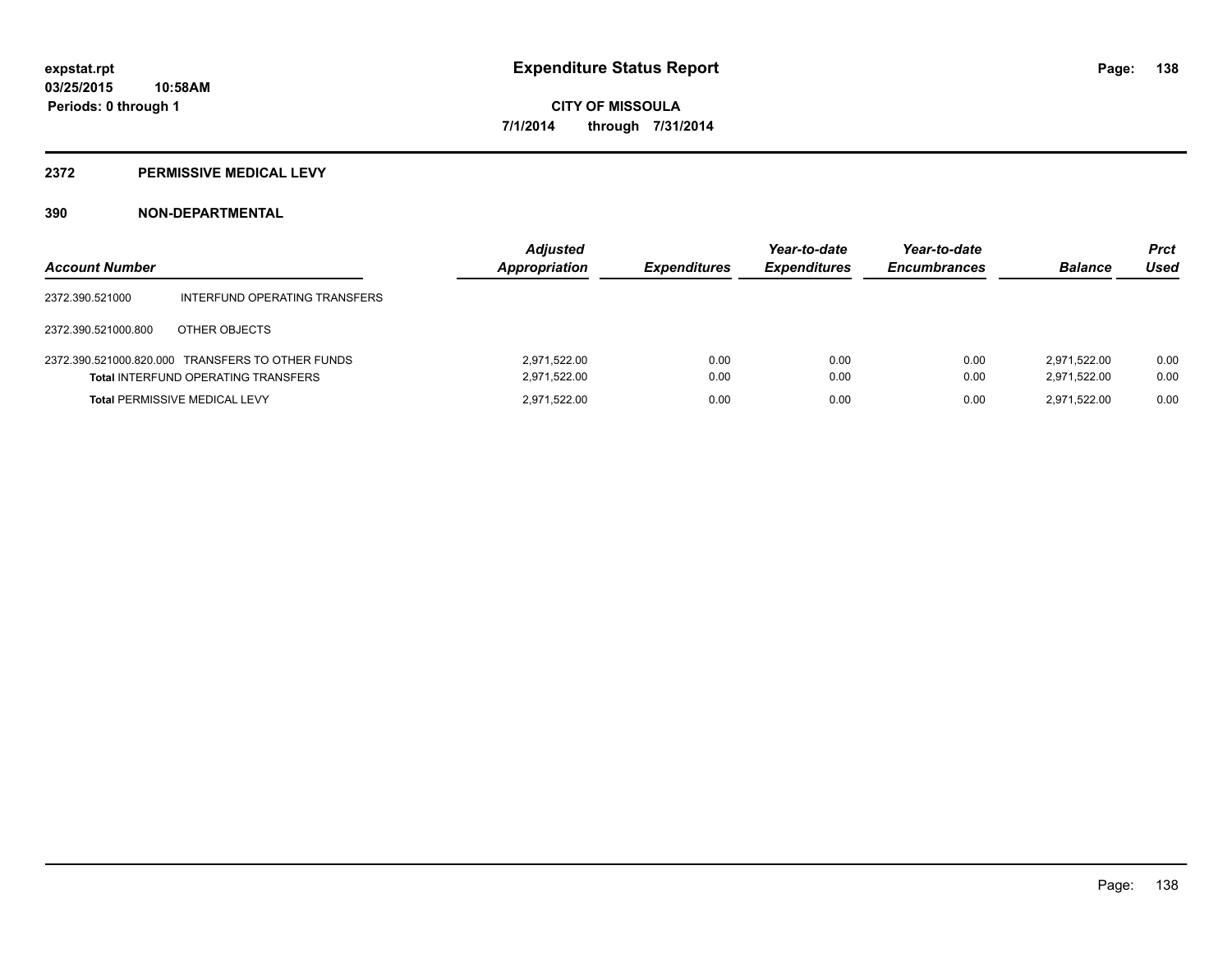### **2389 CABLE TELEVISION FRANCHISE FUND**

|                                                          | <b>Adjusted</b> |                     | Year-to-date        | Year-to-date        |                | <b>Prct</b> |
|----------------------------------------------------------|-----------------|---------------------|---------------------|---------------------|----------------|-------------|
| <b>Account Number</b>                                    | Appropriation   | <b>Expenditures</b> | <b>Expenditures</b> | <b>Encumbrances</b> | <b>Balance</b> | <b>Used</b> |
| <b>CABLE TV FRANCHISE</b><br>2389.390.411810             |                 |                     |                     |                     |                |             |
| PURCHASED SERVICES<br>2389.390.411810.300                |                 |                     |                     |                     |                |             |
| 2389.390.411810.350.000<br><b>PROFESSIONAL SERVICES</b>  | 5,000.00        | 0.00                | 0.00                | 0.00                | 5.000.00       | 0.00        |
| 2389.390.411810.370.000<br><b>TRAVEL</b>                 | 1.000.00        | 0.00                | 0.00                | 0.00                | 1.000.00       | 0.00        |
| 2389.390.411810.380.000 TRAINING                         | 1,000.00        | 0.00                | 0.00                | 0.00                | 1,000.00       | 0.00        |
| <b>Total PURCHASED SERVICES</b>                          | 7,000.00        | 0.00                | 0.00                | 0.00                | 7,000.00       | 0.00        |
| <b>GRANTS &amp; CONTRIBUTIONS</b><br>2389.390.411810.700 |                 |                     |                     |                     |                |             |
| 2389.390.411810.700.000 GRANTS & CONTRIBUTIONS           | 440.000.00      | 0.00                | 0.00                | 0.00                | 440.000.00     | 0.00        |
| <b>Total GRANTS &amp; CONTRIBUTIONS</b>                  | 440,000.00      | 0.00                | 0.00                | 0.00                | 440,000.00     | 0.00        |
| OTHER OBJECTS<br>2389.390.411810.800                     |                 |                     |                     |                     |                |             |
| 2389.390.411810.820.000 TRANSFERS TO OTHER FUNDS         | 244,110.00      | 0.00                | 0.00                | 0.00                | 244,110.00     | 0.00        |
| <b>Total OTHER OBJECTS</b>                               | 244.110.00      | 0.00                | 0.00                | 0.00                | 244.110.00     | 0.00        |
| <b>CAPITAL OUTLAY</b><br>2389.390.411810.900             |                 |                     |                     |                     |                |             |
| 2389.390.411810.940.000 MACHINERY & EQUIPMENT            | 44.890.00       | 0.00                | 0.00                | 0.00                | 44.890.00      | 0.00        |
| <b>Total CAPITAL OUTLAY</b>                              | 44,890.00       | 0.00                | 0.00                | 0.00                | 44,890.00      | 0.00        |
| <b>Total CABLE TELEVISION FRANCHISE FUND</b>             | 736,000.00      | 0.00                | 0.00                | 0.00                | 736,000.00     | 0.00        |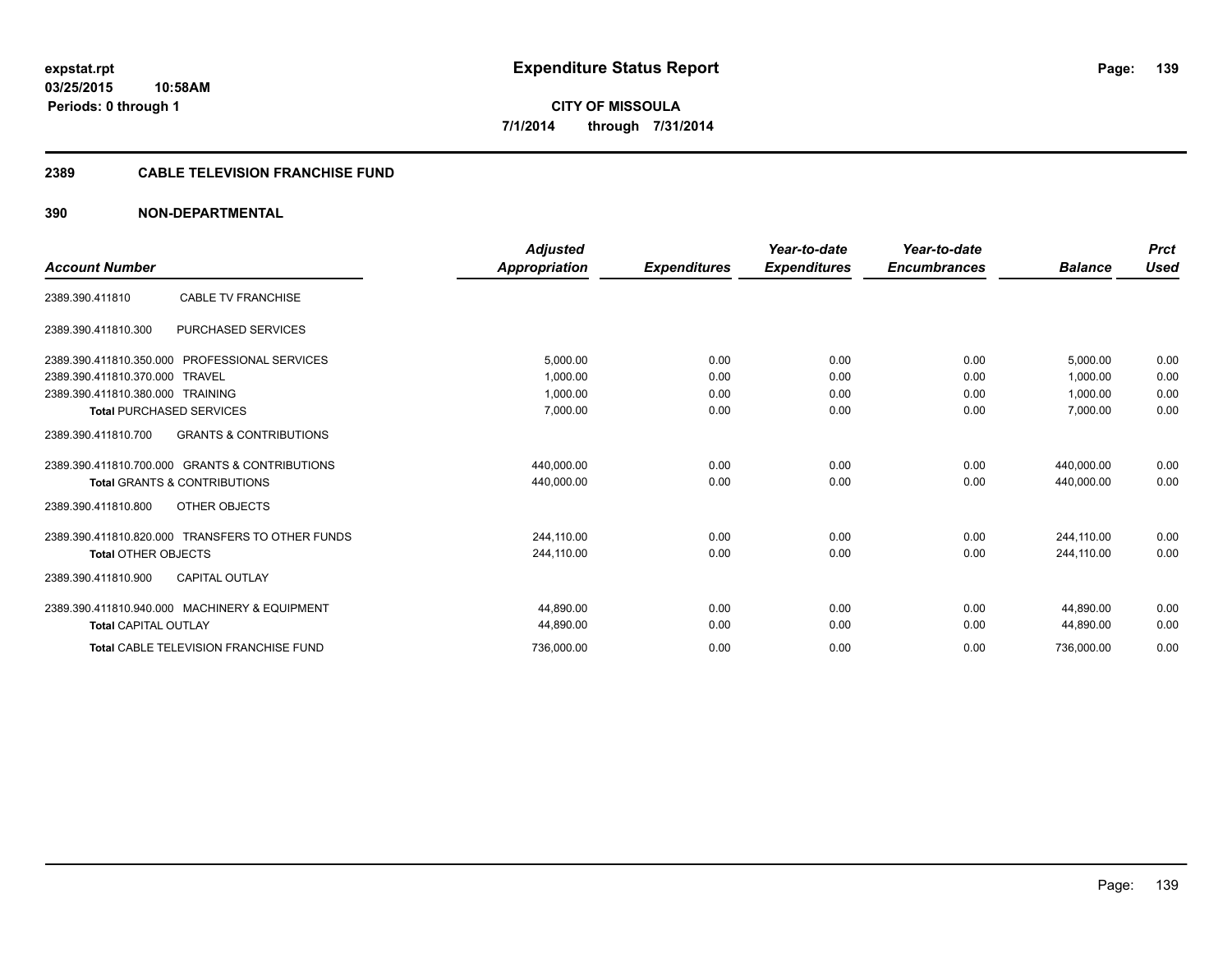### **2390 DRUG FORFEITURE FUND**

### **290 POLICE**

|                                                          | <b>Adjusted</b>      |                     | Year-to-date        | Year-to-date        |                | <b>Prct</b> |
|----------------------------------------------------------|----------------------|---------------------|---------------------|---------------------|----------------|-------------|
| <b>Account Number</b>                                    | <b>Appropriation</b> | <b>Expenditures</b> | <b>Expenditures</b> | <b>Encumbrances</b> | <b>Balance</b> | <b>Used</b> |
| <b>NARCOTICS</b><br>2390.290.420142                      |                      |                     |                     |                     |                |             |
| PERSONAL SERVICES<br>2390.290.420142.100                 |                      |                     |                     |                     |                |             |
| <b>Total PERSONAL SERVICES</b>                           | 0.00                 | 0.00                | 0.00                | 0.00                | 0.00           | 0.00        |
| <b>SUPPLIES</b><br>2390.290.420142.200                   |                      |                     |                     |                     |                |             |
| 2390.290.420142.220.000 OPERATING SUPPLIES               | 3,000.00             | 60.98               | 60.98               | 0.00                | 2,939.02       | 2.03        |
| 2390.290.420142.230.000<br><b>REPAIR/MAINTENANCE</b>     | 3,000.00             | 0.00                | 0.00                | 0.00                | 3,000.00       | 0.00        |
| 2390.290.420142.231.000 GASOLINE                         | 500.00               | 0.00                | 0.00                | 0.00                | 500.00         | 0.00        |
| <b>Total SUPPLIES</b>                                    | 6,500.00             | 60.98               | 60.98               | 0.00                | 6,439.02       | 0.94        |
| 2390.290.420142.300<br>PURCHASED SERVICES                |                      |                     |                     |                     |                |             |
| 2390.290.420142.310.000 COMMUNICATIONS                   | 500.00               | 0.00                | 0.00                | 0.00                | 500.00         | 0.00        |
| 2390.290.420142.320.000 PRINTING & DUPLICATING           | 300.00               | 0.00                | 0.00                | 0.00                | 300.00         | 0.00        |
| 2390.290.420142.360.000 REPAIR & MAINTENANCE             | 1,000.00             | 0.00                | 0.00                | 0.00                | 1,000.00       | 0.00        |
| 2390.290.420142.370.000 TRAVEL                           | 4,000.00             | 0.00                | 0.00                | 0.00                | 4,000.00       | 0.00        |
| 2390.290.420142.380.000 TRAINING                         | 2,000.00             | 0.00                | 0.00                | 0.00                | 2,000.00       | 0.00        |
| 2390.290.420142.390.000 OTHER PURCHASED SERVICES         | 500.00               | 0.00                | 0.00                | 0.00                | 500.00         | 0.00        |
| <b>Total PURCHASED SERVICES</b>                          | 8,300.00             | 0.00                | 0.00                | 0.00                | 8,300.00       | 0.00        |
| 2390.290.420142.500<br><b>FIXED CHARGES</b>              |                      |                     |                     |                     |                |             |
| 2390.290.420142.500.000 FIXED CHARGES                    | 1,000.00             | 0.00                | 0.00                | 0.00                | 1,000.00       | 0.00        |
| <b>Total FIXED CHARGES</b>                               | 1,000.00             | 0.00                | 0.00                | 0.00                | 1,000.00       | 0.00        |
| <b>GRANTS &amp; CONTRIBUTIONS</b><br>2390.290.420142.700 |                      |                     |                     |                     |                |             |
| <b>Total GRANTS &amp; CONTRIBUTIONS</b>                  | 0.00                 | 0.00                | 0.00                | 0.00                | 0.00           | 0.00        |
| 2390.290.420142.800<br>OTHER OBJECTS                     |                      |                     |                     |                     |                |             |
| <b>Total OTHER OBJECTS</b>                               | 0.00                 | 0.00                | 0.00                | 0.00                | 0.00           | 0.00        |
| 2390.290.420142.900<br><b>CAPITAL OUTLAY</b>             |                      |                     |                     |                     |                |             |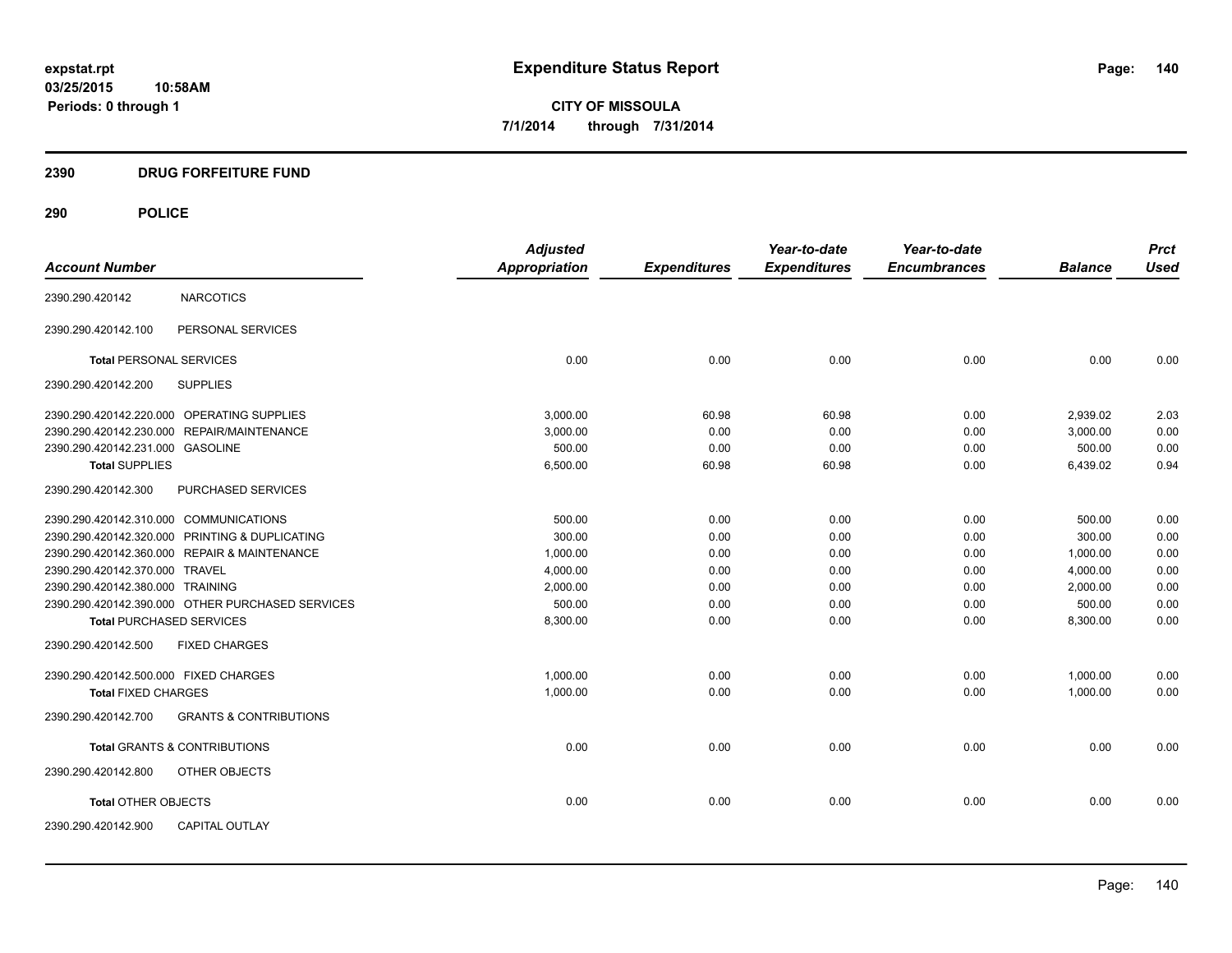### **2390 DRUG FORFEITURE FUND**

## **290 POLICE**

|                                               | <b>Adjusted</b> |                     | Year-to-date        | Year-to-date        |                | Prct |
|-----------------------------------------------|-----------------|---------------------|---------------------|---------------------|----------------|------|
| <b>Account Number</b>                         | Appropriation   | <b>Expenditures</b> | <b>Expenditures</b> | <b>Encumbrances</b> | <b>Balance</b> | Used |
| 2390.290.420142.940.000 MACHINERY & EQUIPMENT | 12.000.00       | 0.00                | 0.00                | 0.00                | 12.000.00      | 0.00 |
| <b>Total CAPITAL OUTLAY</b>                   | 12,000.00       | 0.00                | 0.00                | 0.00                | 12.000.00      | 0.00 |
| <b>Total DRUG FORFEITURE FUND</b>             | 27,800.00       | 60.98               | 60.98               | 0.00                | 27.739.02      | 0.22 |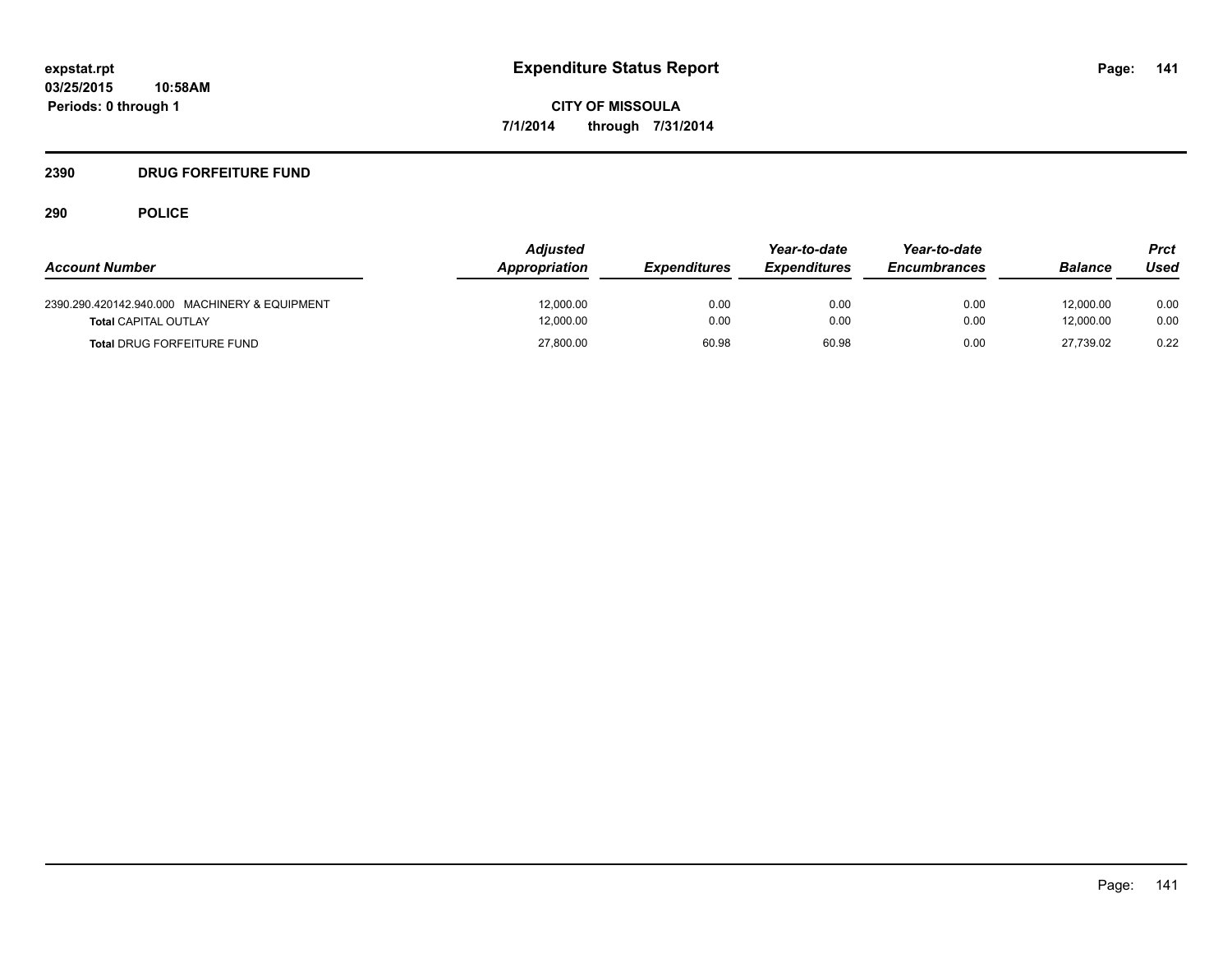#### **2394 BUILDING INSPECTION FUND**

### **310 BUILDING INSPECTION**

| <b>Account Number</b>                                   | <b>Adjusted</b><br>Appropriation | <b>Expenditures</b> | Year-to-date<br><b>Expenditures</b> | Year-to-date<br><b>Encumbrances</b> | <b>Balance</b> | <b>Prct</b><br><b>Used</b> |
|---------------------------------------------------------|----------------------------------|---------------------|-------------------------------------|-------------------------------------|----------------|----------------------------|
|                                                         |                                  |                     |                                     |                                     |                |                            |
| PROTECTIVE INSPECTIONS<br>2394.310.420500               |                                  |                     |                                     |                                     |                |                            |
| PERSONAL SERVICES<br>2394.310.420500.100                |                                  |                     |                                     |                                     |                |                            |
| 2394.310.420500.110.000 SALARIES AND WAGES              | 612,658.00                       | 13,110.13           | 13,110.13                           | 0.00                                | 599,547.87     | 2.14                       |
| 2394.310.420500.120.000 OVERTIME/TERMINATION            | 500.00                           | 0.00                | 0.00                                | 0.00                                | 500.00         | 0.00                       |
| 2394.310.420500.130.000 OTHER                           | 19,836.00                        | 0.00                | 0.00                                | 0.00                                | 19,836.00      | 0.00                       |
| 2394.310.420500.140.000 EMPLOYER CONTRIBUTIONS          | 206,562.00                       | 12,831.75           | 12,831.75                           | 0.00                                | 193,730.25     | 6.21                       |
| 2394.310.420500.141.000 STATE RETIREMENT CONTRIBUTIONS  | 0.00                             | 13.11               | 13.11                               | 0.00                                | $-13.11$       | 0.00                       |
| <b>Total PERSONAL SERVICES</b>                          | 839,556.00                       | 25,954.99           | 25,954.99                           | 0.00                                | 813,601.01     | 3.09                       |
| 2394.310.420500.200<br><b>SUPPLIES</b>                  |                                  |                     |                                     |                                     |                |                            |
| <b>OFFICE SUPPLIES</b><br>2394.310.420500.210.000       | 2,200.00                         | 201.74              | 201.74                              | 0.00                                | 1,998.26       | 9.17                       |
| 2394.310.420500.220.000<br>OPERATING SUPPLIES           | 5,500.00                         | 0.00                | 0.00                                | 0.00                                | 5,500.00       | 0.00                       |
| 2394.310.420500.230.000 REPAIR/MAINTENANCE              | 3,000.00                         | 11.00               | 11.00                               | 0.00                                | 2,989.00       | 0.37                       |
| 2394.310.420500.231.000 GASOLINE                        | 11,475.00                        | 0.00                | 0.00                                | 0.00                                | 11,475.00      | 0.00                       |
| 2394.310.420500.250.000 SUPPLIES FOR RESALE             | 500.00                           | 0.00                | 0.00                                | 0.00                                | 500.00         | 0.00                       |
| <b>Total SUPPLIES</b>                                   | 22,675.00                        | 212.74              | 212.74                              | 0.00                                | 22,462.26      | 0.94                       |
| <b>PURCHASED SERVICES</b><br>2394.310.420500.300        |                                  |                     |                                     |                                     |                |                            |
| 2394.310.420500.310.000 COMMUNICATIONS                  | 1,000.00                         | 0.00                | 0.00                                | 0.00                                | 1,000.00       | 0.00                       |
| 2394.310.420500.320.000 PRINTING & DUPLICATING          | 7,600.00                         | 0.00                | 0.00                                | 0.00                                | 7.600.00       | 0.00                       |
| 2394.310.420500.330.000 PUBLICITY, SUBSCRIPTIONS & DUES | 2,100.00                         | 135.00              | 135.00                              | 0.00                                | 1,965.00       | 6.43                       |
| 2394.310.420500.344.000 TELEPHONE SERVICE               | 13,548.00                        | 476.00              | 476.00                              | 0.00                                | 13,072.00      | 3.51                       |
| PROFESSIONAL SERVICES<br>2394.310.420500.350.000        | 5,300.00                         | 433.12              | 433.12                              | 0.00                                | 4,866.88       | 8.17                       |
| 2394.310.420500.360.000 REPAIR & MAINTENANCE            | 33.378.00                        | 35.38               | 35.38                               | 0.00                                | 33,342.62      | 0.11                       |
| 2394.310.420500.370.000 TRAVEL                          | 5,025.00                         | 0.00                | 0.00                                | 0.00                                | 5,025.00       | 0.00                       |
| 2394.310.420500.380.000 TRAINING                        | 6,500.00                         | 0.00                | 0.00                                | 0.00                                | 6,500.00       | 0.00                       |
| <b>Total PURCHASED SERVICES</b>                         | 74,451.00                        | 1,079.50            | 1,079.50                            | 0.00                                | 73,371.50      | 1.45                       |
| 2394.310.420500.500<br><b>FIXED CHARGES</b>             |                                  |                     |                                     |                                     |                |                            |
| 2394.310.420500.500.000 FIXED CHARGES                   | 259,008.00                       | 0.00                | 0.00                                | 0.00                                | 259,008.00     | 0.00                       |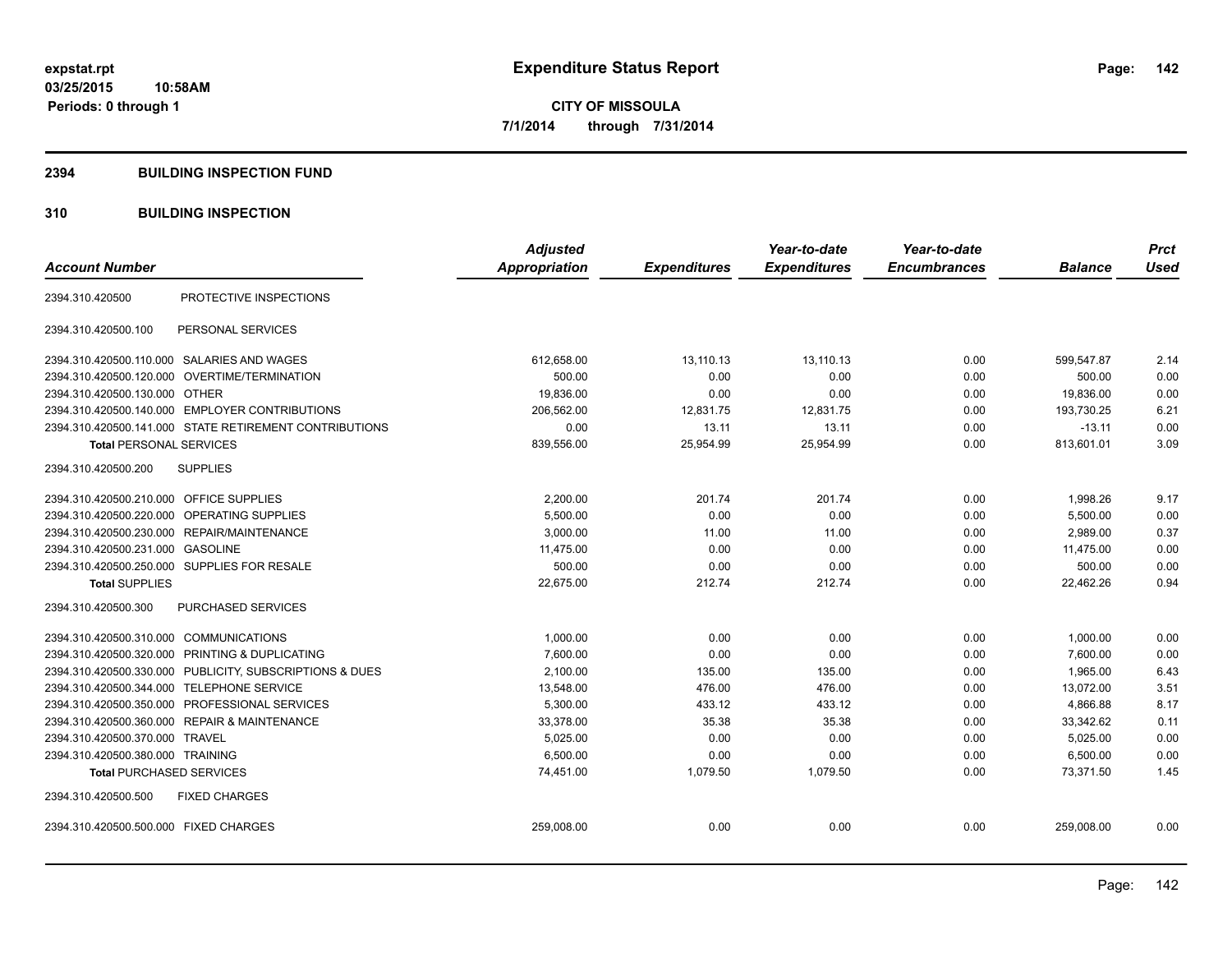### **2394 BUILDING INSPECTION FUND**

### **310 BUILDING INSPECTION**

| <b>Account Number</b>                 |                          | <b>Adjusted</b><br>Appropriation | <b>Expenditures</b> | Year-to-date<br><b>Expenditures</b> | Year-to-date<br><b>Encumbrances</b> | <b>Balance</b> | <b>Prct</b><br><b>Used</b> |
|---------------------------------------|--------------------------|----------------------------------|---------------------|-------------------------------------|-------------------------------------|----------------|----------------------------|
| <b>Total FIXED CHARGES</b>            |                          | 259,008.00                       | 0.00                | 0.00                                | 0.00                                | 259,008.00     | 0.00                       |
| 2394.310.420500.600                   | <b>DEBT SERVICE</b>      |                                  |                     |                                     |                                     |                |                            |
| <b>Total DEBT SERVICE</b>             |                          | 0.00                             | 0.00                | 0.00                                | 0.00                                | 0.00           | 0.00                       |
| 2394.310.420500.900                   | <b>CAPITAL OUTLAY</b>    |                                  |                     |                                     |                                     |                |                            |
| <b>Total CAPITAL OUTLAY</b>           |                          | 0.00                             | 0.00                | 0.00                                | 0.00                                | 0.00           | 0.00                       |
| <b>Total PROTECTIVE INSPECTIONS</b>   |                          | 1,195,690.00                     | 27,247.23           | 27,247.23                           | 0.00                                | 1,168,442.77   | 2.28                       |
| 2394.310.510110                       | <b>MERCHANT SERVICES</b> |                                  |                     |                                     |                                     |                |                            |
| 2394.310.510110.500                   | <b>FIXED CHARGES</b>     |                                  |                     |                                     |                                     |                |                            |
| <b>Total MERCHANT SERVICES</b>        |                          | 0.00                             | 0.00                | 0.00                                | 0.00                                | 0.00           | 0.00                       |
| <b>Total BUILDING INSPECTION FUND</b> |                          | 1,195,690.00                     | 27,247.23           | 27,247.23                           | 0.00                                | 1,168,442.77   | 2.28                       |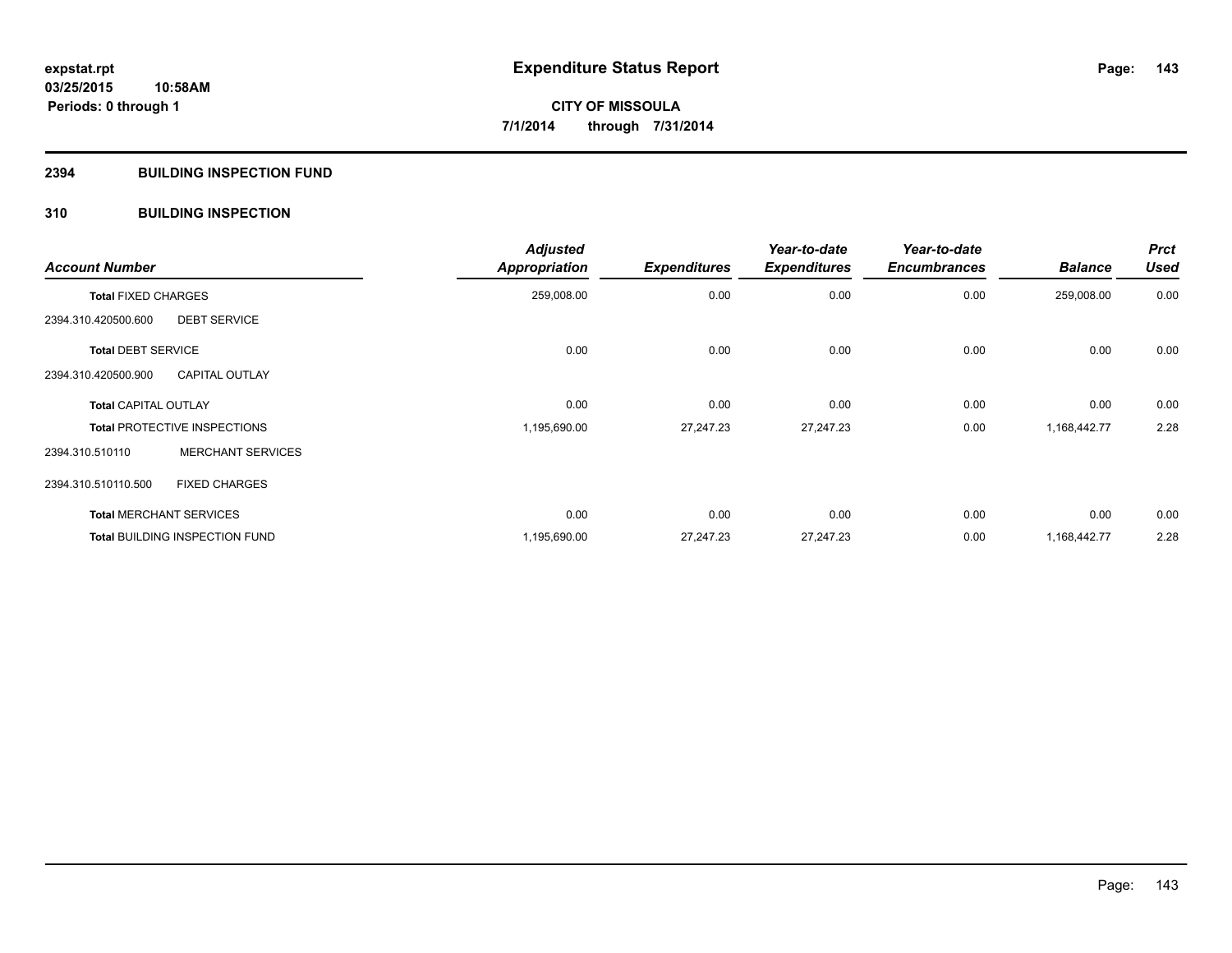### **2395 CITY GRANTS & PROGRAM INCOME FUND**

| <b>Account Number</b>       |                                                                                  | <b>Adjusted</b><br><b>Appropriation</b> | <b>Expenditures</b> | Year-to-date<br><b>Expenditures</b> | Year-to-date<br><b>Encumbrances</b> | <b>Balance</b>       | <b>Prct</b><br><b>Used</b> |
|-----------------------------|----------------------------------------------------------------------------------|-----------------------------------------|---------------------|-------------------------------------|-------------------------------------|----------------------|----------------------------|
| 2395.390.470200             | <b>HOUSING REHAB</b>                                                             |                                         |                     |                                     |                                     |                      |                            |
| 2395.390.470200.700         | <b>GRANTS &amp; CONTRIBUTIONS</b>                                                |                                         |                     |                                     |                                     |                      |                            |
|                             | Total GRANTS & CONTRIBUTIONS                                                     | 0.00                                    | 0.00                | 0.00                                | 0.00                                | 0.00                 | 0.00                       |
| 2395.390.470200.800         | OTHER OBJECTS                                                                    |                                         |                     |                                     |                                     |                      |                            |
| <b>Total HOUSING REHAB</b>  |                                                                                  | 0.00                                    | 0.00                | 0.00                                | 0.00                                | 0.00                 | 0.00                       |
| 2395.390.470210             | <b>ADMINISTRATION</b>                                                            |                                         |                     |                                     |                                     |                      |                            |
| 2395.390.470210.300         | PURCHASED SERVICES                                                               |                                         |                     |                                     |                                     |                      |                            |
|                             | 2395.390.470210.350.000 PROFESSIONAL SERVICES<br><b>Total PURCHASED SERVICES</b> | 2.103.00<br>2,103.00                    | 0.00<br>0.00        | 0.00<br>0.00                        | 0.00<br>0.00                        | 2,103.00<br>2,103.00 | 0.00<br>0.00               |
| 2395.390.470210.800         | OTHER OBJECTS                                                                    |                                         |                     |                                     |                                     |                      |                            |
| <b>Total OTHER OBJECTS</b>  |                                                                                  | 0.00                                    | 0.00                | 0.00                                | 0.00                                | 0.00                 | 0.00                       |
| <b>Total ADMINISTRATION</b> |                                                                                  | 2,103.00                                | 0.00                | 0.00                                | 0.00                                | 2,103.00             | 0.00                       |
| 2395.390.470220             | ACQUISITION OF PROPERTY                                                          |                                         |                     |                                     |                                     |                      |                            |
| 2395.390.470220.300         | PURCHASED SERVICES                                                               |                                         |                     |                                     |                                     |                      |                            |
|                             | Total ACQUISITION OF PROPERTY                                                    | 0.00                                    | 0.00                | 0.00                                | 0.00                                | 0.00                 | 0.00                       |
| 2395.390.470300             | ECONOMIC DEVELOPMENT                                                             |                                         |                     |                                     |                                     |                      |                            |
| 2395.390.470300.700         | <b>GRANTS &amp; CONTRIBUTIONS</b>                                                |                                         |                     |                                     |                                     |                      |                            |
|                             | Total ECONOMIC DEVELOPMENT                                                       | 0.00                                    | 0.00                | 0.00                                | 0.00                                | 0.00                 | 0.00                       |
|                             | Total CITY GRANTS & PROGRAM INCOME FUND                                          | 2,103.00                                | 0.00                | 0.00                                | 0.00                                | 2,103.00             | 0.00                       |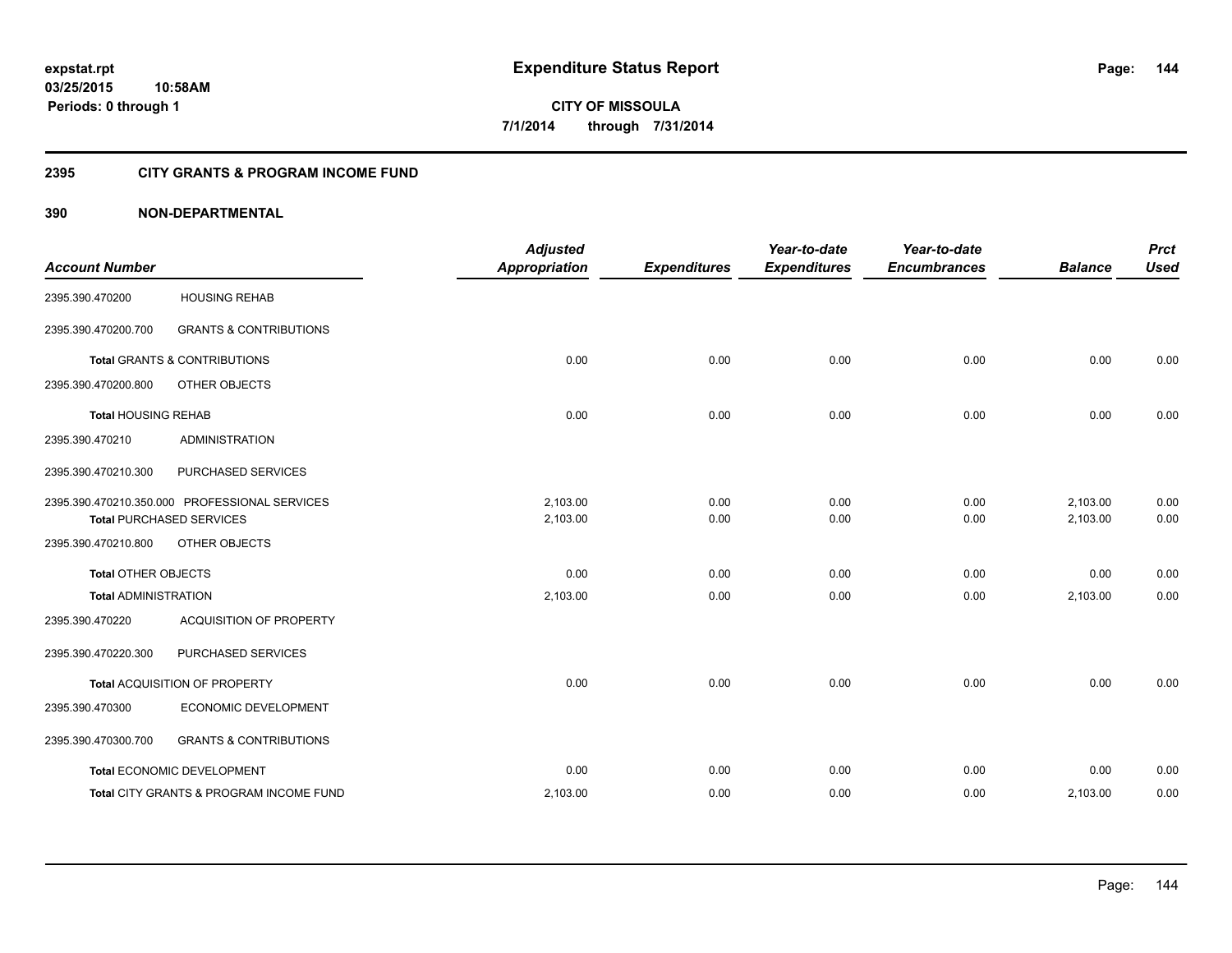**CITY OF MISSOULA 7/1/2014 through 7/31/2014**

## **2396 ENERGY EFFICIENCY REVOLVING LOAN FUND**

## **390 NON-DEPARTMENTAL**

| <b>Account Number</b> |                                             | <b>Adjusted</b><br><b>Appropriation</b> | <i><b>Expenditures</b></i> | Year-to-date<br><i><b>Expenditures</b></i> | Year-to-date<br><b>Encumbrances</b> | <b>Balance</b> | <b>Prct</b><br>Used |
|-----------------------|---------------------------------------------|-----------------------------------------|----------------------------|--------------------------------------------|-------------------------------------|----------------|---------------------|
| 2396.390.510001       | EECBG REVOLVING LOAN FUND                   |                                         |                            |                                            |                                     |                |                     |
| 2396.390.510001.700   | <b>GRANTS &amp; CONTRIBUTIONS</b>           |                                         |                            |                                            |                                     |                |                     |
|                       | Total ENERGY EFFICIENCY REVOLVING LOAN FUND | 0.00                                    | 0.00                       | 0.00                                       | 0.00                                | 0.00           | 0.00                |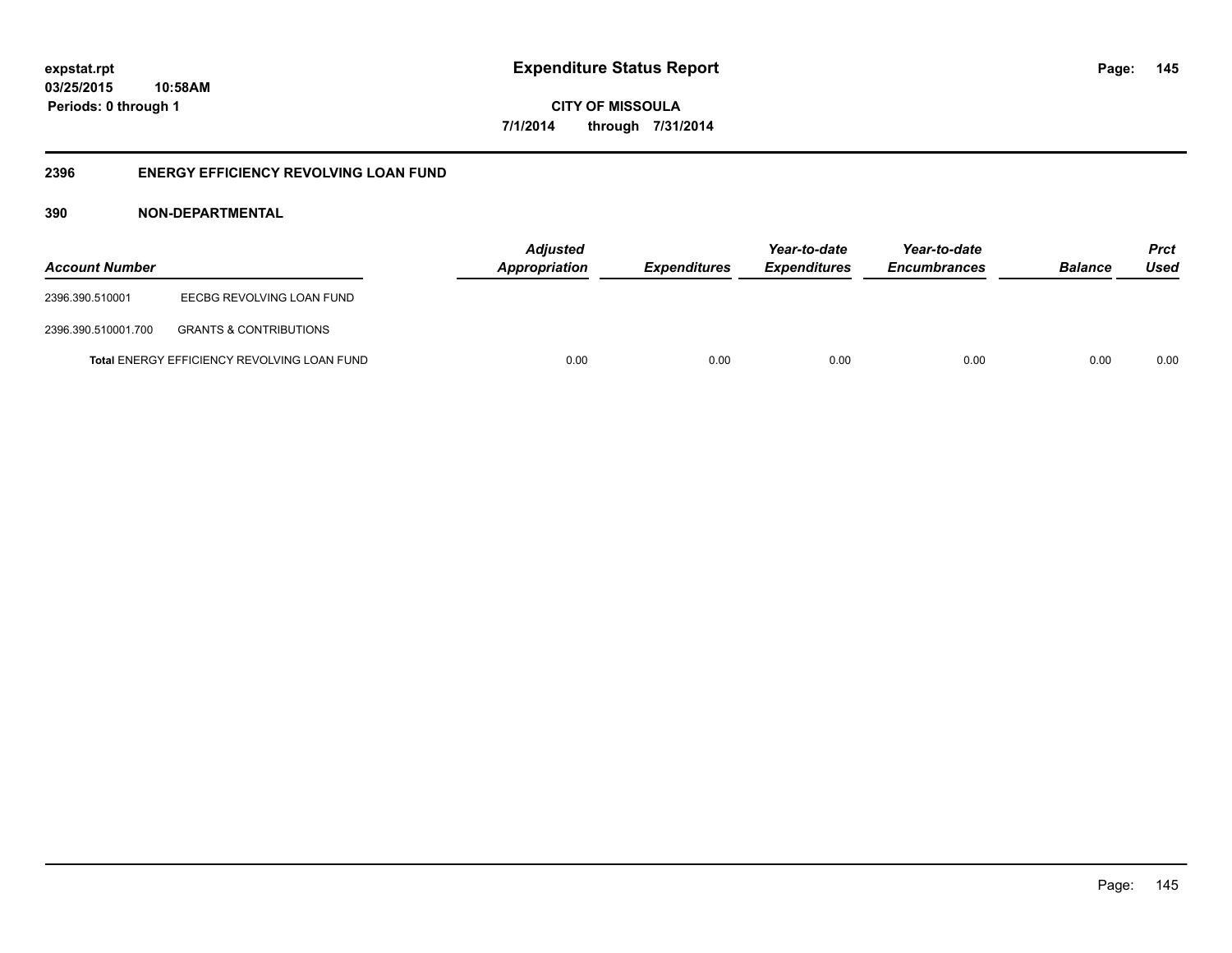**CITY OF MISSOULA 7/1/2014 through 7/31/2014**

## **2399 DANGEROUS BUILDING DEMOLITION & REPAIR F**

## **310 BUILDING INSPECTION**

| <b>Account Number</b>               |                                                           | <b>Adjusted</b><br><b>Appropriation</b> | <i><b>Expenditures</b></i> | Year-to-date<br><i><b>Expenditures</b></i> | Year-to-date<br><b>Encumbrances</b> | <b>Balance</b>         | <b>Prct</b><br>Used |
|-------------------------------------|-----------------------------------------------------------|-----------------------------------------|----------------------------|--------------------------------------------|-------------------------------------|------------------------|---------------------|
| 2399.310.420510                     | ADMINISTRATION                                            |                                         |                            |                                            |                                     |                        |                     |
| 2399.310.420510.800                 | OTHER OBJECTS                                             |                                         |                            |                                            |                                     |                        |                     |
| 2399.310.420510.845.000 CONTINGENCY | <b>Total DANGEROUS BUILDING DEMOLITION &amp; REPAIR F</b> | 15,000.00<br>15,000.00                  | 0.00<br>0.00               | 0.00<br>0.00                               | 0.00<br>0.00                        | 15.000.00<br>15,000.00 | 0.00<br>0.00        |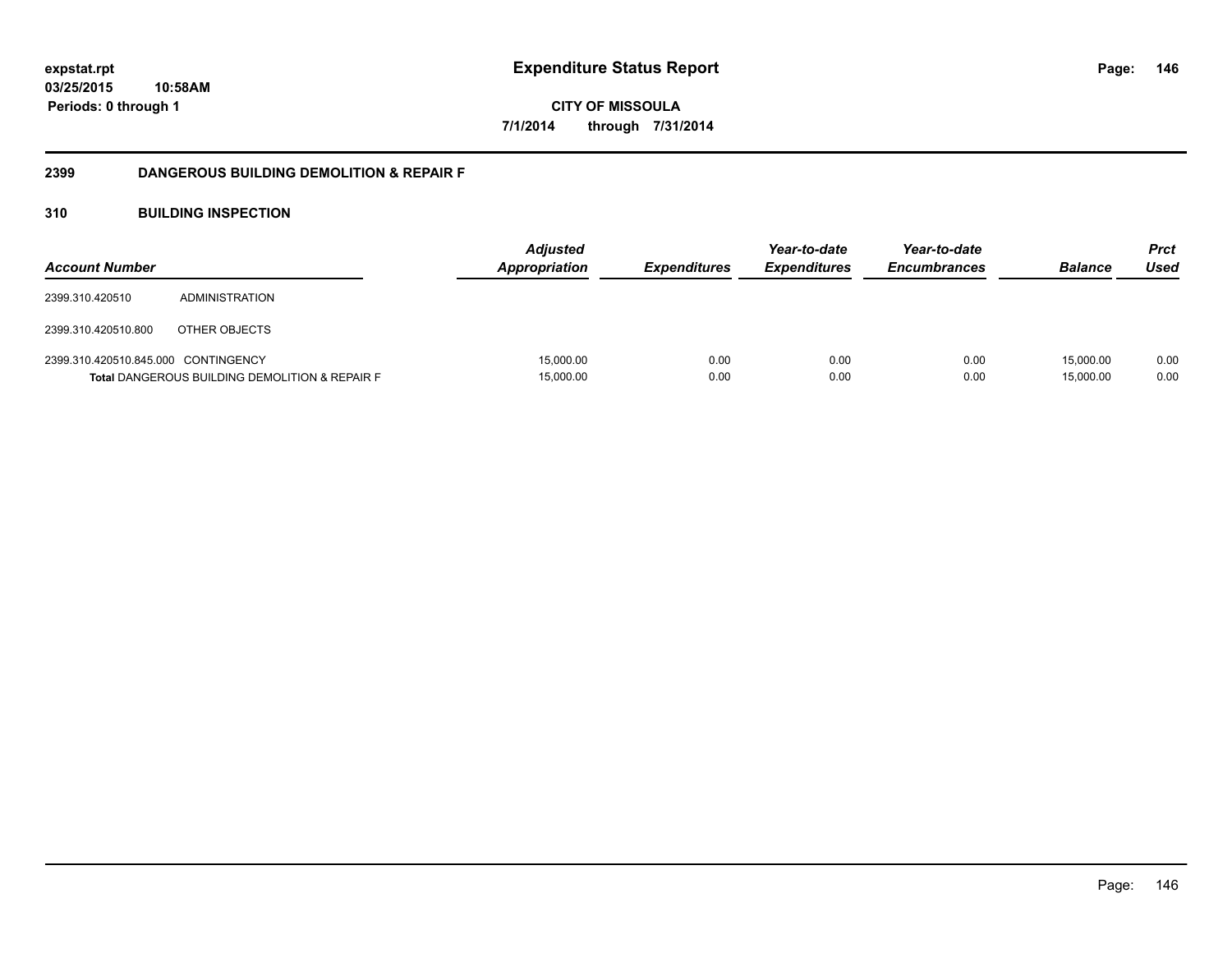**CITY OF MISSOULA 7/1/2014 through 7/31/2014**

#### **2400 STREET LIGHTING ASSESSMENTS FUND**

## **280 PUBLIC WORKS ADMIN/ENGINEERING**

| <b>Account Number</b> |                                                   | <b>Adjusted</b><br>Appropriation | <b>Expenditures</b> | Year-to-date<br><b>Expenditures</b> | Year-to-date<br><b>Encumbrances</b> | <b>Balance</b> | Prct<br>Used |
|-----------------------|---------------------------------------------------|----------------------------------|---------------------|-------------------------------------|-------------------------------------|----------------|--------------|
| 2400.280.430263       | <b>STREET LIGHTING</b>                            |                                  |                     |                                     |                                     |                |              |
| 2400.280.430263.300   | PURCHASED SERVICES                                |                                  |                     |                                     |                                     |                |              |
|                       | 2400.280.430263.341.000 ELECTRICITY & NATURAL GAS | 323.551.00                       | 0.00                | 0.00                                | 0.00                                | 323.551.00     | 0.00         |
|                       | 2400.280.430263.350.000 PROFESSIONAL SERVICES     | 21.806.00                        | 0.00                | 0.00                                | 0.00                                | 21.806.00      | 0.00         |
|                       | <b>Total STREET LIGHTING ASSESSMENTS FUND</b>     | 345,357.00                       | 0.00                | 0.00                                | 0.00                                | 345.357.00     | 0.00         |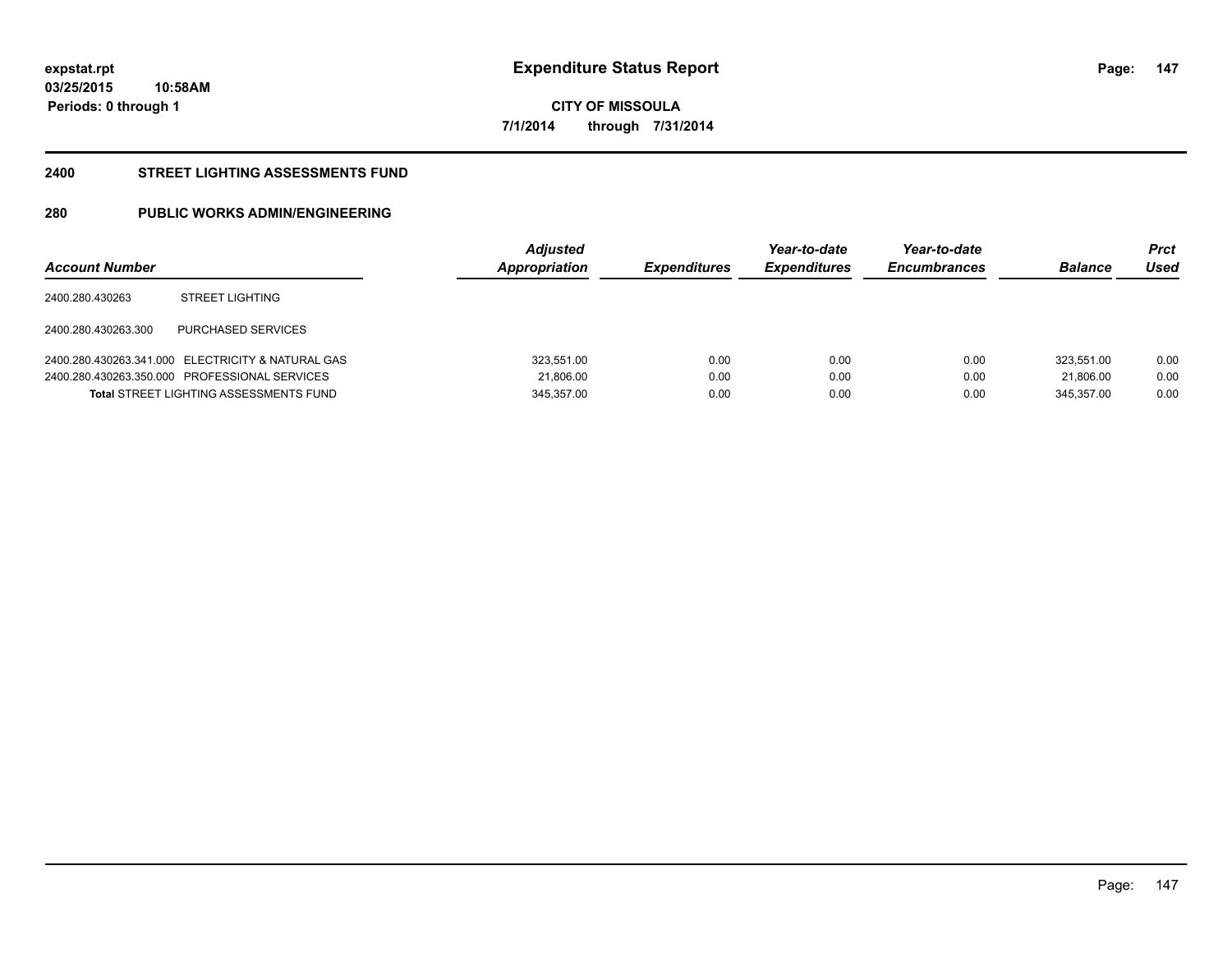**CITY OF MISSOULA 7/1/2014 through 7/31/2014**

#### **2500 STREET MAINTENANCE ASSESSMENT FUND**

## **390 NON-DEPARTMENTAL**

| <b>Account Number</b>                                                          |                               | <b>Adjusted</b><br><b>Appropriation</b> | <b>Expenditures</b>  | Year-to-date<br><b>Expenditures</b> | Year-to-date<br><b>Encumbrances</b> | <b>Balance</b>         | <b>Prct</b><br>Used |
|--------------------------------------------------------------------------------|-------------------------------|-----------------------------------------|----------------------|-------------------------------------|-------------------------------------|------------------------|---------------------|
| 2500.390.521000                                                                | INTERFUND OPERATING TRANSFERS |                                         |                      |                                     |                                     |                        |                     |
| 2500.390.521000.300<br>PURCHASED SERVICES                                      |                               |                                         |                      |                                     |                                     |                        |                     |
| 2500.390.521000.345.000 GARBAGE<br><b>Total PURCHASED SERVICES</b>             |                               | 32.014.00<br>32,014.00                  | 1.953.17<br>1,953.17 | 1,953.17<br>1,953.17                | 0.00<br>0.00                        | 30.060.83<br>30,060.83 | 6.10<br>6.10        |
| 2500.390.521000.800<br>OTHER OBJECTS                                           |                               |                                         |                      |                                     |                                     |                        |                     |
| 2500.390.521000.820.000 TRANSFERS TO OTHER FUNDS<br><b>Total OTHER OBJECTS</b> |                               | 27.281.00<br>27.281.00                  | 0.00<br>0.00         | 0.00<br>0.00                        | 0.00<br>0.00                        | 27.281.00<br>27.281.00 | 0.00<br>0.00        |
| <b>Total STREET MAINTENANCE ASSESSMENT FUND</b>                                |                               | 59,295.00                               | 1,953.17             | 1,953.17                            | 0.00                                | 57,341.83              | 3.29                |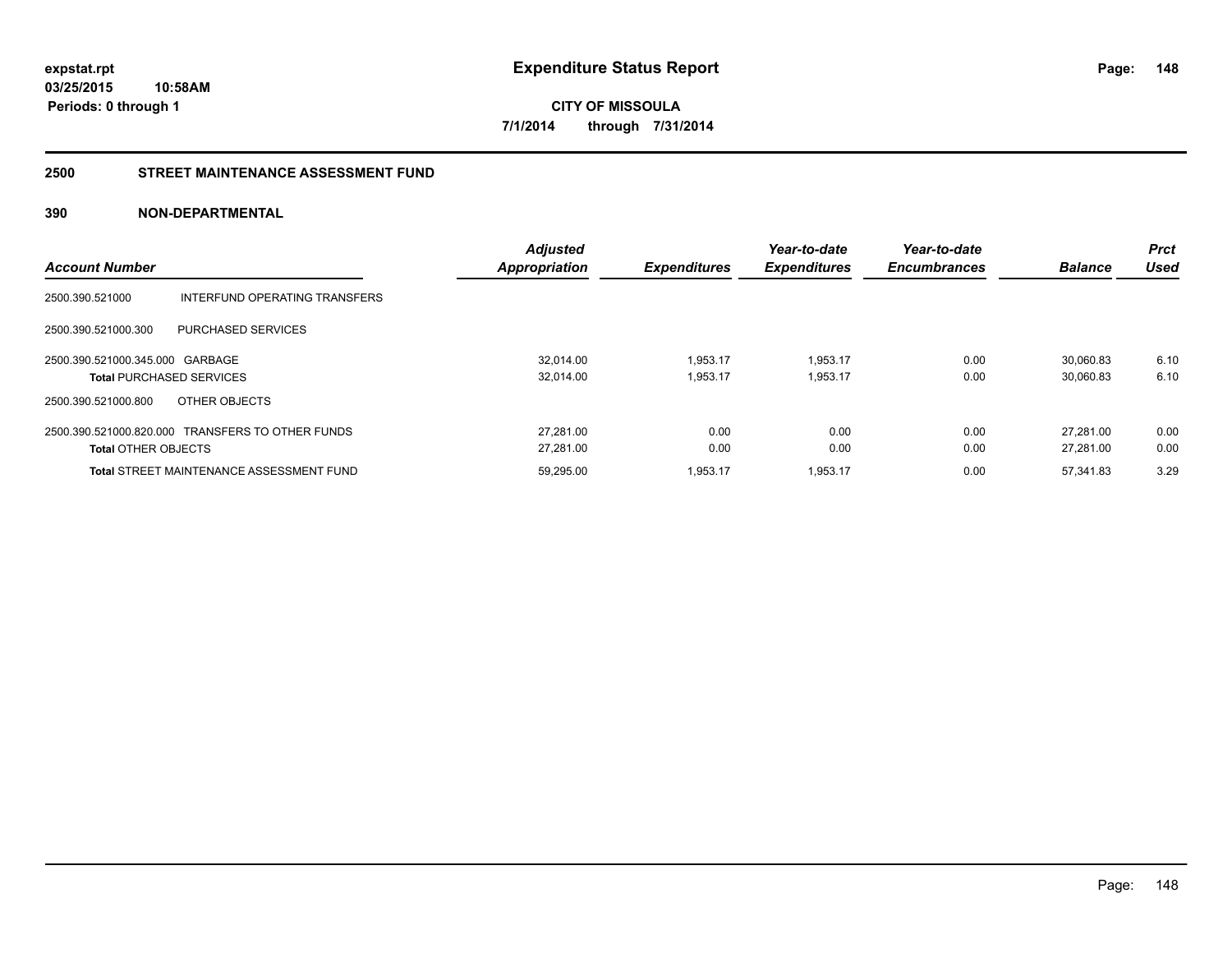## **CITY OF MISSOULA 7/1/2014 through 7/31/2014**

## **2510 RUSSELL PARK MAINTENANCE ASSESSMENT FUND**

| <b>Account Number</b>      |                                                       | <b>Adjusted</b><br><b>Appropriation</b> | <b>Expenditures</b> | Year-to-date<br><b>Expenditures</b> | Year-to-date<br><b>Encumbrances</b> | <b>Balance</b> | <b>Prct</b><br>Used |
|----------------------------|-------------------------------------------------------|-----------------------------------------|---------------------|-------------------------------------|-------------------------------------|----------------|---------------------|
| 2510.370.460430            | <b>PARKS</b>                                          |                                         |                     |                                     |                                     |                |                     |
| 2510.370.460430.800        | OTHER OBJECTS                                         |                                         |                     |                                     |                                     |                |                     |
| <b>Total OTHER OBJECTS</b> |                                                       | 0.00                                    | 0.00                | 0.00                                | 0.00                                | 0.00           | 0.00                |
| <b>Total PARKS</b>         |                                                       | 0.00                                    | 0.00                | 0.00                                | 0.00                                | 0.00           | 0.00                |
|                            | <b>Total RUSSELL PARK MAINTENANCE ASSESSMENT FUND</b> | 0.00                                    | 0.00                | 0.00                                | 0.00                                | 0.00           | 0.00                |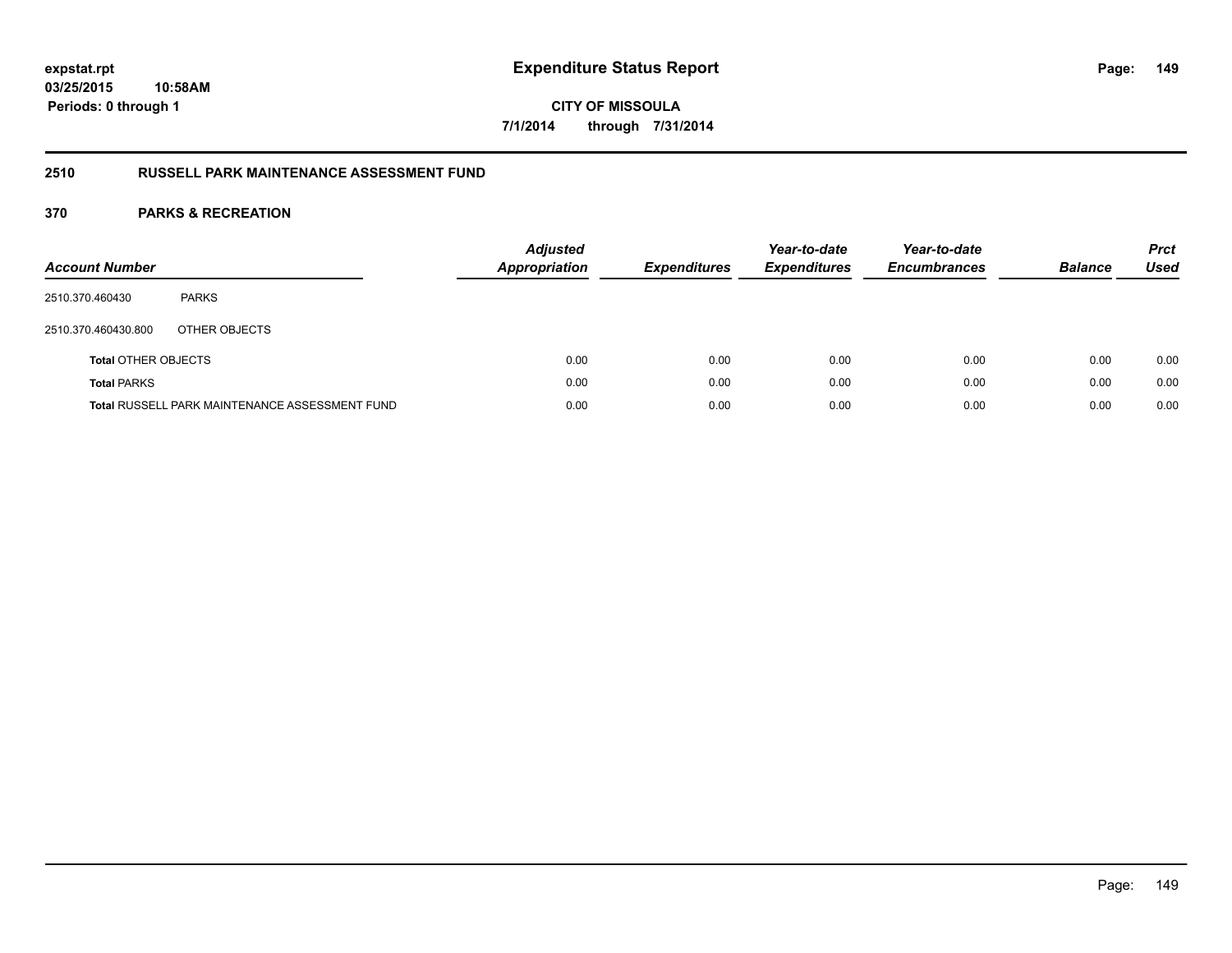## **2511 WILLOWWOOD PARK MAINTENANCE ASSESSMENT F**

| <b>Account Number</b>     |                                                | <b>Adjusted</b><br><b>Appropriation</b> | <b>Expenditures</b> | Year-to-date<br><b>Expenditures</b> | Year-to-date<br><b>Encumbrances</b> | <b>Balance</b> | <b>Prct</b><br>Used |
|---------------------------|------------------------------------------------|-----------------------------------------|---------------------|-------------------------------------|-------------------------------------|----------------|---------------------|
| 2511.370.460430           | <b>PARKS</b>                                   |                                         |                     |                                     |                                     |                |                     |
| 2511.370.460430.600       | <b>DEBT SERVICE</b>                            |                                         |                     |                                     |                                     |                |                     |
| <b>Total DEBT SERVICE</b> |                                                | 0.00                                    | 0.00                | 0.00                                | 0.00                                | 0.00           | 0.00                |
| 2511.370.460430.800       | OTHER OBJECTS                                  |                                         |                     |                                     |                                     |                |                     |
|                           | Total WILLOWWOOD PARK MAINTENANCE ASSESSMENT F | 0.00                                    | 0.00                | 0.00                                | 0.00                                | 0.00           | 0.00                |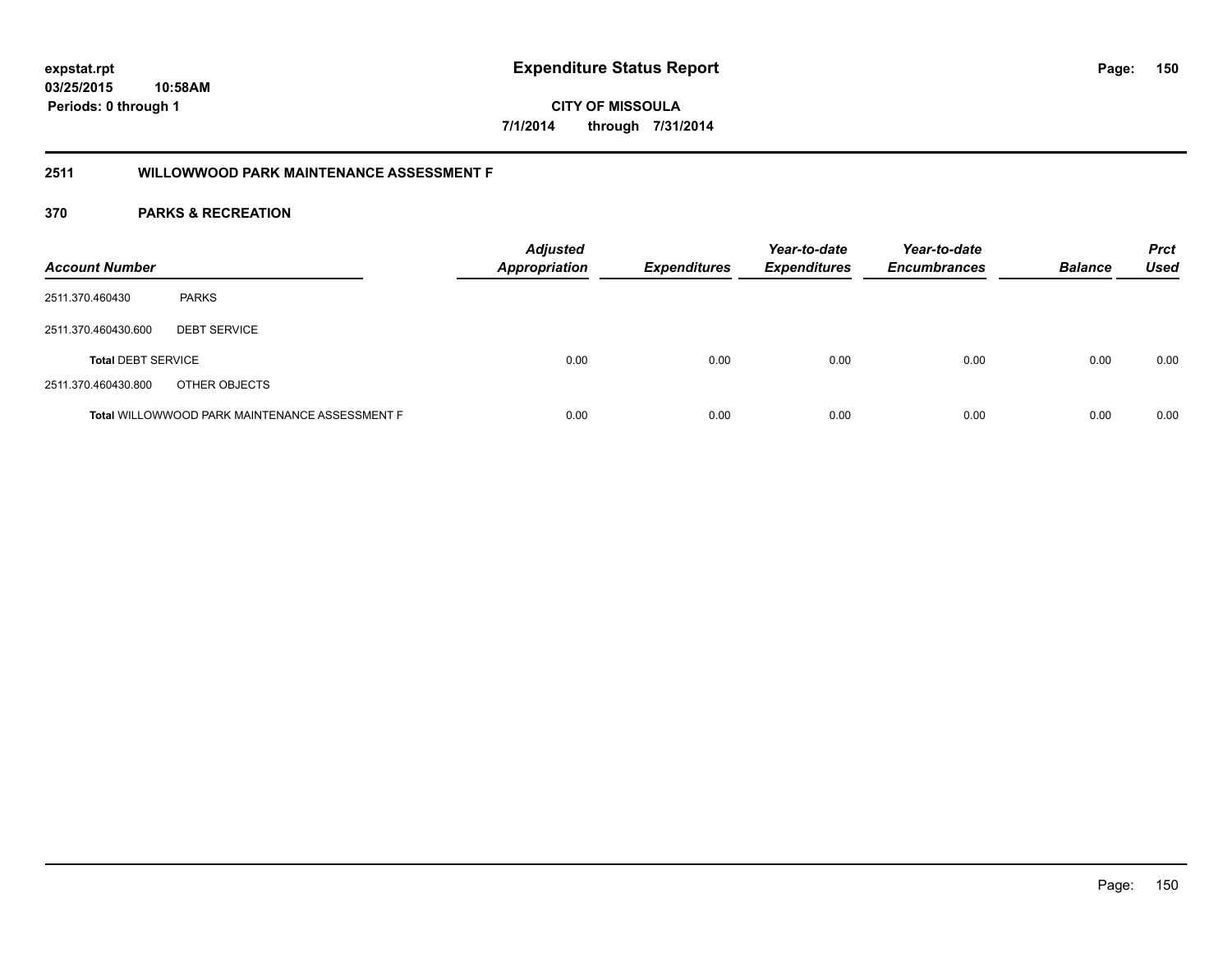## **2512 ROAD DISTRICT #1**

|                                                           | <b>Adjusted</b>      |                     | Year-to-date        | Year-to-date        |                | <b>Prct</b> |
|-----------------------------------------------------------|----------------------|---------------------|---------------------|---------------------|----------------|-------------|
| <b>Account Number</b>                                     | <b>Appropriation</b> | <b>Expenditures</b> | <b>Expenditures</b> | <b>Encumbrances</b> | <b>Balance</b> | <b>Used</b> |
| PUBLIC WORKS ADMINISTRATION<br>2512.320.430100            |                      |                     |                     |                     |                |             |
| PERSONAL SERVICES<br>2512.320.430100.100                  |                      |                     |                     |                     |                |             |
| 2512.320.430100.110.000 SALARIES AND WAGES                | 14,940.00            | 0.00                | 0.00                | 0.00                | 14,940.00      | 0.00        |
| 2512.320.430100.140.000 EMPLOYER CONTRIBUTIONS            | 2,355.00             | 0.00                | 0.00                | 0.00                | 2,355.00       | 0.00        |
| <b>Total PERSONAL SERVICES</b>                            | 17,295.00            | 0.00                | 0.00                | 0.00                | 17,295.00      | 0.00        |
| PURCHASED SERVICES<br>2512.320.430100.300                 |                      |                     |                     |                     |                |             |
| 2512.320.430100.350.000 PROFESSIONAL SERVICES             | 20,000.00            | 0.00                | 0.00                | 0.00                | 20,000.00      | 0.00        |
| <b>Total PURCHASED SERVICES</b>                           | 20,000.00            | 0.00                | 0.00                | 0.00                | 20,000.00      | 0.00        |
| 2512.320.430100.800<br>OTHER OBJECTS                      |                      |                     |                     |                     |                |             |
| <b>Total OTHER OBJECTS</b>                                | 0.00                 | 0.00                | 0.00                | 0.00                | 0.00           | 0.00        |
| <b>Total PUBLIC WORKS ADMINISTRATION</b>                  | 37,295.00            | 0.00                | 0.00                | 0.00                | 37,295.00      | 0.00        |
| 2512.320.430220<br><b>FACILITY</b>                        |                      |                     |                     |                     |                |             |
| PURCHASED SERVICES<br>2512.320.430220.300                 |                      |                     |                     |                     |                |             |
| <b>Total FACILITY</b>                                     | 0.00                 | 0.00                | 0.00                | 0.00                | 0.00           | 0.00        |
| 2512.320.430230<br><b>STREET RESTORATION</b>              |                      |                     |                     |                     |                |             |
| <b>SUPPLIES</b><br>2512.320.430230.200                    |                      |                     |                     |                     |                |             |
| 2512.320.430230.220.000 STREET RESTORATION/OPERATING SUPP | 1,401.00             | 0.00                | 0.00                | 0.00                | 1,401.00       | 0.00        |
| 2512.320.430230.230.000 STREET RESTORATION/MAINT & REPAIR | 31,739.00            | 0.00                | 0.00                | 0.00                | 31,739.00      | 0.00        |
| <b>Total SUPPLIES</b>                                     | 33,140.00            | 0.00                | 0.00                | 0.00                | 33,140.00      | 0.00        |
| 2512.320.430230.400<br><b>BUILDING MATERIALS</b>          |                      |                     |                     |                     |                |             |
| 2512.320.430230.400.000 BUILDING MATERIALS                | 115,418.00           | 0.00                | 0.00                | 0.00                | 115,418.00     | 0.00        |
| <b>Total BUILDING MATERIALS</b>                           | 115,418.00           | 0.00                | 0.00                | 0.00                | 115,418.00     | 0.00        |
|                                                           |                      |                     |                     |                     |                |             |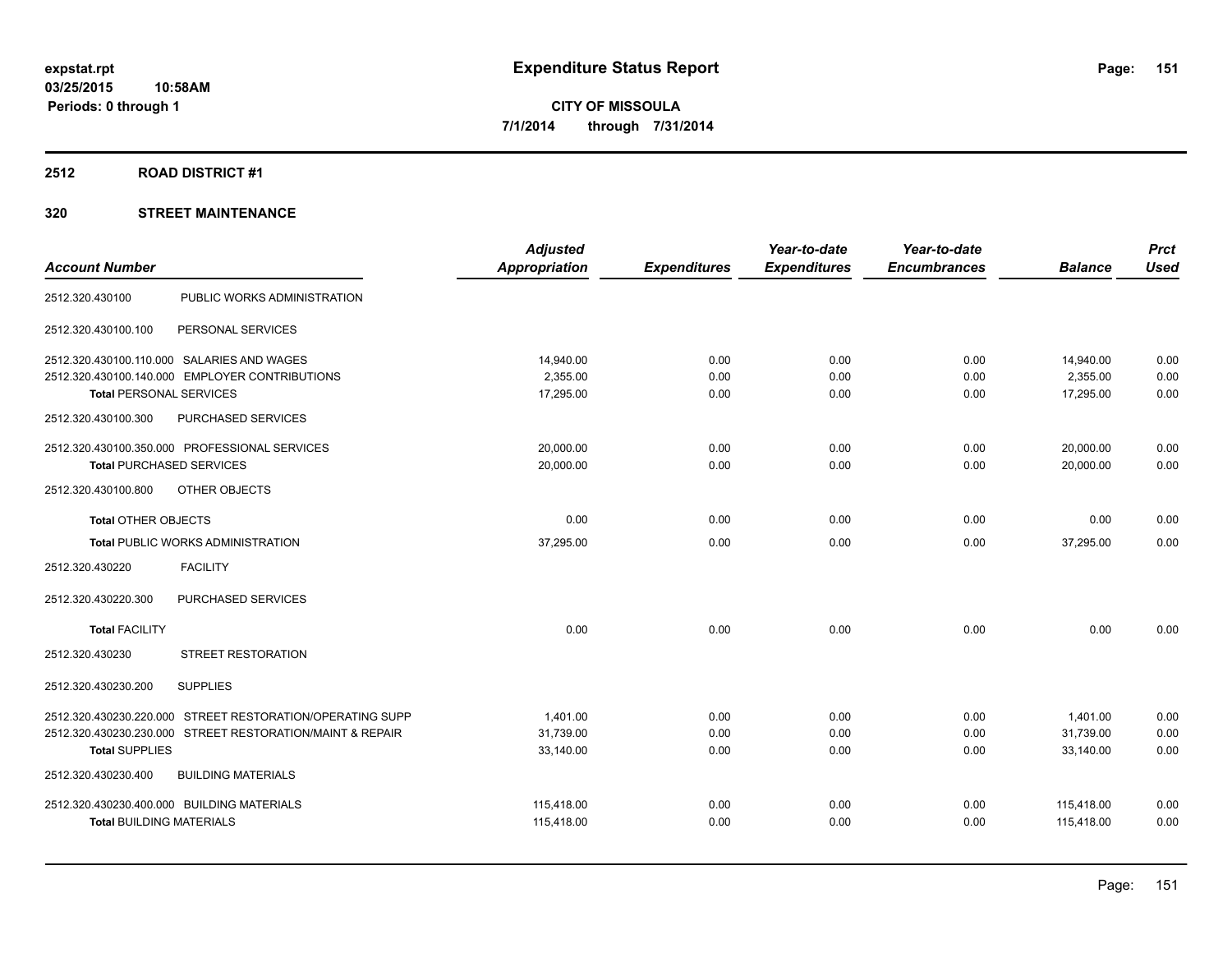## **2512 ROAD DISTRICT #1**

|                                                                                                                                    | <b>Adjusted</b>                    |                      | Year-to-date         | Year-to-date         |                                    | <b>Prct</b>          |
|------------------------------------------------------------------------------------------------------------------------------------|------------------------------------|----------------------|----------------------|----------------------|------------------------------------|----------------------|
| <b>Account Number</b>                                                                                                              | <b>Appropriation</b>               | <b>Expenditures</b>  | <b>Expenditures</b>  | <b>Encumbrances</b>  | <b>Balance</b>                     | <b>Used</b>          |
| OTHER OBJECTS<br>2512.320.430230.800                                                                                               |                                    |                      |                      |                      |                                    |                      |
| <b>Total OTHER OBJECTS</b>                                                                                                         | 0.00                               | 0.00                 | 0.00                 | 0.00                 | 0.00                               | 0.00                 |
| 2512.320.430230.900<br><b>CAPITAL OUTLAY</b>                                                                                       |                                    |                      |                      |                      |                                    |                      |
| 2512.320.430230.930.000 IMPROVEMENTS<br><b>Total CAPITAL OUTLAY</b>                                                                | 527,303.00<br>527,303.00           | 0.00<br>0.00         | 0.00<br>0.00         | 0.00<br>0.00         | 527,303.00<br>527,303.00           | 0.00<br>0.00         |
| <b>Total STREET RESTORATION</b>                                                                                                    | 675,861.00                         | 0.00                 | 0.00                 | 0.00                 | 675,861.00                         | 0.00                 |
| 2512.320.430234<br><b>CURB &amp; GUTTERS</b>                                                                                       |                                    |                      |                      |                      |                                    |                      |
| 2512.320.430234.900<br>CAPITAL OUTLAY                                                                                              |                                    |                      |                      |                      |                                    |                      |
| 2512.320.430234.930.000 ADA SIDEWALK ASSISTANCE<br>Total CURB & GUTTERS                                                            | 60,000.00<br>60,000.00             | 0.00<br>0.00         | 0.00<br>0.00         | 0.00<br>0.00         | 60,000.00<br>60.000.00             | 0.00<br>0.00         |
| STREET MAINTENANCE<br>2512.320.430240                                                                                              |                                    |                      |                      |                      |                                    |                      |
| 2512.320.430240.200<br><b>SUPPLIES</b>                                                                                             |                                    |                      |                      |                      |                                    |                      |
| 2512.320.430240.220.000 STREET MAINT/OPER SUPPLIES<br>2512.320.430240.230.000 STREET MAINT/REPAIR & MAINT<br><b>Total SUPPLIES</b> | 1.401.00<br>17,045.00<br>18,446.00 | 0.00<br>0.00<br>0.00 | 0.00<br>0.00<br>0.00 | 0.00<br>0.00<br>0.00 | 1,401.00<br>17,045.00<br>18.446.00 | 0.00<br>0.00<br>0.00 |
| 2512.320.430240.400<br><b>BUILDING MATERIALS</b>                                                                                   |                                    |                      |                      |                      |                                    |                      |
| 2512.320.430240.400.000 BUILDING MATERIALS<br><b>Total BUILDING MATERIALS</b>                                                      | 59,783.00<br>59,783.00             | 0.00<br>0.00         | 0.00<br>0.00         | 0.00<br>0.00         | 59,783.00<br>59,783.00             | 0.00<br>0.00         |
| <b>Total STREET MAINTENANCE</b>                                                                                                    | 78,229.00                          | 0.00                 | 0.00                 | 0.00                 | 78,229.00                          | 0.00                 |
| 2512.320.430247<br>TRANSFER CENTER IMPROVEMENTS                                                                                    |                                    |                      |                      |                      |                                    |                      |
| 2512.320.430247.900<br><b>CAPITAL OUTLAY</b>                                                                                       |                                    |                      |                      |                      |                                    |                      |
| <b>Total TRANSFER CENTER IMPROVEMENTS</b>                                                                                          | 0.00                               | 0.00                 | 0.00                 | 0.00                 | 0.00                               | 0.00                 |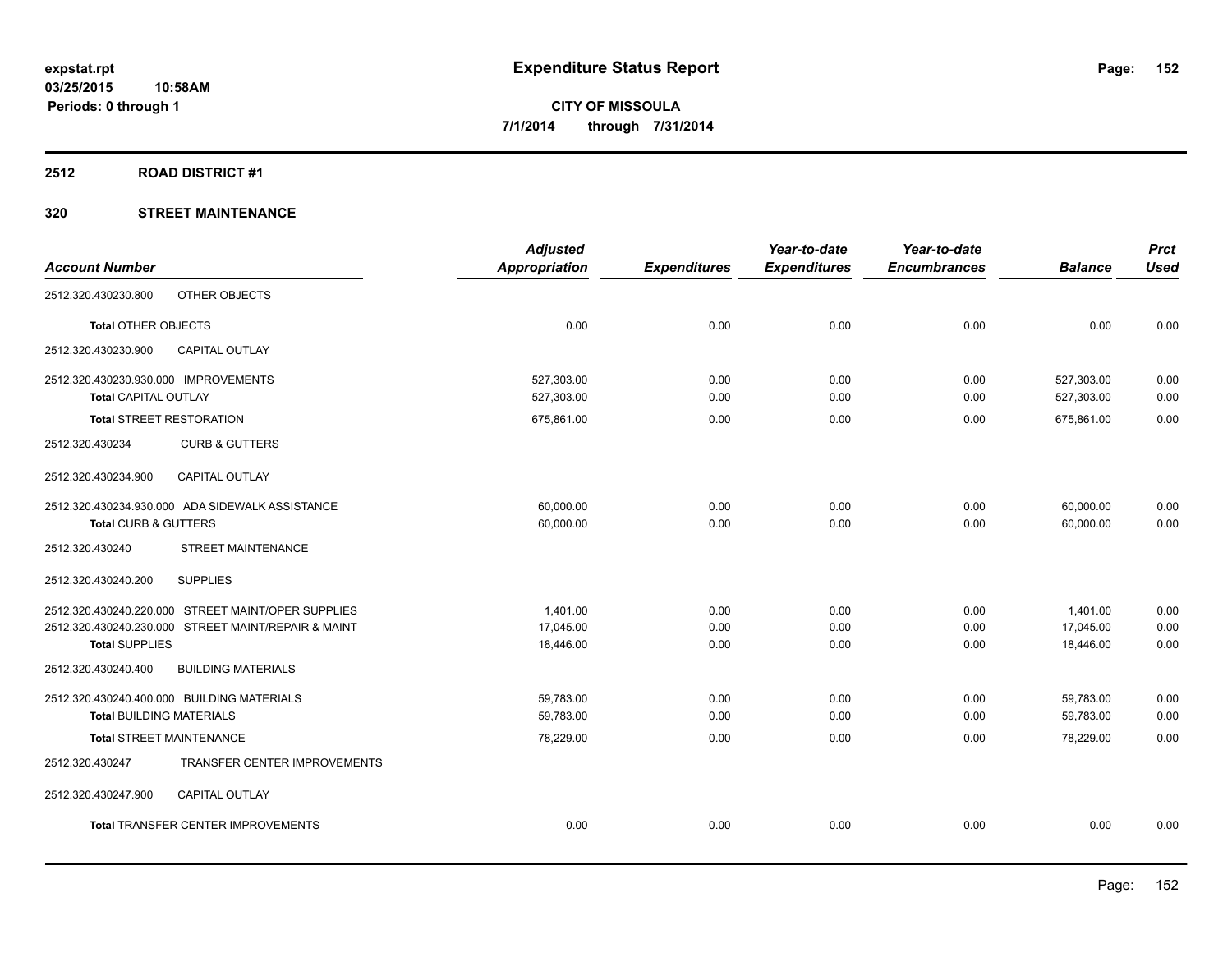## **2512 ROAD DISTRICT #1**

|                                                                  | <b>Adjusted</b>      |                     | Year-to-date        | Year-to-date        |                | <b>Prct</b> |
|------------------------------------------------------------------|----------------------|---------------------|---------------------|---------------------|----------------|-------------|
| <b>Account Number</b>                                            | <b>Appropriation</b> | <b>Expenditures</b> | <b>Expenditures</b> | <b>Encumbrances</b> | <b>Balance</b> | <b>Used</b> |
| <b>ICE &amp; SNOW REMOVAL</b><br>2512.320.430251                 |                      |                     |                     |                     |                |             |
| 2512.320.430251.100<br>PERSONAL SERVICES                         |                      |                     |                     |                     |                |             |
| 2512.320.430251.110.000 SALARIES AND WAGES                       | 10,680.00            | 0.00                | 0.00                | 0.00                | 10,680.00      | 0.00        |
| 2512.320.430251.140.000 EMPLOYER CONTRIBUTIONS                   | 3,900.00             | 0.00                | 0.00                | 0.00                | 3,900.00       | 0.00        |
| <b>Total PERSONAL SERVICES</b>                                   | 14,580.00            | 0.00                | 0.00                | 0.00                | 14,580.00      | 0.00        |
| <b>SUPPLIES</b><br>2512.320.430251.200                           |                      |                     |                     |                     |                |             |
| 2512.320.430251.220.000 OPERATING SUPPLIES                       | 86,343.00            | 0.00                | 0.00                | 0.00                | 86,343.00      | 0.00        |
| 2512.320.430251.230.000 SNOW/ICE CTRL REPAIR & MAINT             | 12,544.00            | 0.00                | 0.00                | 0.00                | 12,544.00      | 0.00        |
| <b>Total SUPPLIES</b>                                            | 98,887.00            | 0.00                | 0.00                | 0.00                | 98,887.00      | 0.00        |
| Total ICE & SNOW REMOVAL                                         | 113.467.00           | 0.00                | 0.00                | 0.00                | 113.467.00     | 0.00        |
| <b>STREET CLEANING</b><br>2512.320.430252                        |                      |                     |                     |                     |                |             |
| 2512.320.430252.200<br><b>SUPPLIES</b>                           |                      |                     |                     |                     |                |             |
| 2512.320.430252.220.000 STREET CLEANING/OPERATING SUPPLIES       | 1.869.00             | 0.00                | 0.00                | 0.00                | 1,869.00       | 0.00        |
| 2512.320.430252.230.000 STREET CLEANING/REPAIR & MAINT           | 22,285.00            | 0.00                | 0.00                | 0.00                | 22,285.00      | 0.00        |
| <b>Total SUPPLIES</b>                                            | 24,154.00            | 0.00                | 0.00                | 0.00                | 24,154.00      | 0.00        |
| 2512.320.430252.500<br><b>FIXED CHARGES</b>                      |                      |                     |                     |                     |                |             |
| 2512.320.430252.500.000 FIXED CHARGES                            | 10,000.00            | 10,000.00           | 10,000.00           | 0.00                | 0.00           | 100.00      |
| <b>Total FIXED CHARGES</b>                                       | 10,000.00            | 10,000.00           | 10,000.00           | 0.00                | 0.00           | 100.00      |
| <b>Total STREET CLEANING</b>                                     | 34,154.00            | 10.000.00           | 10.000.00           | 0.00                | 24,154.00      | 29.28       |
| <b>SIGNING &amp; STRIPING</b><br>2512.320.430265                 |                      |                     |                     |                     |                |             |
| 2512.320.430265.200<br><b>SUPPLIES</b>                           |                      |                     |                     |                     |                |             |
| SIGNING & STRIPING-REPAIR/MAINTENANCE<br>2512.320.430265.230.000 | 8,865.00             | 0.00                | 0.00                | 0.00                | 8,865.00       | 0.00        |
| 2512.320.430265.231.000 SIGNING & STRIPING/GASOLINE              | 1,135.00             | 0.00                | 0.00                | 0.00                | 1,135.00       | 0.00        |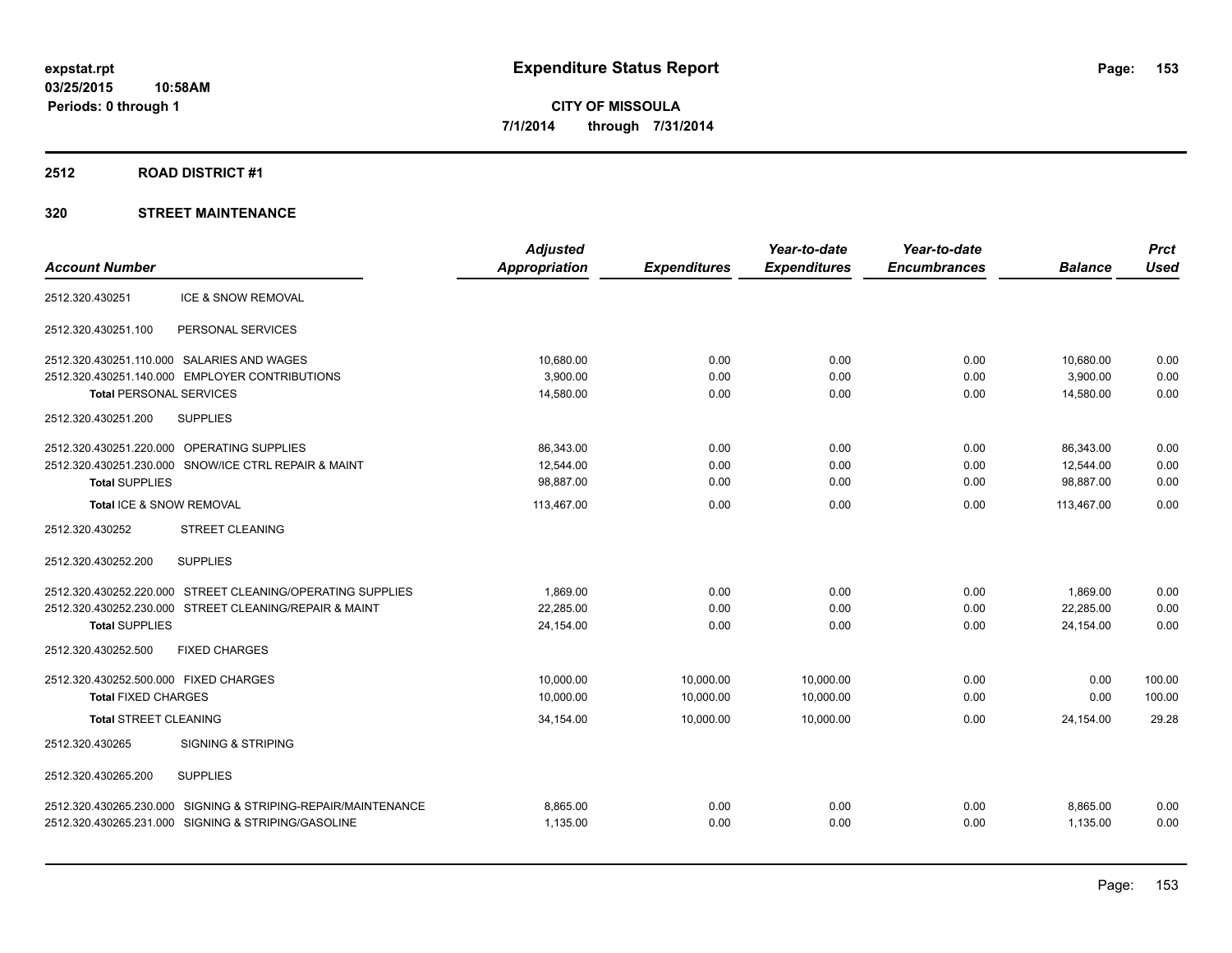## **2512 ROAD DISTRICT #1**

| <b>Account Number</b>               |                                                                                             | <b>Adjusted</b><br>Appropriation | <b>Expenditures</b> | Year-to-date<br><b>Expenditures</b> | Year-to-date<br><b>Encumbrances</b> | <b>Balance</b>          | <b>Prct</b><br><b>Used</b> |
|-------------------------------------|---------------------------------------------------------------------------------------------|----------------------------------|---------------------|-------------------------------------|-------------------------------------|-------------------------|----------------------------|
| <b>Total SIGNING &amp; STRIPING</b> |                                                                                             | 10,000.00                        | 0.00                | 0.00                                | 0.00                                | 10,000.00               | 0.00                       |
| 2512.320.431200                     | <b>FLOOD CONTROL</b>                                                                        |                                  |                     |                                     |                                     |                         |                            |
| 2512.320.431200.900                 | <b>CAPITAL OUTLAY</b>                                                                       |                                  |                     |                                     |                                     |                         |                            |
| <b>Total FLOOD CONTROL</b>          | 2512.320.431200.930.000 FLOOD CONTROL MAINT/MPROVEMENTS                                     | 10,000.00<br>10,000.00           | 0.00<br>0.00        | 0.00<br>0.00                        | 0.00<br>0.00                        | 10.000.00<br>10,000.00  | 0.00<br>0.00               |
| 2512.320.460434                     | <b>GREENWAYS &amp; HORTICULTURE</b>                                                         |                                  |                     |                                     |                                     |                         |                            |
| 2512.320.460434.200                 | <b>SUPPLIES</b>                                                                             |                                  |                     |                                     |                                     |                         |                            |
|                                     | 2512.320.460434.230.000 ADOPT A TRAFFIC CIRCLE<br><b>Total GREENWAYS &amp; HORTICULTURE</b> | 2.500.00<br>2,500.00             | 185.95<br>185.95    | 185.95<br>185.95                    | 0.00<br>0.00                        | 2,314.05<br>2,314.05    | 7.44<br>7.44               |
| 2512.320.490504                     | <b>DEBT SERVICE</b>                                                                         |                                  |                     |                                     |                                     |                         |                            |
| 2512.320.490504.600                 | <b>DEBT SERVICE</b>                                                                         |                                  |                     |                                     |                                     |                         |                            |
| 2512.320.490504.610.000 PRINCIPAL   | 2512.320.490504.620.000 INTEREST / SERVICE FEES                                             | 218.771.00<br>32,025.00          | 0.00<br>0.00        | 0.00<br>0.00                        | 0.00<br>0.00                        | 218.771.00<br>32,025.00 | 0.00<br>0.00               |
| <b>Total DEBT SERVICE</b>           |                                                                                             | 250,796.00                       | 0.00                | 0.00                                | 0.00                                | 250,796.00              | 0.00                       |
| <b>Total ROAD DISTRICT #1</b>       |                                                                                             | 1,272,302.00                     | 10,185.95           | 10,185.95                           | 0.00                                | 1,262,116.05            | 0.80                       |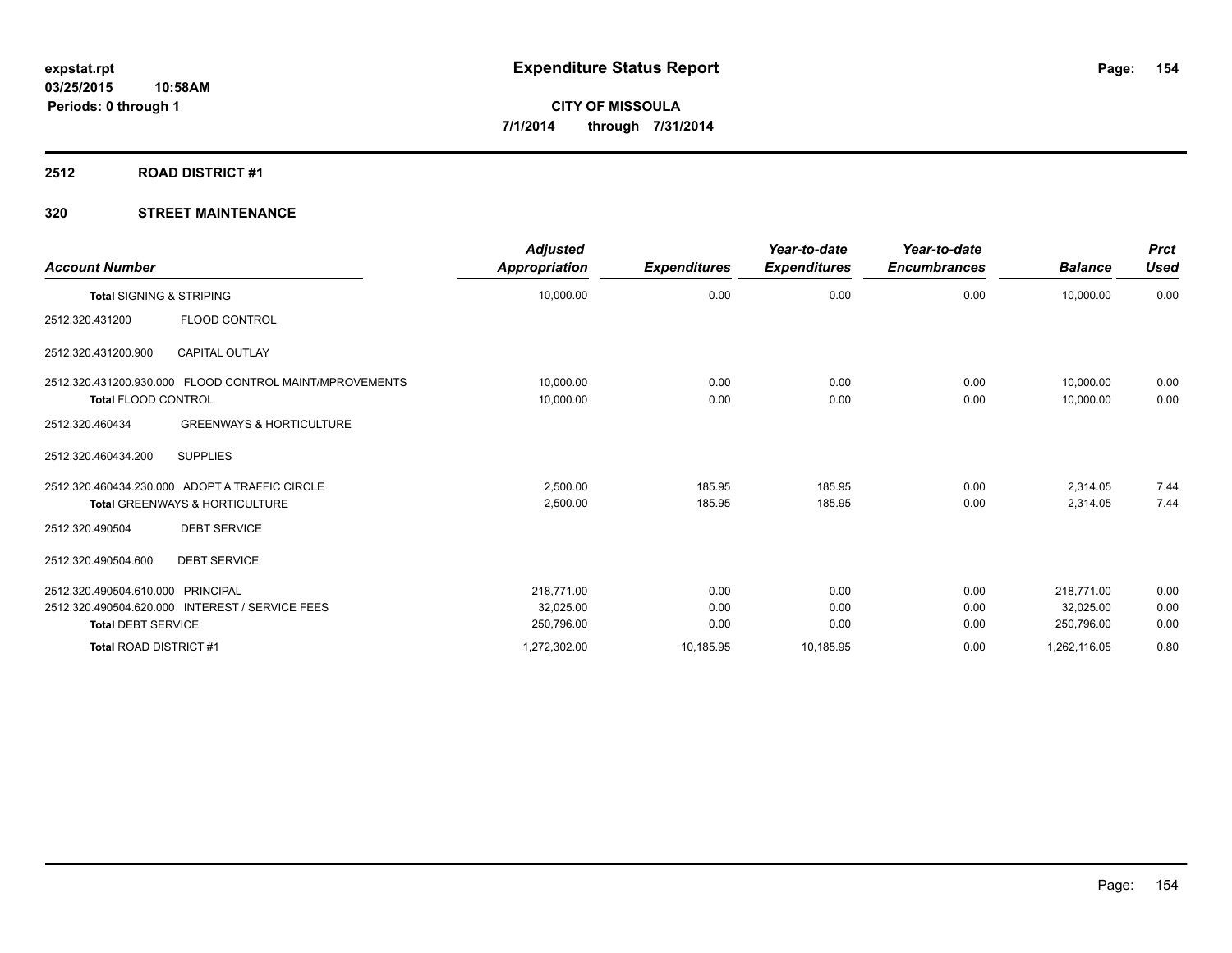## **2513 PARK DISTRICT #1**

## **270 CITY ATTORNEY**

| <b>Account Number</b>      |                                | <b>Adjusted</b><br>Appropriation | <b>Expenditures</b> | Year-to-date<br><b>Expenditures</b> | Year-to-date<br><b>Encumbrances</b> | <b>Balance</b> | <b>Prct</b><br>Used |
|----------------------------|--------------------------------|----------------------------------|---------------------|-------------------------------------|-------------------------------------|----------------|---------------------|
| 2513.270.460484            | <b>CONSERVATION LANDS MGMT</b> |                                  |                     |                                     |                                     |                |                     |
| 2513.270.460484.100        | PERSONAL SERVICES              |                                  |                     |                                     |                                     |                |                     |
| <b>Total CITY ATTORNEY</b> |                                | 0.00                             | 0.00                | 0.00                                | 0.00                                | 0.00           | 0.00                |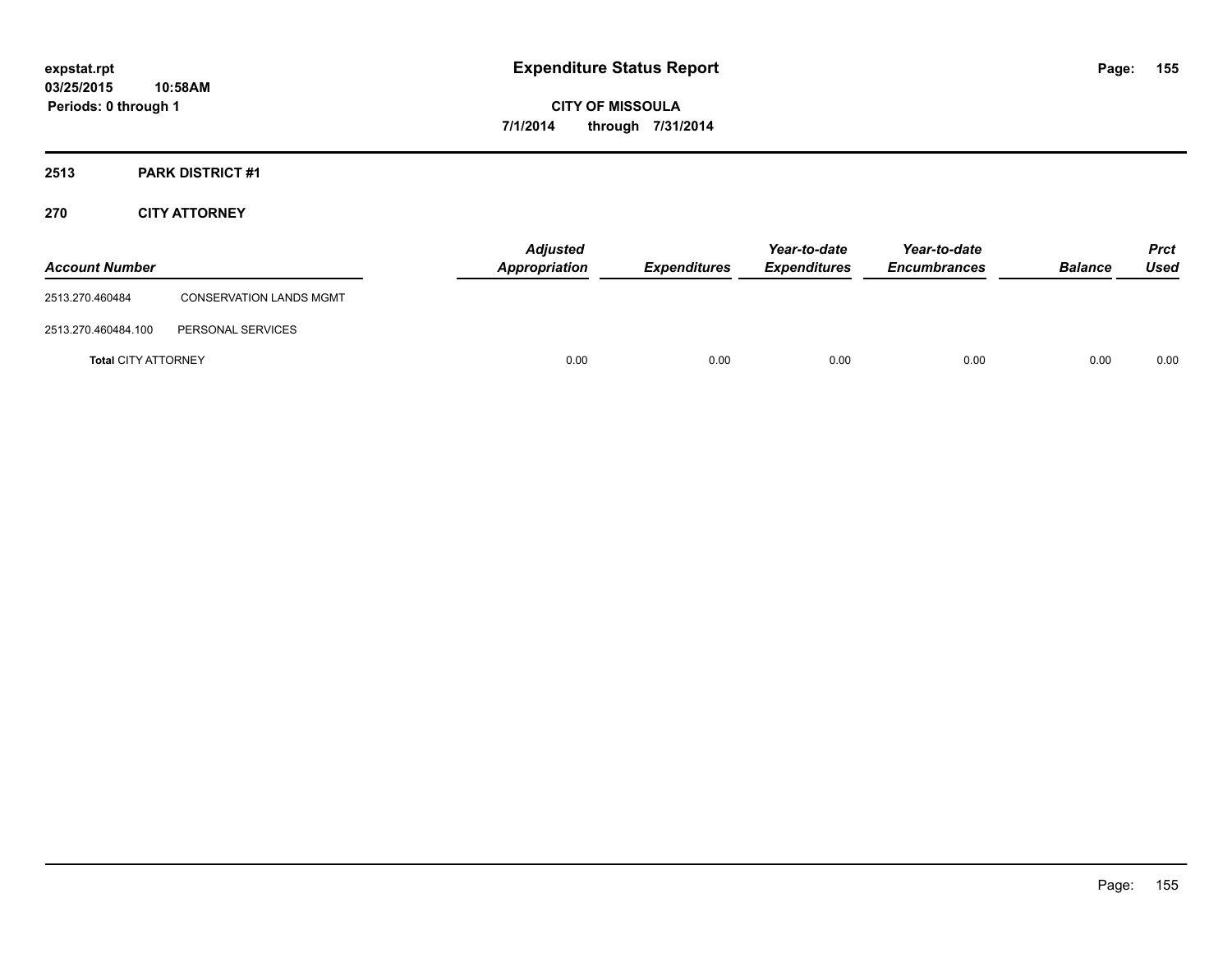## **2513 PARK DISTRICT #1**

|                                                        | <b>Adjusted</b> |                     | Year-to-date        | Year-to-date        |                | <b>Prct</b> |
|--------------------------------------------------------|-----------------|---------------------|---------------------|---------------------|----------------|-------------|
| <b>Account Number</b>                                  | Appropriation   | <b>Expenditures</b> | <b>Expenditures</b> | <b>Encumbrances</b> | <b>Balance</b> | <b>Used</b> |
| RENOVATE REPLACE IMPROV<br>2513.370.460400             |                 |                     |                     |                     |                |             |
| 2513.370.460400.300<br>PURCHASED SERVICES              |                 |                     |                     |                     |                |             |
| 2513.370.460400.350.000 RENOVATE REPLACE IMPROVE       | 40.000.00       | 0.00                | 0.00                | 0.00                | 40,000.00      | 0.00        |
| <b>Total PURCHASED SERVICES</b>                        | 40,000.00       | 0.00                | 0.00                | 0.00                | 40,000.00      | 0.00        |
| CAPITAL OUTLAY<br>2513.370.460400.900                  |                 |                     |                     |                     |                |             |
| 2513.370.460400.930.000 RENOVATE REPLACE IMPROVE       | 30,000.00       | 0.00                | 0.00                | 0.00                | 30,000.00      | 0.00        |
| Total CAPITAL OUTLAY                                   | 30,000.00       | 0.00                | 0.00                | 0.00                | 30,000.00      | 0.00        |
| Total RENOVATE REPLACE IMPROV                          | 70,000.00       | 0.00                | 0.00                | 0.00                | 70,000.00      | 0.00        |
| 2513.370.460432<br>PARK ADMIN                          |                 |                     |                     |                     |                |             |
| 2513.370.460432.100<br>PERSONAL SERVICES               |                 |                     |                     |                     |                |             |
| 2513.370.460432.141.000 STATE RETIREMENT CONTRIBUTIONS | 0.00            | 0.80                | 0.80                | 0.00                | $-0.80$        | 0.00        |
| <b>Total PERSONAL SERVICES</b>                         | 0.00            | 0.80                | 0.80                | 0.00                | $-0.80$        | 0.00        |
| PURCHASED SERVICES<br>2513.370.460432.300              |                 |                     |                     |                     |                |             |
| 2513.370.460432.350.000 PROFESSIONAL SERVICES          | 11.500.00       | 0.00                | 0.00                | 0.00                | 11,500.00      | 0.00        |
| 2513.370.460432.360.000 REPAIR & MAINTENANCE           | 3,000.00        | 0.00                | 0.00                | 0.00                | 3,000.00       | 0.00        |
| <b>Total PURCHASED SERVICES</b>                        | 14,500.00       | 0.00                | 0.00                | 0.00                | 14,500.00      | 0.00        |
| 2513.370.460432.600<br><b>DEBT SERVICE</b>             |                 |                     |                     |                     |                |             |
| <b>Total DEBT SERVICE</b>                              | 0.00            | 0.00                | 0.00                | 0.00                | 0.00           | 0.00        |
| <b>Total PARK ADMIN</b>                                | 14,500.00       | 0.80                | 0.80                | 0.00                | 14.499.20      | 0.01        |
| <b>GREENWAYS &amp; HORTICULTURE</b><br>2513.370.460434 |                 |                     |                     |                     |                |             |
| 2513.370.460434.100<br>PERSONAL SERVICES               |                 |                     |                     |                     |                |             |
| 2513.370.460434.110.000 GREENWAYS & HORTCULTURE        | 8,842.00        | 0.00                | 0.00                | 0.00                | 8,842.00       | 0.00        |
|                                                        |                 |                     |                     |                     |                |             |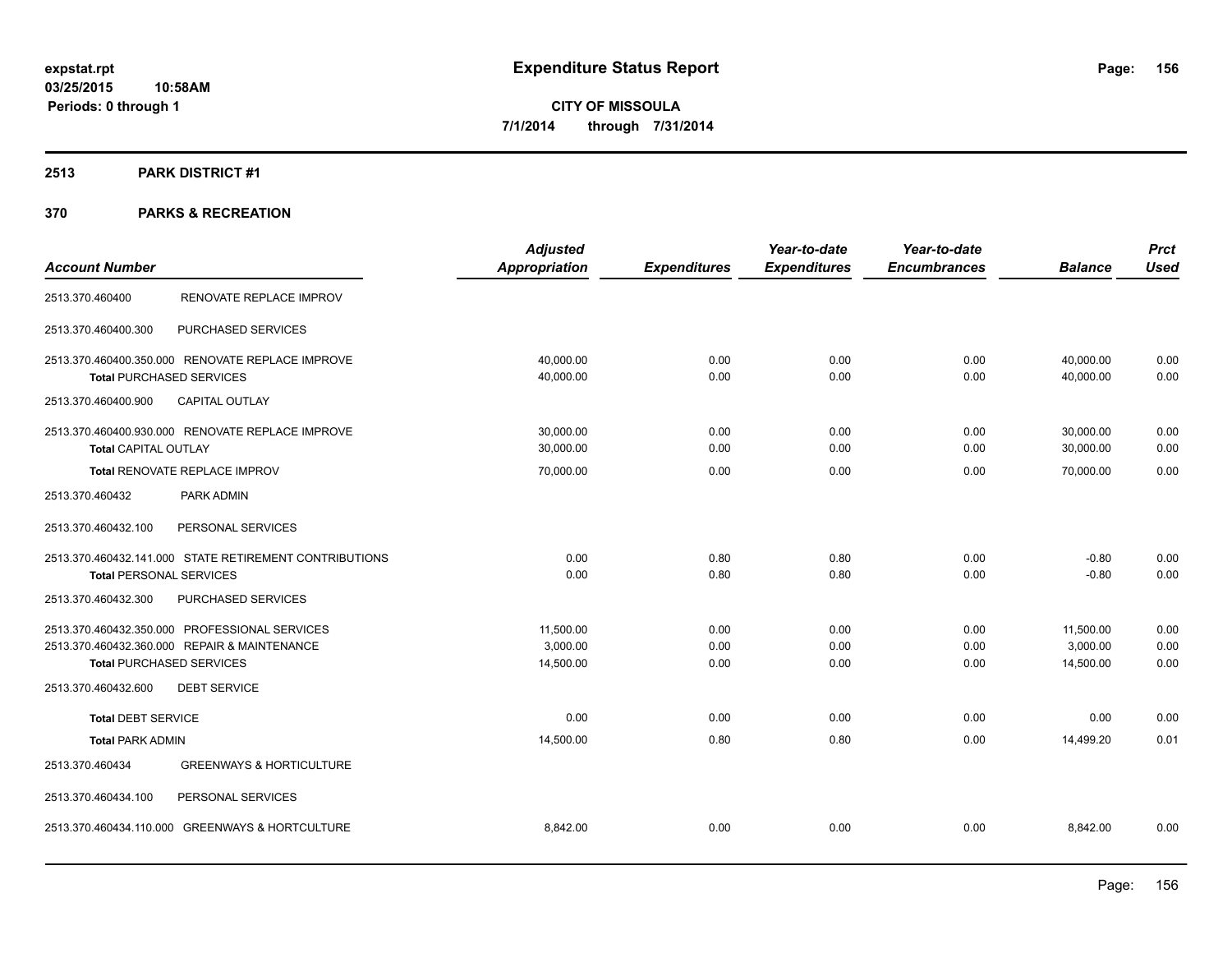## **2513 PARK DISTRICT #1**

| <b>Account Number</b>                             | <b>Adjusted</b><br>Appropriation | <b>Expenditures</b> | Year-to-date<br><b>Expenditures</b> | Year-to-date<br><b>Encumbrances</b> | <b>Balance</b> | <b>Prct</b><br><b>Used</b> |
|---------------------------------------------------|----------------------------------|---------------------|-------------------------------------|-------------------------------------|----------------|----------------------------|
| 2513.370.460434.140.000 GREENWAYS & HORTICLTURE   | 1,356.00                         | 0.00                | 0.00                                | 0.00                                | 1,356.00       | 0.00                       |
| <b>Total PERSONAL SERVICES</b>                    | 10,198.00                        | 0.00                | 0.00                                | 0.00                                | 10,198.00      | 0.00                       |
| <b>SUPPLIES</b><br>2513.370.460434.200            |                                  |                     |                                     |                                     |                |                            |
| 2513.370.460434.220.000 OPERATING SUPPLIES        | 3,373.00                         | 0.00                | 0.00                                | 0.00                                | 3,373.00       | 0.00                       |
| 2513.370.460434.230.000 REPAIR/MAINTENANCE        | 7,134.00                         | 0.00                | 0.00                                | 0.00                                | 7,134.00       | 0.00                       |
| 2513.370.460434.231.000 GASOLINE                  | 2,000.00                         | 0.00                | 0.00                                | 0.00                                | 2,000.00       | 0.00                       |
| <b>Total SUPPLIES</b>                             | 12,507.00                        | 0.00                | 0.00                                | 0.00                                | 12,507.00      | 0.00                       |
| PURCHASED SERVICES<br>2513.370.460434.300         |                                  |                     |                                     |                                     |                |                            |
| 2513.370.460434.341.000 ELECTRICITY & NATURAL GAS | 310.00                           | 9.07                | 9.07                                | 0.00                                | 300.93         | 2.93                       |
| 2513.370.460434.343.000 WATER CHARGES             | 310.00                           | 0.00                | 0.00                                | 0.00                                | 310.00         | 0.00                       |
| 2513.370.460434.345.000 GARBAGE                   | 136.00                           | 0.00                | 0.00                                | 0.00                                | 136.00         | 0.00                       |
| 2513.370.460434.360.000 REPAIR & MAINTENANCE      | 2,589.00                         | 0.00                | 0.00                                | 0.00                                | 2,589.00       | 0.00                       |
| <b>Total PURCHASED SERVICES</b>                   | 3,345.00                         | 9.07                | 9.07                                | 0.00                                | 3,335.93       | 0.27                       |
| Total GREENWAYS & HORTICULTURE                    | 26,050.00                        | 9.07                | 9.07                                | 0.00                                | 26,040.93      | 0.03                       |
| <b>URBAN FORESTRY</b><br>2513.370.460439          |                                  |                     |                                     |                                     |                |                            |
| <b>SUPPLIES</b><br>2513.370.460439.200            |                                  |                     |                                     |                                     |                |                            |
| 2513.370.460439.220.000 OPERATING SUPPLIES        | 24,352.00                        | 0.00                | 0.00                                | 0.00                                | 24,352.00      | 0.00                       |
| 2513.370.460439.230.000 REPAIR/MAINTENANCE        | 3,952.00                         | 0.00                | 0.00                                | 0.00                                | 3,952.00       | 0.00                       |
| <b>Total SUPPLIES</b>                             | 28,304.00                        | 0.00                | 0.00                                | 0.00                                | 28,304.00      | 0.00                       |
| 2513.370.460439.300<br>PURCHASED SERVICES         |                                  |                     |                                     |                                     |                |                            |
| 2513.370.460439.350.000 PROFESSIONAL SERVICES     | 2,660.00                         | 0.00                | 0.00                                | 0.00                                | 2,660.00       | 0.00                       |
| 2513.370.460439.360.000 REPAIR & MAINTENANCE      | 60,000.00                        | 0.00                | 0.00                                | 0.00                                | 60,000.00      | 0.00                       |
| <b>Total PURCHASED SERVICES</b>                   | 62,660.00                        | 0.00                | 0.00                                | 0.00                                | 62,660.00      | 0.00                       |
| <b>Total URBAN FORESTRY</b>                       | 90,964.00                        | 0.00                | 0.00                                | 0.00                                | 90,964.00      | 0.00                       |
| <b>SPRAY DECKS</b><br>2513.370.460474             |                                  |                     |                                     |                                     |                |                            |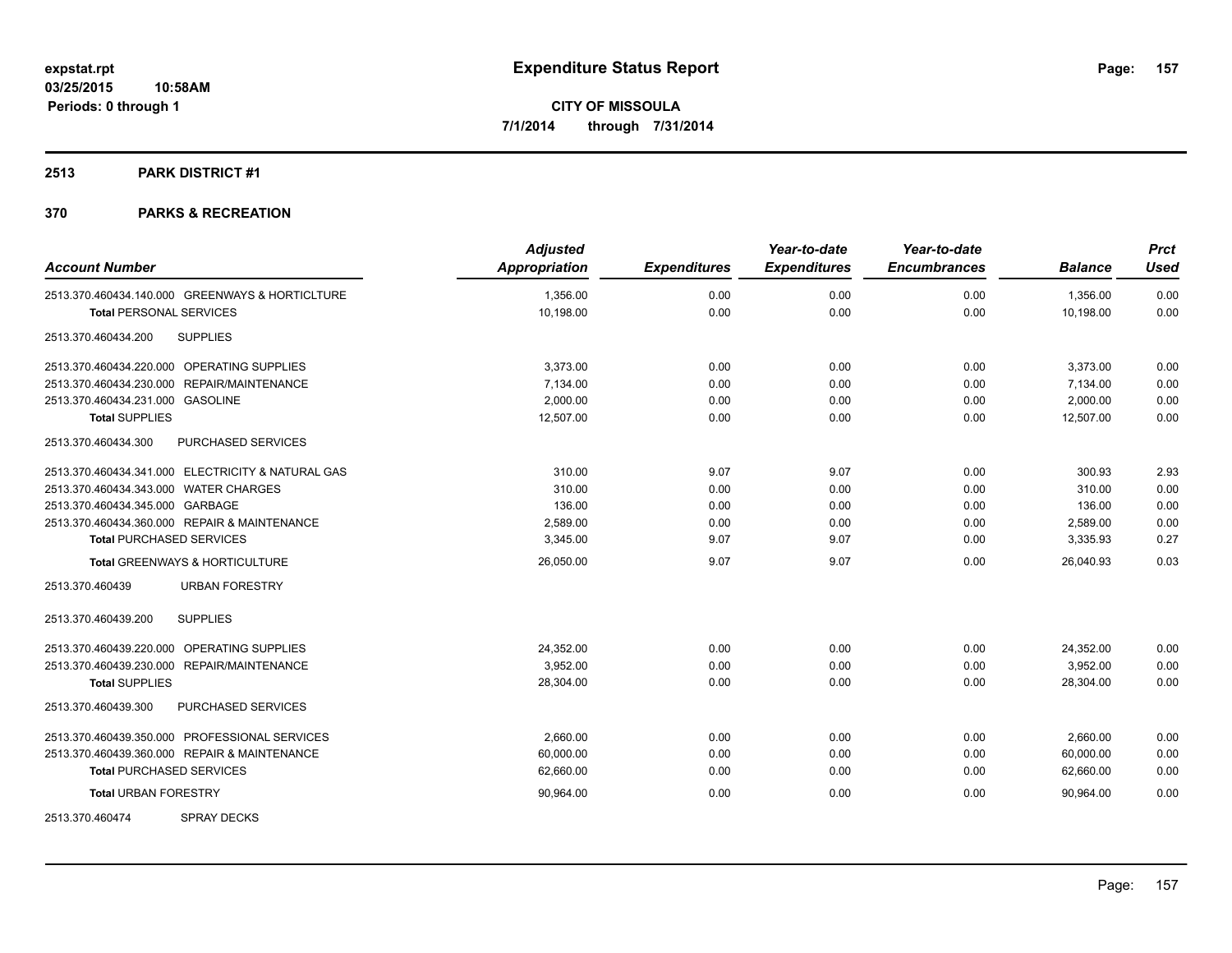## **2513 PARK DISTRICT #1**

|                                                              | <b>Adjusted</b>      |                     | Year-to-date        | Year-to-date        |                | <b>Prct</b> |
|--------------------------------------------------------------|----------------------|---------------------|---------------------|---------------------|----------------|-------------|
| <b>Account Number</b>                                        | <b>Appropriation</b> | <b>Expenditures</b> | <b>Expenditures</b> | <b>Encumbrances</b> | <b>Balance</b> | <b>Used</b> |
| <b>SUPPLIES</b><br>2513.370.460474.200                       |                      |                     |                     |                     |                |             |
| 2513.370.460474.230.000 SPRAY DECKS/REPAIR/MAINTENANCE       | 1,600.00             | 0.00                | 0.00                | 0.00                | 1,600.00       | 0.00        |
| <b>Total SUPPLIES</b>                                        | 1,600.00             | 0.00                | 0.00                | 0.00                | 1,600.00       | 0.00        |
| 2513.370.460474.300<br>PURCHASED SERVICES                    |                      |                     |                     |                     |                |             |
| 2513.370.460474.341.000 ELECTRICITY & NATURAL GAS            | 2,100.00             | 0.00                | 0.00                | 0.00                | 2,100.00       | 0.00        |
| 2513.370.460474.360.000 REPAIR & MAINTENANCE                 | 6,300.00             | 0.00                | 0.00                | 0.00                | 6,300.00       | 0.00        |
| <b>Total PURCHASED SERVICES</b>                              | 8,400.00             | 0.00                | 0.00                | 0.00                | 8,400.00       | 0.00        |
| <b>Total SPRAY DECKS</b>                                     | 10,000.00            | 0.00                | 0.00                | 0.00                | 10.000.00      | 0.00        |
| 2513.370.460477<br><b>GRILL VAN</b>                          |                      |                     |                     |                     |                |             |
| PURCHASED SERVICES<br>2513.370.460477.300                    |                      |                     |                     |                     |                |             |
| <b>Total GRILL VAN</b>                                       | 0.00                 | 0.00                | 0.00                | 0.00                | 0.00           | 0.00        |
| <b>CONSERVATION LANDS MGMT</b><br>2513.370.460484            |                      |                     |                     |                     |                |             |
| PERSONAL SERVICES<br>2513.370.460484.100                     |                      |                     |                     |                     |                |             |
| 2513.370.460484.110.000 CONSRVTN LAND MGMT/WAGES             | 58,793.00            | 796.60              | 796.60              | 0.00                | 57,996.40      | 1.35        |
| 2513.370.460484.140.000 CONSRVTN LAND MGMT/EMP CONTRIBUTIONS | 31,394.00            | 155.03              | 155.03              | 0.00                | 31,238.97      | 0.49        |
| <b>Total PERSONAL SERVICES</b>                               | 90,187.00            | 951.63              | 951.63              | 0.00                | 89,235.37      | 1.06        |
| <b>SUPPLIES</b><br>2513.370.460484.200                       |                      |                     |                     |                     |                |             |
| <b>Total SUPPLIES</b>                                        | 0.00                 | 0.00                | 0.00                | 0.00                | 0.00           | 0.00        |
| PURCHASED SERVICES<br>2513.370.460484.300                    |                      |                     |                     |                     |                |             |
| 2513.370.460484.350.000 PROFESSIONAL SERVICES                | 37,127.00            | 3,424.75            | 3,424.75            | 0.00                | 33,702.25      | 9.22        |
| <b>Total PURCHASED SERVICES</b>                              | 37,127.00            | 3,424.75            | 3,424.75            | 0.00                | 33,702.25      | 9.22        |
| <b>Total CONSERVATION LANDS MGMT</b>                         | 127,314.00           | 4,376.38            | 4,376.38            | 0.00                | 122,937.62     | 3.44        |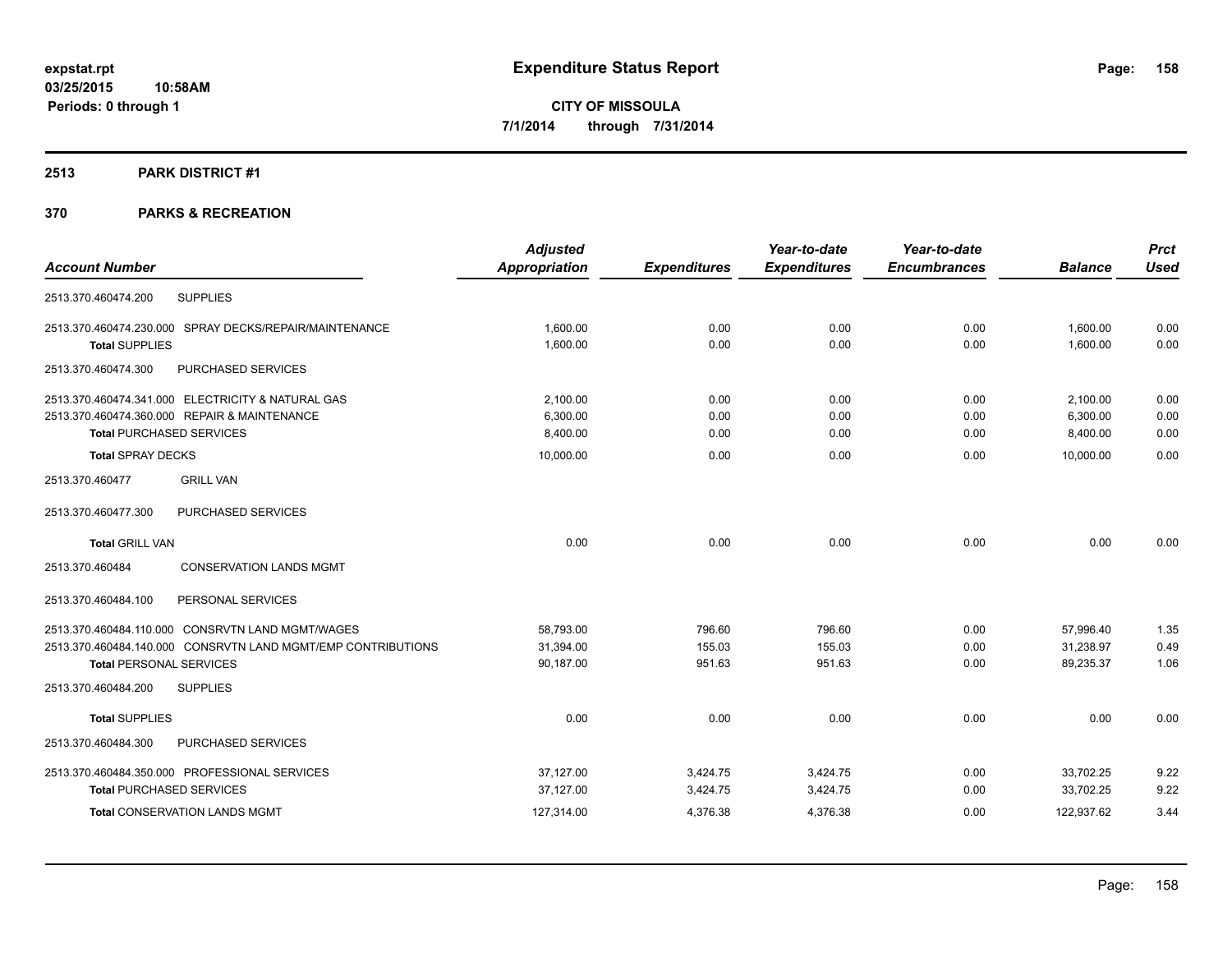## **2513 PARK DISTRICT #1**

|                                       |                                                               | <b>Adjusted</b>      |                     | Year-to-date        | Year-to-date        |                | <b>Prct</b> |
|---------------------------------------|---------------------------------------------------------------|----------------------|---------------------|---------------------|---------------------|----------------|-------------|
| <b>Account Number</b>                 |                                                               | <b>Appropriation</b> | <b>Expenditures</b> | <b>Expenditures</b> | <b>Encumbrances</b> | <b>Balance</b> | <b>Used</b> |
| 2513.370.460485                       | <b>SAFETY &amp; TRAINING</b>                                  |                      |                     |                     |                     |                |             |
| 2513.370.460485.100                   | PERSONAL SERVICES                                             |                      |                     |                     |                     |                |             |
| <b>Total PERSONAL SERVICES</b>        |                                                               | 0.00                 | 0.00                | 0.00                | 0.00                | 0.00           | 0.00        |
| 2513.370.460485.300                   | PURCHASED SERVICES                                            |                      |                     |                     |                     |                |             |
| <b>Total SAFETY &amp; TRAINING</b>    |                                                               | 0.00                 | 0.00                | 0.00                | 0.00                | 0.00           | 0.00        |
| 2513.370.460501                       | PARK MAINTENANCE ROUTINE                                      |                      |                     |                     |                     |                |             |
| 2513.370.460501.100                   | PERSONAL SERVICES                                             |                      |                     |                     |                     |                |             |
|                                       | 2513.370.460501.110.000 PARK MAINT ROUTINE/SALARIES AND WAGES | 10.402.00            | 0.00                | 0.00                | 0.00                | 10,402.00      | 0.00        |
|                                       | 2513.370.460501.140.000 PARK MAINT ROUTINE/WAGES              | 2,164.00             | 0.00                | 0.00                | 0.00                | 2,164.00       | 0.00        |
| <b>Total PERSONAL SERVICES</b>        |                                                               | 12,566.00            | 0.00                | 0.00                | 0.00                | 12,566.00      | 0.00        |
| 2513.370.460501.200                   | <b>SUPPLIES</b>                                               |                      |                     |                     |                     |                |             |
|                                       | 2513.370.460501.220.000 OPERATING SUPPLIES                    | 41,491.00            | 995.39              | 995.39              | 0.00                | 40,495.61      | 2.40        |
|                                       | 2513.370.460501.230.000 REPAIR/MAINTENANCE                    | 77,580.00            | 778.16              | 778.16              | 0.00                | 76,801.84      | 1.00        |
| 2513.370.460501.231.000 GASOLINE      |                                                               | 8,144.00             | 0.00                | 0.00                | 0.00                | 8,144.00       | 0.00        |
| <b>Total SUPPLIES</b>                 |                                                               | 127,215.00           | 1,773.55            | 1,773.55            | 0.00                | 125,441.45     | 1.39        |
| 2513.370.460501.300                   | PURCHASED SERVICES                                            |                      |                     |                     |                     |                |             |
|                                       | 2513.370.460501.341.000 ELECTRICITY & NATURAL GAS             | 26,212.00            | 2,079.85            | 2,079.85            | 0.00                | 24,132.15      | 7.93        |
| 2513.370.460501.343.000 WATER CHARGES |                                                               | 7,375.00             | 0.00                | 0.00                | 0.00                | 7,375.00       | 0.00        |
| 2513.370.460501.345.000 GARBAGE       |                                                               | 2,954.00             | 0.00                | 0.00                | 0.00                | 2,954.00       | 0.00        |
|                                       | 2513.370.460501.350.000 PROFESSIONAL SERVICES                 | 5,558.00             | 188.00              | 188.00              | 0.00                | 5,370.00       | 3.38        |
|                                       | 2513.370.460501.360.000 REPAIR & MAINTENANCE                  | 55,751.00            | 575.00              | 575.00              | 0.00                | 55,176.00      | 1.03        |
|                                       | <b>Total PURCHASED SERVICES</b>                               | 97,850.00            | 2,842.85            | 2,842.85            | 0.00                | 95,007.15      | 2.91        |
|                                       | <b>Total PARK MAINTENANCE ROUTINE</b>                         | 237,631.00           | 4,616.40            | 4,616.40            | 0.00                | 233,014.60     | 1.94        |
| 2513.370.460506                       | <b>CARAS PARK IMPROVEMENTS</b>                                |                      |                     |                     |                     |                |             |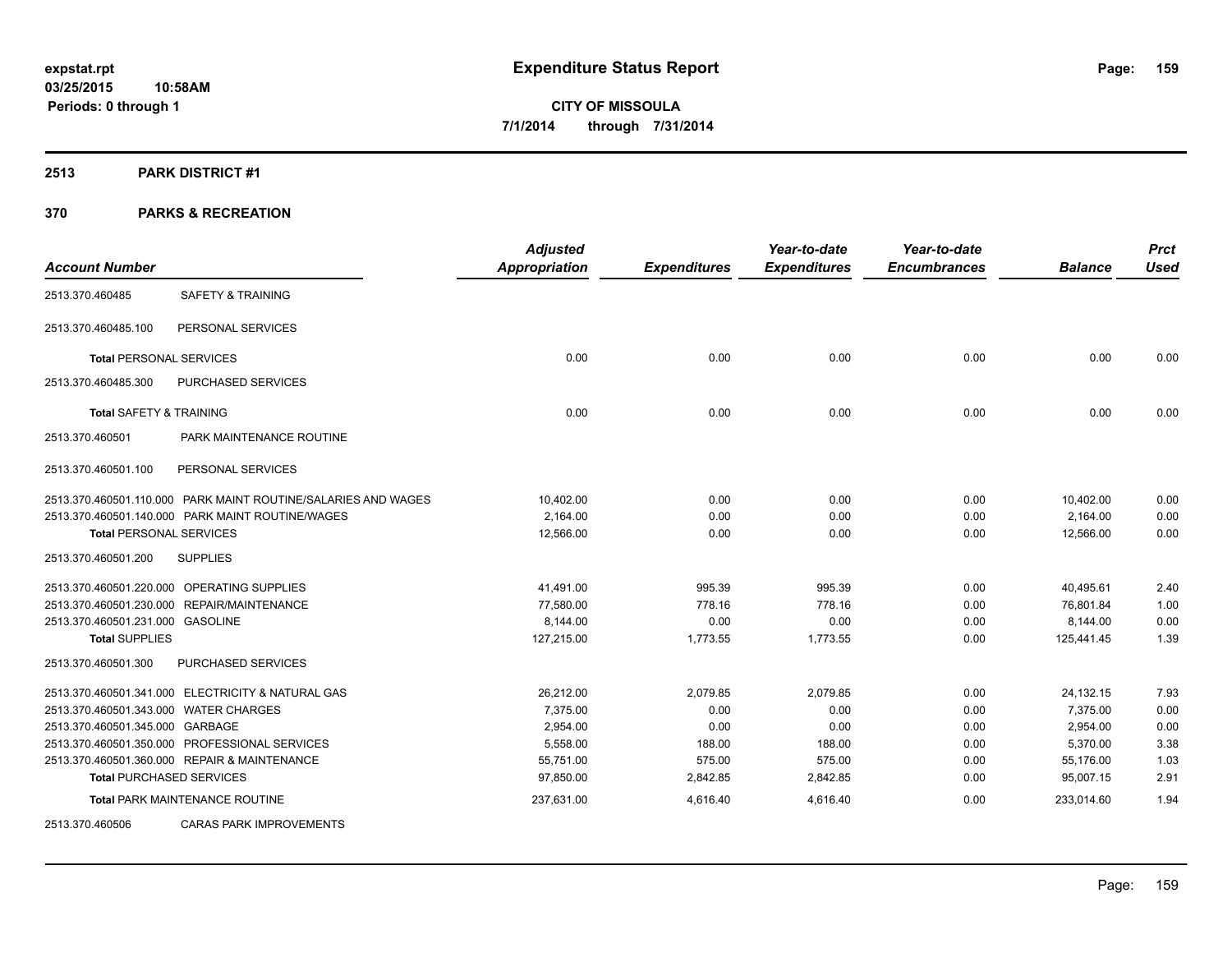## **2513 PARK DISTRICT #1**

| <b>Account Number</b>             |                                                 | <b>Adjusted</b><br><b>Appropriation</b> | <b>Expenditures</b> | Year-to-date<br><b>Expenditures</b> | Year-to-date<br><b>Encumbrances</b> | <b>Balance</b> | <b>Prct</b><br><b>Used</b> |
|-----------------------------------|-------------------------------------------------|-----------------------------------------|---------------------|-------------------------------------|-------------------------------------|----------------|----------------------------|
| 2513.370.460506.900               | <b>CAPITAL OUTLAY</b>                           |                                         |                     |                                     |                                     |                |                            |
|                                   | <b>Total CARAS PARK IMPROVEMENTS</b>            | 0.00                                    | 0.00                | 0.00                                | 0.00                                | 0.00           | 0.00                       |
| 2513.370.490504                   | <b>DEBT SERVICE</b>                             |                                         |                     |                                     |                                     |                |                            |
| 2513.370.490504.600               | <b>DEBT SERVICE</b>                             |                                         |                     |                                     |                                     |                |                            |
| 2513.370.490504.610.000 PRINCIPAL |                                                 | 57,511.00                               | 0.00                | 0.00                                | 0.00                                | 57,511.00      | 0.00                       |
|                                   | 2513.370.490504.620.000 INTEREST / SERVICE FEES | 487.00                                  | 0.00                | 0.00                                | 0.00                                | 487.00         | 0.00                       |
| <b>Total DEBT SERVICE</b>         |                                                 | 57,998.00                               | 0.00                | 0.00                                | 0.00                                | 57,998.00      | 0.00                       |
| <b>Total PARK DISTRICT #1</b>     |                                                 | 634,457.00                              | 9.002.65            | 9.002.65                            | 0.00                                | 625.454.35     | 1.42                       |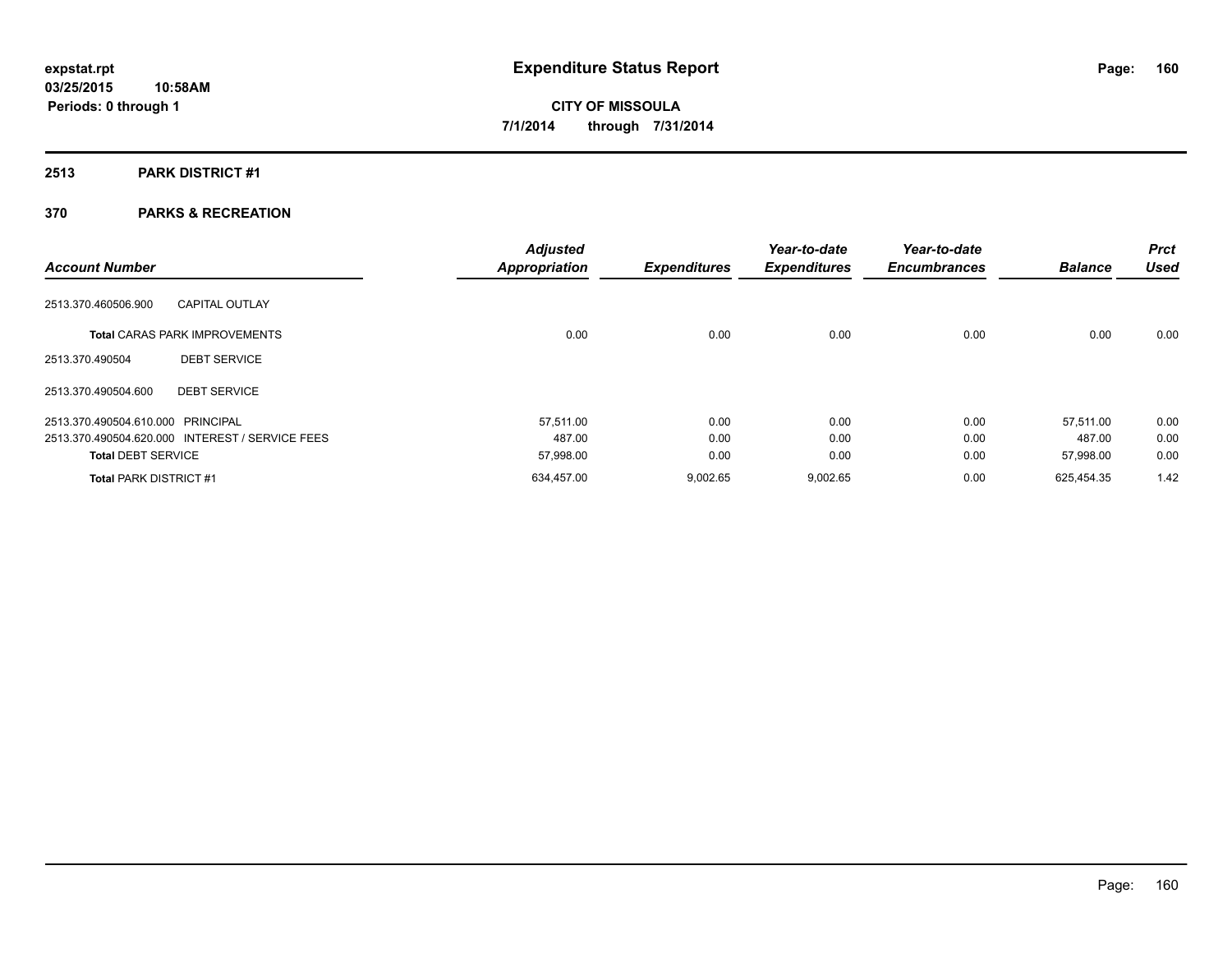## **2514 PUBLIC SAFETY & JUSTICE DISTRICT**

## **297 PUBLIC SAFETY/JUSTICE**

| <b>Account Number</b> |                                                   | <b>Adjusted</b><br>Appropriation | <b>Expenditures</b> | Year-to-date<br><b>Expenditures</b> | Year-to-date<br><b>Encumbrances</b> | <b>Balance</b> | <b>Prct</b><br>Used |
|-----------------------|---------------------------------------------------|----------------------------------|---------------------|-------------------------------------|-------------------------------------|----------------|---------------------|
| 2514.297.420000       | <b>PUBLIC SAFETY</b>                              |                                  |                     |                                     |                                     |                |                     |
| 2514.297.420000.300   | PURCHASED SERVICES                                |                                  |                     |                                     |                                     |                |                     |
|                       | <b>Total PUBLIC SAFETY &amp; JUSTICE DISTRICT</b> | 0.00                             | 0.00                | 0.00                                | 0.00                                | 0.00           | 0.00                |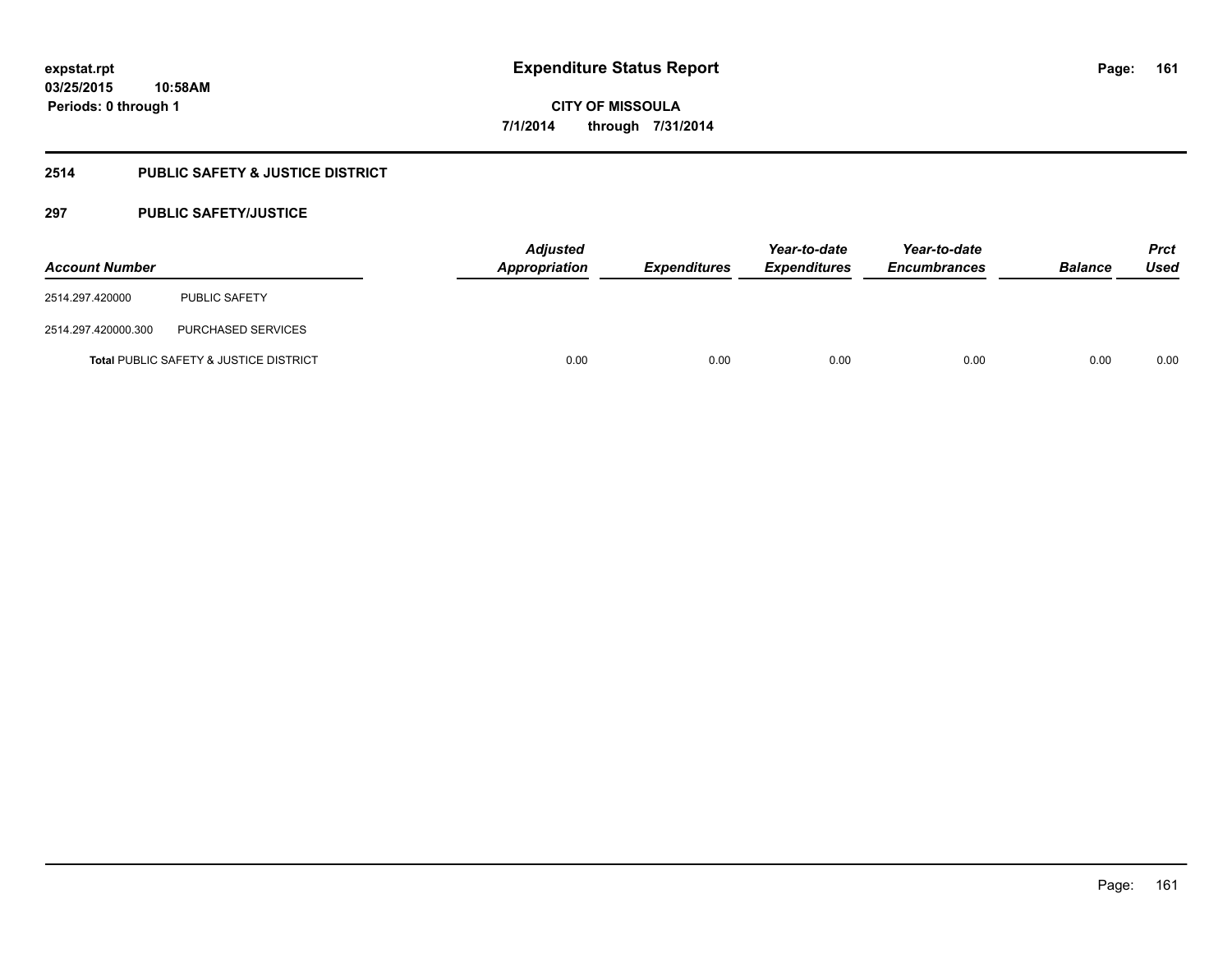## **2820 STATE GAS TAX FUND**

## **280 PUBLIC WORKS ADMIN/ENGINEERING**

|                                                  | <b>Adjusted</b>      |                     | Year-to-date        | Year-to-date        |                | <b>Prct</b> |
|--------------------------------------------------|----------------------|---------------------|---------------------|---------------------|----------------|-------------|
| <b>Account Number</b>                            | <b>Appropriation</b> | <b>Expenditures</b> | <b>Expenditures</b> | <b>Encumbrances</b> | <b>Balance</b> | <b>Used</b> |
| STREET RESTORATION<br>2820.280.430230            |                      |                     |                     |                     |                |             |
| 2820.280.430230.300<br>PURCHASED SERVICES        |                      |                     |                     |                     |                |             |
| <b>Total PURCHASED SERVICES</b>                  | 0.00                 | 0.00                | 0.00                | 0.00                | 0.00           | 0.00        |
| <b>FIXED CHARGES</b><br>2820.280.430230.500      |                      |                     |                     |                     |                |             |
| <b>Total FIXED CHARGES</b>                       | 0.00                 | 0.00                | 0.00                | 0.00                | 0.00           | 0.00        |
| <b>OTHER OBJECTS</b><br>2820.280.430230.800      |                      |                     |                     |                     |                |             |
| 2820.280.430230.820.000 TRANSFERS TO OTHER FUNDS | 564,000.00           | 0.00                | 0.00                | 0.00                | 564,000.00     | 0.00        |
| <b>Total OTHER OBJECTS</b>                       | 564,000.00           | 0.00                | 0.00                | 0.00                | 564,000.00     | 0.00        |
| <b>CAPITAL OUTLAY</b><br>2820.280.430230.900     |                      |                     |                     |                     |                |             |
| 2820.280.430230.930.000<br><b>IMPROVEMENTS</b>   | 373,100.00           | 17,208.00           | 17,208.00           | 0.00                | 355,892.00     | 4.61        |
| <b>Total CAPITAL OUTLAY</b>                      | 373,100.00           | 17,208.00           | 17,208.00           | 0.00                | 355,892.00     | 4.61        |
| <b>Total STATE GAS TAX FUND</b>                  | 937,100.00           | 17,208.00           | 17,208.00           | 0.00                | 919,892.00     | 1.84        |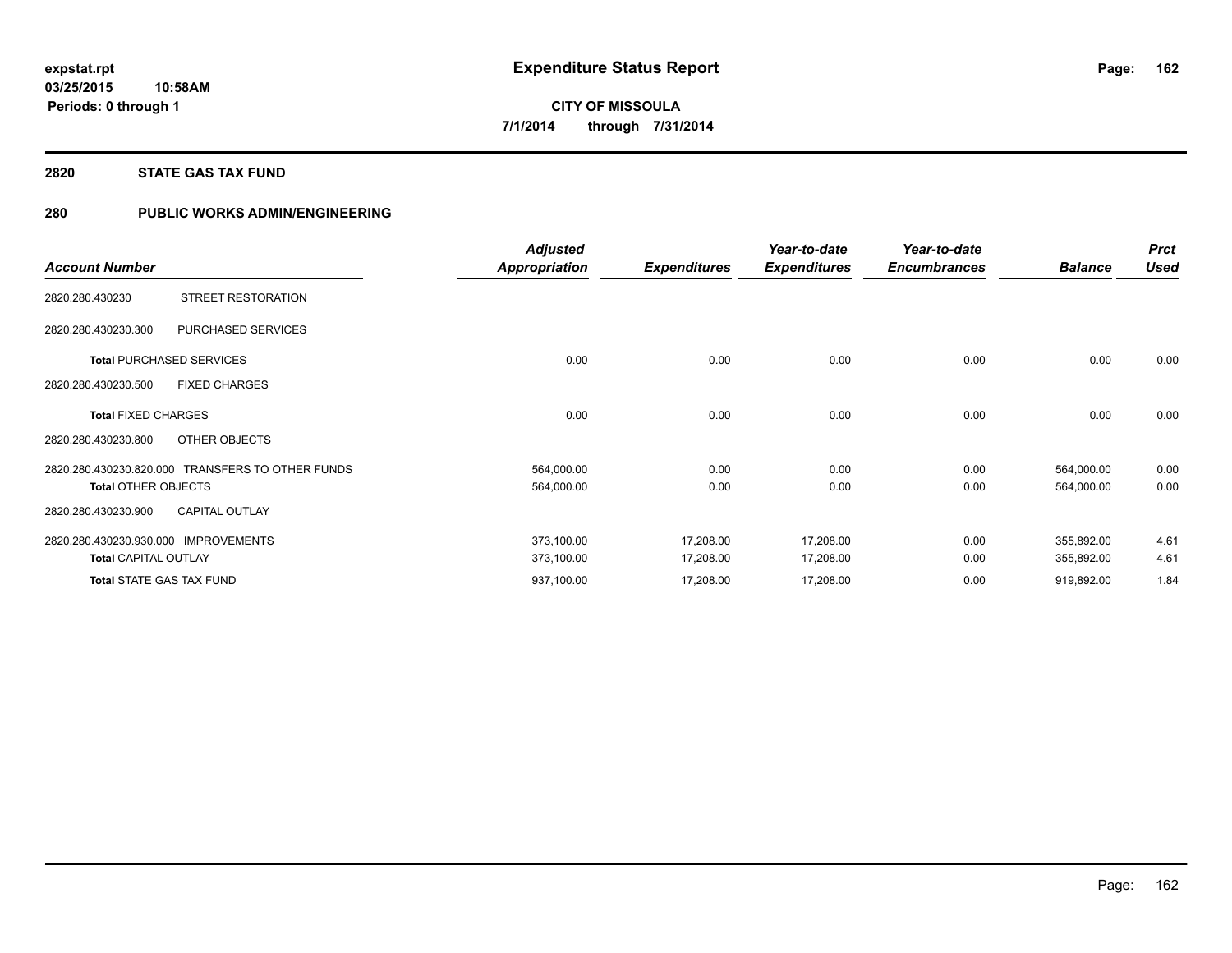**163**

**CITY OF MISSOULA 7/1/2014 through 7/31/2014**

## **2918 LAW ENFORCEMENT BLOCK GRANT FUND**

| <b>Account Number</b>       |                                   | <b>Adjusted</b><br>Appropriation | <b>Expenditures</b> | Year-to-date<br><b>Expenditures</b> | Year-to-date<br><b>Encumbrances</b> | <b>Balance</b> | <b>Prct</b><br><b>Used</b> |
|-----------------------------|-----------------------------------|----------------------------------|---------------------|-------------------------------------|-------------------------------------|----------------|----------------------------|
| 2918.290.420170             | <b>JAG VIII GRANT</b>             |                                  |                     |                                     |                                     |                |                            |
| 2918.290.420170.200         | <b>SUPPLIES</b>                   |                                  |                     |                                     |                                     |                |                            |
| <b>Total SUPPLIES</b>       |                                   | 0.00                             | 0.00                | 0.00                                | 0.00                                | 0.00           | 0.00                       |
| 2918.290.420170.300         | PURCHASED SERVICES                |                                  |                     |                                     |                                     |                |                            |
|                             | <b>Total PURCHASED SERVICES</b>   | 0.00                             | 0.00                | 0.00                                | 0.00                                | 0.00           | 0.00                       |
| 2918.290.420170.900         | CAPITAL OUTLAY                    |                                  |                     |                                     |                                     |                |                            |
| <b>Total JAG VIII GRANT</b> |                                   | 0.00                             | 0.00                | 0.00                                | 0.00                                | 0.00           | 0.00                       |
| 2918.290.420171             | <b>JAG IX GRANT</b>               |                                  |                     |                                     |                                     |                |                            |
| 2918.290.420171.200         | <b>SUPPLIES</b>                   |                                  |                     |                                     |                                     |                |                            |
| <b>Total SUPPLIES</b>       |                                   | 0.00                             | 0.00                | 0.00                                | 0.00                                | 0.00           | 0.00                       |
| 2918.290.420171.300         | PURCHASED SERVICES                |                                  |                     |                                     |                                     |                |                            |
|                             | <b>Total PURCHASED SERVICES</b>   | 0.00                             | 0.00                | 0.00                                | 0.00                                | 0.00           | 0.00                       |
| 2918.290.420171.700         | <b>GRANTS &amp; CONTRIBUTIONS</b> |                                  |                     |                                     |                                     |                |                            |
| <b>Total JAG IX GRANT</b>   |                                   | 0.00                             | 0.00                | 0.00                                | 0.00                                | 0.00           | 0.00                       |
| 2918.290.420173             | <b>JAG XI</b>                     |                                  |                     |                                     |                                     |                |                            |
| 2918.290.420173.200         | <b>SUPPLIES</b>                   |                                  |                     |                                     |                                     |                |                            |
| <b>Total SUPPLIES</b>       |                                   | 0.00                             | 0.00                | 0.00                                | 0.00                                | 0.00           | 0.00                       |
| 2918.290.420173.300         | PURCHASED SERVICES                |                                  |                     |                                     |                                     |                |                            |
|                             | <b>Total PURCHASED SERVICES</b>   | 0.00                             | 0.00                | 0.00                                | 0.00                                | 0.00           | 0.00                       |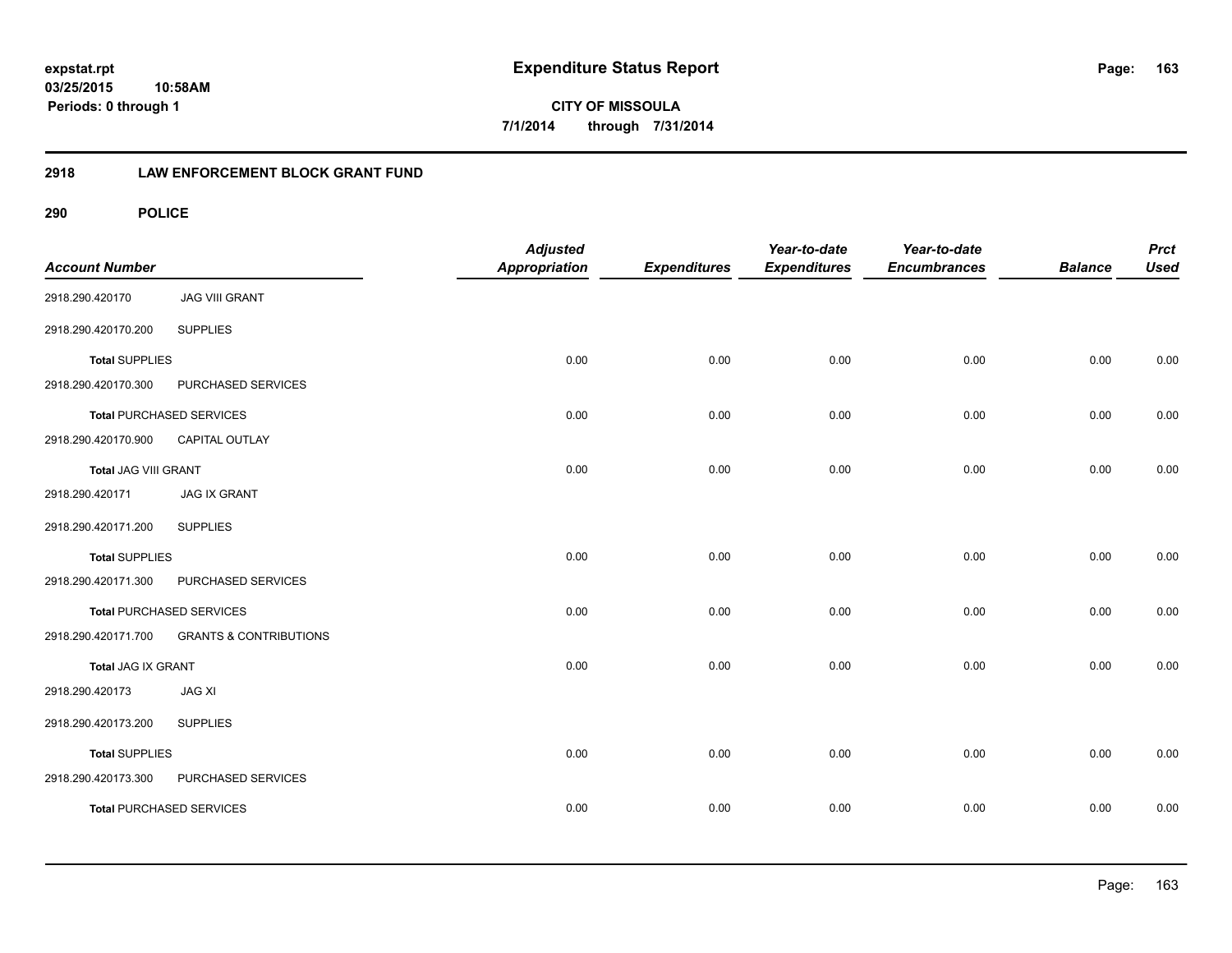## **2918 LAW ENFORCEMENT BLOCK GRANT FUND**

| <b>Account Number</b>       |                                                                                           | <b>Adjusted</b><br><b>Appropriation</b> | <b>Expenditures</b> | Year-to-date<br><b>Expenditures</b> | Year-to-date<br><b>Encumbrances</b> | <b>Balance</b>         | <b>Prct</b><br><b>Used</b> |
|-----------------------------|-------------------------------------------------------------------------------------------|-----------------------------------------|---------------------|-------------------------------------|-------------------------------------|------------------------|----------------------------|
| 2918.290.420173.700         | <b>GRANTS &amp; CONTRIBUTIONS</b>                                                         |                                         |                     |                                     |                                     |                        |                            |
|                             | 2918.290.420173.700.000 GRANTS & CONTRIBUTIONS<br><b>Total GRANTS &amp; CONTRIBUTIONS</b> | 58,000.00<br>58,000.00                  | 0.00<br>0.00        | 0.00<br>0.00                        | 0.00<br>0.00                        | 58,000.00<br>58,000.00 | 0.00<br>0.00               |
| 2918.290.420173.900         | <b>CAPITAL OUTLAY</b>                                                                     |                                         |                     |                                     |                                     |                        |                            |
| <b>Total CAPITAL OUTLAY</b> |                                                                                           | 0.00                                    | 0.00                | 0.00                                | 0.00                                | 0.00                   | 0.00                       |
| <b>Total JAG XI</b>         |                                                                                           | 58,000.00                               | 0.00                | 0.00                                | 0.00                                | 58,000.00              | 0.00                       |
| 2918.290.420174             | <b>JAG V GRANT</b>                                                                        |                                         |                     |                                     |                                     |                        |                            |
| 2918.290.420174.200         | <b>SUPPLIES</b>                                                                           |                                         |                     |                                     |                                     |                        |                            |
| <b>Total SUPPLIES</b>       |                                                                                           | 0.00                                    | 0.00                | 0.00                                | 0.00                                | 0.00                   | 0.00                       |
| 2918.290.420174.300         | PURCHASED SERVICES                                                                        |                                         |                     |                                     |                                     |                        |                            |
|                             | <b>Total PURCHASED SERVICES</b>                                                           | 0.00                                    | 0.00                | 0.00                                | 0.00                                | 0.00                   | 0.00                       |
| 2918.290.420174.700         | <b>GRANTS &amp; CONTRIBUTIONS</b>                                                         |                                         |                     |                                     |                                     |                        |                            |
|                             | Total GRANTS & CONTRIBUTIONS                                                              | 0.00                                    | 0.00                | 0.00                                | 0.00                                | 0.00                   | 0.00                       |
| 2918.290.420174.900         | <b>CAPITAL OUTLAY</b>                                                                     |                                         |                     |                                     |                                     |                        |                            |
| Total JAG V GRANT           |                                                                                           | 0.00                                    | 0.00                | 0.00                                | 0.00                                | 0.00                   | 0.00                       |
| 2918.290.420175             | <b>JAG X GRANT</b>                                                                        |                                         |                     |                                     |                                     |                        |                            |
| 2918.290.420175.200         | <b>SUPPLIES</b>                                                                           |                                         |                     |                                     |                                     |                        |                            |
| <b>Total SUPPLIES</b>       |                                                                                           | 0.00                                    | 0.00                | 0.00                                | 0.00                                | 0.00                   | 0.00                       |
| 2918.290.420175.300         | PURCHASED SERVICES                                                                        |                                         |                     |                                     |                                     |                        |                            |
| <b>Total JAG X GRANT</b>    | 2918.290.420175.350.000 PROFESSIONAL SERVICES                                             | 25,166.00<br>25,166.00                  | 0.00<br>0.00        | 0.00<br>0.00                        | 0.00<br>0.00                        | 25,166.00<br>25,166.00 | 0.00<br>0.00               |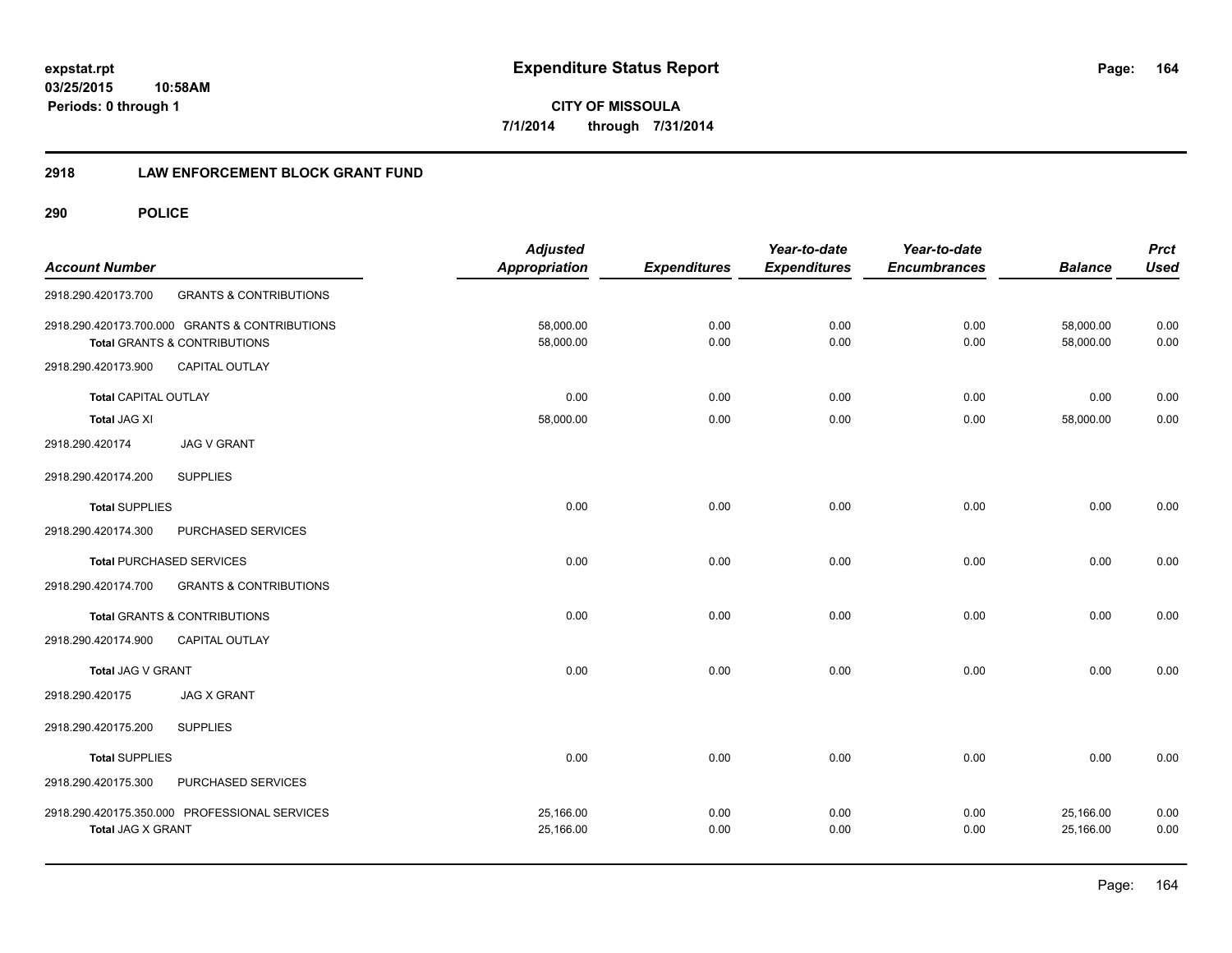**165**

**CITY OF MISSOULA 7/1/2014 through 7/31/2014**

## **2918 LAW ENFORCEMENT BLOCK GRANT FUND**

| <b>Account Number</b>          |                                                             | <b>Adjusted</b><br><b>Appropriation</b> | <b>Expenditures</b> | Year-to-date<br><b>Expenditures</b> | Year-to-date<br><b>Encumbrances</b> | <b>Balance</b> | <b>Prct</b><br><b>Used</b> |
|--------------------------------|-------------------------------------------------------------|-----------------------------------------|---------------------|-------------------------------------|-------------------------------------|----------------|----------------------------|
| 2918.290.420176                | <b>JAG VII GRANT</b>                                        |                                         |                     |                                     |                                     |                |                            |
| 2918.290.420176.100            | PERSONAL SERVICES                                           |                                         |                     |                                     |                                     |                |                            |
| <b>Total PERSONAL SERVICES</b> |                                                             | 0.00                                    | 0.00                | 0.00                                | 0.00                                | 0.00           | 0.00                       |
| 2918.290.420176.200            | <b>SUPPLIES</b>                                             |                                         |                     |                                     |                                     |                |                            |
| <b>Total SUPPLIES</b>          |                                                             | 0.00                                    | 0.00                | 0.00                                | 0.00                                | 0.00           | 0.00                       |
| 2918.290.420176.300            | PURCHASED SERVICES                                          |                                         |                     |                                     |                                     |                |                            |
|                                | <b>Total PURCHASED SERVICES</b>                             | 0.00                                    | 0.00                | 0.00                                | 0.00                                | 0.00           | 0.00                       |
| 2918.290.420176.700            | <b>GRANTS &amp; CONTRIBUTIONS</b>                           |                                         |                     |                                     |                                     |                |                            |
|                                | <b>Total GRANTS &amp; CONTRIBUTIONS</b>                     | 0.00                                    | 0.00                | 0.00                                | 0.00                                | 0.00           | 0.00                       |
| 2918.290.420176.900            | CAPITAL OUTLAY                                              |                                         |                     |                                     |                                     |                |                            |
| <b>Total JAG VII GRANT</b>     |                                                             | 0.00                                    | 0.00                | 0.00                                | 0.00                                | 0.00           | 0.00                       |
| 2918.290.420177                | <b>SMART POLICING</b>                                       |                                         |                     |                                     |                                     |                |                            |
| 2918.290.420177.700            | <b>GRANTS &amp; CONTRIBUTIONS</b>                           |                                         |                     |                                     |                                     |                |                            |
| <b>Total SMART POLICING</b>    |                                                             | 0.00                                    | 0.00                | 0.00                                | 0.00                                | 0.00           | 0.00                       |
| 2918.290.420178                | COPS HIRING FY2011                                          |                                         |                     |                                     |                                     |                |                            |
| 2918.290.420178.100            | PERSONAL SERVICES                                           |                                         |                     |                                     |                                     |                |                            |
|                                | 2918.290.420178.110.000 COPS HIRING FY12/SALARIES AND WAGES | 40,150.00                               | 1,890.97            | 1,890.97                            | 0.00                                | 38,259.03      | 4.71                       |
|                                | 2918.290.420178.115.000 SALARIES/HEALTH INSURANCE BENEFIT   | 0.00                                    | 256.50              | 256.50                              | 0.00                                | $-256.50$      | 0.00                       |
|                                | 2918.290.420178.120.000 OVERTIME/TERMINATION                | 14,850.00                               | 0.00                | 0.00                                | 0.00                                | 14,850.00      | 0.00                       |
|                                | 2918.290.420178.140.000 EMPLOYER CONTRIBUTIONS              | 0.00                                    | 835.44              | 835.44                              | 0.00                                | $-835.44$      | 0.00                       |
|                                | 2918.290.420178.141.000 STATE RETIREMENT CONTRIBUTIONS      | 0.00                                    | 630.71              | 630.71                              | 0.00                                | $-630.71$      | 0.00                       |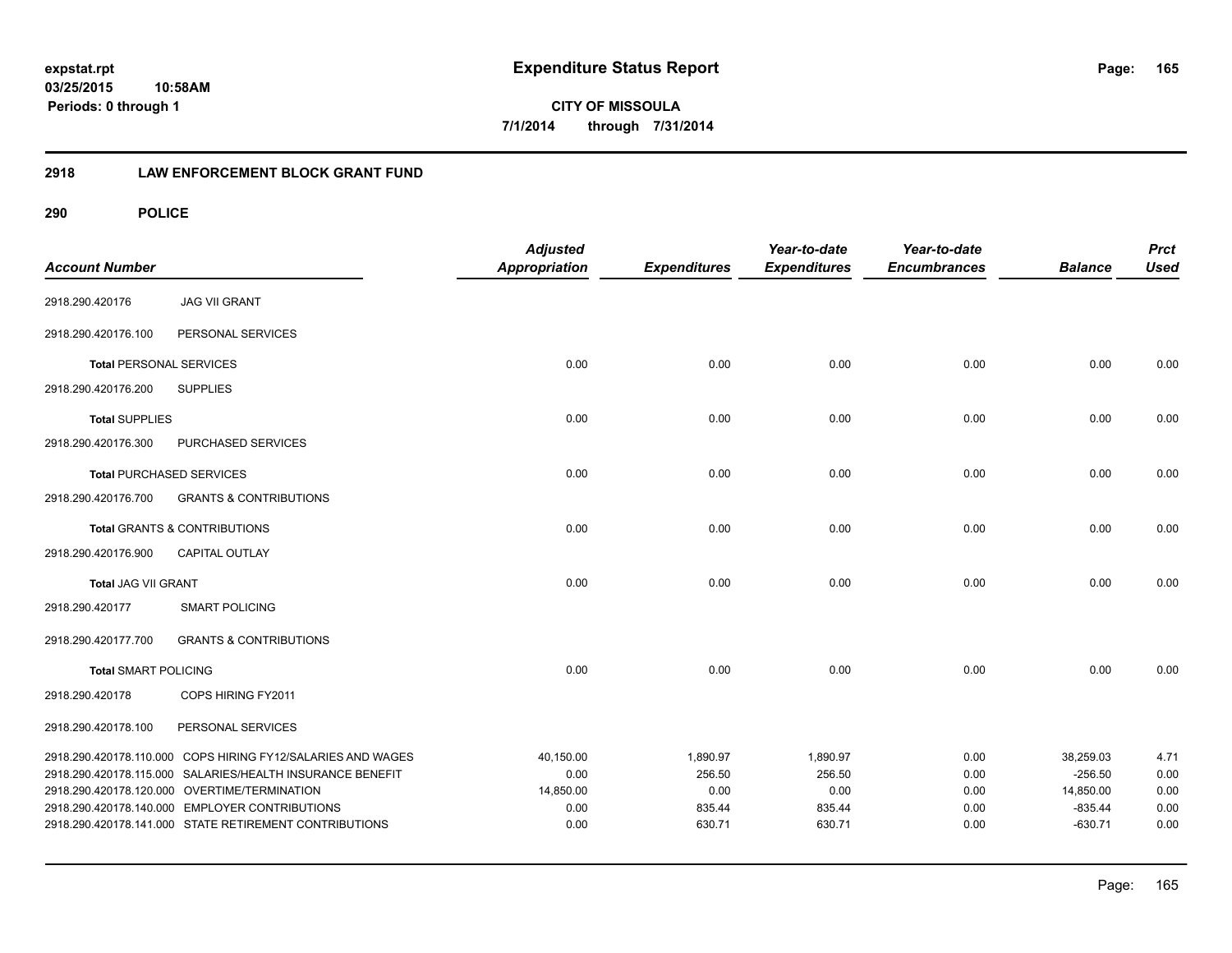## **2918 LAW ENFORCEMENT BLOCK GRANT FUND**

| <b>Account Number</b>          |                                   | <b>Adjusted</b><br><b>Appropriation</b> | <b>Expenditures</b> | Year-to-date<br><b>Expenditures</b> | Year-to-date<br><b>Encumbrances</b> | <b>Balance</b> | <b>Prct</b><br><b>Used</b> |
|--------------------------------|-----------------------------------|-----------------------------------------|---------------------|-------------------------------------|-------------------------------------|----------------|----------------------------|
| <b>Total PERSONAL SERVICES</b> |                                   | 55,000.00                               | 3,613.62            | 3,613.62                            | 0.00                                | 51,386.38      | 6.57                       |
| 2918.290.420178.200            | <b>SUPPLIES</b>                   |                                         |                     |                                     |                                     |                |                            |
| <b>Total SUPPLIES</b>          |                                   | 0.00                                    | 0.00                | 0.00                                | 0.00                                | 0.00           | 0.00                       |
| 2918.290.420178.300            | PURCHASED SERVICES                |                                         |                     |                                     |                                     |                |                            |
|                                | <b>Total PURCHASED SERVICES</b>   | 0.00                                    | 0.00                | 0.00                                | 0.00                                | 0.00           | 0.00                       |
| 2918.290.420178.900            | <b>CAPITAL OUTLAY</b>             |                                         |                     |                                     |                                     |                |                            |
| <b>Total CAPITAL OUTLAY</b>    |                                   | 0.00                                    | 0.00                | 0.00                                | 0.00                                | 0.00           | 0.00                       |
| Total COPS HIRING FY2011       |                                   | 55,000.00                               | 3,613.62            | 3,613.62                            | 0.00                                | 51,386.38      | 6.57                       |
| 2918.290.420179                | FY14 COPS HIRING GRANT            |                                         |                     |                                     |                                     |                |                            |
| 2918.290.420179.100            | PERSONAL SERVICES                 |                                         |                     |                                     |                                     |                |                            |
|                                | Total FY14 COPS HIRING GRANT      | 0.00                                    | 0.00                | 0.00                                | 0.00                                | 0.00           | 0.00                       |
| 2918.290.420190                | LAW ENFORCEMENT BLOCK GRANT       |                                         |                     |                                     |                                     |                |                            |
| 2918.290.420190.900            | <b>CAPITAL OUTLAY</b>             |                                         |                     |                                     |                                     |                |                            |
|                                | Total LAW ENFORCEMENT BLOCK GRANT | 0.00                                    | 0.00                | 0.00                                | 0.00                                | 0.00           | 0.00                       |
| <b>Total POLICE</b>            |                                   | 138,166.00                              | 3,613.62            | 3,613.62                            | 0.00                                | 134,552.38     | 2.62                       |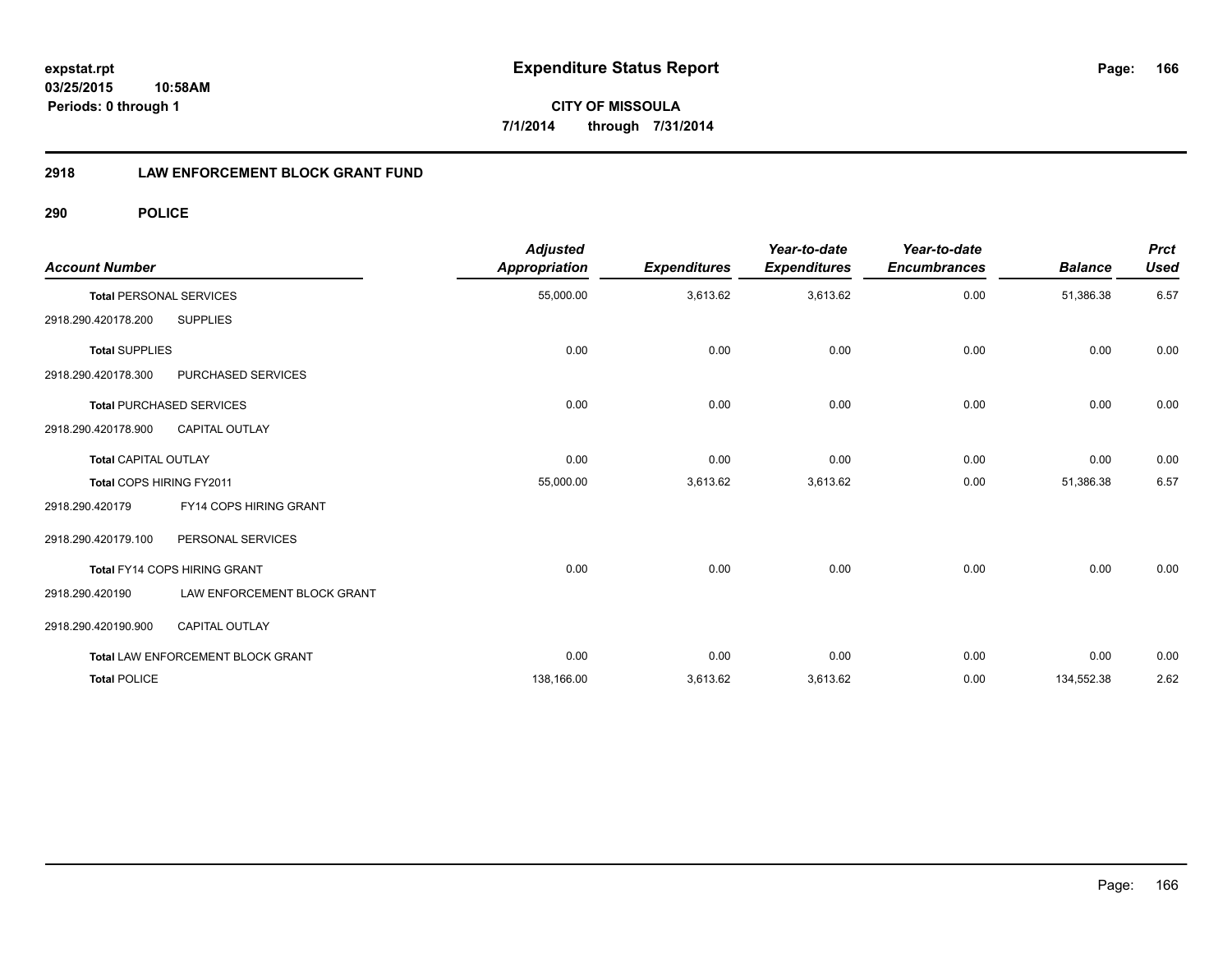## **2918 LAW ENFORCEMENT BLOCK GRANT FUND**

## **390 NON-DEPARTMENTAL**

| <b>Account Number</b>         |                                               | <b>Adjusted</b><br><b>Appropriation</b> | <b>Expenditures</b> | Year-to-date<br><b>Expenditures</b> | Year-to-date<br><b>Encumbrances</b> | <b>Balance</b> | <b>Prct</b><br>Used |
|-------------------------------|-----------------------------------------------|-----------------------------------------|---------------------|-------------------------------------|-------------------------------------|----------------|---------------------|
| 2918.390.420191               | <b>COPS TECHNOLOGY</b>                        |                                         |                     |                                     |                                     |                |                     |
| 2918.390.420191.500           | <b>FIXED CHARGES</b>                          |                                         |                     |                                     |                                     |                |                     |
| <b>Total NON-DEPARTMENTAL</b> |                                               | 0.00                                    | 0.00                | 0.00                                | 0.00                                | 0.00           | 0.00                |
|                               | <b>Total LAW ENFORCEMENT BLOCK GRANT FUND</b> | 138.166.00                              | 3.613.62            | 3.613.62                            | 0.00                                | 134.552.38     | 2.62                |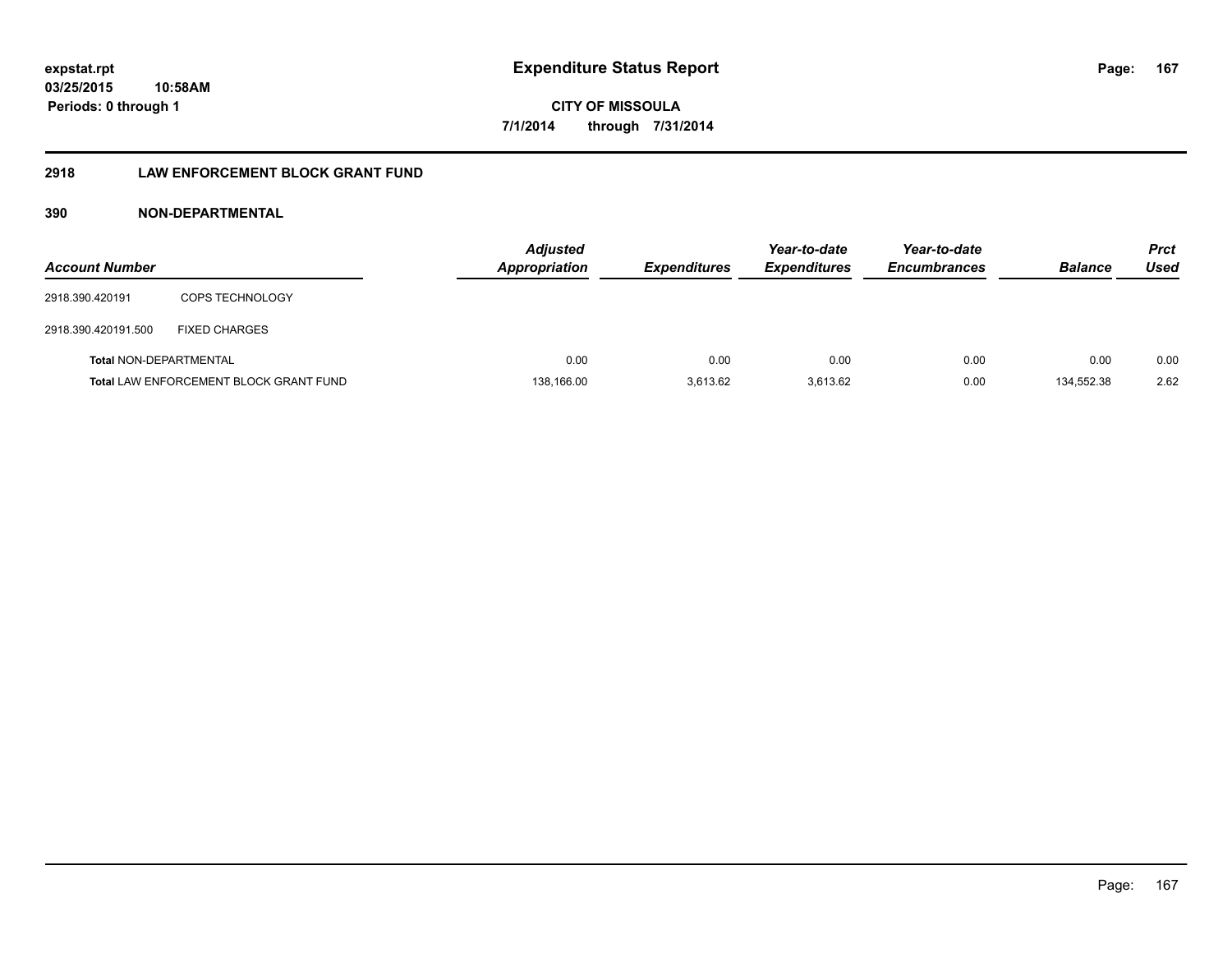**CITY OF MISSOULA 7/1/2014 through 7/31/2014**

**2919 HIDTA FUND**

| <b>Account Number</b>                                    | <b>Adjusted</b><br>Appropriation | <b>Expenditures</b> | Year-to-date<br><b>Expenditures</b> | Year-to-date<br><b>Encumbrances</b> | <b>Balance</b> | <b>Prct</b><br><b>Used</b> |
|----------------------------------------------------------|----------------------------------|---------------------|-------------------------------------|-------------------------------------|----------------|----------------------------|
| <b>HIDTA STATE FORFEITURES</b><br>2919.290.420142        |                                  |                     |                                     |                                     |                |                            |
| PERSONAL SERVICES<br>2919.290.420142.100                 |                                  |                     |                                     |                                     |                |                            |
| 2919.290.420142.120.000 OVERTIME/TERMINATION             | 15,000.00                        | 0.00                | 0.00                                | 0.00                                | 15,000.00      | 0.00                       |
| 2919.290.420142.140.000 EMPLOYER CONTRIBUTIONS           | 1.350.00                         | 0.00                | 0.00                                | 0.00                                | 1.350.00       | 0.00                       |
| <b>Total PERSONAL SERVICES</b>                           | 16,350.00                        | 0.00                | 0.00                                | 0.00                                | 16,350.00      | 0.00                       |
| <b>SUPPLIES</b><br>2919.290.420142.200                   |                                  |                     |                                     |                                     |                |                            |
| 2919.290.420142.210.000 OFFICE SUPPLIES                  | 500.00                           | 0.00                | 0.00                                | 0.00                                | 500.00         | 0.00                       |
| OPERATING SUPPLIES<br>2919.290.420142.220.000            | 500.00                           | 338.32              | 338.32                              | 0.00                                | 161.68         | 67.66                      |
| <b>Total SUPPLIES</b>                                    | 1,000.00                         | 338.32              | 338.32                              | 0.00                                | 661.68         | 33.83                      |
| 2919.290.420142.300<br>PURCHASED SERVICES                |                                  |                     |                                     |                                     |                |                            |
| 2919.290.420142.341.000 ELECTRICITY & NATURAL GAS        | 4,600.00                         | 0.00                | 0.00                                | 0.00                                | 4,600.00       | 0.00                       |
| 2919.290.420142.344.000 TELEPHONE SERVICE                | 250.00                           | 0.00                | 0.00                                | 0.00                                | 250.00         | 0.00                       |
| 2919.290.420142.350.000 PROFESSIONAL SERVICES            | 4,000.00                         | 67.50               | 67.50                               | 0.00                                | 3,932.50       | 1.69                       |
| 2919.290.420142.360.000 REPAIR & MAINTENANCE             | 1,200.00                         | 0.00                | 0.00                                | 0.00                                | 1,200.00       | 0.00                       |
| 2919.290.420142.370.000 TRAVEL                           | 1,500.00                         | 0.00                | 0.00                                | 0.00                                | 1,500.00       | 0.00                       |
| 2919.290.420142.380.000 TRAINING                         | 1,500.00                         | 0.00                | 0.00                                | 0.00                                | 1,500.00       | 0.00                       |
| 2919.290.420142.390.000 OTHER PURCHASED SERVICES         | 200.00                           | 0.00                | 0.00                                | 0.00                                | 200.00         | 0.00                       |
| <b>Total PURCHASED SERVICES</b>                          | 13,250.00                        | 67.50               | 67.50                               | 0.00                                | 13,182.50      | 0.51                       |
| 2919.290.420142.500<br><b>FIXED CHARGES</b>              |                                  |                     |                                     |                                     |                |                            |
| 2919.290.420142.500.000 FIXED CHARGES                    | 11.700.00                        | 3,439.74            | 3,439.74                            | 0.00                                | 8,260.26       | 29.40                      |
| <b>Total FIXED CHARGES</b>                               | 11,700.00                        | 3,439.74            | 3,439.74                            | 0.00                                | 8,260.26       | 29.40                      |
| <b>GRANTS &amp; CONTRIBUTIONS</b><br>2919.290.420142.700 |                                  |                     |                                     |                                     |                |                            |
| 2919.290.420142.700.000 HIDTA STATE FORFEITURE           | 100,000.00                       | 0.00                | 0.00                                | 0.00                                | 100,000.00     | 0.00                       |
| <b>Total GRANTS &amp; CONTRIBUTIONS</b>                  | 100,000.00                       | 0.00                | 0.00                                | 0.00                                | 100,000.00     | 0.00                       |
| 2919.290.420142.900<br><b>CAPITAL OUTLAY</b>             |                                  |                     |                                     |                                     |                |                            |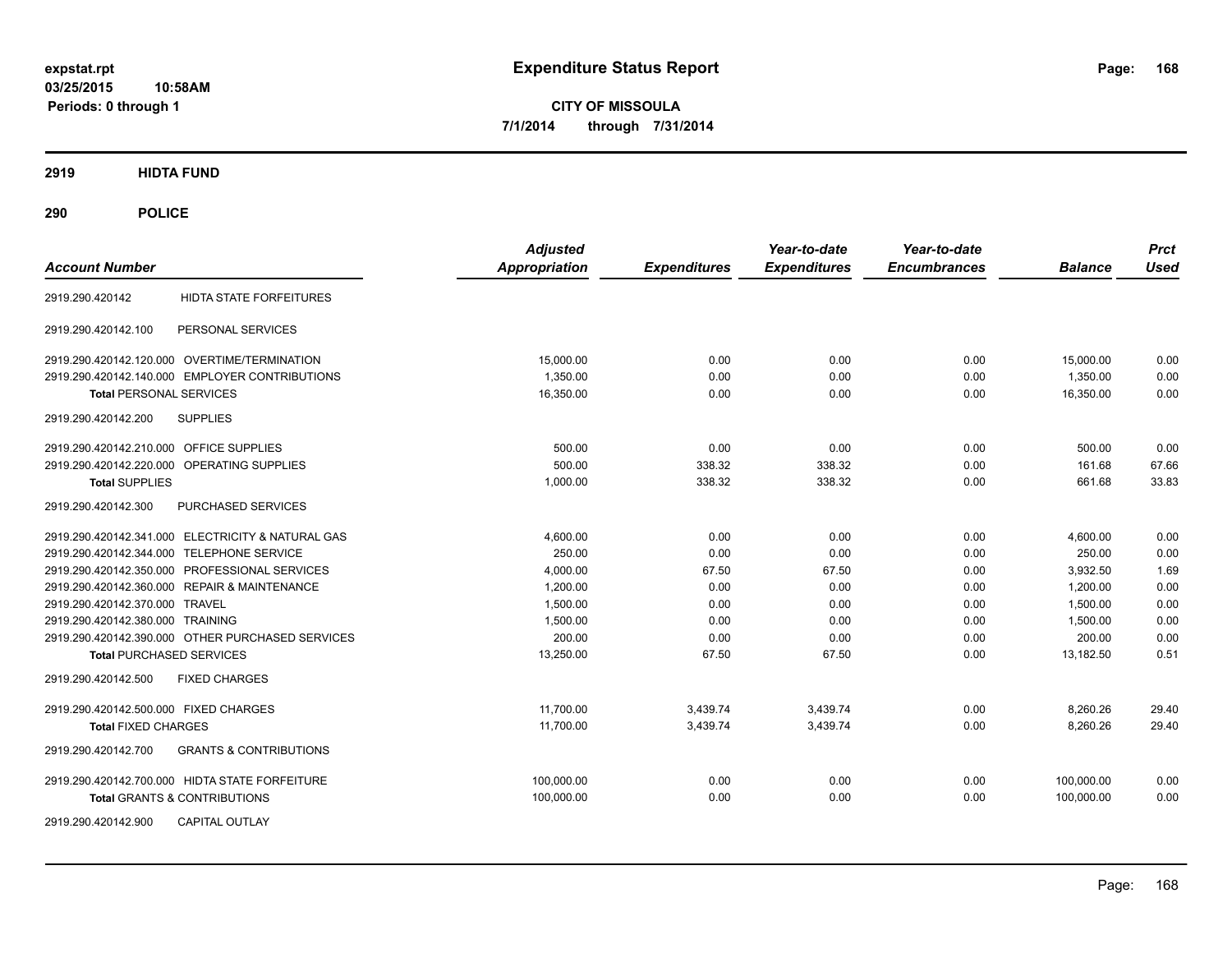**2919 HIDTA FUND**

| <b>Account Number</b>                                  | <b>Adiusted</b><br>Appropriation | <b>Expenditures</b> | Year-to-date<br><b>Expenditures</b> | Year-to-date<br><b>Encumbrances</b> | Balance                 | Prct<br>Used |
|--------------------------------------------------------|----------------------------------|---------------------|-------------------------------------|-------------------------------------|-------------------------|--------------|
| 2919.290.420142.920.000 BUILDINGS                      | 50,000.00                        | 0.00                | 0.00                                | 0.00                                | 50.000.00               | 0.00         |
| <b>Total CAPITAL OUTLAY</b><br><b>Total HIDTA FUND</b> | 50,000.00<br>192,300.00          | 0.00<br>3.845.56    | 0.00<br>3,845.56                    | 0.00<br>0.00                        | 50.000.00<br>188.454.44 | 0.00<br>2.00 |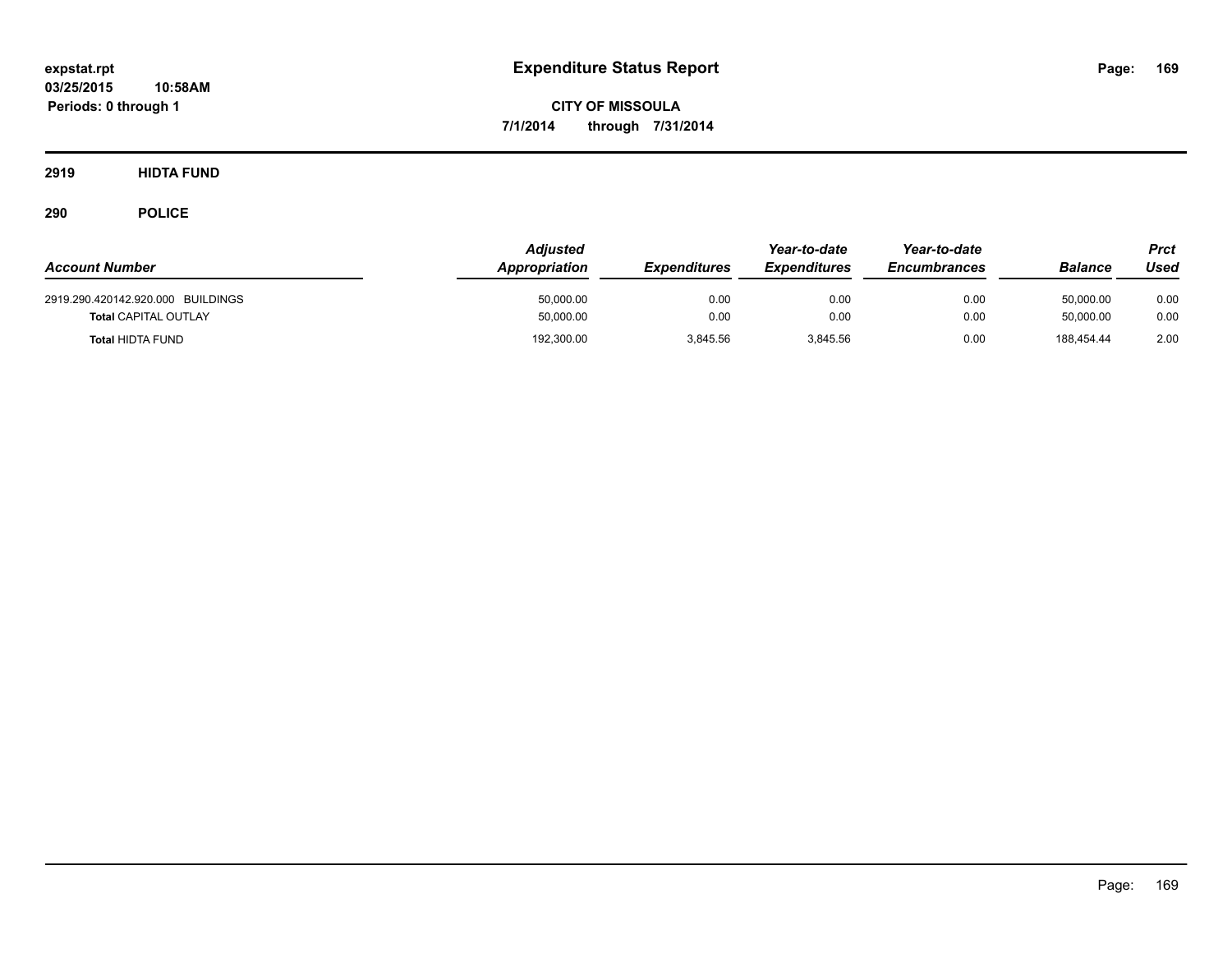## **2939 CDBG PROGRAM INCOME ACCOUNT**

|                                 |                                                  | <b>Adjusted</b>      |                     | Year-to-date        | Year-to-date        |                | <b>Prct</b> |
|---------------------------------|--------------------------------------------------|----------------------|---------------------|---------------------|---------------------|----------------|-------------|
| <b>Account Number</b>           |                                                  | <b>Appropriation</b> | <b>Expenditures</b> | <b>Expenditures</b> | <b>Encumbrances</b> | <b>Balance</b> | <b>Used</b> |
| 2939.400.470000                 | <b>HOUSING &amp; COMMUNITY DEVELOPMENT</b>       |                      |                     |                     |                     |                |             |
| 2939.400.470000.300             | PURCHASED SERVICES                               |                      |                     |                     |                     |                |             |
|                                 | 2939.400.470000.350.000 PROFESSIONAL SERVICES    | 14.383.00            | 0.00                | 0.00                | 0.00                | 14.383.00      | 0.00        |
| <b>Total PURCHASED SERVICES</b> |                                                  | 14,383.00            | 0.00                | 0.00                | 0.00                | 14,383.00      | 0.00        |
| 2939.400.470000.800             | OTHER OBJECTS                                    |                      |                     |                     |                     |                |             |
| <b>Total OTHER OBJECTS</b>      |                                                  | 0.00                 | 0.00                | 0.00                | 0.00                | 0.00           | 0.00        |
|                                 | <b>Total HOUSING &amp; COMMUNITY DEVELOPMENT</b> | 14,383.00            | 0.00                | 0.00                | 0.00                | 14,383.00      | 0.00        |
|                                 | <b>Total CDBG PROGRAM INCOME ACCOUNT</b>         | 14.383.00            | 0.00                | 0.00                | 0.00                | 14.383.00      | 0.00        |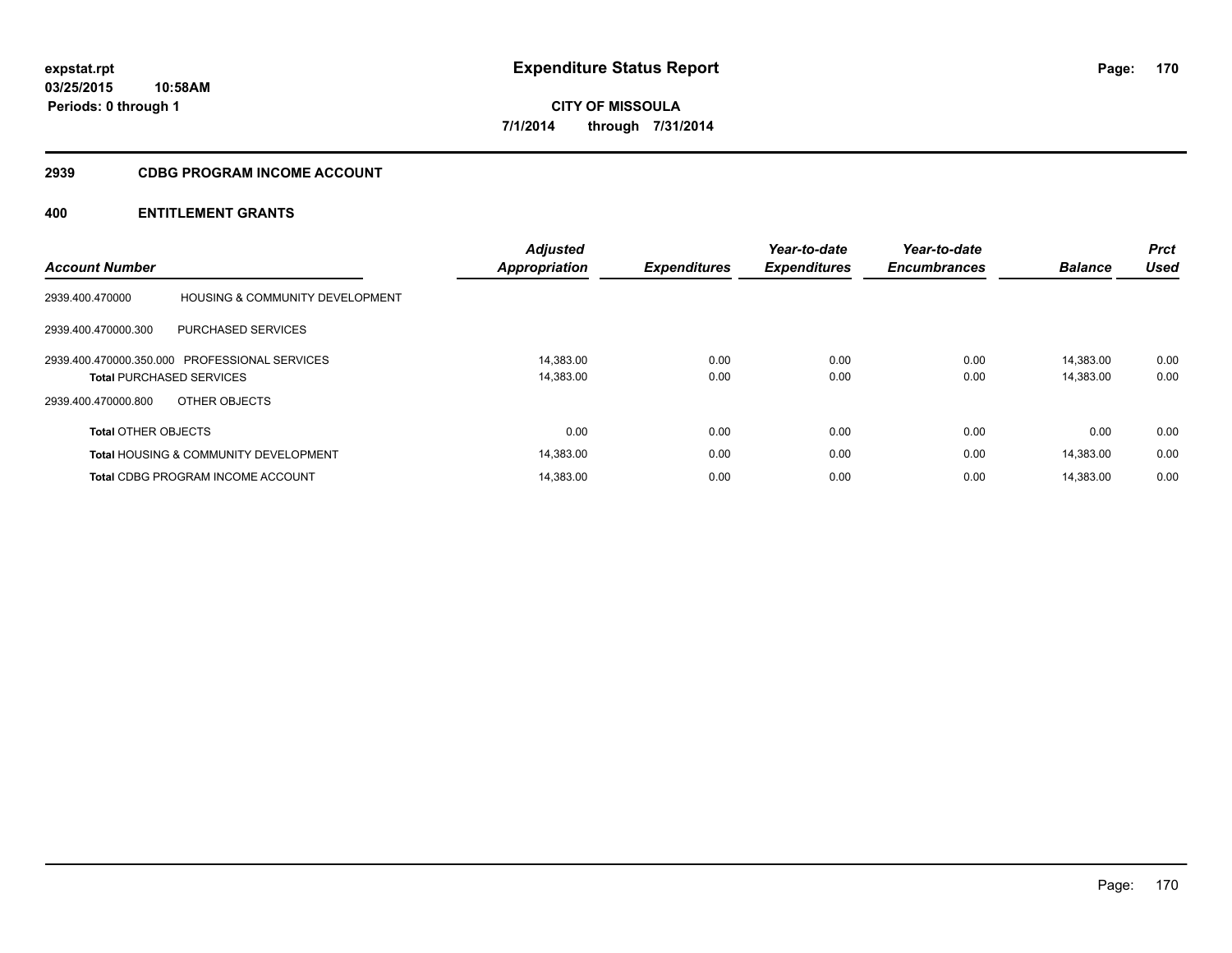**2940 CDBG FUND**

| <b>Account Number</b>             |                                                              | <b>Adjusted</b><br>Appropriation | <b>Expenditures</b> | Year-to-date<br><b>Expenditures</b> | Year-to-date<br><b>Encumbrances</b> | <b>Balance</b> | <b>Prct</b><br><b>Used</b> |
|-----------------------------------|--------------------------------------------------------------|----------------------------------|---------------------|-------------------------------------|-------------------------------------|----------------|----------------------------|
| 2940.400.470001                   | <b>FAIR HOUSING STUDY</b>                                    |                                  |                     |                                     |                                     |                |                            |
| 2940.400.470001.700               | <b>GRANTS &amp; CONTRIBUTIONS</b>                            |                                  |                     |                                     |                                     |                |                            |
| Total FAIR HOUSING STUDY          |                                                              | 0.00                             | 0.00                | 0.00                                | 0.00                                | 0.00           | 0.00                       |
| 2940.400.470291                   | <b>YWCA</b>                                                  |                                  |                     |                                     |                                     |                |                            |
| 2940.400.470291.700               | <b>GRANTS &amp; CONTRIBUTIONS</b>                            |                                  |                     |                                     |                                     |                |                            |
| 2940.400.470291.700.000           | FY13 YWCA                                                    | 17,000.00                        | 0.00                | 0.00                                | 0.00                                | 17,000.00      | 0.00                       |
| <b>Total YWCA</b>                 |                                                              | 17,000.00                        | 0.00                | 0.00                                | 0.00                                | 17,000.00      | 0.00                       |
| 2940.400.470292                   | FY12 homeWORD                                                |                                  |                     |                                     |                                     |                |                            |
| 2940.400.470292.700               | <b>GRANTS &amp; CONTRIBUTIONS</b>                            |                                  |                     |                                     |                                     |                |                            |
|                                   | 2940.400.470292.700.000 FY13 homeWORD/GRANTS & CONTRIBUTIONS | 6,707.00                         | 0.00                | 0.00                                | 0.00                                | 6,707.00       | 0.00                       |
| Total FY12 homeWORD               |                                                              | 6,707.00                         | 0.00                | 0.00                                | 0.00                                | 6,707.00       | 0.00                       |
| 2940.400.470293                   | MISSOULA FOOD BANK                                           |                                  |                     |                                     |                                     |                |                            |
| 2940.400.470293.700               | <b>GRANTS &amp; CONTRIBUTIONS</b>                            |                                  |                     |                                     |                                     |                |                            |
|                                   | Total MISSOULA FOOD BANK                                     | 0.00                             | 0.00                | 0.00                                | 0.00                                | 0.00           | 0.00                       |
| 2940.400.470294                   | FY12 WORD                                                    |                                  |                     |                                     |                                     |                |                            |
| 2940.400.470294.700               | <b>GRANTS &amp; CONTRIBUTIONS</b>                            |                                  |                     |                                     |                                     |                |                            |
| 2940.400.470294.700.000 FY13 WORD |                                                              | 17,000.00                        | 0.00                | 0.00                                | 0.00                                | 17,000.00      | 0.00                       |
| Total FY12 WORD                   |                                                              | 17,000.00                        | 0.00                | 0.00                                | 0.00                                | 17,000.00      | 0.00                       |
| 2940.400.470296                   | MISSOULA AGING SERVICES                                      |                                  |                     |                                     |                                     |                |                            |
| 2940.400.470296.700               | <b>GRANTS &amp; CONTRIBUTIONS</b>                            |                                  |                     |                                     |                                     |                |                            |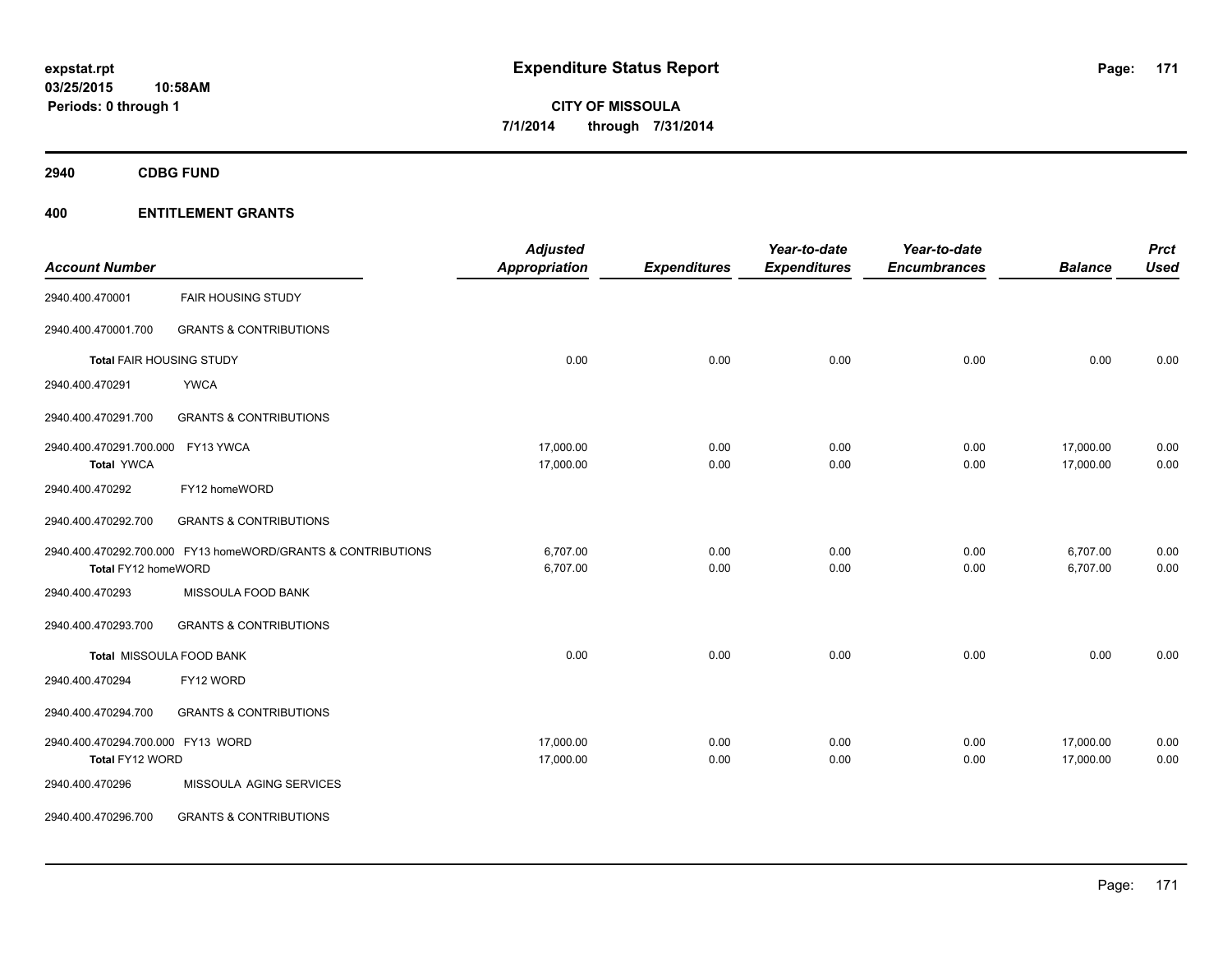**2940 CDBG FUND**

| <b>Account Number</b>                                |                                                                                              | <b>Adjusted</b><br>Appropriation | <b>Expenditures</b> | Year-to-date<br><b>Expenditures</b> | Year-to-date<br><b>Encumbrances</b> | <b>Balance</b>           | Prct<br><b>Used</b> |
|------------------------------------------------------|----------------------------------------------------------------------------------------------|----------------------------------|---------------------|-------------------------------------|-------------------------------------|--------------------------|---------------------|
|                                                      | 2940.400.470296.700.000 GRANTS & CONTRIBUTIONS<br><b>Total MISSOULA AGING SERVICES</b>       | 17.000.00<br>17,000.00           | 0.00<br>0.00        | 0.00<br>0.00                        | 0.00<br>0.00                        | 17,000.00<br>17,000.00   | 0.00<br>0.00        |
| 2940.400.470298                                      | FY12 RAMP                                                                                    |                                  |                     |                                     |                                     |                          |                     |
| 2940.400.470298.700                                  | <b>GRANTS &amp; CONTRIBUTIONS</b>                                                            |                                  |                     |                                     |                                     |                          |                     |
| 2940.400.470298.700.000 FY13 RAMP<br>Total FY12 RAMP |                                                                                              | 75,000.00<br>75,000.00           | 0.00<br>0.00        | 0.00<br>0.00                        | 0.00<br>0.00                        | 75,000.00<br>75,000.00   | 0.00<br>0.00        |
| 2940.400.470313                                      | MISSOULA SENIOR CENTER                                                                       |                                  |                     |                                     |                                     |                          |                     |
| 2940.400.470313.700                                  | <b>GRANTS &amp; CONTRIBUTIONS</b>                                                            |                                  |                     |                                     |                                     |                          |                     |
|                                                      | Total MISSOULA SENIOR CENTER                                                                 | 0.00                             | 0.00                | 0.00                                | 0.00                                | 0.00                     | 0.00                |
| 2940.400.470315                                      | MISSOULA PARKS & REC                                                                         |                                  |                     |                                     |                                     |                          |                     |
| 2940.400.470315.700                                  | <b>GRANTS &amp; CONTRIBUTIONS</b>                                                            |                                  |                     |                                     |                                     |                          |                     |
| 2940.400.470315.700.000 FY13 PARKS & REC             | Total MISSOULA PARKS & REC                                                                   | 160,000.00<br>160,000.00         | 0.00<br>0.00        | 0.00<br>0.00                        | 0.00<br>0.00                        | 160,000.00<br>160,000.00 | 0.00<br>0.00        |
| 2940.400.470318                                      | FY12 POVERELLO FACILITY REPAIRS                                                              |                                  |                     |                                     |                                     |                          |                     |
| 2940.400.470318.700                                  | <b>GRANTS &amp; CONTRIBUTIONS</b>                                                            |                                  |                     |                                     |                                     |                          |                     |
| 2940.400.470318.700.000 FY13 POVERELLO               | Total FY12 POVERELLO FACILITY REPAIRS                                                        | 12,000.00<br>12,000.00           | 0.00<br>0.00        | 0.00<br>0.00                        | 0.00<br>0.00                        | 12,000.00<br>12,000.00   | 0.00<br>0.00        |
| 2940.400.470335                                      | <b>GRANT &amp; COMMUNITY PROGRAMS</b>                                                        |                                  |                     |                                     |                                     |                          |                     |
| 2940.400.470335.300                                  | PURCHASED SERVICES                                                                           |                                  |                     |                                     |                                     |                          |                     |
|                                                      | 2940.400.470335.350.000 PROFESSIONAL SERVICES<br><b>Total GRANT &amp; COMMUNITY PROGRAMS</b> | 130,366.00<br>130,366.00         | 0.00<br>0.00        | 0.00<br>0.00                        | 0.00<br>0.00                        | 130,366.00<br>130,366.00 | 0.00<br>0.00        |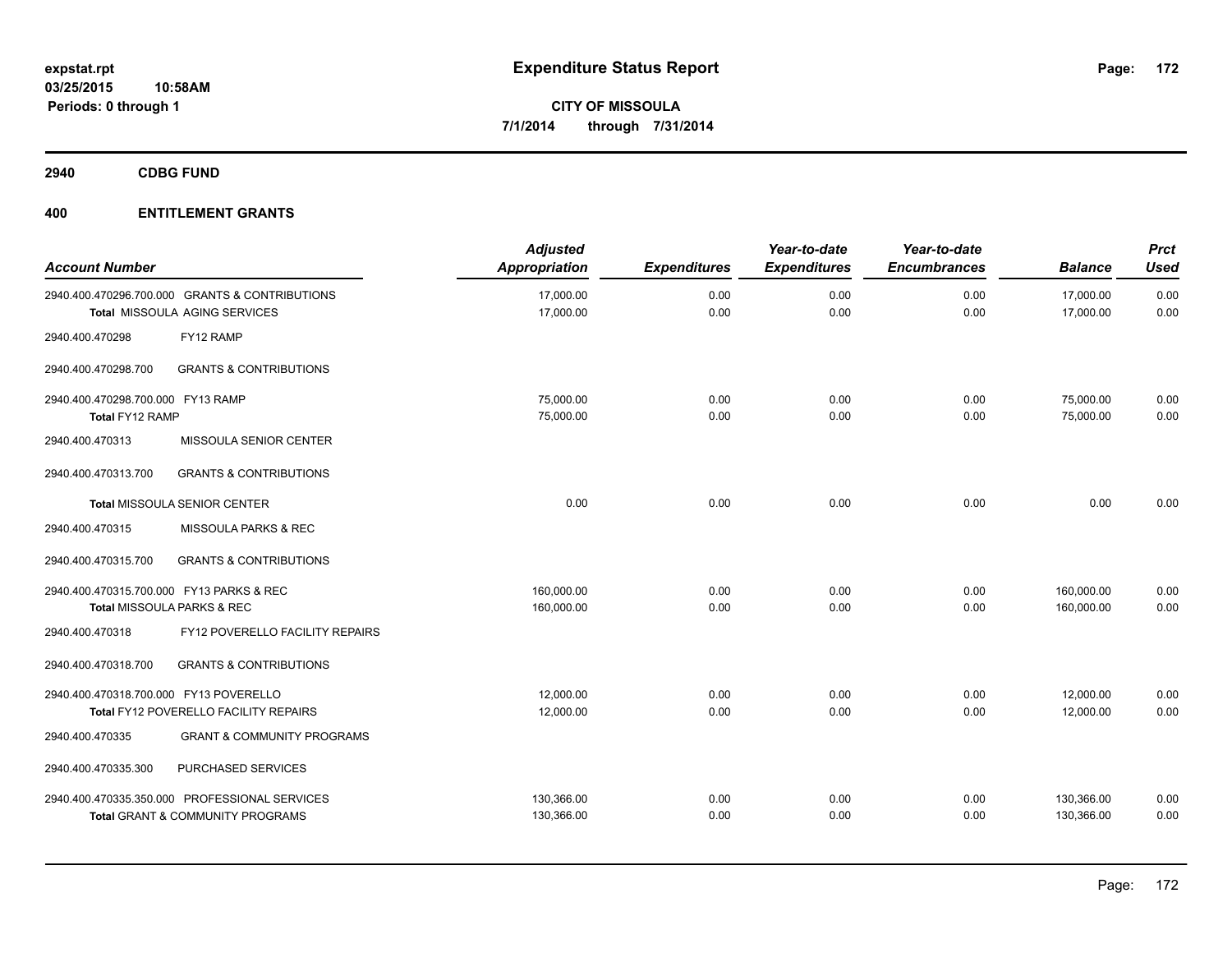**2940 CDBG FUND**

| <b>Account Number</b>  |                                                                                    | Adjusted<br><b>Appropriation</b> | <b>Expenditures</b> | Year-to-date<br><b>Expenditures</b> | Year-to-date<br><b>Encumbrances</b> | <b>Balance</b>         | Prct<br><b>Used</b> |
|------------------------|------------------------------------------------------------------------------------|----------------------------------|---------------------|-------------------------------------|-------------------------------------|------------------------|---------------------|
| 2940.400.470372        | WESTERN MT MENTAL HEALTH CENTER                                                    |                                  |                     |                                     |                                     |                        |                     |
| 2940.400.470372.700    | <b>GRANTS &amp; CONTRIBUTIONS</b>                                                  |                                  |                     |                                     |                                     |                        |                     |
|                        | 2940.400.470372.700.000 PY12 WESTERN MT MENTAL HEALTH CENTER                       | 175,000.00                       | 0.00                | 0.00                                | 0.00                                | 175,000.00             | 0.00                |
| 2940.400.470397        | Total WESTERN MT MENTAL HEALTH CENTER<br>FY12 GARDEN CITY HARVEST                  | 175,000.00                       | 0.00                | 0.00                                | 0.00                                | 175,000.00             | 0.00                |
| 2940.400.470397.700    | <b>GRANTS &amp; CONTRIBUTIONS</b>                                                  |                                  |                     |                                     |                                     |                        |                     |
|                        | 2940.400.470397.700.000 FY13 GARDEN CITY HARVEST<br>Total FY12 GARDEN CITY HARVEST | 10,000.00<br>10,000.00           | 0.00<br>0.00        | 0.00<br>0.00                        | 0.00<br>0.00                        | 10,000.00<br>10,000.00 | 0.00<br>0.00        |
| 2940.400.470403        | <b>FY12 PARKS &amp; RECREATION GRANTS</b>                                          |                                  |                     |                                     |                                     |                        |                     |
| 2940.400.470403.700    | <b>GRANTS &amp; CONTRIBUTIONS</b>                                                  |                                  |                     |                                     |                                     |                        |                     |
|                        | Total FY12 PARKS & RECREATION GRANTS                                               | 0.00                             | 0.00                | 0.00                                | 0.00                                | 0.00                   | 0.00                |
| 2940.400.470440        | FY10 DIST XI HRS/RESIDENCES REHAB                                                  |                                  |                     |                                     |                                     |                        |                     |
| 2940.400.470440.700    | <b>GRANTS &amp; CONTRIBUTIONS</b>                                                  |                                  |                     |                                     |                                     |                        |                     |
|                        | Total FY10 DIST XI HRS/RESIDENCES REHAB                                            | 0.00                             | 0.00                | 0.00                                | 0.00                                | 0.00                   | 0.00                |
| 2940.400.470520        | TENANT BASED RENTAL ASSISTANCE                                                     |                                  |                     |                                     |                                     |                        |                     |
| 2940.400.470520.700    | <b>GRANTS &amp; CONTRIBUTIONS</b>                                                  |                                  |                     |                                     |                                     |                        |                     |
|                        | Total TENANT BASED RENTAL ASSISTANCE                                               | 0.00                             | 0.00                | 0.00                                | 0.00                                | 0.00                   | 0.00                |
| <b>Total CDBG FUND</b> |                                                                                    | 620,073.00                       | 0.00                | 0.00                                | 0.00                                | 620,073.00             | 0.00                |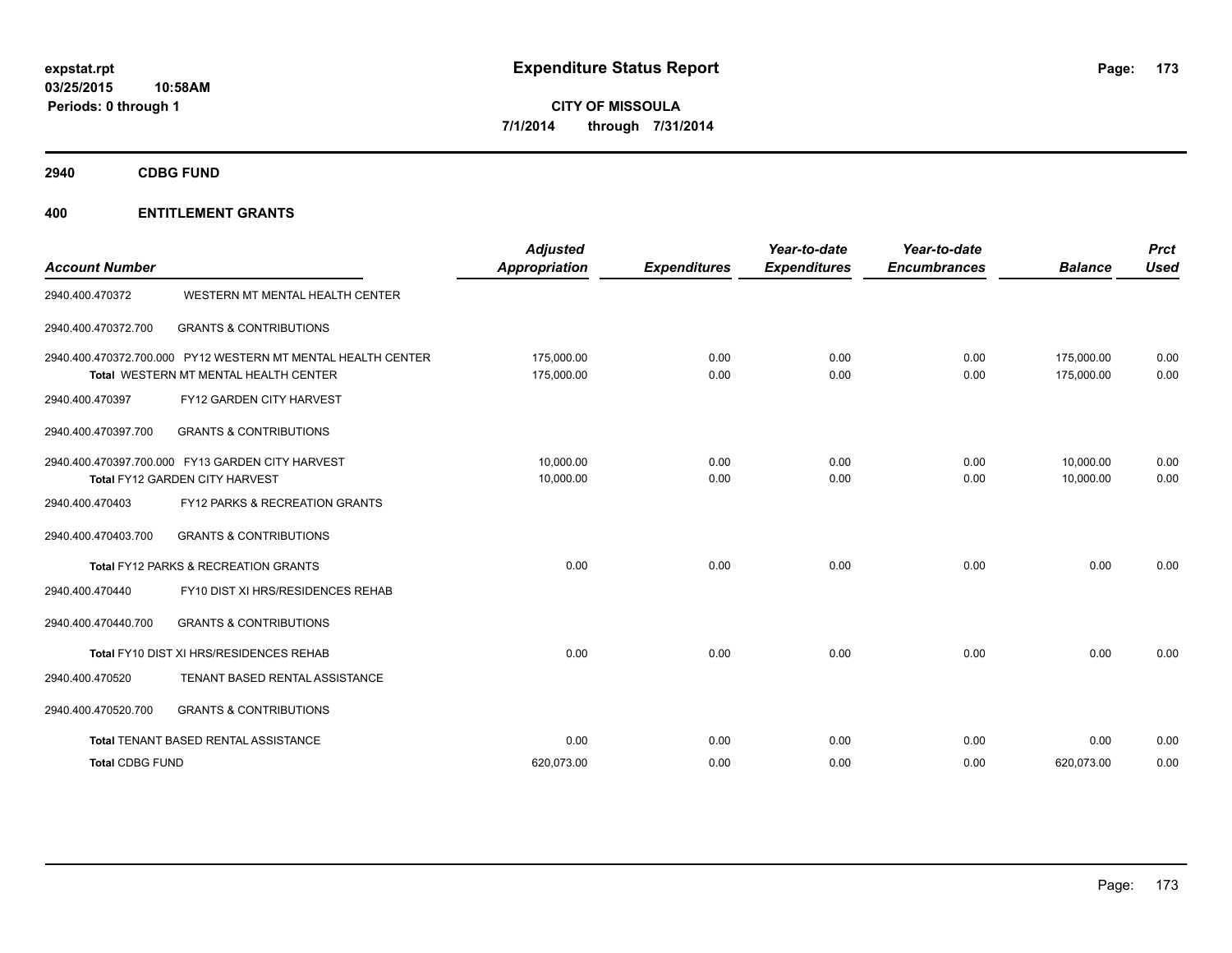**2941 HOME FUND**

| <b>Account Number</b>              |                                       | <b>Adjusted</b><br><b>Appropriation</b> | <b>Expenditures</b> | Year-to-date<br><b>Expenditures</b> | Year-to-date<br><b>Encumbrances</b> | <b>Balance</b>           | <b>Prct</b><br><b>Used</b> |
|------------------------------------|---------------------------------------|-----------------------------------------|---------------------|-------------------------------------|-------------------------------------|--------------------------|----------------------------|
| 2941.400.470327                    | *** Title Not Found ***               |                                         |                     |                                     |                                     |                          |                            |
| 2941.400.470327.700                | <b>GRANTS &amp; CONTRIBUTIONS</b>     |                                         |                     |                                     |                                     |                          |                            |
| Total *** Title Not Found ***      |                                       | 0.00                                    | 0.00                | 0.00                                | 0.00                                | 0.00                     | 0.00                       |
| 2941.400.470335                    | <b>GRANT &amp; COMMUNITY PROGRAMS</b> |                                         |                     |                                     |                                     |                          |                            |
| 2941.400.470335.300                | PURCHASED SERVICES                    |                                         |                     |                                     |                                     |                          |                            |
| 2941.400.470335.350.000 ADMIN FEES | <b>Total PURCHASED SERVICES</b>       | 352,009.00<br>352,009.00                | 0.00<br>0.00        | 0.00<br>0.00                        | 0.00<br>0.00                        | 352,009.00<br>352,009.00 | 0.00<br>0.00               |
| 2941.400.470335.800                | OTHER OBJECTS                         |                                         |                     |                                     |                                     |                          |                            |
| <b>Total OTHER OBJECTS</b>         |                                       | 0.00                                    | 0.00                | 0.00                                | 0.00                                | 0.00                     | 0.00                       |
|                                    | Total GRANT & COMMUNITY PROGRAMS      | 352,009.00                              | 0.00                | 0.00                                | 0.00                                | 352,009.00               | 0.00                       |
| 2941.400.470372                    | WESTERN MT MENTAL HEALTH CENTER       |                                         |                     |                                     |                                     |                          |                            |
| 2941.400.470372.700                | <b>GRANTS &amp; CONTRIBUTIONS</b>     |                                         |                     |                                     |                                     |                          |                            |
|                                    | Total WESTERN MT MENTAL HEALTH CENTER | 0.00                                    | 0.00                | 0.00                                | 0.00                                | 0.00                     | 0.00                       |
| 2941.400.470385                    | FY14 DISTRICT XI HRC TBRA             |                                         |                     |                                     |                                     |                          |                            |
| 2941.400.470385.700                | <b>GRANTS &amp; CONTRIBUTIONS</b>     |                                         |                     |                                     |                                     |                          |                            |
|                                    | Total FY14 DISTRICT XI HRC TBRA       | 0.00                                    | 0.00                | 0.00                                | 0.00                                | 0.00                     | 0.00                       |
| 2941.400.470405                    | HOME PROGRAM INCOME                   |                                         |                     |                                     |                                     |                          |                            |
| 2941.400.470405.700                | <b>GRANTS &amp; CONTRIBUTIONS</b>     |                                         |                     |                                     |                                     |                          |                            |
|                                    | Total HOME PROGRAM INCOME             | 0.00                                    | 0.00                | 0.00                                | 0.00                                | 0.00                     | 0.00                       |
| 2941.400.470407                    | FY12 DIST XI HRC                      |                                         |                     |                                     |                                     |                          |                            |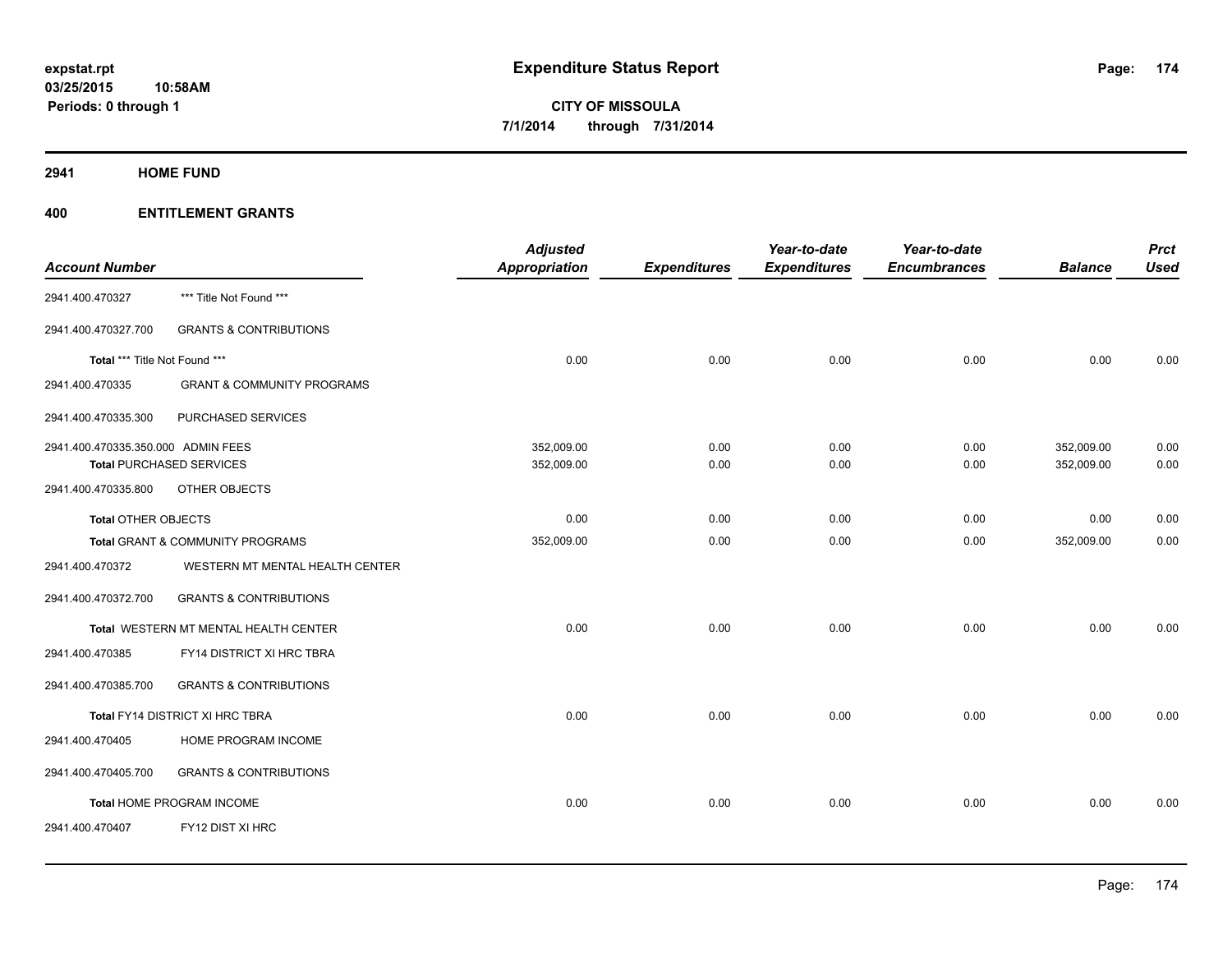**2941 HOME FUND**

| <b>Account Number</b>  |                                              | <b>Adjusted</b><br><b>Appropriation</b> | <b>Expenditures</b> | Year-to-date<br><b>Expenditures</b> | Year-to-date<br><b>Encumbrances</b> | <b>Balance</b> | <b>Prct</b><br><b>Used</b> |
|------------------------|----------------------------------------------|-----------------------------------------|---------------------|-------------------------------------|-------------------------------------|----------------|----------------------------|
| 2941.400.470407.700    | <b>GRANTS &amp; CONTRIBUTIONS</b>            |                                         |                     |                                     |                                     |                |                            |
| Total FY12 DIST XI HRC |                                              | 0.00                                    | 0.00                | 0.00                                | 0.00                                | 0.00           | 0.00                       |
| 2941.400.470408        | FY12 homeWORD                                |                                         |                     |                                     |                                     |                |                            |
| 2941.400.470408.700    | <b>GRANTS &amp; CONTRIBUTIONS</b>            |                                         |                     |                                     |                                     |                |                            |
| Total FY12 homeWORD    |                                              | 0.00                                    | 0.00                | 0.00                                | 0.00                                | 0.00           | 0.00                       |
| 2941.400.470410        | FY10-12 DIST XI HRC/1ST TIME HOMEBUYER       |                                         |                     |                                     |                                     |                |                            |
| 2941.400.470410.700    | <b>GRANTS &amp; CONTRIBUTIONS</b>            |                                         |                     |                                     |                                     |                |                            |
|                        | Total FY10-12 DIST XI HRC/1ST TIME HOMEBUYER | 0.00                                    | 0.00                | 0.00                                | 0.00                                | 0.00           | 0.00                       |
| 2941.400.470520        | TENANT BASED RENTAL ASSISTANCE               |                                         |                     |                                     |                                     |                |                            |
| 2941.400.470520.700    | <b>GRANTS &amp; CONTRIBUTIONS</b>            |                                         |                     |                                     |                                     |                |                            |
|                        | Total TENANT BASED RENTAL ASSISTANCE         | 0.00                                    | 0.00                | 0.00                                | 0.00                                | 0.00           | 0.00                       |
| 2941.400.521000        | INTERFUND OPERATING TRANSFERS                |                                         |                     |                                     |                                     |                |                            |
| 2941.400.521000.800    | OTHER OBJECTS                                |                                         |                     |                                     |                                     |                |                            |
|                        | Total INTERFUND OPERATING TRANSFERS          | 0.00                                    | 0.00                | 0.00                                | 0.00                                | 0.00           | 0.00                       |
| <b>Total HOME FUND</b> |                                              | 352,009.00                              | 0.00                | 0.00                                | 0.00                                | 352,009.00     | 0.00                       |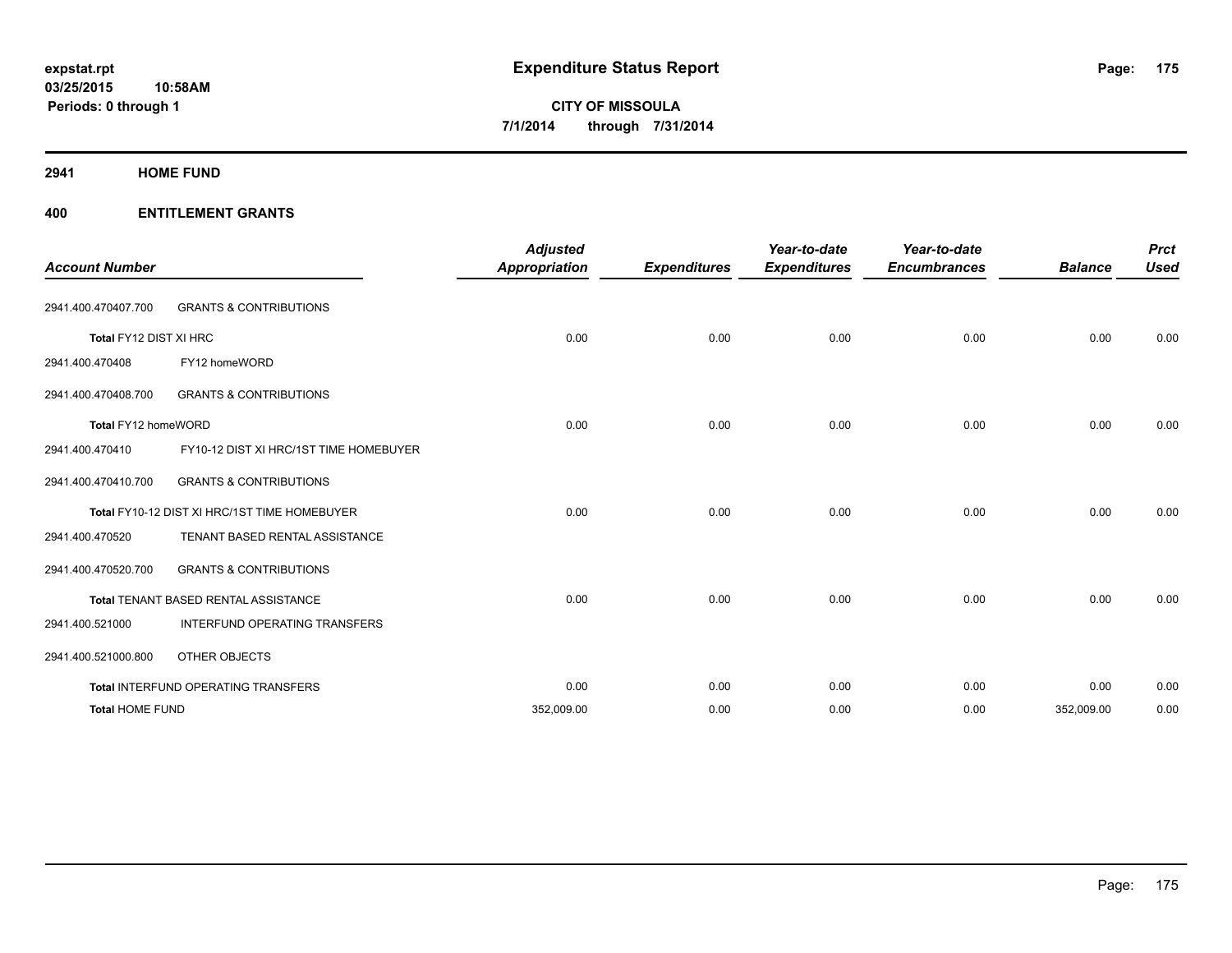**2942 ADDI PROGRAM**

| <b>Account Number</b>        |                                                             | <b>Adjusted</b><br><b>Appropriation</b> | <b>Expenditures</b> | Year-to-date<br><b>Expenditures</b> | Year-to-date<br><b>Encumbrances</b> | <b>Balance</b> | <b>Prct</b><br><b>Used</b> |
|------------------------------|-------------------------------------------------------------|-----------------------------------------|---------------------|-------------------------------------|-------------------------------------|----------------|----------------------------|
| 2942.400.470335              | <b>GRANT &amp; COMMUNITY PROGRAMS</b>                       |                                         |                     |                                     |                                     |                |                            |
| 2942.400.470335.300          | PURCHASED SERVICES                                          |                                         |                     |                                     |                                     |                |                            |
|                              | <b>Total GRANT &amp; COMMUNITY PROGRAMS</b>                 | 0.00                                    | 0.00                | 0.00                                | 0.00                                | 0.00           | 0.00                       |
| 2942.400.470370              | <b>PARENTING PLACE</b>                                      |                                         |                     |                                     |                                     |                |                            |
| 2942.400.470370.700          | <b>GRANTS &amp; CONTRIBUTIONS</b>                           |                                         |                     |                                     |                                     |                |                            |
|                              | 2942.400.470370.700.000 ADDI FUNDS-1ST TIME HOMEBUYERS FUND | 12,243.00                               | 0.00                | 0.00                                | 0.00                                | 12.243.00      | 0.00                       |
| <b>Total PARENTING PLACE</b> |                                                             | 12,243.00                               | 0.00                | 0.00                                | 0.00                                | 12.243.00      | 0.00                       |
| <b>Total ADDI PROGRAM</b>    |                                                             | 12,243.00                               | 0.00                | 0.00                                | 0.00                                | 12,243.00      | 0.00                       |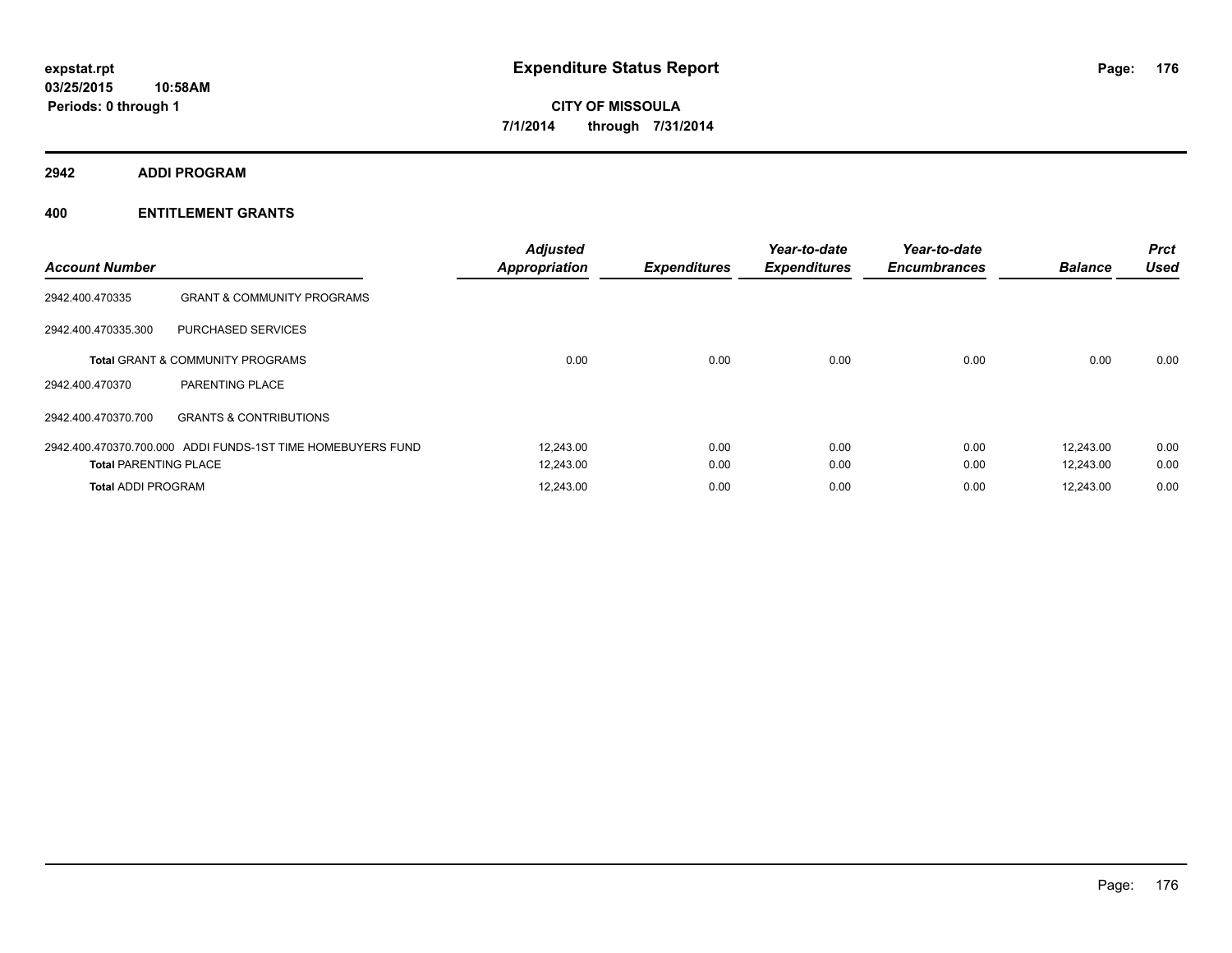## **2943 CITY HOME PROGRAM INCOME**

|                                                          | <b>Adjusted</b>      |                     | Year-to-date        | Year-to-date        |                | <b>Prct</b> |
|----------------------------------------------------------|----------------------|---------------------|---------------------|---------------------|----------------|-------------|
| <b>Account Number</b>                                    | <b>Appropriation</b> | <b>Expenditures</b> | <b>Expenditures</b> | <b>Encumbrances</b> | <b>Balance</b> | <b>Used</b> |
| *** Title Not Found ***<br>2943.400.470405               |                      |                     |                     |                     |                |             |
| 2943.400.470405.300<br>PURCHASED SERVICES                |                      |                     |                     |                     |                |             |
| 2943.400.470405.350.000 PROFESSIONAL SERVICES            | 35,000.00            | 0.00                | 0.00                | 0.00                | 35.000.00      | 0.00        |
| 2943.400.470405.390.000 OTHER PURCHASED SERVICES         | 500.00               | 0.00                | 0.00                | 0.00                | 500.00         | 0.00        |
| <b>Total PURCHASED SERVICES</b>                          | 35,500.00            | 0.00                | 0.00                | 0.00                | 35,500.00      | 0.00        |
| <b>GRANTS &amp; CONTRIBUTIONS</b><br>2943.400.470405.700 |                      |                     |                     |                     |                |             |
| <b>Total GRANTS &amp; CONTRIBUTIONS</b>                  | 0.00                 | 0.00                | 0.00                | 0.00                | 0.00           | 0.00        |
| <b>Total *** Title Not Found ***</b>                     | 35,500.00            | 0.00                | 0.00                | 0.00                | 35,500.00      | 0.00        |
| <b>Total CITY HOME PROGRAM INCOME</b>                    | 35,500.00            | 0.00                | 0.00                | 0.00                | 35.500.00      | 0.00        |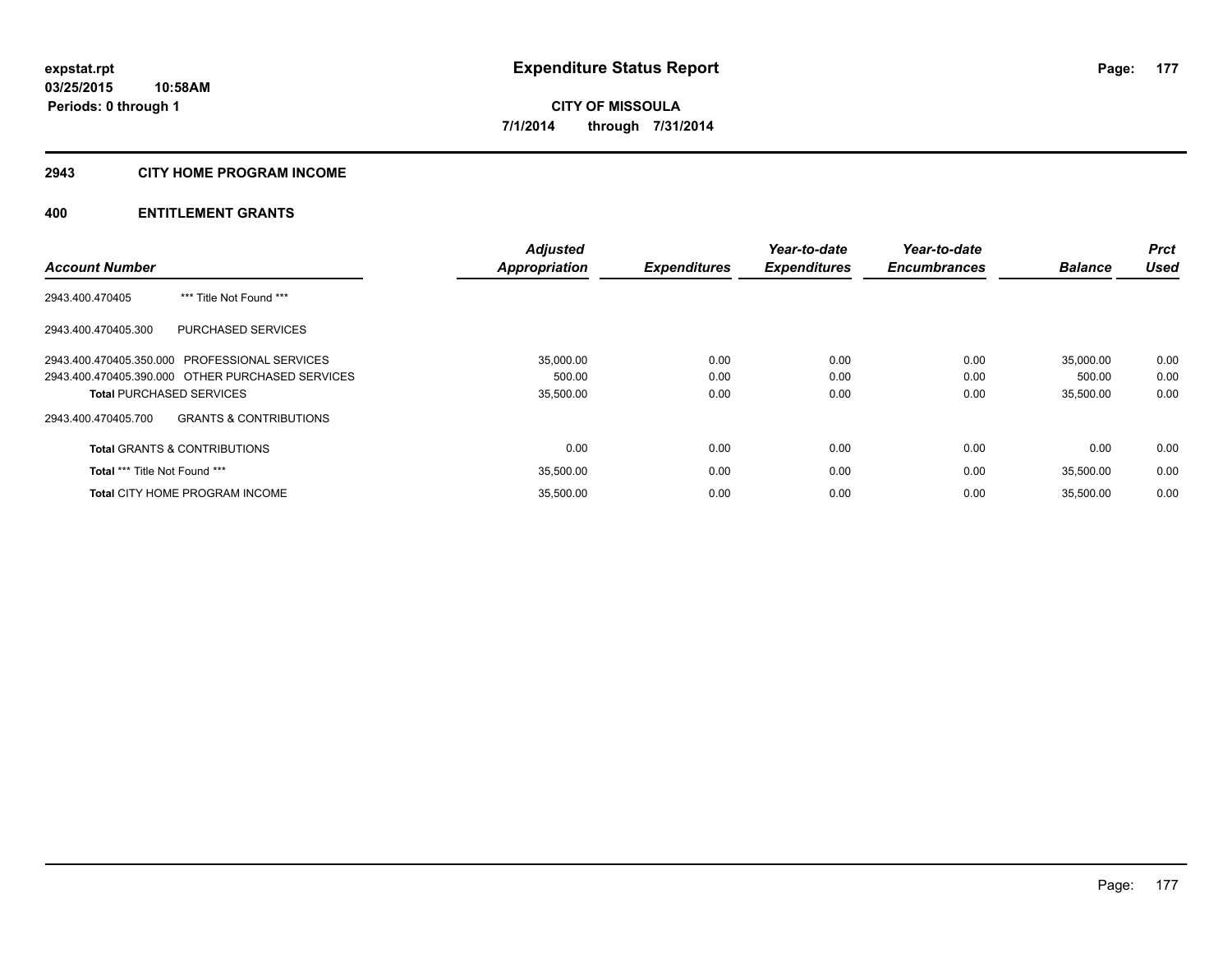## **2944 NEIGHBORHOOD STABILIZATION PROGRAM**

| <b>Account Number</b> |                                 | <b>Adjusted</b><br><b>Appropriation</b> | <b>Expenditures</b> | Year-to-date<br><b>Expenditures</b> | Year-to-date<br><b>Encumbrances</b> | <b>Balance</b> | <b>Prct</b><br>Used |
|-----------------------|---------------------------------|-----------------------------------------|---------------------|-------------------------------------|-------------------------------------|----------------|---------------------|
| 2944.400.470425       | SILVERTIP APARTMENTS            |                                         |                     |                                     |                                     |                |                     |
| 2944.400.470425.300   | PURCHASED SERVICES              |                                         |                     |                                     |                                     |                |                     |
|                       | <b>Total PURCHASED SERVICES</b> | 0.00                                    | 0.00                | 0.00                                | 0.00                                | 0.00           | 0.00                |
|                       | <b>Total ENTITLEMENT GRANTS</b> | 0.00                                    | 0.00                | 0.00                                | 0.00                                | 0.00           | 0.00                |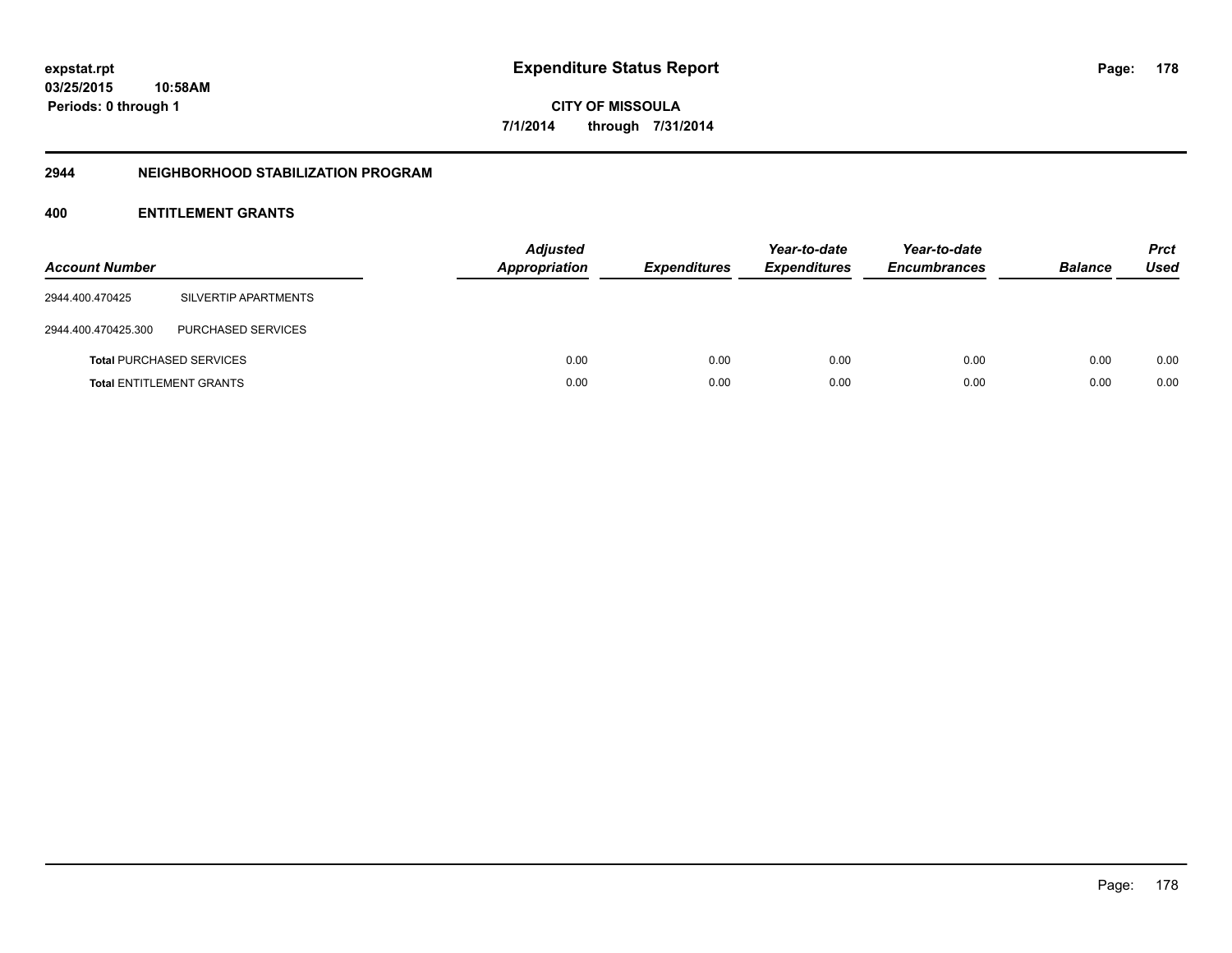## **2944 NEIGHBORHOOD STABILIZATION PROGRAM**

## **401 MHA/SILVERTIP**

| <b>Account Number</b>      |                                 | <b>Adjusted</b><br>Appropriation | <b>Expenditures</b> | Year-to-date<br><b>Expenditures</b> | Year-to-date<br><b>Encumbrances</b> | <b>Balance</b> | <b>Prct</b><br><b>Used</b> |
|----------------------------|---------------------------------|----------------------------------|---------------------|-------------------------------------|-------------------------------------|----------------|----------------------------|
| 2944.401.470425            | *** Title Not Found ***         |                                  |                     |                                     |                                     |                |                            |
| 2944.401.470425.300        | PURCHASED SERVICES              |                                  |                     |                                     |                                     |                |                            |
|                            | <b>Total PURCHASED SERVICES</b> | 0.00                             | 0.00                | 0.00                                | 0.00                                | 0.00           | 0.00                       |
| <b>Total MHA/SILVERTIP</b> |                                 | 0.00                             | 0.00                | 0.00                                | 0.00                                | 0.00           | 0.00                       |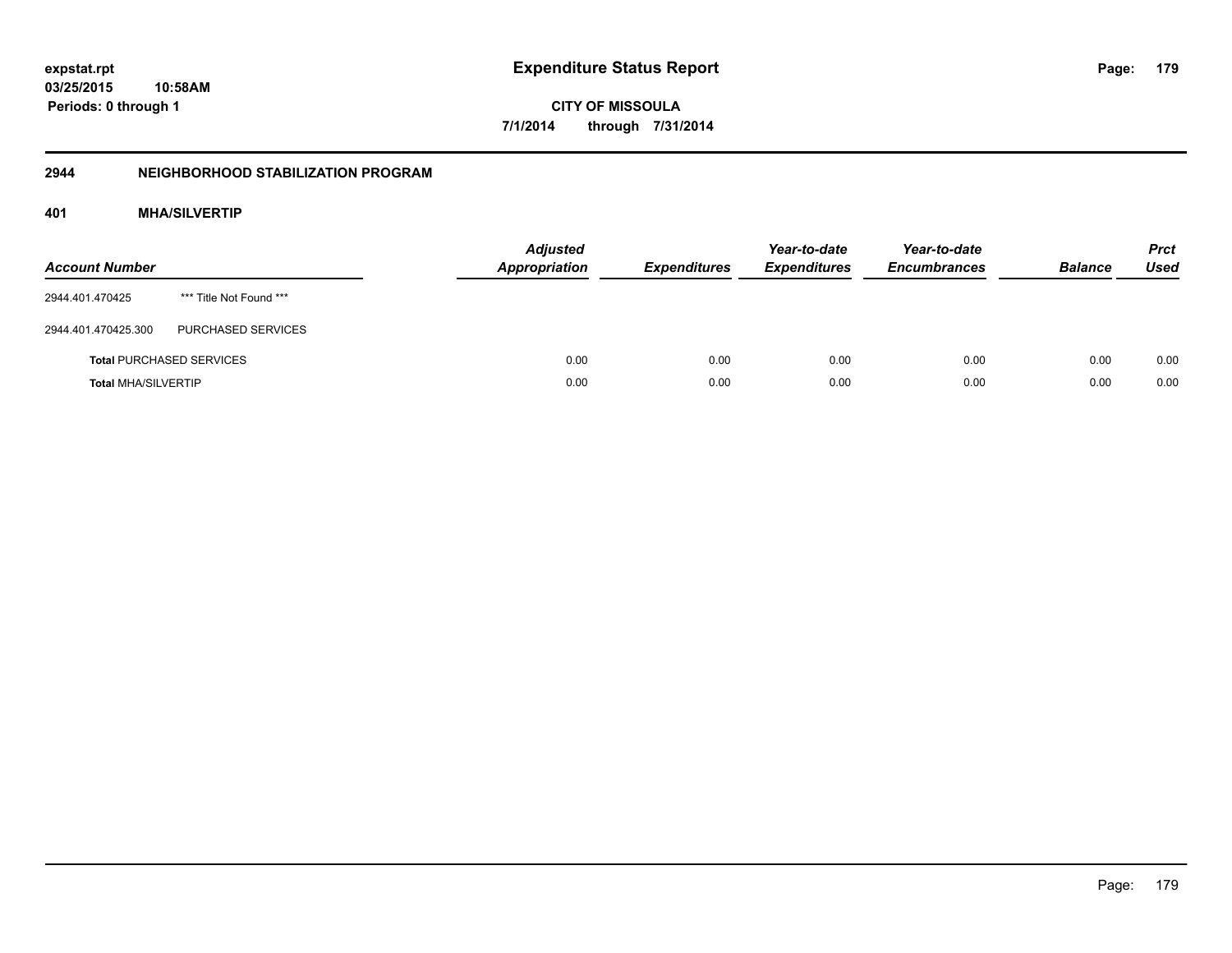**CITY OF MISSOULA 7/1/2014 through 7/31/2014**

## **2944 NEIGHBORHOOD STABILIZATION PROGRAM**

## **402 HUD/SILVERTIP**

| <b>Account Number</b> |                                                 | <b>Adjusted</b><br><b>Appropriation</b> | <b>Expenditures</b> | Year-to-date<br><b>Expenditures</b> | Year-to-date<br><b>Encumbrances</b> | <b>Balance</b> | <b>Prct</b><br>Used |
|-----------------------|-------------------------------------------------|-----------------------------------------|---------------------|-------------------------------------|-------------------------------------|----------------|---------------------|
| 2944.402.470425       | *** Title Not Found ***                         |                                         |                     |                                     |                                     |                |                     |
| 2944.402.470425.300   | PURCHASED SERVICES                              |                                         |                     |                                     |                                     |                |                     |
|                       | <b>Total NEIGHBORHOOD STABILIZATION PROGRAM</b> | 0.00                                    | 0.00                | 0.00                                | 0.00                                | 0.00           | 0.00                |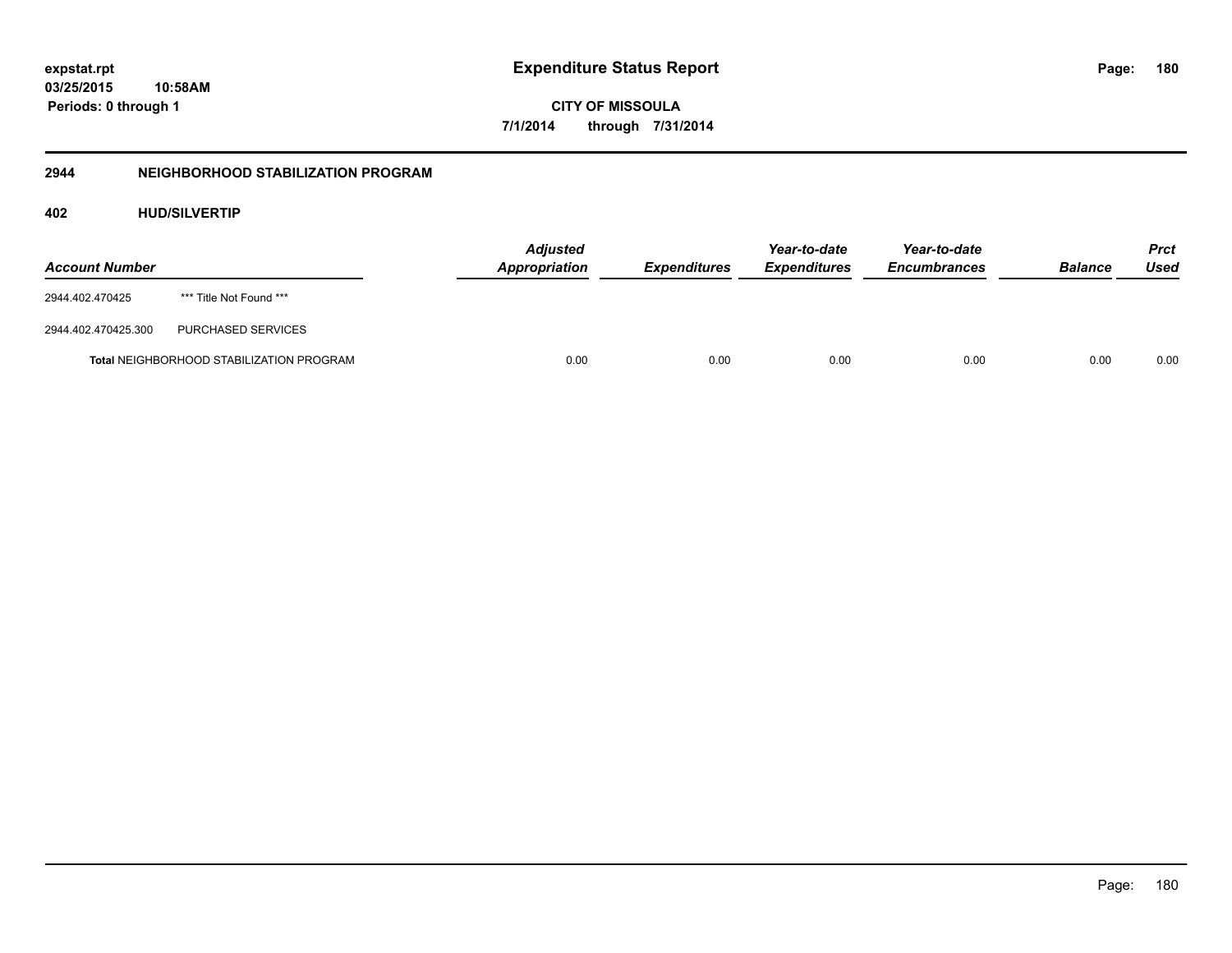#### **2955 TRANSPORTATION**

|                                                          | <b>Adjusted</b>      |                     | Year-to-date        | Year-to-date        |                | <b>Prct</b> |
|----------------------------------------------------------|----------------------|---------------------|---------------------|---------------------|----------------|-------------|
| <b>Account Number</b>                                    | <b>Appropriation</b> | <b>Expenditures</b> | <b>Expenditures</b> | <b>Encumbrances</b> | <b>Balance</b> | <b>Used</b> |
| <b>TRANSPORTATION</b><br>2955.250.411070                 |                      |                     |                     |                     |                |             |
| 2955.250.411070.100<br>PERSONAL SERVICES                 |                      |                     |                     |                     |                |             |
| 2955.250.411070.110.000 SALARIES AND WAGES               | 253,880.00           | 0.00                | 0.00                | 0.00                | 253,880.00     | 0.00        |
| 2955.250.411070.140.000 EMPLOYER CONTRIBUTIONS           | 87.768.00            | 0.00                | 0.00                | 0.00                | 87.768.00      | 0.00        |
| <b>Total PERSONAL SERVICES</b>                           | 341,648.00           | 0.00                | 0.00                | 0.00                | 341,648.00     | 0.00        |
| 2955.250.411070.200<br><b>SUPPLIES</b>                   |                      |                     |                     |                     |                |             |
| 2955.250.411070.210.000 OFFICE SUPPLIES                  | 5,000.00             | 0.00                | 0.00                | 0.00                | 5,000.00       | 0.00        |
| <b>Total SUPPLIES</b>                                    | 5,000.00             | 0.00                | 0.00                | 0.00                | 5,000.00       | 0.00        |
| 2955.250.411070.300<br>PURCHASED SERVICES                |                      |                     |                     |                     |                |             |
| 2955.250.411070.310.000 COMMUNICATIONS                   | 500.00               | 0.00                | 0.00                | 0.00                | 500.00         | 0.00        |
| 2955.250.411070.320.000 PRINTING & DUPLICATING           | 4,400.00             | 0.00                | 0.00                | 0.00                | 4,400.00       | 0.00        |
| 2955.250.411070.330.000 PUBLICITY, SUBSCRIPTIONS & DUES  | 4,000.00             | 0.00                | 0.00                | 0.00                | 4,000.00       | 0.00        |
| 2955.250.411070.341.000 ELECTRICITY & NATURAL GAS        | 2,650.00             | 0.00                | 0.00                | 0.00                | 2,650.00       | 0.00        |
| 2955.250.411070.344.000 TELEPHONE SERVICE                | 880.00               | 0.00                | 0.00                | 0.00                | 880.00         | 0.00        |
| 2955.250.411070.360.000 REPAIR & MAINTENANCE             | 7,900.00             | 0.00                | 0.00                | 0.00                | 7,900.00       | 0.00        |
| 2955.250.411070.370.000 TRAVEL                           | 6,000.00             | 0.00                | 0.00                | 0.00                | 6,000.00       | 0.00        |
| 2955.250.411070.380.000 TRAINING                         | 2,500.00             | 0.00                | 0.00                | 0.00                | 2,500.00       | 0.00        |
| <b>Total PURCHASED SERVICES</b>                          | 28,830.00            | 0.00                | 0.00                | 0.00                | 28,830.00      | 0.00        |
| <b>FIXED CHARGES</b><br>2955.250.411070.500              |                      |                     |                     |                     |                |             |
| 2955.250.411070.500.000 FIXED CHARGES                    | 17,004.00            | 0.00                | 0.00                | 0.00                | 17,004.00      | 0.00        |
| <b>Total FIXED CHARGES</b>                               | 17,004.00            | 0.00                | 0.00                | 0.00                | 17,004.00      | 0.00        |
| 2955.250.411070.700<br><b>GRANTS &amp; CONTRIBUTIONS</b> |                      |                     |                     |                     |                |             |
| <b>Total GRANTS &amp; CONTRIBUTIONS</b>                  | 0.00                 | 0.00                | 0.00                | 0.00                | 0.00           | 0.00        |
| OTHER OBJECTS<br>2955.250.411070.800                     |                      |                     |                     |                     |                |             |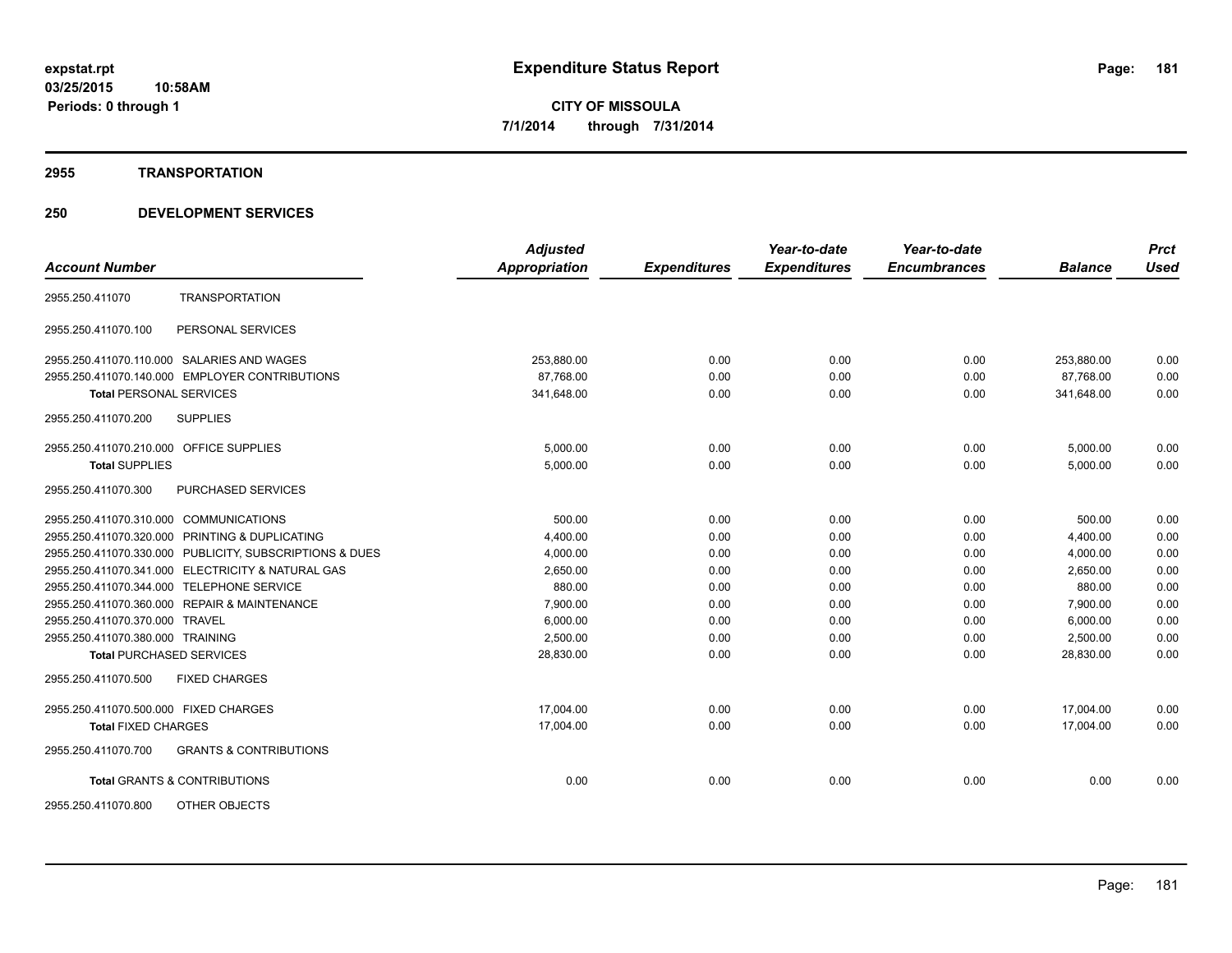#### **2955 TRANSPORTATION**

| <b>Account Number</b>                                    | <b>Adjusted</b><br><b>Appropriation</b> | <b>Expenditures</b> | Year-to-date<br><b>Expenditures</b> | Year-to-date<br><b>Encumbrances</b> | <b>Balance</b> | <b>Prct</b><br><b>Used</b> |
|----------------------------------------------------------|-----------------------------------------|---------------------|-------------------------------------|-------------------------------------|----------------|----------------------------|
| 2955.250.411070.845.000 CONTINGENCY                      | 32,825.00                               | 0.00                | 0.00                                | 0.00                                | 32,825.00      | 0.00                       |
| <b>Total OTHER OBJECTS</b>                               | 32,825.00                               | 0.00                | 0.00                                | 0.00                                | 32,825.00      | 0.00                       |
| <b>Total TRANSPORTATION</b>                              | 425,307.00                              | 0.00                | 0.00                                | 0.00                                | 425,307.00     | 0.00                       |
| <b>MIM MDT</b><br>2955.250.411080                        |                                         |                     |                                     |                                     |                |                            |
| PERSONAL SERVICES<br>2955.250.411080.100                 |                                         |                     |                                     |                                     |                |                            |
| 2955.250.411080.110.000 SALARIES AND WAGES               | 66.675.00                               | 0.00                | 0.00                                | 0.00                                | 66,675.00      | 0.00                       |
| 2955.250.411080.140.000 EMPLOYER CONTRIBUTIONS           | 26.412.00                               | 0.00                | 0.00                                | 0.00                                | 26.412.00      | 0.00                       |
| <b>Total PERSONAL SERVICES</b>                           | 93,087.00                               | 0.00                | 0.00                                | 0.00                                | 93.087.00      | 0.00                       |
| <b>SUPPLIES</b><br>2955.250.411080.200                   |                                         |                     |                                     |                                     |                |                            |
| 2955.250.411080.210.000 OFFICE SUPPLIES                  | 290.00                                  | 0.00                | 0.00                                | 0.00                                | 290.00         | 0.00                       |
| 2955.250.411080.240.000 OTHER SUPPLIES                   | 132.00                                  | 0.00                | 0.00                                | 0.00                                | 132.00         | 0.00                       |
| <b>Total SUPPLIES</b>                                    | 422.00                                  | 0.00                | 0.00                                | 0.00                                | 422.00         | 0.00                       |
| 2955.250.411080.300<br><b>PURCHASED SERVICES</b>         |                                         |                     |                                     |                                     |                |                            |
| 2955.250.411080.310.000 COMMUNICATIONS                   | 55.00                                   | 0.00                | 0.00                                | 0.00                                | 55.00          | 0.00                       |
| 2955.250.411080.330.000 PUBLICITY, SUBSCRIPTIONS & DUES  | 18,620.00                               | 0.00                | 0.00                                | 0.00                                | 18,620.00      | 0.00                       |
| 2955.250.411080.344.000 TELEPHONE SERVICE                | 430.00                                  | 0.00                | 0.00                                | 0.00                                | 430.00         | 0.00                       |
| 2955.250.411080.350.000 PROFESSIONAL SERVICES            | 4,049.00                                | 0.00                | 0.00                                | 0.00                                | 4,049.00       | 0.00                       |
| 2955.250.411080.360.000 REPAIR & MAINTENANCE             | 2,426.00                                | 0.00                | 0.00                                | 0.00                                | 2,426.00       | 0.00                       |
| 2955.250.411080.370.000 TRAVEL                           | 1,000.00                                | 0.00                | 0.00                                | 0.00                                | 1,000.00       | 0.00                       |
| 2955.250.411080.380.000 TRAINING                         | 4,951.00                                | 0.00                | 0.00                                | 0.00                                | 4,951.00       | 0.00                       |
| <b>Total PURCHASED SERVICES</b>                          | 31,531.00                               | 0.00                | 0.00                                | 0.00                                | 31.531.00      | 0.00                       |
| 2955.250.411080.500<br><b>FIXED CHARGES</b>              |                                         |                     |                                     |                                     |                |                            |
| 2955.250.411080.500.000 FIXED CHARGES                    | 3,582.00                                | 0.00                | 0.00                                | 0.00                                | 3,582.00       | 0.00                       |
| <b>Total FIXED CHARGES</b>                               | 3,582.00                                | 0.00                | 0.00                                | 0.00                                | 3,582.00       | 0.00                       |
| <b>GRANTS &amp; CONTRIBUTIONS</b><br>2955.250.411080.700 |                                         |                     |                                     |                                     |                |                            |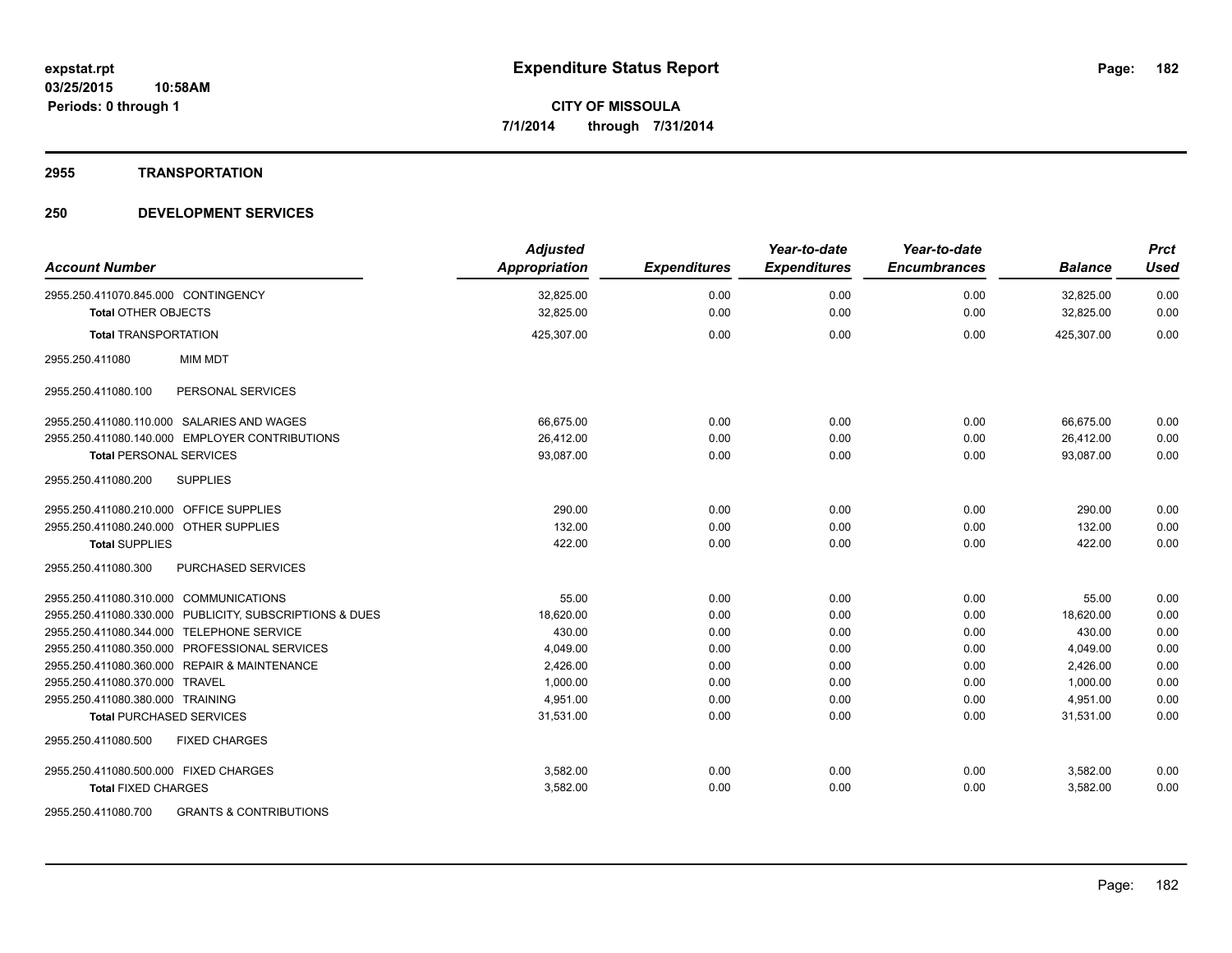## **2955 TRANSPORTATION**

| <b>Account Number</b>                                   | <b>Adjusted</b><br>Appropriation | <b>Expenditures</b> | Year-to-date<br><b>Expenditures</b> | Year-to-date<br><b>Encumbrances</b> | <b>Balance</b>         | <b>Prct</b><br><b>Used</b> |
|---------------------------------------------------------|----------------------------------|---------------------|-------------------------------------|-------------------------------------|------------------------|----------------------------|
| 2955.250.411080.700.000 GRANTS & CONTRIBUTIONS          | 18,281.00<br>18,281.00           | 0.00<br>0.00        | 0.00<br>0.00                        | 0.00<br>0.00                        | 18,281.00<br>18,281.00 | 0.00<br>0.00               |
| <b>Total GRANTS &amp; CONTRIBUTIONS</b>                 |                                  |                     |                                     |                                     |                        |                            |
| OTHER OBJECTS<br>2955.250.411080.800                    |                                  |                     |                                     |                                     |                        |                            |
| <b>Total OTHER OBJECTS</b>                              | 0.00                             | 0.00                | 0.00                                | 0.00                                | 0.00                   | 0.00                       |
| <b>Total MIM MDT</b>                                    | 146,903.00                       | 0.00                | 0.00                                | 0.00                                | 146,903.00             | 0.00                       |
| 2955.250.411081<br><b>MIM-TRANSIT</b>                   |                                  |                     |                                     |                                     |                        |                            |
| PERSONAL SERVICES<br>2955.250.411081.100                |                                  |                     |                                     |                                     |                        |                            |
| 2955.250.411081.110.000 SALARIES AND WAGES              | 53,954.00                        | 0.00                | 0.00                                | 0.00                                | 53,954.00              | 0.00                       |
| 2955.250.411081.140.000 EMPLOYER CONTRIBUTIONS          | 21,725.00                        | 0.00                | 0.00                                | 0.00                                | 21,725.00              | 0.00                       |
| <b>Total PERSONAL SERVICES</b>                          | 75,679.00                        | 0.00                | 0.00                                | 0.00                                | 75,679.00              | 0.00                       |
| <b>SUPPLIES</b><br>2955.250.411081.200                  |                                  |                     |                                     |                                     |                        |                            |
| 2955.250.411081.210.000 OFFICE SUPPLIES                 | 210.00                           | 0.00                | 0.00                                | 0.00                                | 210.00                 | 0.00                       |
| 2955.250.411081.240.000 OTHER SUPPLIES                  | 68.00                            | 0.00                | 0.00                                | 0.00                                | 68.00                  | 0.00                       |
| <b>Total SUPPLIES</b>                                   | 278.00                           | 0.00                | 0.00                                | 0.00                                | 278.00                 | 0.00                       |
| 2955.250.411081.300<br>PURCHASED SERVICES               |                                  |                     |                                     |                                     |                        |                            |
| 2955.250.411081.310.000 COMMUNICATIONS                  | 45.00                            | 0.00                | 0.00                                | 0.00                                | 45.00                  | 0.00                       |
| 2955.250.411081.330.000 PUBLICITY, SUBSCRIPTIONS & DUES | 17,362.00                        | 0.00                | 0.00                                | 0.00                                | 17,362.00              | 0.00                       |
| 2955.250.411081.344.000 TELEPHONE SERVICE               | 270.00                           | 0.00                | 0.00                                | 0.00                                | 270.00                 | 0.00                       |
| 2955.250.411081.350.000 PROFESSIONAL SERVICES           | 5,264.00                         | 0.00                | 0.00                                | 0.00                                | 5,264.00               | 0.00                       |
| 2955.250.411081.360.000 REPAIR & MAINTENANCE            | 2.790.00                         | 0.00                | 0.00                                | 0.00                                | 2,790.00               | 0.00                       |
| 2955.250.411081.370.000 TRAVEL                          | 1,000.00                         | 0.00                | 0.00                                | 0.00                                | 1,000.00               | 0.00                       |
| 2955.250.411081.380.000 TRAINING                        | 4,499.00                         | 0.00                | 0.00                                | 0.00                                | 4,499.00               | 0.00                       |
| <b>Total PURCHASED SERVICES</b>                         | 31,230.00                        | 0.00                | 0.00                                | 0.00                                | 31,230.00              | 0.00                       |
| <b>FIXED CHARGES</b><br>2955.250.411081.500             |                                  |                     |                                     |                                     |                        |                            |
| 2955.250.411081.500.000 FIXED CHARGES                   | 2.919.00                         | 0.00                | 0.00                                | 0.00                                | 2,919.00               | 0.00                       |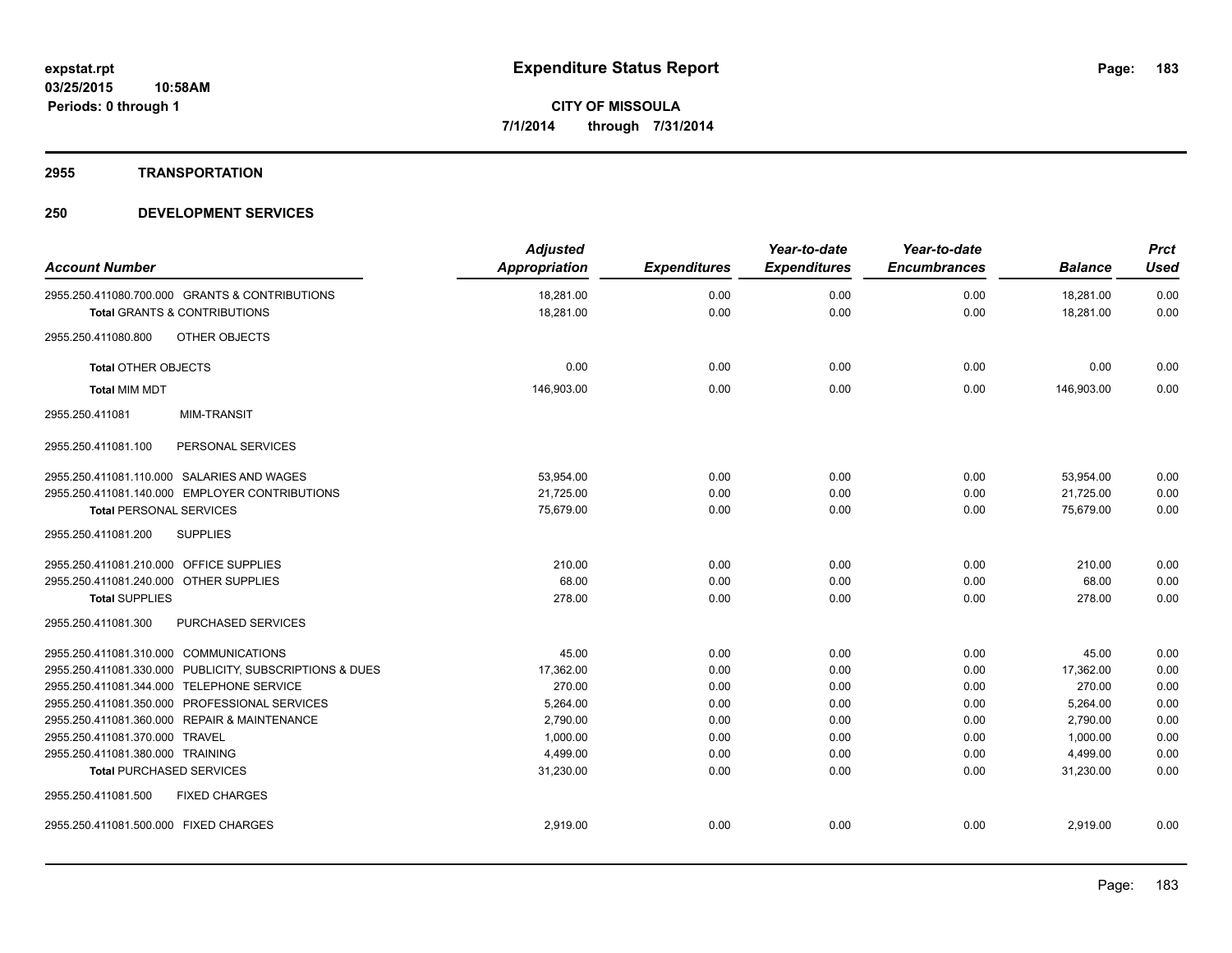## **2955 TRANSPORTATION**

| <b>Account Number</b>                                    | <b>Adjusted</b><br>Appropriation | <b>Expenditures</b> | Year-to-date<br><b>Expenditures</b> | Year-to-date<br><b>Encumbrances</b> | <b>Balance</b> | <b>Prct</b><br><b>Used</b> |
|----------------------------------------------------------|----------------------------------|---------------------|-------------------------------------|-------------------------------------|----------------|----------------------------|
| <b>Total FIXED CHARGES</b>                               | 2.919.00                         | 0.00                | 0.00                                | 0.00                                | 2,919.00       | 0.00                       |
| <b>GRANTS &amp; CONTRIBUTIONS</b><br>2955.250.411081.700 |                                  |                     |                                     |                                     |                |                            |
| 2955.250.411081.700.000 GRANTS & CONTRIBUTIONS           | 14.356.00                        | 0.00                | 0.00                                | 0.00                                | 14.356.00      | 0.00                       |
| <b>Total GRANTS &amp; CONTRIBUTIONS</b>                  | 14,356.00                        | 0.00                | 0.00                                | 0.00                                | 14,356.00      | 0.00                       |
| <b>Total MIM-TRANSIT</b>                                 | 124,462.00                       | 0.00                | 0.00                                | 0.00                                | 124,462.00     | 0.00                       |
| <b>BIKE-PED PROGRAM</b><br>2955.250.430255               |                                  |                     |                                     |                                     |                |                            |
| PERSONAL SERVICES<br>2955.250.430255.100                 |                                  |                     |                                     |                                     |                |                            |
| 2955.250.430255.110.000 SALARIES AND WAGES               | 46,737.00                        | 0.00                | 0.00                                | 0.00                                | 46,737.00      | 0.00                       |
| 2955.250.430255.140.000 EMPLOYER CONTRIBUTIONS           | 16,570.00                        | 0.00                | 0.00                                | 0.00                                | 16,570.00      | 0.00                       |
| <b>Total PERSONAL SERVICES</b>                           | 63,307.00                        | 0.00                | 0.00                                | 0.00                                | 63,307.00      | 0.00                       |
| 2955.250.430255.200<br><b>SUPPLIES</b>                   |                                  |                     |                                     |                                     |                |                            |
| 2955.250.430255.210.000 OFFICE SUPPLIES                  | 200.00                           | 0.00                | 0.00                                | 0.00                                | 200.00         | 0.00                       |
| <b>Total SUPPLIES</b>                                    | 200.00                           | 0.00                | 0.00                                | 0.00                                | 200.00         | 0.00                       |
| 2955.250.430255.300<br>PURCHASED SERVICES                |                                  |                     |                                     |                                     |                |                            |
| 2955.250.430255.320.000 PRINTING & DUPLICATING           | 375.00                           | 0.00                | 0.00                                | 0.00                                | 375.00         | 0.00                       |
| 2955.250.430255.330.000 PUBLICITY, SUBSCRIPTIONS & DUES  | 395.00                           | 0.00                | 0.00                                | 0.00                                | 395.00         | 0.00                       |
| 2955.250.430255.344.000 TELEPHONE SERVICE                | 29.00                            | 0.00                | 0.00                                | 0.00                                | 29.00          | 0.00                       |
| 2955.250.430255.350.000 PROFESSIONAL SERVICES            | 4,004.00                         | 0.00                | 0.00                                | 0.00                                | 4,004.00       | 0.00                       |
| 2955.250.430255.370.000 TRAVEL                           | 800.00                           | 0.00                | 0.00                                | 0.00                                | 800.00         | 0.00                       |
| 2955.250.430255.380.000 TRAINING                         | 650.00                           | 0.00                | 0.00                                | 0.00                                | 650.00         | 0.00                       |
| 2955.250.430255.390.000 OTHER PURCHASED SERVICES         | 4,300.00                         | 0.00                | 0.00                                | 0.00                                | 4,300.00       | 0.00                       |
| <b>Total PURCHASED SERVICES</b>                          | 10,553.00                        | 0.00                | 0.00                                | 0.00                                | 10.553.00      | 0.00                       |
| 2955.250.430255.500<br><b>FIXED CHARGES</b>              |                                  |                     |                                     |                                     |                |                            |
| 2955.250.430255.500.000 FIXED CHARGES                    | 658.00                           | 0.00                | 0.00                                | 0.00                                | 658.00         | 0.00                       |
| <b>Total FIXED CHARGES</b>                               | 658.00                           | 0.00                | 0.00                                | 0.00                                | 658.00         | 0.00                       |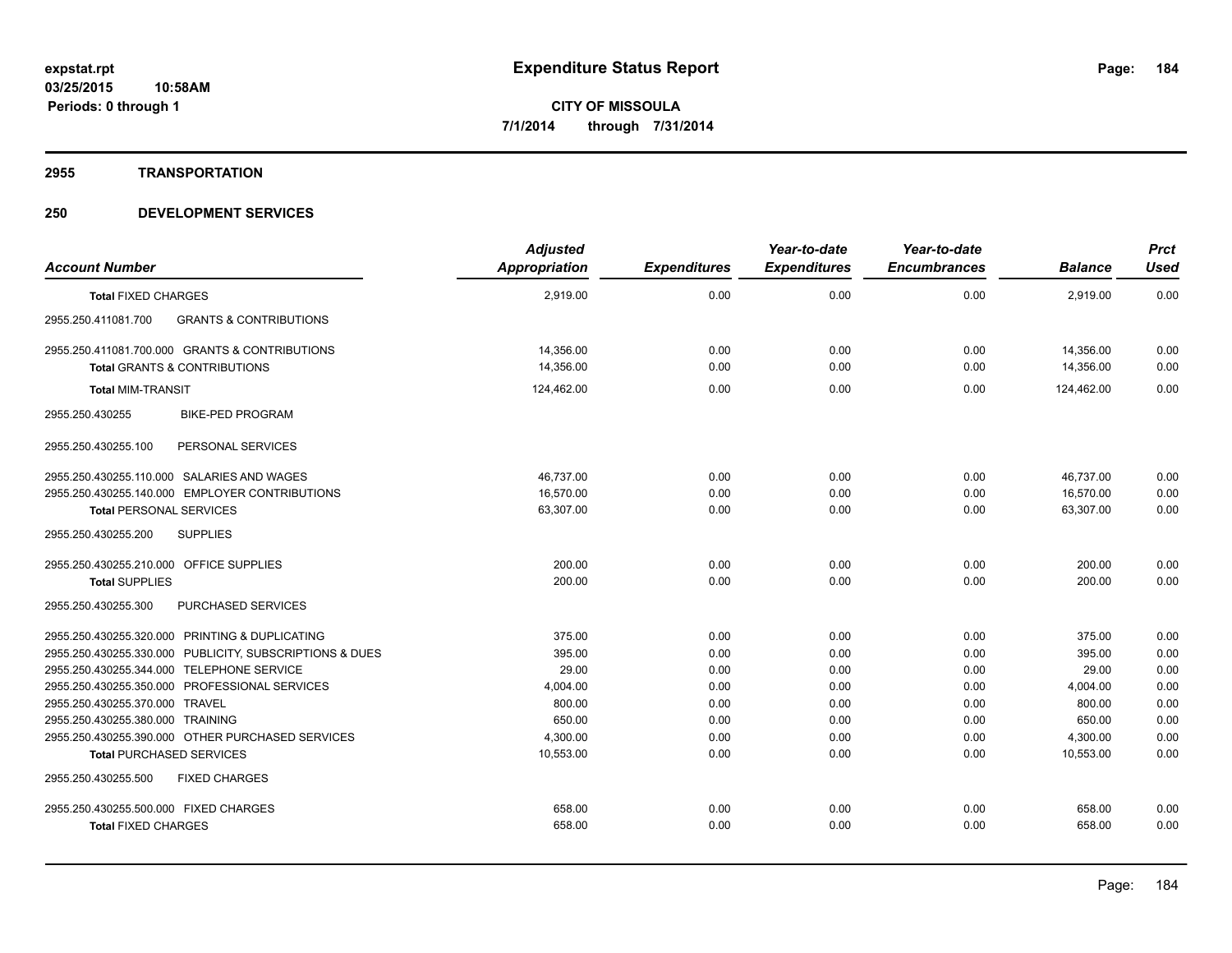**2955 TRANSPORTATION**

| <b>Account Number</b>         |                                            | <b>Adjusted</b><br>Appropriation | <b>Expenditures</b> | Year-to-date<br><b>Expenditures</b> | Year-to-date<br><b>Encumbrances</b> | <b>Balance</b> | <b>Prct</b><br>Used |
|-------------------------------|--------------------------------------------|----------------------------------|---------------------|-------------------------------------|-------------------------------------|----------------|---------------------|
| <b>Total BIKE-PED PROGRAM</b> |                                            | 74,718.00                        | 0.00                | 0.00                                | 0.00                                | 74.718.00      | 0.00                |
| 2955.250.521000               | INTERFUND OPERATING TRANSFERS              |                                  |                     |                                     |                                     |                |                     |
| 2955.250.521000.800           | OTHER OBJECTS                              |                                  |                     |                                     |                                     |                |                     |
|                               | <b>Total INTERFUND OPERATING TRANSFERS</b> | 0.00                             | 0.00                | 0.00                                | 0.00                                | 0.00           | 0.00                |
| <b>Total TRANSPORTATION</b>   |                                            | 771,390.00                       | 0.00                | 0.00                                | 0.00                                | 771.390.00     | 0.00                |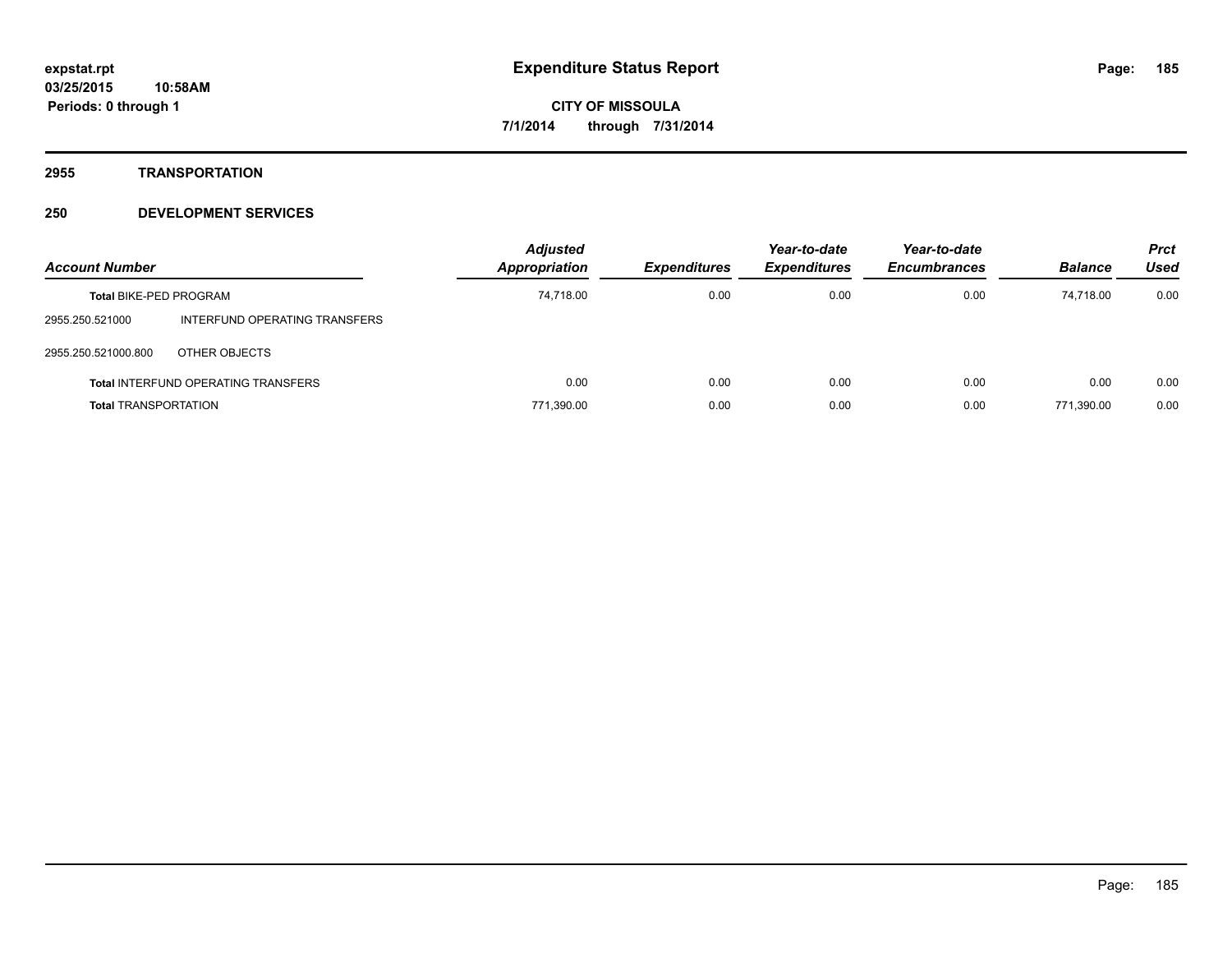## **2987 FEDERAL TRANSPORTATION FUND**

## **370 PARKS & RECREATION**

| <b>Account Number</b>                                  | <b>Adjusted</b><br><b>Appropriation</b> | <b>Expenditures</b> | Year-to-date<br><b>Expenditures</b> | Year-to-date<br><b>Encumbrances</b> | <b>Balance</b> | <b>Prct</b><br><b>Used</b> |
|--------------------------------------------------------|-----------------------------------------|---------------------|-------------------------------------|-------------------------------------|----------------|----------------------------|
| DV ACCOUNTABILITY GRANT<br>2987.370.411121             |                                         |                     |                                     |                                     |                |                            |
| 2987.370.411121.100<br>PERSONAL SERVICES               |                                         |                     |                                     |                                     |                |                            |
| 2987.370.411121.141.000 STATE RETIREMENT CONTRIBUTIONS | 0.00                                    | 0.17                | 0.17                                | 0.00                                | $-0.17$        | 0.00                       |
| <b>Total DV ACCOUNTABILITY GRANT</b>                   | 0.00                                    | 0.17                | 0.17                                | 0.00                                | $-0.17$        | 0.00                       |
| *** Title Not Found ***<br>2987.370.430258             |                                         |                     |                                     |                                     |                |                            |
| PERSONAL SERVICES<br>2987.370.430258.100               |                                         |                     |                                     |                                     |                |                            |
| 2987.370.430258.110.000 SALARIES AND WAGES             | 0.00                                    | 166.66              | 166.66                              | 0.00                                | $-166.66$      | 0.00                       |
| 2987.370.430258.140.000 EMPLOYER CONTRIBUTIONS         | 0.00                                    | 37.80               | 37.80                               | 0.00                                | $-37.80$       | 0.00                       |
| Total *** Title Not Found ***                          | 0.00                                    | 204.46              | 204.46                              | 0.00                                | $-204.46$      | 0.00                       |
| <b>Total PARKS &amp; RECREATION</b>                    | 0.00                                    | 204.63              | 204.63                              | 0.00                                | $-204.63$      | 0.00                       |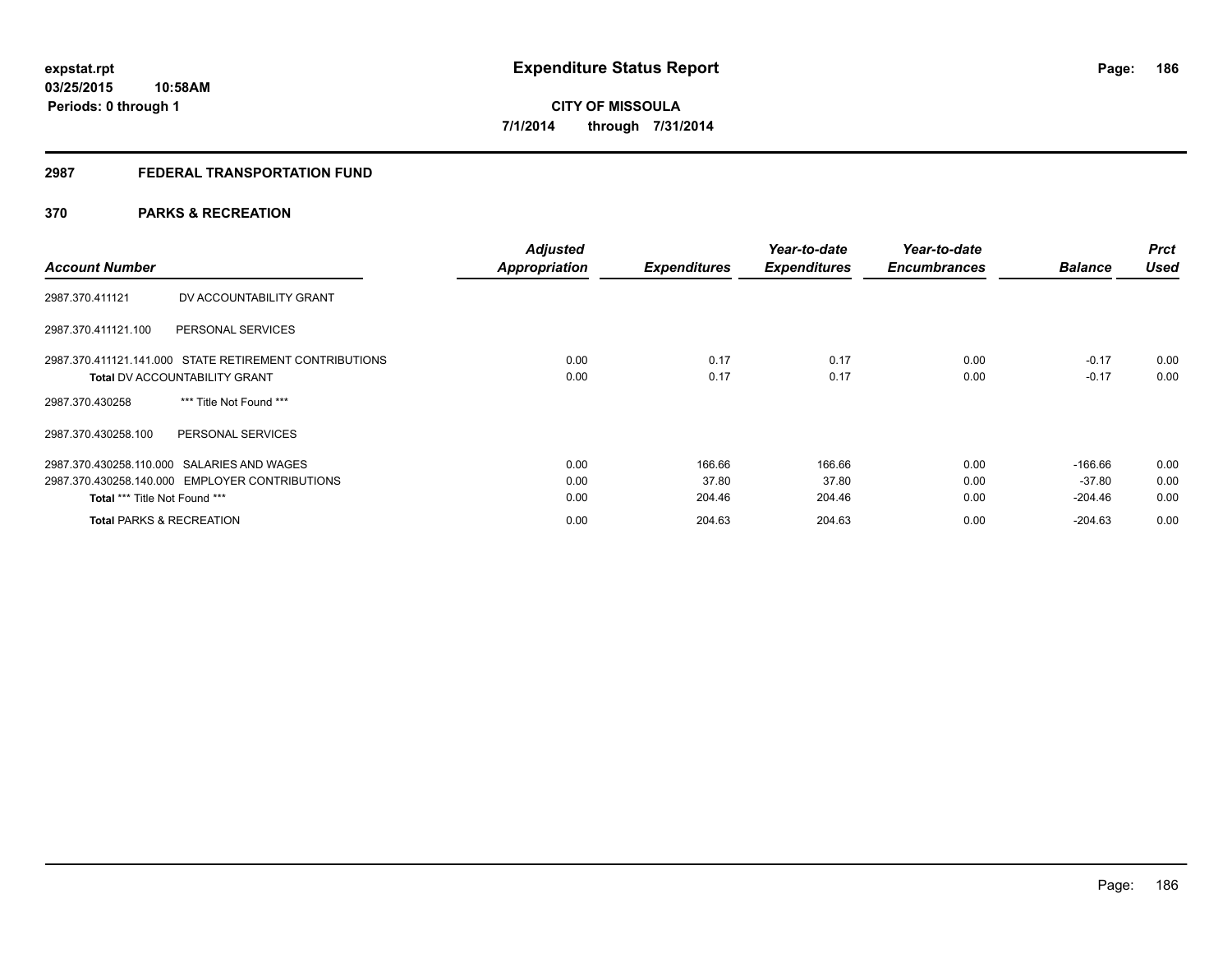## **2987 FEDERAL TRANSPORTATION FUND**

| <b>Account Number</b>          |                                                                                                 | <b>Adjusted</b><br>Appropriation | <b>Expenditures</b> | Year-to-date<br><b>Expenditures</b> | Year-to-date<br><b>Encumbrances</b> | <b>Balance</b>           | <b>Prct</b><br><b>Used</b> |
|--------------------------------|-------------------------------------------------------------------------------------------------|----------------------------------|---------------------|-------------------------------------|-------------------------------------|--------------------------|----------------------------|
| 2987.390.430233                | *** Title Not Found ***                                                                         |                                  |                     |                                     |                                     |                          |                            |
| 2987.390.430233.900            | <b>CAPITAL OUTLAY</b>                                                                           |                                  |                     |                                     |                                     |                          |                            |
| Total *** Title Not Found ***  |                                                                                                 | 0.00                             | 0.00                | 0.00                                | 0.00                                | 0.00                     | 0.00                       |
| 2987.390.430256                | SAFE ROUTES TO SCHOOLS                                                                          |                                  |                     |                                     |                                     |                          |                            |
| 2987.390.430256.900            | <b>CAPITAL OUTLAY</b>                                                                           |                                  |                     |                                     |                                     |                          |                            |
|                                | Total SAFE ROUTES TO SCHOOLS                                                                    | 0.00                             | 0.00                | 0.00                                | 0.00                                | 0.00                     | 0.00                       |
| 2987.390.430257                | <b>BICYCLE COMMUTER NETWORK</b>                                                                 |                                  |                     |                                     |                                     |                          |                            |
| 2987.390.430257.900            | <b>CAPITAL OUTLAY</b>                                                                           |                                  |                     |                                     |                                     |                          |                            |
|                                | 2987.390.430257.930.000 BICYCLE COMMUTER NETWORK/IMPROVEMENTS<br>Total BICYCLE COMMUTER NETWORK | 762,189.00<br>762,189.00         | 0.00<br>0.00        | 0.00<br>0.00                        | 0.00<br>0.00                        | 762,189.00<br>762,189.00 | 0.00<br>0.00               |
| 2987.390.430258                | <b>GRANT CREEK TRAIL BCN</b>                                                                    |                                  |                     |                                     |                                     |                          |                            |
|                                |                                                                                                 |                                  |                     |                                     |                                     |                          |                            |
| 2987.390.430258.100            | PERSONAL SERVICES                                                                               |                                  |                     |                                     |                                     |                          |                            |
| <b>Total PERSONAL SERVICES</b> |                                                                                                 | 0.00                             | 0.00                | 0.00                                | 0.00                                | 0.00                     | 0.00                       |
| 2987.390.430258.900            | CAPITAL OUTLAY                                                                                  |                                  |                     |                                     |                                     |                          |                            |
|                                | 2987.390.430258.930.000 GRANT CREEK TRAIL BCN<br><b>Total GRANT CREEK TRAIL BCN</b>             | 870,129.00<br>870,129.00         | 0.00<br>0.00        | 0.00<br>0.00                        | 0.00<br>0.00                        | 870,129.00<br>870,129.00 | 0.00<br>0.00               |
| 2987.390.430259                | RTLSNK CR/BRDWAY CROSSING                                                                       |                                  |                     |                                     |                                     |                          |                            |
| 2987.390.430259.900            | <b>CAPITAL OUTLAY</b>                                                                           |                                  |                     |                                     |                                     |                          |                            |
|                                | Total RTLSNK CR/BRDWAY CROSSING                                                                 | 0.00                             | 0.00                | 0.00                                | 0.00                                | 0.00                     | 0.00                       |
| 2987.390.430262                | MASTER SIDEWALK PLAN                                                                            |                                  |                     |                                     |                                     |                          |                            |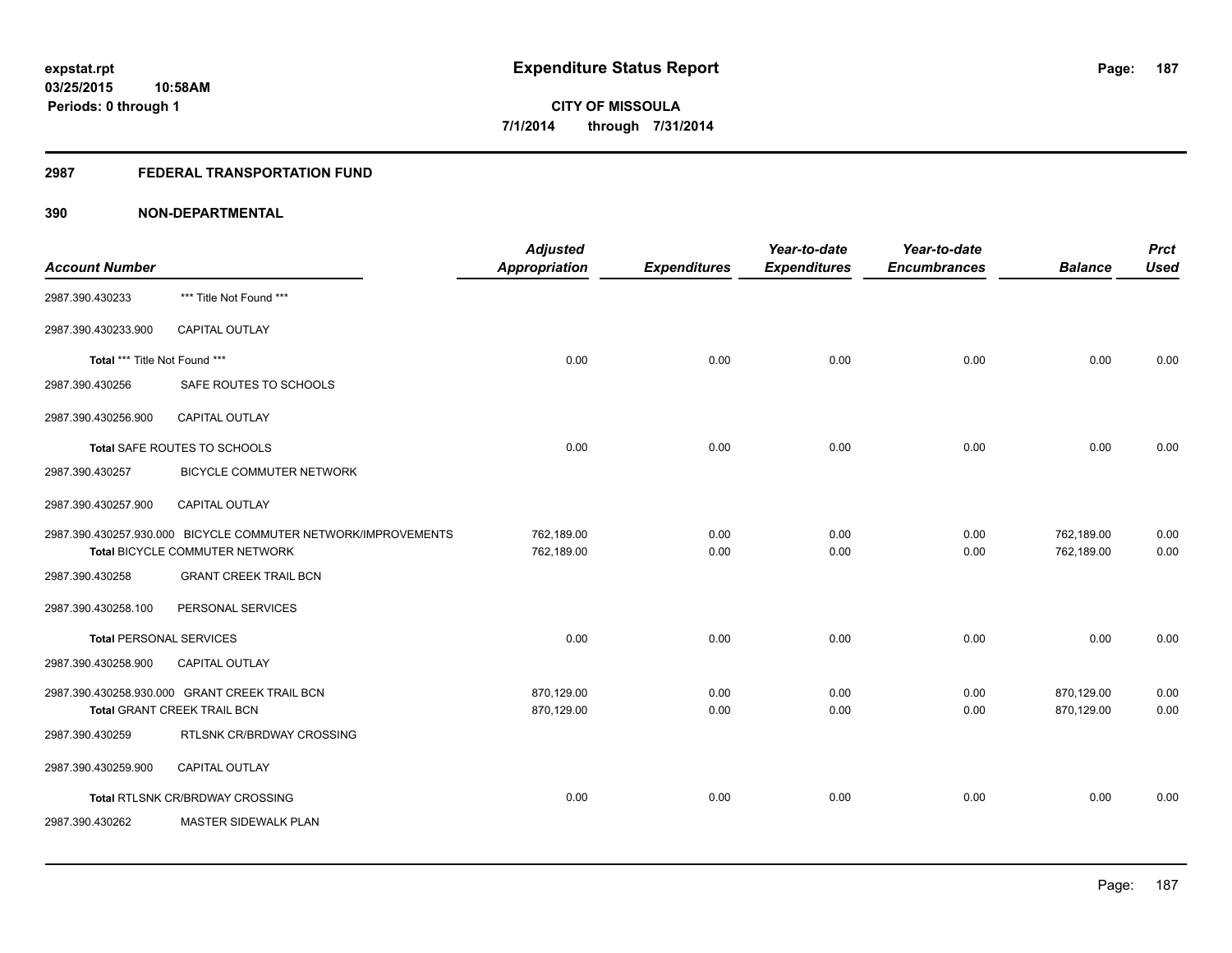## **2987 FEDERAL TRANSPORTATION FUND**

| <b>Account Number</b>      |                                            | <b>Adjusted</b><br><b>Appropriation</b> | <b>Expenditures</b> | Year-to-date<br><b>Expenditures</b> | Year-to-date<br><b>Encumbrances</b> | <b>Balance</b> | <b>Prct</b><br><b>Used</b> |
|----------------------------|--------------------------------------------|-----------------------------------------|---------------------|-------------------------------------|-------------------------------------|----------------|----------------------------|
|                            |                                            |                                         |                     |                                     |                                     |                |                            |
| 2987.390.430262.900        | CAPITAL OUTLAY                             |                                         |                     |                                     |                                     |                |                            |
|                            | <b>Total MASTER SIDEWALK PLAN</b>          | 0.00                                    | 0.00                | 0.00                                | 0.00                                | 0.00           | 0.00                       |
| 2987.390.430271            | HIGGINS HILL/BECKWITH RECONSTRUCTION       |                                         |                     |                                     |                                     |                |                            |
| 2987.390.430271.900        | <b>CAPITAL OUTLAY</b>                      |                                         |                     |                                     |                                     |                |                            |
|                            | Total HIGGINS HILL/BECKWITH RECONSTRUCTION | 0.00                                    | 0.00                | 0.00                                | 0.00                                | 0.00           | 0.00                       |
| 2987.390.430272            | SIGNALIZATION                              |                                         |                     |                                     |                                     |                |                            |
| 2987.390.430272.900        | <b>CAPITAL OUTLAY</b>                      |                                         |                     |                                     |                                     |                |                            |
| <b>Total SIGNALIZATION</b> |                                            | 0.00                                    | 0.00                | 0.00                                | 0.00                                | 0.00           | 0.00                       |
| 2987.390.430276            | RUSSELL S 3RD IMPROVEMENTS                 |                                         |                     |                                     |                                     |                |                            |
| 2987.390.430276.900        | <b>CAPITAL OUTLAY</b>                      |                                         |                     |                                     |                                     |                |                            |
|                            | Total RUSSELL S 3RD IMPROVEMENTS           | 0.00                                    | 0.00                | 0.00                                | 0.00                                | 0.00           | 0.00                       |
| 2987.390.430278            | LOLO ST-BRIDGE TO DUNCAN S/C               |                                         |                     |                                     |                                     |                |                            |
| 2987.390.430278.900        | CAPITAL OUTLAY                             |                                         |                     |                                     |                                     |                |                            |
|                            | Total LOLO ST-BRIDGE TO DUNCAN S/C         | 0.00                                    | 0.00                | 0.00                                | 0.00                                | 0.00           | 0.00                       |
| 2987.390.430279            | U OF M CROSSWALK PROJECT                   |                                         |                     |                                     |                                     |                |                            |
| 2987.390.430279.900        | CAPITAL OUTLAY                             |                                         |                     |                                     |                                     |                |                            |
|                            | Total U OF M CROSSWALK PROJECT             | 0.00                                    | 0.00                | 0.00                                | 0.00                                | 0.00           | 0.00                       |
| 2987.390.460405            | PLAYFAIR PARK - MINOR IMPROVEMENTS         |                                         |                     |                                     |                                     |                |                            |
| 2987.390.460405.900        | CAPITAL OUTLAY                             |                                         |                     |                                     |                                     |                |                            |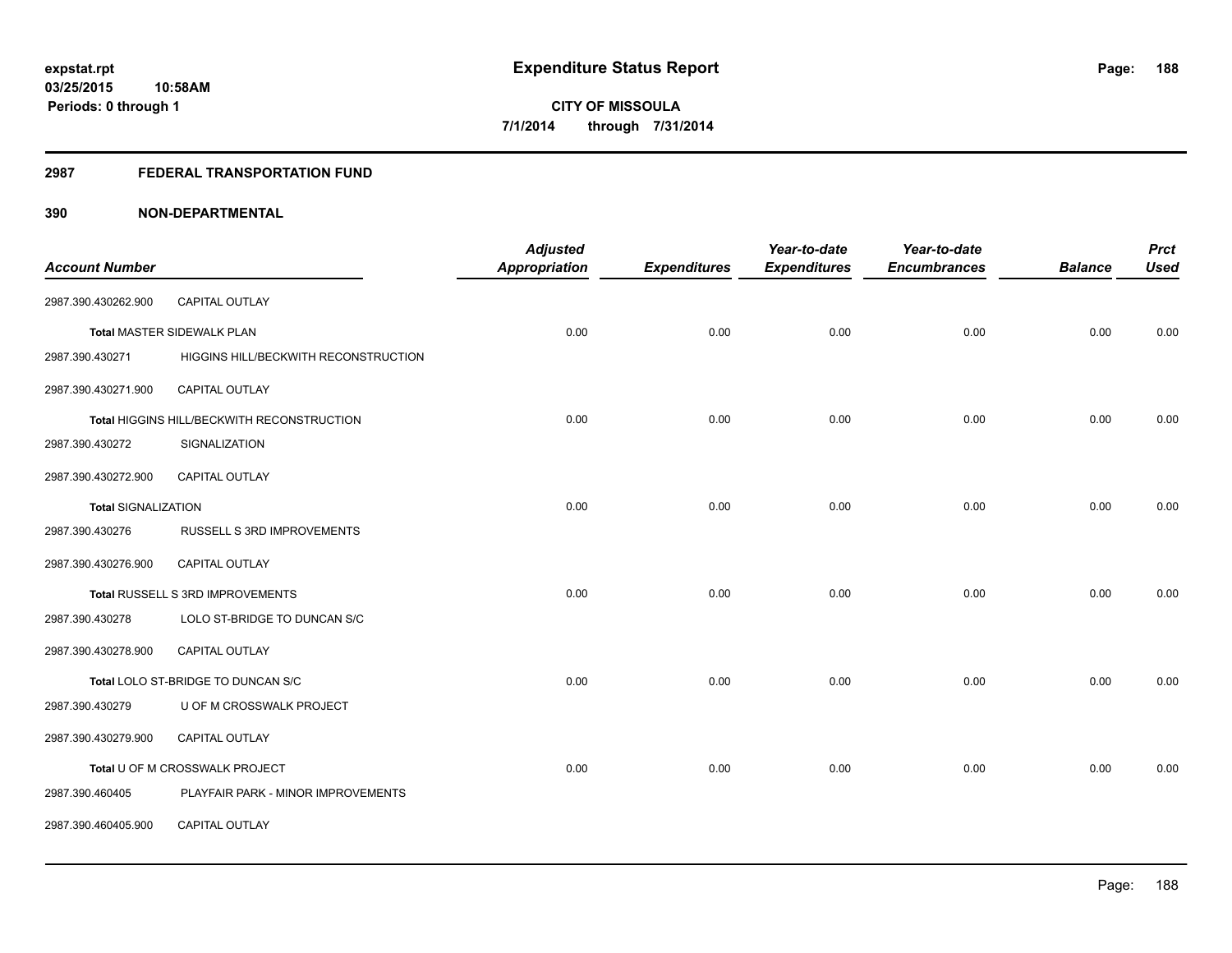## **2987 FEDERAL TRANSPORTATION FUND**

| <b>Account Number</b>           |                                          | <b>Adjusted</b><br>Appropriation | <b>Expenditures</b> | Year-to-date<br><b>Expenditures</b> | Year-to-date<br><b>Encumbrances</b> | <b>Balance</b> | <b>Prct</b><br><b>Used</b> |
|---------------------------------|------------------------------------------|----------------------------------|---------------------|-------------------------------------|-------------------------------------|----------------|----------------------------|
|                                 | Total PLAYFAIR PARK - MINOR IMPROVEMENTS | 0.00                             | 0.00                | 0.00                                | 0.00                                | 0.00           | 0.00                       |
| 2987.390.460415                 | SOUTH HILLS TRAIL SYSTEM                 |                                  |                     |                                     |                                     |                |                            |
| 2987.390.460415.900             | <b>CAPITAL OUTLAY</b>                    |                                  |                     |                                     |                                     |                |                            |
|                                 | Total SOUTH HILLS TRAIL SYSTEM           | 0.00                             | 0.00                | 0.00                                | 0.00                                | 0.00           | 0.00                       |
| 2987.390.460435                 | SILVER PARK MILL SITE                    |                                  |                     |                                     |                                     |                |                            |
| 2987.390.460435.900             | <b>CAPITAL OUTLAY</b>                    |                                  |                     |                                     |                                     |                |                            |
|                                 | Total SILVER PARK MILL SITE              | 0.00                             | 0.00                | 0.00                                | 0.00                                | 0.00           | 0.00                       |
| 2987.390.460509                 | <b>KIM WILLIAMS TRAIL</b>                |                                  |                     |                                     |                                     |                |                            |
| 2987.390.460509.900             | <b>CAPITAL OUTLAY</b>                    |                                  |                     |                                     |                                     |                |                            |
| <b>Total KIM WILLIAMS TRAIL</b> |                                          | 0.00                             | 0.00                | 0.00                                | 0.00                                | 0.00           | 0.00                       |
| 2987.390.510000                 | <b>MISCELLANEOUS</b>                     |                                  |                     |                                     |                                     |                |                            |
| 2987.390.510000.800             | OTHER OBJECTS                            |                                  |                     |                                     |                                     |                |                            |
| <b>Total MISCELLANEOUS</b>      |                                          | 0.00                             | 0.00                | 0.00                                | 0.00                                | 0.00           | 0.00                       |
| Total NON-DEPARTMENTAL          |                                          | 1,632,318.00                     | 0.00                | 0.00                                | 0.00                                | 1,632,318.00   | 0.00                       |
|                                 | <b>Total FEDERAL TRANSPORTATION FUND</b> | 1,632,318.00                     | 204.63              | 204.63                              | 0.00                                | 1,632,113.37   | 0.01                       |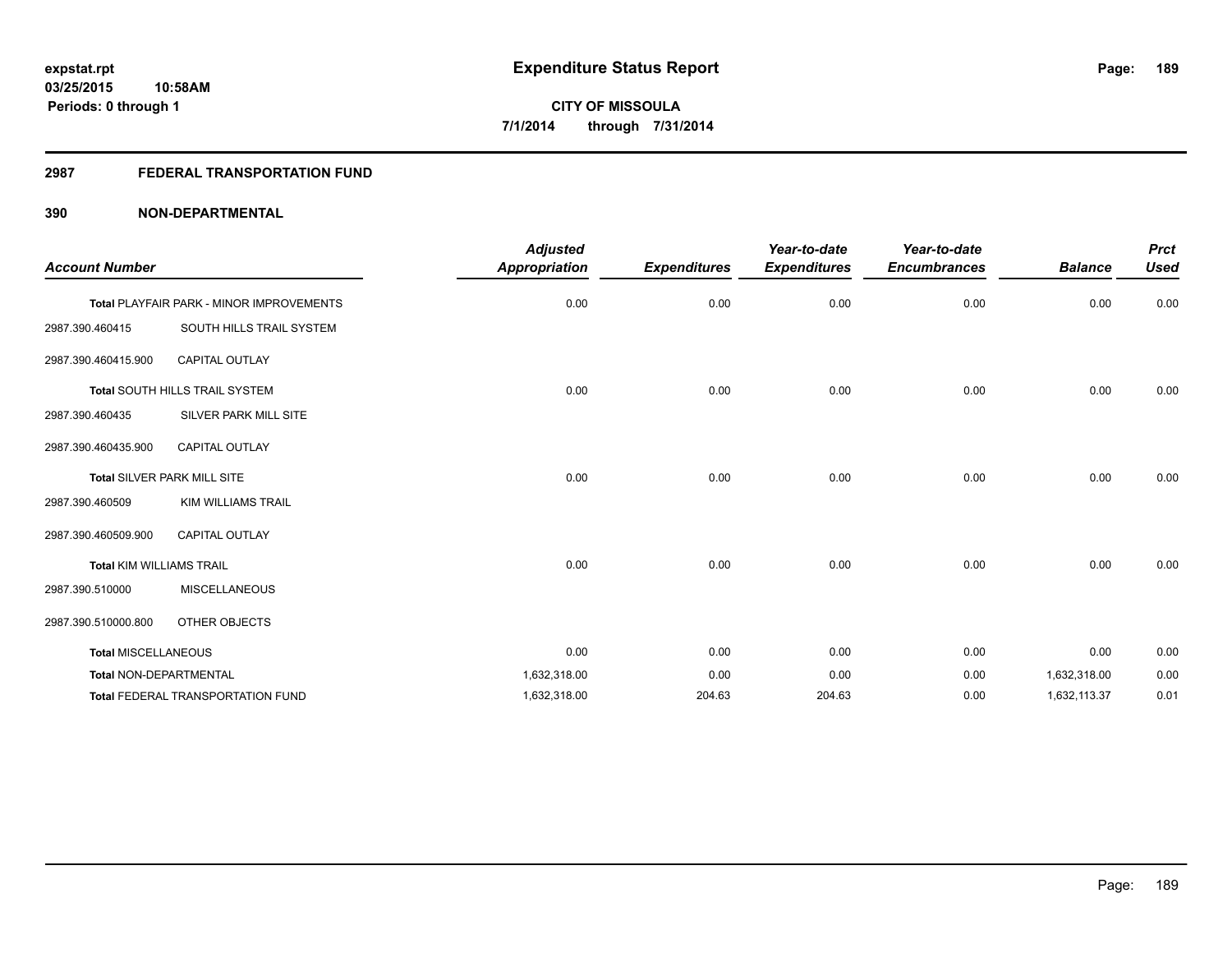#### **2988 GRANTS & DONATIONS FUND**

## **223 CITY CLERK**

| <b>Account Number</b>   |                      | <b>Adjusted</b><br>Appropriation | <b>Expenditures</b> | Year-to-date<br><b>Expenditures</b> | Year-to-date<br><b>Encumbrances</b> | <b>Balance</b> | <b>Prct</b><br><b>Used</b> |
|-------------------------|----------------------|----------------------------------|---------------------|-------------------------------------|-------------------------------------|----------------|----------------------------|
| 2988.223.420000         | <b>PUBLIC SAFETY</b> |                                  |                     |                                     |                                     |                |                            |
| 2988.223.420000.200     | <b>SUPPLIES</b>      |                                  |                     |                                     |                                     |                |                            |
| <b>Total CITY CLERK</b> |                      | 0.00                             | 0.00                | 0.00                                | 0.00                                | 0.00           | 0.00                       |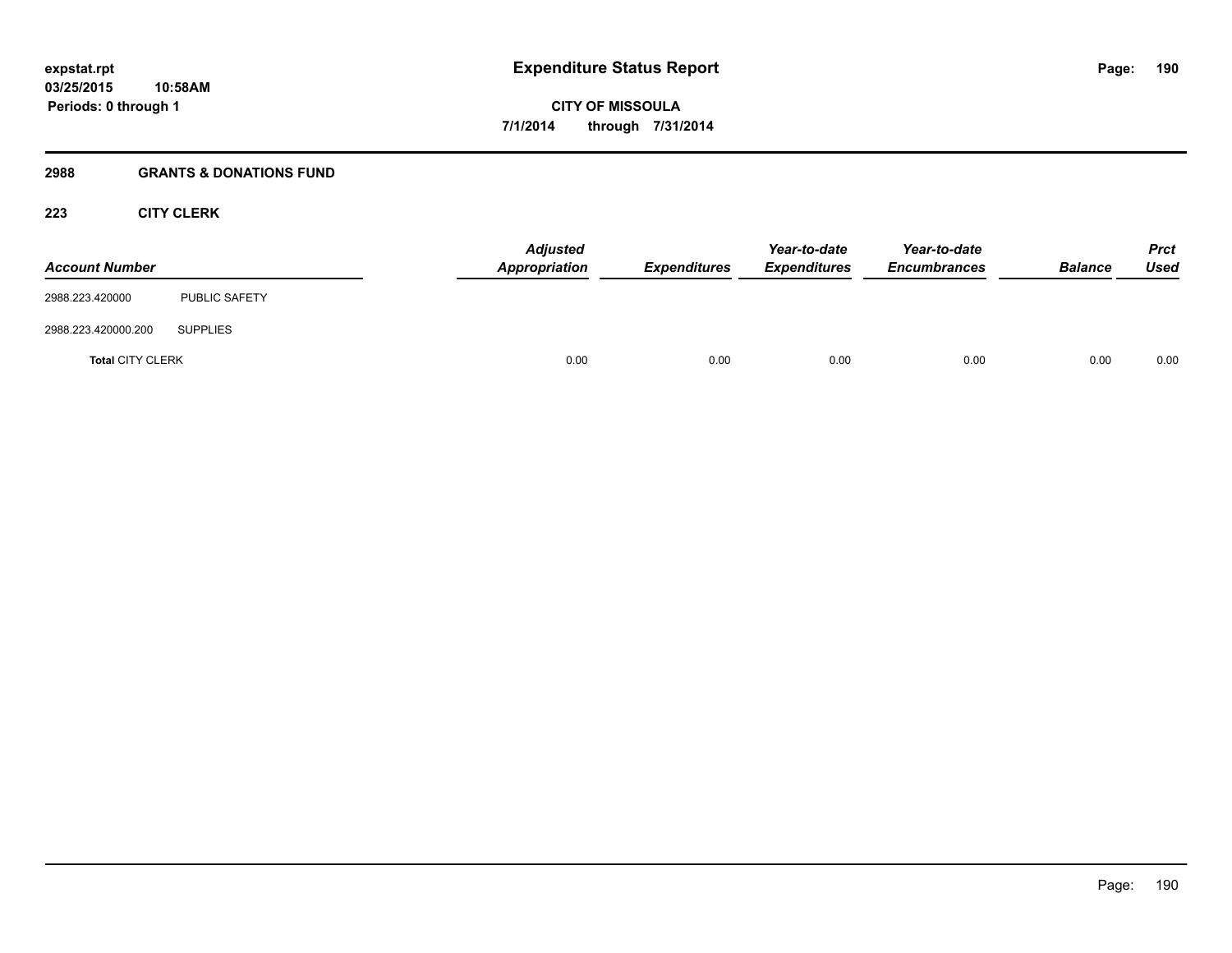#### **2988 GRANTS & DONATIONS FUND**

## **270 CITY ATTORNEY**

|                                 |                                                        | <b>Adjusted</b>      |                     | Year-to-date        | Year-to-date        |                | <b>Prct</b> |
|---------------------------------|--------------------------------------------------------|----------------------|---------------------|---------------------|---------------------|----------------|-------------|
| <b>Account Number</b>           |                                                        | <b>Appropriation</b> | <b>Expenditures</b> | <b>Expenditures</b> | <b>Encumbrances</b> | <b>Balance</b> | <b>Used</b> |
| 2988.270.411121                 | DV ACCOUNTABILITY GRANT                                |                      |                     |                     |                     |                |             |
| 2988.270.411121.100             | PERSONAL SERVICES                                      |                      |                     |                     |                     |                |             |
|                                 | 2988.270.411121.110.000 DV GRANT/SALARIES AND WAGES    | 0.00                 | 984.27              | 984.27              | 0.00                | $-984.27$      | 0.00        |
|                                 | 2988.270.411121.140.000 EMPLOYER CONTRIBUTIONS         | 0.00                 | 870.67              | 870.67              | 0.00                | $-870.67$      | 0.00        |
|                                 | 2988.270.411121.141.000 STATE RETIREMENT CONTRIBUTIONS | 0.00                 | 0.98                | 0.98                | 0.00                | $-0.98$        | 0.00        |
| <b>Total PERSONAL SERVICES</b>  |                                                        | 0.00                 | 1,855.92            | 1,855.92            | 0.00                | $-1,855.92$    | 0.00        |
| 2988.270.411121.300             | PURCHASED SERVICES                                     |                      |                     |                     |                     |                |             |
| <b>Total PURCHASED SERVICES</b> |                                                        | 0.00                 | 0.00                | 0.00                | 0.00                | 0.00           | 0.00        |
| <b>Total CITY ATTORNEY</b>      |                                                        | 0.00                 | 1.855.92            | 1,855.92            | 0.00                | $-1.855.92$    | 0.00        |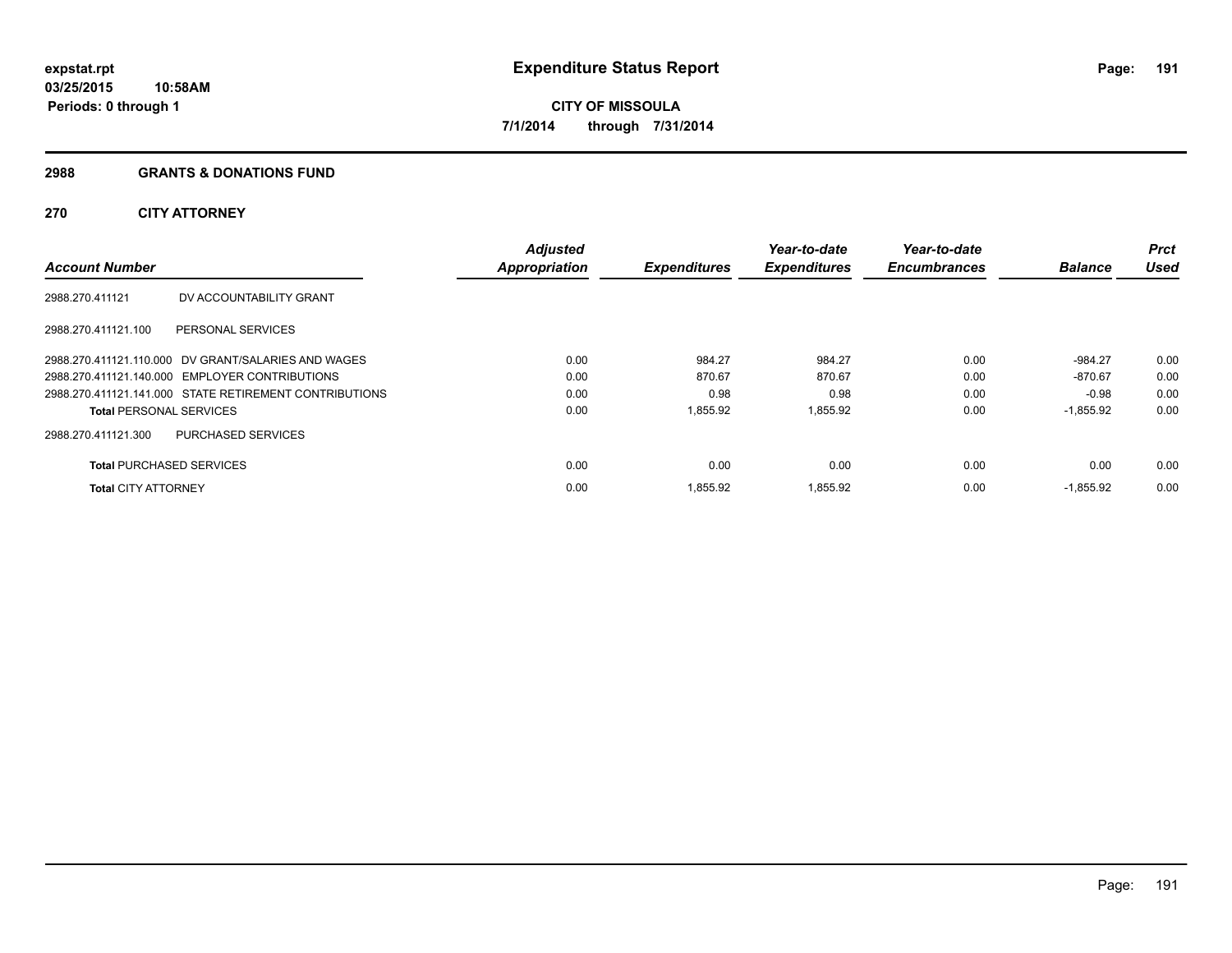## **2988 GRANTS & DONATIONS FUND**

## **290 POLICE**

| <b>Account Number</b> |                    | <b>Adjusted</b><br><b>Appropriation</b> | <b>Expenditures</b> | Year-to-date<br><b>Expenditures</b> | Year-to-date<br><b>Encumbrances</b> | <b>Balance</b> | <b>Prct</b><br><b>Used</b> |
|-----------------------|--------------------|-----------------------------------------|---------------------|-------------------------------------|-------------------------------------|----------------|----------------------------|
| 2988.290.420186       | FY15 HITDA         |                                         |                     |                                     |                                     |                |                            |
| 2988.290.420186.200   | <b>SUPPLIES</b>    |                                         |                     |                                     |                                     |                |                            |
| <b>Total SUPPLIES</b> |                    | 0.00                                    | 0.00                | 0.00                                | 0.00                                | 0.00           | 0.00                       |
| 2988.290.420186.300   | PURCHASED SERVICES |                                         |                     |                                     |                                     |                |                            |
| <b>Total POLICE</b>   |                    | 0.00                                    | 0.00                | 0.00                                | 0.00                                | 0.00           | 0.00                       |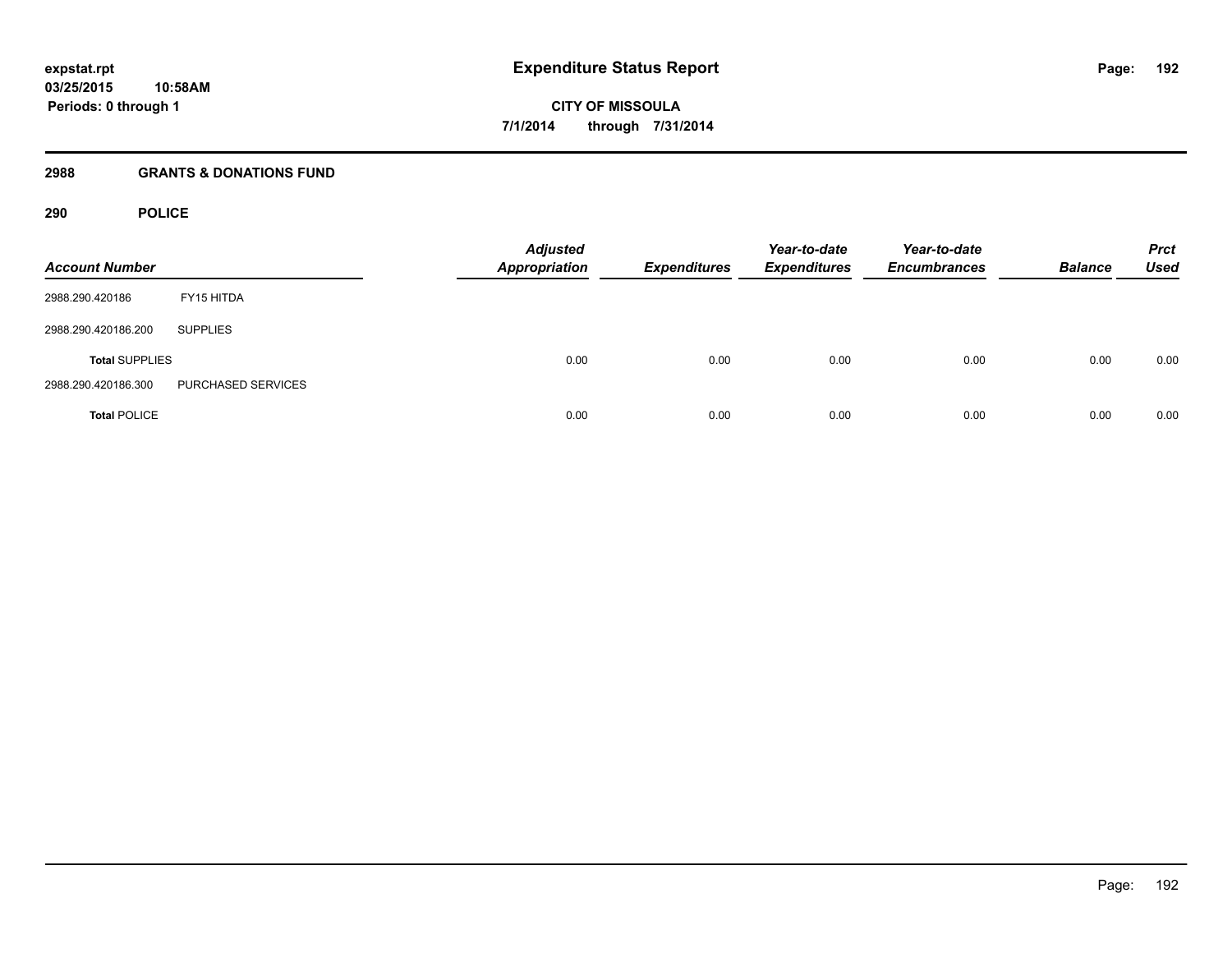#### **2988 GRANTS & DONATIONS FUND**

|                               |                                                | <b>Adjusted</b> |                     | Year-to-date        | Year-to-date        |                | <b>Prct</b> |
|-------------------------------|------------------------------------------------|-----------------|---------------------|---------------------|---------------------|----------------|-------------|
| <b>Account Number</b>         |                                                | Appropriation   | <b>Expenditures</b> | <b>Expenditures</b> | <b>Encumbrances</b> | <b>Balance</b> | <b>Used</b> |
| 2988.390.402816               | *** Title Not Found ***                        |                 |                     |                     |                     |                |             |
| 2988.390.402816.300           | PURCHASED SERVICES                             |                 |                     |                     |                     |                |             |
| Total *** Title Not Found *** |                                                | 0.00            | 0.00                | 0.00                | 0.00                | 0.00           | 0.00        |
| 2988.390.410105               | WAPIKIYA HOMEOWNERS ASSN GRANT                 |                 |                     |                     |                     |                |             |
| 2988.390.410105.200           | <b>SUPPLIES</b>                                |                 |                     |                     |                     |                |             |
|                               | <b>Total WAPIKIYA HOMEOWNERS ASSN GRANT</b>    | 0.00            | 0.00                | 0.00                | 0.00                | 0.00           | 0.00        |
| 2988.390.420000               | <b>MISC GRANTS</b>                             |                 |                     |                     |                     |                |             |
| 2988.390.420000.700           | <b>GRANTS &amp; CONTRIBUTIONS</b>              |                 |                     |                     |                     |                |             |
|                               | 2988.390.420000.700.000 GRANTS & CONTRIBUTIONS | 46,000.00       | 0.00                | 0.00                | 0.00                | 46,000.00      | 0.00        |
|                               | <b>Total GRANTS &amp; CONTRIBUTIONS</b>        | 46,000.00       | 0.00                | 0.00                | 0.00                | 46,000.00      | 0.00        |
| 2988.390.420000.800           | OTHER OBJECTS                                  |                 |                     |                     |                     |                |             |
| <b>Total OTHER OBJECTS</b>    |                                                | 0.00            | 0.00                | 0.00                | 0.00                | 0.00           | 0.00        |
| <b>Total MISC GRANTS</b>      |                                                | 46,000.00       | 0.00                | 0.00                | 0.00                | 46,000.00      | 0.00        |
| 2988.390.420110               | COPS TECHNOLOGY GRANT(D0J)                     |                 |                     |                     |                     |                |             |
| 2988.390.420110.900           | CAPITAL OUTLAY                                 |                 |                     |                     |                     |                |             |
|                               | Total COPS TECHNOLOGY GRANT(D0J)               | 0.00            | 0.00                | 0.00                | 0.00                | 0.00           | 0.00        |
| 2988.390.420112               | COPS TECH GRANT X2 \$750,000                   |                 |                     |                     |                     |                |             |
| 2988.390.420112.300           | PURCHASED SERVICES                             |                 |                     |                     |                     |                |             |
|                               | <b>Total PURCHASED SERVICES</b>                | 0.00            | 0.00                | 0.00                | 0.00                | 0.00           | 0.00        |
| 2988.390.420112.800           | OTHER OBJECTS                                  |                 |                     |                     |                     |                |             |
|                               |                                                |                 |                     |                     |                     |                |             |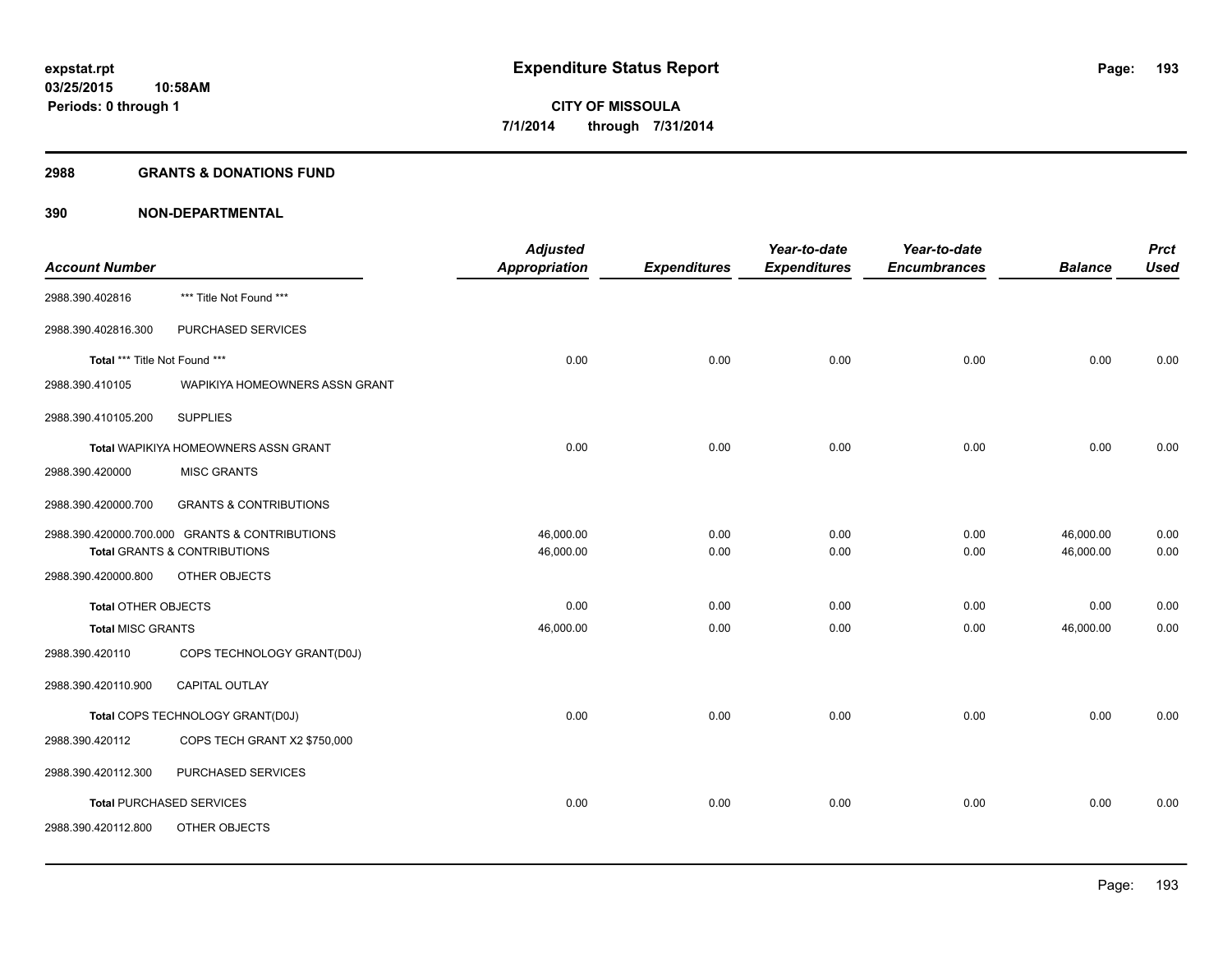#### **2988 GRANTS & DONATIONS FUND**

| <b>Account Number</b>                                                                              | <b>Adjusted</b><br>Appropriation | <b>Expenditures</b> | Year-to-date<br><b>Expenditures</b> | Year-to-date<br><b>Encumbrances</b> | <b>Balance</b>         | <b>Prct</b><br><b>Used</b> |
|----------------------------------------------------------------------------------------------------|----------------------------------|---------------------|-------------------------------------|-------------------------------------|------------------------|----------------------------|
| <b>Total OTHER OBJECTS</b>                                                                         | 0.00                             | 0.00                | 0.00                                | 0.00                                | 0.00                   | 0.00                       |
| 2988.390.420112.900<br><b>CAPITAL OUTLAY</b>                                                       |                                  |                     |                                     |                                     |                        |                            |
| 2988.390.420112.940.000 MACHINERY & EQUIPMENT<br>Total COPS TECH GRANT X2 \$750,000                | 34,000.00<br>34,000.00           | 0.00<br>0.00        | 0.00<br>0.00                        | 0.00<br>0.00                        | 34,000.00<br>34,000.00 | 0.00<br>0.00               |
| <b>ANTI-GRAFFITI PROJECT</b><br>2988.390.420143                                                    |                                  |                     |                                     |                                     |                        |                            |
| <b>SUPPLIES</b><br>2988.390.420143.200                                                             |                                  |                     |                                     |                                     |                        |                            |
| 2988.390.420143.210.000 OFFICE SUPPLIES - ANTI-GRAFFITI PROJECT<br>Total ANTI-GRAFFITI PROJECT     | 5,000.00<br>5,000.00             | 0.00<br>0.00        | 0.00<br>0.00                        | 0.00<br>0.00                        | 5,000.00<br>5,000.00   | 0.00<br>0.00               |
| BIAS CRIME CONTROL CAMPAIGN<br>2988.390.420144                                                     |                                  |                     |                                     |                                     |                        |                            |
| 2988.390.420144.300<br>PURCHASED SERVICES                                                          |                                  |                     |                                     |                                     |                        |                            |
| 2988.390.420144.350.000 BIAS CAMPAIGN - PROFESSIONAL SERVICES<br>Total BIAS CRIME CONTROL CAMPAIGN | 10.000.00<br>10,000.00           | 0.00<br>0.00        | 0.00<br>0.00                        | 0.00<br>0.00                        | 10.000.00<br>10,000.00 | 0.00<br>0.00               |
| FY10 UNDERAGE DRINKING<br>2988.390.420145                                                          |                                  |                     |                                     |                                     |                        |                            |
| PERSONAL SERVICES<br>2988.390.420145.100                                                           |                                  |                     |                                     |                                     |                        |                            |
| <b>Total PERSONAL SERVICES</b>                                                                     | 0.00                             | 0.00                | 0.00                                | 0.00                                | 0.00                   | 0.00                       |
| 2988.390.420145.200<br><b>SUPPLIES</b>                                                             |                                  |                     |                                     |                                     |                        |                            |
| <b>Total SUPPLIES</b>                                                                              | 0.00                             | 0.00                | 0.00                                | 0.00                                | 0.00                   | 0.00                       |
| 2988.390.420145.300<br>PURCHASED SERVICES                                                          |                                  |                     |                                     |                                     |                        |                            |
| Total FY10 UNDERAGE DRINKING                                                                       | 0.00                             | 0.00                | 0.00                                | 0.00                                | 0.00                   | 0.00                       |
| <b>TRAFFIC POLICING-UNIFORM</b><br>2988.390.420150                                                 |                                  |                     |                                     |                                     |                        |                            |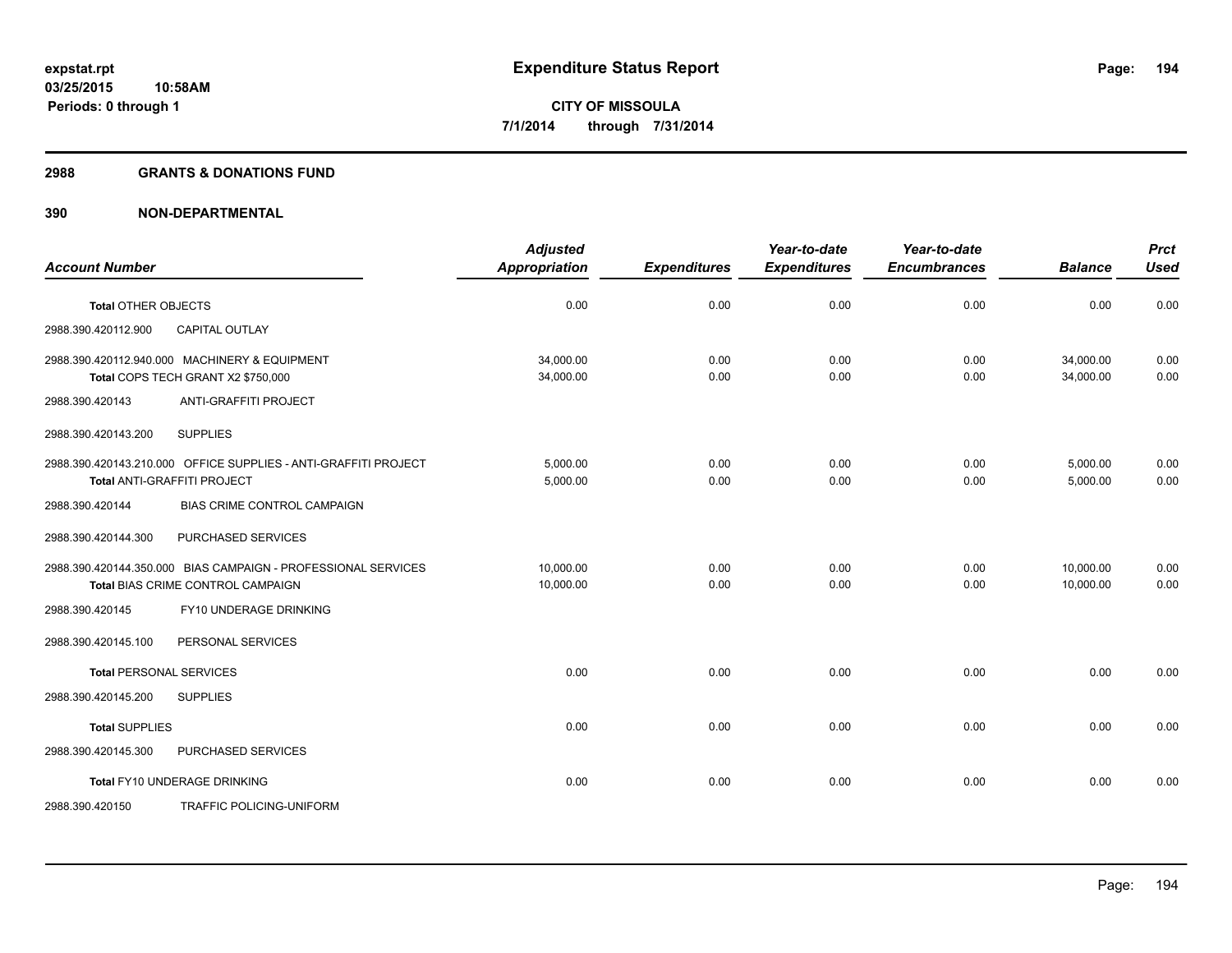#### **2988 GRANTS & DONATIONS FUND**

|                                            |                                                                  | <b>Adjusted</b>      |                     | Year-to-date        | Year-to-date        |                | <b>Prct</b> |
|--------------------------------------------|------------------------------------------------------------------|----------------------|---------------------|---------------------|---------------------|----------------|-------------|
| <b>Account Number</b>                      |                                                                  | <b>Appropriation</b> | <b>Expenditures</b> | <b>Expenditures</b> | <b>Encumbrances</b> | <b>Balance</b> | <b>Used</b> |
| 2988.390.420150.900                        | <b>CAPITAL OUTLAY</b>                                            |                      |                     |                     |                     |                |             |
|                                            | <b>Total TRAFFIC POLICING-UNIFORM</b>                            | 0.00                 | 0.00                | 0.00                | 0.00                | 0.00           | 0.00        |
| 2988.390.420160                            | FY09 POLICE ICAC FEDERAL GRANT                                   |                      |                     |                     |                     |                |             |
| 2988.390.420160.100                        | PERSONAL SERVICES                                                |                      |                     |                     |                     |                |             |
|                                            | 2988.390.420160.110.000 FY09 POLICE ICAC GRANT/SALARIES          | 59,584.00            | 2,239.86            | 2,239.86            | 0.00                | 57,344.14      | 3.76        |
|                                            | 2988.390.420160.115.000 SALARIES/HEALTH INSURANCE BENEFIT        | 0.00                 | 256.50              | 256.50              | 0.00                | $-256.50$      | 0.00        |
|                                            | 2988.390.420160.120.000 FY09 POLICE ICAC GRANT/OT & /TERMINATION | 0.00                 | 126.45              | 126.45              | 0.00                | $-126.45$      | 0.00        |
| 2988.390.420160.130.000 OTHER              |                                                                  | 675.00               | 0.00                | 0.00                | 0.00                | 675.00         | 0.00        |
|                                            | 2988.390.420160.140.000 FY09 POLICE ICAC GRANT                   | 19,070.00            | 726.04              | 726.04              | 0.00                | 18,343.96      | 3.81        |
|                                            | 2988.390.420160.141.000 STATE RETIREMENT CONTRIBUTIONS           | 0.00                 | 733.18              | 733.18              | 0.00                | $-733.18$      | 0.00        |
| <b>Total PERSONAL SERVICES</b>             |                                                                  | 79,329.00            | 4,082.03            | 4,082.03            | 0.00                | 75,246.97      | 5.15        |
| 2988.390.420160.200                        | <b>SUPPLIES</b>                                                  |                      |                     |                     |                     |                |             |
|                                            | 2988.390.420160.210.000 FY09 POLIC ICAC GRANT/SUPPLIES           | 620.00               | 0.00                | 0.00                | 0.00                | 620.00         | 0.00        |
|                                            | 2988.390.420160.220.000 OPERATING SUPPLIES                       | 7,570.00             | 0.00                | 0.00                | 0.00                | 7,570.00       | 0.00        |
|                                            | 2988.390.420160.230.000 REPAIR/MAINTENANCE                       | 3,000.00             | 0.00                | 0.00                | 0.00                | 3,000.00       | 0.00        |
| 2988.390.420160.231.000 GASOLINE           |                                                                  | 8,500.00             | 0.00                | 0.00                | 0.00                | 8,500.00       | 0.00        |
| <b>Total SUPPLIES</b>                      |                                                                  | 19,690.00            | 0.00                | 0.00                | 0.00                | 19,690.00      | 0.00        |
| 2988.390.420160.300                        | <b>PURCHASED SERVICES</b>                                        |                      |                     |                     |                     |                |             |
| 2988.390.420160.344.000 TELEPHONE SERVICE  |                                                                  | 979.00               | 0.00                | 0.00                | 0.00                | 979.00         | 0.00        |
|                                            | 2988.390.420160.370.000 Fy09 POLICE ICAC GRANT/TRAVEL            | 500.00               | 0.00                | 0.00                | 0.00                | 500.00         | 0.00        |
| 2988.390.420160.380.000 TRAINING           |                                                                  | 1.500.00             | 0.00                | 0.00                | 0.00                | 1,500.00       | 0.00        |
| <b>Total PURCHASED SERVICES</b>            |                                                                  | 2,979.00             | 0.00                | 0.00                | 0.00                | 2,979.00       | 0.00        |
| 2988.390.420160.400                        | <b>BUILDING MATERIALS</b>                                        |                      |                     |                     |                     |                |             |
| 2988.390.420160.400.000 BUILDING MATERIALS |                                                                  | 700.00               | 0.00                | 0.00                | 0.00                | 700.00         | 0.00        |
| <b>Total BUILDING MATERIALS</b>            |                                                                  | 700.00               | 0.00                | 0.00                | 0.00                | 700.00         | 0.00        |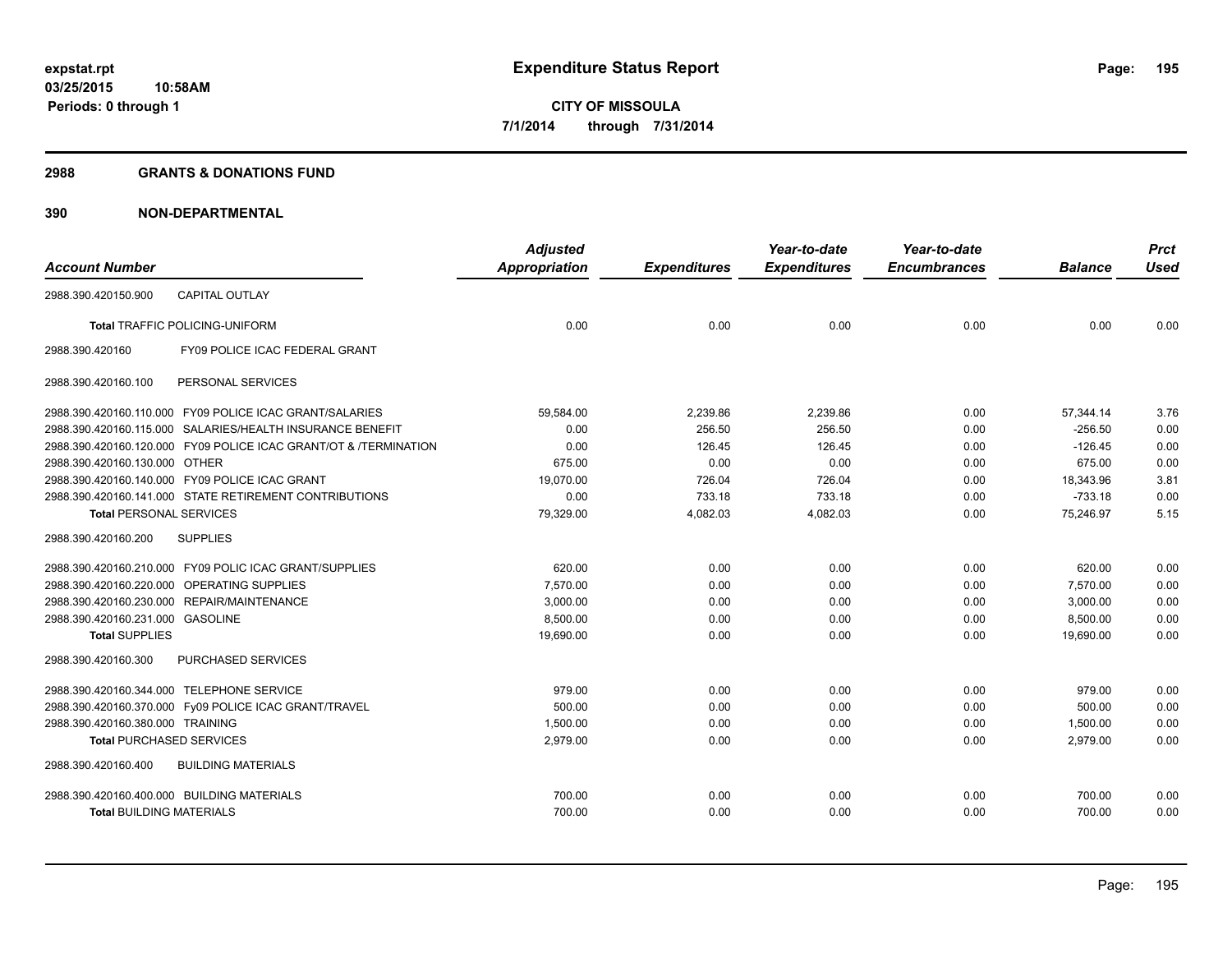#### **2988 GRANTS & DONATIONS FUND**

|                                |                                                                 | <b>Adjusted</b>      |                     | Year-to-date        | Year-to-date        |                | <b>Prct</b> |
|--------------------------------|-----------------------------------------------------------------|----------------------|---------------------|---------------------|---------------------|----------------|-------------|
| <b>Account Number</b>          |                                                                 | <b>Appropriation</b> | <b>Expenditures</b> | <b>Expenditures</b> | <b>Encumbrances</b> | <b>Balance</b> | <b>Used</b> |
| 2988.390.420160.500            | <b>FIXED CHARGES</b>                                            |                      |                     |                     |                     |                |             |
| <b>Total FIXED CHARGES</b>     |                                                                 | 0.00                 | 0.00                | 0.00                | 0.00                | 0.00           | 0.00        |
| 2988.390.420160.800            | OTHER OBJECTS                                                   |                      |                     |                     |                     |                |             |
| <b>Total OTHER OBJECTS</b>     |                                                                 | 0.00                 | 0.00                | 0.00                | 0.00                | 0.00           | 0.00        |
| 2988.390.420160.900            | <b>CAPITAL OUTLAY</b>                                           |                      |                     |                     |                     |                |             |
| <b>Total CAPITAL OUTLAY</b>    |                                                                 | 0.00                 | 0.00                | 0.00                | 0.00                | 0.00           | 0.00        |
|                                | Total FY09 POLICE ICAC FEDERAL GRANT                            | 102,698.00           | 4,082.03            | 4,082.03            | 0.00                | 98,615.97      | 3.97        |
| 2988.390.420180                | <b>BULLETPROOF VEST PROGRAM</b>                                 |                      |                     |                     |                     |                |             |
| 2988.390.420180.200            | <b>SUPPLIES</b>                                                 |                      |                     |                     |                     |                |             |
|                                | 2988.390.420180.220.000 OPERATING SUPPLIES-BULLETPROOF VEST GNT | 10,500.00            | 0.00                | 0.00                | 0.00                | 10,500.00      | 0.00        |
|                                | Total BULLETPROOF VEST PROGRAM                                  | 10,500.00            | 0.00                | 0.00                | 0.00                | 10,500.00      | 0.00        |
| 2988.390.420181                | FY12 HIDTA                                                      |                      |                     |                     |                     |                |             |
| 2988.390.420181.100            | PERSONAL SERVICES                                               |                      |                     |                     |                     |                |             |
| <b>Total PERSONAL SERVICES</b> |                                                                 | 0.00                 | 0.00                | 0.00                | 0.00                | 0.00           | 0.00        |
| 2988.390.420181.200            | <b>SUPPLIES</b>                                                 |                      |                     |                     |                     |                |             |
| <b>Total SUPPLIES</b>          |                                                                 | 0.00                 | 0.00                | 0.00                | 0.00                | 0.00           | 0.00        |
| 2988.390.420181.300            | PURCHASED SERVICES                                              |                      |                     |                     |                     |                |             |
|                                | <b>Total PURCHASED SERVICES</b>                                 | 0.00                 | 0.00                | 0.00                | 0.00                | 0.00           | 0.00        |
| 2988.390.420181.500            | <b>FIXED CHARGES</b>                                            |                      |                     |                     |                     |                |             |
| <b>Total FIXED CHARGES</b>     |                                                                 | 0.00                 | 0.00                | 0.00                | 0.00                | 0.00           | 0.00        |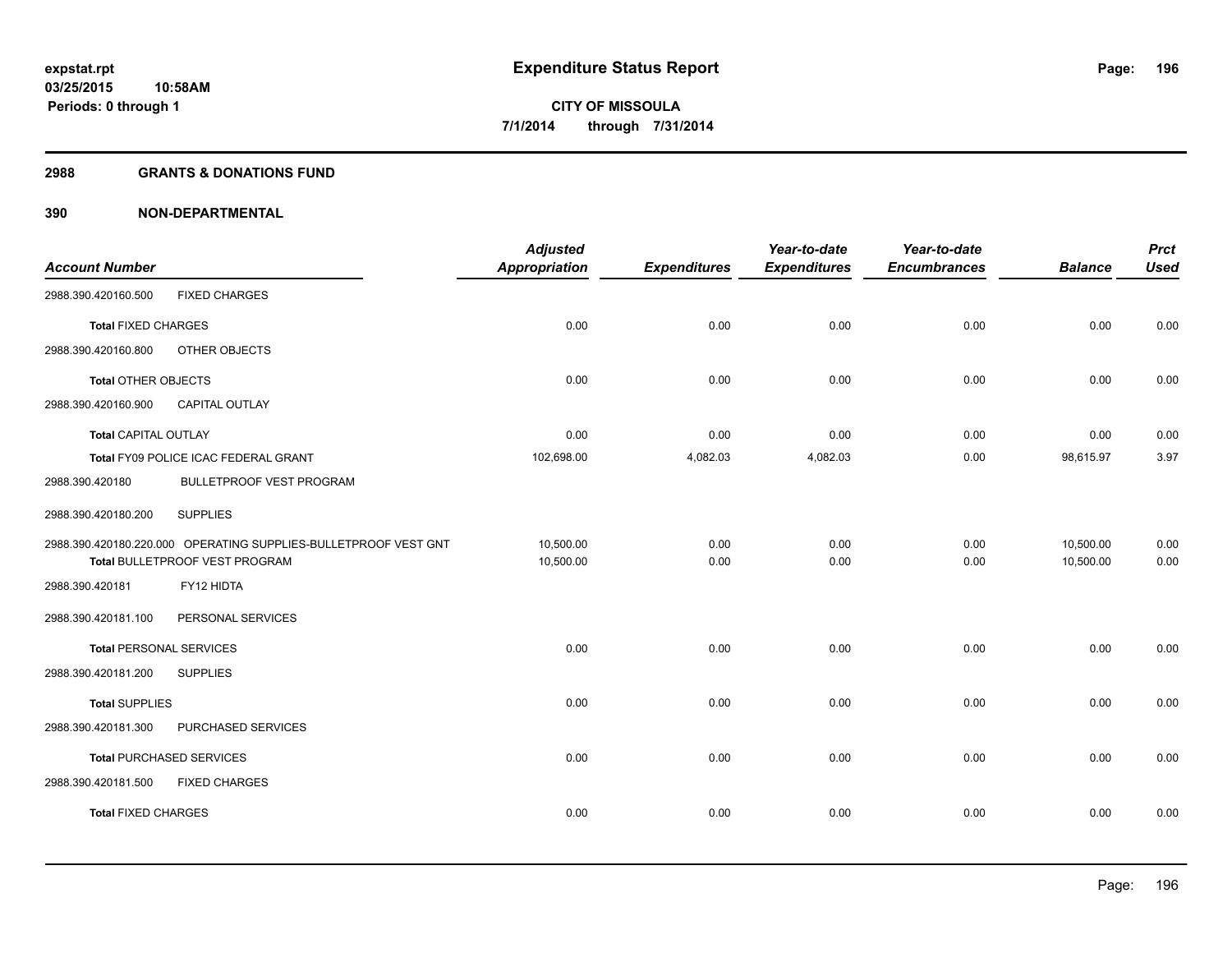#### **2988 GRANTS & DONATIONS FUND**

|                                |                                                               | <b>Adjusted</b>      |                     | Year-to-date        | Year-to-date        |                    | <b>Prct</b>  |
|--------------------------------|---------------------------------------------------------------|----------------------|---------------------|---------------------|---------------------|--------------------|--------------|
| <b>Account Number</b>          |                                                               | <b>Appropriation</b> | <b>Expenditures</b> | <b>Expenditures</b> | <b>Encumbrances</b> | <b>Balance</b>     | <b>Used</b>  |
| 2988.390.420181.900            | CAPITAL OUTLAY                                                |                      |                     |                     |                     |                    |              |
| Total FY12 HIDTA               |                                                               | 0.00                 | 0.00                | 0.00                | 0.00                | 0.00               | 0.00         |
| 2988.390.420184                | DUI TASK FORCE GRANT                                          |                      |                     |                     |                     |                    |              |
| 2988.390.420184.100            | PERSONAL SERVICES                                             |                      |                     |                     |                     |                    |              |
|                                | 2988.390.420184.120.000 DUI TASK FORCE OVERTIME/TERMINATION   | 4,300.00             | 0.00                | 0.00                | 0.00                | 4,300.00           | 0.00         |
| <b>Total PERSONAL SERVICES</b> | 2988.390.420184.140.000 DUI TASK FORCE-EMPLOYER CONTRIBUTIONS | 700.00<br>5,000.00   | 0.00<br>0.00        | 0.00<br>0.00        | 0.00<br>0.00        | 700.00<br>5,000.00 | 0.00<br>0.00 |
| 2988.390.420184.200            | <b>SUPPLIES</b>                                               |                      |                     |                     |                     |                    |              |
| <b>Total SUPPLIES</b>          |                                                               | 0.00                 | 0.00                | 0.00                | 0.00                | 0.00               | 0.00         |
| Total DUI TASK FORCE GRANT     |                                                               | 5,000.00             | 0.00                | 0.00                | 0.00                | 5,000.00           | 0.00         |
| 2988.390.420185                | DUI - COPS IN SHOPS                                           |                      |                     |                     |                     |                    |              |
| 2988.390.420185.100            | PERSONAL SERVICES                                             |                      |                     |                     |                     |                    |              |
| <b>Total PERSONAL SERVICES</b> |                                                               | 0.00                 | 0.00                | 0.00                | 0.00                | 0.00               | 0.00         |
| 2988.390.420185.200            | <b>SUPPLIES</b>                                               |                      |                     |                     |                     |                    |              |
| Total DUI - COPS IN SHOPS      |                                                               | 0.00                 | 0.00                | 0.00                | 0.00                | 0.00               | 0.00         |
| 2988.390.420186                | FY15 HITDA                                                    |                      |                     |                     |                     |                    |              |
| 2988.390.420186.100            | PERSONAL SERVICES                                             |                      |                     |                     |                     |                    |              |
| <b>Total PERSONAL SERVICES</b> |                                                               | 0.00                 | 0.00                | 0.00                | 0.00                | 0.00               | 0.00         |
| 2988.390.420186.200            | <b>SUPPLIES</b>                                               |                      |                     |                     |                     |                    |              |
| <b>Total SUPPLIES</b>          |                                                               | 0.00                 | 0.00                | 0.00                | 0.00                | 0.00               | 0.00         |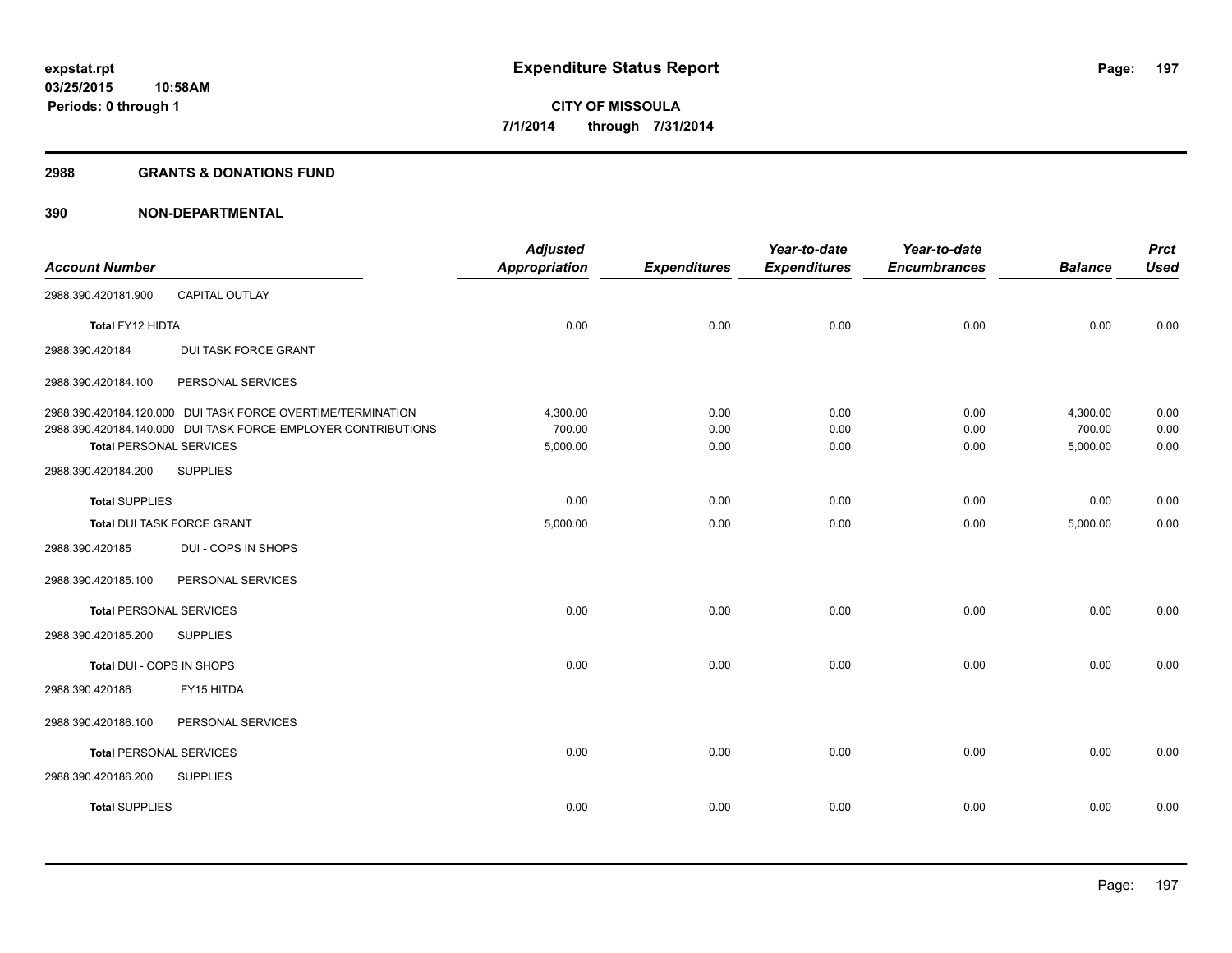#### **2988 GRANTS & DONATIONS FUND**

| <b>Account Number</b>          |                                                              | <b>Adjusted</b><br><b>Appropriation</b> | <b>Expenditures</b> | Year-to-date<br><b>Expenditures</b> | Year-to-date<br><b>Encumbrances</b> | <b>Balance</b> | <b>Prct</b><br><b>Used</b> |
|--------------------------------|--------------------------------------------------------------|-----------------------------------------|---------------------|-------------------------------------|-------------------------------------|----------------|----------------------------|
| 2988.390.420186.300            | PURCHASED SERVICES                                           |                                         |                     |                                     |                                     |                |                            |
|                                | <b>Total PURCHASED SERVICES</b>                              | 0.00                                    | 0.00                | 0.00                                | 0.00                                | 0.00           | 0.00                       |
| 2988.390.420186.500            | <b>FIXED CHARGES</b>                                         |                                         |                     |                                     |                                     |                |                            |
| Total FY15 HITDA               |                                                              | 0.00                                    | 0.00                | 0.00                                | 0.00                                | 0.00           | 0.00                       |
| 2988.390.420190                | STATE OT SEAT BELT GRANT                                     |                                         |                     |                                     |                                     |                |                            |
| 2988.390.420190.100            | PERSONAL SERVICES                                            |                                         |                     |                                     |                                     |                |                            |
|                                | 2988.390.420190.110.113 SALARIES AND WAGES                   | 30,000.00                               | 0.00                | 0.00                                | 0.00                                | 30,000.00      | 0.00                       |
|                                | 2988.390.420190.120.000 OVERTIME/TERMINATION - MDOT/SEATBELT | 0.00                                    | 2,746.16            | 2,746.16                            | 0.00                                | $-2,746.16$    | 0.00                       |
|                                | 2988.390.420190.140.000 EMPLOYER CONTRIBUTIONS-MDOT/SEATBELT | 5,000.00                                | 190.84              | 190.84                              | 0.00                                | 4,809.16       | 3.82                       |
| <b>Total PERSONAL SERVICES</b> |                                                              | 35,000.00                               | 2,937.00            | 2,937.00                            | 0.00                                | 32,063.00      | 8.39                       |
| 2988.390.420190.200            | <b>SUPPLIES</b>                                              |                                         |                     |                                     |                                     |                |                            |
| <b>Total SUPPLIES</b>          |                                                              | 0.00                                    | 0.00                | 0.00                                | 0.00                                | 0.00           | 0.00                       |
| 2988.390.420190.300            | PURCHASED SERVICES                                           |                                         |                     |                                     |                                     |                |                            |
|                                | <b>Total PURCHASED SERVICES</b>                              | 0.00                                    | 0.00                | 0.00                                | 0.00                                | 0.00           | 0.00                       |
|                                | Total STATE OT SEAT BELT GRANT                               | 35,000.00                               | 2,937.00            | 2,937.00                            | 0.00                                | 32,063.00      | 8.39                       |
| 2988.390.420191                | <b>HIDTA INITIATIVE</b>                                      |                                         |                     |                                     |                                     |                |                            |
| 2988.390.420191.100            | PERSONAL SERVICES                                            |                                         |                     |                                     |                                     |                |                            |
| <b>Total HIDTA INITIATIVE</b>  |                                                              | 0.00                                    | 0.00                | 0.00                                | 0.00                                | 0.00           | 0.00                       |
| 2988.390.420192                | UNDERAGE DRINKING GRANT                                      |                                         |                     |                                     |                                     |                |                            |
| 2988.390.420192.100            | PERSONAL SERVICES                                            |                                         |                     |                                     |                                     |                |                            |
|                                | Total UNDERAGE DRINKING GRANT                                | 0.00                                    | 0.00                | 0.00                                | 0.00                                | 0.00           | 0.00                       |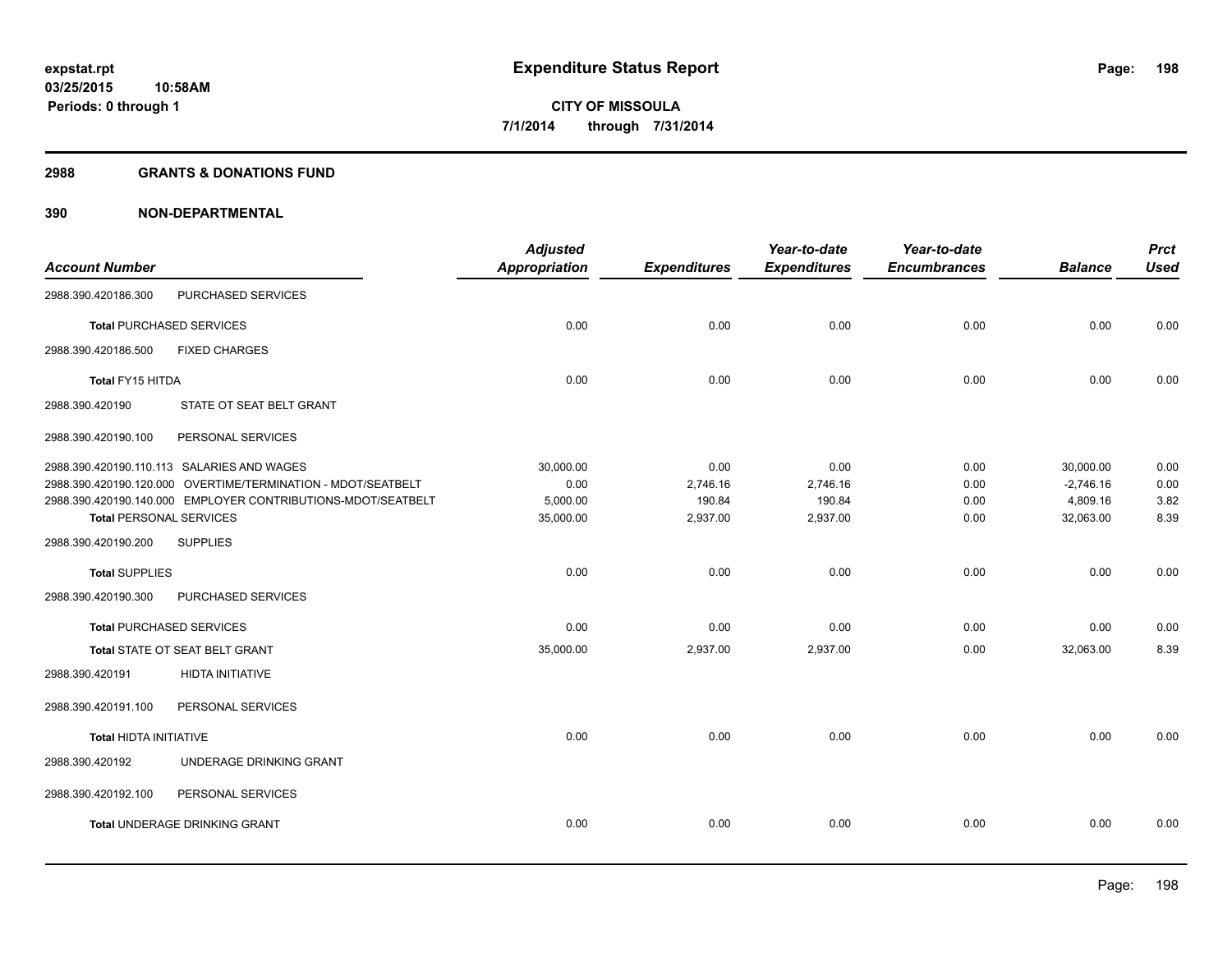#### **2988 GRANTS & DONATIONS FUND**

| <b>Account Number</b>                                    | <b>Adjusted</b><br><b>Appropriation</b> | <b>Expenditures</b> | Year-to-date<br><b>Expenditures</b> | Year-to-date<br><b>Encumbrances</b> | <b>Balance</b> | <b>Prct</b><br><b>Used</b> |
|----------------------------------------------------------|-----------------------------------------|---------------------|-------------------------------------|-------------------------------------|----------------|----------------------------|
|                                                          |                                         |                     |                                     |                                     |                |                            |
| FY13 HIDTA<br>2988.390.420193                            |                                         |                     |                                     |                                     |                |                            |
| 2988.390.420193.100<br>PERSONAL SERVICES                 |                                         |                     |                                     |                                     |                |                            |
| 2988.390.420193.120.000 OVERTIME/TERMINATION-FY13 HIDTA  | 25,000.00                               | 0.00                | 0.00                                | 0.00                                | 25,000.00      | 0.00                       |
| 2988.390.420193.140.000 EMPLOYER CONTRIBUTIONS           | 2.250.00                                | 0.00                | 0.00                                | 0.00                                | 2,250.00       | 0.00                       |
| <b>Total PERSONAL SERVICES</b>                           | 27,250.00                               | 0.00                | 0.00                                | 0.00                                | 27,250.00      | 0.00                       |
| 2988.390.420193.200<br><b>SUPPLIES</b>                   |                                         |                     |                                     |                                     |                |                            |
| 2988.390.420193.210.000 OFFICE SUPPLIES                  | 1.000.00                                | 0.00                | 0.00                                | 0.00                                | 1.000.00       | 0.00                       |
| 2988.390.420193.220.000 OPERATING SUPPLIES               | 35,000.00                               | 0.00                | 0.00                                | 0.00                                | 35,000.00      | 0.00                       |
| <b>Total SUPPLIES</b>                                    | 36,000.00                               | 0.00                | 0.00                                | 0.00                                | 36,000.00      | 0.00                       |
| 2988.390.420193.300<br><b>PURCHASED SERVICES</b>         |                                         |                     |                                     |                                     |                |                            |
| 2988.390.420193.344.000 TELEPHONE SERVICE - FY13 HIDTA   | 1,800.00                                | 0.00                | 0.00                                | 0.00                                | 1,800.00       | 0.00                       |
| 2988.390.420193.350.000 PROFESSIONAL SERVICES-FY13 HIDTA | 48,000.00                               | 0.00                | 0.00                                | 0.00                                | 48,000.00      | 0.00                       |
| 2988.390.420193.360.000 REPAIR & MAINTENANCE             | 1,500.00                                | 0.00                | 0.00                                | 0.00                                | 1,500.00       | 0.00                       |
| 2988.390.420193.370.000 TRAVEL-FY13 HIDTA                | 3,000.00                                | 0.00                | 0.00                                | 0.00                                | 3,000.00       | 0.00                       |
| <b>Total PURCHASED SERVICES</b>                          | 54,300.00                               | 0.00                | 0.00                                | 0.00                                | 54,300.00      | 0.00                       |
| 2988.390.420193.500<br><b>FIXED CHARGES</b>              |                                         |                     |                                     |                                     |                |                            |
| 2988.390.420193.500.000 FIXED CHARGES-FY13 HIDTA         | 55,000.00                               | 0.00                | 0.00                                | 0.00                                | 55,000.00      | 0.00                       |
| <b>Total FIXED CHARGES</b>                               | 55.000.00                               | 0.00                | 0.00                                | 0.00                                | 55.000.00      | 0.00                       |
| Total FY13 HIDTA                                         | 172,550.00                              | 0.00                | 0.00                                | 0.00                                | 172,550.00     | 0.00                       |
| UNDERAGE DRINKING GRANT<br>2988.390.420194               |                                         |                     |                                     |                                     |                |                            |
| PERSONAL SERVICES<br>2988.390.420194.100                 |                                         |                     |                                     |                                     |                |                            |
| <b>Total PERSONAL SERVICES</b>                           | 0.00                                    | 0.00                | 0.00                                | 0.00                                | 0.00           | 0.00                       |
| 2988.390.420194.200<br><b>SUPPLIES</b>                   |                                         |                     |                                     |                                     |                |                            |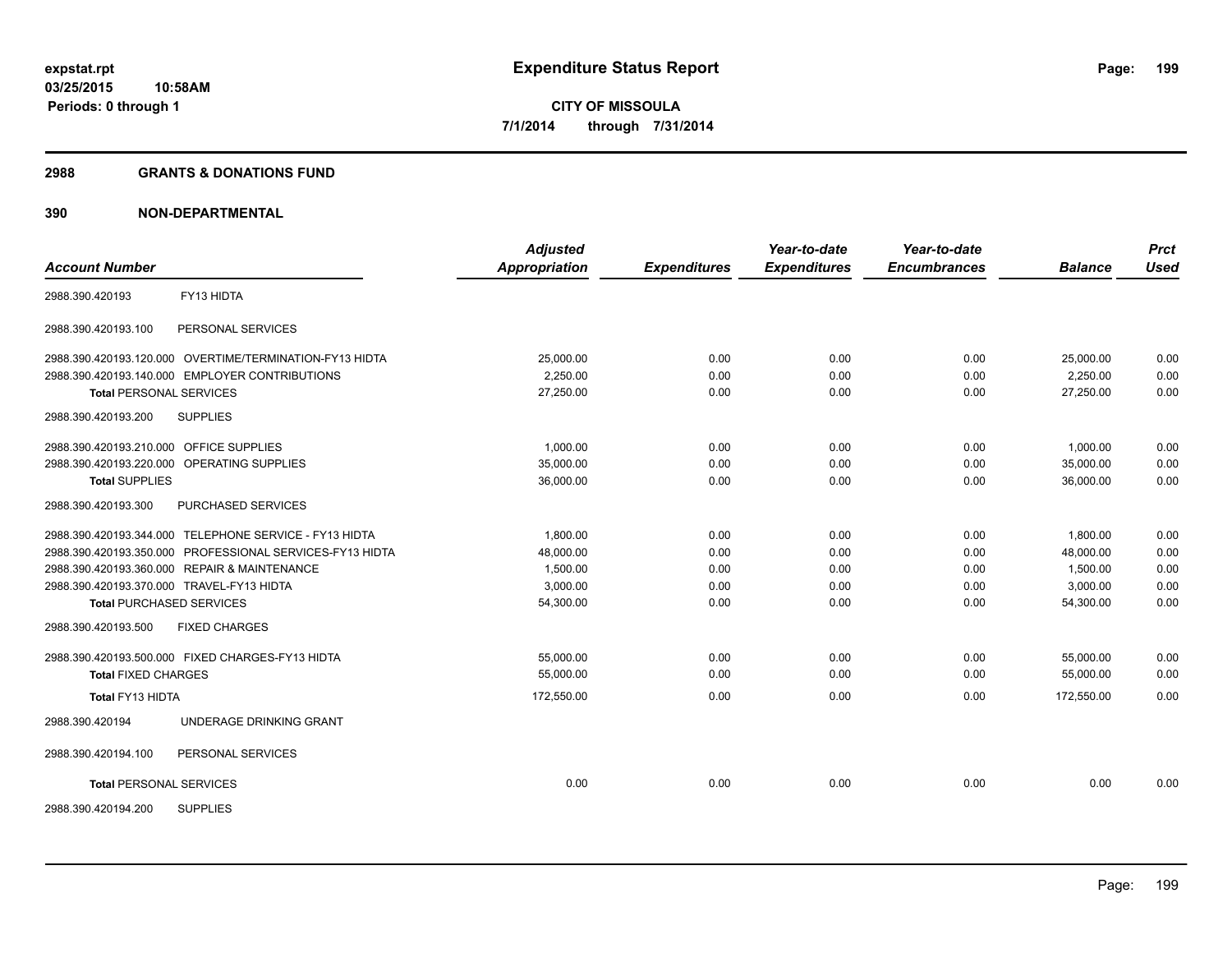#### **2988 GRANTS & DONATIONS FUND**

| <b>Account Number</b>                 |                                                           | <b>Adjusted</b><br>Appropriation | <b>Expenditures</b> | Year-to-date<br><b>Expenditures</b> | Year-to-date<br><b>Encumbrances</b> | <b>Balance</b> | <b>Prct</b><br><b>Used</b> |
|---------------------------------------|-----------------------------------------------------------|----------------------------------|---------------------|-------------------------------------|-------------------------------------|----------------|----------------------------|
| <b>Total SUPPLIES</b>                 |                                                           | 0.00                             | 0.00                | 0.00                                | 0.00                                | 0.00           | 0.00                       |
| 2988.390.420194.300                   | PURCHASED SERVICES                                        |                                  |                     |                                     |                                     |                |                            |
|                                       | Total UNDERAGE DRINKING GRANT                             | 0.00                             | 0.00                | 0.00                                | 0.00                                | 0.00           | 0.00                       |
| 2988.390.420195                       | FY09 HIDTA                                                |                                  |                     |                                     |                                     |                |                            |
| 2988.390.420195.100                   | PERSONAL SERVICES                                         |                                  |                     |                                     |                                     |                |                            |
|                                       | 2988.390.420195.120.000 OVERTIME/TERMINATION              | 0.00                             | 339.29              | 339.29                              | 0.00                                | $-339.29$      | 0.00                       |
|                                       | 2988.390.420195.140.000 EMPLOYER CONTRIBUTIONS            | 0.00                             | 24.11               | 24.11                               | 0.00                                | $-24.11$       | 0.00                       |
| <b>Total PERSONAL SERVICES</b>        |                                                           | 0.00                             | 363.40              | 363.40                              | 0.00                                | $-363.40$      | 0.00                       |
| 2988.390.420195.200                   | <b>SUPPLIES</b>                                           |                                  |                     |                                     |                                     |                |                            |
| <b>Total SUPPLIES</b>                 |                                                           | 0.00                             | 0.00                | 0.00                                | 0.00                                | 0.00           | 0.00                       |
| 2988.390.420195.300                   | PURCHASED SERVICES                                        |                                  |                     |                                     |                                     |                |                            |
|                                       | 2988.390.420195.344.000 TELEPHONE SERVICE                 | 0.00                             | 228.20              | 228.20                              | 0.00                                | $-228.20$      | 0.00                       |
|                                       | 2988.390.420195.350.000 PROFESSIONAL SERVICES             | 0.00                             | 51.00               | 51.00                               | 0.00                                | $-51.00$       | 0.00                       |
| <b>Total PURCHASED SERVICES</b>       |                                                           | 0.00                             | 279.20              | 279.20                              | 0.00                                | $-279.20$      | 0.00                       |
| 2988.390.420195.500                   | <b>FIXED CHARGES</b>                                      |                                  |                     |                                     |                                     |                |                            |
| 2988.390.420195.500.000 FIXED CHARGES |                                                           | 0.00                             | 10,940.60           | 10,940.60                           | 0.00                                | $-10,940.60$   | 0.00                       |
| <b>Total FIXED CHARGES</b>            |                                                           | 0.00                             | 10,940.60           | 10,940.60                           | 0.00                                | $-10,940.60$   | 0.00                       |
| Total FY09 HIDTA                      |                                                           | 0.00                             | 11,583.20           | 11,583.20                           | 0.00                                | $-11,583.20$   | 0.00                       |
| 2988.390.420196                       | <b>HIDTA 2010</b>                                         |                                  |                     |                                     |                                     |                |                            |
| 2988.390.420196.100                   | PERSONAL SERVICES                                         |                                  |                     |                                     |                                     |                |                            |
|                                       | 2988.390.420196.120.000 HIDTA 2014-OVERTIME/TERMINATION   | 25,000.00                        | 0.00                | 0.00                                | 0.00                                | 25.000.00      | 0.00                       |
|                                       | 2988.390.420196.140.000 HIDTA 2014-EMPLOYER CONTRIBUTIONS | 2,250.00                         | 0.00                | 0.00                                | 0.00                                | 2,250.00       | 0.00                       |
| <b>Total PERSONAL SERVICES</b>        |                                                           | 27,250.00                        | 0.00                | 0.00                                | 0.00                                | 27,250.00      | 0.00                       |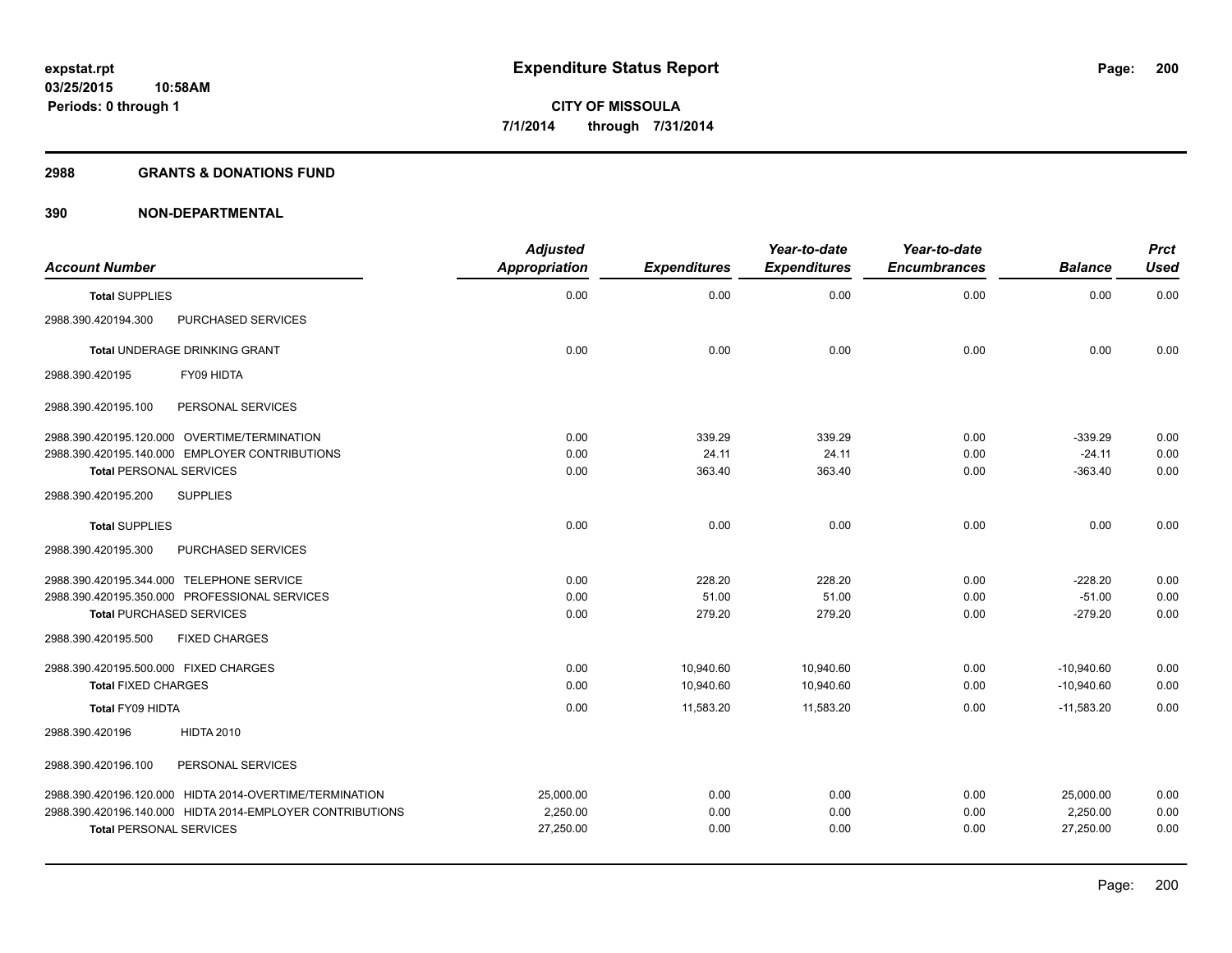#### **2988 GRANTS & DONATIONS FUND**

|                                                          | <b>Adjusted</b>      |                     | Year-to-date        | Year-to-date        |                | <b>Prct</b> |
|----------------------------------------------------------|----------------------|---------------------|---------------------|---------------------|----------------|-------------|
| <b>Account Number</b>                                    | <b>Appropriation</b> | <b>Expenditures</b> | <b>Expenditures</b> | <b>Encumbrances</b> | <b>Balance</b> | <b>Used</b> |
| <b>SUPPLIES</b><br>2988.390.420196.200                   |                      |                     |                     |                     |                |             |
| 2988.390.420196.210.000 HIDTA 2014 - OFFICE SUPPLIES     | 1,000.00             | 0.00                | 0.00                | 0.00                | 1,000.00       | 0.00        |
| 2988.390.420196.220.000 HIDTA 2014-OPERATING SUPPLIES    | 29,743.00            | 0.00                | 0.00                | 0.00                | 29,743.00      | 0.00        |
| <b>Total SUPPLIES</b>                                    | 30,743.00            | 0.00                | 0.00                | 0.00                | 30,743.00      | 0.00        |
| PURCHASED SERVICES<br>2988.390.420196.300                |                      |                     |                     |                     |                |             |
| 2988.390.420196.344.000 HIDTA 2014-TELEPHONE SERVICE     | 1.200.00             | 0.00                | 0.00                | 0.00                | 1,200.00       | 0.00        |
| 2988.390.420196.350.000 HIDTA 2014-PROFESSIONAL SERVICES | 47,156.00            | 0.00                | 0.00                | 0.00                | 47,156.00      | 0.00        |
| 2988.390.420196.360.000 HIDTA2014-REPAIR & MAINTENANCE   | 1,000.00             | 0.00                | 0.00                | 0.00                | 1,000.00       | 0.00        |
| 2988.390.420196.370.000 TRAVEL                           | 3,250.00             | 0.00                | 0.00                | 0.00                | 3,250.00       | 0.00        |
| <b>Total PURCHASED SERVICES</b>                          | 52,606.00            | 0.00                | 0.00                | 0.00                | 52,606.00      | 0.00        |
| 2988.390.420196.500<br><b>FIXED CHARGES</b>              |                      |                     |                     |                     |                |             |
| 2988.390.420196.500.000 HIDTA 2014-FIXED CHARGES         | 39,150.00            | 0.00                | 0.00                | 0.00                | 39,150.00      | 0.00        |
| <b>Total FIXED CHARGES</b>                               | 39,150.00            | 0.00                | 0.00                | 0.00                | 39,150.00      | 0.00        |
| <b>CAPITAL OUTLAY</b><br>2988.390.420196.900             |                      |                     |                     |                     |                |             |
| <b>Total CAPITAL OUTLAY</b>                              | 0.00                 | 0.00                | 0.00                | 0.00                | 0.00           | 0.00        |
| Total HIDTA 2010                                         | 149,749.00           | 0.00                | 0.00                | 0.00                | 149,749.00     | 0.00        |
| *** Title Not Found ***<br>2988.390.420197               |                      |                     |                     |                     |                |             |
| 2988.390.420197.100<br>PERSONAL SERVICES                 |                      |                     |                     |                     |                |             |
| Total *** Title Not Found ***                            | 0.00                 | 0.00                | 0.00                | 0.00                | 0.00           | 0.00        |
| 2988.390.420199<br>FY11 UNDERAGE DRINKING                |                      |                     |                     |                     |                |             |
| 2988.390.420199.100<br>PERSONAL SERVICES                 |                      |                     |                     |                     |                |             |
| <b>Total PERSONAL SERVICES</b>                           | 0.00                 | 0.00                | 0.00                | 0.00                | 0.00           | 0.00        |
|                                                          |                      |                     |                     |                     |                |             |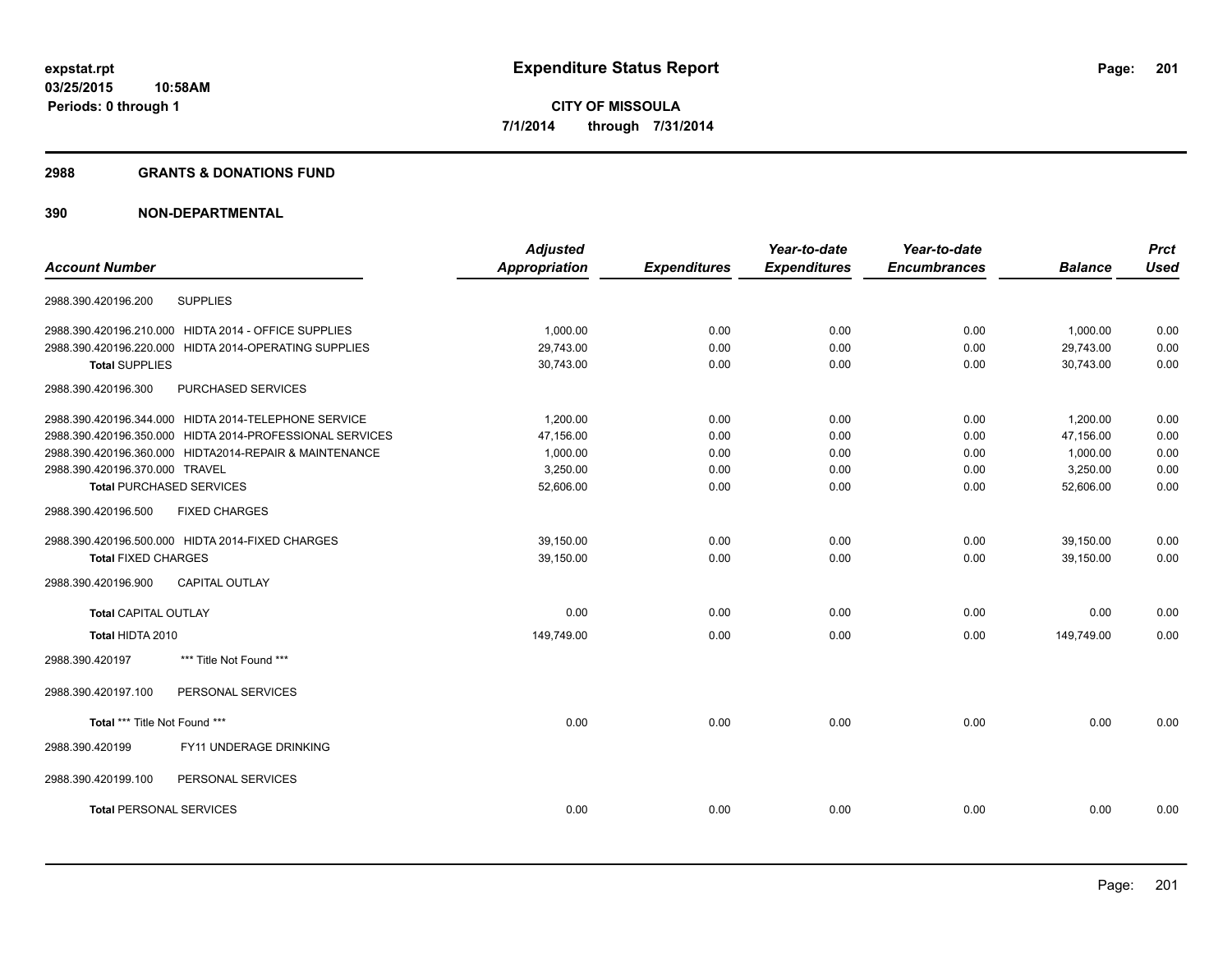#### **2988 GRANTS & DONATIONS FUND**

|                                |                                   | <b>Adjusted</b>      |                     | Year-to-date        | Year-to-date        |                | <b>Prct</b> |
|--------------------------------|-----------------------------------|----------------------|---------------------|---------------------|---------------------|----------------|-------------|
| <b>Account Number</b>          |                                   | <b>Appropriation</b> | <b>Expenditures</b> | <b>Expenditures</b> | <b>Encumbrances</b> | <b>Balance</b> | <b>Used</b> |
| 2988.390.420199.200            | <b>SUPPLIES</b>                   |                      |                     |                     |                     |                |             |
| <b>Total SUPPLIES</b>          |                                   | 0.00                 | 0.00                | 0.00                | 0.00                | 0.00           | 0.00        |
| 2988.390.420199.300            | PURCHASED SERVICES                |                      |                     |                     |                     |                |             |
|                                | Total FY11 UNDERAGE DRINKING      | 0.00                 | 0.00                | 0.00                | 0.00                | 0.00           | 0.00        |
| 2988.390.420200                | FY11 HIDTA                        |                      |                     |                     |                     |                |             |
| 2988.390.420200.100            | PERSONAL SERVICES                 |                      |                     |                     |                     |                |             |
| <b>Total PERSONAL SERVICES</b> |                                   | 0.00                 | 0.00                | 0.00                | 0.00                | 0.00           | 0.00        |
| 2988.390.420200.200            | <b>SUPPLIES</b>                   |                      |                     |                     |                     |                |             |
| <b>Total SUPPLIES</b>          |                                   | 0.00                 | 0.00                | 0.00                | 0.00                | 0.00           | 0.00        |
| 2988.390.420200.300            | PURCHASED SERVICES                |                      |                     |                     |                     |                |             |
|                                | <b>Total PURCHASED SERVICES</b>   | 0.00                 | 0.00                | 0.00                | 0.00                | 0.00           | 0.00        |
| 2988.390.420200.500            | <b>FIXED CHARGES</b>              |                      |                     |                     |                     |                |             |
| Total FY11 HIDTA               |                                   | 0.00                 | 0.00                | 0.00                | 0.00                | 0.00           | 0.00        |
| 2988.390.420260                | *** Title Not Found ***           |                      |                     |                     |                     |                |             |
| 2988.390.420260.300            | PURCHASED SERVICES                |                      |                     |                     |                     |                |             |
| Total *** Title Not Found ***  |                                   | 0.00                 | 0.00                | 0.00                | 0.00                | 0.00           | 0.00        |
| 2988.390.420432                | <b>FIRE EXPLORERS</b>             |                      |                     |                     |                     |                |             |
| 2988.390.420432.700            | <b>GRANTS &amp; CONTRIBUTIONS</b> |                      |                     |                     |                     |                |             |
| <b>Total FIRE EXPLORERS</b>    |                                   | 0.00                 | 0.00                | 0.00                | 0.00                | 0.00           | 0.00        |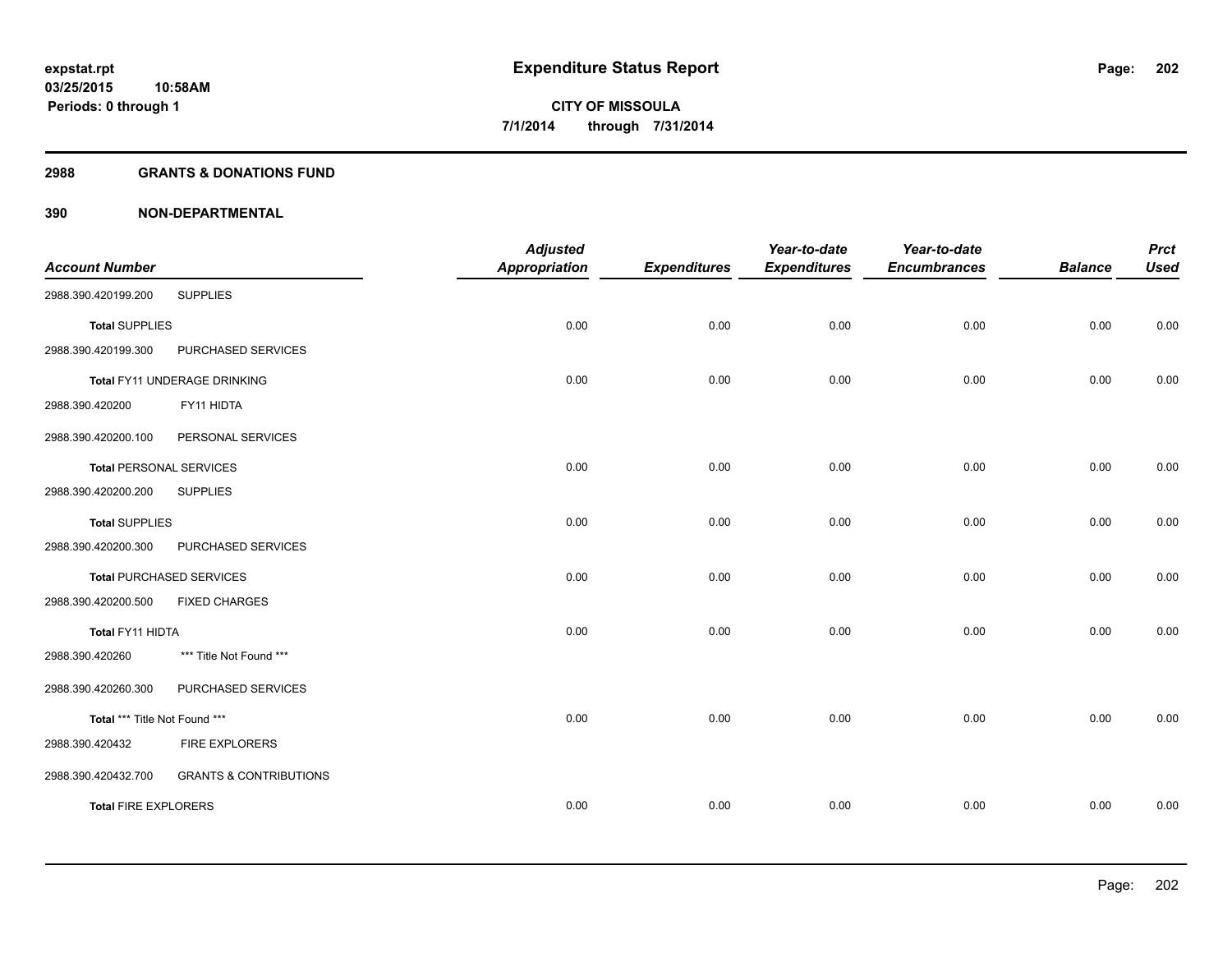#### **2988 GRANTS & DONATIONS FUND**

|                                      |                                   | <b>Adjusted</b> |                     | Year-to-date        | Year-to-date        |                | <b>Prct</b> |
|--------------------------------------|-----------------------------------|-----------------|---------------------|---------------------|---------------------|----------------|-------------|
| <b>Account Number</b>                |                                   | Appropriation   | <b>Expenditures</b> | <b>Expenditures</b> | <b>Encumbrances</b> | <b>Balance</b> | <b>Used</b> |
| 2988.390.420433                      | COMBAT CHALLENGE                  |                 |                     |                     |                     |                |             |
| 2988.390.420433.200                  | <b>SUPPLIES</b>                   |                 |                     |                     |                     |                |             |
| <b>Total SUPPLIES</b>                |                                   | 0.00            | 0.00                | 0.00                | 0.00                | 0.00           | 0.00        |
| 2988.390.420433.300                  | PURCHASED SERVICES                |                 |                     |                     |                     |                |             |
|                                      | <b>Total PURCHASED SERVICES</b>   | 0.00            | 0.00                | 0.00                | 0.00                | 0.00           | 0.00        |
| 2988.390.420433.700                  | <b>GRANTS &amp; CONTRIBUTIONS</b> |                 |                     |                     |                     |                |             |
| <b>Total COMBAT CHALLENGE</b>        |                                   | 0.00            | 0.00                | 0.00                | 0.00                | 0.00           | 0.00        |
| 2988.390.420434                      | <b>THERMAL IMAGERS</b>            |                 |                     |                     |                     |                |             |
| 2988.390.420434.900                  | <b>CAPITAL OUTLAY</b>             |                 |                     |                     |                     |                |             |
| <b>Total THERMAL IMAGERS</b>         |                                   | 0.00            | 0.00                | 0.00                | 0.00                | 0.00           | 0.00        |
| 2988.390.430100                      | <b>GREEN BLOCKS PILOT PROJECT</b> |                 |                     |                     |                     |                |             |
| 2988.390.430100.300                  | PURCHASED SERVICES                |                 |                     |                     |                     |                |             |
|                                      | <b>Total PURCHASED SERVICES</b>   | 0.00            | 0.00                | 0.00                | 0.00                | 0.00           | 0.00        |
| 2988.390.430100.700                  | <b>GRANTS &amp; CONTRIBUTIONS</b> |                 |                     |                     |                     |                |             |
|                                      | Total GREEN BLOCKS PILOT PROJECT  | 0.00            | 0.00                | 0.00                | 0.00                | 0.00           | 0.00        |
| 2988.390.430230                      | STREET RESTORATION                |                 |                     |                     |                     |                |             |
| 2988.390.430230.900                  | CAPITAL OUTLAY                    |                 |                     |                     |                     |                |             |
| 2988.390.430230.930.000 IMPROVEMENTS |                                   | 24,822.00       | 0.00                | 0.00                | 0.00                | 24,822.00      | 0.00        |
|                                      | <b>Total STREET RESTORATION</b>   | 24,822.00       | 0.00                | 0.00                | 0.00                | 24,822.00      | 0.00        |
| 2988.390.430243                      | SCHILLING ST FOOT BRIDGE          |                 |                     |                     |                     |                |             |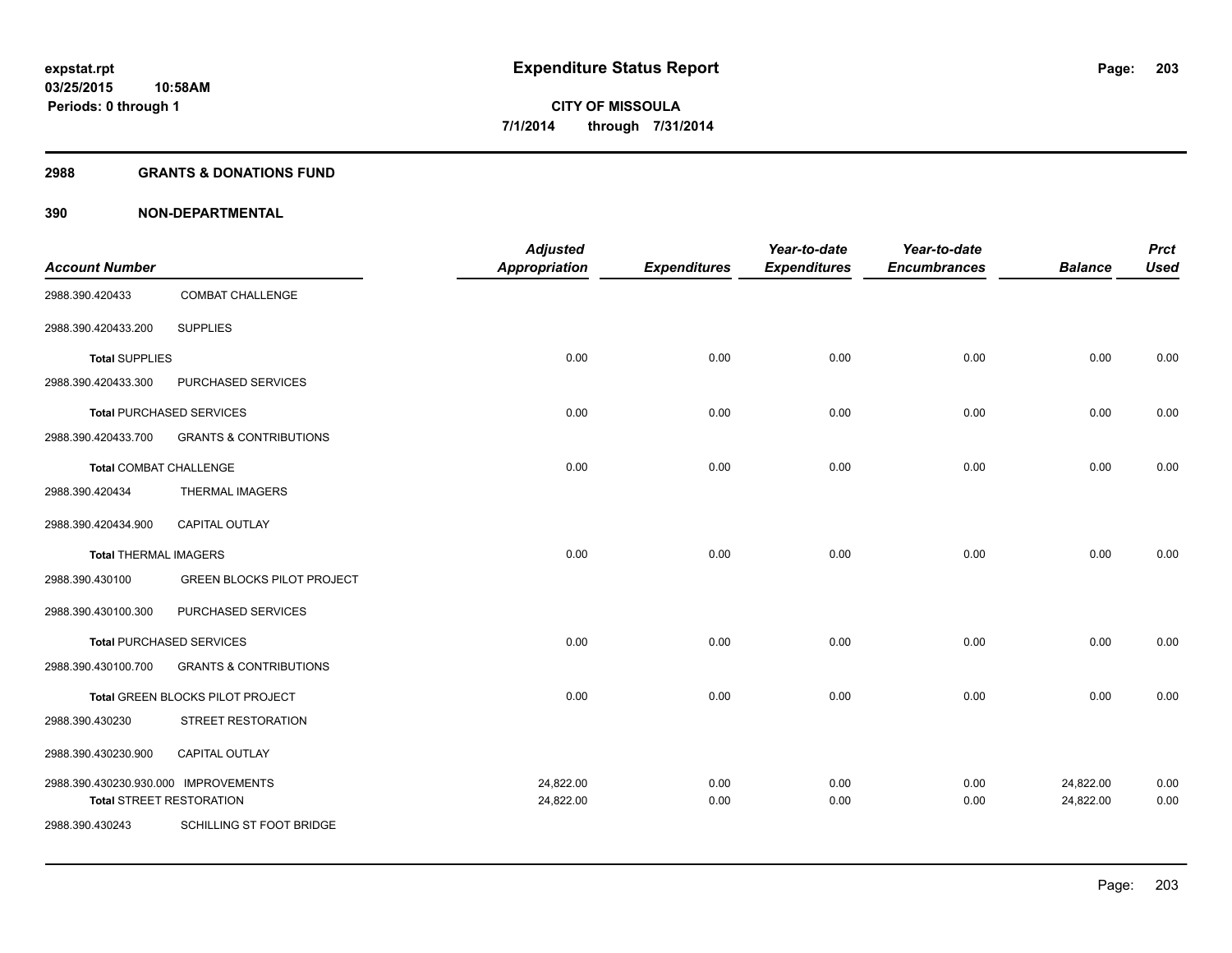#### **2988 GRANTS & DONATIONS FUND**

|                                |                                      | <b>Adjusted</b>      |                     | Year-to-date        | Year-to-date        |                | <b>Prct</b> |
|--------------------------------|--------------------------------------|----------------------|---------------------|---------------------|---------------------|----------------|-------------|
| <b>Account Number</b>          |                                      | <b>Appropriation</b> | <b>Expenditures</b> | <b>Expenditures</b> | <b>Encumbrances</b> | <b>Balance</b> | <b>Used</b> |
| 2988.390.430243.200            | <b>SUPPLIES</b>                      |                      |                     |                     |                     |                |             |
|                                | Total SCHILLING ST FOOT BRIDGE       | 0.00                 | 0.00                | 0.00                | 0.00                | 0.00           | 0.00        |
| 2988.390.430264                | PEDESTRIAN SAFETY                    |                      |                     |                     |                     |                |             |
| 2988.390.430264.900            | CAPITAL OUTLAY                       |                      |                     |                     |                     |                |             |
| <b>Total PEDESTRIAN SAFETY</b> |                                      | 0.00                 | 0.00                | 0.00                | 0.00                | 0.00           | 0.00        |
| 2988.390.430300                | EECBG                                |                      |                     |                     |                     |                |             |
| 2988.390.430300.300            | PURCHASED SERVICES                   |                      |                     |                     |                     |                |             |
| <b>Total EECBG</b>             |                                      | 0.00                 | 0.00                | 0.00                | 0.00                | 0.00           | 0.00        |
| 2988.390.431400                | <b>ENGINEERING</b>                   |                      |                     |                     |                     |                |             |
| 2988.390.431400.300            | PURCHASED SERVICES                   |                      |                     |                     |                     |                |             |
| <b>Total ENGINEERING</b>       |                                      | 0.00                 | 0.00                | 0.00                | 0.00                | 0.00           | 0.00        |
| 2988.390.460416                | PARKS GPS TRACKING GRANT(ARRA)       |                      |                     |                     |                     |                |             |
| 2988.390.460416.300            | PURCHASED SERVICES                   |                      |                     |                     |                     |                |             |
|                                | Total PARKS GPS TRACKING GRANT(ARRA) | 0.00                 | 0.00                | 0.00                | 0.00                | 0.00           | 0.00        |
| 2988.390.470402                | <b>BROWNFIELDS CLEANUP</b>           |                      |                     |                     |                     |                |             |
| 2988.390.470402.700            | <b>GRANTS &amp; CONTRIBUTIONS</b>    |                      |                     |                     |                     |                |             |
|                                | Total BROWNFIELDS CLEANUP            | 0.00                 | 0.00                | 0.00                | 0.00                | 0.00           | 0.00        |
| 2988.390.470404                | <b>BROWNFIELDS CLEANUP RLF</b>       |                      |                     |                     |                     |                |             |
| 2988.390.470404.300            | PURCHASED SERVICES                   |                      |                     |                     |                     |                |             |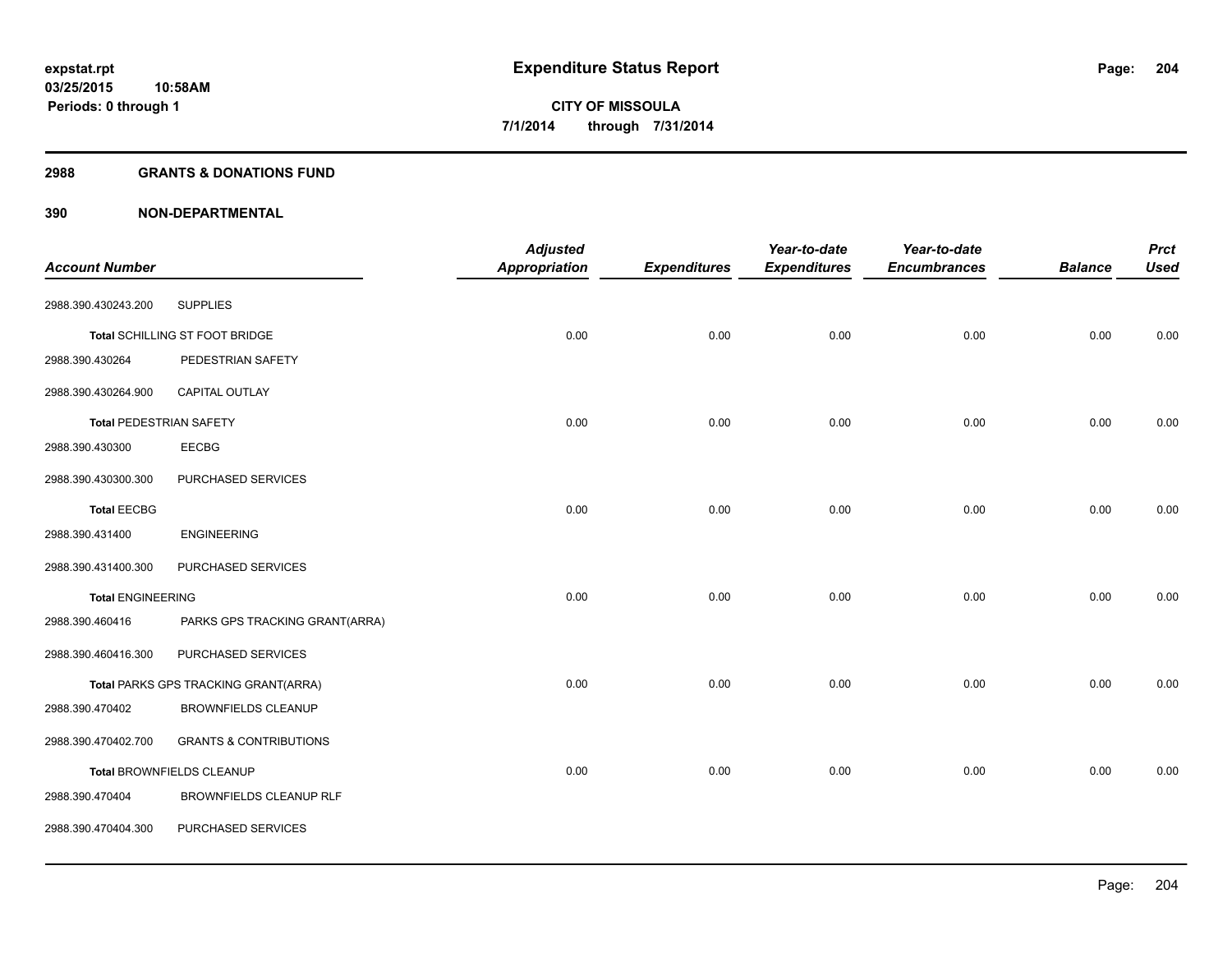#### **2988 GRANTS & DONATIONS FUND**

|                         |                                                   | <b>Adjusted</b>      |                     | Year-to-date        | Year-to-date        |                | <b>Prct</b> |
|-------------------------|---------------------------------------------------|----------------------|---------------------|---------------------|---------------------|----------------|-------------|
| <b>Account Number</b>   |                                                   | <b>Appropriation</b> | <b>Expenditures</b> | <b>Expenditures</b> | <b>Encumbrances</b> | <b>Balance</b> | <b>Used</b> |
|                         | <b>Total PURCHASED SERVICES</b>                   | 0.00                 | 0.00                | 0.00                | 0.00                | 0.00           | 0.00        |
| 2988.390.470404.700     | <b>GRANTS &amp; CONTRIBUTIONS</b>                 |                      |                     |                     |                     |                |             |
|                         | 2988.390.470404.700.000 BROWNSFIELD RLF CLEANUP   | 433.065.00           | 0.00                | 0.00                | 0.00                | 433.065.00     | 0.00        |
|                         | <b>Total GRANTS &amp; CONTRIBUTIONS</b>           | 433,065.00           | 0.00                | 0.00                | 0.00                | 433,065.00     | 0.00        |
| 2988.390.470404.800     | OTHER OBJECTS                                     |                      |                     |                     |                     |                |             |
| Total OTHER OBJECTS     |                                                   | 0.00                 | 0.00                | 0.00                | 0.00                | 0.00           | 0.00        |
|                         | <b>Total BROWNFIELDS CLEANUP RLF</b>              | 433,065.00           | 0.00                | 0.00                | 0.00                | 433,065.00     | 0.00        |
| 2988.390.470405         | BROWNSFIELD AREA-WIDE PLANNING GRANT              |                      |                     |                     |                     |                |             |
| 2988.390.470405.700     | <b>GRANTS &amp; CONTRIBUTIONS</b>                 |                      |                     |                     |                     |                |             |
|                         | <b>Total GRANTS &amp; CONTRIBUTIONS</b>           | 0.00                 | 0.00                | 0.00                | 0.00                | 0.00           | 0.00        |
| 2988.390.470405.800     | OTHER OBJECTS                                     |                      |                     |                     |                     |                |             |
|                         | <b>Total BROWNSFIELD AREA-WIDE PLANNING GRANT</b> | 0.00                 | 0.00                | 0.00                | 0.00                | 0.00           | 0.00        |
| 2988.390.480002         | <b>DEPT OF AG INTERN</b>                          |                      |                     |                     |                     |                |             |
| 2988.390.480002.100     | PERSONAL SERVICES                                 |                      |                     |                     |                     |                |             |
| Total DEPT OF AG INTERN |                                                   | 0.00                 | 0.00                | 0.00                | 0.00                | 0.00           | 0.00        |
| Total NON-DEPARTMENTAL  |                                                   | 1,028,384.00         | 18,602.23           | 18,602.23           | 0.00                | 1,009,781.77   | 1.81        |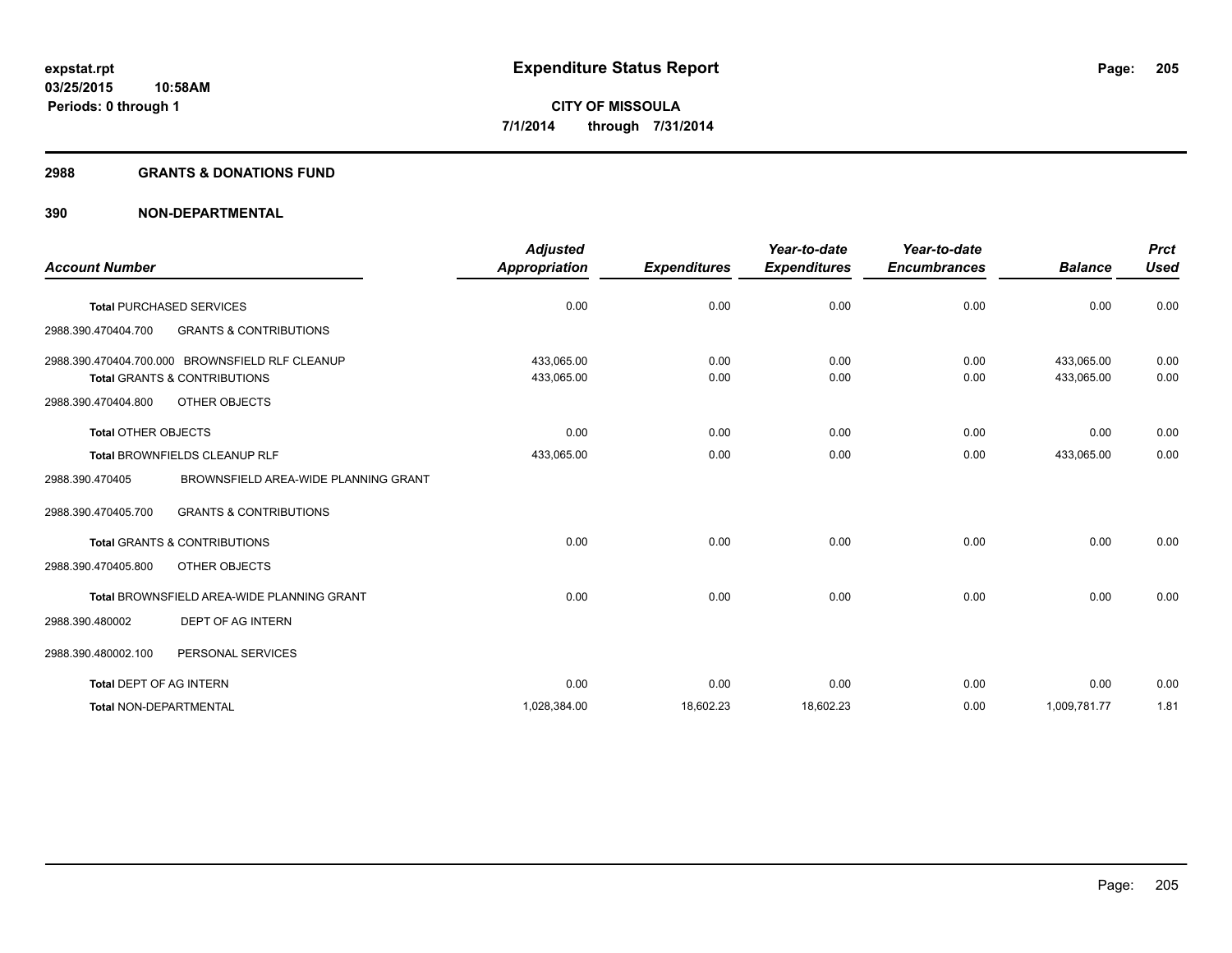#### **2988 GRANTS & DONATIONS FUND**

## **400 ENTITLEMENT GRANTS**

| <b>Account Number</b>   |                                                    | <b>Adjusted</b><br><b>Appropriation</b> | <b>Expenditures</b> | Year-to-date<br><b>Expenditures</b> | Year-to-date<br><b>Encumbrances</b> | <b>Balance</b> | <b>Prct</b><br><b>Used</b> |
|-------------------------|----------------------------------------------------|-----------------------------------------|---------------------|-------------------------------------|-------------------------------------|----------------|----------------------------|
| 2988.400.470320         | <b>GOOMZEE INC BSTF GRANT</b>                      |                                         |                     |                                     |                                     |                |                            |
| 2988.400.470320.700     | <b>GRANTS &amp; CONTRIBUTIONS</b>                  |                                         |                     |                                     |                                     |                |                            |
|                         | <b>Total GOOMZEE INC BSTF GRANT</b>                | 0.00                                    | 0.00                | 0.00                                | 0.00                                | 0.00           | 0.00                       |
| 2988.400.470321         | ADVANCED TECHNOLOGY GROUP/ BSTF GRANT              |                                         |                     |                                     |                                     |                |                            |
| 2988.400.470321.700     | <b>GRANTS &amp; CONTRIBUTIONS</b>                  |                                         |                     |                                     |                                     |                |                            |
|                         | <b>Total ADVANCED TECHNOLOGY GROUP/ BSTF GRANT</b> | 0.00                                    | 0.00                | 0.00                                | 0.00                                | 0.00           | 0.00                       |
| 2988.400.470322         | <b>RIVERTOP RENEWABLES/BSTFG</b>                   |                                         |                     |                                     |                                     |                |                            |
| 2988.400.470322.700     | <b>GRANTS &amp; CONTRIBUTIONS</b>                  |                                         |                     |                                     |                                     |                |                            |
| 2988.400.470322.700.000 | RIVERTOP RENEWABLE/BSTFG                           | 30,000.00                               | 0.00                | 0.00                                | 0.00                                | 30,000.00      | 0.00                       |
|                         | <b>Total RIVERTOP RENEWABLES/BSTFG</b>             | 30,000.00                               | 0.00                | 0.00                                | 0.00                                | 30,000.00      | 0.00                       |
| 2988.400.470323         | <b>TERRA ECHOS/BSTFG</b>                           |                                         |                     |                                     |                                     |                |                            |
| 2988.400.470323.700     | <b>GRANTS &amp; CONTRIBUTIONS</b>                  |                                         |                     |                                     |                                     |                |                            |
|                         | <b>Total TERRA ECHOS/BSTFG</b>                     | 0.00                                    | 0.00                | 0.00                                | 0.00                                | 0.00           | 0.00                       |
|                         | <b>Total ENTITLEMENT GRANTS</b>                    | 30,000.00                               | 0.00                | 0.00                                | 0.00                                | 30,000.00      | 0.00                       |
|                         | <b>Total GRANTS &amp; DONATIONS FUND</b>           | 1,058,384.00                            | 20,458.15           | 20,458.15                           | 0.00                                | 1,037,925.85   | 1.93                       |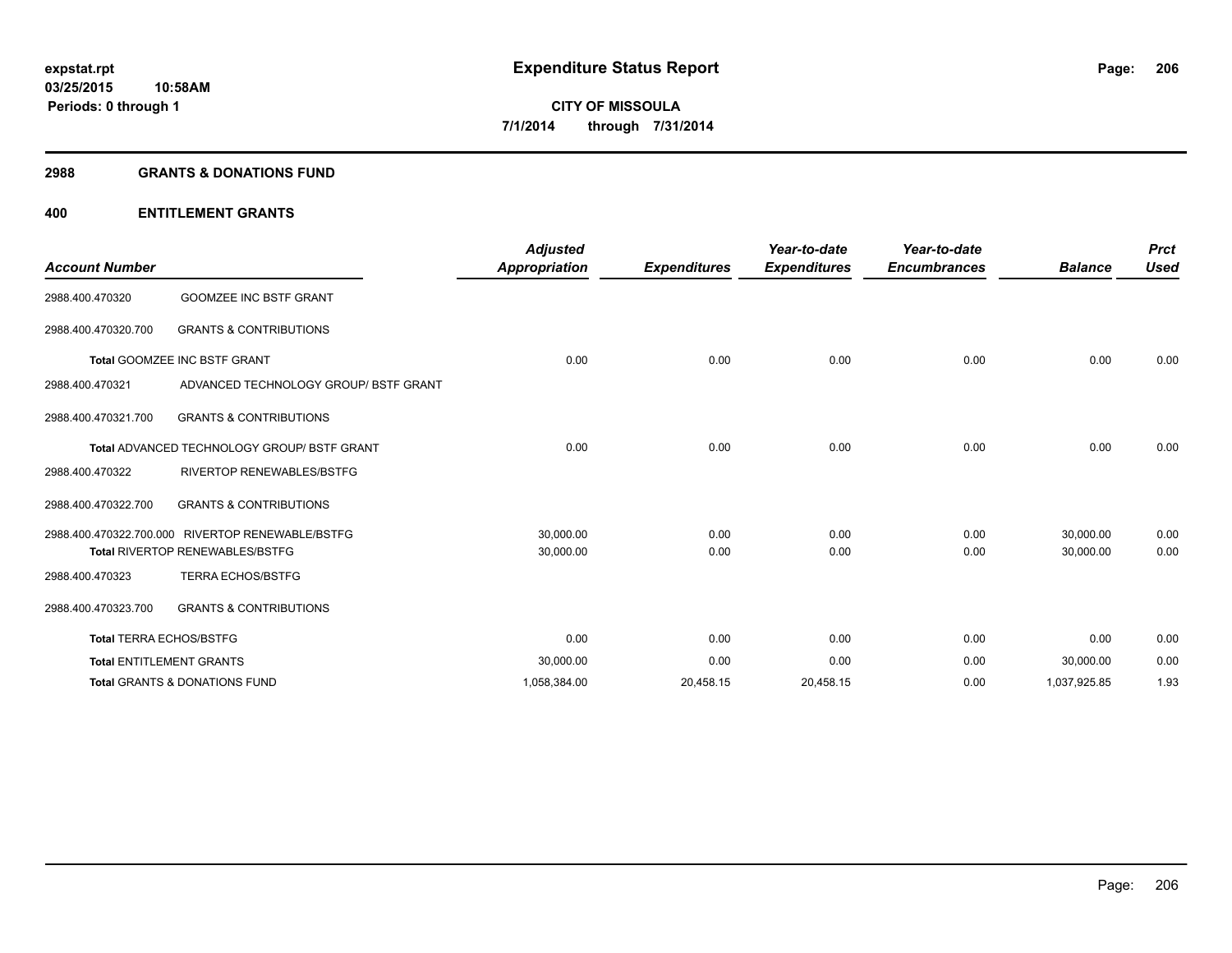## **3000 SID REVOLVING FUND**

| <b>Account Number</b>           |                                                                                                | <b>Adjusted</b><br>Appropriation | <b>Expenditures</b> | Year-to-date<br><b>Expenditures</b> | Year-to-date<br><b>Encumbrances</b> | <b>Balance</b>           | <b>Prct</b><br>Used |
|---------------------------------|------------------------------------------------------------------------------------------------|----------------------------------|---------------------|-------------------------------------|-------------------------------------|--------------------------|---------------------|
| 3000.390.521000                 | INTERFUND OPERATING TRANSFERS                                                                  |                                  |                     |                                     |                                     |                          |                     |
| 3000.390.521000.800             | OTHER OBJECTS                                                                                  |                                  |                     |                                     |                                     |                          |                     |
|                                 | 3000.390.521000.820.000 TRANSFERS TO OTHER FUNDS<br><b>Total INTERFUND OPERATING TRANSFERS</b> | 100,000.00<br>100,000.00         | 0.00<br>0.00        | 0.00<br>0.00                        | 0.00<br>0.00                        | 100.000.00<br>100.000.00 | 0.00<br>0.00        |
| <b>Total SID REVOLVING FUND</b> |                                                                                                | 100,000.00                       | 0.00                | 0.00                                | 0.00                                | 100.000.00               | 0.00                |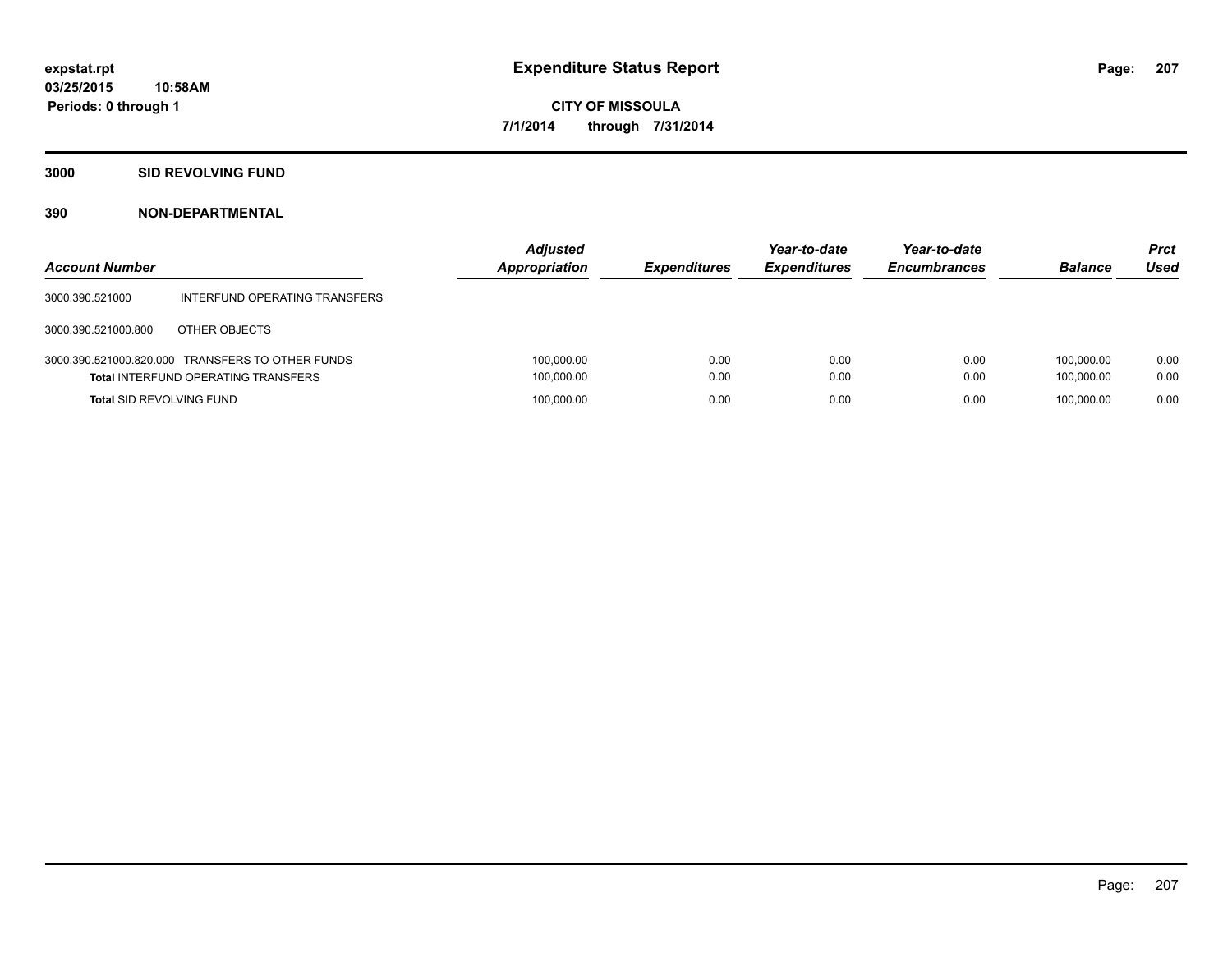## **3070 1996 OPEN SPACE GO BONDS**

| <b>Account Number</b>      |                                | Adjusted<br><b>Appropriation</b> | <b>Expenditures</b> | Year-to-date<br><b>Expenditures</b> | Year-to-date<br><b>Encumbrances</b> | <b>Balance</b> | <b>Prct</b><br>Used |
|----------------------------|--------------------------------|----------------------------------|---------------------|-------------------------------------|-------------------------------------|----------------|---------------------|
| 3070.390.490100            | <b>GO BONDS</b>                |                                  |                     |                                     |                                     |                |                     |
| 3070.390.490100.800        | OTHER OBJECTS                  |                                  |                     |                                     |                                     |                |                     |
| <b>Total OTHER OBJECTS</b> |                                | 0.00                             | 0.00                | 0.00                                | 0.00                                | 0.00           | 0.00                |
| <b>Total GO BONDS</b>      |                                | 0.00                             | 0.00                | 0.00                                | 0.00                                | 0.00           | 0.00                |
|                            | Total 1996 OPEN SPACE GO BONDS | 0.00                             | 0.00                | 0.00                                | 0.00                                | 0.00           | 0.00                |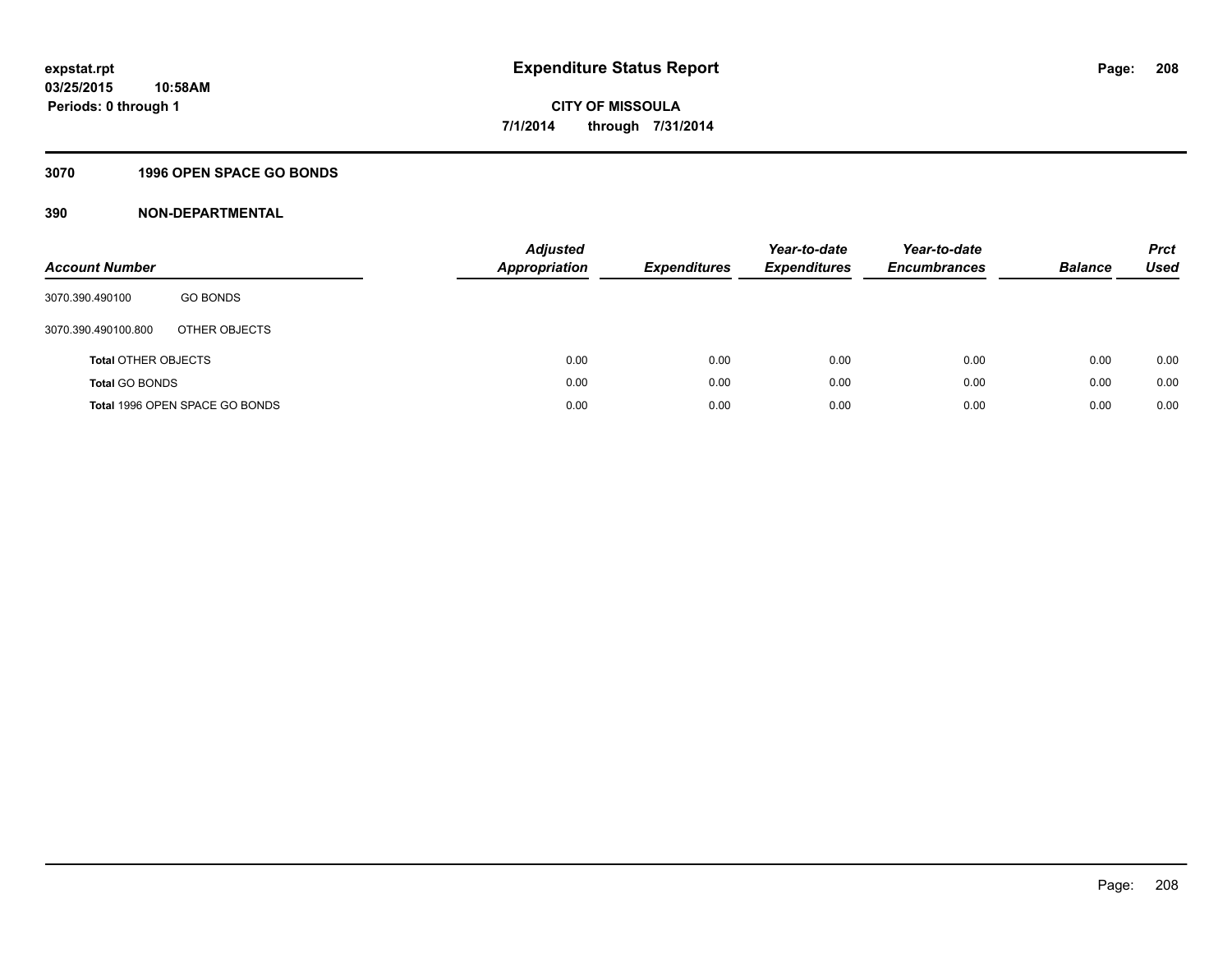## **3075 1997 OPEN SPACE G O BOND FUND**

| <b>Account Number</b>      |                                     | <b>Adjusted</b><br>Appropriation | <b>Expenditures</b> | Year-to-date<br><b>Expenditures</b> | Year-to-date<br><b>Encumbrances</b> | <b>Balance</b> | <b>Prct</b><br>Used |
|----------------------------|-------------------------------------|----------------------------------|---------------------|-------------------------------------|-------------------------------------|----------------|---------------------|
| 3075.390.490100            | <b>GO BONDS</b>                     |                                  |                     |                                     |                                     |                |                     |
| 3075.390.490100.800        | OTHER OBJECTS                       |                                  |                     |                                     |                                     |                |                     |
| <b>Total OTHER OBJECTS</b> |                                     | 0.00                             | 0.00                | 0.00                                | 0.00                                | 0.00           | 0.00                |
| <b>Total GO BONDS</b>      |                                     | 0.00                             | 0.00                | 0.00                                | 0.00                                | 0.00           | 0.00                |
|                            | Total 1997 OPEN SPACE G O BOND FUND | 0.00                             | 0.00                | 0.00                                | 0.00                                | 0.00           | 0.00                |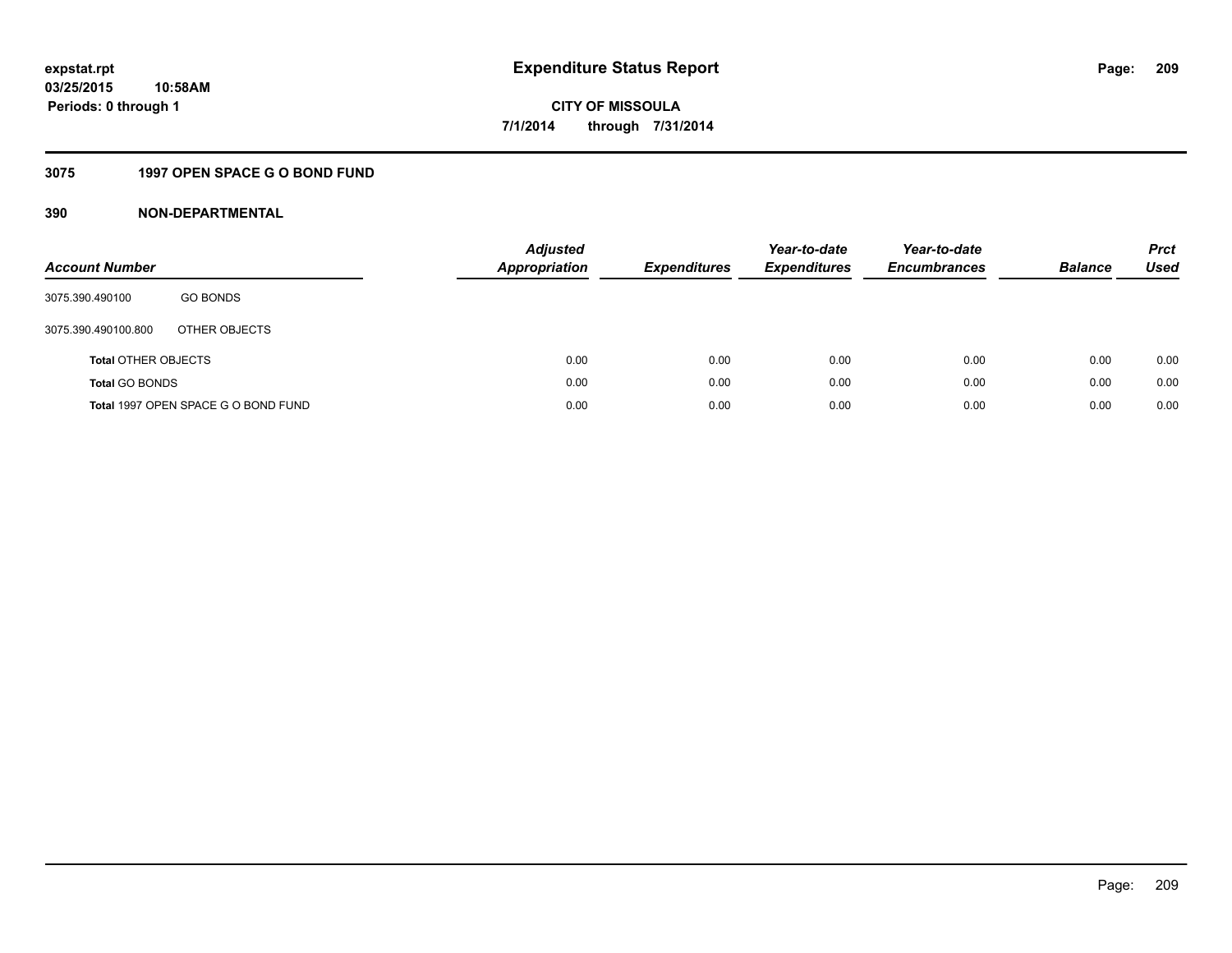# **03/25/2015 10:58AM Periods: 0 through 1**

# **CITY OF MISSOULA 7/1/2014 through 7/31/2014**

## **3080 1994 FIRE EQUIP/CITY HALLS REFUND BOND F**

| <b>Account Number</b>      |                                                | <b>Adjusted</b><br>Appropriation | Expenditures | Year-to-date<br><b>Expenditures</b> | Year-to-date<br><b>Encumbrances</b> | <b>Balance</b> | <b>Prct</b><br><b>Used</b> |
|----------------------------|------------------------------------------------|----------------------------------|--------------|-------------------------------------|-------------------------------------|----------------|----------------------------|
| 3080.390.490100            | <b>GO BONDS</b>                                |                                  |              |                                     |                                     |                |                            |
| 3080.390.490100.600        | <b>DEBT SERVICE</b>                            |                                  |              |                                     |                                     |                |                            |
| <b>Total DEBT SERVICE</b>  |                                                | 0.00                             | 0.00         | 0.00                                | 0.00                                | 0.00           | 0.00                       |
| 3080.390.490100.800        | OTHER OBJECTS                                  |                                  |              |                                     |                                     |                |                            |
| <b>Total OTHER OBJECTS</b> |                                                | 0.00                             | 0.00         | 0.00                                | 0.00                                | 0.00           | 0.00                       |
| <b>Total GO BONDS</b>      |                                                | 0.00                             | 0.00         | 0.00                                | 0.00                                | 0.00           | 0.00                       |
|                            | Total 1994 FIRE EQUIP/CITY HALLS REFUND BOND F | 0.00                             | 0.00         | 0.00                                | 0.00                                | 0.00           | 0.00                       |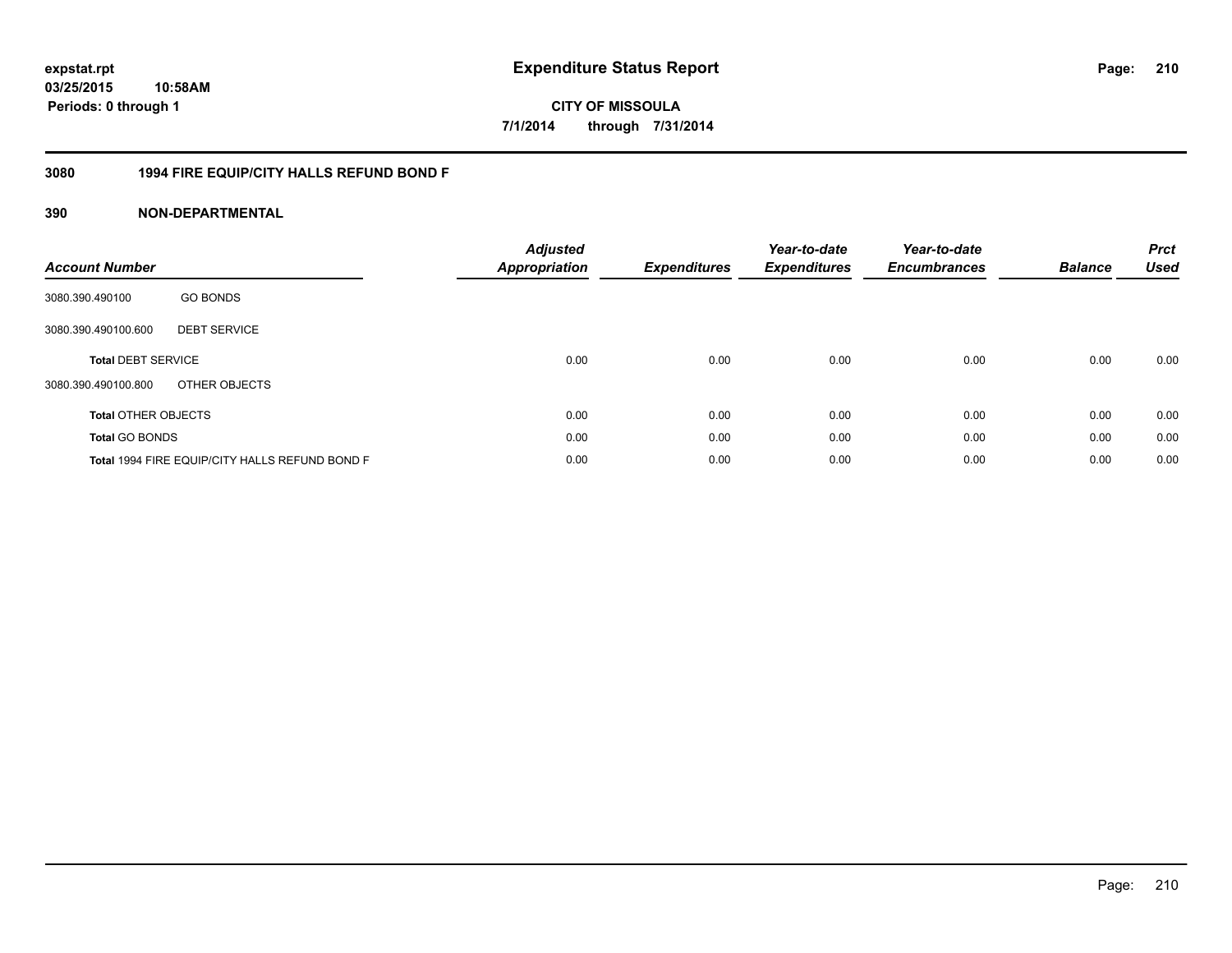## **3085 1993 FIRE STATION G O BOND FUND**

| <b>Account Number</b>      |                                       | <b>Adjusted</b><br><b>Appropriation</b> | <b>Expenditures</b> | Year-to-date<br><b>Expenditures</b> | Year-to-date<br><b>Encumbrances</b> | <b>Balance</b> | <b>Prct</b><br>Used |
|----------------------------|---------------------------------------|-----------------------------------------|---------------------|-------------------------------------|-------------------------------------|----------------|---------------------|
| 3085.390.490100            | <b>GO BONDS</b>                       |                                         |                     |                                     |                                     |                |                     |
| 3085.390.490100.800        | OTHER OBJECTS                         |                                         |                     |                                     |                                     |                |                     |
| <b>Total OTHER OBJECTS</b> |                                       | 0.00                                    | 0.00                | 0.00                                | 0.00                                | 0.00           | 0.00                |
| <b>Total GO BONDS</b>      |                                       | 0.00                                    | 0.00                | 0.00                                | 0.00                                | 0.00           | 0.00                |
|                            | Total 1993 FIRE STATION G O BOND FUND | 0.00                                    | 0.00                | 0.00                                | 0.00                                | 0.00           | 0.00                |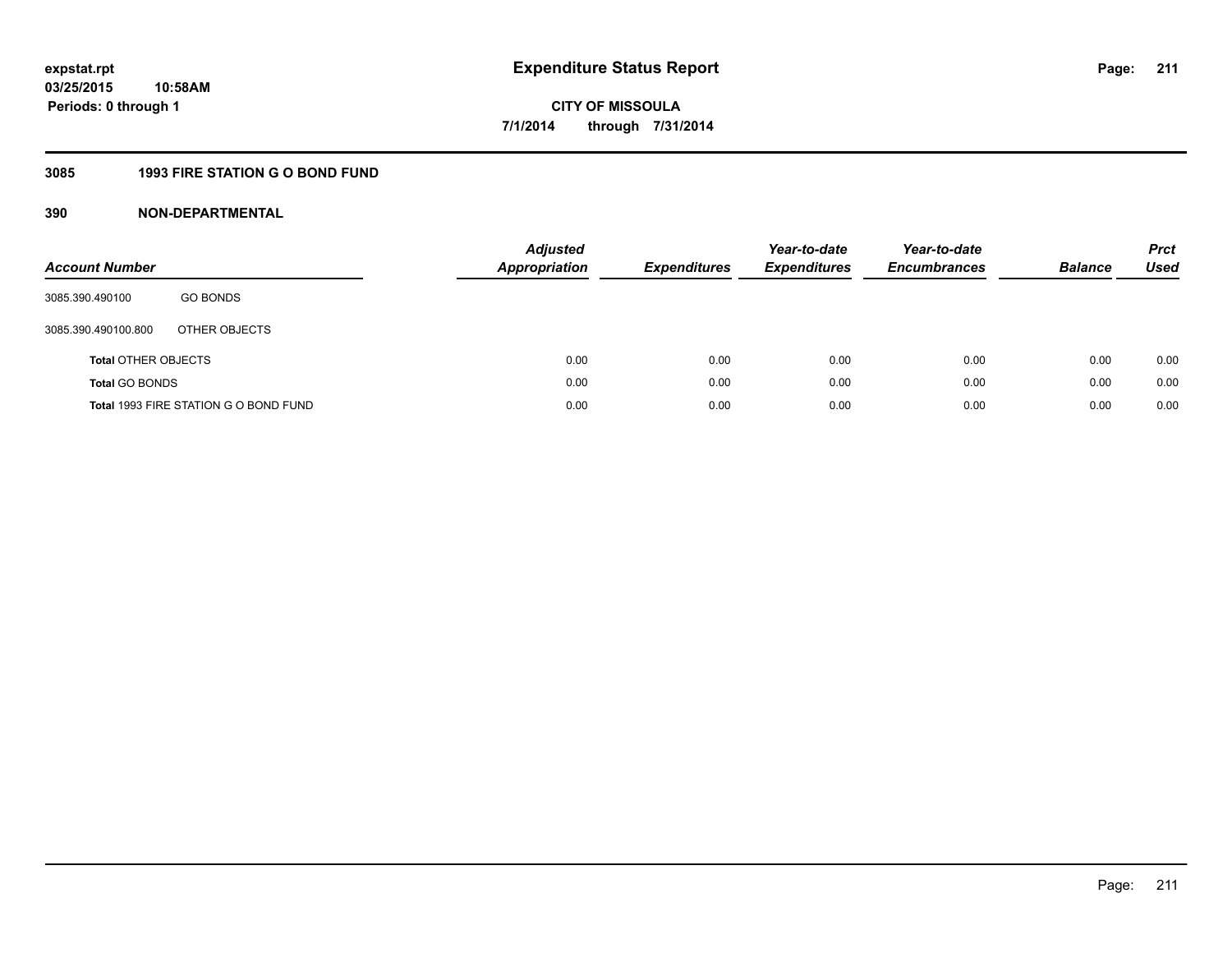## **3090 2004 AQUATICS BOND**

| <b>Account Number</b>                      | <b>Adjusted</b><br><b>Appropriation</b> | <b>Expenditures</b> | Year-to-date<br><b>Expenditures</b> | Year-to-date<br><b>Encumbrances</b> | <b>Balance</b> | <b>Prct</b><br><b>Used</b> |
|--------------------------------------------|-----------------------------------------|---------------------|-------------------------------------|-------------------------------------|----------------|----------------------------|
| <b>GO BONDS</b><br>3090.390.490100         |                                         |                     |                                     |                                     |                |                            |
| <b>DEBT SERVICE</b><br>3090.390.490100.600 |                                         |                     |                                     |                                     |                |                            |
| <b>Total DEBT SERVICE</b>                  | 0.00                                    | 0.00                | 0.00                                | 0.00                                | 0.00           | 0.00                       |
| OTHER OBJECTS<br>3090.390.490100.800       |                                         |                     |                                     |                                     |                |                            |
| <b>Total OTHER OBJECTS</b>                 | 0.00                                    | 0.00                | 0.00                                | 0.00                                | 0.00           | 0.00                       |
| <b>Total GO BONDS</b>                      | 0.00                                    | 0.00                | 0.00                                | 0.00                                | 0.00           | 0.00                       |
| <b>Total 2004 AQUATICS BOND</b>            | 0.00                                    | 0.00                | 0.00                                | 0.00                                | 0.00           | 0.00                       |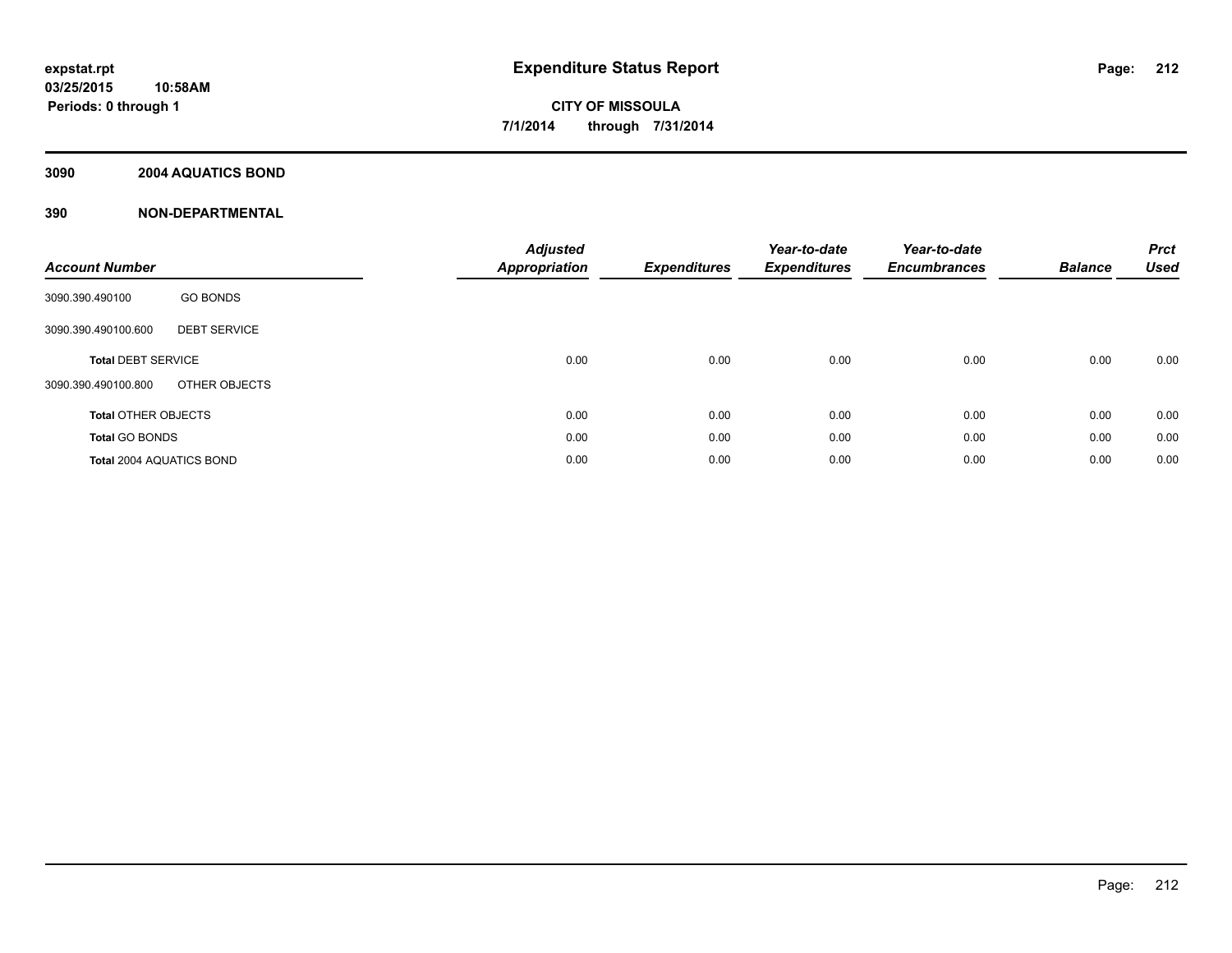## **3091 SERIES 2012A AQUATICS REFUNDING BOND**

| <b>Account Number</b>                             | <b>Adjusted</b><br>Appropriation | <b>Expenditures</b> | Year-to-date<br><b>Expenditures</b> | Year-to-date<br><b>Encumbrances</b> | <b>Balance</b> | <b>Prct</b><br><b>Used</b> |
|---------------------------------------------------|----------------------------------|---------------------|-------------------------------------|-------------------------------------|----------------|----------------------------|
| <b>GO BONDS</b><br>3091.390.490100                |                                  |                     |                                     |                                     |                |                            |
| 3091.390.490100.600<br><b>DEBT SERVICE</b>        |                                  |                     |                                     |                                     |                |                            |
| 3091.390.490100.610.000 PRINCIPAL                 | 440,000.00                       | 0.00                | 0.00                                | 0.00                                | 440.000.00     | 0.00                       |
| 3091.390.490100.620.000 INTEREST / SERVICE FEES   | 99,698.00                        | 0.00                | 0.00                                | 0.00                                | 99.698.00      | 0.00                       |
| <b>Total DEBT SERVICE</b>                         | 539,698.00                       | 0.00                | 0.00                                | 0.00                                | 539,698.00     | 0.00                       |
| OTHER OBJECTS<br>3091.390.490100.800              |                                  |                     |                                     |                                     |                |                            |
| <b>Total OTHER OBJECTS</b>                        | 0.00                             | 0.00                | 0.00                                | 0.00                                | 0.00           | 0.00                       |
| <b>Total GO BONDS</b>                             | 539,698.00                       | 0.00                | 0.00                                | 0.00                                | 539,698.00     | 0.00                       |
| <b>Total SERIES 2012A AQUATICS REFUNDING BOND</b> | 539,698.00                       | 0.00                | 0.00                                | 0.00                                | 539.698.00     | 0.00                       |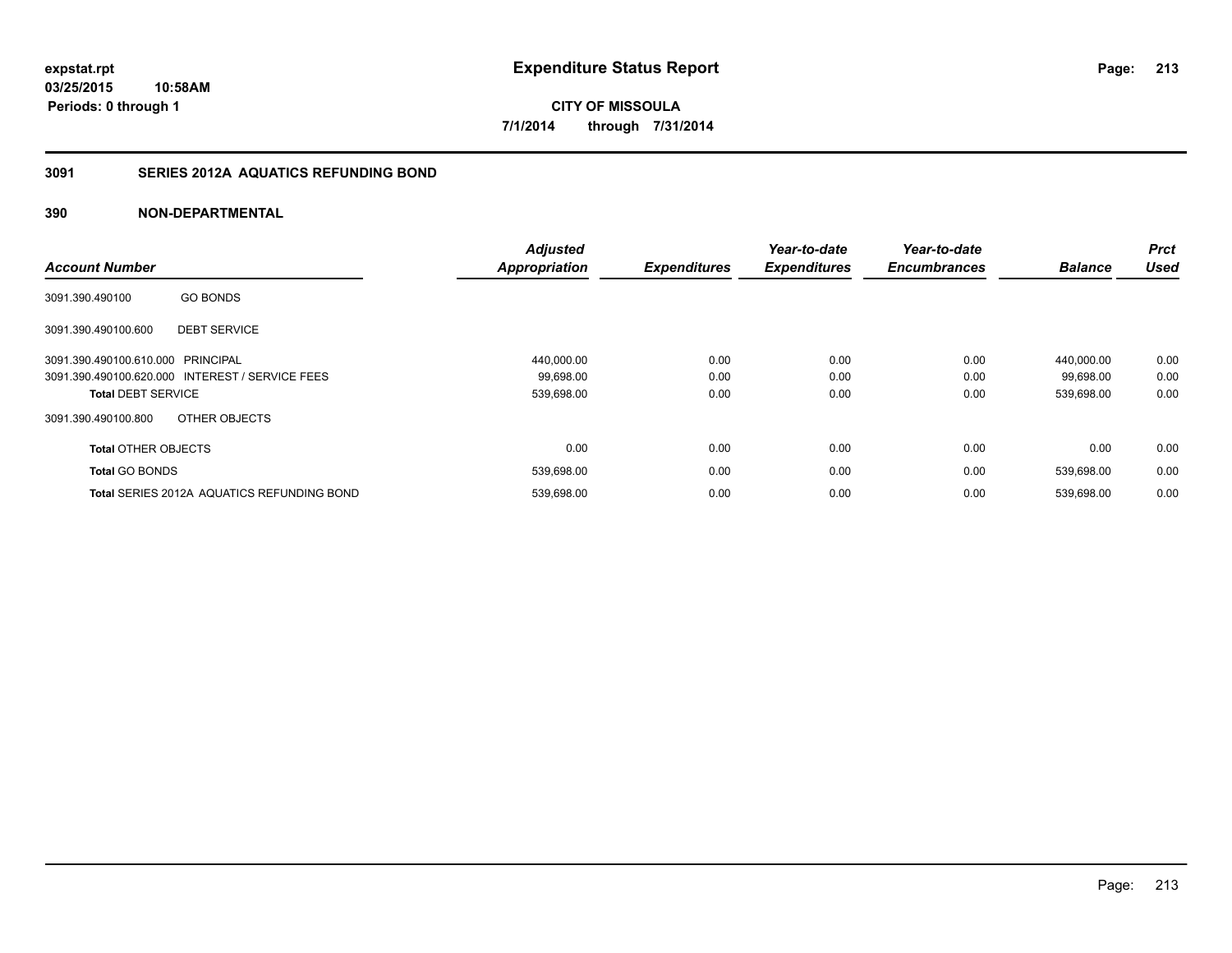## **3092 Series 2013A GO REFUNDING BONDS**

|                                   |                                                 | <b>Adjusted</b>      |                     | Year-to-date        | Year-to-date        |                | <b>Prct</b> |
|-----------------------------------|-------------------------------------------------|----------------------|---------------------|---------------------|---------------------|----------------|-------------|
| <b>Account Number</b>             |                                                 | <b>Appropriation</b> | <b>Expenditures</b> | <b>Expenditures</b> | <b>Encumbrances</b> | <b>Balance</b> | <b>Used</b> |
| 3092.390.490100                   | <b>GO BONDS</b>                                 |                      |                     |                     |                     |                |             |
| 3092.390.490100.600               | <b>DEBT SERVICE</b>                             |                      |                     |                     |                     |                |             |
| 3092.390.490100.610.000 PRINCIPAL |                                                 | 570,000.00           | 0.00                | 0.00                | 0.00                | 570.000.00     | 0.00        |
|                                   | 3092.390.490100.620.000 INTEREST / SERVICE FEES | 121,800.00           | 0.00                | 0.00                | 0.00                | 121,800.00     | 0.00        |
| <b>Total GO BONDS</b>             |                                                 | 691,800.00           | 0.00                | 0.00                | 0.00                | 691,800.00     | 0.00        |
| 3092.390.521000                   | INTERFUND OPERATING TRANSFERS                   |                      |                     |                     |                     |                |             |
| 3092.390.521000.800               | OTHER OBJECTS                                   |                      |                     |                     |                     |                |             |
|                                   | <b>Total INTERFUND OPERATING TRANSFERS</b>      | 0.00                 | 0.00                | 0.00                | 0.00                | 0.00           | 0.00        |
|                                   | <b>Total Series 2013A GO REFUNDING BONDS</b>    | 691,800.00           | 0.00                | 0.00                | 0.00                | 691,800.00     | 0.00        |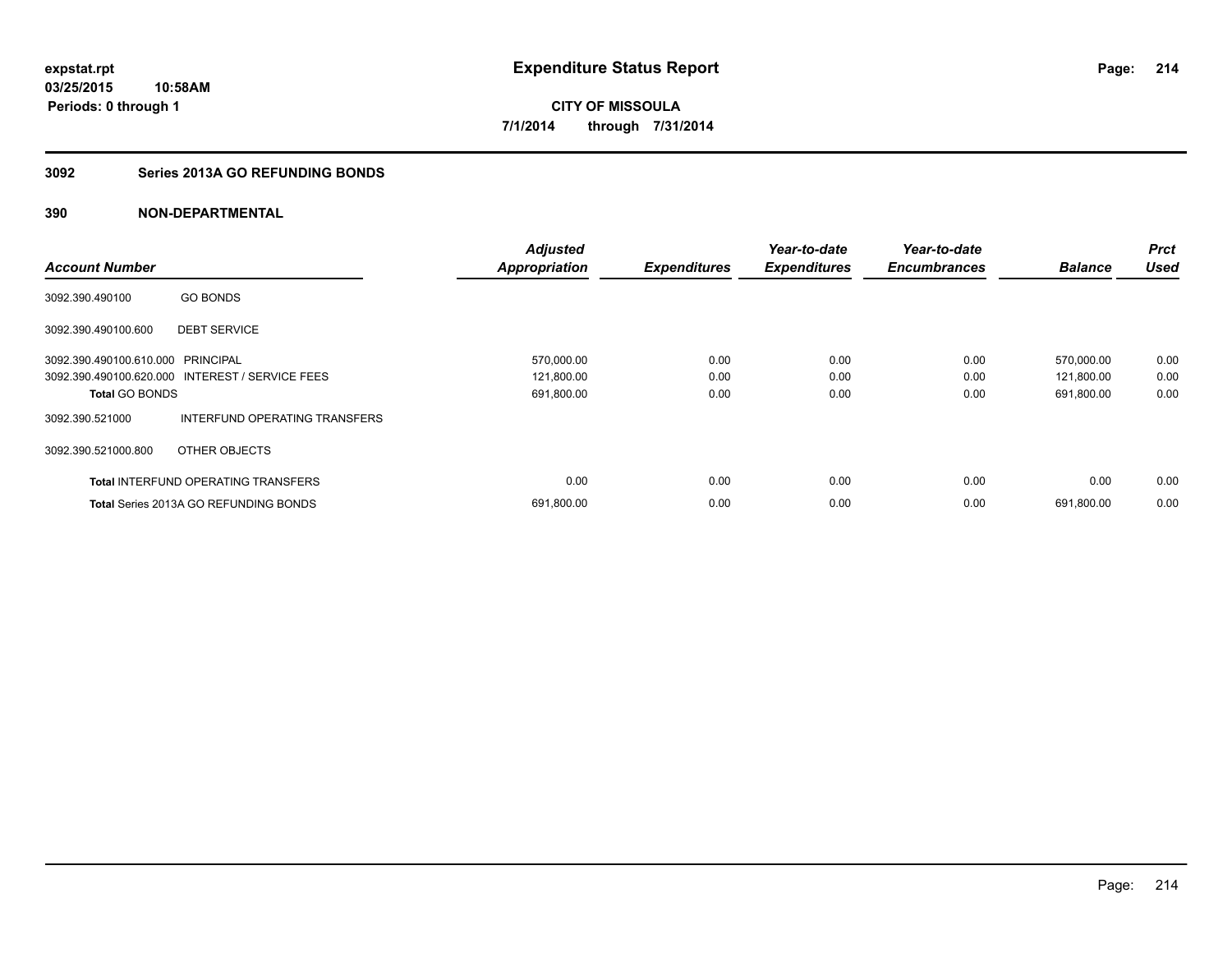## **3095 2004 REFUNDING BONDS DEBT SERVICE**

| <b>Account Number</b>     |                                                | <b>Adjusted</b><br><b>Appropriation</b> | <b>Expenditures</b> | Year-to-date<br><b>Expenditures</b> | Year-to-date<br><b>Encumbrances</b> | <b>Balance</b> | <b>Prct</b><br><b>Used</b> |
|---------------------------|------------------------------------------------|-----------------------------------------|---------------------|-------------------------------------|-------------------------------------|----------------|----------------------------|
| 3095.390.490100           | <b>GO BONDS</b>                                |                                         |                     |                                     |                                     |                |                            |
| 3095.390.490100.600       | <b>DEBT SERVICE</b>                            |                                         |                     |                                     |                                     |                |                            |
| <b>Total DEBT SERVICE</b> |                                                | 0.00                                    | 0.00                | 0.00                                | 0.00                                | 0.00           | 0.00                       |
| <b>Total GO BONDS</b>     |                                                | 0.00                                    | 0.00                | 0.00                                | 0.00                                | 0.00           | 0.00                       |
|                           | <b>Total 2004 REFUNDING BONDS DEBT SERVICE</b> | 0.00                                    | 0.00                | 0.00                                | 0.00                                | 0.00           | 0.00                       |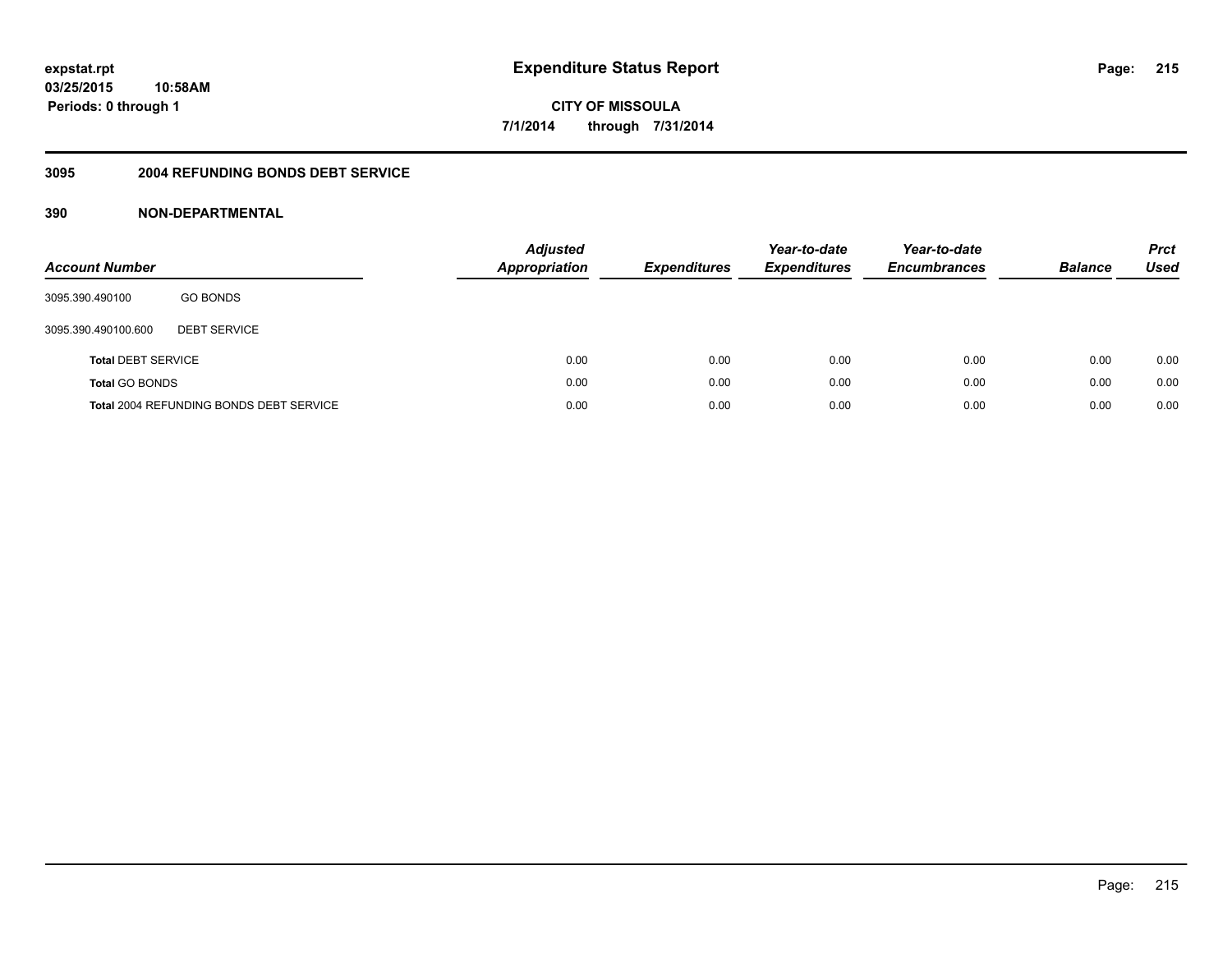## **3096 NEW FIRE STATION GO BOND**

| <b>Account Number</b>                      | <b>Adjusted</b><br><b>Appropriation</b> | <b>Expenditures</b> | Year-to-date<br><b>Expenditures</b> | Year-to-date<br><b>Encumbrances</b> | <b>Balance</b> | <b>Prct</b><br><b>Used</b> |
|--------------------------------------------|-----------------------------------------|---------------------|-------------------------------------|-------------------------------------|----------------|----------------------------|
| <b>GO BONDS</b><br>3096.390.490100         |                                         |                     |                                     |                                     |                |                            |
| <b>DEBT SERVICE</b><br>3096.390.490100.600 |                                         |                     |                                     |                                     |                |                            |
| <b>Total DEBT SERVICE</b>                  | 0.00                                    | 0.00                | 0.00                                | 0.00                                | 0.00           | 0.00                       |
| OTHER OBJECTS<br>3096.390.490100.800       |                                         |                     |                                     |                                     |                |                            |
| <b>Total OTHER OBJECTS</b>                 | 0.00                                    | 0.00                | 0.00                                | 0.00                                | 0.00           | 0.00                       |
| <b>Total GO BONDS</b>                      | 0.00                                    | 0.00                | 0.00                                | 0.00                                | 0.00           | 0.00                       |
| <b>Total NEW FIRE STATION GO BOND</b>      | 0.00                                    | 0.00                | 0.00                                | 0.00                                | 0.00           | 0.00                       |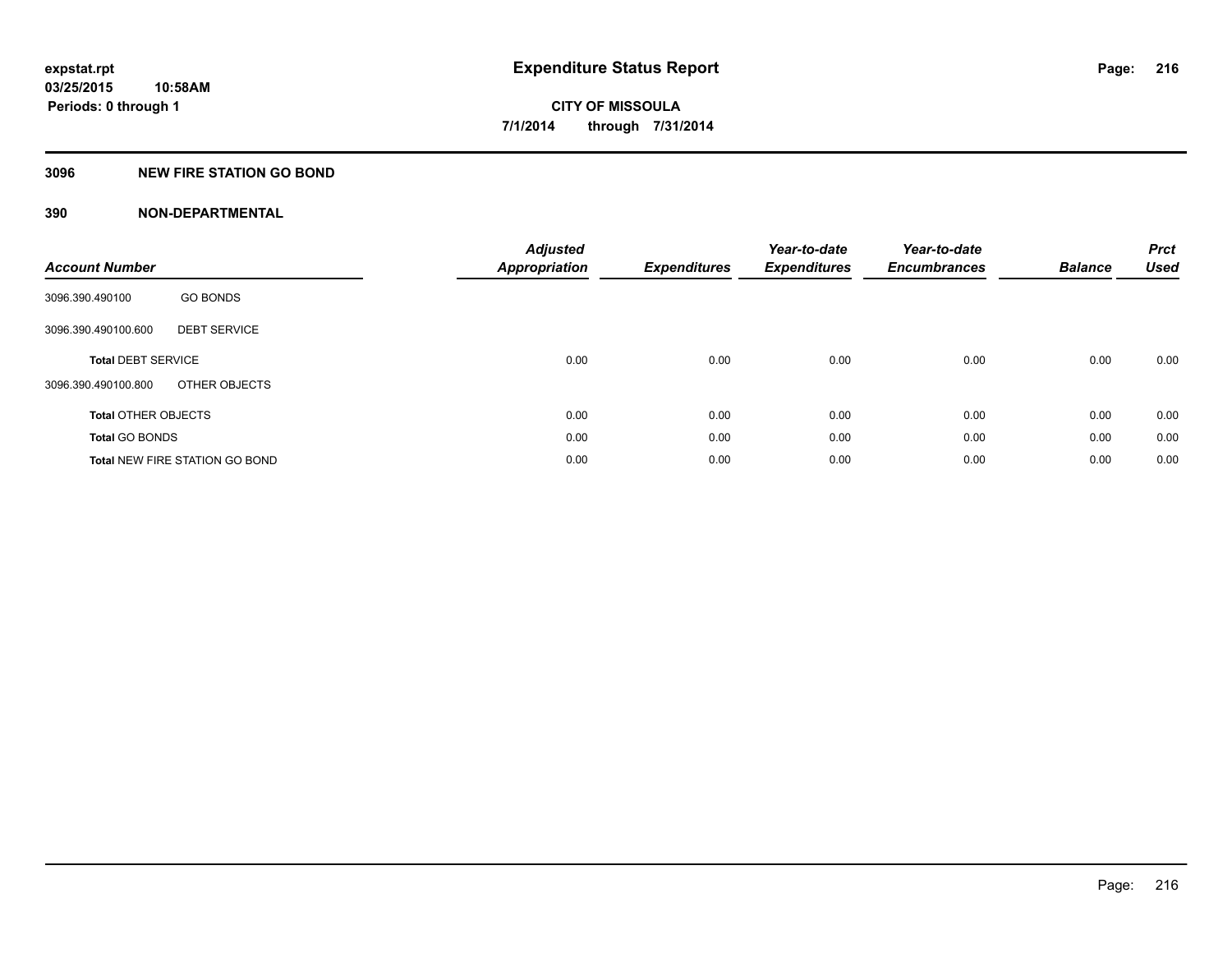### **3097 2007 REFUNDING BONDS**

| <b>Account Number</b>      |                            | <b>Adjusted</b><br><b>Appropriation</b> | <b>Expenditures</b> | Year-to-date<br><b>Expenditures</b> | Year-to-date<br><b>Encumbrances</b> | <b>Balance</b> | <b>Prct</b><br><b>Used</b> |
|----------------------------|----------------------------|-----------------------------------------|---------------------|-------------------------------------|-------------------------------------|----------------|----------------------------|
| 3097.390.490100            | <b>GO BONDS</b>            |                                         |                     |                                     |                                     |                |                            |
| 3097.390.490100.600        | <b>DEBT SERVICE</b>        |                                         |                     |                                     |                                     |                |                            |
| <b>Total GO BONDS</b>      |                            | 0.00                                    | 0.00                | 0.00                                | 0.00                                | 0.00           | 0.00                       |
| 3097.390.490500            | <b>DEBT PAYMENTS</b>       |                                         |                     |                                     |                                     |                |                            |
| 3097.390.490500.500        | <b>FIXED CHARGES</b>       |                                         |                     |                                     |                                     |                |                            |
| <b>Total DEBT PAYMENTS</b> |                            | 0.00                                    | 0.00                | 0.00                                | 0.00                                | 0.00           | 0.00                       |
|                            | Total 2007 REFUNDING BONDS | 0.00                                    | 0.00                | 0.00                                | 0.00                                | 0.00           | 0.00                       |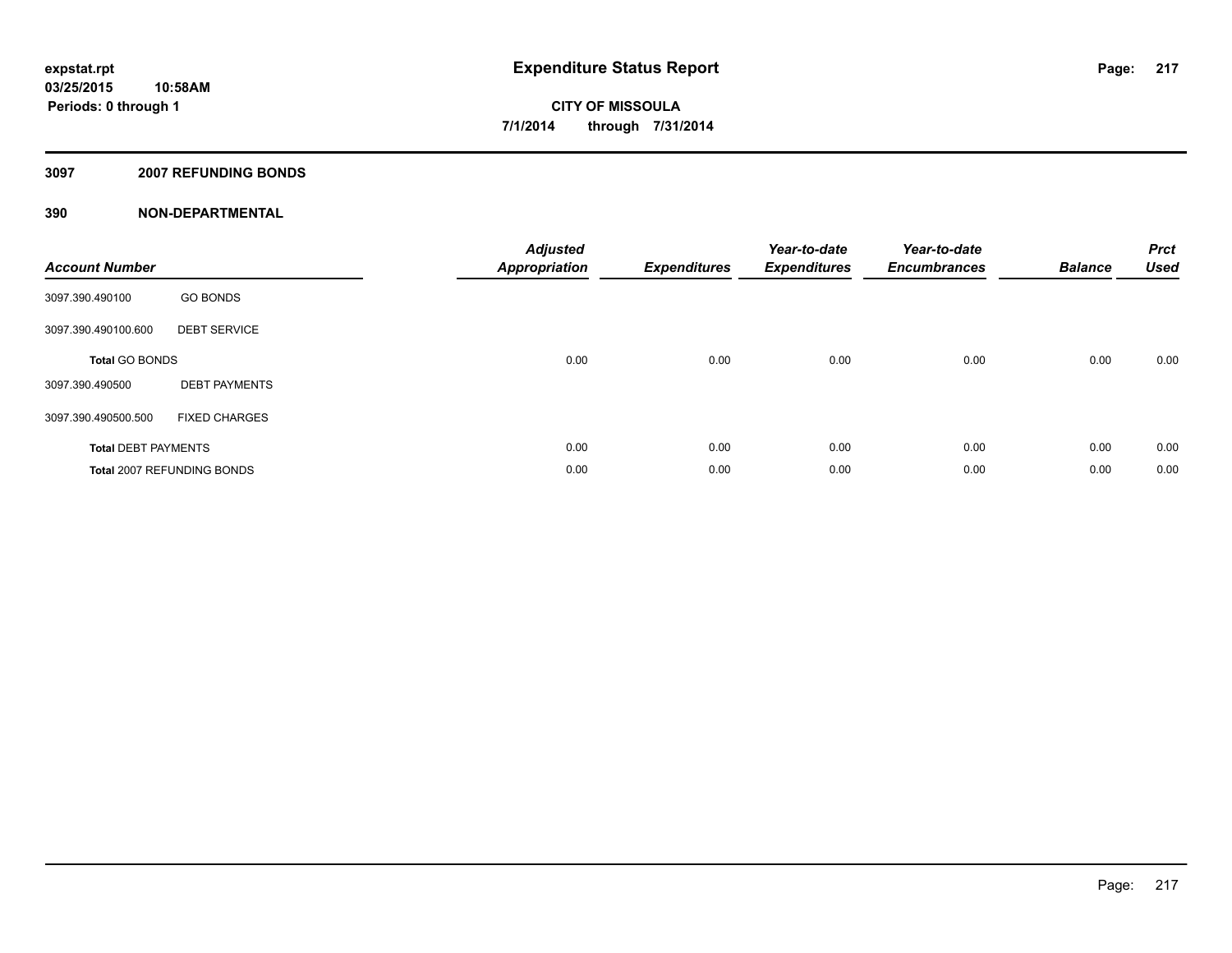## **3100 SIDEWALK & CURB WARRANTS FUND**

| <b>Account Number</b> |                                                | <b>Adjusted</b><br><b>Appropriation</b> | Expenditures | Year-to-date<br><b>Expenditures</b> | Year-to-date<br><b>Encumbrances</b> | <b>Balance</b> | <b>Prct</b><br><b>Used</b> |
|-----------------------|------------------------------------------------|-----------------------------------------|--------------|-------------------------------------|-------------------------------------|----------------|----------------------------|
| 3100.390.490300       | SPECIAL IMPROVEMENTS BONDS                     |                                         |              |                                     |                                     |                |                            |
| 3100.390.490300.600   | <b>DEBT SERVICE</b>                            |                                         |              |                                     |                                     |                |                            |
|                       | <b>Total SPECIAL IMPROVEMENTS BONDS</b>        | 0.00                                    | 0.00         | 0.00                                | 0.00                                | 0.00           | 0.00                       |
| 3100.390.521000       | INTERFUND OPERATING TRANSFERS                  |                                         |              |                                     |                                     |                |                            |
| 3100.390.521000.800   | OTHER OBJECTS                                  |                                         |              |                                     |                                     |                |                            |
|                       | <b>Total INTERFUND OPERATING TRANSFERS</b>     | 0.00                                    | 0.00         | 0.00                                | 0.00                                | 0.00           | 0.00                       |
|                       | <b>Total SIDEWALK &amp; CURB WARRANTS FUND</b> | 0.00                                    | 0.00         | 0.00                                | 0.00                                | 0.00           | 0.00                       |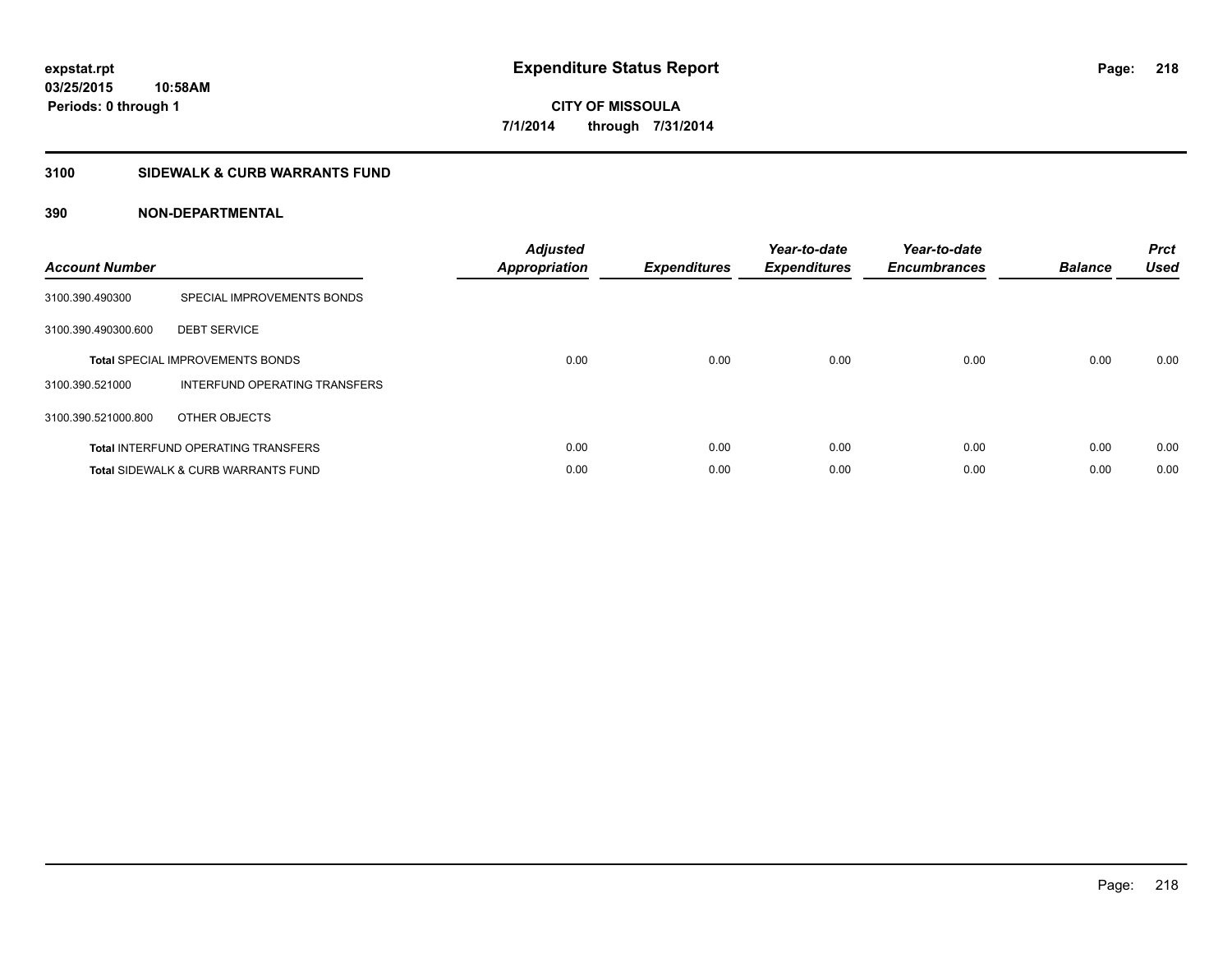## **03/25/2015 10:58AM Periods: 0 through 1**

**CITY OF MISSOULA 7/1/2014 through 7/31/2014**

## **3200 FY99 SIDEWALK & CURB DEBT SERVICE FUND**

| <b>Account Number</b>      |                                              | <b>Adjusted</b><br><b>Appropriation</b> | <b>Expenditures</b> | Year-to-date<br><b>Expenditures</b> | Year-to-date<br><b>Encumbrances</b> | <b>Balance</b> | <b>Prct</b><br><b>Used</b> |
|----------------------------|----------------------------------------------|-----------------------------------------|---------------------|-------------------------------------|-------------------------------------|----------------|----------------------------|
| 3200.390.490300            | SPECIAL IMPROVEMENTS BONDS                   |                                         |                     |                                     |                                     |                |                            |
| 3200.390.490300.600        | <b>DEBT SERVICE</b>                          |                                         |                     |                                     |                                     |                |                            |
|                            | <b>Total SPECIAL IMPROVEMENTS BONDS</b>      | 0.00                                    | 0.00                | 0.00                                | 0.00                                | 0.00           | 0.00                       |
| 3200.390.510100            | SPECIAL ASSESSMENTS                          |                                         |                     |                                     |                                     |                |                            |
| 3200.390.510100.600        | <b>DEBT SERVICE</b>                          |                                         |                     |                                     |                                     |                |                            |
| <b>Total DEBT SERVICE</b>  |                                              | 0.00                                    | 0.00                | 0.00                                | 0.00                                | 0.00           | 0.00                       |
| 3200.390.510100.800        | OTHER OBJECTS                                |                                         |                     |                                     |                                     |                |                            |
| <b>Total OTHER OBJECTS</b> |                                              | 0.00                                    | 0.00                | 0.00                                | 0.00                                | 0.00           | 0.00                       |
|                            | <b>Total SPECIAL ASSESSMENTS</b>             | 0.00                                    | 0.00                | 0.00                                | 0.00                                | 0.00           | 0.00                       |
|                            | Total FY99 SIDEWALK & CURB DEBT SERVICE FUND | 0.00                                    | 0.00                | 0.00                                | 0.00                                | 0.00           | 0.00                       |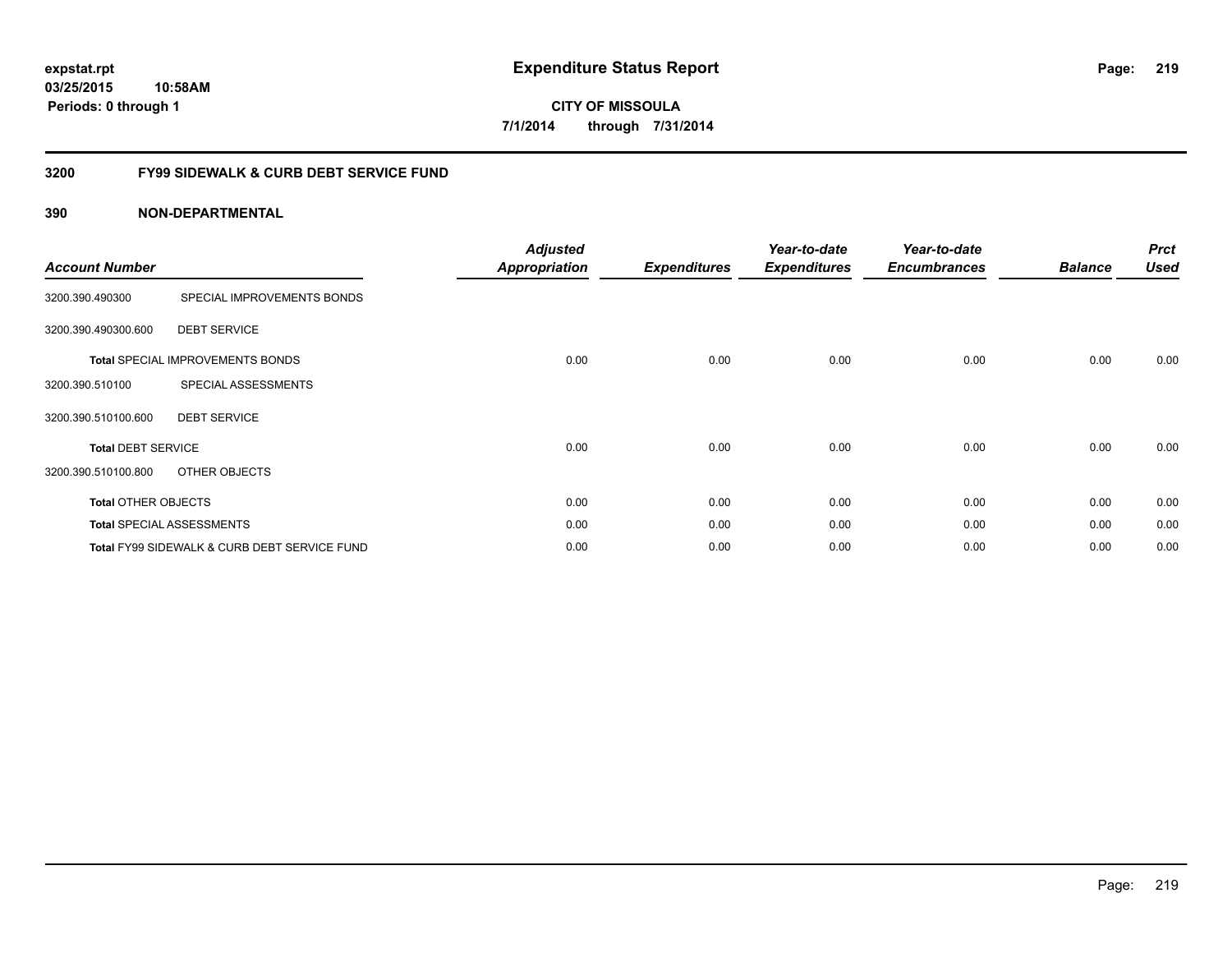## **03/25/2015 10:58AM Periods: 0 through 1**

**CITY OF MISSOULA 7/1/2014 through 7/31/2014**

## **3300 FY00 SIDEWALK & CURB DEBT SERVICE FUND**

| <b>Account Number</b> |                                              | <b>Adjusted</b><br><b>Appropriation</b> | <b>Expenditures</b> | Year-to-date<br><b>Expenditures</b> | Year-to-date<br><b>Encumbrances</b> | <b>Balance</b> | <b>Prct</b><br>Used |
|-----------------------|----------------------------------------------|-----------------------------------------|---------------------|-------------------------------------|-------------------------------------|----------------|---------------------|
| 3300.390.510100       | SPECIAL ASSESSMENTS                          |                                         |                     |                                     |                                     |                |                     |
| 3300.390.510100.600   | <b>DEBT SERVICE</b>                          |                                         |                     |                                     |                                     |                |                     |
|                       | <b>Total SPECIAL ASSESSMENTS</b>             | 0.00                                    | 0.00                | 0.00                                | 0.00                                | 0.00           | 0.00                |
|                       | Total FY00 SIDEWALK & CURB DEBT SERVICE FUND | 0.00                                    | 0.00                | 0.00                                | 0.00                                | 0.00           | 0.00                |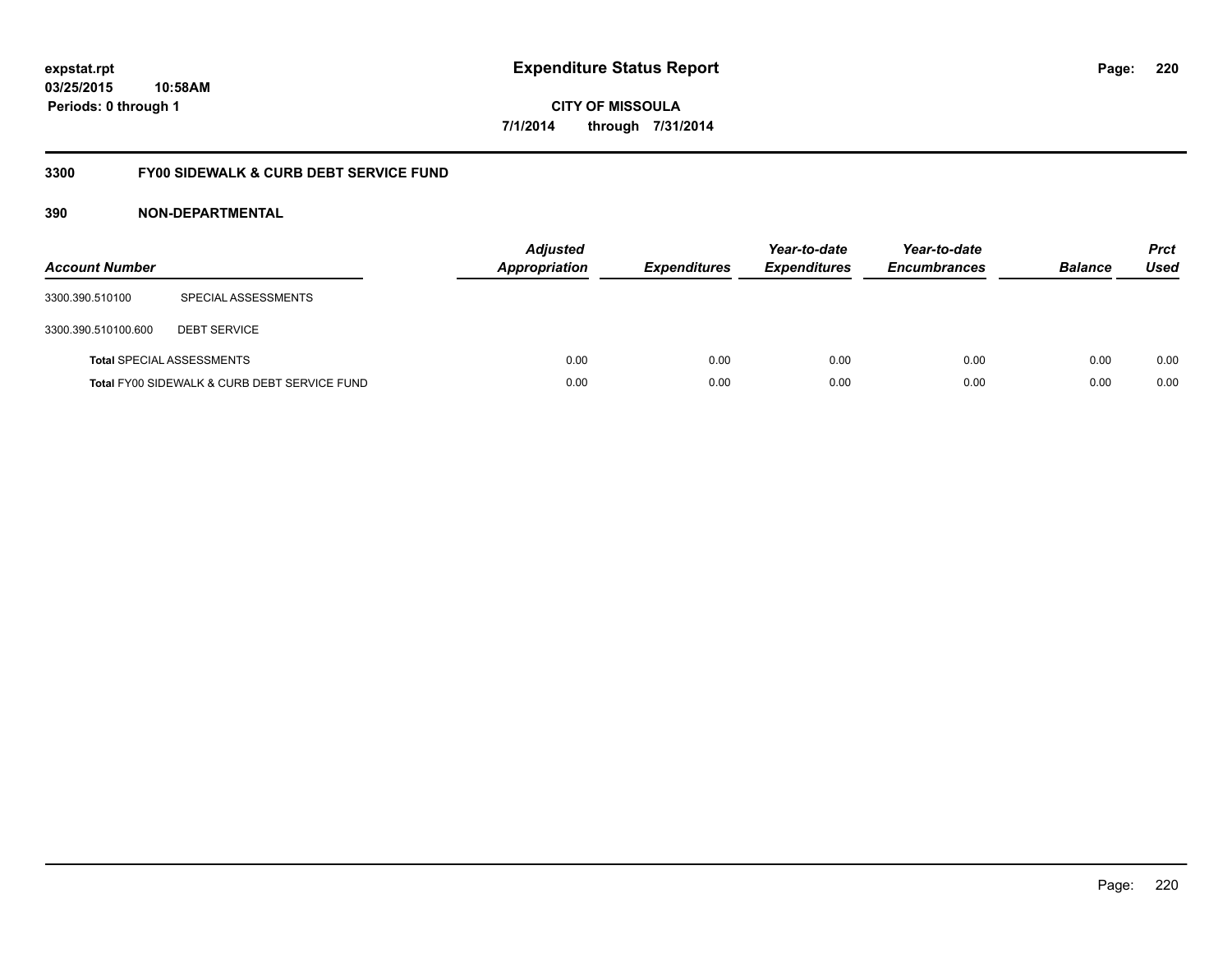## **3305 JUDGMENT LEVIES**

| <b>Account Number</b>           |                           | <b>Adjusted</b><br><b>Appropriation</b> | <b>Expenditures</b> | Year-to-date<br><b>Expenditures</b> | Year-to-date<br><b>Encumbrances</b> | <b>Balance</b> | <b>Prct</b><br><b>Used</b> |
|---------------------------------|---------------------------|-----------------------------------------|---------------------|-------------------------------------|-------------------------------------|----------------|----------------------------|
| 3305.390.490550                 | <b>JUDGMENT LEVY DEBT</b> |                                         |                     |                                     |                                     |                |                            |
| 3305.390.490550.600             | <b>DEBT SERVICE</b>       |                                         |                     |                                     |                                     |                |                            |
| <b>Total JUDGMENT LEVY DEBT</b> |                           | 0.00                                    | 0.00                | 0.00                                | 0.00                                | 0.00           | 0.00                       |
| <b>Total JUDGMENT LEVIES</b>    |                           | 0.00                                    | 0.00                | 0.00                                | 0.00                                | 0.00           | 0.00                       |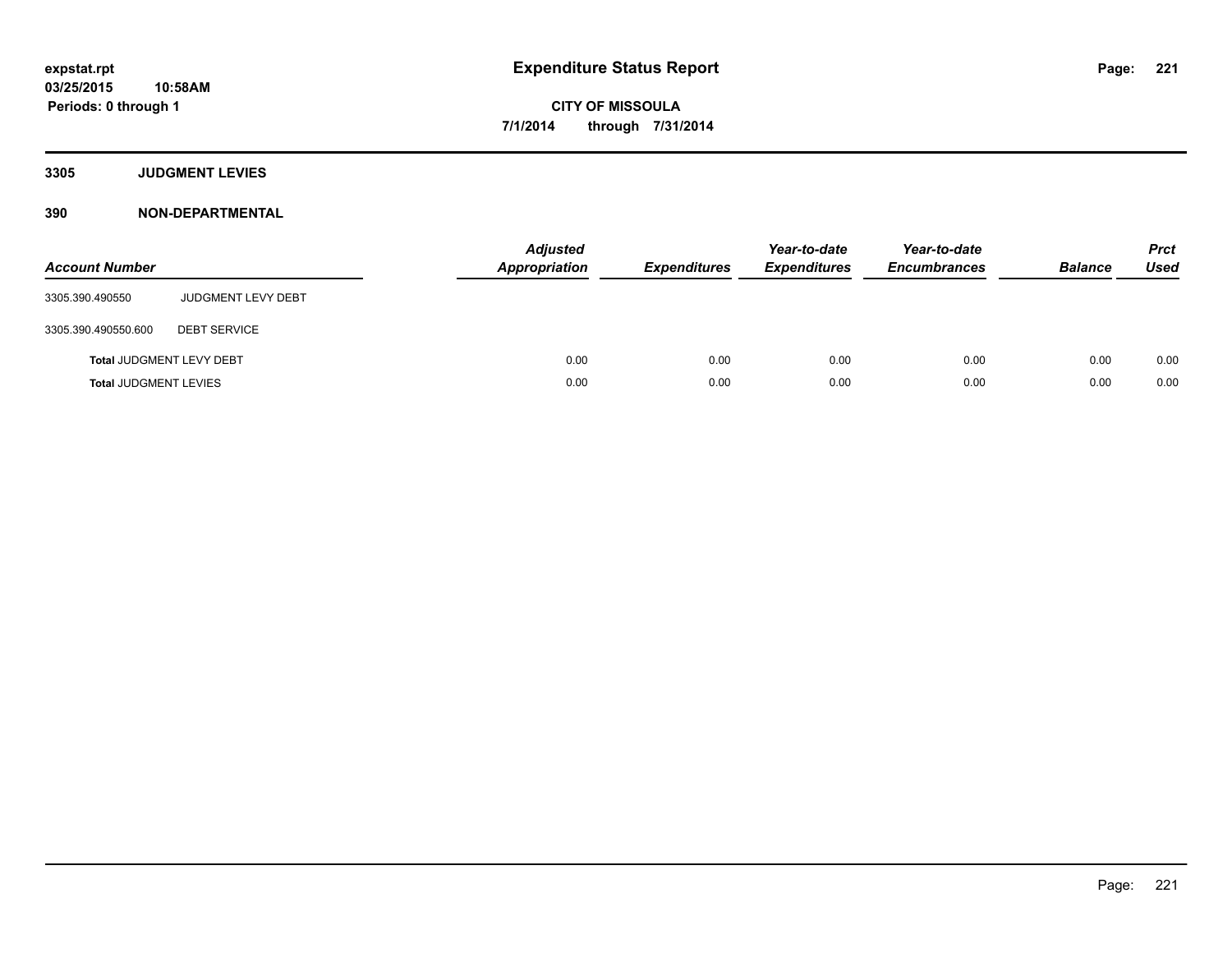## **03/25/2015 10:58AM Periods: 0 through 1**

**CITY OF MISSOULA 7/1/2014 through 7/31/2014**

## **3400 FY01 SIDEWALK & CURB DEBT SERVICE FUND**

| <b>Account Number</b>     |                                              | <b>Adjusted</b><br>Appropriation | <b>Expenditures</b> | Year-to-date<br><b>Expenditures</b> | Year-to-date<br><b>Encumbrances</b> | <b>Balance</b> | <b>Prct</b><br><b>Used</b> |
|---------------------------|----------------------------------------------|----------------------------------|---------------------|-------------------------------------|-------------------------------------|----------------|----------------------------|
| 3400.390.510100           | SPECIAL ASSESSMENTS                          |                                  |                     |                                     |                                     |                |                            |
| 3400.390.510100.600       | <b>DEBT SERVICE</b>                          |                                  |                     |                                     |                                     |                |                            |
| <b>Total DEBT SERVICE</b> |                                              | 0.00                             | 0.00                | 0.00                                | 0.00                                | 0.00           | 0.00                       |
|                           | <b>Total SPECIAL ASSESSMENTS</b>             | 0.00                             | 0.00                | 0.00                                | 0.00                                | 0.00           | 0.00                       |
|                           | Total FY01 SIDEWALK & CURB DEBT SERVICE FUND | 0.00                             | 0.00                | 0.00                                | 0.00                                | 0.00           | 0.00                       |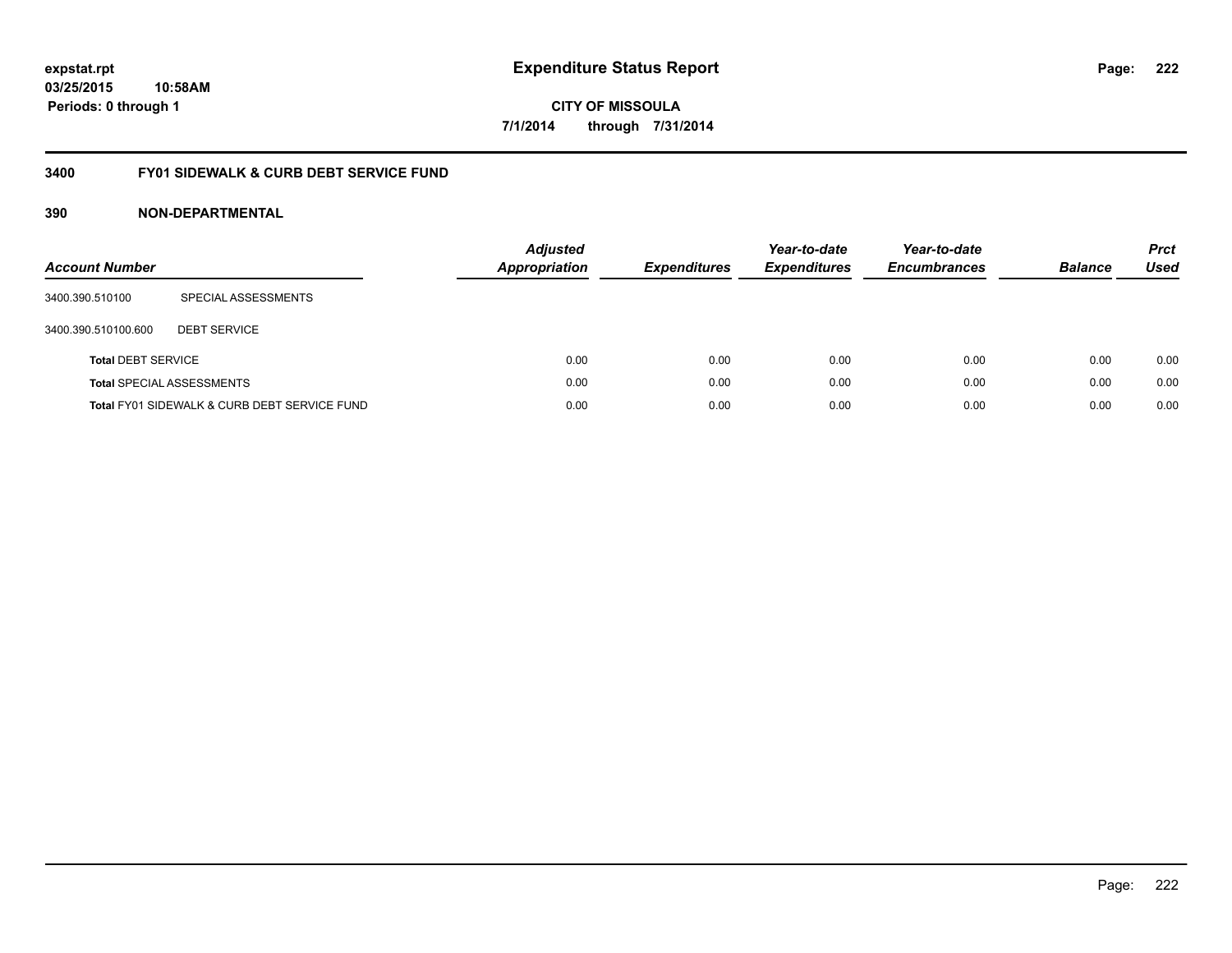## **03/25/2015 10:58AM Periods: 0 through 1**

**CITY OF MISSOULA 7/1/2014 through 7/31/2014**

## **3410 FY02 SIDEWALK & CURB DEBT SERVICE FUND**

| <b>Account Number</b>            |                                                 | <b>Adjusted</b><br><b>Appropriation</b> | <b>Expenditures</b> | Year-to-date<br><b>Expenditures</b> | Year-to-date<br><b>Encumbrances</b> | <b>Balance</b> | <b>Prct</b><br>Used |
|----------------------------------|-------------------------------------------------|-----------------------------------------|---------------------|-------------------------------------|-------------------------------------|----------------|---------------------|
| 3410.390.510100                  | SPECIAL ASSESSMENTS                             |                                         |                     |                                     |                                     |                |                     |
| 3410.390.510100.600              | <b>DEBT SERVICE</b>                             |                                         |                     |                                     |                                     |                |                     |
|                                  | 3410.390.510100.620.000 INTEREST / SERVICE FEES | 0.00                                    | 350.00              | 350.00                              | 0.00                                | $-350.00$      | 0.00                |
| <b>Total DEBT SERVICE</b>        |                                                 | 0.00                                    | 350.00              | 350.00                              | 0.00                                | $-350.00$      | 0.00                |
| <b>Total SPECIAL ASSESSMENTS</b> |                                                 | 0.00                                    | 350.00              | 350.00                              | 0.00                                | $-350.00$      | 0.00                |
|                                  | Total FY02 SIDEWALK & CURB DEBT SERVICE FUND    | 0.00                                    | 350.00              | 350.00                              | 0.00                                | $-350.00$      | 0.00                |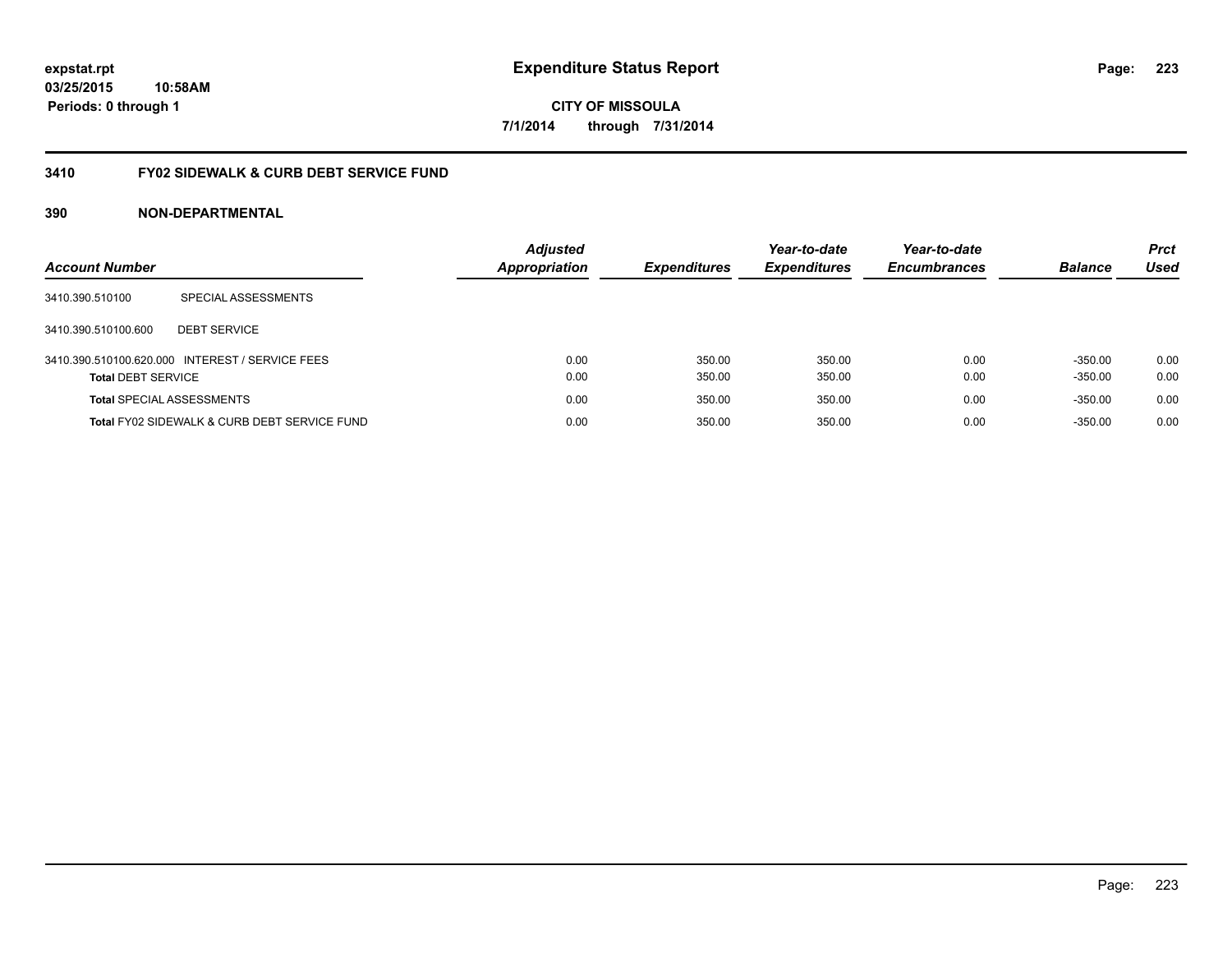## **3420 FY03 SIDEWALK & CURB DEBT SERVICE**

|                                   |                                                    | <b>Adjusted</b>      |                     | Year-to-date        | Year-to-date        |                | <b>Prct</b> |
|-----------------------------------|----------------------------------------------------|----------------------|---------------------|---------------------|---------------------|----------------|-------------|
| <b>Account Number</b>             |                                                    | <b>Appropriation</b> | <b>Expenditures</b> | <b>Expenditures</b> | <b>Encumbrances</b> | <b>Balance</b> | <b>Used</b> |
| 3420.390.510100                   | SPECIAL ASSESSMENTS                                |                      |                     |                     |                     |                |             |
| 3420.390.510100.600               | <b>DEBT SERVICE</b>                                |                      |                     |                     |                     |                |             |
| 3420.390.510100.610.000 PRINCIPAL |                                                    | 25,000.00            | 0.00                | 0.00                | 0.00                | 25,000.00      | 0.00        |
|                                   | 3420.390.510100.620.000 INTEREST / SERVICE FEES    | 1,300.00             | 350.00              | 350.00              | 0.00                | 950.00         | 26.92       |
|                                   | <b>Total SPECIAL ASSESSMENTS</b>                   | 26,300.00            | 350.00              | 350.00              | 0.00                | 25,950.00      | 1.33        |
| 3420.390.510110                   | <b>MERCHANT SERVICES</b>                           |                      |                     |                     |                     |                |             |
| 3420.390.510110.500               | <b>FIXED CHARGES</b>                               |                      |                     |                     |                     |                |             |
| <b>Total MERCHANT SERVICES</b>    |                                                    | 0.00                 | 0.00                | 0.00                | 0.00                | 0.00           | 0.00        |
|                                   | <b>Total FY03 SIDEWALK &amp; CURB DEBT SERVICE</b> | 26,300.00            | 350.00              | 350.00              | 0.00                | 25,950.00      | 1.33        |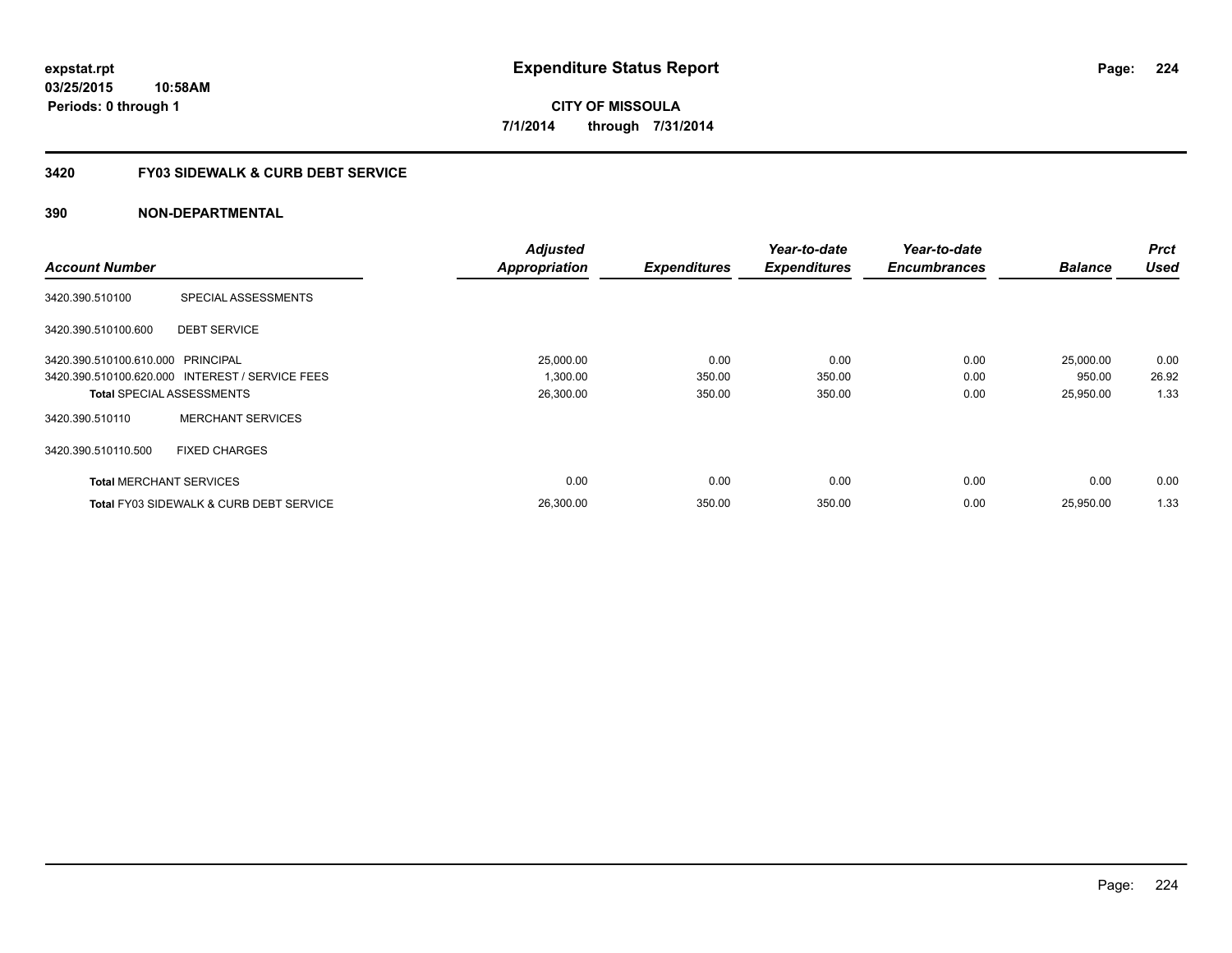## **3430 FY04 SIDEWALK CURB DEBT SERVICE**

| <b>Account Number</b>             |                                                 | <b>Adjusted</b><br>Appropriation | <b>Expenditures</b> | Year-to-date<br><b>Expenditures</b> | Year-to-date<br><b>Encumbrances</b> | <b>Balance</b> | <b>Prct</b><br><b>Used</b> |
|-----------------------------------|-------------------------------------------------|----------------------------------|---------------------|-------------------------------------|-------------------------------------|----------------|----------------------------|
|                                   |                                                 |                                  |                     |                                     |                                     |                |                            |
| 3430.390.510100                   | SPECIAL ASSESSMENTS                             |                                  |                     |                                     |                                     |                |                            |
| 3430.390.510100.600               | <b>DEBT SERVICE</b>                             |                                  |                     |                                     |                                     |                |                            |
| 3430.390.510100.610.000 PRINCIPAL |                                                 | 10,000.00                        | 0.00                | 0.00                                | 0.00                                | 10.000.00      | 0.00                       |
|                                   | 3430.390.510100.620.000 INTEREST / SERVICE FEES | 1.295.00                         | 0.00                | 0.00                                | 0.00                                | 1.295.00       | 0.00                       |
| <b>Total DEBT SERVICE</b>         |                                                 | 11.295.00                        | 0.00                | 0.00                                | 0.00                                | 11.295.00      | 0.00                       |
|                                   | <b>Total SPECIAL ASSESSMENTS</b>                | 11,295.00                        | 0.00                | 0.00                                | 0.00                                | 11.295.00      | 0.00                       |
|                                   | <b>Total FY04 SIDEWALK CURB DEBT SERVICE</b>    | 11.295.00                        | 0.00                | 0.00                                | 0.00                                | 11.295.00      | 0.00                       |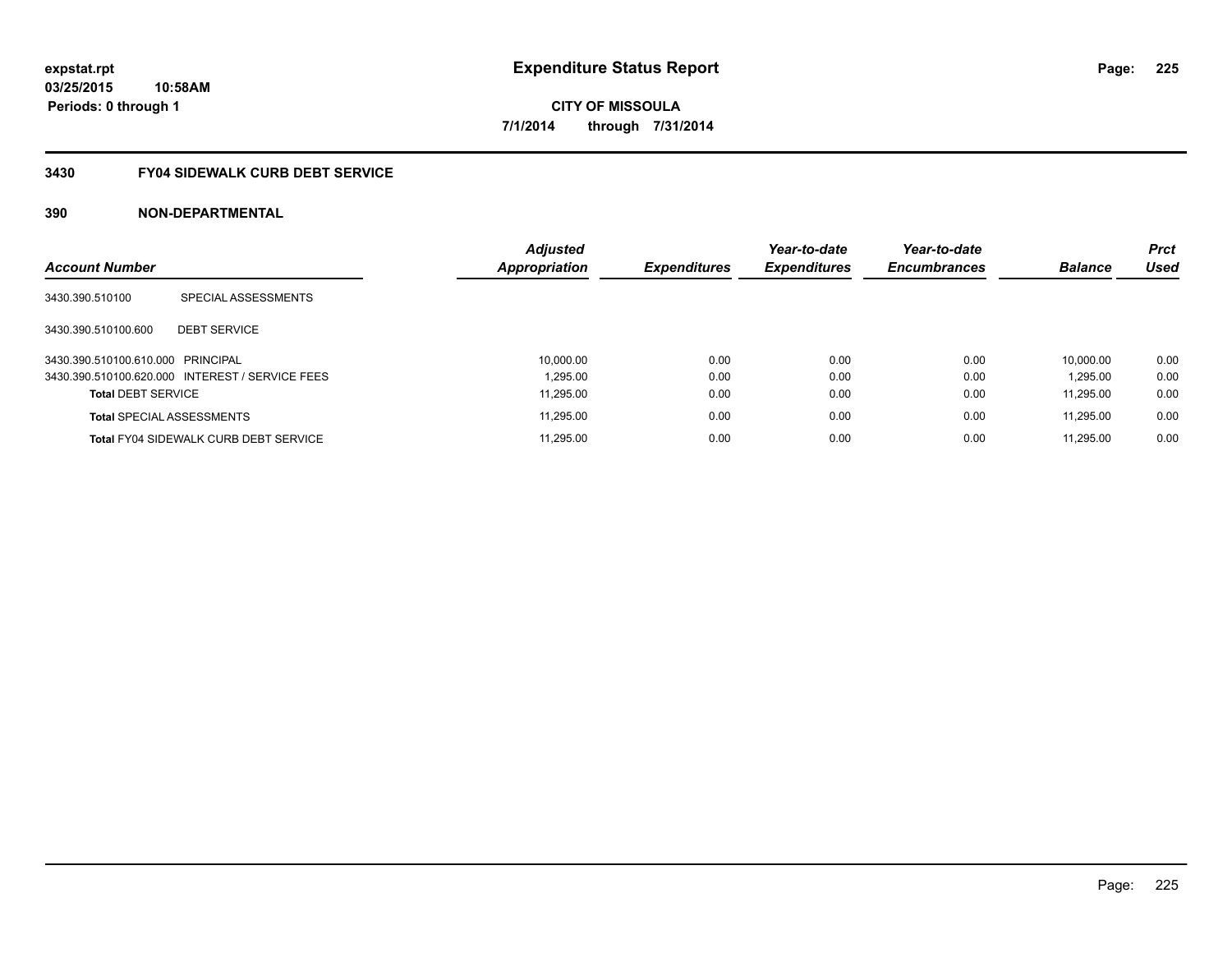#### **3440 FY 05 SIDEWALK AND CURB**

|                                   |                                                 | <b>Adjusted</b> |                     | Year-to-date        | Year-to-date        |                | <b>Prct</b> |
|-----------------------------------|-------------------------------------------------|-----------------|---------------------|---------------------|---------------------|----------------|-------------|
| <b>Account Number</b>             |                                                 | Appropriation   | <b>Expenditures</b> | <b>Expenditures</b> | <b>Encumbrances</b> | <b>Balance</b> | <b>Used</b> |
| 3440.390.510100                   | SPECIAL ASSESSMENTS                             |                 |                     |                     |                     |                |             |
| 3440.390.510100.600               | <b>DEBT SERVICE</b>                             |                 |                     |                     |                     |                |             |
| 3440.390.510100.610.000 PRINCIPAL |                                                 | 35.000.00       | 0.00                | 0.00                | 0.00                | 35.000.00      | 0.00        |
|                                   | 3440.390.510100.620.000 INTEREST / SERVICE FEES | 5.163.00        | 0.00                | 0.00                | 0.00                | 5.163.00       | 0.00        |
| <b>Total DEBT SERVICE</b>         |                                                 | 40,163.00       | 0.00                | 0.00                | 0.00                | 40.163.00      | 0.00        |
|                                   | <b>Total SPECIAL ASSESSMENTS</b>                | 40,163.00       | 0.00                | 0.00                | 0.00                | 40.163.00      | 0.00        |
|                                   | <b>Total FY 05 SIDEWALK AND CURB</b>            | 40,163.00       | 0.00                | 0.00                | 0.00                | 40.163.00      | 0.00        |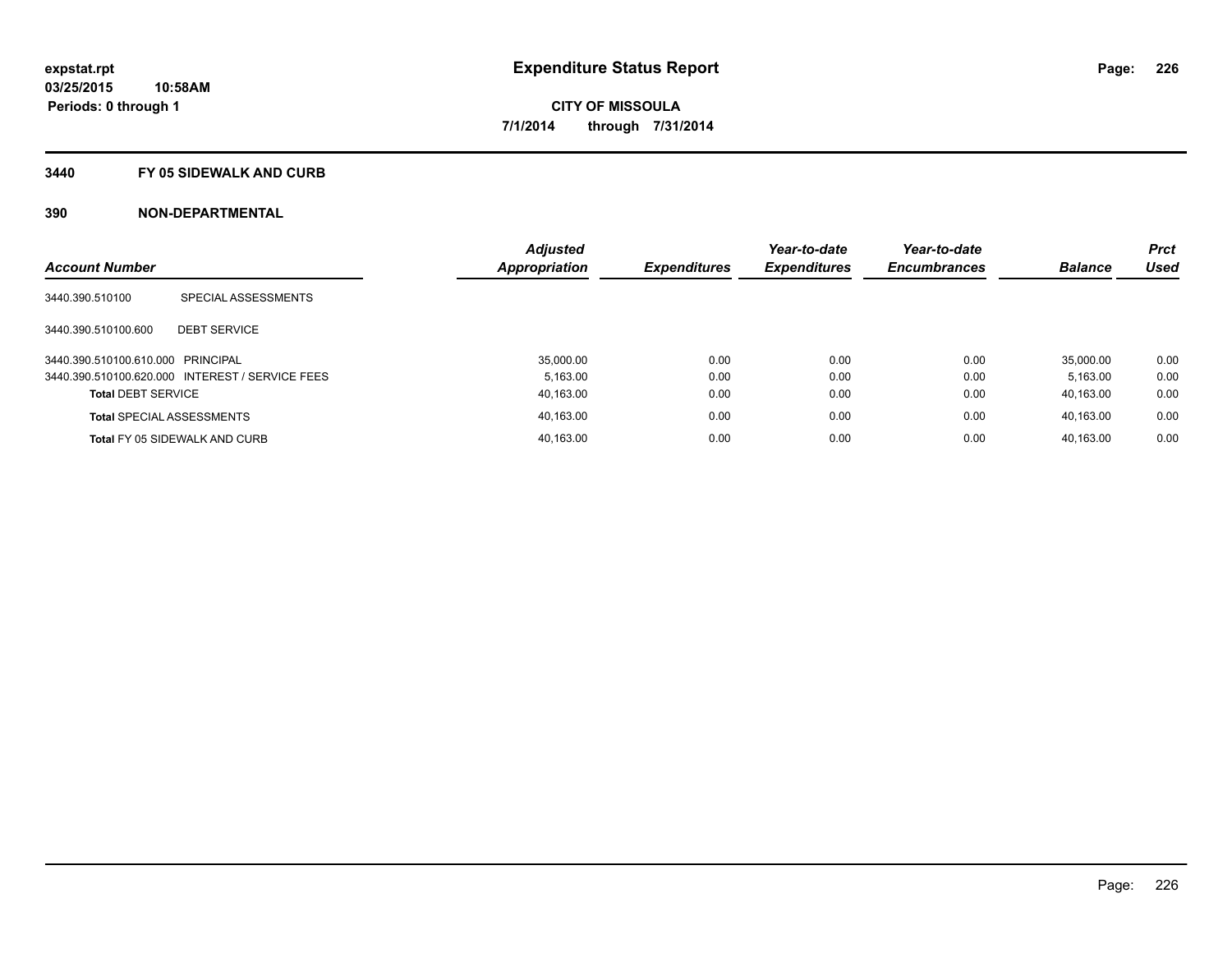#### **3450 FY 06 SIDEWALK AND CURB**

| <b>Account Number</b>             |                                                 | <b>Adjusted</b><br><b>Appropriation</b> | <b>Expenditures</b> | Year-to-date<br><b>Expenditures</b> | Year-to-date<br><b>Encumbrances</b> | <b>Balance</b> | <b>Prct</b><br><b>Used</b> |
|-----------------------------------|-------------------------------------------------|-----------------------------------------|---------------------|-------------------------------------|-------------------------------------|----------------|----------------------------|
|                                   |                                                 |                                         |                     |                                     |                                     |                |                            |
| 3450.390.510100                   | SPECIAL ASSESSMENTS                             |                                         |                     |                                     |                                     |                |                            |
| 3450.390.510100.600               | <b>DEBT SERVICE</b>                             |                                         |                     |                                     |                                     |                |                            |
| 3450.390.510100.610.000 PRINCIPAL |                                                 | 25,000.00                               | 0.00                | 0.00                                | 0.00                                | 25,000.00      | 0.00                       |
|                                   | 3450.390.510100.620.000 INTEREST / SERVICE FEES | 4.569.00                                | 0.00                | 0.00                                | 0.00                                | 4.569.00       | 0.00                       |
| <b>Total DEBT SERVICE</b>         |                                                 | 29.569.00                               | 0.00                | 0.00                                | 0.00                                | 29.569.00      | 0.00                       |
|                                   | <b>Total SPECIAL ASSESSMENTS</b>                | 29,569.00                               | 0.00                | 0.00                                | 0.00                                | 29.569.00      | 0.00                       |
|                                   | <b>Total FY 06 SIDEWALK AND CURB</b>            | 29,569.00                               | 0.00                | 0.00                                | 0.00                                | 29.569.00      | 0.00                       |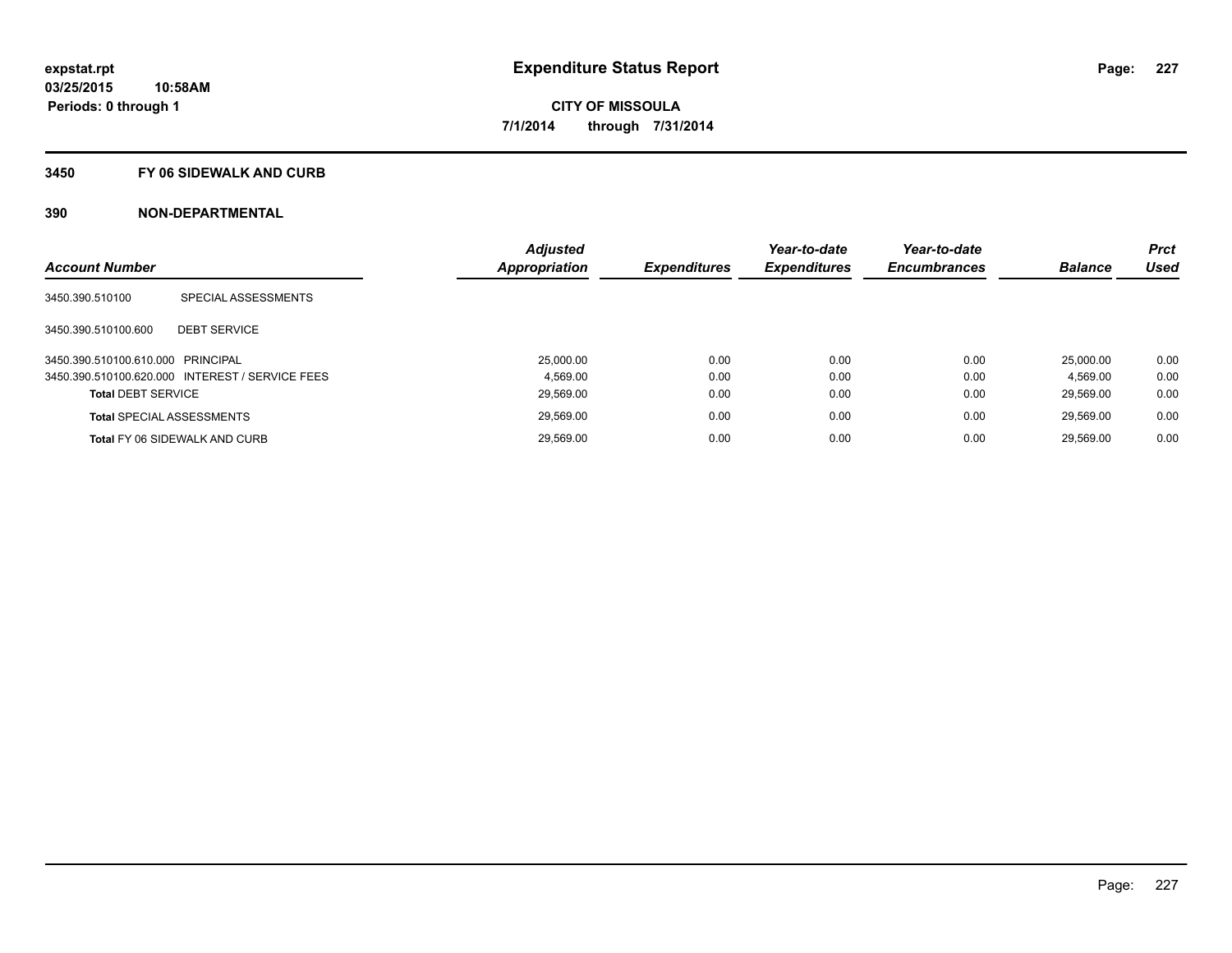## **3460 FY07 SIDEWALK AND CURB DEBT**

| <b>Account Number</b>             |                                                 | <b>Adjusted</b><br>Appropriation | <b>Expenditures</b> | Year-to-date<br><b>Expenditures</b> | Year-to-date<br><b>Encumbrances</b> | <b>Balance</b> | <b>Prct</b><br>Used |
|-----------------------------------|-------------------------------------------------|----------------------------------|---------------------|-------------------------------------|-------------------------------------|----------------|---------------------|
| 3460.390.510100                   | SPECIAL ASSESSMENTS                             |                                  |                     |                                     |                                     |                |                     |
| 3460.390.510100.600               | <b>DEBT SERVICE</b>                             |                                  |                     |                                     |                                     |                |                     |
| 3460.390.510100.610.000 PRINCIPAL |                                                 | 75,000.00                        | 0.00                | 0.00                                | 0.00                                | 75,000.00      | 0.00                |
|                                   | 3460.390.510100.620.000 INTEREST / SERVICE FEES | 17.110.00                        | 0.00                | 0.00                                | 0.00                                | 17.110.00      | 0.00                |
|                                   | <b>Total FY07 SIDEWALK AND CURB DEBT</b>        | 92,110.00                        | 0.00                | 0.00                                | 0.00                                | 92,110.00      | 0.00                |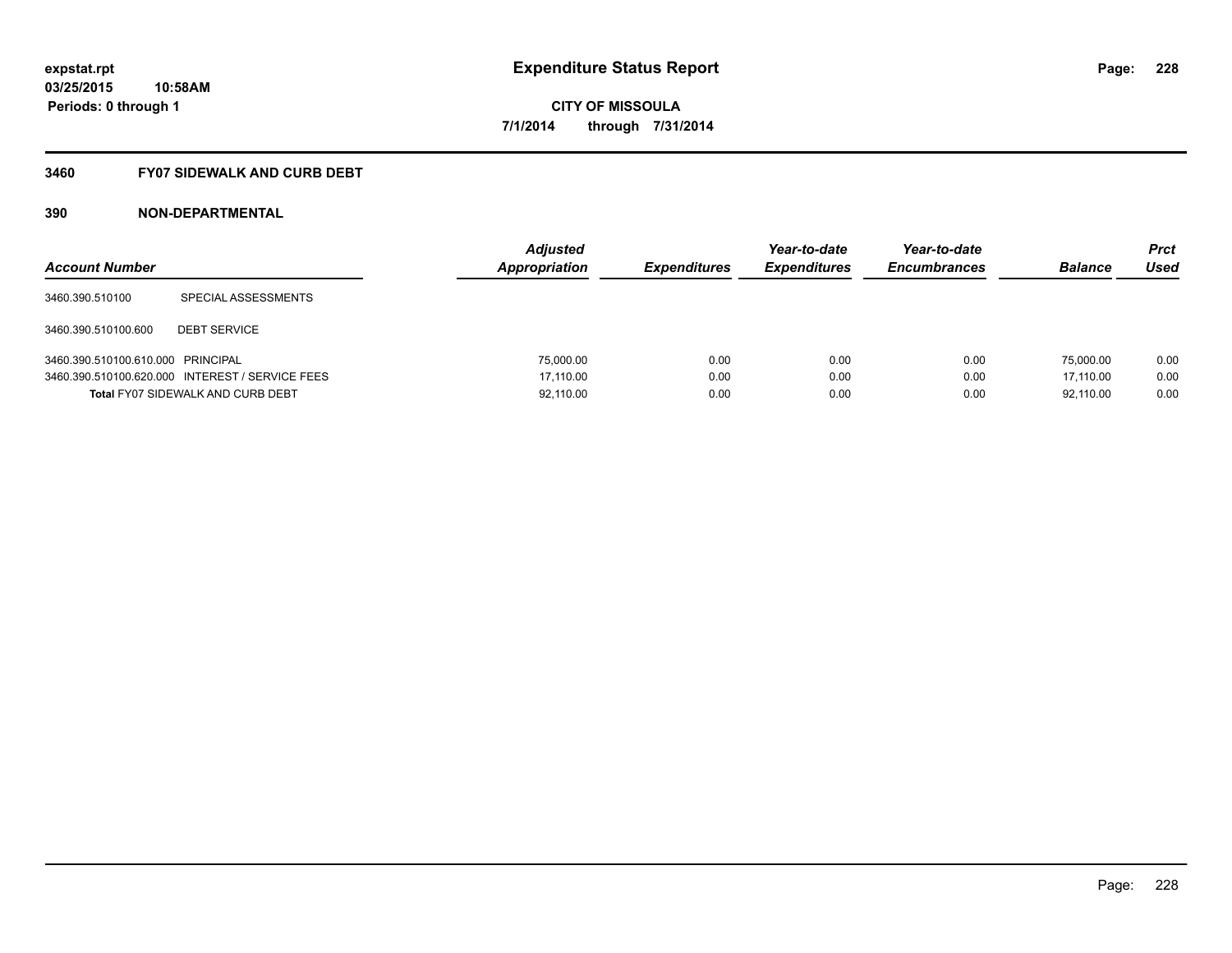**03/25/2015 10:58AM Periods: 0 through 1**

## **CITY OF MISSOULA 7/1/2014 through 7/31/2014**

## **3461 SERIES 2008A SIDEWALK AND CURB**

## **280 PUBLIC WORKS ADMIN/ENGINEERING**

| <b>Account Number</b> |                                             | <b>Adjusted</b><br>Appropriation | <b>Expenditures</b> | Year-to-date<br><b>Expenditures</b> | Year-to-date<br><b>Encumbrances</b> | <b>Balance</b> | <b>Prct</b><br>Used |
|-----------------------|---------------------------------------------|----------------------------------|---------------------|-------------------------------------|-------------------------------------|----------------|---------------------|
| 3461.280.521000       | INTERFUND OPERATING TRANSFERS               |                                  |                     |                                     |                                     |                |                     |
| 3461.280.521000.800   | OTHER OBJECTS                               |                                  |                     |                                     |                                     |                |                     |
|                       | <b>Total PUBLIC WORKS ADMIN/ENGINEERING</b> | 0.00                             | 0.00                | 0.00                                | 0.00                                | 0.00           | 0.00                |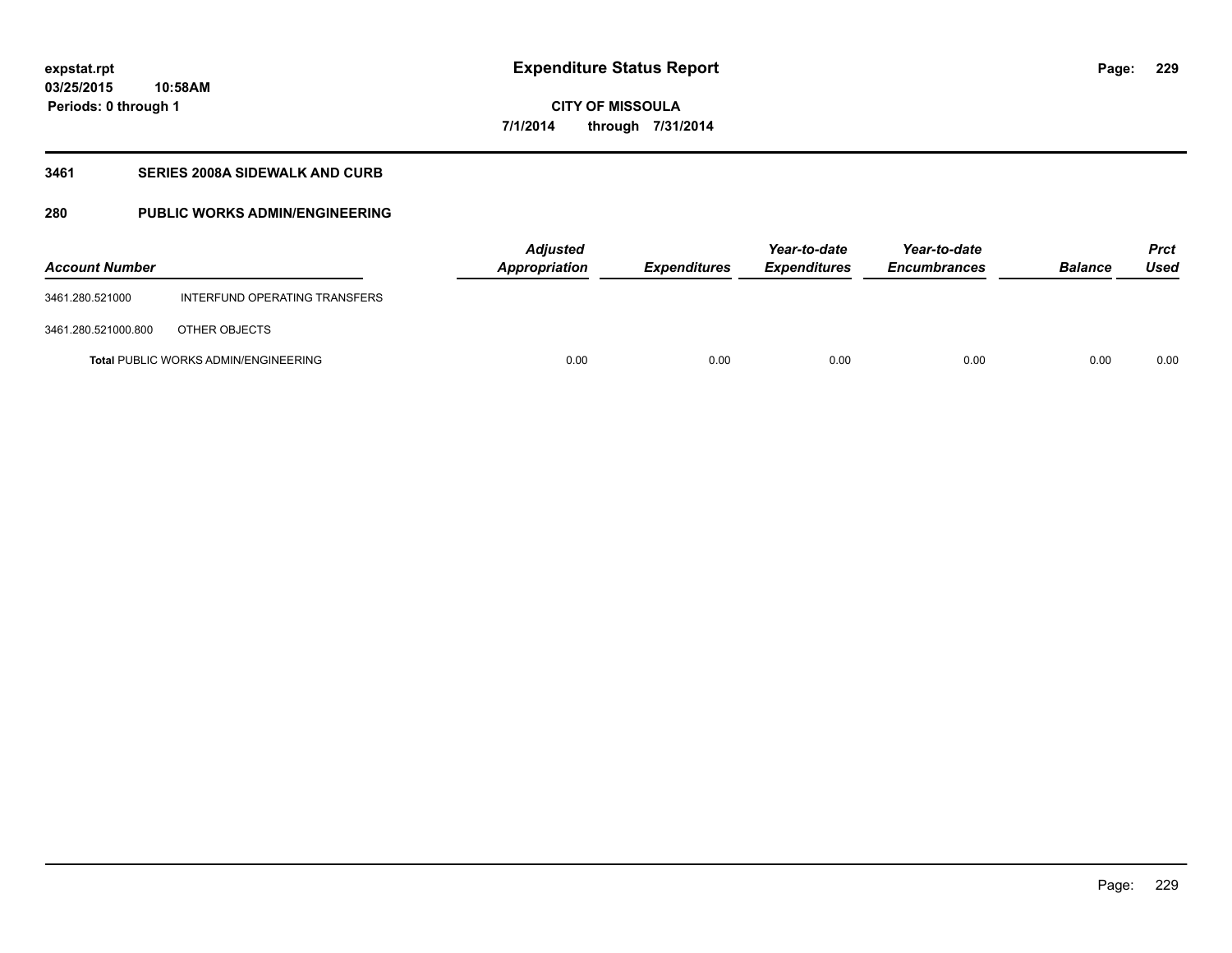## **3461 SERIES 2008A SIDEWALK AND CURB**

| <b>Account Number</b>             |                                                 | <b>Adjusted</b><br><b>Appropriation</b> | <b>Expenditures</b> | Year-to-date<br><b>Expenditures</b> | Year-to-date<br><b>Encumbrances</b> | <b>Balance</b> | <b>Prct</b><br><b>Used</b> |
|-----------------------------------|-------------------------------------------------|-----------------------------------------|---------------------|-------------------------------------|-------------------------------------|----------------|----------------------------|
|                                   |                                                 |                                         |                     |                                     |                                     |                |                            |
| 3461.390.510100                   | SPECIAL ASSESSMENTS                             |                                         |                     |                                     |                                     |                |                            |
| 3461.390.510100.600               | <b>DEBT SERVICE</b>                             |                                         |                     |                                     |                                     |                |                            |
| 3461.390.510100.610.000 PRINCIPAL |                                                 | 50,000.00                               | 0.00                | 0.00                                | 0.00                                | 50,000.00      | 0.00                       |
|                                   | 3461.390.510100.620.000 INTEREST / SERVICE FEES | 12,213.00                               | 0.00                | 0.00                                | 0.00                                | 12,213.00      | 0.00                       |
| <b>Total SPECIAL ASSESSMENTS</b>  |                                                 | 62,213.00                               | 0.00                | 0.00                                | 0.00                                | 62,213.00      | 0.00                       |
| 3461.390.521000                   | INTERFUND OPERATING TRANSFERS                   |                                         |                     |                                     |                                     |                |                            |
| 3461.390.521000.800               | OTHER OBJECTS                                   |                                         |                     |                                     |                                     |                |                            |
|                                   | <b>Total INTERFUND OPERATING TRANSFERS</b>      | 0.00                                    | 0.00                | 0.00                                | 0.00                                | 0.00           | 0.00                       |
|                                   | <b>Total SERIES 2008A SIDEWALK AND CURB</b>     | 62,213.00                               | 0.00                | 0.00                                | 0.00                                | 62.213.00      | 0.00                       |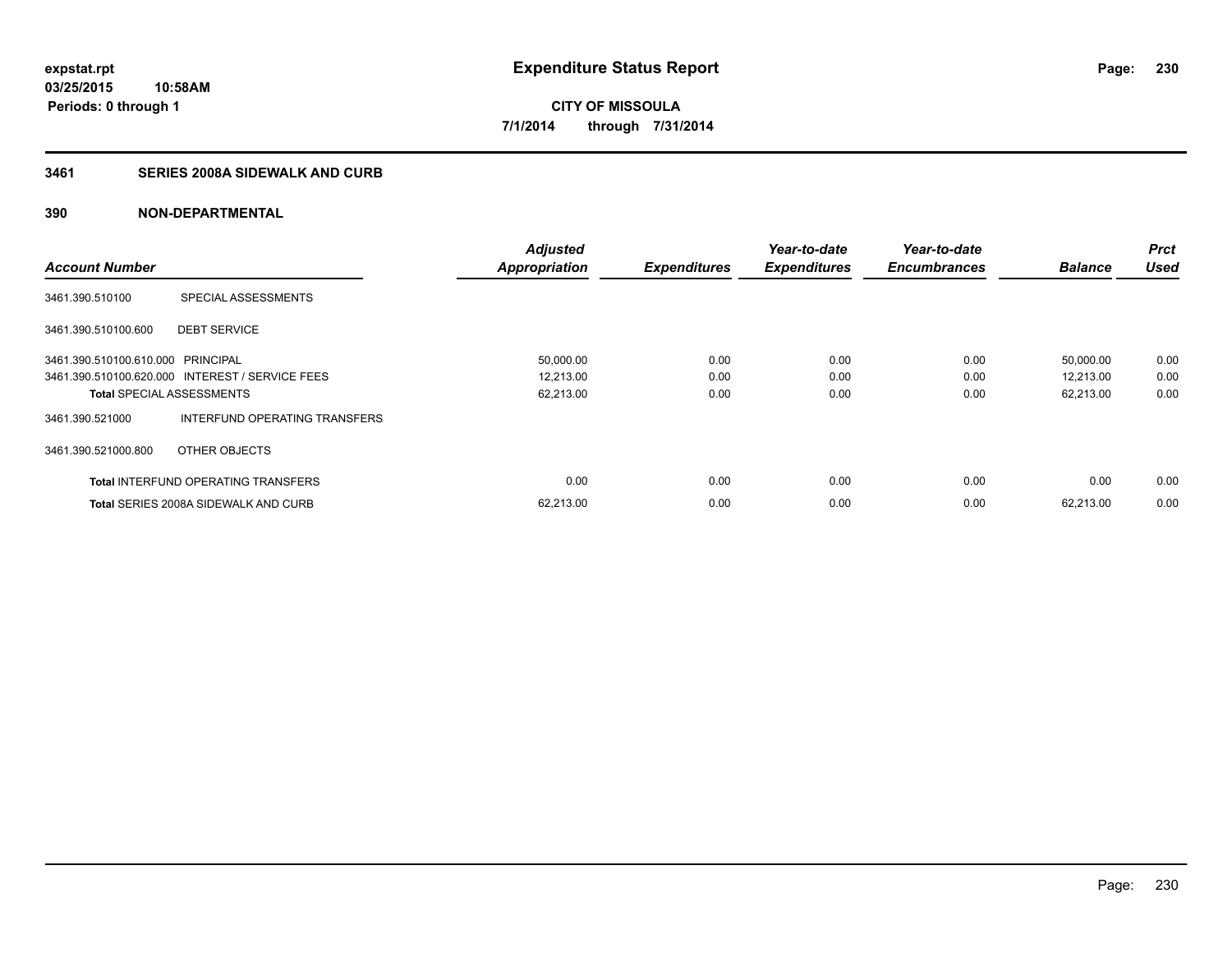### **3462 SERIES 2009 SIDEWALK AND CURB**

|                                   |                                                 | <b>Adjusted</b>      |                     | Year-to-date        | Year-to-date        |                | <b>Prct</b> |
|-----------------------------------|-------------------------------------------------|----------------------|---------------------|---------------------|---------------------|----------------|-------------|
| <b>Account Number</b>             |                                                 | <b>Appropriation</b> | <b>Expenditures</b> | <b>Expenditures</b> | <b>Encumbrances</b> | <b>Balance</b> | <b>Used</b> |
| 3462.390.510100                   | SPECIAL ASSESSMENTS                             |                      |                     |                     |                     |                |             |
| 3462.390.510100.600               | <b>DEBT SERVICE</b>                             |                      |                     |                     |                     |                |             |
| 3462.390.510100.610.000 PRINCIPAL |                                                 | 50,000.00            | 0.00                | 0.00                | 0.00                | 50.000.00      | 0.00        |
|                                   | 3462.390.510100.620.000 INTEREST / SERVICE FEES | 17,143.00            | 0.00                | 0.00                | 0.00                | 17,143.00      | 0.00        |
| <b>Total SPECIAL ASSESSMENTS</b>  |                                                 | 67,143.00            | 0.00                | 0.00                | 0.00                | 67,143.00      | 0.00        |
| 3462.390.521000                   | INTERFUND OPERATING TRANSFERS                   |                      |                     |                     |                     |                |             |
| 3462.390.521000.800               | OTHER OBJECTS                                   |                      |                     |                     |                     |                |             |
|                                   | <b>Total INTERFUND OPERATING TRANSFERS</b>      | 0.00                 | 0.00                | 0.00                | 0.00                | 0.00           | 0.00        |
|                                   | <b>Total SERIES 2009 SIDEWALK AND CURB</b>      | 67,143.00            | 0.00                | 0.00                | 0.00                | 67.143.00      | 0.00        |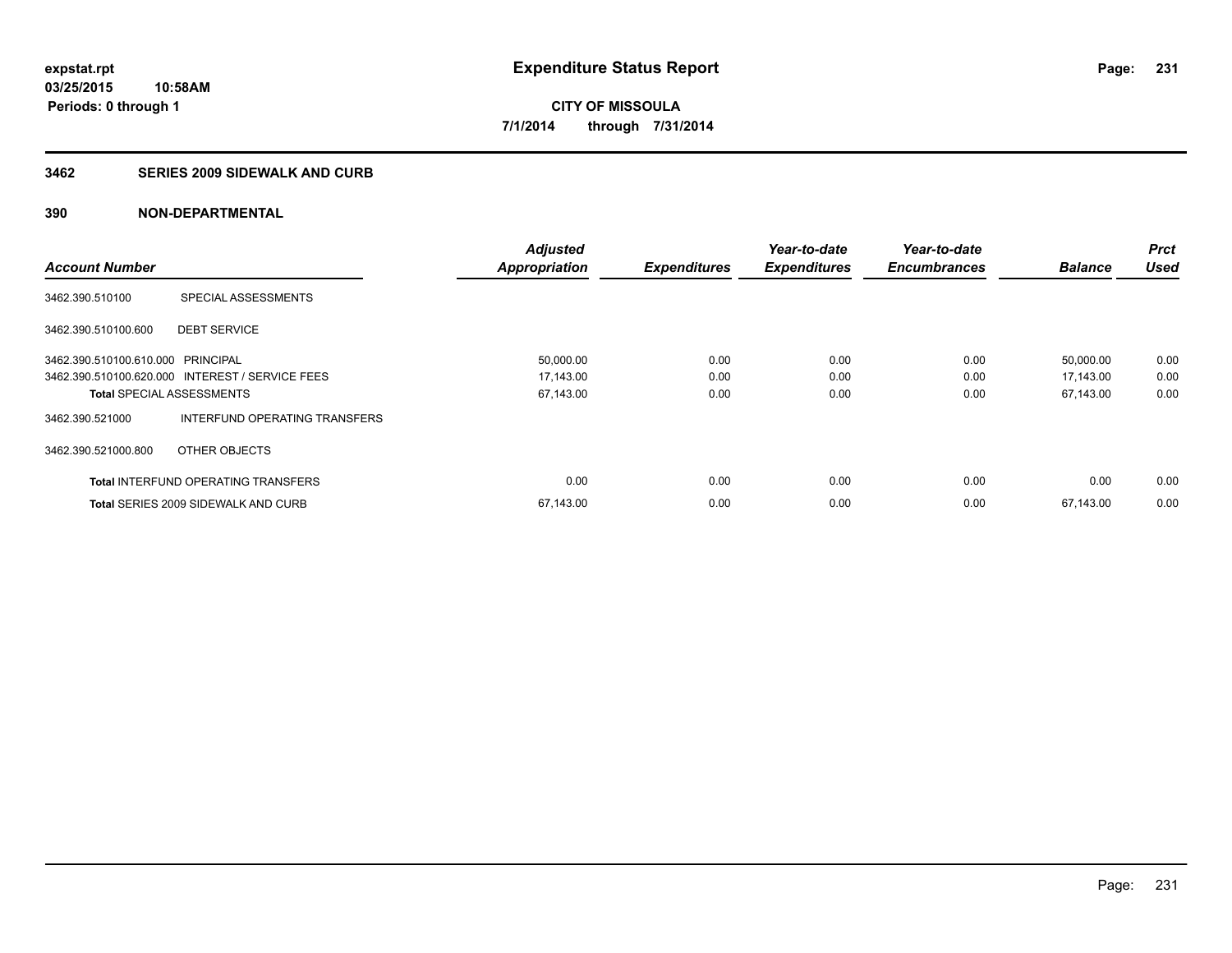#### **3463 SERIES 2010 SIDEWALK AND CURB**

|                                   |                                                 | <b>Adjusted</b>      |                     | Year-to-date        | Year-to-date        |                | <b>Prct</b> |
|-----------------------------------|-------------------------------------------------|----------------------|---------------------|---------------------|---------------------|----------------|-------------|
| <b>Account Number</b>             |                                                 | <b>Appropriation</b> | <b>Expenditures</b> | <b>Expenditures</b> | <b>Encumbrances</b> | <b>Balance</b> | <b>Used</b> |
| 3463.390.510100                   | SPECIAL ASSESSMENTS                             |                      |                     |                     |                     |                |             |
| 3463.390.510100.600               | <b>DEBT SERVICE</b>                             |                      |                     |                     |                     |                |             |
| 3463.390.510100.610.000 PRINCIPAL |                                                 | 75,000.00            | 0.00                | 0.00                | 0.00                | 75,000.00      | 0.00        |
|                                   | 3463.390.510100.620.000 INTEREST / SERVICE FEES | 28,038.00            | 0.00                | 0.00                | 0.00                | 28,038.00      | 0.00        |
| <b>Total SPECIAL ASSESSMENTS</b>  |                                                 | 103,038.00           | 0.00                | 0.00                | 0.00                | 103,038.00     | 0.00        |
| 3463.390.510110                   | <b>MERCHANT SERVICES</b>                        |                      |                     |                     |                     |                |             |
| 3463.390.510110.500               | <b>FIXED CHARGES</b>                            |                      |                     |                     |                     |                |             |
| <b>Total MERCHANT SERVICES</b>    |                                                 | 0.00                 | 0.00                | 0.00                | 0.00                | 0.00           | 0.00        |
|                                   | Total SERIES 2010 SIDEWALK AND CURB             | 103,038.00           | 0.00                | 0.00                | 0.00                | 103.038.00     | 0.00        |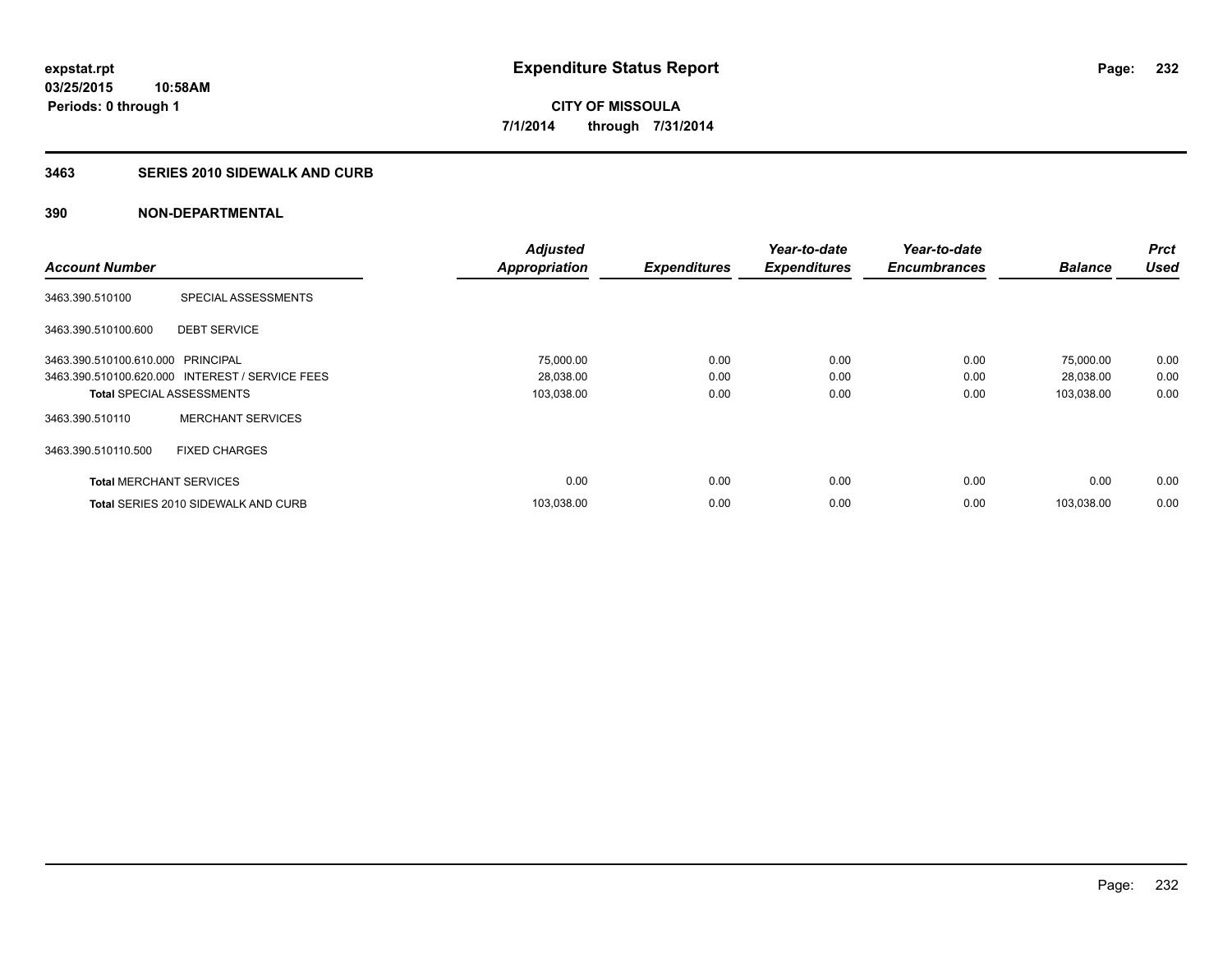#### **3464 FY12 S/C DEBT SERVICE**

| <b>Account Number</b>             |                                                 | <b>Adjusted</b><br><b>Appropriation</b> | <b>Expenditures</b> | Year-to-date<br><b>Expenditures</b> | Year-to-date<br><b>Encumbrances</b> | <b>Balance</b> | <b>Prct</b><br>Used |
|-----------------------------------|-------------------------------------------------|-----------------------------------------|---------------------|-------------------------------------|-------------------------------------|----------------|---------------------|
| 3464.390.510100                   | SPECIAL ASSESSMENTS                             |                                         |                     |                                     |                                     |                |                     |
| 3464.390.510100.600               | <b>DEBT SERVICE</b>                             |                                         |                     |                                     |                                     |                |                     |
| 3464.390.510100.610.000 PRINCIPAL |                                                 | 50.000.00                               | 0.00                | 0.00                                | 0.00                                | 50.000.00      | 0.00                |
|                                   | 3464.390.510100.620.000 INTEREST / SERVICE FEES | 22.560.00                               | 0.00                | 0.00                                | 0.00                                | 22.560.00      | 0.00                |
| <b>Total DEBT SERVICE</b>         |                                                 | 72,560.00                               | 0.00                | 0.00                                | 0.00                                | 72.560.00      | 0.00                |
|                                   | <b>Total SPECIAL ASSESSMENTS</b>                | 72,560.00                               | 0.00                | 0.00                                | 0.00                                | 72.560.00      | 0.00                |
|                                   | Total FY12 S/C DEBT SERVICE                     | 72.560.00                               | 0.00                | 0.00                                | 0.00                                | 72.560.00      | 0.00                |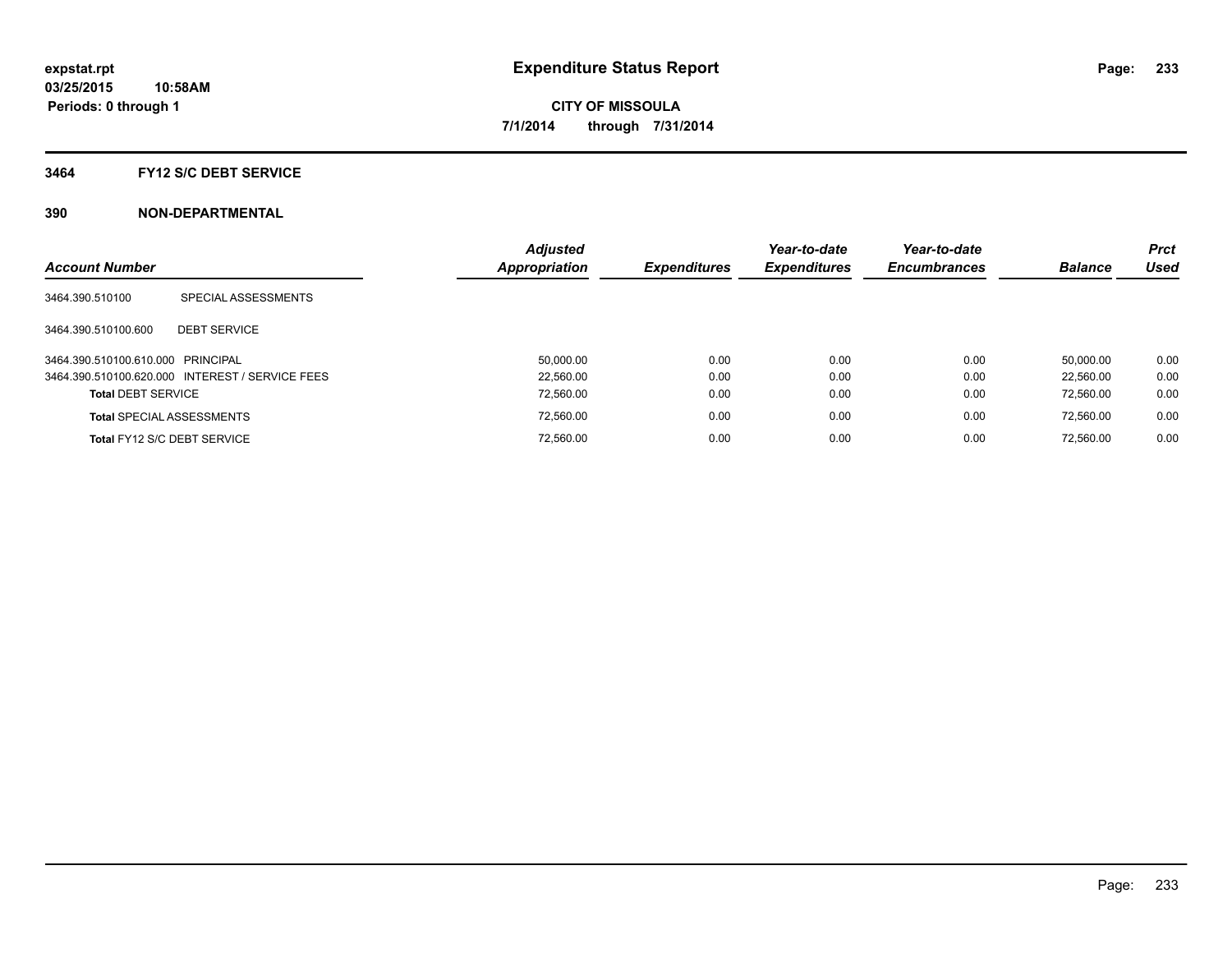# **3465 FY13 SIDEWALK/CURB DEBT SERVICE**

|                                   |                                                 | <b>Adjusted</b> |                     | Year-to-date        | Year-to-date        |                | <b>Prct</b> |
|-----------------------------------|-------------------------------------------------|-----------------|---------------------|---------------------|---------------------|----------------|-------------|
| <b>Account Number</b>             |                                                 | Appropriation   | <b>Expenditures</b> | <b>Expenditures</b> | <b>Encumbrances</b> | <b>Balance</b> | <b>Used</b> |
| 3465.390.510100                   | SPECIAL ASSESSMENTS                             |                 |                     |                     |                     |                |             |
| 3465.390.510100.600               | <b>DEBT SERVICE</b>                             |                 |                     |                     |                     |                |             |
| 3465.390.510100.610.000 PRINCIPAL |                                                 | 29,000.00       | 0.00                | 0.00                | 0.00                | 29.000.00      | 0.00        |
|                                   | 3465.390.510100.620.000 INTEREST / SERVICE FEES | 11.976.00       | 0.00                | 0.00                | 0.00                | 11.976.00      | 0.00        |
| <b>Total DEBT SERVICE</b>         |                                                 | 40.976.00       | 0.00                | 0.00                | 0.00                | 40.976.00      | 0.00        |
|                                   | <b>Total SPECIAL ASSESSMENTS</b>                | 40.976.00       | 0.00                | 0.00                | 0.00                | 40.976.00      | 0.00        |
|                                   | <b>Total FY13 SIDEWALK/CURB DEBT SERVICE</b>    | 40.976.00       | 0.00                | 0.00                | 0.00                | 40.976.00      | 0.00        |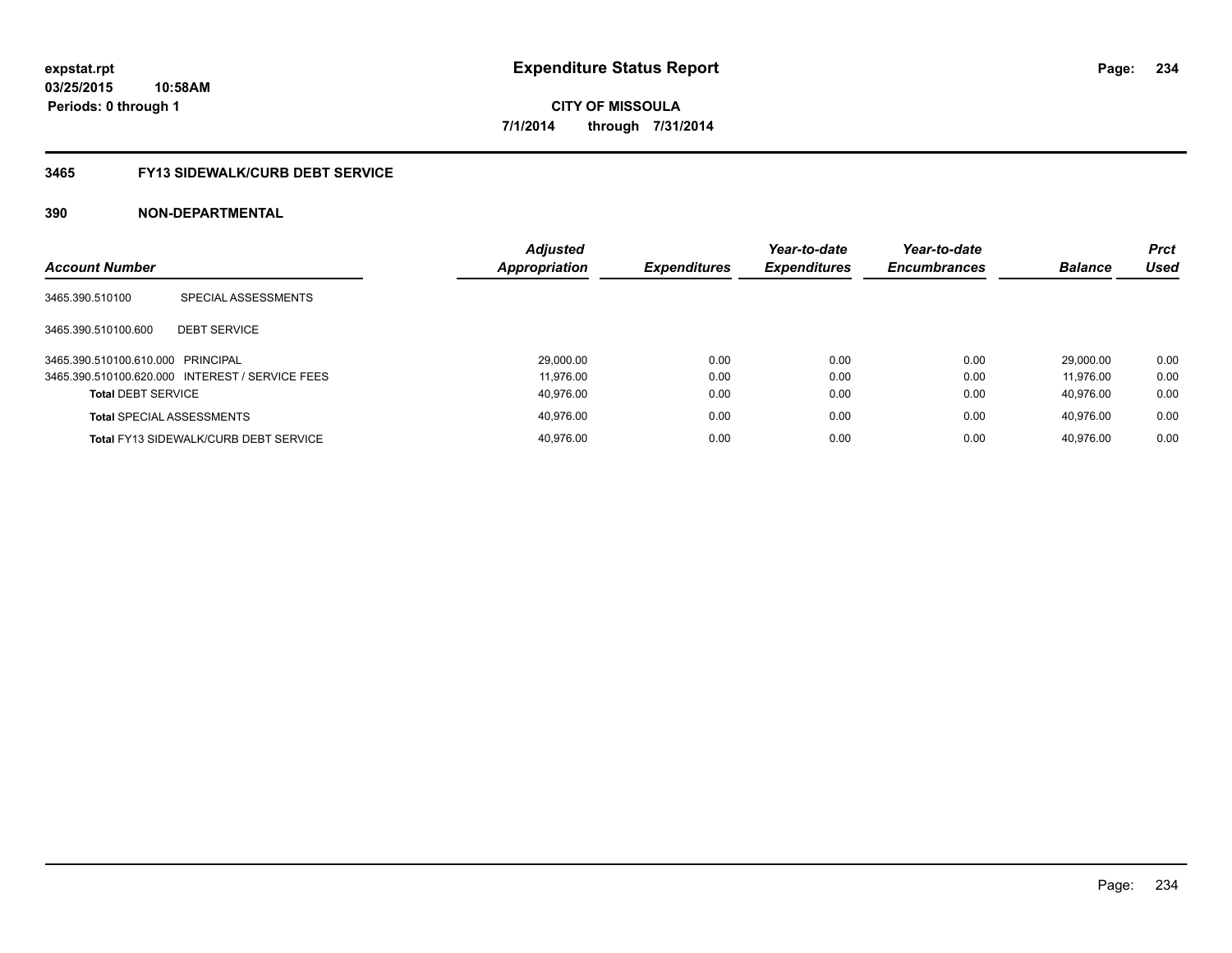## **3491 SID 491 DEBT SERVICE FUND**

| <b>Account Number</b>     |                                  | <b>Adjusted</b><br><b>Appropriation</b> | <b>Expenditures</b> | Year-to-date<br><b>Expenditures</b> | Year-to-date<br><b>Encumbrances</b> | <b>Balance</b> | <b>Prct</b><br><b>Used</b> |
|---------------------------|----------------------------------|-----------------------------------------|---------------------|-------------------------------------|-------------------------------------|----------------|----------------------------|
| 3491.390.510100           | SPECIAL ASSESSMENTS              |                                         |                     |                                     |                                     |                |                            |
| 3491.390.510100.600       | <b>DEBT SERVICE</b>              |                                         |                     |                                     |                                     |                |                            |
| <b>Total DEBT SERVICE</b> |                                  | 0.00                                    | 0.00                | 0.00                                | 0.00                                | 0.00           | 0.00                       |
|                           | <b>Total SPECIAL ASSESSMENTS</b> | 0.00                                    | 0.00                | 0.00                                | 0.00                                | 0.00           | 0.00                       |
|                           | Total SID 491 DEBT SERVICE FUND  | 0.00                                    | 0.00                | 0.00                                | 0.00                                | 0.00           | 0.00                       |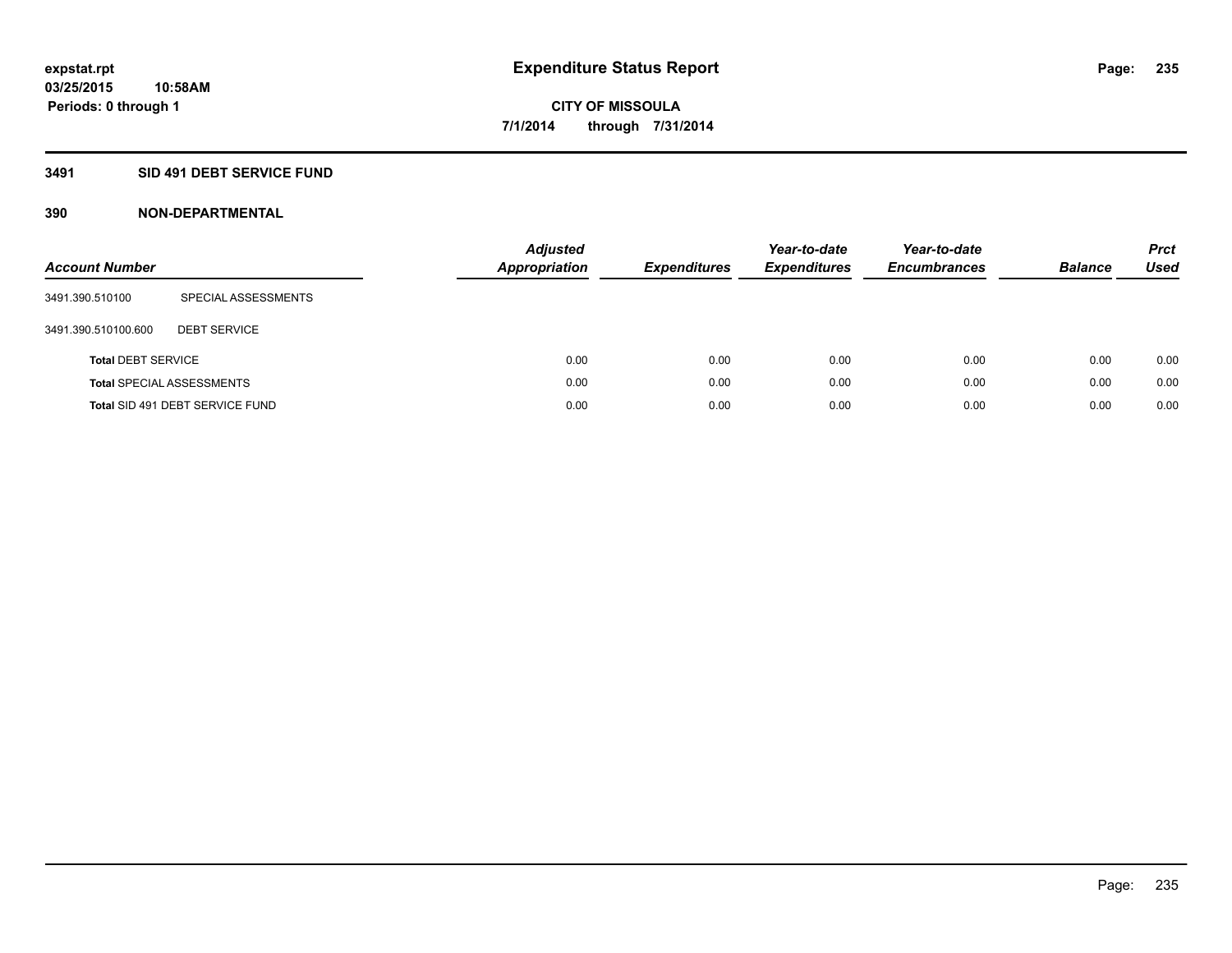## **3495 SID 495 DEBT SERVICE FUND**

| <b>Account Number</b> |                                  | <b>Adjusted</b><br><b>Appropriation</b> | <b>Expenditures</b> | Year-to-date<br><b>Expenditures</b> | Year-to-date<br><b>Encumbrances</b> | <b>Balance</b> | <b>Prct</b><br><b>Used</b> |
|-----------------------|----------------------------------|-----------------------------------------|---------------------|-------------------------------------|-------------------------------------|----------------|----------------------------|
| 3495.390.510100       | SPECIAL ASSESSMENTS              |                                         |                     |                                     |                                     |                |                            |
| 3495.390.510100.800   | OTHER OBJECTS                    |                                         |                     |                                     |                                     |                |                            |
|                       | <b>Total SPECIAL ASSESSMENTS</b> | 0.00                                    | 0.00                | 0.00                                | 0.00                                | 0.00           | 0.00                       |
|                       | Total SID 495 DEBT SERVICE FUND  | 0.00                                    | 0.00                | 0.00                                | 0.00                                | 0.00           | 0.00                       |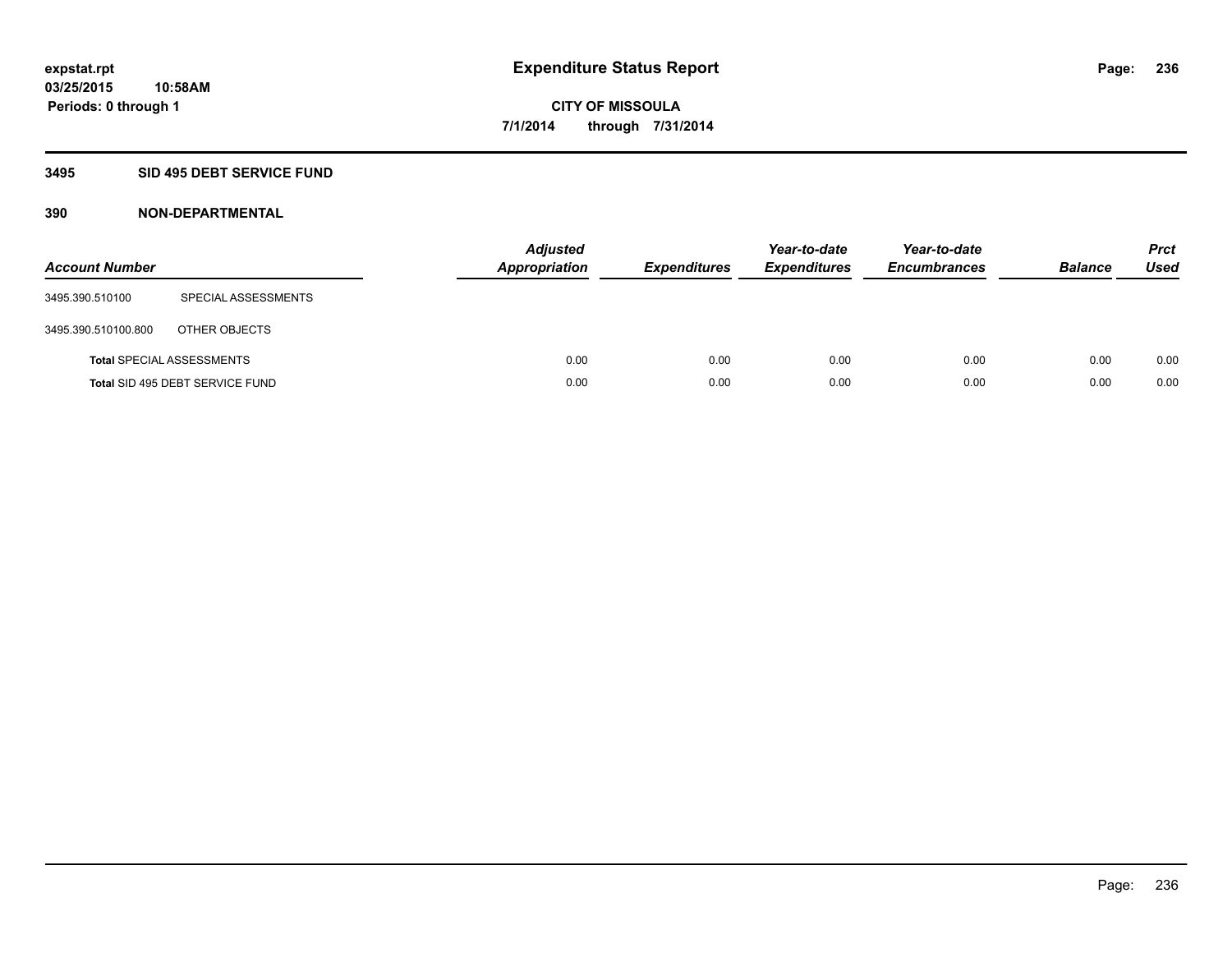### **3497 SID 497 DEBT SERVICE FUND**

| <b>Account Number</b>      |                                  | <b>Adjusted</b><br><b>Appropriation</b> | <b>Expenditures</b> | Year-to-date<br><b>Expenditures</b> | Year-to-date<br><b>Encumbrances</b> | <b>Balance</b> | <b>Prct</b><br><b>Used</b> |
|----------------------------|----------------------------------|-----------------------------------------|---------------------|-------------------------------------|-------------------------------------|----------------|----------------------------|
| 3497.390.510000            | <b>MISCELLANEOUS</b>             |                                         |                     |                                     |                                     |                |                            |
| 3497.390.510000.800        | OTHER OBJECTS                    |                                         |                     |                                     |                                     |                |                            |
| <b>Total MISCELLANEOUS</b> |                                  | 0.00                                    | 0.00                | 0.00                                | 0.00                                | 0.00           | 0.00                       |
| 3497.390.510100            | SPECIAL ASSESSMENTS              |                                         |                     |                                     |                                     |                |                            |
| 3497.390.510100.600        | <b>DEBT SERVICE</b>              |                                         |                     |                                     |                                     |                |                            |
| <b>Total DEBT SERVICE</b>  |                                  | 0.00                                    | 0.00                | 0.00                                | 0.00                                | 0.00           | 0.00                       |
| 3497.390.510100.800        | OTHER OBJECTS                    |                                         |                     |                                     |                                     |                |                            |
| <b>Total OTHER OBJECTS</b> |                                  | 0.00                                    | 0.00                | 0.00                                | 0.00                                | 0.00           | 0.00                       |
|                            | <b>Total SPECIAL ASSESSMENTS</b> | 0.00                                    | 0.00                | 0.00                                | 0.00                                | 0.00           | 0.00                       |
|                            | Total SID 497 DEBT SERVICE FUND  | 0.00                                    | 0.00                | 0.00                                | 0.00                                | 0.00           | 0.00                       |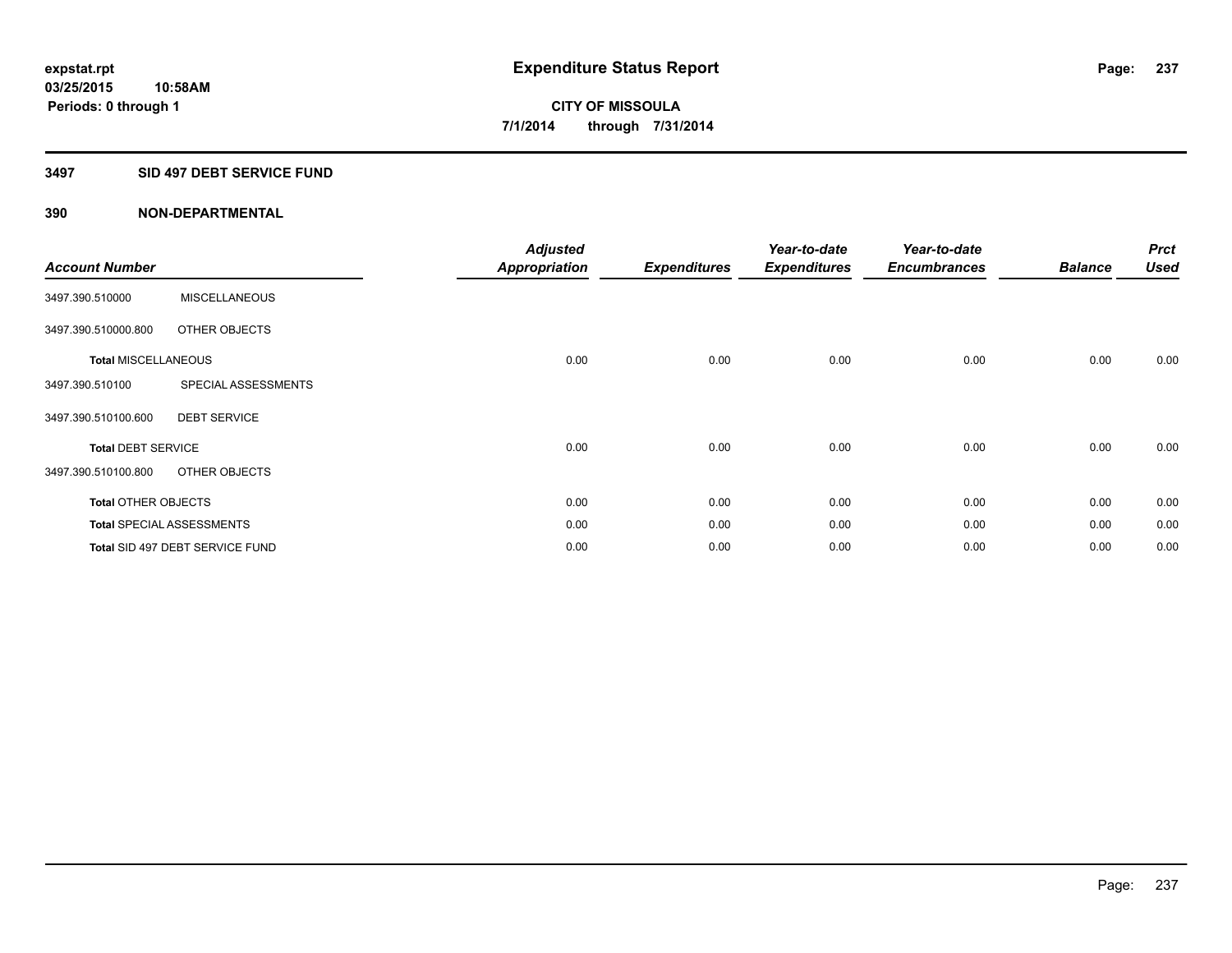### **3498 SID 498 DEBT SERVICE FUND**

| <b>Account Number</b>     |                                  | <b>Adjusted</b><br><b>Appropriation</b> | <b>Expenditures</b> | Year-to-date<br><b>Expenditures</b> | Year-to-date<br><b>Encumbrances</b> | <b>Balance</b> | <b>Prct</b><br><b>Used</b> |
|---------------------------|----------------------------------|-----------------------------------------|---------------------|-------------------------------------|-------------------------------------|----------------|----------------------------|
| 3498.390.510100           | SPECIAL ASSESSMENTS              |                                         |                     |                                     |                                     |                |                            |
| 3498.390.510100.600       | <b>DEBT SERVICE</b>              |                                         |                     |                                     |                                     |                |                            |
| <b>Total DEBT SERVICE</b> |                                  | 0.00                                    | 0.00                | 0.00                                | 0.00                                | 0.00           | 0.00                       |
|                           | <b>Total SPECIAL ASSESSMENTS</b> | 0.00                                    | 0.00                | 0.00                                | 0.00                                | 0.00           | 0.00                       |
|                           | Total SID 498 DEBT SERVICE FUND  | 0.00                                    | 0.00                | 0.00                                | 0.00                                | 0.00           | 0.00                       |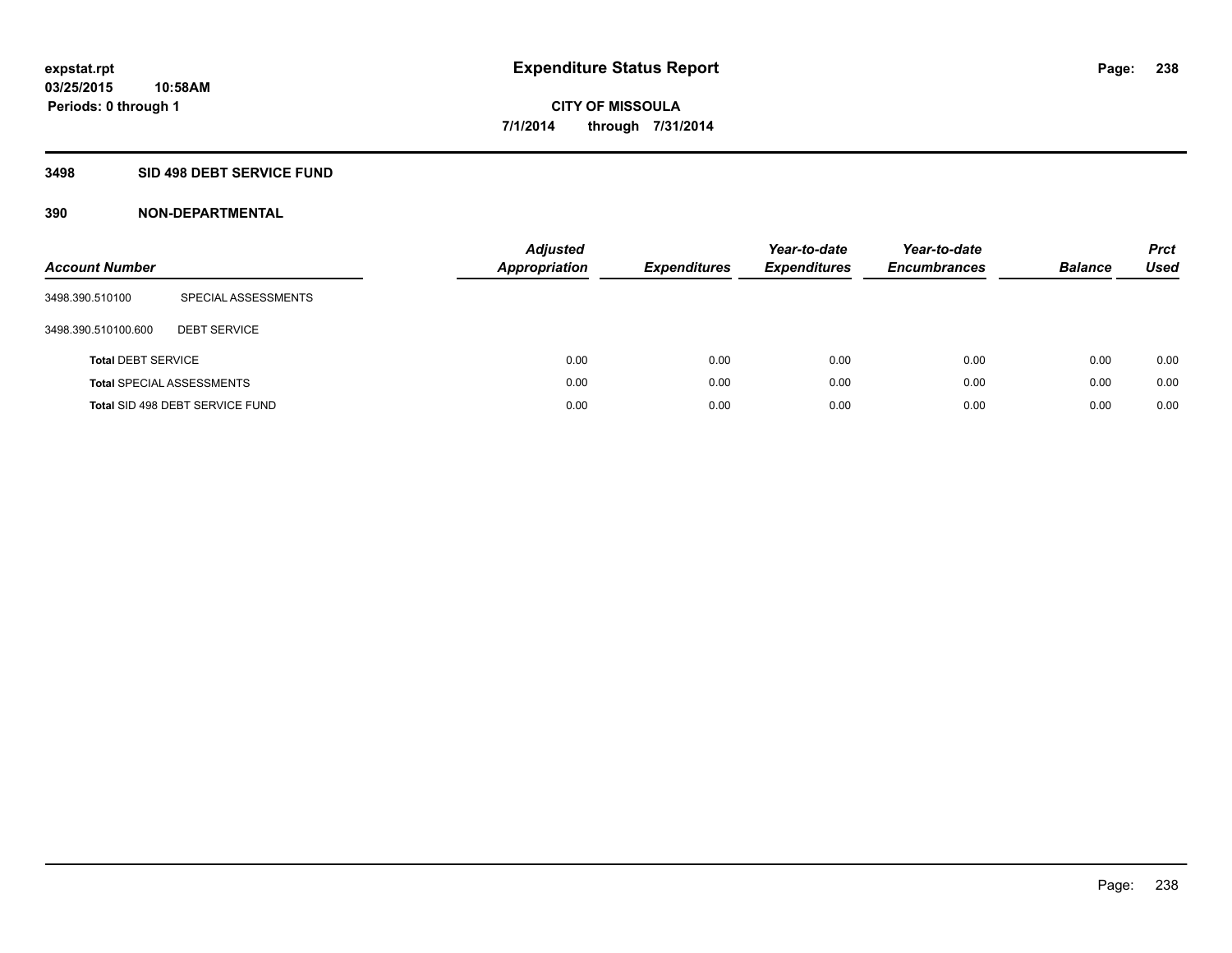### **3500 SID 500 DEBT SERVICE FUND**

| <b>Account Number</b>      |                                  | <b>Adjusted</b><br>Appropriation | <b>Expenditures</b> | Year-to-date<br><b>Expenditures</b> | Year-to-date<br><b>Encumbrances</b> | <b>Balance</b> | <b>Prct</b><br><b>Used</b> |
|----------------------------|----------------------------------|----------------------------------|---------------------|-------------------------------------|-------------------------------------|----------------|----------------------------|
| 3500.390.510100            | SPECIAL ASSESSMENTS              |                                  |                     |                                     |                                     |                |                            |
| 3500.390.510100.600        | <b>DEBT SERVICE</b>              |                                  |                     |                                     |                                     |                |                            |
| <b>Total DEBT SERVICE</b>  |                                  | 0.00                             | 0.00                | 0.00                                | 0.00                                | 0.00           | 0.00                       |
| 3500.390.510100.800        | OTHER OBJECTS                    |                                  |                     |                                     |                                     |                |                            |
| <b>Total OTHER OBJECTS</b> |                                  | 0.00                             | 0.00                | 0.00                                | 0.00                                | 0.00           | 0.00                       |
|                            | <b>Total SPECIAL ASSESSMENTS</b> | 0.00                             | 0.00                | 0.00                                | 0.00                                | 0.00           | 0.00                       |
|                            | Total SID 500 DEBT SERVICE FUND  | 0.00                             | 0.00                | 0.00                                | 0.00                                | 0.00           | 0.00                       |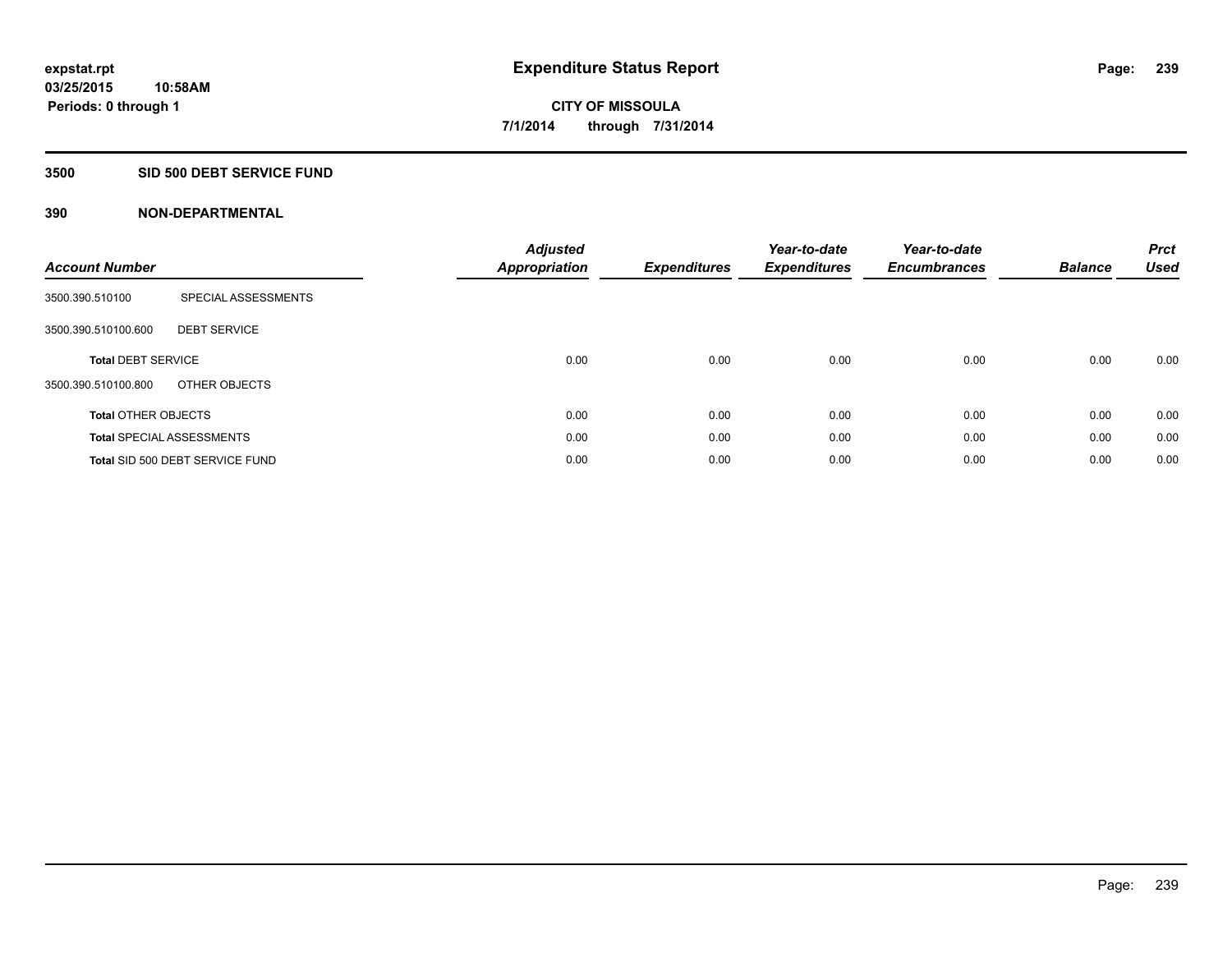### **3501 SID 501 DEBT SERVICE FUND**

| <b>Account Number</b>     |                                  | <b>Adjusted</b><br><b>Appropriation</b> | <b>Expenditures</b> | Year-to-date<br><b>Expenditures</b> | Year-to-date<br><b>Encumbrances</b> | <b>Balance</b> | <b>Prct</b><br>Used |
|---------------------------|----------------------------------|-----------------------------------------|---------------------|-------------------------------------|-------------------------------------|----------------|---------------------|
| 3501.390.510100           | SPECIAL ASSESSMENTS              |                                         |                     |                                     |                                     |                |                     |
| 3501.390.510100.600       | <b>DEBT SERVICE</b>              |                                         |                     |                                     |                                     |                |                     |
| <b>Total DEBT SERVICE</b> |                                  | 0.00                                    | 0.00                | 0.00                                | 0.00                                | 0.00           | 0.00                |
|                           | <b>Total SPECIAL ASSESSMENTS</b> | 0.00                                    | 0.00                | 0.00                                | 0.00                                | 0.00           | 0.00                |
|                           | Total SID 501 DEBT SERVICE FUND  | 0.00                                    | 0.00                | 0.00                                | 0.00                                | 0.00           | 0.00                |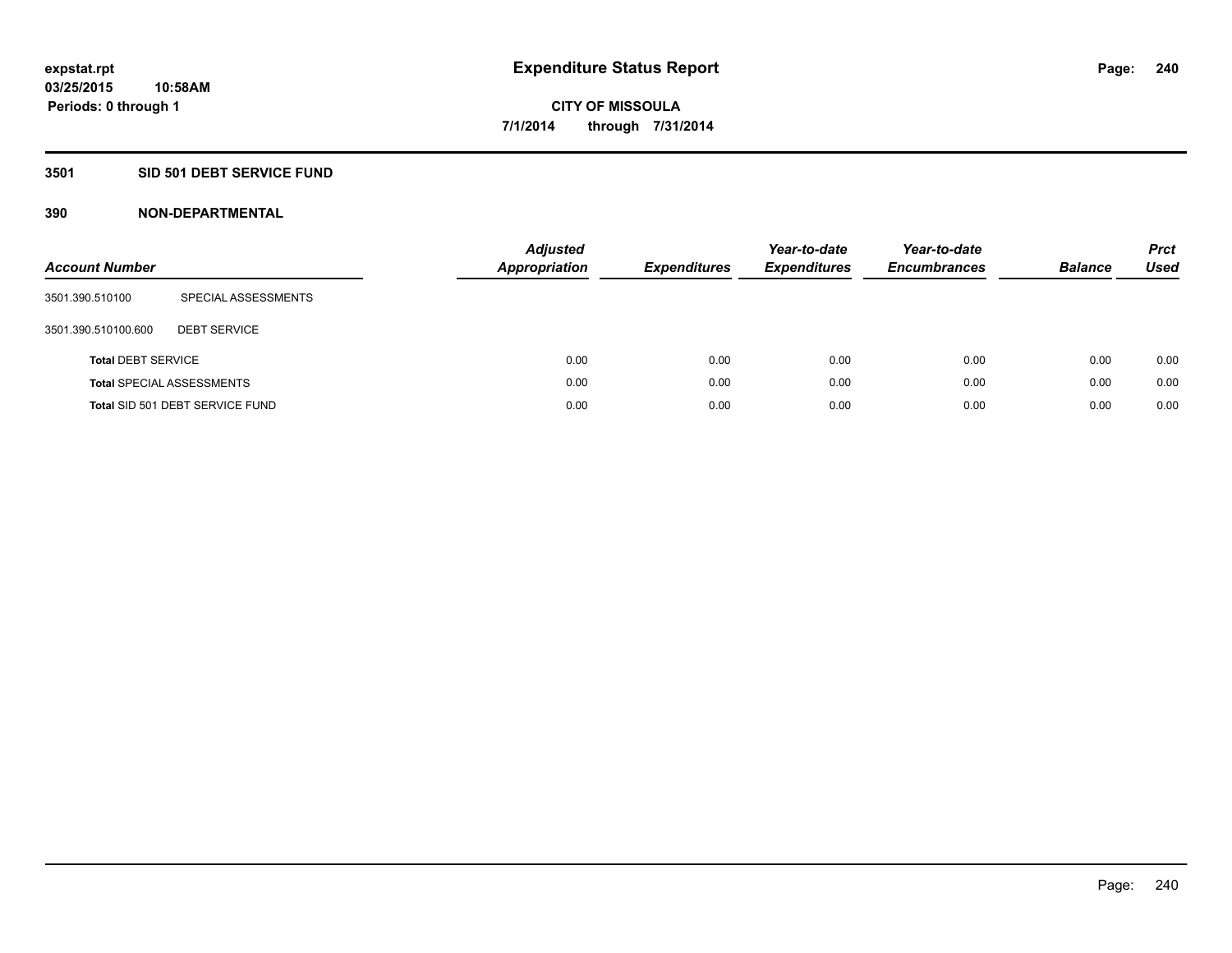## **3503 SID 503 DEBT SERVICE FUND**

| <b>Account Number</b>     |                                  | <b>Adjusted</b><br><b>Appropriation</b> | <b>Expenditures</b> | Year-to-date<br><b>Expenditures</b> | Year-to-date<br><b>Encumbrances</b> | <b>Balance</b> | <b>Prct</b><br>Used |
|---------------------------|----------------------------------|-----------------------------------------|---------------------|-------------------------------------|-------------------------------------|----------------|---------------------|
| 3503.390.510100           | SPECIAL ASSESSMENTS              |                                         |                     |                                     |                                     |                |                     |
| 3503.390.510100.600       | <b>DEBT SERVICE</b>              |                                         |                     |                                     |                                     |                |                     |
| <b>Total DEBT SERVICE</b> |                                  | 0.00                                    | 0.00                | 0.00                                | 0.00                                | 0.00           | 0.00                |
|                           | <b>Total SPECIAL ASSESSMENTS</b> | 0.00                                    | 0.00                | 0.00                                | 0.00                                | 0.00           | 0.00                |
|                           | Total SID 503 DEBT SERVICE FUND  | 0.00                                    | 0.00                | 0.00                                | 0.00                                | 0.00           | 0.00                |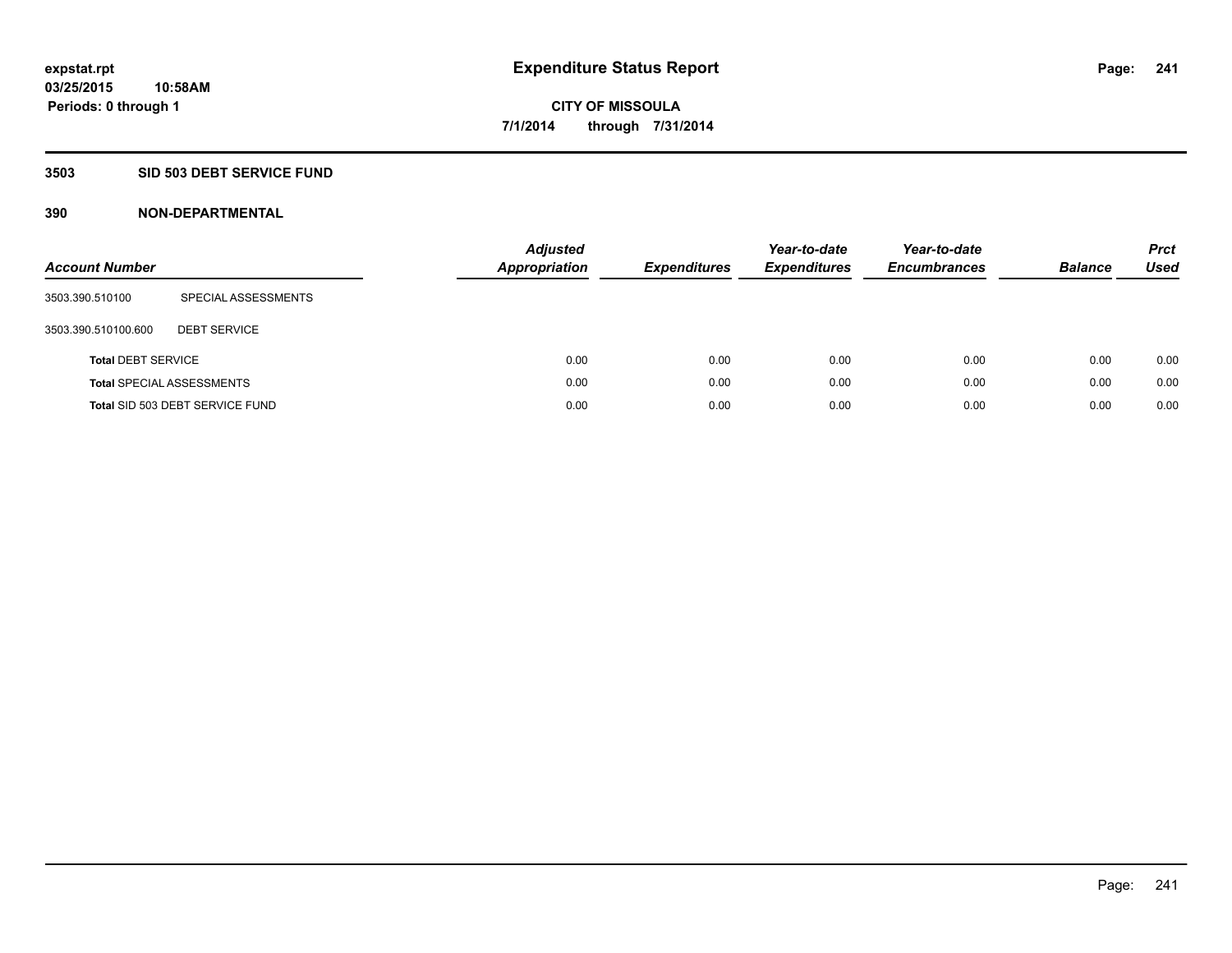### **3505 SID 505 DEBT SERVICE FUND**

| <b>Account Number</b>     |                                  | <b>Adjusted</b><br>Appropriation | <b>Expenditures</b> | Year-to-date<br><b>Expenditures</b> | Year-to-date<br><b>Encumbrances</b> | <b>Balance</b> | <b>Prct</b><br>Used |
|---------------------------|----------------------------------|----------------------------------|---------------------|-------------------------------------|-------------------------------------|----------------|---------------------|
| 3505.390.510100           | SPECIAL ASSESSMENTS              |                                  |                     |                                     |                                     |                |                     |
| 3505.390.510100.600       | <b>DEBT SERVICE</b>              |                                  |                     |                                     |                                     |                |                     |
| <b>Total DEBT SERVICE</b> |                                  | 0.00                             | 0.00                | 0.00                                | 0.00                                | 0.00           | 0.00                |
|                           | <b>Total SPECIAL ASSESSMENTS</b> | 0.00                             | 0.00                | 0.00                                | 0.00                                | 0.00           | 0.00                |
|                           | Total SID 505 DEBT SERVICE FUND  | 0.00                             | 0.00                | 0.00                                | 0.00                                | 0.00           | 0.00                |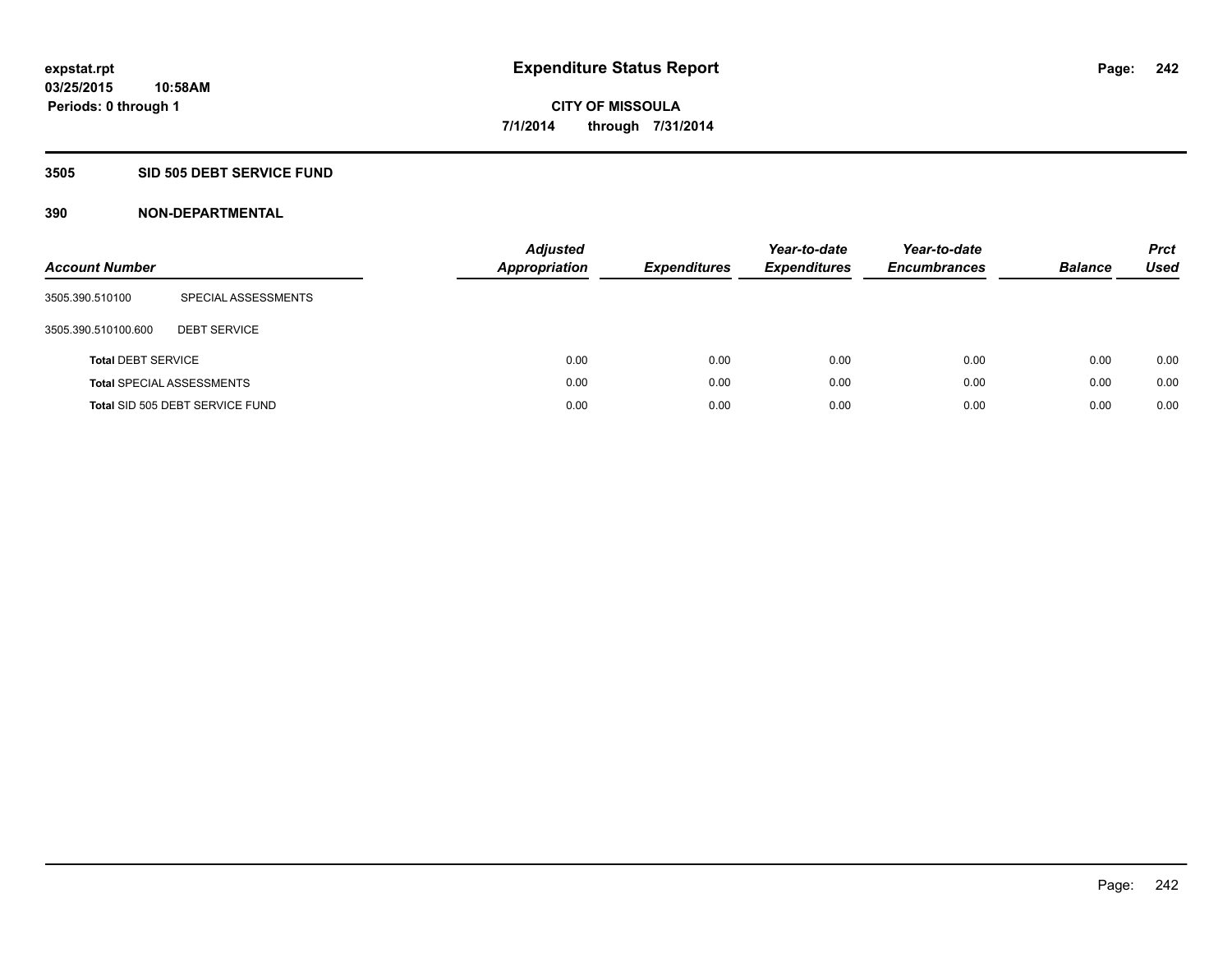### **3506 SID 506 DEBT SERVICE FUND**

| <b>Account Number</b>     |                                  | <b>Adjusted</b><br><b>Appropriation</b> | <b>Expenditures</b> | Year-to-date<br><b>Expenditures</b> | Year-to-date<br><b>Encumbrances</b> | <b>Balance</b> | <b>Prct</b><br>Used |
|---------------------------|----------------------------------|-----------------------------------------|---------------------|-------------------------------------|-------------------------------------|----------------|---------------------|
| 3506.390.510100           | SPECIAL ASSESSMENTS              |                                         |                     |                                     |                                     |                |                     |
| 3506.390.510100.600       | <b>DEBT SERVICE</b>              |                                         |                     |                                     |                                     |                |                     |
| <b>Total DEBT SERVICE</b> |                                  | 0.00                                    | 0.00                | 0.00                                | 0.00                                | 0.00           | 0.00                |
|                           | <b>Total SPECIAL ASSESSMENTS</b> | 0.00                                    | 0.00                | 0.00                                | 0.00                                | 0.00           | 0.00                |
|                           | Total SID 506 DEBT SERVICE FUND  | 0.00                                    | 0.00                | 0.00                                | 0.00                                | 0.00           | 0.00                |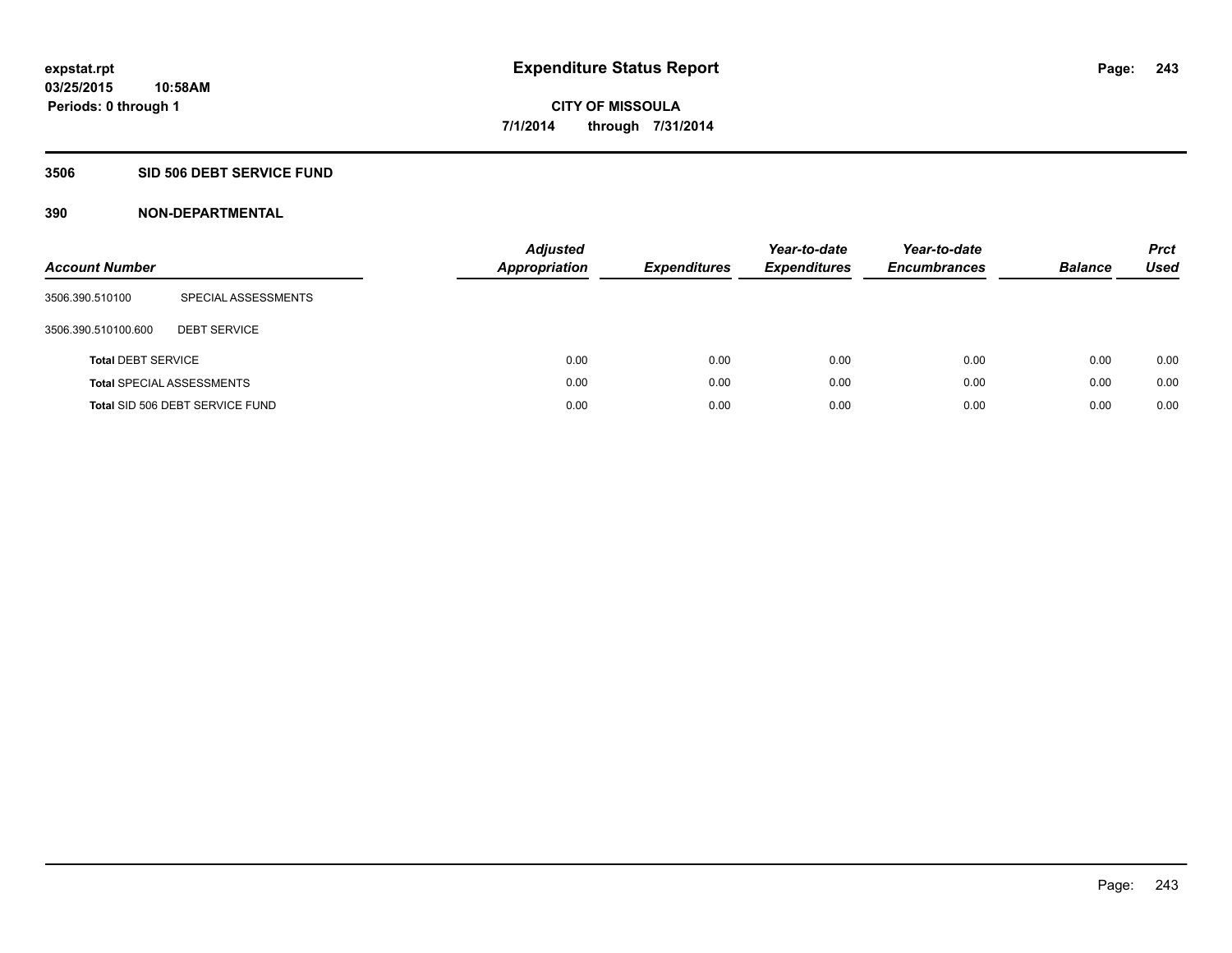## **3510 SID 510 DEBT SERVICE FUND**

| <b>Account Number</b>     |                                  | <b>Adjusted</b><br><b>Appropriation</b> | <b>Expenditures</b> | Year-to-date<br><b>Expenditures</b> | Year-to-date<br><b>Encumbrances</b> | <b>Balance</b> | <b>Prct</b><br>Used |
|---------------------------|----------------------------------|-----------------------------------------|---------------------|-------------------------------------|-------------------------------------|----------------|---------------------|
| 3510.390.510100           | SPECIAL ASSESSMENTS              |                                         |                     |                                     |                                     |                |                     |
| 3510.390.510100.600       | <b>DEBT SERVICE</b>              |                                         |                     |                                     |                                     |                |                     |
| <b>Total DEBT SERVICE</b> |                                  | 0.00                                    | 0.00                | 0.00                                | 0.00                                | 0.00           | 0.00                |
|                           | <b>Total SPECIAL ASSESSMENTS</b> | 0.00                                    | 0.00                | 0.00                                | 0.00                                | 0.00           | 0.00                |
|                           | Total SID 510 DEBT SERVICE FUND  | 0.00                                    | 0.00                | 0.00                                | 0.00                                | 0.00           | 0.00                |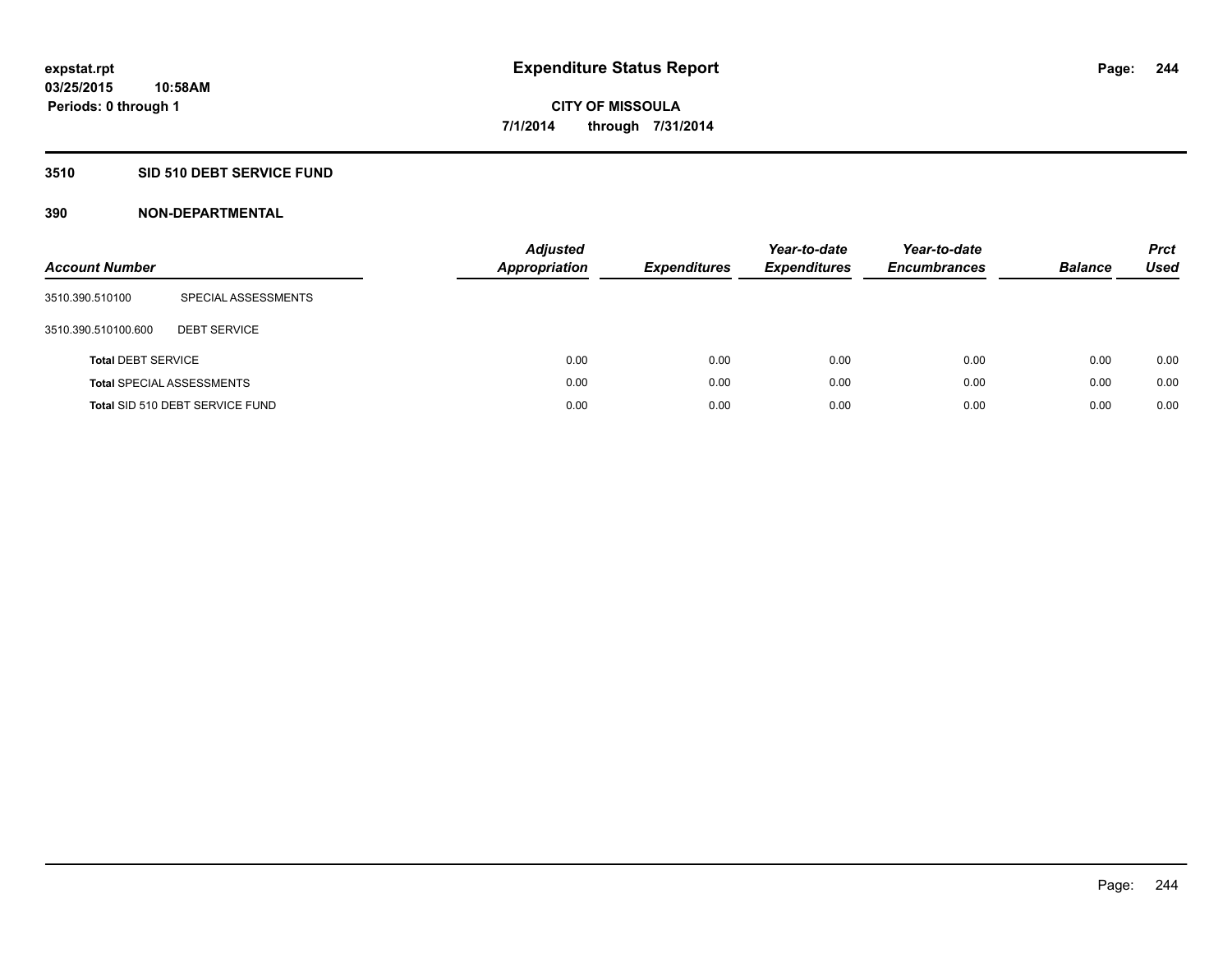## **3511 SID 511 DEBT SERVICE FUND**

| <b>Account Number</b>     |                                  | <b>Adjusted</b><br><b>Appropriation</b> | <b>Expenditures</b> | Year-to-date<br><b>Expenditures</b> | Year-to-date<br><b>Encumbrances</b> | <b>Balance</b> | <b>Prct</b><br>Used |
|---------------------------|----------------------------------|-----------------------------------------|---------------------|-------------------------------------|-------------------------------------|----------------|---------------------|
| 3511.390.510100           | SPECIAL ASSESSMENTS              |                                         |                     |                                     |                                     |                |                     |
| 3511.390.510100.600       | <b>DEBT SERVICE</b>              |                                         |                     |                                     |                                     |                |                     |
| <b>Total DEBT SERVICE</b> |                                  | 0.00                                    | 0.00                | 0.00                                | 0.00                                | 0.00           | 0.00                |
|                           | <b>Total SPECIAL ASSESSMENTS</b> | 0.00                                    | 0.00                | 0.00                                | 0.00                                | 0.00           | 0.00                |
|                           | Total SID 511 DEBT SERVICE FUND  | 0.00                                    | 0.00                | 0.00                                | 0.00                                | 0.00           | 0.00                |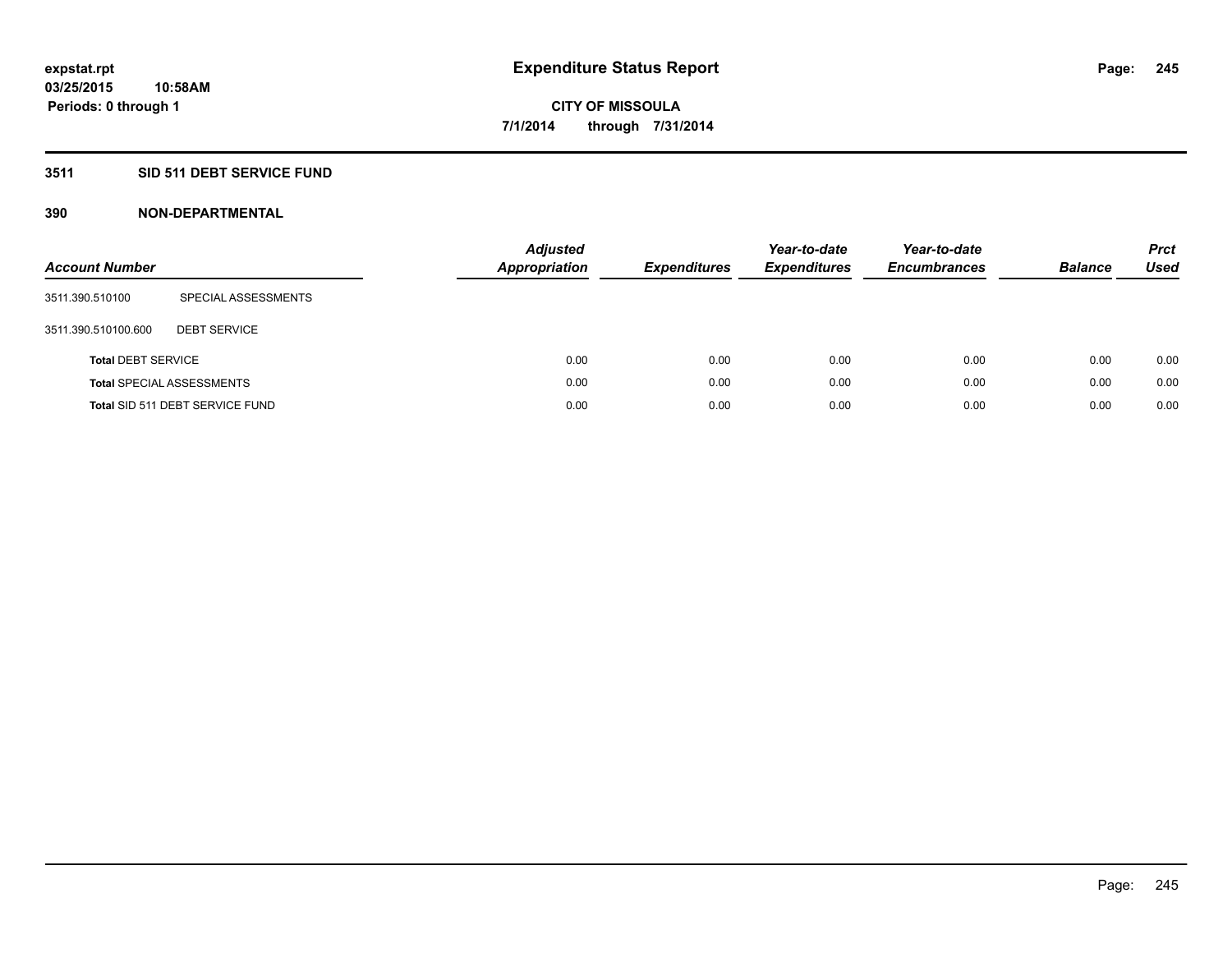### **3512 SID 512 DEBT SERVICE FUND**

| <b>Account Number</b>             |                                                 | <b>Adjusted</b><br><b>Appropriation</b> | <b>Expenditures</b> | Year-to-date<br><b>Expenditures</b> | Year-to-date<br><b>Encumbrances</b> | <b>Balance</b> | Prct<br><b>Used</b> |
|-----------------------------------|-------------------------------------------------|-----------------------------------------|---------------------|-------------------------------------|-------------------------------------|----------------|---------------------|
| 3512.390.510100                   | SPECIAL ASSESSMENTS                             |                                         |                     |                                     |                                     |                |                     |
| 3512.390.510100.600               | <b>DEBT SERVICE</b>                             |                                         |                     |                                     |                                     |                |                     |
| 3512.390.510100.610.000 PRINCIPAL |                                                 | 74.175.00                               | 0.00                | 0.00                                | 0.00                                | 74.175.00      | 0.00                |
|                                   | 3512.390.510100.620.000 INTEREST / SERVICE FEES | 7.118.00                                | 0.00                | 0.00                                | 0.00                                | 7.118.00       | 0.00                |
|                                   | Total SID 512 DEBT SERVICE FUND                 | 81,293.00                               | 0.00                | 0.00                                | 0.00                                | 81.293.00      | 0.00                |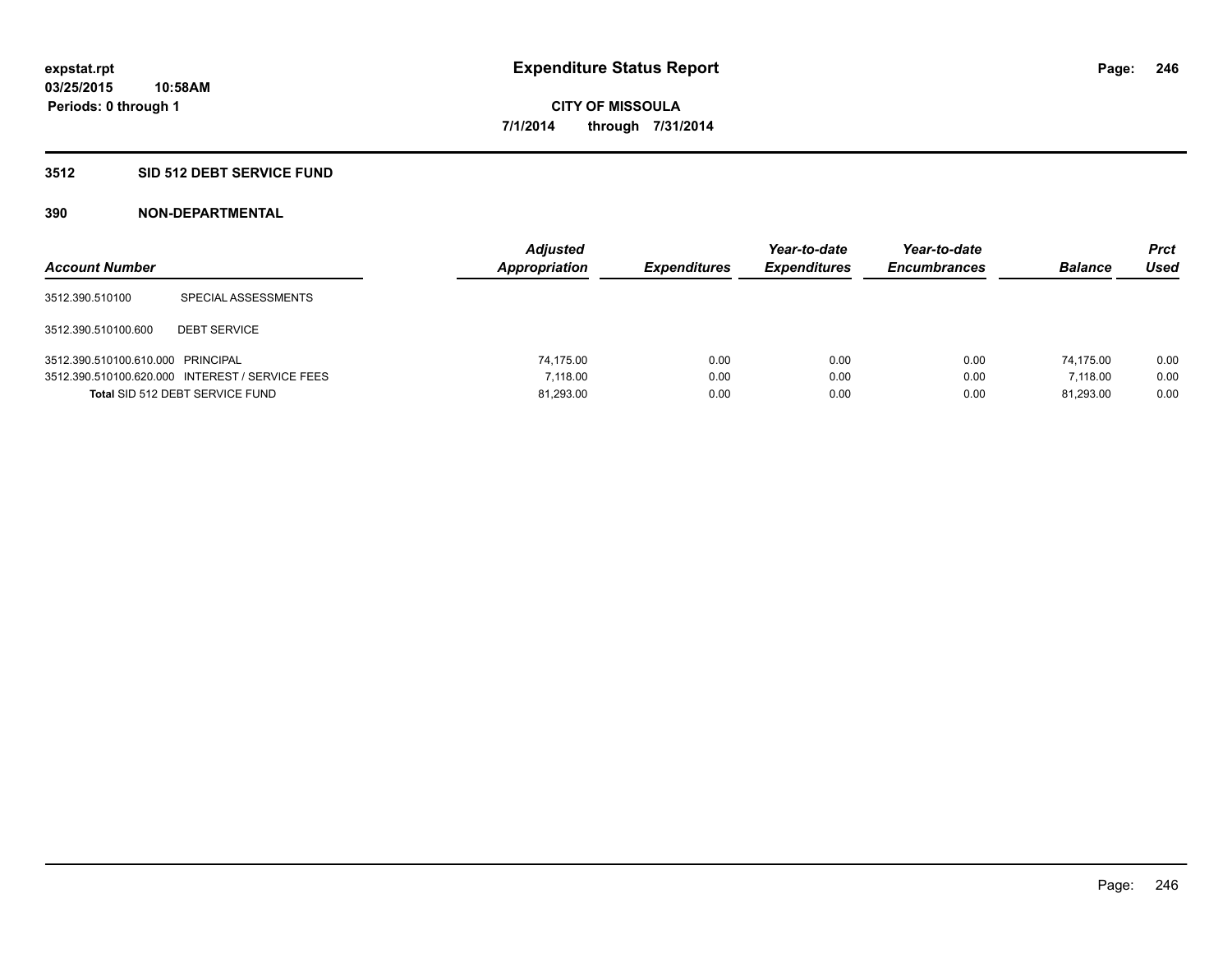### **3513 SID 513 DEBT SERVICE FUND**

## **280 PUBLIC WORKS ADMIN/ENGINEERING**

| <b>Account Number</b> |                                             | <b>Adjusted</b><br>Appropriation | <b>Expenditures</b> | Year-to-date<br><b>Expenditures</b> | Year-to-date<br><b>Encumbrances</b> | <b>Balance</b> | <b>Prct</b><br>Used |
|-----------------------|---------------------------------------------|----------------------------------|---------------------|-------------------------------------|-------------------------------------|----------------|---------------------|
| 3513.280.521000       | INTERFUND OPERATING TRANSFERS               |                                  |                     |                                     |                                     |                |                     |
| 3513.280.521000.800   | OTHER OBJECTS                               |                                  |                     |                                     |                                     |                |                     |
|                       | <b>Total PUBLIC WORKS ADMIN/ENGINEERING</b> | 0.00                             | 0.00                | 0.00                                | 0.00                                | 0.00           | 0.00                |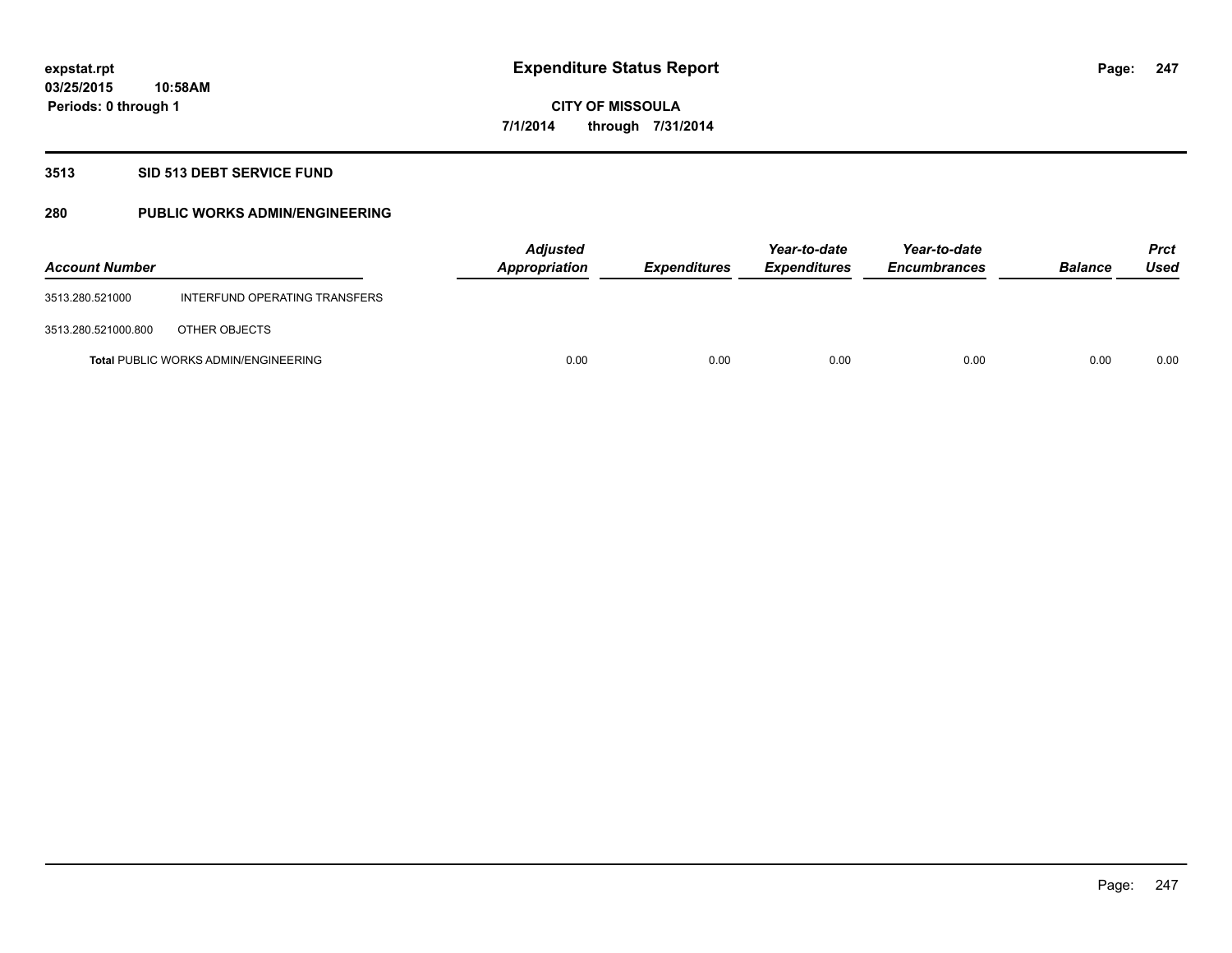### **3513 SID 513 DEBT SERVICE FUND**

| <b>Account Number</b>     |                                            | <b>Adjusted</b><br><b>Appropriation</b> | <b>Expenditures</b> | Year-to-date<br><b>Expenditures</b> | Year-to-date<br><b>Encumbrances</b> | <b>Balance</b> | <b>Prct</b><br><b>Used</b> |
|---------------------------|--------------------------------------------|-----------------------------------------|---------------------|-------------------------------------|-------------------------------------|----------------|----------------------------|
| 3513.390.510100           | SPECIAL ASSESSMENTS                        |                                         |                     |                                     |                                     |                |                            |
| 3513.390.510100.600       | <b>DEBT SERVICE</b>                        |                                         |                     |                                     |                                     |                |                            |
| <b>Total DEBT SERVICE</b> |                                            | 0.00                                    | 0.00                | 0.00                                | 0.00                                | 0.00           | 0.00                       |
| 3513.390.510100.800       | OTHER OBJECTS                              |                                         |                     |                                     |                                     |                |                            |
|                           | <b>Total SPECIAL ASSESSMENTS</b>           | 0.00                                    | 0.00                | 0.00                                | 0.00                                | 0.00           | 0.00                       |
| 3513.390.521000           | INTERFUND OPERATING TRANSFERS              |                                         |                     |                                     |                                     |                |                            |
| 3513.390.521000.800       | OTHER OBJECTS                              |                                         |                     |                                     |                                     |                |                            |
|                           | <b>Total INTERFUND OPERATING TRANSFERS</b> | 0.00                                    | 0.00                | 0.00                                | 0.00                                | 0.00           | 0.00                       |
|                           | Total SID 513 DEBT SERVICE FUND            | 0.00                                    | 0.00                | 0.00                                | 0.00                                | 0.00           | 0.00                       |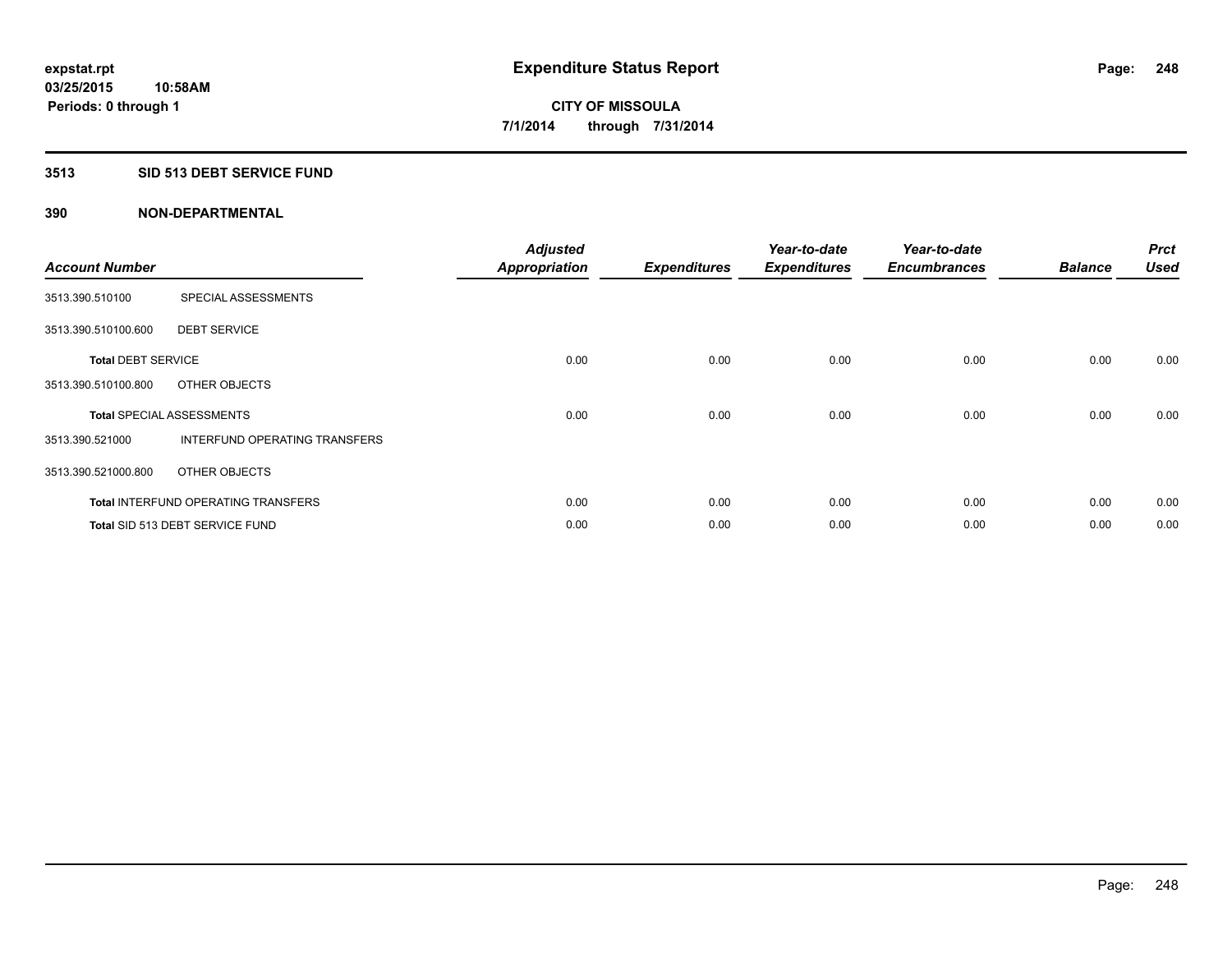## **3514 SID 514 DEBT SERVICE FUND**

| <b>Account Number</b>     |                                  | <b>Adjusted</b><br><b>Appropriation</b> | <b>Expenditures</b> | Year-to-date<br><b>Expenditures</b> | Year-to-date<br><b>Encumbrances</b> | <b>Balance</b> | <b>Prct</b><br>Used |
|---------------------------|----------------------------------|-----------------------------------------|---------------------|-------------------------------------|-------------------------------------|----------------|---------------------|
| 3514.390.510100           | SPECIAL ASSESSMENTS              |                                         |                     |                                     |                                     |                |                     |
| 3514.390.510100.600       | <b>DEBT SERVICE</b>              |                                         |                     |                                     |                                     |                |                     |
| <b>Total DEBT SERVICE</b> |                                  |                                         | 0.00<br>0.00        | 0.00                                | 0.00                                | 0.00           | 0.00                |
|                           | <b>Total SPECIAL ASSESSMENTS</b> |                                         | 0.00<br>0.00        | 0.00                                | 0.00                                | 0.00           | 0.00                |
|                           | Total SID 514 DEBT SERVICE FUND  |                                         | 0.00<br>0.00        | 0.00                                | 0.00                                | 0.00           | 0.00                |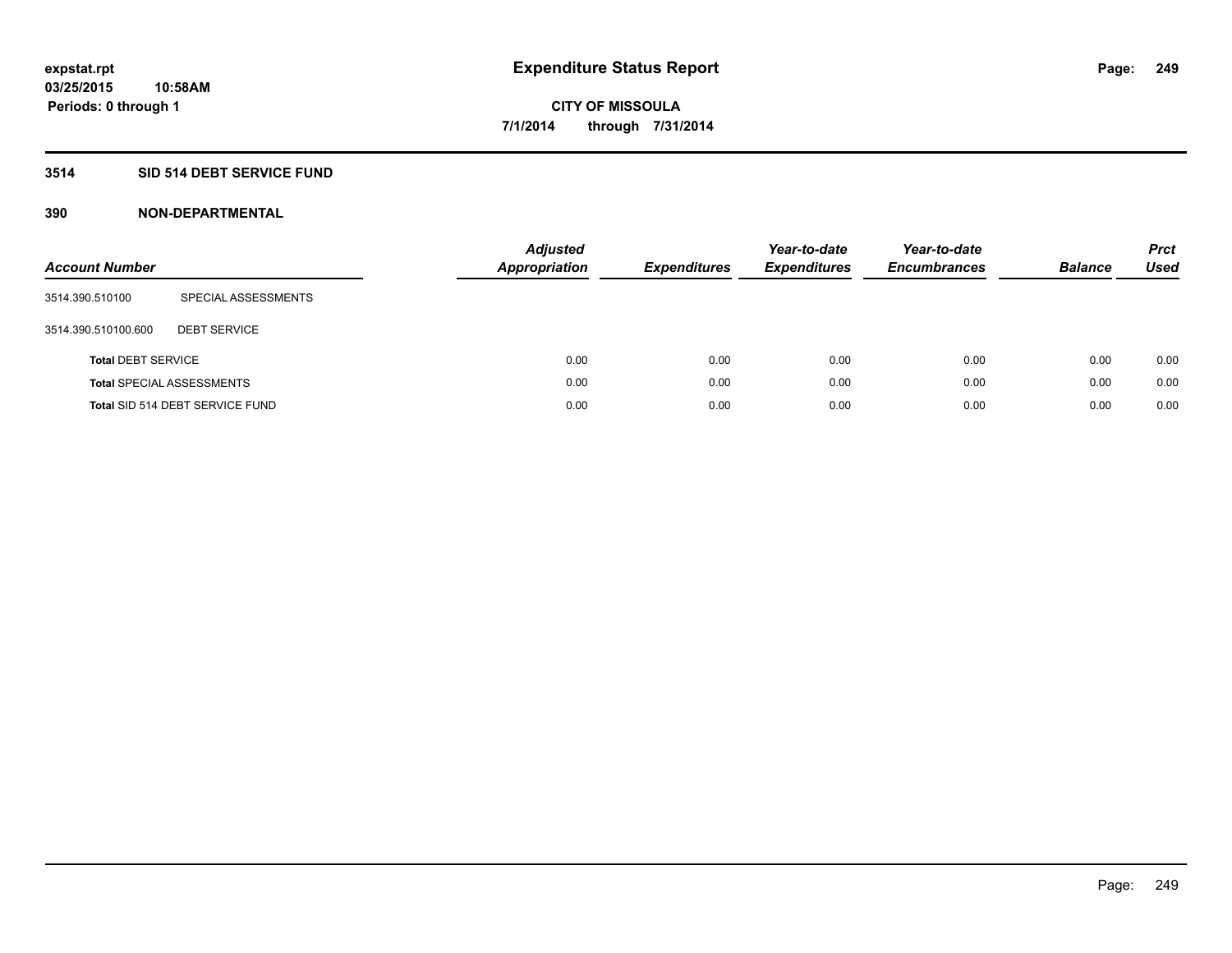## **3515 SID 515 DEBT SERVICE FUND**

| <b>Account Number</b>      |                                  | <b>Adjusted</b><br><b>Appropriation</b> | <b>Expenditures</b> | Year-to-date<br><b>Expenditures</b> | Year-to-date<br><b>Encumbrances</b> | <b>Balance</b> | <b>Prct</b><br><b>Used</b> |
|----------------------------|----------------------------------|-----------------------------------------|---------------------|-------------------------------------|-------------------------------------|----------------|----------------------------|
| 3515.390.510100            | SPECIAL ASSESSMENTS              |                                         |                     |                                     |                                     |                |                            |
| 3515.390.510100.600        | <b>DEBT SERVICE</b>              |                                         |                     |                                     |                                     |                |                            |
| <b>Total DEBT SERVICE</b>  |                                  | 0.00                                    | 0.00                | 0.00                                | 0.00                                | 0.00           | 0.00                       |
| 3515.390.510100.800        | OTHER OBJECTS                    |                                         |                     |                                     |                                     |                |                            |
| <b>Total OTHER OBJECTS</b> |                                  | 0.00                                    | 0.00                | 0.00                                | 0.00                                | 0.00           | 0.00                       |
|                            | <b>Total SPECIAL ASSESSMENTS</b> | 0.00                                    | 0.00                | 0.00                                | 0.00                                | 0.00           | 0.00                       |
|                            | Total SID 515 DEBT SERVICE FUND  | 0.00                                    | 0.00                | 0.00                                | 0.00                                | 0.00           | 0.00                       |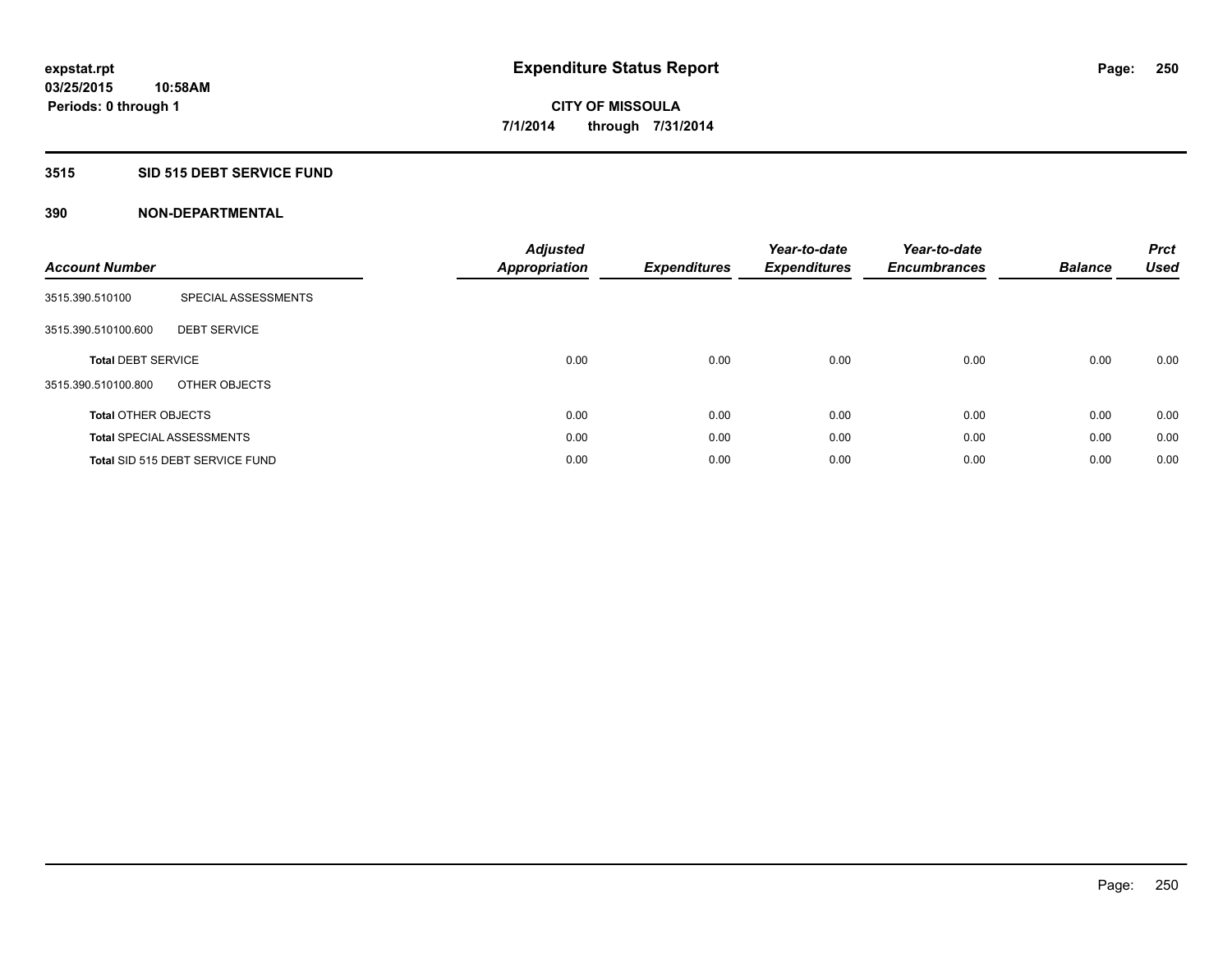## **3517 SID 517 DEBT SERVICE FUND**

| <b>Account Number</b>     |                                  | <b>Adjusted</b><br><b>Appropriation</b> | <b>Expenditures</b> | Year-to-date<br><b>Expenditures</b> | Year-to-date<br><b>Encumbrances</b> | <b>Balance</b> | <b>Prct</b><br>Used |
|---------------------------|----------------------------------|-----------------------------------------|---------------------|-------------------------------------|-------------------------------------|----------------|---------------------|
| 3517.390.510100           | SPECIAL ASSESSMENTS              |                                         |                     |                                     |                                     |                |                     |
| 3517.390.510100.600       | <b>DEBT SERVICE</b>              |                                         |                     |                                     |                                     |                |                     |
| <b>Total DEBT SERVICE</b> |                                  | 0.00                                    | 0.00                | 0.00                                | 0.00                                | 0.00           | 0.00                |
|                           | <b>Total SPECIAL ASSESSMENTS</b> | 0.00                                    | 0.00                | 0.00                                | 0.00                                | 0.00           | 0.00                |
|                           | Total SID 517 DEBT SERVICE FUND  | 0.00                                    | 0.00                | 0.00                                | 0.00                                | 0.00           | 0.00                |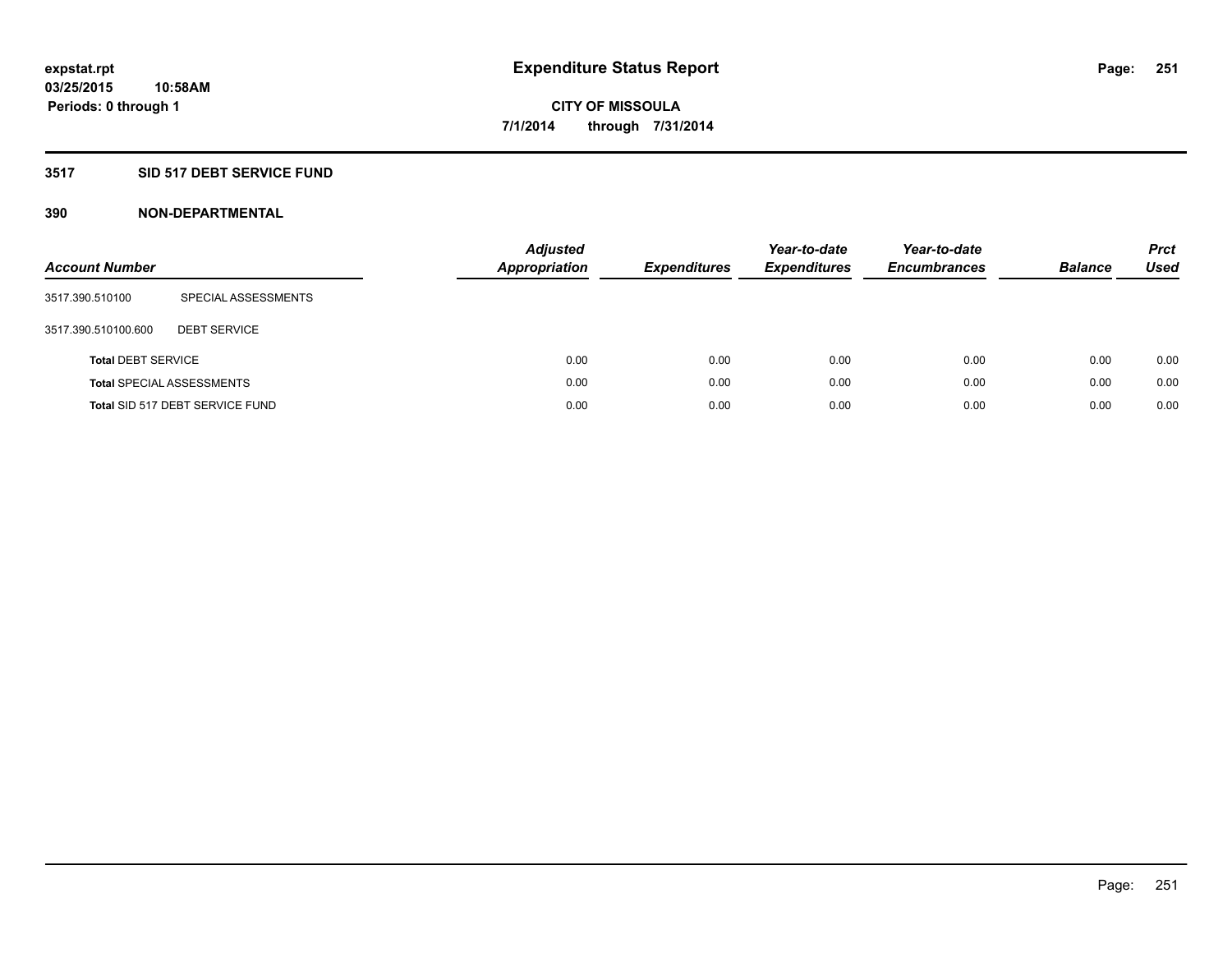### **3518 SID 518 DEBT SERVICE FUND**

| <b>Account Number</b> |                                            | <b>Adjusted</b><br>Appropriation | <b>Expenditures</b> | Year-to-date<br><b>Expenditures</b> | Year-to-date<br><b>Encumbrances</b> | <b>Balance</b> | <b>Prct</b><br><b>Used</b> |
|-----------------------|--------------------------------------------|----------------------------------|---------------------|-------------------------------------|-------------------------------------|----------------|----------------------------|
| 3518.390.510100       | SPECIAL ASSESSMENTS                        |                                  |                     |                                     |                                     |                |                            |
| 3518.390.510100.600   | <b>DEBT SERVICE</b>                        |                                  |                     |                                     |                                     |                |                            |
|                       | <b>Total SPECIAL ASSESSMENTS</b>           | 0.00                             | 0.00                | 0.00                                | 0.00                                | 0.00           | 0.00                       |
| 3518.390.521000       | INTERFUND OPERATING TRANSFERS              |                                  |                     |                                     |                                     |                |                            |
| 3518.390.521000.800   | OTHER OBJECTS                              |                                  |                     |                                     |                                     |                |                            |
|                       | <b>Total INTERFUND OPERATING TRANSFERS</b> | 0.00                             | 0.00                | 0.00                                | 0.00                                | 0.00           | 0.00                       |
|                       | Total SID 518 DEBT SERVICE FUND            | 0.00                             | 0.00                | 0.00                                | 0.00                                | 0.00           | 0.00                       |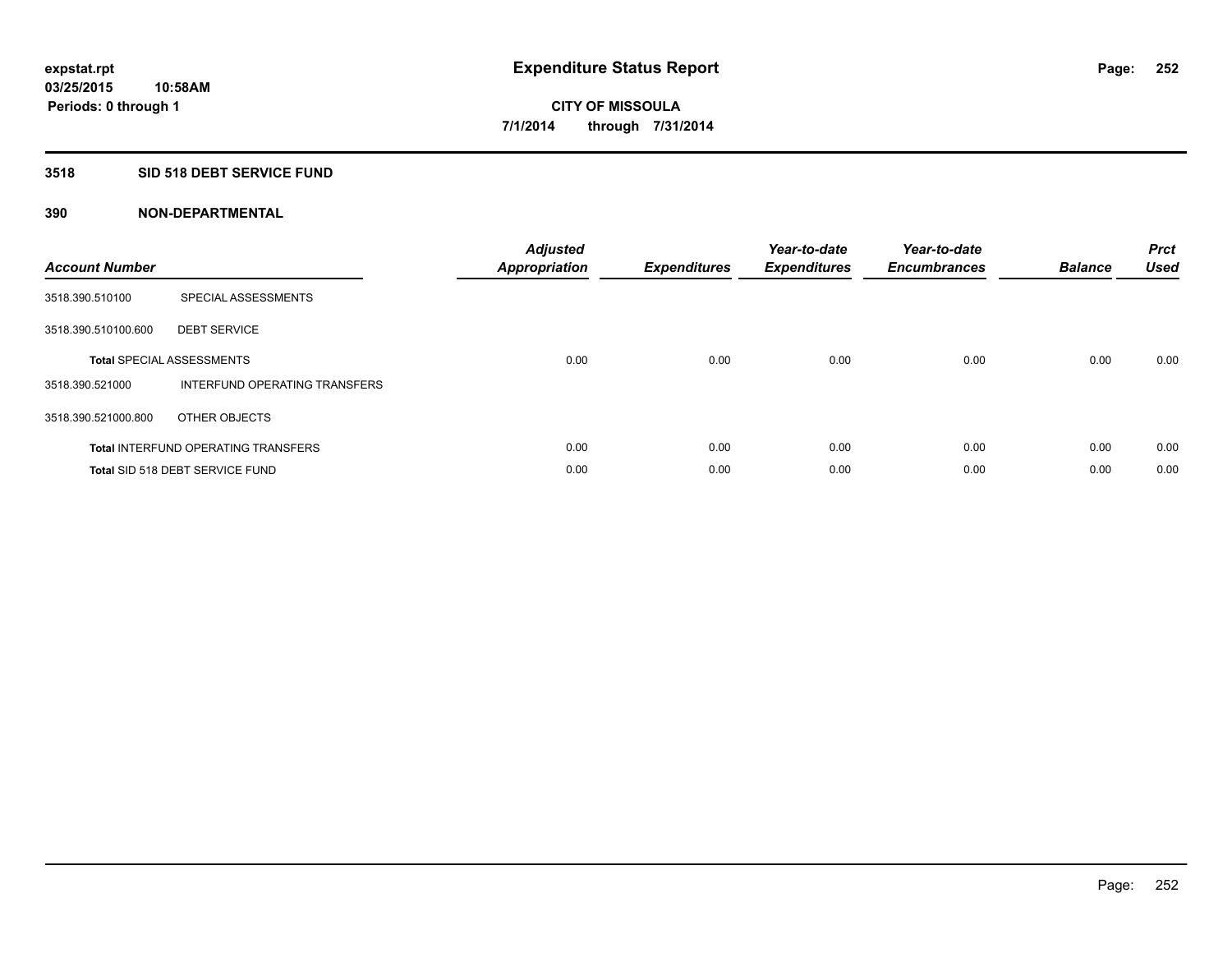#### **3519 SID 519 DEBT SERVICE FUND**

| <b>Account Number</b> |                                            | <b>Adjusted</b><br>Appropriation | <b>Expenditures</b> | Year-to-date<br><b>Expenditures</b> | Year-to-date<br><b>Encumbrances</b> | <b>Balance</b> | <b>Prct</b><br><b>Used</b> |
|-----------------------|--------------------------------------------|----------------------------------|---------------------|-------------------------------------|-------------------------------------|----------------|----------------------------|
| 3519.390.510100       | SPECIAL ASSESSMENTS                        |                                  |                     |                                     |                                     |                |                            |
| 3519.390.510100.600   | <b>DEBT SERVICE</b>                        |                                  |                     |                                     |                                     |                |                            |
|                       | <b>Total SPECIAL ASSESSMENTS</b>           | 0.00                             | 0.00                | 0.00                                | 0.00                                | 0.00           | 0.00                       |
| 3519.390.521000       | INTERFUND OPERATING TRANSFERS              |                                  |                     |                                     |                                     |                |                            |
| 3519.390.521000.800   | OTHER OBJECTS                              |                                  |                     |                                     |                                     |                |                            |
|                       | <b>Total INTERFUND OPERATING TRANSFERS</b> | 0.00                             | 0.00                | 0.00                                | 0.00                                | 0.00           | 0.00                       |
|                       | Total SID 519 DEBT SERVICE FUND            | 0.00                             | 0.00                | 0.00                                | 0.00                                | 0.00           | 0.00                       |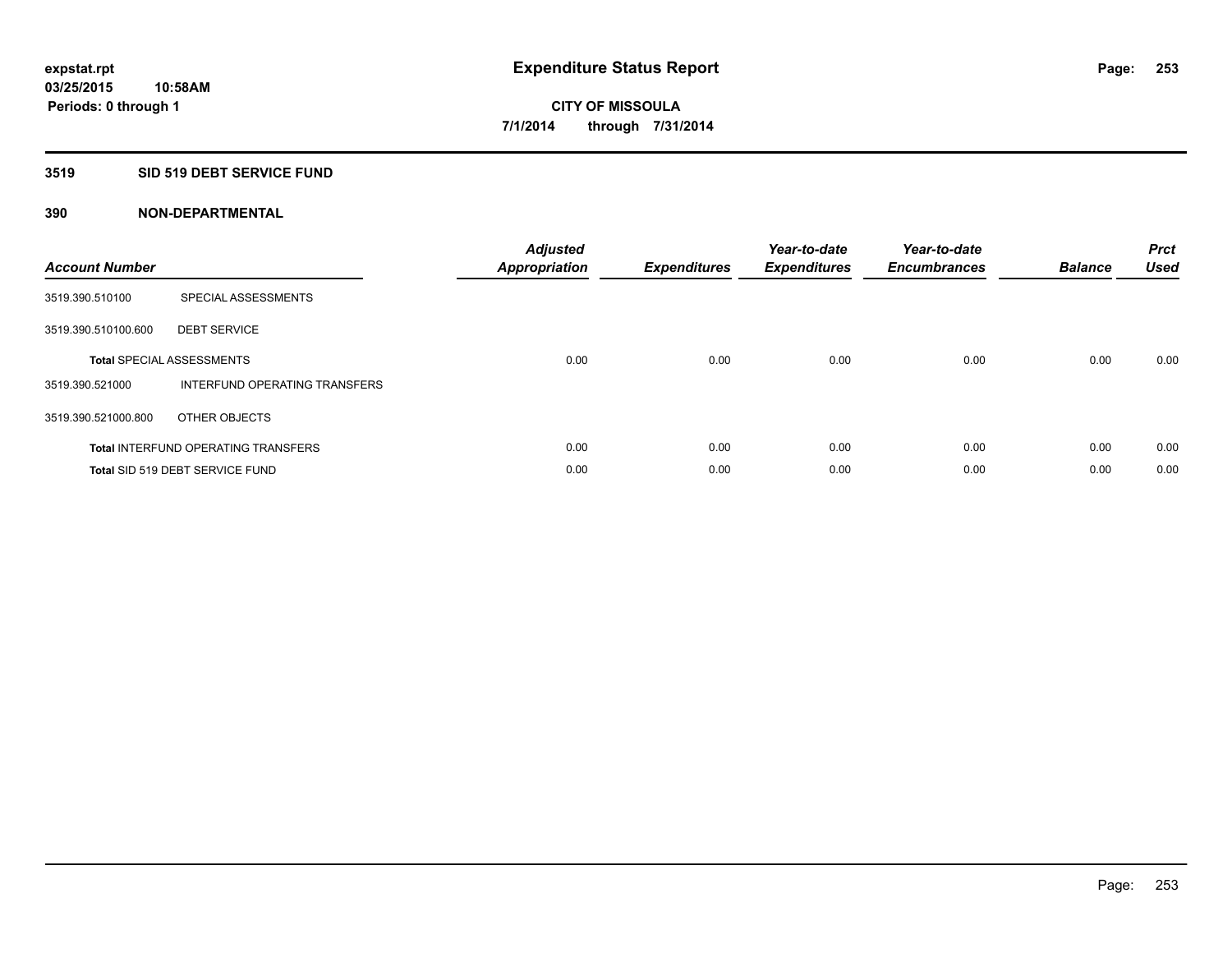#### **3520 SID 520 DEBT SERVICE FUND**

| <b>Account Number</b>             |                                                 | <b>Adjusted</b>      |                     | Year-to-date        | Year-to-date<br><b>Encumbrances</b> | <b>Balance</b> | <b>Prct</b><br><b>Used</b> |
|-----------------------------------|-------------------------------------------------|----------------------|---------------------|---------------------|-------------------------------------|----------------|----------------------------|
|                                   |                                                 | <b>Appropriation</b> | <b>Expenditures</b> | <b>Expenditures</b> |                                     |                |                            |
| 3520.390.510100                   | SPECIAL ASSESSMENTS                             |                      |                     |                     |                                     |                |                            |
| 3520.390.510100.600               | <b>DEBT SERVICE</b>                             |                      |                     |                     |                                     |                |                            |
| 3520.390.510100.610.000 PRINCIPAL |                                                 | 133,000.00           | 0.00                | 0.00                | 0.00                                | 133,000.00     | 0.00                       |
|                                   | 3520.390.510100.620.000 INTEREST / SERVICE FEES | 27,280.00            | 0.00                | 0.00                | 0.00                                | 27,280.00      | 0.00                       |
| <b>Total SPECIAL ASSESSMENTS</b>  |                                                 | 160,280.00           | 0.00                | 0.00                | 0.00                                | 160,280.00     | 0.00                       |
| 3520.390.510110                   | <b>MERCHANT SERVICES</b>                        |                      |                     |                     |                                     |                |                            |
| 3520.390.510110.500               | <b>FIXED CHARGES</b>                            |                      |                     |                     |                                     |                |                            |
| <b>Total MERCHANT SERVICES</b>    |                                                 | 0.00                 | 0.00                | 0.00                | 0.00                                | 0.00           | 0.00                       |
|                                   | Total SID 520 DEBT SERVICE FUND                 | 160,280.00           | 0.00                | 0.00                | 0.00                                | 160.280.00     | 0.00                       |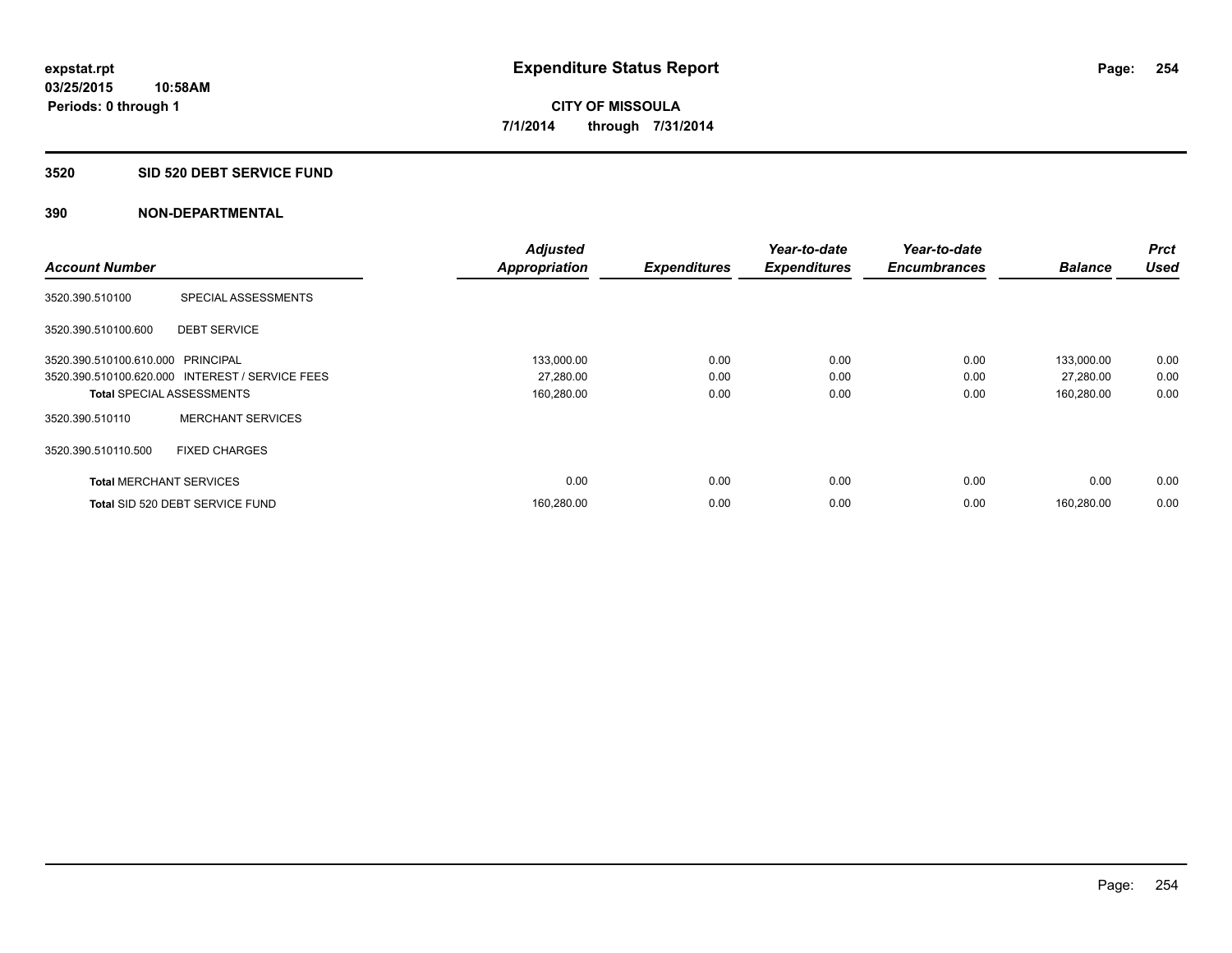#### **3521 SID 521 DEBT SERVICE FUND**

| <b>Account Number</b>             |                                                 | <b>Adjusted</b><br>Appropriation | <b>Expenditures</b> | Year-to-date<br><b>Expenditures</b> | Year-to-date<br><b>Encumbrances</b> | <b>Balance</b> | <b>Prct</b><br>Used |
|-----------------------------------|-------------------------------------------------|----------------------------------|---------------------|-------------------------------------|-------------------------------------|----------------|---------------------|
| 3521.390.510100                   | SPECIAL ASSESSMENTS                             |                                  |                     |                                     |                                     |                |                     |
| 3521.390.510100.600               | <b>DEBT SERVICE</b>                             |                                  |                     |                                     |                                     |                |                     |
| 3521.390.510100.610.000 PRINCIPAL |                                                 | 338.00                           | 0.00                | 0.00                                | 0.00                                | 338.00         | 0.00                |
|                                   | 3521.390.510100.620.000 INTEREST / SERVICE FEES | 382.00                           | 0.00                | 0.00                                | 0.00                                | 382.00         | 0.00                |
| <b>Total DEBT SERVICE</b>         |                                                 | 720.00                           | 0.00                | 0.00                                | 0.00                                | 720.00         | 0.00                |
|                                   | <b>Total SPECIAL ASSESSMENTS</b>                | 720.00                           | 0.00                | 0.00                                | 0.00                                | 720.00         | 0.00                |
|                                   | Total SID 521 DEBT SERVICE FUND                 | 720.00                           | 0.00                | 0.00                                | 0.00                                | 720.00         | 0.00                |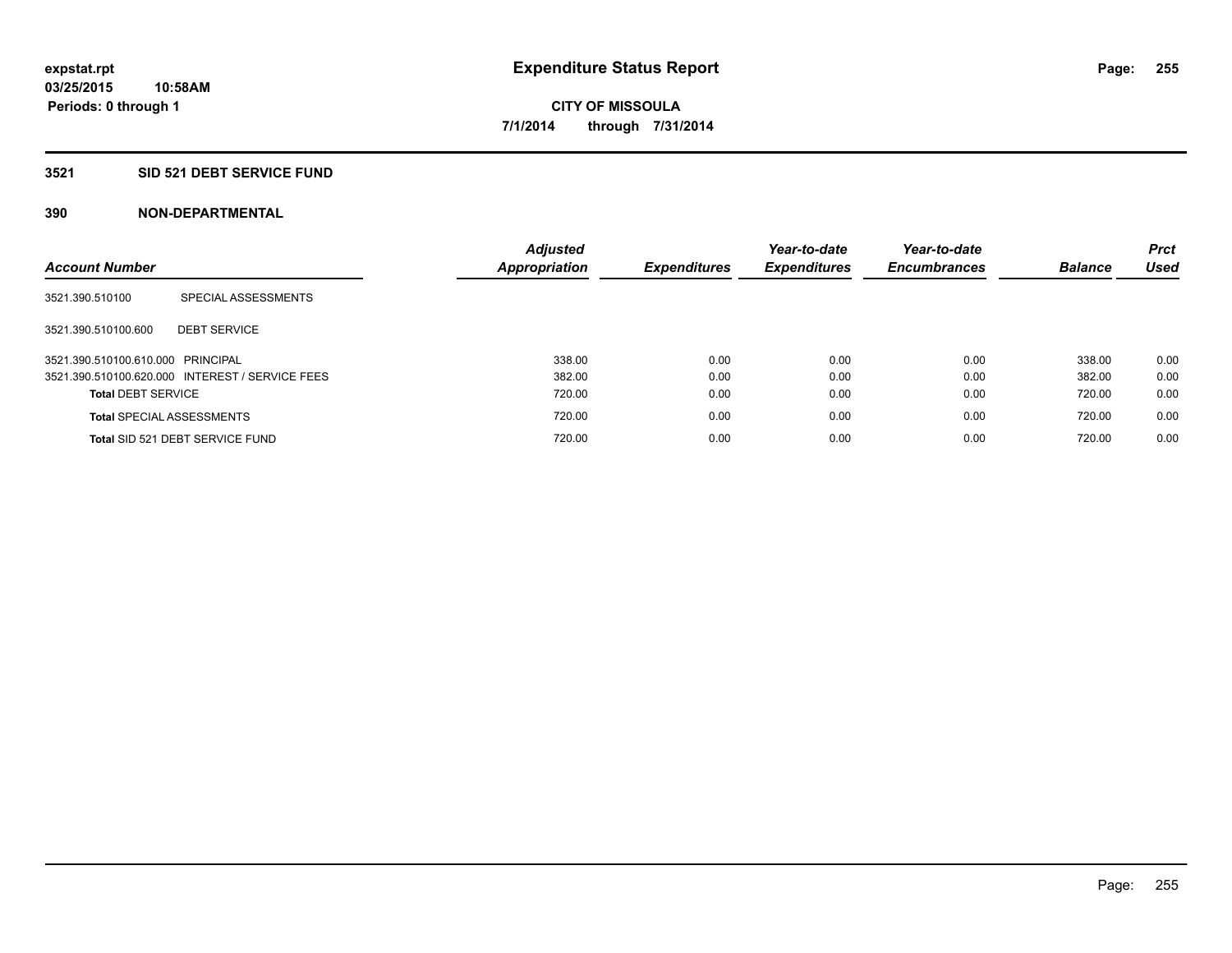#### **3522 SID 522 DEBT SERVICE FUND**

| <b>Account Number</b>             |                                                 | <b>Adjusted</b><br><b>Appropriation</b> | <b>Expenditures</b> | Year-to-date<br><b>Expenditures</b> | Year-to-date<br><b>Encumbrances</b> | <b>Balance</b> | <b>Prct</b><br><b>Used</b> |
|-----------------------------------|-------------------------------------------------|-----------------------------------------|---------------------|-------------------------------------|-------------------------------------|----------------|----------------------------|
| 3522.390.510100                   | SPECIAL ASSESSMENTS                             |                                         |                     |                                     |                                     |                |                            |
| 3522.390.510100.600               | <b>DEBT SERVICE</b>                             |                                         |                     |                                     |                                     |                |                            |
| 3522.390.510100.610.000 PRINCIPAL |                                                 | 488.00                                  | 0.00                | 0.00                                | 0.00                                | 488.00         | 0.00                       |
|                                   | 3522.390.510100.620.000 INTEREST / SERVICE FEES | 47.00                                   | 0.00                | 0.00                                | 0.00                                | 47.00          | 0.00                       |
| <b>Total DEBT SERVICE</b>         |                                                 | 535.00                                  | 0.00                | 0.00                                | 0.00                                | 535.00         | 0.00                       |
|                                   | <b>Total SPECIAL ASSESSMENTS</b>                | 535.00                                  | 0.00                | 0.00                                | 0.00                                | 535.00         | 0.00                       |
|                                   | Total SID 522 DEBT SERVICE FUND                 | 535.00                                  | 0.00                | 0.00                                | 0.00                                | 535.00         | 0.00                       |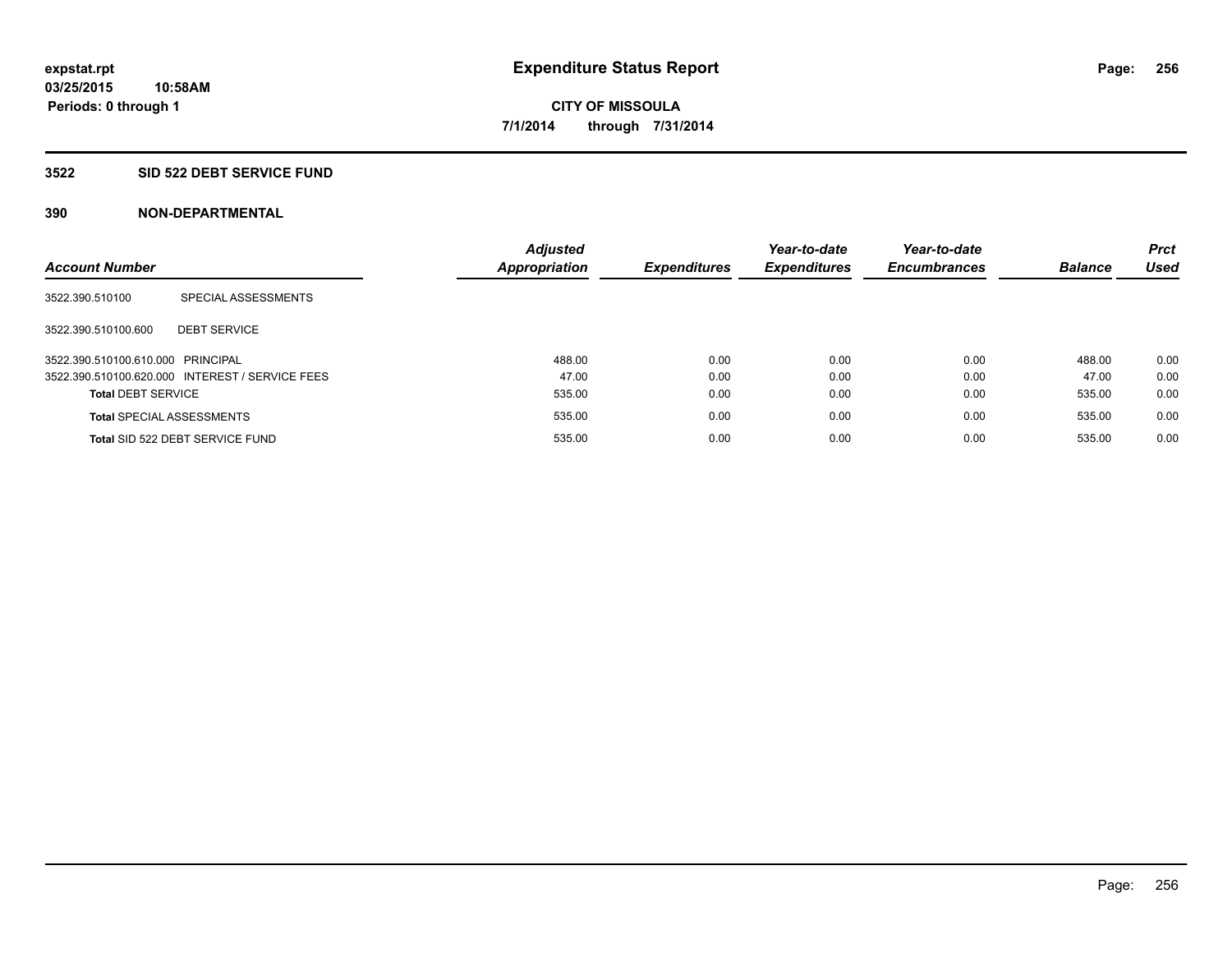#### **3524 SID 524 DEBT SERVICE FUND**

|                                   |                                                 | <b>Adjusted</b>      |                     | Year-to-date        | Year-to-date        |                | Prct        |
|-----------------------------------|-------------------------------------------------|----------------------|---------------------|---------------------|---------------------|----------------|-------------|
| <b>Account Number</b>             |                                                 | <b>Appropriation</b> | <b>Expenditures</b> | <b>Expenditures</b> | <b>Encumbrances</b> | <b>Balance</b> | <b>Used</b> |
| 3524.390.510100                   | SPECIAL ASSESSMENTS                             |                      |                     |                     |                     |                |             |
| 3524.390.510100.600               | <b>DEBT SERVICE</b>                             |                      |                     |                     |                     |                |             |
| 3524.390.510100.610.000 PRINCIPAL |                                                 | 217,000.00           | 0.00                | 0.00                | 0.00                | 217,000.00     | 0.00        |
|                                   | 3524.390.510100.620.000 INTEREST / SERVICE FEES | 89,400.00            | 0.00                | 0.00                | 0.00                | 89,400.00      | 0.00        |
| <b>Total SPECIAL ASSESSMENTS</b>  |                                                 | 306,400.00           | 0.00                | 0.00                | 0.00                | 306,400.00     | 0.00        |
| 3524.390.510110                   | <b>MERCHANT SERVICES</b>                        |                      |                     |                     |                     |                |             |
| 3524.390.510110.500               | <b>FIXED CHARGES</b>                            |                      |                     |                     |                     |                |             |
| <b>Total MERCHANT SERVICES</b>    |                                                 | 0.00                 | 0.00                | 0.00                | 0.00                | 0.00           | 0.00        |
|                                   | Total SID 524 DEBT SERVICE FUND                 | 306,400.00           | 0.00                | 0.00                | 0.00                | 306.400.00     | 0.00        |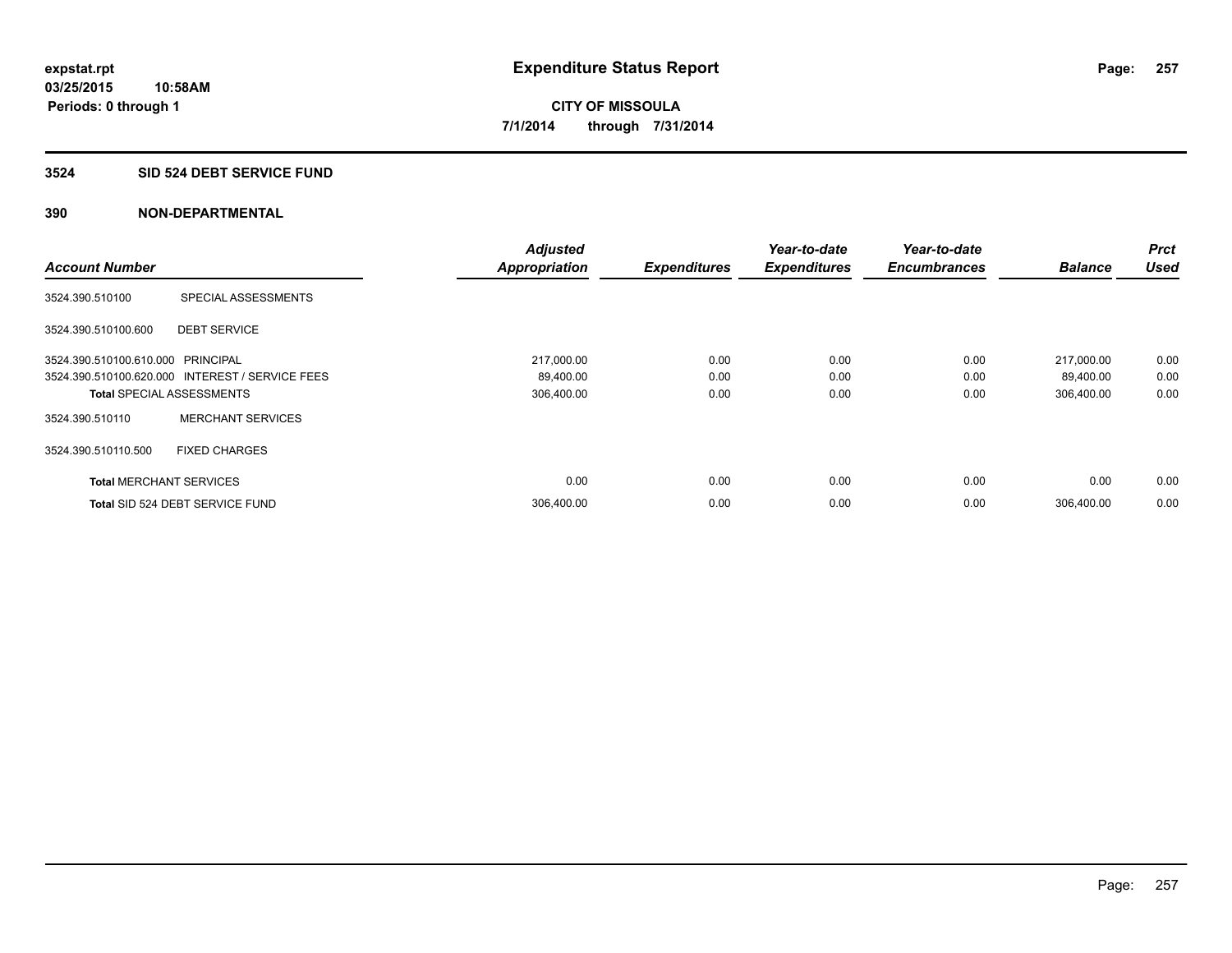#### **3525 SID 525 DEBT SERVICE FUND**

| <b>Account Number</b>             |                                                 | <b>Adjusted</b><br>Appropriation | <b>Expenditures</b> | Year-to-date<br><b>Expenditures</b> | Year-to-date<br><b>Encumbrances</b> | <b>Balance</b> | <b>Prct</b><br><b>Used</b> |
|-----------------------------------|-------------------------------------------------|----------------------------------|---------------------|-------------------------------------|-------------------------------------|----------------|----------------------------|
|                                   |                                                 |                                  |                     |                                     |                                     |                |                            |
| 3525.390.510100                   | SPECIAL ASSESSMENTS                             |                                  |                     |                                     |                                     |                |                            |
| 3525.390.510100.600               | <b>DEBT SERVICE</b>                             |                                  |                     |                                     |                                     |                |                            |
| 3525.390.510100.610.000 PRINCIPAL |                                                 | 25,000.00                        | 0.00                | 0.00                                | 0.00                                | 25.000.00      | 0.00                       |
|                                   | 3525.390.510100.620.000 INTEREST / SERVICE FEES | 6.500.00                         | 0.00                | 0.00                                | 0.00                                | 6.500.00       | 0.00                       |
| <b>Total DEBT SERVICE</b>         |                                                 | 31.500.00                        | 0.00                | 0.00                                | 0.00                                | 31.500.00      | 0.00                       |
|                                   | <b>Total SPECIAL ASSESSMENTS</b>                | 31,500.00                        | 0.00                | 0.00                                | 0.00                                | 31.500.00      | 0.00                       |
|                                   | Total SID 525 DEBT SERVICE FUND                 | 31.500.00                        | 0.00                | 0.00                                | 0.00                                | 31.500.00      | 0.00                       |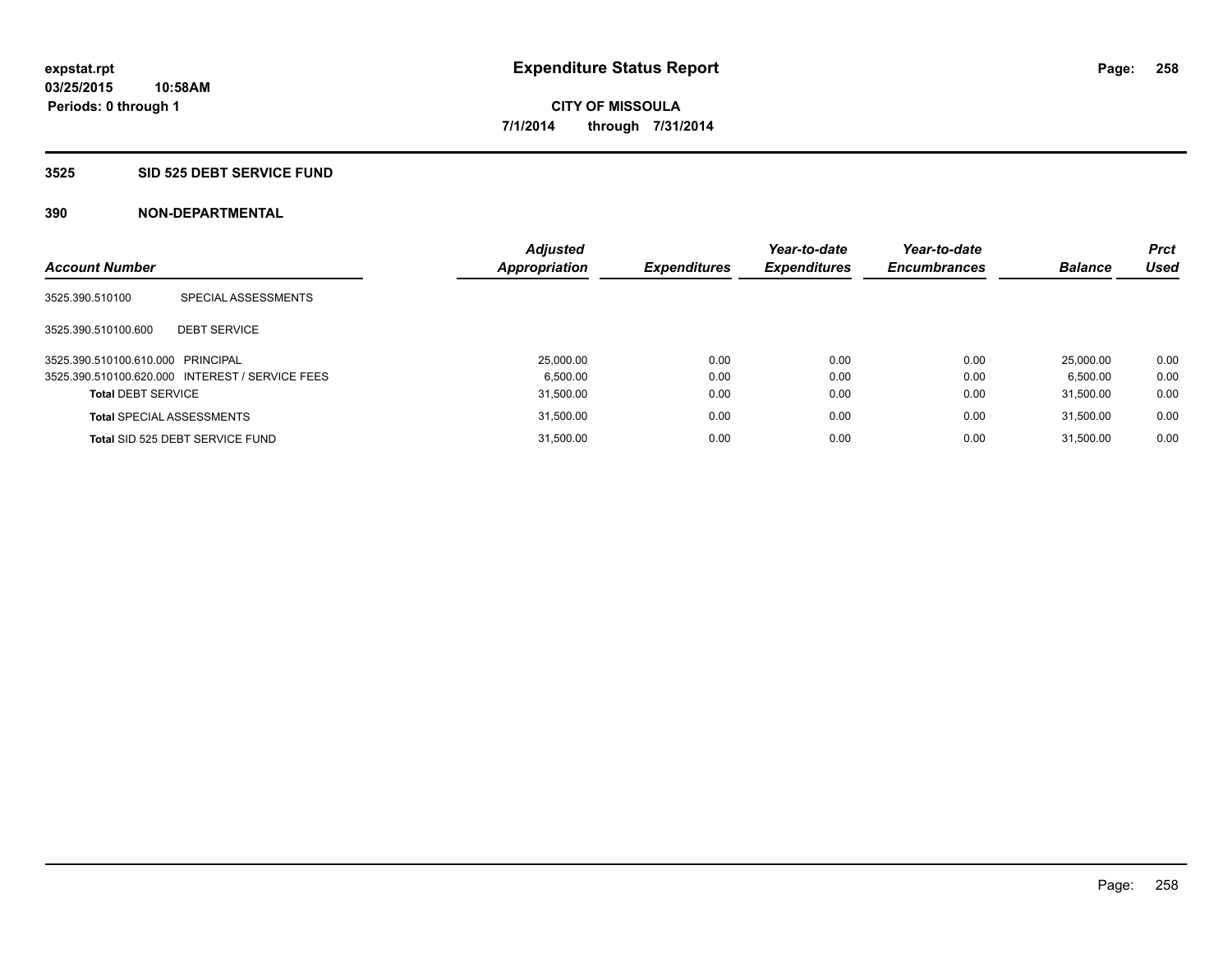#### **3526 SID 526 DEBT SERVICE FUND**

| <b>Account Number</b>             |                                                 | <b>Adjusted</b><br>Appropriation | <b>Expenditures</b> | Year-to-date<br><b>Expenditures</b> | Year-to-date<br><b>Encumbrances</b> | <b>Balance</b> | <b>Prct</b><br><b>Used</b> |
|-----------------------------------|-------------------------------------------------|----------------------------------|---------------------|-------------------------------------|-------------------------------------|----------------|----------------------------|
|                                   |                                                 |                                  |                     |                                     |                                     |                |                            |
| 3526.390.510100                   | SPECIAL ASSESSMENTS                             |                                  |                     |                                     |                                     |                |                            |
|                                   |                                                 |                                  |                     |                                     |                                     |                |                            |
| 3526.390.510100.600               | <b>DEBT SERVICE</b>                             |                                  |                     |                                     |                                     |                |                            |
| 3526.390.510100.610.000 PRINCIPAL |                                                 | 148.000.00                       | 0.00                | 0.00                                | 0.00                                | 148.000.00     | 0.00                       |
|                                   | 3526.390.510100.620.000 INTEREST / SERVICE FEES | 45.300.00                        | 0.00                | 0.00                                | 0.00                                | 45.300.00      | 0.00                       |
| <b>Total DEBT SERVICE</b>         |                                                 | 193.300.00                       | 0.00                | 0.00                                | 0.00                                | 193.300.00     | 0.00                       |
|                                   | <b>Total SPECIAL ASSESSMENTS</b>                | 193,300.00                       | 0.00                | 0.00                                | 0.00                                | 193.300.00     | 0.00                       |
|                                   | Total SID 526 DEBT SERVICE FUND                 | 193.300.00                       | 0.00                | 0.00                                | 0.00                                | 193.300.00     | 0.00                       |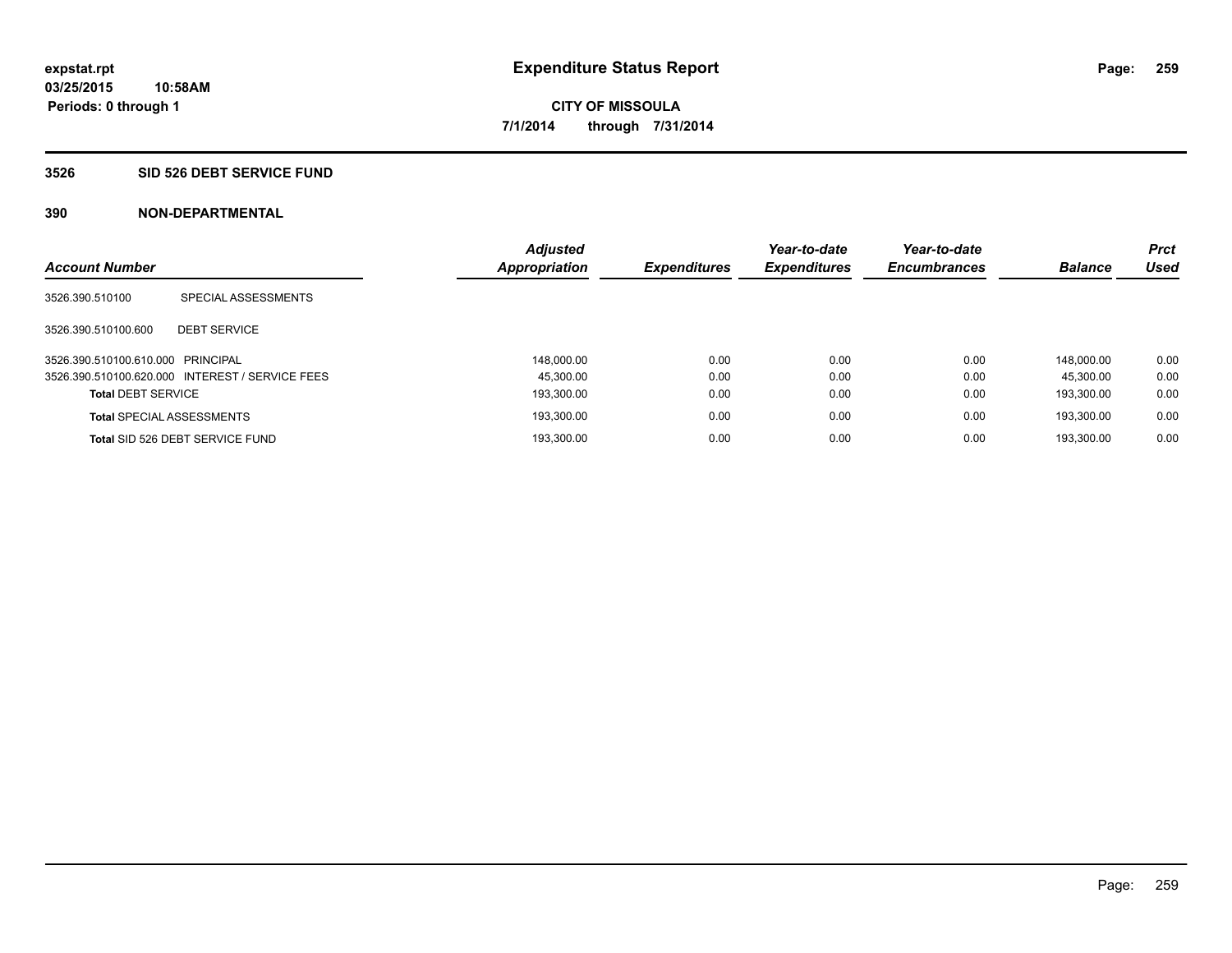### **3527 SID 527 DEBT SERVICE FUND**

| <b>Account Number</b>     |                                  | <b>Adjusted</b><br><b>Appropriation</b> | <b>Expenditures</b> | Year-to-date<br><b>Expenditures</b> | Year-to-date<br><b>Encumbrances</b> | <b>Balance</b> | <b>Prct</b><br>Used |
|---------------------------|----------------------------------|-----------------------------------------|---------------------|-------------------------------------|-------------------------------------|----------------|---------------------|
| 3527.390.510100           | SPECIAL ASSESSMENTS              |                                         |                     |                                     |                                     |                |                     |
| 3527.390.510100.600       | <b>DEBT SERVICE</b>              |                                         |                     |                                     |                                     |                |                     |
| <b>Total DEBT SERVICE</b> |                                  | 0.00                                    | 0.00                | 0.00                                | 0.00                                | 0.00           | 0.00                |
|                           | <b>Total SPECIAL ASSESSMENTS</b> | 0.00                                    | 0.00                | 0.00                                | 0.00                                | 0.00           | 0.00                |
|                           | Total SID 527 DEBT SERVICE FUND  | 0.00                                    | 0.00                | 0.00                                | 0.00                                | 0.00           | 0.00                |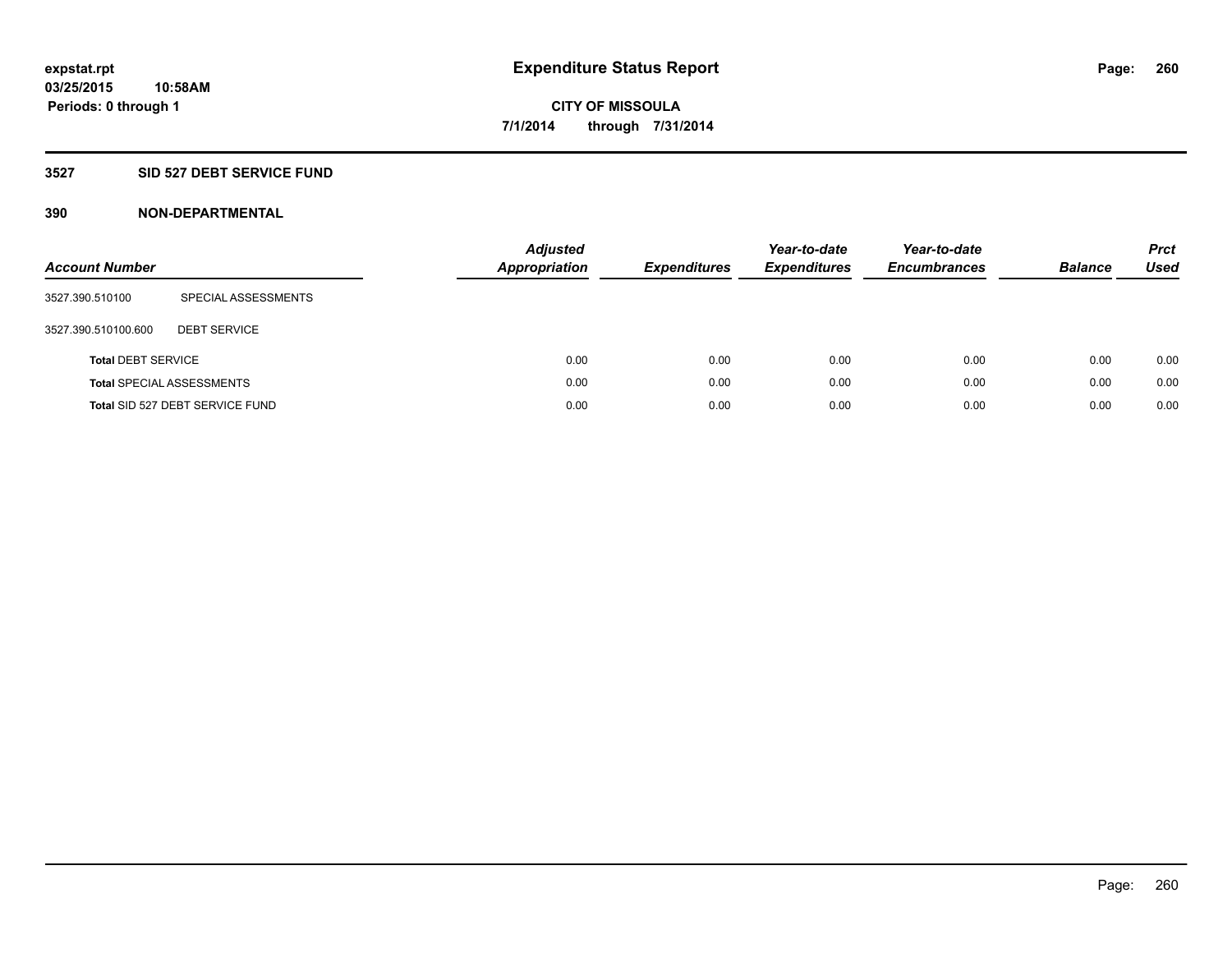#### **3530 SID 530 DEBT SERVICE FUND**

| <b>Account Number</b>             |                                                 | <b>Adjusted</b><br><b>Appropriation</b> | <b>Expenditures</b> | Year-to-date<br><b>Expenditures</b> | Year-to-date<br><b>Encumbrances</b> | <b>Balance</b> | <b>Prct</b><br><b>Used</b> |
|-----------------------------------|-------------------------------------------------|-----------------------------------------|---------------------|-------------------------------------|-------------------------------------|----------------|----------------------------|
| 3530.390.510100                   | SPECIAL ASSESSMENTS                             |                                         |                     |                                     |                                     |                |                            |
| 3530.390.510100.600               | <b>DEBT SERVICE</b>                             |                                         |                     |                                     |                                     |                |                            |
| 3530.390.510100.610.000 PRINCIPAL |                                                 | 670.00                                  | 670.00              | 670.00                              | 0.00                                | 0.00           | 100.00                     |
|                                   | 3530.390.510100.620.000 INTEREST / SERVICE FEES | 10.00                                   | 6.68                | 6.68                                | 0.00                                | 3.32           | 66.80                      |
|                                   | <b>Total SPECIAL ASSESSMENTS</b>                | 680.00                                  | 676.68              | 676.68                              | 0.00                                | 3.32           | 99.51                      |
| 3530.390.521000                   | INTERFUND OPERATING TRANSFERS                   |                                         |                     |                                     |                                     |                |                            |
| 3530.390.521000.800               | OTHER OBJECTS                                   |                                         |                     |                                     |                                     |                |                            |
| <b>Total OTHER OBJECTS</b>        |                                                 | 0.00                                    | 0.00                | 0.00                                | 0.00                                | 0.00           | 0.00                       |
|                                   | <b>Total INTERFUND OPERATING TRANSFERS</b>      | 0.00                                    | 0.00                | 0.00                                | 0.00                                | 0.00           | 0.00                       |
|                                   | Total SID 530 DEBT SERVICE FUND                 | 680.00                                  | 676.68              | 676.68                              | 0.00                                | 3.32           | 99.51                      |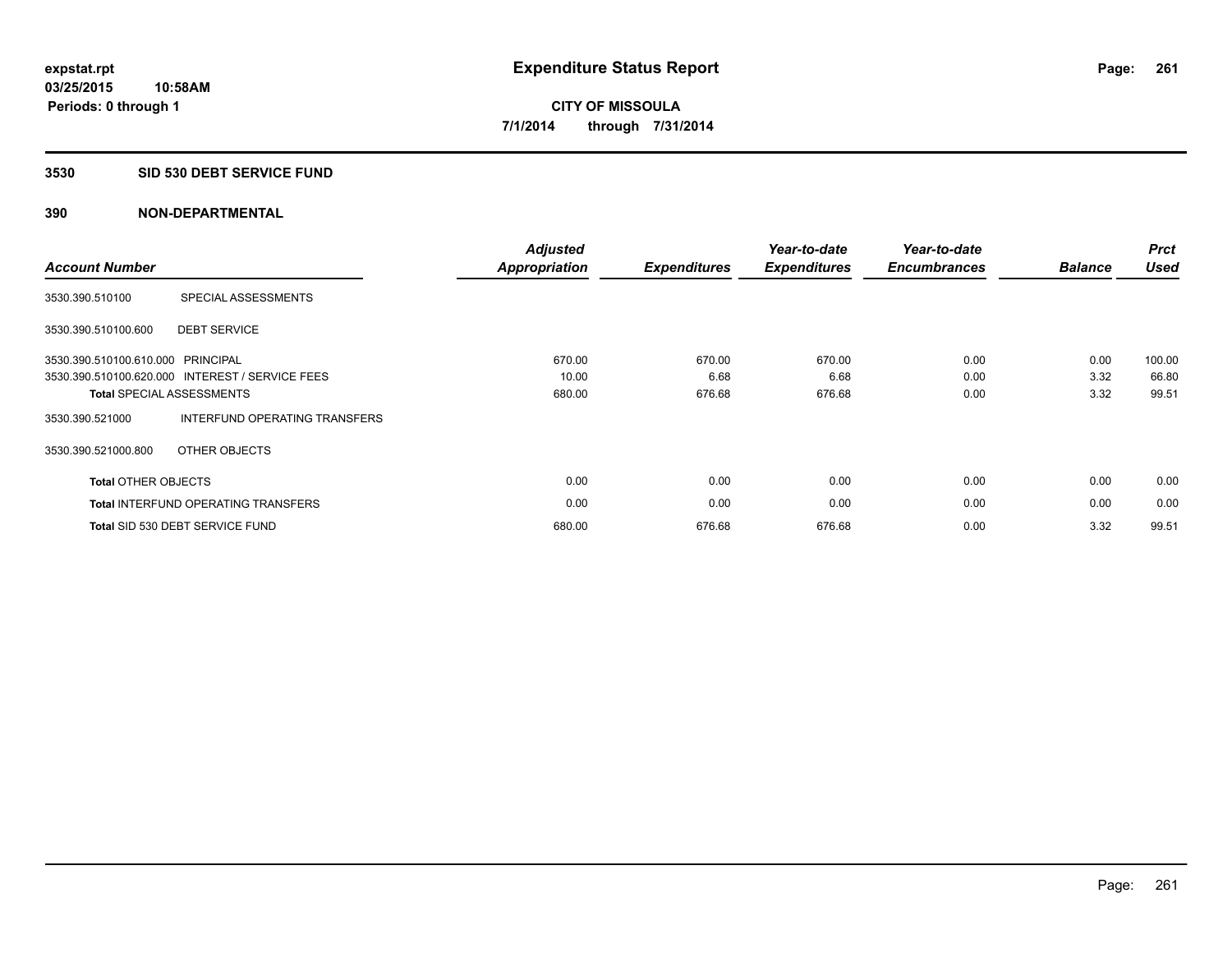### **3531 SID 531 HICKORY ST CALMING**

| <b>Account Number</b> |                                            | <b>Adjusted</b><br><b>Appropriation</b> | <b>Expenditures</b> | Year-to-date<br><b>Expenditures</b> | Year-to-date<br><b>Encumbrances</b> | <b>Balance</b> | <b>Prct</b><br>Used |
|-----------------------|--------------------------------------------|-----------------------------------------|---------------------|-------------------------------------|-------------------------------------|----------------|---------------------|
| 3531.390.521000       | INTERFUND OPERATING TRANSFERS              |                                         |                     |                                     |                                     |                |                     |
| 3531.390.521000.800   | OTHER OBJECTS                              |                                         |                     |                                     |                                     |                |                     |
|                       | <b>Total INTERFUND OPERATING TRANSFERS</b> | 0.00                                    | 0.00                | 0.00                                | 0.00                                | 0.00           | 0.00                |
|                       | <b>Total SID 531 HICKORY ST CALMING</b>    | 0.00                                    | 0.00                | 0.00                                | 0.00                                | 0.00           | 0.00                |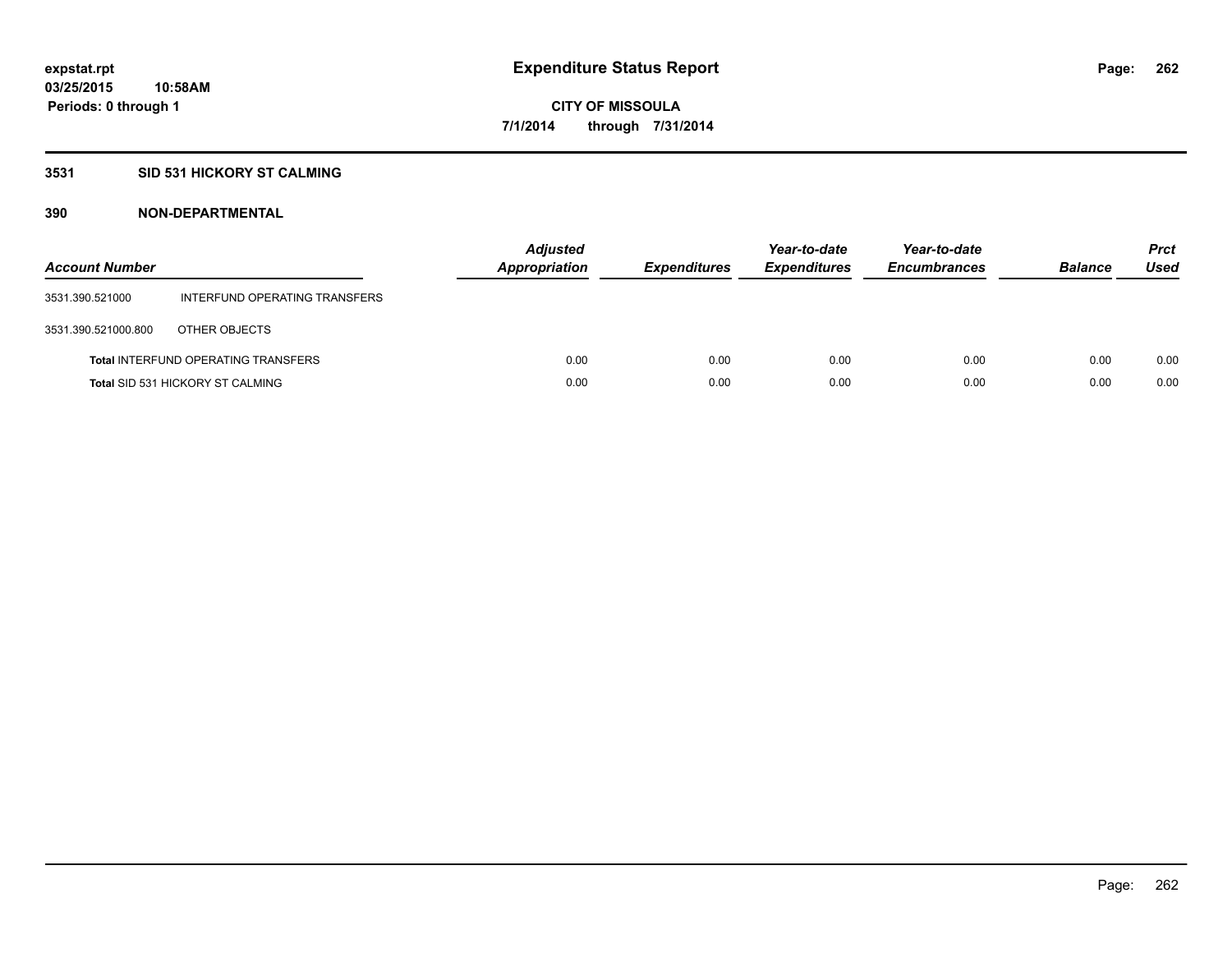#### **3532 SID 532 DEBT SERVICE FUND**

| <b>Account Number</b>             |                                                 | <b>Adjusted</b><br>Appropriation | <b>Expenditures</b> | Year-to-date<br><b>Expenditures</b> | Year-to-date<br><b>Encumbrances</b> | <b>Balance</b> | <b>Prct</b><br><b>Used</b> |
|-----------------------------------|-------------------------------------------------|----------------------------------|---------------------|-------------------------------------|-------------------------------------|----------------|----------------------------|
| 3532.390.510100                   | SPECIAL ASSESSMENTS                             |                                  |                     |                                     |                                     |                |                            |
| 3532.390.510100.600               | <b>DEBT SERVICE</b>                             |                                  |                     |                                     |                                     |                |                            |
| 3532.390.510100.610.000 PRINCIPAL |                                                 | 30,000.00                        | 0.00                | 0.00                                | 0.00                                | 30.000.00      | 0.00                       |
|                                   | 3532.390.510100.620.000 INTEREST / SERVICE FEES | 13.363.00                        | 0.00                | 0.00                                | 0.00                                | 13.363.00      | 0.00                       |
| <b>Total DEBT SERVICE</b>         |                                                 | 43,363.00                        | 0.00                | 0.00                                | 0.00                                | 43.363.00      | 0.00                       |
|                                   | <b>Total SPECIAL ASSESSMENTS</b>                | 43.363.00                        | 0.00                | 0.00                                | 0.00                                | 43.363.00      | 0.00                       |
|                                   | Total SID 532 DEBT SERVICE FUND                 | 43.363.00                        | 0.00                | 0.00                                | 0.00                                | 43.363.00      | 0.00                       |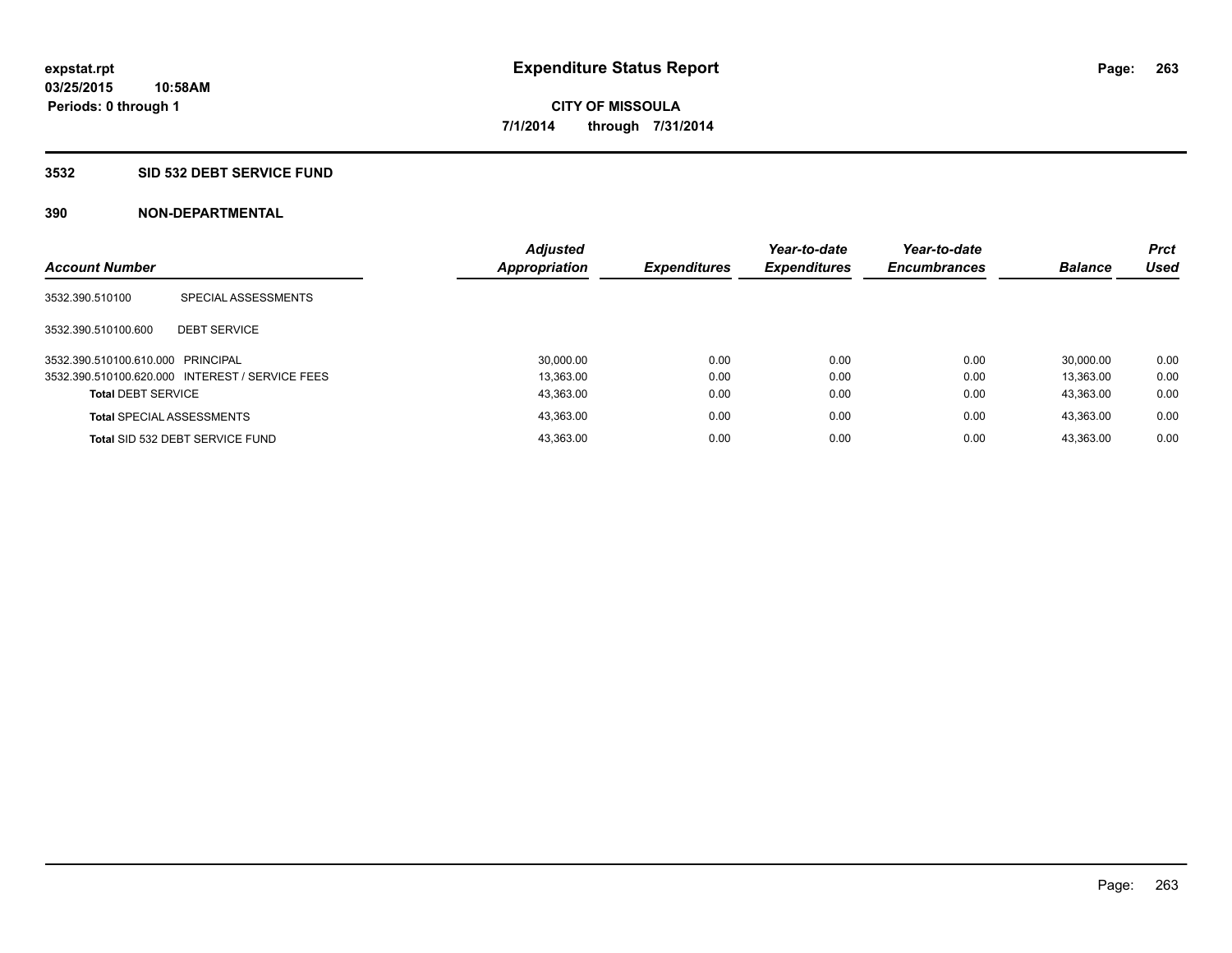### **3533 GILBERT ST SEWER SID DEBT FUND**

| <b>Account Number</b>             |                                                 | <b>Adjusted</b><br><b>Appropriation</b> | <b>Expenditures</b> | Year-to-date<br><b>Expenditures</b> | Year-to-date<br><b>Encumbrances</b> | <b>Balance</b> | <b>Prct</b><br><b>Used</b> |
|-----------------------------------|-------------------------------------------------|-----------------------------------------|---------------------|-------------------------------------|-------------------------------------|----------------|----------------------------|
| 3533.390.510100                   | SPECIAL ASSESSMENTS                             |                                         |                     |                                     |                                     |                |                            |
| 3533.390.510100.500               | <b>FIXED CHARGES</b>                            |                                         |                     |                                     |                                     |                |                            |
| <b>Total FIXED CHARGES</b>        |                                                 | 0.00                                    | 0.00                | 0.00                                | 0.00                                | 0.00           | 0.00                       |
| 3533.390.510100.600               | <b>DEBT SERVICE</b>                             |                                         |                     |                                     |                                     |                |                            |
| 3533.390.510100.610.000 PRINCIPAL |                                                 | 12,000.00                               | 0.00                | 0.00                                | 0.00                                | 12,000.00      | 0.00                       |
|                                   | 3533.390.510100.620.000 INTEREST / SERVICE FEES | 5,775.00                                | 0.00                | 0.00                                | 0.00                                | 5,775.00       | 0.00                       |
|                                   | <b>Total SPECIAL ASSESSMENTS</b>                | 17,775.00                               | 0.00                | 0.00                                | 0.00                                | 17,775.00      | 0.00                       |
| 3533.390.521000                   | INTERFUND OPERATING TRANSFERS                   |                                         |                     |                                     |                                     |                |                            |
| 3533.390.521000.800               | OTHER OBJECTS                                   |                                         |                     |                                     |                                     |                |                            |
|                                   | <b>Total INTERFUND OPERATING TRANSFERS</b>      | 0.00                                    | 0.00                | 0.00                                | 0.00                                | 0.00           | 0.00                       |
|                                   | <b>Total GILBERT ST SEWER SID DEBT FUND</b>     | 17.775.00                               | 0.00                | 0.00                                | 0.00                                | 17,775.00      | 0.00                       |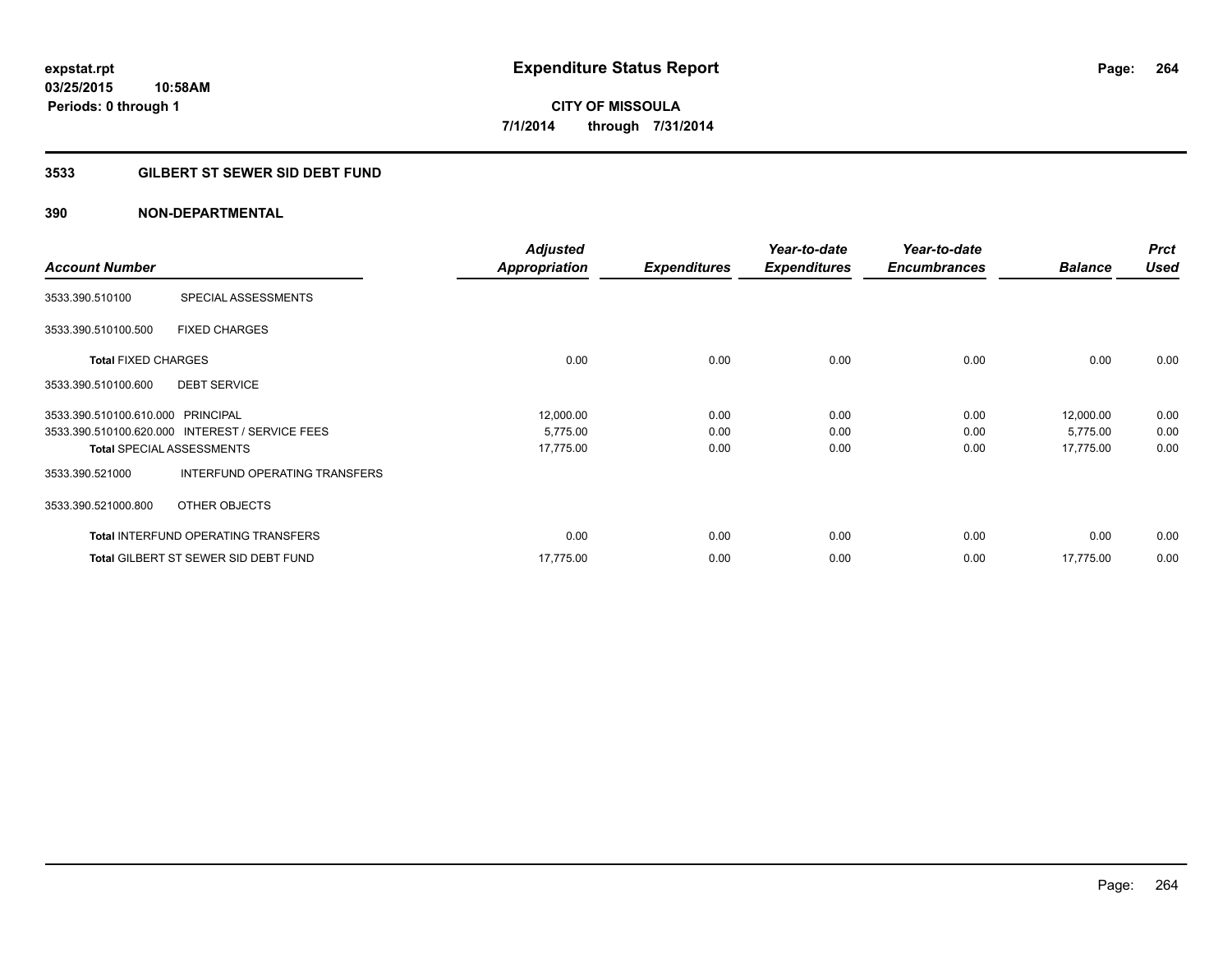### **3534 LINCOLNWOOD SEWER PHASE I**

| <b>Account Number</b>             |                                                 | <b>Adjusted</b><br>Appropriation | <b>Expenditures</b> | Year-to-date<br><b>Expenditures</b> | Year-to-date<br><b>Encumbrances</b> | <b>Balance</b> | <b>Prct</b><br>Used |
|-----------------------------------|-------------------------------------------------|----------------------------------|---------------------|-------------------------------------|-------------------------------------|----------------|---------------------|
| 3534.390.510100                   | SPECIAL ASSESSMENTS                             |                                  |                     |                                     |                                     |                |                     |
| 3534.390.510100.600               | <b>DEBT SERVICE</b>                             |                                  |                     |                                     |                                     |                |                     |
| 3534.390.510100.610.000 PRINCIPAL |                                                 | 12.000.00                        | 0.00                | 0.00                                | 0.00                                | 12.000.00      | 0.00                |
|                                   | 3534.390.510100.620.000 INTEREST / SERVICE FEES | 6.413.00                         | 0.00                | 0.00                                | 0.00                                | 6.413.00       | 0.00                |
| <b>Total SPECIAL ASSESSMENTS</b>  |                                                 | 18.413.00                        | 0.00                | 0.00                                | 0.00                                | 18.413.00      | 0.00                |
|                                   | Total LINCOLNWOOD SEWER PHASE I                 | 18.413.00                        | 0.00                | 0.00                                | 0.00                                | 18.413.00      | 0.00                |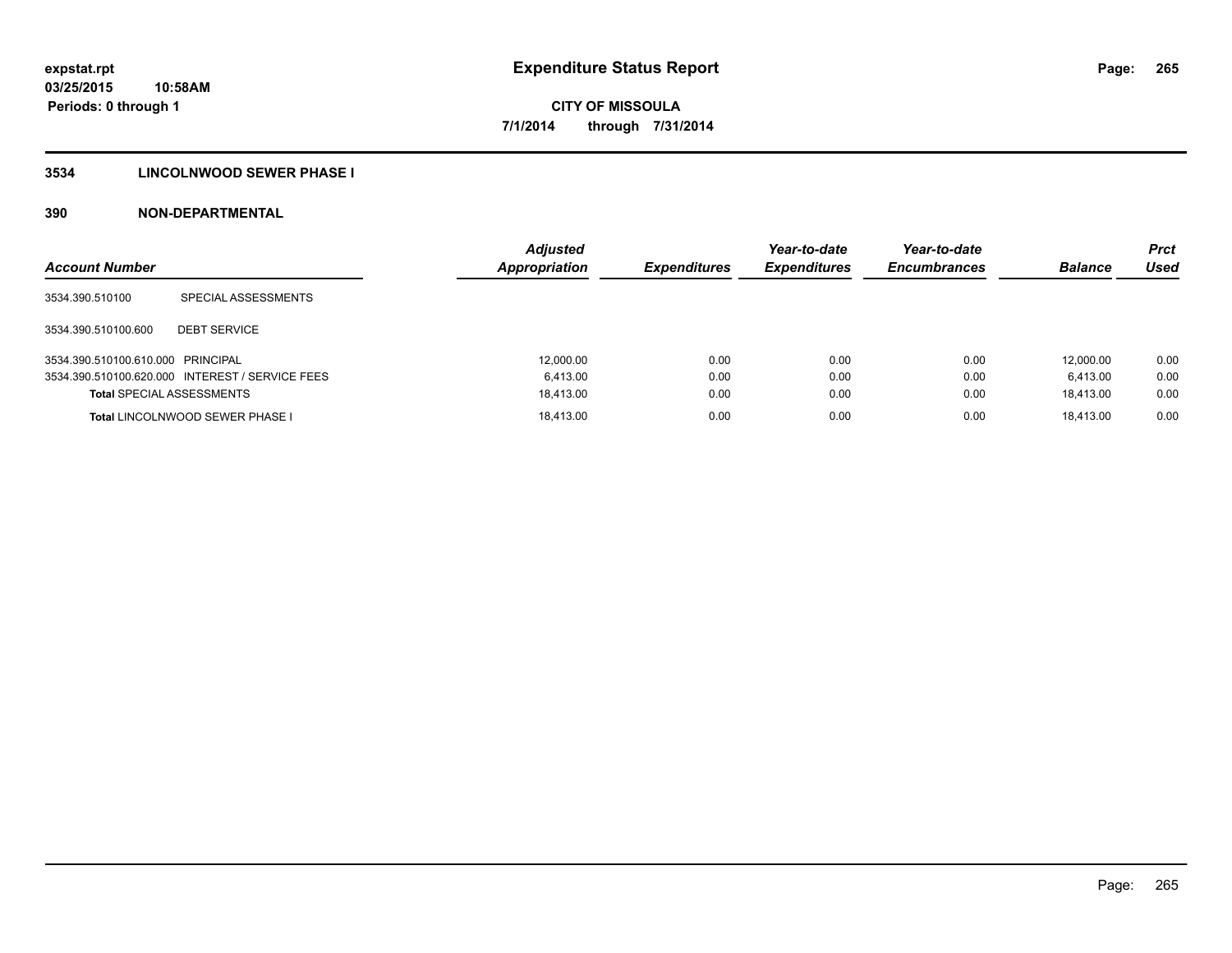### **3535 SLANT STREET TRAFFIC CALMING**

| <b>Account Number</b> |                                            | <b>Adjusted</b><br>Appropriation | <b>Expenditures</b> | Year-to-date<br><b>Expenditures</b> | Year-to-date<br><b>Encumbrances</b> | <b>Balance</b> | <b>Prct</b><br><b>Used</b> |
|-----------------------|--------------------------------------------|----------------------------------|---------------------|-------------------------------------|-------------------------------------|----------------|----------------------------|
| 3535.390.510110       | <b>MERCHANT SERVICES</b>                   |                                  |                     |                                     |                                     |                |                            |
| 3535.390.510110.500   | <b>FIXED CHARGES</b>                       |                                  |                     |                                     |                                     |                |                            |
|                       | <b>Total MERCHANT SERVICES</b>             | 0.00                             | 0.00                | 0.00                                | 0.00                                | 0.00           | 0.00                       |
| 3535.390.521000       | INTERFUND OPERATING TRANSFERS              |                                  |                     |                                     |                                     |                |                            |
| 3535.390.521000.800   | OTHER OBJECTS                              |                                  |                     |                                     |                                     |                |                            |
|                       | <b>Total INTERFUND OPERATING TRANSFERS</b> | 0.00                             | 0.00                | 0.00                                | 0.00                                | 0.00           | 0.00                       |
|                       | <b>Total SLANT STREET TRAFFIC CALMING</b>  | 0.00                             | 0.00                | 0.00                                | 0.00                                | 0.00           | 0.00                       |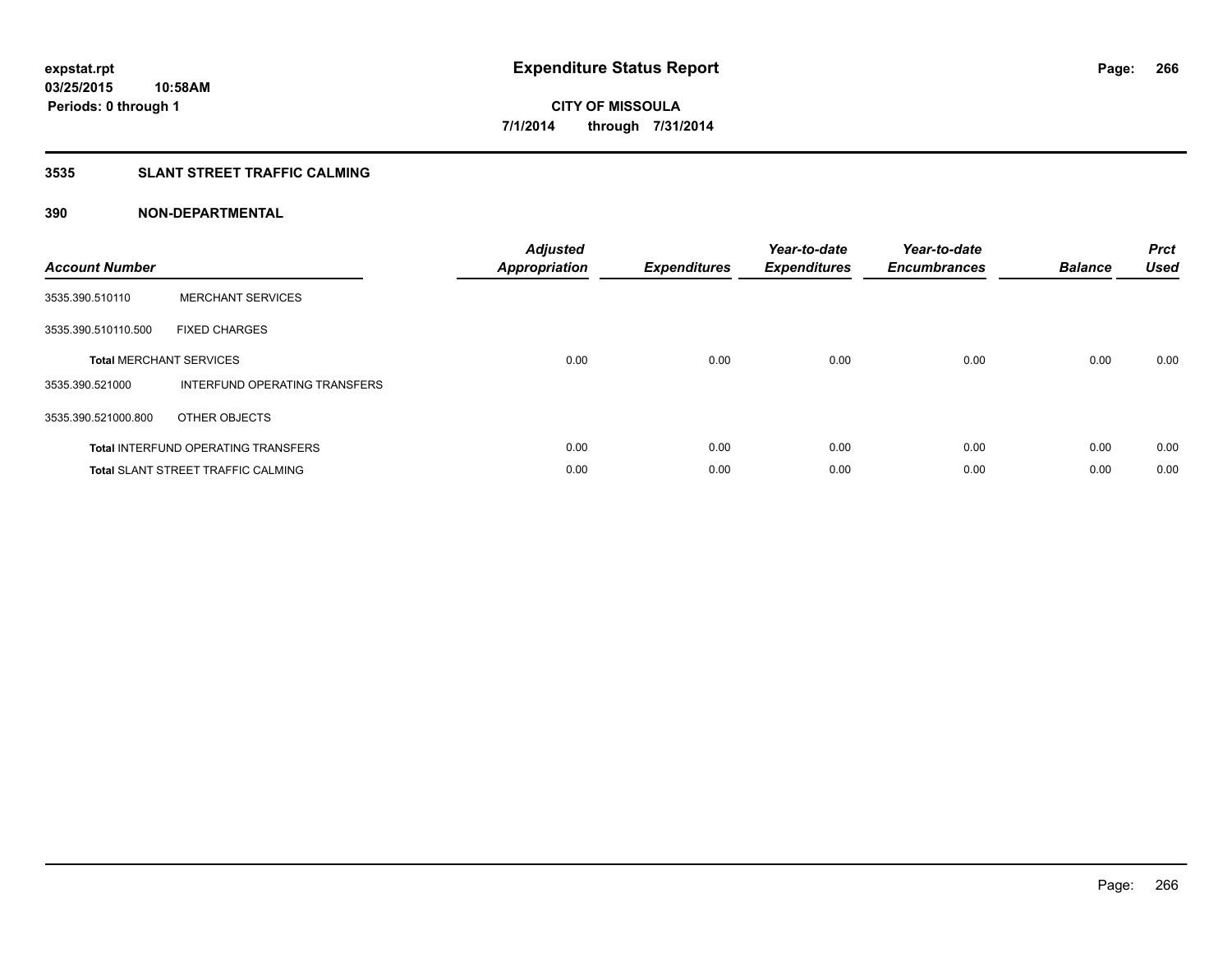### **3536 LINCOLNWOOD SEWER PHASE II**

| <b>Account Number</b>             |                                                 | <b>Adjusted</b><br>Appropriation | <b>Expenditures</b> | Year-to-date<br><b>Expenditures</b> | Year-to-date<br><b>Encumbrances</b> | <b>Balance</b> | <b>Prct</b><br>Used |
|-----------------------------------|-------------------------------------------------|----------------------------------|---------------------|-------------------------------------|-------------------------------------|----------------|---------------------|
| 3536.390.510100                   | SPECIAL ASSESSMENTS                             |                                  |                     |                                     |                                     |                |                     |
| 3536.390.510100.600               | <b>DEBT SERVICE</b>                             |                                  |                     |                                     |                                     |                |                     |
| 3536.390.510100.610.000 PRINCIPAL |                                                 | 20,000.00                        | 0.00                | 0.00                                | 0.00                                | 20.000.00      | 0.00                |
|                                   | 3536.390.510100.620.000 INTEREST / SERVICE FEES | 11,100.00                        | 0.00                | 0.00                                | 0.00                                | 11.100.00      | 0.00                |
| <b>Total SPECIAL ASSESSMENTS</b>  |                                                 | 31,100.00                        | 0.00                | 0.00                                | 0.00                                | 31,100.00      | 0.00                |
|                                   | <b>Total LINCOLNWOOD SEWER PHASE II</b>         | 31,100.00                        | 0.00                | 0.00                                | 0.00                                | 31.100.00      | 0.00                |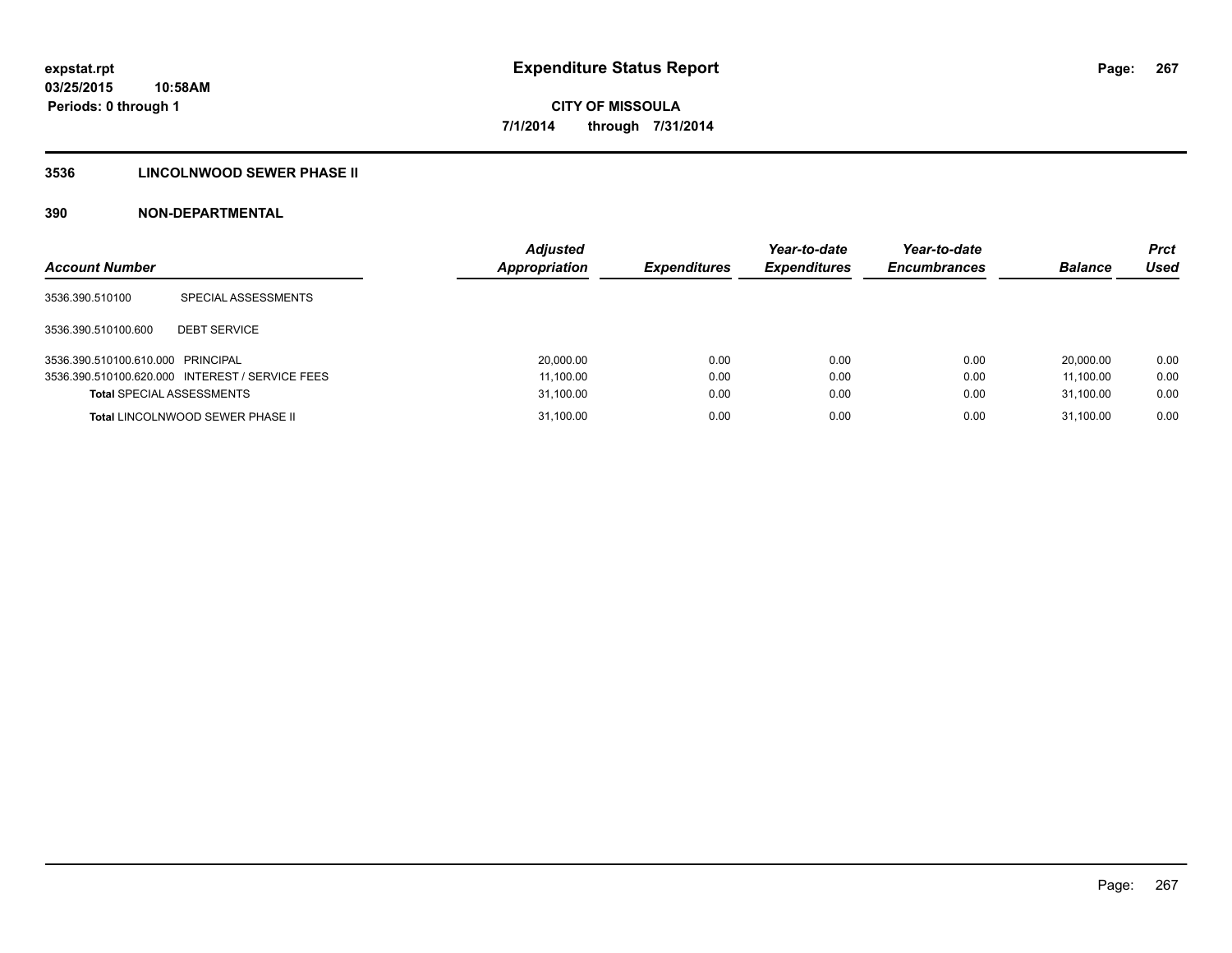### **3539 SOUTH 4TH STREET W TRAFFIC**

| <b>Account Number</b> |                                            | <b>Adjusted</b><br>Appropriation | <b>Expenditures</b> | Year-to-date<br><b>Expenditures</b> | Year-to-date<br><b>Encumbrances</b> | <b>Balance</b> | <b>Prct</b><br>Used |
|-----------------------|--------------------------------------------|----------------------------------|---------------------|-------------------------------------|-------------------------------------|----------------|---------------------|
| 3539.390.521000       | INTERFUND OPERATING TRANSFERS              |                                  |                     |                                     |                                     |                |                     |
| 3539.390.521000.800   | OTHER OBJECTS                              |                                  |                     |                                     |                                     |                |                     |
|                       | <b>Total INTERFUND OPERATING TRANSFERS</b> | 0.00                             | 0.00                | 0.00                                | 0.00                                | 0.00           | 0.00                |
|                       | <b>Total SOUTH 4TH STREET W TRAFFIC</b>    | 0.00                             | 0.00                | 0.00                                | 0.00                                | 0.00           | 0.00                |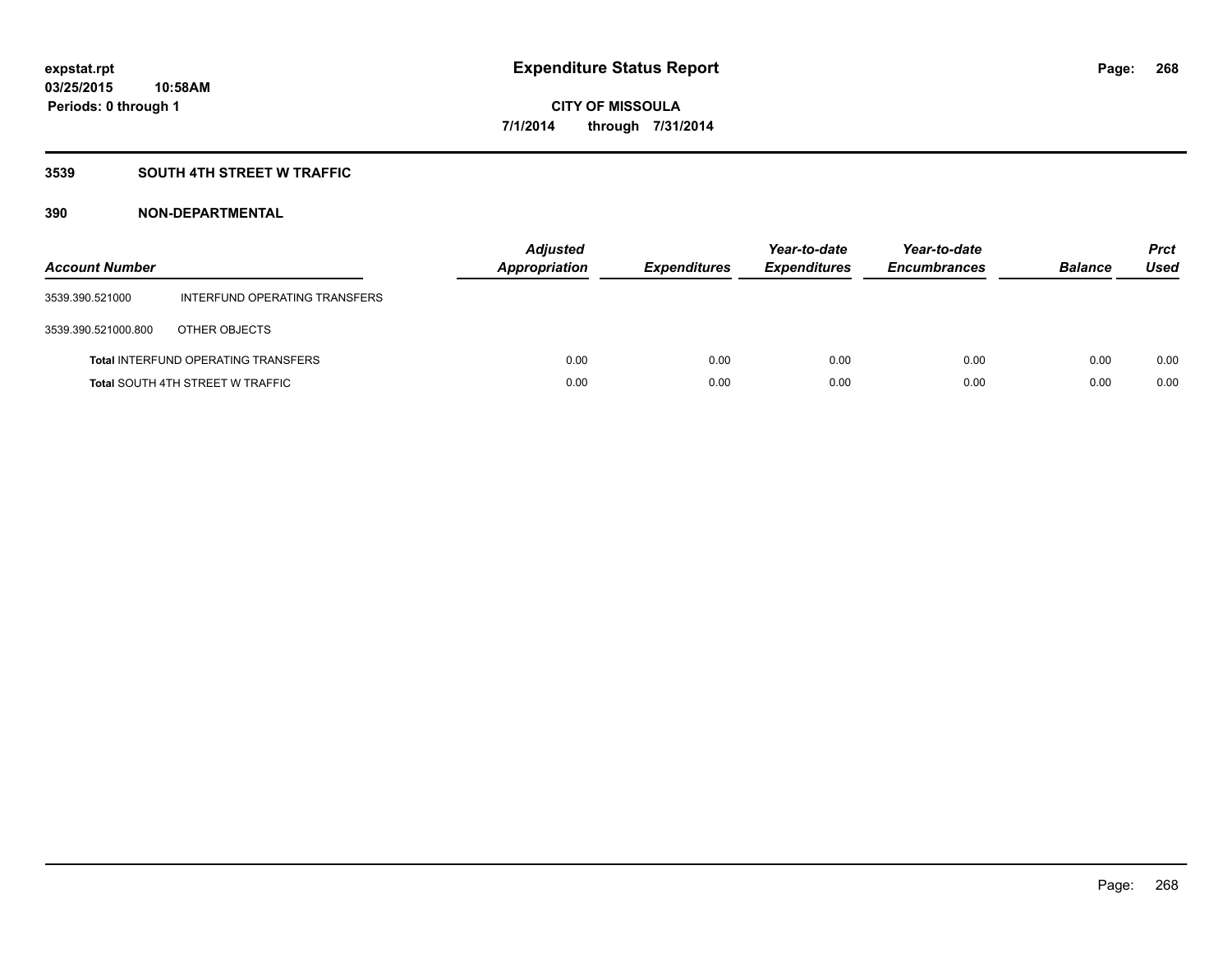#### **3540 SID 540 DEBT SERVICE FUND**

| <b>Account Number</b>             |                                                 | <b>Adjusted</b><br>Appropriation | <b>Expenditures</b> | Year-to-date<br><b>Expenditures</b> | Year-to-date<br><b>Encumbrances</b> | <b>Balance</b> | <b>Prct</b><br><b>Used</b> |
|-----------------------------------|-------------------------------------------------|----------------------------------|---------------------|-------------------------------------|-------------------------------------|----------------|----------------------------|
|                                   |                                                 |                                  |                     |                                     |                                     |                |                            |
| 3540.390.510100                   | SPECIAL ASSESSMENTS                             |                                  |                     |                                     |                                     |                |                            |
| 3540.390.510100.600               | <b>DEBT SERVICE</b>                             |                                  |                     |                                     |                                     |                |                            |
| 3540.390.510100.610.000 PRINCIPAL |                                                 | 70.000.00                        | 0.00                | 0.00                                | 0.00                                | 70.000.00      | 0.00                       |
|                                   | 3540.390.510100.620.000 INTEREST / SERVICE FEES | 52.098.00                        | 0.00                | 0.00                                | 0.00                                | 52.098.00      | 0.00                       |
| <b>Total DEBT SERVICE</b>         |                                                 | 122,098.00                       | 0.00                | 0.00                                | 0.00                                | 122.098.00     | 0.00                       |
|                                   | <b>Total SPECIAL ASSESSMENTS</b>                | 122,098.00                       | 0.00                | 0.00                                | 0.00                                | 122.098.00     | 0.00                       |
|                                   | Total SID 540 DEBT SERVICE FUND                 | 122,098.00                       | 0.00                | 0.00                                | 0.00                                | 122.098.00     | 0.00                       |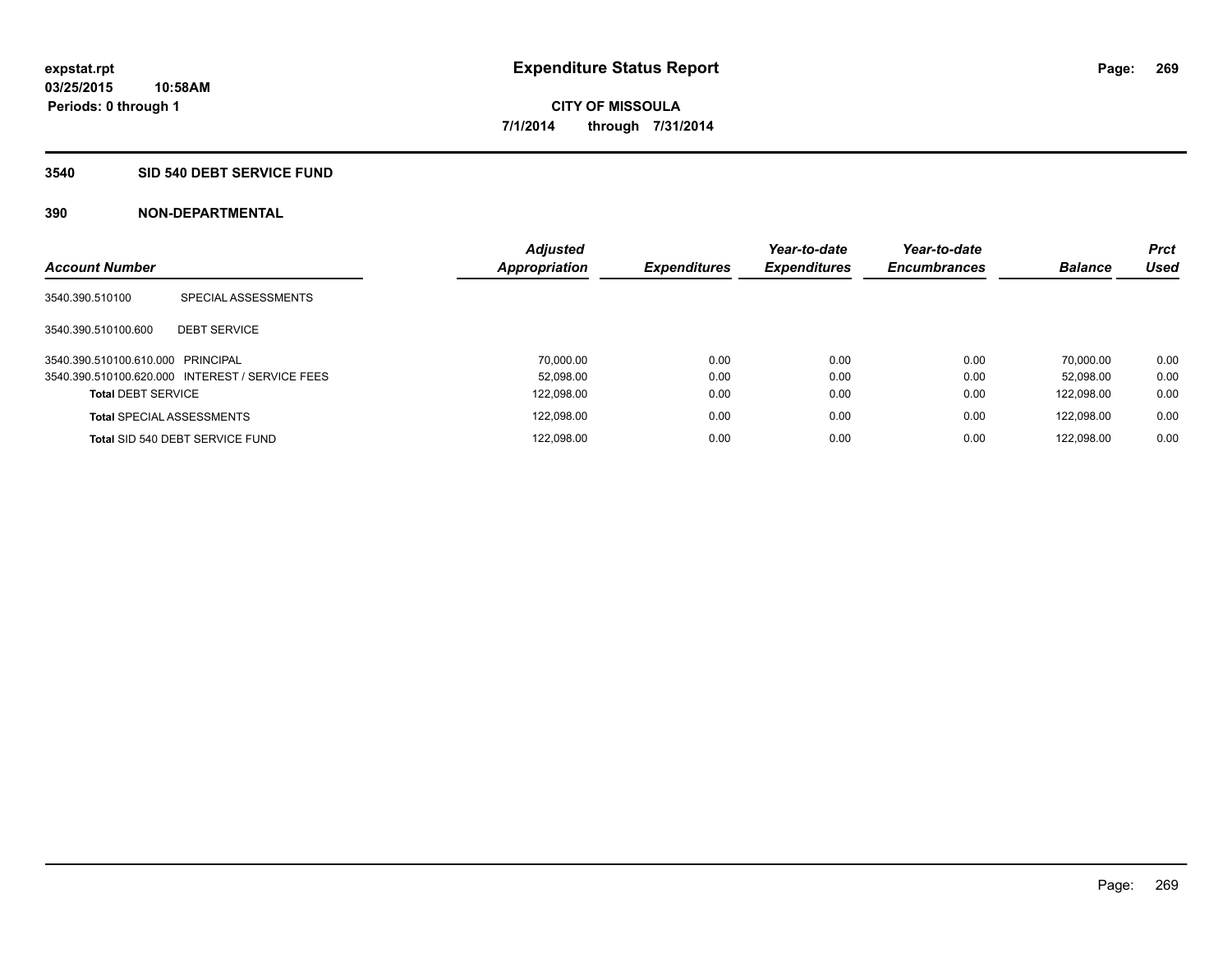#### **3541 SID 541 DEBT SERVICE**

|                                           |                          | <b>Adjusted</b>      |                     | Year-to-date        | Year-to-date        |                | <b>Prct</b> |
|-------------------------------------------|--------------------------|----------------------|---------------------|---------------------|---------------------|----------------|-------------|
| <b>Account Number</b>                     |                          | <b>Appropriation</b> | <b>Expenditures</b> | <b>Expenditures</b> | <b>Encumbrances</b> | <b>Balance</b> | <b>Used</b> |
| 3541.390.510100                           | SPECIAL ASSESSMENTS      |                      |                     |                     |                     |                |             |
| 3541.390.510100.600                       | <b>DEBT SERVICE</b>      |                      |                     |                     |                     |                |             |
| 3541.390.510100.610.000 PRINCIPAL         |                          | 30,000.00            | 0.00                | 0.00                | 0.00                | 30,000.00      | 0.00        |
| 3541.390.510100.620.000 PINEVIEW PARK/INT |                          | 30,383.00            | 0.00                | 0.00                | 0.00                | 30,383.00      | 0.00        |
| <b>Total SPECIAL ASSESSMENTS</b>          |                          | 60,383.00            | 0.00                | 0.00                | 0.00                | 60,383.00      | 0.00        |
| 3541.390.510110                           | <b>MERCHANT SERVICES</b> |                      |                     |                     |                     |                |             |
| 3541.390.510110.500                       | <b>FIXED CHARGES</b>     |                      |                     |                     |                     |                |             |
| <b>Total MERCHANT SERVICES</b>            |                          | 0.00                 | 0.00                | 0.00                | 0.00                | 0.00           | 0.00        |
| Total SID 541 DEBT SERVICE                |                          | 60,383.00            | 0.00                | 0.00                | 0.00                | 60,383.00      | 0.00        |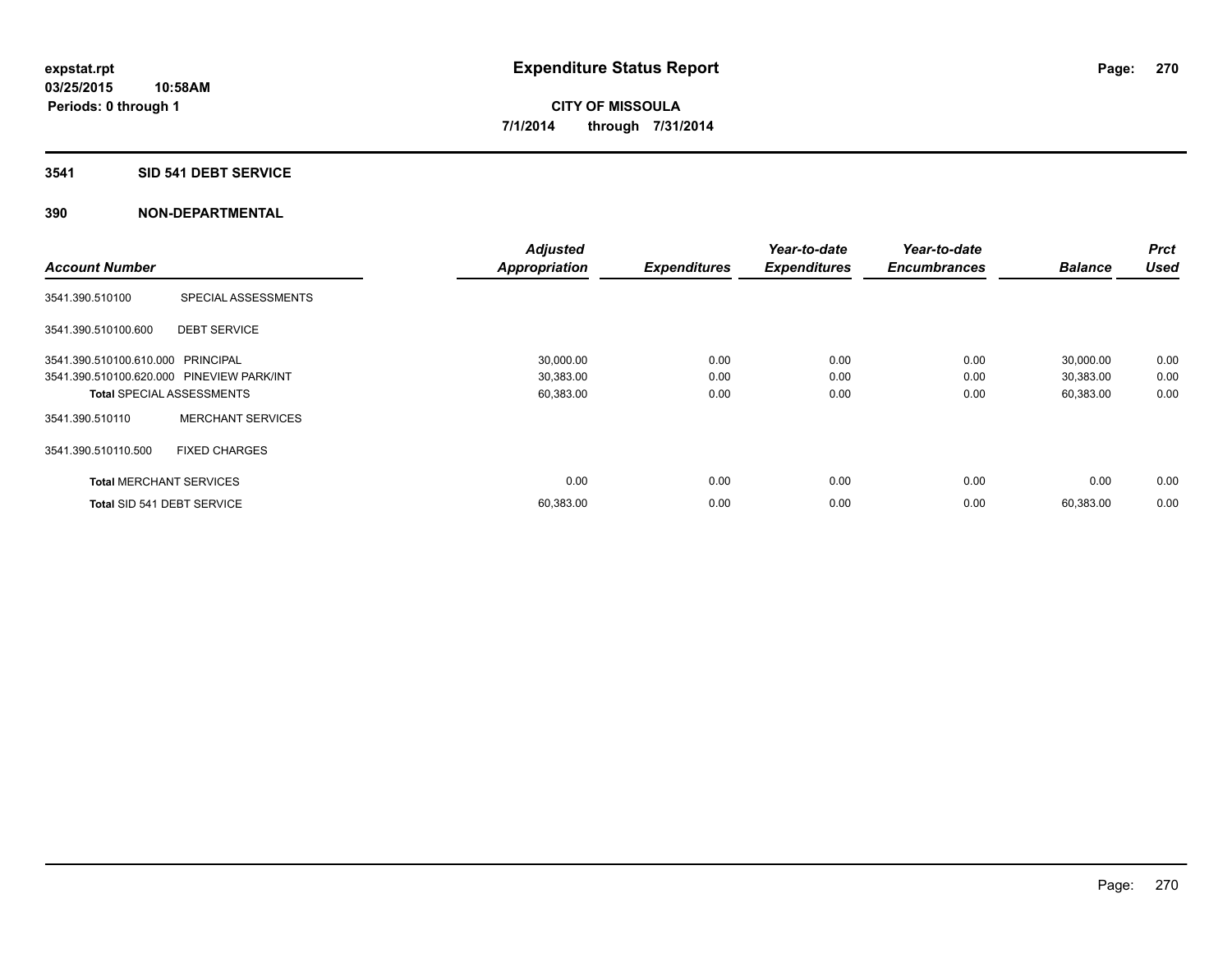#### **3543 SID 543 DEBT SERVICE**

| <b>Account Number</b>      |                                            | <b>Adjusted</b><br><b>Appropriation</b> | <b>Expenditures</b> | Year-to-date<br><b>Expenditures</b> | Year-to-date<br><b>Encumbrances</b> | <b>Balance</b> | <b>Prct</b><br><b>Used</b> |
|----------------------------|--------------------------------------------|-----------------------------------------|---------------------|-------------------------------------|-------------------------------------|----------------|----------------------------|
| 3543.390.510000            | <b>MISCELLANEOUS</b>                       |                                         |                     |                                     |                                     |                |                            |
| 3543.390.510000.800        | OTHER OBJECTS                              |                                         |                     |                                     |                                     |                |                            |
| <b>Total MISCELLANEOUS</b> |                                            | 0.00                                    | 0.00                | 0.00                                | 0.00                                | 0.00           | 0.00                       |
| 3543.390.510100            | SPECIAL ASSESSMENTS                        |                                         |                     |                                     |                                     |                |                            |
| 3543.390.510100.600        | <b>DEBT SERVICE</b>                        |                                         |                     |                                     |                                     |                |                            |
|                            | <b>Total SPECIAL ASSESSMENTS</b>           | 0.00                                    | 0.00                | 0.00                                | 0.00                                | 0.00           | 0.00                       |
| 3543.390.521000            | INTERFUND OPERATING TRANSFERS              |                                         |                     |                                     |                                     |                |                            |
| 3543.390.521000.800        | OTHER OBJECTS                              |                                         |                     |                                     |                                     |                |                            |
|                            | <b>Total INTERFUND OPERATING TRANSFERS</b> | 0.00                                    | 0.00                | 0.00                                | 0.00                                | 0.00           | 0.00                       |
|                            | Total SID 543 DEBT SERVICE                 | 0.00                                    | 0.00                | 0.00                                | 0.00                                | 0.00           | 0.00                       |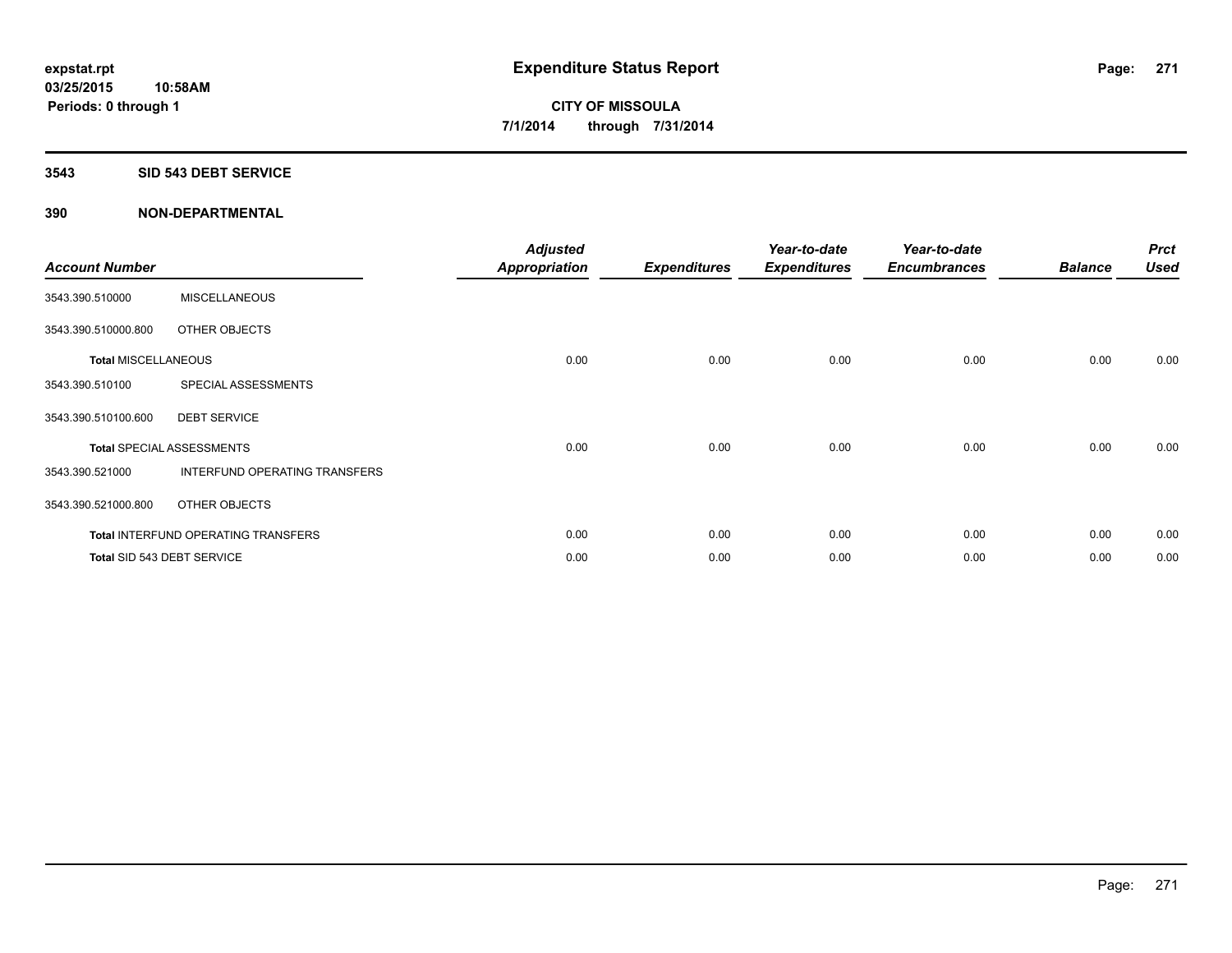### **3544 SID 544 RATTLESNAKE DEBT SERVICE**

| <b>Account Number</b>                      |                                                 | <b>Adjusted</b><br><b>Appropriation</b> | <b>Expenditures</b> | Year-to-date<br><b>Expenditures</b> | Year-to-date<br><b>Encumbrances</b> | <b>Balance</b> | Prct<br><b>Used</b> |
|--------------------------------------------|-------------------------------------------------|-----------------------------------------|---------------------|-------------------------------------|-------------------------------------|----------------|---------------------|
| 3544.390.510100                            | SPECIAL ASSESSMENTS                             |                                         |                     |                                     |                                     |                |                     |
| 3544.390.510100.600                        | <b>DEBT SERVICE</b>                             |                                         |                     |                                     |                                     |                |                     |
| 3544.390.510100.610.000 SID 544C/PRINCIPAL |                                                 | 65.000.00                               | 0.00                | 0.00                                | 0.00                                | 65.000.00      | 0.00                |
|                                            | 3544.390.510100.620.000 INTEREST / SERVICE FEES | 51,638.00                               | 0.00                | 0.00                                | 0.00                                | 51.638.00      | 0.00                |
| <b>Total DEBT SERVICE</b>                  |                                                 | 116,638.00                              | 0.00                | 0.00                                | 0.00                                | 116.638.00     | 0.00                |
| <b>Total NON-DEPARTMENTAL</b>              |                                                 | 116.638.00                              | 0.00                | 0.00                                | 0.00                                | 116.638.00     | 0.00                |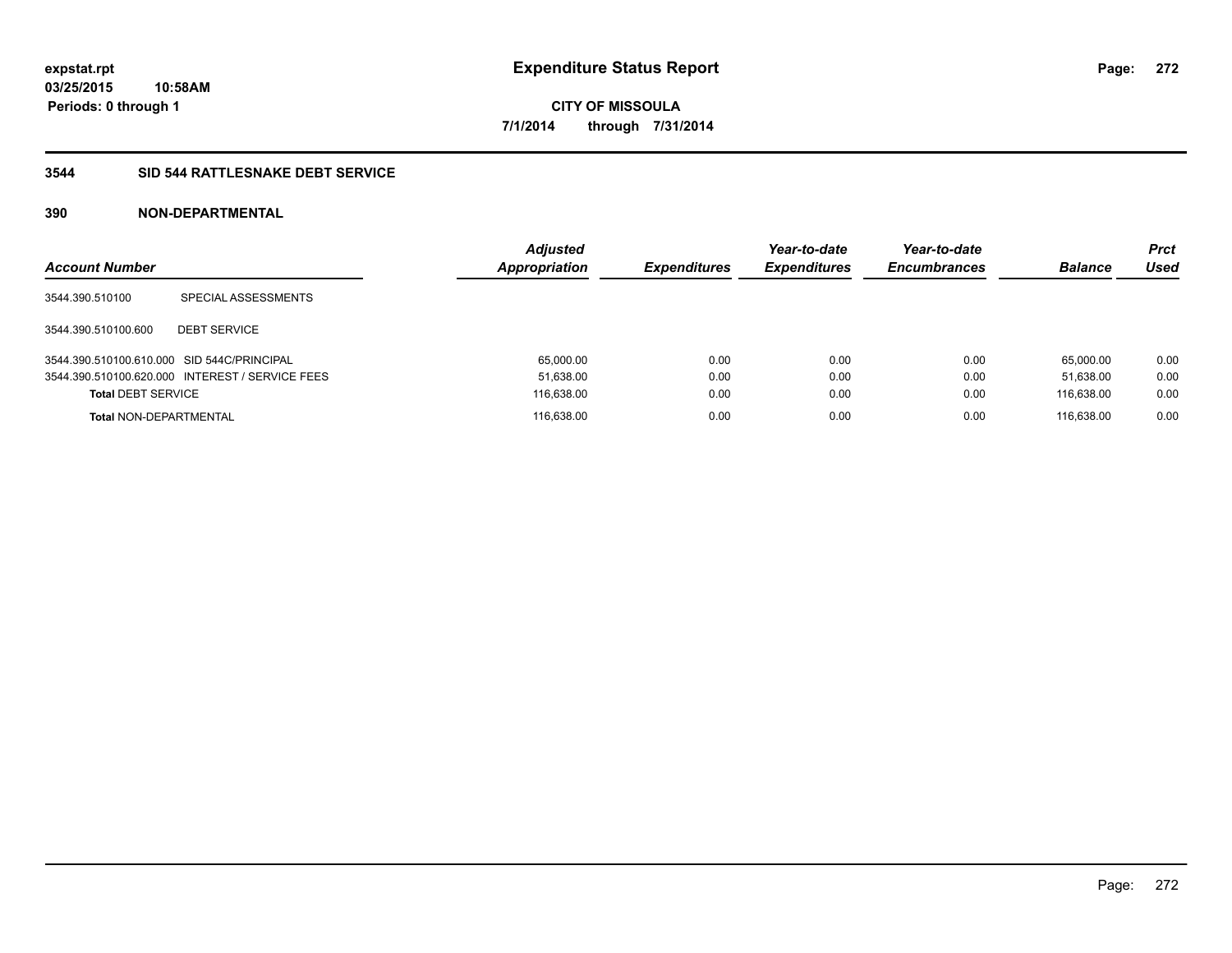### **3544 SID 544 RATTLESNAKE DEBT SERVICE**

### **550 SID 544 PROJECT**

| <b>Account Number</b>     |                                                 | <b>Adjusted</b><br>Appropriation | <b>Expenditures</b> | Year-to-date<br><b>Expenditures</b> | Year-to-date<br><b>Encumbrances</b> | <b>Balance</b> | <b>Prct</b><br>Used |
|---------------------------|-------------------------------------------------|----------------------------------|---------------------|-------------------------------------|-------------------------------------|----------------|---------------------|
| 3544.550.510100           | SPECIAL ASSESSMENTS                             |                                  |                     |                                     |                                     |                |                     |
| 3544.550.510100.600       | <b>DEBT SERVICE</b>                             |                                  |                     |                                     |                                     |                |                     |
|                           | 3544.550.510100.610.000 SID 544B ARRA/PRINCIPAL | 16,000.00                        | 0.00                | 0.00                                | 0.00                                | 16.000.00      | 0.00                |
|                           | 3544.550.510100.620.000 INTEREST / SERVICE FEES | 5.110.00                         | 0.00                | 0.00                                | 0.00                                | 5.110.00       | 0.00                |
| <b>Total DEBT SERVICE</b> |                                                 | 21,110.00                        | 0.00                | 0.00                                | 0.00                                | 21,110.00      | 0.00                |
| Total SID 544 PROJECT     |                                                 | 21.110.00                        | 0.00                | 0.00                                | 0.00                                | 21.110.00      | 0.00                |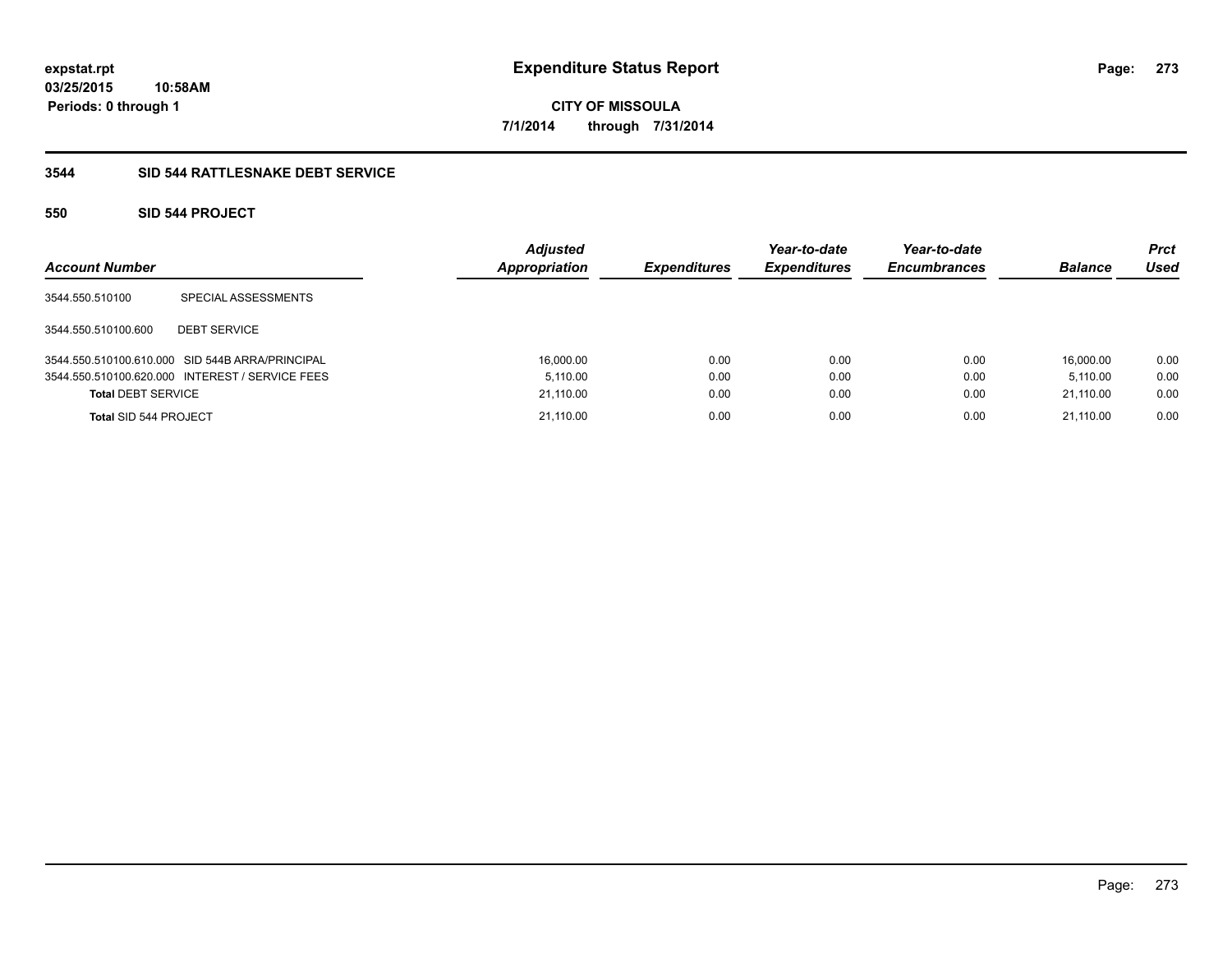### **3544 SID 544 RATTLESNAKE DEBT SERVICE**

### **555 LOLO STREET PROJECT**

| <b>Account Number</b>          |                                                           | <b>Adjusted</b><br><b>Appropriation</b> | <b>Expenditures</b> | Year-to-date<br><b>Expenditures</b> | Year-to-date<br><b>Encumbrances</b> | <b>Balance</b> | <b>Prct</b><br><b>Used</b> |
|--------------------------------|-----------------------------------------------------------|-----------------------------------------|---------------------|-------------------------------------|-------------------------------------|----------------|----------------------------|
| 3544.555.510100                | SPECIAL ASSESSMENTS                                       |                                         |                     |                                     |                                     |                |                            |
| 3544.555.510100.600            | <b>DEBT SERVICE</b>                                       |                                         |                     |                                     |                                     |                |                            |
|                                | 3544.555.510100.610.000 SID 544D LOLOD/PRINCIPAL          | 1,500.00                                | 0.00                | 0.00                                | 0.00                                | 1,500.00       | 0.00                       |
|                                | 3544.555.510100.620.000 SID 544 D INTEREST / SERVICE FEES | 928.00                                  | 0.00                | 0.00                                | 0.00                                | 928.00         | 0.00                       |
|                                | <b>Total SPECIAL ASSESSMENTS</b>                          | 2,428.00                                | 0.00                | 0.00                                | 0.00                                | 2,428.00       | 0.00                       |
| 3544.555.510110                | <b>MERCHANT SERVICES</b>                                  |                                         |                     |                                     |                                     |                |                            |
| 3544.555.510110.500            | <b>FIXED CHARGES</b>                                      |                                         |                     |                                     |                                     |                |                            |
| <b>Total MERCHANT SERVICES</b> |                                                           | 0.00                                    | 0.00                | 0.00                                | 0.00                                | 0.00           | 0.00                       |
|                                | <b>Total LOLO STREET PROJECT</b>                          | 2,428.00                                | 0.00                | 0.00                                | 0.00                                | 2,428.00       | 0.00                       |
|                                | Total SID 544 RATTLESNAKE DEBT SERVICE                    | 140,176.00                              | 0.00                | 0.00                                | 0.00                                | 140.176.00     | 0.00                       |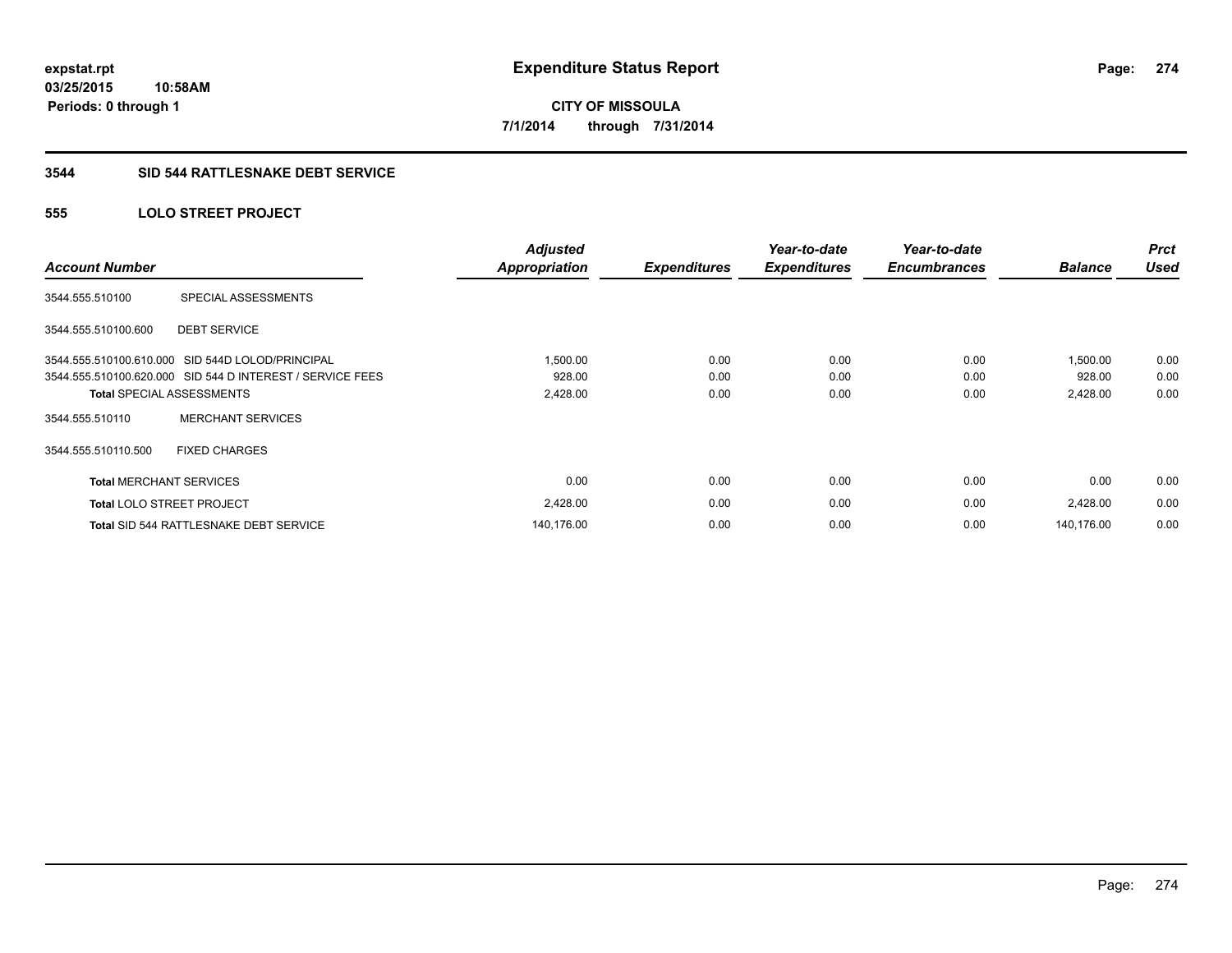#### **3545 SID 545 DEBT SERVICE**

| <b>Account Number</b> |                                            | <b>Adjusted</b><br><b>Appropriation</b> | <b>Expenditures</b> | Year-to-date<br><b>Expenditures</b> | Year-to-date<br><b>Encumbrances</b> | <b>Balance</b> | <b>Prct</b><br><b>Used</b> |
|-----------------------|--------------------------------------------|-----------------------------------------|---------------------|-------------------------------------|-------------------------------------|----------------|----------------------------|
| 3545.390.510100       | SPECIAL ASSESSMENTS                        |                                         |                     |                                     |                                     |                |                            |
| 3545.390.510100.600   | <b>DEBT SERVICE</b>                        |                                         |                     |                                     |                                     |                |                            |
|                       | <b>Total SPECIAL ASSESSMENTS</b>           | 0.00                                    | 0.00                | 0.00                                | 0.00                                | 0.00           | 0.00                       |
| 3545.390.510110       | <b>MERCHANT SERVICES</b>                   |                                         |                     |                                     |                                     |                |                            |
| 3545.390.510110.500   | <b>FIXED CHARGES</b>                       |                                         |                     |                                     |                                     |                |                            |
|                       | <b>Total MERCHANT SERVICES</b>             | 0.00                                    | 0.00                | 0.00                                | 0.00                                | 0.00           | 0.00                       |
| 3545.390.521000       | <b>INTERFUND OPERATING TRANSFERS</b>       |                                         |                     |                                     |                                     |                |                            |
| 3545.390.521000.800   | OTHER OBJECTS                              |                                         |                     |                                     |                                     |                |                            |
|                       | <b>Total INTERFUND OPERATING TRANSFERS</b> | 0.00                                    | 0.00                | 0.00                                | 0.00                                | 0.00           | 0.00                       |
|                       | Total SID 545 DEBT SERVICE                 | 0.00                                    | 0.00                | 0.00                                | 0.00                                | 0.00           | 0.00                       |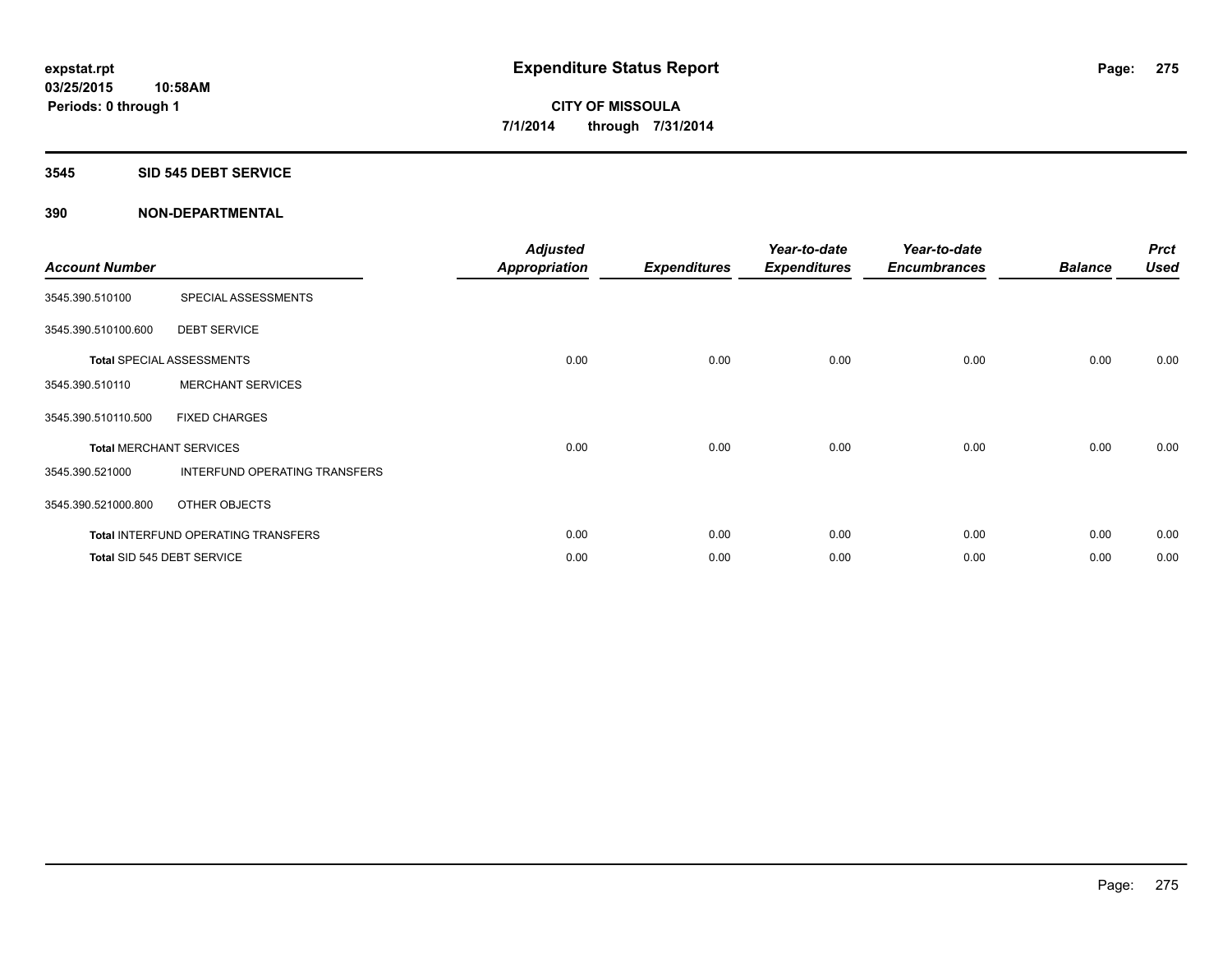#### **3546 SID 546 DEBT SERVICE**

| <b>Account Number</b>     |                                  | <b>Adjusted</b><br><b>Appropriation</b> | <b>Expenditures</b> | Year-to-date<br><b>Expenditures</b> | Year-to-date<br><b>Encumbrances</b> | <b>Balance</b> | <b>Prct</b><br><b>Used</b> |
|---------------------------|----------------------------------|-----------------------------------------|---------------------|-------------------------------------|-------------------------------------|----------------|----------------------------|
| 3546.390.510100           | SPECIAL ASSESSMENTS              |                                         |                     |                                     |                                     |                |                            |
| 3546.390.510100.600       | <b>DEBT SERVICE</b>              |                                         |                     |                                     |                                     |                |                            |
| <b>Total DEBT SERVICE</b> |                                  | 0.00                                    | 0.00                | 0.00                                | 0.00                                | 0.00           | 0.00                       |
|                           | <b>Total SPECIAL ASSESSMENTS</b> | 0.00                                    | 0.00                | 0.00                                | 0.00                                | 0.00           | 0.00                       |
|                           | Total SID 546 DEBT SERVICE       | 0.00                                    | 0.00                | 0.00                                | 0.00                                | 0.00           | 0.00                       |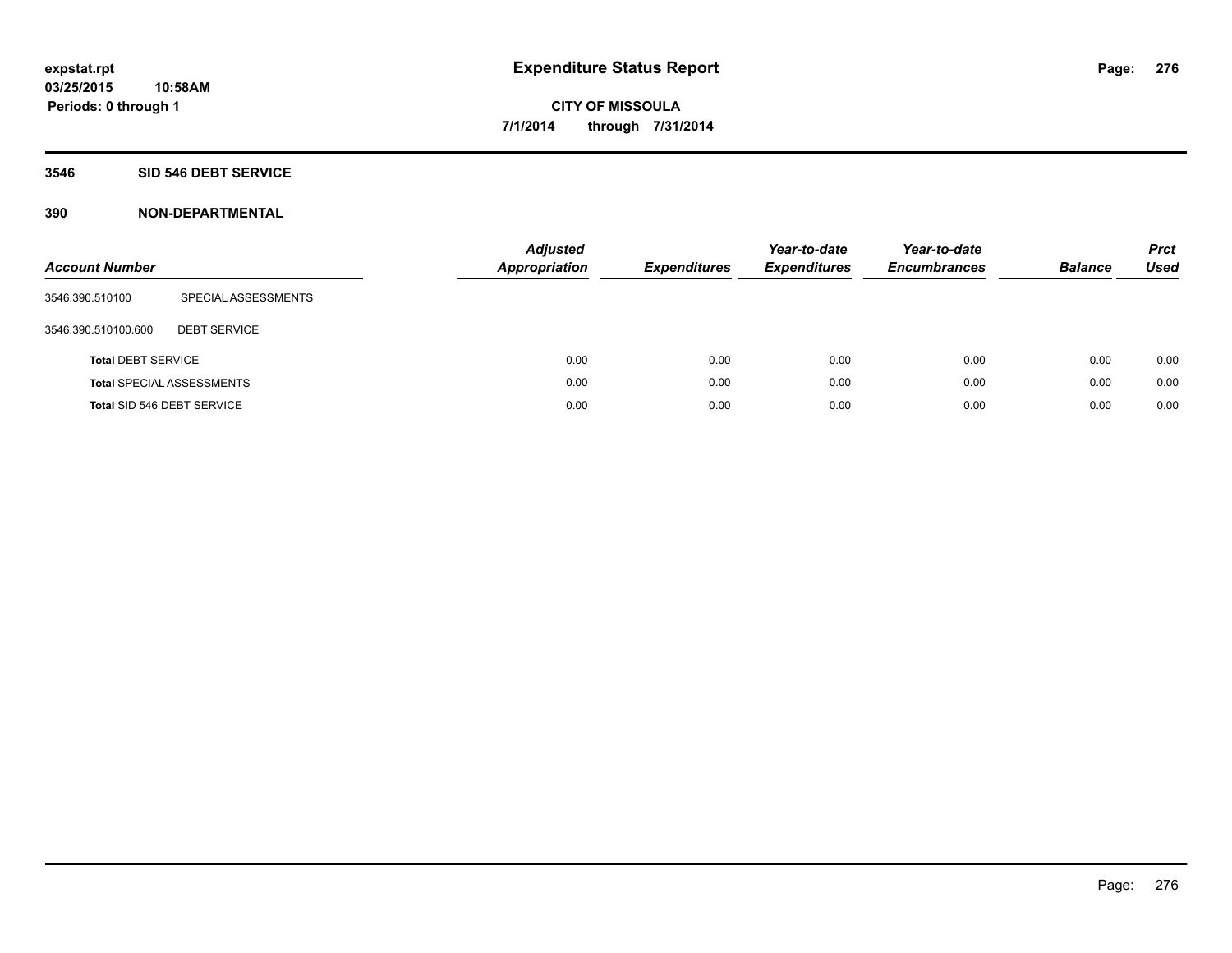### **3548 SID 548-5TH, 6TH & ARTHUR**

| <b>Account Number</b>                      |                                                 | <b>Adjusted</b><br>Appropriation | <b>Expenditures</b> | Year-to-date<br><b>Expenditures</b> | Year-to-date<br><b>Encumbrances</b> | <b>Balance</b> | <b>Prct</b><br>Used |
|--------------------------------------------|-------------------------------------------------|----------------------------------|---------------------|-------------------------------------|-------------------------------------|----------------|---------------------|
| 3548.390.510100                            | SPECIAL ASSESSMENTS                             |                                  |                     |                                     |                                     |                |                     |
| 3548.390.510100.600                        | <b>DEBT SERVICE</b>                             |                                  |                     |                                     |                                     |                |                     |
| 3548.390.510100.610.000 SID 544C/PRINCIPAL |                                                 | 65,000.00                        | 0.00                | 0.00                                | 0.00                                | 65.000.00      | 0.00                |
|                                            | 3548.390.510100.620.000 INTEREST / SERVICE FEES | 48.475.00                        | 0.00                | 0.00                                | 0.00                                | 48.475.00      | 0.00                |
| <b>Total SPECIAL ASSESSMENTS</b>           |                                                 | 113,475.00                       | 0.00                | 0.00                                | 0.00                                | 113.475.00     | 0.00                |
|                                            | Total SID 548-5TH, 6TH & ARTHUR                 | 113.475.00                       | 0.00                | 0.00                                | 0.00                                | 113.475.00     | 0.00                |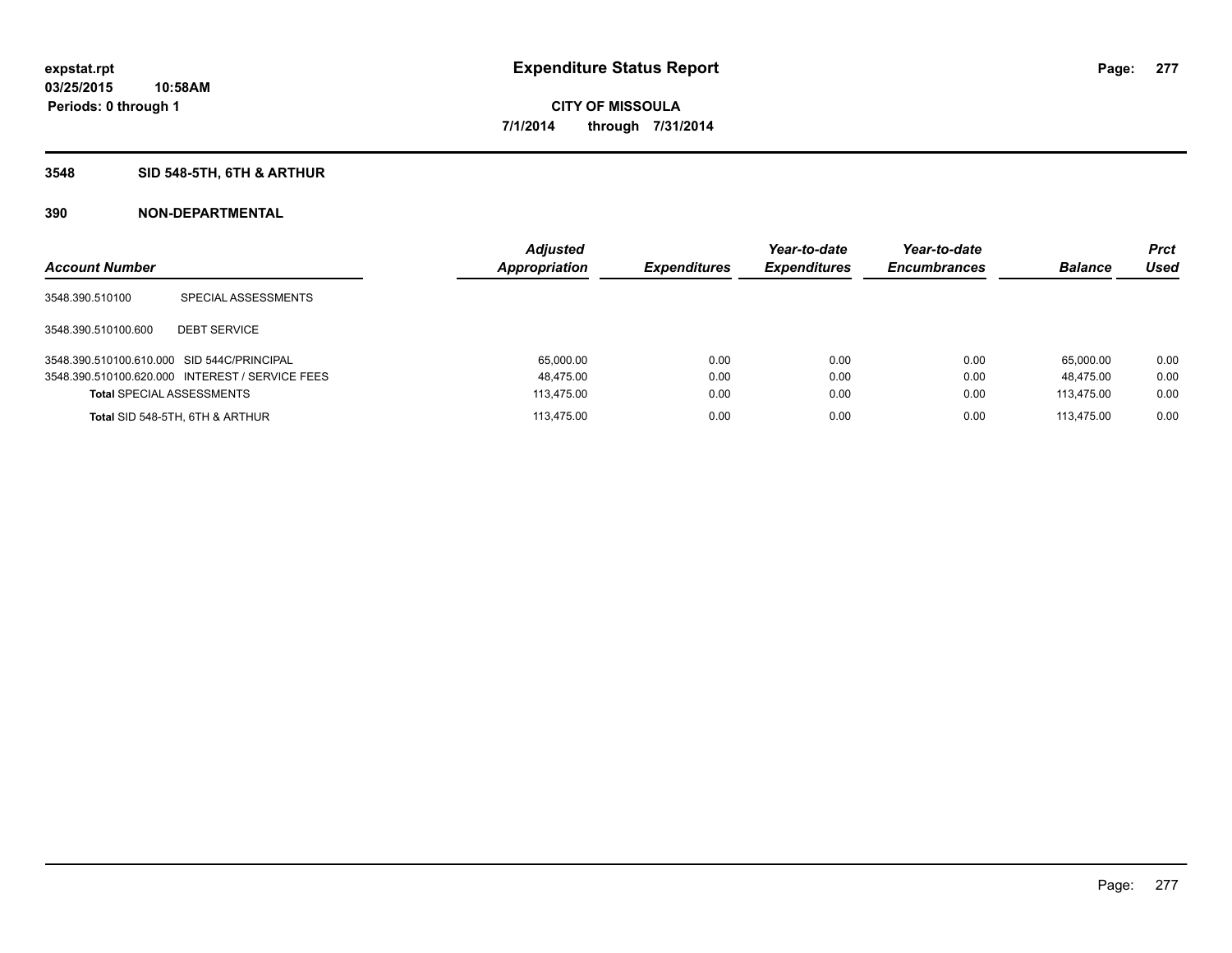#### **4060 CAPITAL IMPROVEMENT PROGRAM FUND**

|                                         |                                          | <b>Adjusted</b>      |                     | Year-to-date        | Year-to-date        |                | <b>Prct</b> |
|-----------------------------------------|------------------------------------------|----------------------|---------------------|---------------------|---------------------|----------------|-------------|
| <b>Account Number</b>                   |                                          | <b>Appropriation</b> | <b>Expenditures</b> | <b>Expenditures</b> | <b>Encumbrances</b> | <b>Balance</b> | <b>Used</b> |
| 4060.390.410000                         | <b>GENERAL GOVERNMENT</b>                |                      |                     |                     |                     |                |             |
| 4060.390.410000.600                     | <b>DEBT SERVICE</b>                      |                      |                     |                     |                     |                |             |
|                                         | <b>Total GENERAL GOVERNMENT</b>          | 0.00                 | 0.00                | 0.00                | 0.00                | 0.00           | 0.00        |
| 4060.390.410001                         | CORE OPERATING LIGHT VEHICLES            |                      |                     |                     |                     |                |             |
| 4060.390.410001.900                     | <b>CAPITAL OUTLAY</b>                    |                      |                     |                     |                     |                |             |
|                                         | Total CORE OPERATING LIGHT VEHICLES      | 0.00                 | 0.00                | 0.00                | 0.00                | 0.00           | 0.00        |
| 4060.390.410211                         | MAYORS NEIGHBORHOOD OFFICE REMODEL       |                      |                     |                     |                     |                |             |
| 4060.390.410211.900                     | CAPITAL OUTLAY                           |                      |                     |                     |                     |                |             |
|                                         | Total MAYORS NEIGHBORHOOD OFFICE REMODEL | 0.00                 | 0.00                | 0.00                | 0.00                | 0.00           | 0.00        |
| 4060.390.410360                         | <b>CITY HALL EXPANSION</b>               |                      |                     |                     |                     |                |             |
| 4060.390.410360.800                     | OTHER OBJECTS                            |                      |                     |                     |                     |                |             |
| Total CITY HALL EXPANSION               |                                          | 0.00                 | 0.00                | 0.00                | 0.00                | 0.00           | 0.00        |
| 4060.390.410368                         | MUNI COURT EXPANSION DEBT SERVICE        |                      |                     |                     |                     |                |             |
| 4060.390.410368.600                     | <b>DEBT SERVICE</b>                      |                      |                     |                     |                     |                |             |
| 4060.390.410368.610.000 PRINCIPAL       |                                          | 50,000.00            | 0.00                | 0.00                | 0.00                | 50,000.00      | 0.00        |
| 4060.390.410368.620.000 INTEREST & FEES |                                          | 33,985.00            | 0.00                | 0.00                | 0.00                | 33,985.00      | 0.00        |
|                                         | Total MUNI COURT EXPANSION DEBT SERVICE  | 83,985.00            | 0.00                | 0.00                | 0.00                | 83,985.00      | 0.00        |
| 4060.390.410550                         | <b>ACCOUNTING</b>                        |                      |                     |                     |                     |                |             |
| 4060.390.410550.900                     | <b>CAPITAL OUTLAY</b>                    |                      |                     |                     |                     |                |             |
| <b>Total ACCOUNTING</b>                 |                                          | 0.00                 | 0.00                | 0.00                | 0.00                | 0.00           | 0.00        |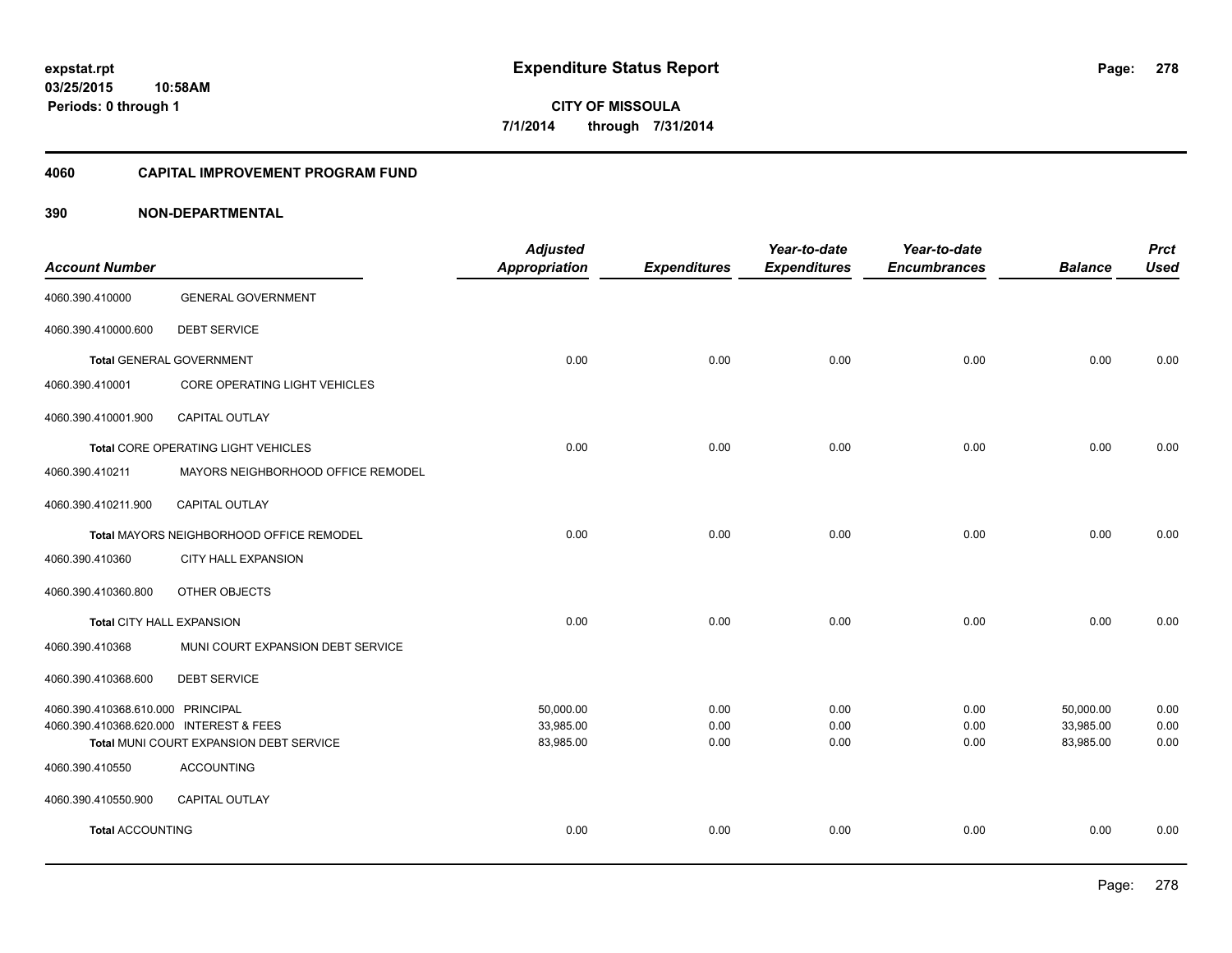#### **4060 CAPITAL IMPROVEMENT PROGRAM FUND**

| <b>Account Number</b> |                                                             | <b>Adjusted</b><br>Appropriation | <b>Expenditures</b> | Year-to-date<br><b>Expenditures</b> | Year-to-date<br><b>Encumbrances</b> | <b>Balance</b> | <b>Prct</b><br><b>Used</b> |
|-----------------------|-------------------------------------------------------------|----------------------------------|---------------------|-------------------------------------|-------------------------------------|----------------|----------------------------|
| 4060.390.410560       | <b>COPIERS/COMPUTER EQUIP</b>                               |                                  |                     |                                     |                                     |                |                            |
| 4060.390.410560.900   | <b>CAPITAL OUTLAY</b>                                       |                                  |                     |                                     |                                     |                |                            |
|                       | Total COPIERS/COMPUTER EQUIP                                | 0.00                             | 0.00                | 0.00                                | 0.00                                | 0.00           | 0.00                       |
| 4060.390.410587       | <b>CUSTOMER SERVICE REQUEST MODULE</b>                      |                                  |                     |                                     |                                     |                |                            |
| 4060.390.410587.900   | CAPITAL OUTLAY                                              |                                  |                     |                                     |                                     |                |                            |
|                       | Total CUSTOMER SERVICE REQUEST MODULE                       | 0.00                             | 0.00                | 0.00                                | 0.00                                | 0.00           | 0.00                       |
| 4060.390.411011       | DVS-COMPUTERS & ACCESSORIES                                 |                                  |                     |                                     |                                     |                |                            |
| 4060.390.411011.900   | CAPITAL OUTLAY                                              |                                  |                     |                                     |                                     |                |                            |
|                       | Total DVS-COMPUTERS & ACCESSORIES                           | 0.00                             | 0.00                | 0.00                                | 0.00                                | 0.00           | 0.00                       |
| 4060.390.411241       | <b>ENERGY CONSERVATION CLIMATE ACTION</b>                   |                                  |                     |                                     |                                     |                |                            |
| 4060.390.411241.900   | CAPITAL OUTLAY                                              |                                  |                     |                                     |                                     |                |                            |
|                       | Total ENERGY CONSERVATION CLIMATE ACTION                    | 0.00                             | 0.00                | 0.00                                | 0.00                                | 0.00           | 0.00                       |
| 4060.390.411242       | COUNCIL CHAMBERS HVAC                                       |                                  |                     |                                     |                                     |                |                            |
| 4060.390.411242.900   | CAPITAL OUTLAY                                              |                                  |                     |                                     |                                     |                |                            |
|                       | 4060.390.411242.930.000 CITY HALL ELEVATOR REPAIR           | 25,000.00                        | 0.00                | 0.00                                | 0.00                                | 25,000.00      | 0.00                       |
|                       | Total COUNCIL CHAMBERS HVAC                                 | 25,000.00                        | 0.00                | 0.00                                | 0.00                                | 25,000.00      | 0.00                       |
| 4060.390.411300       | <b>VOIP</b>                                                 |                                  |                     |                                     |                                     |                |                            |
| 4060.390.411300.600   | <b>DEBT SERVICE</b>                                         |                                  |                     |                                     |                                     |                |                            |
|                       | 4060.390.411300.610.000 INTERNALLY FINANCED EQUIP/PRINCIPAL | 148,493.00                       | 0.00                | 0.00                                | 0.00                                | 148,493.00     | 0.00                       |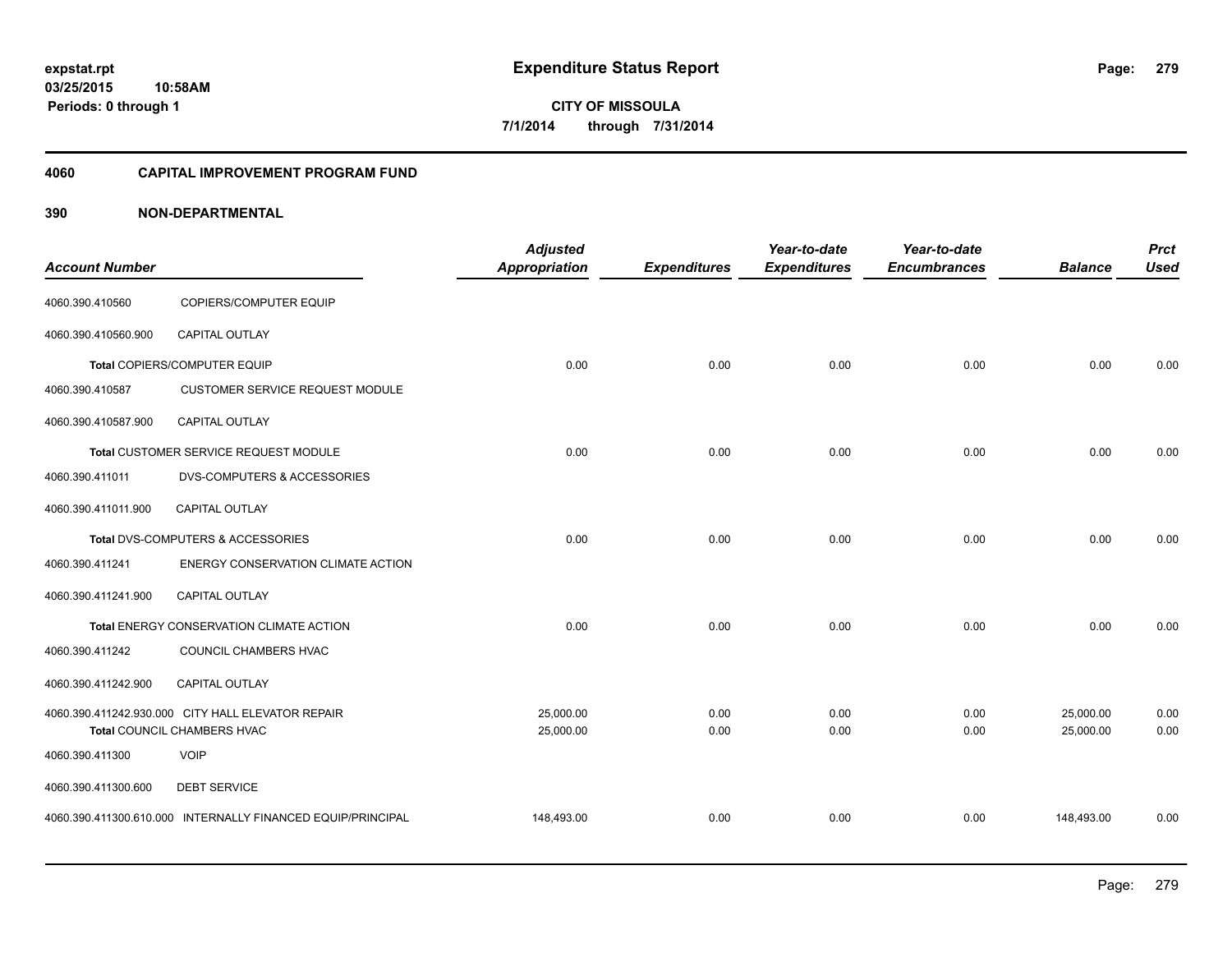#### **4060 CAPITAL IMPROVEMENT PROGRAM FUND**

| <b>Account Number</b>           |                                                          | <b>Adjusted</b><br>Appropriation | <b>Expenditures</b> | Year-to-date<br><b>Expenditures</b> | Year-to-date<br><b>Encumbrances</b> | <b>Balance</b>          | <b>Prct</b><br><b>Used</b> |
|---------------------------------|----------------------------------------------------------|----------------------------------|---------------------|-------------------------------------|-------------------------------------|-------------------------|----------------------------|
| <b>Total VOIP</b>               | 4060.390.411300.620.000 INTEREST / SERVICE FEES          | 11,184.00<br>159,677.00          | 0.00<br>0.00        | 0.00<br>0.00                        | 0.00<br>0.00                        | 11,184.00<br>159,677.00 | 0.00<br>0.00               |
| 4060.390.420001                 | PUBLIC SAFETY OPERATING/LIGHT VEHICLES                   |                                  |                     |                                     |                                     |                         |                            |
| 4060.390.420001.900             | <b>CAPITAL OUTLAY</b>                                    |                                  |                     |                                     |                                     |                         |                            |
|                                 | Total PUBLIC SAFETY OPERATING/LIGHT VEHICLES             | 0.00                             | 0.00                | 0.00                                | 0.00                                | 0.00                    | 0.00                       |
| 4060.390.420002                 | PUBLIC SAFETY CORE HEAVY EQUIP                           |                                  |                     |                                     |                                     |                         |                            |
| 4060.390.420002.900             | <b>CAPITAL OUTLAY</b>                                    |                                  |                     |                                     |                                     |                         |                            |
|                                 | 4060.390.420002.940.000 PS CORE HEAVY EQUIPMENT          | 0.00                             | 566.08              | 566.08                              | 0.00                                | $-566.08$               | 0.00                       |
|                                 | Total PUBLIC SAFETY CORE HEAVY EQUIP                     | 0.00                             | 566.08              | 566.08                              | 0.00                                | $-566.08$               | 0.00                       |
| 4060.390.430000                 | ADA IMPLEMENTATION                                       |                                  |                     |                                     |                                     |                         |                            |
| 4060.390.430000.900             | <b>CAPITAL OUTLAY</b>                                    |                                  |                     |                                     |                                     |                         |                            |
| <b>Total ADA IMPLEMENTATION</b> |                                                          | 0.00                             | 0.00                | 0.00                                | 0.00                                | 0.00                    | 0.00                       |
| 4060.390.430001                 | PW CORE OPERATING LIGHT VEHICLES                         |                                  |                     |                                     |                                     |                         |                            |
| 4060.390.430001.900             | CAPITAL OUTLAY                                           |                                  |                     |                                     |                                     |                         |                            |
|                                 | 4060.390.430001.940.000 PW CORE OPERATING LIGHT VEHICLES | 0.00                             | 33,635.00           | 33,635.00                           | 0.00                                | $-33.635.00$            | 0.00                       |
|                                 | Total PW CORE OPERATING LIGHT VEHICLES                   | 0.00                             | 33,635.00           | 33,635.00                           | 0.00                                | $-33,635.00$            | 0.00                       |
| 4060.390.430002                 | PW CORE HEAVY EQUIPMENT                                  |                                  |                     |                                     |                                     |                         |                            |
| 4060.390.430002.900             | <b>CAPITAL OUTLAY</b>                                    |                                  |                     |                                     |                                     |                         |                            |
|                                 | 4060.390.430002.940.000 PW CORE HEAVY EQUIPMENT          | 0.00                             | 22.75               | 22.75                               | 0.00                                | $-22.75$                | 0.00                       |
|                                 | Total PW CORE HEAVY EQUIPMENT                            | 0.00                             | 22.75               | 22.75                               | 0.00                                | $-22.75$                | 0.00                       |
| 4060.390.430004                 | <b>TRAFFIC SIGNAL LED CONVERSION</b>                     |                                  |                     |                                     |                                     |                         |                            |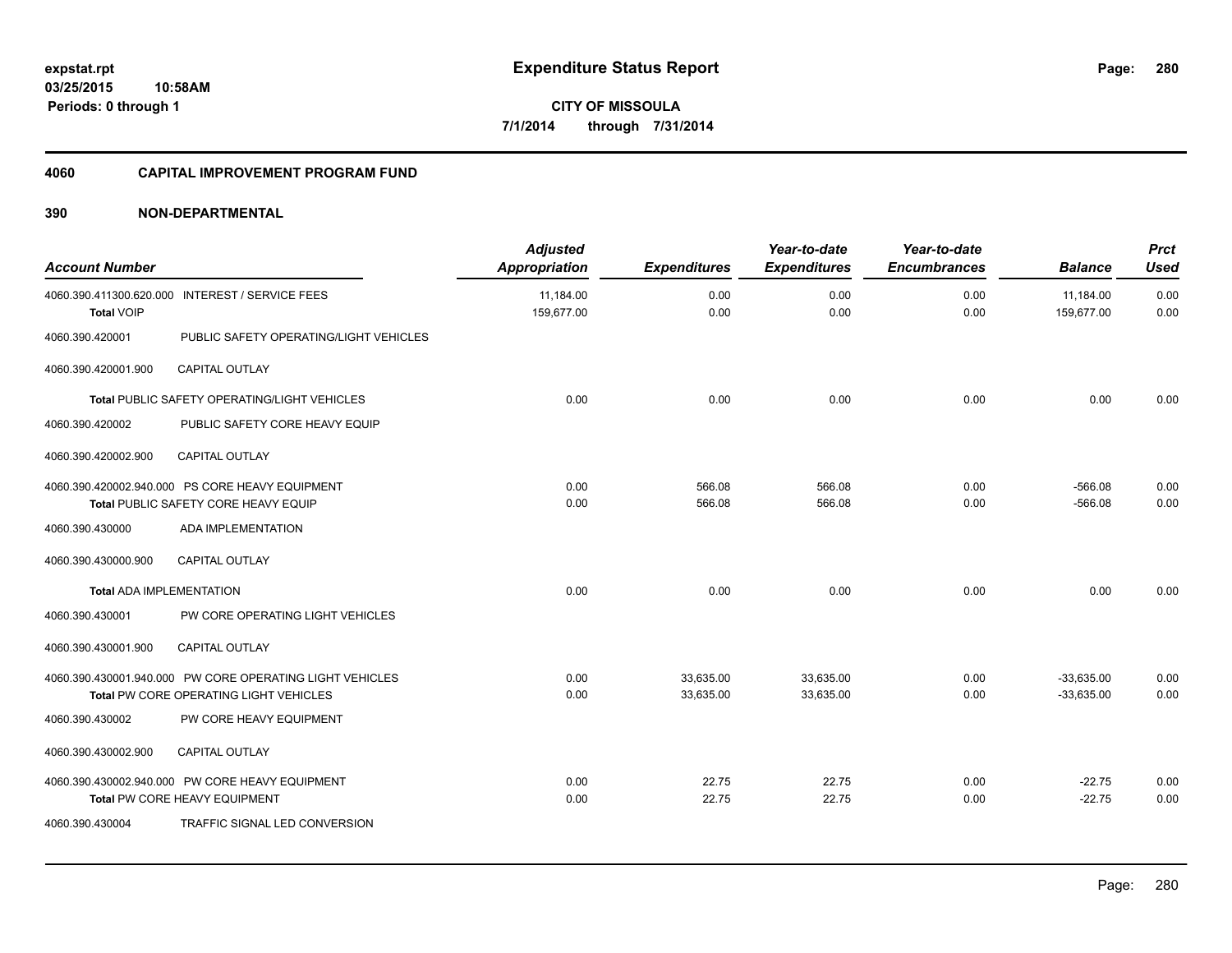#### **4060 CAPITAL IMPROVEMENT PROGRAM FUND**

|                              |                                           | <b>Adjusted</b>      |                     | Year-to-date        | Year-to-date        |                | <b>Prct</b> |
|------------------------------|-------------------------------------------|----------------------|---------------------|---------------------|---------------------|----------------|-------------|
| <b>Account Number</b>        |                                           | <b>Appropriation</b> | <b>Expenditures</b> | <b>Expenditures</b> | <b>Encumbrances</b> | <b>Balance</b> | <b>Used</b> |
| 4060.390.430004.900          | <b>CAPITAL OUTLAY</b>                     |                      |                     |                     |                     |                |             |
|                              | Total TRAFFIC SIGNAL LED CONVERSION       | 0.00                 | 0.00                | 0.00                | 0.00                | 0.00           | 0.00        |
| 4060.390.430013              | MAINTENANCE MANAGEMENT SYSTEM             |                      |                     |                     |                     |                |             |
| 4060.390.430013.900          | CAPITAL OUTLAY                            |                      |                     |                     |                     |                |             |
|                              | Total MAINTENANCE MANAGEMENT SYSTEM       | 0.00                 | 0.00                | 0.00                | 0.00                | 0.00           | 0.00        |
| 4060.390.430221              | CENTRALIZED MAINT, TOOLS & FENCE          |                      |                     |                     |                     |                |             |
| 4060.390.430221.900          | <b>CAPITAL OUTLAY</b>                     |                      |                     |                     |                     |                |             |
|                              | Total CENTRALIZED MAINT, TOOLS & FENCE    | 0.00                 | 0.00                | 0.00                | 0.00                | 0.00           | 0.00        |
| 4060.390.430266              | <b>TRAFFIC CALMING</b>                    |                      |                     |                     |                     |                |             |
| 4060.390.430266.900          | CAPITAL OUTLAY                            |                      |                     |                     |                     |                |             |
| <b>Total TRAFFIC CALMING</b> |                                           | 0.00                 | 0.00                | 0.00                | 0.00                | 0.00           | 0.00        |
| 4060.390.431401              | GIS-AERIAL PHOTOGRAPHY                    |                      |                     |                     |                     |                |             |
| 4060.390.431401.300          | PURCHASED SERVICES                        |                      |                     |                     |                     |                |             |
|                              | Total GIS-AERIAL PHOTOGRAPHY              | 0.00                 | 0.00                | 0.00                | 0.00                | 0.00           | 0.00        |
| 4060.390.460001              | PARKS CORE OPERATING/LIGHT VEHICLES       |                      |                     |                     |                     |                |             |
| 4060.390.460001.900          | CAPITAL OUTLAY                            |                      |                     |                     |                     |                |             |
|                              | Total PARKS CORE OPERATING/LIGHT VEHICLES | 0.00                 | 0.00                | 0.00                | 0.00                | 0.00           | 0.00        |
| 4060.390.460002              | PARKS CORE HEAVY EQUIPMENT                |                      |                     |                     |                     |                |             |
| 4060.390.460002.900          | CAPITAL OUTLAY                            |                      |                     |                     |                     |                |             |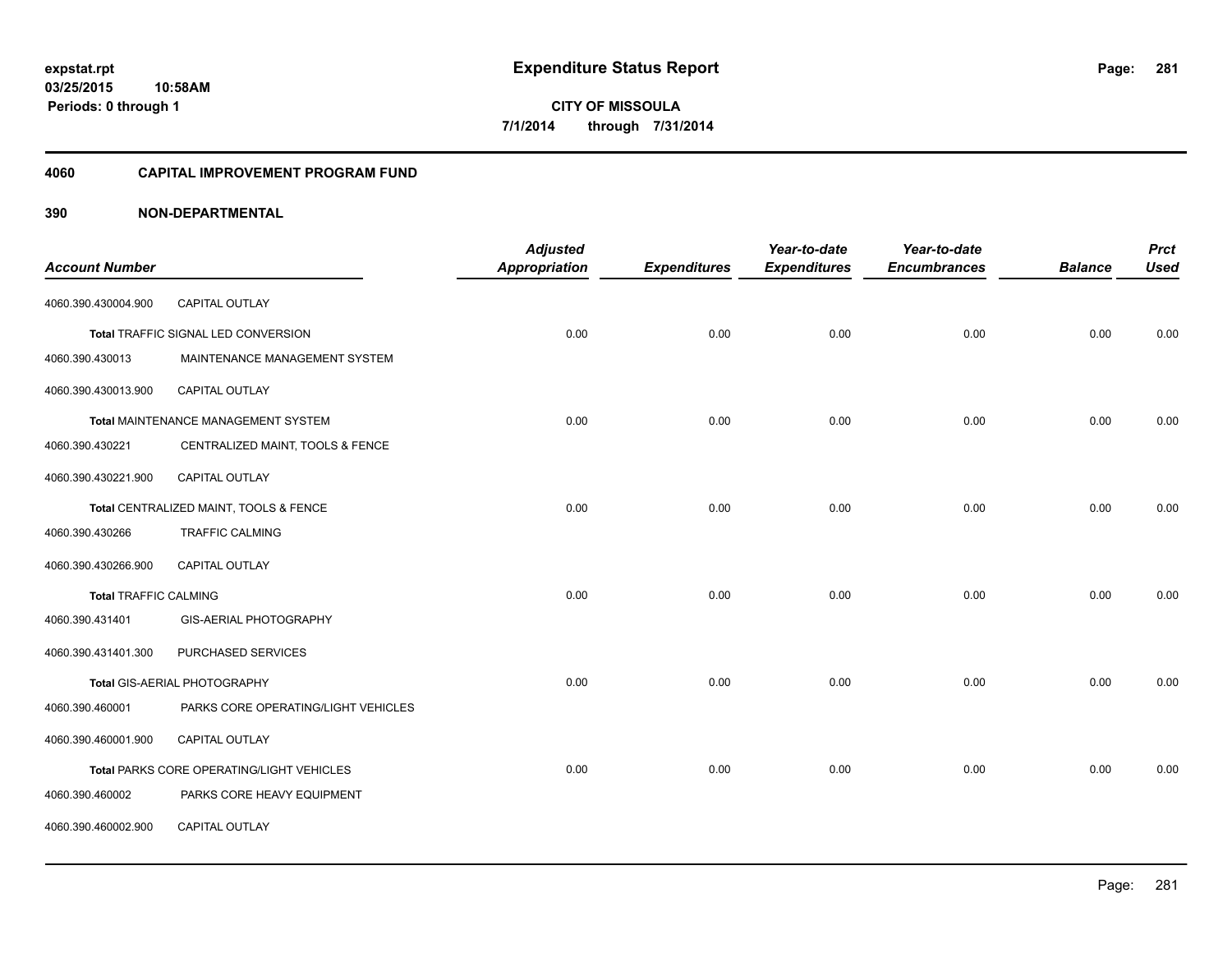#### **4060 CAPITAL IMPROVEMENT PROGRAM FUND**

|                                         |                                       | <b>Adjusted</b>      |                     | Year-to-date        | Year-to-date        |                | <b>Prct</b> |
|-----------------------------------------|---------------------------------------|----------------------|---------------------|---------------------|---------------------|----------------|-------------|
| <b>Account Number</b>                   |                                       | <b>Appropriation</b> | <b>Expenditures</b> | <b>Expenditures</b> | <b>Encumbrances</b> | <b>Balance</b> | <b>Used</b> |
|                                         | Total PARKS CORE HEAVY EQUIPMENT      | 0.00                 | 0.00                | 0.00                | 0.00                | 0.00           | 0.00        |
| 4060.390.460400                         | PARK MAINTENANCE & IMPROVEMENTS       |                      |                     |                     |                     |                |             |
| 4060.390.460400.100                     | PERSONAL SERVICES                     |                      |                     |                     |                     |                |             |
| <b>Total PERSONAL SERVICES</b>          |                                       | 0.00                 | 0.00                | 0.00                | 0.00                | 0.00           | 0.00        |
| 4060.390.460400.900                     | CAPITAL OUTLAY                        |                      |                     |                     |                     |                |             |
|                                         | Total PARK MAINTENANCE & IMPROVEMENTS | 0.00                 | 0.00                | 0.00                | 0.00                | 0.00           | 0.00        |
| 4060.390.460432                         | <b>AQUATICS SUPPORT</b>               |                      |                     |                     |                     |                |             |
| 4060.390.460432.900                     | <b>CAPITAL OUTLAY</b>                 |                      |                     |                     |                     |                |             |
| <b>Total AQUATICS SUPPORT</b>           |                                       | 0.00                 | 0.00                | 0.00                | 0.00                | 0.00           | 0.00        |
| 4060.390.460438                         | MCCORMICK PARK SITE PLAN              |                      |                     |                     |                     |                |             |
| 4060.390.460438.900                     | CAPITAL OUTLAY                        |                      |                     |                     |                     |                |             |
|                                         | Total MCCORMICK PARK SITE PLAN        | 0.00                 | 0.00                | 0.00                | 0.00                | 0.00           | 0.00        |
| 4060.390.460451                         | ART MUSEUM DEBT SERVICE               |                      |                     |                     |                     |                |             |
| 4060.390.460451.600                     | <b>DEBT SERVICE</b>                   |                      |                     |                     |                     |                |             |
| 4060.390.460451.610.000 PRINCIPAL       |                                       | 8,965.00             | 17,931.84           | 17,931.84           | 0.00                | $-8,966.84$    | 200.02      |
| 4060.390.460451.620.000 INTEREST & FEES |                                       | 45.00                | 88.93               | 88.93               | 0.00                | $-43.93$       | 197.62      |
|                                         | Total ART MUSEUM DEBT SERVICE         | 9,010.00             | 18,020.77           | 18,020.77           | 0.00                | $-9,010.77$    | 200.01      |
| 4060.390.460452                         | <b>ART MUSEUM</b>                     |                      |                     |                     |                     |                |             |
| 4060.390.460452.900                     | CAPITAL OUTLAY                        |                      |                     |                     |                     |                |             |
| <b>Total ART MUSEUM</b>                 |                                       | 0.00                 | 0.00                | 0.00                | 0.00                | 0.00           | 0.00        |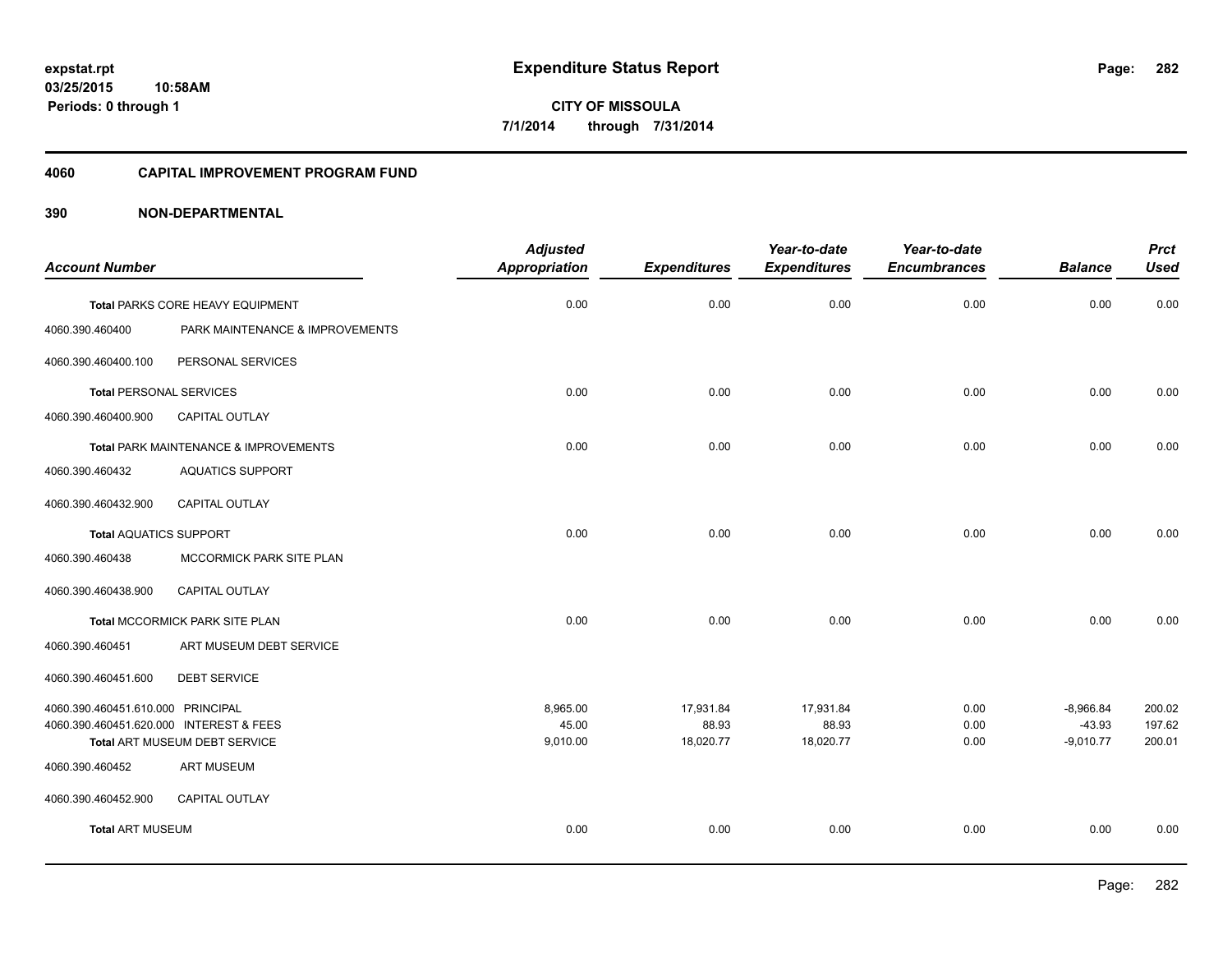### **03/25/2015 10:58AM Periods: 0 through 1**

**CITY OF MISSOULA 7/1/2014 through 7/31/2014**

#### **4060 CAPITAL IMPROVEMENT PROGRAM FUND**

| <b>Account Number</b>         |                                                                  | <b>Adjusted</b><br><b>Appropriation</b> | <b>Expenditures</b> | Year-to-date<br><b>Expenditures</b> | Year-to-date<br><b>Encumbrances</b> | <b>Balance</b> | <b>Prct</b><br><b>Used</b> |
|-------------------------------|------------------------------------------------------------------|-----------------------------------------|---------------------|-------------------------------------|-------------------------------------|----------------|----------------------------|
| 4060.390.460485               | 50 METER POOL IMPROVEMENTS                                       |                                         |                     |                                     |                                     |                |                            |
| 4060.390.460485.900           | <b>CAPITAL OUTLAY</b>                                            |                                         |                     |                                     |                                     |                |                            |
|                               | Total 50 METER POOL IMPROVEMENTS                                 | 0.00                                    | 0.00                | 0.00                                | 0.00                                | 0.00           | 0.00                       |
| 4060.390.460507               | <b>METER CONVERSION</b>                                          |                                         |                     |                                     |                                     |                |                            |
| 4060.390.460507.900           | <b>CAPITAL OUTLAY</b>                                            |                                         |                     |                                     |                                     |                |                            |
| <b>Total METER CONVERSION</b> |                                                                  | 0.00                                    | 0.00                | 0.00                                | 0.00                                | 0.00           | 0.00                       |
| 4060.390.490100               | AQUATICS GEN FUND DEBT SERVICE                                   |                                         |                     |                                     |                                     |                |                            |
| 4060.390.490100.600           | <b>DEBT SERVICE</b>                                              |                                         |                     |                                     |                                     |                |                            |
|                               | 4060.390.490100.610.000 FY08 AQUATICS GEN FUND DEBT SVS/PRINCIPL | 85,000.00                               | 0.00                | 0.00                                | 0.00                                | 85,000.00      | 0.00                       |
|                               | 4060.390.490100.620.000 FY08 AQUATICS GEN FUND DEBT SVS/INTEREST | 48,723.00                               | 0.00                | 0.00                                | 0.00                                | 48,723.00      | 0.00                       |
|                               | <b>Total AQUATICS GEN FUND DEBT SERVICE</b>                      | 133,723.00                              | 0.00                | 0.00                                | 0.00                                | 133,723.00     | 0.00                       |
| 4060.390.490101               | 50 METER POOL DEBT SERVICE                                       |                                         |                     |                                     |                                     |                |                            |
| 4060.390.490101.600           | <b>DEBT SERVICE</b>                                              |                                         |                     |                                     |                                     |                |                            |
|                               | 4060.390.490101.610.000 50 METER POOL DEBT SERVICE               | 35,000.00                               | 0.00                | 0.00                                | 0.00                                | 35,000.00      | 0.00                       |
|                               | 4060.390.490101.620.000 50 METER POOL DEBT SERVICE/INTEREST      | 25.138.00                               | 0.00                | 0.00                                | 0.00                                | 25,138.00      | 0.00                       |
|                               | Total 50 METER POOL DEBT SERVICE                                 | 60,138.00                               | 0.00                | 0.00                                | 0.00                                | 60,138.00      | 0.00                       |
| 4060.390.490102               | 2010C ENERGY BONDS DEBT SERVICE                                  |                                         |                     |                                     |                                     |                |                            |
| 4060.390.490102.600           | <b>DEBT SERVICE</b>                                              |                                         |                     |                                     |                                     |                |                            |
|                               | 4060.390.490102.610.000 PRINCIPAL-2010C BONDS                    | 60,000.00                               | 0.00                | 0.00                                | 0.00                                | 60,000.00      | 0.00                       |
|                               | 4060.390.490102.620.000 INTEREST / SERVICE FEES-2010C BONDS      | 24,125.00                               | 0.00                | 0.00                                | 0.00                                | 24,125.00      | 0.00                       |
|                               | Total 2010C ENERGY BONDS DEBT SERVICE                            | 84,125.00                               | 0.00                | 0.00                                | 0.00                                | 84,125.00      | 0.00                       |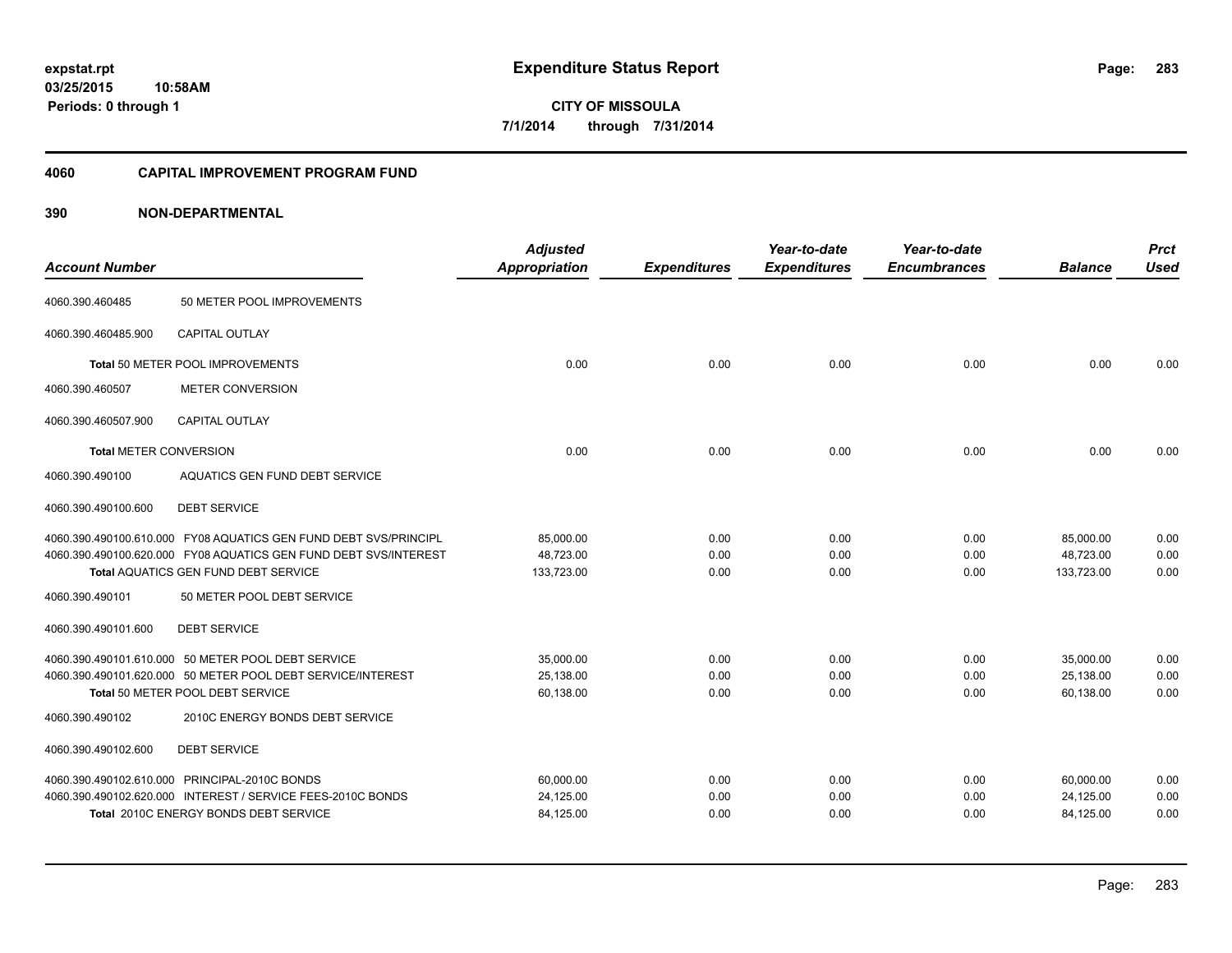#### **4060 CAPITAL IMPROVEMENT PROGRAM FUND**

|                                                            | <b>Adjusted</b>      |                     | Year-to-date        | Year-to-date        |                | <b>Prct</b> |
|------------------------------------------------------------|----------------------|---------------------|---------------------|---------------------|----------------|-------------|
| <b>Account Number</b>                                      | <b>Appropriation</b> | <b>Expenditures</b> | <b>Expenditures</b> | <b>Encumbrances</b> | <b>Balance</b> | <b>Used</b> |
| 2010A REFUNDING DEBT SERVICE<br>4060.390.490103            |                      |                     |                     |                     |                |             |
| <b>DEBT SERVICE</b><br>4060.390.490103.600                 |                      |                     |                     |                     |                |             |
| 4060.390.490103.610.000 PRINCIPAL                          | 105,000.00           | 0.00                | 0.00                | 0.00                | 105,000.00     | 0.00        |
| 4060.390.490103.620.000 INTEREST / SERVICE FEES            | 22,436.00            | 350.00              | 350.00              | 0.00                | 22,086.00      | 1.56        |
| Total 2010A REFUNDING DEBT SERVICE                         | 127,436.00           | 350.00              | 350.00              | 0.00                | 127,086.00     | 0.27        |
| 4060.390.490429<br>07 FIRE BOND DEBT SVS \$680,000         |                      |                     |                     |                     |                |             |
| <b>DEBT SERVICE</b><br>4060.390.490429.600                 |                      |                     |                     |                     |                |             |
| 4060.390.490429.610.000 PRINCIPAL                          | 30.000.00            | 0.00                | 0.00                | 0.00                | 30.000.00      | 0.00        |
| 4060.390.490429.620.000 INTEREST / SERVICE FEES            | 19.875.00            | 350.00              | 350.00              | 0.00                | 19.525.00      | 1.76        |
| Total 07 FIRE BOND DEBT SVS \$680,000                      | 49,875.00            | 350.00              | 350.00              | 0.00                | 49,525.00      | 0.70        |
| 4060.390.490504<br>FY09 FINANCED CORE EQUIPMENT            |                      |                     |                     |                     |                |             |
| PURCHASED SERVICES<br>4060.390.490504.300                  |                      |                     |                     |                     |                |             |
| <b>Total PURCHASED SERVICES</b>                            | 0.00                 | 0.00                | 0.00                | 0.00                | 0.00           | 0.00        |
| 4060.390.490504.600<br><b>DEBT SERVICE</b>                 |                      |                     |                     |                     |                |             |
| 4060.390.490504.610.000 FY09 CORE FINANCED EQUIP-PRINCIPAL | 150,331.00           | 0.00                | 0.00                | 0.00                | 150,331.00     | 0.00        |
| 4060.390.490504.620.000 FY09 FINANCED CORE EQUIP-INTEREST  | 30,531.00            | 0.00                | 0.00                | 0.00                | 30,531.00      | 0.00        |
| Total FY09 FINANCED CORE EQUIPMENT                         | 180,862.00           | 0.00                | 0.00                | 0.00                | 180,862.00     | 0.00        |
| <b>CORE FINANCED EQUIPMENT</b><br>4060.390.490506          |                      |                     |                     |                     |                |             |
| <b>DEBT SERVICE</b><br>4060.390.490506.600                 |                      |                     |                     |                     |                |             |
| Total CORE FINANCED EQUIPMENT                              | 0.00                 | 0.00                | 0.00                | 0.00                | 0.00           | 0.00        |
| <b>TRANSFER TO CIP</b><br>4060.390.521001                  |                      |                     |                     |                     |                |             |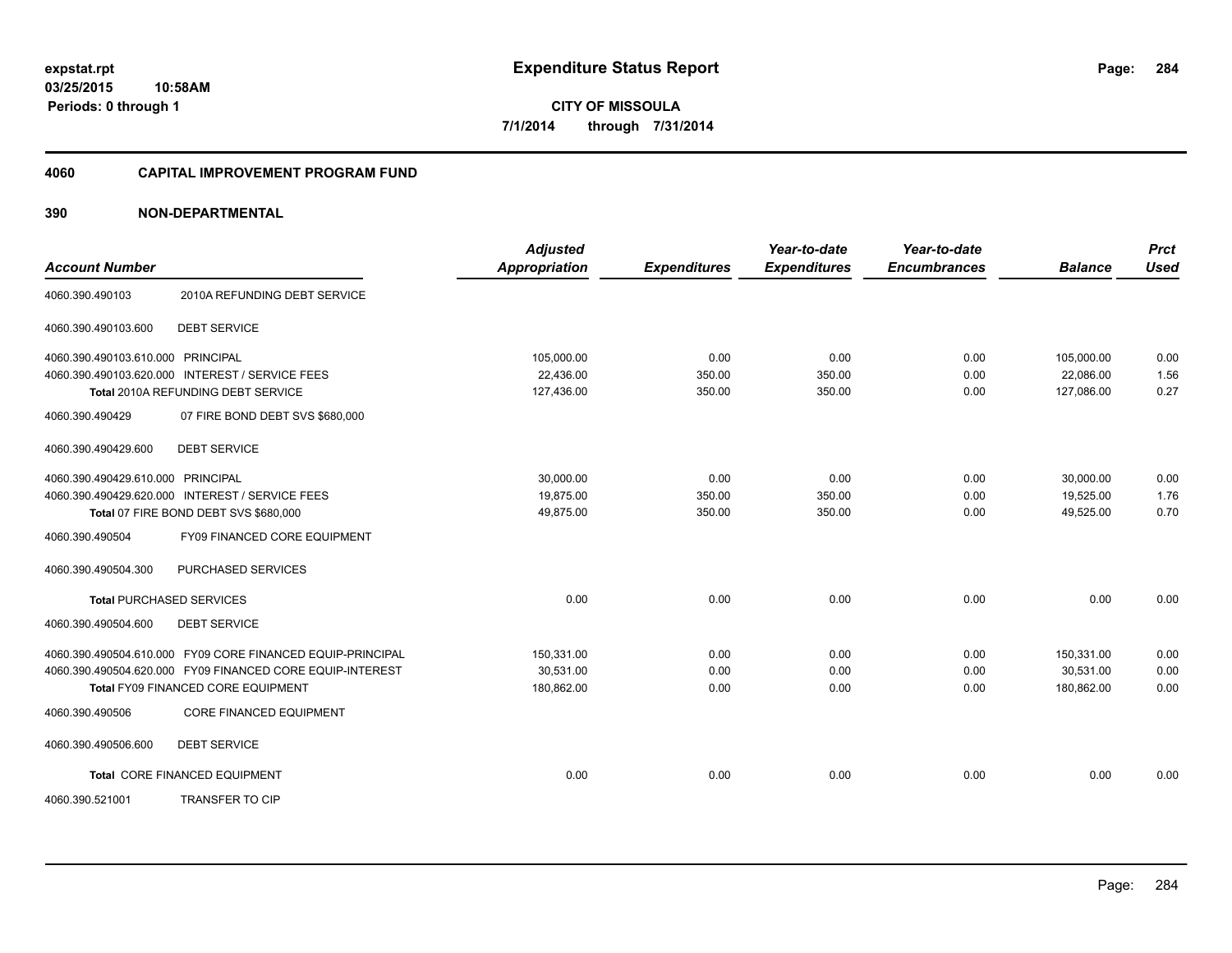#### **4060 CAPITAL IMPROVEMENT PROGRAM FUND**

| <b>Account Number</b>                | <b>Adjusted</b><br>Appropriation | <b>Expenditures</b> | Year-to-date<br><b>Expenditures</b> | Year-to-date<br><b>Encumbrances</b> | <b>Balance</b> | <b>Prct</b><br>Used |
|--------------------------------------|----------------------------------|---------------------|-------------------------------------|-------------------------------------|----------------|---------------------|
| 4060.390.521001.800<br>OTHER OBJECTS |                                  |                     |                                     |                                     |                |                     |
| <b>Total TRANSFER TO CIP</b>         | 0.00                             | 0.00                | 0.00                                | 0.00                                | 0.00           | 0.00                |
| <b>Total NON-DEPARTMENTAL</b>        | 913,831.00                       | 52,944.60           | 52,944.60                           | 0.00                                | 860,886.40     | 5.79                |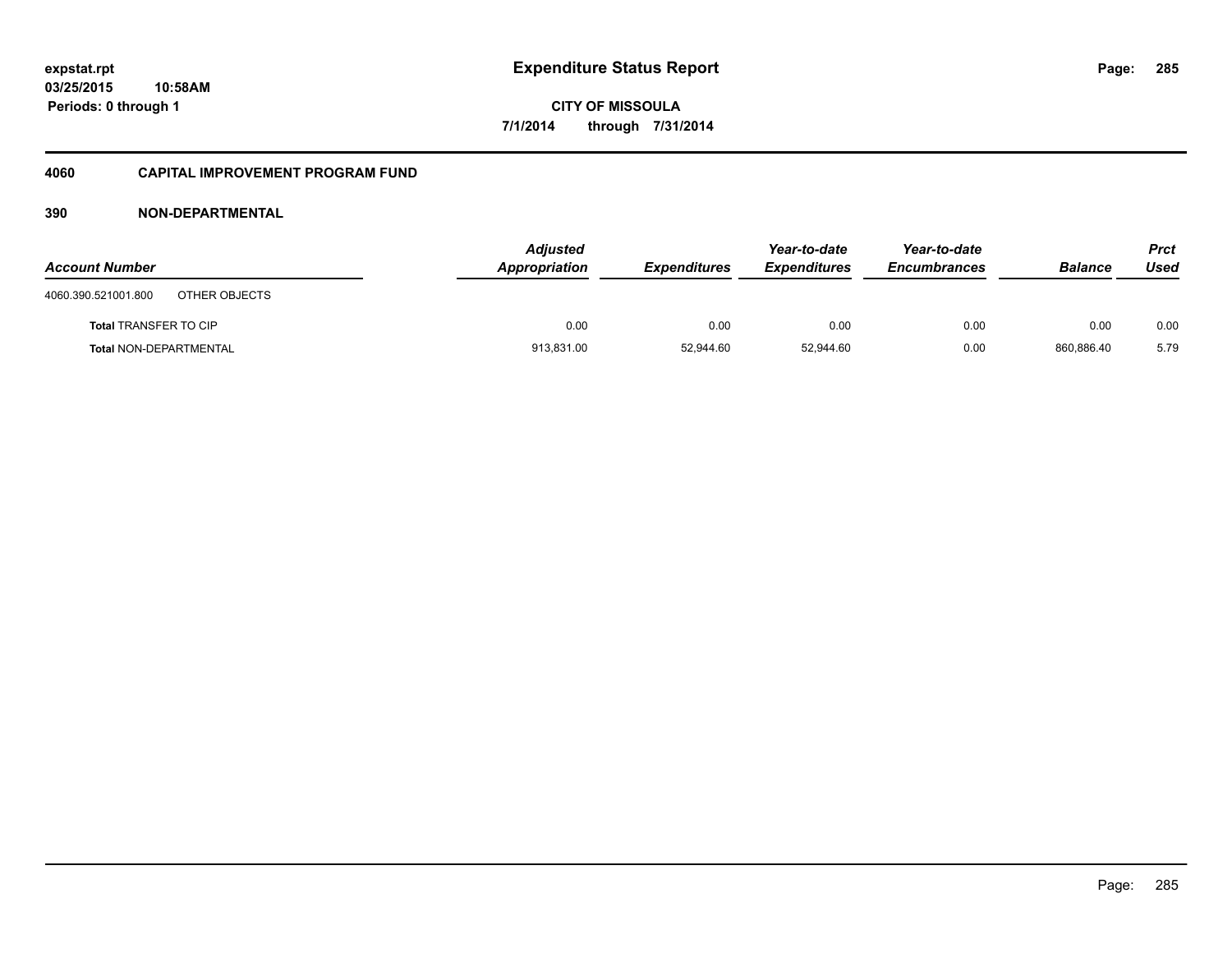#### **4060 CAPITAL IMPROVEMENT PROGRAM FUND**

### **391 ENERGY PERFORMANCE PROJ.**

| <b>Account Number</b> |                                           | <b>Adjusted</b><br><b>Appropriation</b> | <b>Expenditures</b> | Year-to-date<br><b>Expenditures</b> | Year-to-date<br><b>Encumbrances</b> | <b>Balance</b> | <b>Prct</b><br><b>Used</b> |
|-----------------------|-------------------------------------------|-----------------------------------------|---------------------|-------------------------------------|-------------------------------------|----------------|----------------------------|
| 4060.391.411242       | COUNCIL CHAMBERS HVAC                     |                                         |                     |                                     |                                     |                |                            |
| 4060.391.411242.900   | <b>CAPITAL OUTLAY</b>                     |                                         |                     |                                     |                                     |                |                            |
|                       | <b>Total COUNCIL CHAMBERS HVAC</b>        | 0.00                                    | 0.00                | 0.00                                | 0.00                                | 0.00           | 0.00                       |
| 4060.391.411257       | <b>JCI-CONSTRUCTION AND M&amp;V</b>       |                                         |                     |                                     |                                     |                |                            |
| 4060.391.411257.300   | <b>PURCHASED SERVICES</b>                 |                                         |                     |                                     |                                     |                |                            |
|                       | Total JCI-CONSTRUCTION AND M&V            | 0.00                                    | 0.00                | 0.00                                | 0.00                                | 0.00           | 0.00                       |
| 4060.391.411258       | PARKS EXTERIOR TRAIL LIGHTING(ARRA)       |                                         |                     |                                     |                                     |                |                            |
| 4060.391.411258.900   | <b>CAPITAL OUTLAY</b>                     |                                         |                     |                                     |                                     |                |                            |
|                       | Total PARKS EXTERIOR TRAIL LIGHTING(ARRA) | 0.00                                    | 0.00                | 0.00                                | 0.00                                | 0.00           | 0.00                       |
| 4060.391.420421       | FIRE STATION #1 HVAC SYSTEM               |                                         |                     |                                     |                                     |                |                            |
| 4060.391.420421.900   | <b>CAPITAL OUTLAY</b>                     |                                         |                     |                                     |                                     |                |                            |
|                       | <b>Total ENERGY PERFORMANCE PROJ.</b>     | 0.00                                    | 0.00                | 0.00                                | 0.00                                | 0.00           | 0.00                       |
|                       | Total CAPITAL IMPROVEMENT PROGRAM FUND    | 913,831.00                              | 52,944.60           | 52,944.60                           | 0.00                                | 860,886.40     | 5.79                       |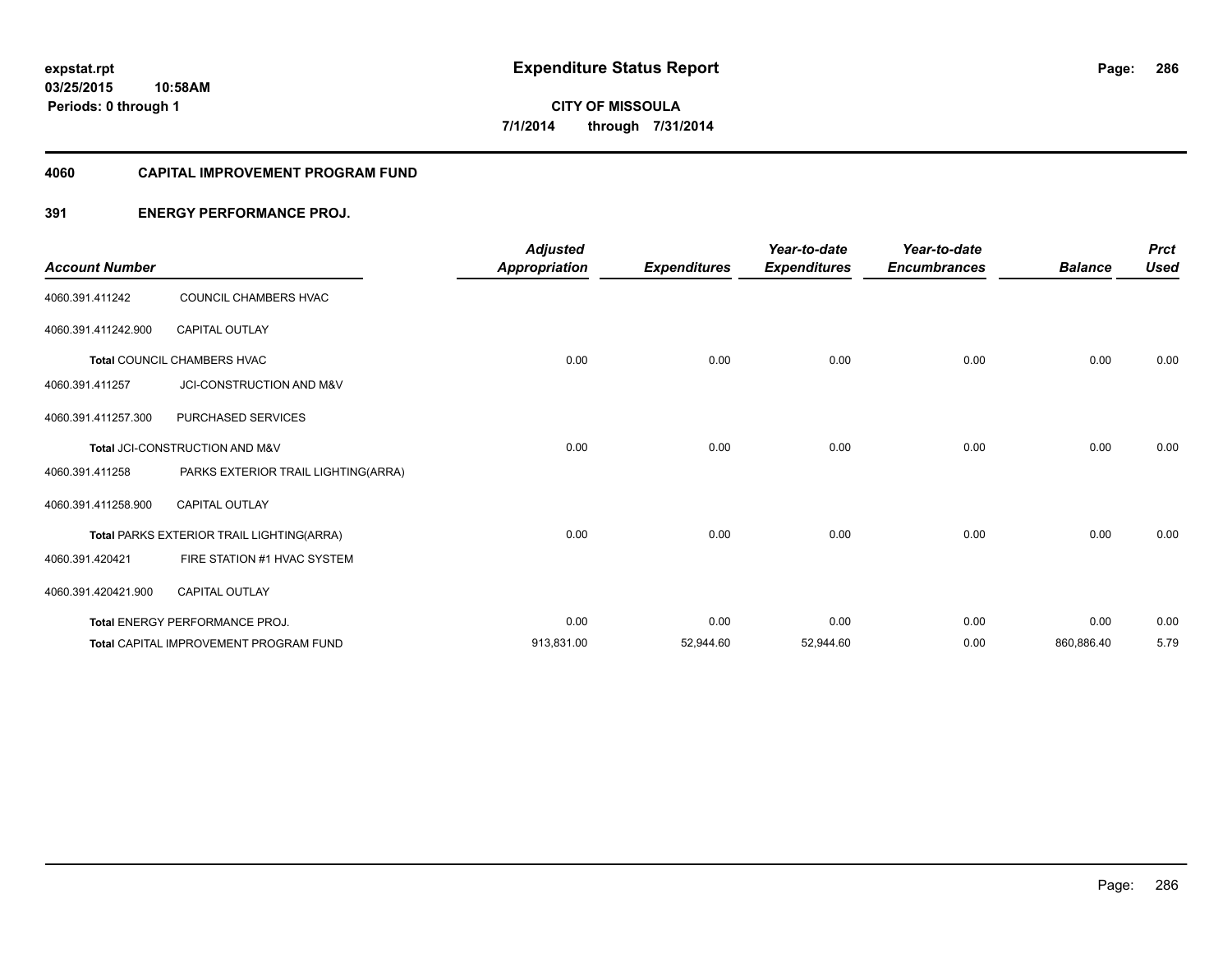**03/25/2015 10:58AM Periods: 0 through 1**

**CITY OF MISSOULA 7/1/2014 through 7/31/2014**

### **4130 1997 G O BOND OPEN SPACE PURCHASE FUND**

| <b>Account Number</b>                |                                              | <b>Adjusted</b><br>Appropriation | <b>Expenditures</b> | Year-to-date<br><b>Expenditures</b> | Year-to-date<br><b>Encumbrances</b> | <b>Balance</b> | <b>Prct</b><br>Used |
|--------------------------------------|----------------------------------------------|----------------------------------|---------------------|-------------------------------------|-------------------------------------|----------------|---------------------|
| 4130.390.460480                      | VANDALISM                                    |                                  |                     |                                     |                                     |                |                     |
| 4130.390.460480.800                  | OTHER OBJECTS                                |                                  |                     |                                     |                                     |                |                     |
| <b>Total OTHER OBJECTS</b>           |                                              | 0.00                             | 0.00                | 0.00                                | 0.00                                | 0.00           | 0.00                |
| 4130.390.460480.900                  | <b>CAPITAL OUTLAY</b>                        |                                  |                     |                                     |                                     |                |                     |
| 4130.390.460480.930.000 IMPROVEMENTS |                                              | 375.602.00                       | 0.00                | 0.00                                | 0.00                                | 375.602.00     | 0.00                |
|                                      | Total 1997 G O BOND OPEN SPACE PURCHASE FUND | 375,602.00                       | 0.00                | 0.00                                | 0.00                                | 375.602.00     | 0.00                |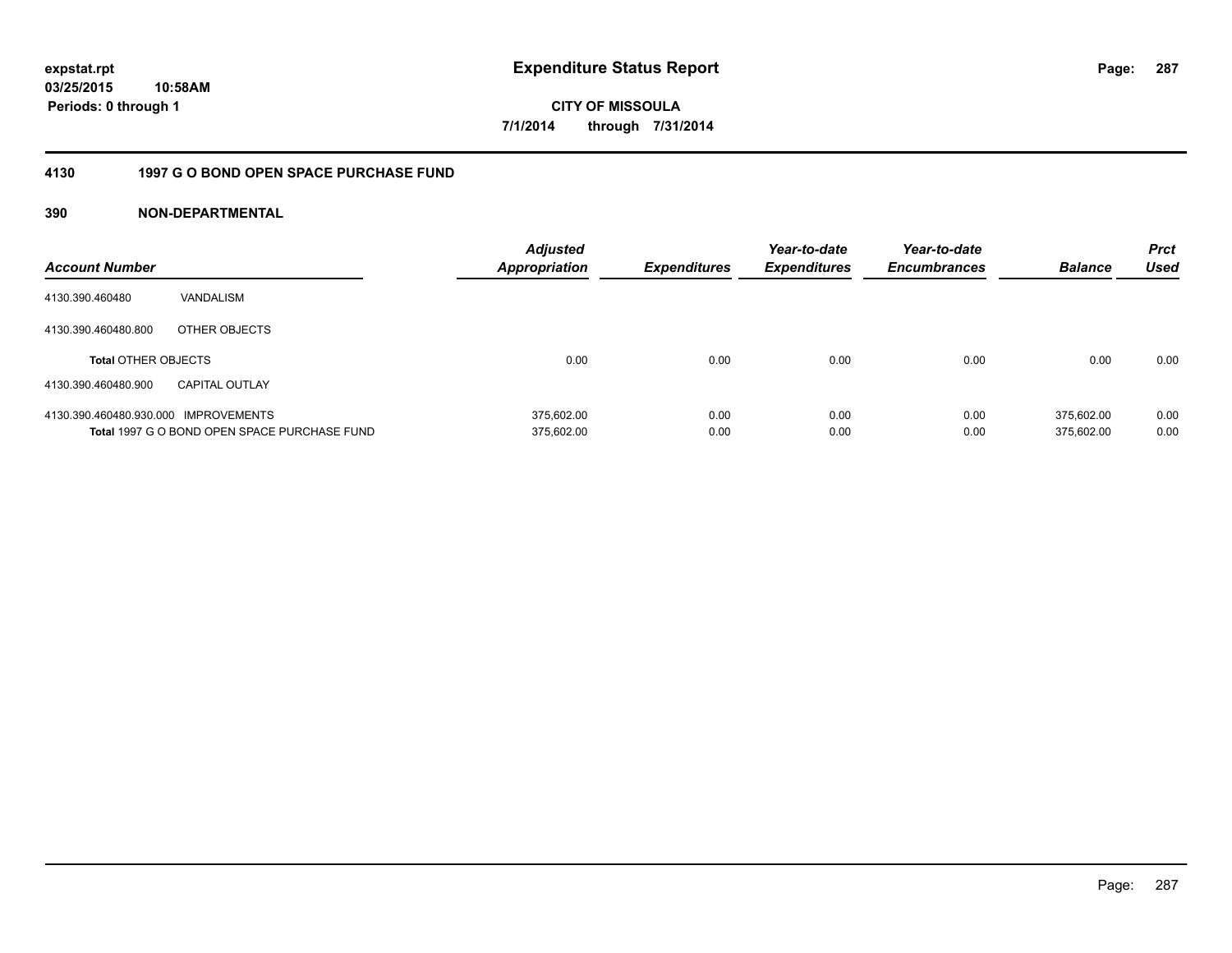#### **4196 NEW FIRE STATION GO BOND**

**300 FIRE**

| <b>Account Number</b>                |                                       | <b>Adjusted</b><br><b>Appropriation</b> | <b>Expenditures</b> | Year-to-date<br><b>Expenditures</b> | Year-to-date<br><b>Encumbrances</b> | <b>Balance</b> | <b>Prct</b><br><b>Used</b> |
|--------------------------------------|---------------------------------------|-----------------------------------------|---------------------|-------------------------------------|-------------------------------------|----------------|----------------------------|
| 4196.300.420420                      | <b>FACILITY</b>                       |                                         |                     |                                     |                                     |                |                            |
| 4196.300.420420.800                  | OTHER OBJECTS                         |                                         |                     |                                     |                                     |                |                            |
| <b>Total OTHER OBJECTS</b>           |                                       | 0.00                                    | 0.00                | 0.00                                | 0.00                                | 0.00           | 0.00                       |
| 4196.300.420420.900                  | <b>CAPITAL OUTLAY</b>                 |                                         |                     |                                     |                                     |                |                            |
| 4196.300.420420.930.000 IMPROVEMENTS |                                       | 3.020.00                                | 0.00                | 0.00                                | 0.00                                | 3,020.00       | 0.00                       |
|                                      | <b>Total NEW FIRE STATION GO BOND</b> | 3,020.00                                | 0.00                | 0.00                                | 0.00                                | 3,020.00       | 0.00                       |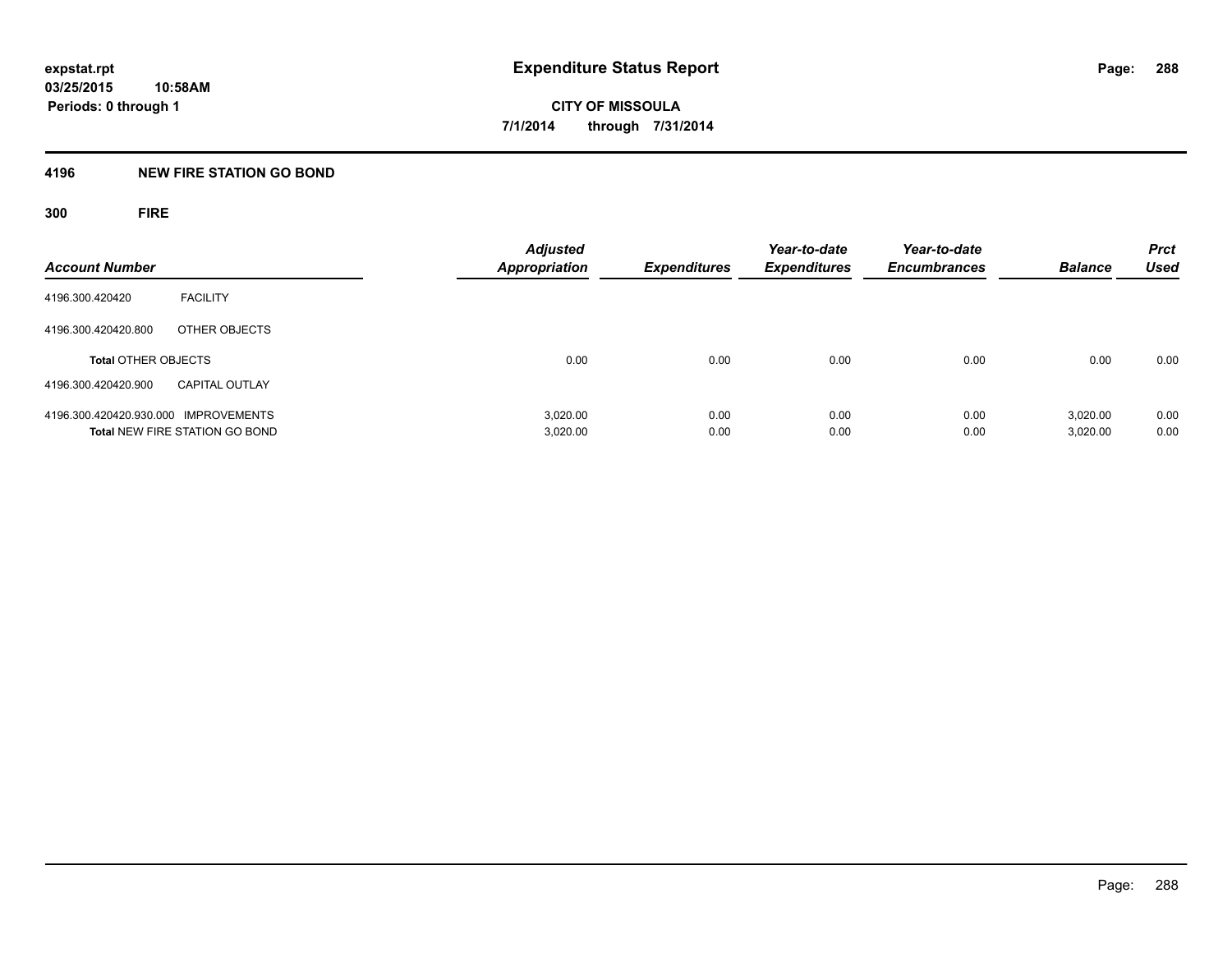### **03/25/2015 10:58AM Periods: 0 through 1**

# **CITY OF MISSOULA 7/1/2014 through 7/31/2014**

#### **4450 S/C CONSTRUCTION FUND FOR FY06**

| <b>Account Number</b>      |                                             | <b>Adjusted</b><br>Appropriation | <b>Expenditures</b> | Year-to-date<br><b>Expenditures</b> | Year-to-date<br><b>Encumbrances</b> | <b>Balance</b> | <b>Prct</b><br>Used |
|----------------------------|---------------------------------------------|----------------------------------|---------------------|-------------------------------------|-------------------------------------|----------------|---------------------|
| 4450.280.521000            | INTERFUND OPERATING TRANSFERS               |                                  |                     |                                     |                                     |                |                     |
| 4450.280.521000.800        | OTHER OBJECTS                               |                                  |                     |                                     |                                     |                |                     |
| <b>Total OTHER OBJECTS</b> |                                             | 0.00                             | 0.00                | 0.00                                | 0.00                                | 0.00           | 0.00                |
|                            | <b>Total INTERFUND OPERATING TRANSFERS</b>  | 0.00                             | 0.00                | 0.00                                | 0.00                                | 0.00           | 0.00                |
|                            | <b>Total S/C CONSTRUCTION FUND FOR FY06</b> | 0.00                             | 0.00                | 0.00                                | 0.00                                | 0.00           | 0.00                |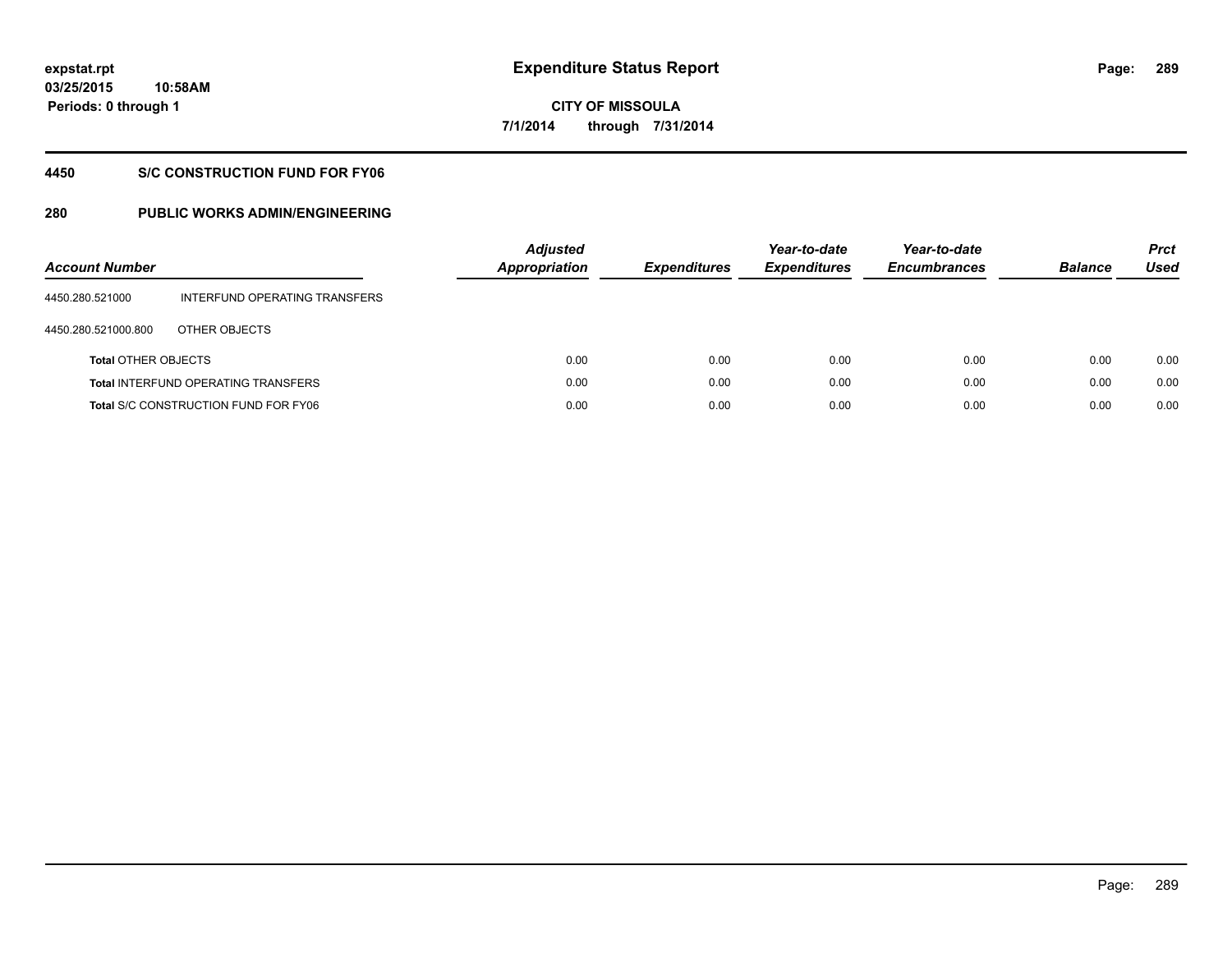#### **4451 FY07 S/C BOND FUND**

| <b>Account Number</b>    |                                            | <b>Adjusted</b><br><b>Appropriation</b> | <b>Expenditures</b> | Year-to-date<br><b>Expenditures</b> | Year-to-date<br><b>Encumbrances</b> | <b>Balance</b> | <b>Prct</b><br>Used |
|--------------------------|--------------------------------------------|-----------------------------------------|---------------------|-------------------------------------|-------------------------------------|----------------|---------------------|
| 4451.280.521000          | INTERFUND OPERATING TRANSFERS              |                                         |                     |                                     |                                     |                |                     |
| 4451.280.521000.800      | OTHER OBJECTS                              |                                         |                     |                                     |                                     |                |                     |
|                          | <b>Total INTERFUND OPERATING TRANSFERS</b> | 0.00                                    | 0.00                | 0.00                                | 0.00                                | 0.00           | 0.00                |
| Total FY07 S/C BOND FUND |                                            | 0.00                                    | 0.00                | 0.00                                | 0.00                                | 0.00           | 0.00                |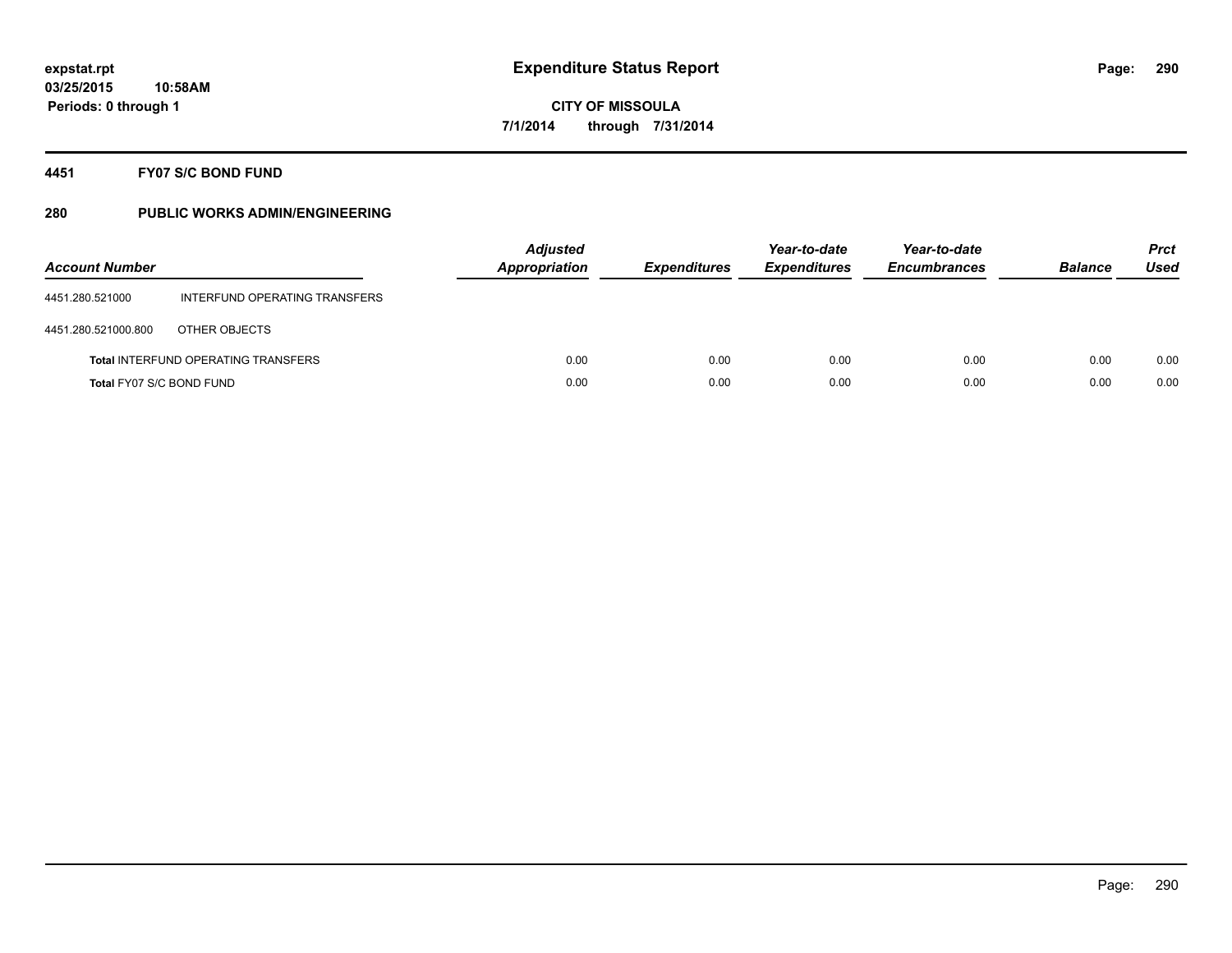**03/25/2015 10:58AM Periods: 0 through 1**

**CITY OF MISSOULA 7/1/2014 through 7/31/2014**

#### **4452 S/C CONSTRUCTION FUND FOR FY 08 BOND SAL**

| <b>Account Number</b>       |                                                       | <b>Adjusted</b><br>Appropriation | <b>Expenditures</b> | Year-to-date<br><b>Expenditures</b> | Year-to-date<br><b>Encumbrances</b> | <b>Balance</b> | <b>Prct</b><br><b>Used</b> |
|-----------------------------|-------------------------------------------------------|----------------------------------|---------------------|-------------------------------------|-------------------------------------|----------------|----------------------------|
| 4452.280.430262             | <b>SIDEWALKS</b>                                      |                                  |                     |                                     |                                     |                |                            |
| 4452.280.430262.900         | CAPITAL OUTLAY                                        |                                  |                     |                                     |                                     |                |                            |
| <b>Total CAPITAL OUTLAY</b> |                                                       | 0.00                             | 0.00                | 0.00                                | 0.00                                | 0.00           | 0.00                       |
| <b>Total SIDEWALKS</b>      |                                                       | 0.00                             | 0.00                | 0.00                                | 0.00                                | 0.00           | 0.00                       |
|                             | <b>Total S/C CONSTRUCTION FUND FOR FY 08 BOND SAL</b> | 0.00                             | 0.00                | 0.00                                | 0.00                                | 0.00           | 0.00                       |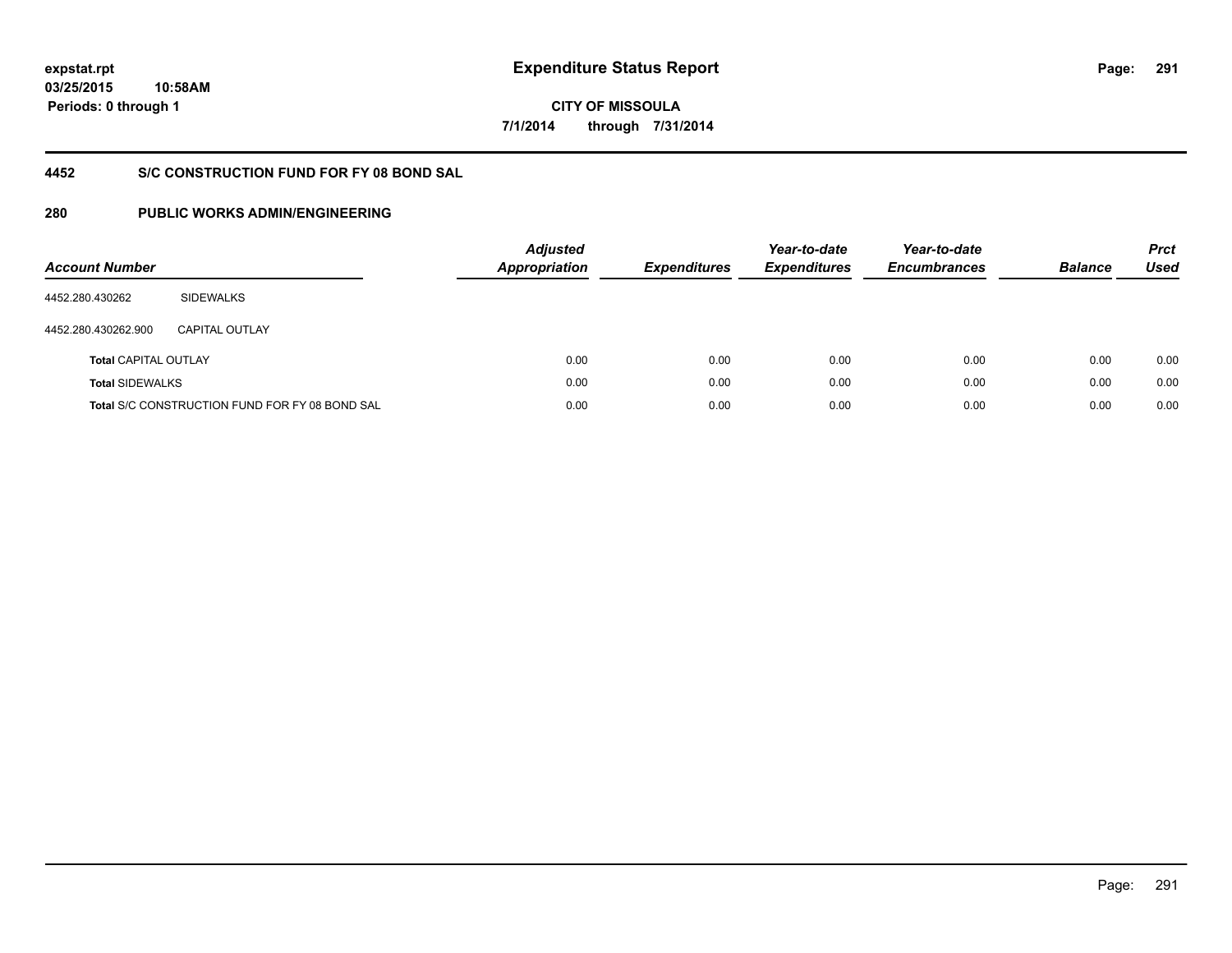#### **4453 S/C CONSTRUCTION FUND FY09 BOND**

| <b>Account Number</b>  |                                             | <b>Adjusted</b><br><b>Appropriation</b> | <b>Expenditures</b> | Year-to-date<br><b>Expenditures</b> | Year-to-date<br><b>Encumbrances</b> | <b>Balance</b> | <b>Prct</b><br><b>Used</b> |
|------------------------|---------------------------------------------|-----------------------------------------|---------------------|-------------------------------------|-------------------------------------|----------------|----------------------------|
| 4453.280.430262        | <b>SIDEWALKS</b>                            |                                         |                     |                                     |                                     |                |                            |
| 4453.280.430262.900    | <b>CAPITAL OUTLAY</b>                       |                                         |                     |                                     |                                     |                |                            |
| <b>Total SIDEWALKS</b> |                                             | 0.00                                    | 0.00                | 0.00                                | 0.00                                | 0.00           | 0.00                       |
| 4453.280.521000        | INTERFUND OPERATING TRANSFERS               |                                         |                     |                                     |                                     |                |                            |
| 4453.280.521000.800    | OTHER OBJECTS                               |                                         |                     |                                     |                                     |                |                            |
|                        | <b>Total PUBLIC WORKS ADMIN/ENGINEERING</b> | 0.00                                    | 0.00                | 0.00                                | 0.00                                | 0.00           | 0.00                       |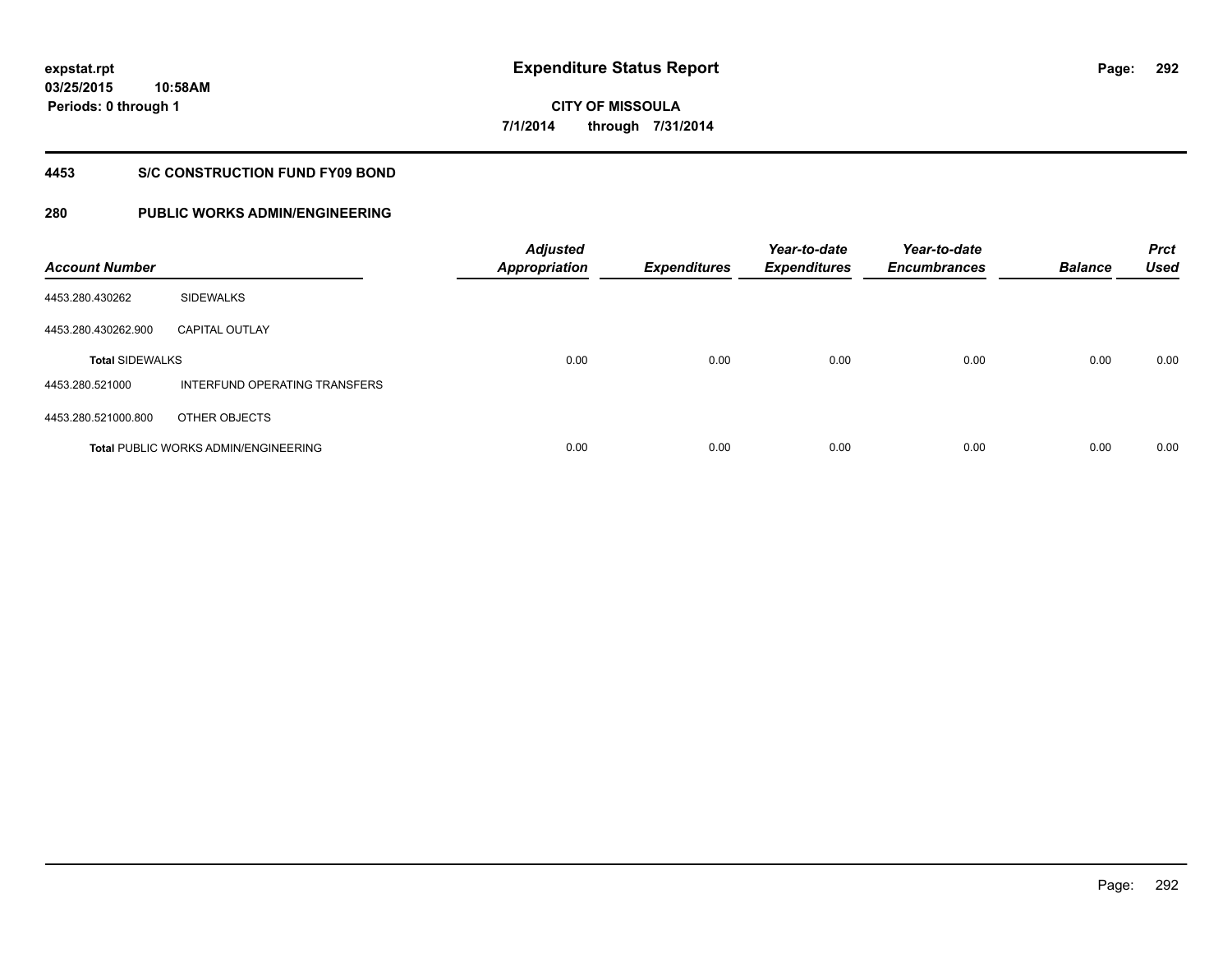### **4453 S/C CONSTRUCTION FUND FY09 BOND**

| <b>Account Number</b> |                                              | <b>Adjusted</b><br>Appropriation | <b>Expenditures</b> | Year-to-date<br><b>Expenditures</b> | Year-to-date<br><b>Encumbrances</b> | <b>Balance</b> | <b>Prct</b><br>Used |
|-----------------------|----------------------------------------------|----------------------------------|---------------------|-------------------------------------|-------------------------------------|----------------|---------------------|
| 4453.390.410710       | *** Title Not Found ***                      |                                  |                     |                                     |                                     |                |                     |
| 4453.390.410710.500   | <b>FIXED CHARGES</b>                         |                                  |                     |                                     |                                     |                |                     |
|                       | <b>Total S/C CONSTRUCTION FUND FY09 BOND</b> | 0.00                             | 0.00                | 0.00                                | 0.00                                | 0.00           | 0.00                |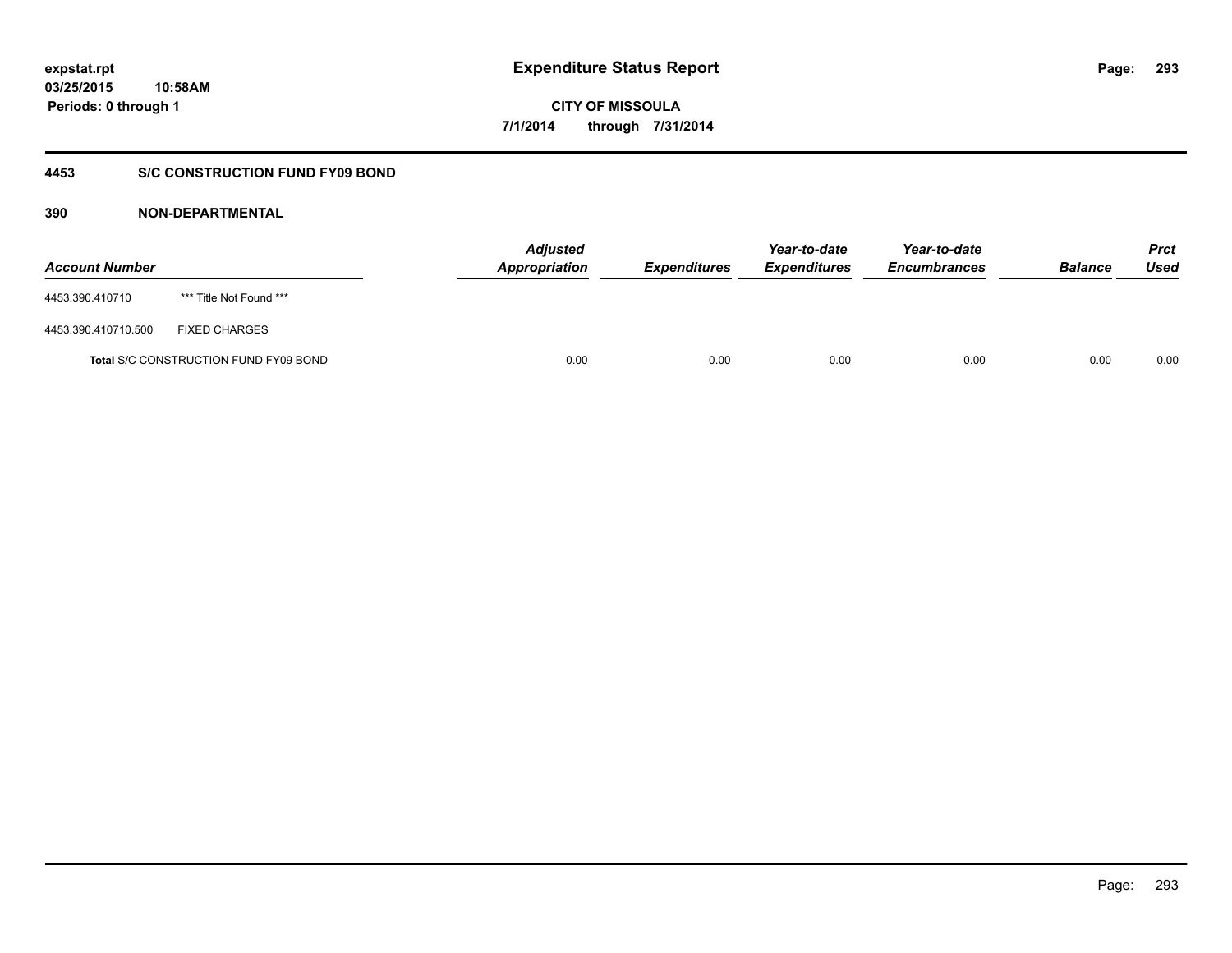### **4454 S/C CONSTRUCTION FUND FOR FY10**

| <b>Account Number</b>       |                                             | <b>Adjusted</b><br><b>Appropriation</b> |      | <b>Expenditures</b> | Year-to-date<br><b>Expenditures</b> | Year-to-date<br><b>Encumbrances</b> | <b>Balance</b> | <b>Prct</b><br>Used |
|-----------------------------|---------------------------------------------|-----------------------------------------|------|---------------------|-------------------------------------|-------------------------------------|----------------|---------------------|
| 4454.280.430262             | SIDEWALKS                                   |                                         |      |                     |                                     |                                     |                |                     |
| 4454.280.430262.900         | CAPITAL OUTLAY                              |                                         |      |                     |                                     |                                     |                |                     |
| <b>Total CAPITAL OUTLAY</b> |                                             |                                         | 0.00 | 0.00                | 0.00                                | 0.00                                | 0.00           | 0.00                |
| <b>Total SIDEWALKS</b>      |                                             |                                         | 0.00 | 0.00                | 0.00                                | 0.00                                | 0.00           | 0.00                |
|                             | <b>Total S/C CONSTRUCTION FUND FOR FY10</b> |                                         | 0.00 | 0.00                | 0.00                                | 0.00                                | 0.00           | 0.00                |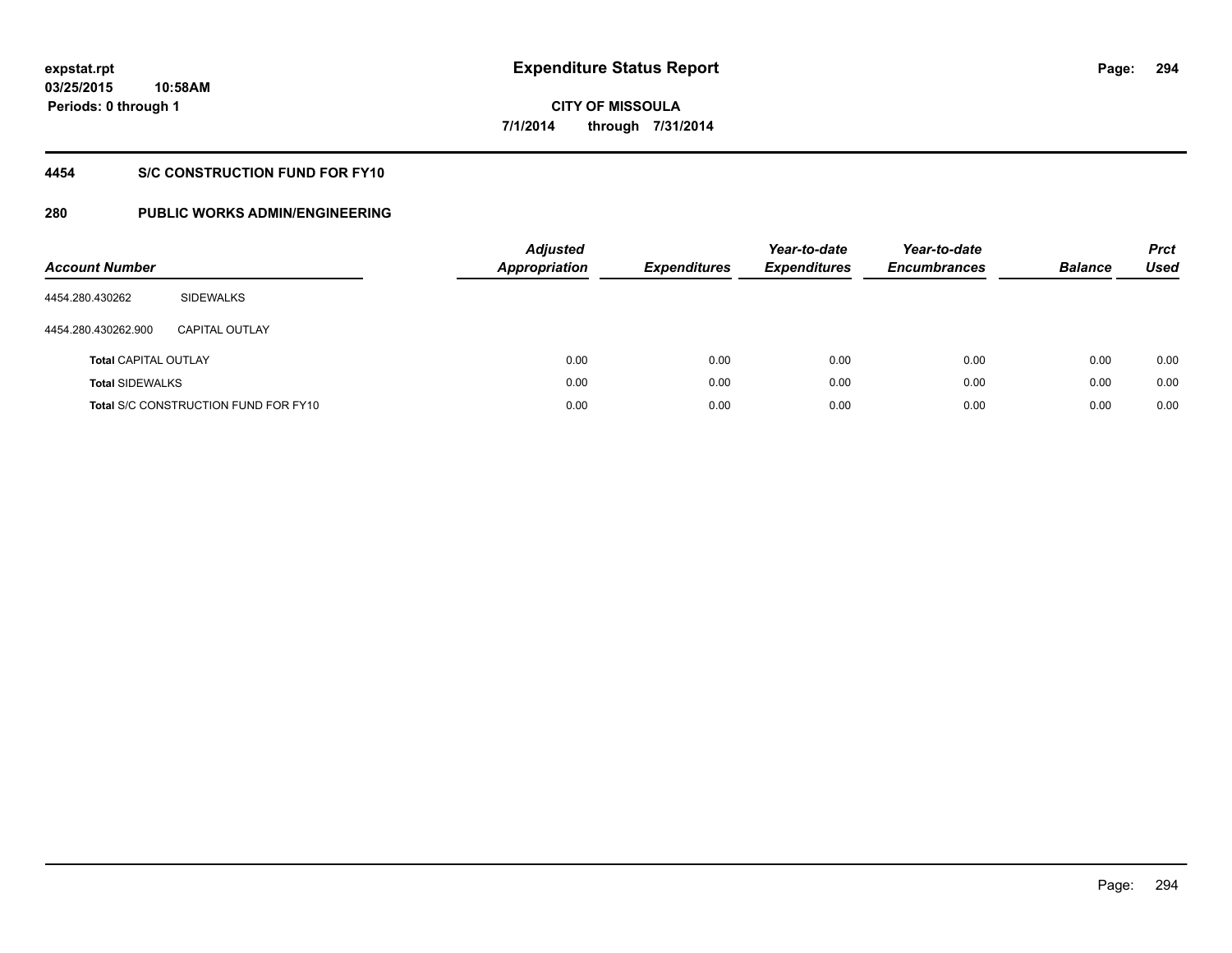#### **4455 FY11 S/C CONSTRUCTION FUND**

| <b>Account Number</b>       |                                         | <b>Adjusted</b><br><b>Appropriation</b> | <b>Expenditures</b> | Year-to-date<br><b>Expenditures</b> | Year-to-date<br><b>Encumbrances</b> | <b>Balance</b> | <b>Prct</b><br>Used |
|-----------------------------|-----------------------------------------|-----------------------------------------|---------------------|-------------------------------------|-------------------------------------|----------------|---------------------|
| 4455.280.430262             | SIDEWALKS                               |                                         |                     |                                     |                                     |                |                     |
| 4455.280.430262.900         | CAPITAL OUTLAY                          |                                         |                     |                                     |                                     |                |                     |
| <b>Total CAPITAL OUTLAY</b> |                                         | 0.00                                    | 0.00                | 0.00                                | 0.00                                | 0.00           | 0.00                |
| <b>Total SIDEWALKS</b>      |                                         | 0.00                                    | 0.00                | 0.00                                | 0.00                                | 0.00           | 0.00                |
|                             | <b>Total FY11 S/C CONSTRUCTION FUND</b> | 0.00                                    | 0.00                | 0.00                                | 0.00                                | 0.00           | 0.00                |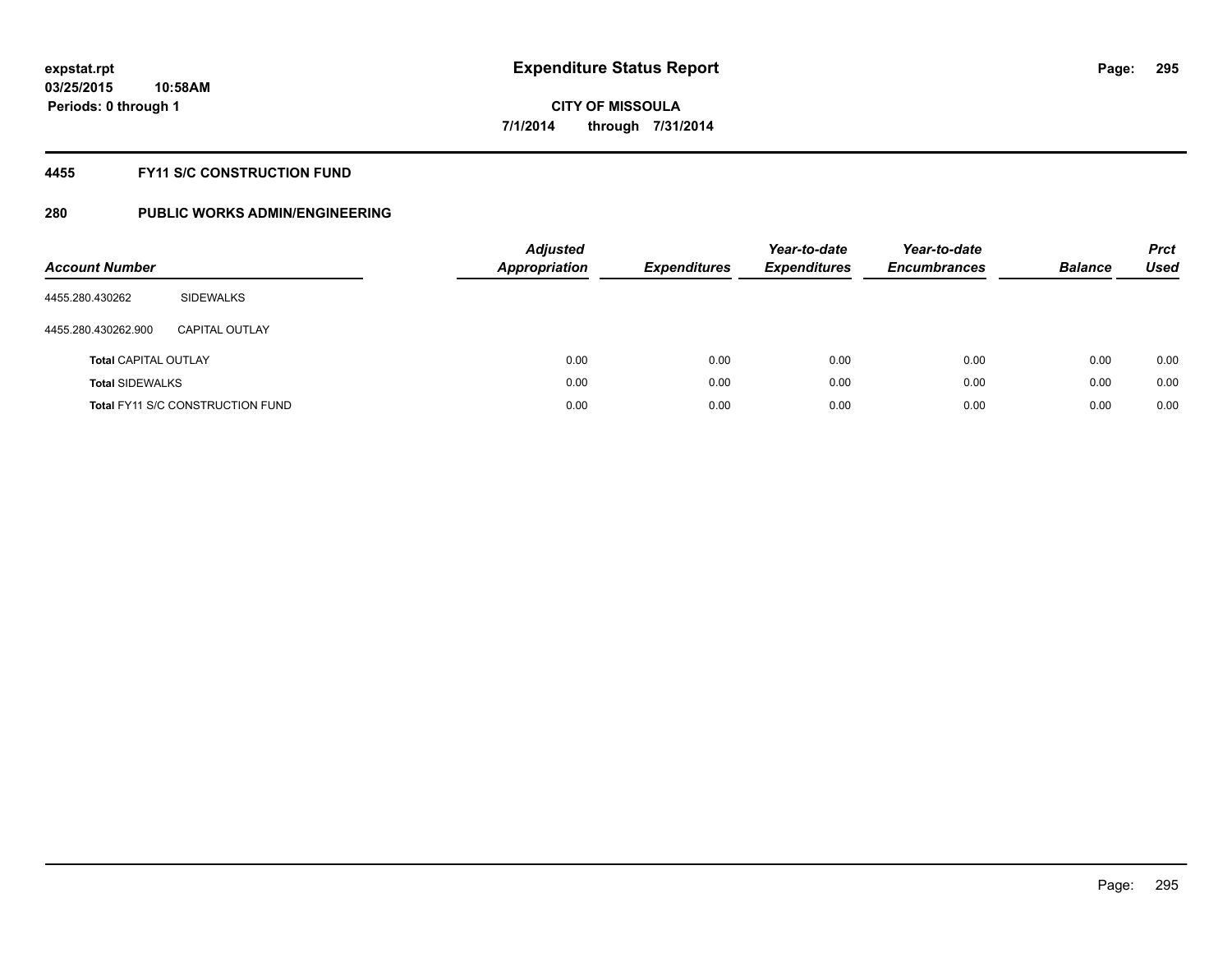#### **4456 FY12 S/C CONSTRUCTION FUND**

| <b>Account Number</b>  |                                            | <b>Adjusted</b><br><b>Appropriation</b> | <b>Expenditures</b> | Year-to-date<br><b>Expenditures</b> | Year-to-date<br><b>Encumbrances</b> | <b>Balance</b> | <b>Prct</b><br><b>Used</b> |
|------------------------|--------------------------------------------|-----------------------------------------|---------------------|-------------------------------------|-------------------------------------|----------------|----------------------------|
| 4456.280.430262        | <b>SIDEWALKS</b>                           |                                         |                     |                                     |                                     |                |                            |
| 4456.280.430262.900    | <b>CAPITAL OUTLAY</b>                      |                                         |                     |                                     |                                     |                |                            |
| <b>Total SIDEWALKS</b> |                                            | 0.00                                    | 0.00                | 0.00                                | 0.00                                | 0.00           | 0.00                       |
| 4456.280.521000        | INTERFUND OPERATING TRANSFERS              |                                         |                     |                                     |                                     |                |                            |
| 4456.280.521000.800    | OTHER OBJECTS                              |                                         |                     |                                     |                                     |                |                            |
|                        | <b>Total INTERFUND OPERATING TRANSFERS</b> | 0.00                                    | 0.00                | 0.00                                | 0.00                                | 0.00           | 0.00                       |
|                        | Total FY12 S/C CONSTRUCTION FUND           | 0.00                                    | 0.00                | 0.00                                | 0.00                                | 0.00           | 0.00                       |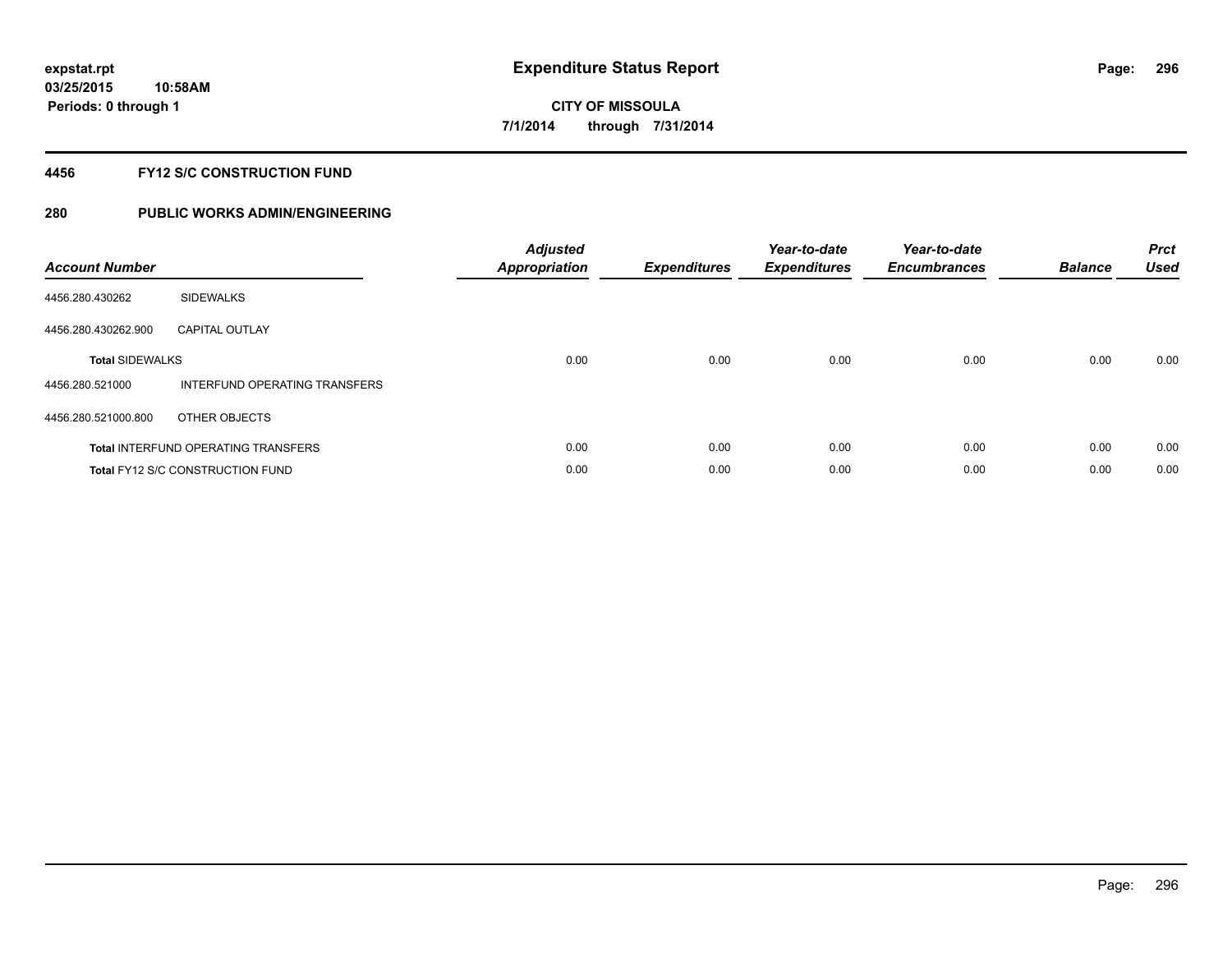#### **4457 FY13 SIDEWALK/CURB CONSTRUCTION**

| <b>Account Number</b>  |                                              | <b>Adjusted</b><br><b>Appropriation</b> | <b>Expenditures</b> | Year-to-date<br><b>Expenditures</b> | Year-to-date<br><b>Encumbrances</b> | <b>Balance</b> | <b>Prct</b><br><b>Used</b> |
|------------------------|----------------------------------------------|-----------------------------------------|---------------------|-------------------------------------|-------------------------------------|----------------|----------------------------|
| 4457.280.430262        | <b>SIDEWALKS</b>                             |                                         |                     |                                     |                                     |                |                            |
| 4457.280.430262.300    | PURCHASED SERVICES                           |                                         |                     |                                     |                                     |                |                            |
|                        | <b>Total PURCHASED SERVICES</b>              | 0.00                                    | 0.00                | 0.00                                | 0.00                                | 0.00           | 0.00                       |
| 4457.280.430262.900    | <b>CAPITAL OUTLAY</b>                        |                                         |                     |                                     |                                     |                |                            |
| <b>Total SIDEWALKS</b> |                                              | 0.00                                    | 0.00                | 0.00                                | 0.00                                | 0.00           | 0.00                       |
| 4457.280.521000        | INTERFUND OPERATING TRANSFERS                |                                         |                     |                                     |                                     |                |                            |
| 4457.280.521000.800    | OTHER OBJECTS                                |                                         |                     |                                     |                                     |                |                            |
|                        | <b>Total INTERFUND OPERATING TRANSFERS</b>   | 0.00                                    | 0.00                | 0.00                                | 0.00                                | 0.00           | 0.00                       |
|                        | <b>Total FY13 SIDEWALK/CURB CONSTRUCTION</b> | 0.00                                    | 0.00                | 0.00                                | 0.00                                | 0.00           | 0.00                       |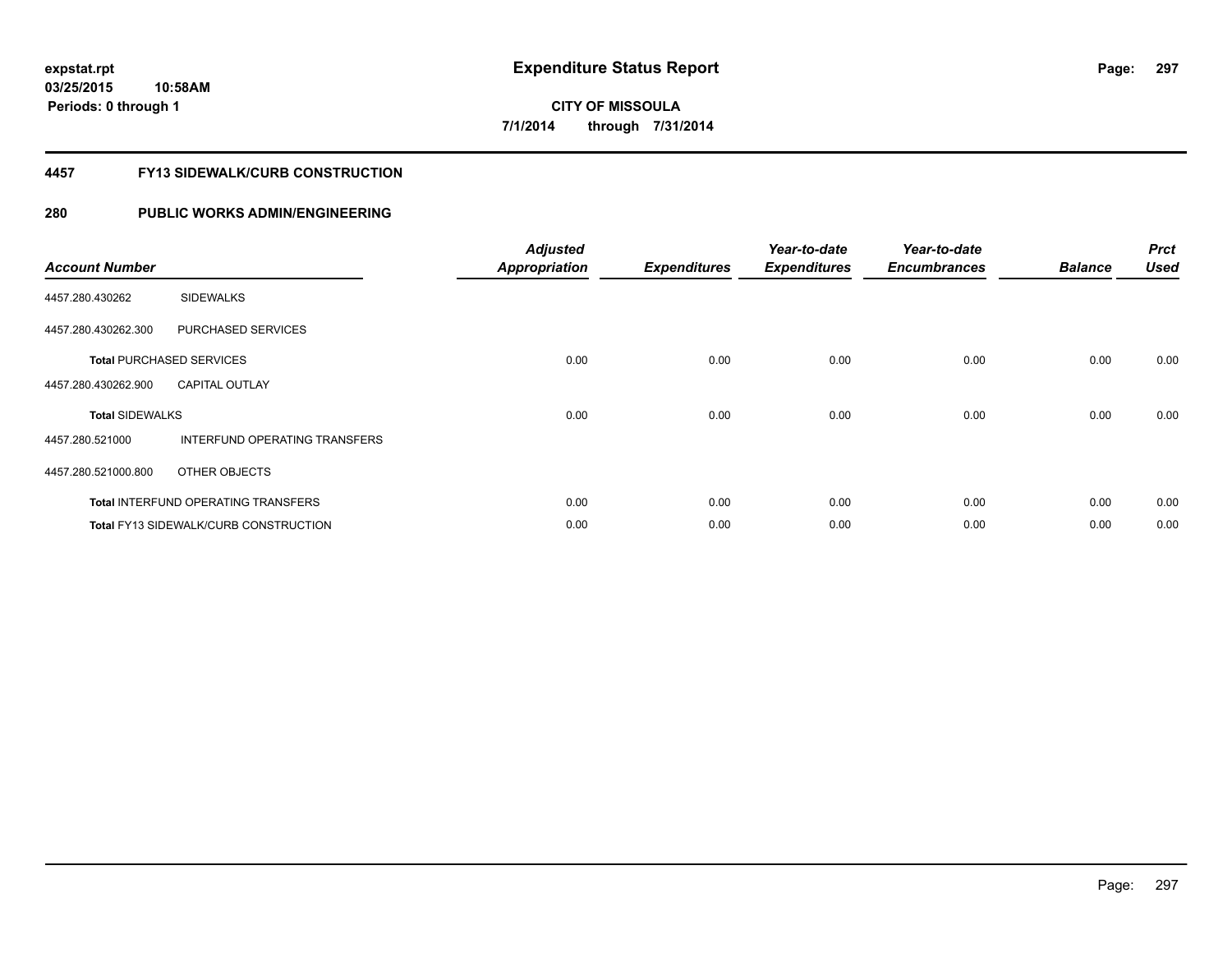#### **4458 FY14 SIDEWALK & CURB CONSTRUCTION**

| <b>Account Number</b>  |                                                    | <b>Adjusted</b><br><b>Appropriation</b> | <b>Expenditures</b> | Year-to-date<br><b>Expenditures</b> | Year-to-date<br><b>Encumbrances</b> | <b>Balance</b> | <b>Prct</b><br><b>Used</b> |
|------------------------|----------------------------------------------------|-----------------------------------------|---------------------|-------------------------------------|-------------------------------------|----------------|----------------------------|
| 4458.280.430262        | <b>SIDEWALKS</b>                                   |                                         |                     |                                     |                                     |                |                            |
| 4458.280.430262.900    | <b>CAPITAL OUTLAY</b>                              |                                         |                     |                                     |                                     |                |                            |
| <b>Total SIDEWALKS</b> |                                                    | 0.00                                    | 0.00                | 0.00                                | 0.00                                | 0.00           | 0.00                       |
| 4458.280.521000        | INTERFUND OPERATING TRANSFERS                      |                                         |                     |                                     |                                     |                |                            |
| 4458.280.521000.800    | OTHER OBJECTS                                      |                                         |                     |                                     |                                     |                |                            |
|                        | <b>Total INTERFUND OPERATING TRANSFERS</b>         | 0.00                                    | 0.00                | 0.00                                | 0.00                                | 0.00           | 0.00                       |
|                        | <b>Total FY14 SIDEWALK &amp; CURB CONSTRUCTION</b> | 0.00                                    | 0.00                | 0.00                                | 0.00                                | 0.00           | 0.00                       |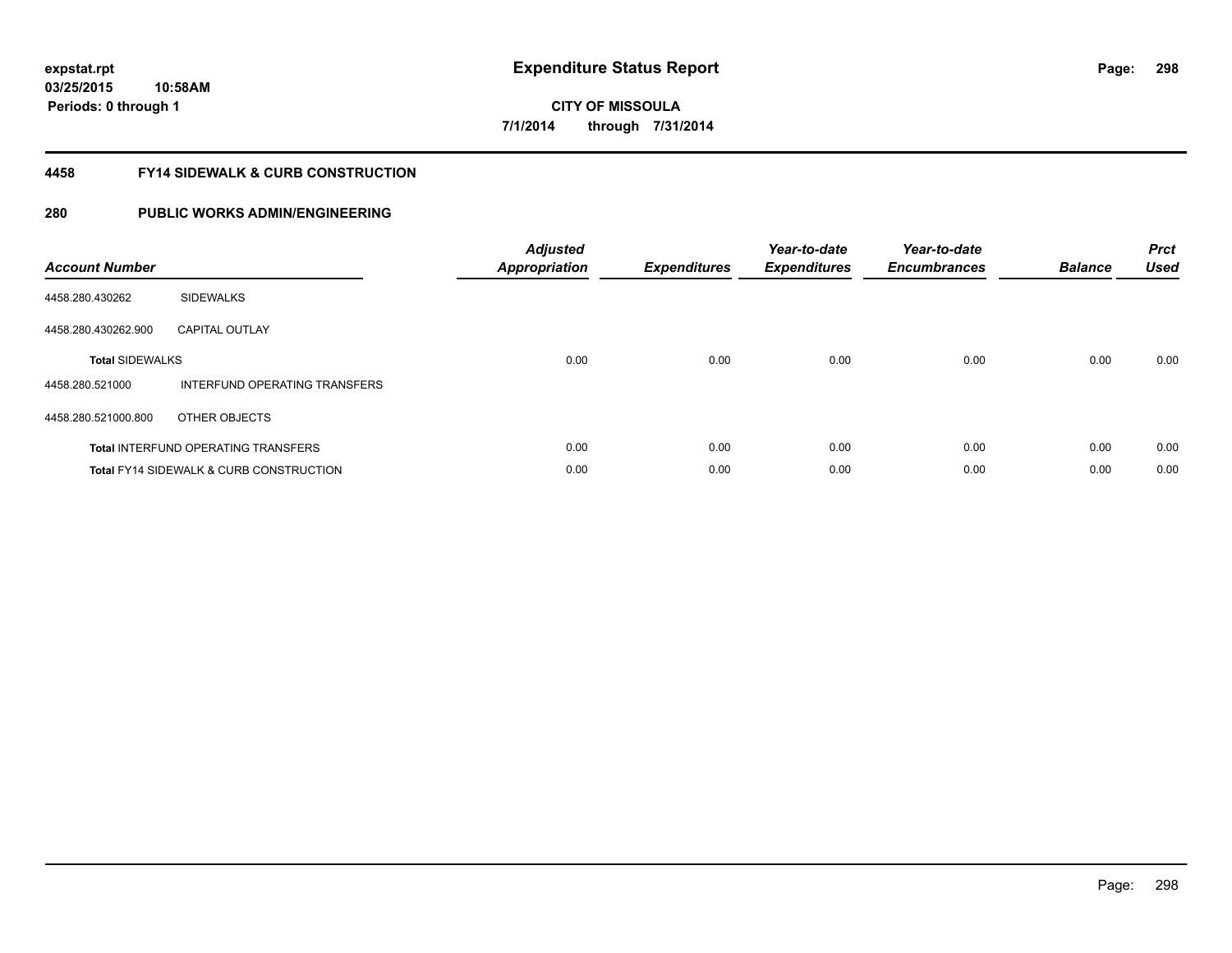**03/25/2015 10:58AM Periods: 0 through 1**

# **CITY OF MISSOULA 7/1/2014 through 7/31/2014**

#### **4459 FY15 SIDEWALK/CURB CONSTRUCTION**

| <b>Account Number</b> |                                              | <b>Adjusted</b><br>Appropriation | <b>Expenditures</b> | Year-to-date<br><b>Expenditures</b> | Year-to-date<br><b>Encumbrances</b> | <b>Balance</b> | Prct<br><b>Used</b> |
|-----------------------|----------------------------------------------|----------------------------------|---------------------|-------------------------------------|-------------------------------------|----------------|---------------------|
| 4459.280.430262       | SIDEWALKS                                    |                                  |                     |                                     |                                     |                |                     |
| 4459.280.430262.900   | <b>CAPITAL OUTLAY</b>                        |                                  |                     |                                     |                                     |                |                     |
|                       | <b>Total FY15 SIDEWALK/CURB CONSTRUCTION</b> | 0.00                             | 0.00                | 0.00                                | 0.00                                | 0.00           | 0.00                |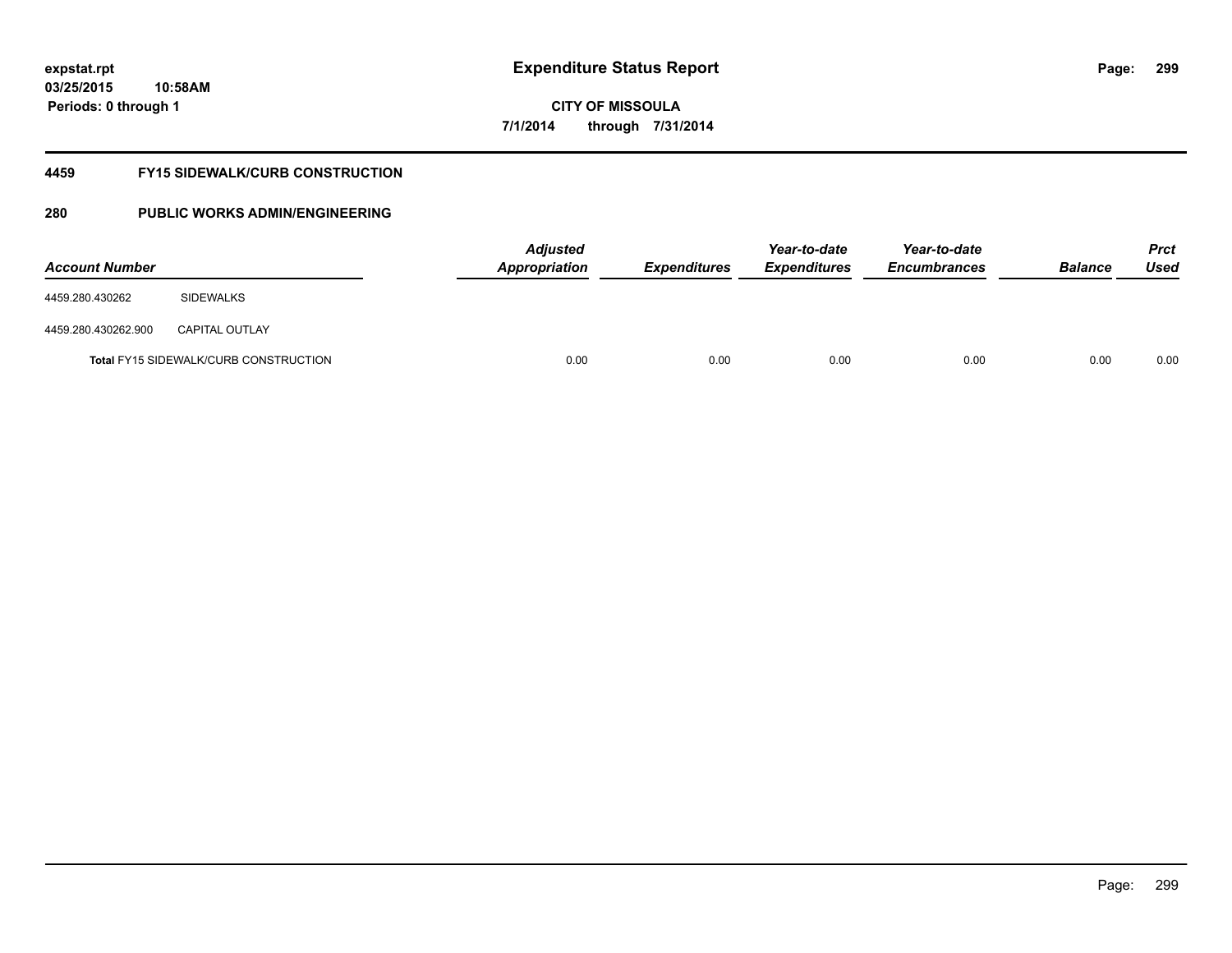#### **4531 SID 531 TRAFFIC CALMING**

| <b>Account Number</b>       |                                      | <b>Adjusted</b><br><b>Appropriation</b> | <b>Expenditures</b> | Year-to-date<br><b>Expenditures</b> | Year-to-date<br><b>Encumbrances</b> | <b>Balance</b> | <b>Prct</b><br>Used |
|-----------------------------|--------------------------------------|-----------------------------------------|---------------------|-------------------------------------|-------------------------------------|----------------|---------------------|
| 4531.390.510100             | SPECIAL ASSESSMENTS                  |                                         |                     |                                     |                                     |                |                     |
| 4531.390.510100.900         | CAPITAL OUTLAY                       |                                         |                     |                                     |                                     |                |                     |
| <b>Total CAPITAL OUTLAY</b> |                                      | 0.00                                    | 0.00                | 0.00                                | 0.00                                | 0.00           | 0.00                |
|                             | <b>Total SPECIAL ASSESSMENTS</b>     | 0.00                                    | 0.00                | 0.00                                | 0.00                                | 0.00           | 0.00                |
|                             | <b>Total SID 531 TRAFFIC CALMING</b> | 0.00                                    | 0.00                | 0.00                                | 0.00                                | 0.00           | 0.00                |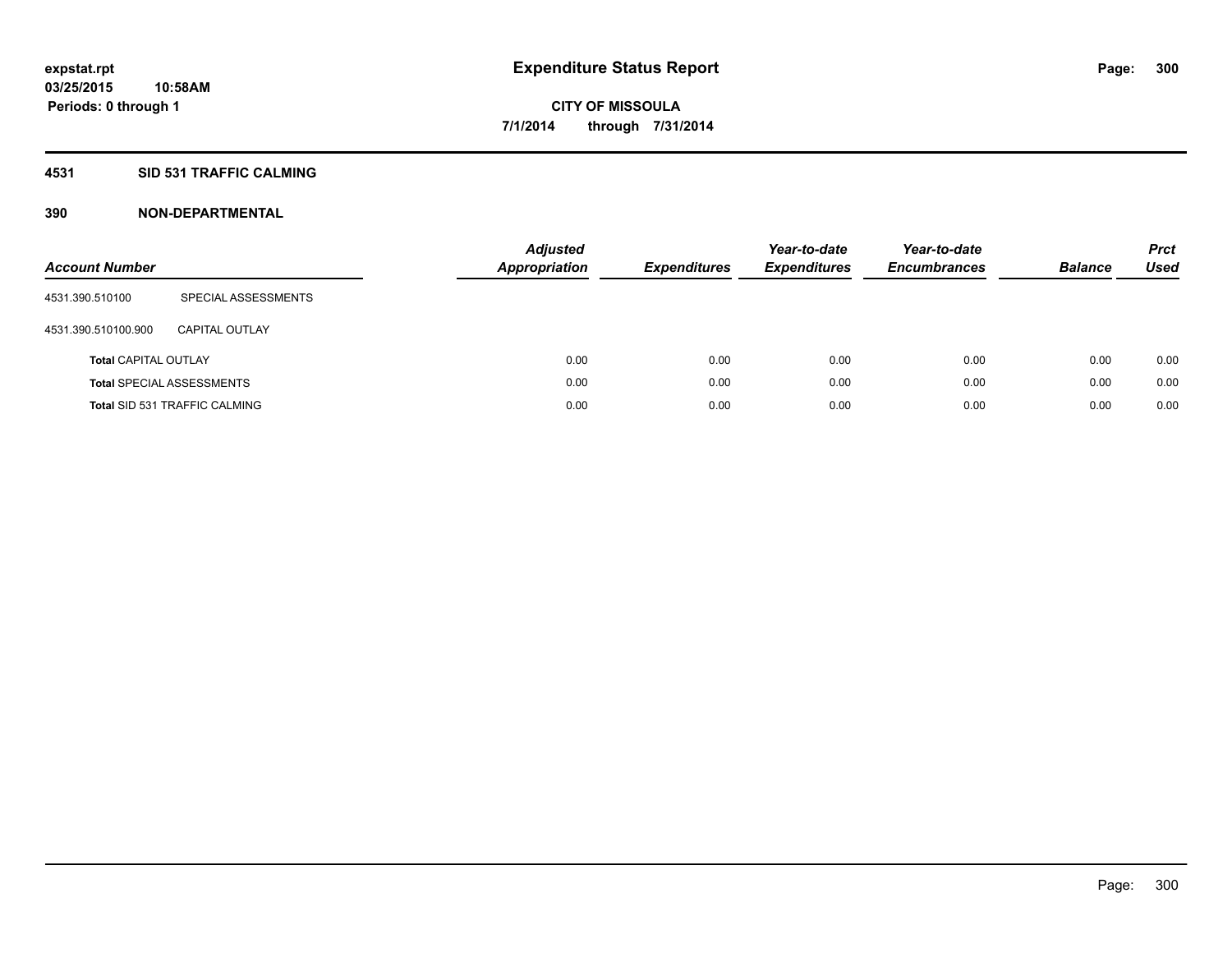### **4532 MALONEY RANCH SID**

| <b>Account Number</b>          |                                  | <b>Adjusted</b><br><b>Appropriation</b> | <b>Expenditures</b> | Year-to-date<br><b>Expenditures</b> | Year-to-date<br><b>Encumbrances</b> | <b>Balance</b> | <b>Prct</b><br><b>Used</b> |
|--------------------------------|----------------------------------|-----------------------------------------|---------------------|-------------------------------------|-------------------------------------|----------------|----------------------------|
| 4532.390.510100                | SPECIAL ASSESSMENTS              |                                         |                     |                                     |                                     |                |                            |
| 4532.390.510100.900            | CAPITAL OUTLAY                   |                                         |                     |                                     |                                     |                |                            |
|                                | <b>Total SPECIAL ASSESSMENTS</b> | 0.00                                    | 0.00                | 0.00                                | 0.00                                | 0.00           | 0.00                       |
| <b>Total MALONEY RANCH SID</b> |                                  | 0.00                                    | 0.00                | 0.00                                | 0.00                                | 0.00           | 0.00                       |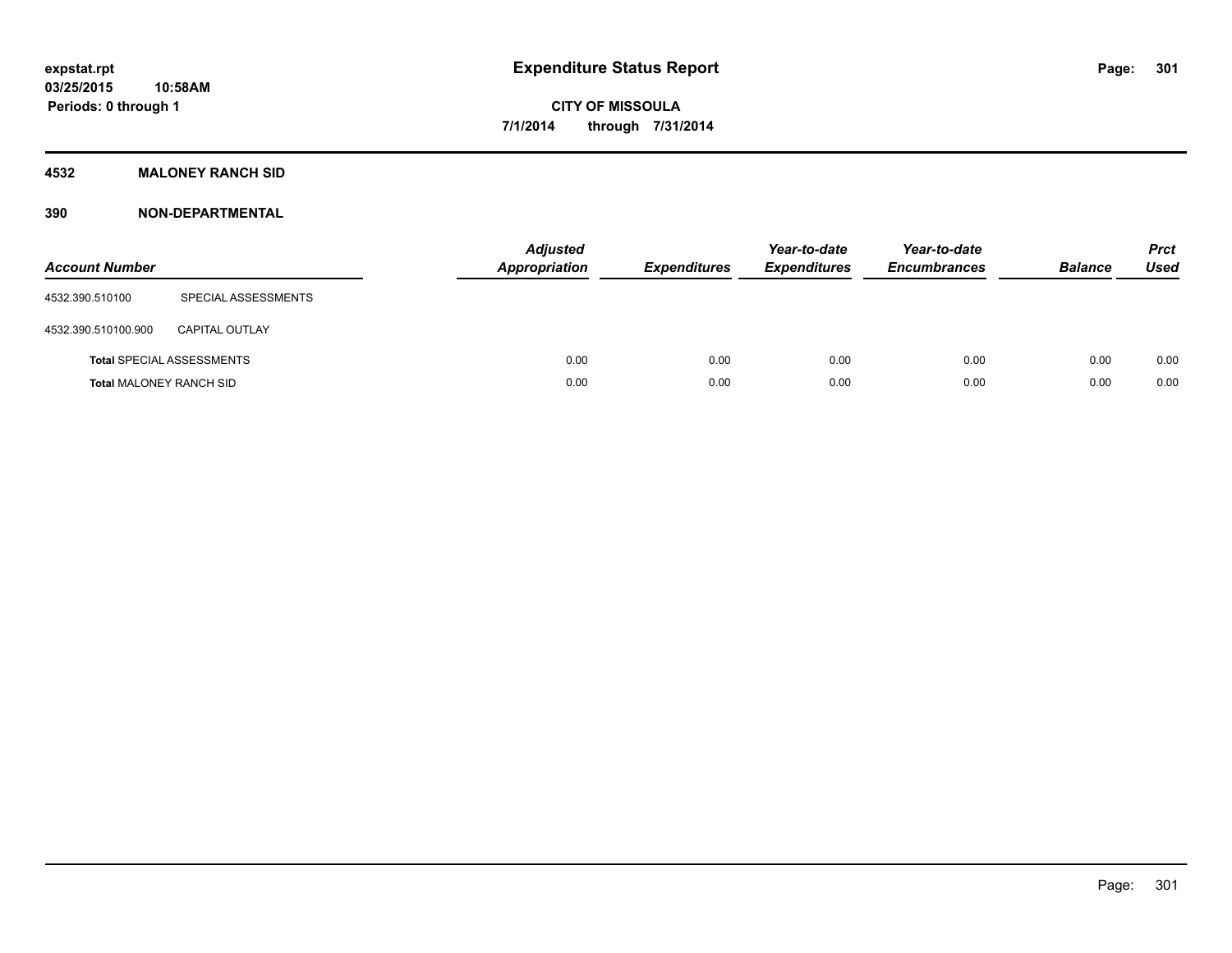#### **4534 SID 534 LINCOLNWOOD**

| <b>Account Number</b>      |                                            | <b>Adjusted</b><br>Appropriation | <b>Expenditures</b> | Year-to-date<br><b>Expenditures</b> | Year-to-date<br><b>Encumbrances</b> | <b>Balance</b> | <b>Prct</b><br><b>Used</b> |
|----------------------------|--------------------------------------------|----------------------------------|---------------------|-------------------------------------|-------------------------------------|----------------|----------------------------|
| 4534.390.521000            | INTERFUND OPERATING TRANSFERS              |                                  |                     |                                     |                                     |                |                            |
| 4534.390.521000.800        | OTHER OBJECTS                              |                                  |                     |                                     |                                     |                |                            |
| <b>Total OTHER OBJECTS</b> |                                            | 0.00                             | 0.00                | 0.00                                | 0.00                                | 0.00           | 0.00                       |
|                            | <b>Total INTERFUND OPERATING TRANSFERS</b> | 0.00                             | 0.00                | 0.00                                | 0.00                                | 0.00           | 0.00                       |
| Total SID 534 LINCOLNWOOD  |                                            | 0.00                             | 0.00                | 0.00                                | 0.00                                | 0.00           | 0.00                       |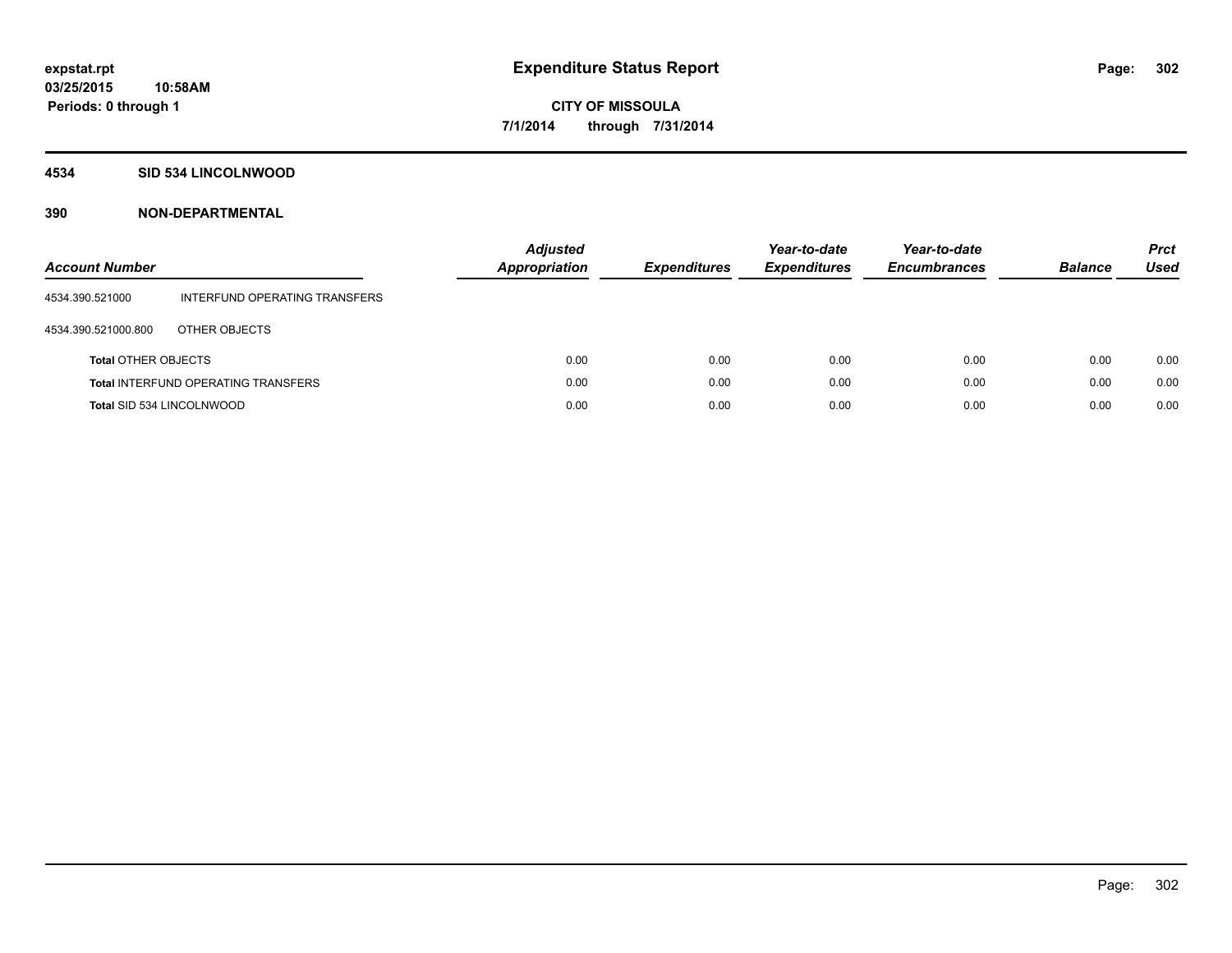#### **4540 SID 540 ENGLAND BLVD**

| <b>Account Number</b>      |                                            | <b>Adjusted</b><br>Appropriation | <b>Expenditures</b> | Year-to-date<br><b>Expenditures</b> | Year-to-date<br><b>Encumbrances</b> | <b>Balance</b> | <b>Prct</b><br>Used |
|----------------------------|--------------------------------------------|----------------------------------|---------------------|-------------------------------------|-------------------------------------|----------------|---------------------|
| 4540.390.521000            | INTERFUND OPERATING TRANSFERS              |                                  |                     |                                     |                                     |                |                     |
| 4540.390.521000.800        | OTHER OBJECTS                              |                                  |                     |                                     |                                     |                |                     |
|                            | <b>Total INTERFUND OPERATING TRANSFERS</b> | 0.00                             | 0.00                | 0.00                                | 0.00                                | 0.00           | 0.00                |
| Total SID 540 ENGLAND BLVD |                                            | 0.00                             | 0.00                | 0.00                                | 0.00                                | 0.00           | 0.00                |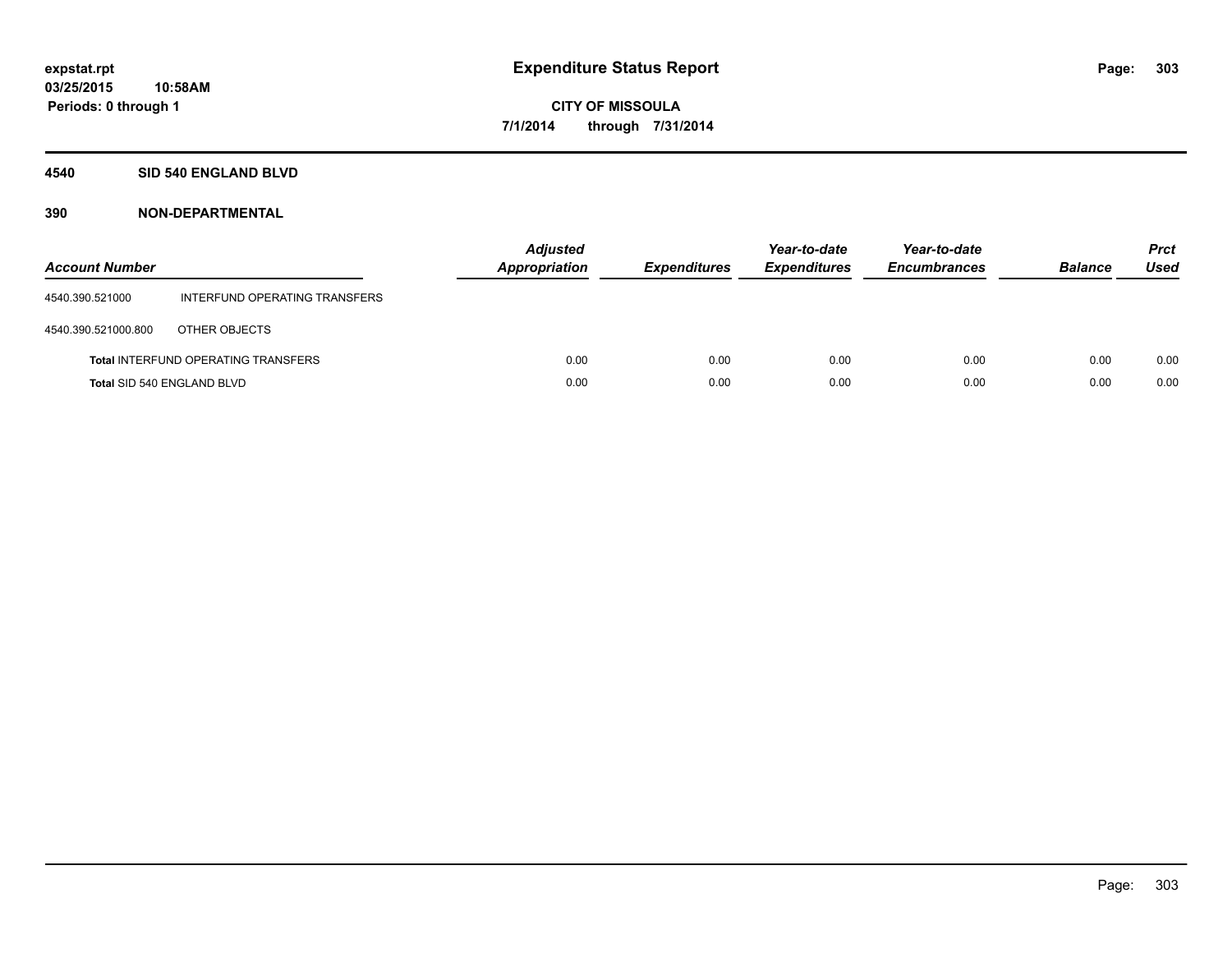#### **4541 SID 541 PINEVIEW PARK**

| <b>Account Number</b>         |                                  | <b>Adjusted</b><br><b>Appropriation</b> | <b>Expenditures</b> | Year-to-date<br><b>Expenditures</b> | Year-to-date<br><b>Encumbrances</b> | <b>Balance</b> | <b>Prct</b><br><b>Used</b> |
|-------------------------------|----------------------------------|-----------------------------------------|---------------------|-------------------------------------|-------------------------------------|----------------|----------------------------|
| 4541.390.410710               | *** Title Not Found ***          |                                         |                     |                                     |                                     |                |                            |
| 4541.390.410710.500           | <b>FIXED CHARGES</b>             |                                         |                     |                                     |                                     |                |                            |
| Total *** Title Not Found *** |                                  | 0.00                                    | 0.00                | 0.00                                | 0.00                                | 0.00           | 0.00                       |
| 4541.390.510100               | SPECIAL ASSESSMENTS              |                                         |                     |                                     |                                     |                |                            |
| 4541.390.510100.900           | <b>CAPITAL OUTLAY</b>            |                                         |                     |                                     |                                     |                |                            |
| <b>Total CAPITAL OUTLAY</b>   |                                  | 0.00                                    | 0.00                | 0.00                                | 0.00                                | 0.00           | 0.00                       |
|                               | <b>Total SPECIAL ASSESSMENTS</b> | 0.00                                    | 0.00                | 0.00                                | 0.00                                | 0.00           | 0.00                       |
|                               | Total SID 541 PINEVIEW PARK      | 0.00                                    | 0.00                | 0.00                                | 0.00                                | 0.00           | 0.00                       |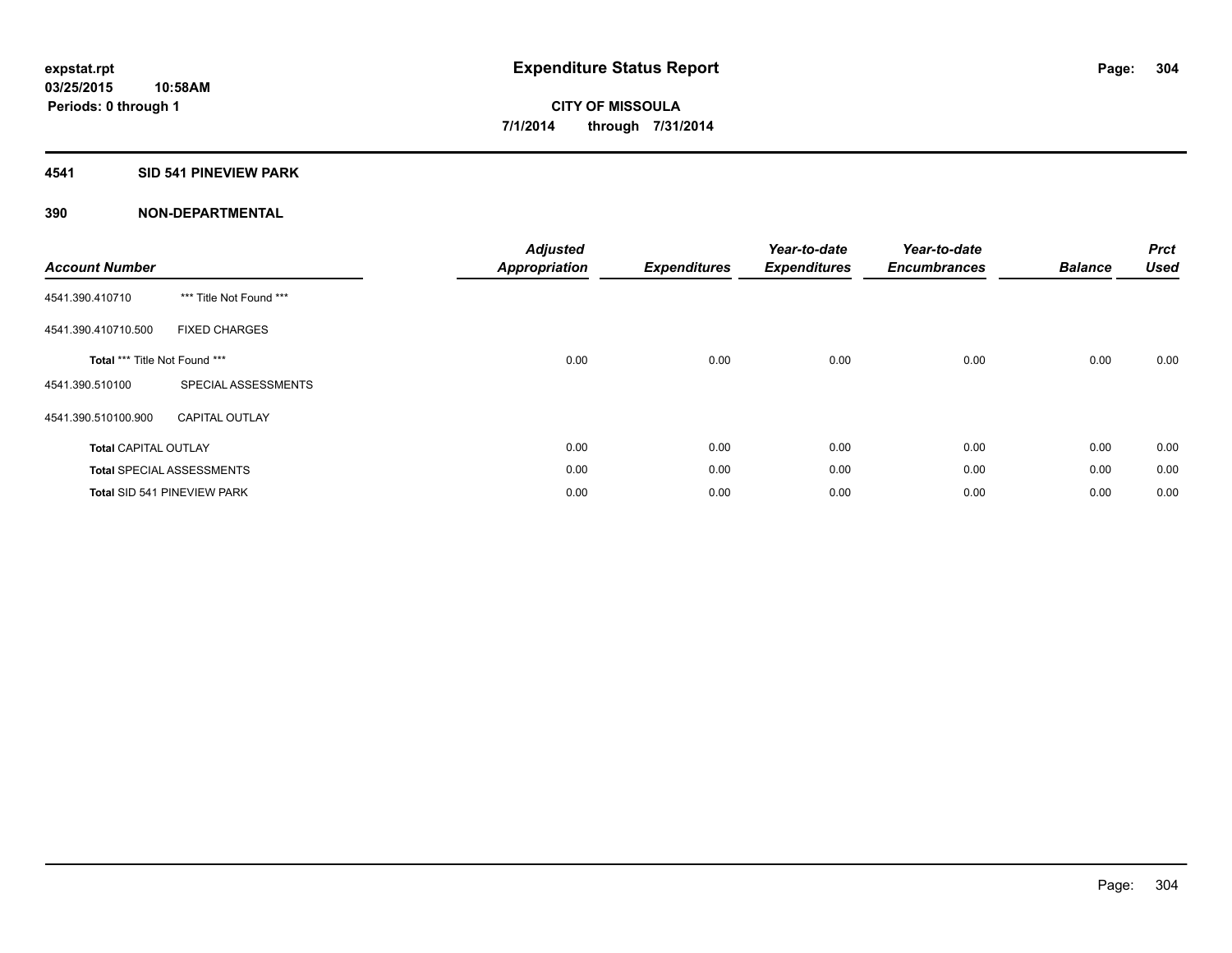### **4542 SID 542 HILLVIEW WAY**

| <b>Account Number</b>       |                                  | <b>Adjusted</b><br><b>Appropriation</b> | <b>Expenditures</b> | Year-to-date<br><b>Expenditures</b> | Year-to-date<br><b>Encumbrances</b> | <b>Balance</b> | <b>Prct</b><br>Used |
|-----------------------------|----------------------------------|-----------------------------------------|---------------------|-------------------------------------|-------------------------------------|----------------|---------------------|
| 4542.390.510100             | SPECIAL ASSESSMENTS              |                                         |                     |                                     |                                     |                |                     |
| 4542.390.510100.900         | CAPITAL OUTLAY                   |                                         |                     |                                     |                                     |                |                     |
| <b>Total CAPITAL OUTLAY</b> |                                  | 0.00                                    | 0.00                | 0.00                                | 0.00                                | 0.00           | 0.00                |
|                             | <b>Total SPECIAL ASSESSMENTS</b> | 0.00                                    | 0.00                | 0.00                                | 0.00                                | 0.00           | 0.00                |
| Total SID 542 HILLVIEW WAY  |                                  | 0.00                                    | 0.00                | 0.00                                | 0.00                                | 0.00           | 0.00                |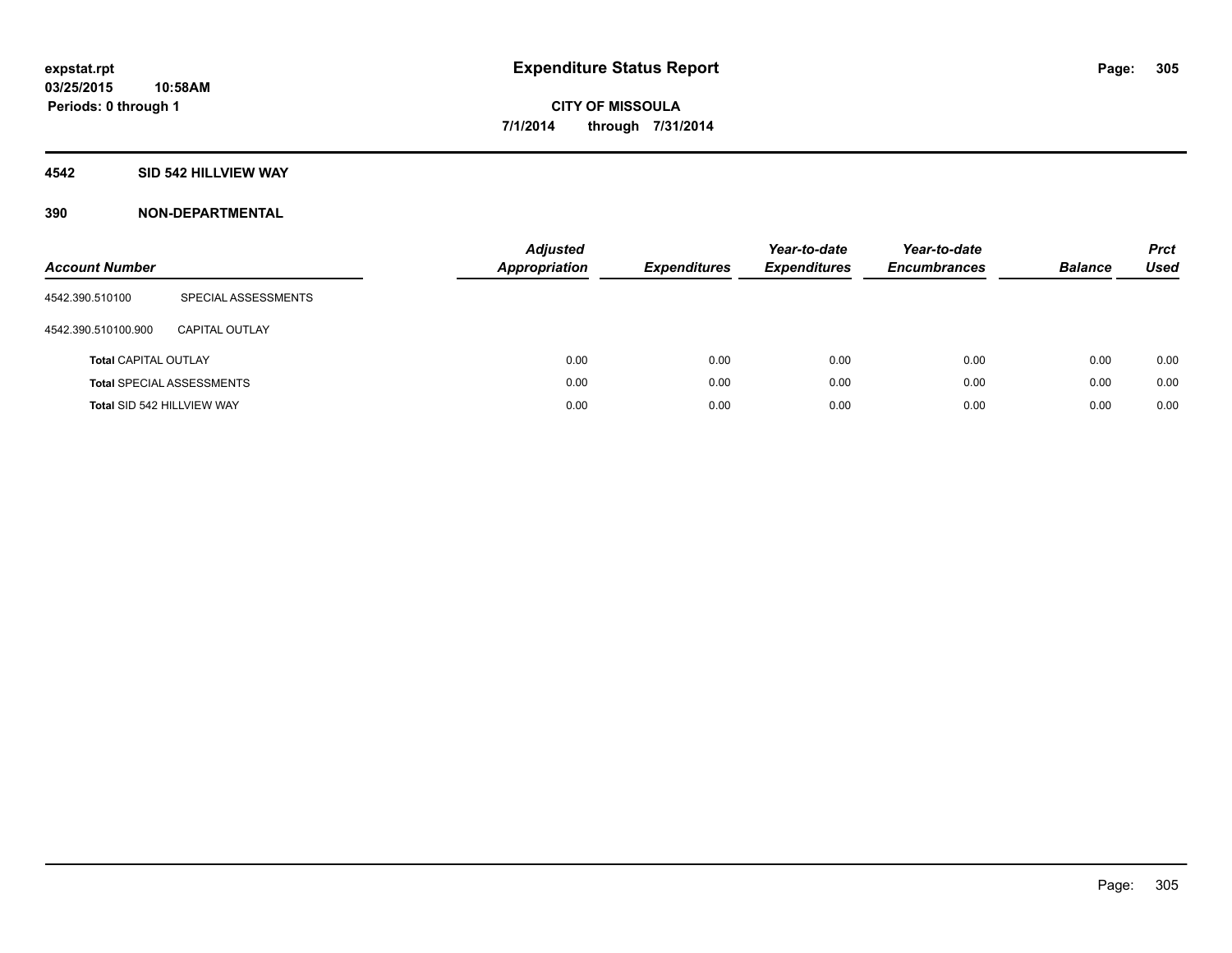#### **4543 SID 543 TRAFFIC CALMING**

| <b>Account Number</b>       |                                      | <b>Adjusted</b><br><b>Appropriation</b> | <b>Expenditures</b> | Year-to-date<br><b>Expenditures</b> | Year-to-date<br><b>Encumbrances</b> | <b>Balance</b> | <b>Prct</b><br><b>Used</b> |
|-----------------------------|--------------------------------------|-----------------------------------------|---------------------|-------------------------------------|-------------------------------------|----------------|----------------------------|
| 4543.390.510100             | SPECIAL ASSESSMENTS                  |                                         |                     |                                     |                                     |                |                            |
| 4543.390.510100.300         | PURCHASED SERVICES                   |                                         |                     |                                     |                                     |                |                            |
|                             | <b>Total PURCHASED SERVICES</b>      | 0.00                                    | 0.00                | 0.00                                | 0.00                                | 0.00           | 0.00                       |
| 4543.390.510100.900         | <b>CAPITAL OUTLAY</b>                |                                         |                     |                                     |                                     |                |                            |
| <b>Total CAPITAL OUTLAY</b> |                                      | 0.00                                    | 0.00                | 0.00                                | 0.00                                | 0.00           | 0.00                       |
|                             | <b>Total SPECIAL ASSESSMENTS</b>     | 0.00                                    | 0.00                | 0.00                                | 0.00                                | 0.00           | 0.00                       |
|                             | <b>Total SID 543 TRAFFIC CALMING</b> | 0.00                                    | 0.00                | 0.00                                | 0.00                                | 0.00           | 0.00                       |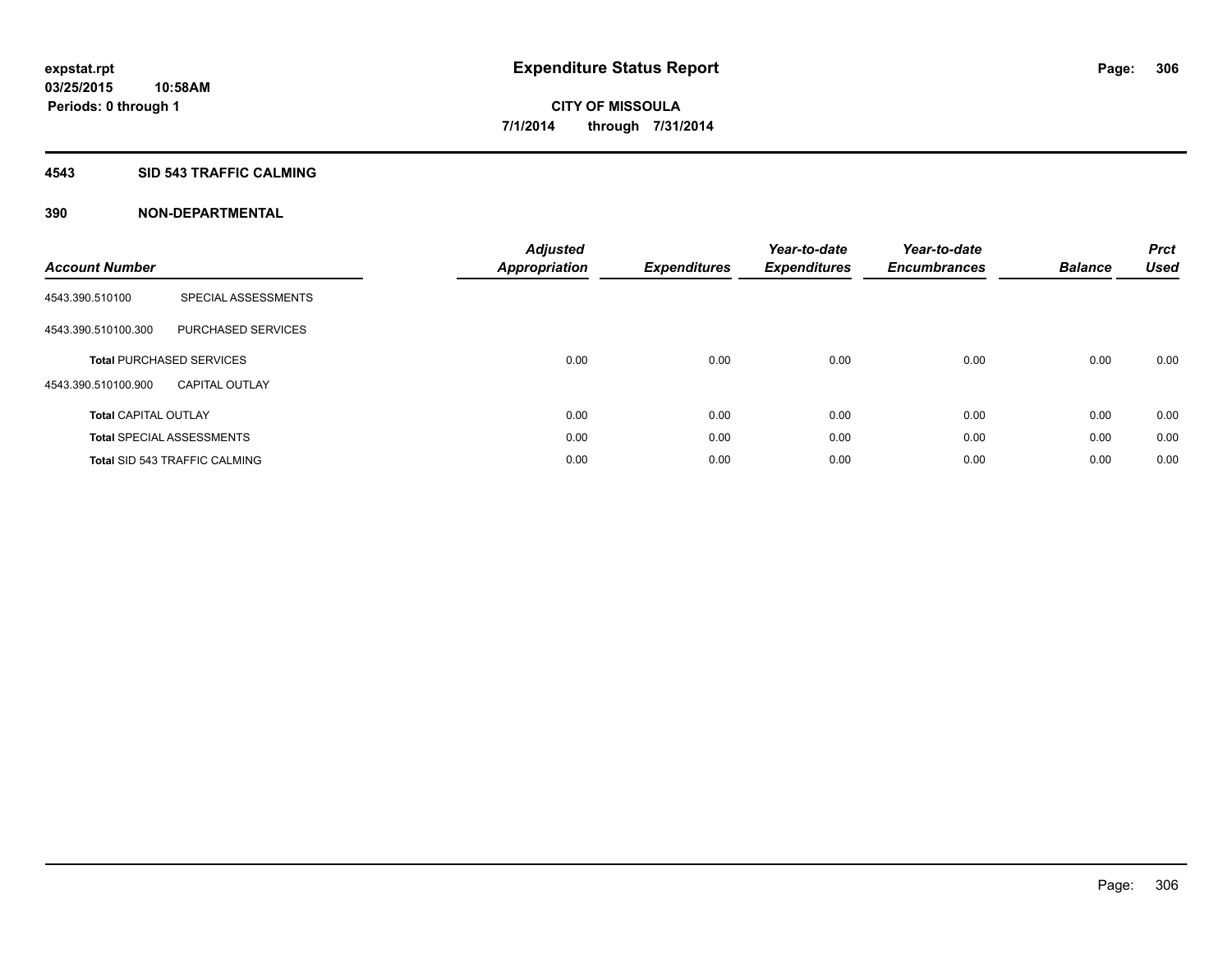### **4544 MILLER CREEK MITIGATION FUND**

| <b>Account Number</b>       |                                           | <b>Adjusted</b><br>Appropriation | <b>Expenditures</b> | Year-to-date<br><b>Expenditures</b> | Year-to-date<br><b>Encumbrances</b> | <b>Balance</b> | <b>Prct</b><br>Used |
|-----------------------------|-------------------------------------------|----------------------------------|---------------------|-------------------------------------|-------------------------------------|----------------|---------------------|
| 4544.390.510100             | SPECIAL ASSESSMENTS                       |                                  |                     |                                     |                                     |                |                     |
| 4544.390.510100.900         | CAPITAL OUTLAY                            |                                  |                     |                                     |                                     |                |                     |
| <b>Total CAPITAL OUTLAY</b> |                                           | 0.00                             | 0.00                | 0.00                                | 0.00                                | 0.00           | 0.00                |
|                             | <b>Total SPECIAL ASSESSMENTS</b>          | 0.00                             | 0.00                | 0.00                                | 0.00                                | 0.00           | 0.00                |
|                             | <b>Total MILLER CREEK MITIGATION FUND</b> | 0.00                             | 0.00                | 0.00                                | 0.00                                | 0.00           | 0.00                |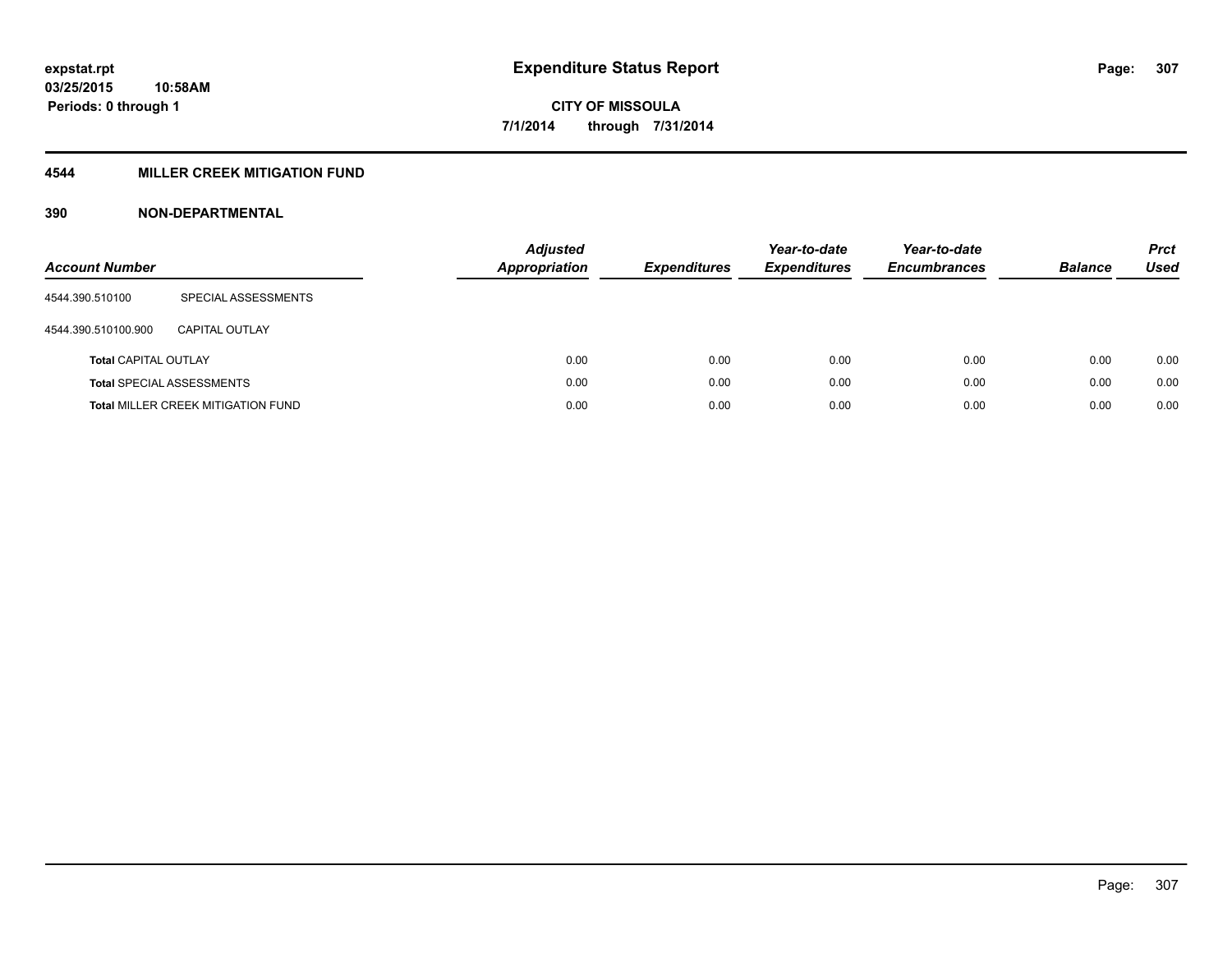#### **4545 MILLER CREEK TWITE CONSTRUCTION**

| <b>Account Number</b>       |                                              | <b>Adjusted</b><br>Appropriation | <b>Expenditures</b> | Year-to-date<br><b>Expenditures</b> | Year-to-date<br><b>Encumbrances</b> | <b>Balance</b> | <b>Prct</b><br><b>Used</b> |
|-----------------------------|----------------------------------------------|----------------------------------|---------------------|-------------------------------------|-------------------------------------|----------------|----------------------------|
| 4545.390.510100             | SPECIAL ASSESSMENTS                          |                                  |                     |                                     |                                     |                |                            |
| 4545.390.510100.300         | <b>PURCHASED SERVICES</b>                    |                                  |                     |                                     |                                     |                |                            |
|                             | <b>Total PURCHASED SERVICES</b>              | 0.00                             | 0.00                | 0.00                                | 0.00                                | 0.00           | 0.00                       |
| 4545.390.510100.900         | <b>CAPITAL OUTLAY</b>                        |                                  |                     |                                     |                                     |                |                            |
| <b>Total CAPITAL OUTLAY</b> |                                              | 0.00                             | 0.00                | 0.00                                | 0.00                                | 0.00           | 0.00                       |
|                             | <b>Total SPECIAL ASSESSMENTS</b>             | 0.00                             | 0.00                | 0.00                                | 0.00                                | 0.00           | 0.00                       |
|                             | <b>Total MILLER CREEK TWITE CONSTRUCTION</b> | 0.00                             | 0.00                | 0.00                                | 0.00                                | 0.00           | 0.00                       |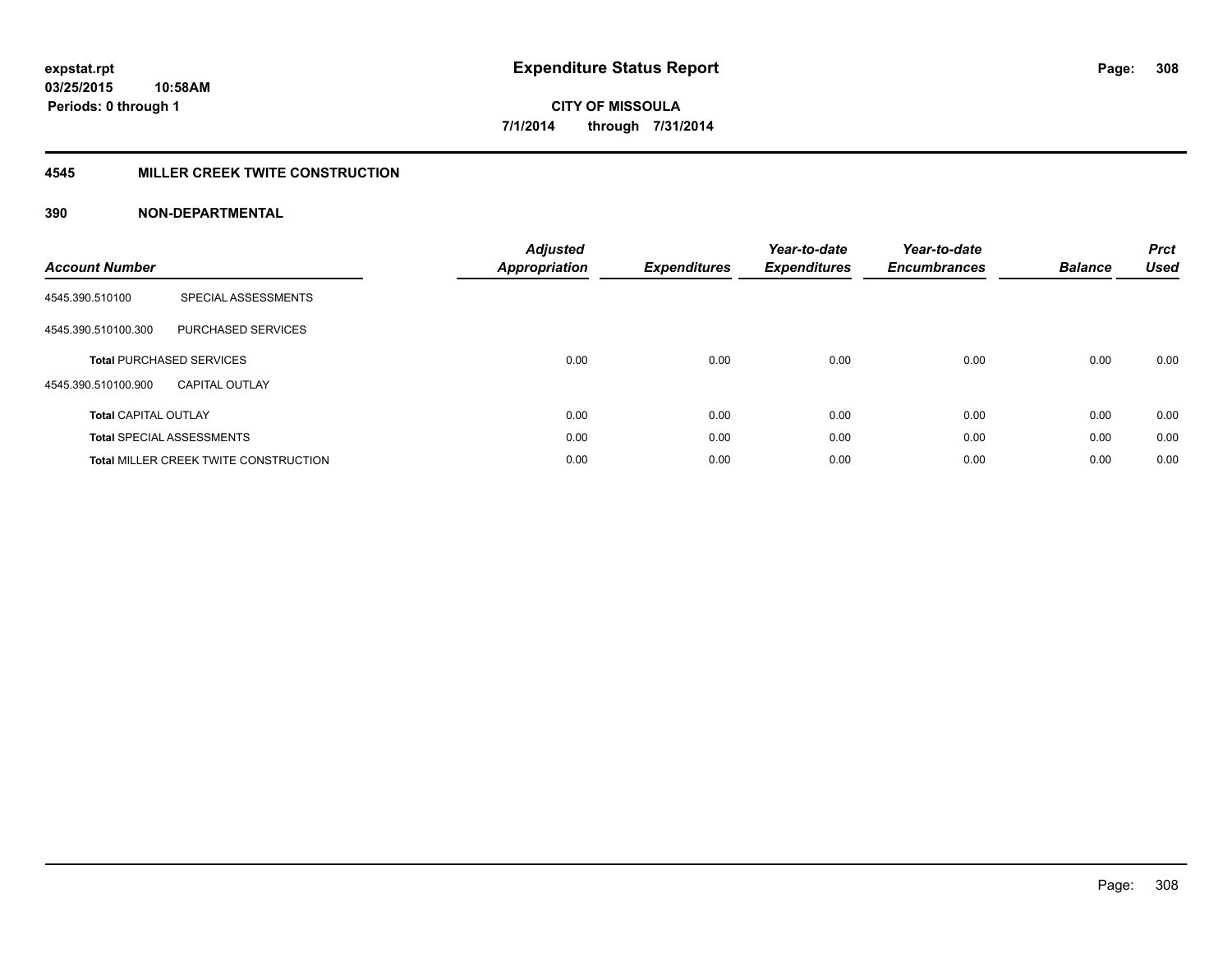#### **4546 MILLER CREEK MALOHNEY CONSTRUCTION**

| <b>Account Number</b>       |                                                 | <b>Adjusted</b><br><b>Appropriation</b> | <b>Expenditures</b> | Year-to-date<br><b>Expenditures</b> | Year-to-date<br><b>Encumbrances</b> | <b>Balance</b> | <b>Prct</b><br><b>Used</b> |
|-----------------------------|-------------------------------------------------|-----------------------------------------|---------------------|-------------------------------------|-------------------------------------|----------------|----------------------------|
| 4546.390.510100             | SPECIAL ASSESSMENTS                             |                                         |                     |                                     |                                     |                |                            |
| 4546.390.510100.300         | PURCHASED SERVICES                              |                                         |                     |                                     |                                     |                |                            |
|                             | <b>Total PURCHASED SERVICES</b>                 | 0.00                                    | 0.00                | 0.00                                | 0.00                                | 0.00           | 0.00                       |
| 4546.390.510100.900         | CAPITAL OUTLAY                                  |                                         |                     |                                     |                                     |                |                            |
| <b>Total CAPITAL OUTLAY</b> |                                                 | 0.00                                    | 0.00                | 0.00                                | 0.00                                | 0.00           | 0.00                       |
|                             | <b>Total SPECIAL ASSESSMENTS</b>                | 0.00                                    | 0.00                | 0.00                                | 0.00                                | 0.00           | 0.00                       |
|                             | <b>Total MILLER CREEK MALOHNEY CONSTRUCTION</b> | 0.00                                    | 0.00                | 0.00                                | 0.00                                | 0.00           | 0.00                       |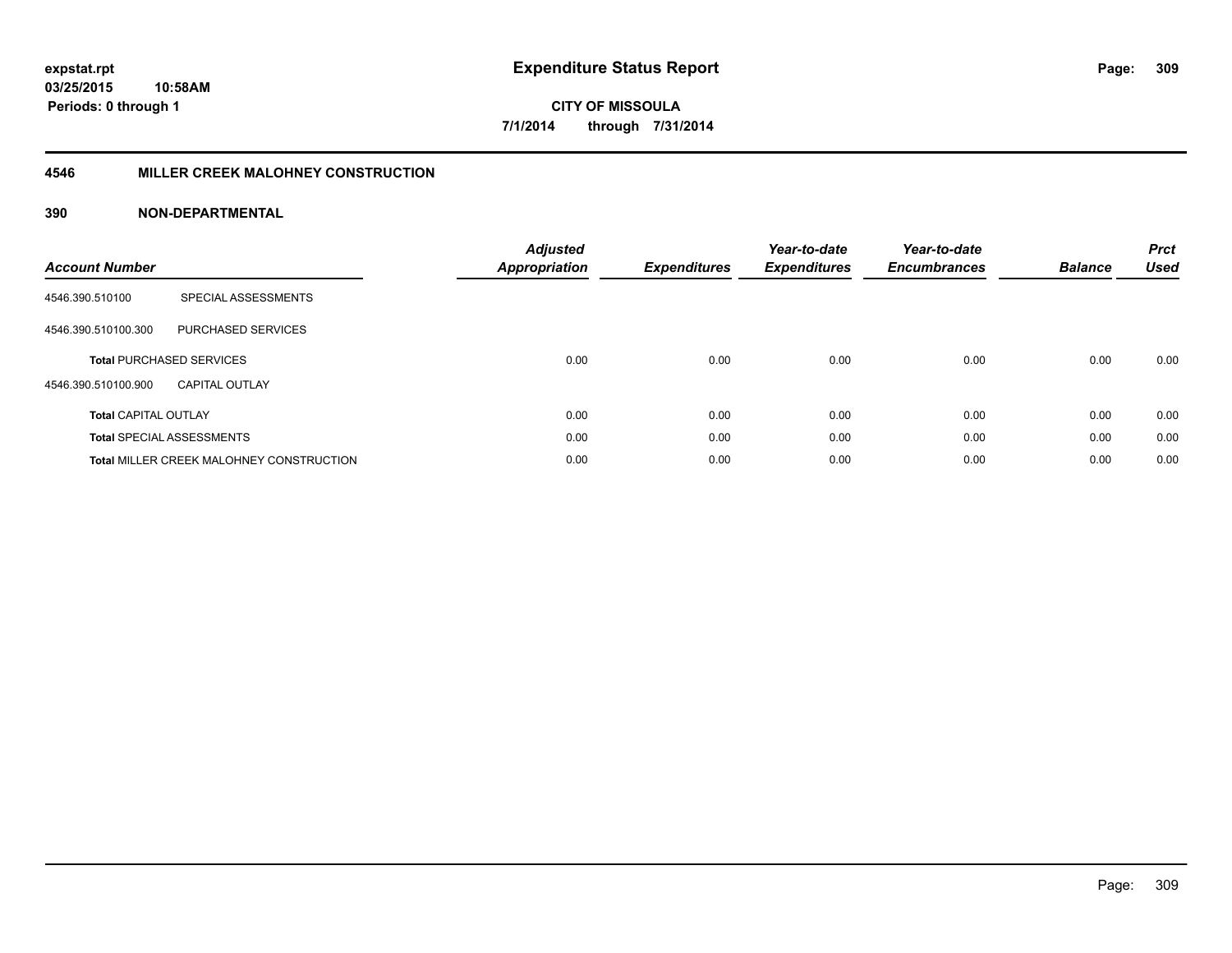#### **4547 MILLER CREEK MCCARTHY CONSTRUCTION**

| <b>Account Number</b>       |                                                 | <b>Adjusted</b><br><b>Appropriation</b> | <b>Expenditures</b> | Year-to-date<br><b>Expenditures</b> | Year-to-date<br><b>Encumbrances</b> | <b>Balance</b> | <b>Prct</b><br><b>Used</b> |
|-----------------------------|-------------------------------------------------|-----------------------------------------|---------------------|-------------------------------------|-------------------------------------|----------------|----------------------------|
| 4547.390.510100             | SPECIAL ASSESSMENTS                             |                                         |                     |                                     |                                     |                |                            |
| 4547.390.510100.300         | <b>PURCHASED SERVICES</b>                       |                                         |                     |                                     |                                     |                |                            |
|                             | <b>Total PURCHASED SERVICES</b>                 | 0.00                                    | 0.00                | 0.00                                | 0.00                                | 0.00           | 0.00                       |
| 4547.390.510100.900         | <b>CAPITAL OUTLAY</b>                           |                                         |                     |                                     |                                     |                |                            |
| <b>Total CAPITAL OUTLAY</b> |                                                 | 0.00                                    | 0.00                | 0.00                                | 0.00                                | 0.00           | 0.00                       |
|                             | <b>Total SPECIAL ASSESSMENTS</b>                | 0.00                                    | 0.00                | 0.00                                | 0.00                                | 0.00           | 0.00                       |
|                             | <b>Total MILLER CREEK MCCARTHY CONSTRUCTION</b> | 0.00                                    | 0.00                | 0.00                                | 0.00                                | 0.00           | 0.00                       |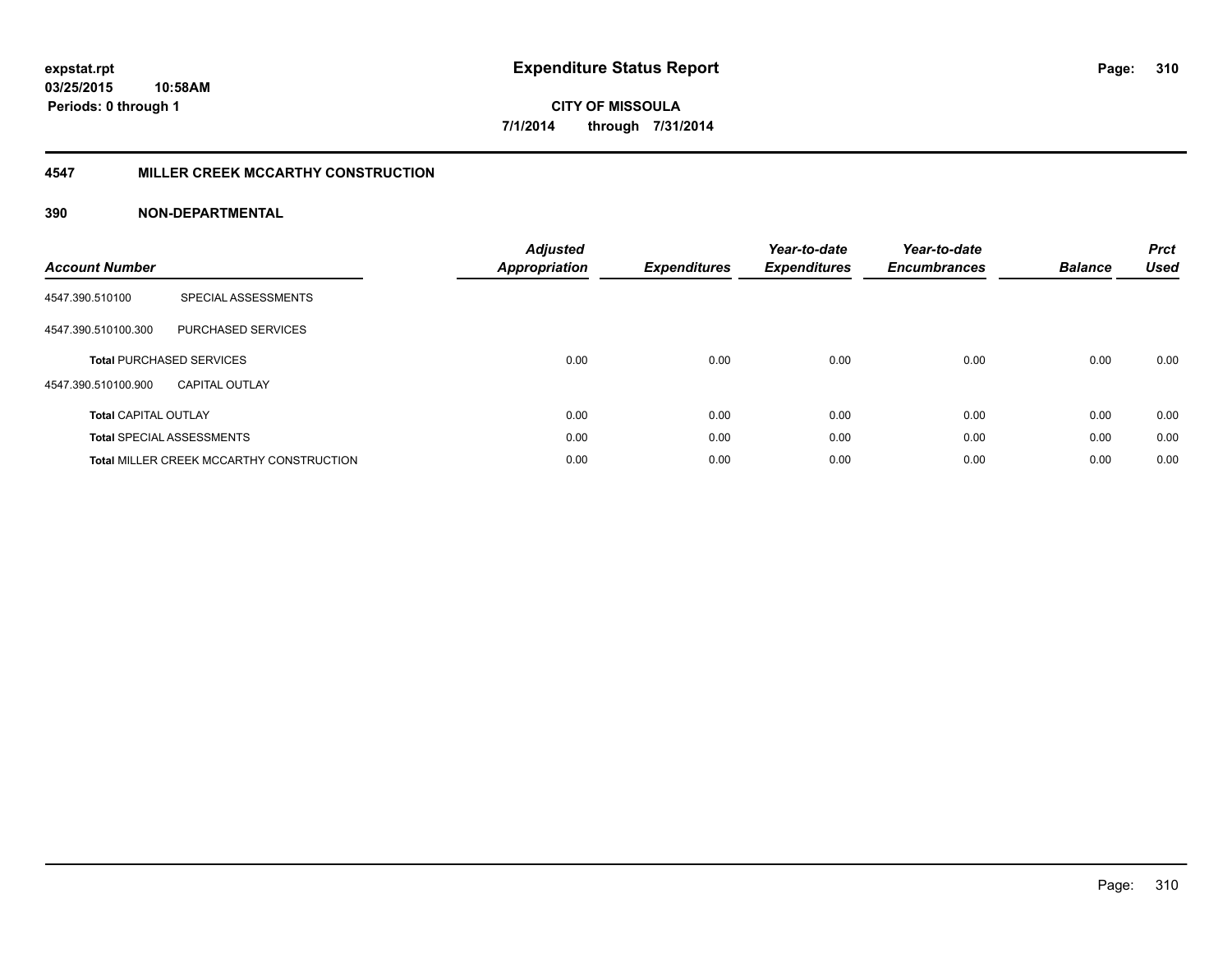## **4548 5TH,6TH & ARTHUR ROAD IMPROVEMENTS**

| <b>Account Number</b> |                                            | <b>Adjusted</b><br><b>Appropriation</b> | <b>Expenditures</b> | Year-to-date<br><b>Expenditures</b> | Year-to-date<br><b>Encumbrances</b> | <b>Balance</b> | <b>Prct</b><br><b>Used</b> |
|-----------------------|--------------------------------------------|-----------------------------------------|---------------------|-------------------------------------|-------------------------------------|----------------|----------------------------|
| 4548.390.510100       | SPECIAL ASSESSMENTS                        |                                         |                     |                                     |                                     |                |                            |
| 4548.390.510100.300   | PURCHASED SERVICES                         |                                         |                     |                                     |                                     |                |                            |
|                       | <b>Total PURCHASED SERVICES</b>            | 0.00                                    | 0.00                | 0.00                                | 0.00                                | 0.00           | 0.00                       |
| 4548.390.510100.900   | <b>CAPITAL OUTLAY</b>                      |                                         |                     |                                     |                                     |                |                            |
|                       | <b>Total SPECIAL ASSESSMENTS</b>           | 0.00                                    | 0.00                | 0.00                                | 0.00                                | 0.00           | 0.00                       |
| 4548.390.521000       | INTERFUND OPERATING TRANSFERS              |                                         |                     |                                     |                                     |                |                            |
| 4548.390.521000.800   | OTHER OBJECTS                              |                                         |                     |                                     |                                     |                |                            |
|                       | <b>Total INTERFUND OPERATING TRANSFERS</b> | 0.00                                    | 0.00                | 0.00                                | 0.00                                | 0.00           | 0.00                       |
|                       | Total 5TH.6TH & ARTHUR ROAD IMPROVEMENTS   | 0.00                                    | 0.00                | 0.00                                | 0.00                                | 0.00           | 0.00                       |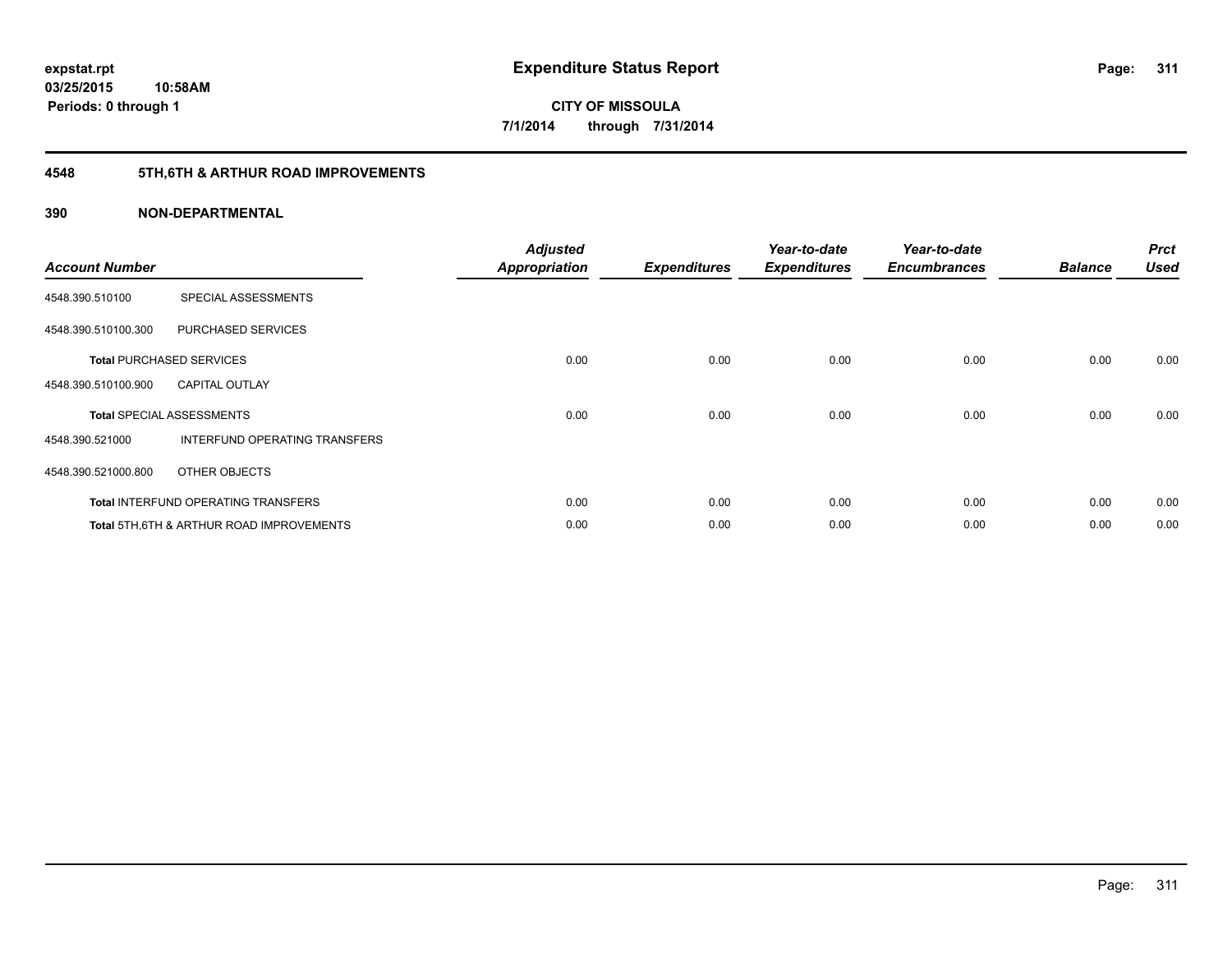## **4745 MALONEY/TWITE MILLER CR \$1.2M CONTRIB**

| <b>Account Number</b>      |                                                     | <b>Adjusted</b><br><b>Appropriation</b> | <b>Expenditures</b> | Year-to-date<br><b>Expenditures</b> | Year-to-date<br><b>Encumbrances</b> | <b>Balance</b> | <b>Prct</b><br><b>Used</b> |
|----------------------------|-----------------------------------------------------|-----------------------------------------|---------------------|-------------------------------------|-------------------------------------|----------------|----------------------------|
| 4745.390.510100            | SPECIAL ASSESSMENTS                                 |                                         |                     |                                     |                                     |                |                            |
| 4745.390.510100.300        | PURCHASED SERVICES                                  |                                         |                     |                                     |                                     |                |                            |
|                            | <b>Total PURCHASED SERVICES</b>                     | 0.00                                    | 0.00                | 0.00                                | 0.00                                | 0.00           | 0.00                       |
| 4745.390.510100.800        | OTHER OBJECTS                                       |                                         |                     |                                     |                                     |                |                            |
| <b>Total OTHER OBJECTS</b> |                                                     | 0.00                                    | 0.00                | 0.00                                | 0.00                                | 0.00           | 0.00                       |
| 4745.390.510100.900        | <b>CAPITAL OUTLAY</b>                               |                                         |                     |                                     |                                     |                |                            |
|                            | <b>Total MALONEY/TWITE MILLER CR \$1.2M CONTRIB</b> | 0.00                                    | 0.00                | 0.00                                | 0.00                                | 0.00           | 0.00                       |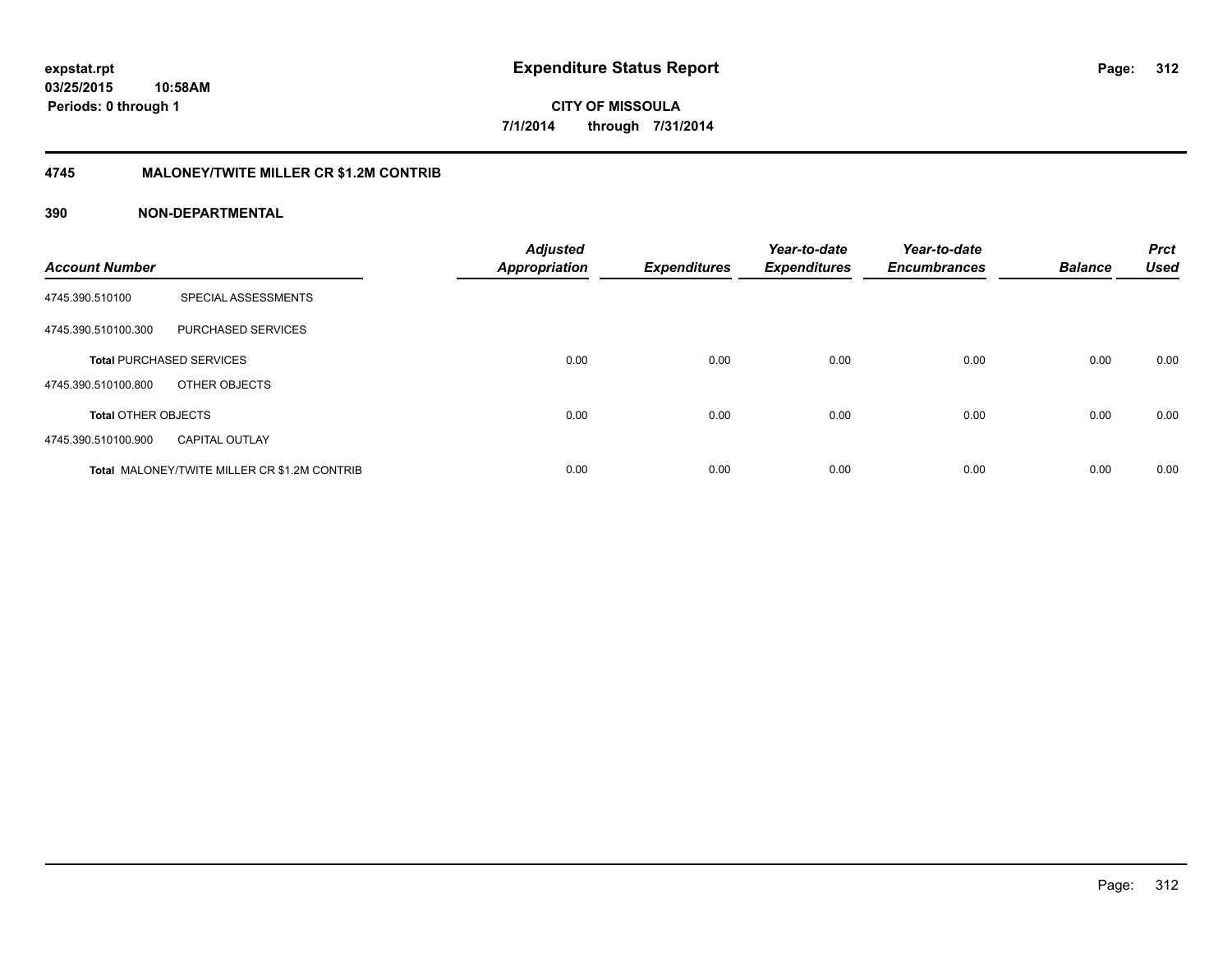#### **4941 HILLVIEW WAY CONSTRUCTION**

| <b>Account Number</b> |                                        | <b>Adjusted</b><br><b>Appropriation</b> | <b>Expenditures</b> | Year-to-date<br><b>Expenditures</b> | Year-to-date<br><b>Encumbrances</b> | <b>Balance</b> | <b>Prct</b><br><b>Used</b> |
|-----------------------|----------------------------------------|-----------------------------------------|---------------------|-------------------------------------|-------------------------------------|----------------|----------------------------|
| 4941.280.430034       | <b>CONSTRUCTION</b>                    |                                         |                     |                                     |                                     |                |                            |
| 4941.280.430034.200   | <b>SUPPLIES</b>                        |                                         |                     |                                     |                                     |                |                            |
| <b>Total SUPPLIES</b> |                                        | 0.00                                    | 0.00                | 0.00                                | 0.00                                | 0.00           | 0.00                       |
| 4941.280.430034.300   | PURCHASED SERVICES                     |                                         |                     |                                     |                                     |                |                            |
|                       | <b>Total PURCHASED SERVICES</b>        | 0.00                                    | 0.00                | 0.00                                | 0.00                                | 0.00           | 0.00                       |
| 4941.280.430034.900   | <b>CAPITAL OUTLAY</b>                  |                                         |                     |                                     |                                     |                |                            |
|                       | <b>Total HILLVIEW WAY CONSTRUCTION</b> | 0.00                                    | 0.00                | 0.00                                | 0.00                                | 0.00           | 0.00                       |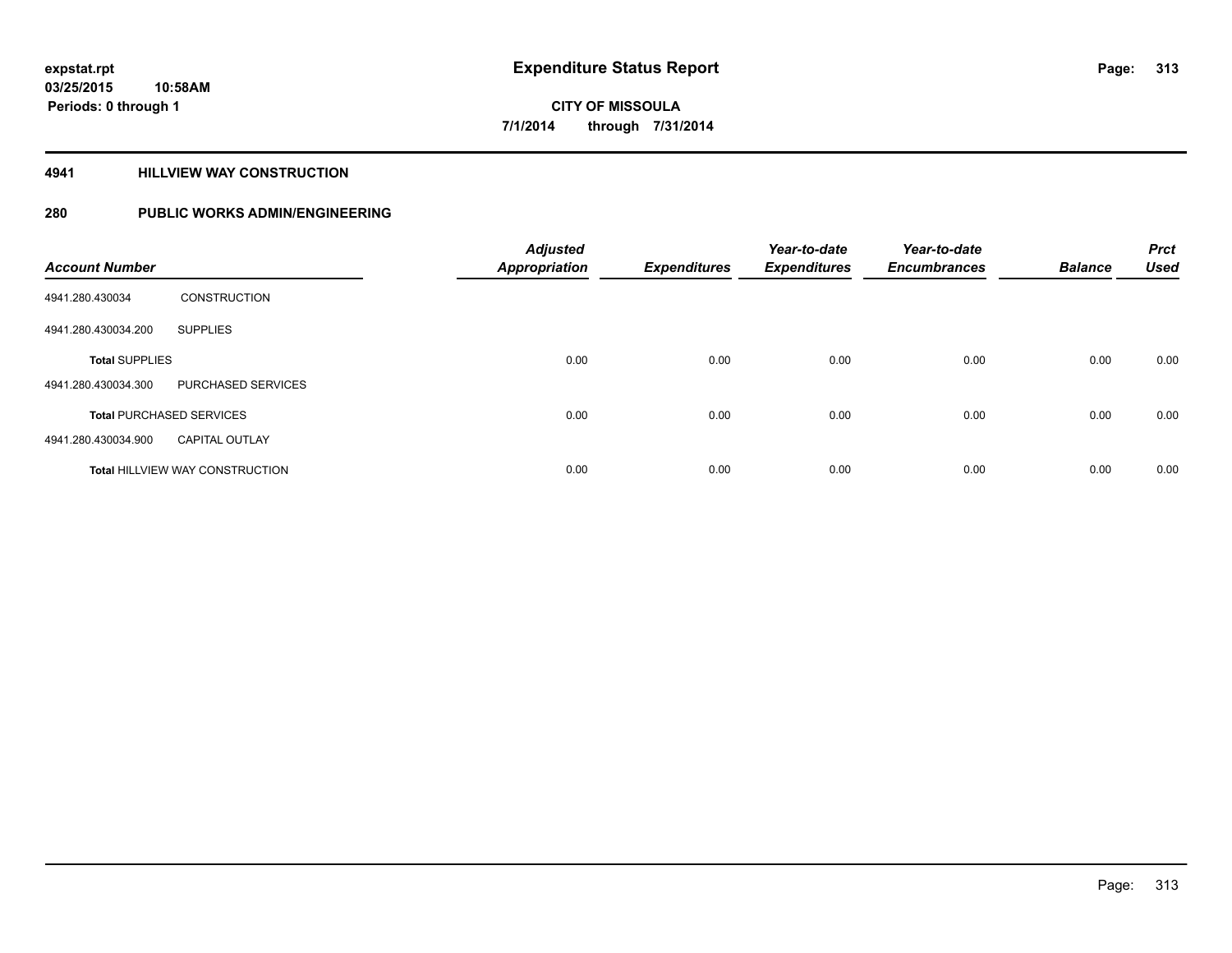## **4944 RATTLESNAKE SEWER COLLECTION (544)**

| <b>Account Number</b>         |                                 | <b>Adjusted</b><br><b>Appropriation</b> | <b>Expenditures</b> | Year-to-date<br><b>Expenditures</b> | Year-to-date<br><b>Encumbrances</b> | <b>Balance</b> | <b>Prct</b><br><b>Used</b> |
|-------------------------------|---------------------------------|-----------------------------------------|---------------------|-------------------------------------|-------------------------------------|----------------|----------------------------|
| 4944.390.510100               | SPECIAL ASSESSMENTS             |                                         |                     |                                     |                                     |                |                            |
| 4944.390.510100.300           | PURCHASED SERVICES              |                                         |                     |                                     |                                     |                |                            |
|                               | <b>Total PURCHASED SERVICES</b> | 0.00                                    | 0.00                | 0.00                                | 0.00                                | 0.00           | 0.00                       |
| 4944.390.510100.600           | <b>DEBT SERVICE</b>             |                                         |                     |                                     |                                     |                |                            |
| <b>Total DEBT SERVICE</b>     |                                 | 0.00                                    | 0.00                | 0.00                                | 0.00                                | 0.00           | 0.00                       |
| 4944.390.510100.900           | <b>CAPITAL OUTLAY</b>           |                                         |                     |                                     |                                     |                |                            |
| <b>Total NON-DEPARTMENTAL</b> |                                 | 0.00                                    | 0.00                | 0.00                                | 0.00                                | 0.00           | 0.00                       |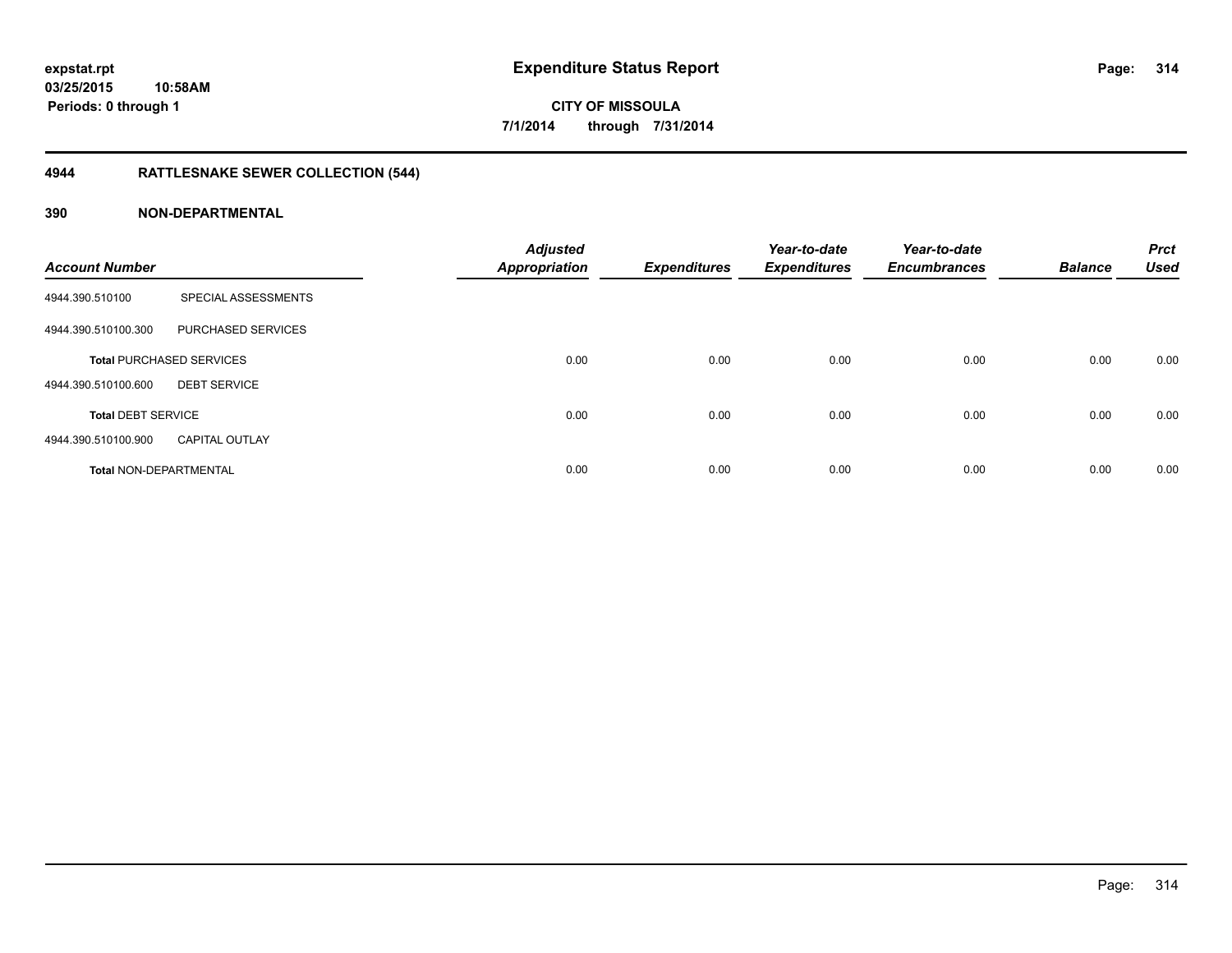## **4944 RATTLESNAKE SEWER COLLECTION (544)**

**550 SID 544 PROJECT**

| <b>Account Number</b>     |                                 | <b>Adjusted</b><br><b>Appropriation</b> | <b>Expenditures</b> | Year-to-date<br><b>Expenditures</b> | Year-to-date<br><b>Encumbrances</b> | <b>Balance</b> | <b>Prct</b><br><b>Used</b> |
|---------------------------|---------------------------------|-----------------------------------------|---------------------|-------------------------------------|-------------------------------------|----------------|----------------------------|
| 4944.550.430680           | ARRA GRANT                      |                                         |                     |                                     |                                     |                |                            |
| 4944.550.430680.900       | CAPITAL OUTLAY                  |                                         |                     |                                     |                                     |                |                            |
| <b>Total ARRA GRANT</b>   |                                 | 0.00                                    | 0.00                | 0.00                                | 0.00                                | 0.00           | 0.00                       |
| 4944.550.430681           | ARRA LOAN                       |                                         |                     |                                     |                                     |                |                            |
| 4944.550.430681.900       | CAPITAL OUTLAY                  |                                         |                     |                                     |                                     |                |                            |
| <b>Total ARRA LOAN</b>    |                                 | 0.00                                    | 0.00                | 0.00                                | 0.00                                | 0.00           | 0.00                       |
| 4944.550.430682           | <b>TSEP GRANT</b>               |                                         |                     |                                     |                                     |                |                            |
| 4944.550.430682.900       | CAPITAL OUTLAY                  |                                         |                     |                                     |                                     |                |                            |
| <b>Total TSEP GRANT</b>   |                                 | 0.00                                    | 0.00                | 0.00                                | 0.00                                | 0.00           | $0.00\,$                   |
| 4944.550.430685           | SRF SID                         |                                         |                     |                                     |                                     |                |                            |
| 4944.550.430685.900       | CAPITAL OUTLAY                  |                                         |                     |                                     |                                     |                |                            |
| <b>Total SRF SID</b>      |                                 | 0.00                                    | 0.00                | 0.00                                | 0.00                                | 0.00           | 0.00                       |
| 4944.550.430686           | SRF REV BOND                    |                                         |                     |                                     |                                     |                |                            |
| 4944.550.430686.300       | PURCHASED SERVICES              |                                         |                     |                                     |                                     |                |                            |
|                           | <b>Total PURCHASED SERVICES</b> | 0.00                                    | 0.00                | 0.00                                | 0.00                                | 0.00           | $0.00\,$                   |
| 4944.550.430686.900       | CAPITAL OUTLAY                  |                                         |                     |                                     |                                     |                |                            |
| <b>Total SRF REV BOND</b> |                                 | 0.00                                    | 0.00                | 0.00                                | 0.00                                | 0.00           | 0.00                       |
| 4944.550.430687           | ARRA LOAN SID                   |                                         |                     |                                     |                                     |                |                            |
| 4944.550.430687.900       | CAPITAL OUTLAY                  |                                         |                     |                                     |                                     |                |                            |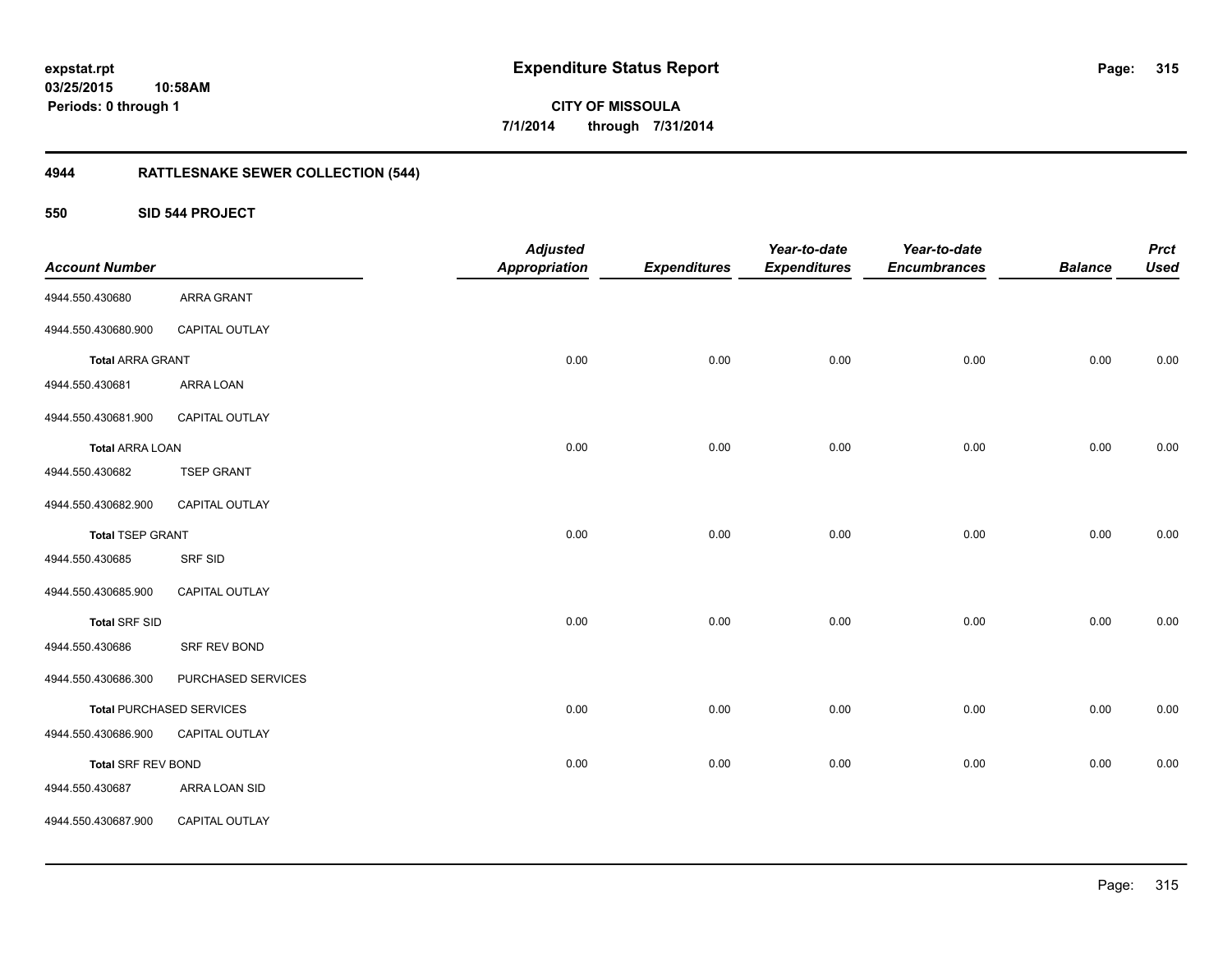### **03/25/2015 10:58AM Periods: 0 through 1**

**CITY OF MISSOULA 7/1/2014 through 7/31/2014**

## **4944 RATTLESNAKE SEWER COLLECTION (544)**

#### **550 SID 544 PROJECT**

| <b>Account Number</b> | <b>Adjusted</b><br>Appropriation | <b>Expenditures</b> | Year-to-date<br>Expenditures | Year-to-date<br>Encumbrances | Balance | <b>Prct</b><br>Used |
|-----------------------|----------------------------------|---------------------|------------------------------|------------------------------|---------|---------------------|
| Total SID 544 PROJECT | 0.00                             | 0.00                | 0.00                         | 0.00                         | 0.00    | 0.00                |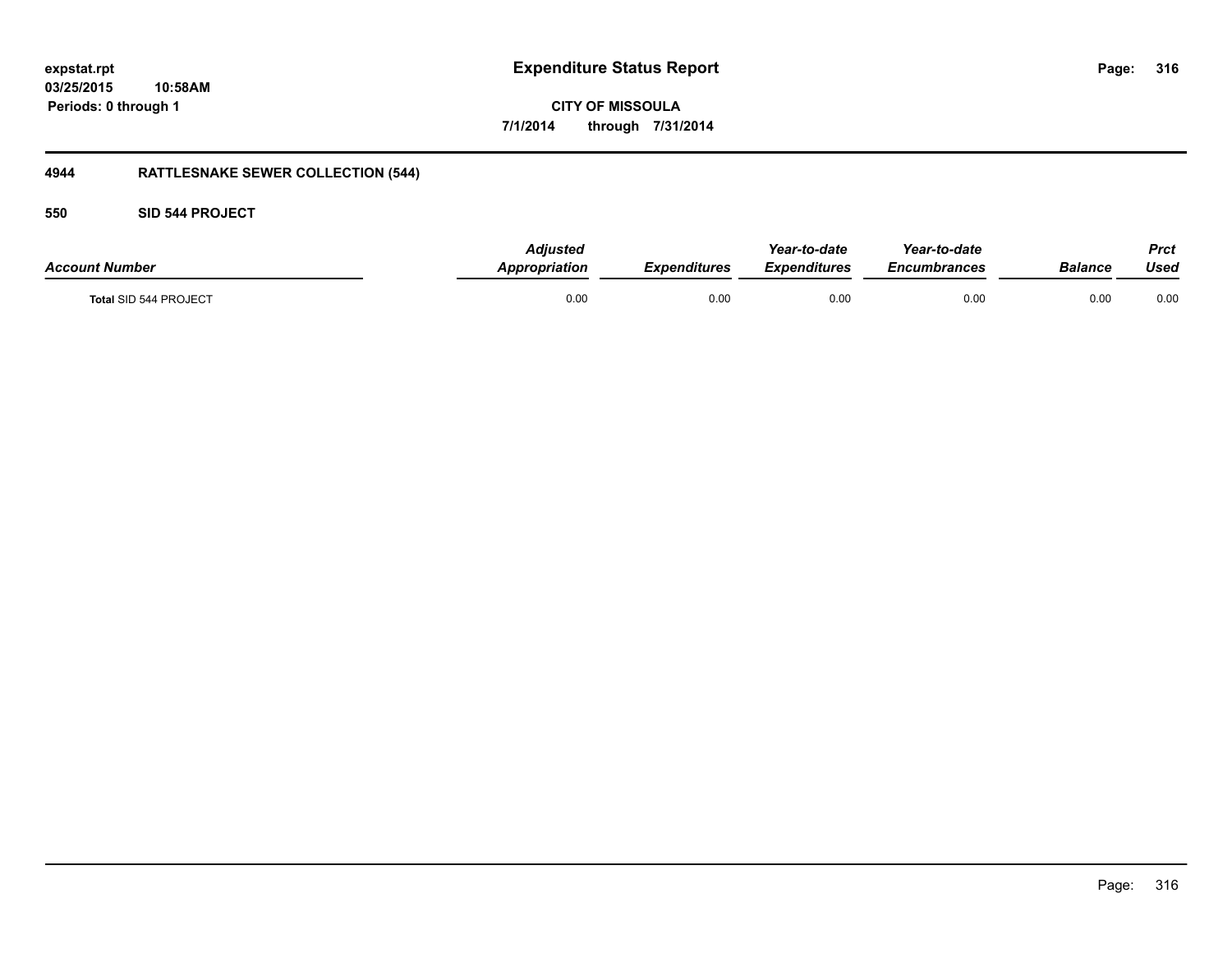## **4944 RATTLESNAKE SEWER COLLECTION (544)**

### **555 LOLO STREET PROJECT**

| <b>Account Number</b>   |                                          | <b>Adjusted</b><br><b>Appropriation</b> | <b>Expenditures</b> | Year-to-date<br><b>Expenditures</b> | Year-to-date<br><b>Encumbrances</b> | <b>Balance</b> | <b>Prct</b><br><b>Used</b> |
|-------------------------|------------------------------------------|-----------------------------------------|---------------------|-------------------------------------|-------------------------------------|----------------|----------------------------|
| 4944.555.430680         | <b>ARRA GRANT</b>                        |                                         |                     |                                     |                                     |                |                            |
| 4944.555.430680.900     | <b>CAPITAL OUTLAY</b>                    |                                         |                     |                                     |                                     |                |                            |
| <b>Total ARRA GRANT</b> |                                          | 0.00                                    | 0.00                | 0.00                                | 0.00                                | 0.00           | 0.00                       |
| 4944.555.430685         | SRF SID                                  |                                         |                     |                                     |                                     |                |                            |
| 4944.555.430685.900     | <b>CAPITAL OUTLAY</b>                    |                                         |                     |                                     |                                     |                |                            |
| <b>Total SRF SID</b>    |                                          | 0.00                                    | 0.00                | 0.00                                | 0.00                                | 0.00           | 0.00                       |
| 4944.555.430686         | SRF REV BOND                             |                                         |                     |                                     |                                     |                |                            |
| 4944.555.430686.900     | <b>CAPITAL OUTLAY</b>                    |                                         |                     |                                     |                                     |                |                            |
|                         | Total RATTLESNAKE SEWER COLLECTION (544) | 0.00                                    | 0.00                | 0.00                                | 0.00                                | 0.00           | 0.00                       |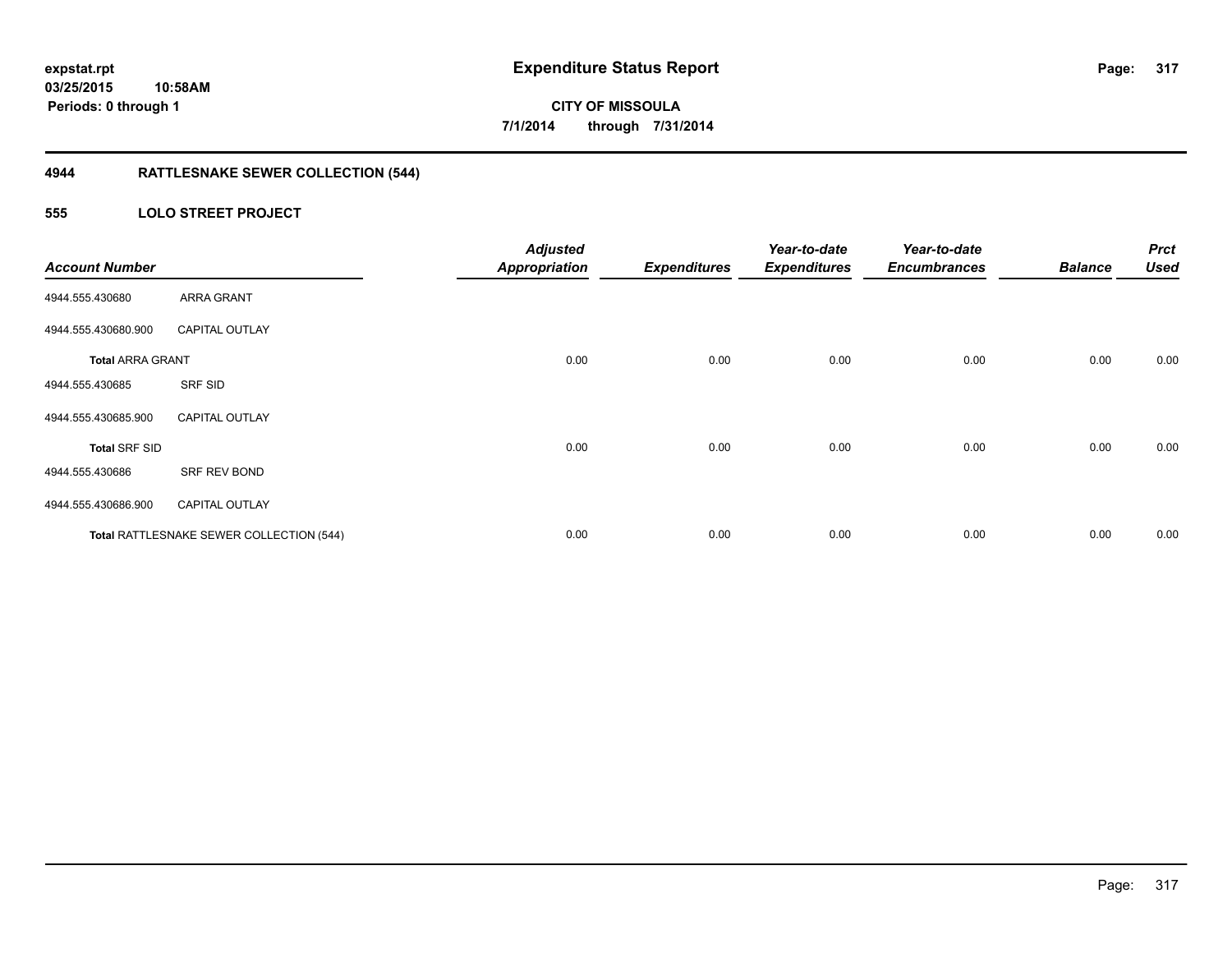#### **4946 PATTEE CREEK DR. TRAFFIC CALMING**

| <b>Account Number</b> |                                               | <b>Adjusted</b><br><b>Appropriation</b> | <b>Expenditures</b> | Year-to-date<br><b>Expenditures</b> | Year-to-date<br><b>Encumbrances</b> | <b>Balance</b> | <b>Prct</b><br><b>Used</b> |
|-----------------------|-----------------------------------------------|-----------------------------------------|---------------------|-------------------------------------|-------------------------------------|----------------|----------------------------|
| 4946.390.510100       | SPECIAL ASSESSMENTS                           |                                         |                     |                                     |                                     |                |                            |
| 4946.390.510100.300   | PURCHASED SERVICES                            |                                         |                     |                                     |                                     |                |                            |
|                       | <b>Total PURCHASED SERVICES</b>               | 0.00                                    | 0.00                | 0.00                                | 0.00                                | 0.00           | 0.00                       |
| 4946.390.510100.900   | <b>CAPITAL OUTLAY</b>                         |                                         |                     |                                     |                                     |                |                            |
|                       | <b>Total SPECIAL ASSESSMENTS</b>              | 0.00                                    | 0.00                | 0.00                                | 0.00                                | 0.00           | 0.00                       |
|                       | <b>Total PATTEE CREEK DR. TRAFFIC CALMING</b> | 0.00                                    | 0.00                | 0.00                                | 0.00                                | 0.00           | 0.00                       |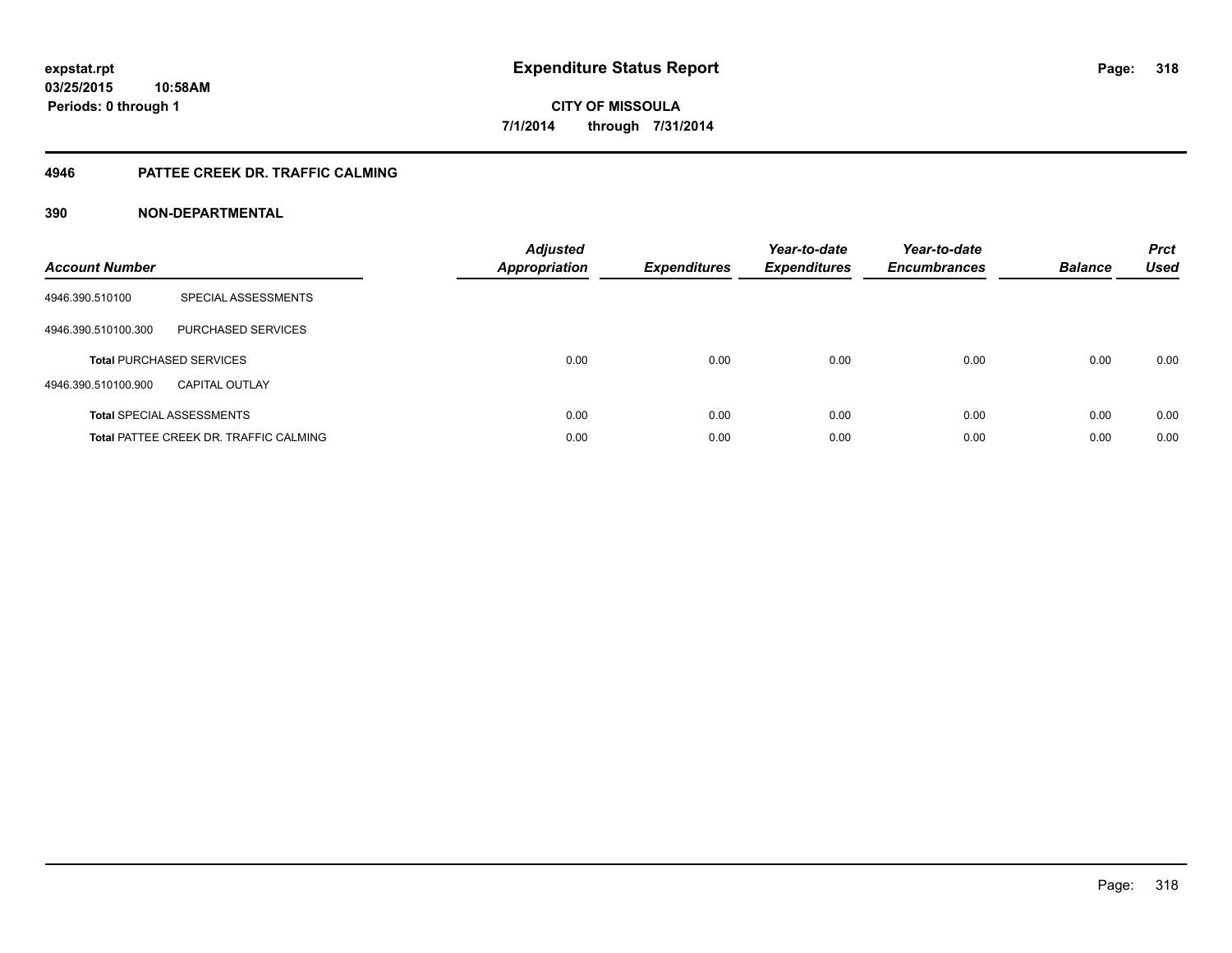#### **4948 STORMWATER OUTFALL RETROFITS**

| <b>Account Number</b> |                                               | <b>Adjusted</b><br><b>Appropriation</b> | <b>Expenditures</b> | Year-to-date<br><b>Expenditures</b> | Year-to-date<br><b>Encumbrances</b> | <b>Balance</b> | <b>Prct</b><br><b>Used</b> |
|-----------------------|-----------------------------------------------|-----------------------------------------|---------------------|-------------------------------------|-------------------------------------|----------------|----------------------------|
| 4948.390.431210       | CARAS PARK STORM WATER RETROFITS              |                                         |                     |                                     |                                     |                |                            |
| 4948.390.431210.300   | PURCHASED SERVICES                            |                                         |                     |                                     |                                     |                |                            |
|                       | <b>Total CARAS PARK STORM WATER RETROFITS</b> | 0.00                                    | 0.00                | 0.00                                | 0.00                                | 0.00           | 0.00                       |
| 4948.390.431212       | BUCKHOUSE BRIDGE STORM WATER RETROFIT         |                                         |                     |                                     |                                     |                |                            |
| 4948.390.431212.300   | PURCHASED SERVICES                            |                                         |                     |                                     |                                     |                |                            |
|                       | <b>Total STORMWATER OUTFALL RETROFITS</b>     | 0.00                                    | 0.00                | 0.00                                | 0.00                                | 0.00           | 0.00                       |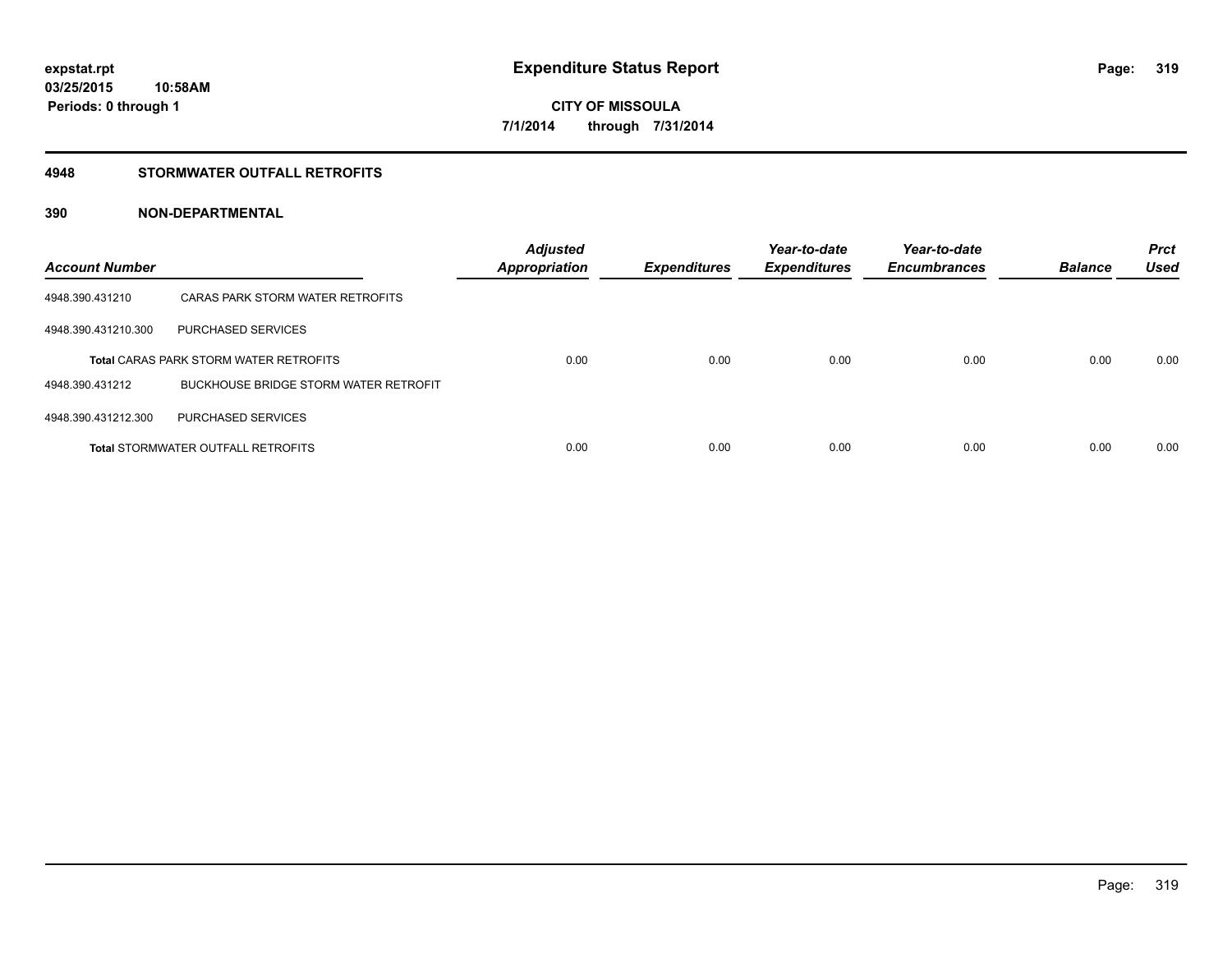#### **4990 ARRA ENHANCEMENTS**

#### **500 N HIGGINS STREETSCAPE**

| <b>Account Number</b>       |                                      | <b>Adjusted</b><br><b>Appropriation</b> | <b>Expenditures</b> | Year-to-date<br><b>Expenditures</b> | Year-to-date<br><b>Encumbrances</b> | <b>Balance</b> | <b>Prct</b><br><b>Used</b> |
|-----------------------------|--------------------------------------|-----------------------------------------|---------------------|-------------------------------------|-------------------------------------|----------------|----------------------------|
| 4990.500.430030             | PRELIMINARY ENGINEERING              |                                         |                     |                                     |                                     |                |                            |
| 4990.500.430030.900         | <b>CAPITAL OUTLAY</b>                |                                         |                     |                                     |                                     |                |                            |
|                             | <b>Total PRELIMINARY ENGINEERING</b> | 0.00                                    | 0.00                | 0.00                                | 0.00                                | 0.00           | 0.00                       |
| 4990.500.430031             | <b>CONTRUCTION ENGINEERING</b>       |                                         |                     |                                     |                                     |                |                            |
| 4990.500.430031.900         | <b>CAPITAL OUTLAY</b>                |                                         |                     |                                     |                                     |                |                            |
|                             | <b>Total CONTRUCTION ENGINEERING</b> | 0.00                                    | 0.00                | 0.00                                | 0.00                                | 0.00           | 0.00                       |
| 4990.500.430032             | CONTRACTOR PAYMENTS-CONTSTRUCTION    |                                         |                     |                                     |                                     |                |                            |
| 4990.500.430032.900         | <b>CAPITAL OUTLAY</b>                |                                         |                     |                                     |                                     |                |                            |
| <b>Total CAPITAL OUTLAY</b> |                                      | 0.00                                    | 0.00                | 0.00                                | 0.00                                | 0.00           | 0.00                       |
|                             | Total N HIGGINS STREETSCAPE          | 0.00                                    | 0.00                | 0.00                                | 0.00                                | 0.00           | 0.00                       |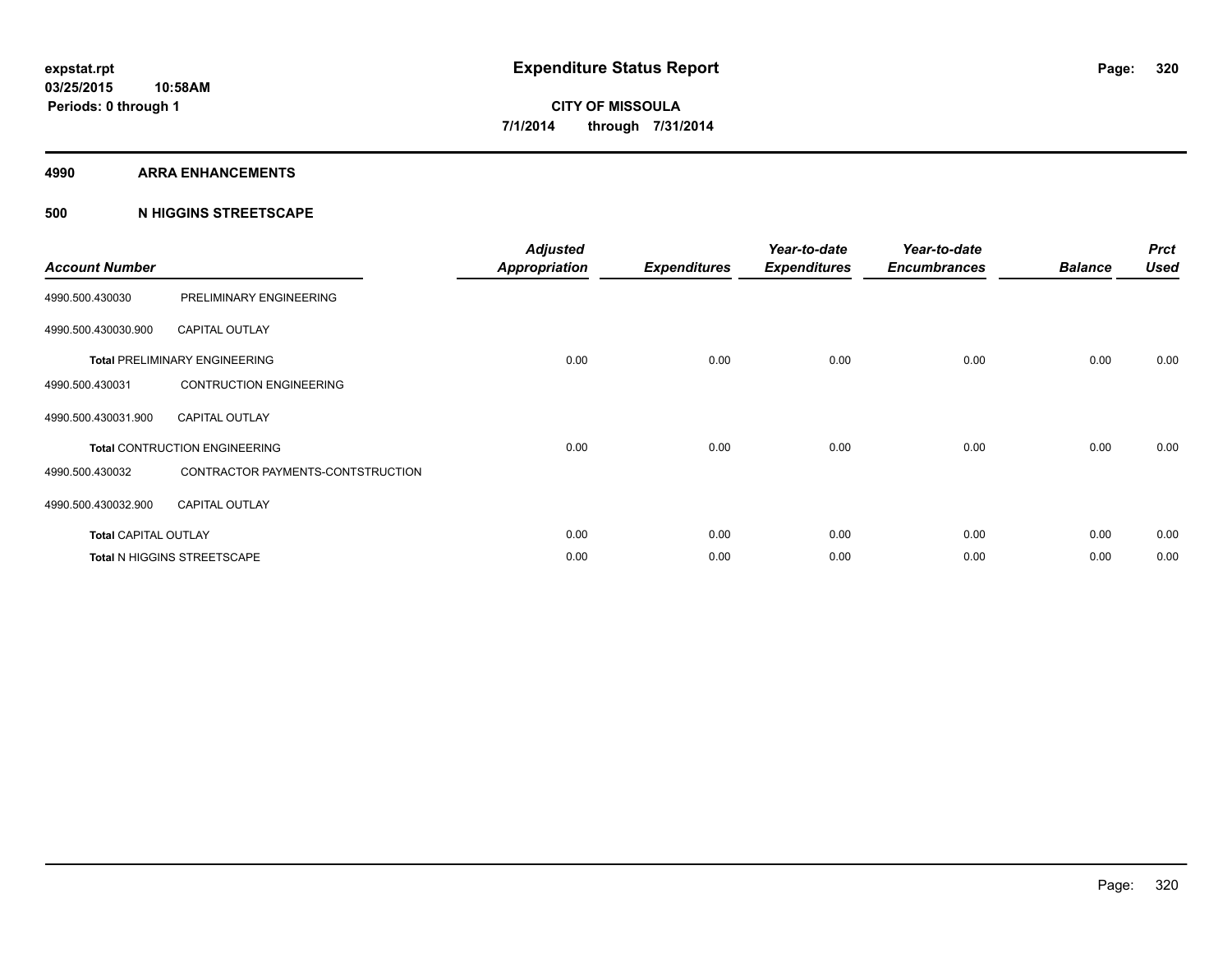#### **4990 ARRA ENHANCEMENTS**

**510 CURB RAMPS**

| <b>Account Number</b>   |                                   | <b>Adjusted</b><br><b>Appropriation</b> | <b>Expenditures</b> | Year-to-date<br><b>Expenditures</b> | Year-to-date<br><b>Encumbrances</b> | <b>Balance</b> | <b>Prct</b><br>Used |
|-------------------------|-----------------------------------|-----------------------------------------|---------------------|-------------------------------------|-------------------------------------|----------------|---------------------|
| 4990.510.430032         | CONTRACTOR PAYMENTS-CONTSTRUCTION |                                         |                     |                                     |                                     |                |                     |
| 4990.510.430032.900     | <b>CAPITAL OUTLAY</b>             |                                         |                     |                                     |                                     |                |                     |
| <b>Total CURB RAMPS</b> |                                   | 0.00                                    | 0.00                | 0.00                                | 0.00                                | 0.00           | 0.00                |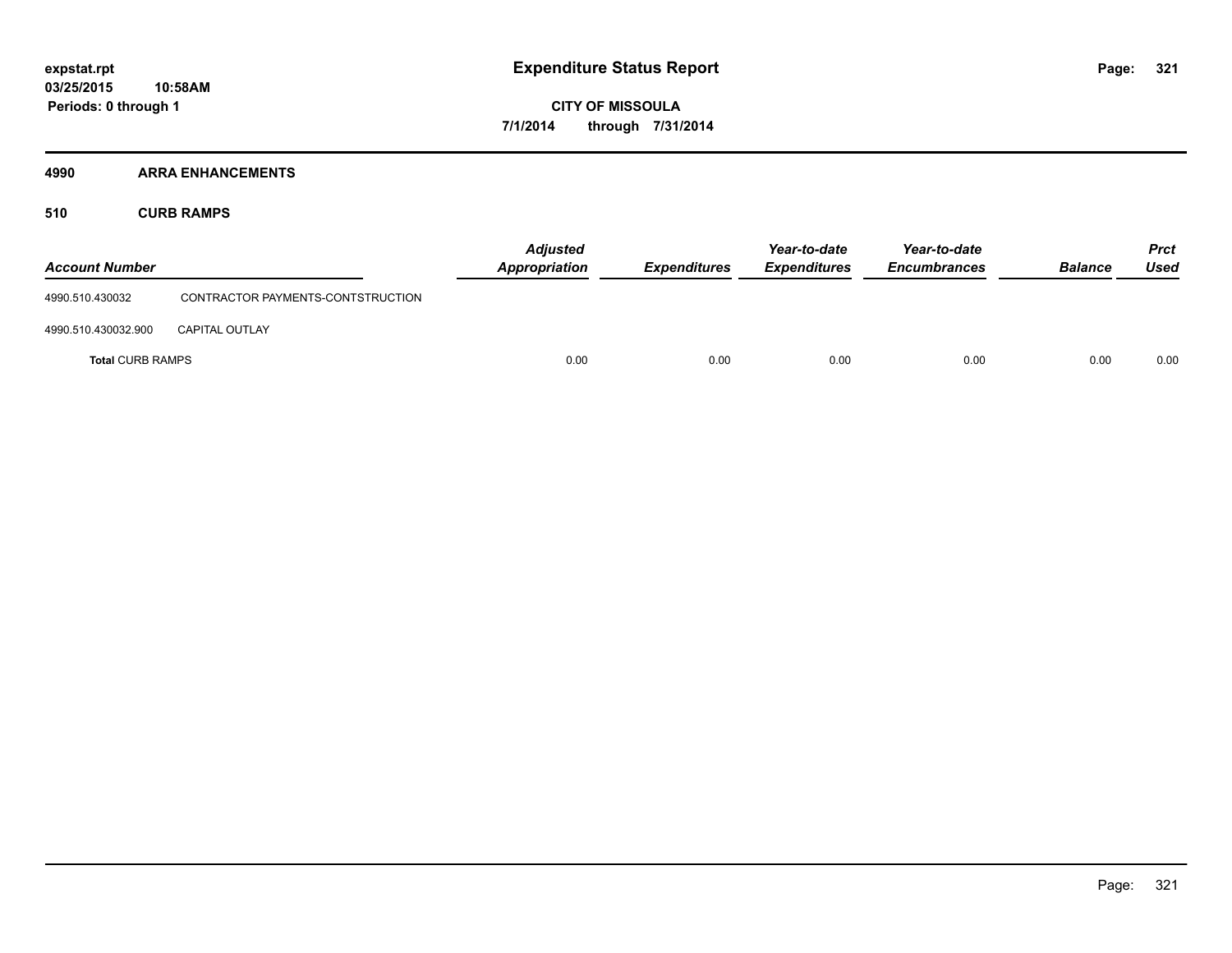**4990 ARRA ENHANCEMENTS**

### **515 RSNAKE GATEWAY GREENOUGH DRIVE**

| <b>Account Number</b> |                                      | <b>Adjusted</b><br><b>Appropriation</b> | <b>Expenditures</b> | Year-to-date<br><b>Expenditures</b> | Year-to-date<br><b>Encumbrances</b> | <b>Balance</b> | <b>Prct</b><br><b>Used</b> |
|-----------------------|--------------------------------------|-----------------------------------------|---------------------|-------------------------------------|-------------------------------------|----------------|----------------------------|
| 4990.515.430030       | PRELIMINARY ENGINEERING              |                                         |                     |                                     |                                     |                |                            |
| 4990.515.430030.900   | <b>CAPITAL OUTLAY</b>                |                                         |                     |                                     |                                     |                |                            |
|                       | <b>Total PRELIMINARY ENGINEERING</b> | 0.00                                    | 0.00                | 0.00                                | 0.00                                | 0.00           | 0.00                       |
| 4990.515.430031       | <b>CONTRUCTION ENGINEERING</b>       |                                         |                     |                                     |                                     |                |                            |
| 4990.515.430031.900   | <b>CAPITAL OUTLAY</b>                |                                         |                     |                                     |                                     |                |                            |
|                       | <b>Total CONTRUCTION ENGINEERING</b> | 0.00                                    | 0.00                | 0.00                                | 0.00                                | 0.00           | 0.00                       |
| 4990.515.430032       | CONTRACTOR PAYMENTS-CONTSTRUCTION    |                                         |                     |                                     |                                     |                |                            |
| 4990.515.430032.900   | <b>CAPITAL OUTLAY</b>                |                                         |                     |                                     |                                     |                |                            |
|                       | <b>Total ARRA ENHANCEMENTS</b>       | 0.00                                    | 0.00                | 0.00                                | 0.00                                | 0.00           | 0.00                       |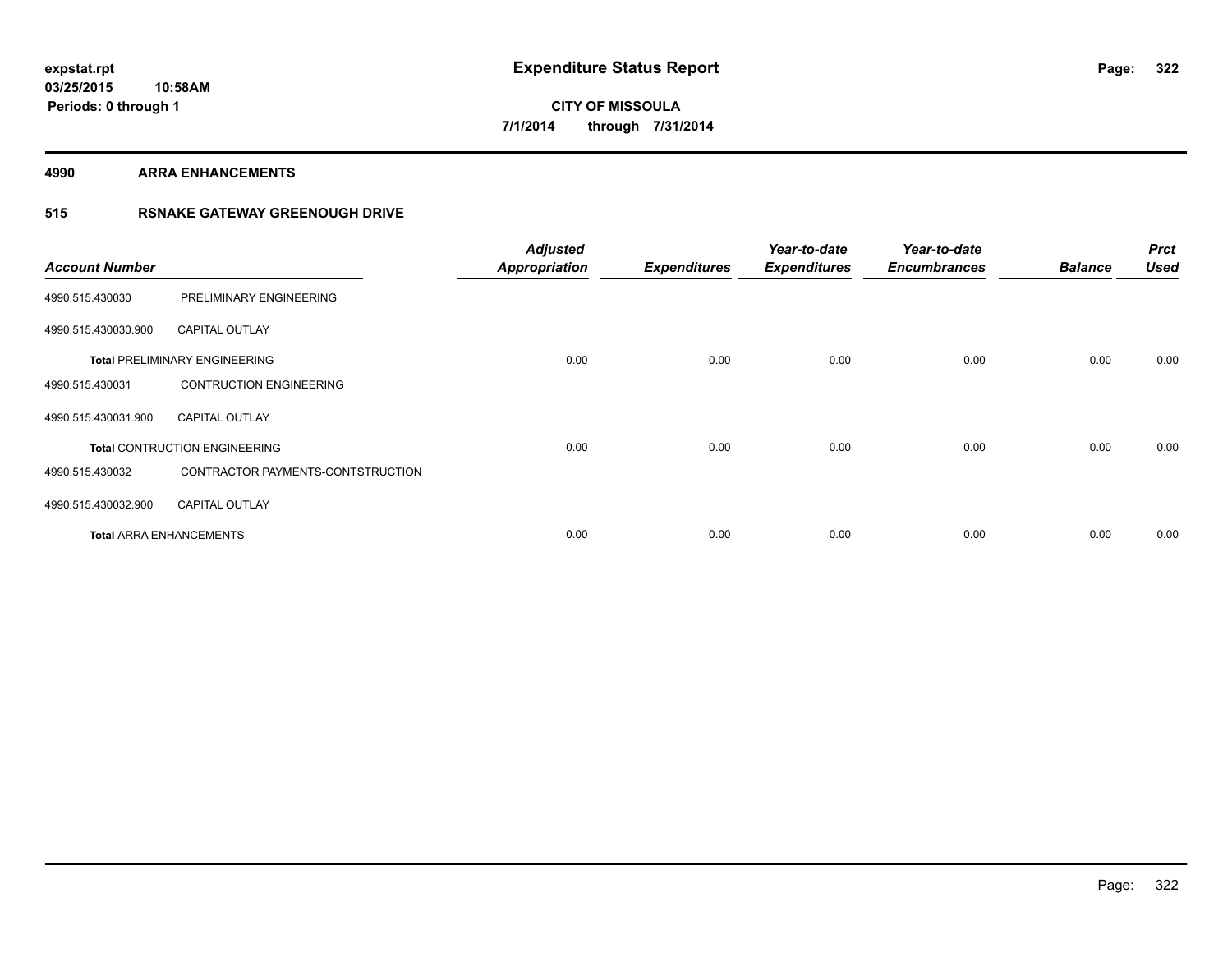**4991 ARRA HB645**

#### **500 N HIGGINS STREETSCAPE**

| <b>Account Number</b> |                                    | <b>Adjusted</b><br>Appropriation | <b>Expenditures</b> | Year-to-date<br><b>Expenditures</b> | Year-to-date<br><b>Encumbrances</b> | <b>Balance</b> | <b>Prct</b><br>Used |
|-----------------------|------------------------------------|----------------------------------|---------------------|-------------------------------------|-------------------------------------|----------------|---------------------|
| 4991.500.430033       | N.HIGGINS/MTN WATER                |                                  |                     |                                     |                                     |                |                     |
| 4991.500.430033.900   | <b>CAPITAL OUTLAY</b>              |                                  |                     |                                     |                                     |                |                     |
|                       | <b>Total N HIGGINS STREETSCAPE</b> | 0.00                             | 0.00                | 0.00                                | 0.00                                | 0.00           | 0.00                |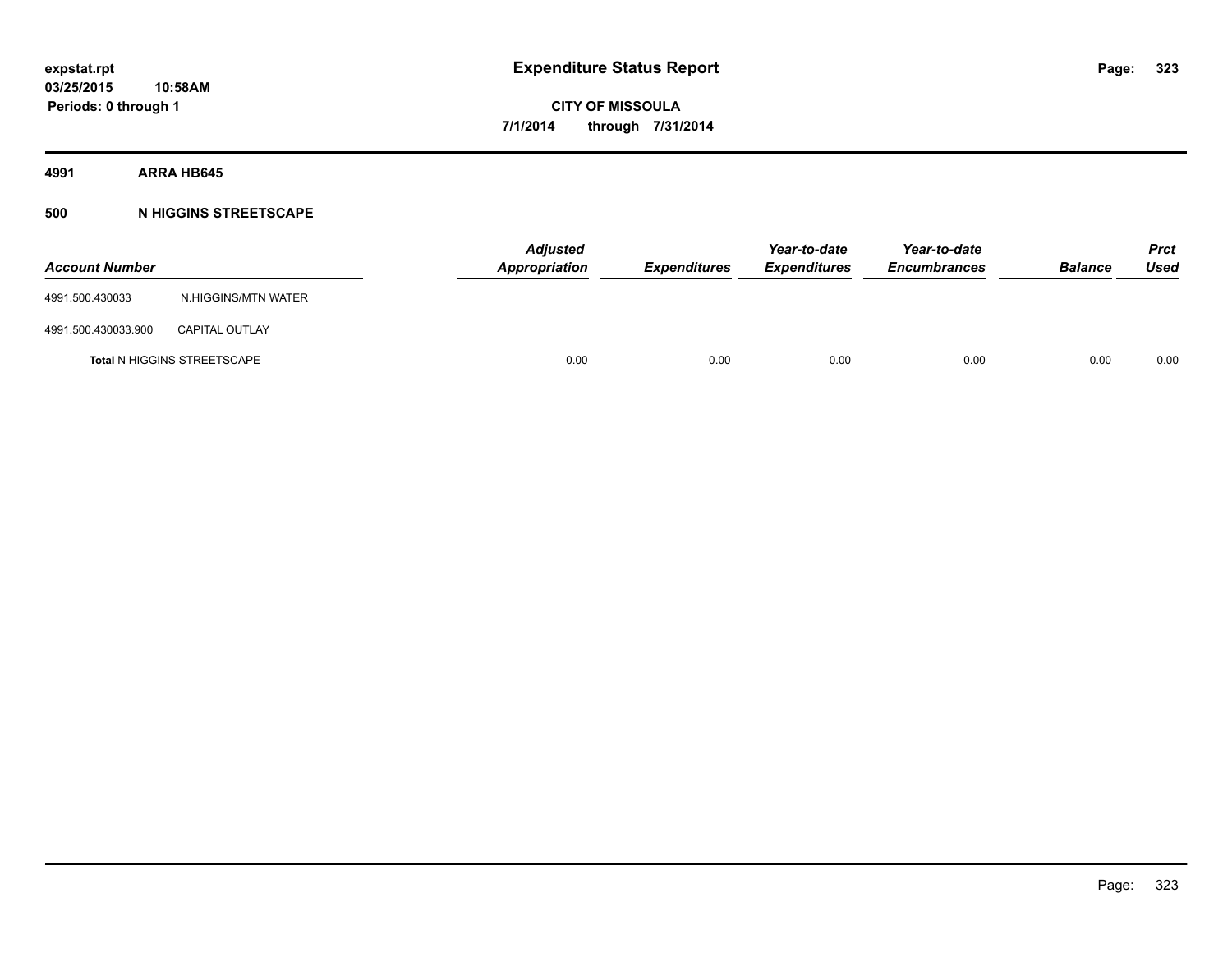**4991 ARRA HB645**

**520 N HIGGINS PAVING**

| <b>Account Number</b>         |                                      | <b>Adjusted</b><br><b>Appropriation</b> | <b>Expenditures</b> | Year-to-date<br><b>Expenditures</b> | Year-to-date<br><b>Encumbrances</b> | <b>Balance</b> | <b>Prct</b><br><b>Used</b> |
|-------------------------------|--------------------------------------|-----------------------------------------|---------------------|-------------------------------------|-------------------------------------|----------------|----------------------------|
| 4991.520.430030               | PRELIMINARY ENGINEERING              |                                         |                     |                                     |                                     |                |                            |
| 4991.520.430030.900           | <b>CAPITAL OUTLAY</b>                |                                         |                     |                                     |                                     |                |                            |
|                               | <b>Total PRELIMINARY ENGINEERING</b> | 0.00                                    | 0.00                | 0.00                                | 0.00                                | 0.00           | 0.00                       |
| 4991.520.430031               | <b>CONTRUCTION ENGINEERING</b>       |                                         |                     |                                     |                                     |                |                            |
| 4991.520.430031.900           | <b>CAPITAL OUTLAY</b>                |                                         |                     |                                     |                                     |                |                            |
|                               | <b>Total CONTRUCTION ENGINEERING</b> | 0.00                                    | 0.00                | 0.00                                | 0.00                                | 0.00           | 0.00                       |
| 4991.520.430032               | CONTRACTOR PAYMENTS-CONTSTRUCTION    |                                         |                     |                                     |                                     |                |                            |
| 4991.520.430032.900           | <b>CAPITAL OUTLAY</b>                |                                         |                     |                                     |                                     |                |                            |
| <b>Total N HIGGINS PAVING</b> |                                      | 0.00                                    | 0.00                | 0.00                                | 0.00                                | 0.00           | 0.00                       |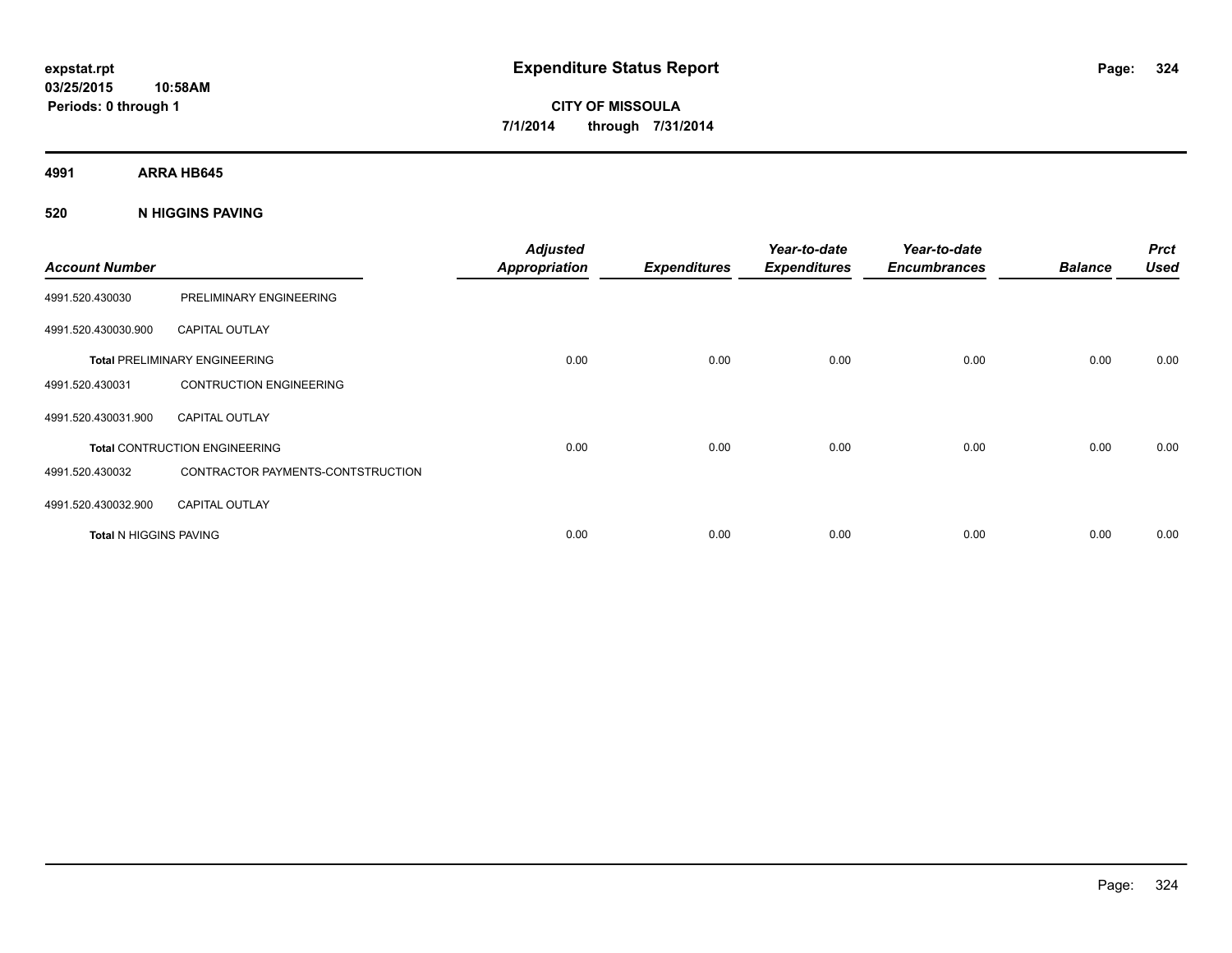**4991 ARRA HB645**

## **525 BROOKS ST CURB & SW IMPROVEMENTS**

| <b>Account Number</b> |                                                   | <b>Adjusted</b><br><b>Appropriation</b> | <b>Expenditures</b> | Year-to-date<br><b>Expenditures</b> | Year-to-date<br><b>Encumbrances</b> | <b>Balance</b> | <b>Prct</b><br><b>Used</b> |
|-----------------------|---------------------------------------------------|-----------------------------------------|---------------------|-------------------------------------|-------------------------------------|----------------|----------------------------|
| 4991.525.430030       | PRELIMINARY ENGINEERING                           |                                         |                     |                                     |                                     |                |                            |
| 4991.525.430030.900   | <b>CAPITAL OUTLAY</b>                             |                                         |                     |                                     |                                     |                |                            |
|                       | <b>Total PRELIMINARY ENGINEERING</b>              | 0.00                                    | 0.00                | 0.00                                | 0.00                                | 0.00           | 0.00                       |
| 4991.525.430031       | <b>CONTRUCTION ENGINEERING</b>                    |                                         |                     |                                     |                                     |                |                            |
| 4991.525.430031.900   | <b>CAPITAL OUTLAY</b>                             |                                         |                     |                                     |                                     |                |                            |
|                       | <b>Total CONTRUCTION ENGINEERING</b>              | 0.00                                    | 0.00                | 0.00                                | 0.00                                | 0.00           | 0.00                       |
| 4991.525.430032       | CONTRACTOR PAYMENTS-CONTSTRUCTION                 |                                         |                     |                                     |                                     |                |                            |
| 4991.525.430032.900   | <b>CAPITAL OUTLAY</b>                             |                                         |                     |                                     |                                     |                |                            |
|                       | <b>Total BROOKS ST CURB &amp; SW IMPROVEMENTS</b> | 0.00                                    | 0.00                | 0.00                                | 0.00                                | 0.00           | 0.00                       |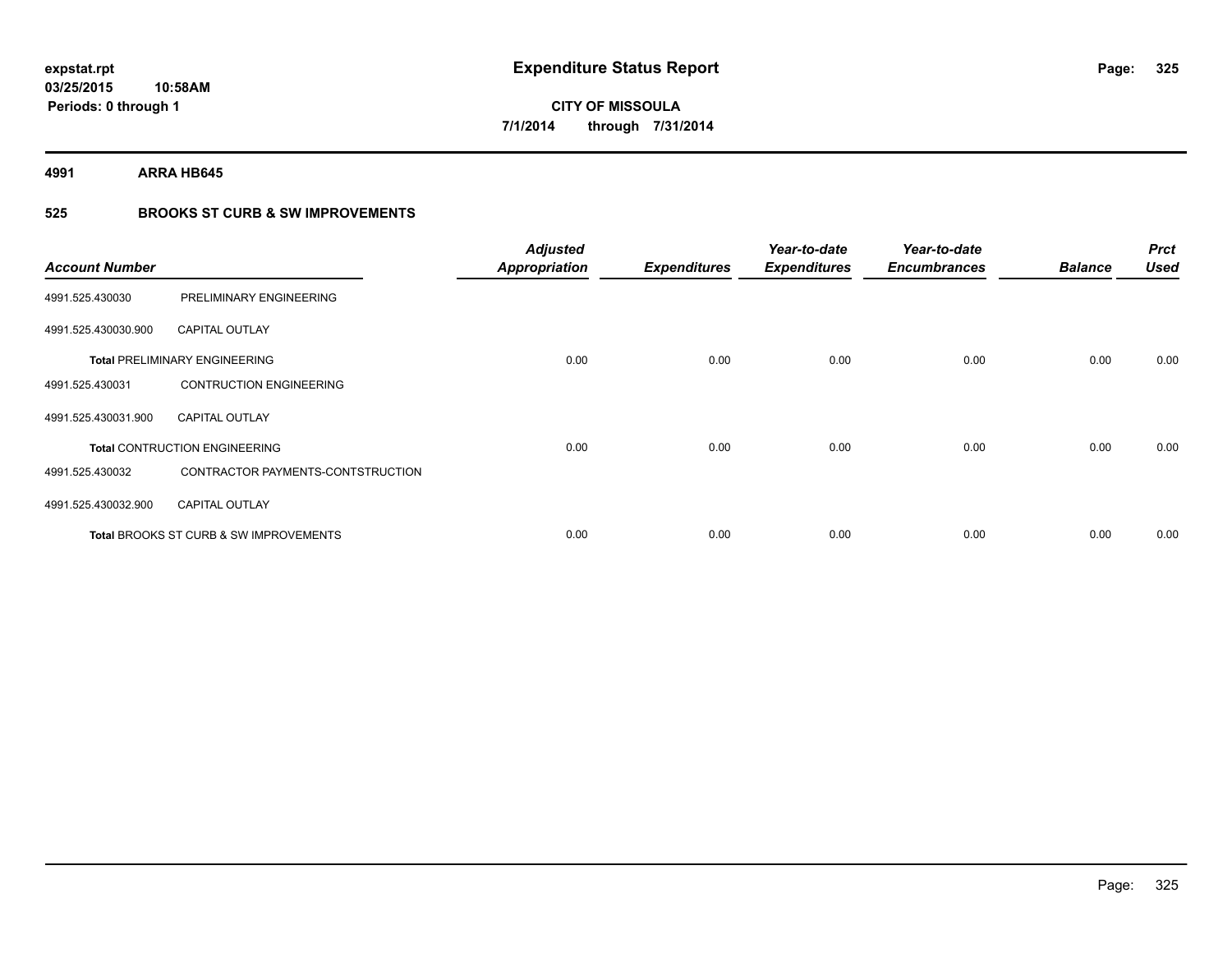**4991 ARRA HB645**

**530 CURB RAMPS**

| <b>Account Number</b>          |                                      | <b>Adjusted</b><br><b>Appropriation</b> | <b>Expenditures</b> | Year-to-date<br><b>Expenditures</b> | Year-to-date<br><b>Encumbrances</b> | <b>Balance</b> | <b>Prct</b><br><b>Used</b> |
|--------------------------------|--------------------------------------|-----------------------------------------|---------------------|-------------------------------------|-------------------------------------|----------------|----------------------------|
| 4991.530.430030                | PRELIMINARY ENGINEERING              |                                         |                     |                                     |                                     |                |                            |
| 4991.530.430030.100            | PERSONAL SERVICES                    |                                         |                     |                                     |                                     |                |                            |
| <b>Total PERSONAL SERVICES</b> |                                      | 0.00                                    | 0.00                | 0.00                                | 0.00                                | 0.00           | 0.00                       |
| 4991.530.430030.900            | <b>CAPITAL OUTLAY</b>                |                                         |                     |                                     |                                     |                |                            |
|                                | <b>Total PRELIMINARY ENGINEERING</b> | 0.00                                    | 0.00                | 0.00                                | 0.00                                | 0.00           | 0.00                       |
| 4991.530.430031                | <b>CONTRUCTION ENGINEERING</b>       |                                         |                     |                                     |                                     |                |                            |
| 4991.530.430031.900            | <b>CAPITAL OUTLAY</b>                |                                         |                     |                                     |                                     |                |                            |
|                                | <b>Total CONTRUCTION ENGINEERING</b> | 0.00                                    | 0.00                | 0.00                                | 0.00                                | 0.00           | 0.00                       |
| 4991.530.430032                | CONTRACTOR PAYMENTS-CONTSTRUCTION    |                                         |                     |                                     |                                     |                |                            |
| 4991.530.430032.900            | <b>CAPITAL OUTLAY</b>                |                                         |                     |                                     |                                     |                |                            |
| <b>Total CURB RAMPS</b>        |                                      | 0.00                                    | 0.00                | 0.00                                | 0.00                                | 0.00           | 0.00                       |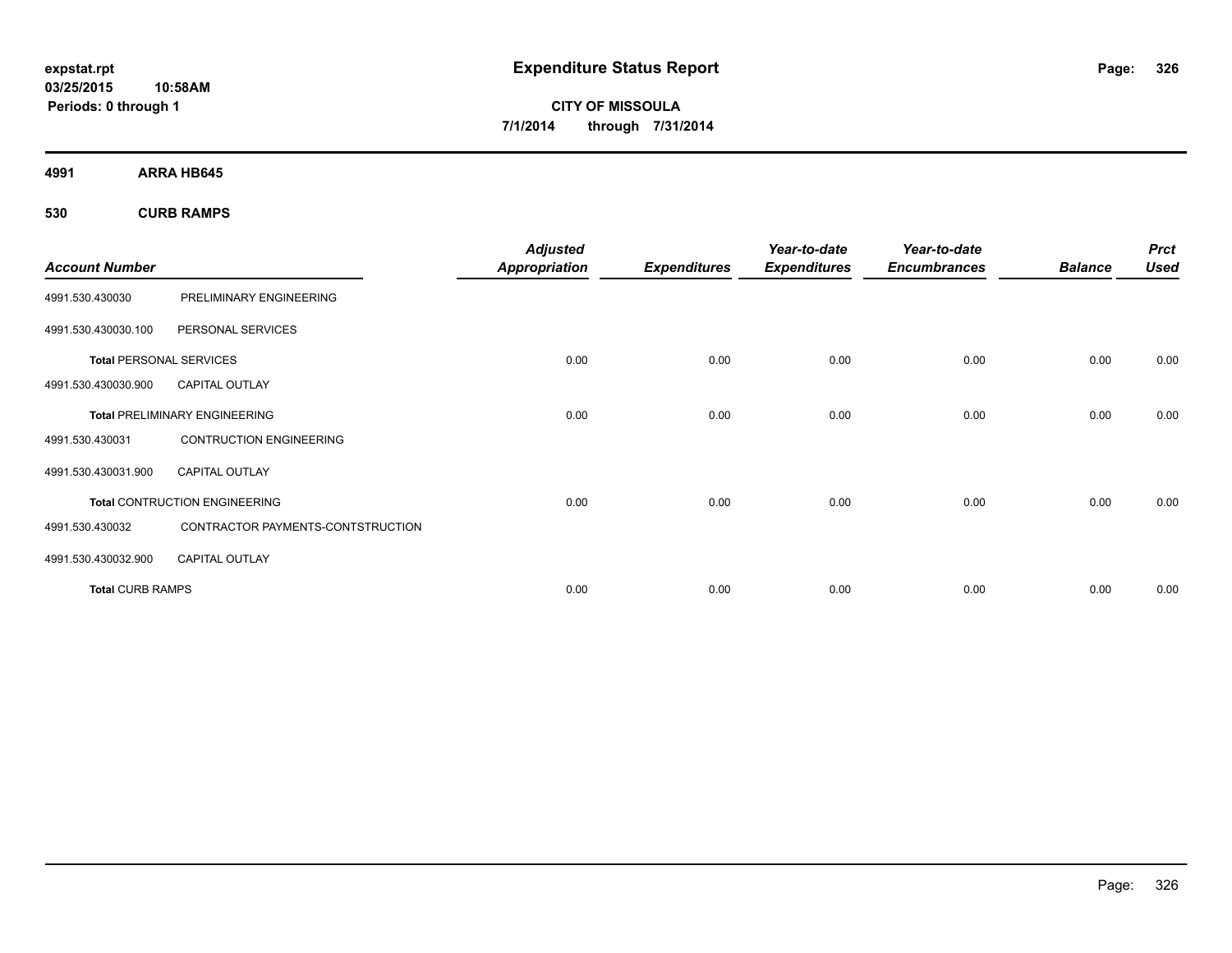**4991 ARRA HB645**

## **535 PARKS PLAYGROUND INSTALLS**

| <b>Account Number</b>          |                                        | <b>Adjusted</b><br><b>Appropriation</b> | <b>Expenditures</b> | Year-to-date<br><b>Expenditures</b> | Year-to-date<br><b>Encumbrances</b> | <b>Balance</b> | <b>Prct</b><br><b>Used</b> |
|--------------------------------|----------------------------------------|-----------------------------------------|---------------------|-------------------------------------|-------------------------------------|----------------|----------------------------|
| 4991.535.430030                | PRELIMINARY ENGINEERING                |                                         |                     |                                     |                                     |                |                            |
| 4991.535.430030.100            | PERSONAL SERVICES                      |                                         |                     |                                     |                                     |                |                            |
| <b>Total PERSONAL SERVICES</b> |                                        | 0.00                                    | 0.00                | 0.00                                | 0.00                                | 0.00           | 0.00                       |
| 4991.535.430030.900            | <b>CAPITAL OUTLAY</b>                  |                                         |                     |                                     |                                     |                |                            |
|                                | <b>Total PRELIMINARY ENGINEERING</b>   | 0.00                                    | 0.00                | 0.00                                | 0.00                                | 0.00           | 0.00                       |
| 4991.535.430031                | <b>CONTRUCTION ENGINEERING</b>         |                                         |                     |                                     |                                     |                |                            |
| 4991.535.430031.900            | <b>CAPITAL OUTLAY</b>                  |                                         |                     |                                     |                                     |                |                            |
|                                | <b>Total CONTRUCTION ENGINEERING</b>   | 0.00                                    | 0.00                | 0.00                                | 0.00                                | 0.00           | 0.00                       |
| 4991.535.430032                | CONTRACTOR PAYMENTS-CONTSTRUCTION      |                                         |                     |                                     |                                     |                |                            |
| 4991.535.430032.900            | <b>CAPITAL OUTLAY</b>                  |                                         |                     |                                     |                                     |                |                            |
|                                | <b>Total PARKS PLAYGROUND INSTALLS</b> | 0.00                                    | 0.00                | 0.00                                | 0.00                                | 0.00           | 0.00                       |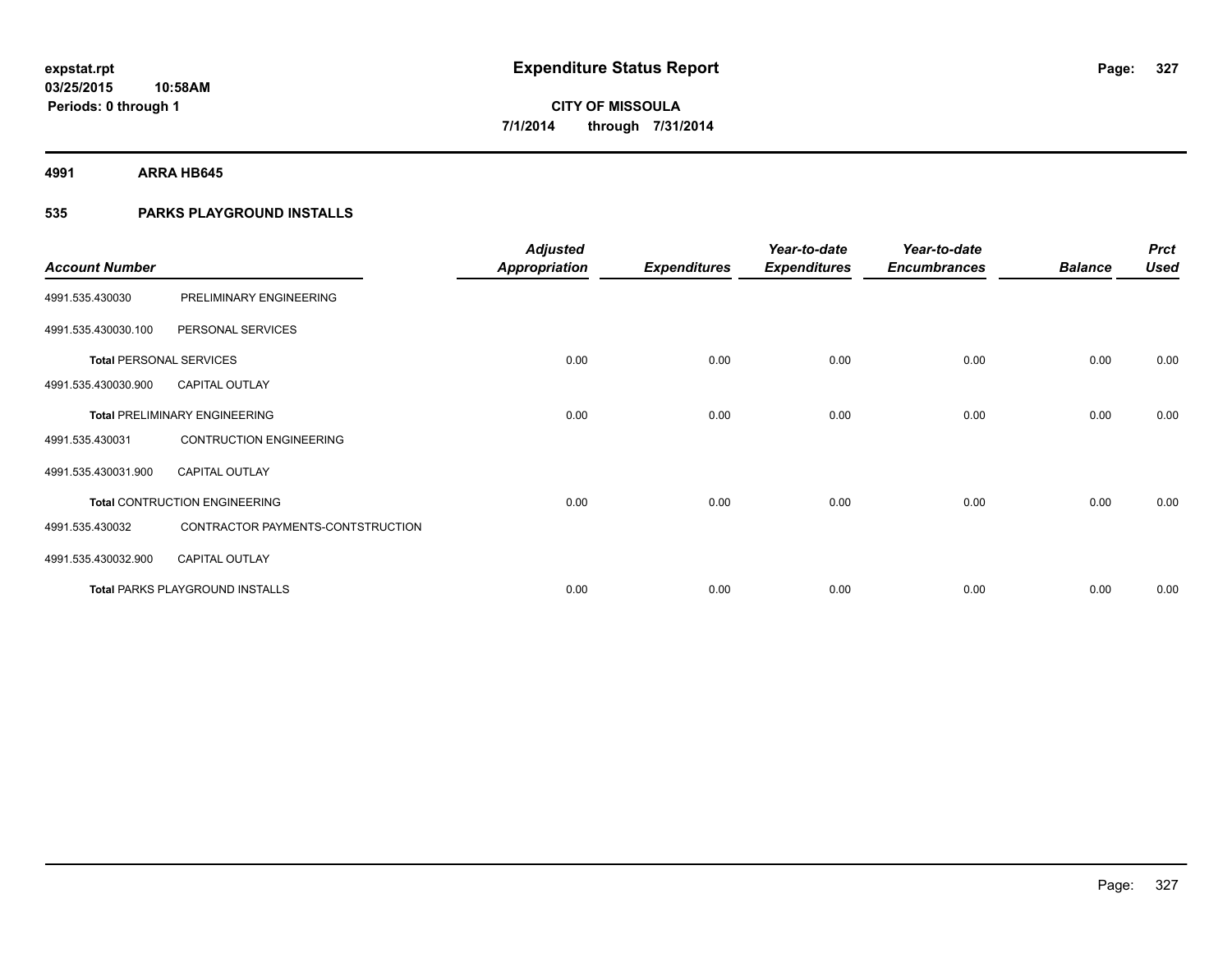**4991 ARRA HB645**

### **540 GREENOUGH PARK BRIDGE**

| <b>Account Number</b>          |                                      | <b>Adjusted</b><br><b>Appropriation</b> | <b>Expenditures</b> | Year-to-date<br><b>Expenditures</b> | Year-to-date<br><b>Encumbrances</b> | <b>Balance</b> | <b>Prct</b><br><b>Used</b> |
|--------------------------------|--------------------------------------|-----------------------------------------|---------------------|-------------------------------------|-------------------------------------|----------------|----------------------------|
| 4991.540.430030                | PRELIMINARY ENGINEERING              |                                         |                     |                                     |                                     |                |                            |
| 4991.540.430030.900            | <b>CAPITAL OUTLAY</b>                |                                         |                     |                                     |                                     |                |                            |
|                                | <b>Total PRELIMINARY ENGINEERING</b> | 0.00                                    | 0.00                | 0.00                                | 0.00                                | 0.00           | 0.00                       |
| 4991.540.430031                | <b>CONTRUCTION ENGINEERING</b>       |                                         |                     |                                     |                                     |                |                            |
| 4991.540.430031.900            | <b>CAPITAL OUTLAY</b>                |                                         |                     |                                     |                                     |                |                            |
|                                | <b>Total CONTRUCTION ENGINEERING</b> | 0.00                                    | 0.00                | 0.00                                | 0.00                                | 0.00           | 0.00                       |
| 4991.540.430032                | CONTRACTOR PAYMENTS-CONTSTRUCTION    |                                         |                     |                                     |                                     |                |                            |
| 4991.540.430032.100            | PERSONAL SERVICES                    |                                         |                     |                                     |                                     |                |                            |
| <b>Total PERSONAL SERVICES</b> |                                      | 0.00                                    | 0.00                | 0.00                                | 0.00                                | 0.00           | 0.00                       |
| 4991.540.430032.900            | <b>CAPITAL OUTLAY</b>                |                                         |                     |                                     |                                     |                |                            |
| <b>Total ARRA HB645</b>        |                                      | 0.00                                    | 0.00                | 0.00                                | 0.00                                | 0.00           | 0.00                       |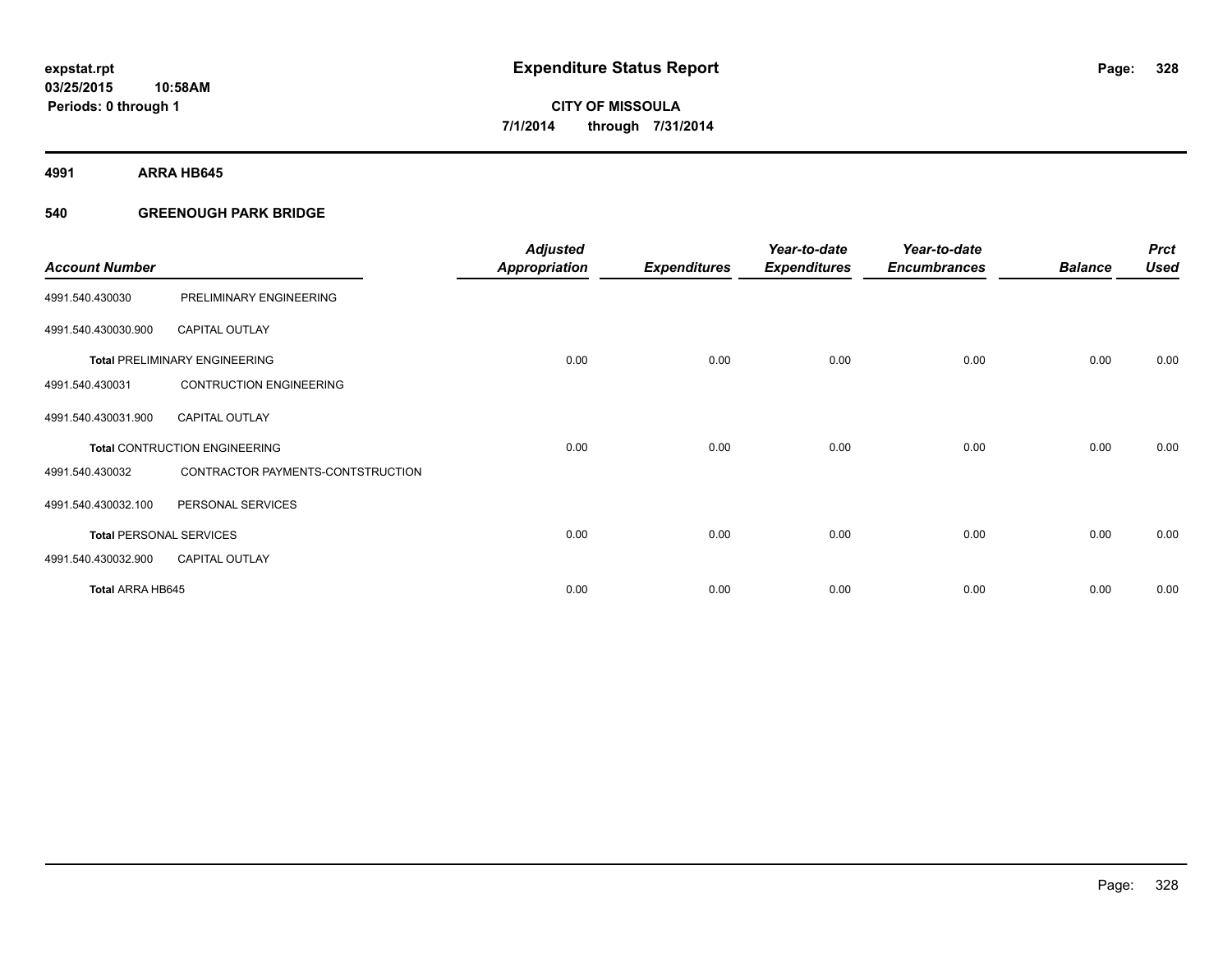### **4992 WFL MILLER CREEK ROAD**

### **390 NON-DEPARTMENTAL**

| <b>Account Number</b> |                             | Appropriation | <b>Adjusted</b> | <b>Expenditures</b> | Year-to-date<br><b>Expenditures</b> | Year-to-date<br><b>Encumbrances</b> | <b>Balance</b> | <b>Prct</b><br><b>Used</b> |
|-----------------------|-----------------------------|---------------|-----------------|---------------------|-------------------------------------|-------------------------------------|----------------|----------------------------|
| 4992.390.430230       | STREET RESTORATION          |               |                 |                     |                                     |                                     |                |                            |
| 4992.390.430230.900   | <b>CAPITAL OUTLAY</b>       |               |                 |                     |                                     |                                     |                |                            |
|                       | Total WFL MILLER CREEK ROAD |               | 0.00            | 0.00                | 0.00                                | 0.00                                | 0.00           | 0.00                       |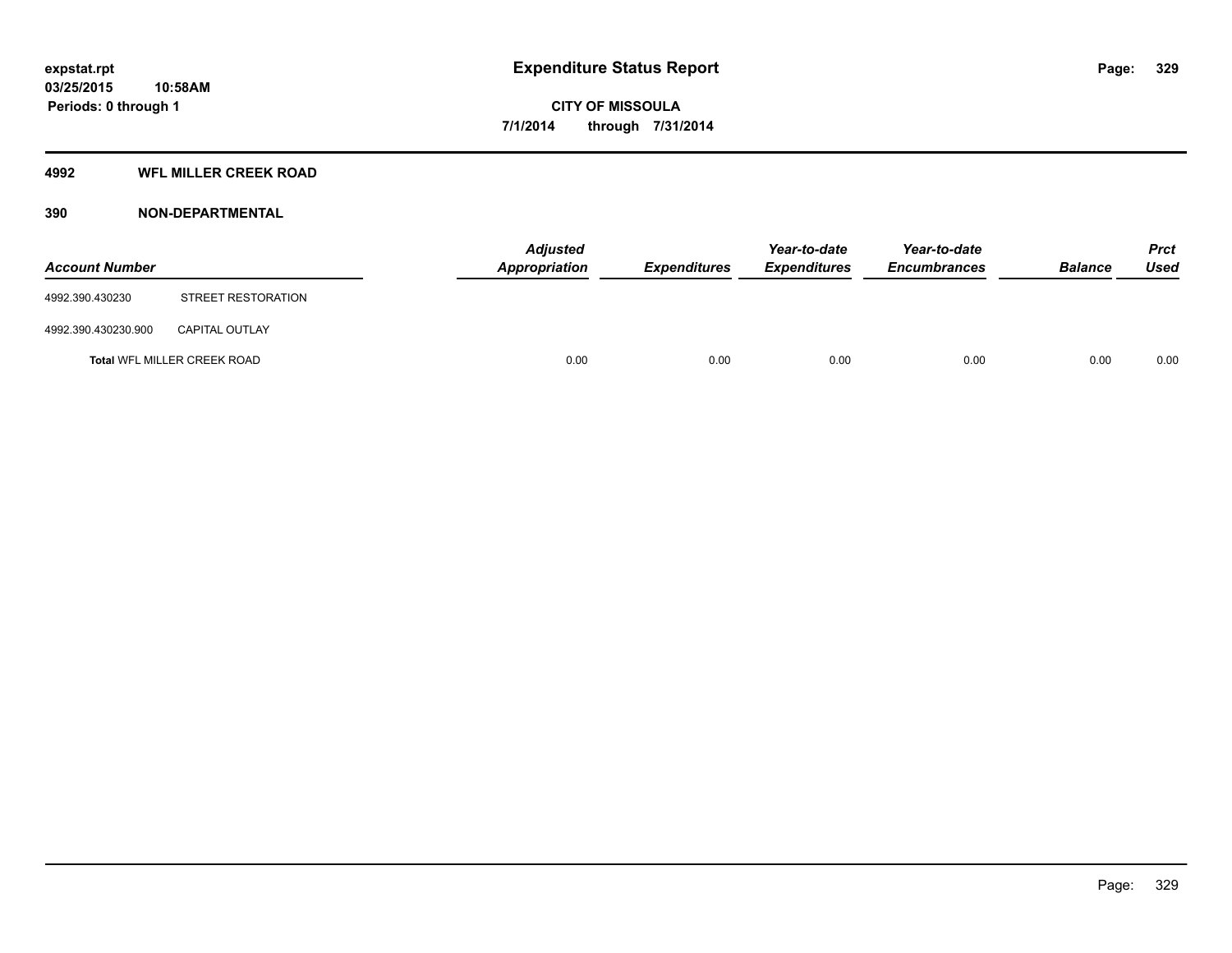#### **4993 WESTERN FEDERAL LANDS**

### **280 PUBLIC WORKS ADMIN/ENGINEERING**

| <b>Account Number</b> |                                           | <b>Adjusted</b><br><b>Appropriation</b> | <b>Expenditures</b> | Year-to-date<br><b>Expenditures</b> | Year-to-date<br><b>Encumbrances</b> | <b>Balance</b> | <b>Prct</b><br><b>Used</b> |
|-----------------------|-------------------------------------------|-----------------------------------------|---------------------|-------------------------------------|-------------------------------------|----------------|----------------------------|
| 4993.280.430022       | RATTLESNAKE UNIVERSITY CROSSING           |                                         |                     |                                     |                                     |                |                            |
| 4993.280.430022.300   | PURCHASED SERVICES                        |                                         |                     |                                     |                                     |                |                            |
|                       | <b>Total PURCHASED SERVICES</b>           | 0.00                                    | 0.00                | 0.00                                | 0.00                                | 0.00           | 0.00                       |
| 4993.280.430022.900   | <b>CAPITAL OUTLAY</b>                     |                                         |                     |                                     |                                     |                |                            |
|                       | Total RATTLESNAKE UNIVERSITY CROSSING     | 0.00                                    | 0.00                | 0.00                                | 0.00                                | 0.00           | 0.00                       |
| 4993.280.430024       | RUX PH 11/PROJ 2010-022(B)                |                                         |                     |                                     |                                     |                |                            |
| 4993.280.430024.100   | PERSONAL SERVICES                         |                                         |                     |                                     |                                     |                |                            |
|                       | <b>Total PERSONAL SERVICES</b>            | 0.00                                    | 0.00                | 0.00                                | 0.00                                | 0.00           | 0.00                       |
| 4993.280.430024.900   | <b>CAPITAL OUTLAY</b>                     |                                         |                     |                                     |                                     |                |                            |
|                       | <b>Total RUX PH 11/PROJ 2010-022(B)</b>   | 0.00                                    | 0.00                | 0.00                                | 0.00                                | 0.00           | 0.00                       |
| 4993.280.430223       | <b>FACILITY MAINT ENERGY CONSERVATION</b> |                                         |                     |                                     |                                     |                |                            |
| 4993.280.430223.900   | <b>CAPITAL OUTLAY</b>                     |                                         |                     |                                     |                                     |                |                            |
|                       | <b>Total WESTERN FEDERAL LANDS</b>        | 0.00                                    | 0.00                | 0.00                                | 0.00                                | 0.00           | 0.00                       |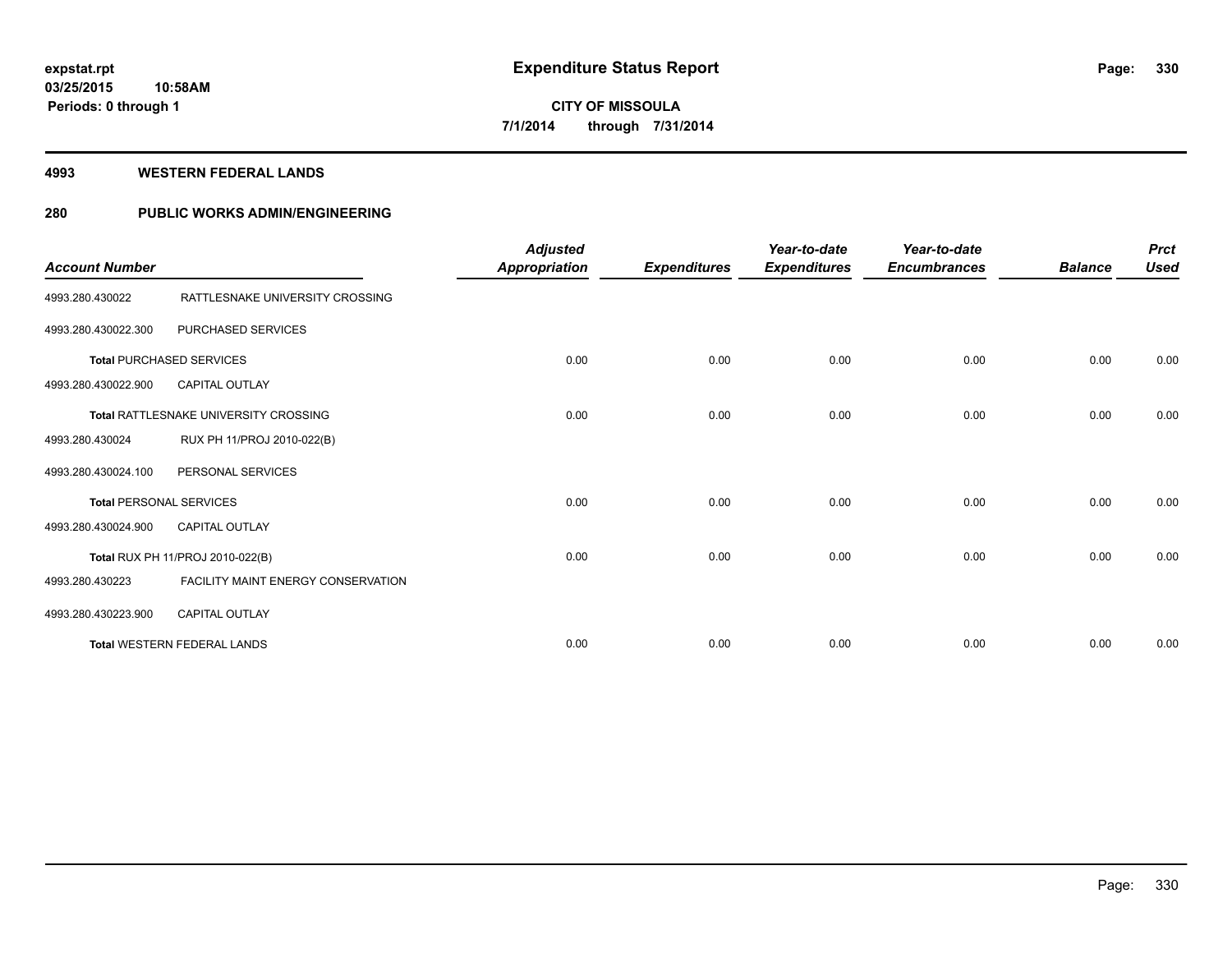**5020 CIVIC STADIUM**

### **395 PARKING COMMISSION**

| <b>Account Number</b>      |                                                     | <b>Adjusted</b><br><b>Appropriation</b> | <b>Expenditures</b> | Year-to-date<br><b>Expenditures</b> | Year-to-date<br><b>Encumbrances</b> | <b>Balance</b> | <b>Prct</b><br><b>Used</b> |
|----------------------------|-----------------------------------------------------|-----------------------------------------|---------------------|-------------------------------------|-------------------------------------|----------------|----------------------------|
|                            |                                                     |                                         |                     |                                     |                                     |                |                            |
| 5020.395.460000            | <b>CULTURE &amp; RECREATION</b>                     |                                         |                     |                                     |                                     |                |                            |
| 5020.395.460000.500        | <b>FIXED CHARGES</b>                                |                                         |                     |                                     |                                     |                |                            |
|                            | 5020.395.460000.500.000 CIVIC STADIUM/FIXED CHARGES | 3,000.00                                | 0.00                | 0.00                                | 0.00                                | 3,000.00       | 0.00                       |
|                            | Total CULTURE & RECREATION                          | 3,000.00                                | 0.00                | 0.00                                | 0.00                                | 3,000.00       | 0.00                       |
| 5020.395.490200            | REVENUE BOND DEBT SERVICE                           |                                         |                     |                                     |                                     |                |                            |
| 5020.395.490200.600        | <b>DEBT SERVICE</b>                                 |                                         |                     |                                     |                                     |                |                            |
| 5020.395.490200.610.000    | PRINCIPAL                                           | 33,420.00                               | 0.00                | 0.00                                | 0.00                                | 33,420.00      | 0.00                       |
| 5020.395.490200.620.000    | <b>INTEREST / SERVICE FEES</b>                      | 83,580.00                               | 0.00                | 0.00                                | 0.00                                | 83,580.00      | 0.00                       |
|                            | Total REVENUE BOND DEBT SERVICE                     | 117,000.00                              | 0.00                | 0.00                                | 0.00                                | 117,000.00     | 0.00                       |
| 5020.395.510000            | <b>MISCELLANEOUS</b>                                |                                         |                     |                                     |                                     |                |                            |
| 5020.395.510000.800        | OTHER OBJECTS                                       |                                         |                     |                                     |                                     |                |                            |
| <b>Total MISCELLANEOUS</b> |                                                     | 0.00                                    | 0.00                | 0.00                                | 0.00                                | 0.00           | 0.00                       |
| <b>Total CIVIC STADIUM</b> |                                                     | 120,000.00                              | 0.00                | 0.00                                | 0.00                                | 120,000.00     | 0.00                       |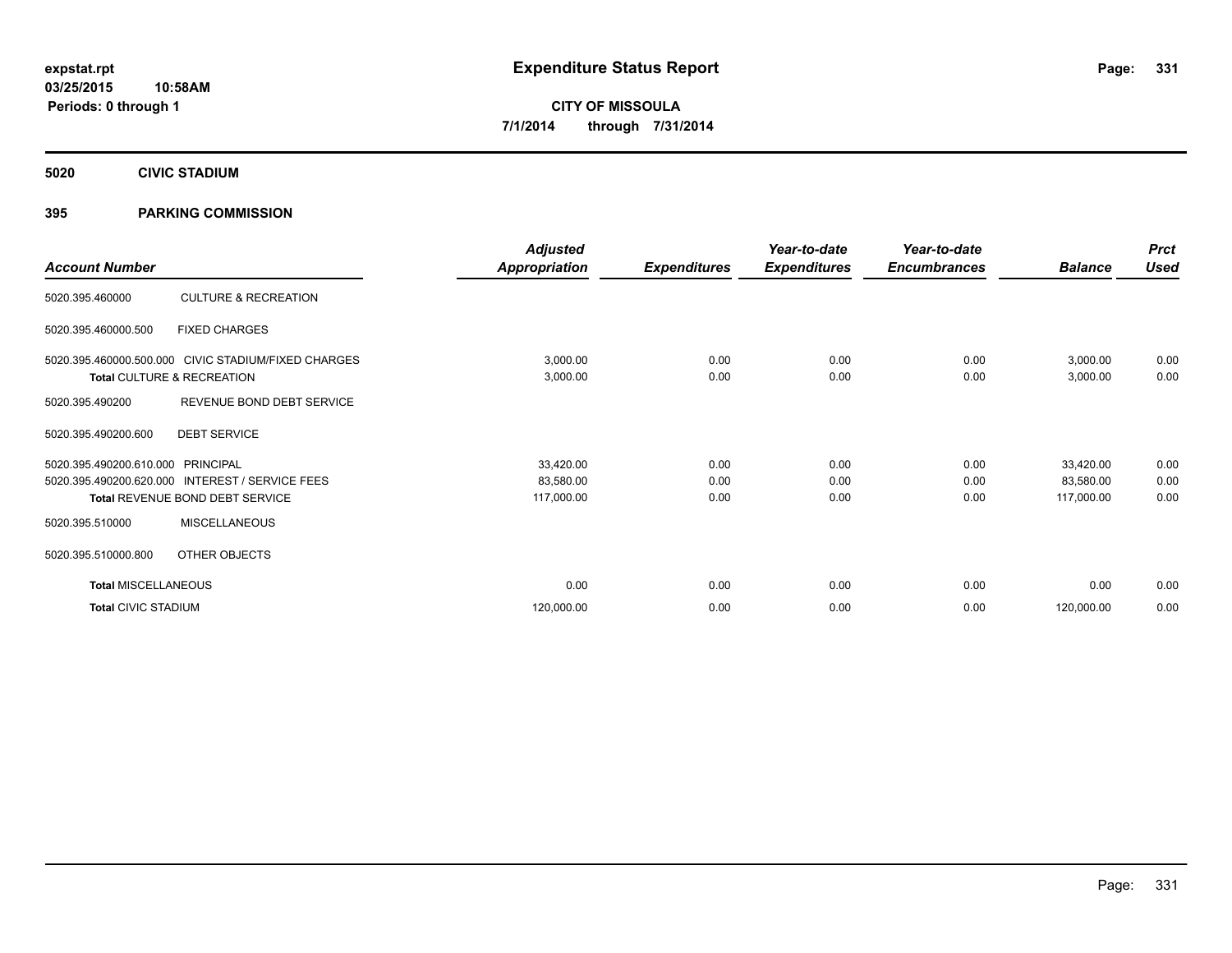**CITY OF MISSOULA 7/1/2014 through 7/31/2014**

**5210 WATER**

**335 WATER**

| <b>Account Number</b> |                                 | <b>Adjusted</b><br><b>Appropriation</b> | <b>Expenditures</b> | Year-to-date<br><b>Expenditures</b> | Year-to-date<br><b>Encumbrances</b> | <b>Balance</b> | <b>Prct</b><br><b>Used</b> |
|-----------------------|---------------------------------|-----------------------------------------|---------------------|-------------------------------------|-------------------------------------|----------------|----------------------------|
| 5210.335.430590       | OTHER ACTIVITIES                |                                         |                     |                                     |                                     |                |                            |
| 5210.335.430590.300   | PURCHASED SERVICES              |                                         |                     |                                     |                                     |                |                            |
|                       | <b>Total PURCHASED SERVICES</b> | 0.00                                    | 0.00                | 0.00                                | 0.00                                | 0.00           | 0.00                       |
| 5210.335.430590.900   | <b>CAPITAL OUTLAY</b>           |                                         |                     |                                     |                                     |                |                            |
| <b>Total WATER</b>    |                                 | 0.00                                    | 0.00                | 0.00                                | 0.00                                | 0.00           | 0.00                       |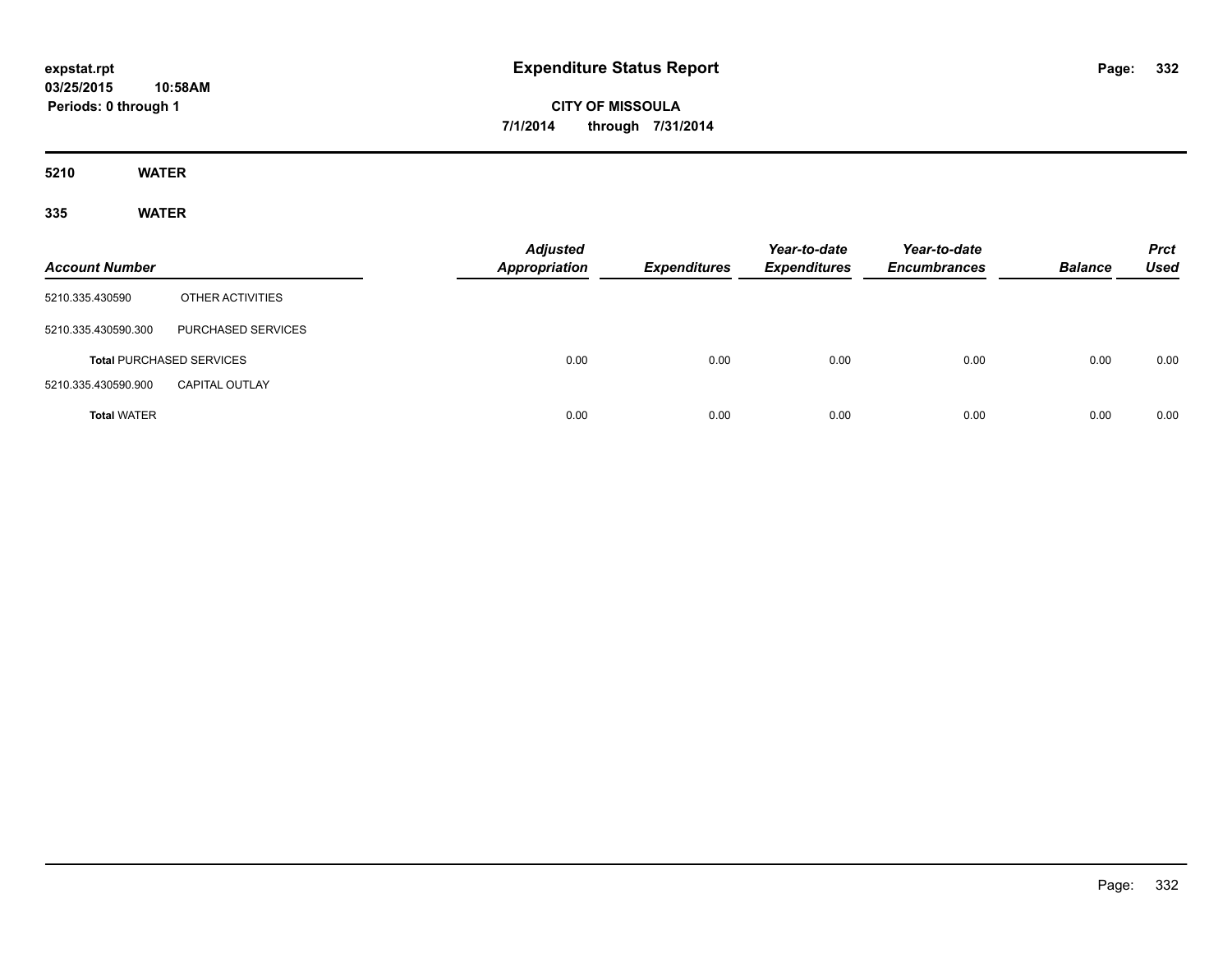### **5310 SEWER OPERATING BUDGET FUND**

| <b>Account Number</b>                   |                                                         | <b>Adjusted</b><br><b>Appropriation</b> | <b>Expenditures</b> | Year-to-date<br><b>Expenditures</b> | Year-to-date<br><b>Encumbrances</b> | <b>Balance</b> | <b>Prct</b><br><b>Used</b> |
|-----------------------------------------|---------------------------------------------------------|-----------------------------------------|---------------------|-------------------------------------|-------------------------------------|----------------|----------------------------|
|                                         |                                                         |                                         |                     |                                     |                                     |                |                            |
| 5310.330.410400                         | <b>DEPRECIATION</b>                                     |                                         |                     |                                     |                                     |                |                            |
| 5310.330.410400.800                     | OTHER OBJECTS                                           |                                         |                     |                                     |                                     |                |                            |
| <b>Total DEPRECIATION</b>               |                                                         | 0.00                                    | 0.00                | 0.00                                | 0.00                                | 0.00           | 0.00                       |
| 5310.330.430610                         | <b>ADMINISTRATION</b>                                   |                                         |                     |                                     |                                     |                |                            |
| 5310.330.430610.100                     | PERSONAL SERVICES                                       |                                         |                     |                                     |                                     |                |                            |
|                                         | 5310.330.430610.110.000 SALARIES AND WAGES              | 118,720.00                              | 3,765.21            | 3,765.21                            | 0.00                                | 114,954.79     | 3.17                       |
|                                         | 5310.330.430610.140.000 EMPLOYER CONTRIBUTIONS          | 37.856.00                               | 3,551.23            | 3,551.23                            | 0.00                                | 34,304.77      | 9.38                       |
| <b>Total PERSONAL SERVICES</b>          |                                                         | 156,576.00                              | 7.316.44            | 7,316.44                            | 0.00                                | 149.259.56     | 4.67                       |
| 5310.330.430610.200                     | <b>SUPPLIES</b>                                         |                                         |                     |                                     |                                     |                |                            |
| 5310.330.430610.210.000 OFFICE SUPPLIES |                                                         | 3,400.00                                | 0.00                | 0.00                                | 0.00                                | 3,400.00       | 0.00                       |
|                                         | 5310.330.430610.220.000 OPERATING SUPPLIES              | 1,000.00                                | 0.00                | 0.00                                | 0.00                                | 1,000.00       | 0.00                       |
| 5310.330.430610.231.000 GASOLINE        |                                                         | 60,000.00                               | 0.00                | 0.00                                | 0.00                                | 60,000.00      | 0.00                       |
| <b>Total SUPPLIES</b>                   |                                                         | 64,400.00                               | 0.00                | 0.00                                | 0.00                                | 64,400.00      | 0.00                       |
| 5310.330.430610.300                     | PURCHASED SERVICES                                      |                                         |                     |                                     |                                     |                |                            |
| 5310.330.430610.310.000 COMMUNICATIONS  |                                                         | 86.00                                   | 0.00                | 0.00                                | 0.00                                | 86.00          | 0.00                       |
|                                         | 5310.330.430610.320.000 PRINTING & DUPLICATING          | 1,000.00                                | 0.00                | 0.00                                | 0.00                                | 1,000.00       | 0.00                       |
|                                         | 5310.330.430610.330.000 PUBLICITY, SUBSCRIPTIONS & DUES | 1,836.00                                | 534.00              | 534.00                              | 0.00                                | 1,302.00       | 29.08                      |
|                                         | 5310.330.430610.344.000 TELEPHONE SERVICE               | 16,337.00                               | 1,116.69            | 1,116.69                            | 0.00                                | 15,220.31      | 6.84                       |
|                                         | 5310.330.430610.350.000 PROFESSIONAL SERVICES           | 38,000.00                               | 629.37              | 629.37                              | 0.00                                | 37,370.63      | 1.66                       |
|                                         | 5310.330.430610.360.000 REPAIR & MAINTENANCE            | 5,794.00                                | 302.80              | 302.80                              | 0.00                                | 5,491.20       | 5.23                       |
| 5310.330.430610.370.000 TRAVEL          |                                                         | 3.000.00                                | 0.00                | 0.00                                | 0.00                                | 3.000.00       | 0.00                       |
| 5310.330.430610.380.000 TRAINING        |                                                         | 1,100.00                                | 0.00                | 0.00                                | 0.00                                | 1,100.00       | 0.00                       |
| <b>Total PURCHASED SERVICES</b>         |                                                         | 67,153.00                               | 2,582.86            | 2,582.86                            | 0.00                                | 64,570.14      | 3.85                       |
| 5310.330.430610.500                     | <b>FIXED CHARGES</b>                                    |                                         |                     |                                     |                                     |                |                            |
| 5310.330.430610.500.000 FIXED CHARGES   |                                                         | 1,173,327.00                            | 200.00              | 200.00                              | 0.00                                | 1,173,127.00   | 0.02                       |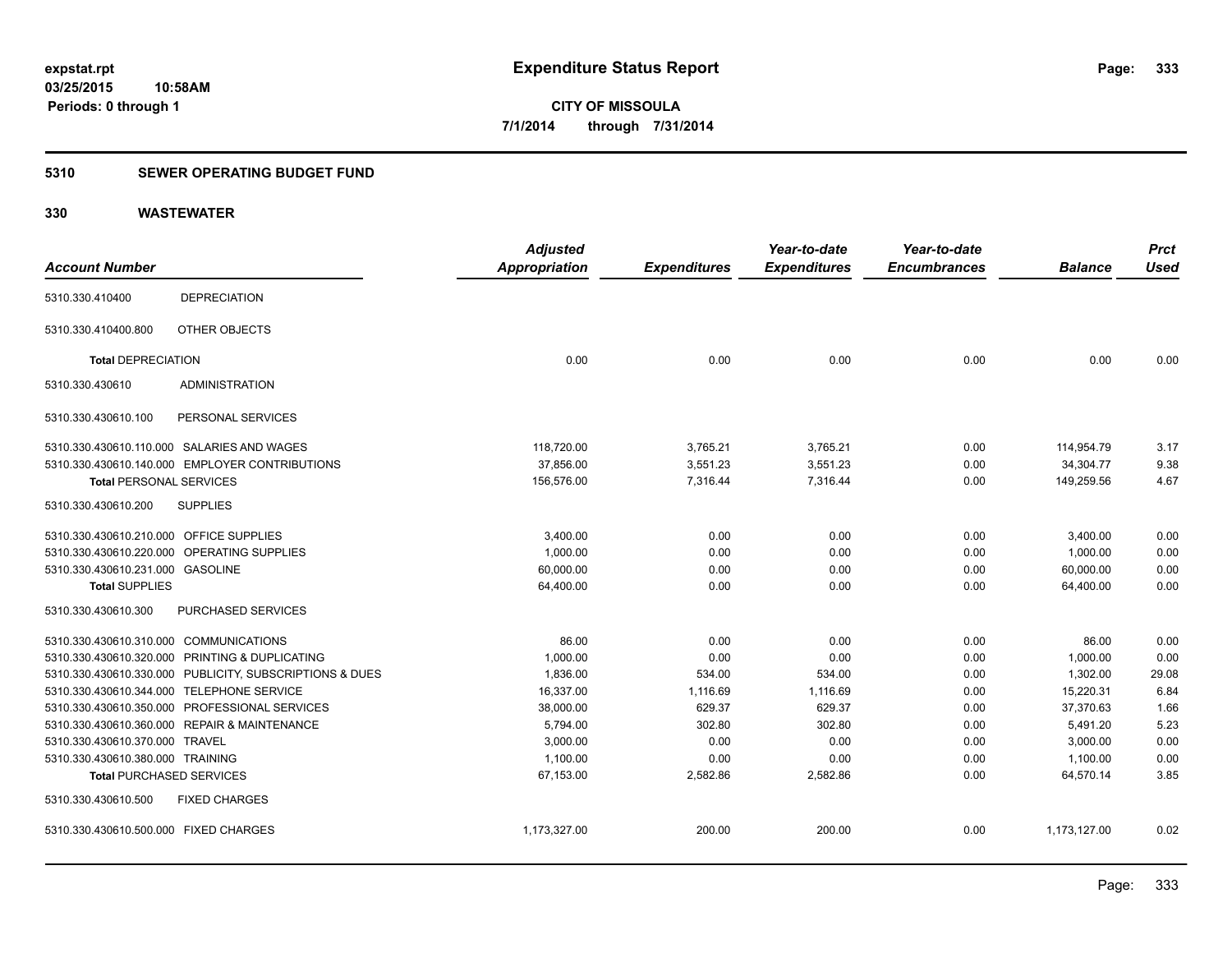### **5310 SEWER OPERATING BUDGET FUND**

| <b>Account Number</b>                                    | <b>Adjusted</b><br><b>Appropriation</b> | <b>Expenditures</b> | Year-to-date<br><b>Expenditures</b> | Year-to-date<br><b>Encumbrances</b> | <b>Balance</b> | <b>Prct</b><br><b>Used</b> |
|----------------------------------------------------------|-----------------------------------------|---------------------|-------------------------------------|-------------------------------------|----------------|----------------------------|
| <b>Total FIXED CHARGES</b>                               | 1,173,327.00                            | 200.00              | 200.00                              | 0.00                                | 1,173,127.00   | 0.02                       |
| <b>GRANTS &amp; CONTRIBUTIONS</b><br>5310.330.430610.700 |                                         |                     |                                     |                                     |                |                            |
| 5310.330.430610.700.000 GRANTS & CONTRIBUTIONS           | 1,500.00                                | 0.00                | 0.00                                | 0.00                                | 1,500.00       | 0.00                       |
| <b>Total GRANTS &amp; CONTRIBUTIONS</b>                  | 1,500.00                                | 0.00                | 0.00                                | 0.00                                | 1,500.00       | 0.00                       |
| OTHER OBJECTS<br>5310.330.430610.800                     |                                         |                     |                                     |                                     |                |                            |
| <b>Total OTHER OBJECTS</b>                               | 0.00                                    | 0.00                | 0.00                                | 0.00                                | 0.00           | 0.00                       |
| 5310.330.430610.900<br><b>CAPITAL OUTLAY</b>             |                                         |                     |                                     |                                     |                |                            |
| <b>Total CAPITAL OUTLAY</b>                              | 0.00                                    | 0.00                | 0.00                                | 0.00                                | 0.00           | 0.00                       |
| <b>Total ADMINISTRATION</b>                              | 1,462,956.00                            | 10,099.30           | 10,099.30                           | 0.00                                | 1,452,856.70   | 0.69                       |
| <b>COLLECTIONS</b><br>5310.330.430630                    |                                         |                     |                                     |                                     |                |                            |
| 5310.330.430630.100<br>PERSONAL SERVICES                 |                                         |                     |                                     |                                     |                |                            |
| 5310.330.430630.110.000 SALARIES AND WAGES               | 438,675.00                              | 16,277.24           | 16,277.24                           | 0.00                                | 422,397.76     | 3.71                       |
| 5310.330.430630.120.000 OVERTIME/TERMINATION             | 12,000.00                               | 335.48              | 335.48                              | 0.00                                | 11,664.52      | 2.80                       |
| 5310.330.430630.130.000 OTHER                            | 5,417.00                                | 0.00                | 0.00                                | 0.00                                | 5,417.00       | 0.00                       |
| 5310.330.430630.140.000 EMPLOYER CONTRIBUTIONS           | 186,970.00                              | 17,458.60           | 17,458.60                           | 0.00                                | 169,511.40     | 9.34                       |
| 5310.330.430630.141.000 STATE RETIREMENT CONTRIBUTIONS   | 0.00                                    | 42.02               | 42.02                               | 0.00                                | $-42.02$       | 0.00                       |
| <b>Total PERSONAL SERVICES</b>                           | 643,062.00                              | 34, 113.34          | 34, 113.34                          | 0.00                                | 608,948.66     | 5.30                       |
| 5310.330.430630.200<br><b>SUPPLIES</b>                   |                                         |                     |                                     |                                     |                |                            |
| 5310.330.430630.220.000 OPERATING SUPPLIES               | 20,000.00                               | 776.88              | 776.88                              | 0.00                                | 19,223.12      | 3.88                       |
| 5310.330.430630.230.000 REPAIR/MAINTENANCE               | 77,050.00                               | 1,280.01            | 1,280.01                            | 0.00                                | 75,769.99      | 1.66                       |
| 5310.330.430630.240.000 OTHER SUPPLIES                   | 2,000.00                                | 0.00                | 0.00                                | 0.00                                | 2,000.00       | 0.00                       |
| <b>Total SUPPLIES</b>                                    | 99,050.00                               | 2,056.89            | 2,056.89                            | 0.00                                | 96,993.11      | 2.08                       |
| 5310.330.430630.300<br>PURCHASED SERVICES                |                                         |                     |                                     |                                     |                |                            |
| 5310.330.430630.310.000 COMMUNICATIONS                   | 984.00                                  | 0.00                | 0.00                                | 0.00                                | 984.00         | 0.00                       |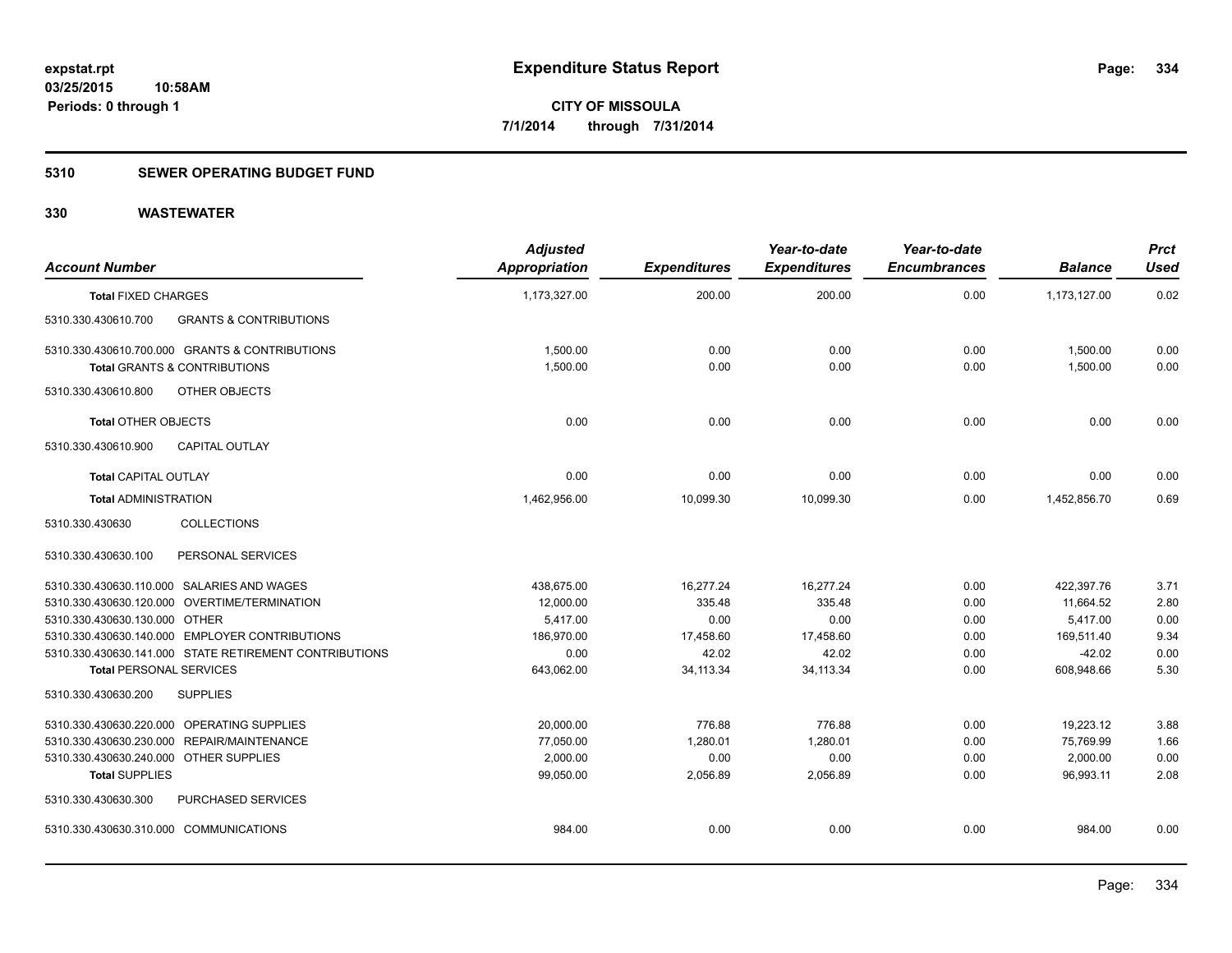### **5310 SEWER OPERATING BUDGET FUND**

| <b>Account Number</b>                                | <b>Adjusted</b><br>Appropriation | <b>Expenditures</b> | Year-to-date<br><b>Expenditures</b> | Year-to-date<br><b>Encumbrances</b> | <b>Balance</b> | <b>Prct</b><br><b>Used</b> |
|------------------------------------------------------|----------------------------------|---------------------|-------------------------------------|-------------------------------------|----------------|----------------------------|
| 5310.330.430630.341.000 ELECTRICITY & NATURAL GAS    | 61,017.00                        | 0.00                | 0.00                                | 0.00                                | 61,017.00      | 0.00                       |
| 5310.330.430630.343.000 WATER CHARGES                | 6,468.00                         | 0.00                | 0.00                                | 0.00                                | 6,468.00       | 0.00                       |
| 5310.330.430630.350.000 PROFESSIONAL SERVICES        | 2,000.00                         | 0.00                | 0.00                                | 0.00                                | 2,000.00       | 0.00                       |
| 5310.330.430630.360.000 REPAIR & MAINTENANCE         | 104,360.00                       | 10,084.96           | 10,084.96                           | 0.00                                | 94,275.04      | 9.66                       |
| 5310.330.430630.370.000 TRAVEL                       | 3,000.00                         | 0.00                | 0.00                                | 0.00                                | 3,000.00       | 0.00                       |
| 5310.330.430630.380.000 TRAINING                     | 2,500.00                         | 0.00                | 0.00                                | 0.00                                | 2,500.00       | 0.00                       |
| <b>Total PURCHASED SERVICES</b>                      | 180,329.00                       | 10,084.96           | 10,084.96                           | 0.00                                | 170,244.04     | 5.59                       |
| 5310.330.430630.500<br><b>FIXED CHARGES</b>          |                                  |                     |                                     |                                     |                |                            |
| 5310.330.430630.500.000 FIXED CHARGES                | 60,000.00                        | 0.00                | 0.00                                | 0.00                                | 60,000.00      | 0.00                       |
| <b>Total FIXED CHARGES</b>                           | 60,000.00                        | 0.00                | 0.00                                | 0.00                                | 60,000.00      | 0.00                       |
| 5310.330.430630.900<br><b>CAPITAL OUTLAY</b>         |                                  |                     |                                     |                                     |                |                            |
| <b>Total CAPITAL OUTLAY</b>                          | 0.00                             | 0.00                | 0.00                                | 0.00                                | 0.00           | 0.00                       |
| <b>Total COLLECTIONS</b>                             | 982,441.00                       | 46,255.19           | 46,255.19                           | 0.00                                | 936,185.81     | 4.71                       |
| 5310.330.430640<br><b>TREATMENT AND DISPOSAL</b>     |                                  |                     |                                     |                                     |                |                            |
| 5310.330.430640.100<br>PERSONAL SERVICES             |                                  |                     |                                     |                                     |                |                            |
| 5310.330.430640.110.000 SALARIES AND WAGES           | 407,242.00                       | 14,584.36           | 14,584.36                           | 0.00                                | 392,657.64     | 3.58                       |
| 5310.330.430640.120.000 OVERTIME/TERMINATION         | 7,000.00                         | 0.00                | 0.00                                | 0.00                                | 7.000.00       | 0.00                       |
| 5310.330.430640.130.000 OTHER                        | 9,223.00                         | 0.00                | 0.00                                | 0.00                                | 9,223.00       | 0.00                       |
| 5310.330.430640.140.000 EMPLOYER CONTRIBUTIONS       | 169,880.00                       | 14,510.95           | 14,510.95                           | 0.00                                | 155,369.05     | 8.54                       |
| <b>Total PERSONAL SERVICES</b>                       | 593,345.00                       | 29,095.31           | 29,095.31                           | 0.00                                | 564,249.69     | 4.90                       |
| <b>SUPPLIES</b><br>5310.330.430640.200               |                                  |                     |                                     |                                     |                |                            |
| OPERATING SUPPLIES<br>5310.330.430640.220.000        | 170.170.00                       | 11,421.52           | 11,421.52                           | 0.00                                | 158.748.48     | 6.71                       |
| <b>REPAIR/MAINTENANCE</b><br>5310.330.430640.230.000 | 73,000.00                        | 1,843.09            | 1.843.09                            | 0.00                                | 71,156.91      | 2.52                       |
| 5310.330.430640.240.000 OTHER SUPPLIES               | 2,000.00                         | 0.00                | 0.00                                | 0.00                                | 2,000.00       | 0.00                       |
| <b>Total SUPPLIES</b>                                | 245,170.00                       | 13,264.61           | 13,264.61                           | 0.00                                | 231,905.39     | 5.41                       |
| <b>PURCHASED SERVICES</b><br>5310.330.430640.300     |                                  |                     |                                     |                                     |                |                            |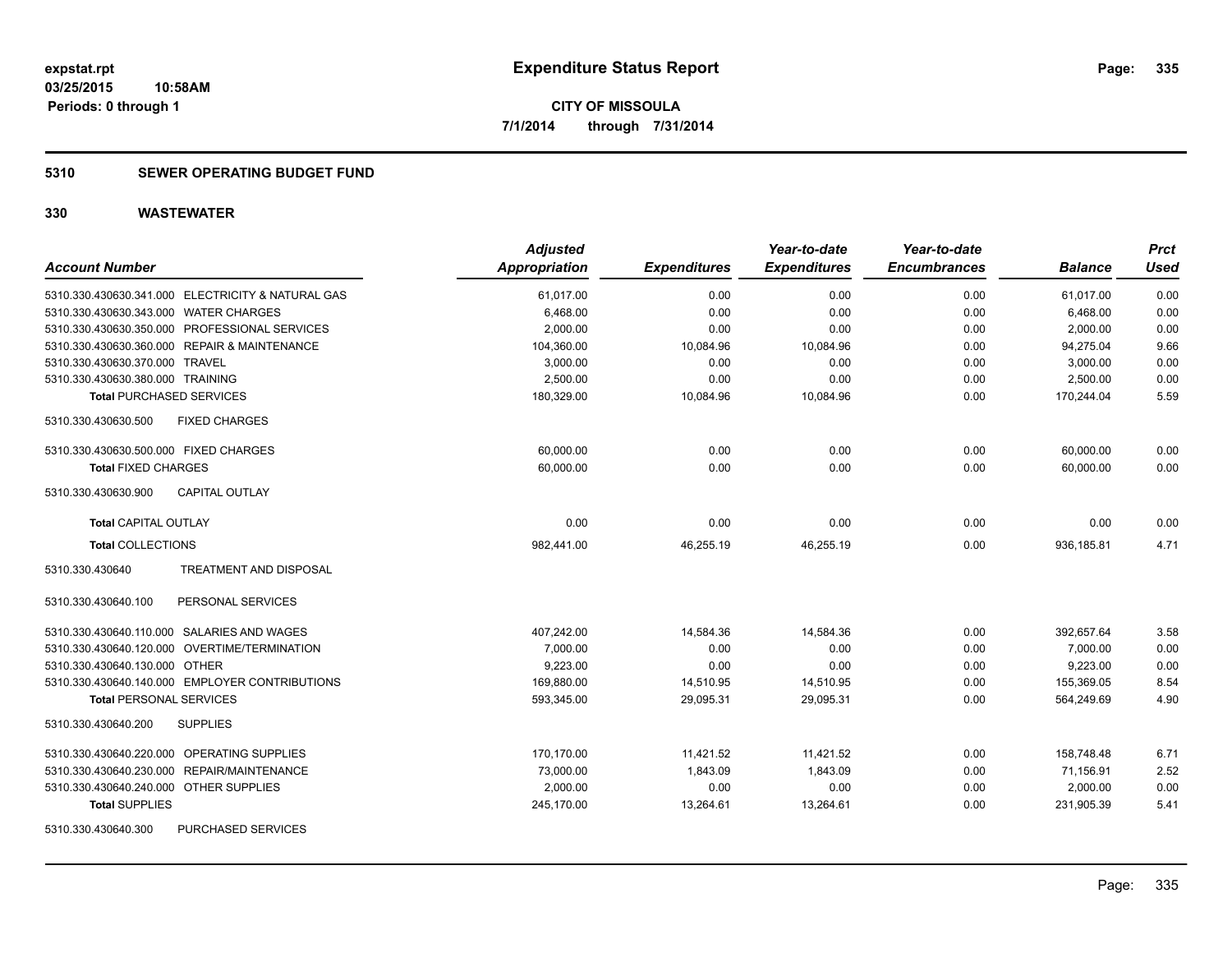### **5310 SEWER OPERATING BUDGET FUND**

|                                                                          | <b>Adjusted</b>      |                     | Year-to-date        | Year-to-date        |                      | <b>Prct</b>   |
|--------------------------------------------------------------------------|----------------------|---------------------|---------------------|---------------------|----------------------|---------------|
| <b>Account Number</b>                                                    | <b>Appropriation</b> | <b>Expenditures</b> | <b>Expenditures</b> | <b>Encumbrances</b> | <b>Balance</b>       | <b>Used</b>   |
|                                                                          |                      |                     |                     |                     |                      |               |
| 5310.330.430640.310.000 COMMUNICATIONS                                   | 1,500.00             | 0.00                | 0.00                | 0.00                | 1,500.00             | 0.00          |
| 5310.330.430640.341.000 ELECTRICITY & NATURAL GAS                        | 439,563.00           | 0.00                | 0.00                | 0.00                | 439,563.00           | 0.00          |
| 5310.330.430640.343.000 WATER CHARGES<br>5310.330.430640.345.000 GARBAGE | 3,780.00             | 0.00                | 0.00<br>0.00        | 0.00                | 3,780.00             | 0.00          |
|                                                                          | 20,804.00            | 0.00                |                     | 0.00                | 20,804.00            | 0.00          |
| 5310.330.430640.350.000 PROFESSIONAL SERVICES                            | 1,000.00             | 0.00                | 0.00                | 0.00                | 1,000.00             | 0.00          |
| 5310.330.430640.360.000 REPAIR & MAINTENANCE                             | 57,000.00            | 1,700.34            | 1,700.34            | 0.00                | 55,299.66            | 2.98          |
| 5310.330.430640.370.000 TRAVEL<br>5310.330.430640.380.000 TRAINING       | 6,000.00<br>3,000.00 | 0.00<br>1,149.00    | 0.00<br>1,149.00    | 0.00<br>0.00        | 6,000.00<br>1,851.00 | 0.00<br>38.30 |
| 5310.330.430640.390.000 OTHER PURCHASED SERVICES                         | 403,075.00           | 0.00                | 0.00                | 0.00                | 403,075.00           | 0.00          |
|                                                                          |                      |                     |                     |                     | 932,872.66           | 0.30          |
| <b>Total PURCHASED SERVICES</b>                                          | 935,722.00           | 2,849.34            | 2,849.34            | 0.00                |                      |               |
| <b>CAPITAL OUTLAY</b><br>5310.330.430640.900                             |                      |                     |                     |                     |                      |               |
| <b>Total CAPITAL OUTLAY</b>                                              | 0.00                 | 0.00                | 0.00                | 0.00                | 0.00                 | 0.00          |
| <b>Total TREATMENT AND DISPOSAL</b>                                      | 1,774,237.00         | 45,209.26           | 45.209.26           | 0.00                | 1.729.027.74         | 2.55          |
| 5310.330.430650<br><b>LAB &amp; TESTING</b>                              |                      |                     |                     |                     |                      |               |
| PERSONAL SERVICES<br>5310.330.430650.100                                 |                      |                     |                     |                     |                      |               |
| 5310.330.430650.110.000 SALARIES AND WAGES                               | 156,694.00           | 5,460.01            | 5,460.01            | 0.00                | 151,233.99           | 3.48          |
| 5310.330.430650.120.000 OVERTIME/TERMINATION                             | 0.00                 | 6.50                | 6.50                | 0.00                | $-6.50$              | 0.00          |
| 5310.330.430650.140.000 EMPLOYER CONTRIBUTIONS                           | 62,137.00            | 5,593.57            | 5,593.57            | 0.00                | 56,543.43            | 9.00          |
| <b>Total PERSONAL SERVICES</b>                                           | 218,831.00           | 11,060.08           | 11,060.08           | 0.00                | 207,770.92           | 5.05          |
| 5310.330.430650.200<br><b>SUPPLIES</b>                                   |                      |                     |                     |                     |                      |               |
| 5310.330.430650.220.000 OPERATING SUPPLIES                               | 23,000.00            | 0.00                | 0.00                | 0.00                | 23,000.00            | 0.00          |
| 5310.330.430650.230.000 REPAIR/MAINTENANCE                               | 2,000.00             | 0.00                | 0.00                | 0.00                | 2,000.00             | 0.00          |
| <b>Total SUPPLIES</b>                                                    | 25,000.00            | 0.00                | 0.00                | 0.00                | 25,000.00            | 0.00          |
| PURCHASED SERVICES<br>5310.330.430650.300                                |                      |                     |                     |                     |                      |               |
| 5310.330.430650.310.000 COMMUNICATIONS                                   | 1,000.00             | 15.24               | 15.24               | 0.00                | 984.76               | 1.52          |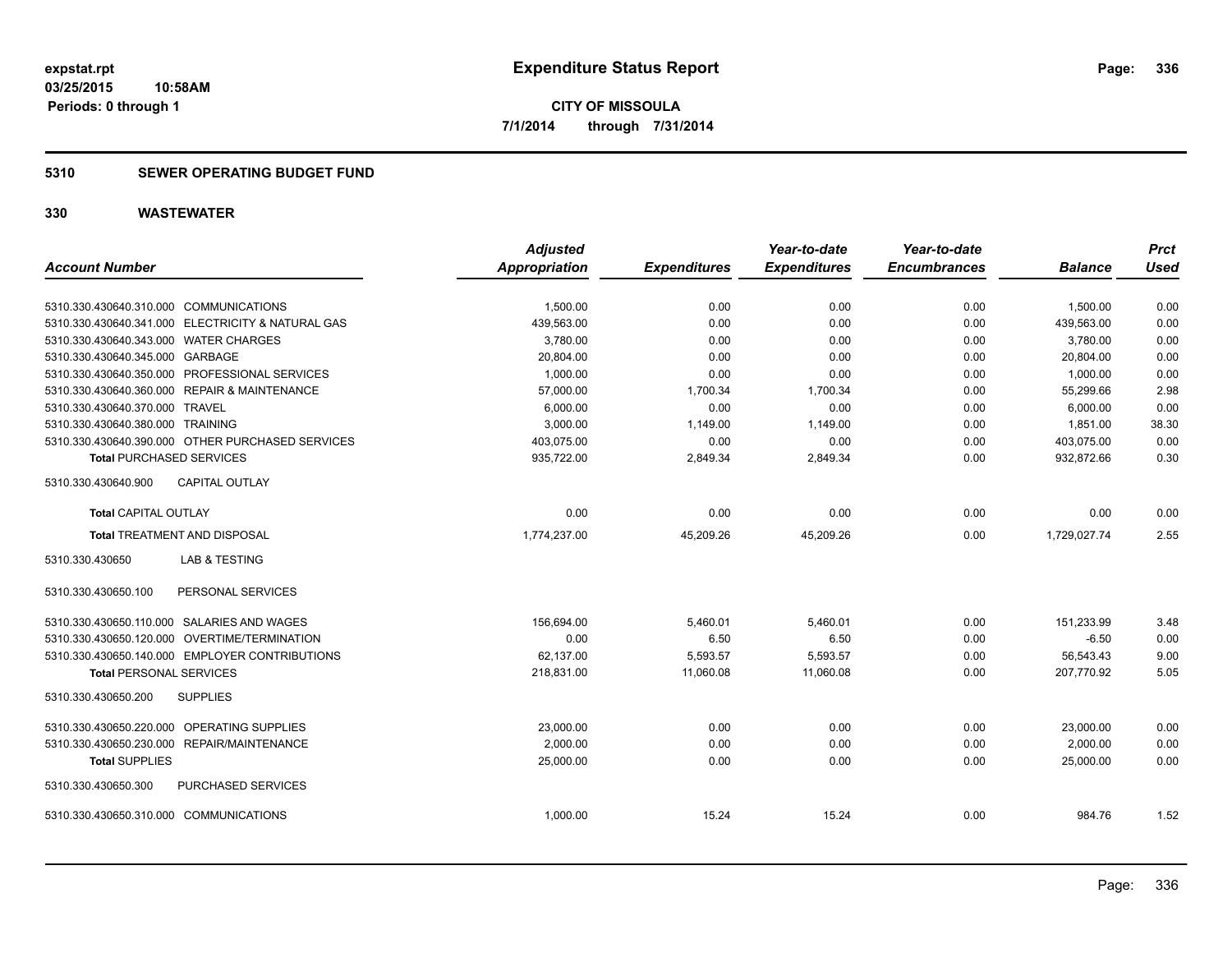### **5310 SEWER OPERATING BUDGET FUND**

| <b>Account Number</b>            |                                               | <b>Adjusted</b><br><b>Appropriation</b> | <b>Expenditures</b> | Year-to-date<br><b>Expenditures</b> | Year-to-date<br><b>Encumbrances</b> | <b>Balance</b> | <b>Prct</b><br><b>Used</b> |
|----------------------------------|-----------------------------------------------|-----------------------------------------|---------------------|-------------------------------------|-------------------------------------|----------------|----------------------------|
|                                  | 5310.330.430650.350.000 PROFESSIONAL SERVICES | 29,000.00                               | 1,352.00            | 1,352.00                            | 0.00                                | 27,648.00      | 4.66                       |
|                                  | 5310.330.430650.360.000 REPAIR & MAINTENANCE  | 4,000.00                                | 0.00                | 0.00                                | 0.00                                | 4,000.00       | 0.00                       |
| 5310.330.430650.370.000 TRAVEL   |                                               | 2,000.00                                | 0.00                | 0.00                                | 0.00                                | 2,000.00       | 0.00                       |
| 5310.330.430650.380.000 TRAINING |                                               | 1,000.00                                | 0.00                | 0.00                                | 0.00                                | 1,000.00       | 0.00                       |
|                                  | <b>Total PURCHASED SERVICES</b>               | 37,000.00                               | 1,367.24            | 1,367.24                            | 0.00                                | 35,632.76      | 3.70                       |
| 5310.330.430650.500              | <b>FIXED CHARGES</b>                          |                                         |                     |                                     |                                     |                |                            |
| <b>Total FIXED CHARGES</b>       |                                               | 0.00                                    | 0.00                | 0.00                                | 0.00                                | 0.00           | 0.00                       |
| 5310.330.430650.900              | CAPITAL OUTLAY                                |                                         |                     |                                     |                                     |                |                            |
| Total CAPITAL OUTLAY             |                                               | 0.00                                    | 0.00                | 0.00                                | 0.00                                | 0.00           | 0.00                       |
| <b>Total LAB &amp; TESTING</b>   |                                               | 280,831.00                              | 12,427.32           | 12,427.32                           | 0.00                                | 268,403.68     | 4.43                       |
| 5310.330.430660                  | <b>ENGINEEERING</b>                           |                                         |                     |                                     |                                     |                |                            |
| 5310.330.430660.300              | PURCHASED SERVICES                            |                                         |                     |                                     |                                     |                |                            |
|                                  | <b>Total PURCHASED SERVICES</b>               | 0.00                                    | 0.00                | 0.00                                | 0.00                                | 0.00           | 0.00                       |
| 5310.330.430660.500              | <b>FIXED CHARGES</b>                          |                                         |                     |                                     |                                     |                |                            |
| <b>Total FIXED CHARGES</b>       |                                               | 0.00                                    | 0.00                | 0.00                                | 0.00                                | 0.00           | 0.00                       |
| 5310.330.430660.900              | <b>CAPITAL OUTLAY</b>                         |                                         |                     |                                     |                                     |                |                            |
| <b>Total ENGINEEERING</b>        |                                               | 0.00                                    | 0.00                | 0.00                                | 0.00                                | 0.00           | 0.00                       |
| 5310.330.490504                  | <b>DEBT SERVICE</b>                           |                                         |                     |                                     |                                     |                |                            |
| 5310.330.490504.600              | <b>DEBT SERVICE</b>                           |                                         |                     |                                     |                                     |                |                            |
| <b>Total DEBT SERVICE</b>        |                                               | 0.00                                    | 0.00                | 0.00                                | 0.00                                | 0.00           | 0.00                       |
| 5310.330.499999                  | <b>NEW REQUESTS</b>                           |                                         |                     |                                     |                                     |                |                            |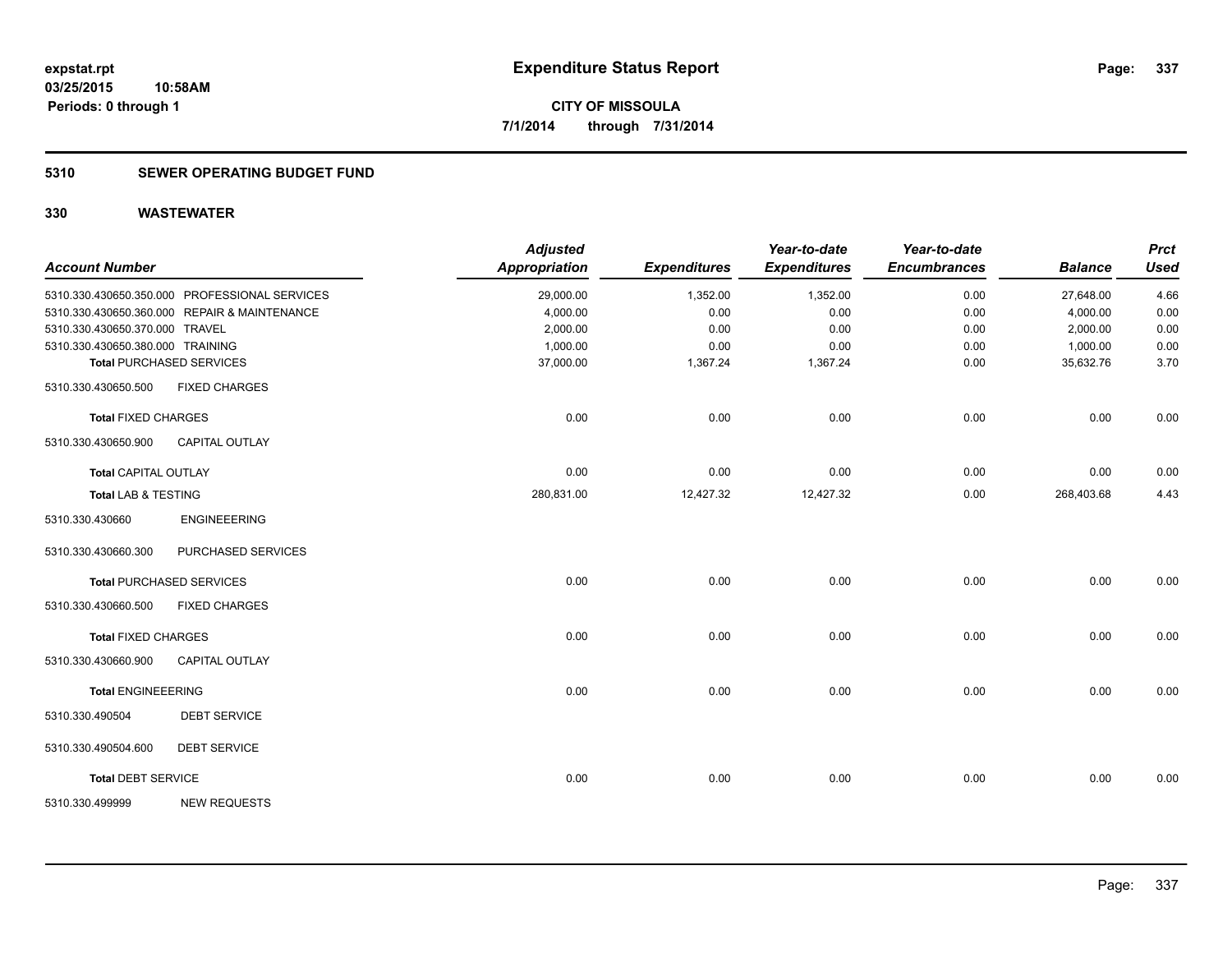### **5310 SEWER OPERATING BUDGET FUND**

| <b>Account Number</b>          |                                                              | <b>Adjusted</b><br><b>Appropriation</b> | <b>Expenditures</b> | Year-to-date<br><b>Expenditures</b> | Year-to-date<br><b>Encumbrances</b> | <b>Balance</b> | <b>Prct</b><br><b>Used</b> |
|--------------------------------|--------------------------------------------------------------|-----------------------------------------|---------------------|-------------------------------------|-------------------------------------|----------------|----------------------------|
| 5310.330.499999.100            | PERSONAL SERVICES                                            |                                         |                     |                                     |                                     |                |                            |
| <b>Total PERSONAL SERVICES</b> |                                                              | 0.00                                    | 0.00                | 0.00                                | 0.00                                | 0.00           | 0.00                       |
| 5310.330.499999.900            | <b>CAPITAL OUTLAY</b>                                        |                                         |                     |                                     |                                     |                |                            |
| <b>Total NEW REQUESTS</b>      |                                                              | 0.00                                    | 0.00                | 0.00                                | 0.00                                | 0.00           | 0.00                       |
| 5310.330.510000                | <b>MISCELLANEOUS</b>                                         |                                         |                     |                                     |                                     |                |                            |
| 5310.330.510000.900            | <b>CAPITAL OUTLAY</b>                                        |                                         |                     |                                     |                                     |                |                            |
| <b>Total MISCELLANEOUS</b>     |                                                              | 0.00                                    | 0.00                | 0.00                                | 0.00                                | 0.00           | 0.00                       |
| 5310.330.510110                | <b>MERCHANT SERVICES</b>                                     |                                         |                     |                                     |                                     |                |                            |
| 5310.330.510110.500            | <b>FIXED CHARGES</b>                                         |                                         |                     |                                     |                                     |                |                            |
|                                | 5310.330.510110.500.000 MERCHANT SERVICE FEES/FIIXED CHARGES | 34,500.00                               | 0.00                | 0.00                                | 0.00                                | 34,500.00      | 0.00                       |
|                                | <b>Total MERCHANT SERVICES</b>                               | 34,500.00                               | 0.00                | 0.00                                | 0.00                                | 34,500.00      | 0.00                       |
| 5310.330.521000                | <b>INTERFUND OPERATING TRANSFERS</b>                         |                                         |                     |                                     |                                     |                |                            |
| 5310.330.521000.800            | OTHER OBJECTS                                                |                                         |                     |                                     |                                     |                |                            |
|                                | Total INTERFUND OPERATING TRANSFERS                          | 0.00                                    | 0.00                | 0.00                                | 0.00                                | 0.00           | 0.00                       |
| <b>Total WASTEWATER</b>        |                                                              | 4,534,965.00                            | 113,991.07          | 113,991.07                          | 0.00                                | 4,420,973.93   | 2.51                       |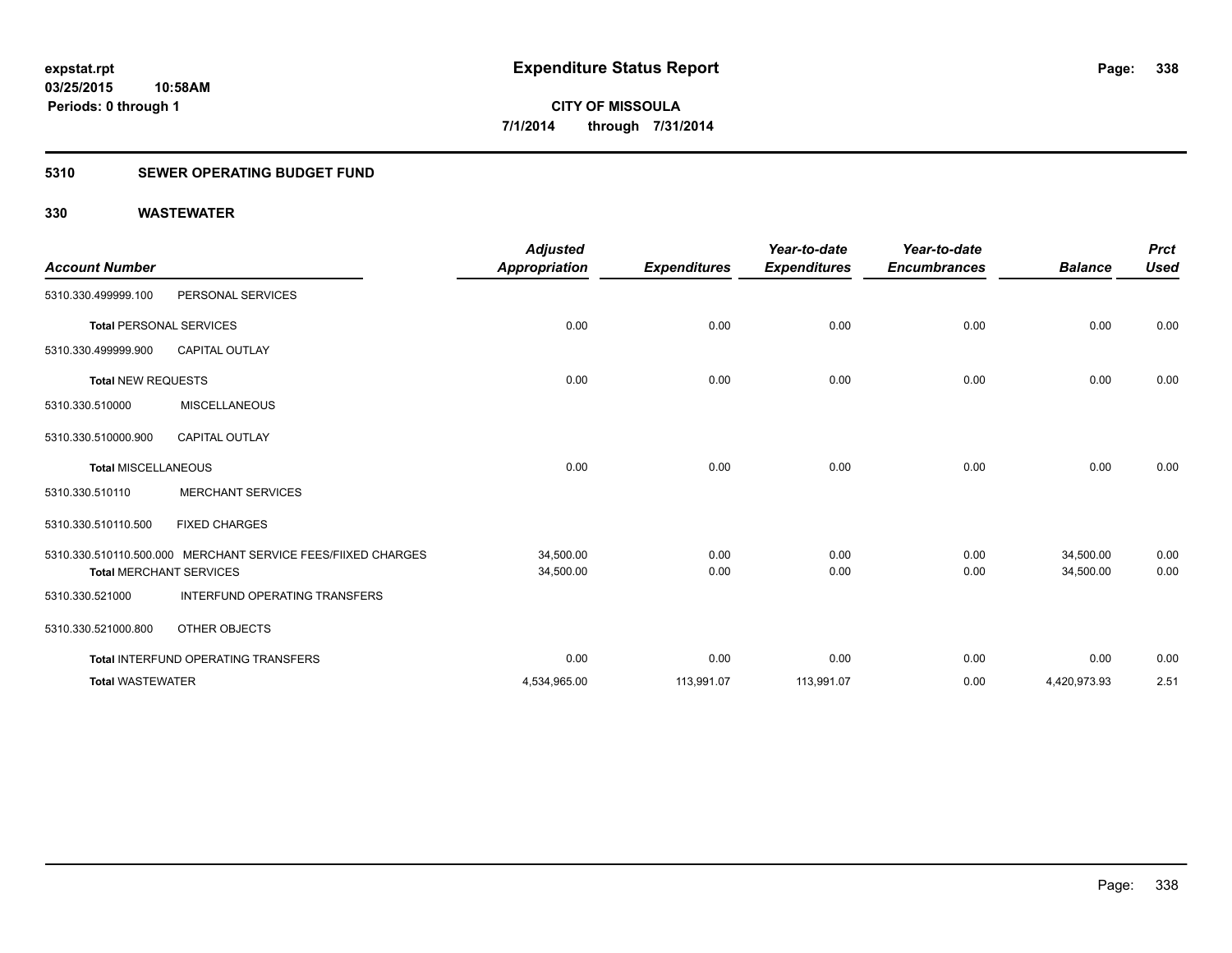### **5310 SEWER OPERATING BUDGET FUND**

### **900 DEPRECIATION**

| <b>Account Number</b>     |                                          | <b>Adjusted</b><br><b>Appropriation</b> | <b>Expenditures</b> | Year-to-date<br><b>Expenditures</b> | Year-to-date<br><b>Encumbrances</b> | <b>Balance</b> | <b>Prct</b><br>Used |
|---------------------------|------------------------------------------|-----------------------------------------|---------------------|-------------------------------------|-------------------------------------|----------------|---------------------|
| 5310.900.510000           | <b>MISCELLANEOUS</b>                     |                                         |                     |                                     |                                     |                |                     |
| 5310.900.510000.800       | OTHER OBJECTS                            |                                         |                     |                                     |                                     |                |                     |
| <b>Total DEPRECIATION</b> |                                          | 0.00                                    | 0.00                | 0.00                                | 0.00                                | 0.00           | 0.00                |
|                           | <b>Total SEWER OPERATING BUDGET FUND</b> | 4,534,965.00                            | 113,991.07          | 113,991.07                          | 0.00                                | 4.420.973.93   | 2.51                |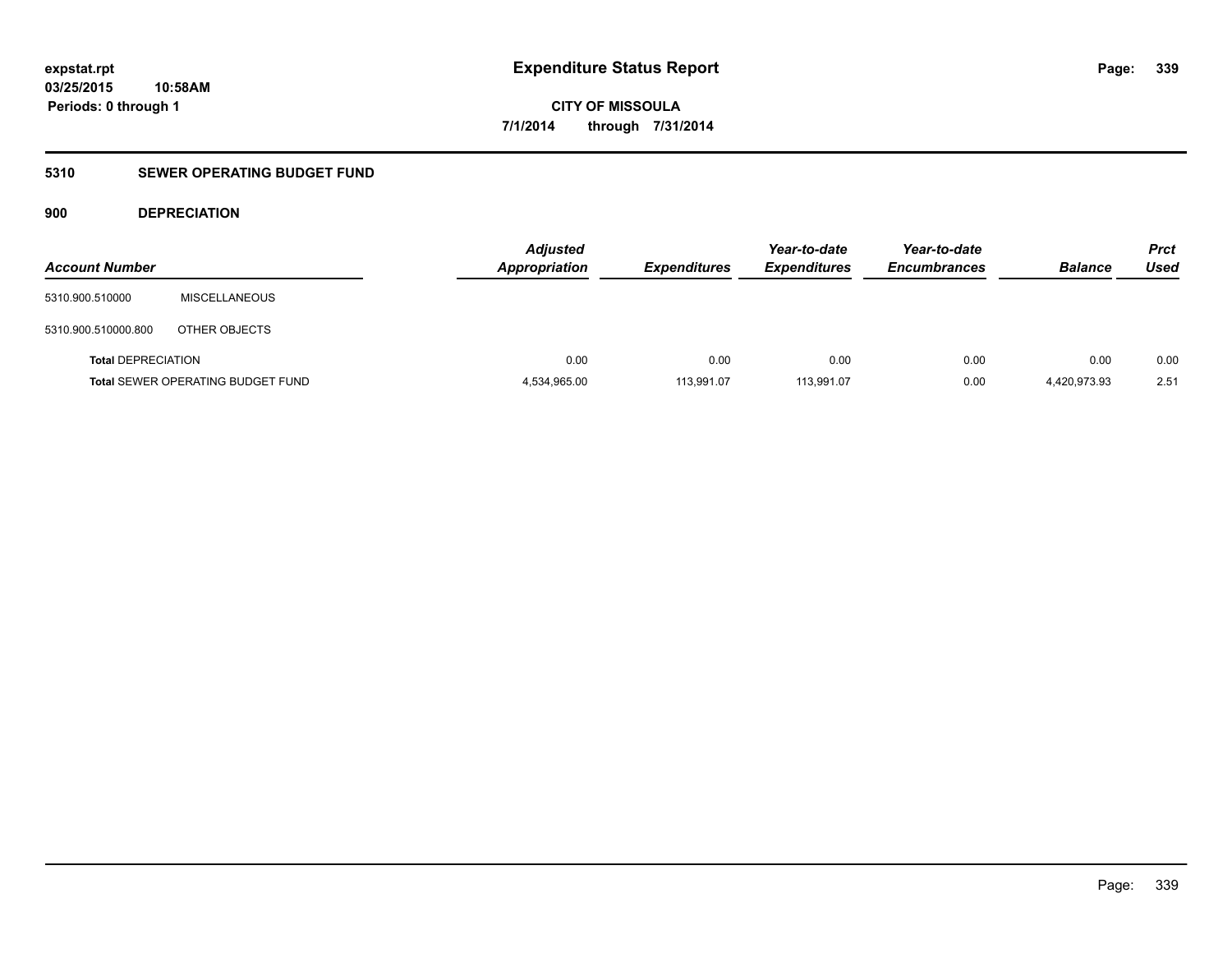**340**

**CITY OF MISSOULA 7/1/2014 through 7/31/2014**

### **5311 SEWER REVENUE COLLECTION & CLEARING FUND**

| <b>Account Number</b>      |                                                  | <b>Adjusted</b><br><b>Appropriation</b> | <b>Expenditures</b> | Year-to-date<br><b>Expenditures</b> | Year-to-date<br><b>Encumbrances</b> | <b>Balance</b> | <b>Prct</b><br><b>Used</b> |
|----------------------------|--------------------------------------------------|-----------------------------------------|---------------------|-------------------------------------|-------------------------------------|----------------|----------------------------|
| 5311.330.430670            | <b>CUSTOMER ACCOUNTING &amp; COLLECTION</b>      |                                         |                     |                                     |                                     |                |                            |
| 5311.330.430670.800        | <b>OTHER OBJECTS</b>                             |                                         |                     |                                     |                                     |                |                            |
|                            | Total CUSTOMER ACCOUNTING & COLLECTION           | 0.00                                    | 0.00                | 0.00                                | 0.00                                | 0.00           | 0.00                       |
| 5311.330.510000            | <b>MISCELLANEOUS</b>                             |                                         |                     |                                     |                                     |                |                            |
| 5311.330.510000.800        | <b>OTHER OBJECTS</b>                             |                                         |                     |                                     |                                     |                |                            |
| <b>Total MISCELLANEOUS</b> |                                                  | 0.00                                    | 0.00                | 0.00                                | 0.00                                | 0.00           | 0.00                       |
| 5311.330.510110            | <b>MERCHANT SERVICES</b>                         |                                         |                     |                                     |                                     |                |                            |
| 5311.330.510110.500        | <b>FIXED CHARGES</b>                             |                                         |                     |                                     |                                     |                |                            |
|                            | <b>Total MERCHANT SERVICES</b>                   | 0.00                                    | 0.00                | 0.00                                | 0.00                                | 0.00           | 0.00                       |
| 5311.330.521000            | SEWER REVENUE CLEARING                           |                                         |                     |                                     |                                     |                |                            |
| 5311.330.521000.500        | <b>FIXED CHARGES</b>                             |                                         |                     |                                     |                                     |                |                            |
| <b>Total FIXED CHARGES</b> |                                                  | 0.00                                    | 0.00                | 0.00                                | 0.00                                | 0.00           | 0.00                       |
| 5311.330.521000.600        | <b>DEBT SERVICE</b>                              |                                         |                     |                                     |                                     |                |                            |
| <b>Total DEBT SERVICE</b>  |                                                  | 0.00                                    | 0.00                | 0.00                                | 0.00                                | 0.00           | 0.00                       |
| 5311.330.521000.800        | <b>OTHER OBJECTS</b>                             |                                         |                     |                                     |                                     |                |                            |
|                            | 5311.330.521000.820.000 TRANSFERS TO OTHER FUNDS | 7,200,001.00                            | 0.00                | 0.00                                | 0.00                                | 7,200,001.00   | 0.00                       |
|                            | Total SEWER REVENUE CLEARING                     | 7,200,001.00                            | 0.00                | 0.00                                | 0.00                                | 7,200,001.00   | 0.00                       |
|                            | Total SEWER REVENUE COLLECTION & CLEARING FUND   | 7,200,001.00                            | 0.00                | 0.00                                | 0.00                                | 7,200,001.00   | 0.00                       |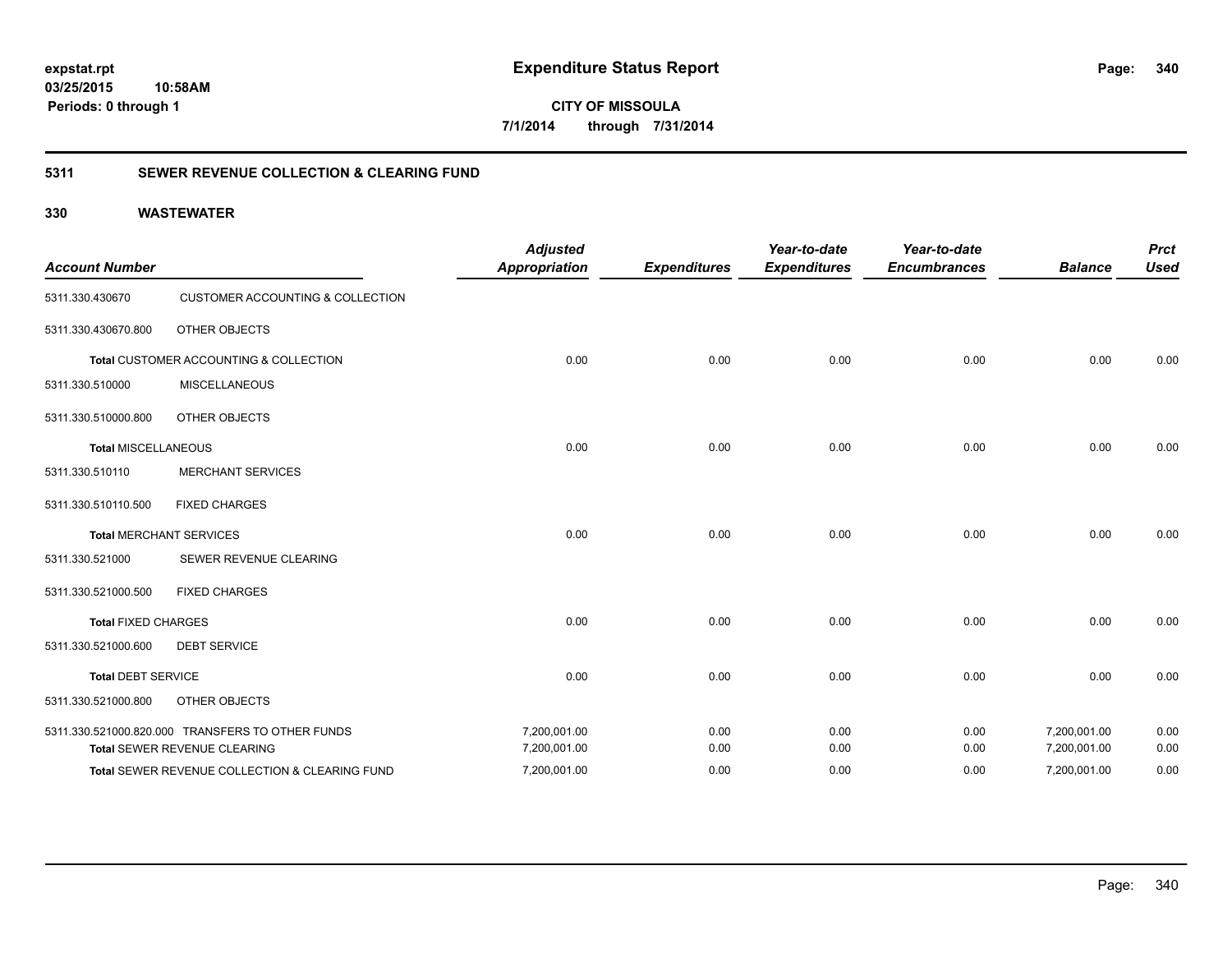### **5315 SEWER LOAN FUND**

| <b>Account Number</b>         |                                                  | <b>Adjusted</b><br><b>Appropriation</b> | <b>Expenditures</b> | Year-to-date<br><b>Expenditures</b> | Year-to-date<br><b>Encumbrances</b> | <b>Balance</b> | <b>Prct</b><br><b>Used</b> |
|-------------------------------|--------------------------------------------------|-----------------------------------------|---------------------|-------------------------------------|-------------------------------------|----------------|----------------------------|
| 5315.330.430607               | *** Title Not Found ***                          |                                         |                     |                                     |                                     |                |                            |
| 5315.330.430607.300           | PURCHASED SERVICES                               |                                         |                     |                                     |                                     |                |                            |
| Total *** Title Not Found *** |                                                  | 0.00                                    | 0.00                | 0.00                                | 0.00                                | 0.00           | 0.00                       |
| 5315.330.430670               | <b>CUSTOMER ACCOUNTING &amp; COLLECTION</b>      |                                         |                     |                                     |                                     |                |                            |
| 5315.330.430670.300           | PURCHASED SERVICES                               |                                         |                     |                                     |                                     |                |                            |
|                               | <b>Total PURCHASED SERVICES</b>                  | 0.00                                    | 0.00                | 0.00                                | 0.00                                | 0.00           | 0.00                       |
| 5315.330.430670.600           | <b>DEBT SERVICE</b>                              |                                         |                     |                                     |                                     |                |                            |
| <b>Total DEBT SERVICE</b>     |                                                  | 0.00                                    | 0.00                | 0.00                                | 0.00                                | 0.00           | 0.00                       |
| 5315.330.430670.800           | OTHER OBJECTS                                    |                                         |                     |                                     |                                     |                |                            |
|                               | 5315.330.430670.820.000 TRANSFERS TO OTHER FUNDS | 20,000.00                               | 0.00                | 0.00                                | 0.00                                | 20,000.00      | 0.00                       |
|                               | Total CUSTOMER ACCOUNTING & COLLECTION           | 20,000.00                               | 0.00                | 0.00                                | 0.00                                | 20,000.00      | 0.00                       |
| <b>Total SEWER LOAN FUND</b>  |                                                  | 20,000.00                               | 0.00                | 0.00                                | 0.00                                | 20,000.00      | 0.00                       |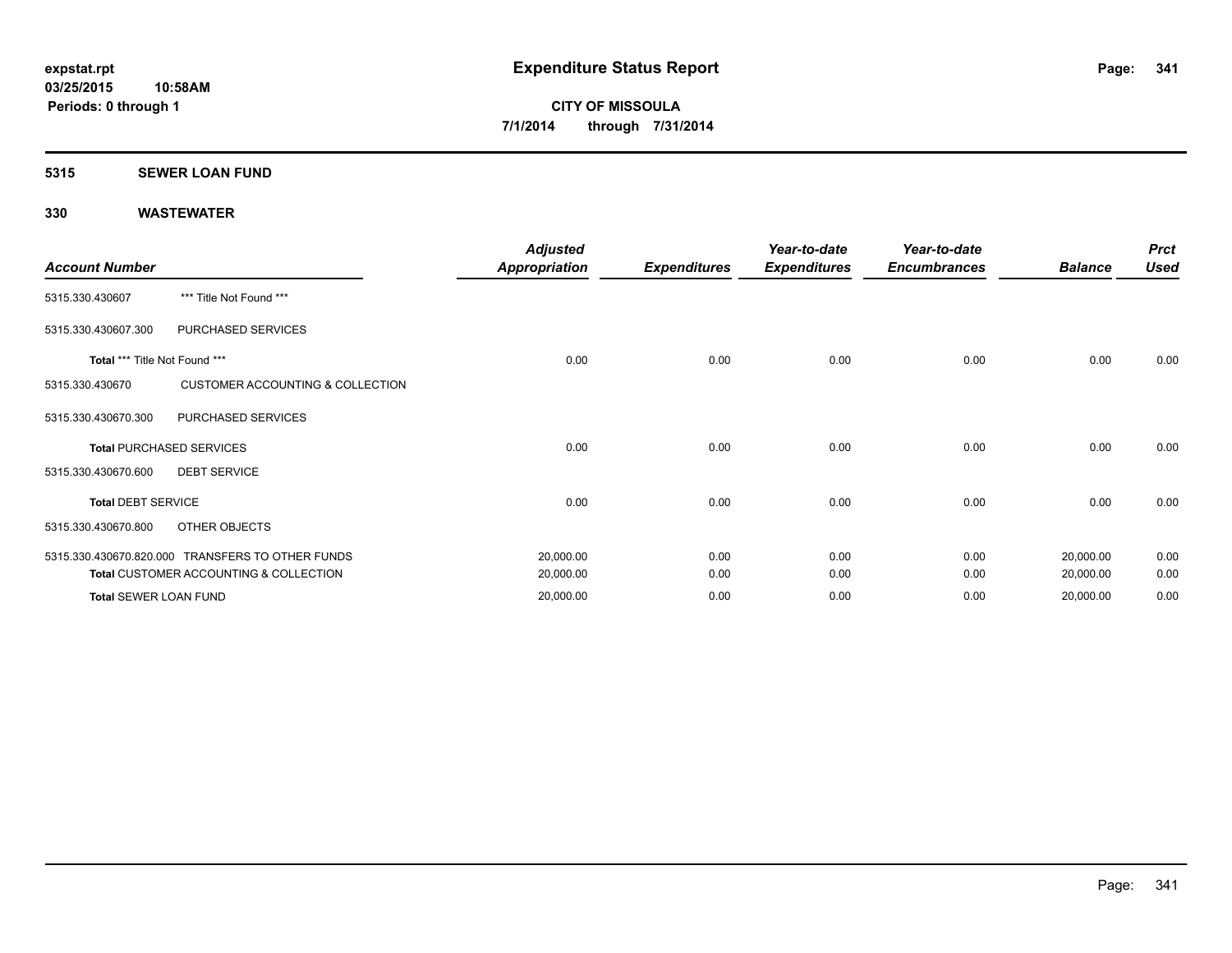**342**

**CITY OF MISSOULA 7/1/2014 through 7/31/2014**

### **5320 SEWER REPLACEMENT & DEPRECIATION FUND**

| <b>Account Number</b>           |                                        | <b>Adjusted</b><br><b>Appropriation</b> | <b>Expenditures</b> | Year-to-date<br><b>Expenditures</b> | Year-to-date<br><b>Encumbrances</b> | <b>Balance</b> | <b>Prct</b><br><b>Used</b> |
|---------------------------------|----------------------------------------|-----------------------------------------|---------------------|-------------------------------------|-------------------------------------|----------------|----------------------------|
| 5320.330.410400                 | <b>DEPRECIATION</b>                    |                                         |                     |                                     |                                     |                |                            |
| 5320.330.410400.800             | OTHER OBJECTS                          |                                         |                     |                                     |                                     |                |                            |
| <b>Total DEPRECIATION</b>       |                                        | 0.00                                    | 0.00                | 0.00                                | 0.00                                | 0.00           | 0.00                       |
| 5320.330.410551                 | <b>FINANCIAL SOFTWARE</b>              |                                         |                     |                                     |                                     |                |                            |
| 5320.330.410551.800             | OTHER OBJECTS                          |                                         |                     |                                     |                                     |                |                            |
| <b>Total FINANCIAL SOFTWARE</b> |                                        | 0.00                                    | 0.00                | 0.00                                | 0.00                                | 0.00           | 0.00                       |
| 5320.330.430611                 | FLOW BASED STUDY/CONSULTING            |                                         |                     |                                     |                                     |                |                            |
| 5320.330.430611.300             | PURCHASED SERVICES                     |                                         |                     |                                     |                                     |                |                            |
|                                 | Total FLOW BASED STUDY/CONSULTING      | 0.00                                    | 0.00                | 0.00                                | 0.00                                | 0.00           | 0.00                       |
| 5320.330.430612                 | STATE COMPLIANCE EDEN UPDATE           |                                         |                     |                                     |                                     |                |                            |
| 5320.330.430612.300             | PURCHASED SERVICES                     |                                         |                     |                                     |                                     |                |                            |
|                                 | Total STATE COMPLIANCE EDEN UPDATE     | 0.00                                    | 0.00                | 0.00                                | 0.00                                | 0.00           | 0.00                       |
| 5320.330.430613                 | <b>EQUIPMENT-TRUCKS</b>                |                                         |                     |                                     |                                     |                |                            |
| 5320.330.430613.900             | CAPITAL OUTLAY                         |                                         |                     |                                     |                                     |                |                            |
| <b>Total EQUIPMENT-TRUCKS</b>   |                                        | 0.00                                    | 0.00                | 0.00                                | 0.00                                | 0.00           | 0.00                       |
| 5320.330.430614                 | WW DEVELOPMENT FEE RECALCULATION       |                                         |                     |                                     |                                     |                |                            |
| 5320.330.430614.300             | PURCHASED SERVICES                     |                                         |                     |                                     |                                     |                |                            |
|                                 | Total WW DEVELOPMENT FEE RECALCULATION | 0.00                                    | 0.00                | 0.00                                | 0.00                                | 0.00           | 0.00                       |
| 5320.330.430615                 | WWTP OPTIMIZATION STUDY                |                                         |                     |                                     |                                     |                |                            |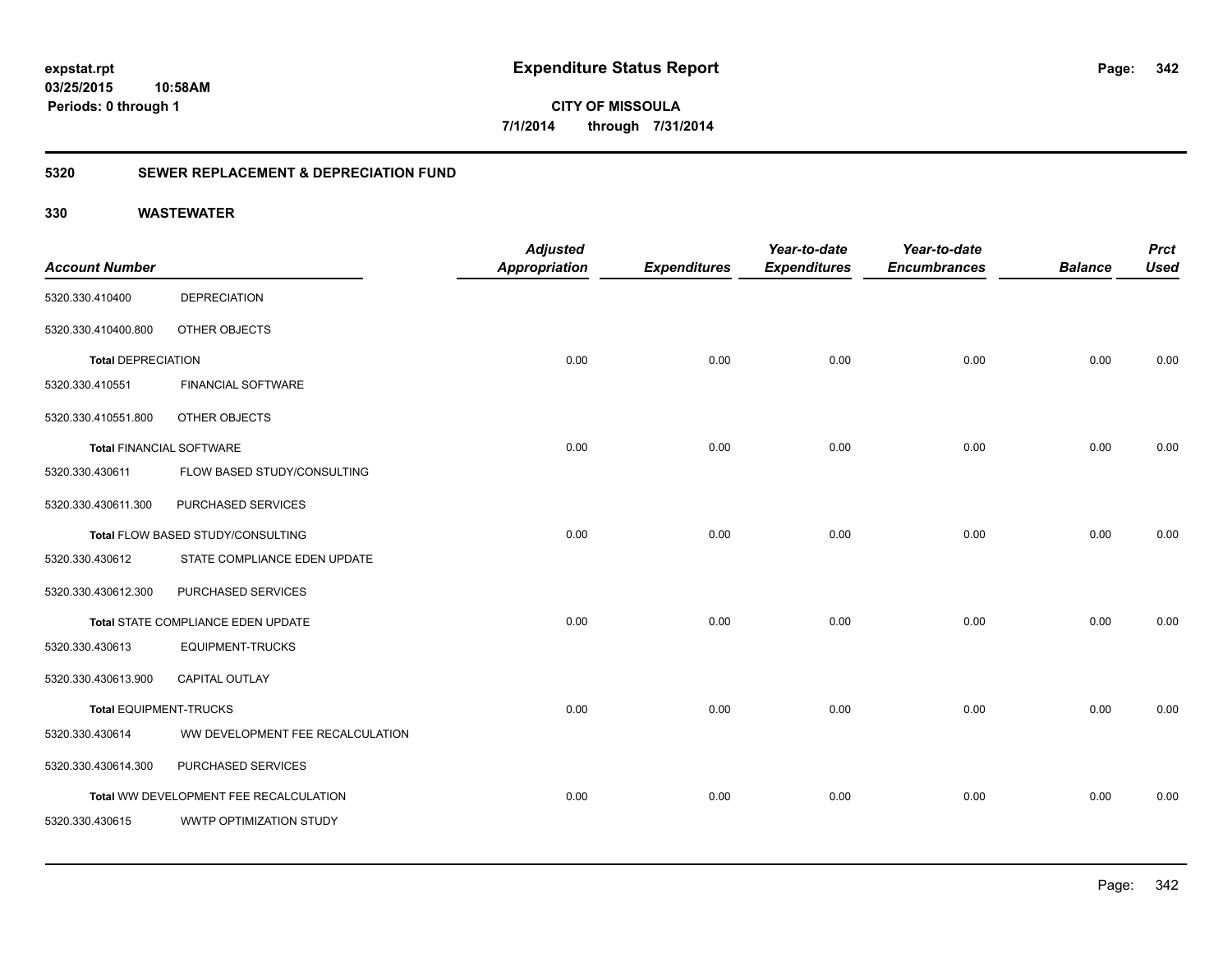**CITY OF MISSOULA 7/1/2014 through 7/31/2014**

### **5320 SEWER REPLACEMENT & DEPRECIATION FUND**

| <b>Account Number</b>                |                                              | <b>Adjusted</b><br><b>Appropriation</b> | <b>Expenditures</b> | Year-to-date<br><b>Expenditures</b> | Year-to-date<br><b>Encumbrances</b> | <b>Balance</b>           | <b>Prct</b><br><b>Used</b> |
|--------------------------------------|----------------------------------------------|-----------------------------------------|---------------------|-------------------------------------|-------------------------------------|--------------------------|----------------------------|
| 5320.330.430615.300                  | PURCHASED SERVICES                           |                                         |                     |                                     |                                     |                          |                            |
|                                      | Total WWTP OPTIMIZATION STUDY                | 0.00                                    | 0.00                | 0.00                                | 0.00                                | 0.00                     | 0.00                       |
| 5320.330.430622                      | TREATMENT PLANT SOFTWARE UPGRADE             |                                         |                     |                                     |                                     |                          |                            |
| 5320.330.430622.900                  | <b>CAPITAL OUTLAY</b>                        |                                         |                     |                                     |                                     |                          |                            |
|                                      | Total TREATMENT PLANT SOFTWARE UPGRADE       | 0.00                                    | 0.00                | 0.00                                | 0.00                                | 0.00                     | 0.00                       |
| 5320.330.430623                      | LATERAL SWR MAIN EXT                         |                                         |                     |                                     |                                     |                          |                            |
| 5320.330.430623.300                  | PURCHASED SERVICES                           |                                         |                     |                                     |                                     |                          |                            |
|                                      | <b>Total PURCHASED SERVICES</b>              | 0.00                                    | 0.00                | 0.00                                | 0.00                                | 0.00                     | 0.00                       |
| 5320.330.430623.900                  | <b>CAPITAL OUTLAY</b>                        |                                         |                     |                                     |                                     |                          |                            |
| 5320.330.430623.930.000 IMPROVEMENTS | <b>Total LATERAL SWR MAIN EXT</b>            | 10,000.00<br>10,000.00                  | 0.00<br>0.00        | 0.00<br>0.00                        | 0.00<br>0.00                        | 10,000.00<br>10,000.00   | 0.00<br>0.00               |
| 5320.330.430624                      | <b>SEWER LINE REHAB</b>                      |                                         |                     |                                     |                                     |                          |                            |
| 5320.330.430624.300                  | PURCHASED SERVICES                           |                                         |                     |                                     |                                     |                          |                            |
| Total SEWER LINE REHAB               | 5320.330.430624.360.000 REPAIR & MAINTENANCE | 100,000.00<br>100,000.00                | 0.00<br>0.00        | 0.00<br>0.00                        | 0.00<br>0.00                        | 100,000.00<br>100,000.00 | 0.00<br>0.00               |
| 5320.330.430625                      | SWR MAIN MASTER PLANS                        |                                         |                     |                                     |                                     |                          |                            |
| 5320.330.430625.300                  | PURCHASED SERVICES                           |                                         |                     |                                     |                                     |                          |                            |
|                                      | Total SWR MAIN MASTER PLANS                  | 0.00                                    | 0.00                | 0.00                                | 0.00                                | 0.00                     | 0.00                       |
| 5320.330.430627                      | <b>BIOREACTOR NUTRIENT MONITORING</b>        |                                         |                     |                                     |                                     |                          |                            |
| 5320.330.430627.900                  | <b>CAPITAL OUTLAY</b>                        |                                         |                     |                                     |                                     |                          |                            |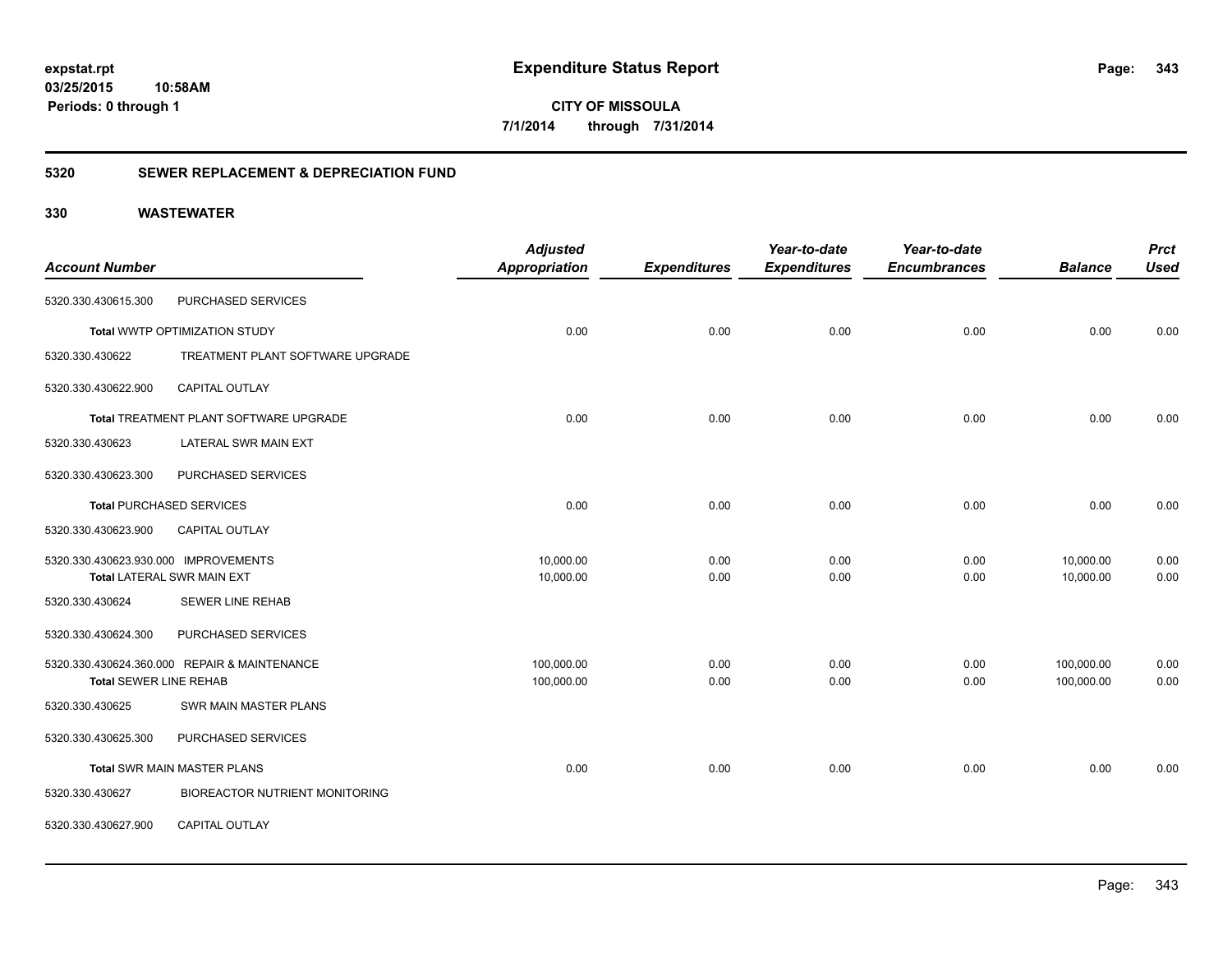**344**

**CITY OF MISSOULA 7/1/2014 through 7/31/2014**

### **5320 SEWER REPLACEMENT & DEPRECIATION FUND**

|                                      |                                                | <b>Adjusted</b>      |                     | Year-to-date        | Year-to-date        |                | <b>Prct</b> |
|--------------------------------------|------------------------------------------------|----------------------|---------------------|---------------------|---------------------|----------------|-------------|
| <b>Account Number</b>                |                                                | <b>Appropriation</b> | <b>Expenditures</b> | <b>Expenditures</b> | <b>Encumbrances</b> | <b>Balance</b> | <b>Used</b> |
|                                      | Total BIOREACTOR NUTRIENT MONITORING           | 0.00                 | 0.00                | 0.00                | 0.00                | 0.00           | 0.00        |
| 5320.330.430628                      | STEP ELEC RETROFIT                             |                      |                     |                     |                     |                |             |
| 5320.330.430628.300                  | PURCHASED SERVICES                             |                      |                     |                     |                     |                |             |
| <b>Total STEP ELEC RETROFIT</b>      |                                                | 0.00                 | 0.00                | 0.00                | 0.00                | 0.00           | 0.00        |
| 5320.330.430630                      | <b>MISC PLANT REPAIRS</b>                      |                      |                     |                     |                     |                |             |
| 5320.330.430630.300                  | PURCHASED SERVICES                             |                      |                     |                     |                     |                |             |
|                                      | <b>Total PURCHASED SERVICES</b>                | 0.00                 | 0.00                | 0.00                | 0.00                | 0.00           | 0.00        |
| 5320.330.430630.900                  | CAPITAL OUTLAY                                 |                      |                     |                     |                     |                |             |
| 5320.330.430630.930.000 IMPROVEMENTS |                                                | 150,000.00           | 0.00                | 0.00                | 0.00                | 150,000.00     | 0.00        |
| <b>Total MISC PLANT REPAIRS</b>      |                                                | 150,000.00           | 0.00                | 0.00                | 0.00                | 150,000.00     | 0.00        |
| 5320.330.430631                      | <b>MISC SWR MAIN REPAIRS</b>                   |                      |                     |                     |                     |                |             |
| 5320.330.430631.300                  | PURCHASED SERVICES                             |                      |                     |                     |                     |                |             |
|                                      | 5320.330.430631.360.000 MISC SEWER LINE REPAIR | 100,000.00           | 4,533.00            | 4,533.00            | 0.00                | 95,467.00      | 4.53        |
|                                      | Total MISC SWR MAIN REPAIRS                    | 100,000.00           | 4,533.00            | 4,533.00            | 0.00                | 95,467.00      | 4.53        |
| 5320.330.430632                      | HYBRID POPLAR EFFLUENT APP                     |                      |                     |                     |                     |                |             |
| 5320.330.430632.900                  | <b>CAPITAL OUTLAY</b>                          |                      |                     |                     |                     |                |             |
|                                      | Total HYBRID POPLAR EFFLUENT APP               | 0.00                 | 0.00                | 0.00                | 0.00                | 0.00           | 0.00        |
| 5320.330.430637                      | SEWAGE LIFT STATION UPGRADE/REHAB              |                      |                     |                     |                     |                |             |
| 5320.330.430637.300                  | PURCHASED SERVICES                             |                      |                     |                     |                     |                |             |
|                                      | Total SEWAGE LIFT STATION UPGRADE/REHAB        | 0.00                 | 0.00                | 0.00                | 0.00                | 0.00           | 0.00        |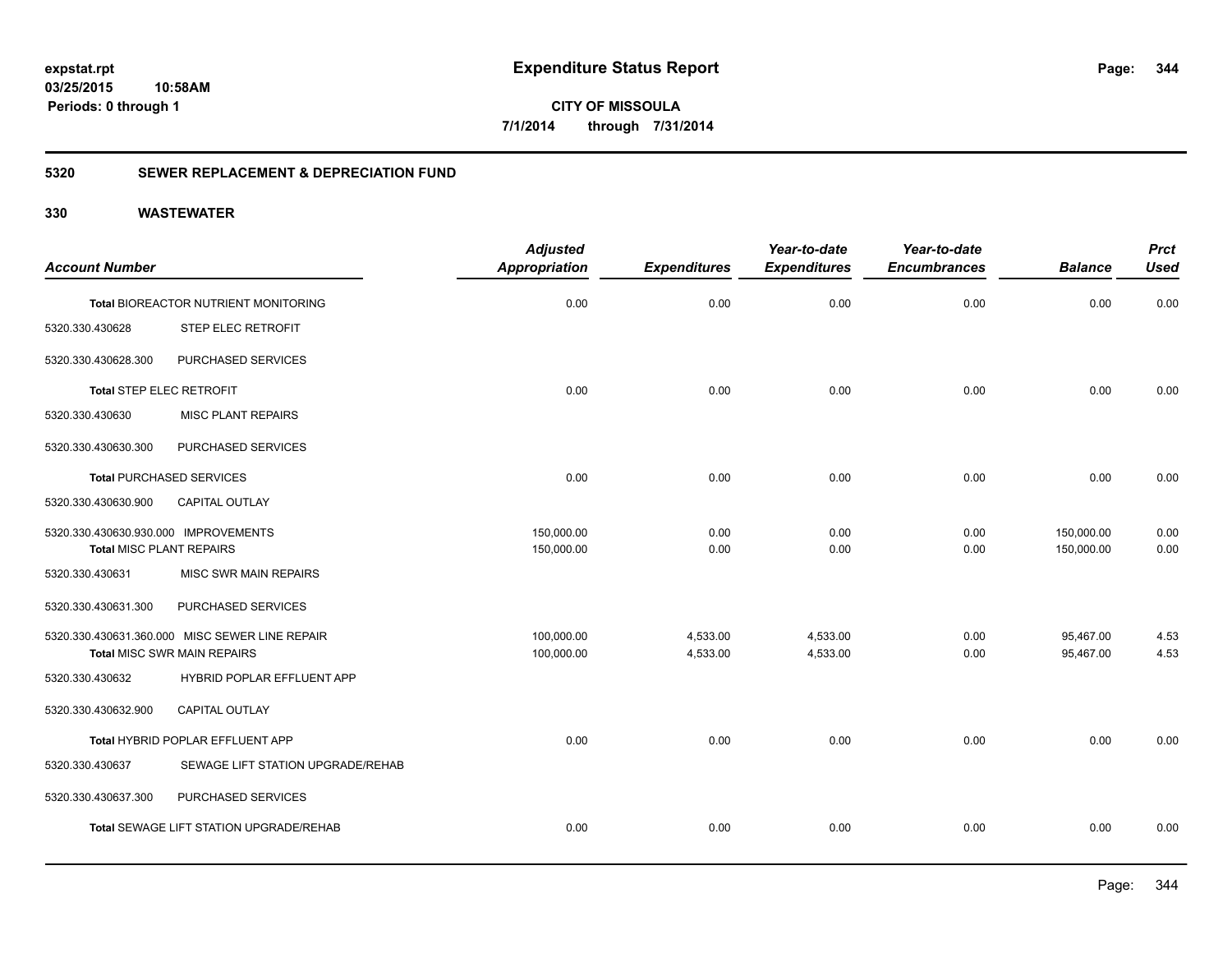**345**

**CITY OF MISSOULA 7/1/2014 through 7/31/2014**

### **5320 SEWER REPLACEMENT & DEPRECIATION FUND**

| <b>Account Number</b>                |                                      | <b>Adjusted</b><br>Appropriation | <b>Expenditures</b> | Year-to-date<br><b>Expenditures</b> | Year-to-date<br><b>Encumbrances</b> | <b>Balance</b> | <b>Prct</b><br><b>Used</b> |
|--------------------------------------|--------------------------------------|----------------------------------|---------------------|-------------------------------------|-------------------------------------|----------------|----------------------------|
| 5320.330.430643                      | WWTP TELEMETRY UPGRADE PROJECT       |                                  |                     |                                     |                                     |                |                            |
| 5320.330.430643.300                  | PURCHASED SERVICES                   |                                  |                     |                                     |                                     |                |                            |
|                                      | <b>Total PURCHASED SERVICES</b>      | 0.00                             | 0.00                | 0.00                                | 0.00                                | 0.00           | 0.00                       |
| 5320.330.430643.900                  | <b>CAPITAL OUTLAY</b>                |                                  |                     |                                     |                                     |                |                            |
|                                      | Total WWTP TELEMETRY UPGRADE PROJECT | 0.00                             | 0.00                | 0.00                                | 0.00                                | 0.00           | 0.00                       |
| 5320.330.430650                      | LAB & TESTING                        |                                  |                     |                                     |                                     |                |                            |
| 5320.330.430650.300                  | PURCHASED SERVICES                   |                                  |                     |                                     |                                     |                |                            |
|                                      | <b>Total PURCHASED SERVICES</b>      | 0.00                             | 0.00                | 0.00                                | 0.00                                | 0.00           | 0.00                       |
| 5320.330.430650.900                  | <b>CAPITAL OUTLAY</b>                |                                  |                     |                                     |                                     |                |                            |
| <b>Total LAB &amp; TESTING</b>       |                                      | 0.00                             | 0.00                | 0.00                                | 0.00                                | 0.00           | 0.00                       |
| 5320.330.430651                      | TRANSFER TO SEWER LOAN               |                                  |                     |                                     |                                     |                |                            |
| 5320.330.430651.800                  | OTHER OBJECTS                        |                                  |                     |                                     |                                     |                |                            |
|                                      | Total TRANSFER TO SEWER LOAN         | 0.00                             | 0.00                | 0.00                                | 0.00                                | 0.00           | 0.00                       |
| 5320.330.430660                      | <b>ENGINEEERING</b>                  |                                  |                     |                                     |                                     |                |                            |
| 5320.330.430660.900                  | CAPITAL OUTLAY                       |                                  |                     |                                     |                                     |                |                            |
| 5320.330.430660.930.000 IMPROVEMENTS |                                      | 50,000.00                        | 0.00                | 0.00                                | 0.00                                | 50,000.00      | 0.00                       |
| <b>Total ENGINEEERING</b>            |                                      | 50,000.00                        | 0.00                | 0.00                                | 0.00                                | 50,000.00      | 0.00                       |
| 5320.330.430680                      | <b>WWTP REHAB</b>                    |                                  |                     |                                     |                                     |                |                            |
| 5320.330.430680.300                  | PURCHASED SERVICES                   |                                  |                     |                                     |                                     |                |                            |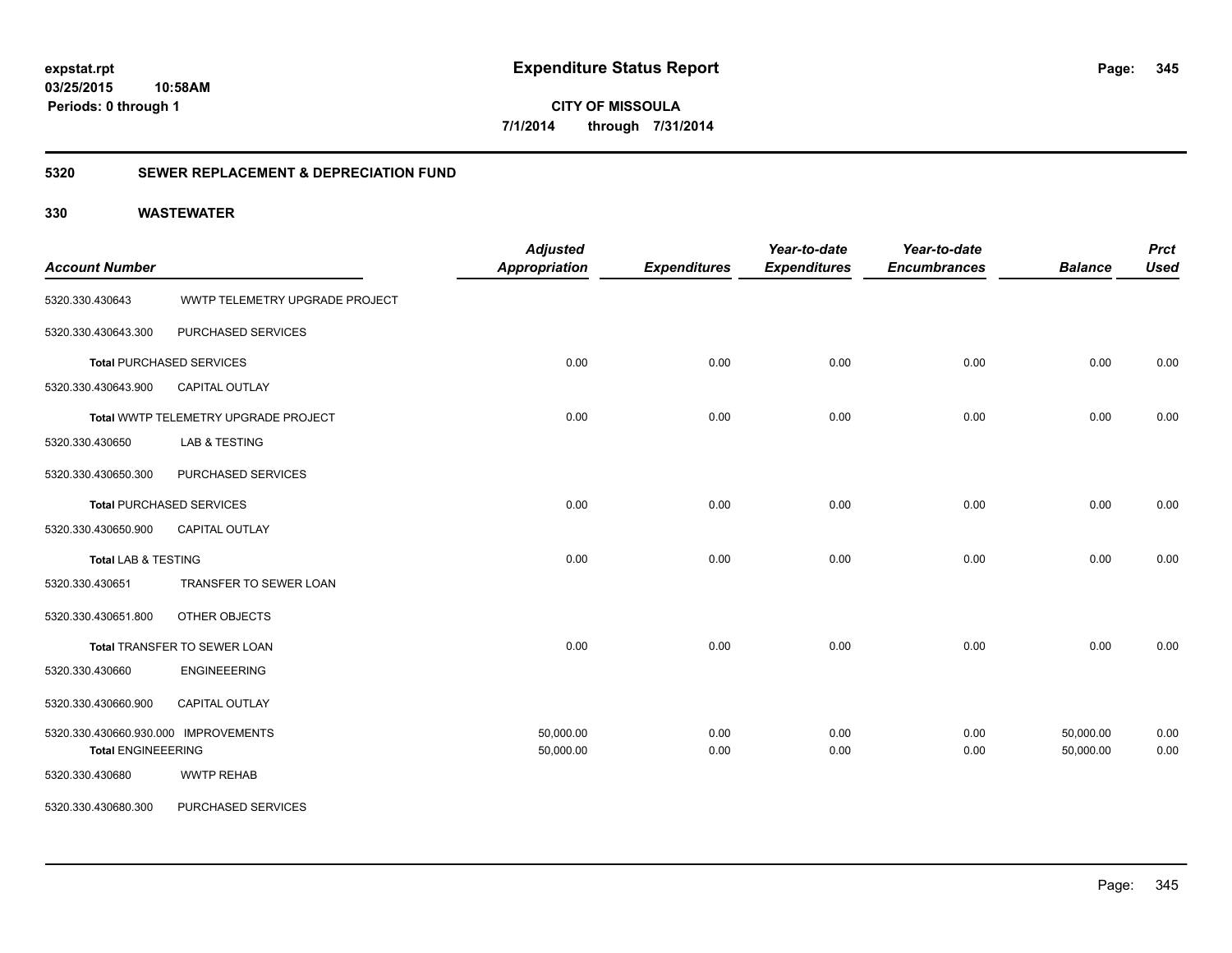**346**

**CITY OF MISSOULA 7/1/2014 through 7/31/2014**

### **5320 SEWER REPLACEMENT & DEPRECIATION FUND**

| <b>Account Number</b>   |                                      | <b>Adjusted</b><br><b>Appropriation</b> | <b>Expenditures</b> | Year-to-date<br><b>Expenditures</b> | Year-to-date<br><b>Encumbrances</b> | <b>Balance</b> | <b>Prct</b><br><b>Used</b> |
|-------------------------|--------------------------------------|-----------------------------------------|---------------------|-------------------------------------|-------------------------------------|----------------|----------------------------|
| <b>Total WWTP REHAB</b> |                                      | 0.00                                    | 0.00                | 0.00                                | 0.00                                | 0.00           | 0.00                       |
| 5320.330.430681         | EAST BROADWAY LIFT STATION           |                                         |                     |                                     |                                     |                |                            |
| 5320.330.430681.300     | PURCHASED SERVICES                   |                                         |                     |                                     |                                     |                |                            |
|                         | <b>Total PURCHASED SERVICES</b>      | 0.00                                    | 0.00                | 0.00                                | 0.00                                | 0.00           | 0.00                       |
| 5320.330.430681.900     | CAPITAL OUTLAY                       |                                         |                     |                                     |                                     |                |                            |
|                         | Total EAST BROADWAY LIFT STATION     | 0.00                                    | 0.00                | 0.00                                | 0.00                                | 0.00           | 0.00                       |
| 5320.330.430682         | RESERVE ST LIFT STATION              |                                         |                     |                                     |                                     |                |                            |
| 5320.330.430682.300     | PURCHASED SERVICES                   |                                         |                     |                                     |                                     |                |                            |
|                         | <b>Total PURCHASED SERVICES</b>      | 0.00                                    | 0.00                | 0.00                                | 0.00                                | 0.00           | 0.00                       |
| 5320.330.430682.900     | CAPITAL OUTLAY                       |                                         |                     |                                     |                                     |                |                            |
|                         | Total RESERVE ST LIFT STATION        | 0.00                                    | 0.00                | 0.00                                | 0.00                                | 0.00           | 0.00                       |
| 5320.330.430683         | DICKENS ST LIFT STATION              |                                         |                     |                                     |                                     |                |                            |
| 5320.330.430683.900     | <b>CAPITAL OUTLAY</b>                |                                         |                     |                                     |                                     |                |                            |
|                         | <b>Total DICKENS ST LIFT STATION</b> | 0.00                                    | 0.00                | 0.00                                | 0.00                                | 0.00           | 0.00                       |
| 5320.330.430684         | MILLER CREEK SEWER INTERCEPTOR       |                                         |                     |                                     |                                     |                |                            |
| 5320.330.430684.300     | PURCHASED SERVICES                   |                                         |                     |                                     |                                     |                |                            |
|                         | <b>Total PURCHASED SERVICES</b>      | 0.00                                    | 0.00                | 0.00                                | 0.00                                | 0.00           | 0.00                       |
| 5320.330.430684.800     | OTHER OBJECTS                        |                                         |                     |                                     |                                     |                |                            |
|                         | Total MILLER CREEK SEWER INTERCEPTOR | 0.00                                    | 0.00                | 0.00                                | 0.00                                | 0.00           | 0.00                       |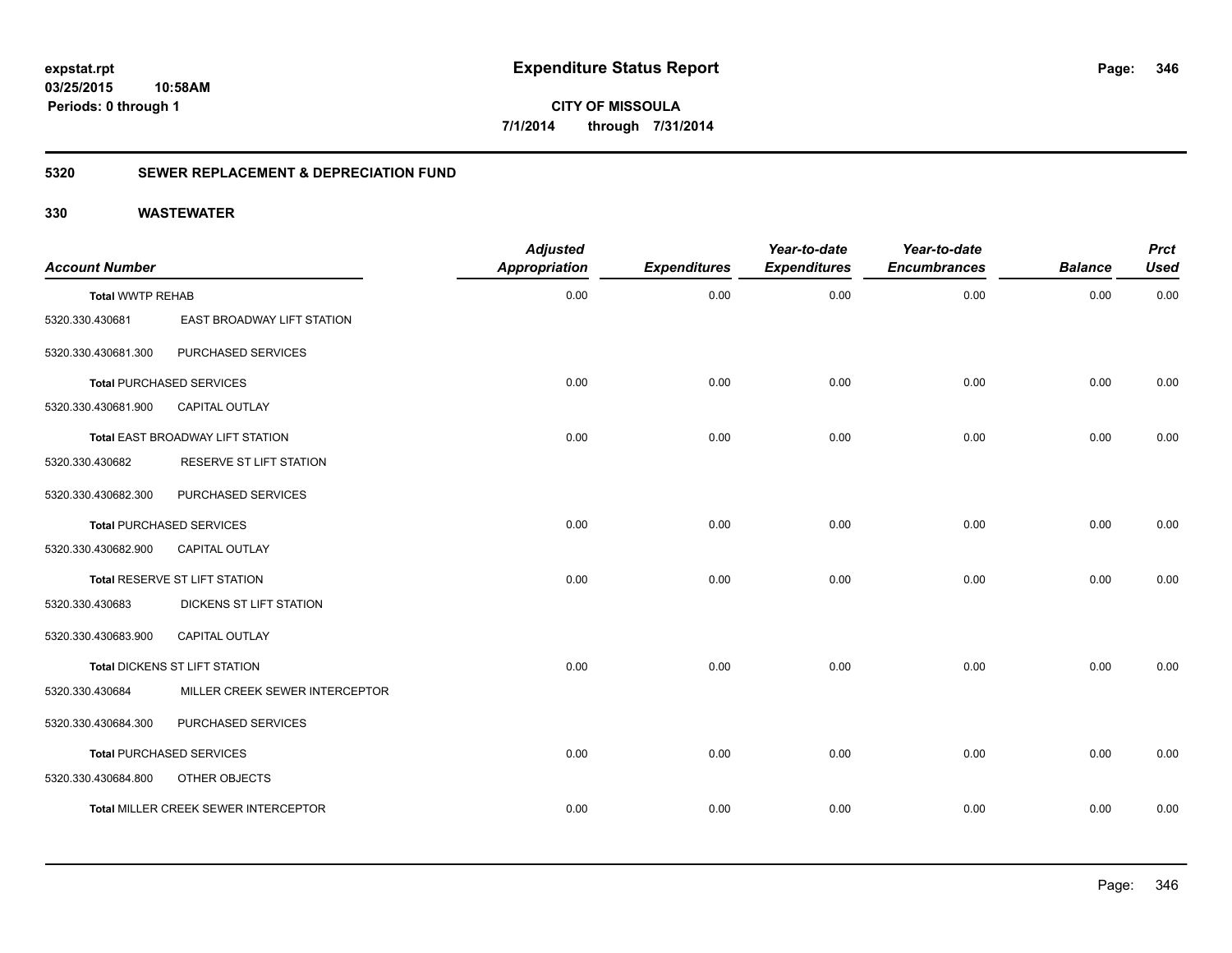**CITY OF MISSOULA 7/1/2014 through 7/31/2014**

### **5320 SEWER REPLACEMENT & DEPRECIATION FUND**

|                               |                                            | <b>Adjusted</b>      |                     | Year-to-date        | Year-to-date        |                | <b>Prct</b> |
|-------------------------------|--------------------------------------------|----------------------|---------------------|---------------------|---------------------|----------------|-------------|
| <b>Account Number</b>         |                                            | <b>Appropriation</b> | <b>Expenditures</b> | <b>Expenditures</b> | <b>Encumbrances</b> | <b>Balance</b> | <b>Used</b> |
| 5320.330.430685               | <b>TWAS ODOR CONTROL</b>                   |                      |                     |                     |                     |                |             |
| 5320.330.430685.300           | PURCHASED SERVICES                         |                      |                     |                     |                     |                |             |
| Total TWAS ODOR CONTROL       |                                            | 0.00                 | 0.00                | 0.00                | 0.00                | 0.00           | 0.00        |
| 5320.330.430688               | *** Title Not Found ***                    |                      |                     |                     |                     |                |             |
| 5320.330.430688.300           | PURCHASED SERVICES                         |                      |                     |                     |                     |                |             |
| Total *** Title Not Found *** |                                            | 0.00                 | 0.00                | 0.00                | 0.00                | 0.00           | 0.00        |
| 5320.330.430689               | FY11 \$1.29M Sewer Bond Construction       |                      |                     |                     |                     |                |             |
| 5320.330.430689.800           | OTHER OBJECTS                              |                      |                     |                     |                     |                |             |
|                               | Total FY11 \$1.29M Sewer Bond Construction | 0.00                 | 0.00                | 0.00                | 0.00                | 0.00           | 0.00        |
| 5320.330.430690               | OTHER ACTIVITIES                           |                      |                     |                     |                     |                |             |
| 5320.330.430690.300           | PURCHASED SERVICES                         |                      |                     |                     |                     |                |             |
| <b>Total OTHER ACTIVITIES</b> |                                            | 0.00                 | 0.00                | 0.00                | 0.00                | 0.00           | 0.00        |
| 5320.330.430691               | HYBRID POPLAR SEWER PROJECT                |                      |                     |                     |                     |                |             |
| 5320.330.430691.900           | CAPITAL OUTLAY                             |                      |                     |                     |                     |                |             |
|                               | Total HYBRID POPLAR SEWER PROJECT          | 0.00                 | 0.00                | 0.00                | 0.00                | 0.00           | 0.00        |
| 5320.330.430695               | FY13 SEWER REFUNDING                       |                      |                     |                     |                     |                |             |
| 5320.330.430695.300           | PURCHASED SERVICES                         |                      |                     |                     |                     |                |             |
|                               | Total FY13 SEWER REFUNDING                 | 0.00                 | 0.00                | 0.00                | 0.00                | 0.00           | 0.00        |
| 5320.330.430697               | <b>ALLEY PAVING</b>                        |                      |                     |                     |                     |                |             |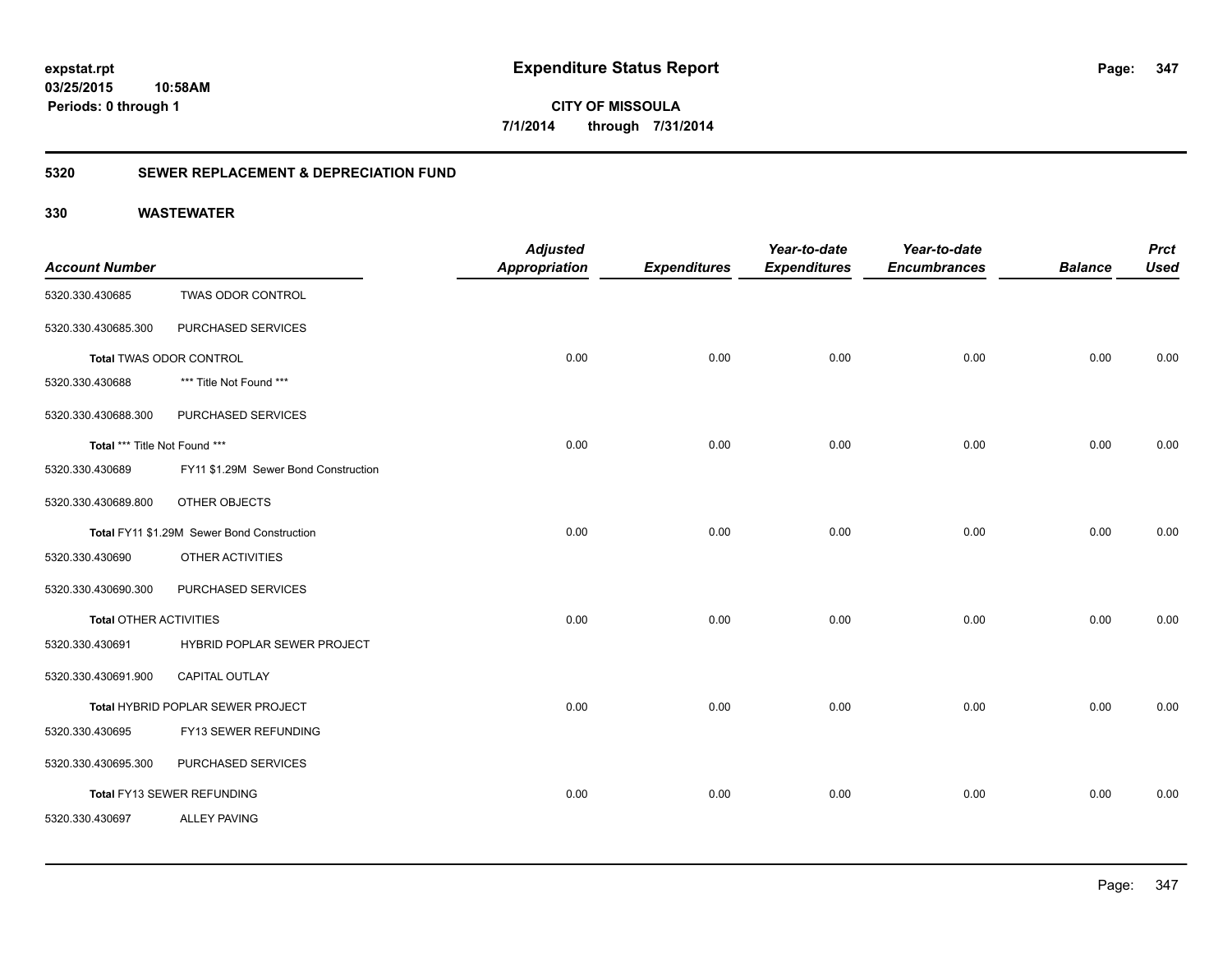**CITY OF MISSOULA 7/1/2014 through 7/31/2014**

### **5320 SEWER REPLACEMENT & DEPRECIATION FUND**

| <b>Account Number</b>     |                                                | <b>Adjusted</b><br><b>Appropriation</b> | <b>Expenditures</b> | Year-to-date<br><b>Expenditures</b> | Year-to-date<br><b>Encumbrances</b> | <b>Balance</b> | <b>Prct</b><br><b>Used</b> |
|---------------------------|------------------------------------------------|-----------------------------------------|---------------------|-------------------------------------|-------------------------------------|----------------|----------------------------|
| 5320.330.430697.300       | PURCHASED SERVICES                             |                                         |                     |                                     |                                     |                |                            |
| <b>Total ALLEY PAVING</b> |                                                | 0.00                                    | 0.00                | 0.00                                | 0.00                                | 0.00           | 0.00                       |
| 5320.330.430700           | LINDA VISTA/MALONEY RANCH CAPACITY CONST       |                                         |                     |                                     |                                     |                |                            |
| 5320.330.430700.900       | CAPITAL OUTLAY                                 |                                         |                     |                                     |                                     |                |                            |
|                           | Total LINDA VISTA/MALONEY RANCH CAPACITY CONST | 0.00                                    | 0.00                | 0.00                                | 0.00                                | 0.00           | 0.00                       |
| 5320.330.430701           | <b>HEADWORKS PROJECT</b>                       |                                         |                     |                                     |                                     |                |                            |
| 5320.330.430701.900       | <b>CAPITAL OUTLAY</b>                          |                                         |                     |                                     |                                     |                |                            |
|                           | Total HEADWORKS PROJECT                        | 0.00                                    | 0.00                | 0.00                                | 0.00                                | 0.00           | 0.00                       |
| 5320.330.430702           | COUNTY RSID WYE SEWER PROJECT                  |                                         |                     |                                     |                                     |                |                            |
| 5320.330.430702.300       | PURCHASED SERVICES                             |                                         |                     |                                     |                                     |                |                            |
|                           | <b>Total PURCHASED SERVICES</b>                | 0.00                                    | 0.00                | 0.00                                | 0.00                                | 0.00           | 0.00                       |
| 5320.330.430702.900       | <b>CAPITAL OUTLAY</b>                          |                                         |                     |                                     |                                     |                |                            |
|                           | Total COUNTY RSID WYE SEWER PROJECT            | 0.00                                    | 0.00                | 0.00                                | 0.00                                | 0.00           | 0.00                       |
| 5320.330.430706           | <b>RUSSELL ST INTERCEPTOR</b>                  |                                         |                     |                                     |                                     |                |                            |
| 5320.330.430706.300       | PURCHASED SERVICES                             |                                         |                     |                                     |                                     |                |                            |
|                           | Total RUSSELL ST INTERCEPTOR                   | 0.00                                    | 0.00                | 0.00                                | 0.00                                | 0.00           | 0.00                       |
| 5320.330.430707           | RATTLESNAKE COLLECTION SYSTEM                  |                                         |                     |                                     |                                     |                |                            |
| 5320.330.430707.900       | <b>CAPITAL OUTLAY</b>                          |                                         |                     |                                     |                                     |                |                            |
|                           | Total RATTLESNAKE COLLECTION SYSTEM            | 0.00                                    | 0.00                | 0.00                                | 0.00                                | 0.00           | 0.00                       |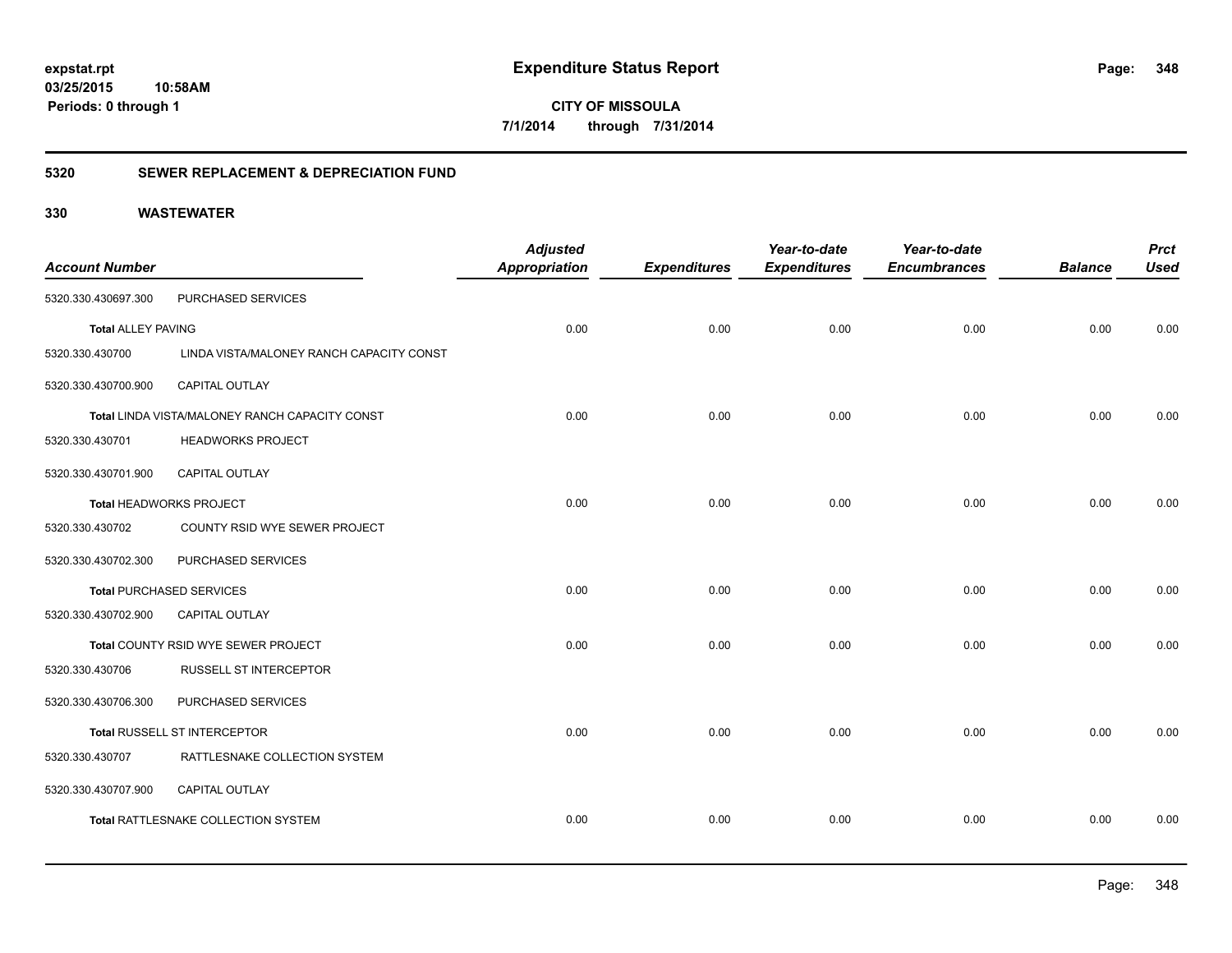**349**

**CITY OF MISSOULA 7/1/2014 through 7/31/2014**

### **5320 SEWER REPLACEMENT & DEPRECIATION FUND**

| <b>Account Number</b>     |                                                        | <b>Adjusted</b><br><b>Appropriation</b> | <b>Expenditures</b> | Year-to-date<br><b>Expenditures</b> | Year-to-date<br><b>Encumbrances</b> | <b>Balance</b> | <b>Prct</b><br><b>Used</b> |
|---------------------------|--------------------------------------------------------|-----------------------------------------|---------------------|-------------------------------------|-------------------------------------|----------------|----------------------------|
| 5320.330.490505           | ACCELA LOAN DEBT SERVICE                               |                                         |                     |                                     |                                     |                |                            |
| 5320.330.490505.600       | <b>DEBT SERVICE</b>                                    |                                         |                     |                                     |                                     |                |                            |
|                           | 5320.330.490505.610.000 ACCELA LOAN DEBT/PRINCIPAL     | 50,213.00                               | 44,446.63           | 44,446.63                           | 0.00                                | 5,766.37       | 88.52                      |
|                           | 5320.330.490505.620.000 ACCELA LOAN DEBT/INTEREST      | 0.00                                    | 5,766.38            | 5,766.38                            | 0.00                                | $-5.766.38$    | 0.00                       |
|                           | <b>Total ACCELA LOAN DEBT SERVICE</b>                  | 50,213.00                               | 50,213.01           | 50,213.01                           | 0.00                                | $-0.01$        | 100.00                     |
| 5320.330.490506           | <b>CORE FINANCED EQUIPMENT</b>                         |                                         |                     |                                     |                                     |                |                            |
| 5320.330.490506.600       | <b>DEBT SERVICE</b>                                    |                                         |                     |                                     |                                     |                |                            |
|                           | 5320.330.490506.610.000 FINANCED EQUIPMENT/PRINCIPAL   | 83,015.00                               | 0.00                | 0.00                                | 0.00                                | 83,015.00      | 0.00                       |
|                           | 5320.330.490506.620.000 INTEREST / SERVICE FEES        | 6,363.00                                | 0.00                | 0.00                                | 0.00                                | 6.363.00       | 0.00                       |
|                           | <b>Total CORE FINANCED EQUIPMENT</b>                   | 89,378.00                               | 0.00                | 0.00                                | 0.00                                | 89,378.00      | 0.00                       |
| 5320.330.499999           | <b>NEW REQUESTS</b>                                    |                                         |                     |                                     |                                     |                |                            |
| 5320.330.499999.900       | <b>CAPITAL OUTLAY</b>                                  |                                         |                     |                                     |                                     |                |                            |
| <b>Total NEW REQUESTS</b> |                                                        | 0.00                                    | 0.00                | 0.00                                | 0.00                                | 0.00           | 0.00                       |
| 5320.330.521000           | <b>INTERFUND OPERATING TRANSFERS</b>                   |                                         |                     |                                     |                                     |                |                            |
| 5320.330.521000.800       | OTHER OBJECTS                                          |                                         |                     |                                     |                                     |                |                            |
|                           | Total INTERFUND OPERATING TRANSFERS                    | 0.00                                    | 0.00                | 0.00                                | 0.00                                | 0.00           | 0.00                       |
|                           | <b>Total SEWER REPLACEMENT &amp; DEPRECIATION FUND</b> | 549,591.00                              | 54,746.01           | 54,746.01                           | 0.00                                | 494,844.99     | 9.96                       |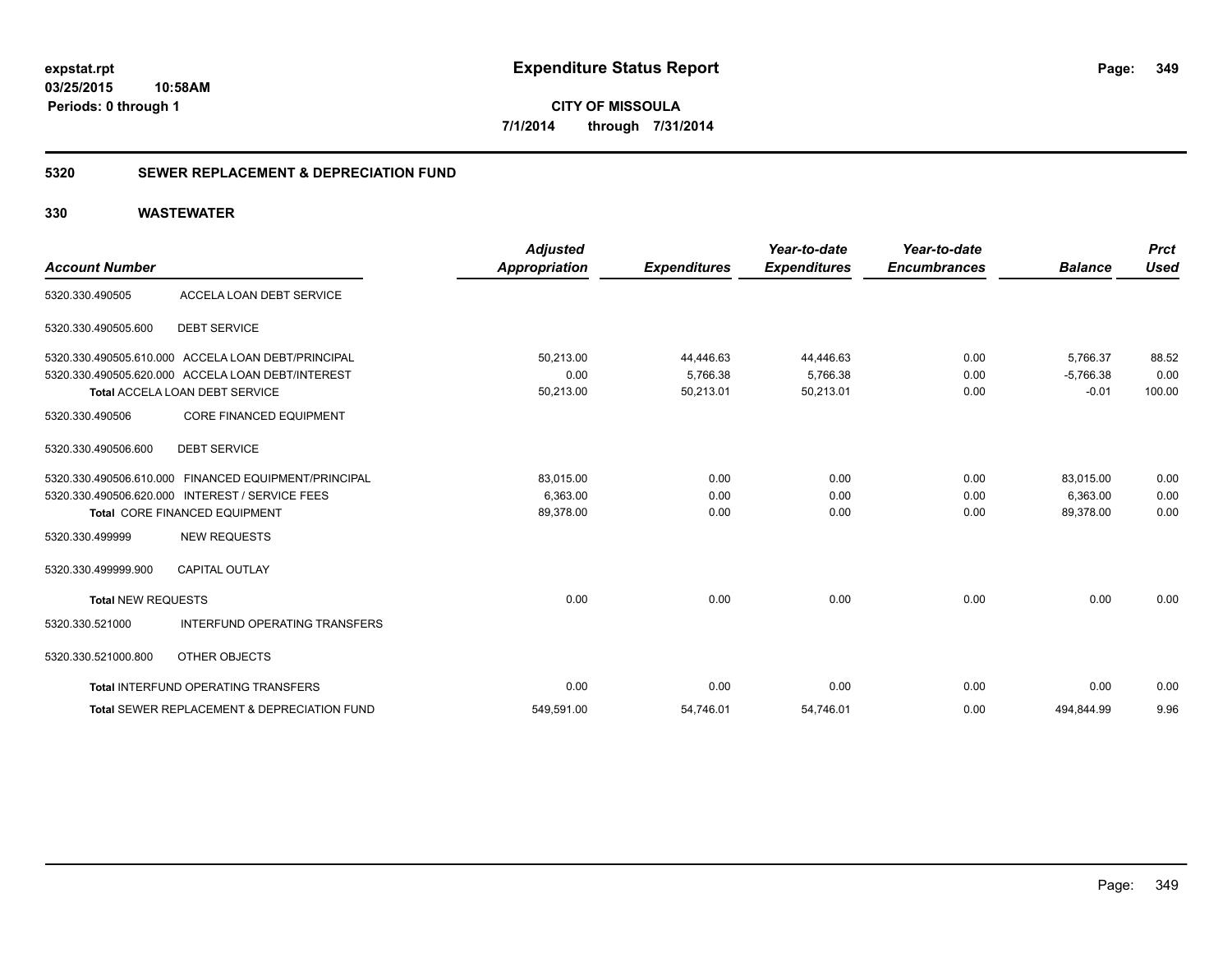### **5325 SEWER DEVELOPMENT FEE FUND**

| <b>Account Number</b>             |                                                            | <b>Adjusted</b><br><b>Appropriation</b> | <b>Expenditures</b> | Year-to-date<br><b>Expenditures</b> | Year-to-date<br><b>Encumbrances</b> | <b>Balance</b> | <b>Prct</b><br><b>Used</b> |
|-----------------------------------|------------------------------------------------------------|-----------------------------------------|---------------------|-------------------------------------|-------------------------------------|----------------|----------------------------|
| 5325.330.430620                   | <b>FACILITIES</b>                                          |                                         |                     |                                     |                                     |                |                            |
| 5325.330.430620.900               | <b>CAPITAL OUTLAY</b>                                      |                                         |                     |                                     |                                     |                |                            |
| <b>Total FACILITIES</b>           |                                                            | 0.00                                    | 0.00                | 0.00                                | 0.00                                | 0.00           | 0.00                       |
| 5325.330.430630                   | <b>COLLECTIONS</b>                                         |                                         |                     |                                     |                                     |                |                            |
| 5325.330.430630.300               | PURCHASED SERVICES                                         |                                         |                     |                                     |                                     |                |                            |
|                                   | <b>Total PURCHASED SERVICES</b>                            | 0.00                                    | 0.00                | 0.00                                | 0.00                                | 0.00           | 0.00                       |
| 5325.330.430630.800               | OTHER OBJECTS                                              |                                         |                     |                                     |                                     |                |                            |
| <b>Total OTHER OBJECTS</b>        |                                                            | 0.00                                    | 0.00                | 0.00                                | 0.00                                | 0.00           | 0.00                       |
| 5325.330.430630.900               | <b>CAPITAL OUTLAY</b>                                      |                                         |                     |                                     |                                     |                |                            |
| <b>Total COLLECTIONS</b>          |                                                            | 0.00                                    | 0.00                | 0.00                                | 0.00                                | 0.00           | 0.00                       |
| 5325.330.430632                   | <b>HYBRID POPLAR EFFLUENT APP</b>                          |                                         |                     |                                     |                                     |                |                            |
| 5325.330.430632.300               | PURCHASED SERVICES                                         |                                         |                     |                                     |                                     |                |                            |
|                                   | 5325.330.430632.360.000 HYBRID POPLAR EFFLUENT APPLICATION | 60,000.00                               | 0.00                | 0.00                                | 0.00                                | 60,000.00      | 0.00                       |
|                                   | <b>Total PURCHASED SERVICES</b>                            | 60,000.00                               | 0.00                | 0.00                                | 0.00                                | 60,000.00      | 0.00                       |
| 5325.330.430632.900               | CAPITAL OUTLAY                                             |                                         |                     |                                     |                                     |                |                            |
| 5325.330.430632.920.000 BUILDINGS |                                                            | 242,000.00                              | 330.00              | 330.00                              | 0.00                                | 241,670.00     | 0.14                       |
| <b>Total CAPITAL OUTLAY</b>       |                                                            | 242,000.00                              | 330.00              | 330.00                              | 0.00                                | 241,670.00     | 0.14                       |
|                                   | Total HYBRID POPLAR EFFLUENT APP                           | 302,000.00                              | 330.00              | 330.00                              | 0.00                                | 301,670.00     | 0.11                       |
| 5325.330.430636                   | OVERSIZING ASSISTANCE                                      |                                         |                     |                                     |                                     |                |                            |
| 5325.330.430636.900               | <b>CAPITAL OUTLAY</b>                                      |                                         |                     |                                     |                                     |                |                            |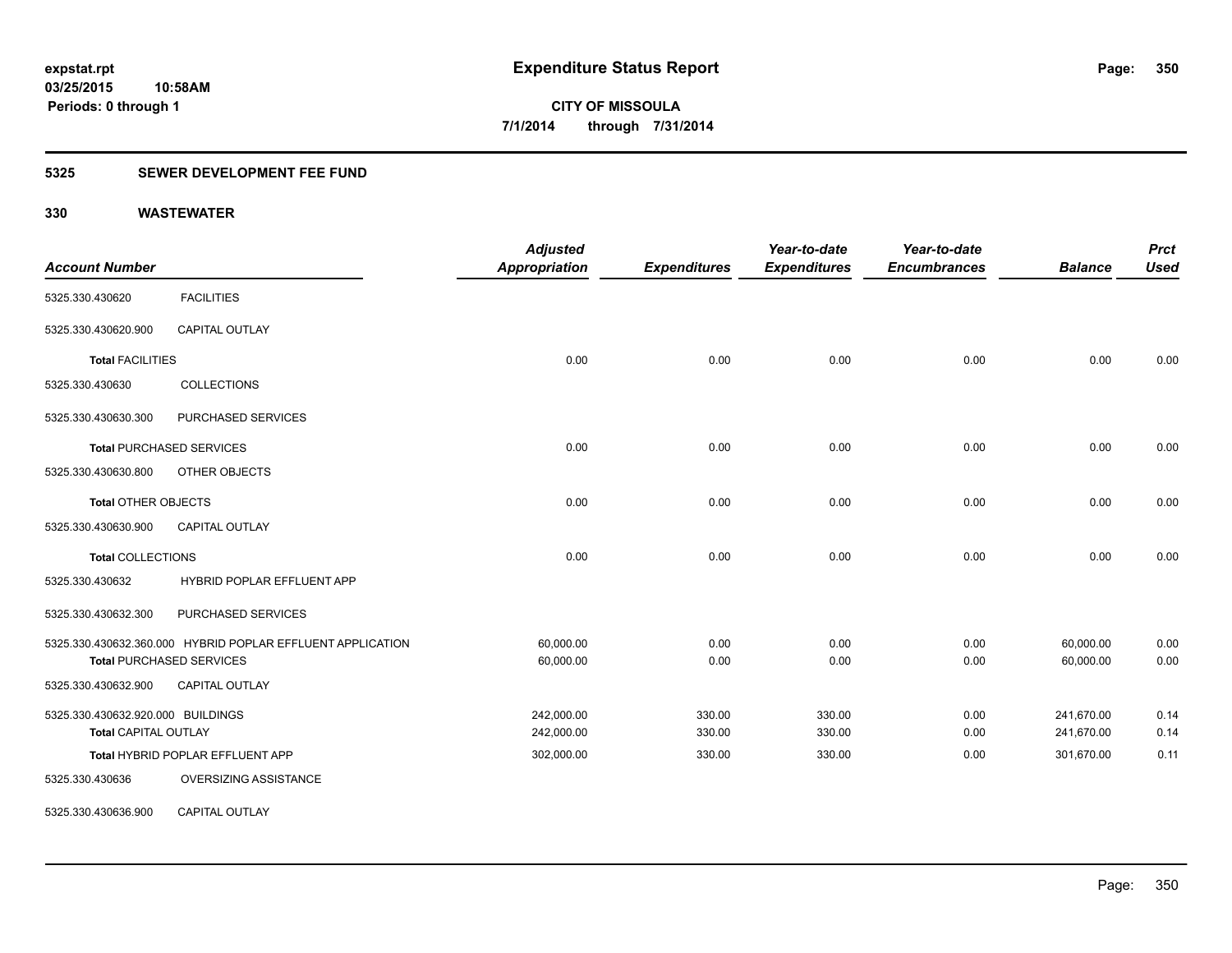### **5325 SEWER DEVELOPMENT FEE FUND**

| <b>Account Number</b>           |                                                                              | <b>Adjusted</b><br><b>Appropriation</b> | <b>Expenditures</b> | Year-to-date<br><b>Expenditures</b> | Year-to-date<br><b>Encumbrances</b> | <b>Balance</b>         | <b>Prct</b><br><b>Used</b> |
|---------------------------------|------------------------------------------------------------------------------|-----------------------------------------|---------------------|-------------------------------------|-------------------------------------|------------------------|----------------------------|
|                                 | 5325.330.430636.930.000 OVERSIZING ASSISTANCE<br>Total OVERSIZING ASSISTANCE | 50,000.00<br>50,000.00                  | 0.00<br>0.00        | 0.00<br>0.00                        | 0.00<br>0.00                        | 50,000.00<br>50,000.00 | 0.00<br>0.00               |
| 5325.330.430637                 | SEWAGE LIFT STATION UPGRADE/REHAB                                            |                                         |                     |                                     |                                     |                        |                            |
| 5325.330.430637.300             | PURCHASED SERVICES                                                           |                                         |                     |                                     |                                     |                        |                            |
|                                 | Total SEWAGE LIFT STATION UPGRADE/REHAB                                      | 0.00                                    | 0.00                | 0.00                                | 0.00                                | 0.00                   | 0.00                       |
| 5325.330.430660                 | <b>ENGINEEERING</b>                                                          |                                         |                     |                                     |                                     |                        |                            |
| 5325.330.430660.300             | PURCHASED SERVICES                                                           |                                         |                     |                                     |                                     |                        |                            |
| <b>Total ENGINEEERING</b>       |                                                                              | 0.00                                    | 0.00                | 0.00                                | 0.00                                | 0.00                   | 0.00                       |
| 5325.330.430663                 | AIRPORT INTECEPTOR                                                           |                                         |                     |                                     |                                     |                        |                            |
| 5325.330.430663.300             | PURCHASED SERVICES                                                           |                                         |                     |                                     |                                     |                        |                            |
|                                 | <b>Total PURCHASED SERVICES</b>                                              | 0.00                                    | 0.00                | 0.00                                | 0.00                                | 0.00                   | 0.00                       |
| 5325.330.430663.900             | <b>CAPITAL OUTLAY</b>                                                        |                                         |                     |                                     |                                     |                        |                            |
| <b>Total AIRPORT INTECEPTOR</b> |                                                                              | 0.00                                    | 0.00                | 0.00                                | 0.00                                | 0.00                   | 0.00                       |
| 5325.330.430683                 | <b>TWITE PUMP STATION</b>                                                    |                                         |                     |                                     |                                     |                        |                            |
| 5325.330.430683.900             | CAPITAL OUTLAY                                                               |                                         |                     |                                     |                                     |                        |                            |
| <b>Total TWITE PUMP STATION</b> | 5325.330.430683.930.000 TWITE PUMP STATION                                   | 58,559.00<br>58,559.00                  | 0.00<br>0.00        | 0.00<br>0.00                        | 0.00<br>0.00                        | 58,559.00<br>58,559.00 | 0.00<br>0.00               |
| 5325.330.430684                 | MILLER CREEK INTERCEPTOR                                                     |                                         |                     |                                     |                                     |                        |                            |
| 5325.330.430684.900             | CAPITAL OUTLAY                                                               |                                         |                     |                                     |                                     |                        |                            |
|                                 | Total MILLER CREEK INTERCEPTOR                                               | 0.00                                    | 0.00                | 0.00                                | 0.00                                | 0.00                   | 0.00                       |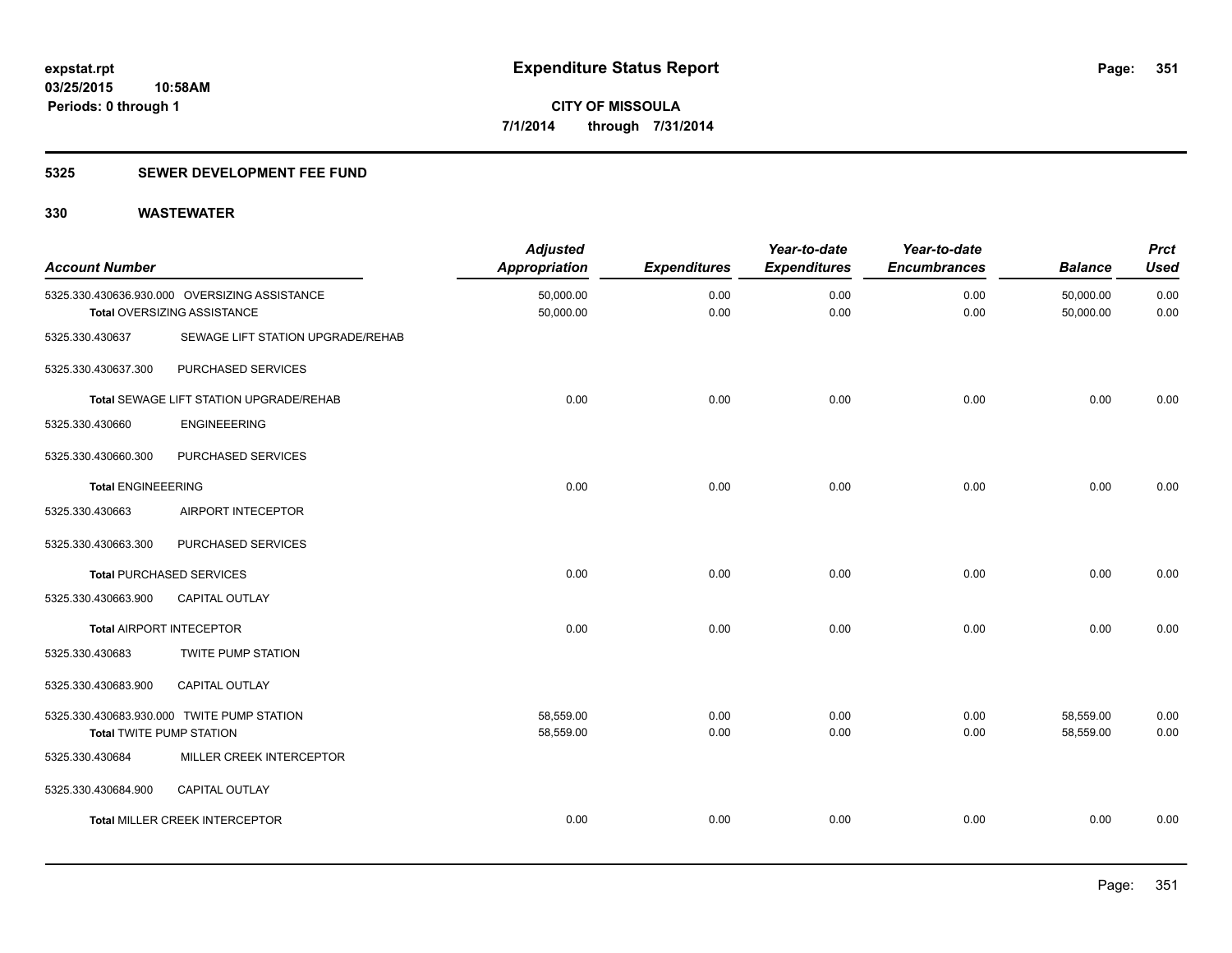### **5325 SEWER DEVELOPMENT FEE FUND**

|                               |                                                    | <b>Adjusted</b>      |                     | Year-to-date        | Year-to-date        |                | <b>Prct</b> |
|-------------------------------|----------------------------------------------------|----------------------|---------------------|---------------------|---------------------|----------------|-------------|
| <b>Account Number</b>         |                                                    | <b>Appropriation</b> | <b>Expenditures</b> | <b>Expenditures</b> | <b>Encumbrances</b> | <b>Balance</b> | <b>Used</b> |
| 5325.330.430690               | OTHER ACTIVITIES                                   |                      |                     |                     |                     |                |             |
| 5325.330.430690.300           | PURCHASED SERVICES                                 |                      |                     |                     |                     |                |             |
|                               | <b>Total PURCHASED SERVICES</b>                    | 0.00                 | 0.00                | 0.00                | 0.00                | 0.00           | 0.00        |
| 5325.330.430690.800           | OTHER OBJECTS                                      |                      |                     |                     |                     |                |             |
| Total OTHER OBJECTS           |                                                    | 0.00                 | 0.00                | 0.00                | 0.00                | 0.00           | 0.00        |
| 5325.330.430690.900           | <b>CAPITAL OUTLAY</b>                              |                      |                     |                     |                     |                |             |
| <b>Total OTHER ACTIVITIES</b> |                                                    | 0.00                 | 0.00                | 0.00                | 0.00                | 0.00           | 0.00        |
| 5325.330.430706               | <b>RUSSELL ST INTERCEPTOR</b>                      |                      |                     |                     |                     |                |             |
| 5325.330.430706.300           | PURCHASED SERVICES                                 |                      |                     |                     |                     |                |             |
|                               | Total RUSSELL ST INTERCEPTOR                       | 0.00                 | 0.00                | 0.00                | 0.00                | 0.00           | 0.00        |
| 5325.330.430711               | *** Title Not Found ***                            |                      |                     |                     |                     |                |             |
| 5325.330.430711.900           | <b>CAPITAL OUTLAY</b>                              |                      |                     |                     |                     |                |             |
| Total *** Title Not Found *** |                                                    | 0.00                 | 0.00                | 0.00                | 0.00                | 0.00           | 0.00        |
| 5325.330.490508               | EKO COMPOST LAND PURCHASE                          |                      |                     |                     |                     |                |             |
| 5325.330.490508.300           | PURCHASED SERVICES                                 |                      |                     |                     |                     |                |             |
|                               | 5325.330.490508.360.000 REPAIR & MAINTENANCE       | 5,000.00             | 0.00                | 0.00                | 0.00                | 5,000.00       | 0.00        |
|                               | <b>Total PURCHASED SERVICES</b>                    | 5,000.00             | 0.00                | 0.00                | 0.00                | 5,000.00       | 0.00        |
| 5325.330.490508.600           | <b>DEBT SERVICE</b>                                |                      |                     |                     |                     |                |             |
|                               | 5325.330.490508.610.000 EKO LAND/PRINCIPAL         | 247,185.00           | 0.00                | 0.00                | 0.00                | 247,185.00     | 0.00        |
|                               | 5325.330.490508.620.000 EKO LAND PURCHASE-INTEREST | 12,162.00            | 0.00                | 0.00                | 0.00                | 12,162.00      | 0.00        |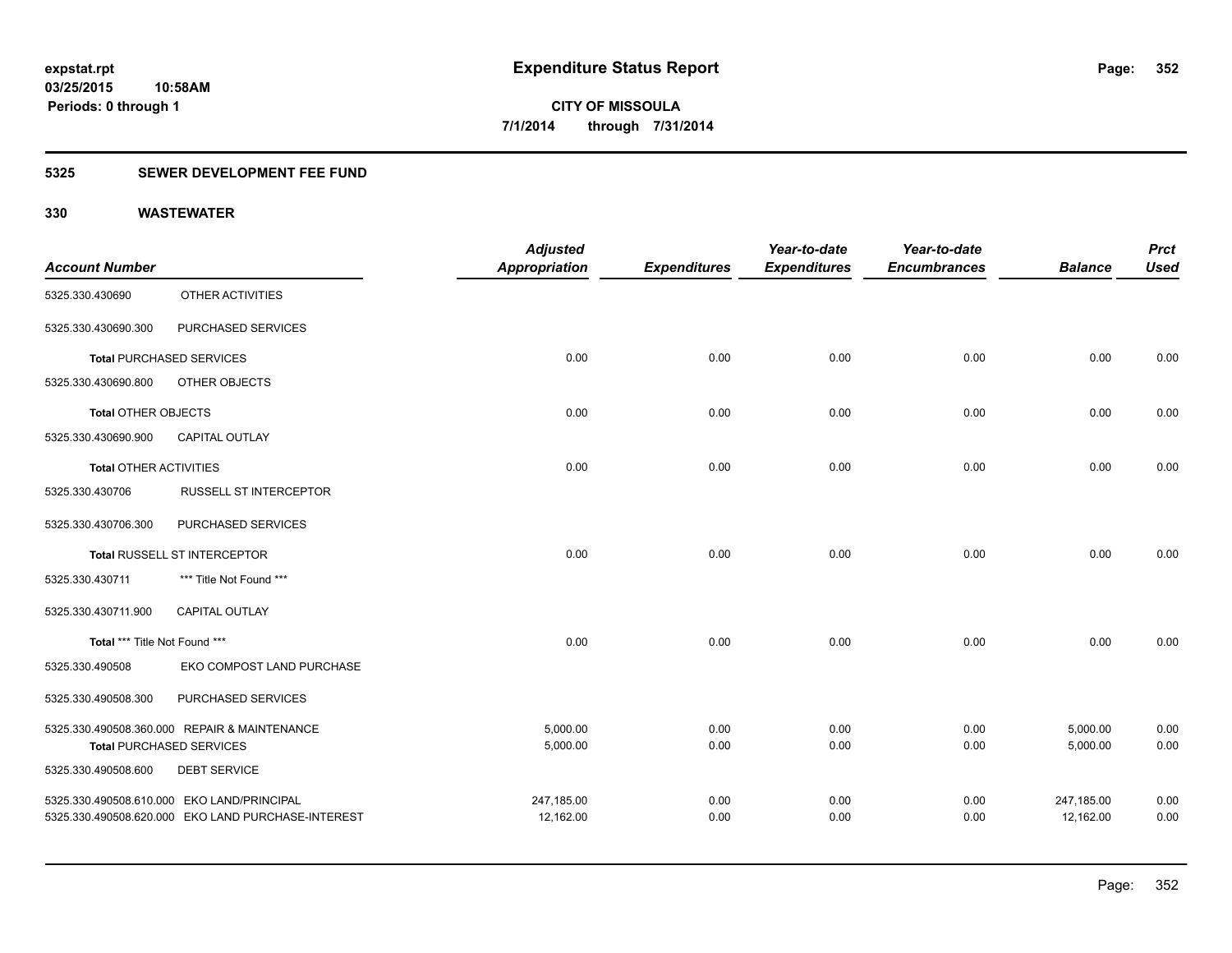### **5325 SEWER DEVELOPMENT FEE FUND**

| <b>Account Number</b>       |                                         | <b>Adjusted</b><br><b>Appropriation</b> | <b>Expenditures</b> | Year-to-date<br><b>Expenditures</b> | Year-to-date<br><b>Encumbrances</b> | <b>Balance</b> | <b>Prct</b><br><b>Used</b> |
|-----------------------------|-----------------------------------------|-----------------------------------------|---------------------|-------------------------------------|-------------------------------------|----------------|----------------------------|
| <b>Total DEBT SERVICE</b>   |                                         | 259,347.00                              | 0.00                | 0.00                                | 0.00                                | 259,347.00     | 0.00                       |
| 5325.330.490508.900         | <b>CAPITAL OUTLAY</b>                   |                                         |                     |                                     |                                     |                |                            |
| <b>Total CAPITAL OUTLAY</b> |                                         | 0.00                                    | 0.00                | 0.00                                | 0.00                                | 0.00           | 0.00                       |
|                             | <b>Total EKO COMPOST LAND PURCHASE</b>  | 264,347.00                              | 0.00                | 0.00                                | 0.00                                | 264,347.00     | 0.00                       |
| 5325.330.499999             | <b>NEW REQUESTS</b>                     |                                         |                     |                                     |                                     |                |                            |
| 5325.330.499999.900         | <b>CAPITAL OUTLAY</b>                   |                                         |                     |                                     |                                     |                |                            |
| <b>Total NEW REQUESTS</b>   |                                         | 0.00                                    | 0.00                | 0.00                                | 0.00                                | 0.00           | 0.00                       |
|                             | <b>Total SEWER DEVELOPMENT FEE FUND</b> | 674,906.00                              | 330.00              | 330.00                              | 0.00                                | 674.576.00     | 0.05                       |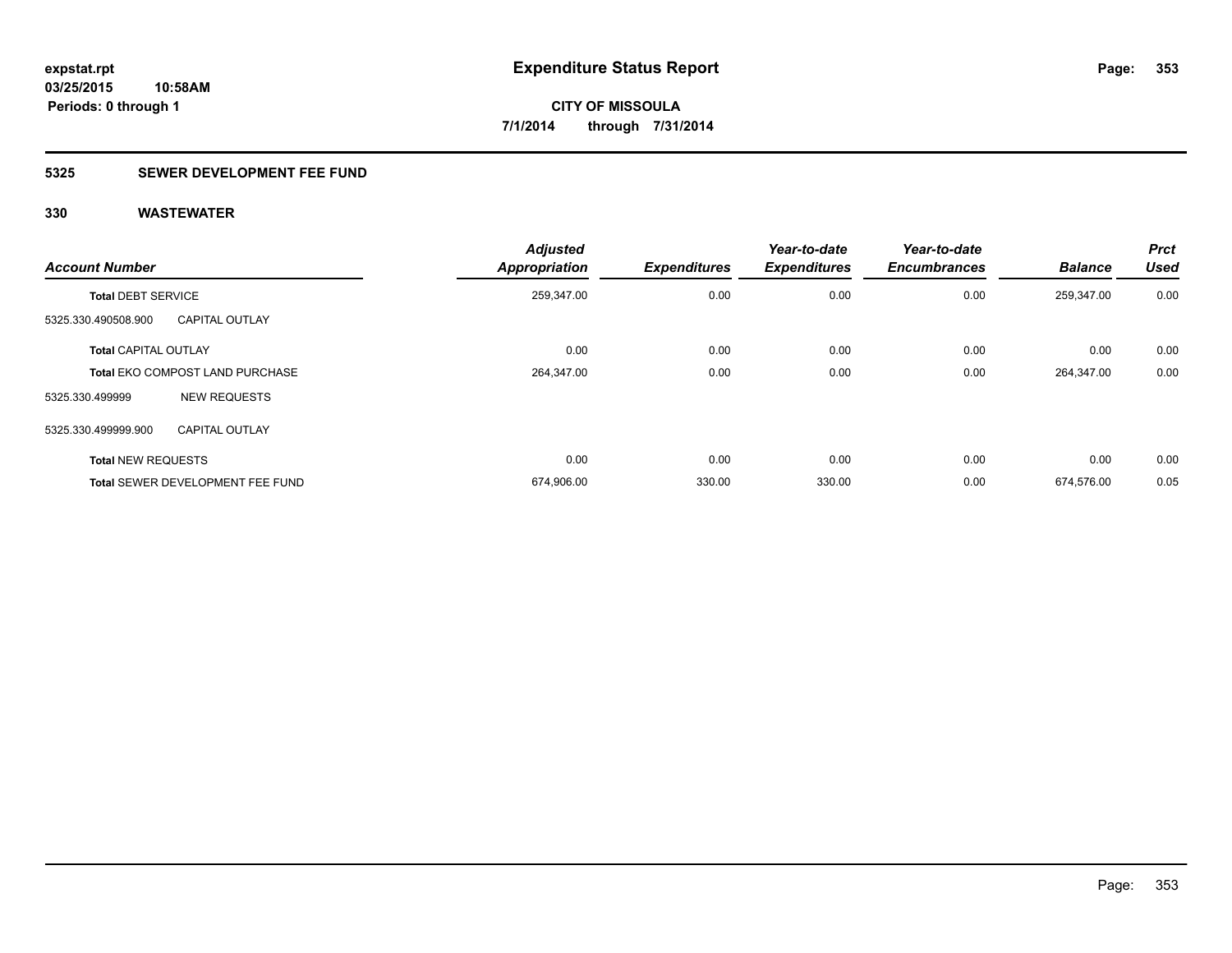#### **5340 SEWER CONSTRUCTION FUND**

| <b>Account Number</b>      |                                                                                           | <b>Adjusted</b><br><b>Appropriation</b> | <b>Expenditures</b> | Year-to-date<br><b>Expenditures</b> | Year-to-date<br><b>Encumbrances</b> | <b>Balance</b>           | <b>Prct</b><br><b>Used</b> |
|----------------------------|-------------------------------------------------------------------------------------------|-----------------------------------------|---------------------|-------------------------------------|-------------------------------------|--------------------------|----------------------------|
| 5340.330.430632            | HYBRID POPLAR EFFLUENT APP                                                                |                                         |                     |                                     |                                     |                          |                            |
| 5340.330.430632.900        | <b>CAPITAL OUTLAY</b>                                                                     |                                         |                     |                                     |                                     |                          |                            |
|                            | 5340.330.430632.930.000 SOLIDS DEWATERING SCREW PRESS<br>Total HYBRID POPLAR EFFLUENT APP | 900,000.00<br>900,000.00                | 0.00<br>0.00        | 0.00<br>0.00                        | 0.00<br>0.00                        | 900,000.00<br>900,000.00 | 0.00<br>0.00               |
| 5340.330.430697            | <b>ALLEY PAVING</b>                                                                       |                                         |                     |                                     |                                     |                          |                            |
| 5340.330.430697.300        | PURCHASED SERVICES                                                                        |                                         |                     |                                     |                                     |                          |                            |
| <b>Total ALLEY PAVING</b>  | 5340.330.430697.350.000 BROAWAY INTECEPTOR                                                | 20.000.00<br>20,000.00                  | 0.00<br>0.00        | 0.00<br>0.00                        | 0.00<br>0.00                        | 20,000.00<br>20.000.00   | 0.00<br>0.00               |
| 5340.330.430701            | E RESERVE ST COLLECTOR                                                                    |                                         |                     |                                     |                                     |                          |                            |
| 5340.330.430701.800        | <b>OTHER OBJECTS</b>                                                                      |                                         |                     |                                     |                                     |                          |                            |
| <b>Total OTHER OBJECTS</b> |                                                                                           | 0.00                                    | 0.00                | 0.00                                | 0.00                                | 0.00                     | 0.00                       |
| 5340.330.430701.900        | <b>CAPITAL OUTLAY</b>                                                                     |                                         |                     |                                     |                                     |                          |                            |
|                            | Total E RESERVE ST COLLECTOR                                                              | 0.00                                    | 0.00                | 0.00                                | 0.00                                | 0.00                     | 0.00                       |
| 5340.330.430707            | RATTLESNAKE COLLECTION SYSTEM                                                             |                                         |                     |                                     |                                     |                          |                            |
| 5340.330.430707.800        | OTHER OBJECTS                                                                             |                                         |                     |                                     |                                     |                          |                            |
|                            | Total RATTLESNAKE COLLECTION SYSTEM                                                       | 0.00                                    | 0.00                | 0.00                                | 0.00                                | 0.00                     | 0.00                       |
| <b>Total WASTEWATER</b>    |                                                                                           | 920,000.00                              | 0.00                | 0.00                                | 0.00                                | 920,000.00               | 0.00                       |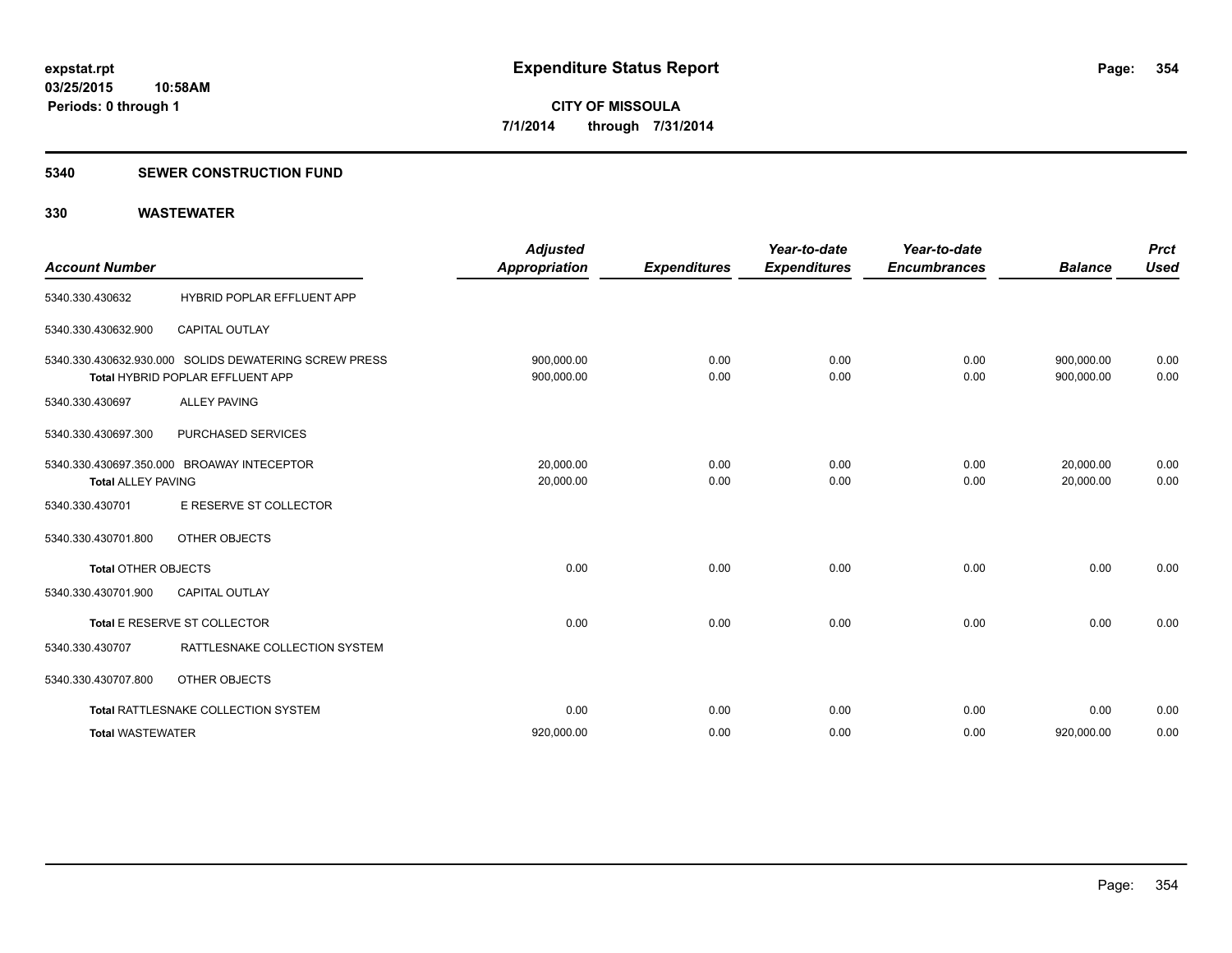### **5340 SEWER CONSTRUCTION FUND**

### **390 NON-DEPARTMENTAL**

| <b>Account Number</b>         |                                      | <b>Adjusted</b><br><b>Appropriation</b> | <b>Expenditures</b> | Year-to-date<br><b>Expenditures</b> | Year-to-date<br><b>Encumbrances</b> | <b>Balance</b> | <b>Prct</b><br>Used |
|-------------------------------|--------------------------------------|-----------------------------------------|---------------------|-------------------------------------|-------------------------------------|----------------|---------------------|
| 5340.390.430963               | BIOGAS ELECTRICAL GENERATION         |                                         |                     |                                     |                                     |                |                     |
| 5340.390.430963.900           | <b>CAPITAL OUTLAY</b>                |                                         |                     |                                     |                                     |                |                     |
| <b>Total NON-DEPARTMENTAL</b> |                                      | 0.00                                    | 0.00                | 0.00                                | 0.00                                | 0.00           | 0.00                |
|                               | <b>Total SEWER CONSTRUCTION FUND</b> | 920,000.00                              | 0.00                | 0.00                                | 0.00                                | 920.000.00     | 0.00                |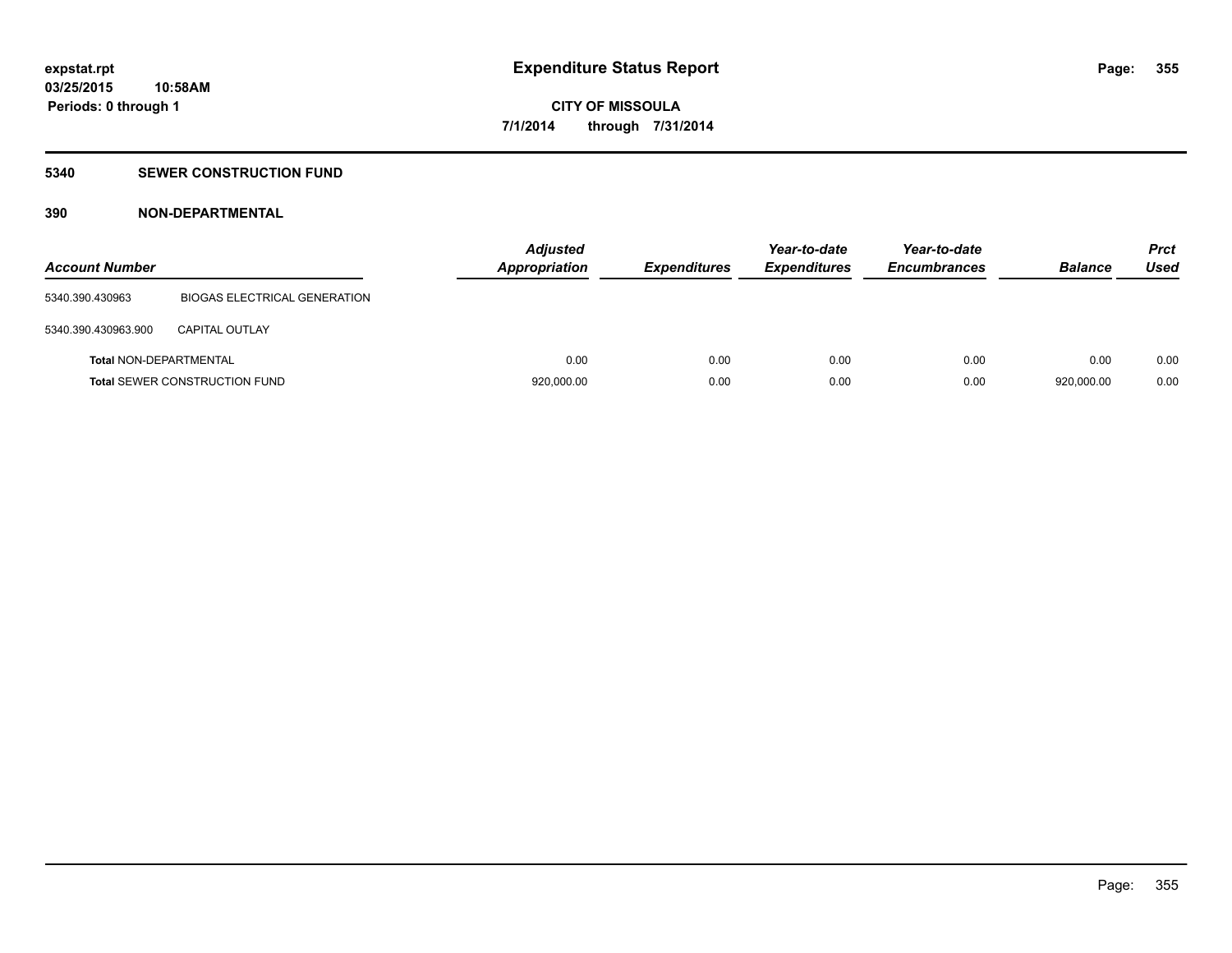**CITY OF MISSOULA 7/1/2014 through 7/31/2014**

### **5361 2001 SEWER REVENUE BONDS-DEBT SERVICE**

| <b>Account Number</b>             |                                                 | <b>Adjusted</b><br>Appropriation | <b>Expenditures</b> | Year-to-date<br><b>Expenditures</b> | Year-to-date<br><b>Encumbrances</b> | <b>Balance</b> | <b>Prct</b><br>Used |
|-----------------------------------|-------------------------------------------------|----------------------------------|---------------------|-------------------------------------|-------------------------------------|----------------|---------------------|
| 5361.330.490200                   | REVENUE BOND DEBT SERVICE                       |                                  |                     |                                     |                                     |                |                     |
| 5361.330.490200.600               | <b>DEBT SERVICE</b>                             |                                  |                     |                                     |                                     |                |                     |
| 5361.330.490200.610.000 PRINCIPAL |                                                 | 27,000.00                        | 0.00                | 0.00                                | 0.00                                | 27.000.00      | 0.00                |
|                                   | 5361.330.490200.620.000 INTEREST / SERVICE FEES | 3.590.00                         | 0.00                | 0.00                                | 0.00                                | 3.590.00       | 0.00                |
| <b>Total DEBT SERVICE</b>         |                                                 | 30,590.00                        | 0.00                | 0.00                                | 0.00                                | 30.590.00      | 0.00                |
|                                   | <b>Total REVENUE BOND DEBT SERVICE</b>          | 30,590.00                        | 0.00                | 0.00                                | 0.00                                | 30.590.00      | 0.00                |
|                                   | Total 2001 SEWER REVENUE BONDS-DEBT SERVICE     | 30,590.00                        | 0.00                | 0.00                                | 0.00                                | 30.590.00      | 0.00                |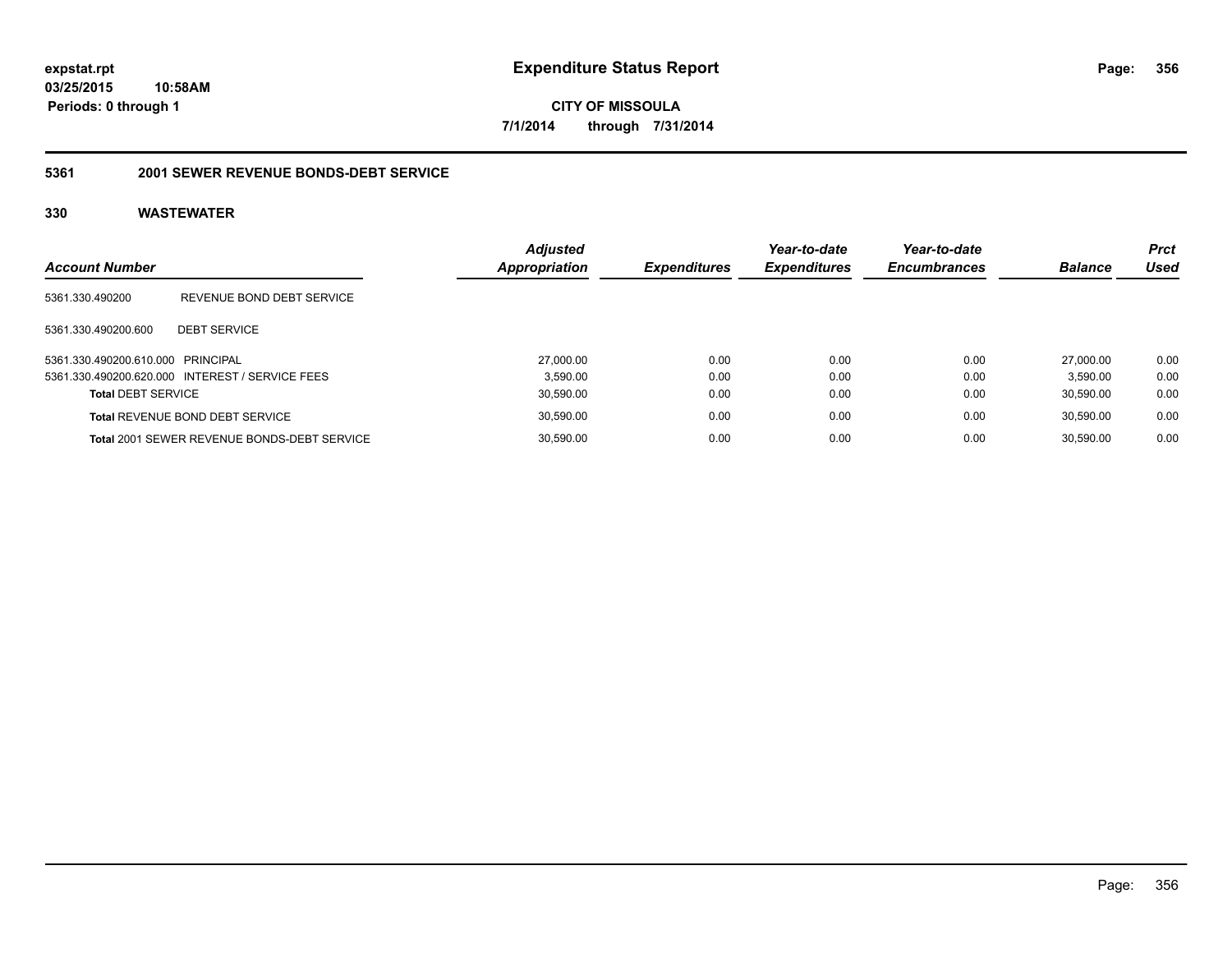**CITY OF MISSOULA 7/1/2014 through 7/31/2014**

### **5362 00 SEWER REVENUE BOND - SERIES B DEBT SE**

| <b>Account Number</b>             |                                                 | <b>Adjusted</b><br><b>Appropriation</b> | <b>Expenditures</b> | Year-to-date<br><b>Expenditures</b> | Year-to-date<br><b>Encumbrances</b> | <b>Balance</b> | <b>Prct</b><br><b>Used</b> |
|-----------------------------------|-------------------------------------------------|-----------------------------------------|---------------------|-------------------------------------|-------------------------------------|----------------|----------------------------|
| 5362.330.490200                   | REVENUE BOND DEBT SERVICE                       |                                         |                     |                                     |                                     |                |                            |
| 5362.330.490200.600               | <b>DEBT SERVICE</b>                             |                                         |                     |                                     |                                     |                |                            |
| 5362.330.490200.610.000 PRINCIPAL |                                                 | 44,000.00                               | 0.00                | 0.00                                | 0.00                                | 44.000.00      | 0.00                       |
|                                   | 5362.330.490200.620.000 INTEREST / SERVICE FEES | 5,240.00                                | 0.00                | 0.00                                | 0.00                                | 5,240.00       | 0.00                       |
| <b>Total DEBT SERVICE</b>         |                                                 | 49,240.00                               | 0.00                | 0.00                                | 0.00                                | 49,240.00      | 0.00                       |
| 5362.330.490200.800               | OTHER OBJECTS                                   |                                         |                     |                                     |                                     |                |                            |
| <b>Total OTHER OBJECTS</b>        |                                                 | 0.00                                    | 0.00                | 0.00                                | 0.00                                | 0.00           | 0.00                       |
|                                   | <b>Total REVENUE BOND DEBT SERVICE</b>          | 49.240.00                               | 0.00                | 0.00                                | 0.00                                | 49.240.00      | 0.00                       |
|                                   | Total 00 SEWER REVENUE BOND - SERIES B DEBT SE  | 49.240.00                               | 0.00                | 0.00                                | 0.00                                | 49.240.00      | 0.00                       |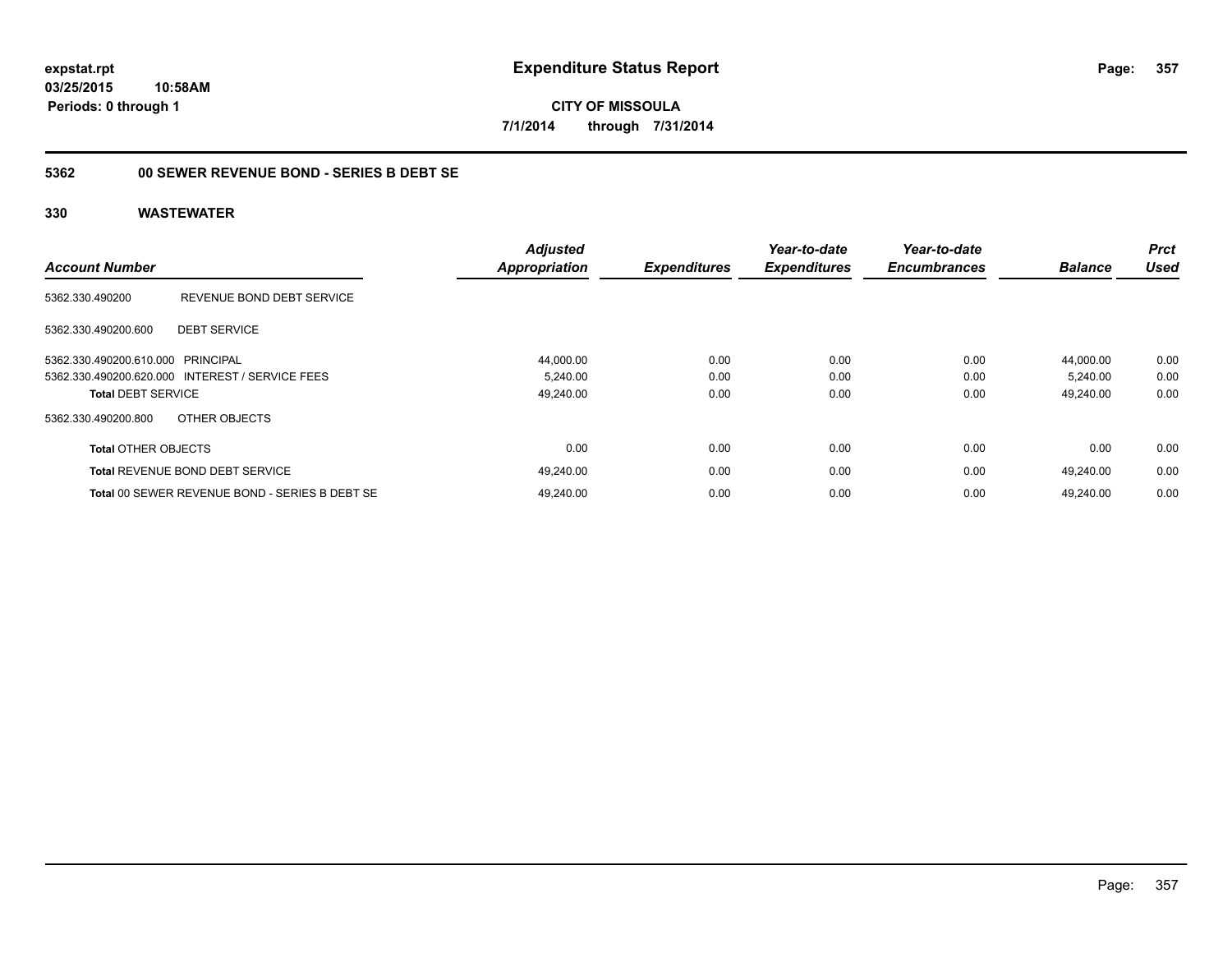**CITY OF MISSOULA 7/1/2014 through 7/31/2014**

### **5363 92 SEWER REVENUE BOND SERIES A DEBT SERV**

| Account Number            |                                                | <b>Adjusted</b><br><b>Appropriation</b> | <b>Expenditures</b> | Year-to-date<br><b>Expenditures</b> | Year-to-date<br><b>Encumbrances</b> | <b>Balance</b> | <b>Prct</b><br><b>Used</b> |
|---------------------------|------------------------------------------------|-----------------------------------------|---------------------|-------------------------------------|-------------------------------------|----------------|----------------------------|
| 5363.330.490200           | REVENUE BOND DEBT SERVICE                      |                                         |                     |                                     |                                     |                |                            |
| 5363.330.490200.600       | <b>DEBT SERVICE</b>                            |                                         |                     |                                     |                                     |                |                            |
| <b>Total DEBT SERVICE</b> |                                                | 0.00                                    | 0.00                | 0.00                                | 0.00                                | 0.00           | 0.00                       |
|                           | <b>Total REVENUE BOND DEBT SERVICE</b>         | 0.00                                    | 0.00                | 0.00                                | 0.00                                | 0.00           | 0.00                       |
|                           | Total 92 SEWER REVENUE BOND SERIES A DEBT SERV | 0.00                                    | 0.00                | 0.00                                | 0.00                                | 0.00           | 0.00                       |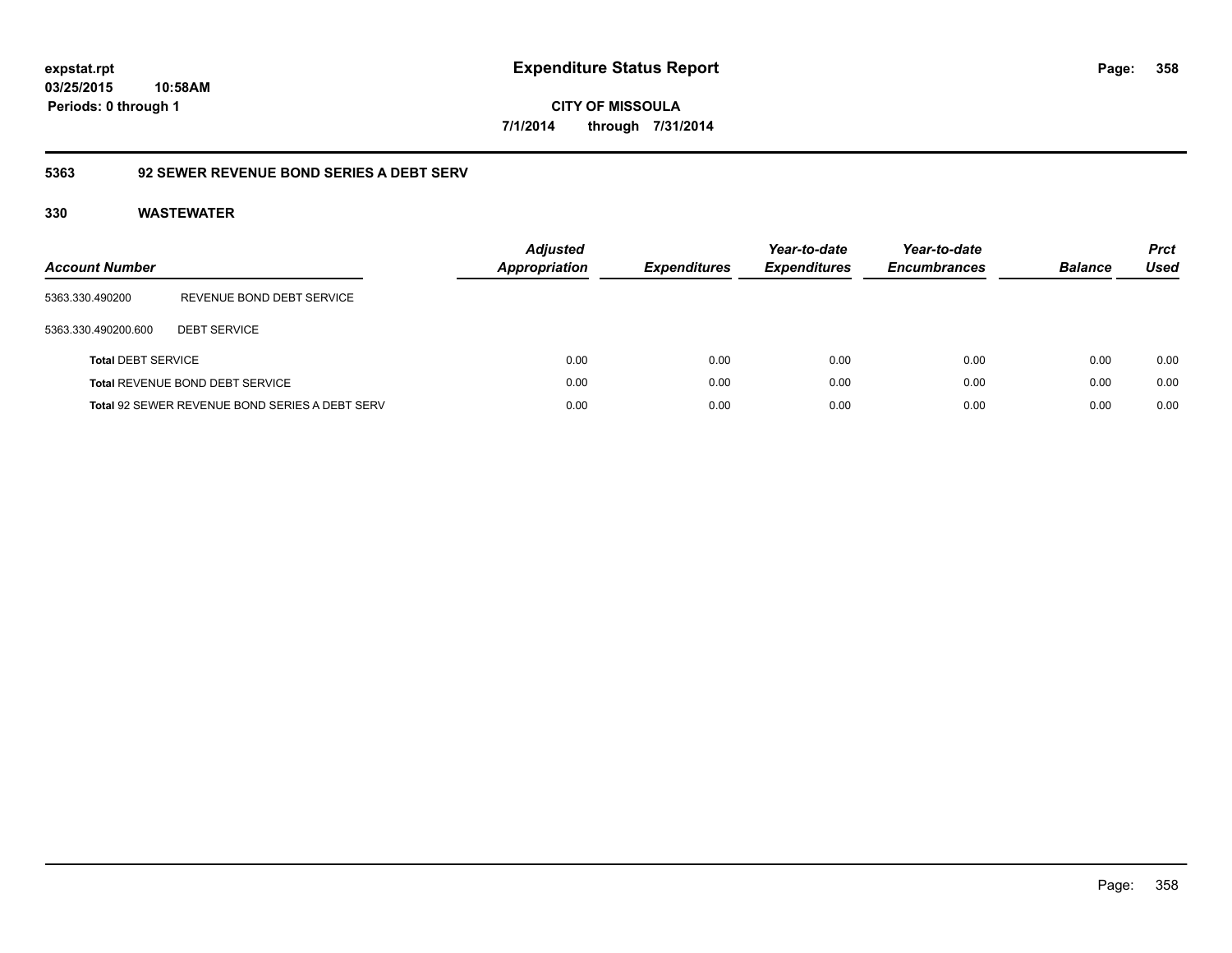**CITY OF MISSOULA 7/1/2014 through 7/31/2014**

### **5364 92 SEWER REVENUE BOND - SERIES B DEBT S**

| <b>Account Number</b>     |                                               | <b>Adjusted</b><br>Appropriation | <b>Expenditures</b> | Year-to-date<br><b>Expenditures</b> | Year-to-date<br><b>Encumbrances</b> | <b>Balance</b> | <b>Prct</b><br><b>Used</b> |
|---------------------------|-----------------------------------------------|----------------------------------|---------------------|-------------------------------------|-------------------------------------|----------------|----------------------------|
| 5364.330.490200           | REVENUE BOND DEBT SERVICE                     |                                  |                     |                                     |                                     |                |                            |
| 5364.330.490200.600       | <b>DEBT SERVICE</b>                           |                                  |                     |                                     |                                     |                |                            |
| <b>Total DEBT SERVICE</b> |                                               | 0.00                             | 0.00                | 0.00                                | 0.00                                | 0.00           | 0.00                       |
|                           | Total REVENUE BOND DEBT SERVICE               | 0.00                             | 0.00                | 0.00                                | 0.00                                | 0.00           | 0.00                       |
|                           | Total 92 SEWER REVENUE BOND - SERIES B DEBT S | 0.00                             | 0.00                | 0.00                                | 0.00                                | 0.00           | 0.00                       |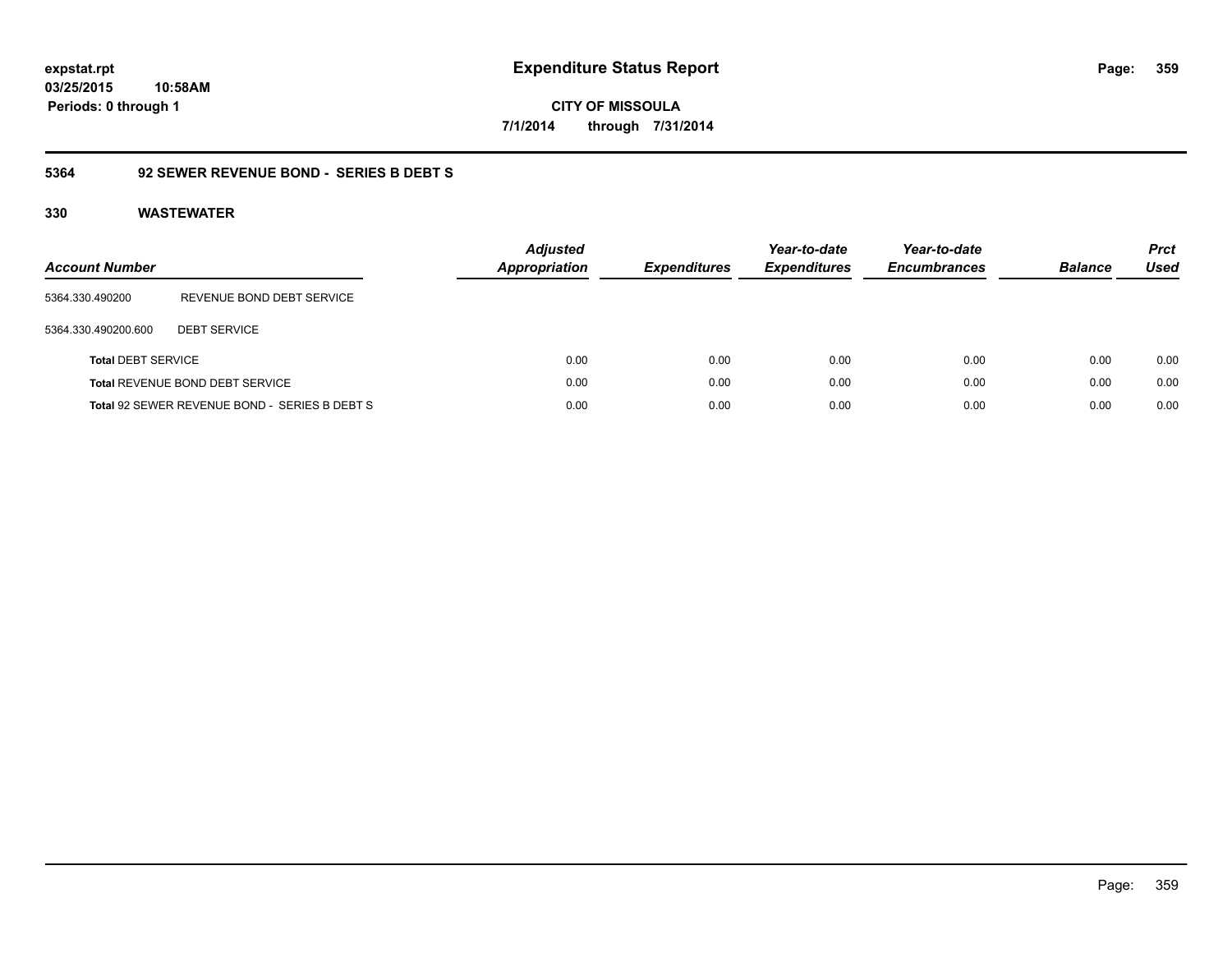**CITY OF MISSOULA 7/1/2014 through 7/31/2014**

### **5365 99 SEWER REVENUE BONDS DEBT SERVICE FUND**

| <b>Account Number</b>             |                                                 | <b>Adjusted</b><br>Appropriation | <b>Expenditures</b> | Year-to-date<br><b>Expenditures</b> | Year-to-date<br><b>Encumbrances</b> | <b>Balance</b> | <b>Prct</b><br>Used |
|-----------------------------------|-------------------------------------------------|----------------------------------|---------------------|-------------------------------------|-------------------------------------|----------------|---------------------|
| 5365.330.490200                   | REVENUE BOND DEBT SERVICE                       |                                  |                     |                                     |                                     |                |                     |
| 5365.330.490200.600               | <b>DEBT SERVICE</b>                             |                                  |                     |                                     |                                     |                |                     |
| 5365.330.490200.610.000 PRINCIPAL |                                                 | 113.000.00                       | 0.00                | 0.00                                | 0.00                                | 113.000.00     | 0.00                |
|                                   | 5365.330.490200.620.000 INTEREST / SERVICE FEES | 11.180.00                        | 0.00                | 0.00                                | 0.00                                | 11.180.00      | 0.00                |
|                                   | <b>Total REVENUE BOND DEBT SERVICE</b>          | 124,180.00                       | 0.00                | 0.00                                | 0.00                                | 124.180.00     | 0.00                |
|                                   | Total 99 SEWER REVENUE BONDS DEBT SERVICE FUND  | 124.180.00                       | 0.00                | 0.00                                | 0.00                                | 124.180.00     | 0.00                |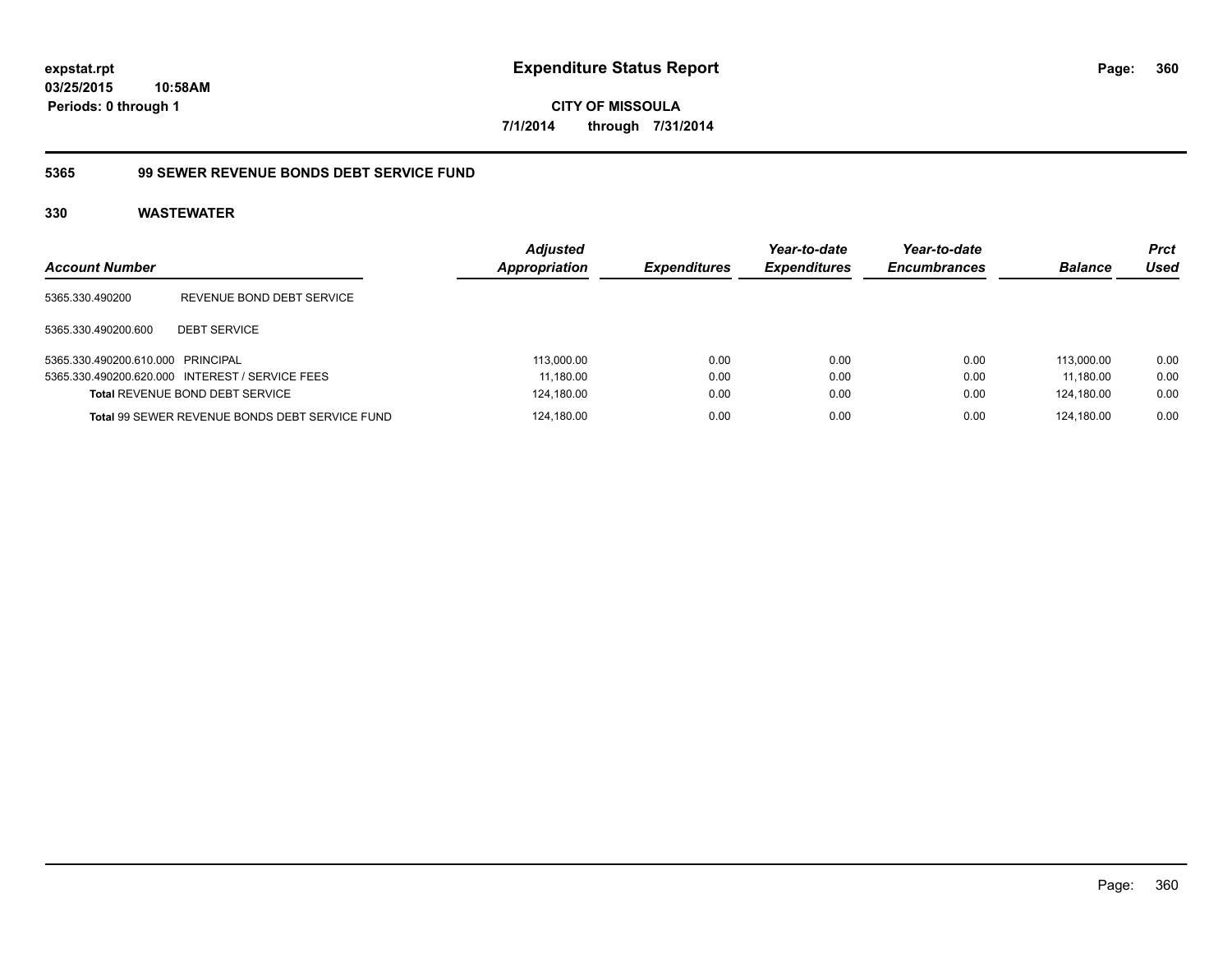## **03/25/2015 10:58AM Periods: 0 through 1**

**CITY OF MISSOULA 7/1/2014 through 7/31/2014**

### **5366 92 SEWER REVENUE BOND - SERIES A BOND RE**

| <b>Account Number</b>       |                                                | <b>Adjusted</b><br>Appropriation | <b>Expenditures</b> | Year-to-date<br><b>Expenditures</b> | Year-to-date<br><b>Encumbrances</b> | <b>Balance</b> | <b>Prct</b><br>Used |
|-----------------------------|------------------------------------------------|----------------------------------|---------------------|-------------------------------------|-------------------------------------|----------------|---------------------|
| 5366.330.430610             | ADMINISTRATION                                 |                                  |                     |                                     |                                     |                |                     |
| 5366.330.430610.800         | OTHER OBJECTS                                  |                                  |                     |                                     |                                     |                |                     |
| <b>Total OTHER OBJECTS</b>  |                                                | 0.00                             | 0.00                | 0.00                                | 0.00                                | 0.00           | 0.00                |
| <b>Total ADMINISTRATION</b> |                                                | 0.00                             | 0.00                | 0.00                                | 0.00                                | 0.00           | 0.00                |
|                             | Total 92 SEWER REVENUE BOND - SERIES A BOND RE | 0.00                             | 0.00                | 0.00                                | 0.00                                | 0.00           | 0.00                |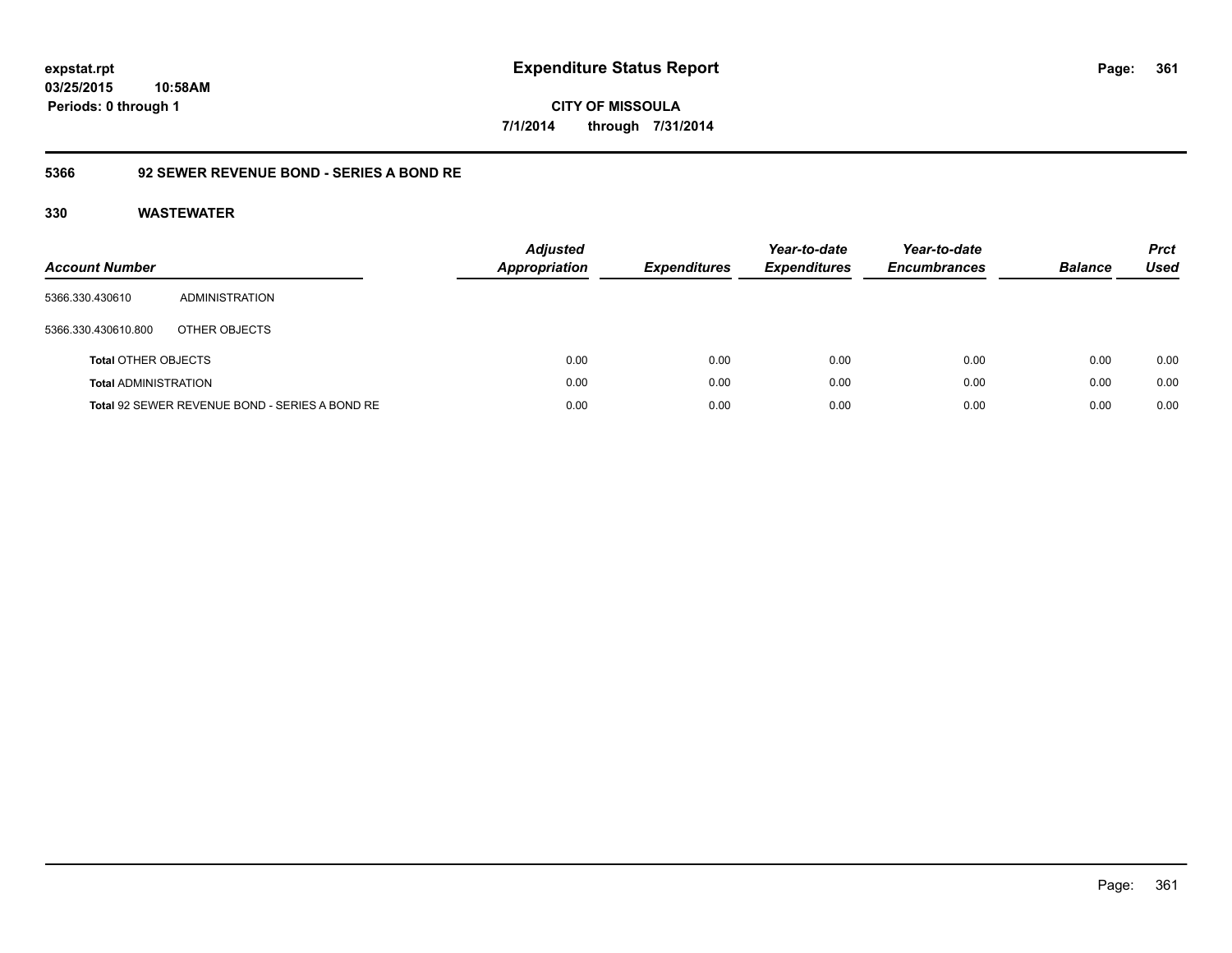## **03/25/2015 10:58AM Periods: 0 through 1**

**CITY OF MISSOULA 7/1/2014 through 7/31/2014**

### **5367 92 SEWER REVENUE BOND - SERIES B BOND RE**

| <b>Account Number</b>       |                                                | <b>Adjusted</b><br>Appropriation | <b>Expenditures</b> | Year-to-date<br><b>Expenditures</b> | Year-to-date<br><b>Encumbrances</b> | <b>Balance</b> | <b>Prct</b><br><b>Used</b> |
|-----------------------------|------------------------------------------------|----------------------------------|---------------------|-------------------------------------|-------------------------------------|----------------|----------------------------|
| 5367.330.430610             | ADMINISTRATION                                 |                                  |                     |                                     |                                     |                |                            |
| 5367.330.430610.800         | OTHER OBJECTS                                  |                                  |                     |                                     |                                     |                |                            |
| <b>Total OTHER OBJECTS</b>  |                                                | 0.00                             | 0.00                | 0.00                                | 0.00                                | 0.00           | 0.00                       |
| <b>Total ADMINISTRATION</b> |                                                | 0.00                             | 0.00                | 0.00                                | 0.00                                | 0.00           | 0.00                       |
|                             | Total 92 SEWER REVENUE BOND - SERIES B BOND RE | 0.00                             | 0.00                | 0.00                                | 0.00                                | 0.00           | 0.00                       |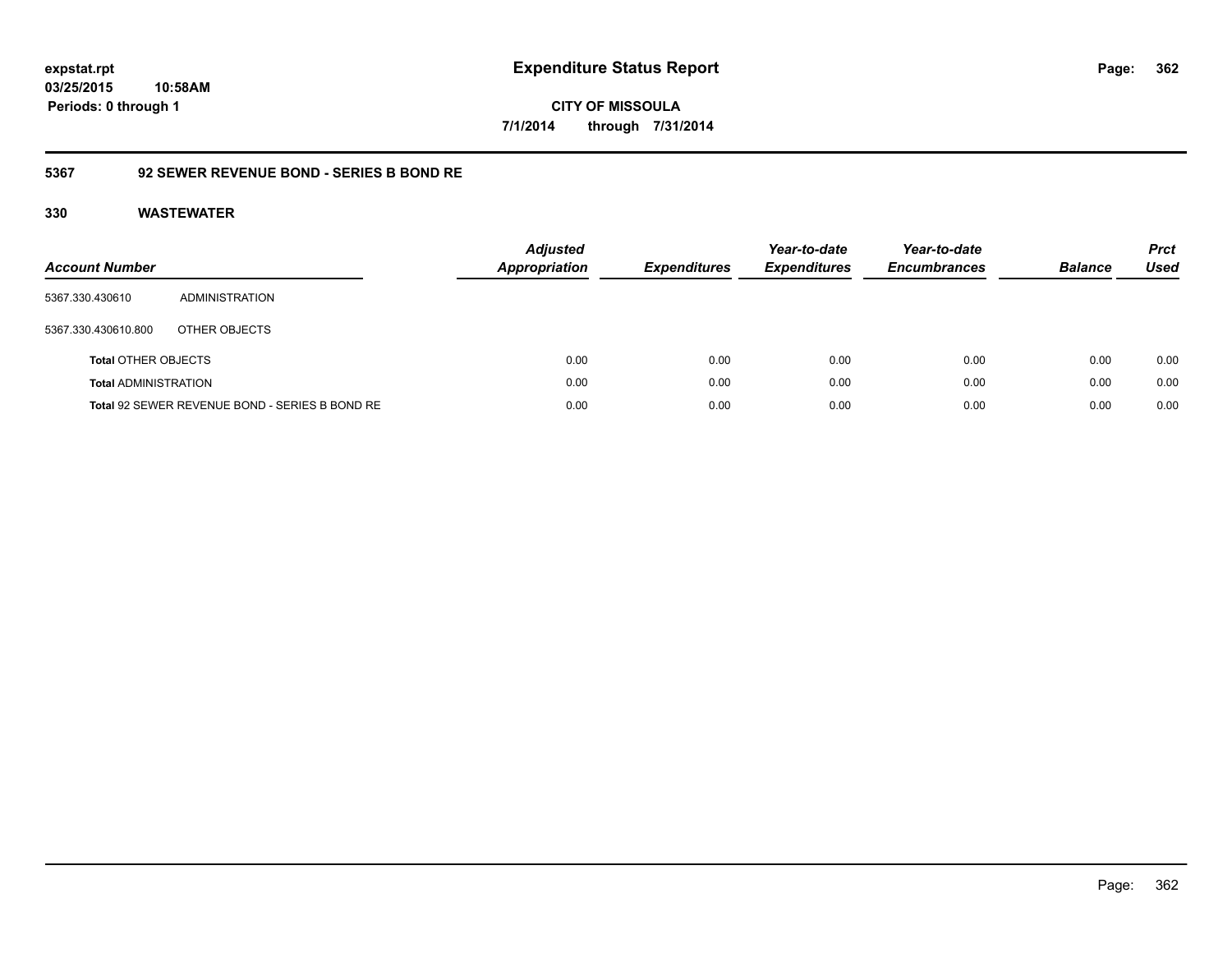#### **5368 00 SEWER REVENUE BOND RESERVE FUND**

| <b>Account Number</b>       |                                                  | <b>Adjusted</b><br><b>Appropriation</b> | <b>Expenditures</b> | Year-to-date<br><b>Expenditures</b> | Year-to-date<br><b>Encumbrances</b> | <b>Balance</b> | <b>Prct</b><br><b>Used</b> |
|-----------------------------|--------------------------------------------------|-----------------------------------------|---------------------|-------------------------------------|-------------------------------------|----------------|----------------------------|
| 5368.330.430610             | ADMINISTRATION                                   |                                         |                     |                                     |                                     |                |                            |
| 5368.330.430610.800         | OTHER OBJECTS                                    |                                         |                     |                                     |                                     |                |                            |
|                             | 5368.330.430610.820.000 TRANSFERS TO OTHER FUNDS | 4.280.00                                | 0.00                | 0.00                                | 0.00                                | 4.280.00       | 0.00                       |
| <b>Total OTHER OBJECTS</b>  |                                                  | 4,280.00                                | 0.00                | 0.00                                | 0.00                                | 4.280.00       | 0.00                       |
| <b>Total ADMINISTRATION</b> |                                                  | 4.280.00                                | 0.00                | 0.00                                | 0.00                                | 4.280.00       | 0.00                       |
|                             | Total 00 SEWER REVENUE BOND RESERVE FUND         | 4.280.00                                | 0.00                | 0.00                                | 0.00                                | 4.280.00       | 0.00                       |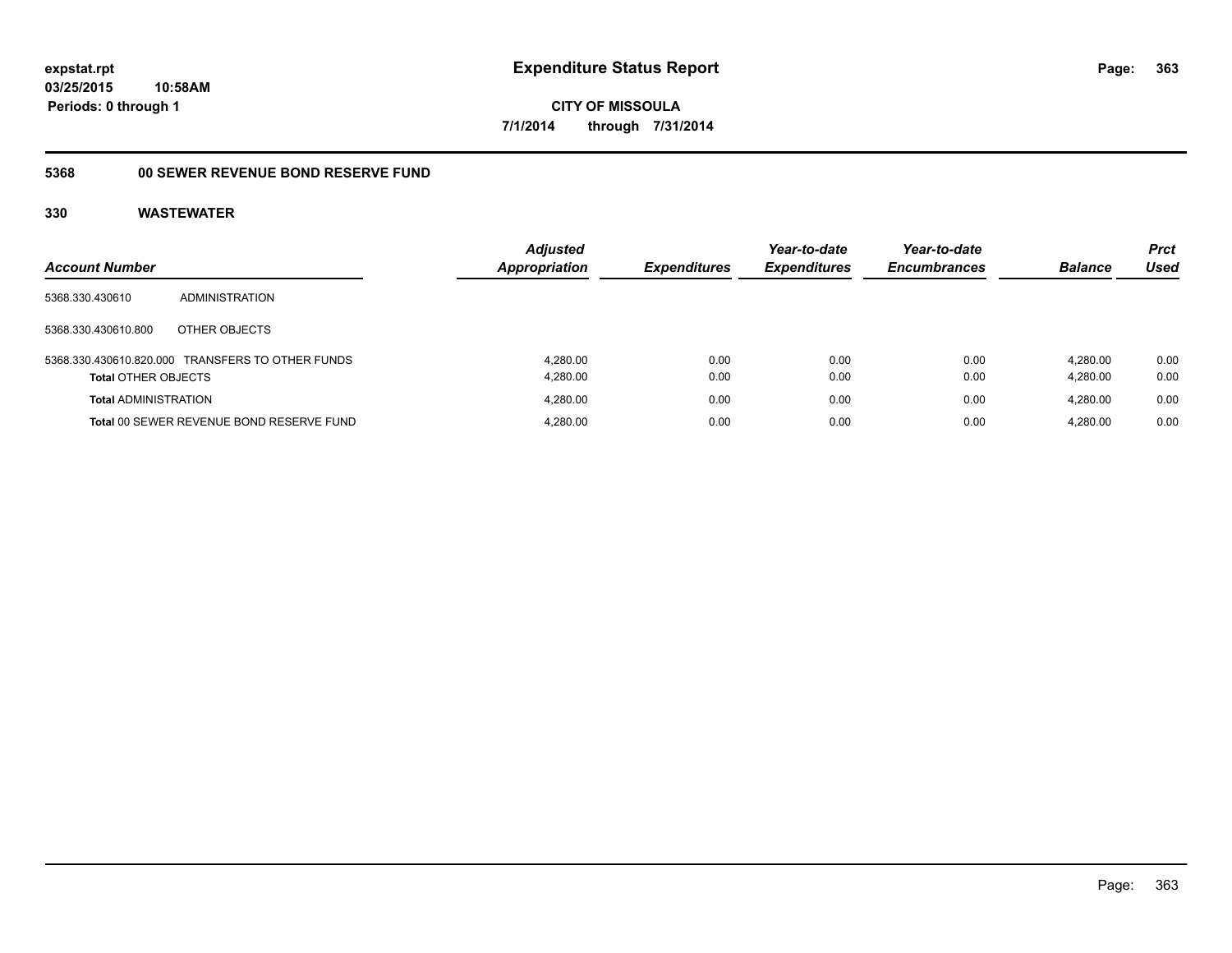#### **5369 2001 SEWER REVENUE BOND**

| <b>Account Number</b>       |                                                  | <b>Adjusted</b><br>Appropriation | <b>Expenditures</b> | Year-to-date<br><b>Expenditures</b> | Year-to-date<br><b>Encumbrances</b> | <b>Balance</b>       | <b>Prct</b><br>Used |
|-----------------------------|--------------------------------------------------|----------------------------------|---------------------|-------------------------------------|-------------------------------------|----------------------|---------------------|
| 5369.330.430610             | ADMINISTRATION                                   |                                  |                     |                                     |                                     |                      |                     |
| 5369.330.430610.800         | OTHER OBJECTS                                    |                                  |                     |                                     |                                     |                      |                     |
| <b>Total OTHER OBJECTS</b>  | 5369.330.430610.820.000 TRANSFERS TO OTHER FUNDS | 2.290.00<br>2,290.00             | 0.00<br>0.00        | 0.00<br>0.00                        | 0.00<br>0.00                        | 2.290.00<br>2,290.00 | 0.00<br>0.00        |
| <b>Total ADMINISTRATION</b> |                                                  | 2.290.00                         | 0.00                | 0.00                                | 0.00                                | 2.290.00             | 0.00                |
|                             | Total 2001 SEWER REVENUE BOND                    | 2.290.00                         | 0.00                | 0.00                                | 0.00                                | 2.290.00             | 0.00                |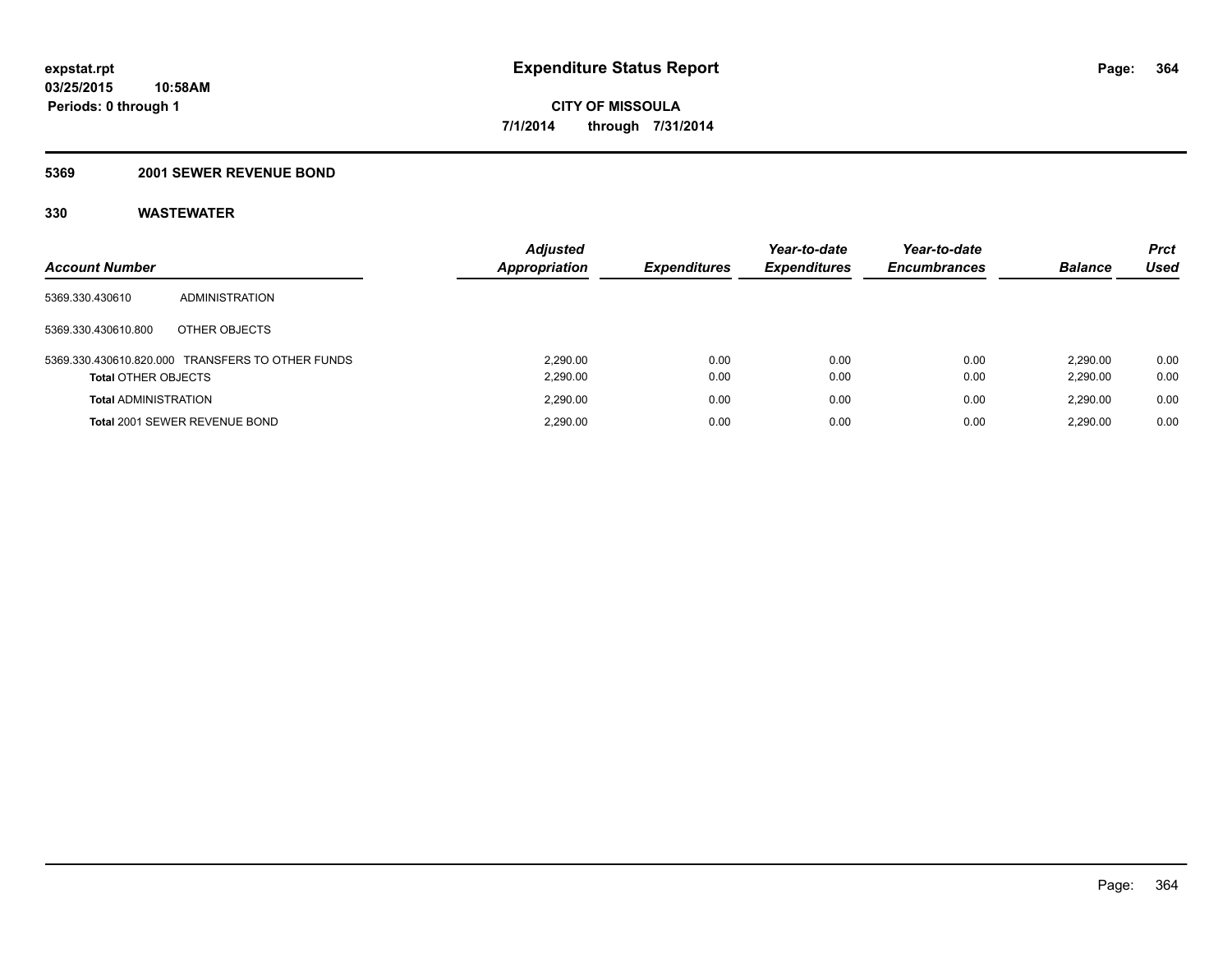## **5370 99 SEWER REVENUE BOND RESERVE FUND**

| <b>Account Number</b>       |                                                  | <b>Adjusted</b><br><b>Appropriation</b> | <b>Expenditures</b> | Year-to-date<br><b>Expenditures</b> | Year-to-date<br><b>Encumbrances</b> | <b>Balance</b>       | <b>Prct</b><br>Used |
|-----------------------------|--------------------------------------------------|-----------------------------------------|---------------------|-------------------------------------|-------------------------------------|----------------------|---------------------|
| 5370.330.430610             | <b>ADMINISTRATION</b>                            |                                         |                     |                                     |                                     |                      |                     |
| 5370.330.430610.800         | OTHER OBJECTS                                    |                                         |                     |                                     |                                     |                      |                     |
| <b>Total ADMINISTRATION</b> | 5370.330.430610.820.000 TRANSFERS TO OTHER FUNDS | 8.970.00<br>8.970.00                    | 0.00<br>0.00        | 0.00<br>0.00                        | 0.00<br>0.00                        | 8.970.00<br>8.970.00 | 0.00<br>0.00        |
|                             | Total 99 SEWER REVENUE BOND RESERVE FUND         | 8.970.00                                | 0.00                | 0.00                                | 0.00                                | 8.970.00             | 0.00                |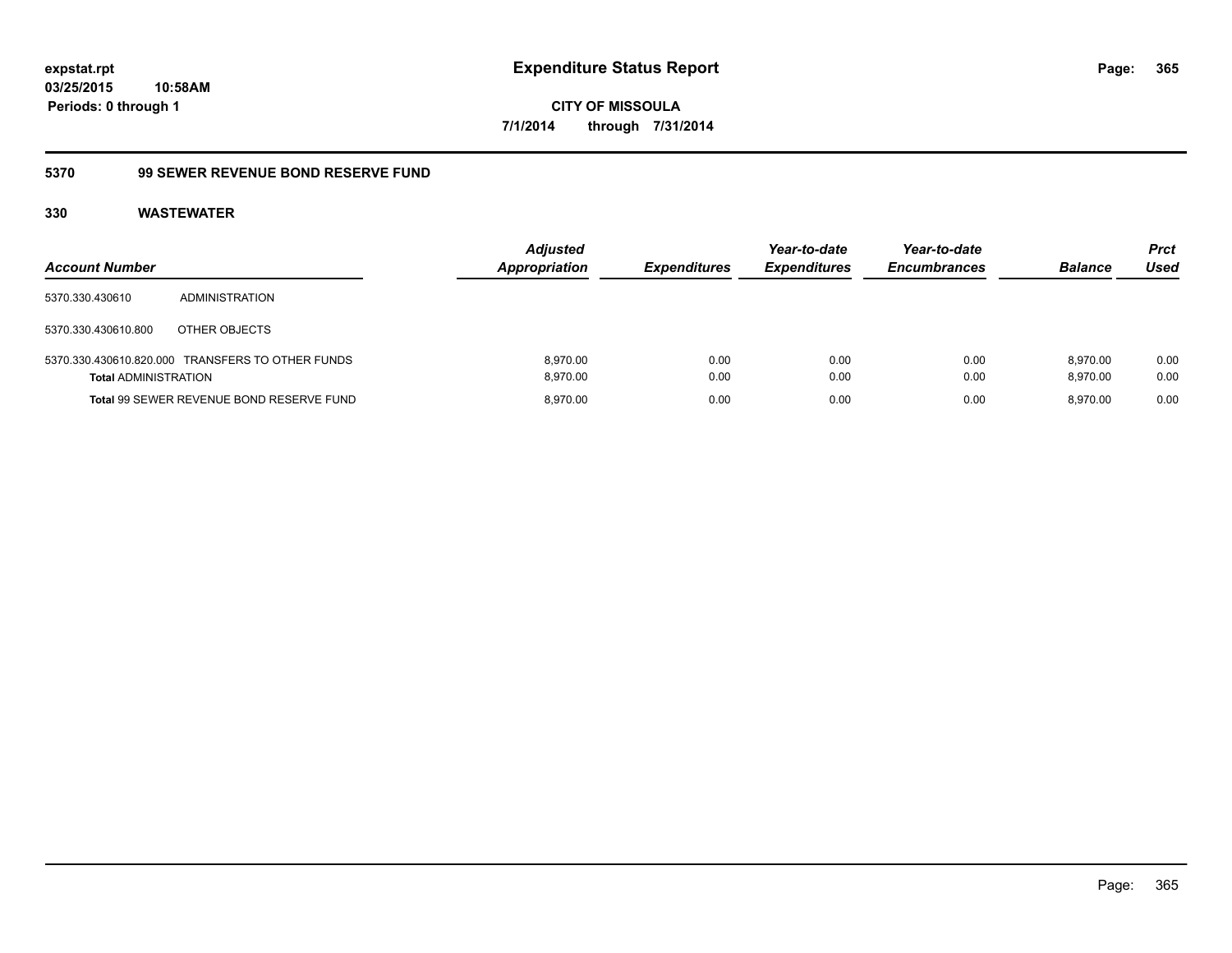#### **5371 2002 SEWER BONDS**

| <b>Account Number</b>             |                                                 | <b>Adjusted</b><br><b>Appropriation</b> | <i><b>Expenditures</b></i> | Year-to-date<br><b>Expenditures</b> | Year-to-date<br><b>Encumbrances</b> | <b>Balance</b> | <b>Prct</b><br>Used |
|-----------------------------------|-------------------------------------------------|-----------------------------------------|----------------------------|-------------------------------------|-------------------------------------|----------------|---------------------|
| 5371.330.490200                   | REVENUE BOND DEBT SERVICE                       |                                         |                            |                                     |                                     |                |                     |
| 5371.330.490200.600               | <b>DEBT SERVICE</b>                             |                                         |                            |                                     |                                     |                |                     |
| 5371.330.490200.610.000 PRINCIPAL |                                                 | 74,000.00                               | 0.00                       | 0.00                                | 0.00                                | 74.000.00      | 0.00                |
|                                   | 5371.330.490200.620.000 INTEREST / SERVICE FEES | 11.410.00                               | 0.00                       | 0.00                                | 0.00                                | 11.410.00      | 0.00                |
|                                   | <b>Total REVENUE BOND DEBT SERVICE</b>          | 85,410.00                               | 0.00                       | 0.00                                | 0.00                                | 85.410.00      | 0.00                |
| <b>Total 2002 SEWER BONDS</b>     |                                                 | 85,410.00                               | 0.00                       | 0.00                                | 0.00                                | 85.410.00      | 0.00                |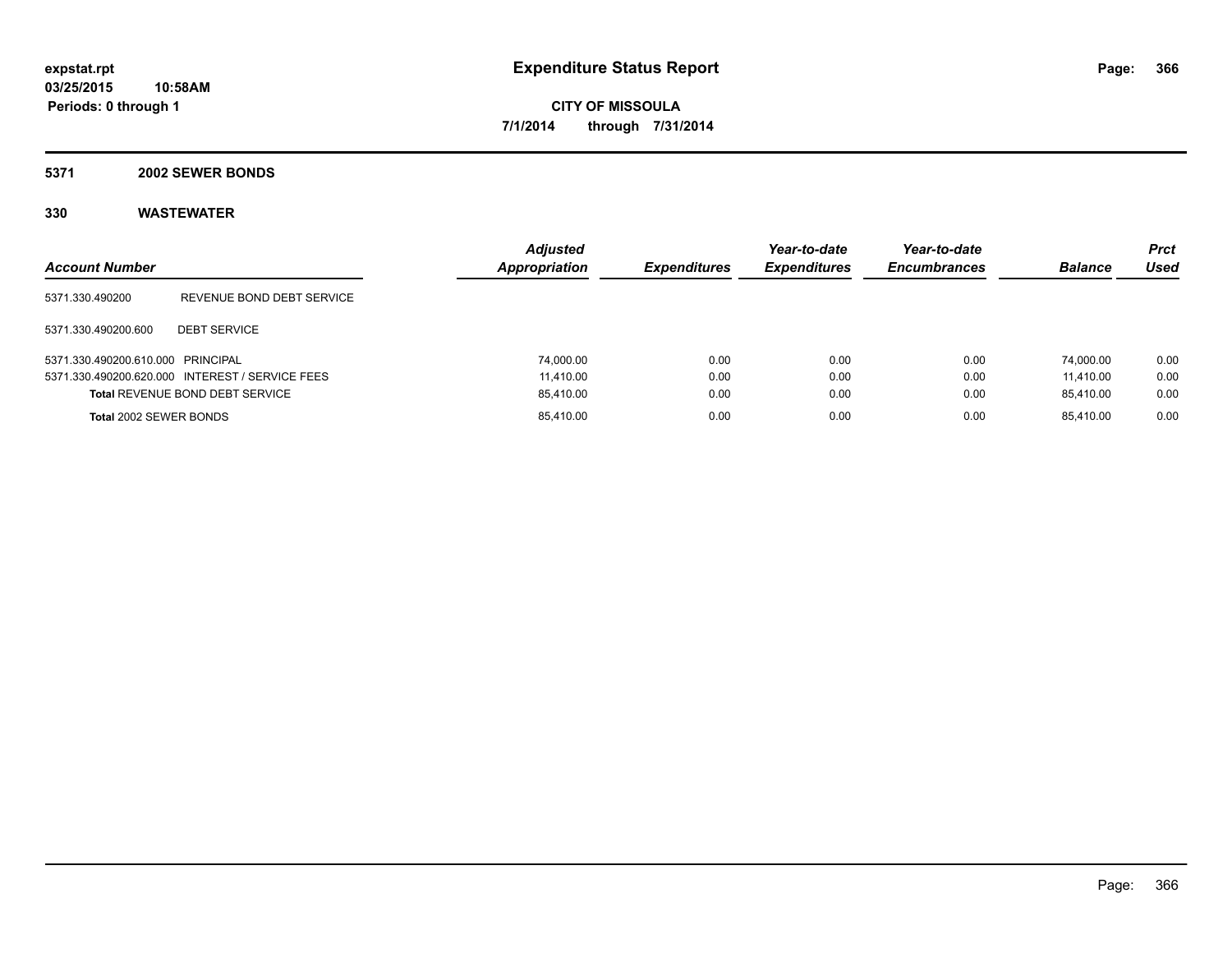#### **5372 2002 SEWER REVENUE BOND**

| <b>Account Number</b>       |                                                  | <b>Adjusted</b><br><b>Appropriation</b> | <b>Expenditures</b> | Year-to-date<br><b>Expenditures</b> | Year-to-date<br><b>Encumbrances</b> | <b>Balance</b>       | Prct<br>Used |
|-----------------------------|--------------------------------------------------|-----------------------------------------|---------------------|-------------------------------------|-------------------------------------|----------------------|--------------|
| 5372.330.430610             | ADMINISTRATION                                   |                                         |                     |                                     |                                     |                      |              |
| 5372.330.430610.800         | OTHER OBJECTS                                    |                                         |                     |                                     |                                     |                      |              |
| <b>Total ADMINISTRATION</b> | 5372.330.430610.820.000 TRANSFERS TO OTHER FUNDS | 8.840.00<br>8.840.00                    | 0.00<br>0.00        | 0.00<br>0.00                        | 0.00<br>0.00                        | 8.840.00<br>8.840.00 | 0.00<br>0.00 |
|                             | <b>Total 2002 SEWER REVENUE BOND</b>             | 8.840.00                                | 0.00                | 0.00                                | 0.00                                | 8.840.00             | 0.00         |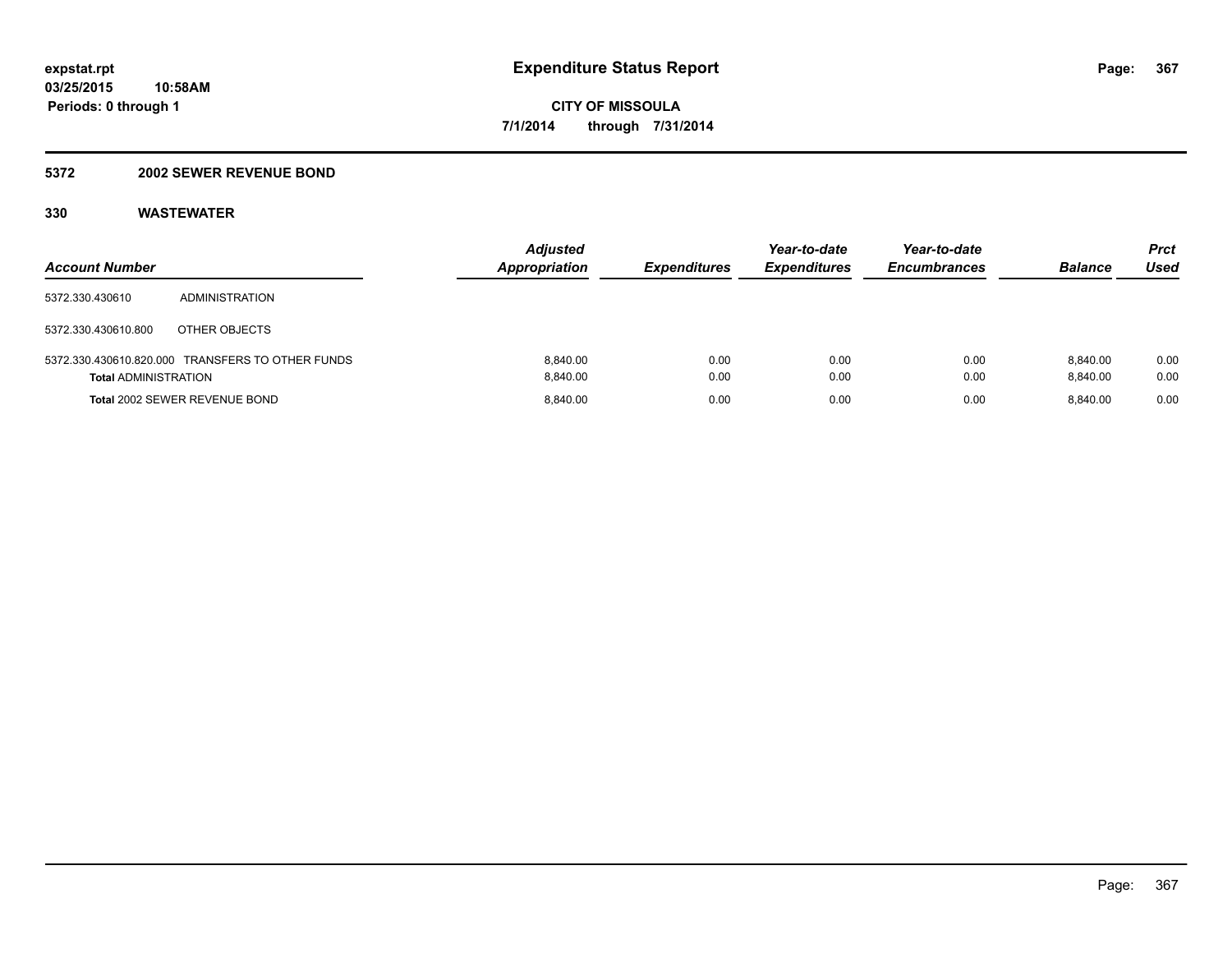#### **5373 2002 WWTP UPGRADE REVENUE BOND**

| <b>Account Number</b>             |                                                 | <b>Adjusted</b><br>Appropriation | <b>Expenditures</b> | Year-to-date<br><b>Expenditures</b> | Year-to-date<br><b>Encumbrances</b> | <b>Balance</b> | <b>Prct</b><br>Used |
|-----------------------------------|-------------------------------------------------|----------------------------------|---------------------|-------------------------------------|-------------------------------------|----------------|---------------------|
| 5373.330.490200                   | REVENUE BOND DEBT SERVICE                       |                                  |                     |                                     |                                     |                |                     |
| 5373.330.490200.600               | <b>DEBT SERVICE</b>                             |                                  |                     |                                     |                                     |                |                     |
| 5373.330.490200.610.000 PRINCIPAL |                                                 | 284.000.00                       | 0.00                | 0.00                                | 0.00                                | 284.000.00     | 0.00                |
|                                   | 5373.330.490200.620.000 INTEREST / SERVICE FEES | 47,350.00                        | 0.00                | 0.00                                | 0.00                                | 47.350.00      | 0.00                |
|                                   | <b>Total REVENUE BOND DEBT SERVICE</b>          | 331,350.00                       | 0.00                | 0.00                                | 0.00                                | 331.350.00     | 0.00                |
|                                   | Total 2002 WWTP UPGRADE REVENUE BOND            | 331,350.00                       | 0.00                | 0.00                                | 0.00                                | 331.350.00     | 0.00                |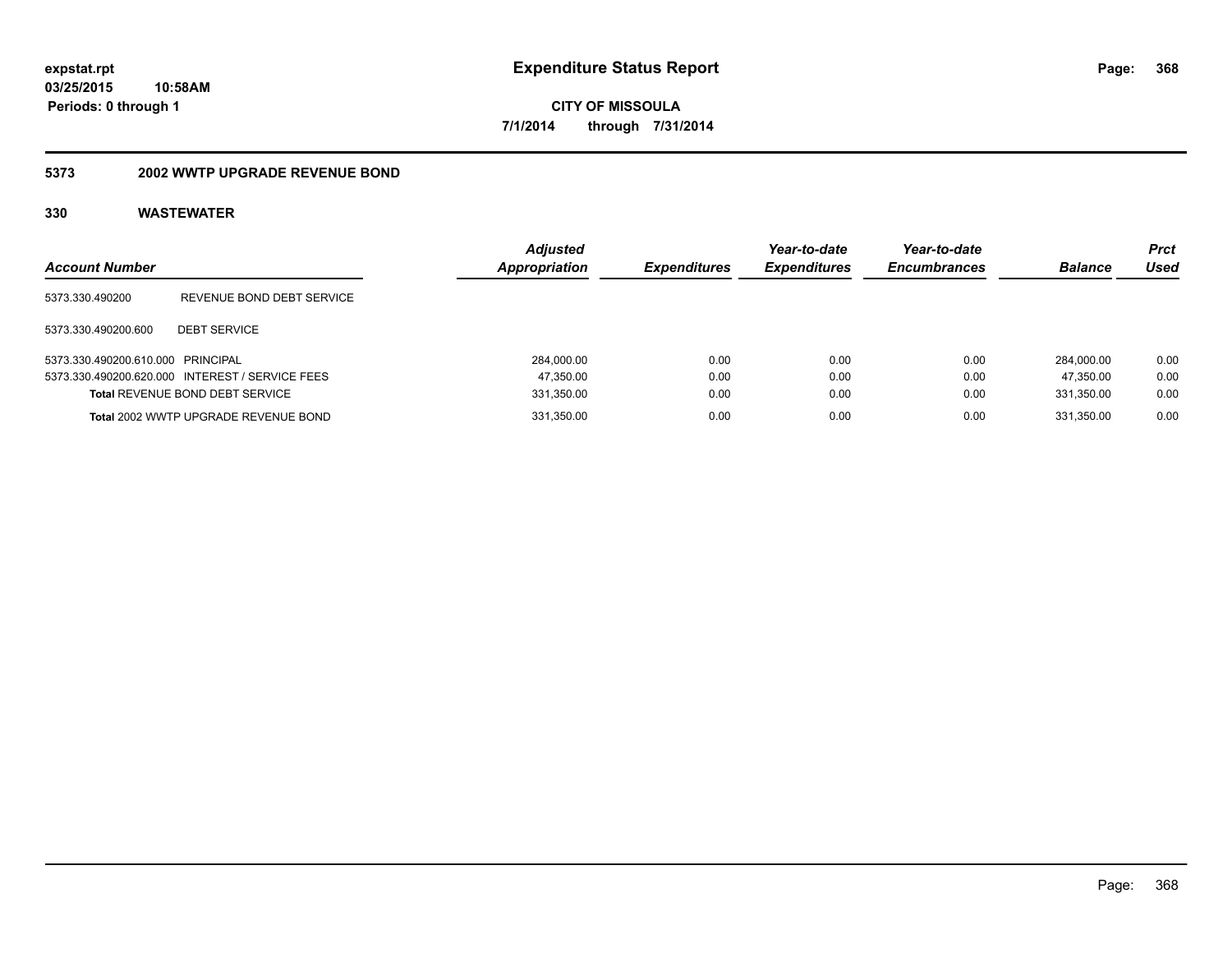#### **5374 2002 WWTP UPGRADE RESERVE**

| <b>Account Number</b>                                  |                                        | <b>Adjusted</b><br><b>Appropriation</b> | <b>Expenditures</b> | Year-to-date<br><b>Expenditures</b> | Year-to-date<br><b>Encumbrances</b> | <b>Balance</b>         | <b>Prct</b><br><b>Used</b> |
|--------------------------------------------------------|----------------------------------------|-----------------------------------------|---------------------|-------------------------------------|-------------------------------------|------------------------|----------------------------|
| 5374.330.430610                                        | <b>ADMINISTRATION</b>                  |                                         |                     |                                     |                                     |                        |                            |
| 5374.330.430610.800                                    | OTHER OBJECTS                          |                                         |                     |                                     |                                     |                        |                            |
| 5374.330.430610.820.000<br><b>Total ADMINISTRATION</b> | <b>TRANSFERS TO OTHER FUNDS</b>        | 30,132.00<br>30,132.00                  | 0.00<br>0.00        | 0.00<br>0.00                        | 0.00<br>0.00                        | 30,132.00<br>30,132.00 | 0.00<br>0.00               |
| 5374.330.490200                                        | REVENUE BOND DEBT SERVICE              |                                         |                     |                                     |                                     |                        |                            |
| 5374.330.490200.600                                    | <b>DEBT SERVICE</b>                    |                                         |                     |                                     |                                     |                        |                            |
| <b>Total DEBT SERVICE</b>                              |                                        | 0.00                                    | 0.00                | 0.00                                | 0.00                                | 0.00                   | 0.00                       |
|                                                        | <b>Total REVENUE BOND DEBT SERVICE</b> | 0.00                                    | 0.00                | 0.00                                | 0.00                                | 0.00                   | 0.00                       |
|                                                        | Total 2002 WWTP UPGRADE RESERVE        | 30,132.00                               | 0.00                | 0.00                                | 0.00                                | 30.132.00              | 0.00                       |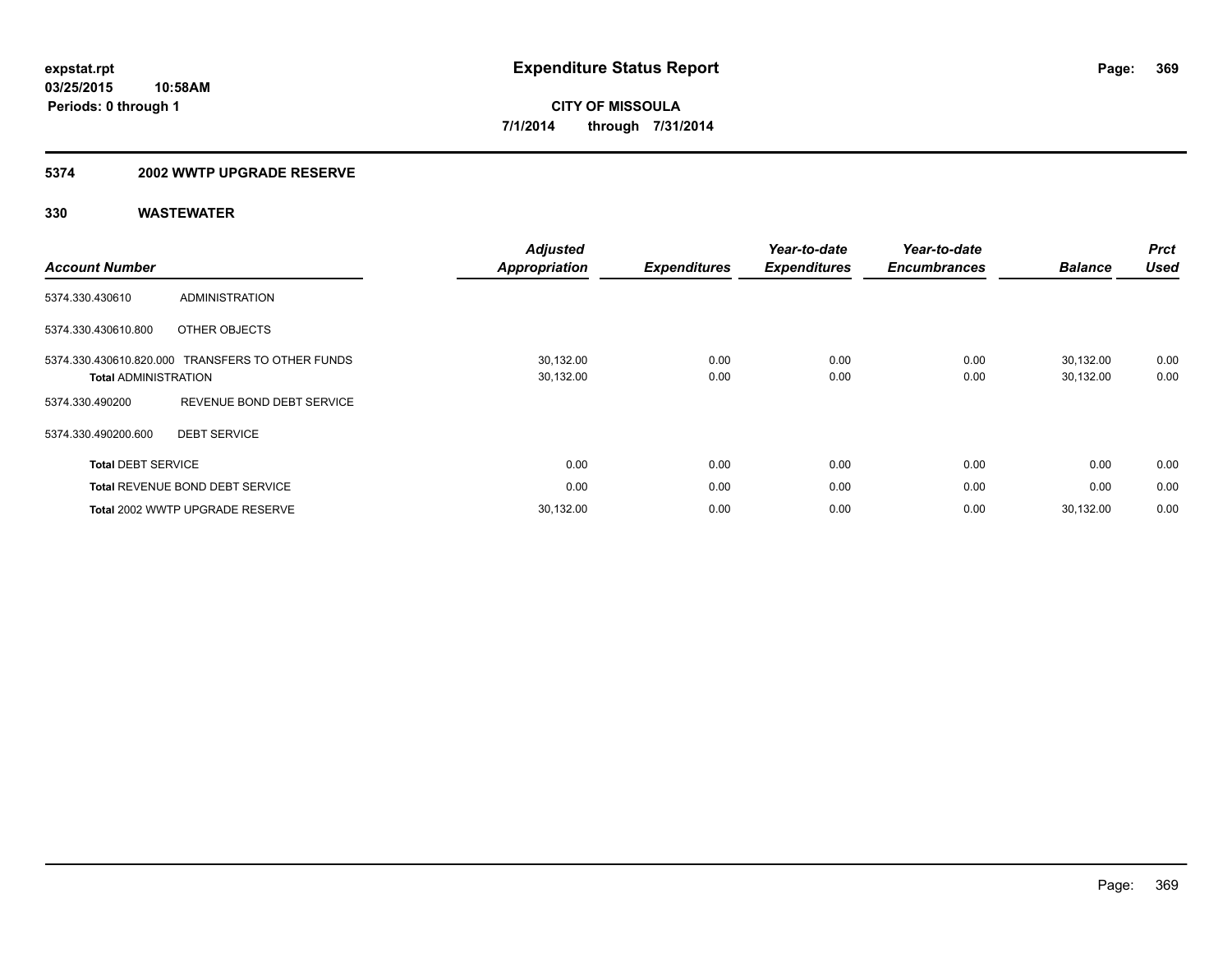### **5375 2003 WWTP SRF \$3.8M EPA DEBT**

| <b>Account Number</b>             |                                                 | <b>Adjusted</b><br>Appropriation | <b>Expenditures</b> | Year-to-date<br><b>Expenditures</b> | Year-to-date<br><b>Encumbrances</b> | <b>Balance</b> | <b>Prct</b><br>Used |
|-----------------------------------|-------------------------------------------------|----------------------------------|---------------------|-------------------------------------|-------------------------------------|----------------|---------------------|
| 5375.330.490200                   | REVENUE BOND DEBT SERVICE                       |                                  |                     |                                     |                                     |                |                     |
| 5375.330.490200.600               | <b>DEBT SERVICE</b>                             |                                  |                     |                                     |                                     |                |                     |
| 5375.330.490200.610.000 PRINCIPAL |                                                 | 206.000.00                       | 0.00                | 0.00                                | 0.00                                | 206.000.00     | 0.00                |
|                                   | 5375.330.490200.620.000 INTEREST / SERVICE FEES | 44.595.00                        | 0.00                | 0.00                                | 0.00                                | 44.595.00      | 0.00                |
|                                   | <b>Total REVENUE BOND DEBT SERVICE</b>          | 250,595.00                       | 0.00                | 0.00                                | 0.00                                | 250.595.00     | 0.00                |
|                                   | Total 2003 WWTP SRF \$3.8M EPA DEBT             | 250.595.00                       | 0.00                | 0.00                                | 0.00                                | 250.595.00     | 0.00                |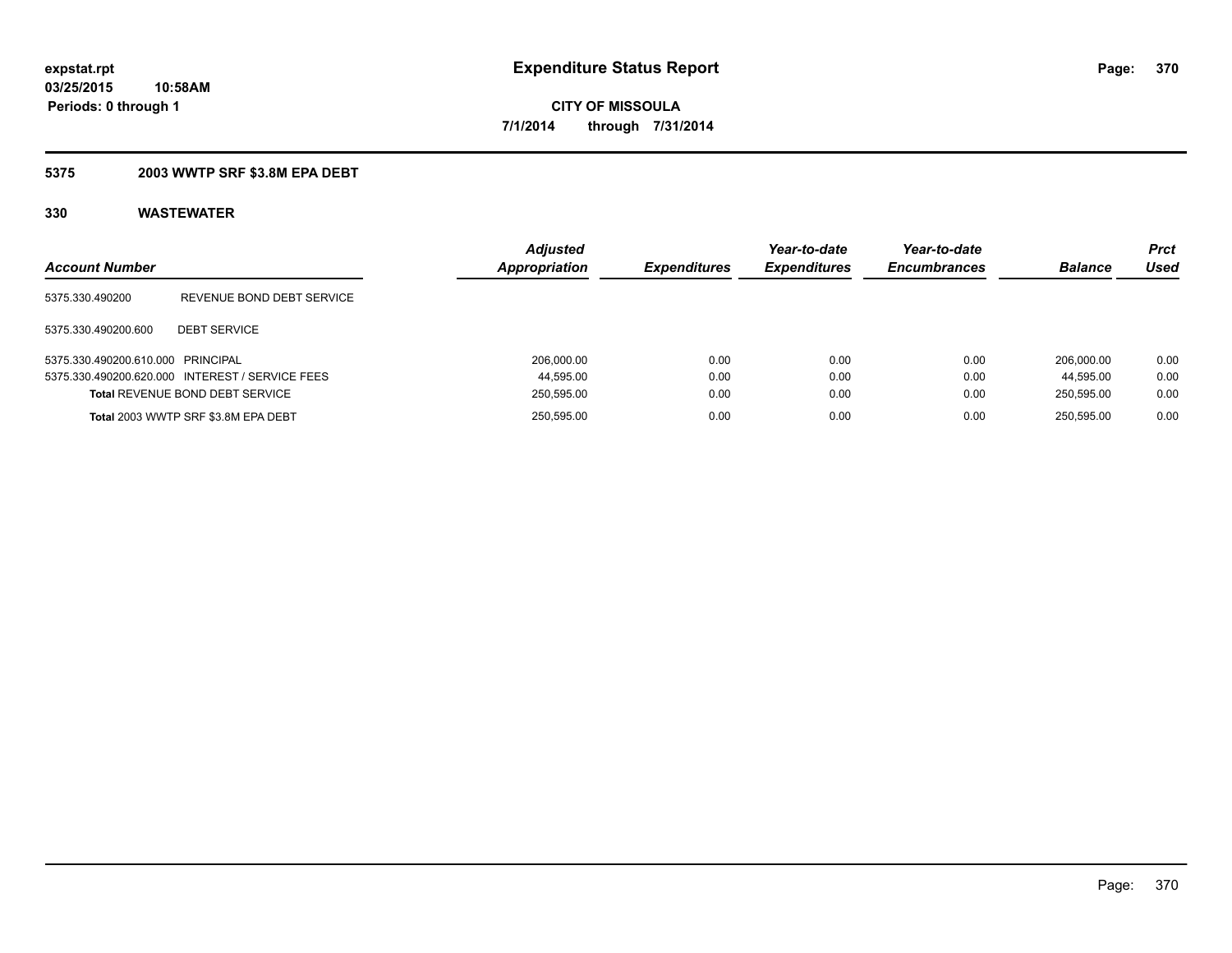### **5376 2003 WWTP SRF \$3.8M EPA RESERVE**

| <b>Account Number</b>       |                                                  | <b>Adjusted</b><br><b>Appropriation</b> | <b>Expenditures</b> | Year-to-date<br><b>Expenditures</b> | Year-to-date<br><b>Encumbrances</b> | <b>Balance</b>         | Prct<br>Used |
|-----------------------------|--------------------------------------------------|-----------------------------------------|---------------------|-------------------------------------|-------------------------------------|------------------------|--------------|
| 5376.330.430610             | ADMINISTRATION                                   |                                         |                     |                                     |                                     |                        |              |
| 5376.330.430610.800         | OTHER OBJECTS                                    |                                         |                     |                                     |                                     |                        |              |
| <b>Total ADMINISTRATION</b> | 5376.330.430610.820.000 TRANSFERS TO OTHER FUNDS | 21,190.00<br>21,190.00                  | 0.00<br>0.00        | 0.00<br>0.00                        | 0.00<br>0.00                        | 21.190.00<br>21.190.00 | 0.00<br>0.00 |
|                             | Total 2003 WWTP SRF \$3.8M EPA RESERVE           | 21,190.00                               | 0.00                | 0.00                                | 0.00                                | 21.190.00              | 0.00         |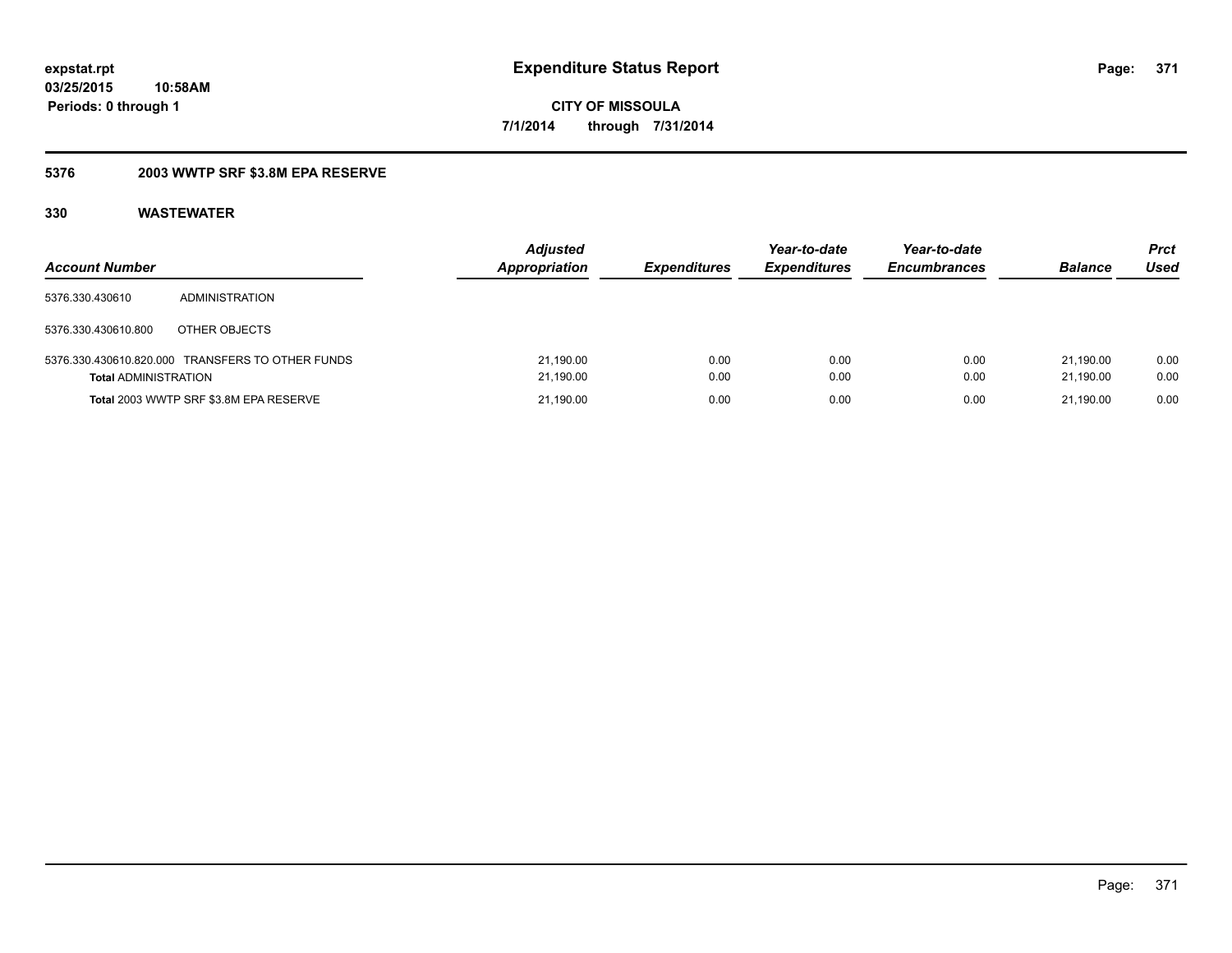## **5377 2004 WWTP \$3.023 LOAN DEBT SERVICE**

| <b>Account Number</b>             |                                                 | <b>Adjusted</b><br>Appropriation | <b>Expenditures</b> | Year-to-date<br><b>Expenditures</b> | Year-to-date<br><b>Encumbrances</b> | <b>Balance</b> | Prct<br>Used |
|-----------------------------------|-------------------------------------------------|----------------------------------|---------------------|-------------------------------------|-------------------------------------|----------------|--------------|
| 5377.330.490200                   | REVENUE BOND DEBT SERVICE                       |                                  |                     |                                     |                                     |                |              |
| 5377.330.490200.600               | <b>DEBT SERVICE</b>                             |                                  |                     |                                     |                                     |                |              |
| 5377.330.490200.610.000 PRINCIPAL |                                                 | 197,000.00                       | 0.00                | 0.00                                | 0.00                                | 197.000.00     | 0.00         |
|                                   | 5377.330.490200.620.000 INTEREST / SERVICE FEES | 45.473.00                        | 0.00                | 0.00                                | 0.00                                | 45.473.00      | 0.00         |
|                                   | Total REVENUE BOND DEBT SERVICE                 | 242,473.00                       | 0.00                | 0.00                                | 0.00                                | 242,473.00     | 0.00         |
|                                   | Total 2004 WWTP \$3.023 LOAN DEBT SERVICE       | 242.473.00                       | 0.00                | 0.00                                | 0.00                                | 242.473.00     | 0.00         |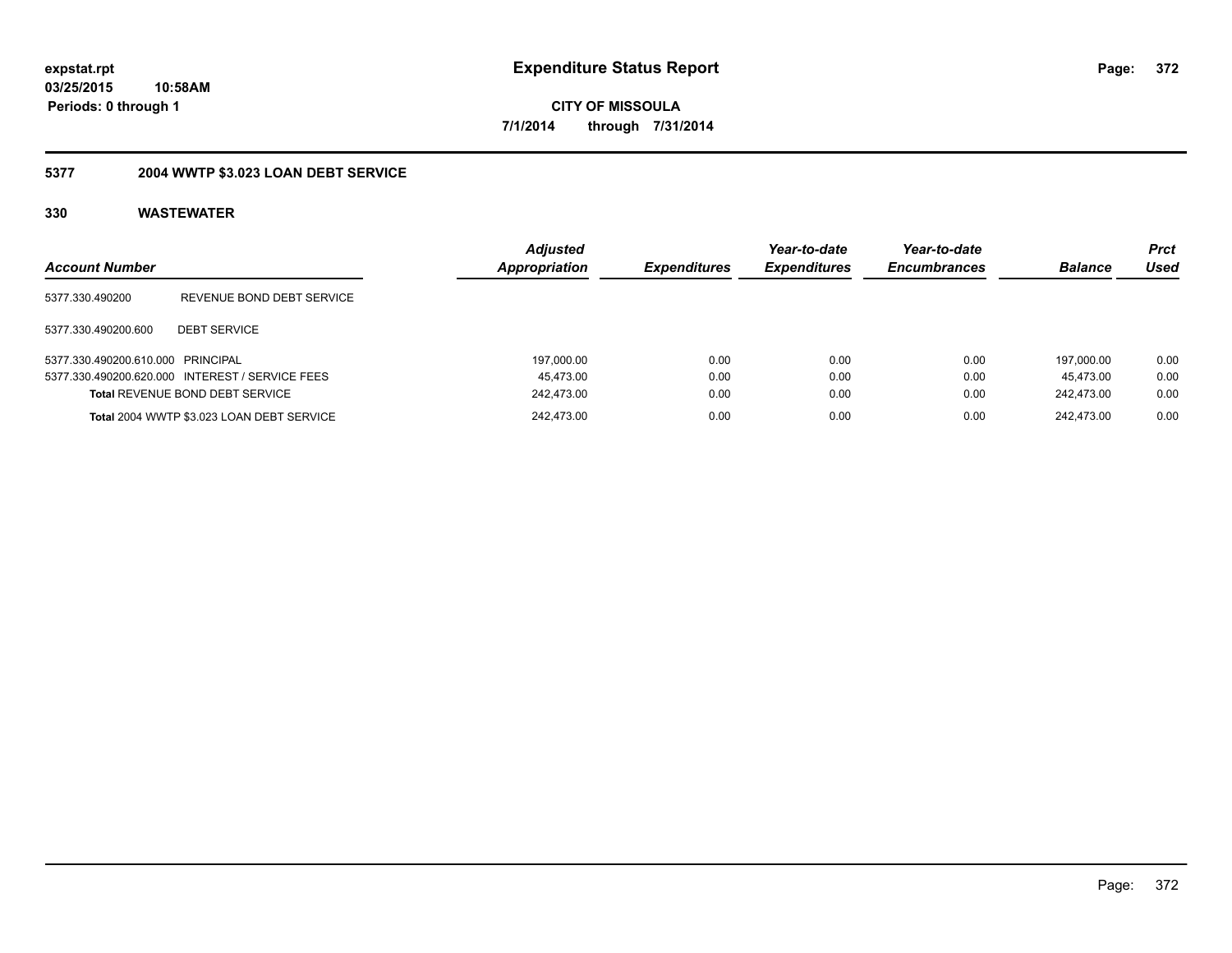### **5378 2004 WWTP \$3.023 LOAN RESERVE**

| <b>Account Number</b>       |                                                  | <b>Adjusted</b><br><b>Appropriation</b> | <b>Expenditures</b> | Year-to-date<br><b>Expenditures</b> | Year-to-date<br><b>Encumbrances</b> | <b>Balance</b>         | <b>Prct</b><br><b>Used</b> |
|-----------------------------|--------------------------------------------------|-----------------------------------------|---------------------|-------------------------------------|-------------------------------------|------------------------|----------------------------|
| 5378.330.430610             | <b>ADMINISTRATION</b>                            |                                         |                     |                                     |                                     |                        |                            |
| 5378.330.430610.800         | OTHER OBJECTS                                    |                                         |                     |                                     |                                     |                        |                            |
| <b>Total ADMINISTRATION</b> | 5378.330.430610.820.000 TRANSFERS TO OTHER FUNDS | 21,200.00<br>21,200.00                  | 0.00<br>0.00        | 0.00<br>0.00                        | 0.00<br>0.00                        | 21.200.00<br>21,200.00 | 0.00<br>0.00               |
| 5378.330.490200             | REVENUE BOND DEBT SERVICE                        |                                         |                     |                                     |                                     |                        |                            |
| 5378.330.490200.600         | <b>DEBT SERVICE</b>                              |                                         |                     |                                     |                                     |                        |                            |
|                             | <b>Total REVENUE BOND DEBT SERVICE</b>           | 0.00                                    | 0.00                | 0.00                                | 0.00                                | 0.00                   | 0.00                       |
|                             | Total 2004 WWTP \$3.023 LOAN RESERVE             | 21,200.00                               | 0.00                | 0.00                                | 0.00                                | 21,200.00              | 0.00                       |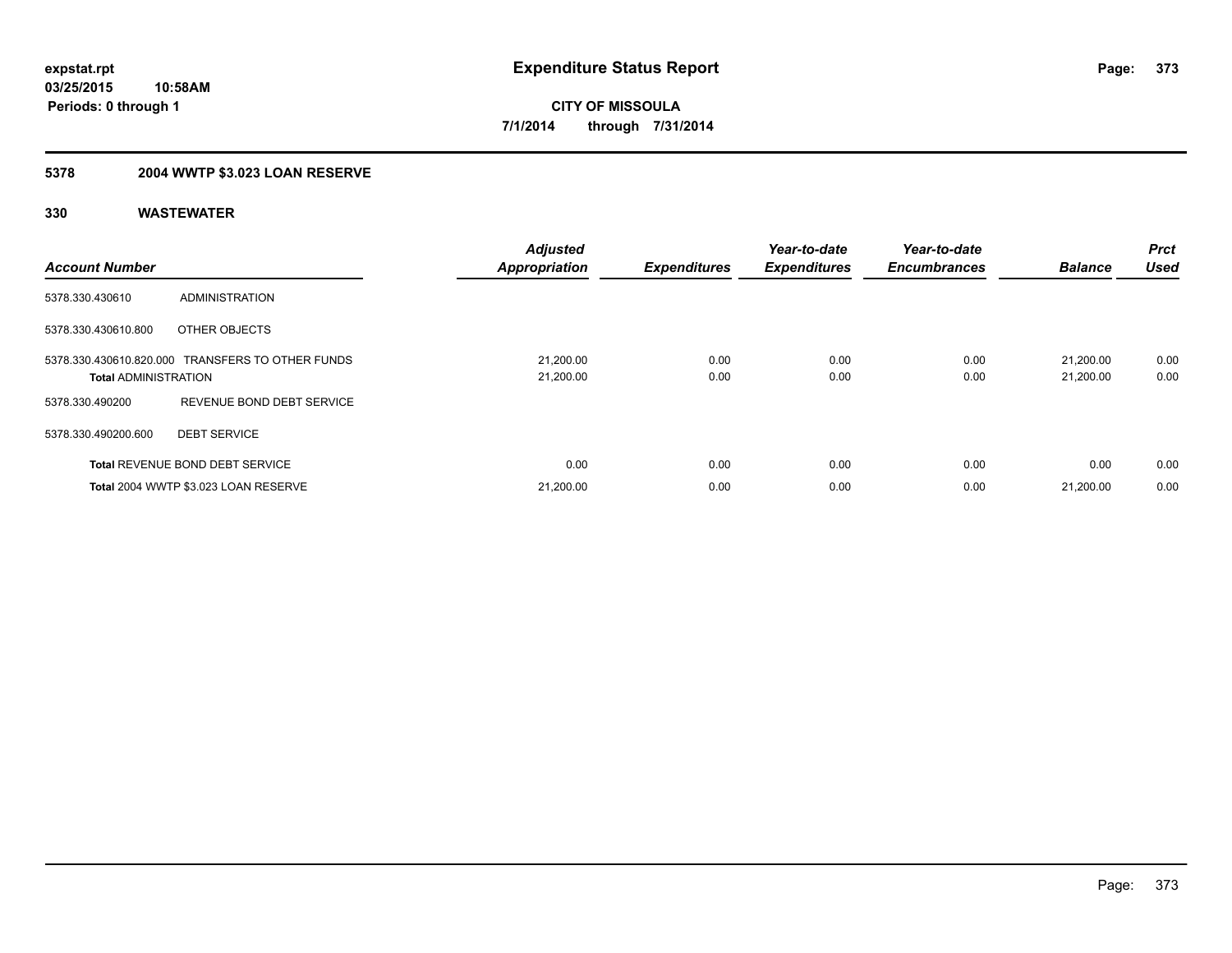### **5379 2005 BRICH/BRDY/LIN/GIL SRF DEBT**

| <b>Account Number</b>             |                                                 | <b>Adjusted</b><br><b>Appropriation</b> | <b>Expenditures</b> | Year-to-date<br><b>Expenditures</b> | Year-to-date<br><b>Encumbrances</b> | <b>Balance</b> | <b>Prct</b><br><b>Used</b> |
|-----------------------------------|-------------------------------------------------|-----------------------------------------|---------------------|-------------------------------------|-------------------------------------|----------------|----------------------------|
| 5379.330.430610                   | <b>ADMINISTRATION</b>                           |                                         |                     |                                     |                                     |                |                            |
| 5379.330.430610.800               | OTHER OBJECTS                                   |                                         |                     |                                     |                                     |                |                            |
| <b>Total ADMINISTRATION</b>       |                                                 | 0.00                                    | 0.00                | 0.00                                | 0.00                                | 0.00           | 0.00                       |
| 5379.330.490200                   | REVENUE BOND DEBT SERVICE                       |                                         |                     |                                     |                                     |                |                            |
| 5379.330.490200.600               | <b>DEBT SERVICE</b>                             |                                         |                     |                                     |                                     |                |                            |
| 5379.330.490200.610.000 PRINCIPAL |                                                 | 86,000.00                               | 0.00                | 0.00                                | 0.00                                | 86,000.00      | 0.00                       |
|                                   | 5379.330.490200.620.000 INTEREST / SERVICE FEES | 23,389.00                               | 0.00                | 0.00                                | 0.00                                | 23,389.00      | 0.00                       |
|                                   | <b>Total REVENUE BOND DEBT SERVICE</b>          | 109,389.00                              | 0.00                | 0.00                                | 0.00                                | 109,389.00     | 0.00                       |
|                                   | Total 2005 BRICH/BRDY/LIN/GIL SRF DEBT          | 109,389.00                              | 0.00                | 0.00                                | 0.00                                | 109,389.00     | 0.00                       |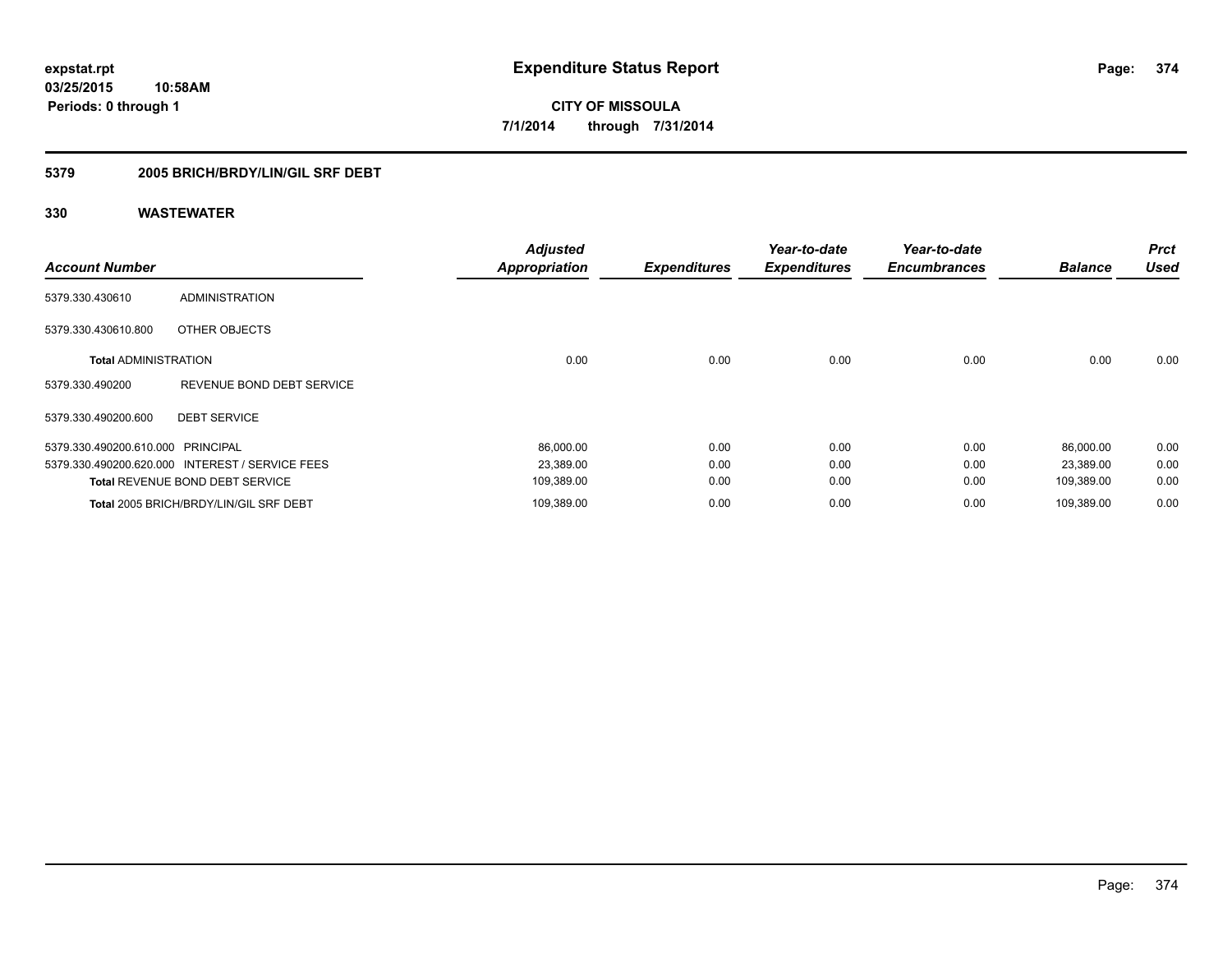### **5380 BRDWY/BIRCH/GILBERT/LINCOLNWOOD**

| <b>Account Number</b>       |                                                  | <b>Adjusted</b><br><b>Appropriation</b> | <b>Expenditures</b> | Year-to-date<br><b>Expenditures</b> | Year-to-date<br><b>Encumbrances</b> | <b>Balance</b>         | <b>Prct</b><br><b>Used</b> |
|-----------------------------|--------------------------------------------------|-----------------------------------------|---------------------|-------------------------------------|-------------------------------------|------------------------|----------------------------|
| 5380.330.430610             | <b>ADMINISTRATION</b>                            |                                         |                     |                                     |                                     |                        |                            |
| 5380.330.430610.800         | OTHER OBJECTS                                    |                                         |                     |                                     |                                     |                        |                            |
| <b>Total ADMINISTRATION</b> | 5380.330.430610.820.000 TRANSFERS TO OTHER FUNDS | 10,840.00<br>10,840.00                  | 0.00<br>0.00        | 0.00<br>0.00                        | 0.00<br>0.00                        | 10.840.00<br>10,840.00 | 0.00<br>0.00               |
| 5380.330.490200             | REVENUE BOND DEBT SERVICE                        |                                         |                     |                                     |                                     |                        |                            |
| 5380.330.490200.600         | <b>DEBT SERVICE</b>                              |                                         |                     |                                     |                                     |                        |                            |
|                             | <b>Total REVENUE BOND DEBT SERVICE</b>           | 0.00                                    | 0.00                | 0.00                                | 0.00                                | 0.00                   | 0.00                       |
|                             | Total BRDWY/BIRCH/GILBERT/LINCOLNWOOD            | 10.840.00                               | 0.00                | 0.00                                | 0.00                                | 10.840.00              | 0.00                       |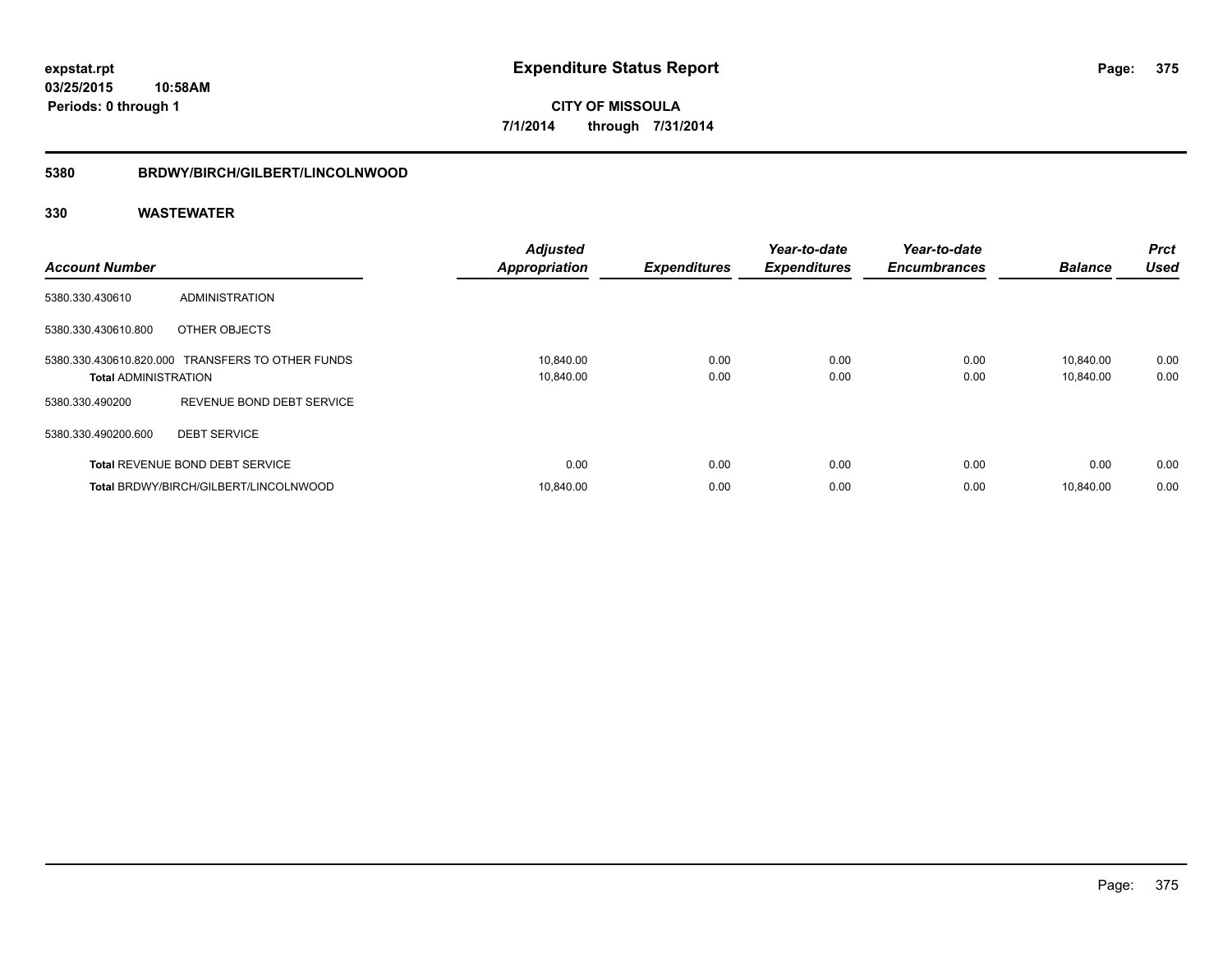### **5381 LINCOLNWOOD PH2 DEBT SERVICE**

| <b>Account Number</b>       |                                        | <b>Adjusted</b><br>Appropriation | <b>Expenditures</b> | Year-to-date<br><b>Expenditures</b> | Year-to-date<br><b>Encumbrances</b> | <b>Balance</b> | <b>Prct</b><br><b>Used</b> |
|-----------------------------|----------------------------------------|----------------------------------|---------------------|-------------------------------------|-------------------------------------|----------------|----------------------------|
| 5381.330.430610             | ADMINISTRATION                         |                                  |                     |                                     |                                     |                |                            |
| 5381.330.430610.800         | OTHER OBJECTS                          |                                  |                     |                                     |                                     |                |                            |
| <b>Total ADMINISTRATION</b> |                                        | 0.00                             | 0.00                | 0.00                                | 0.00                                | 0.00           | 0.00                       |
| 5381.330.490200             | REVENUE BOND DEBT SERVICE              |                                  |                     |                                     |                                     |                |                            |
| 5381.330.490200.600         | <b>DEBT SERVICE</b>                    |                                  |                     |                                     |                                     |                |                            |
|                             | <b>Total REVENUE BOND DEBT SERVICE</b> | 0.00                             | 0.00                | 0.00                                | 0.00                                | 0.00           | 0.00                       |
|                             | Total LINCOLNWOOD PH2 DEBT SERVICE     | 0.00                             | 0.00                | 0.00                                | 0.00                                | 0.00           | 0.00                       |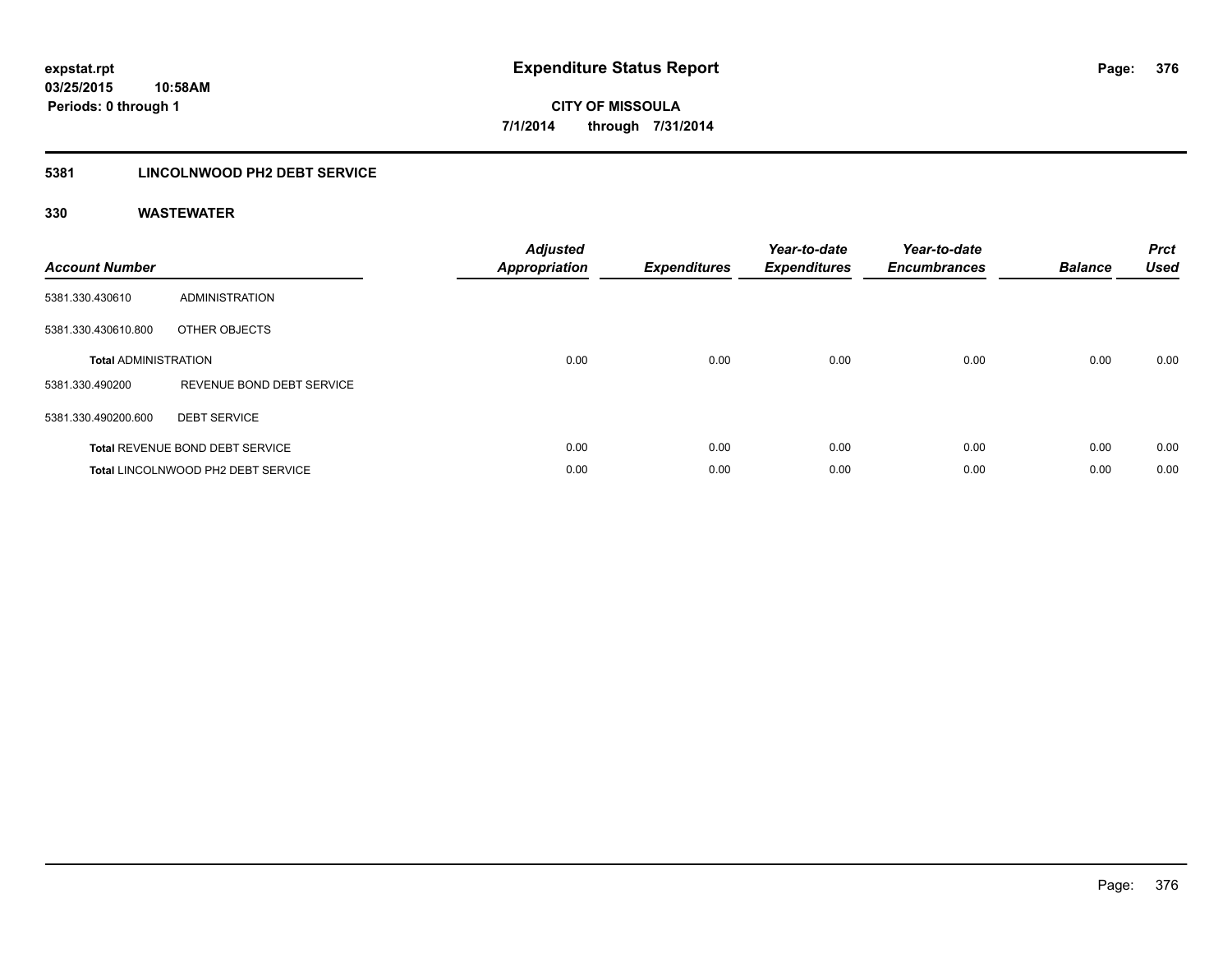### **5382 LINCOLNWOOD PH2 RESERVE FUND**

| <b>Account Number</b>       |                                                  | <b>Adjusted</b><br><b>Appropriation</b> | <b>Expenditures</b> | Year-to-date<br><b>Expenditures</b> | Year-to-date<br><b>Encumbrances</b> | <b>Balance</b>         | Prct<br><b>Used</b> |
|-----------------------------|--------------------------------------------------|-----------------------------------------|---------------------|-------------------------------------|-------------------------------------|------------------------|---------------------|
| 5382.330.430610             | <b>ADMINISTRATION</b>                            |                                         |                     |                                     |                                     |                        |                     |
| 5382.330.430610.800         | OTHER OBJECTS                                    |                                         |                     |                                     |                                     |                        |                     |
| <b>Total ADMINISTRATION</b> | 5382.330.430610.820.000 TRANSFERS TO OTHER FUNDS | 21,850.00<br>21,850.00                  | 0.00<br>0.00        | 0.00<br>0.00                        | 0.00<br>0.00                        | 21,850.00<br>21,850.00 | 0.00<br>0.00        |
| 5382.330.490200             | REVENUE BOND DEBT SERVICE                        |                                         |                     |                                     |                                     |                        |                     |
| 5382.330.490200.600         | <b>DEBT SERVICE</b>                              |                                         |                     |                                     |                                     |                        |                     |
|                             | <b>Total REVENUE BOND DEBT SERVICE</b>           | 0.00                                    | 0.00                | 0.00                                | 0.00                                | 0.00                   | 0.00                |
|                             | <b>Total LINCOLNWOOD PH2 RESERVE FUND</b>        | 21,850.00                               | 0.00                | 0.00                                | 0.00                                | 21,850.00              | 0.00                |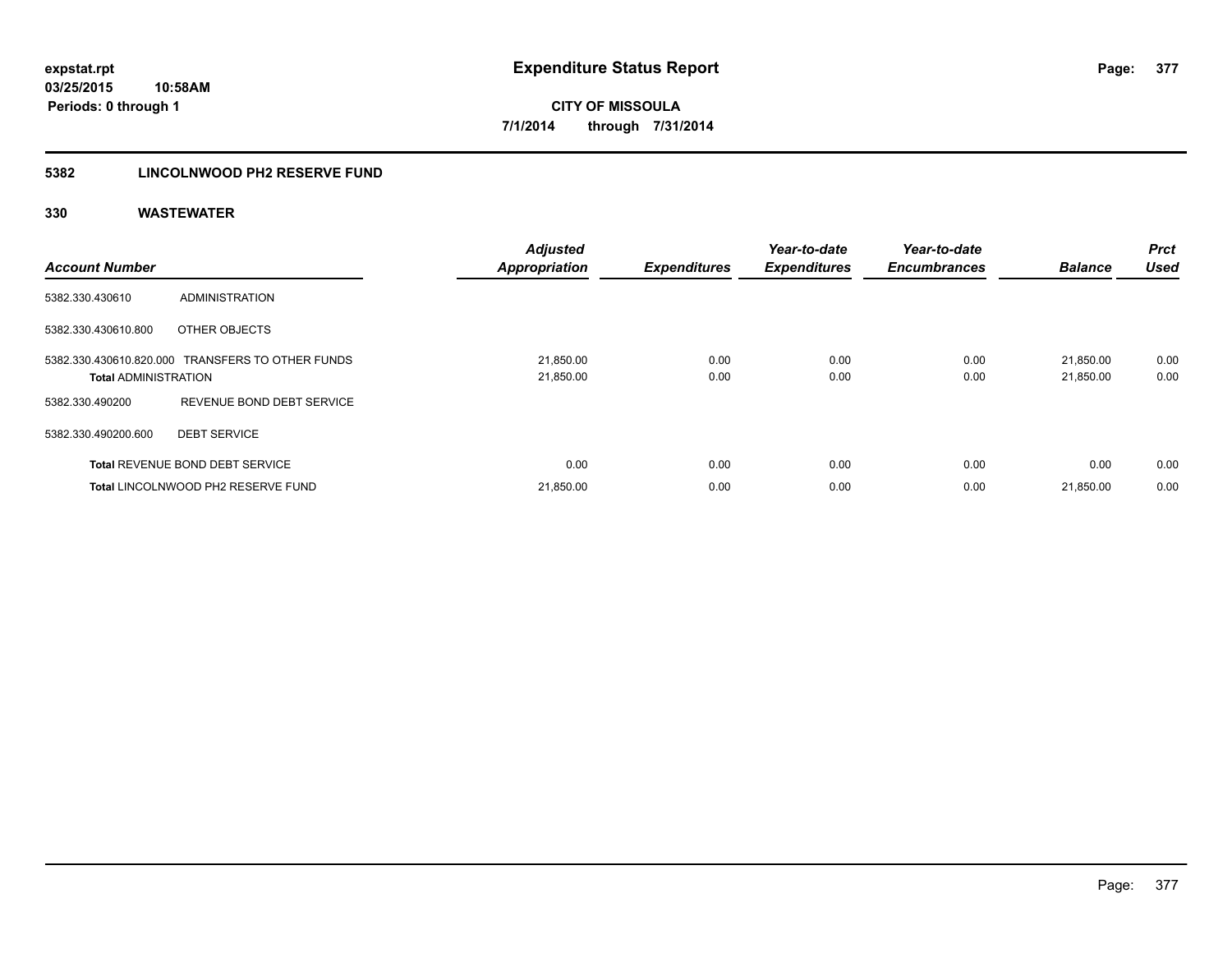## **03/25/2015 10:58AM Periods: 0 through 1**

**CITY OF MISSOULA 7/1/2014 through 7/31/2014**

### **5383 FY09 RATTLESNAKE SEWER DEBT SVS**

| <b>Account Number</b>       |                           | <b>Adjusted</b><br>Appropriation | <b>Expenditures</b> | Year-to-date<br><b>Expenditures</b> | Year-to-date<br><b>Encumbrances</b> | <b>Balance</b> | <b>Prct</b><br><b>Used</b> |
|-----------------------------|---------------------------|----------------------------------|---------------------|-------------------------------------|-------------------------------------|----------------|----------------------------|
| 5383.330.430610             | ADMINISTRATION            |                                  |                     |                                     |                                     |                |                            |
| 5383.330.430610.800         | OTHER OBJECTS             |                                  |                     |                                     |                                     |                |                            |
| <b>Total ADMINISTRATION</b> |                           | 0.00                             | 0.00                | 0.00                                | 0.00                                | 0.00           | 0.00                       |
| 5383.330.490200             | REVENUE BOND DEBT SERVICE |                                  |                     |                                     |                                     |                |                            |
| 5383.330.490200.600         | <b>DEBT SERVICE</b>       |                                  |                     |                                     |                                     |                |                            |
| <b>Total DEBT SERVICE</b>   |                           | 0.00                             | 0.00                | 0.00                                | 0.00                                | 0.00           | 0.00                       |
| <b>Total WASTEWATER</b>     |                           | 0.00                             | 0.00                | 0.00                                | 0.00                                | 0.00           | 0.00                       |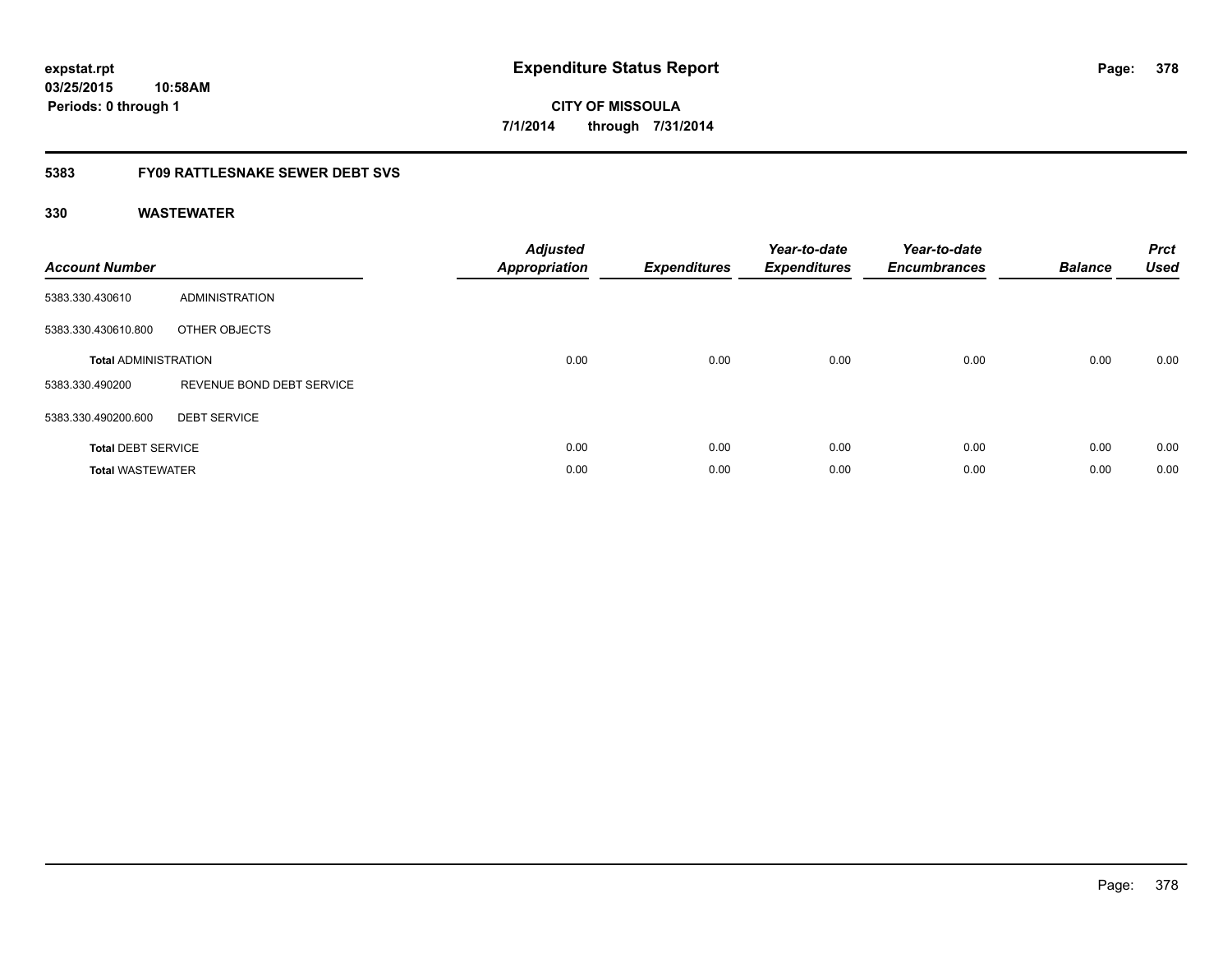## **03/25/2015 10:58AM Periods: 0 through 1**

**CITY OF MISSOULA 7/1/2014 through 7/31/2014**

### **5383 FY09 RATTLESNAKE SEWER DEBT SVS**

### **550 SID 544 PROJECT**

| <b>Account Number</b>             |                                                 | <b>Adjusted</b><br><b>Appropriation</b> | <b>Expenditures</b> | Year-to-date<br><b>Expenditures</b> | Year-to-date<br><b>Encumbrances</b> | <b>Balance</b> | <b>Prct</b><br>Used |
|-----------------------------------|-------------------------------------------------|-----------------------------------------|---------------------|-------------------------------------|-------------------------------------|----------------|---------------------|
| 5383.550.490200                   | REVENUE BOND DEBT SERVICE                       |                                         |                     |                                     |                                     |                |                     |
| 5383.550.490200.600               | <b>DEBT SERVICE</b>                             |                                         |                     |                                     |                                     |                |                     |
| 5383.550.490200.610.000 PRINCIPAL |                                                 | 20,000.00                               | 0.00                | 0.00                                | 0.00                                | 20.000.00      | 0.00                |
|                                   | 5383.550.490200.620.000 INTEREST / SERVICE FEES | 11,550.00                               | 0.00                | 0.00                                | 0.00                                | 11.550.00      | 0.00                |
| <b>Total DEBT SERVICE</b>         |                                                 | 31,550.00                               | 0.00                | 0.00                                | 0.00                                | 31.550.00      | 0.00                |
|                                   | <b>Total FY09 RATTLESNAKE SEWER DEBT SVS</b>    | 31,550.00                               | 0.00                | 0.00                                | 0.00                                | 31.550.00      | 0.00                |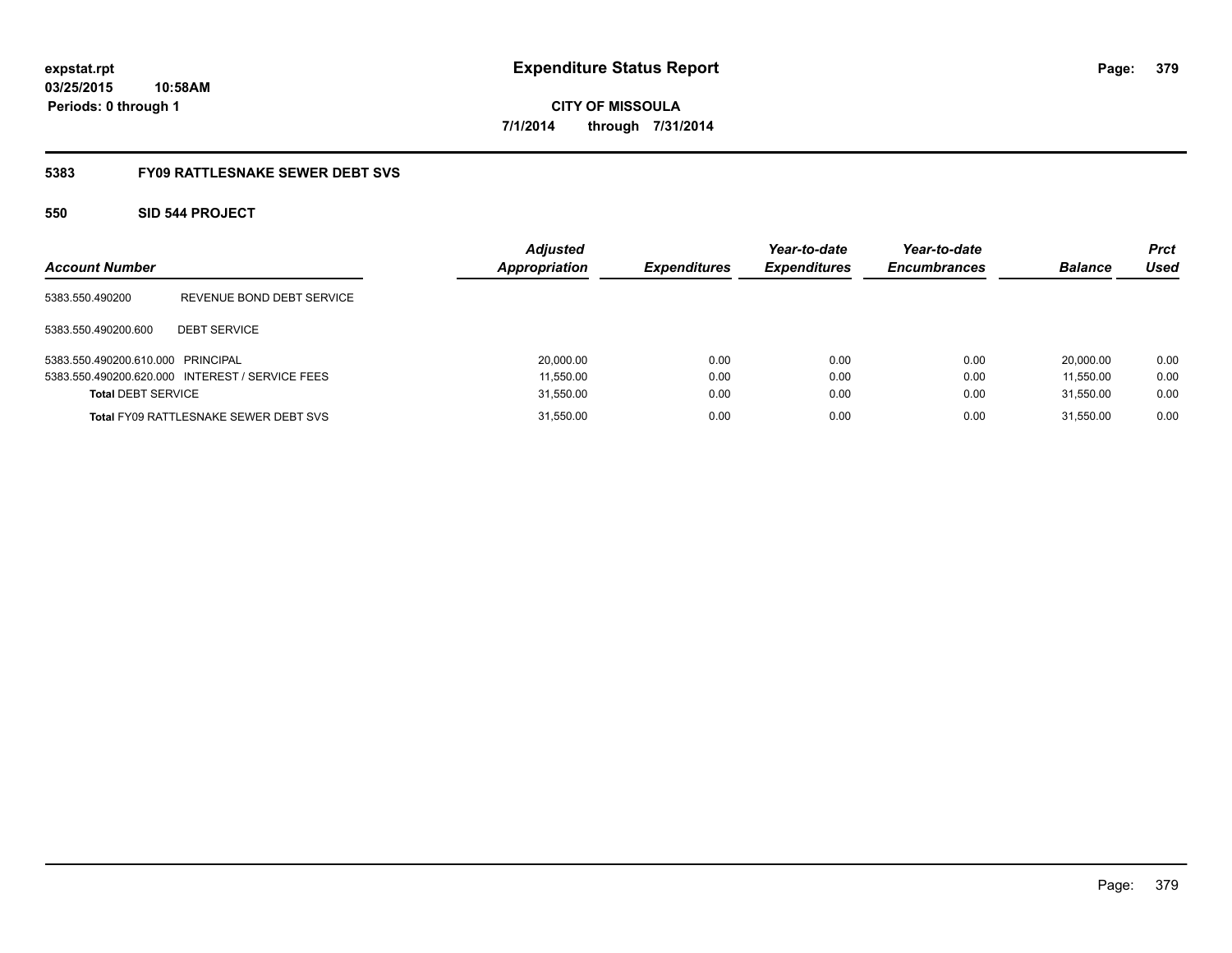### **5384 09 LOLO BOND RESERVE**

| <b>Account Number</b>      |                                                  | <b>Adjusted</b><br><b>Appropriation</b> | <b>Expenditures</b> | Year-to-date<br><b>Expenditures</b> | Year-to-date<br><b>Encumbrances</b> | <b>Balance</b>       | <b>Prct</b><br><b>Used</b> |
|----------------------------|--------------------------------------------------|-----------------------------------------|---------------------|-------------------------------------|-------------------------------------|----------------------|----------------------------|
| 5384.330.490200            | REVENUE BOND DEBT SERVICE                        |                                         |                     |                                     |                                     |                      |                            |
| 5384.330.490200.800        | OTHER OBJECTS                                    |                                         |                     |                                     |                                     |                      |                            |
| <b>Total OTHER OBJECTS</b> | 5384.330.490200.820.000 TRANSFERS TO OTHER FUNDS | 4.644.00<br>4.644.00                    | 0.00<br>0.00        | 0.00<br>0.00                        | 0.00<br>0.00                        | 4.644.00<br>4,644.00 | 0.00<br>0.00               |
|                            | <b>Total REVENUE BOND DEBT SERVICE</b>           | 4.644.00                                | 0.00                | 0.00                                | 0.00                                | 4.644.00             | 0.00                       |
|                            | Total 09 LOLO BOND RESERVE                       | 4.644.00                                | 0.00                | 0.00                                | 0.00                                | 4.644.00             | 0.00                       |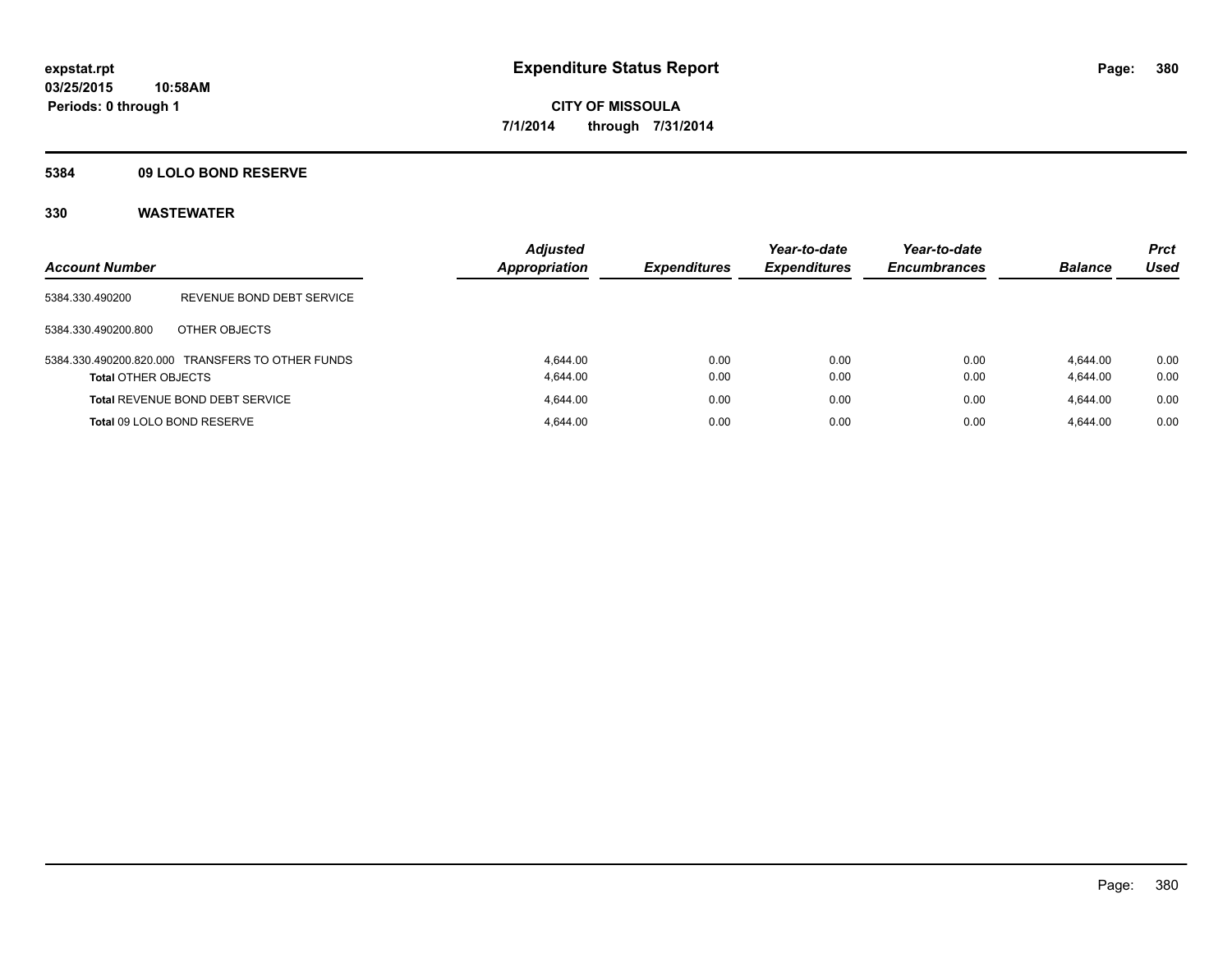### **5386 FY10 HEADWORKS DEBT SERVICE**

| <b>Account Number</b>                           | <b>Adjusted</b><br>Appropriation | <b>Expenditures</b> | Year-to-date<br><b>Expenditures</b> | Year-to-date<br><b>Encumbrances</b> | <b>Balance</b> | <b>Prct</b><br><b>Used</b> |
|-------------------------------------------------|----------------------------------|---------------------|-------------------------------------|-------------------------------------|----------------|----------------------------|
| 5386.330.490200<br>REVENUE BOND DEBT SERVICE    |                                  |                     |                                     |                                     |                |                            |
| <b>DEBT SERVICE</b><br>5386.330.490200.600      |                                  |                     |                                     |                                     |                |                            |
| 5386.330.490200.610.000 PRINCIPAL               | 130.000.00                       | 0.00                | 0.00                                | 0.00                                | 130.000.00     | 0.00                       |
| 5386.330.490200.620.000 INTEREST / SERVICE FEES | 566.949.00                       | 0.00                | 0.00                                | 0.00                                | 566.949.00     | 0.00                       |
| <b>Total DEBT SERVICE</b>                       | 696.949.00                       | 0.00                | 0.00                                | 0.00                                | 696.949.00     | 0.00                       |
| <b>Total REVENUE BOND DEBT SERVICE</b>          | 696.949.00                       | 0.00                | 0.00                                | 0.00                                | 696.949.00     | 0.00                       |
| <b>Total FY10 HEADWORKS DEBT SERVICE</b>        | 696.949.00                       | 0.00                | 0.00                                | 0.00                                | 696.949.00     | 0.00                       |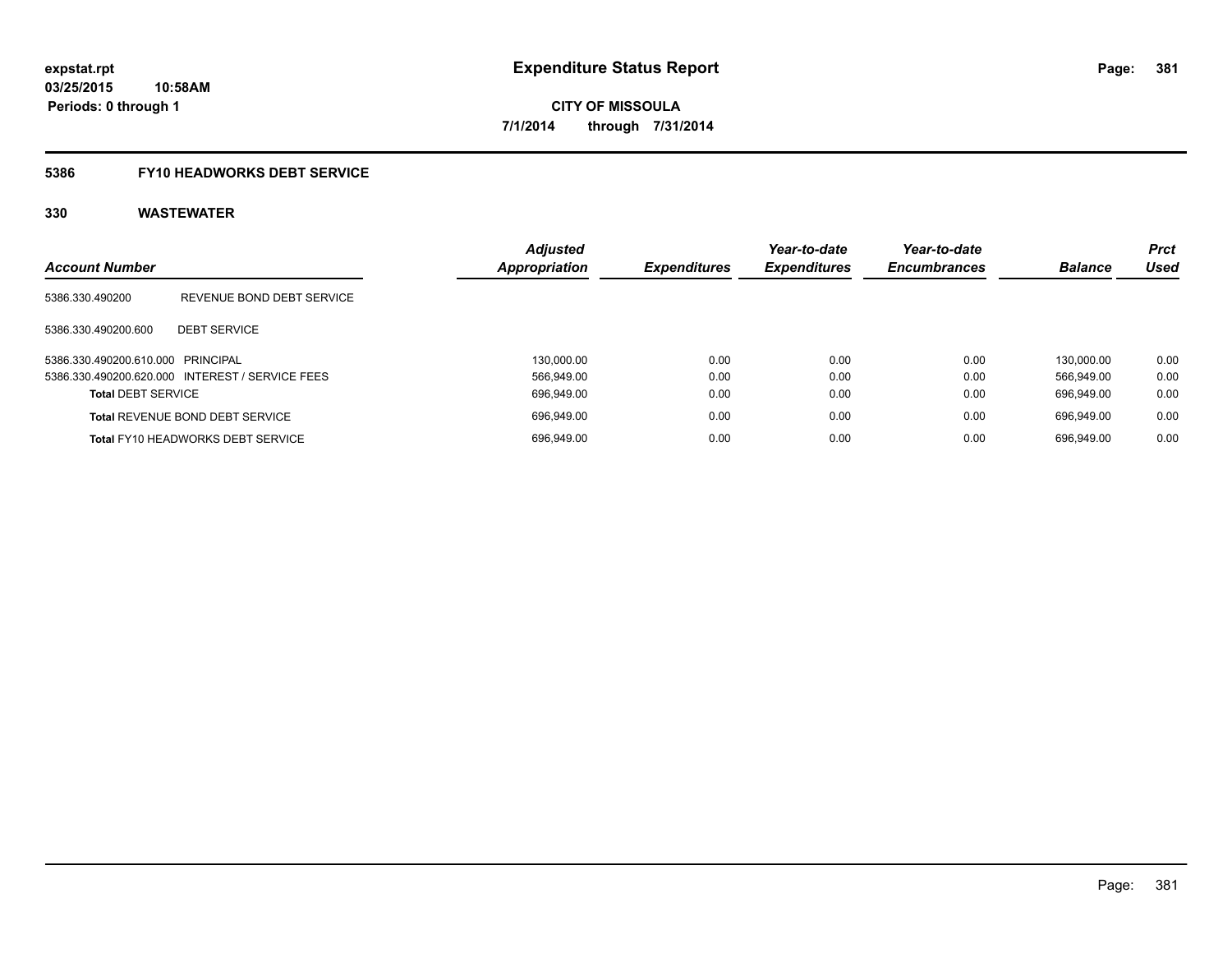### **5387 FY11 SEWER \$1.29M BOND DEBT SERVICE**

| <b>Account Number</b>             |                                                 | <b>Adjusted</b><br>Appropriation | <b>Expenditures</b> | Year-to-date<br><b>Expenditures</b> | Year-to-date<br><b>Encumbrances</b> | <b>Balance</b> | Prct<br>Used |
|-----------------------------------|-------------------------------------------------|----------------------------------|---------------------|-------------------------------------|-------------------------------------|----------------|--------------|
| 5387.330.490200                   | REVENUE BOND DEBT SERVICE                       |                                  |                     |                                     |                                     |                |              |
| 5387.330.490200.600               | <b>DEBT SERVICE</b>                             |                                  |                     |                                     |                                     |                |              |
| 5387.330.490200.610.000 PRINCIPAL |                                                 | 45.000.00                        | 0.00                | 0.00                                | 0.00                                | 45.000.00      | 0.00         |
|                                   | 5387.330.490200.620.000 INTEREST / SERVICE FEES | 58.430.00                        | 0.00                | 0.00                                | 0.00                                | 58.430.00      | 0.00         |
|                                   | Total REVENUE BOND DEBT SERVICE                 | 103,430.00                       | 0.00                | 0.00                                | 0.00                                | 103.430.00     | 0.00         |
|                                   | Total FY11 SEWER \$1.29M BOND DEBT SERVICE      | 103.430.00                       | 0.00                | 0.00                                | 0.00                                | 103.430.00     | 0.00         |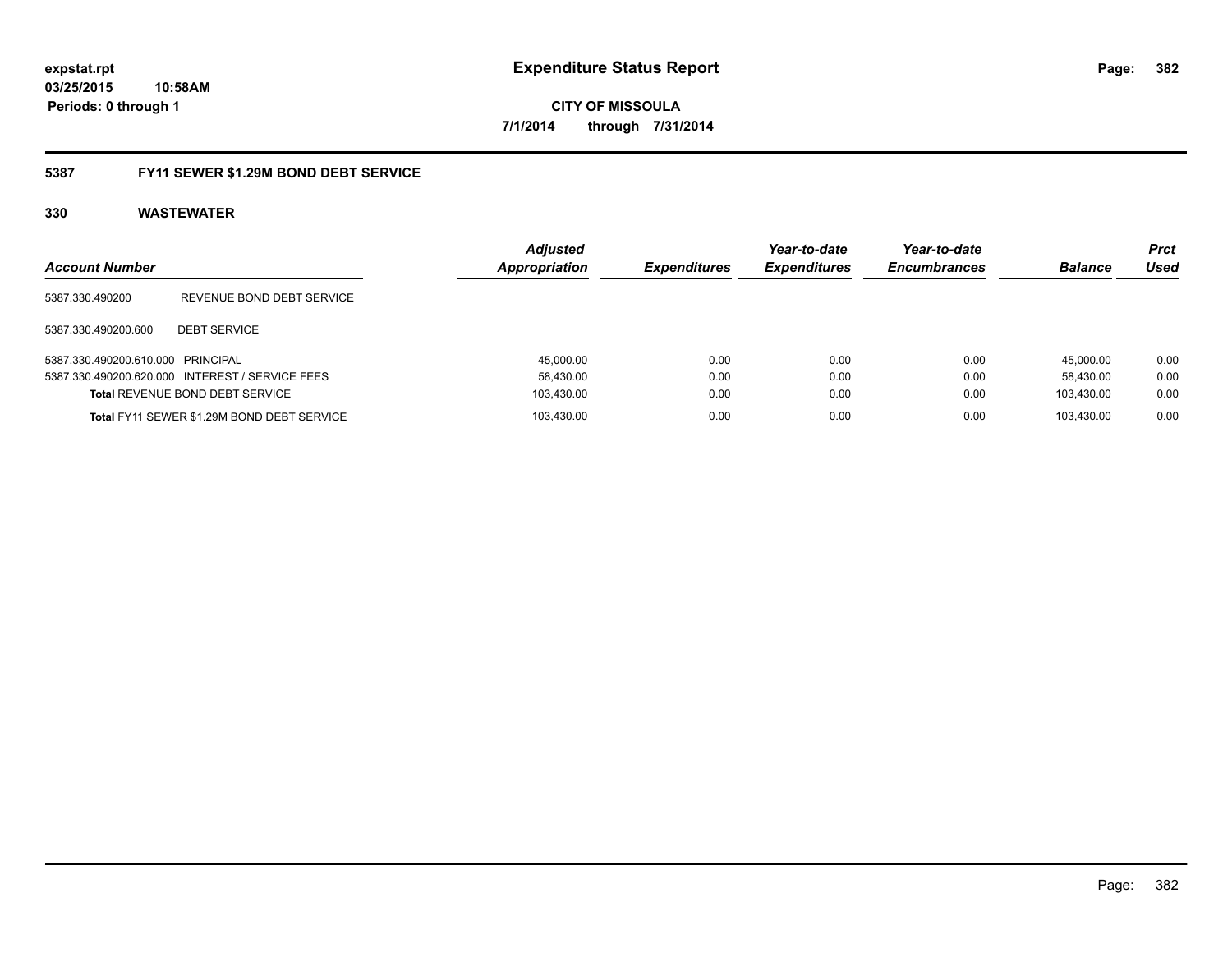### **5388 FY11 \$1.29M SEWER BOND RESERVE**

| <b>Account Number</b> |                                       | <b>Adjusted</b><br>Appropriation | <b>Expenditures</b> | Year-to-date<br><b>Expenditures</b> | Year-to-date<br><b>Encumbrances</b> | <b>Balance</b> | <b>Prct</b><br>Used |
|-----------------------|---------------------------------------|----------------------------------|---------------------|-------------------------------------|-------------------------------------|----------------|---------------------|
| 5388.330.430610       | ADMINISTRATION                        |                                  |                     |                                     |                                     |                |                     |
| 5388.330.430610.800   | OTHER OBJECTS                         |                                  |                     |                                     |                                     |                |                     |
|                       | Total FY11 \$1.29M SEWER BOND RESERVE | 0.00                             | 0.00                | 0.00                                | 0.00                                | 0.00           | 0.00                |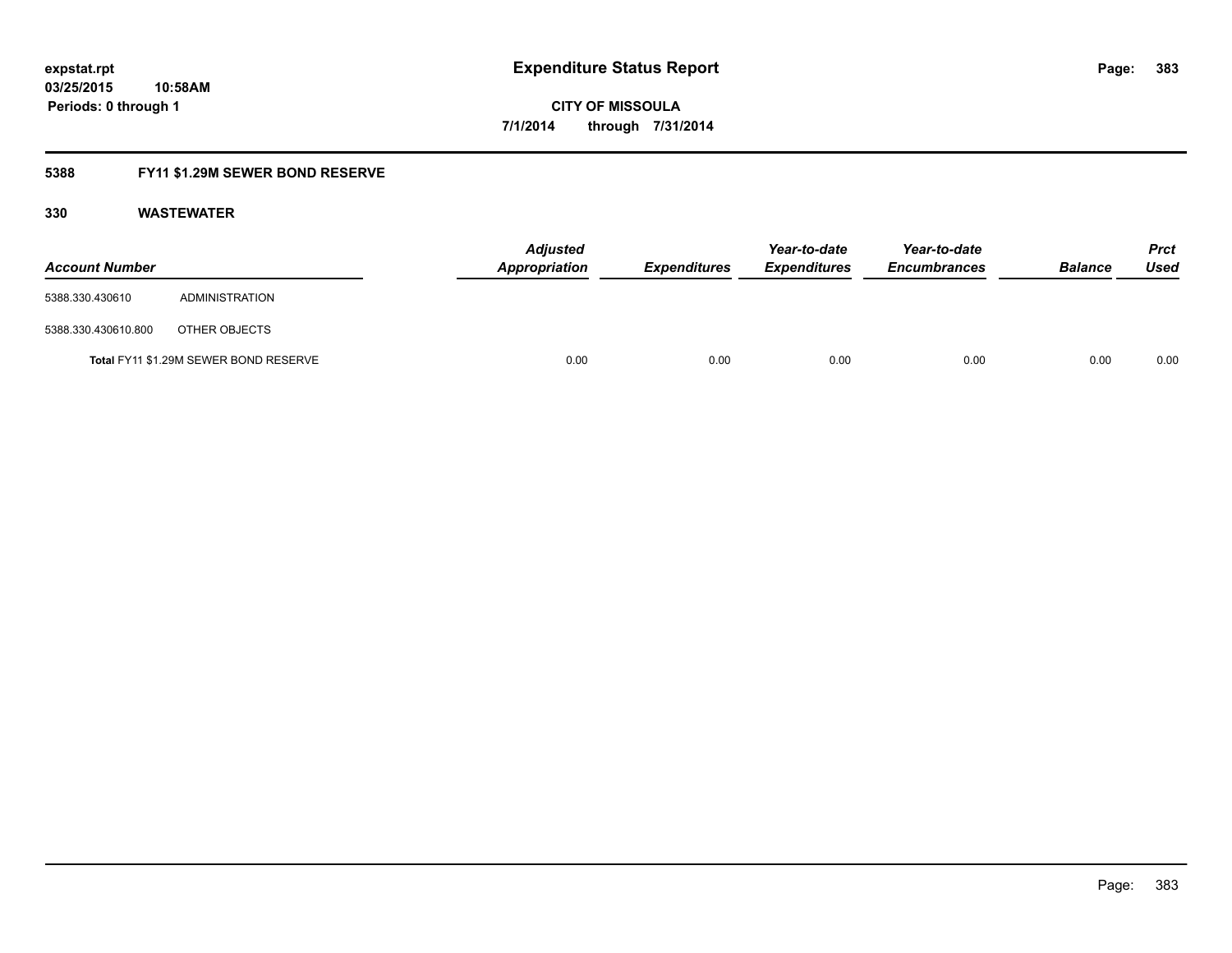**5711 AQUATICS**

| <b>Account Number</b>          |                                                             | <b>Adjusted</b><br>Appropriation | <b>Expenditures</b> | Year-to-date<br><b>Expenditures</b> | Year-to-date<br><b>Encumbrances</b> | <b>Balance</b> | <b>Prct</b><br><b>Used</b> |
|--------------------------------|-------------------------------------------------------------|----------------------------------|---------------------|-------------------------------------|-------------------------------------|----------------|----------------------------|
| 5711.370.460000                | <b>CULTURE &amp; RECREATION</b>                             |                                  |                     |                                     |                                     |                |                            |
| 5711.370.460000.100            | PERSONAL SERVICES                                           |                                  |                     |                                     |                                     |                |                            |
|                                | Total CULTURE & RECREATION                                  | 0.00                             | 0.00                | 0.00                                | 0.00                                | 0.00           | 0.00                       |
| 5711.370.460449                | <b>GRILL VAN</b>                                            |                                  |                     |                                     |                                     |                |                            |
| 5711.370.460449.100            | PERSONAL SERVICES                                           |                                  |                     |                                     |                                     |                |                            |
| <b>Total PERSONAL SERVICES</b> |                                                             | 0.00                             | 0.00                | 0.00                                | 0.00                                | 0.00           | 0.00                       |
| 5711.370.460449.200            | <b>SUPPLIES</b>                                             |                                  |                     |                                     |                                     |                |                            |
| <b>Total SUPPLIES</b>          |                                                             | 0.00                             | 0.00                | 0.00                                | 0.00                                | 0.00           | 0.00                       |
| 5711.370.460449.300            | <b>PURCHASED SERVICES</b>                                   |                                  |                     |                                     |                                     |                |                            |
| <b>Total GRILL VAN</b>         |                                                             | 0.00                             | 0.00                | 0.00                                | 0.00                                | 0.00           | 0.00                       |
| 5711.370.460477                | <b>GRILL VAN</b>                                            |                                  |                     |                                     |                                     |                |                            |
| 5711.370.460477.100            | PERSONAL SERVICES                                           |                                  |                     |                                     |                                     |                |                            |
|                                | 5711.370.460477.110.000 GRILL VAN/SALARIES AND WAGES        | 20,256.00                        | 1,207.56            | 1,207.56                            | 0.00                                | 19,048.44      | 5.96                       |
|                                | 5711.370.460477.140.000 EMPLOYER CONTRIBUTIONS              | 2.975.00                         | 175.18              | 175.18                              | 0.00                                | 2.799.82       | 5.89                       |
| <b>Total PERSONAL SERVICES</b> |                                                             | 23,231.00                        | 1,382.74            | 1,382.74                            | 0.00                                | 21,848.26      | 5.95                       |
| 5711.370.460477.200            | <b>SUPPLIES</b>                                             |                                  |                     |                                     |                                     |                |                            |
|                                | 5711.370.460477.240.000 GRILL VAN/OTHER SUPPLIES            | 35,000.00                        | 0.00                | 0.00                                | 0.00                                | 35,000.00      | 0.00                       |
| <b>Total SUPPLIES</b>          |                                                             | 35,000.00                        | 0.00                | 0.00                                | 0.00                                | 35,000.00      | 0.00                       |
| 5711.370.460477.300            | PURCHASED SERVICES                                          |                                  |                     |                                     |                                     |                |                            |
|                                | 5711.370.460477.341.000 GRILL VAN/ELECTRICITY & NATURAL GAS | 5,000.00                         | 0.00                | 0.00                                | 0.00                                | 5,000.00       | 0.00                       |
|                                | 5711.370.460477.360.000 GRILL VAN/REPAIR & MAINTENANCE      | 2,000.00                         | 0.00                | 0.00                                | 0.00                                | 2,000.00       | 0.00                       |
|                                |                                                             |                                  |                     |                                     |                                     |                |                            |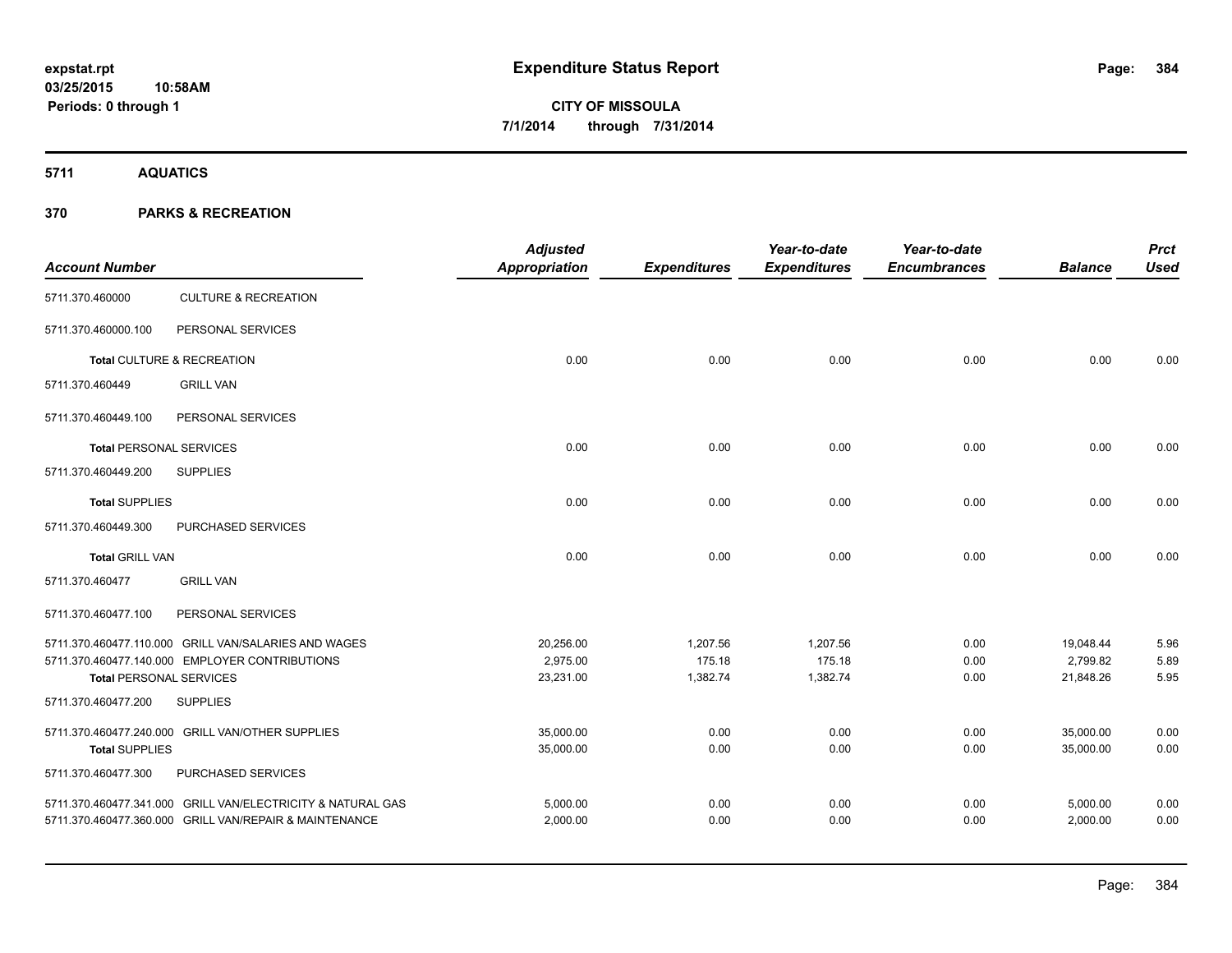**5711 AQUATICS**

| <b>Account Number</b>                     |                                                         | <b>Adjusted</b><br>Appropriation | <b>Expenditures</b> | Year-to-date<br><b>Expenditures</b> | Year-to-date<br><b>Encumbrances</b> | <b>Balance</b> | <b>Prct</b><br><b>Used</b> |
|-------------------------------------------|---------------------------------------------------------|----------------------------------|---------------------|-------------------------------------|-------------------------------------|----------------|----------------------------|
| <b>Total PURCHASED SERVICES</b>           |                                                         | 7,000.00                         | 0.00                | 0.00                                | 0.00                                | 7,000.00       | 0.00                       |
| <b>Total GRILL VAN</b>                    |                                                         | 65,231.00                        | 1,382.74            | 1,382.74                            | 0.00                                | 63,848.26      | 2.12                       |
| 5711.370.460490                           | <b>CURRENTS POOL EXPENSES</b>                           |                                  |                     |                                     |                                     |                |                            |
| 5711.370.460490.100                       | PERSONAL SERVICES                                       |                                  |                     |                                     |                                     |                |                            |
|                                           | 5711.370.460490.110.000 SALARIES AND WAGES              | 304,220.00                       | 25,585.81           | 25,585.81                           | 0.00                                | 278,634.19     | 8.41                       |
|                                           | 5711.370.460490.120.000 OVERTIME/TERMINATION            | 500.00                           | 38.51               | 38.51                               | 0.00                                | 461.49         | 7.70                       |
|                                           | 5711.370.460490.140.000 EMPLOYER CONTRIBUTIONS          | 84,736.00                        | 9,634.33            | 9,634.33                            | 0.00                                | 75,101.67      | 11.37                      |
|                                           | 5711.370.460490.141.000 STATE RETIREMENT CONTRIBUTIONS  | 0.00                             | 40.95               | 40.95                               | 0.00                                | $-40.95$       | 0.00                       |
| <b>Total PERSONAL SERVICES</b>            |                                                         | 389,456.00                       | 35,299.60           | 35,299.60                           | 0.00                                | 354,156.40     | 9.06                       |
| 5711.370.460490.200                       | <b>SUPPLIES</b>                                         |                                  |                     |                                     |                                     |                |                            |
| 5711.370.460490.210.000 OFFICE SUPPLIES   |                                                         | 4,000.00                         | 0.00                | 0.00                                | 0.00                                | 4,000.00       | 0.00                       |
|                                           | 5711.370.460490.220.000 OPERATING SUPPLIES              | 15.000.00                        | 0.00                | 0.00                                | 0.00                                | 15.000.00      | 0.00                       |
|                                           | 5711.370.460490.230.000 REPAIR/MAINTENANCE              | 28,750.00                        | 0.00                | 0.00                                | 0.00                                | 28,750.00      | 0.00                       |
|                                           | 5711.370.460490.230.171 REPAIR/MAINTENANCE              | 0.00                             | 2,938.05            | 2,938.05                            | 0.00                                | $-2,938.05$    | 0.00                       |
|                                           | 5711.370.460490.230.178 REPAIR/MAINTENANCE              | 0.00                             | 335.19              | 335.19                              | 0.00                                | $-335.19$      | 0.00                       |
| 5711.370.460490.240.000 OTHER SUPPLIES    |                                                         | 12,000.00                        | 105.48              | 105.48                              | 0.00                                | 11,894.52      | 0.88                       |
| 5711.370.460490.240.174 OTHER SUPPLIES    |                                                         | 0.00                             | 1,484.93            | 1,484.93                            | 0.00                                | $-1,484.93$    | 0.00                       |
| 5711.370.460490.240.175 OTHER SUPPLIES    |                                                         | 0.00                             | 32.83               | 32.83                               | 0.00                                | $-32.83$       | 0.00                       |
| <b>Total SUPPLIES</b>                     |                                                         | 59,750.00                        | 4.896.48            | 4.896.48                            | 0.00                                | 54,853.52      | 8.19                       |
| 5711.370.460490.300                       | <b>PURCHASED SERVICES</b>                               |                                  |                     |                                     |                                     |                |                            |
| 5711.370.460490.310.000 COMMUNICATIONS    |                                                         | 250.00                           | 0.00                | 0.00                                | 0.00                                | 250.00         | 0.00                       |
|                                           | 5711.370.460490.320.000 PRINTING & DUPLICATING          | 6,500.00                         | 0.00                | 0.00                                | 0.00                                | 6,500.00       | 0.00                       |
|                                           | 5711.370.460490.330.000 PUBLICITY, SUBSCRIPTIONS & DUES | 13,700.00                        | 75.00               | 75.00                               | 0.00                                | 13,625.00      | 0.55                       |
| 5711.370.460490.340.000 SEWER             |                                                         | 3,245.00                         | 2,131.14            | 2,131.14                            | 0.00                                | 1,113.86       | 65.67                      |
|                                           | 5711.370.460490.341.000 ELECTRICITY & NATURAL GAS       | 121,000.00                       | 0.00                | 0.00                                | 0.00                                | 121,000.00     | 0.00                       |
| 5711.370.460490.343.000 WATER CHARGES     |                                                         | 5,556.00                         | 0.00                | 0.00                                | 0.00                                | 5,556.00       | 0.00                       |
| 5711.370.460490.344.000 TELEPHONE SERVICE |                                                         | 3,439.00                         | 177.86              | 177.86                              | 0.00                                | 3,261.14       | 5.17                       |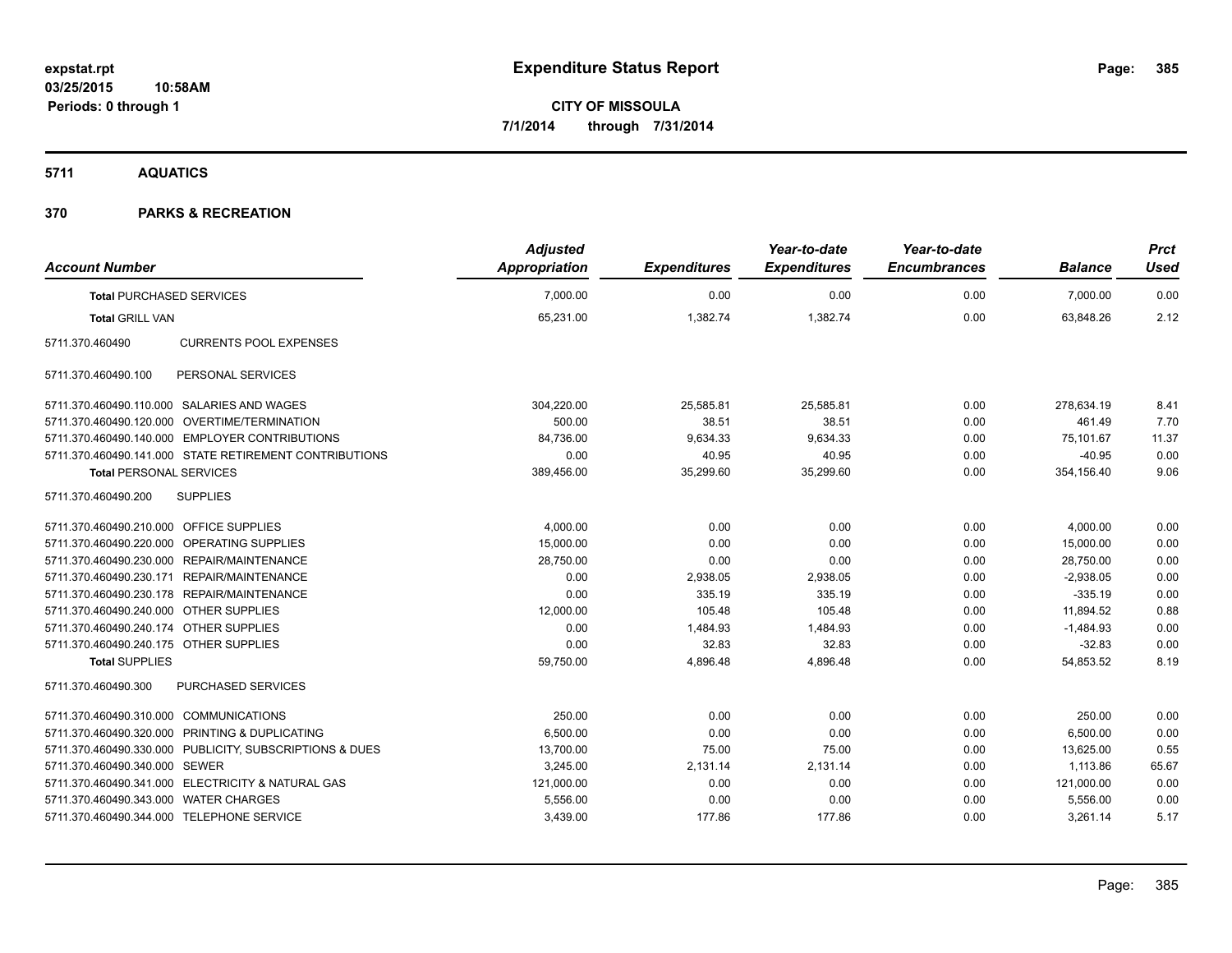**5711 AQUATICS**

|                                                  | <b>Adjusted</b> |                     | Year-to-date        | Year-to-date        |                | <b>Prct</b> |
|--------------------------------------------------|-----------------|---------------------|---------------------|---------------------|----------------|-------------|
| <b>Account Number</b>                            | Appropriation   | <b>Expenditures</b> | <b>Expenditures</b> | <b>Encumbrances</b> | <b>Balance</b> | <b>Used</b> |
| 5711.370.460490.345.000 GARBAGE                  | 2,620.00        | 0.00                | 0.00                | 0.00                | 2,620.00       | 0.00        |
| 5711.370.460490.350.000 PROFESSIONAL SERVICES    | 20,000.00       | 4,331.60            | 4,331.60            | 0.00                | 15.668.40      | 21.66       |
| 5711.370.460490.360.000 REPAIR & MAINTENANCE     | 4,000.00        | 0.00                | 0.00                | 0.00                | 4,000.00       | 0.00        |
| 5711.370.460490.360.194 REPAIR & MAINTENANCE     | 0.00            | 51.00               | 51.00               | 0.00                | $-51.00$       | 0.00        |
| 5711.370.460490.370.000 TRAVEL                   | 2,000.00        | 0.00                | 0.00                | 0.00                | 2,000.00       | 0.00        |
| 5711.370.460490.380.000 TRAINING                 | 2,000.00        | 0.00                | 0.00                | 0.00                | 2,000.00       | 0.00        |
| 5711.370.460490.390.000 OTHER PURCHASED SERVICES | 9,000.00        | 0.00                | 0.00                | 0.00                | 9,000.00       | 0.00        |
| <b>Total PURCHASED SERVICES</b>                  | 193,310.00      | 6,766.60            | 6,766.60            | 0.00                | 186,543.40     | 3.50        |
| <b>FIXED CHARGES</b><br>5711.370.460490.500      |                 |                     |                     |                     |                |             |
| 5711.370.460490.500.000 FIXED CHARGES            | 381.00          | 0.00                | 0.00                | 0.00                | 381.00         | 0.00        |
| <b>Total FIXED CHARGES</b>                       | 381.00          | 0.00                | 0.00                | 0.00                | 381.00         | 0.00        |
| 5711.370.460490.800<br><b>OTHER OBJECTS</b>      |                 |                     |                     |                     |                |             |
| <b>Total OTHER OBJECTS</b>                       | 0.00            | 0.00                | 0.00                | 0.00                | 0.00           | 0.00        |
| 5711.370.460490.900<br><b>CAPITAL OUTLAY</b>     |                 |                     |                     |                     |                |             |
| <b>Total CAPITAL OUTLAY</b>                      | 0.00            | 0.00                | 0.00                | 0.00                | 0.00           | 0.00        |
| <b>Total CURRENTS POOL EXPENSES</b>              | 642,897.00      | 46,962.68           | 46,962.68           | 0.00                | 595,934.32     | 7.30        |
| SPLASH POOLS EXPENSES<br>5711.370.460491         |                 |                     |                     |                     |                |             |
| PERSONAL SERVICES<br>5711.370.460491.100         |                 |                     |                     |                     |                |             |
| 5711.370.460491.110.000 SALARIES AND WAGES       | 204,088.00      | 14,160.48           | 14,160.48           | 0.00                | 189.927.52     | 6.94        |
| 5711.370.460491.120.000 OVERTIME/TERMINATION     | 500.00          | 13.72               | 13.72               | 0.00                | 486.28         | 2.74        |
| 5711.370.460491.140.000 EMPLOYER CONTRIBUTIONS   | 45,071.00       | 2,863.64            | 2,863.64            | 0.00                | 42,207.36      | 6.35        |
| <b>Total PERSONAL SERVICES</b>                   | 249,659.00      | 17,037.84           | 17,037.84           | 0.00                | 232,621.16     | 6.82        |
| 5711.370.460491.200<br><b>SUPPLIES</b>           |                 |                     |                     |                     |                |             |
| 5711.370.460491.210.000 OFFICE SUPPLIES          | 500.00          | 0.00                | 0.00                | 0.00                | 500.00         | 0.00        |
| 5711.370.460491.220.000 OPERATING SUPPLIES       | 15,000.00       | 0.00                | 0.00                | 0.00                | 15,000.00      | 0.00        |
|                                                  |                 |                     |                     |                     |                |             |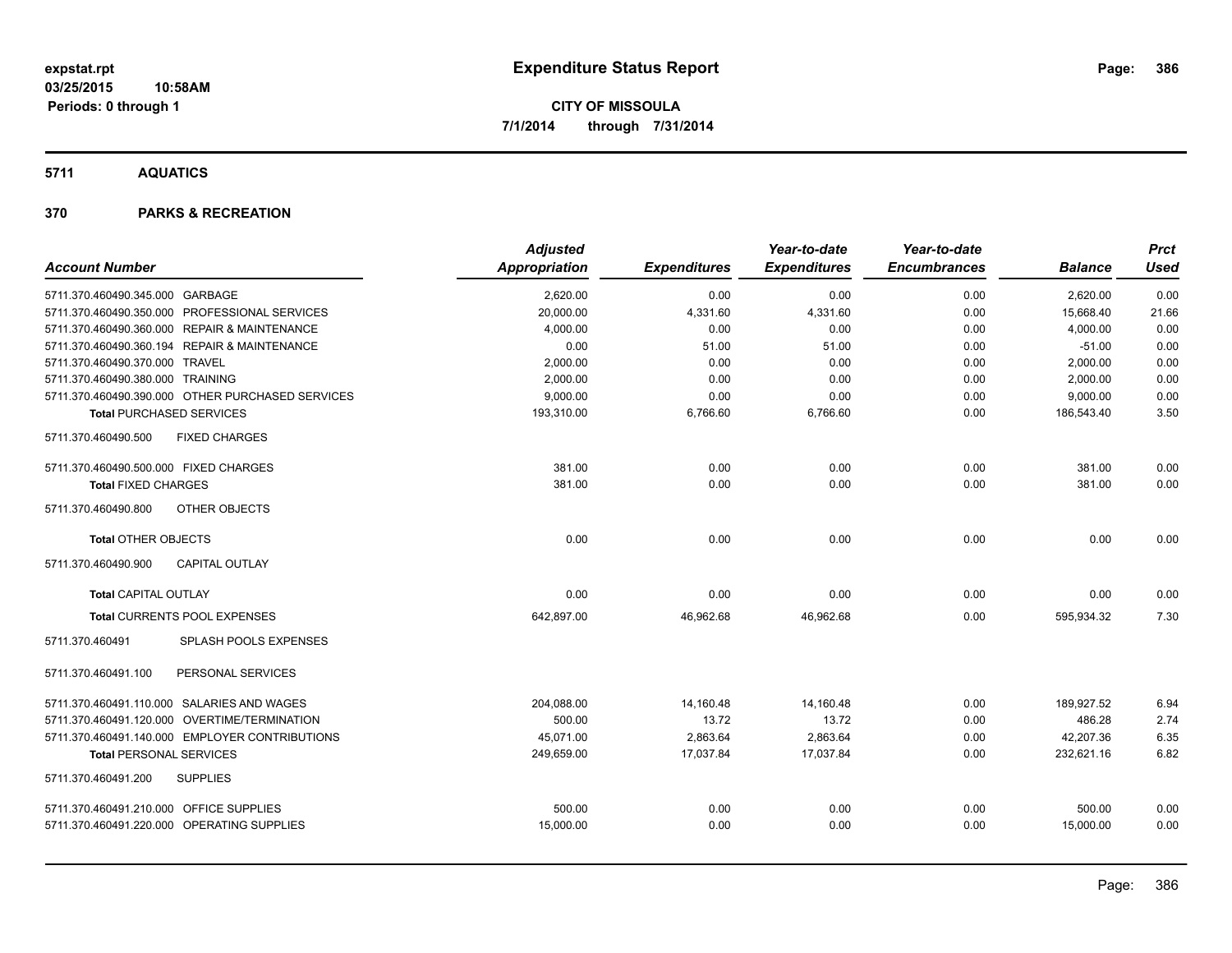**5711 AQUATICS**

|                                                                  | <b>Adjusted</b>      |                     | Year-to-date        | Year-to-date        |                | <b>Prct</b> |
|------------------------------------------------------------------|----------------------|---------------------|---------------------|---------------------|----------------|-------------|
| <b>Account Number</b>                                            | <b>Appropriation</b> | <b>Expenditures</b> | <b>Expenditures</b> | <b>Encumbrances</b> | <b>Balance</b> | <b>Used</b> |
| 5711.370.460491.220.174 OPERATING SUPPLIES                       | 0.00                 | 752.66              | 752.66              | 0.00                | $-752.66$      | 0.00        |
| 5711.370.460491.230.000 REPAIR/MAINTENANCE                       | 29,250.00            | 28.97               | 28.97               | 0.00                | 29,221.03      | 0.10        |
| 5711.370.460491.230.171 REPAIR/MAINTENANCE                       | 0.00                 | 7,805.90            | 7,805.90            | 0.00                | $-7,805.90$    | 0.00        |
| 5711.370.460491.230.178 REPAIR/MAINTENANCE                       | 0.00                 | 563.22              | 563.22              | 0.00                | $-563.22$      | 0.00        |
| 5711.370.460491.230.194 REPAIR/MAINTENANCE                       | 0.00                 | 1,579.09            | 1,579.09            | 0.00                | $-1,579.09$    | 0.00        |
| 5711.370.460491.240.000 OTHER SUPPLIES                           | 74,000.00            | 0.00                | 0.00                | 0.00                | 74,000.00      | 0.00        |
| 5711.370.460491.240.174 OTHER SUPPLIES                           | 0.00                 | 16,761.61           | 16,761.61           | 0.00                | $-16,761.61$   | 0.00        |
| 5711.370.460491.240.175 OTHER SUPPLIES                           | 0.00                 | 20.78               | 20.78               | 0.00                | $-20.78$       | 0.00        |
| 5711.370.460491.240.180 OTHER SUPPLIES-MERCHANDISE SALES FRNTDSK | 0.00                 | 1,097.28            | 1,097.28            | 0.00                | $-1,097.28$    | 0.00        |
| <b>Total SUPPLIES</b>                                            | 118,750.00           | 28,609.51           | 28,609.51           | 0.00                | 90.140.49      | 24.09       |
| PURCHASED SERVICES<br>5711.370.460491.300                        |                      |                     |                     |                     |                |             |
| 5711.370.460491.310.000 COMMUNICATIONS                           | 250.00               | 0.00                | 0.00                | 0.00                | 250.00         | 0.00        |
| 5711.370.460491.320.000 PRINTING & DUPLICATING                   | 4,000.00             | 0.00                | 0.00                | 0.00                | 4,000.00       | 0.00        |
| 5711.370.460491.330.000 PUBLICITY, SUBSCRIPTIONS & DUES          | 3,500.00             | 0.00                | 0.00                | 0.00                | 3,500.00       | 0.00        |
| 5711.370.460491.340.000 SEWER                                    | 7,030.00             | 134.09              | 134.09              | 0.00                | 6,895.91       | 1.91        |
| 5711.370.460491.341.000 ELECTRICITY & NATURAL GAS                | 65,000.00            | 0.00                | 0.00                | 0.00                | 65,000.00      | 0.00        |
| 5711.370.460491.343.000 WATER CHARGES                            | 8,088.00             | 0.00                | 0.00                | 0.00                | 8,088.00       | 0.00        |
| 5711.370.460491.344.000 TELEPHONE SERVICE                        | 4,100.00             | 176.32              | 176.32              | 0.00                | 3,923.68       | 4.30        |
| 5711.370.460491.345.000 GARBAGE                                  | 2,031.00             | 285.18              | 285.18              | 0.00                | 1.745.82       | 14.04       |
| 5711.370.460491.350.000 PROFESSIONAL SERVICES                    | 10,000.00            | 0.00                | 0.00                | 0.00                | 10,000.00      | 0.00        |
| 5711.370.460491.360.000 REPAIR & MAINTENANCE                     | 4,500.00             | 714.77              | 714.77              | 0.00                | 3,785.23       | 15.88       |
| 5711.370.460491.360.194 REPAIR & MAINTENANCE                     | 0.00                 | 51.00               | 51.00               | 0.00                | $-51.00$       | 0.00        |
| 5711.370.460491.380.000 TRAINING                                 | 3,000.00             | 0.00                | 0.00                | 0.00                | 3,000.00       | 0.00        |
| 5711.370.460491.390.000 OTHER PURCHASED SERVICES                 | 5,300.00             | 0.00                | 0.00                | 0.00                | 5,300.00       | 0.00        |
| <b>Total PURCHASED SERVICES</b>                                  | 116,799.00           | 1,361.36            | 1,361.36            | 0.00                | 115,437.64     | 1.17        |
| OTHER OBJECTS<br>5711.370.460491.800                             |                      |                     |                     |                     |                |             |
| <b>Total OTHER OBJECTS</b>                                       | 0.00                 | 0.00                | 0.00                | 0.00                | 0.00           | 0.00        |
| 5711.370.460491.900<br><b>CAPITAL OUTLAY</b>                     |                      |                     |                     |                     |                |             |
| <b>Total CAPITAL OUTLAY</b>                                      | 0.00                 | 0.00                | 0.00                | 0.00                | 0.00           | 0.00        |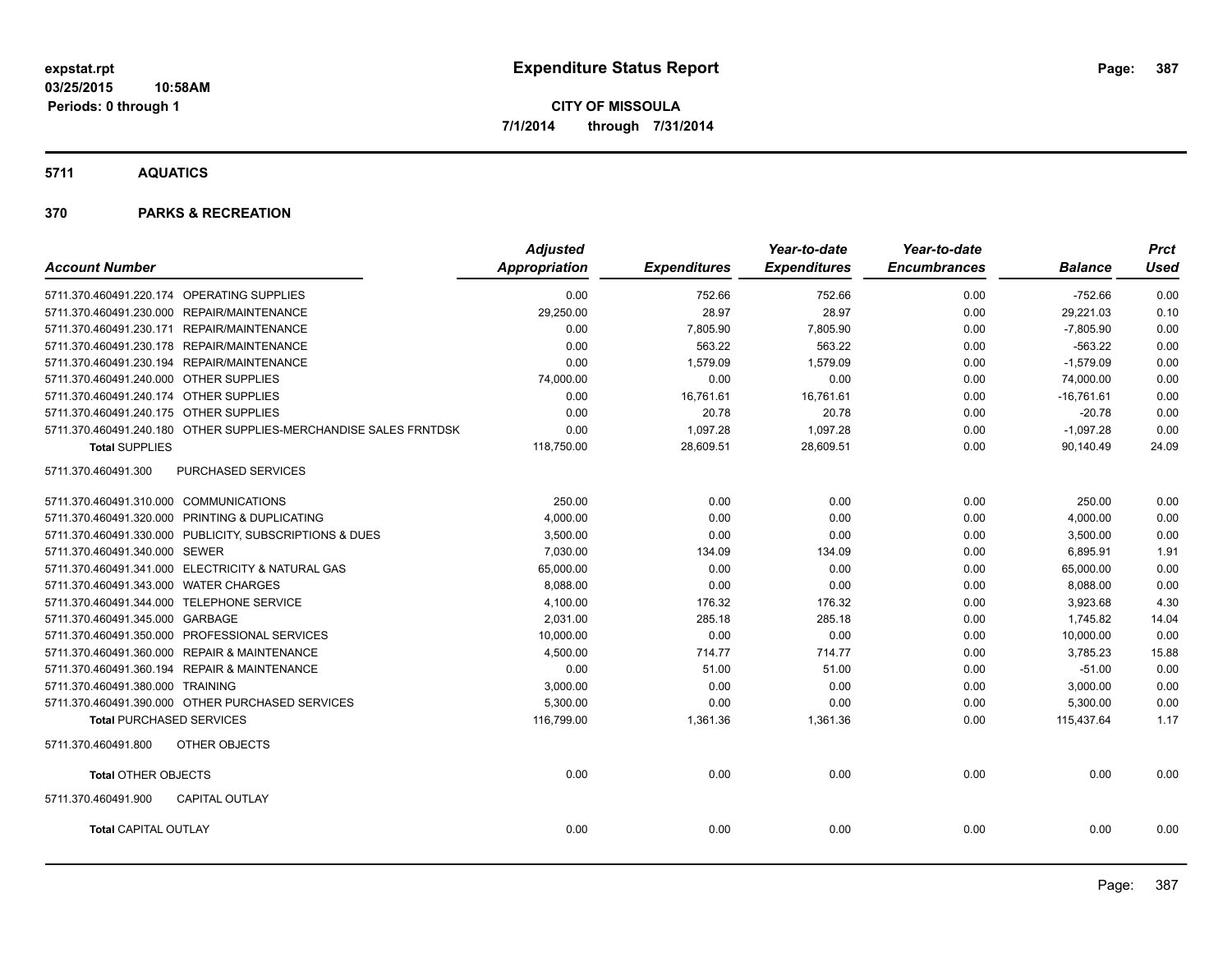**5711 AQUATICS**

| <b>Account Number</b>                                                     |                                                                                                                                                                                                                        | <b>Adjusted</b><br><b>Appropriation</b>         | <b>Expenditures</b>            | Year-to-date<br><b>Expenditures</b> | Year-to-date<br><b>Encumbrances</b> | <b>Balance</b>                                  | <b>Prct</b><br><b>Used</b>   |
|---------------------------------------------------------------------------|------------------------------------------------------------------------------------------------------------------------------------------------------------------------------------------------------------------------|-------------------------------------------------|--------------------------------|-------------------------------------|-------------------------------------|-------------------------------------------------|------------------------------|
|                                                                           | Total SPLASH POOLS EXPENSES                                                                                                                                                                                            | 485,208.00                                      | 47,008.71                      | 47,008.71                           | 0.00                                | 438.199.29                                      | 9.69                         |
| 5711.370.460493                                                           | <b>AQUATICS MAINTENANCE</b>                                                                                                                                                                                            |                                                 |                                |                                     |                                     |                                                 |                              |
| 5711.370.460493.300                                                       | PURCHASED SERVICES                                                                                                                                                                                                     |                                                 |                                |                                     |                                     |                                                 |                              |
|                                                                           | <b>Total PURCHASED SERVICES</b>                                                                                                                                                                                        | 0.00                                            | 0.00                           | 0.00                                | 0.00                                | 0.00                                            | 0.00                         |
| 5711.370.460493.500                                                       | <b>FIXED CHARGES</b>                                                                                                                                                                                                   |                                                 |                                |                                     |                                     |                                                 |                              |
| <b>Total FIXED CHARGES</b>                                                |                                                                                                                                                                                                                        | 0.00                                            | 0.00                           | 0.00                                | 0.00                                | 0.00                                            | 0.00                         |
| 5711.370.460493.900                                                       | <b>CAPITAL OUTLAY</b>                                                                                                                                                                                                  |                                                 |                                |                                     |                                     |                                                 |                              |
| 5711.370.460493.920.000 BUILDINGS<br>5711.370.460493.930.000 IMPROVEMENTS | <b>Total AQUATICS MAINTENANCE</b>                                                                                                                                                                                      | 35.000.00<br>0.00<br>35,000.00                  | 0.00<br>25,502.78<br>25,502.78 | 0.00<br>25,502.78<br>25,502.78      | 0.00<br>0.00<br>0.00                | 35,000.00<br>$-25,502.78$<br>9,497.22           | 0.00<br>0.00<br>72.87        |
| 5711.370.460512                                                           | <b>PARK MEMORIALS</b>                                                                                                                                                                                                  |                                                 |                                |                                     |                                     |                                                 |                              |
| 5711.370.460512.200                                                       | <b>SUPPLIES</b>                                                                                                                                                                                                        |                                                 |                                |                                     |                                     |                                                 |                              |
| <b>Total SUPPLIES</b>                                                     | 5711.370.460512.220.000 PARTNERS IN PARK/OPERATING SUPPLIES<br>5711.370.460512.230.000 PARTNERS IN PARK/REPAIR/MAINTENANCE                                                                                             | 15.000.00<br>10,000.00<br>25,000.00             | 0.00<br>0.00<br>0.00           | 0.00<br>0.00<br>0.00                | 0.00<br>0.00<br>0.00                | 15.000.00<br>10,000.00<br>25,000.00             | 0.00<br>0.00<br>0.00         |
| 5711.370.460512.300                                                       | PURCHASED SERVICES                                                                                                                                                                                                     |                                                 |                                |                                     |                                     |                                                 |                              |
|                                                                           | 5711.370.460512.350.000 PARTNERS IN PARK/PROFESSIONAL SERVICES<br>5711.370.460512.360.000 PARTNERS IN PARK/REPAIR & MAINTENANCE<br>5711.370.460512.390.000 OTHER PURCHASED SERVICES<br><b>Total PURCHASED SERVICES</b> | 10.000.00<br>10,000.00<br>5,000.00<br>25,000.00 | 0.00<br>0.00<br>0.00<br>0.00   | 0.00<br>0.00<br>0.00<br>0.00        | 0.00<br>0.00<br>0.00<br>0.00        | 10,000.00<br>10,000.00<br>5,000.00<br>25,000.00 | 0.00<br>0.00<br>0.00<br>0.00 |
| 5711.370.460512.900                                                       | <b>CAPITAL OUTLAY</b>                                                                                                                                                                                                  |                                                 |                                |                                     |                                     |                                                 |                              |
|                                                                           | 5711.370.460512.920.000 PARTNERS IN PARK/BUILDINGS<br>5711.370.460512.930.000 PARTNERS IN PARK/IMPROVEMENTS                                                                                                            | 10,000.00<br>70,000.00                          | 0.00<br>0.00                   | 0.00<br>0.00                        | 0.00<br>0.00                        | 10,000.00<br>70,000.00                          | 0.00<br>0.00                 |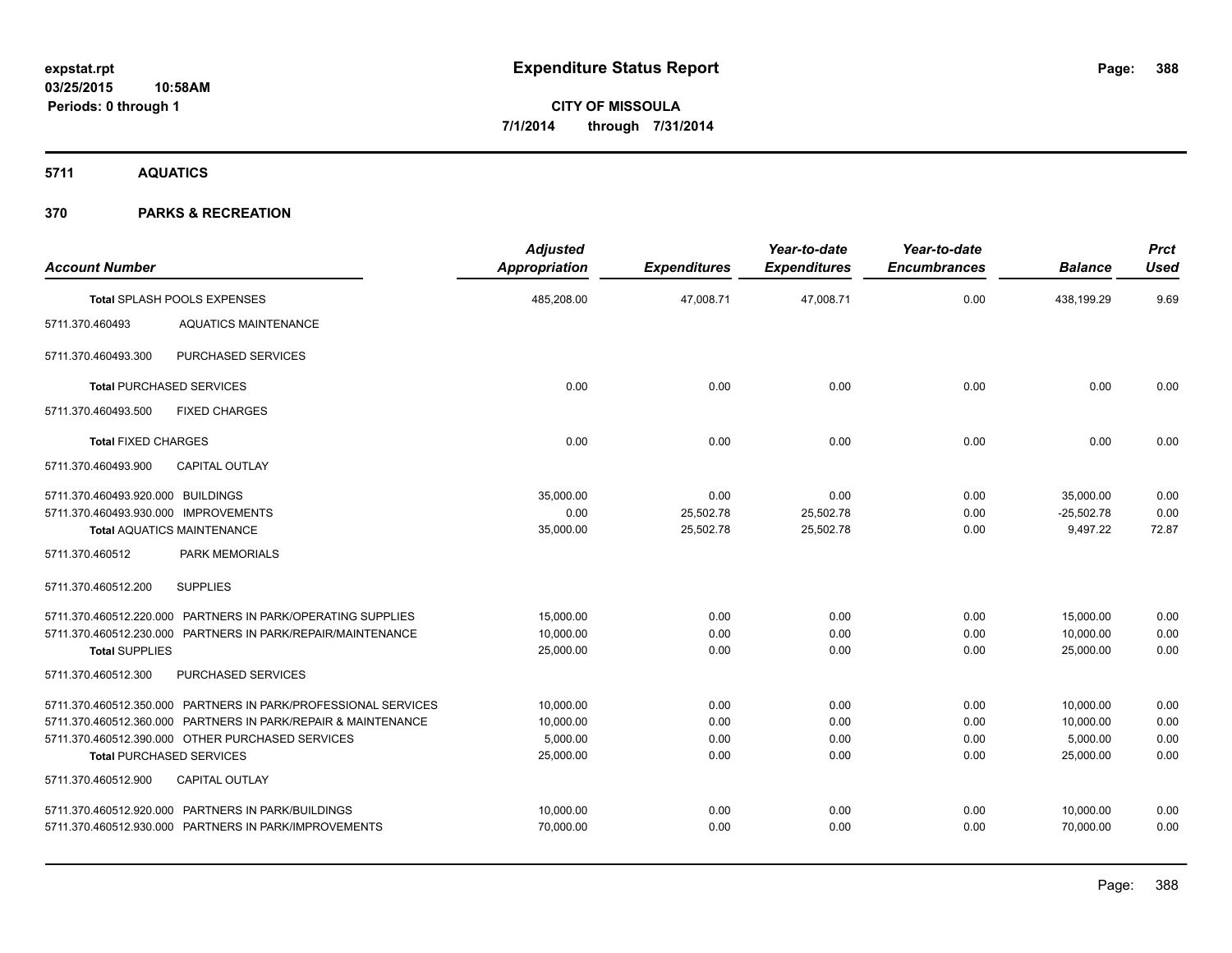**5711 AQUATICS**

| <b>Account Number</b>         |                                                    | <b>Adjusted</b><br><b>Appropriation</b> | <b>Expenditures</b> | Year-to-date<br><b>Expenditures</b> | Year-to-date<br><b>Encumbrances</b> | <b>Balance</b>          | <b>Prct</b><br><b>Used</b> |
|-------------------------------|----------------------------------------------------|-----------------------------------------|---------------------|-------------------------------------|-------------------------------------|-------------------------|----------------------------|
|                               | 5711.370.460512.940.000 PARTNERS IN PARK/EQUIPMENT | 20,000.00<br>100,000.00                 | 0.00<br>0.00        | 0.00<br>0.00                        | 0.00                                | 20,000.00<br>100,000.00 | 0.00                       |
| <b>Total CAPITAL OUTLAY</b>   |                                                    |                                         |                     |                                     | 0.00                                |                         | 0.00                       |
| <b>Total PARK MEMORIALS</b>   |                                                    | 150,000.00                              | 0.00                | 0.00                                | 0.00                                | 150,000.00              | 0.00                       |
| 5711.370.460519               | <b>AQUATICS CAPITAL</b>                            |                                         |                     |                                     |                                     |                         |                            |
| 5711.370.460519.900           | <b>CAPITAL OUTLAY</b>                              |                                         |                     |                                     |                                     |                         |                            |
| <b>Total AQUATICS CAPITAL</b> |                                                    | 0.00                                    | 0.00                | 0.00                                | 0.00                                | 0.00                    | 0.00                       |
| 5711.370.490500               | <b>DEBT PAYMENTS</b>                               |                                         |                     |                                     |                                     |                         |                            |
| 5711.370.490500.600           | <b>DEBT SERVICE</b>                                |                                         |                     |                                     |                                     |                         |                            |
| <b>Total DEBT PAYMENTS</b>    |                                                    | 0.00                                    | 0.00                | 0.00                                | 0.00                                | 0.00                    | 0.00                       |
| 5711.370.490506               | <b>CORE FINANCED EQUIPMENT</b>                     |                                         |                     |                                     |                                     |                         |                            |
| 5711.370.490506.600           | <b>DEBT SERVICE</b>                                |                                         |                     |                                     |                                     |                         |                            |
|                               | 5711.370.490506.610.000 GRILL VAN DEBT-PRINCIPAL   | 12.377.00                               | 0.00                | 0.00                                | 0.00                                | 12,377.00               | 0.00                       |
|                               | Total CORE FINANCED EQUIPMENT                      | 12,377.00                               | 0.00                | 0.00                                | 0.00                                | 12,377.00               | 0.00                       |
| 5711.370.510110               | <b>MERCHANT SERVICES</b>                           |                                         |                     |                                     |                                     |                         |                            |
| 5711.370.510110.500           | <b>FIXED CHARGES</b>                               |                                         |                     |                                     |                                     |                         |                            |
|                               | 5711.370.510110.550.000 MERCHANT SERVICE FEES      | 14,000.00                               | 0.00                | 0.00                                | 0.00                                | 14,000.00               | 0.00                       |
|                               | <b>Total MERCHANT SERVICES</b>                     | 14,000.00                               | 0.00                | 0.00                                | 0.00                                | 14,000.00               | 0.00                       |
|                               | <b>Total PARKS &amp; RECREATION</b>                | 1,404,713.00                            | 120,856.91          | 120,856.91                          | 0.00                                | 1,283,856.09            | 8.60                       |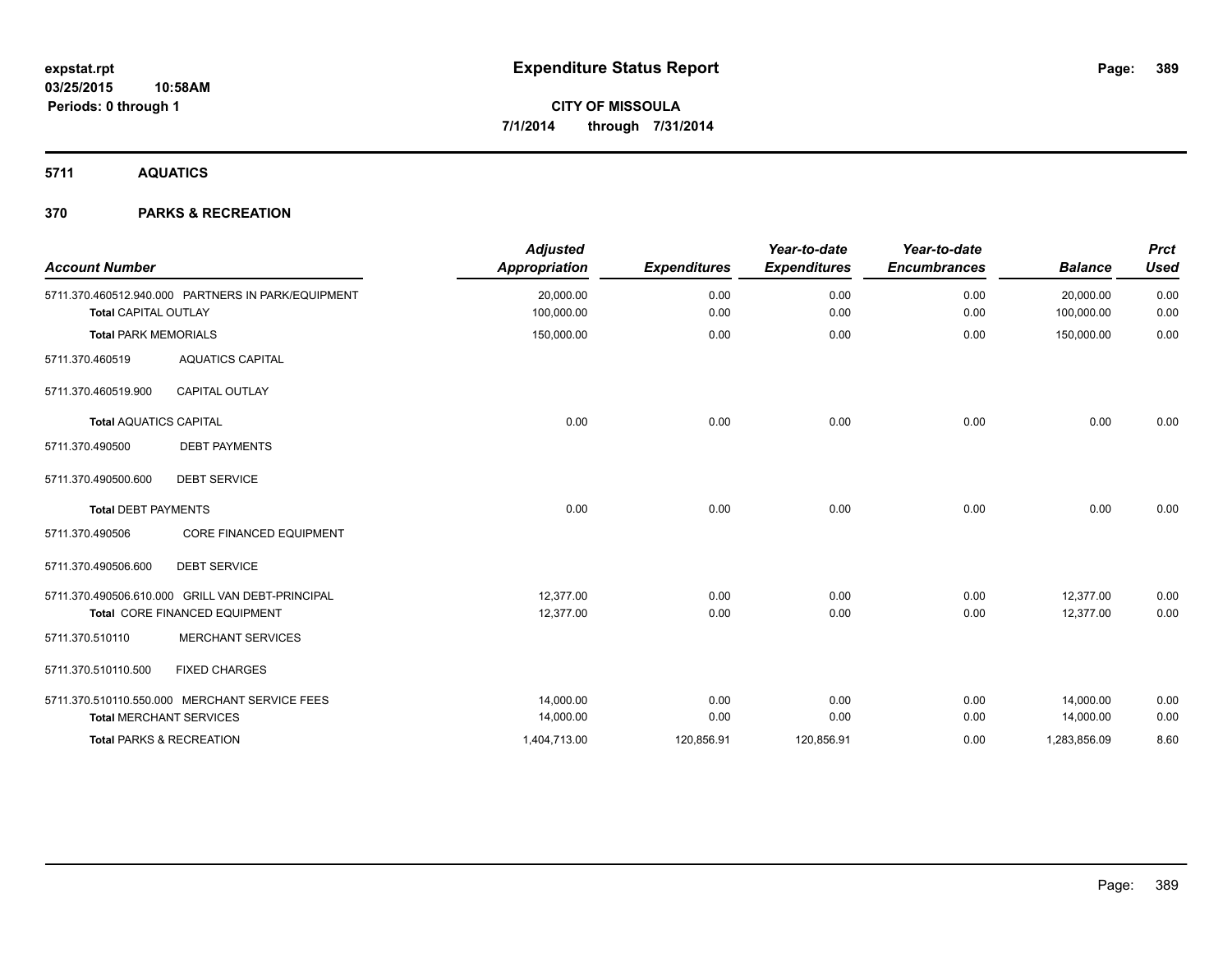**5711 AQUATICS**

### **371 AQUATICS SALARIES**

| <b>Account Number</b>          |                                 | <b>Adjusted</b><br><b>Appropriation</b> | <b>Expenditures</b> | Year-to-date<br><b>Expenditures</b> | Year-to-date<br><b>Encumbrances</b> | <b>Balance</b> | <b>Prct</b><br><b>Used</b> |
|--------------------------------|---------------------------------|-----------------------------------------|---------------------|-------------------------------------|-------------------------------------|----------------|----------------------------|
| 5711.371.460000                | <b>CULTURE &amp; RECREATION</b> |                                         |                     |                                     |                                     |                |                            |
| 5711.371.460000.100            | PERSONAL SERVICES               |                                         |                     |                                     |                                     |                |                            |
|                                | Total CULTURE & RECREATION      | 0.00                                    | 0.00                | 0.00                                | 0.00                                | 0.00           | 0.00                       |
| 5711.371.460477                | <b>GRILL VAN</b>                |                                         |                     |                                     |                                     |                |                            |
| 5711.371.460477.100            | PERSONAL SERVICES               |                                         |                     |                                     |                                     |                |                            |
| <b>Total GRILL VAN</b>         |                                 | 0.00                                    | 0.00                | 0.00                                | 0.00                                | 0.00           | 0.00                       |
| 5711.371.460490                | <b>CURRENTS POOL EXPENSES</b>   |                                         |                     |                                     |                                     |                |                            |
| 5711.371.460490.100            | PERSONAL SERVICES               |                                         |                     |                                     |                                     |                |                            |
|                                | Total CURRENTS POOL EXPENSES    | 0.00                                    | 0.00                | 0.00                                | 0.00                                | 0.00           | 0.00                       |
| 5711.371.460491                | SPLASH POOLS EXPENSES           |                                         |                     |                                     |                                     |                |                            |
| 5711.371.460491.100            | PERSONAL SERVICES               |                                         |                     |                                     |                                     |                |                            |
| <b>Total AQUATICS SALARIES</b> |                                 | 0.00                                    | 0.00                | 0.00                                | 0.00                                | 0.00           | 0.00                       |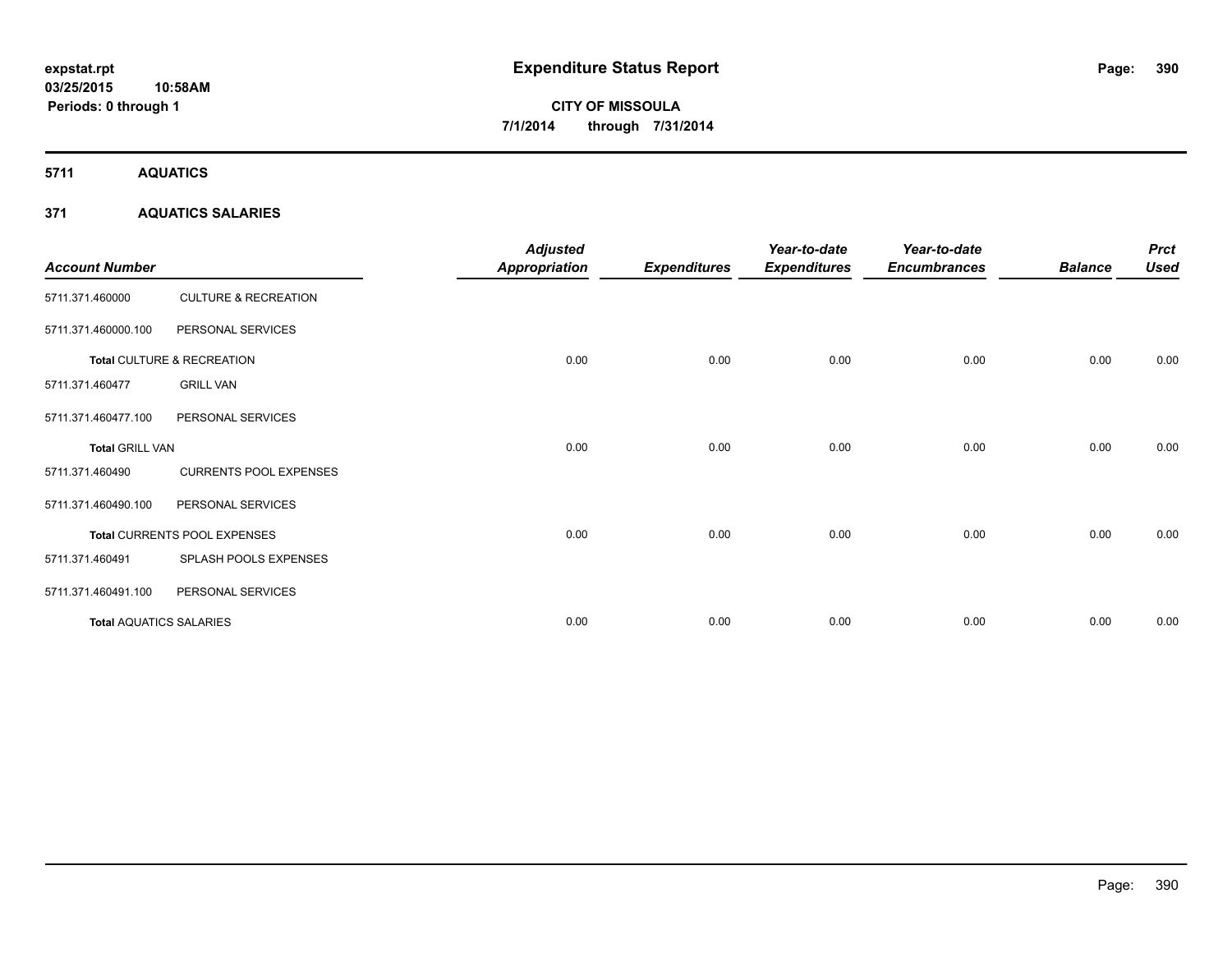**5711 AQUATICS**

### **390 NON-DEPARTMENTAL**

| <b>Account Number</b>         |                       | <b>Adjusted</b><br><b>Appropriation</b> | <b>Expenditures</b> | Year-to-date<br><b>Expenditures</b> | Year-to-date<br><b>Encumbrances</b> | <b>Balance</b> | <b>Prct</b><br><b>Used</b> |
|-------------------------------|-----------------------|-----------------------------------------|---------------------|-------------------------------------|-------------------------------------|----------------|----------------------------|
| 5711.390.510000               | <b>MISCELLANEOUS</b>  |                                         |                     |                                     |                                     |                |                            |
| 5711.390.510000.800           | OTHER OBJECTS         |                                         |                     |                                     |                                     |                |                            |
| <b>Total OTHER OBJECTS</b>    |                       | 0.00                                    | 0.00                | 0.00                                | 0.00                                | 0.00           | 0.00                       |
| 5711.390.510000.900           | <b>CAPITAL OUTLAY</b> |                                         |                     |                                     |                                     |                |                            |
| <b>Total MISCELLANEOUS</b>    |                       | 0.00                                    | 0.00                | 0.00                                | 0.00                                | 0.00           | 0.00                       |
| <b>Total NON-DEPARTMENTAL</b> |                       | 0.00                                    | 0.00                | 0.00                                | 0.00                                | 0.00           | 0.00                       |
| <b>Total AQUATICS</b>         |                       | 1,404,713.00                            | 120,856.91          | 120,856.91                          | 0.00                                | 1,283,856.09   | 8.60                       |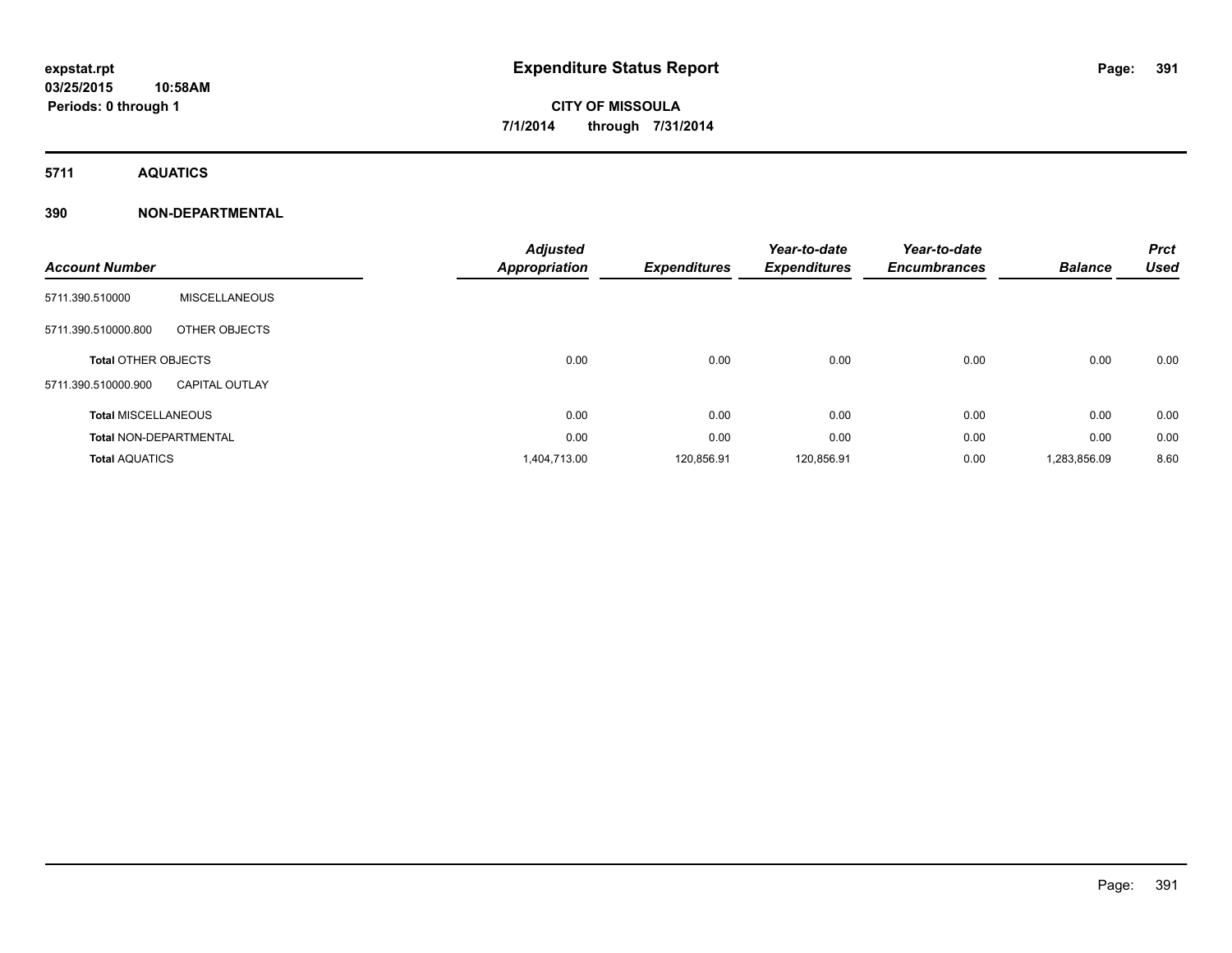### **6050 EMPLOYEE BENEFIT PLAN FUND**

### **390 NON-DEPARTMENTAL**

|                                          |                                                     | <b>Adjusted</b> |                     | Year-to-date        | Year-to-date        |                | Prct        |
|------------------------------------------|-----------------------------------------------------|-----------------|---------------------|---------------------|---------------------|----------------|-------------|
| <b>Account Number</b>                    |                                                     | Appropriation   | <b>Expenditures</b> | <b>Expenditures</b> | <b>Encumbrances</b> | <b>Balance</b> | <b>Used</b> |
| 6050.390.520800                          | <b>EMPLOYEE BENEFITS</b>                            |                 |                     |                     |                     |                |             |
| 6050.390.520800.300                      | PURCHASED SERVICES                                  |                 |                     |                     |                     |                |             |
|                                          | 6050.390.520800.350.000 PROFESSIONAL SERVICES       | 51.840.00       | 0.00                | 0.00                | 0.00                | 51.840.00      | 0.00        |
| 6050.390.520800.351.000 INSURANCE CLAIMS |                                                     | 5.091.229.00    | 416.692.21          | 416.692.21          | 0.00                | 4.674.536.79   | 8.18        |
| 6050.390.520800.352.000 HEALTH PROGRAMS  |                                                     | 80.000.00       | 0.00                | 0.00                | 0.00                | 80.000.00      | 0.00        |
|                                          | 6050.390.520800.353.000 ADMINISTRATION EXPENDITURES | 582.161.00      | 108.879.03          | 108.879.03          | 0.00                | 473.281.97     | 18.70       |
|                                          | <b>Total EMPLOYEE BENEFIT PLAN FUND</b>             | 5.805.230.00    | 525.571.24          | 525.571.24          | 0.00                | 5.279.658.76   | 9.05        |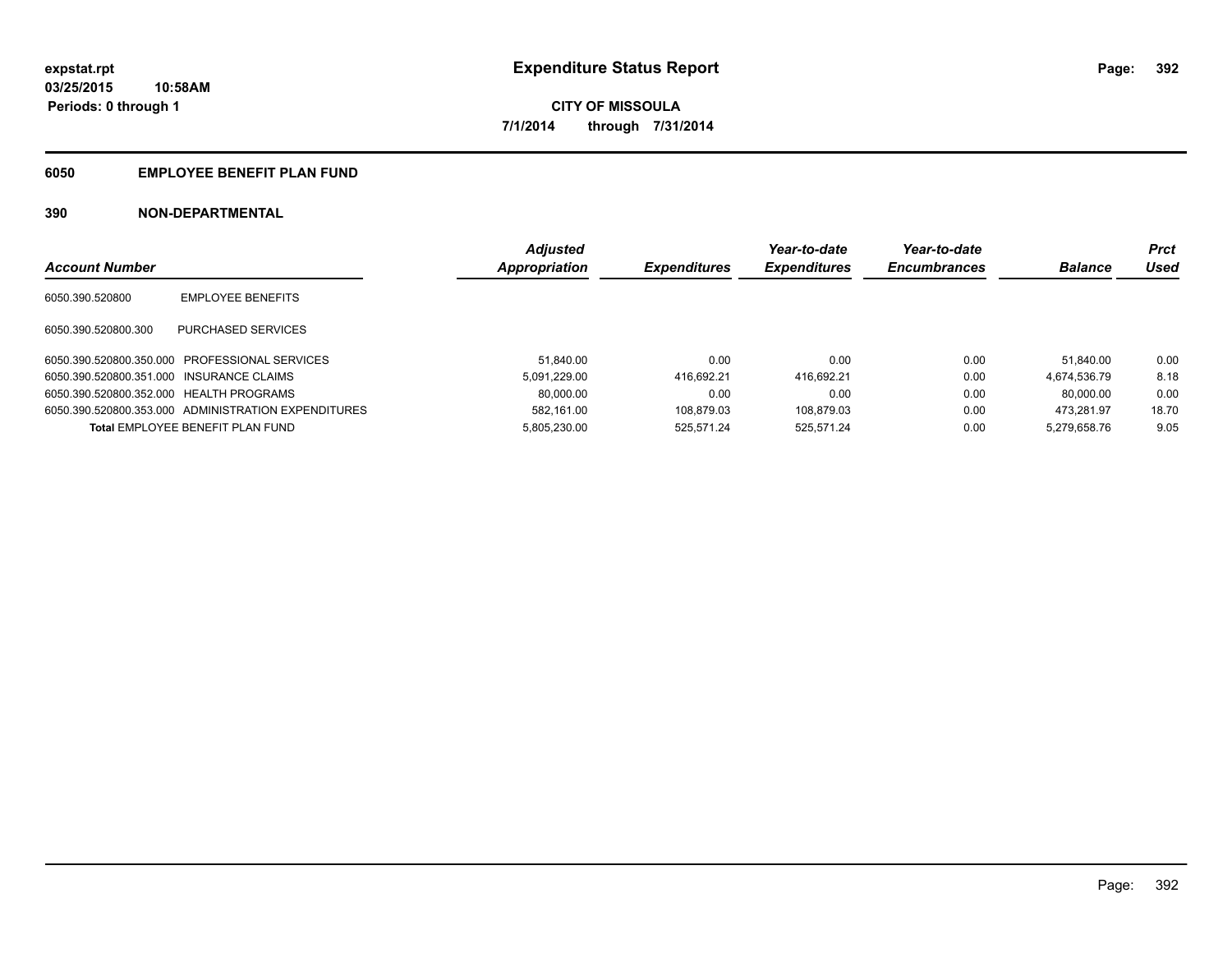#### **7370 PARKING COMMISSION FUND**

### **395 PARKING COMMISSION**

|                                           |                                                         | <b>Adjusted</b> |                     | Year-to-date        | Year-to-date        |                | <b>Prct</b> |
|-------------------------------------------|---------------------------------------------------------|-----------------|---------------------|---------------------|---------------------|----------------|-------------|
| <b>Account Number</b>                     |                                                         | Appropriation   | <b>Expenditures</b> | <b>Expenditures</b> | <b>Encumbrances</b> | <b>Balance</b> | <b>Used</b> |
| 7370.395.430266                           | PARKING DIVISION                                        |                 |                     |                     |                     |                |             |
| 7370.395.430266.100                       | PERSONAL SERVICES                                       |                 |                     |                     |                     |                |             |
|                                           | 7370.395.430266.110.000 SALARIES AND WAGES              | 417,868.00      | 15,367.16           | 15,367.16           | 0.00                | 402,500.84     | 3.68        |
| 7370.395.430266.120.000                   | OVERTIME/TERMINATION                                    | 7,234.00        | 4.34                | 4.34                | 0.00                | 7,229.66       | 0.06        |
|                                           | 7370.395.430266.140.000 EMPLOYER CONTRIBUTIONS          | 198.517.00      | 19,963.92           | 19.963.92           | 0.00                | 178.553.08     | 10.06       |
|                                           | 7370.395.430266.141.000 STATE RETIREMENT CONTRIBUTIONS  | 0.00            | 15.37               | 15.37               | 0.00                | $-15.37$       | 0.00        |
| <b>Total PERSONAL SERVICES</b>            |                                                         | 623,619.00      | 35,350.79           | 35,350.79           | 0.00                | 588,268.21     | 5.67        |
| 7370.395.430266.200                       | <b>SUPPLIES</b>                                         |                 |                     |                     |                     |                |             |
| 7370.395.430266.210.000 OFFICE SUPPLIES   |                                                         | 5,400.00        | 1,058.43            | 1,058.43            | 0.00                | 4,341.57       | 19.60       |
| 7370.395.430266.220.000                   | OPERATING SUPPLIES                                      | 15,000.00       | 575.95              | 575.95              | 0.00                | 14,424.05      | 3.84        |
| 7370.395.430266.220.311 CLOTHING SUPPLIES |                                                         | 0.00            | 87.33               | 87.33               | 0.00                | $-87.33$       | 0.00        |
| 7370.395.430266.230.000                   | REPAIR/MAINTENANCE                                      | 18,000.00       | 141.87              | 141.87              | 0.00                | 17,858.13      | 0.79        |
| 7370.395.430266.231.000 GASOLINE          |                                                         | 8,000.00        | 0.00                | 0.00                | 0.00                | 8,000.00       | 0.00        |
| <b>Total SUPPLIES</b>                     |                                                         | 46,400.00       | 1,863.58            | 1,863.58            | 0.00                | 44,536.42      | 4.02        |
| 7370.395.430266.300                       | PURCHASED SERVICES                                      |                 |                     |                     |                     |                |             |
| 7370.395.430266.310.000                   | <b>COMMUNICATIONS</b>                                   | 17,338.00       | 441.65              | 441.65              | 0.00                | 16,896.35      | 2.55        |
|                                           | 7370.395.430266.320.000 PRINTING & DUPLICATING          | 10,000.00       | 1,627.20            | 1,627.20            | 0.00                | 8,372.80       | 16.27       |
|                                           | 7370.395.430266.330.000 PUBLICITY, SUBSCRIPTIONS & DUES | 5,000.00        | 0.00                | 0.00                | 0.00                | 5,000.00       | 0.00        |
| 7370.395.430266.340.000 SEWER             |                                                         | 137.00          | 70.25               | 70.25               | 0.00                | 66.75          | 51.28       |
|                                           | 7370.395.430266.341.000 ELECTRICITY & NATURAL GAS       | 36,440.00       | 0.00                | 0.00                | 0.00                | 36,440.00      | 0.00        |
| 7370.395.430266.343.000 WATER CHARGES     |                                                         | 4,000.00        | 0.00                | 0.00                | 0.00                | 4,000.00       | 0.00        |
| 7370.395.430266.344.000                   | <b>TELEPHONE SERVICE</b>                                | 5,200.00        | 0.00                | 0.00                | 0.00                | 5,200.00       | 0.00        |
| 7370.395.430266.345.000 GARBAGE           |                                                         | 3,000.00        | 245.93              | 245.93              | 0.00                | 2,754.07       | 8.20        |
| 7370.395.430266.345.717                   | GARBAGE                                                 | 0.00            | 114.40              | 114.40              | 0.00                | $-114.40$      | 0.00        |
| 7370.395.430266.350.000                   | PROFESSIONAL SERVICES                                   | 61,250.00       | 65.00               | 65.00               | 0.00                | 61,185.00      | 0.11        |
|                                           | 7370.395.430266.350.702 SECURITY FOR GARAGES            | 0.00            | 612.00              | 612.00              | 0.00                | $-612.00$      | 0.00        |
|                                           | 7370.395.430266.360.000 REPAIR & MAINTENANCE            | 72,500.00       | $-2.04$             | $-2.04$             | 0.00                | 72,502.04      | 0.00        |
|                                           | 7370.395.430266.360.713 REPAIR & MAINTENANCE            | 0.00            | 10,779.00           | 10,779.00           | 0.00                | $-10,779.00$   | 0.00        |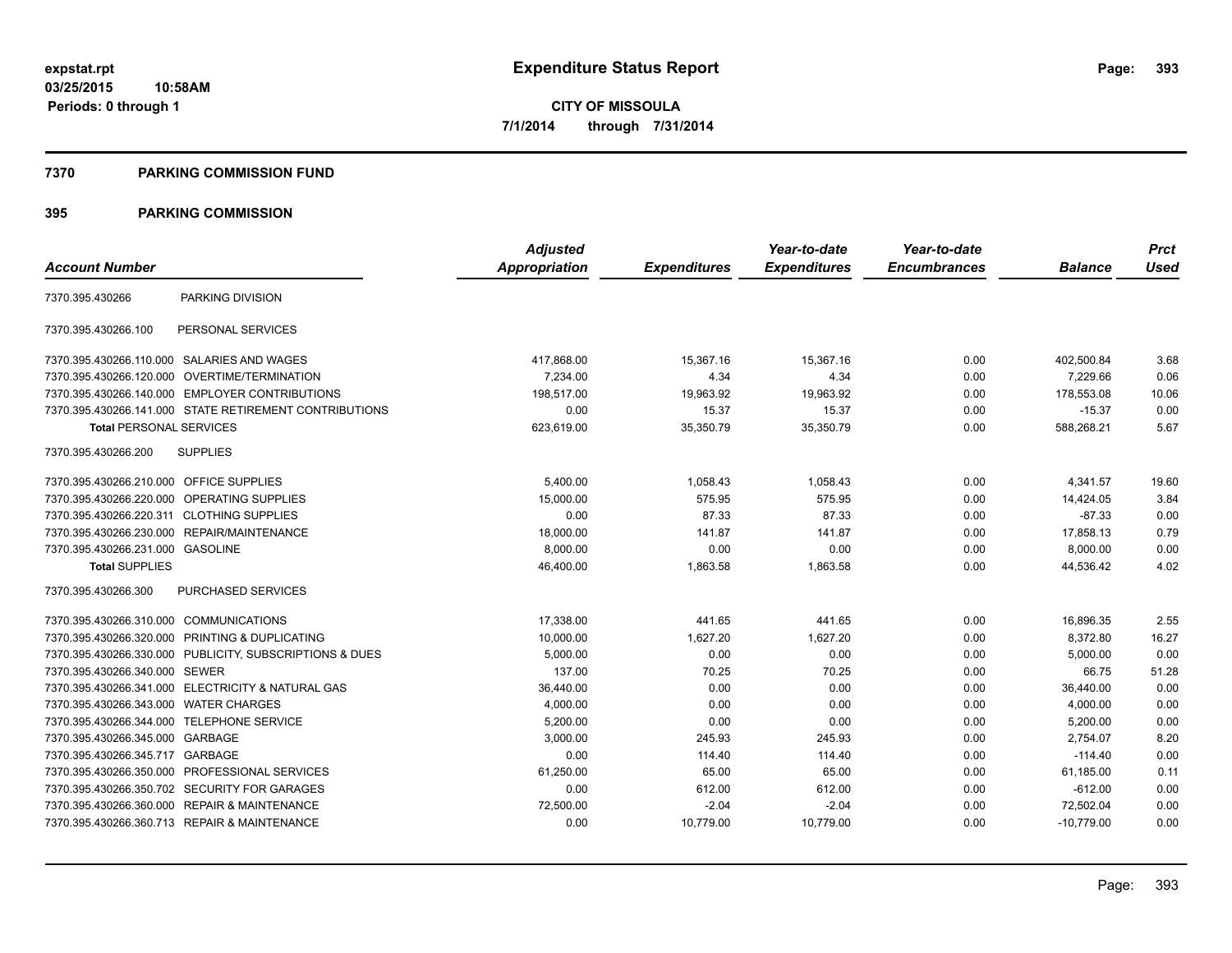#### **7370 PARKING COMMISSION FUND**

### **395 PARKING COMMISSION**

|                                                          | <b>Adjusted</b>      |                     | Year-to-date        | Year-to-date        |                | <b>Prct</b> |
|----------------------------------------------------------|----------------------|---------------------|---------------------|---------------------|----------------|-------------|
| <b>Account Number</b>                                    | <b>Appropriation</b> | <b>Expenditures</b> | <b>Expenditures</b> | <b>Encumbrances</b> | <b>Balance</b> | Used        |
| 7370.395.430266.360.714 BANK ST/REPAIR & MAINTENANCE     | 0.00                 | 77.25               | 77.25               | 0.00                | $-77.25$       | 0.00        |
| 7370.395.430266.360.715 REPAIR & MAINTENANCE             | 0.00                 | 100.00              | 100.00              | 0.00                | $-100.00$      | 0.00        |
| 7370.395.430266.370.000 TRAVEL                           | 1,600.00             | 0.00                | 0.00                | 0.00                | 1,600.00       | 0.00        |
| 7370.395.430266.380.000 TRAINING                         | 1,900.00             | 0.00                | 0.00                | 0.00                | 1,900.00       | 0.00        |
| 7370.395.430266.390.000 OTHER PURCHASED SERVICES         | 161,059.00           | 0.00                | 0.00                | 0.00                | 161,059.00     | 0.00        |
| 7370.395.430266.390.044 JANITORIAL                       | 0.00                 | 152.16              | 152.16              | 0.00                | $-152.16$      | 0.00        |
| <b>Total PURCHASED SERVICES</b>                          | 379,424.00           | 14,282.80           | 14,282.80           | 0.00                | 365,141.20     | 3.76        |
| <b>BUILDING MATERIALS</b><br>7370.395.430266.400         |                      |                     |                     |                     |                |             |
| <b>Total BUILDING MATERIALS</b>                          | 0.00                 | 0.00                | 0.00                | 0.00                | 0.00           | 0.00        |
| 7370.395.430266.500<br><b>FIXED CHARGES</b>              |                      |                     |                     |                     |                |             |
| 7370.395.430266.500.000 FIXED CHARGES                    | 190.121.00           | 0.00                | 0.00                | 0.00                | 190,121.00     | 0.00        |
| 7370.395.430266.500.733 FIXED CHARGES                    | 0.00                 | 1,650.00            | 1,650.00            | 0.00                | $-1,650.00$    | 0.00        |
| <b>Total FIXED CHARGES</b>                               | 190,121.00           | 1,650.00            | 1,650.00            | 0.00                | 188,471.00     | 0.87        |
| 7370.395.430266.600<br><b>DEBT SERVICE</b>               |                      |                     |                     |                     |                |             |
| <b>Total DEBT SERVICE</b>                                | 0.00                 | 0.00                | 0.00                | 0.00                | 0.00           | 0.00        |
| <b>GRANTS &amp; CONTRIBUTIONS</b><br>7370.395.430266.700 |                      |                     |                     |                     |                |             |
| 7370.395.430266.700.000 GRANTS & CONTRIBUTIONS           | 74,000.00            | 12,481.75           | 12,481.75           | 0.00                | 61,518.25      | 16.87       |
| <b>Total GRANTS &amp; CONTRIBUTIONS</b>                  | 74.000.00            | 12.481.75           | 12.481.75           | 0.00                | 61.518.25      | 16.87       |
| 7370.395.430266.800<br>OTHER OBJECTS                     |                      |                     |                     |                     |                |             |
| 7370.395.430266.820.000 TRANSFERS TO OTHER FUNDS         | 162.328.00           | 0.00                | 0.00                | 0.00                | 162,328.00     | 0.00        |
| 7370.395.430266.845.000 CONTINGENCY                      | 48.965.00            | 0.00                | 0.00                | 0.00                | 48.965.00      | 0.00        |
| <b>Total OTHER OBJECTS</b>                               | 211,293.00           | 0.00                | 0.00                | 0.00                | 211,293.00     | 0.00        |
| 7370.395.430266.900<br><b>CAPITAL OUTLAY</b>             |                      |                     |                     |                     |                |             |
| 7370.395.430266.940.000 MACHINERY & EQUIPMENT            | 1,000,000.00         | 0.00                | 0.00                | 0.00                | 1,000,000.00   | 0.00        |
| <b>Total CAPITAL OUTLAY</b>                              | 1,000,000.00         | 0.00                | 0.00                | 0.00                | 1,000,000.00   | 0.00        |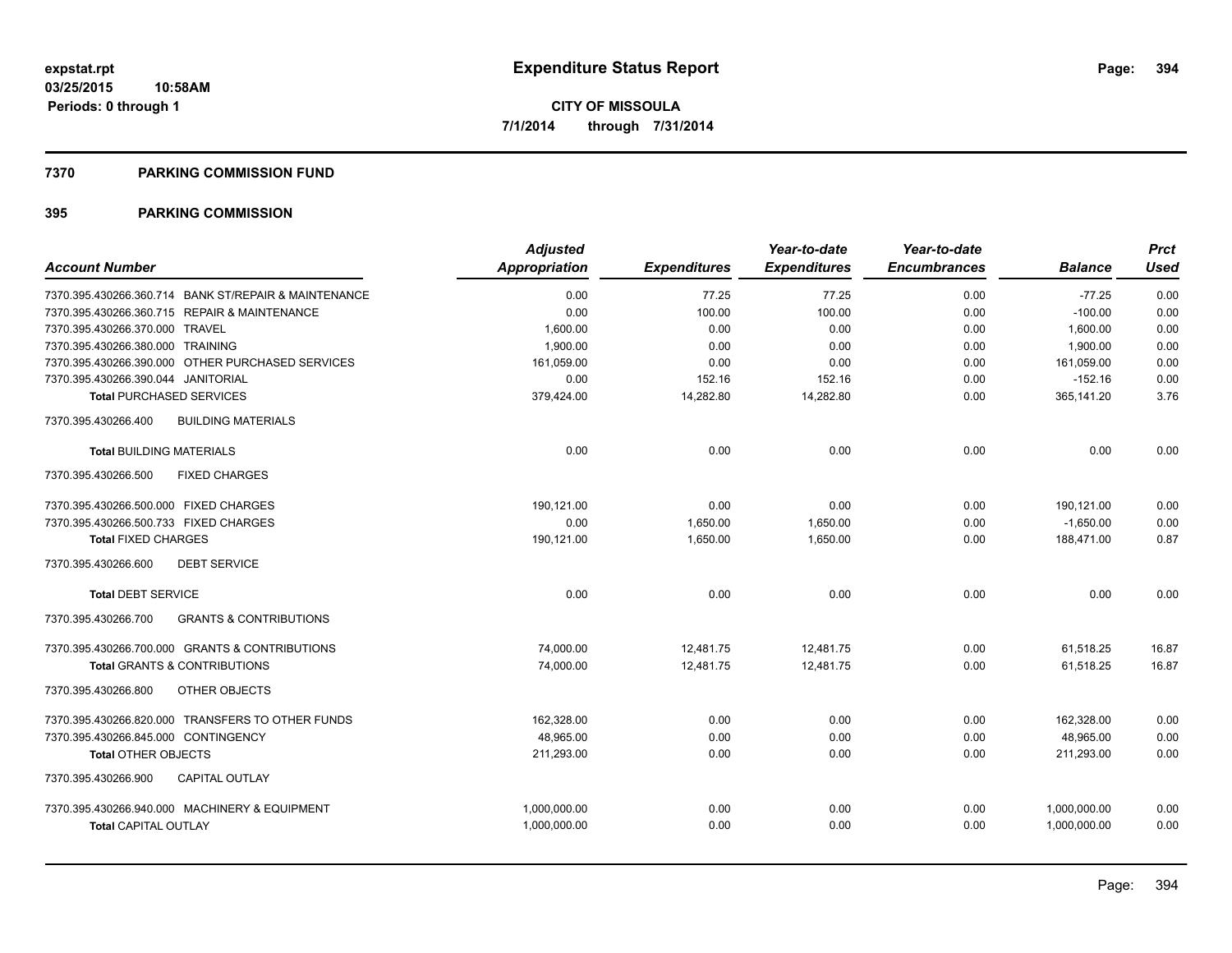#### **7370 PARKING COMMISSION FUND**

### **395 PARKING COMMISSION**

| <b>Account Number</b>         |                                    | <b>Adjusted</b><br><b>Appropriation</b> | <b>Expenditures</b> | Year-to-date<br><b>Expenditures</b> | Year-to-date<br><b>Encumbrances</b> | <b>Balance</b> | <b>Prct</b><br><b>Used</b> |
|-------------------------------|------------------------------------|-----------------------------------------|---------------------|-------------------------------------|-------------------------------------|----------------|----------------------------|
| <b>Total PARKING DIVISION</b> |                                    | 2,524,857.00                            | 65,628.92           | 65,628.92                           | 0.00                                | 2,459,228.08   | 2.60                       |
| 7370.395.430267               | ON STREET TECHNOLOGY PROJECT       |                                         |                     |                                     |                                     |                |                            |
| 7370.395.430267.900           | <b>CAPITAL OUTLAY</b>              |                                         |                     |                                     |                                     |                |                            |
|                               | Total ON STREET TECHNOLOGY PROJECT | 0.00                                    | 0.00                | 0.00                                | 0.00                                | 0.00           | 0.00                       |
| 7370.395.430271               | <b>TICKET DIVISION</b>             |                                         |                     |                                     |                                     |                |                            |
| 7370.395.430271.100           | PERSONAL SERVICES                  |                                         |                     |                                     |                                     |                |                            |
| <b>Total TICKET DIVISION</b>  |                                    | 0.00                                    | 0.00                | 0.00                                | 0.00                                | 0.00           | 0.00                       |
| 7370.395.430622               | REVISED STEP SEWER DESIGN          |                                         |                     |                                     |                                     |                |                            |
| 7370.395.430622.200           | <b>SUPPLIES</b>                    |                                         |                     |                                     |                                     |                |                            |
|                               | Total REVISED STEP SEWER DESIGN    | 0.00                                    | 0.00                | 0.00                                | 0.00                                | 0.00           | 0.00                       |
| 7370.395.499999               | <b>NEW REQUESTS</b>                |                                         |                     |                                     |                                     |                |                            |
| 7370.395.499999.100           | PERSONAL SERVICES                  |                                         |                     |                                     |                                     |                |                            |
| <b>Total NEW REQUESTS</b>     |                                    | 0.00                                    | 0.00                | 0.00                                | 0.00                                | 0.00           | 0.00                       |
| 7370.395.510110               | <b>MERCHANT SERVICES</b>           |                                         |                     |                                     |                                     |                |                            |
| 7370.395.510110.500           | <b>FIXED CHARGES</b>               |                                         |                     |                                     |                                     |                |                            |
|                               | <b>Total MERCHANT SERVICES</b>     | 0.00                                    | 0.00                | 0.00                                | 0.00                                | 0.00           | 0.00                       |
|                               | <b>Total PARKING COMMISSION</b>    | 2,524,857.00                            | 65,628.92           | 65,628.92                           | 0.00                                | 2,459,228.08   | 2.60                       |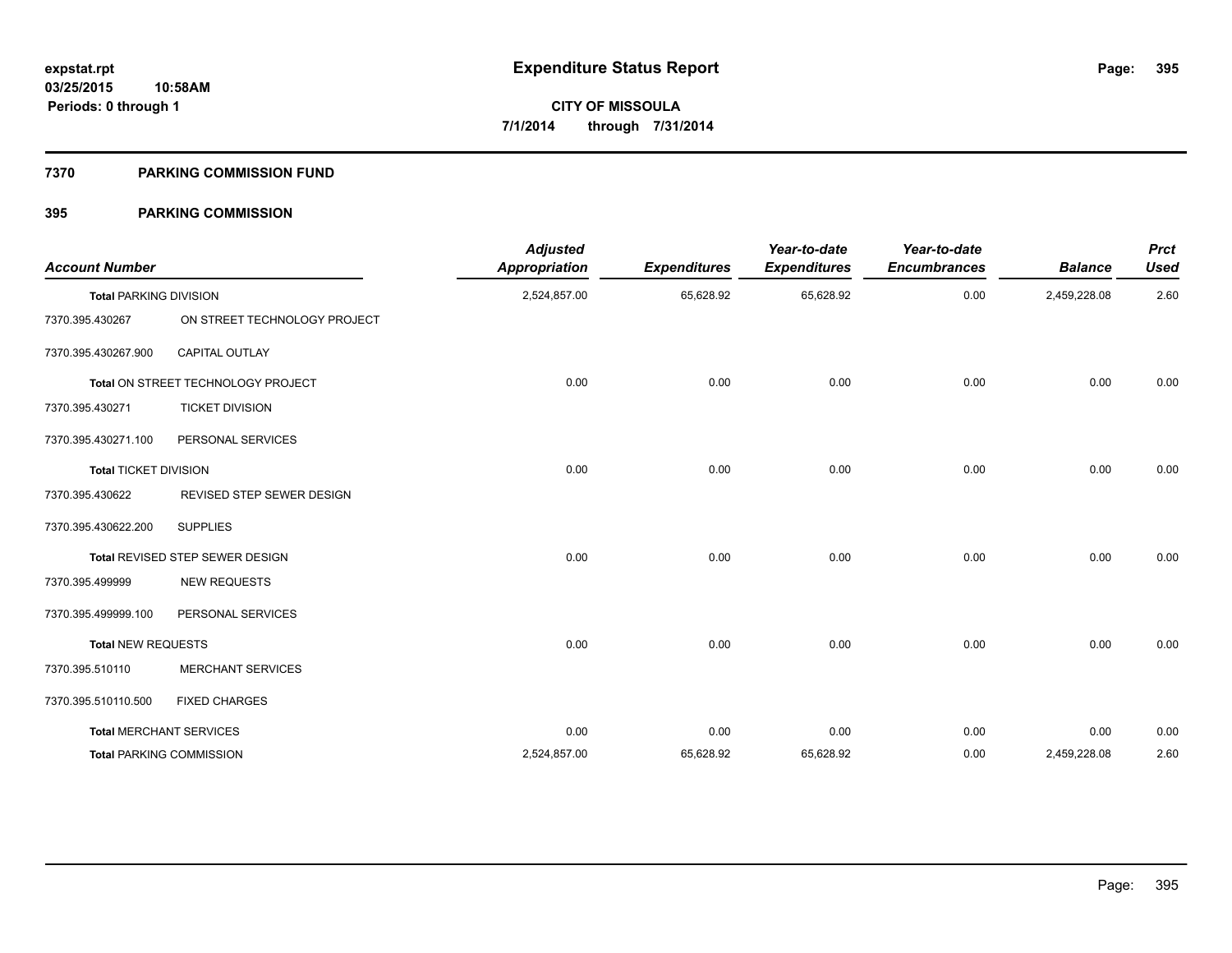#### **7370 PARKING COMMISSION FUND**

### **900 DEPRECIATION**

| <b>Account Number</b>      |                                      | <b>Adjusted</b><br><b>Appropriation</b> | <b>Expenditures</b> | Year-to-date<br><b>Expenditures</b> | Year-to-date<br><b>Encumbrances</b> | <b>Balance</b> | <b>Prct</b><br><b>Used</b> |
|----------------------------|--------------------------------------|-----------------------------------------|---------------------|-------------------------------------|-------------------------------------|----------------|----------------------------|
| 7370.900.510000            | <b>MISCELLANEOUS</b>                 |                                         |                     |                                     |                                     |                |                            |
| 7370.900.510000.800        | OTHER OBJECTS                        |                                         |                     |                                     |                                     |                |                            |
| <b>Total OTHER OBJECTS</b> |                                      | 0.00                                    | 0.00                | 0.00                                | 0.00                                | 0.00           | 0.00                       |
| 7370.900.510000.900        | <b>CAPITAL OUTLAY</b>                |                                         |                     |                                     |                                     |                |                            |
| <b>Total DEPRECIATION</b>  |                                      | 0.00                                    | 0.00                | 0.00                                | 0.00                                | 0.00           | 0.00                       |
|                            | <b>Total PARKING COMMISSION FUND</b> | 2,524,857.00                            | 65.628.92           | 65,628.92                           | 0.00                                | 2,459,228.08   | 2.60                       |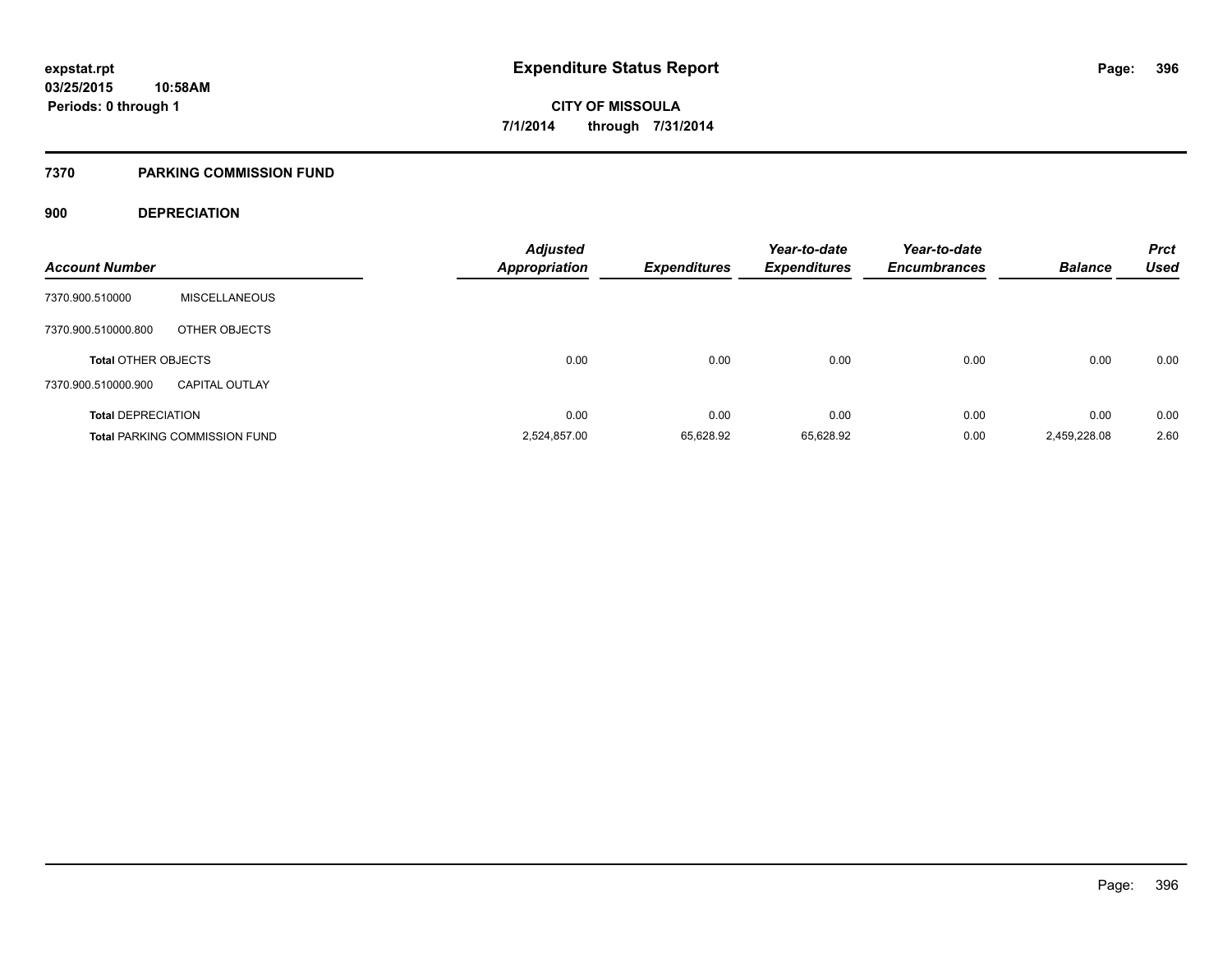### **7371 FRONT STREET PARKING BONDS**

|                               |                                                 | <b>Adjusted</b>      |                     | Year-to-date        | Year-to-date        |                | <b>Prct</b> |
|-------------------------------|-------------------------------------------------|----------------------|---------------------|---------------------|---------------------|----------------|-------------|
| <b>Account Number</b>         |                                                 | <b>Appropriation</b> | <b>Expenditures</b> | <b>Expenditures</b> | <b>Encumbrances</b> | <b>Balance</b> | <b>Used</b> |
| 7371.395.430266               | PARKING DIVISION                                |                      |                     |                     |                     |                |             |
| 7371.395.430266.800           | OTHER OBJECTS                                   |                      |                     |                     |                     |                |             |
| <b>Total PARKING DIVISION</b> |                                                 | 0.00                 | 0.00                | 0.00                | 0.00                | 0.00           | 0.00        |
| 7371.395.490200               | REVENUE BOND DEBT SERVICE                       |                      |                     |                     |                     |                |             |
| 7371.395.490200.600           | <b>DEBT SERVICE</b>                             |                      |                     |                     |                     |                |             |
|                               | 7371.395.490200.620.000 INTEREST / SERVICE FEES | 0.00                 | $-61,615.45$        | $-61,615.45$        | 0.00                | 61,615.45      | 0.00        |
|                               | Total REVENUE BOND DEBT SERVICE                 | 0.00                 | $-61,615.45$        | $-61,615.45$        | 0.00                | 61,615.45      | 0.00        |
| 7371.395.490201               | SERIES 2014 MPC DEBT                            |                      |                     |                     |                     |                |             |
| 7371.395.490201.600           | <b>DEBT SERVICE</b>                             |                      |                     |                     |                     |                |             |
|                               | 7371.395.490201.620.000 INTEREST / SERVICE FEES | 269,059.00           | 0.00                | 0.00                | 0.00                | 269,059.00     | 0.00        |
|                               | Total SERIES 2014 MPC DEBT                      | 269,059.00           | 0.00                | 0.00                | 0.00                | 269,059.00     | 0.00        |
| 7371.395.490202               | *** Title Not Found ***                         |                      |                     |                     |                     |                |             |
| 7371.395.490202.600           | <b>DEBT SERVICE</b>                             |                      |                     |                     |                     |                |             |
| Total *** Title Not Found *** |                                                 | 0.00                 | 0.00                | 0.00                | 0.00                | 0.00           | 0.00        |
|                               | <b>Total FRONT STREET PARKING BONDS</b>         | 269,059.00           | $-61,615.45$        | $-61,615.45$        | 0.00                | 330,674.45     | 0.00        |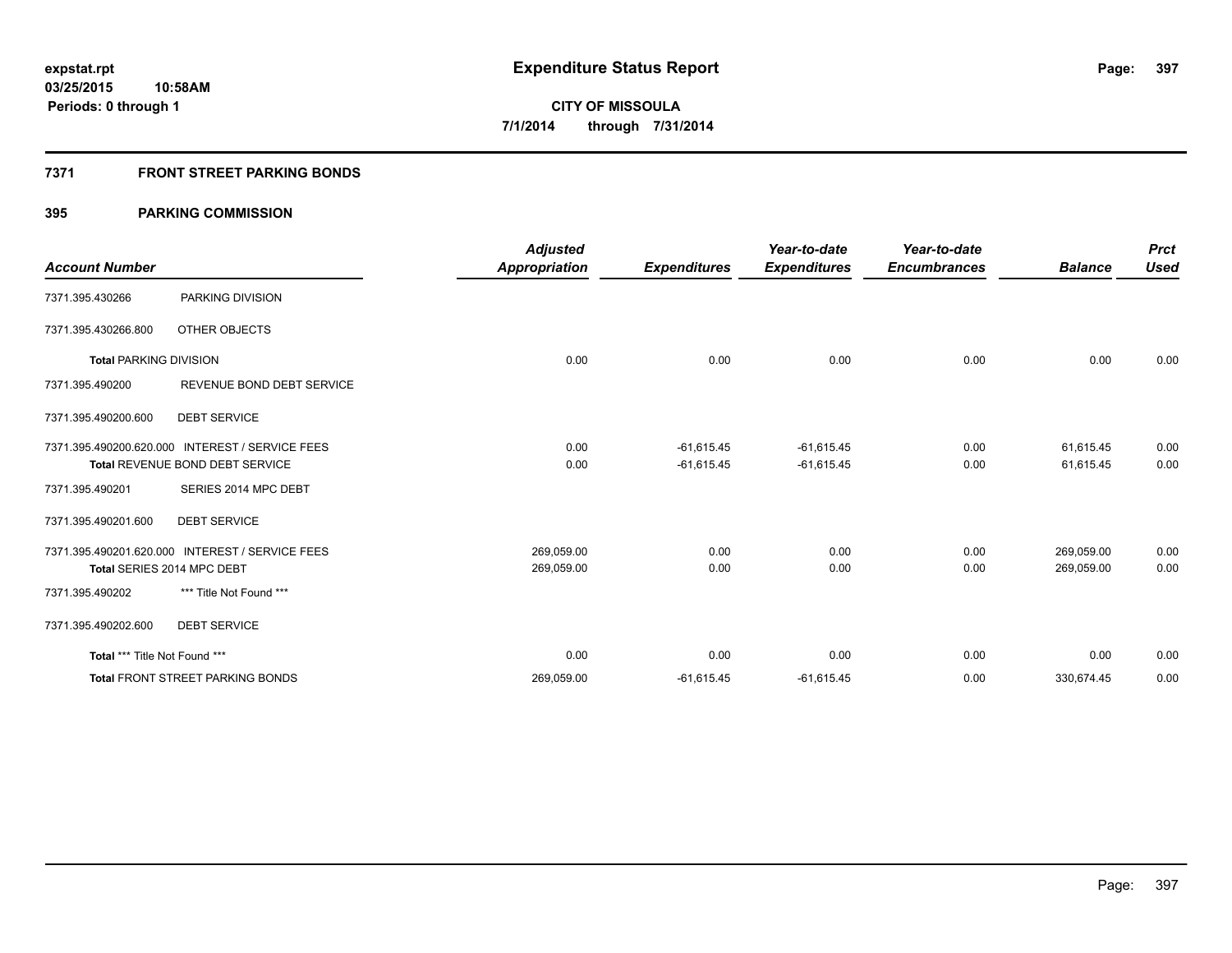#### **7372 SINKING FUND/FRONT ST PARKING BONDS**

| <b>Account Number</b>         |                                                    | <b>Adjusted</b><br><b>Appropriation</b> | <b>Expenditures</b> | Year-to-date<br><b>Expenditures</b> | Year-to-date<br><b>Encumbrances</b> | <b>Balance</b> | <b>Prct</b><br><b>Used</b> |
|-------------------------------|----------------------------------------------------|-----------------------------------------|---------------------|-------------------------------------|-------------------------------------|----------------|----------------------------|
| 7372.395.430266               | PARKING DIVISION                                   |                                         |                     |                                     |                                     |                |                            |
| 7372.395.430266.800           | OTHER OBJECTS                                      |                                         |                     |                                     |                                     |                |                            |
| <b>Total PARKING DIVISION</b> |                                                    | 0.00                                    | 0.00                | 0.00                                | 0.00                                | 0.00           | 0.00                       |
| 7372.395.490200               | REVENUE BOND DEBT SERVICE                          |                                         |                     |                                     |                                     |                |                            |
| 7372.395.490200.600           | <b>DEBT SERVICE</b>                                |                                         |                     |                                     |                                     |                |                            |
|                               | Total REVENUE BOND DEBT SERVICE                    | 0.00                                    | 0.00                | 0.00                                | 0.00                                | 0.00           | 0.00                       |
| 7372.395.490201               | SERIES 2014 MPC DEBT                               |                                         |                     |                                     |                                     |                |                            |
| 7372.395.490201.600           | <b>DEBT SERVICE</b>                                |                                         |                     |                                     |                                     |                |                            |
|                               | 7372.395.490201.610.000 SERIES 2014 BOND-PRINCIPAL | 40,000.00                               | 0.00                | 0.00                                | 0.00                                | 40,000.00      | 0.00                       |
|                               | Total SERIES 2014 MPC DEBT                         | 40,000.00                               | 0.00                | 0.00                                | 0.00                                | 40,000.00      | 0.00                       |
|                               | <b>Total SINKING FUND/FRONT ST PARKING BONDS</b>   | 40,000.00                               | 0.00                | 0.00                                | 0.00                                | 40,000.00      | 0.00                       |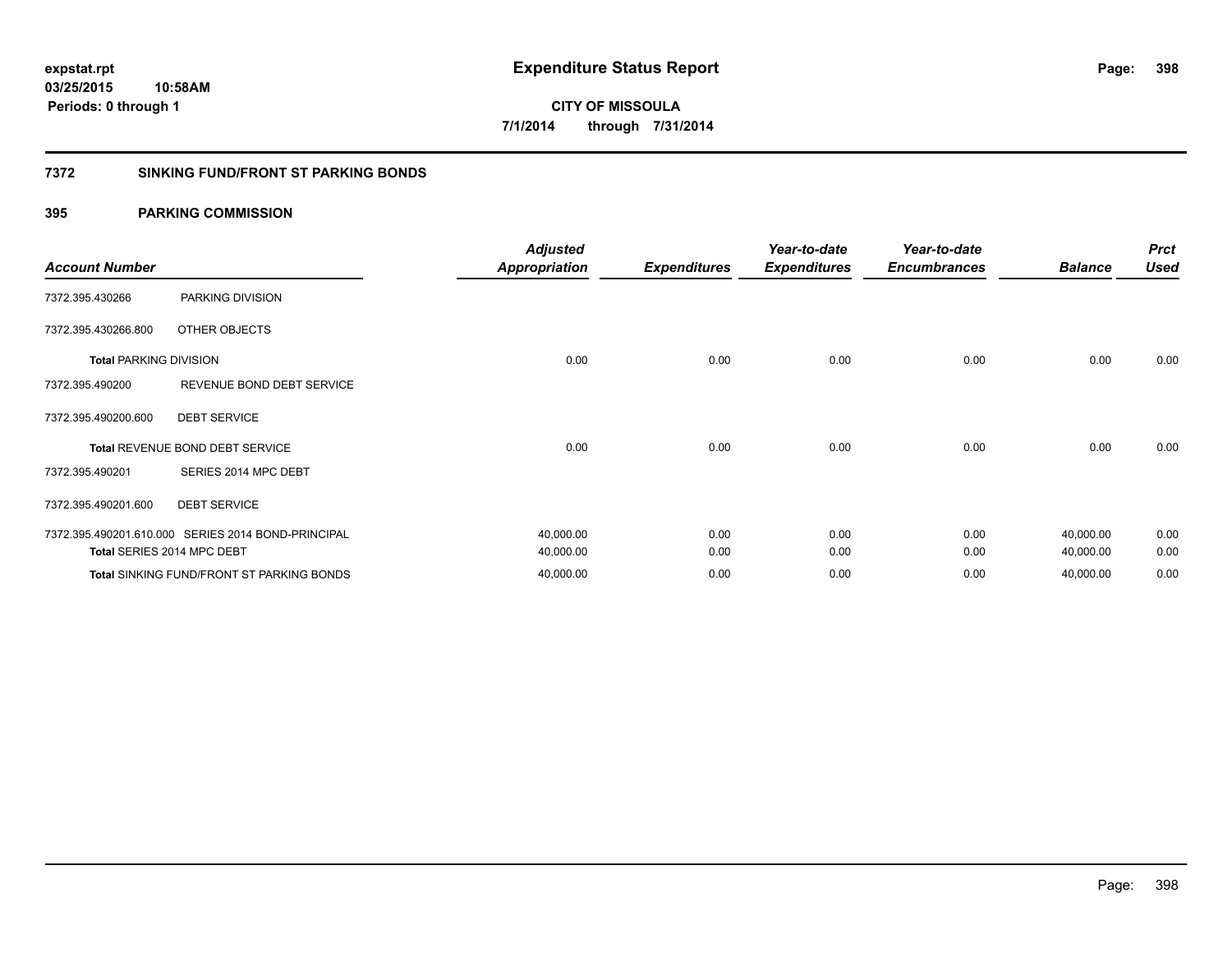### **7373 MPC SERIES 2010B CONSTRUCTION**

| <b>Account Number</b>         |                                 | <b>Adjusted</b><br><b>Appropriation</b> | <b>Expenditures</b> | Year-to-date<br><b>Expenditures</b> | Year-to-date<br><b>Encumbrances</b> | <b>Balance</b> | <b>Prct</b><br><b>Used</b> |
|-------------------------------|---------------------------------|-----------------------------------------|---------------------|-------------------------------------|-------------------------------------|----------------|----------------------------|
| 7373.395.430266               | PARKING DIVISION                |                                         |                     |                                     |                                     |                |                            |
| 7373.395.430266.600           | <b>DEBT SERVICE</b>             |                                         |                     |                                     |                                     |                |                            |
| <b>Total DEBT SERVICE</b>     |                                 | 0.00                                    | 0.00                | 0.00                                | 0.00                                | 0.00           | 0.00                       |
| 7373.395.430266.800           | OTHER OBJECTS                   |                                         |                     |                                     |                                     |                |                            |
| <b>Total PARKING DIVISION</b> |                                 | 0.00                                    | 0.00                | 0.00                                | 0.00                                | 0.00           | 0.00                       |
| 7373.395.430273               | PARKING STRUCTURES              |                                         |                     |                                     |                                     |                |                            |
| 7373.395.430273.300           | PURCHASED SERVICES              |                                         |                     |                                     |                                     |                |                            |
|                               | <b>Total PURCHASED SERVICES</b> | 0.00                                    | 0.00                | 0.00                                | 0.00                                | 0.00           | 0.00                       |
| 7373.395.430273.900           | <b>CAPITAL OUTLAY</b>           |                                         |                     |                                     |                                     |                |                            |
|                               | <b>Total PARKING STRUCTURES</b> | 0.00                                    | 0.00                | 0.00                                | 0.00                                | 0.00           | 0.00                       |
| 7373.395.490200               | REVENUE BOND DEBT SERVICE       |                                         |                     |                                     |                                     |                |                            |
| 7373.395.490200.300           | PURCHASED SERVICES              |                                         |                     |                                     |                                     |                |                            |
|                               | <b>Total PURCHASED SERVICES</b> | 0.00                                    | 0.00                | 0.00                                | 0.00                                | 0.00           | 0.00                       |
| 7373.395.490200.600           | <b>DEBT SERVICE</b>             |                                         |                     |                                     |                                     |                |                            |
|                               | Total REVENUE BOND DEBT SERVICE | 0.00                                    | 0.00                | 0.00                                | 0.00                                | 0.00           | 0.00                       |
| 7373.395.499999               | <b>NEW REQUESTS</b>             |                                         |                     |                                     |                                     |                |                            |
| 7373.395.499999.900           | CAPITAL OUTLAY                  |                                         |                     |                                     |                                     |                |                            |
| <b>Total NEW REQUESTS</b>     |                                 | 0.00                                    | 0.00                | 0.00                                | 0.00                                | 0.00           | 0.00                       |
| 7373.395.520000               | OTHER FINANCING USES            |                                         |                     |                                     |                                     |                |                            |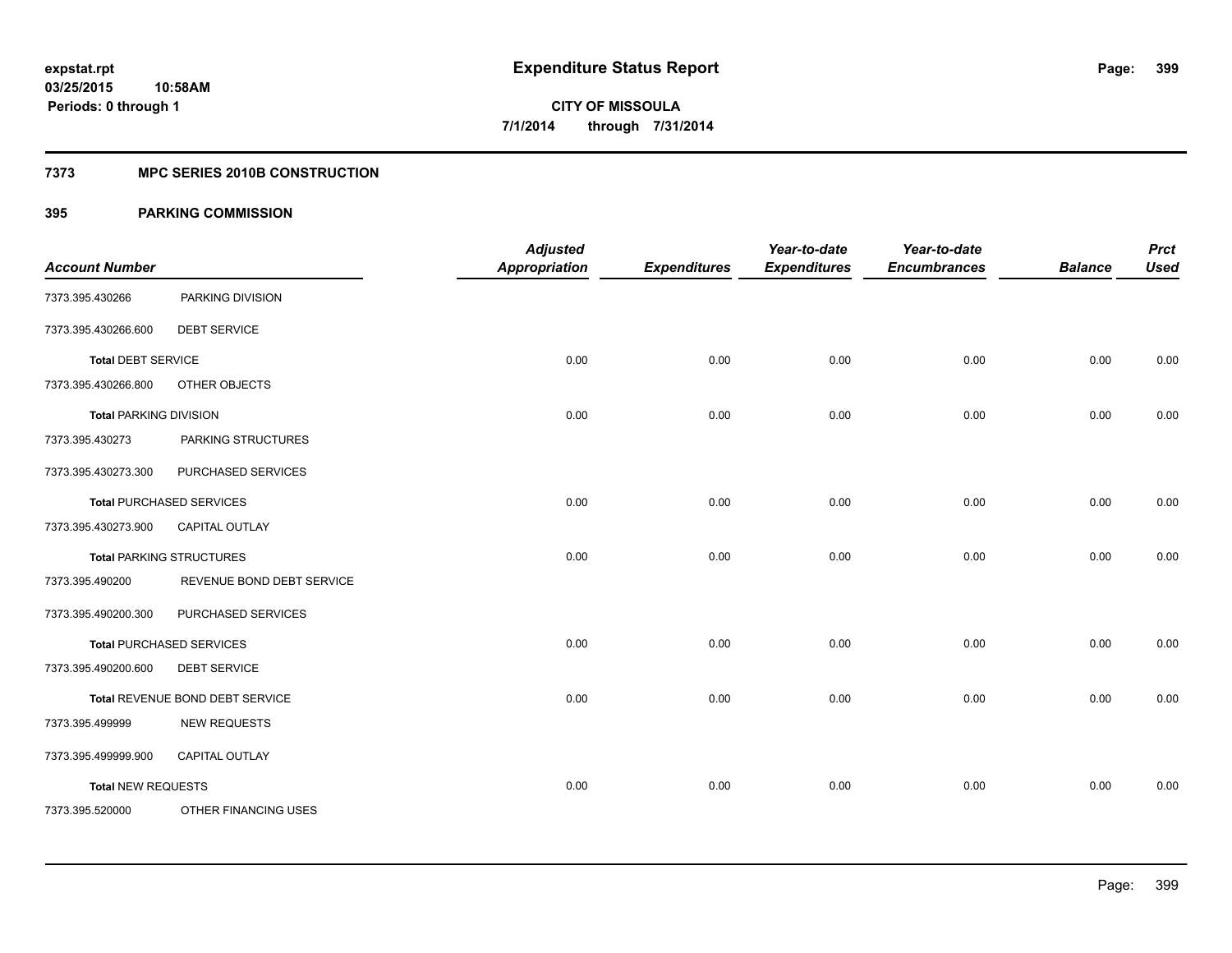### **7373 MPC SERIES 2010B CONSTRUCTION**

| <b>Account Number</b>                      | <b>Adjusted</b><br>Appropriation | <b>Expenditures</b> | Year-to-date<br><b>Expenditures</b> | Year-to-date<br><b>Encumbrances</b> | Balance | <b>Prct</b><br>Used |
|--------------------------------------------|----------------------------------|---------------------|-------------------------------------|-------------------------------------|---------|---------------------|
| 7373.395.520000.600<br><b>DEBT SERVICE</b> |                                  |                     |                                     |                                     |         |                     |
| <b>Total PARKING COMMISSION</b>            | 0.00                             | 0.00                | 0.00                                | 0.00                                | 0.00    | 0.00                |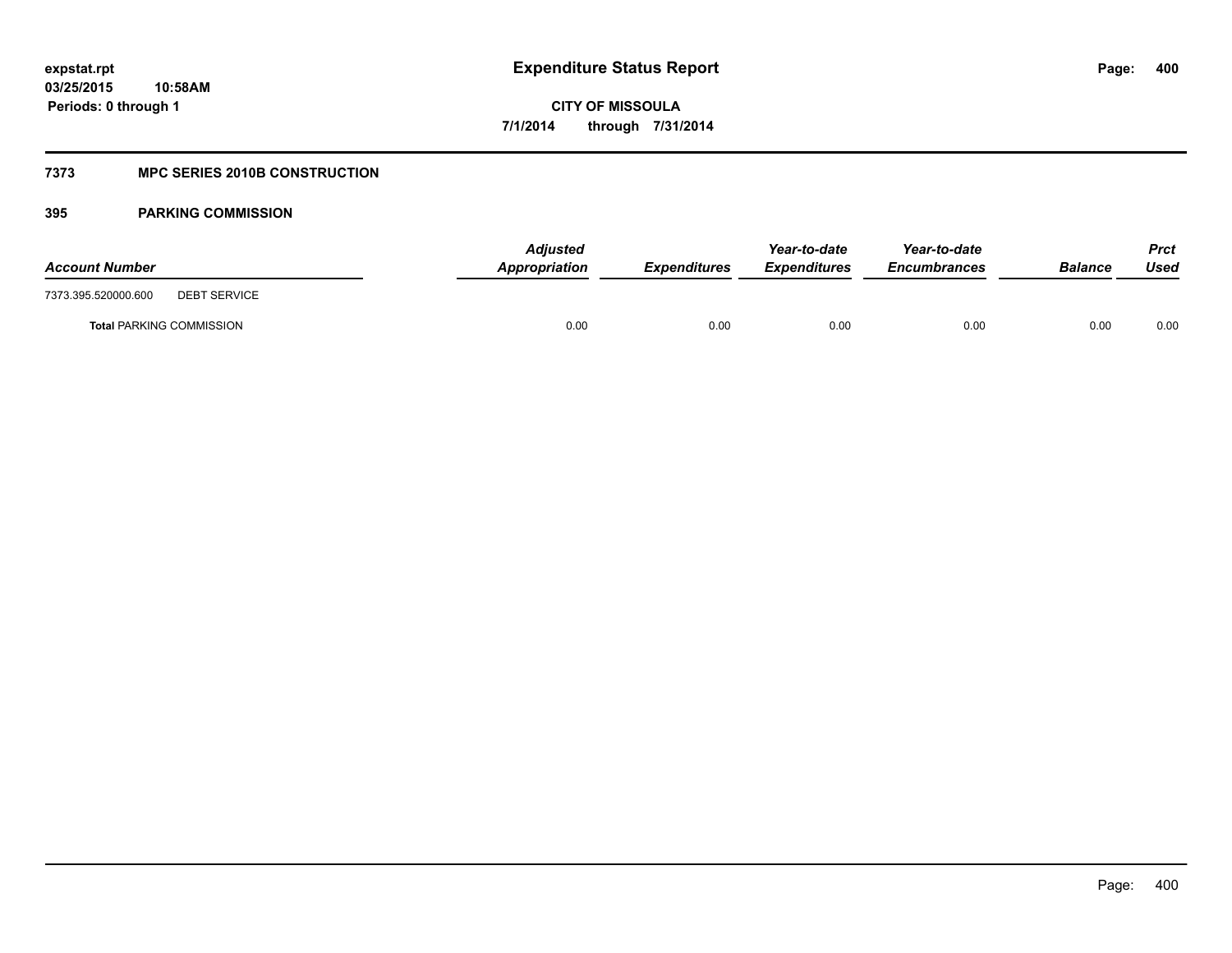### **7373 MPC SERIES 2010B CONSTRUCTION**

**900 DEPRECIATION**

| <b>Account Number</b> |                                     | <b>Adjusted</b><br>Appropriation | <b>Expenditures</b> | Year-to-date<br><b>Expenditures</b> | Year-to-date<br><b>Encumbrances</b> | <b>Balance</b> | <b>Prct</b><br>Used |
|-----------------------|-------------------------------------|----------------------------------|---------------------|-------------------------------------|-------------------------------------|----------------|---------------------|
| 7373.900.510000       | <b>MISCELLANEOUS</b>                |                                  |                     |                                     |                                     |                |                     |
| 7373.900.510000.800   | OTHER OBJECTS                       |                                  |                     |                                     |                                     |                |                     |
|                       | Total MPC SERIES 2010B CONSTRUCTION | 0.00                             | 0.00                | 0.00                                | 0.00                                | 0.00           | 0.00                |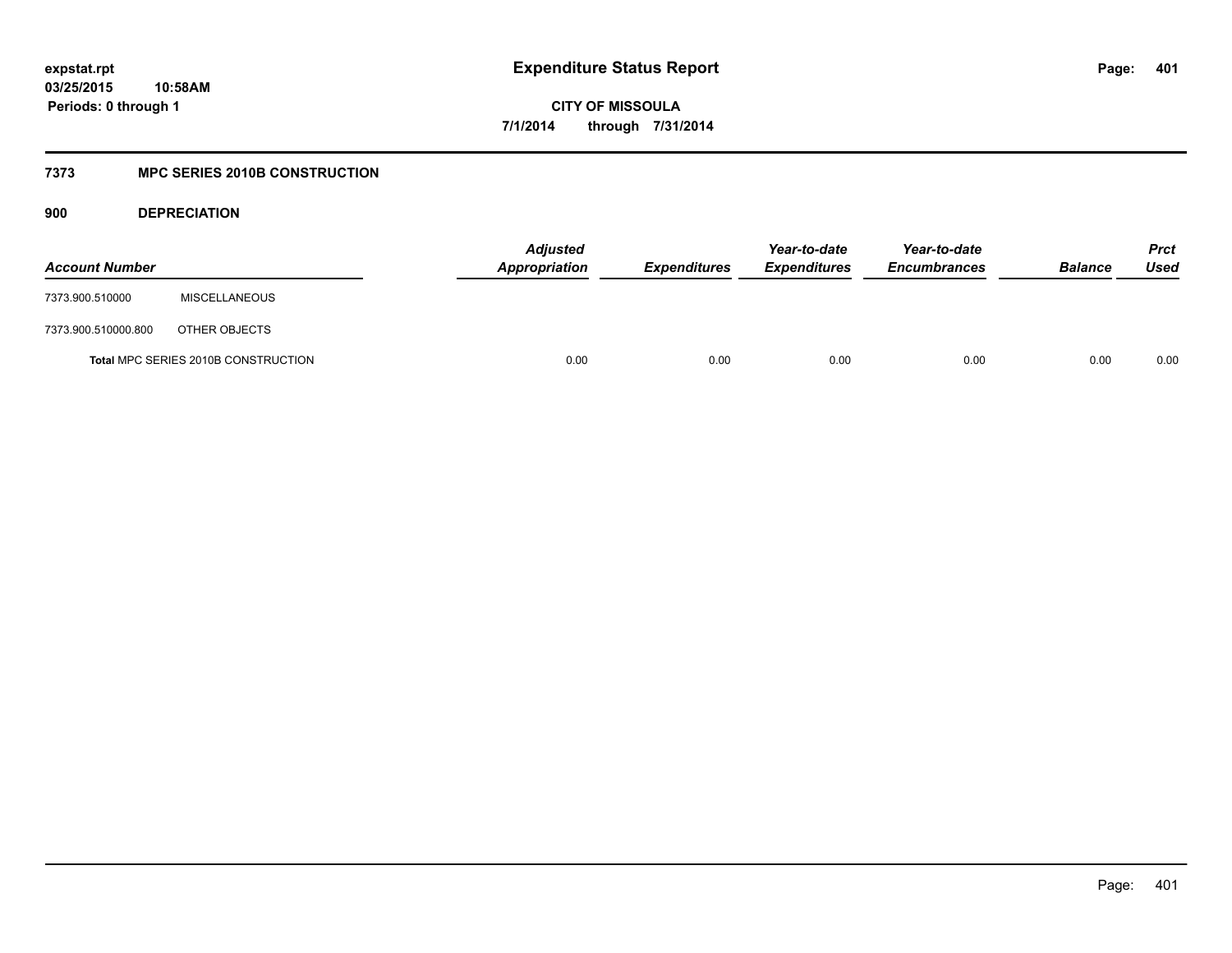### **7374 RESERVE FUND-PARKING BONDS**

| <b>Account Number</b> |                                         | <b>Adjusted</b><br><b>Appropriation</b> | <b>Expenditures</b> | Year-to-date<br><b>Expenditures</b> | Year-to-date<br><b>Encumbrances</b> | <b>Balance</b> | <b>Prct</b><br>Used |
|-----------------------|-----------------------------------------|-----------------------------------------|---------------------|-------------------------------------|-------------------------------------|----------------|---------------------|
| 7374.395.430273       | PARKING STRUCTURES                      |                                         |                     |                                     |                                     |                |                     |
| 7374.395.430273.900   | <b>CAPITAL OUTLAY</b>                   |                                         |                     |                                     |                                     |                |                     |
|                       | <b>Total PARKING STRUCTURES</b>         | 0.00                                    | 0.00                | 0.00                                | 0.00                                | 0.00           | 0.00                |
|                       | <b>Total RESERVE FUND-PARKING BONDS</b> | 0.00                                    | 0.00                | 0.00                                | 0.00                                | 0.00           | 0.00                |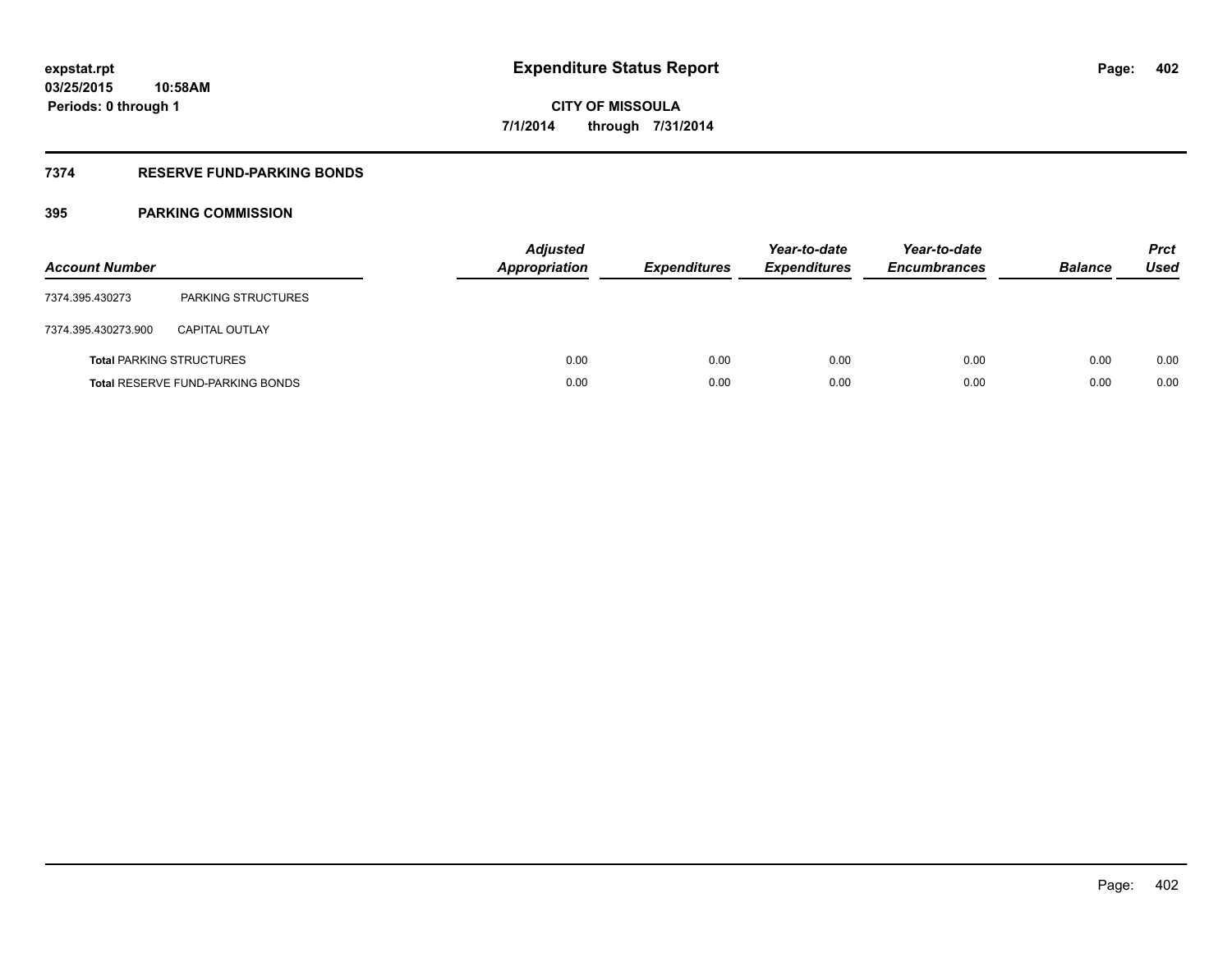#### **7375 PLEDGED TAX INCREMENT-2010B BOND**

| <b>Account Number</b>         |                                                                                                | <b>Adjusted</b><br><b>Appropriation</b> | <b>Expenditures</b> | Year-to-date<br><b>Expenditures</b> | Year-to-date<br><b>Encumbrances</b> | <b>Balance</b>           | Prct<br>Used |
|-------------------------------|------------------------------------------------------------------------------------------------|-----------------------------------------|---------------------|-------------------------------------|-------------------------------------|--------------------------|--------------|
| 7375.395.430266               | PARKING DIVISION                                                                               |                                         |                     |                                     |                                     |                          |              |
| 7375.395.430266.800           | OTHER OBJECTS                                                                                  |                                         |                     |                                     |                                     |                          |              |
| <b>Total PARKING DIVISION</b> | 7375.395.430266.820.000 TRANSFERS TO OTHER FUNDS                                               | 146,731.00<br>146,731.00                | 0.00<br>0.00        | 0.00<br>0.00                        | 0.00<br>0.00                        | 146,731.00<br>146,731.00 | 0.00<br>0.00 |
| 7375.395.490200               | REVENUE BOND DEBT SERVICE                                                                      |                                         |                     |                                     |                                     |                          |              |
| 7375.395.490200.300           | PURCHASED SERVICES                                                                             |                                         |                     |                                     |                                     |                          |              |
|                               | 7375.395.490200.390.000 EXCESS PLEDGED TAX INCREMENT<br><b>Total REVENUE BOND DEBT SERVICE</b> | 121.431.00<br>121,431.00                | 0.00<br>0.00        | 0.00<br>0.00                        | 0.00<br>0.00                        | 121.431.00<br>121.431.00 | 0.00<br>0.00 |
|                               | <b>Total PLEDGED TAX INCREMENT-2010B BOND</b>                                                  | 268.162.00                              | 0.00                | 0.00                                | 0.00                                | 268.162.00               | 0.00         |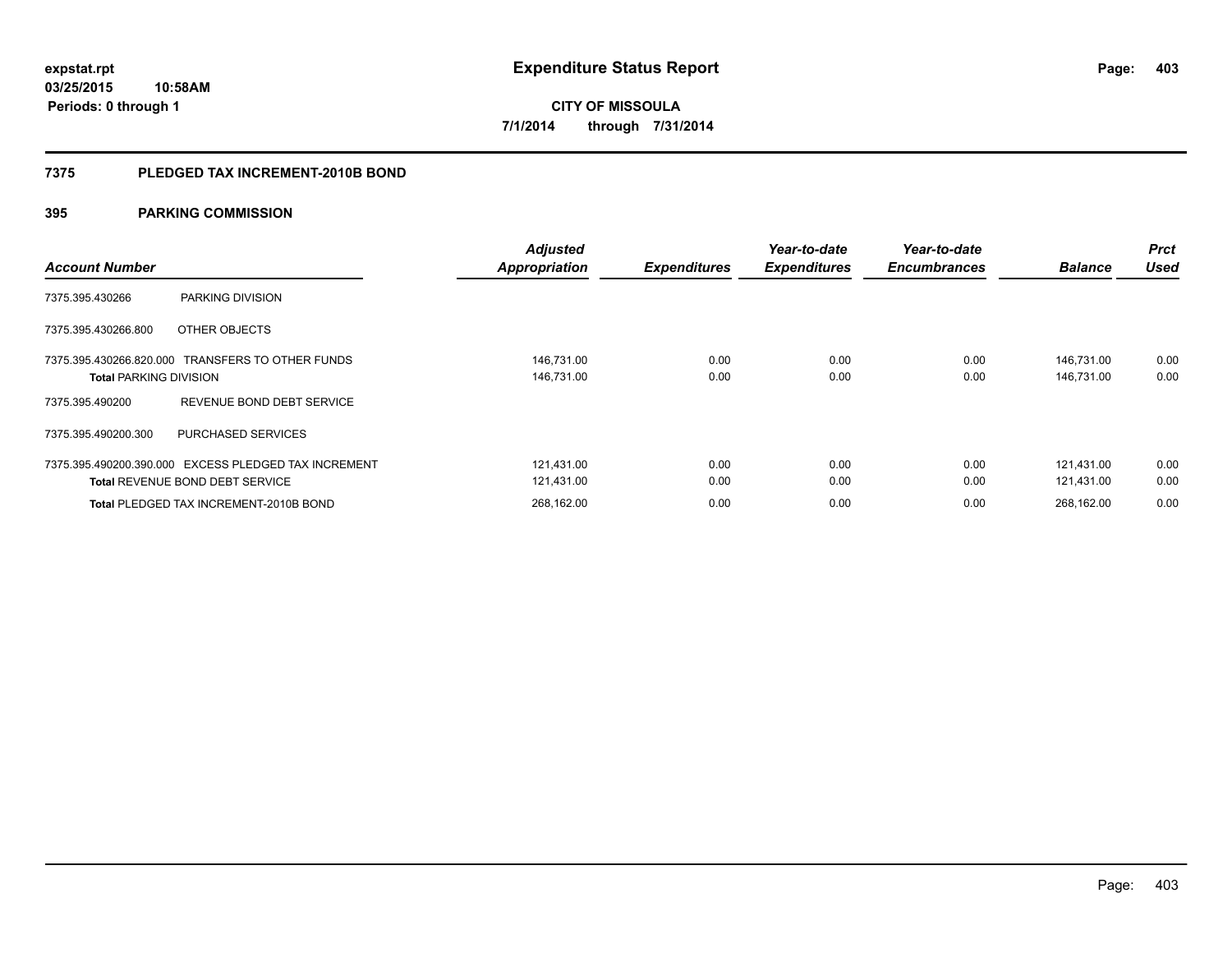### **7376 MPC 2010A BONDS DEBT INTEREST**

| <b>Account Number</b>         |                                        | <b>Adjusted</b><br>Appropriation | <b>Expenditures</b> | Year-to-date<br><b>Expenditures</b> | Year-to-date<br><b>Encumbrances</b> | <b>Balance</b> | <b>Prct</b><br><b>Used</b> |
|-------------------------------|----------------------------------------|----------------------------------|---------------------|-------------------------------------|-------------------------------------|----------------|----------------------------|
| 7376.395.430266               | PARKING DIVISION                       |                                  |                     |                                     |                                     |                |                            |
| 7376.395.430266.800           | OTHER OBJECTS                          |                                  |                     |                                     |                                     |                |                            |
| <b>Total PARKING DIVISION</b> |                                        | 0.00                             | 0.00                | 0.00                                | 0.00                                | 0.00           | 0.00                       |
| 7376.395.490200               | REVENUE BOND DEBT SERVICE              |                                  |                     |                                     |                                     |                |                            |
| 7376.395.490200.600           | <b>DEBT SERVICE</b>                    |                                  |                     |                                     |                                     |                |                            |
|                               | <b>Total REVENUE BOND DEBT SERVICE</b> | 0.00                             | 0.00                | 0.00                                | 0.00                                | 0.00           | 0.00                       |
|                               | Total MPC 2010A BONDS DEBT INTEREST    | 0.00                             | 0.00                | 0.00                                | 0.00                                | 0.00           | 0.00                       |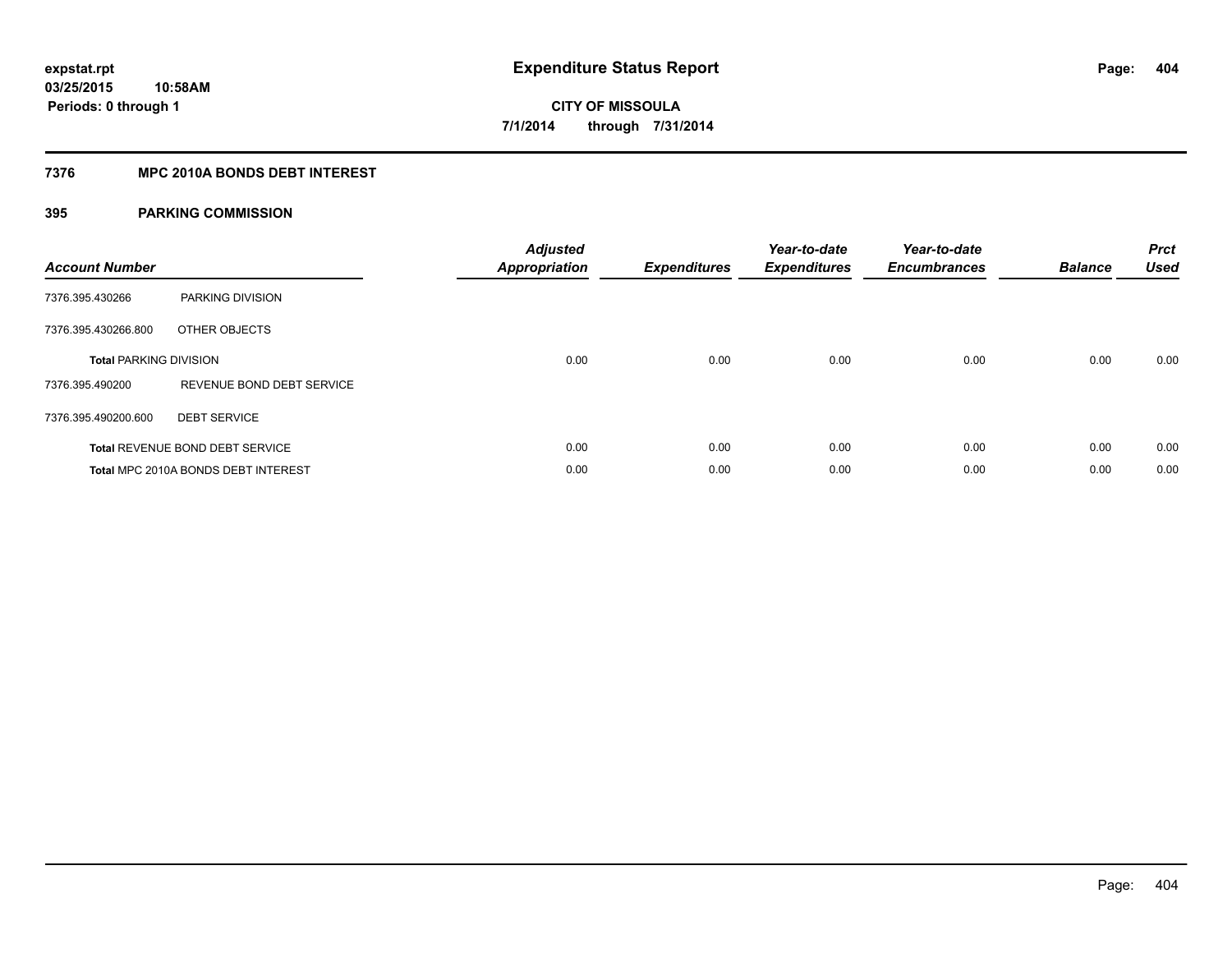#### **7377 MPC 2010A BONDS SINKING FUND**

| <b>Account Number</b>         |                                        | <b>Adjusted</b><br><b>Appropriation</b> | <b>Expenditures</b> | Year-to-date<br><b>Expenditures</b> | Year-to-date<br><b>Encumbrances</b> | <b>Balance</b> | <b>Prct</b><br><b>Used</b> |
|-------------------------------|----------------------------------------|-----------------------------------------|---------------------|-------------------------------------|-------------------------------------|----------------|----------------------------|
| 7377.395.430266               | PARKING DIVISION                       |                                         |                     |                                     |                                     |                |                            |
| 7377.395.430266.800           | OTHER OBJECTS                          |                                         |                     |                                     |                                     |                |                            |
| <b>Total PARKING DIVISION</b> |                                        | 0.00                                    | 0.00                | 0.00                                | 0.00                                | 0.00           | 0.00                       |
| 7377.395.490200               | REVENUE BOND DEBT SERVICE              |                                         |                     |                                     |                                     |                |                            |
| 7377.395.490200.600           | <b>DEBT SERVICE</b>                    |                                         |                     |                                     |                                     |                |                            |
|                               | <b>Total REVENUE BOND DEBT SERVICE</b> | 0.00                                    | 0.00                | 0.00                                | 0.00                                | 0.00           | 0.00                       |
|                               | Total MPC 2010A BONDS SINKING FUND     | 0.00                                    | 0.00                | 0.00                                | 0.00                                | 0.00           | 0.00                       |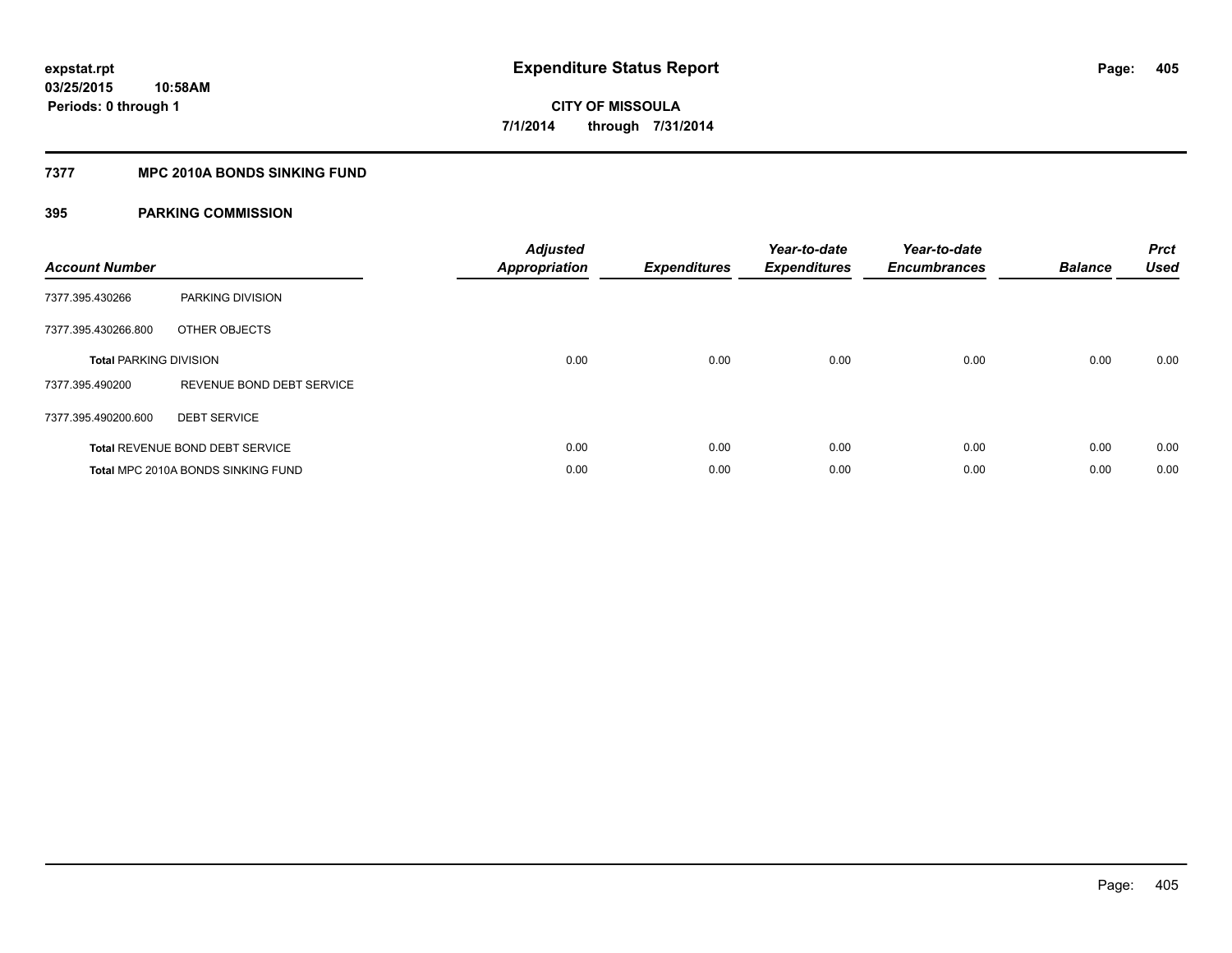#### **7378 MPC 2010A BOND RESERVE**

| <b>Account Number</b>         |                                 | <b>Adjusted</b><br><b>Appropriation</b> | <b>Expenditures</b> | Year-to-date<br><b>Expenditures</b> | Year-to-date<br><b>Encumbrances</b> | <b>Balance</b> | <b>Prct</b><br><b>Used</b> |
|-------------------------------|---------------------------------|-----------------------------------------|---------------------|-------------------------------------|-------------------------------------|----------------|----------------------------|
| 7378.395.430266               | PARKING DIVISION                |                                         |                     |                                     |                                     |                |                            |
| 7378.395.430266.800           | OTHER OBJECTS                   |                                         |                     |                                     |                                     |                |                            |
| <b>Total PARKING DIVISION</b> |                                 | 0.00                                    | 0.00                | 0.00                                | 0.00                                | 0.00           | 0.00                       |
| 7378.395.430273               | PARKING STRUCTURES              |                                         |                     |                                     |                                     |                |                            |
| 7378.395.430273.900           | <b>CAPITAL OUTLAY</b>           |                                         |                     |                                     |                                     |                |                            |
|                               | <b>Total PARKING STRUCTURES</b> | 0.00                                    | 0.00                | 0.00                                | 0.00                                | 0.00           | 0.00                       |
|                               | Total MPC 2010A BOND RESERVE    | 0.00                                    | 0.00                | 0.00                                | 0.00                                | 0.00           | 0.00                       |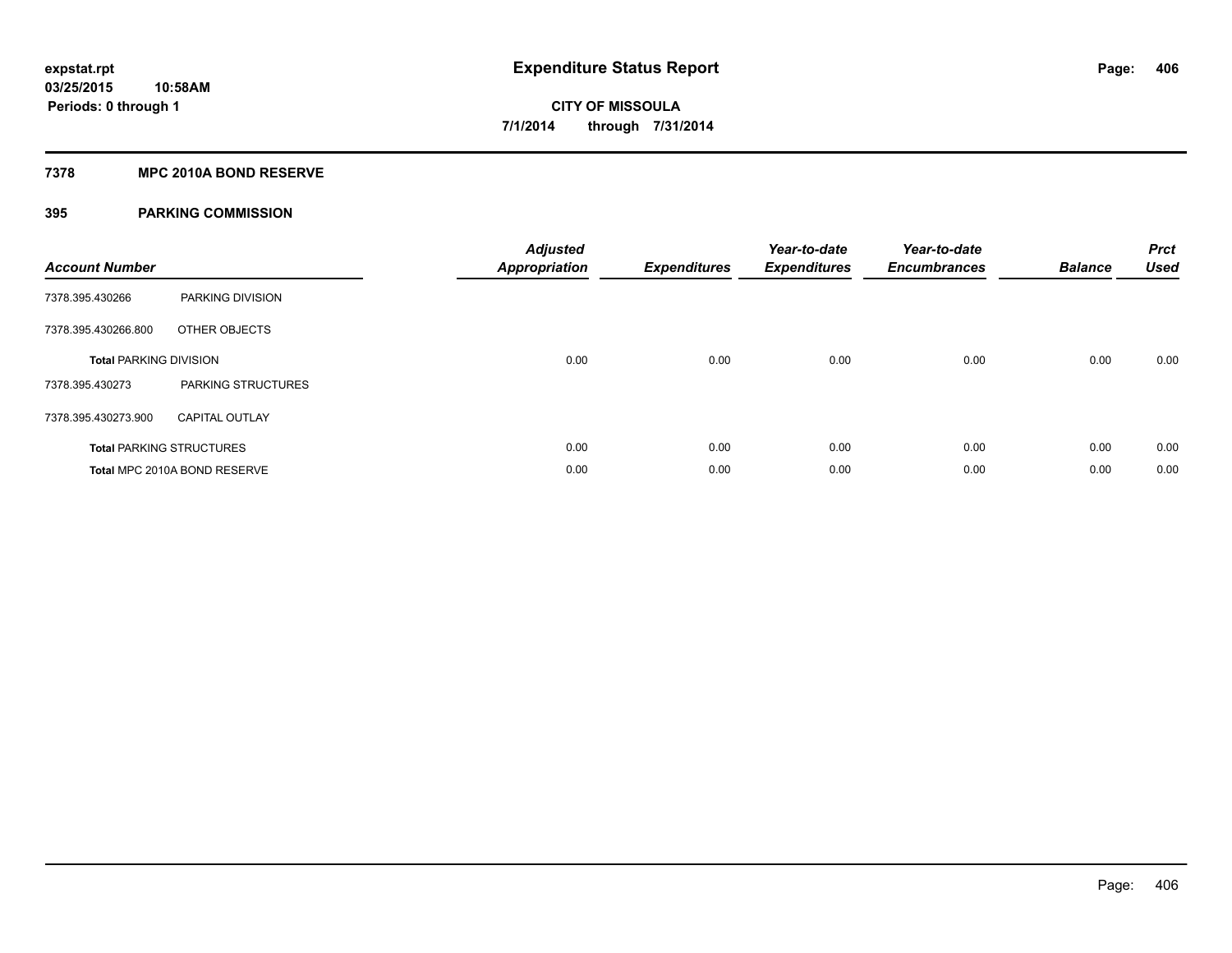### **7379 MPC 2010A BOND CONSTRUCTION**

| <b>Account Number</b>         |                                          | <b>Adjusted</b><br><b>Appropriation</b> | <b>Expenditures</b> | Year-to-date<br><b>Expenditures</b> | Year-to-date<br><b>Encumbrances</b> | <b>Balance</b> | <b>Prct</b><br>Used |
|-------------------------------|------------------------------------------|-----------------------------------------|---------------------|-------------------------------------|-------------------------------------|----------------|---------------------|
| 7379.395.430266               | PARKING DIVISION                         |                                         |                     |                                     |                                     |                |                     |
| 7379.395.430266.800           | OTHER OBJECTS                            |                                         |                     |                                     |                                     |                |                     |
| <b>Total PARKING DIVISION</b> |                                          | 0.00                                    | 0.00                | 0.00                                | 0.00                                | 0.00           | 0.00                |
| 7379.395.430273               | PARKING STRUCTURES                       |                                         |                     |                                     |                                     |                |                     |
| 7379.395.430273.900           | <b>CAPITAL OUTLAY</b>                    |                                         |                     |                                     |                                     |                |                     |
|                               | <b>Total PARKING STRUCTURES</b>          | 0.00                                    | 0.00                | 0.00                                | 0.00                                | 0.00           | 0.00                |
| 7379.395.490200               | REVENUE BOND DEBT SERVICE                |                                         |                     |                                     |                                     |                |                     |
| 7379.395.490200.600           | <b>DEBT SERVICE</b>                      |                                         |                     |                                     |                                     |                |                     |
|                               | <b>Total MPC 2010A BOND CONSTRUCTION</b> | 0.00                                    | 0.00                | 0.00                                | 0.00                                | 0.00           | 0.00                |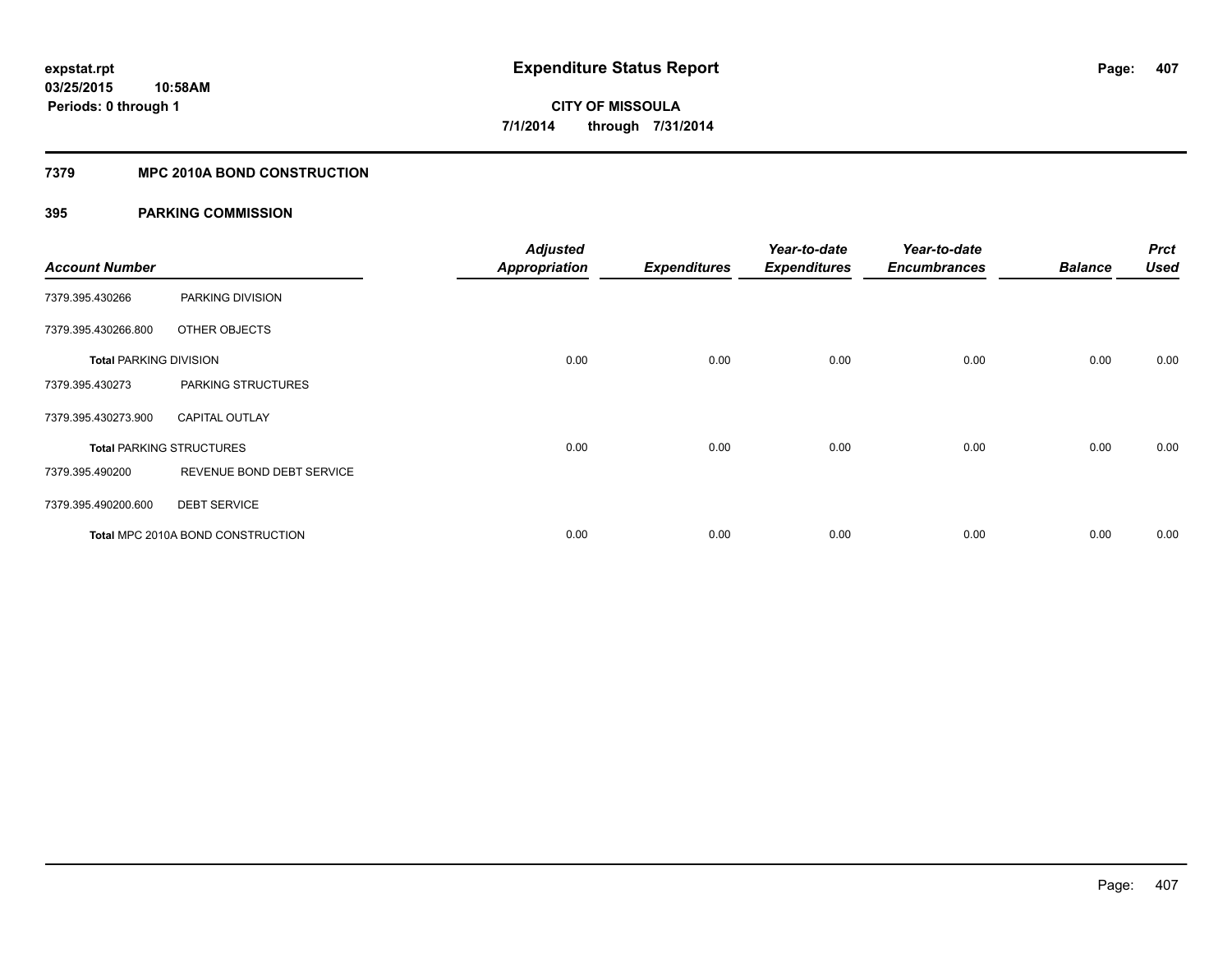#### **7380 BUSINESS IMPROVEMENT DISTRICT**

### **375 BUSINESS IMPROVEMENT DISTRICT**

|                                                                                    | <b>Adjusted</b>          |                     | Year-to-date        | Year-to-date        |                          | <b>Prct</b>  |
|------------------------------------------------------------------------------------|--------------------------|---------------------|---------------------|---------------------|--------------------------|--------------|
| <b>Account Number</b>                                                              | <b>Appropriation</b>     | <b>Expenditures</b> | <b>Expenditures</b> | <b>Encumbrances</b> | <b>Balance</b>           | <b>Used</b>  |
| <b>BUSINESS IMPROVEMENT DISTRICT</b><br>7380.375.471210                            |                          |                     |                     |                     |                          |              |
| 7380.375.471210.300<br>PURCHASED SERVICES                                          |                          |                     |                     |                     |                          |              |
| 7380.375.471210.350.000 PROFESSIONAL SERVICES<br><b>Total PURCHASED SERVICES</b>   | 310,904.00<br>310,904.00 | 0.00<br>0.00        | 0.00<br>0.00        | 0.00<br>0.00        | 310,904.00<br>310,904.00 | 0.00<br>0.00 |
| 7380.375.471210.800<br>OTHER OBJECTS                                               |                          |                     |                     |                     |                          |              |
| 7380.375.471210.845.000 CONTINGENCY<br><b>Total OTHER OBJECTS</b>                  | 5.000.00<br>5,000.00     | 0.00<br>0.00        | 0.00<br>0.00        | 0.00<br>0.00        | 5,000.00<br>5,000.00     | 0.00<br>0.00 |
| Total BUSINESS IMPROVEMENT DISTRICT                                                | 315,904.00               | 0.00                | 0.00                | 0.00                | 315,904.00               | 0.00         |
| <b>BID MARKETING</b><br>7380.375.471220                                            |                          |                     |                     |                     |                          |              |
| 7380.375.471220.300<br>PURCHASED SERVICES                                          |                          |                     |                     |                     |                          |              |
| 7380.375.471220.350.000 PROFESSIONAL SERVICES<br><b>Total BID MARKETING</b>        | 45.100.00<br>45,100.00   | 0.00<br>0.00        | 0.00<br>0.00        | 0.00<br>0.00        | 45,100.00<br>45,100.00   | 0.00<br>0.00 |
| STREETSCAPE MAINTENANCE-BID<br>7380.375.471230                                     |                          |                     |                     |                     |                          |              |
| 7380.375.471230.300<br>PURCHASED SERVICES                                          |                          |                     |                     |                     |                          |              |
| 7380.375.471230.350.000 PROFESSIONAL SERVICES<br>Total STREETSCAPE MAINTENANCE-BID | 60.000.00<br>60,000.00   | 0.00<br>0.00        | 0.00<br>0.00        | 0.00<br>0.00        | 60,000.00<br>60,000.00   | 0.00<br>0.00 |
| SAFETY-BID<br>7380.375.471240                                                      |                          |                     |                     |                     |                          |              |
| 7380.375.471240.300<br>PURCHASED SERVICES                                          |                          |                     |                     |                     |                          |              |
| <b>Total SAFETY-BID</b>                                                            | 0.00                     | 0.00                | 0.00                | 0.00                | 0.00                     | 0.00         |
| <b>Total BUSINESS IMPROVEMENT DISTRICT</b>                                         | 421,004.00               | 0.00                | 0.00                | 0.00                | 421,004.00               | 0.00         |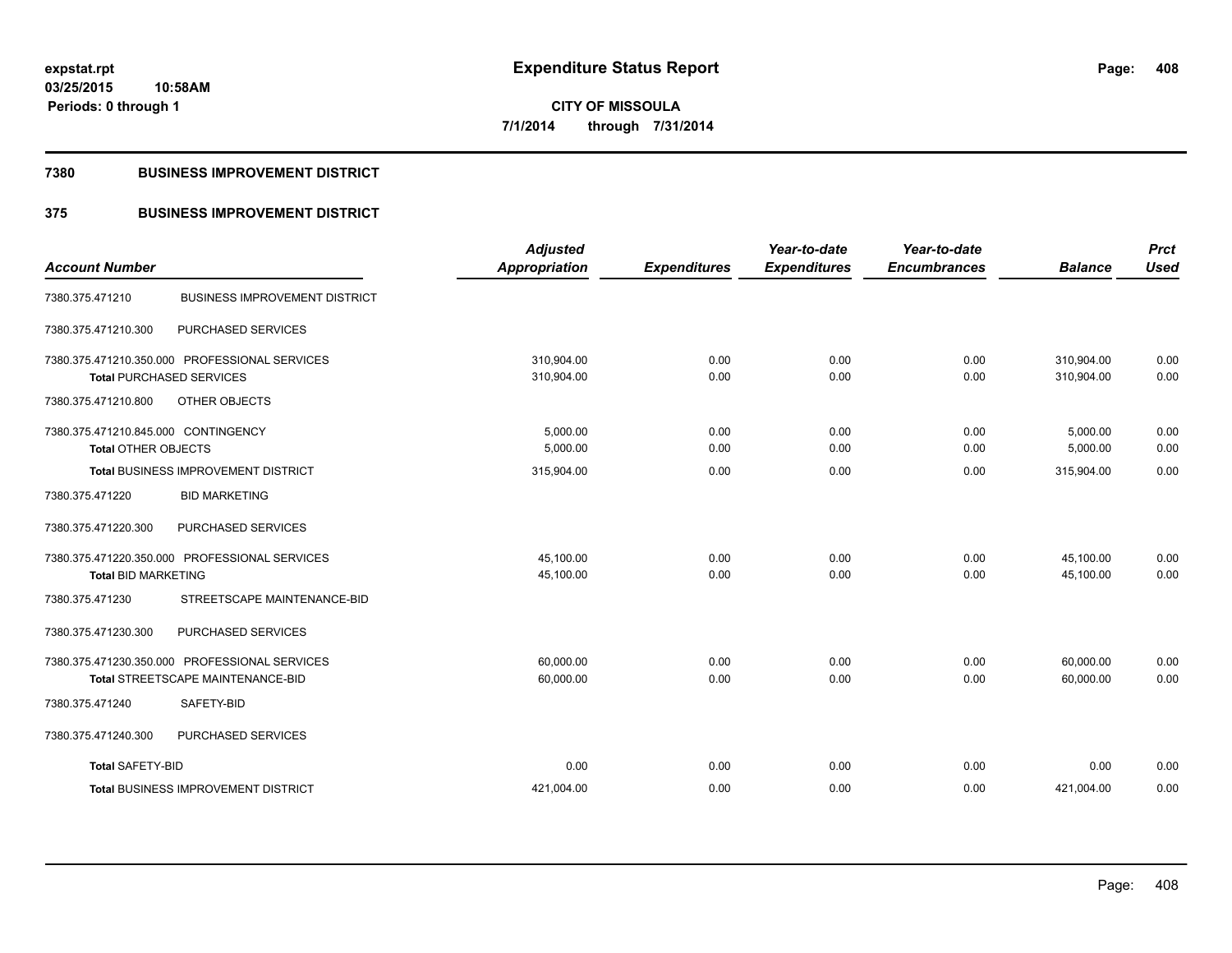**03/25/2015 10:58AM Periods: 0 through 1**

**CITY OF MISSOULA 7/1/2014 through 7/31/2014**

#### **7381 TOURISM BUSINESS IMPROVEMENT DISTRICT**

### **375 BUSINESS IMPROVEMENT DISTRICT**

| <b>Account Number</b> |                                                                                                        | <b>Adjusted</b><br>Appropriation | <i><b>Expenditures</b></i> | Year-to-date<br><b>Expenditures</b> | Year-to-date<br><b>Encumbrances</b> | <b>Balance</b>           | <b>Prct</b><br>Used |
|-----------------------|--------------------------------------------------------------------------------------------------------|----------------------------------|----------------------------|-------------------------------------|-------------------------------------|--------------------------|---------------------|
| 7381.375.471210       | <b>BUSINESS IMPROVEMENT DISTRICT</b>                                                                   |                                  |                            |                                     |                                     |                          |                     |
| 7381.375.471210.300   | <b>PURCHASED SERVICES</b>                                                                              |                                  |                            |                                     |                                     |                          |                     |
|                       | 7381.375.471210.390.000 OTHER PURCHASED SERVICES<br><b>Total TOURISM BUSINESS IMPROVEMENT DISTRICT</b> | 620.494.00<br>620,494.00         | 0.00<br>0.00               | 0.00<br>0.00                        | 0.00<br>0.00                        | 620.494.00<br>620,494.00 | 0.00<br>0.00        |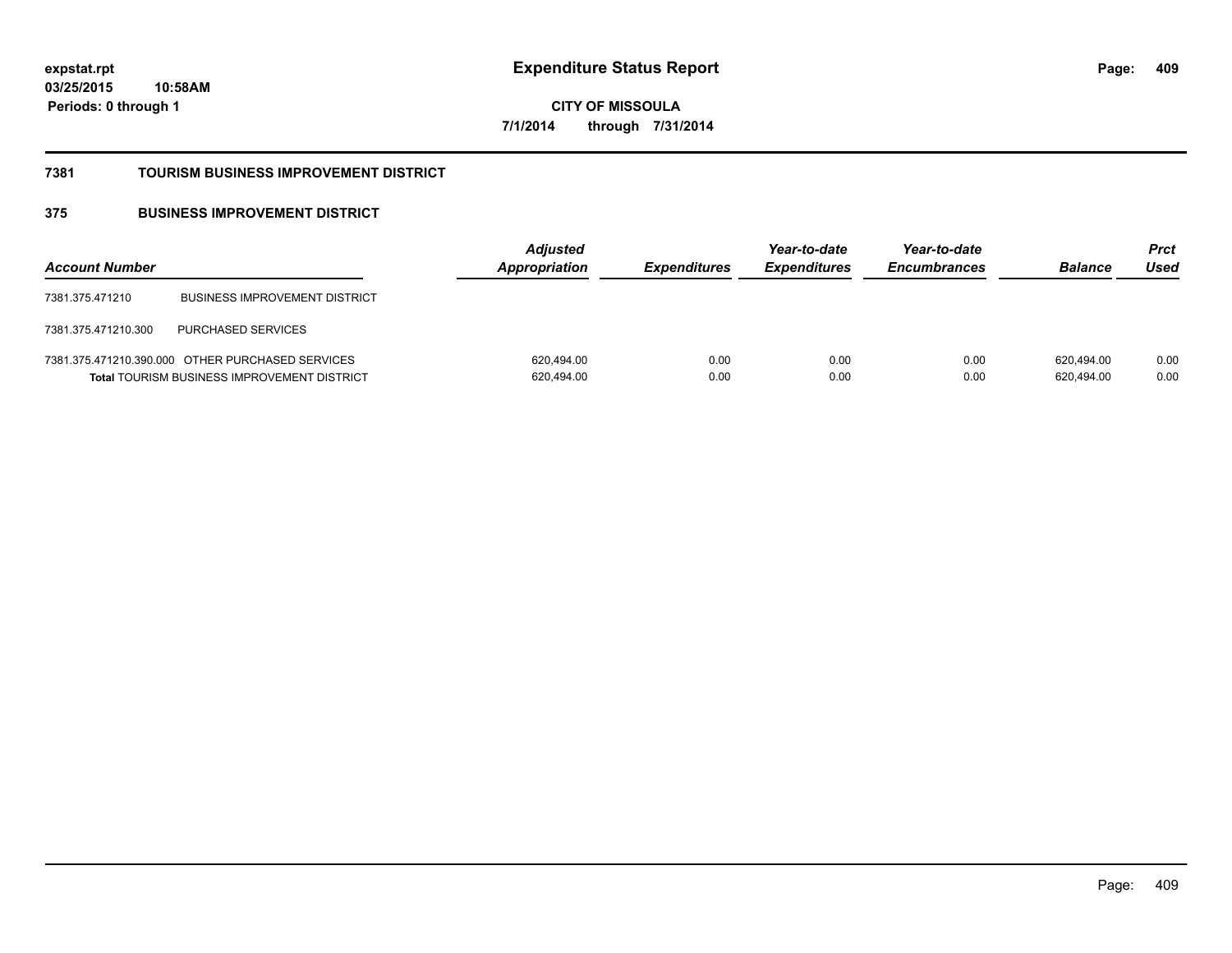#### **7382 5.75M TIF RESERVE**

| <b>Account Number</b>   |                                | <b>Adjusted</b><br>Appropriation | <b>Expenditures</b> | Year-to-date<br><b>Expenditures</b> | Year-to-date<br><b>Encumbrances</b> | <b>Balance</b> | <b>Prct</b><br><b>Used</b> |
|-------------------------|--------------------------------|----------------------------------|---------------------|-------------------------------------|-------------------------------------|----------------|----------------------------|
| 7382.390.490607         | <b>TRANSFERS TO BROWNFIELD</b> |                                  |                     |                                     |                                     |                |                            |
| 7382.390.490607.800     | OTHER OBJECTS                  |                                  |                     |                                     |                                     |                |                            |
| Total 5.75M TIF RESERVE |                                | 0.00                             | 0.00                | 0.00                                | 0.00                                | 0.00           | 0.00                       |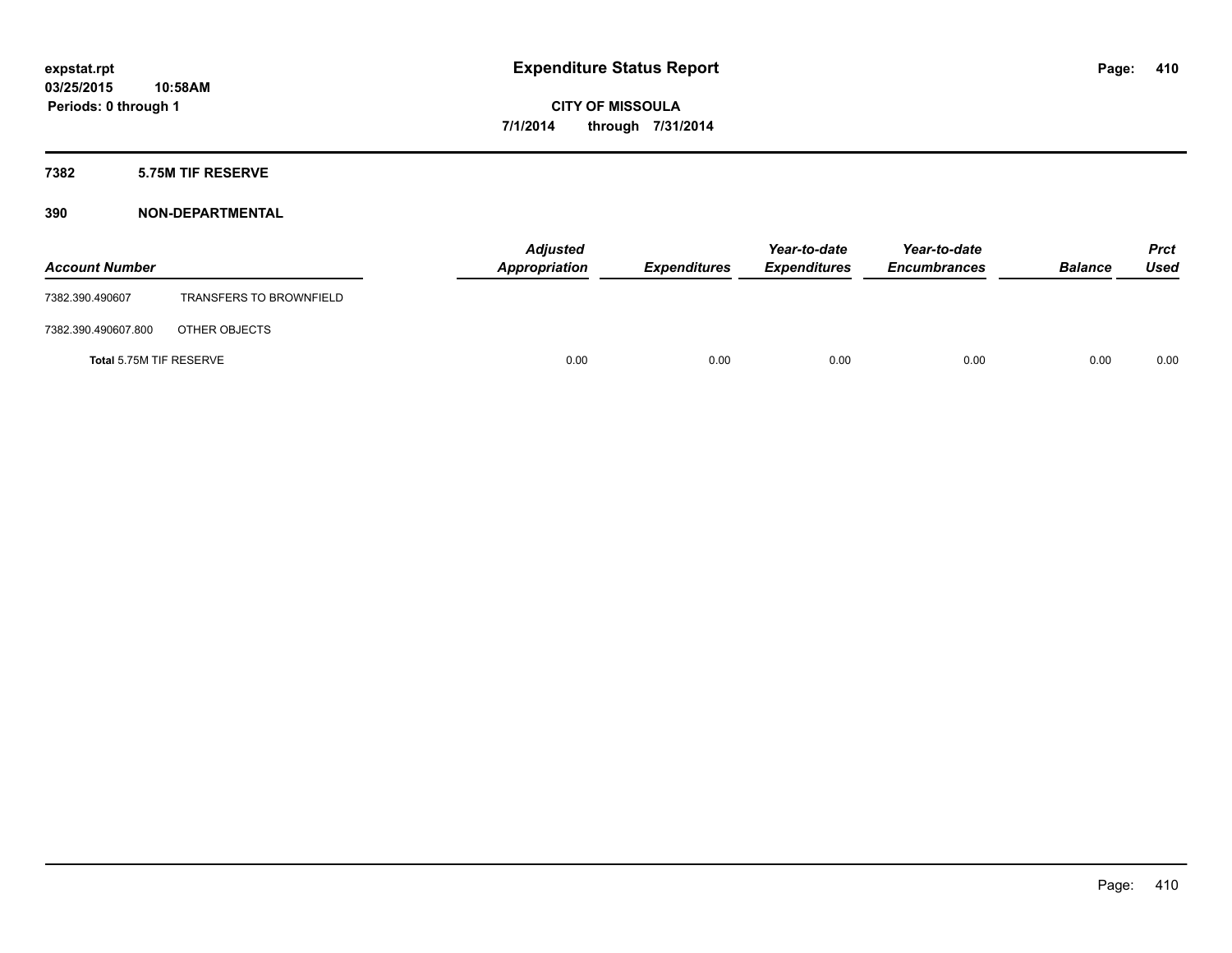### **7383 RIVERFRONT TRIANGLE URD**

|                                     |                                                | <b>Adjusted</b>      |                     | Year-to-date        | Year-to-date        |                | <b>Prct</b> |
|-------------------------------------|------------------------------------------------|----------------------|---------------------|---------------------|---------------------|----------------|-------------|
| <b>Account Number</b>               |                                                | <b>Appropriation</b> | <b>Expenditures</b> | <b>Expenditures</b> | <b>Encumbrances</b> | <b>Balance</b> | <b>Used</b> |
| 7383.385.470210                     | <b>ADMINISTRATION</b>                          |                      |                     |                     |                     |                |             |
| 7383.385.470210.800                 | OTHER OBJECTS                                  |                      |                     |                     |                     |                |             |
| <b>Total ADMINISTRATION</b>         |                                                | 0.00                 | 0.00                | 0.00                | 0.00                | 0.00           | 0.00        |
| 7383.385.470230                     | <b>PW FACILITY</b>                             |                      |                     |                     |                     |                |             |
| 7383.385.470230.700                 | <b>GRANTS &amp; CONTRIBUTIONS</b>              |                      |                     |                     |                     |                |             |
|                                     | <b>Total GRANTS &amp; CONTRIBUTIONS</b>        | 0.00                 | 0.00                | 0.00                | 0.00                | 0.00           | 0.00        |
| 7383.385.470230.800                 | OTHER OBJECTS                                  |                      |                     |                     |                     |                |             |
| 7383.385.470230.845.000 CONTINGENCY |                                                | 11,862.00            | 0.00                | 0.00                | 0.00                | 11,862.00      | 0.00        |
| <b>Total PW FACILITY</b>            |                                                | 11,862.00            | 0.00                | 0.00                | 0.00                | 11,862.00      | 0.00        |
| 7383.385.470260                     | <b>PLANNING &amp; MGMT</b>                     |                      |                     |                     |                     |                |             |
| 7383.385.470260.300                 | PURCHASED SERVICES                             |                      |                     |                     |                     |                |             |
|                                     | <b>Total PURCHASED SERVICES</b>                | 0.00                 | 0.00                | 0.00                | 0.00                | 0.00           | 0.00        |
| 7383.385.470260.700                 | <b>GRANTS &amp; CONTRIBUTIONS</b>              |                      |                     |                     |                     |                |             |
|                                     | 7383.385.470260.700.000 GRANTS & CONTRIBUTIONS | 15,000.00            | 0.00                | 0.00                | 0.00                | 15,000.00      | 0.00        |
| <b>Total PLANNING &amp; MGMT</b>    |                                                | 15,000.00            | 0.00                | 0.00                | 0.00                | 15,000.00      | 0.00        |
|                                     | Total RIVERFRONT TRIANGLE URD                  | 26,862.00            | 0.00                | 0.00                | 0.00                | 26,862.00      | 0.00        |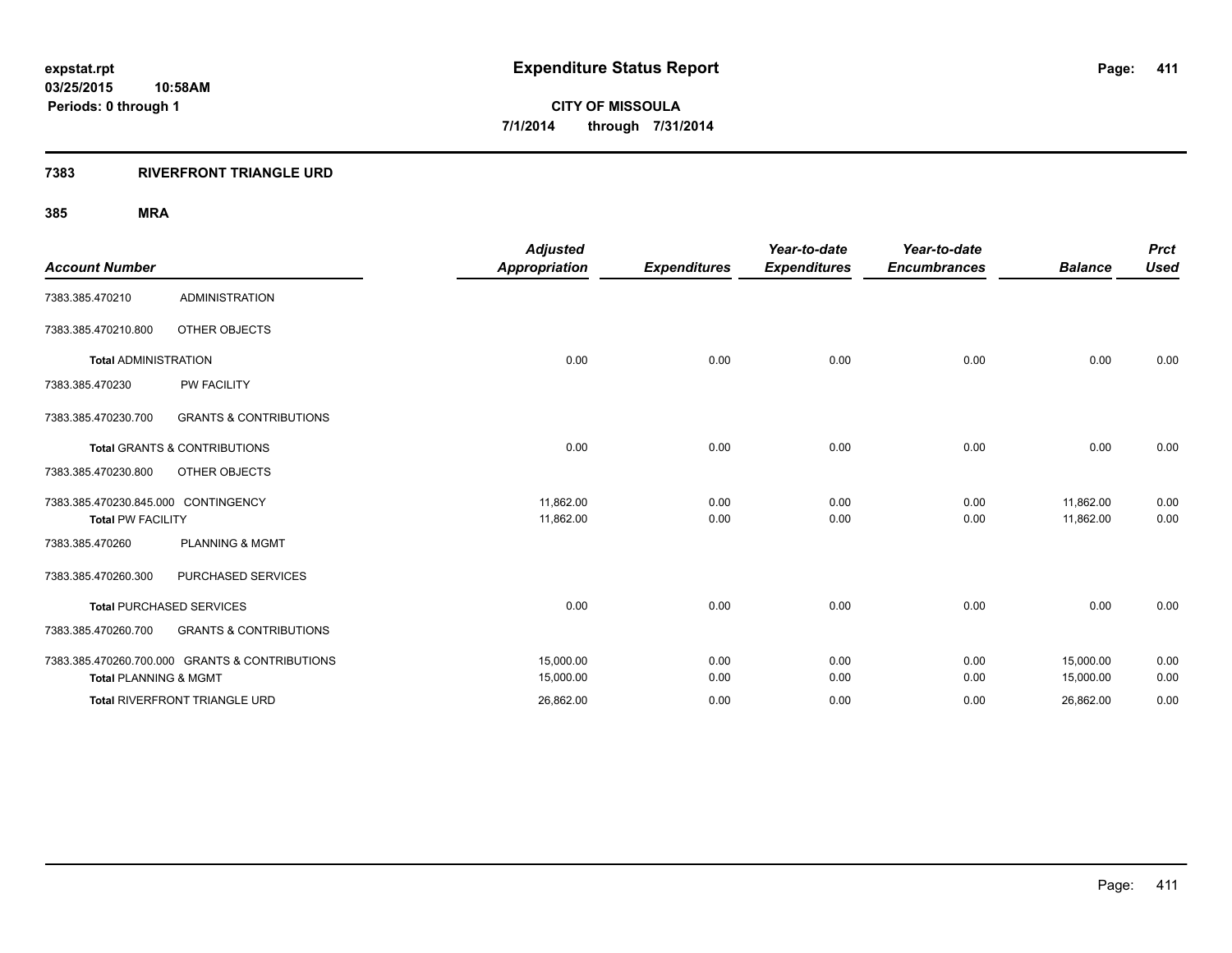### **7384 MILLSITE TAX INCREMENT FUND**

| <b>Account Number</b>       |                                          | <b>Adjusted</b><br><b>Appropriation</b> | <b>Expenditures</b> | Year-to-date<br><b>Expenditures</b> | Year-to-date<br><b>Encumbrances</b> | <b>Balance</b> | <b>Prct</b><br><b>Used</b> |
|-----------------------------|------------------------------------------|-----------------------------------------|---------------------|-------------------------------------|-------------------------------------|----------------|----------------------------|
| 7384.385.470210             | <b>ADMINISTRATION</b>                    |                                         |                     |                                     |                                     |                |                            |
| 7384.385.470210.800         | OTHER OBJECTS                            |                                         |                     |                                     |                                     |                |                            |
| <b>Total ADMINISTRATION</b> |                                          | 0.00                                    | 0.00                | 0.00                                | 0.00                                | 0.00           | 0.00                       |
| 7384.385.490200             | REVENUE BOND DEBT SERVICE                |                                         |                     |                                     |                                     |                |                            |
| 7384.385.490200.600         | <b>DEBT SERVICE</b>                      |                                         |                     |                                     |                                     |                |                            |
|                             | <b>Total REVENUE BOND DEBT SERVICE</b>   | 0.00                                    | 0.00                | 0.00                                | 0.00                                | 0.00           | 0.00                       |
|                             | <b>Total MILLSITE TAX INCREMENT FUND</b> | 0.00                                    | 0.00                | 0.00                                | 0.00                                | 0.00           | 0.00                       |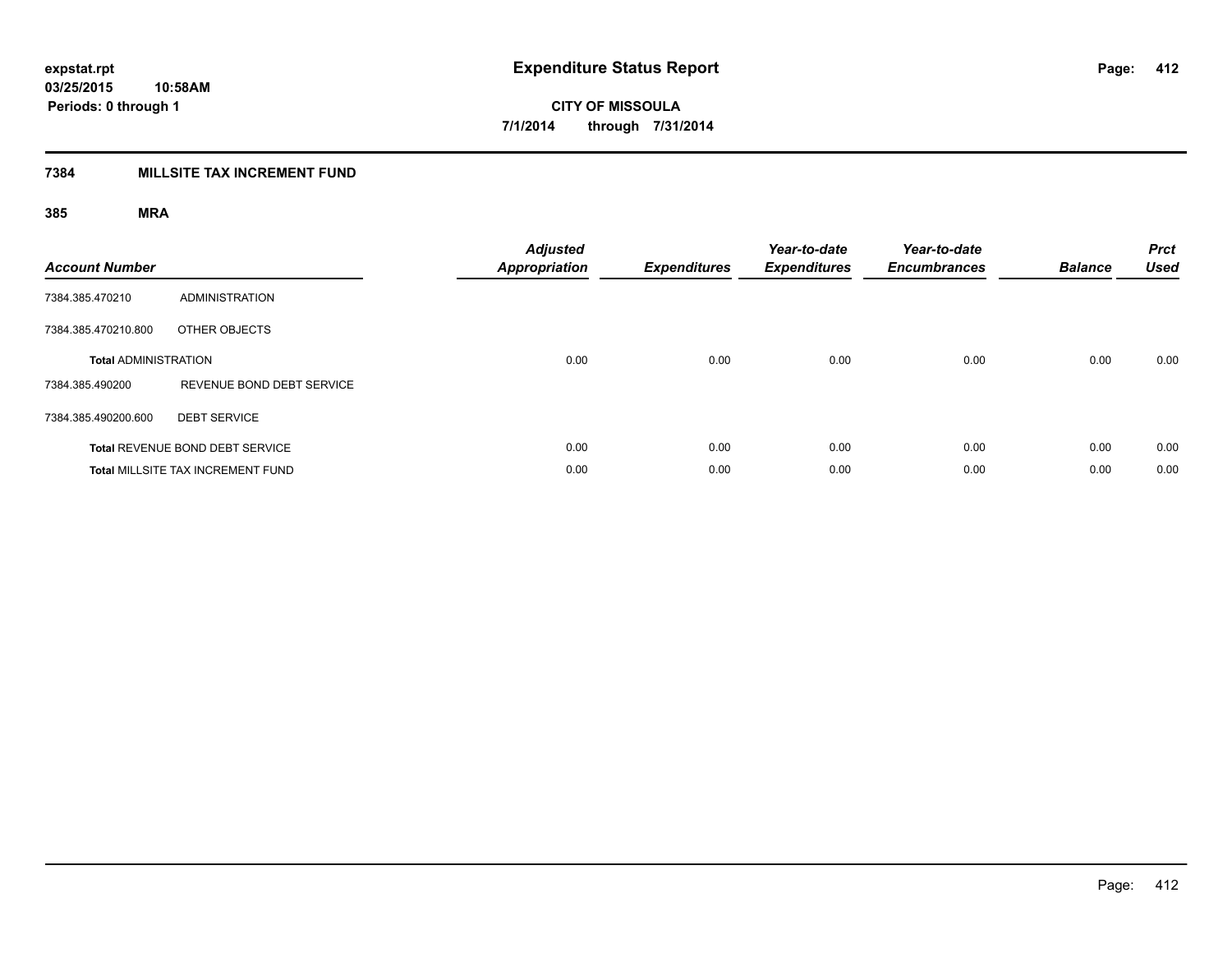### **7385 FRONT STREET URD**

|                                                                | <b>Adjusted</b>      |                     | Year-to-date        | Year-to-date        |                | <b>Prct</b> |
|----------------------------------------------------------------|----------------------|---------------------|---------------------|---------------------|----------------|-------------|
| <b>Account Number</b>                                          | <b>Appropriation</b> | <b>Expenditures</b> | <b>Expenditures</b> | <b>Encumbrances</b> | <b>Balance</b> | <b>Used</b> |
| <b>TENNIS COURT REBUILD</b><br>7385.385.460436                 |                      |                     |                     |                     |                |             |
| PURCHASED SERVICES<br>7385.385.460436.300                      |                      |                     |                     |                     |                |             |
| <b>Total TENNIS COURT REBUILD</b>                              | 0.00                 | 0.00                | 0.00                | 0.00                | 0.00           | 0.00        |
| PW FACILITY<br>7385.385.470230                                 |                      |                     |                     |                     |                |             |
| 7385.385.470230.300<br>PURCHASED SERVICES                      |                      |                     |                     |                     |                |             |
| 7385.385.470230.350.000 PROFESSIONAL SERVICES                  | 0.00                 | 5,266.75            | 5,266.75            | 0.00                | $-5,266.75$    | 0.00        |
| <b>Total PURCHASED SERVICES</b>                                | 0.00                 | 5,266.75            | 5,266.75            | 0.00                | $-5,266.75$    | 0.00        |
| 7385.385.470230.700<br><b>GRANTS &amp; CONTRIBUTIONS</b>       |                      |                     |                     |                     |                |             |
| 7385.385.470230.700.000 PROJECT EXPENSE-PUBLIC WORKS           | 164,560.00           | 0.00                | 0.00                | 0.00                | 164,560.00     | 0.00        |
| <b>Total GRANTS &amp; CONTRIBUTIONS</b>                        | 164,560.00           | 0.00                | 0.00                | 0.00                | 164,560.00     | 0.00        |
| OTHER OBJECTS<br>7385.385.470230.800                           |                      |                     |                     |                     |                |             |
| 7385.385.470230.845.000 CONTINGENCY                            | 303,524.00           | 0.00                | 0.00                | 0.00                | 303,524.00     | 0.00        |
| <b>Total OTHER OBJECTS</b>                                     | 303,524.00           | 0.00                | 0.00                | 0.00                | 303,524.00     | 0.00        |
| <b>Total PW FACILITY</b>                                       | 468,084.00           | 5,266.75            | 5,266.75            | 0.00                | 462,817.25     | 1.13        |
| <b>PLANNING &amp; MGMT</b><br>7385.385.470260                  |                      |                     |                     |                     |                |             |
| 7385.385.470260.300<br>PURCHASED SERVICES                      |                      |                     |                     |                     |                |             |
| 7385.385.470260.350.000 PROFESSIONAL SERVICES                  | 2,168.00             | 0.00                | 0.00                | 0.00                | 2,168.00       | 0.00        |
| <b>Total PURCHASED SERVICES</b>                                | 2,168.00             | 0.00                | 0.00                | 0.00                | 2,168.00       | 0.00        |
| 7385.385.470260.700<br><b>GRANTS &amp; CONTRIBUTIONS</b>       |                      |                     |                     |                     |                |             |
| 7385.385.470260.700.000 PLANNING & MGMT/GRANTS & CONTRIBUTIONS | 10,000.00            | 0.00                | 0.00                | 0.00                | 10,000.00      | 0.00        |
| <b>Total GRANTS &amp; CONTRIBUTIONS</b>                        | 10,000.00            | 0.00                | 0.00                | 0.00                | 10,000.00      | 0.00        |
| <b>Total PLANNING &amp; MGMT</b>                               | 12,168.00            | 0.00                | 0.00                | 0.00                | 12,168.00      | 0.00        |
|                                                                |                      |                     |                     |                     |                |             |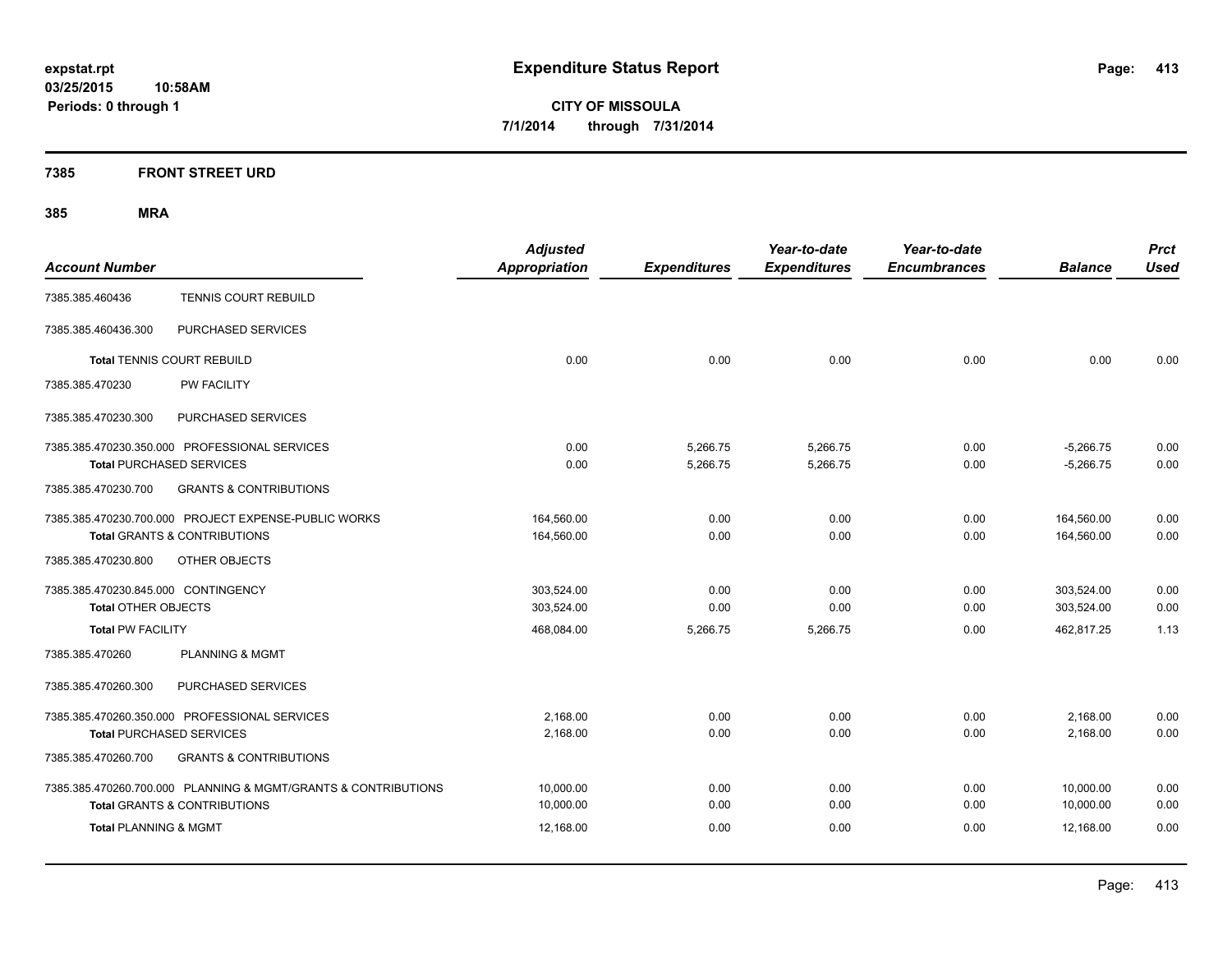### **7385 FRONT STREET URD**

| <b>Account Number</b>               |                                             | Adjusted<br><b>Appropriation</b> | <b>Expenditures</b> | Year-to-date<br><b>Expenditures</b> | Year-to-date<br><b>Encumbrances</b> | <b>Balance</b> | <b>Prct</b><br><b>Used</b> |
|-------------------------------------|---------------------------------------------|----------------------------------|---------------------|-------------------------------------|-------------------------------------|----------------|----------------------------|
| 7385.385.470270                     | <b>CLEARING &amp; DEMO</b>                  |                                  |                     |                                     |                                     |                |                            |
| 7385.385.470270.700                 | <b>GRANTS &amp; CONTRIBUTIONS</b>           |                                  |                     |                                     |                                     |                |                            |
|                                     | Total GRANTS & CONTRIBUTIONS                | 0.00                             | 0.00                | 0.00                                | 0.00                                | 0.00           | 0.00                       |
| 7385.385.470270.800                 | OTHER OBJECTS                               |                                  |                     |                                     |                                     |                |                            |
| 7385.385.470270.845.000 CONTINGENCY |                                             | 50,000.00                        | 0.00                | 0.00                                | 0.00                                | 50,000.00      | 0.00                       |
| <b>Total CLEARING &amp; DEMO</b>    |                                             | 50,000.00                        | 0.00                | 0.00                                | 0.00                                | 50,000.00      | 0.00                       |
| 7385.385.470281                     | <b>FRONT STREET PARKING STRUCTURE</b>       |                                  |                     |                                     |                                     |                |                            |
| 7385.385.470281.900                 | <b>CAPITAL OUTLAY</b>                       |                                  |                     |                                     |                                     |                |                            |
|                                     | <b>Total FRONT STREET PARKING STRUCTURE</b> | 0.00                             | 0.00                | 0.00                                | 0.00                                | 0.00           | 0.00                       |
| <b>Total FRONT STREET URD</b>       |                                             | 530.252.00                       | 5,266.75            | 5,266.75                            | 0.00                                | 524,985.25     | 0.99                       |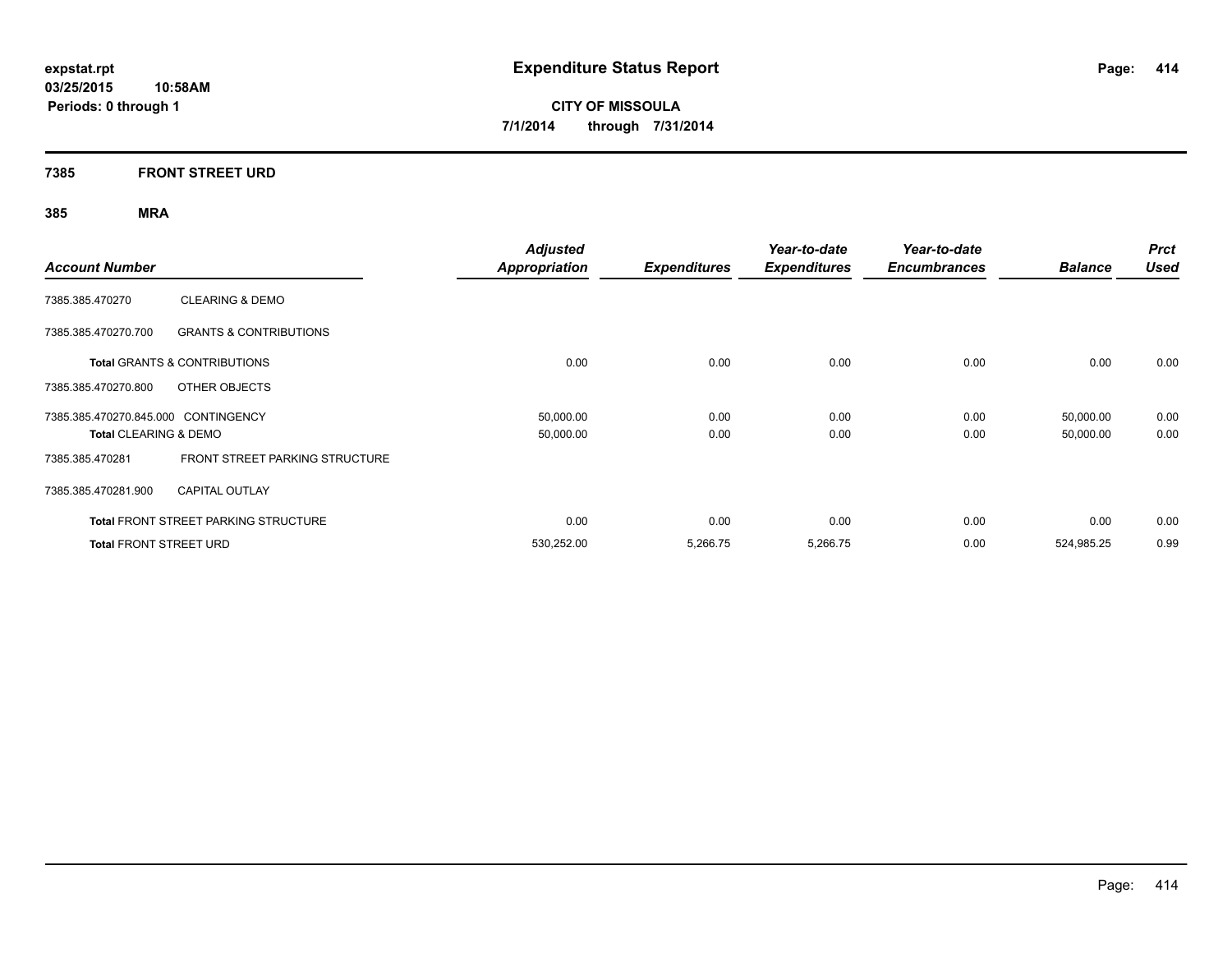**03/25/2015 10:58AM Periods: 0 through 1**

**CITY OF MISSOULA 7/1/2014 through 7/31/2014**

#### **7386 DEBT SERVICE-SAFEWAY/ST PAT 1.5M**

| <b>Account Number</b> |                                | <b>Adjusted</b><br>Appropriation | <b>Expenditures</b> | Year-to-date<br><b>Expenditures</b> | Year-to-date<br><b>Encumbrances</b> | <b>Balance</b> | <b>Prct</b><br><b>Used</b> |
|-----------------------|--------------------------------|----------------------------------|---------------------|-------------------------------------|-------------------------------------|----------------|----------------------------|
| 7386.385.470220       | <b>ACQUISITION OF PROPERTY</b> |                                  |                     |                                     |                                     |                |                            |
| 7386.385.470220.900   | <b>CAPITAL OUTLAY</b>          |                                  |                     |                                     |                                     |                |                            |
| <b>Total MRA</b>      |                                | 0.00                             | 0.00                | 0.00                                | 0.00                                | 0.00           | 0.00                       |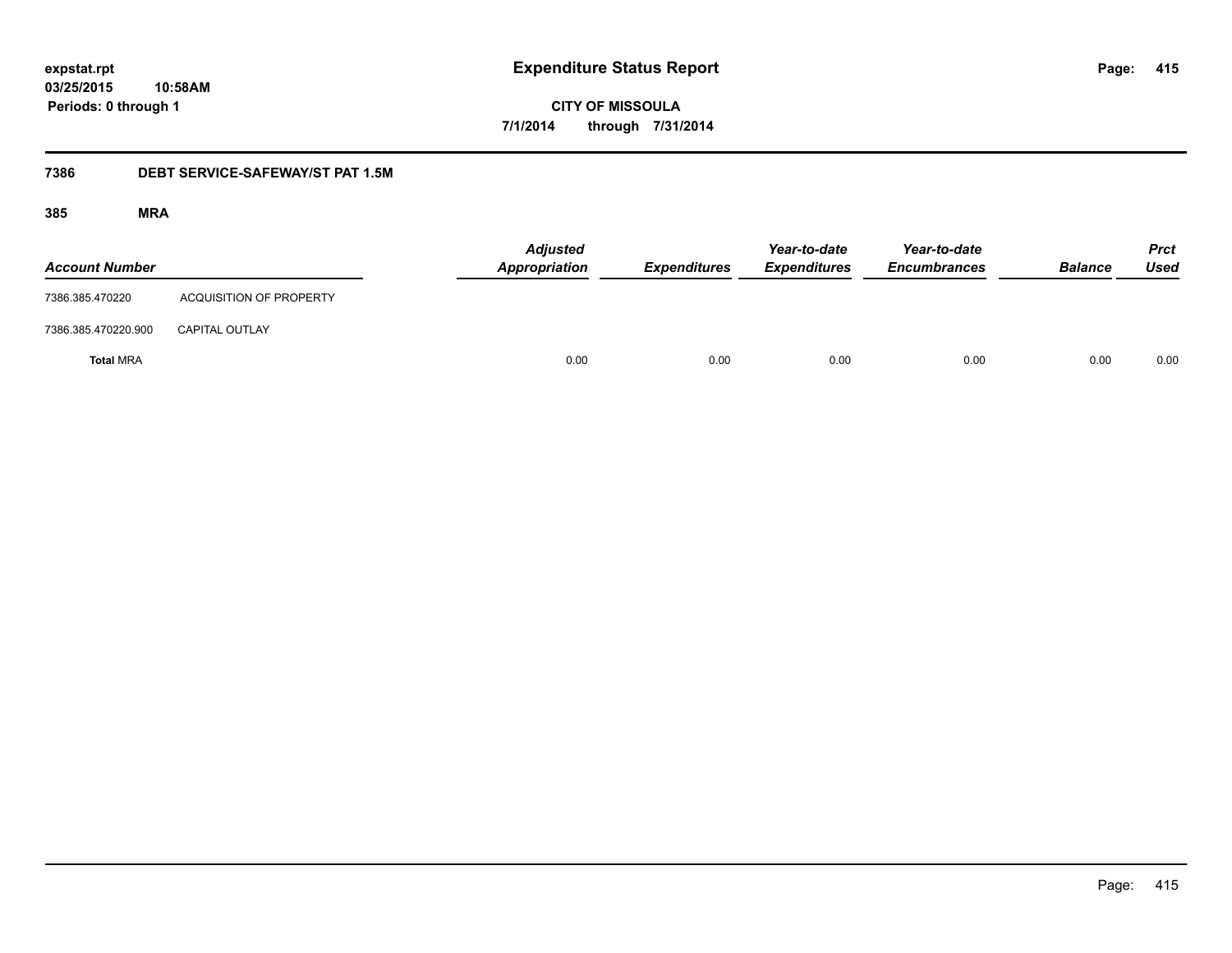#### **7386 DEBT SERVICE-SAFEWAY/ST PAT 1.5M**

| <b>Account Number</b>             |                                                 | <b>Adjusted</b><br><b>Appropriation</b> | <b>Expenditures</b> | Year-to-date<br><b>Expenditures</b> | Year-to-date<br><b>Encumbrances</b> | <b>Balance</b> | <b>Prct</b><br><b>Used</b> |
|-----------------------------------|-------------------------------------------------|-----------------------------------------|---------------------|-------------------------------------|-------------------------------------|----------------|----------------------------|
| 7386.390.490200                   | DEBT SERVICE-SAFEWAY/ST PAT 1.5M                |                                         |                     |                                     |                                     |                |                            |
| 7386.390.490200.600               | <b>DEBT SERVICE</b>                             |                                         |                     |                                     |                                     |                |                            |
| 7386.390.490200.610.000 PRINCIPAL |                                                 | 40,000.00                               | 0.00                | 0.00                                | 0.00                                | 40,000.00      | 0.00                       |
|                                   | 7386.390.490200.620.000 INTEREST / SERVICE FEES | 94,728.00                               | 0.00                | 0.00                                | 0.00                                | 94,728.00      | 0.00                       |
|                                   | <b>Total DEBT SERVICE-SAFEWAY/ST PAT 1.5M</b>   | 134,728.00                              | 0.00                | 0.00                                | 0.00                                | 134,728.00     | 0.00                       |
| 7386.390.490510                   | DS PAYMENTS TO GUARANTOR                        |                                         |                     |                                     |                                     |                |                            |
| 7386.390.490510.600               | <b>DEBT SERVICE</b>                             |                                         |                     |                                     |                                     |                |                            |
| 7386.390.490510.610.000 PRINCIPAL |                                                 | 21,147.00                               | 0.00                | 0.00                                | 0.00                                | 21.147.00      | 0.00                       |
|                                   | <b>Total DS PAYMENTS TO GUARANTOR</b>           | 21,147.00                               | 0.00                | 0.00                                | 0.00                                | 21,147.00      | 0.00                       |
|                                   | Total DEBT SERVICE-SAFEWAY/ST PAT 1.5M          | 155,875.00                              | 0.00                | 0.00                                | 0.00                                | 155,875.00     | 0.00                       |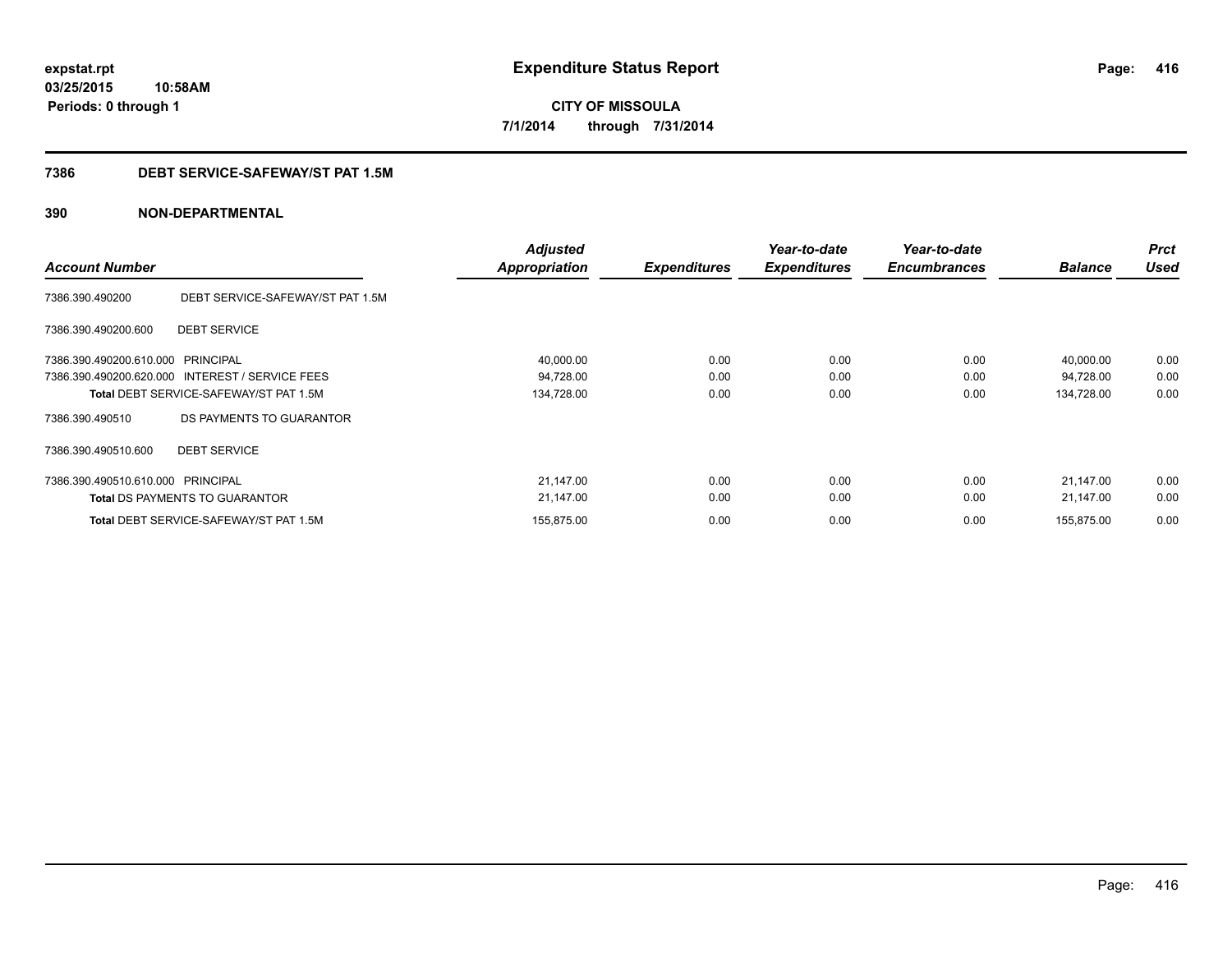#### **7387 DEBT SERVICE-BROWNFIELD RLF 1.125M**

| <b>Account Number</b>             |                                                 | <b>Adjusted</b><br>Appropriation | <b>Expenditures</b> | Year-to-date<br><b>Expenditures</b> | Year-to-date<br><b>Encumbrances</b> | <b>Balance</b> | <b>Prct</b><br>Used |
|-----------------------------------|-------------------------------------------------|----------------------------------|---------------------|-------------------------------------|-------------------------------------|----------------|---------------------|
| 7387.390.490200                   | DEBT SERVICE-BROWNFIELD RLF 1.125M              |                                  |                     |                                     |                                     |                |                     |
| 7387.390.490200.600               | <b>DEBT SERVICE</b>                             |                                  |                     |                                     |                                     |                |                     |
| 7387.390.490200.610.000 PRINCIPAL |                                                 | 26.625.00                        | 0.00                | 0.00                                | 0.00                                | 26.625.00      | 0.00                |
|                                   | 7387.390.490200.620.000 INTEREST / SERVICE FEES | 5.316.00                         | 0.00                | 0.00                                | 0.00                                | 5.316.00       | 0.00                |
|                                   | Total DEBT SERVICE-BROWNFIELD RLF 1.125M        | 31.941.00                        | 0.00                | 0.00                                | 0.00                                | 31.941.00      | 0.00                |
|                                   | Total DEBT SERVICE-BROWNFIELD RLF 1.125M        | 31,941.00                        | 0.00                | 0.00                                | 0.00                                | 31.941.00      | 0.00                |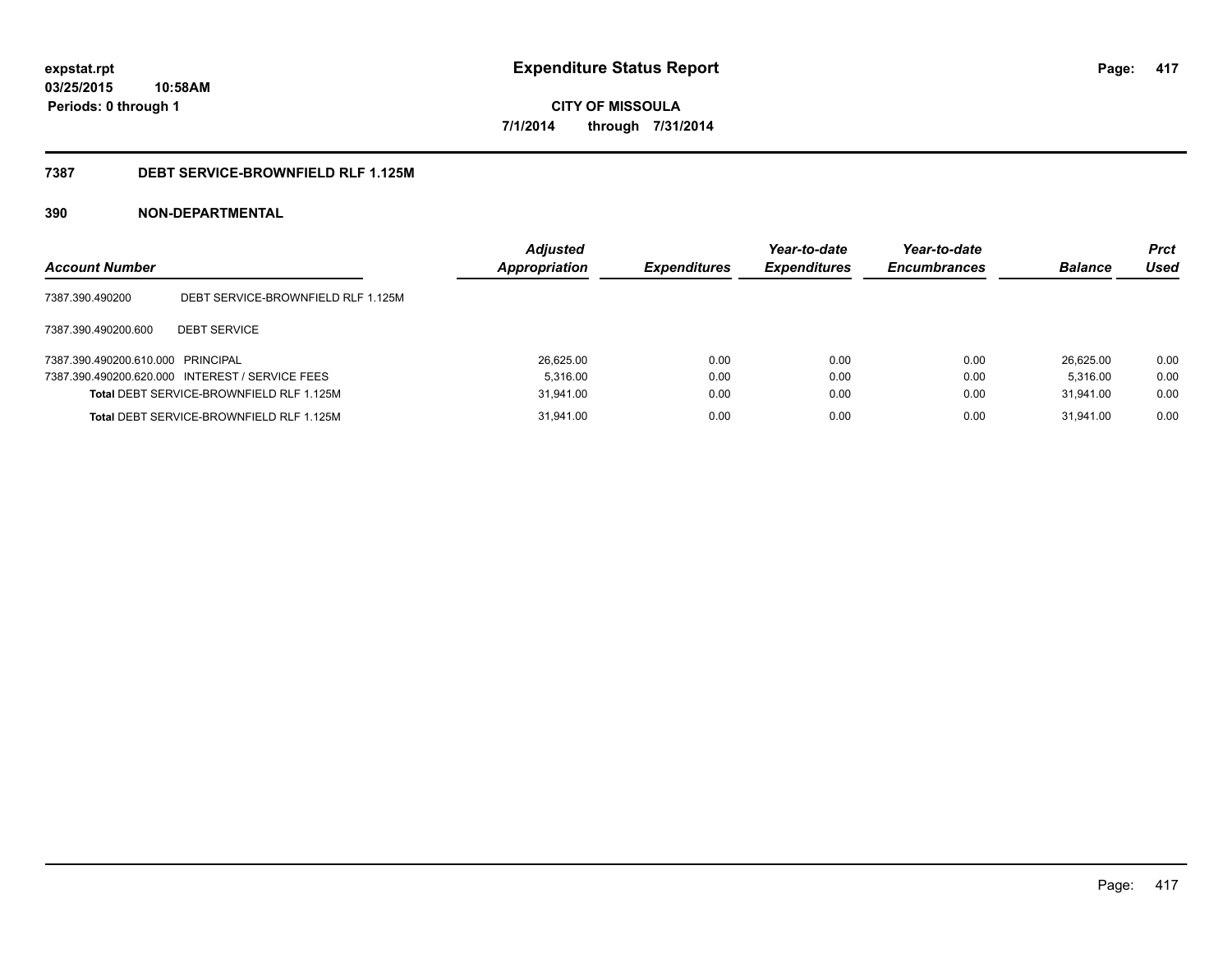**7388 RESERVE-3.6m TIF**

| <b>Account Number</b>  |                                | <b>Adjusted</b><br>Appropriation | <b>Expenditures</b> | Year-to-date<br><b>Expenditures</b> | Year-to-date<br><b>Encumbrances</b> | <b>Balance</b> | <b>Prct</b><br>Used |
|------------------------|--------------------------------|----------------------------------|---------------------|-------------------------------------|-------------------------------------|----------------|---------------------|
| 7388.390.490607        | <b>TRANSFERS TO BROWNFIELD</b> |                                  |                     |                                     |                                     |                |                     |
| 7388.390.490607.800    | OTHER OBJECTS                  |                                  |                     |                                     |                                     |                |                     |
| Total RESERVE-3.6m TIF |                                | 0.00                             | 0.00                | 0.00                                | 0.00                                | 0.00           | 0.00                |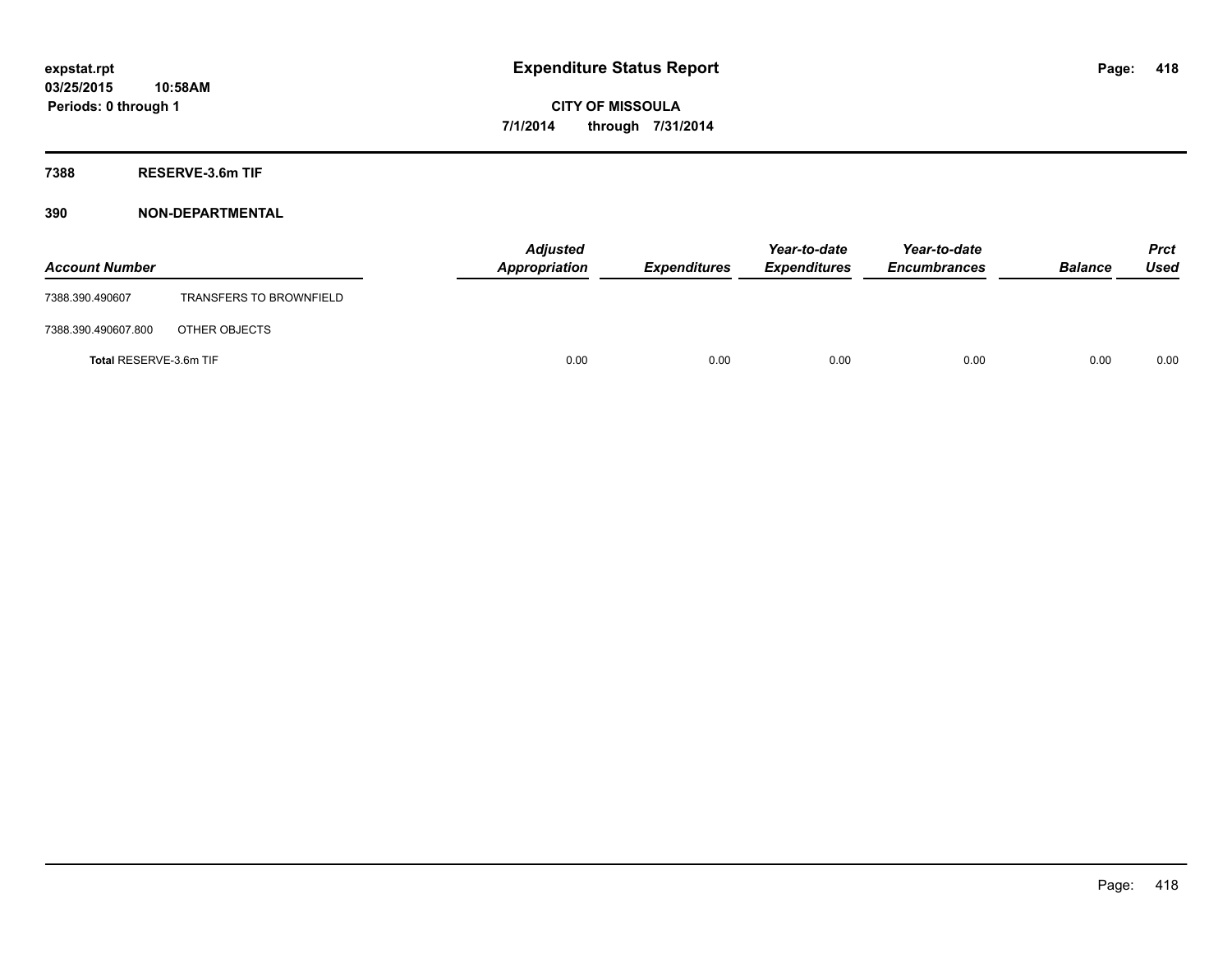### **7389 DEBT SERVICE - 3.6M/5.75M**

| <b>Account Number</b>                                 |                                | <b>Adjusted</b><br><b>Appropriation</b> | <b>Expenditures</b>      | Year-to-date<br><b>Expenditures</b> | Year-to-date<br><b>Encumbrances</b> | <b>Balance</b>           | <b>Prct</b><br><b>Used</b> |
|-------------------------------------------------------|--------------------------------|-----------------------------------------|--------------------------|-------------------------------------|-------------------------------------|--------------------------|----------------------------|
| 7389.385.470220                                       | <b>ACQUISITION OF PROPERTY</b> |                                         |                          |                                     |                                     |                          |                            |
| 7389.385.470220.600                                   | <b>DEBT SERVICE</b>            |                                         |                          |                                     |                                     |                          |                            |
| 7389.385.470220.610.000 PRINCIPAL<br><b>Total MRA</b> |                                | 500,000.00<br>500,000.00                | 250,000.00<br>250,000.00 | 250,000.00<br>250,000.00            | 0.00<br>0.00                        | 250,000.00<br>250,000.00 | 50.00<br>50.00             |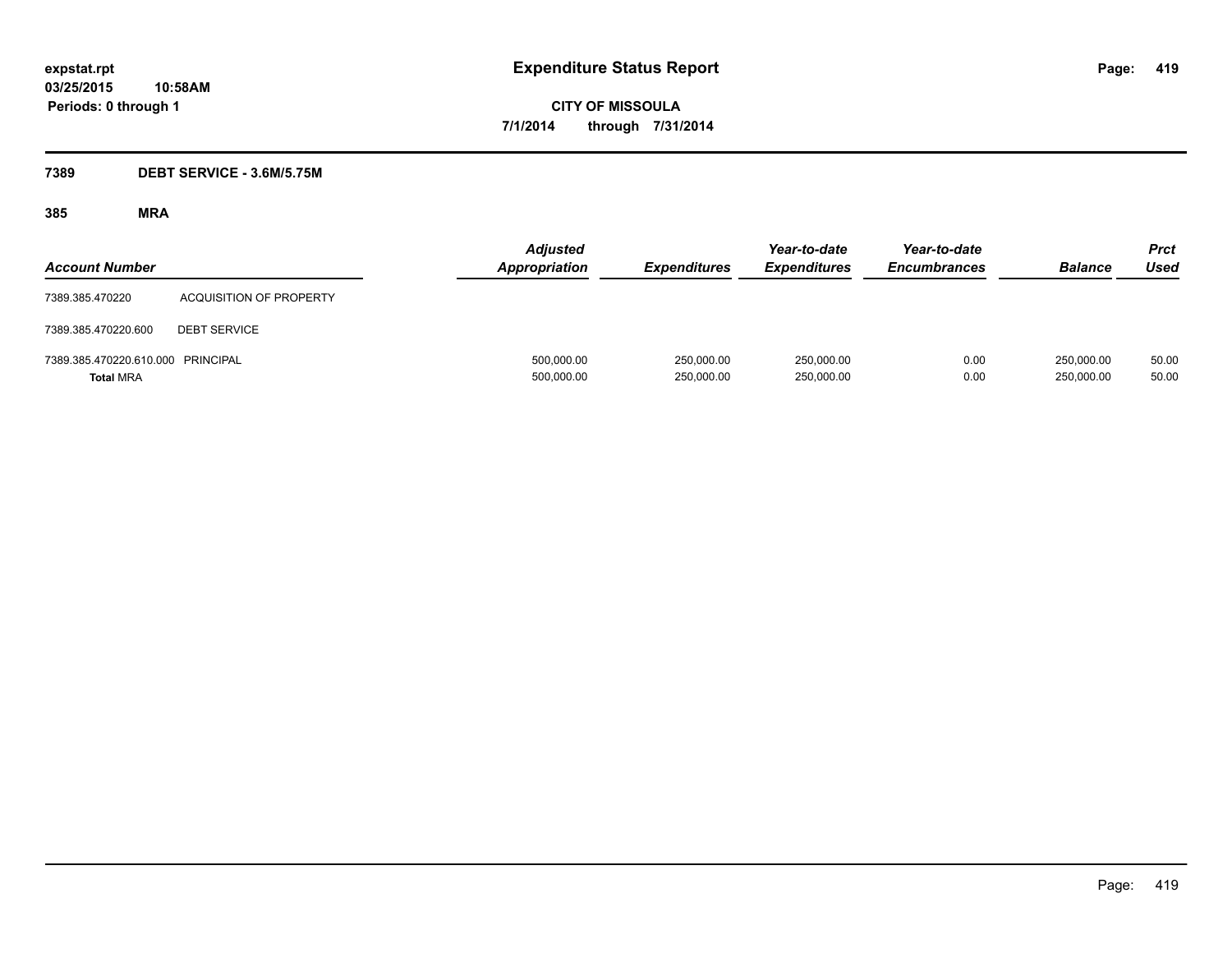#### **7389 DEBT SERVICE - 3.6M/5.75M**

|                                                       |                           | <b>Adjusted</b>      |                     | Year-to-date        | Year-to-date        |                | <b>Prct</b> |
|-------------------------------------------------------|---------------------------|----------------------|---------------------|---------------------|---------------------|----------------|-------------|
| <b>Account Number</b>                                 |                           | <b>Appropriation</b> | <b>Expenditures</b> | <b>Expenditures</b> | <b>Encumbrances</b> | <b>Balance</b> | <b>Used</b> |
| 7389.390.490200                                       | REVENUE BOND DEBT SERVICE |                      |                     |                     |                     |                |             |
| 7389.390.490200.600                                   | <b>DEBT SERVICE</b>       |                      |                     |                     |                     |                |             |
| 7389.390.490200.610.000                               | <b>PRINCIPAL</b>          | 110,000.00           | 0.00                | 0.00                | 0.00                | 110,000.00     | 0.00        |
| 7389.390.490200.620.000 INTEREST / SERVICE FEES       |                           | 135,850.00           | 0.00                | 0.00                | 0.00                | 135,850.00     | 0.00        |
| Total REVENUE BOND DEBT SERVICE                       |                           | 245,850.00           | 0.00                | 0.00                | 0.00                | 245,850.00     | 0.00        |
| 7389.390.490210                                       | FY13 \$5.75M DEBT SERVICE |                      |                     |                     |                     |                |             |
| 7389.390.490210.600                                   | <b>DEBT SERVICE</b>       |                      |                     |                     |                     |                |             |
| 7389.390.490210.610.000 FY13 5.75M DEBT SVS/PRINCIPAL |                           | 252,000.00           | 0.00                | 0.00                | 0.00                | 252,000.00     | 0.00        |
| 7389.390.490210.620.000 INTEREST / SERVICE FEES       |                           | 174,066.00           | 0.00                | 0.00                | 0.00                | 174,066.00     | 0.00        |
| Total FY13 \$5.75M DEBT SERVICE                       |                           | 426,066.00           | 0.00                | 0.00                | 0.00                | 426,066.00     | 0.00        |
| <b>Total NON-DEPARTMENTAL</b>                         |                           | 671,916.00           | 0.00                | 0.00                | 0.00                | 671,916.00     | 0.00        |
| Total DEBT SERVICE - 3.6M/5.75M                       |                           | 1,171,916.00         | 250,000.00          | 250,000.00          | 0.00                | 921,916.00     | 21.33       |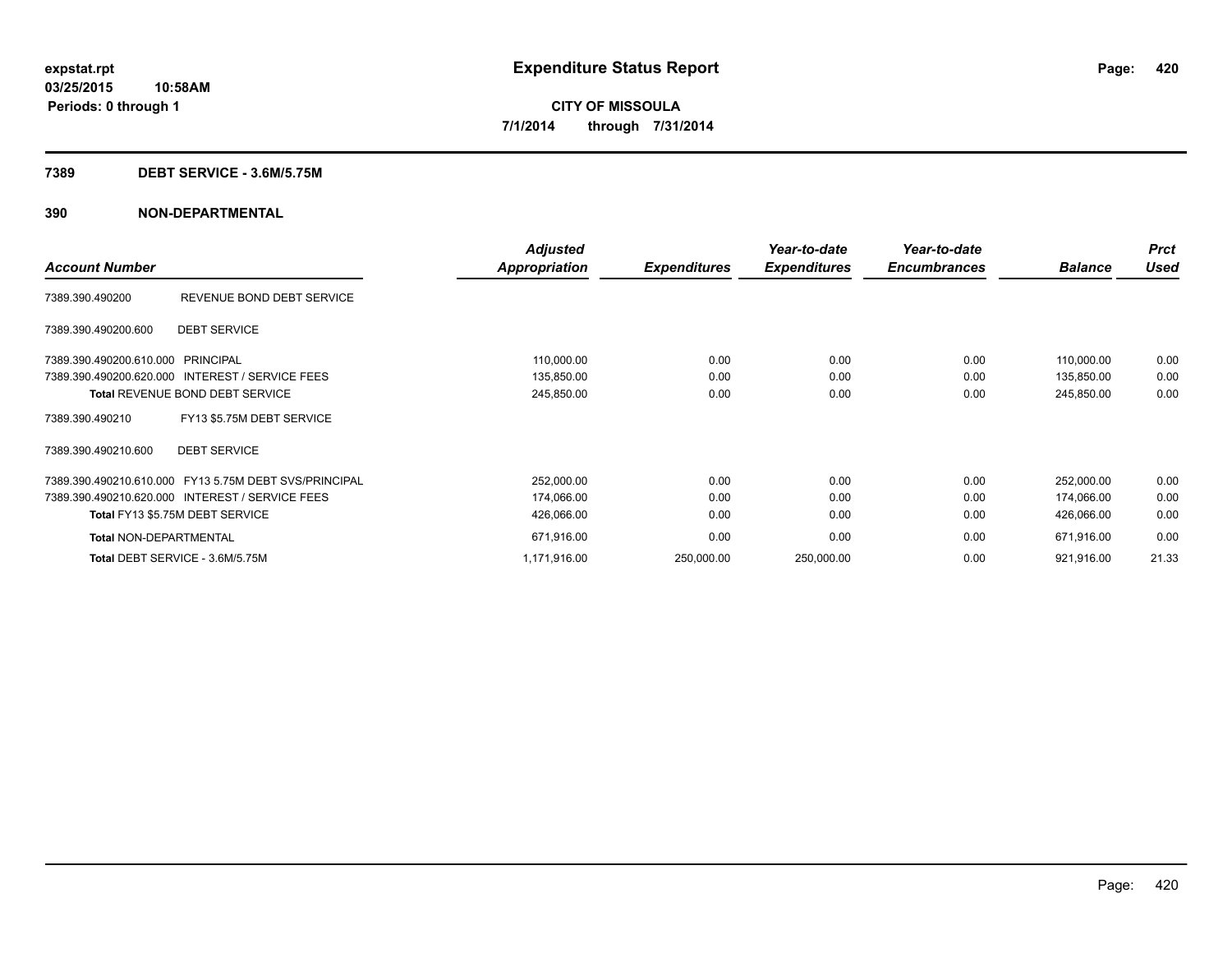### **7390 URDII CLEARING - 3.6M TIF**

| <b>Account Number</b> |                                | Adjusted<br>Appropriation | <b>Expenditures</b> | Year-to-date<br><b>Expenditures</b> | Year-to-date<br><b>Encumbrances</b> | <b>Balance</b> | <b>Prct</b><br>Used |
|-----------------------|--------------------------------|---------------------------|---------------------|-------------------------------------|-------------------------------------|----------------|---------------------|
| 7390.385.490607       | <b>TRANSFERS TO BROWNFIELD</b> |                           |                     |                                     |                                     |                |                     |
| 7390.385.490607.800   | OTHER OBJECTS                  |                           |                     |                                     |                                     |                |                     |
| <b>Total MRA</b>      |                                | 0.00                      | 0.00                | 0.00                                | 0.00                                | 0.00           | 0.00                |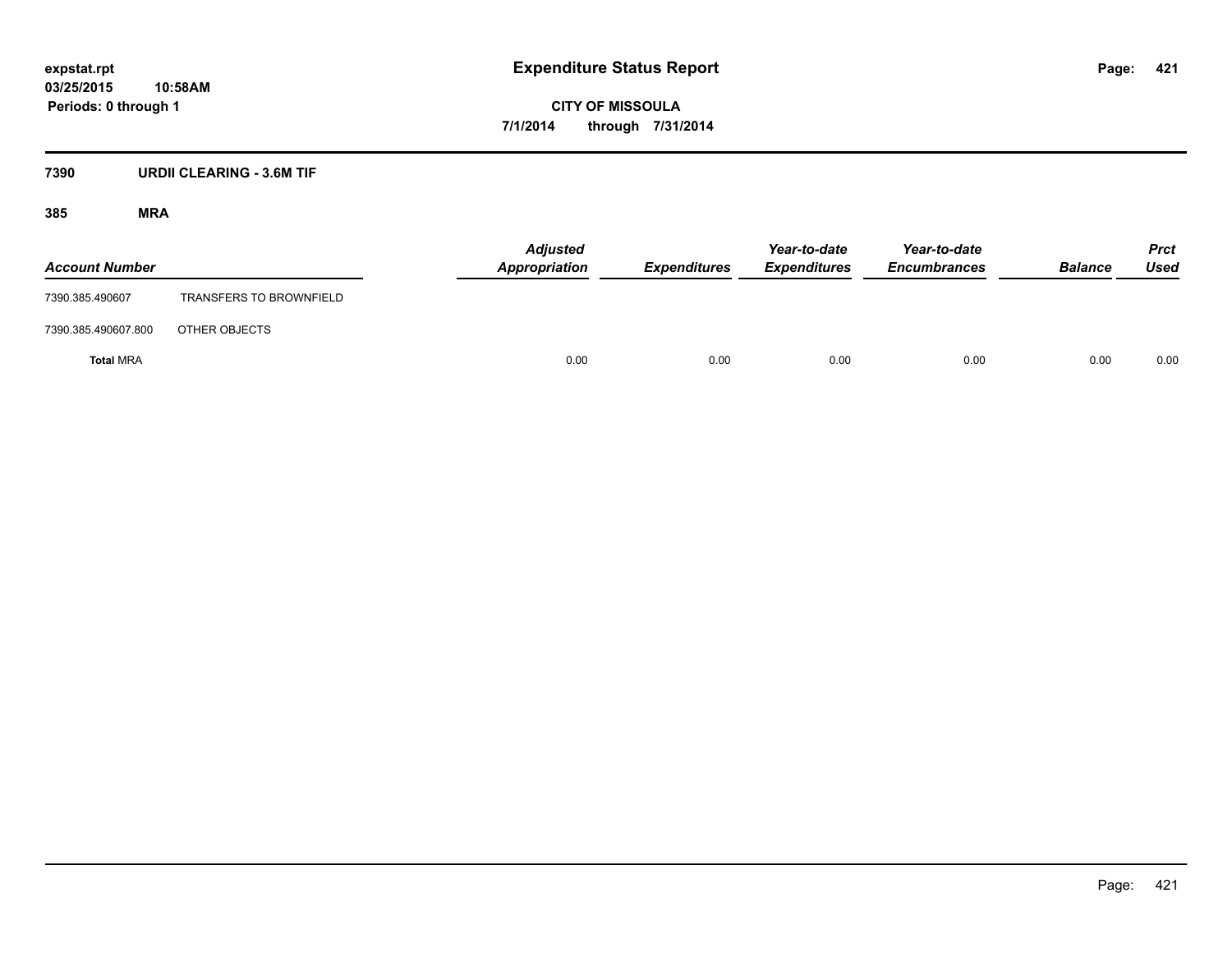#### **7390 URDII CLEARING - 3.6M TIF**

| <b>Account Number</b>         |                                                                | <b>Adjusted</b><br><b>Appropriation</b> | <b>Expenditures</b> | Year-to-date<br><b>Expenditures</b> | Year-to-date<br><b>Encumbrances</b> | <b>Balance</b> | <b>Prct</b><br><b>Used</b> |
|-------------------------------|----------------------------------------------------------------|-----------------------------------------|---------------------|-------------------------------------|-------------------------------------|----------------|----------------------------|
| 7390.390.490601               | TI BOND CLEARING                                               |                                         |                     |                                     |                                     |                |                            |
| 7390.390.490601.800           | OTHER OBJECTS                                                  |                                         |                     |                                     |                                     |                |                            |
| <b>Total TI BOND CLEARING</b> |                                                                | 0.00                                    | 0.00                | 0.00                                | 0.00                                | 0.00           | 0.00                       |
| 7390.390.490604               | TI BOND RESERVE                                                |                                         |                     |                                     |                                     |                |                            |
| 7390.390.490604.800           | OTHER OBJECTS                                                  |                                         |                     |                                     |                                     |                |                            |
|                               | 7390.390.490604.820.000 TRANSFER TO INTERMOUNTAIN BOND DS 7399 | 146,788.00                              | 0.00                | 0.00                                | 0.00                                | 146,788.00     | 0.00                       |
| Total TI BOND RESERVE         |                                                                | 146,788.00                              | 0.00                | 0.00                                | 0.00                                | 146,788.00     | 0.00                       |
| 7390.390.490605               | TRANSFER TO DEBT SERVICE 7389                                  |                                         |                     |                                     |                                     |                |                            |
| 7390.390.490605.800           | OTHER OBJECTS                                                  |                                         |                     |                                     |                                     |                |                            |
|                               | 7390.390.490605.820.000 TRANSFERS TO DEBT SERVICE              | 921,916.00                              | 0.00                | 0.00                                | 0.00                                | 921,916.00     | 0.00                       |
|                               | Total TRANSFER TO DEBT SERVICE 7389                            | 921,916.00                              | 0.00                | 0.00                                | 0.00                                | 921,916.00     | 0.00                       |
| 7390.390.490606               | DEVELOPMENT TRANSFERS                                          |                                         |                     |                                     |                                     |                |                            |
| 7390.390.490606.800           | OTHER OBJECTS                                                  |                                         |                     |                                     |                                     |                |                            |
|                               | 7390.390.490606.820.000 TRANSFERS TO URD II DEVELOPMENT        | 616,365.00                              | 0.00                | 0.00                                | 0.00                                | 616,365.00     | 0.00                       |
|                               | <b>Total DEVELOPMENT TRANSFERS</b>                             | 616,365.00                              | 0.00                | 0.00                                | 0.00                                | 616,365.00     | 0.00                       |
| 7390.390.490607               | <b>TRANSFERS TO BROWNFIELD</b>                                 |                                         |                     |                                     |                                     |                |                            |
| 7390.390.490607.800           | OTHER OBJECTS                                                  |                                         |                     |                                     |                                     |                |                            |
|                               | 7390.390.490607.820.000 TRANSFERS TO OTHER FUNDS               | 31,941.00                               | 0.00                | 0.00                                | 0.00                                | 31,941.00      | 0.00                       |
|                               | <b>Total TRANSFERS TO BROWNFIELD</b>                           | 31,941.00                               | 0.00                | 0.00                                | 0.00                                | 31,941.00      | 0.00                       |
| 7390.390.490608               | TRANSFERS TO SAFEWA/ST PAT                                     |                                         |                     |                                     |                                     |                |                            |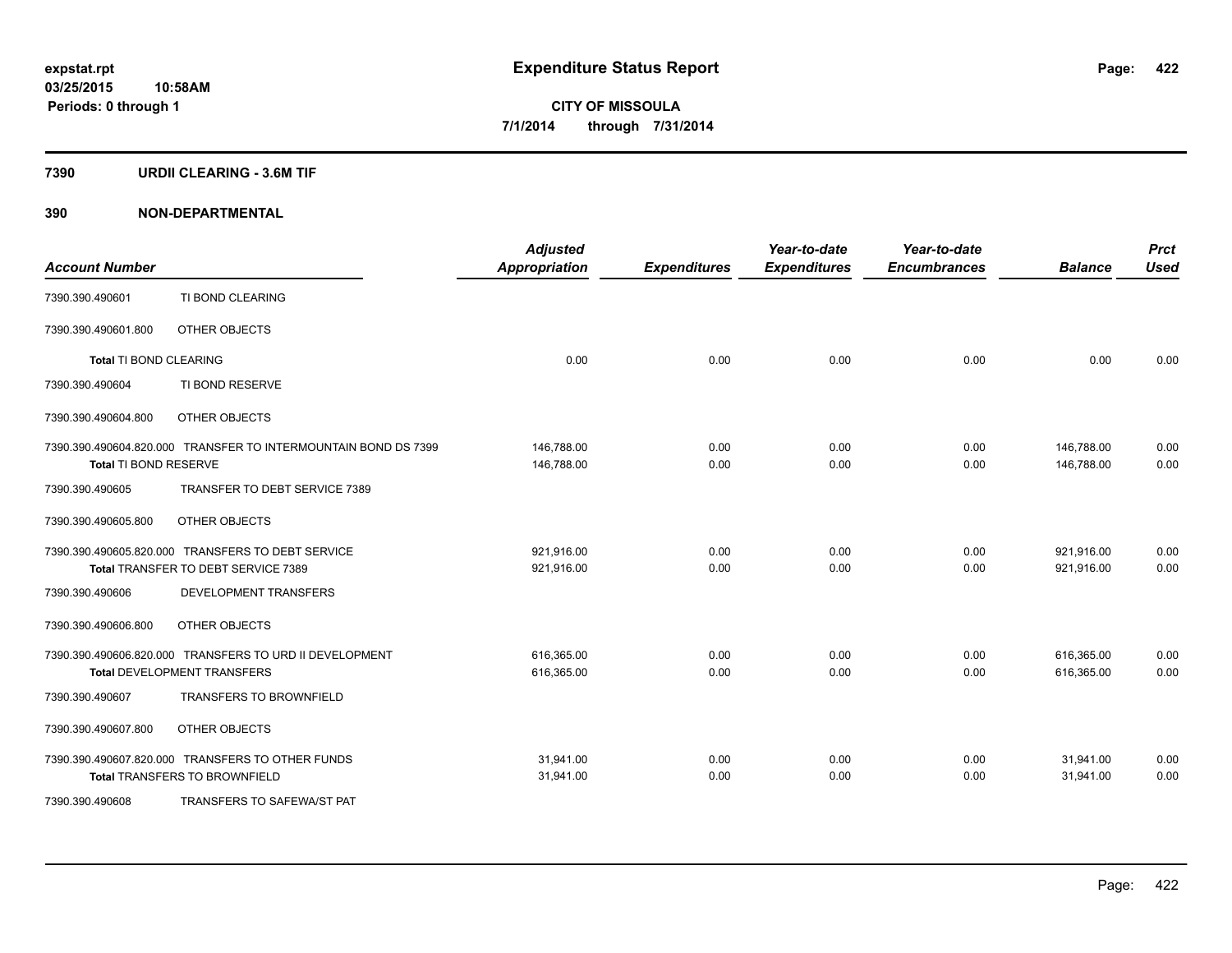#### **7390 URDII CLEARING - 3.6M TIF**

|                                                                  | <b>Adjusted</b> |                     | Year-to-date        | Year-to-date        |                | <b>Prct</b> |
|------------------------------------------------------------------|-----------------|---------------------|---------------------|---------------------|----------------|-------------|
| <b>Account Number</b>                                            | Appropriation   | <b>Expenditures</b> | <b>Expenditures</b> | <b>Encumbrances</b> | <b>Balance</b> | Used        |
| OTHER OBJECTS<br>7390.390.490608.800                             |                 |                     |                     |                     |                |             |
| 7390.390.490608.820.000 TRANSFERS TO OTHER FUNDS-SAFEWAY/ST PATS | 155.875.00      | 0.00                | 0.00                | 0.00                | 155.875.00     | 0.00        |
| <b>Total TRANSFERS TO SAFEWA/ST PAT</b>                          | 155,875.00      | 0.00                | 0.00                | 0.00                | 155.875.00     | 0.00        |
| <b>Total URDII CLEARING - 3.6M TIF</b>                           | 1.872.885.00    | 0.00                | 0.00                | 0.00                | 1.872.885.00   | 0.00        |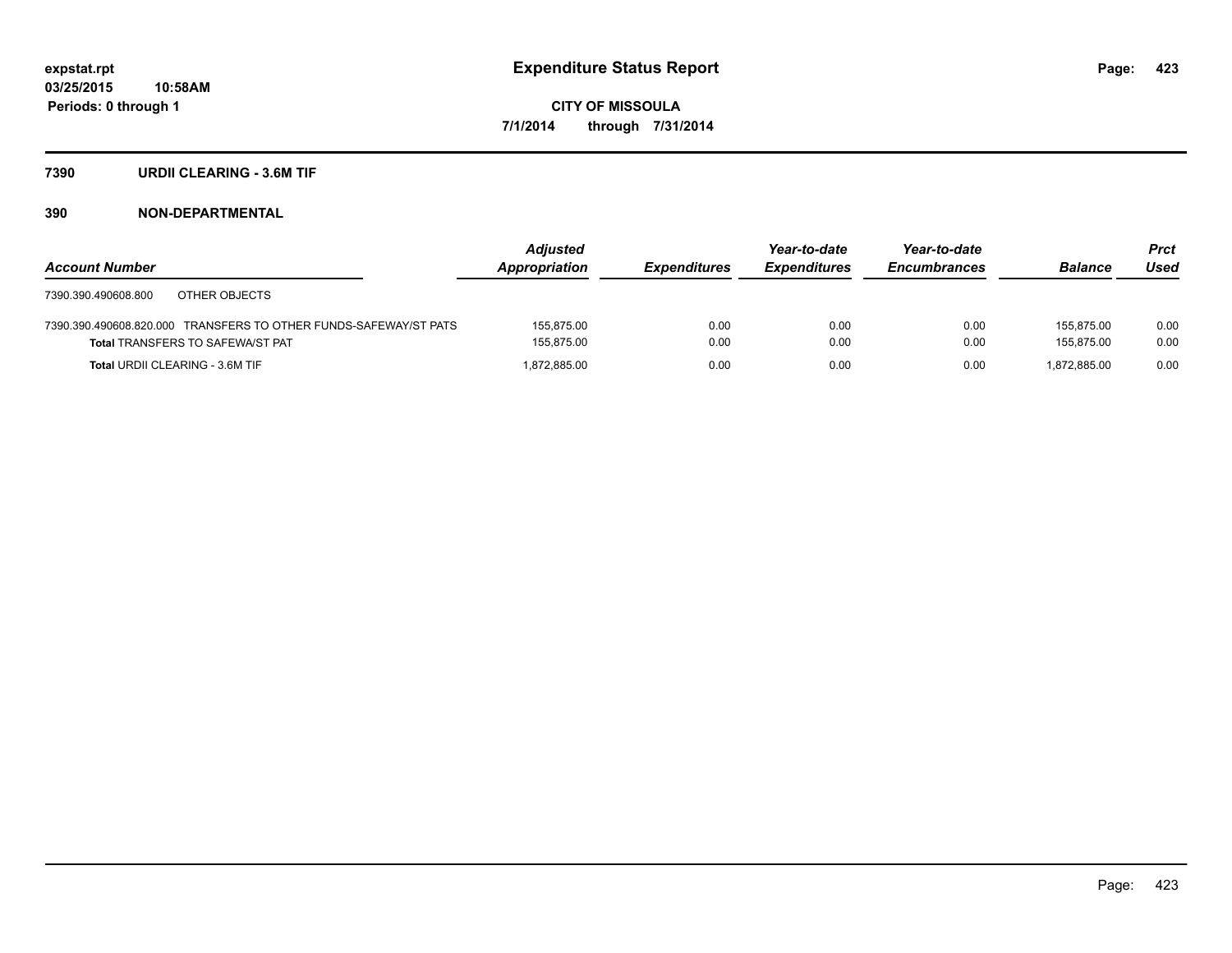**7392 MRA - URD II FUND**

| <b>Account Number</b>                                             |                                                  | <b>Adjusted</b><br><b>Appropriation</b> | <b>Expenditures</b>      | Year-to-date<br><b>Expenditures</b> | Year-to-date<br><b>Encumbrances</b> | <b>Balance</b>                 | <b>Prct</b><br><b>Used</b> |
|-------------------------------------------------------------------|--------------------------------------------------|-----------------------------------------|--------------------------|-------------------------------------|-------------------------------------|--------------------------------|----------------------------|
| 7392.385.460436                                                   | MRA CTEP/CMAQ                                    |                                         |                          |                                     |                                     |                                |                            |
| 7392.385.460436.300                                               | PURCHASED SERVICES                               |                                         |                          |                                     |                                     |                                |                            |
|                                                                   | <b>Total PURCHASED SERVICES</b>                  | 0.00                                    | 0.00                     | 0.00                                | 0.00                                | 0.00                           | 0.00                       |
| 7392.385.460436.900                                               | <b>CAPITAL OUTLAY</b>                            |                                         |                          |                                     |                                     |                                |                            |
| <b>Total MRA CTEP/CMAQ</b>                                        |                                                  | 0.00                                    | 0.00                     | 0.00                                | 0.00                                | 0.00                           | 0.00                       |
| 7392.385.470210                                                   | <b>ADMINISTRATION</b>                            |                                         |                          |                                     |                                     |                                |                            |
| 7392.385.470210.300                                               | PURCHASED SERVICES                               |                                         |                          |                                     |                                     |                                |                            |
|                                                                   | <b>Total PURCHASED SERVICES</b>                  | 0.00                                    | 0.00                     | 0.00                                | 0.00                                | 0.00                           | 0.00                       |
| 7392.385.470210.800                                               | OTHER OBJECTS                                    |                                         |                          |                                     |                                     |                                |                            |
| <b>Total ADMINISTRATION</b>                                       | 7392.385.470210.820.000 TRANSFERS TO OTHER FUNDS | 250,000.00<br>250,000.00                | 0.00<br>0.00             | 0.00<br>0.00                        | 0.00<br>0.00                        | 250,000.00<br>250,000.00       | 0.00<br>0.00               |
| 7392.385.470220                                                   | <b>ACQUISITION OF PROPERTY</b>                   |                                         |                          |                                     |                                     |                                |                            |
| 7392.385.470220.800                                               | OTHER OBJECTS                                    |                                         |                          |                                     |                                     |                                |                            |
| 7392.385.470220.845.000 CONTINGENCY<br><b>Total OTHER OBJECTS</b> |                                                  | 50,000.00<br>50,000.00                  | 0.00<br>0.00             | 0.00<br>0.00                        | 0.00<br>0.00                        | 50,000.00<br>50,000.00         | 0.00<br>0.00               |
| 7392.385.470220.900                                               | <b>CAPITAL OUTLAY</b>                            |                                         |                          |                                     |                                     |                                |                            |
| 7392.385.470220.910.000 LAND<br><b>Total CAPITAL OUTLAY</b>       |                                                  | 0.00<br>0.00                            | 115,264.00<br>115,264.00 | 115,264.00<br>115,264.00            | 0.00<br>0.00                        | $-115,264.00$<br>$-115,264.00$ | 0.00<br>0.00               |
|                                                                   | Total ACQUISITION OF PROPERTY                    | 50,000.00                               | 115,264.00               | 115,264.00                          | 0.00                                | $-65,264.00$                   | 230.53                     |
| 7392.385.470230                                                   | PW FACILITY                                      |                                         |                          |                                     |                                     |                                |                            |
| 7392.385.470230.300                                               | PURCHASED SERVICES                               |                                         |                          |                                     |                                     |                                |                            |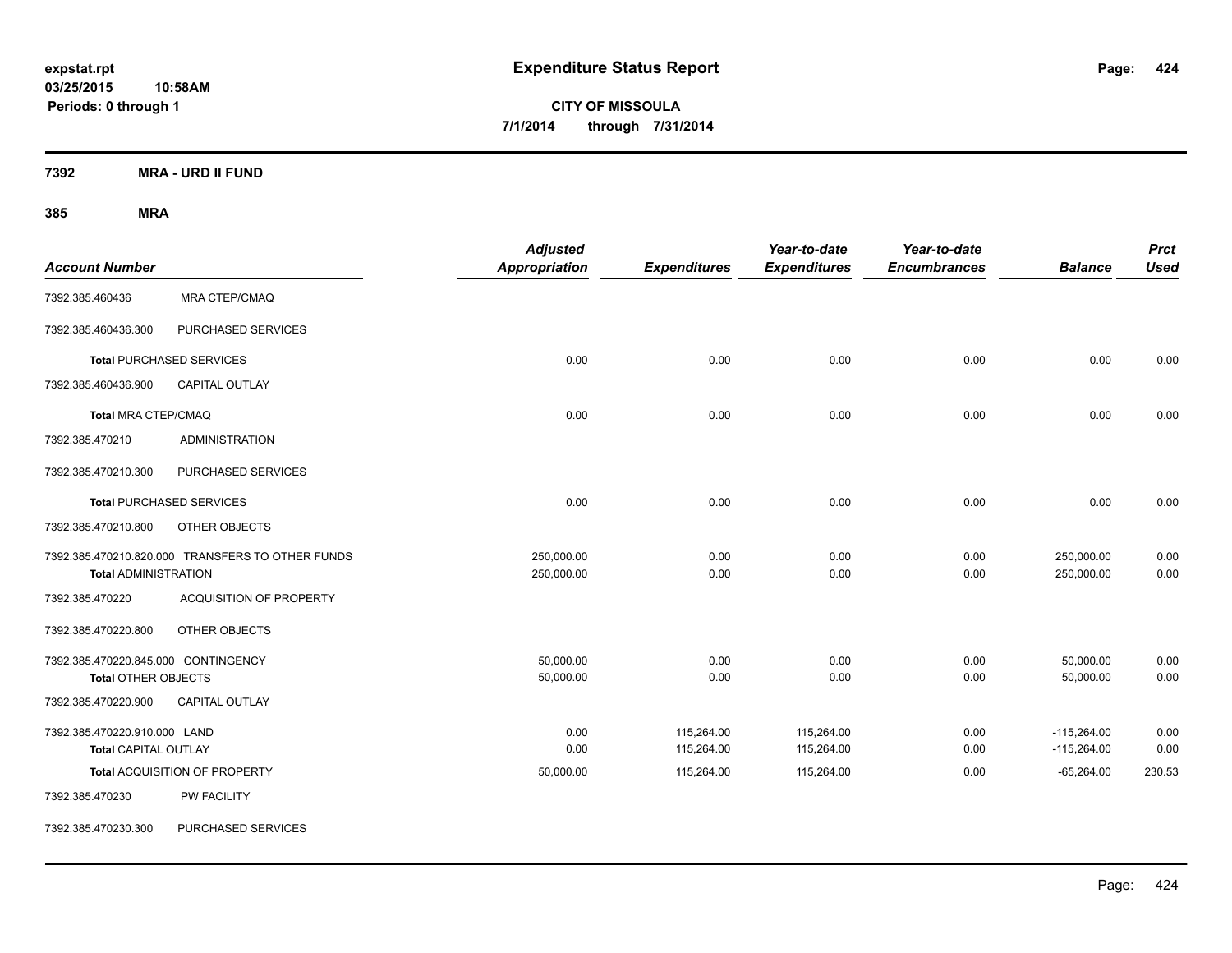**7392 MRA - URD II FUND**

| <b>Account Number</b>                                                                                                             | <b>Adjusted</b><br><b>Appropriation</b> | <b>Expenditures</b> | Year-to-date<br><b>Expenditures</b> | Year-to-date<br><b>Encumbrances</b> | <b>Balance</b>           | <b>Prct</b><br><b>Used</b> |
|-----------------------------------------------------------------------------------------------------------------------------------|-----------------------------------------|---------------------|-------------------------------------|-------------------------------------|--------------------------|----------------------------|
| 7392.385.470230.350.000 PROFESSIONAL SERVICES<br><b>Total PURCHASED SERVICES</b>                                                  | 159,272.00<br>159,272.00                | 0.00<br>0.00        | 0.00<br>0.00                        | 0.00<br>0.00                        | 159,272.00<br>159,272.00 | 0.00<br>0.00               |
| 7392.385.470230.700<br><b>GRANTS &amp; CONTRIBUTIONS</b>                                                                          |                                         |                     |                                     |                                     |                          |                            |
| 7392.385.470230.700.000 GRANTS & CONTRIBUTIONS<br><b>Total GRANTS &amp; CONTRIBUTIONS</b><br>7392.385.470230.800<br>OTHER OBJECTS | 6,207.00<br>6,207.00                    | 0.00<br>0.00        | 0.00<br>0.00                        | 0.00<br>0.00                        | 6,207.00<br>6,207.00     | 0.00<br>0.00               |
| 7392.385.470230.845.000 CONTINGENCY<br><b>Total OTHER OBJECTS</b>                                                                 | 411,369.00<br>411,369.00                | 0.00<br>0.00        | 0.00<br>0.00                        | 0.00<br>0.00                        | 411,369.00<br>411,369.00 | 0.00<br>0.00               |
| <b>CAPITAL OUTLAY</b><br>7392.385.470230.900<br>7392.385.470230.930.000 IMPROVEMENTS<br><b>Total CAPITAL OUTLAY</b>               | 680,000.00<br>680,000.00                | 0.00<br>0.00        | 0.00<br>0.00                        | 0.00<br>0.00                        | 680,000.00<br>680,000.00 | 0.00<br>0.00               |
| <b>Total PW FACILITY</b><br><b>REHAB LOANS</b><br>7392.385.470240                                                                 | 1,256,848.00                            | 0.00                | 0.00                                | 0.00                                | 1,256,848.00             | 0.00                       |
| 7392.385.470240.700<br><b>GRANTS &amp; CONTRIBUTIONS</b>                                                                          |                                         |                     |                                     |                                     |                          |                            |
| 7392.385.470240.700.000 GRANTS & CONTRIBUTIONS<br><b>Total REHAB LOANS</b>                                                        | 75,000.00<br>75,000.00                  | 0.00<br>0.00        | 0.00<br>0.00                        | 0.00<br>0.00                        | 75,000.00<br>75,000.00   | 0.00<br>0.00               |
| *** Title Not Found ***<br>7392.385.470241                                                                                        |                                         |                     |                                     |                                     |                          |                            |
| 7392.385.470241.300<br>PURCHASED SERVICES                                                                                         |                                         |                     |                                     |                                     |                          |                            |
| <b>Total PURCHASED SERVICES</b>                                                                                                   | 0.00                                    | 0.00                | 0.00                                | 0.00                                | 0.00                     | 0.00                       |
| 7392.385.470241.700<br><b>GRANTS &amp; CONTRIBUTIONS</b>                                                                          |                                         |                     |                                     |                                     |                          |                            |
| <b>Total GRANTS &amp; CONTRIBUTIONS</b>                                                                                           | 0.00                                    | 0.00                | 0.00                                | 0.00                                | 0.00                     | 0.00                       |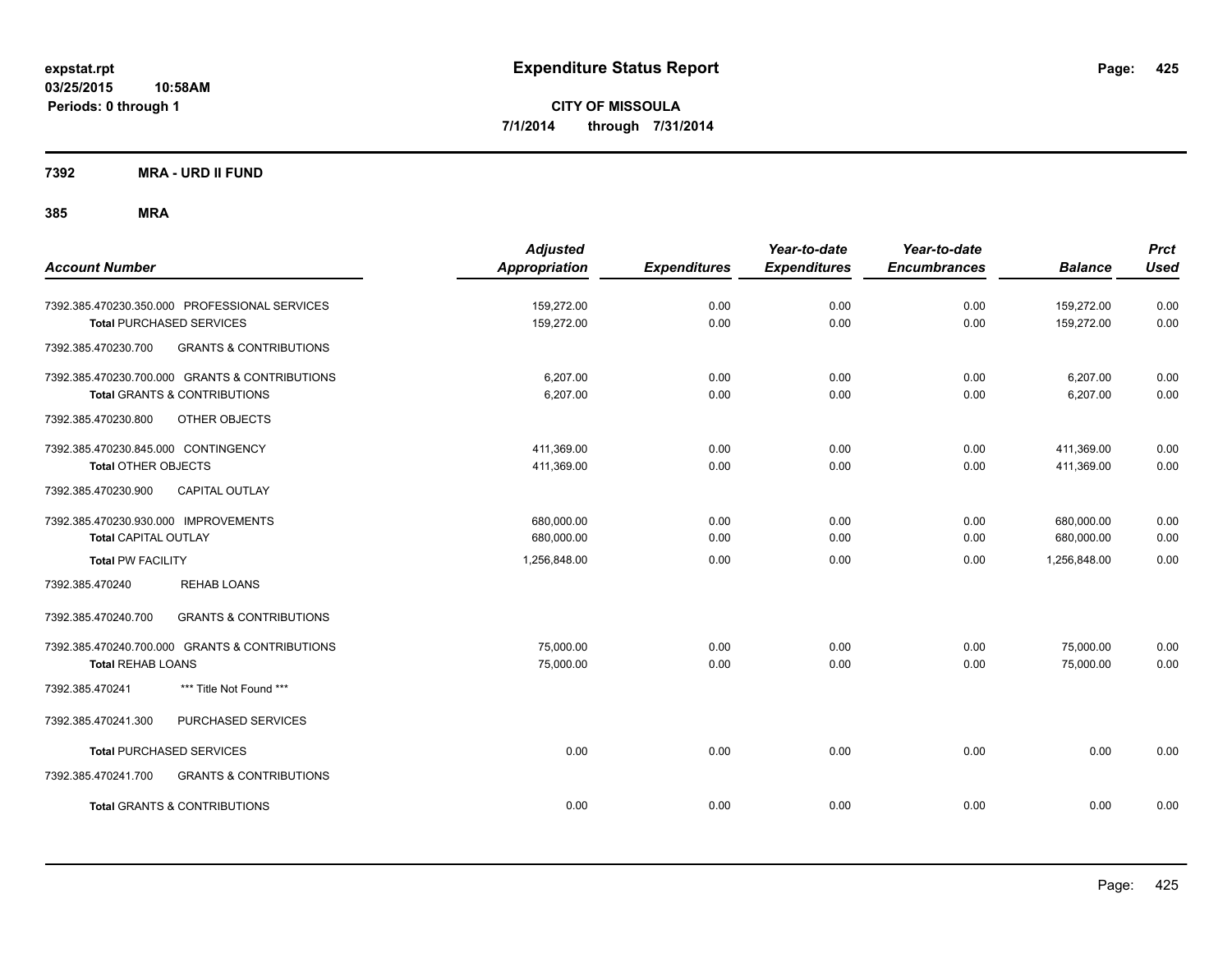**7392 MRA - URD II FUND**

| <b>Account Number</b>               |                                                | <b>Adjusted</b><br><b>Appropriation</b> | <b>Expenditures</b> | Year-to-date<br><b>Expenditures</b> | Year-to-date<br><b>Encumbrances</b> | <b>Balance</b> | <b>Prct</b><br><b>Used</b> |
|-------------------------------------|------------------------------------------------|-----------------------------------------|---------------------|-------------------------------------|-------------------------------------|----------------|----------------------------|
| 7392.385.470241.800                 | OTHER OBJECTS                                  |                                         |                     |                                     |                                     |                |                            |
| <b>Total OTHER OBJECTS</b>          |                                                | 0.00                                    | 0.00                | 0.00                                | 0.00                                | 0.00           | 0.00                       |
| 7392.385.470241.900                 | <b>CAPITAL OUTLAY</b>                          |                                         |                     |                                     |                                     |                |                            |
| Total *** Title Not Found ***       |                                                | 0.00                                    | 0.00                | 0.00                                | 0.00                                | 0.00           | 0.00                       |
| 7392.385.470250                     | <b>RELOCATION PAYMENTS</b>                     |                                         |                     |                                     |                                     |                |                            |
| 7392.385.470250.800                 | OTHER OBJECTS                                  |                                         |                     |                                     |                                     |                |                            |
|                                     | <b>Total RELOCATION PAYMENTS</b>               | 0.00                                    | 0.00                | 0.00                                | 0.00                                | 0.00           | 0.00                       |
| 7392.385.470260                     | <b>PLANNING &amp; MGMT</b>                     |                                         |                     |                                     |                                     |                |                            |
| 7392.385.470260.300                 | PURCHASED SERVICES                             |                                         |                     |                                     |                                     |                |                            |
|                                     | 7392.385.470260.350.000 PROFESSIONAL SERVICES  | 10,000.00                               | 0.00                | 0.00                                | 0.00                                | 10,000.00      | 0.00                       |
|                                     | <b>Total PURCHASED SERVICES</b>                | 10,000.00                               | 0.00                | 0.00                                | 0.00                                | 10,000.00      | 0.00                       |
| 7392.385.470260.700                 | <b>GRANTS &amp; CONTRIBUTIONS</b>              |                                         |                     |                                     |                                     |                |                            |
|                                     | <b>Total GRANTS &amp; CONTRIBUTIONS</b>        | 0.00                                    | 0.00                | 0.00                                | 0.00                                | 0.00           | 0.00                       |
| 7392.385.470260.800                 | OTHER OBJECTS                                  |                                         |                     |                                     |                                     |                |                            |
| 7392.385.470260.845.000 CONTINGENCY |                                                | 50,000.00                               | 0.00                | 0.00                                | 0.00                                | 50,000.00      | 0.00                       |
| <b>Total OTHER OBJECTS</b>          |                                                | 50,000.00                               | 0.00                | 0.00                                | 0.00                                | 50,000.00      | 0.00                       |
| <b>Total PLANNING &amp; MGMT</b>    |                                                | 60,000.00                               | 0.00                | 0.00                                | 0.00                                | 60,000.00      | 0.00                       |
| 7392.385.470270                     | <b>CLEARING &amp; DEMO</b>                     |                                         |                     |                                     |                                     |                |                            |
| 7392.385.470270.700                 | <b>GRANTS &amp; CONTRIBUTIONS</b>              |                                         |                     |                                     |                                     |                |                            |
|                                     | 7392.385.470270.700.000 GRANTS & CONTRIBUTIONS | 17,400.00                               | 0.00                | 0.00                                | 0.00                                | 17,400.00      | 0.00                       |
|                                     | <b>Total GRANTS &amp; CONTRIBUTIONS</b>        | 17,400.00                               | 0.00                | 0.00                                | 0.00                                | 17,400.00      | 0.00                       |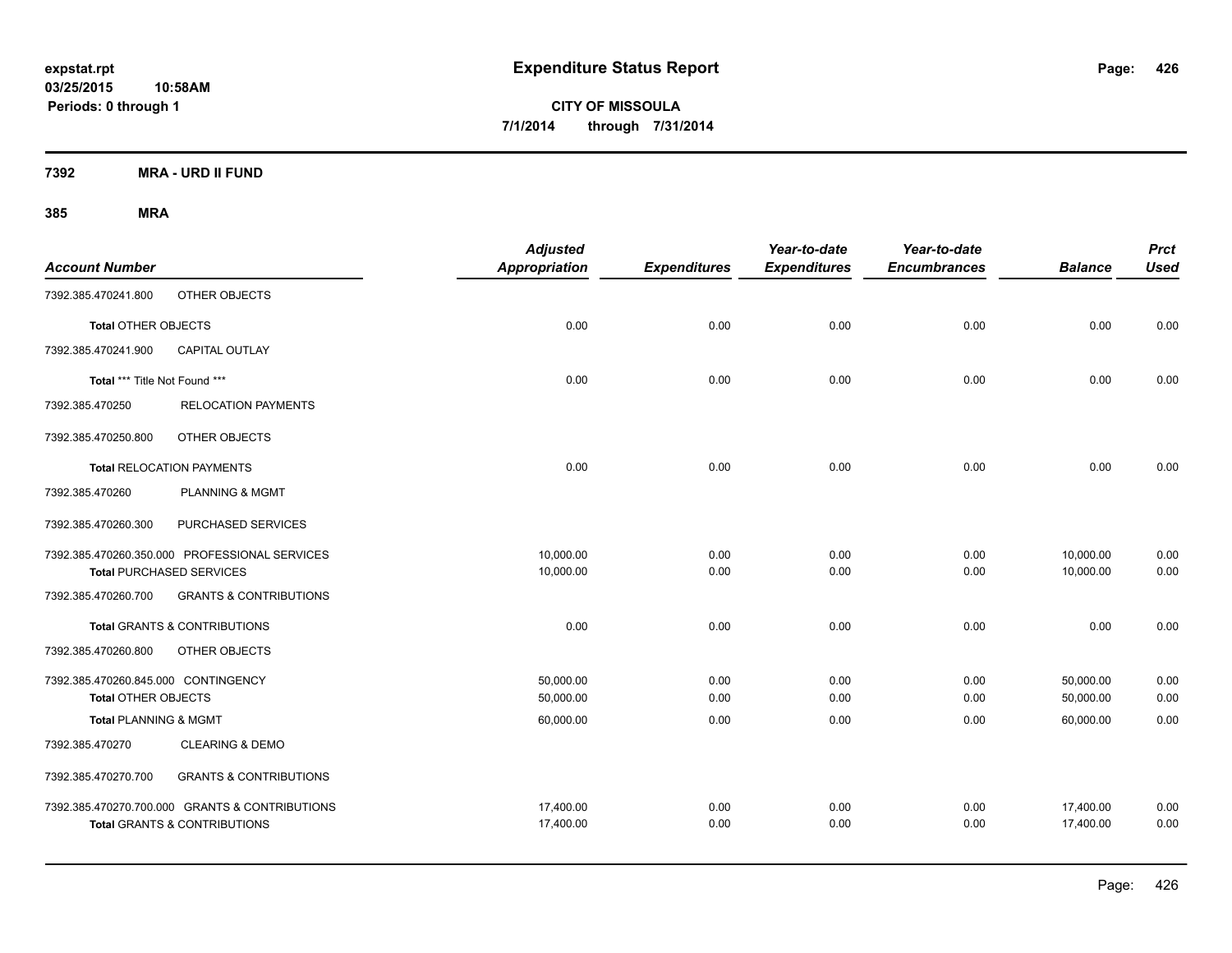**7392 MRA - URD II FUND**

| <b>Account Number</b>                                             |                                   | <b>Adjusted</b><br><b>Appropriation</b> | <b>Expenditures</b> | Year-to-date<br><b>Expenditures</b> | Year-to-date<br><b>Encumbrances</b> | <b>Balance</b>           | <b>Prct</b><br><b>Used</b> |
|-------------------------------------------------------------------|-----------------------------------|-----------------------------------------|---------------------|-------------------------------------|-------------------------------------|--------------------------|----------------------------|
| 7392.385.470270.800                                               | OTHER OBJECTS                     |                                         |                     |                                     |                                     |                          |                            |
| 7392.385.470270.845.000 CONTINGENCY<br><b>Total OTHER OBJECTS</b> |                                   | 100,000.00<br>100,000.00                | 0.00<br>0.00        | 0.00<br>0.00                        | 0.00<br>0.00                        | 100,000.00<br>100,000.00 | 0.00<br>0.00               |
| 7392.385.470270.900                                               | <b>CAPITAL OUTLAY</b>             |                                         |                     |                                     |                                     |                          |                            |
| <b>Total CAPITAL OUTLAY</b>                                       |                                   | 0.00                                    | 0.00                | 0.00                                | 0.00                                | 0.00                     | 0.00                       |
| Total CLEARING & DEMO                                             |                                   | 117,400.00                              | 0.00                | 0.00                                | 0.00                                | 117,400.00               | 0.00                       |
| 7392.385.470280                                                   | 2006 Millsite TIF - 3.6M          |                                         |                     |                                     |                                     |                          |                            |
| 7392.385.470280.900                                               | <b>CAPITAL OUTLAY</b>             |                                         |                     |                                     |                                     |                          |                            |
| Total 2006 Millsite TIF - 3.6M                                    |                                   | 0.00                                    | 0.00                | 0.00                                | 0.00                                | 0.00                     | 0.00                       |
| 7392.385.470290                                                   | BROWNFIELD RLF 1.125M             |                                         |                     |                                     |                                     |                          |                            |
| 7392.385.470290.700                                               | <b>GRANTS &amp; CONTRIBUTIONS</b> |                                         |                     |                                     |                                     |                          |                            |
|                                                                   | Total GRANTS & CONTRIBUTIONS      | 0.00                                    | 0.00                | 0.00                                | 0.00                                | 0.00                     | 0.00                       |
| 7392.385.470290.900                                               | <b>CAPITAL OUTLAY</b>             |                                         |                     |                                     |                                     |                          |                            |
|                                                                   | Total BROWNFIELD RLF 1.125M       | 0.00                                    | 0.00                | 0.00                                | 0.00                                | 0.00                     | 0.00                       |
| 7392.385.470300                                                   | SAFEWAY/ST PAT 1.5M               |                                         |                     |                                     |                                     |                          |                            |
| 7392.385.470300.900                                               | <b>CAPITAL OUTLAY</b>             |                                         |                     |                                     |                                     |                          |                            |
| Total SAFEWAY/ST PAT 1.5M                                         |                                   | 0.00                                    | 0.00                | 0.00                                | 0.00                                | 0.00                     | 0.00                       |
| 7392.385.470301                                                   | 5.75M SILVER PARK/WYOMIN/MRL      |                                         |                     |                                     |                                     |                          |                            |
| 7392.385.470301.300                                               | PURCHASED SERVICES                |                                         |                     |                                     |                                     |                          |                            |
|                                                                   | <b>Total PURCHASED SERVICES</b>   | 0.00                                    | 0.00                | 0.00                                | 0.00                                | 0.00                     | 0.00                       |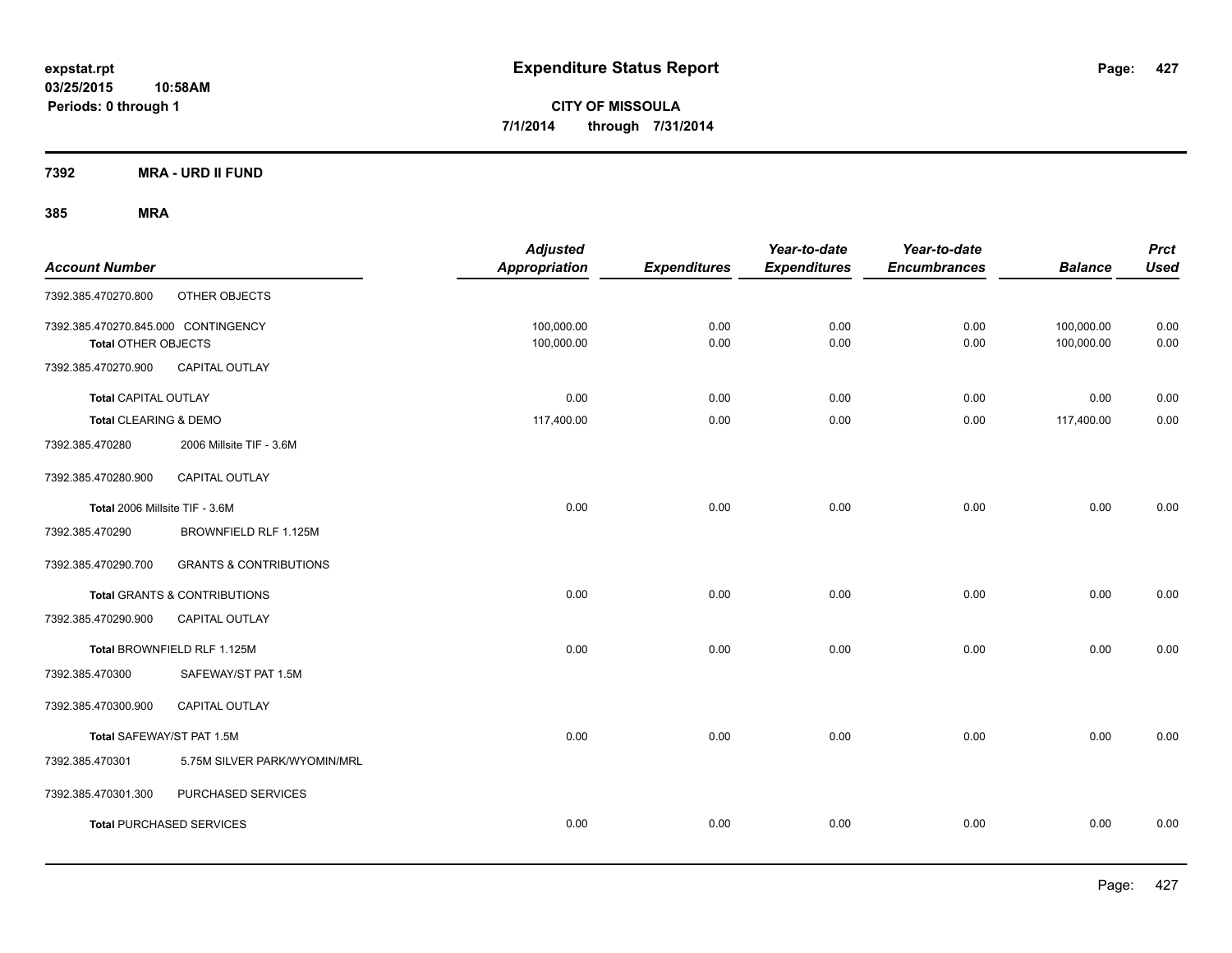**7392 MRA - URD II FUND**

| <b>Account Number</b>                 | <b>Adjusted</b><br>Appropriation | <b>Expenditures</b> | Year-to-date<br><b>Expenditures</b> | Year-to-date<br><b>Encumbrances</b> | <b>Balance</b> | <b>Prct</b><br>Used |
|---------------------------------------|----------------------------------|---------------------|-------------------------------------|-------------------------------------|----------------|---------------------|
| OTHER OBJECTS<br>7392.385.470301.800  |                                  |                     |                                     |                                     |                |                     |
| <b>Total OTHER OBJECTS</b>            | 0.00                             | 0.00                | 0.00                                | 0.00                                | 0.00           | 0.00                |
| 7392.385.470301.900<br>CAPITAL OUTLAY |                                  |                     |                                     |                                     |                |                     |
| Total 5.75M SILVER PARK/WYOMIN/MRL    | 0.00                             | 0.00                | 0.00                                | 0.00                                | 0.00           | 0.00                |
| Total MRA - URD II FUND               | 1.809.248.00                     | 115.264.00          | 115.264.00                          | 0.00                                | 1.693.984.00   | 6.37                |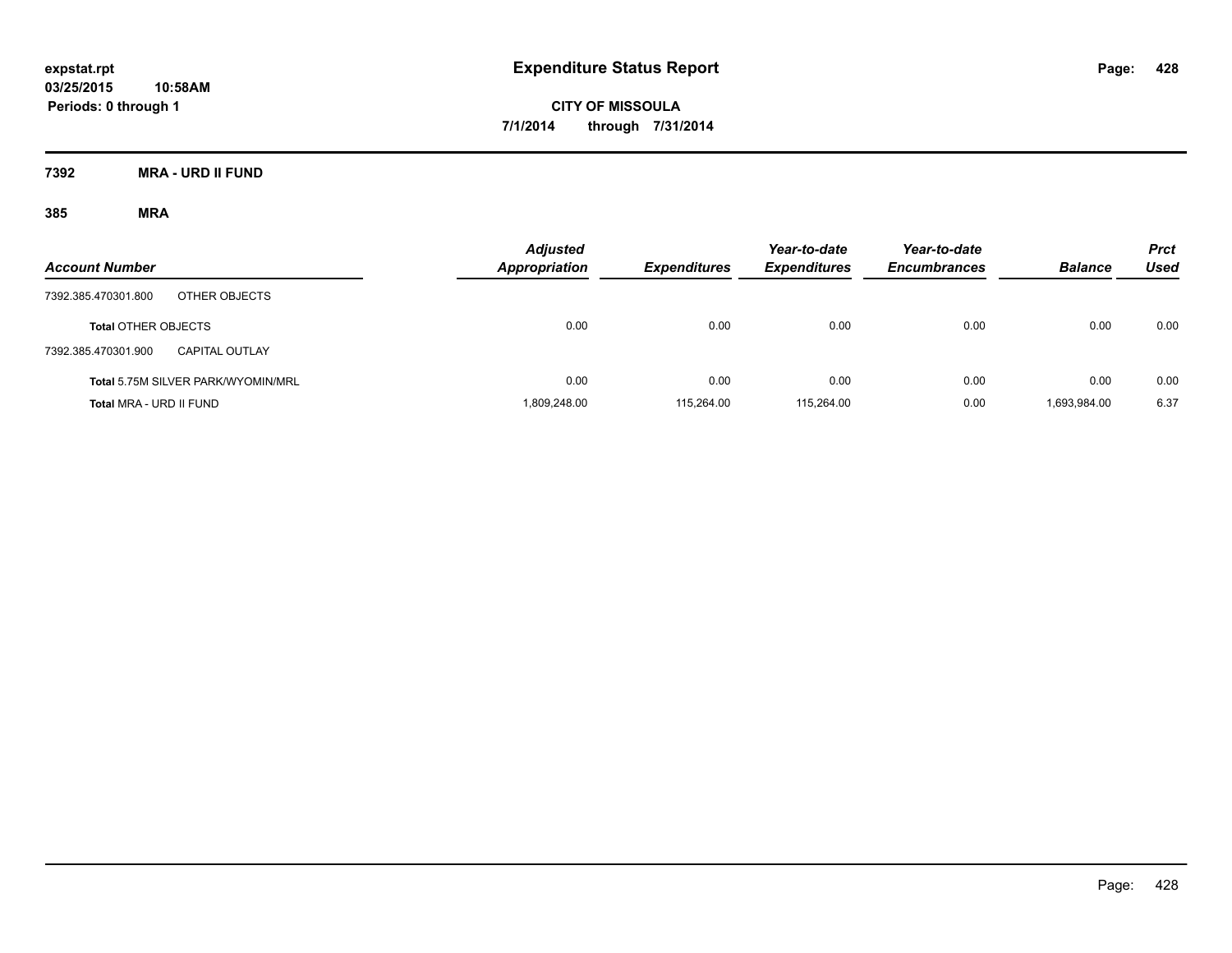**03/25/2015 10:58AM Periods: 0 through 1**

**CITY OF MISSOULA 7/1/2014 through 7/31/2014**

**7393 MRA - URD III FUND**

**385 MRA**

| <b>Account Number</b>           |                                                        | <b>Adjusted</b><br><b>Appropriation</b> | <b>Expenditures</b> | Year-to-date<br><b>Expenditures</b> | Year-to-date<br><b>Encumbrances</b> | <b>Balance</b> | <b>Prct</b><br>Used |
|---------------------------------|--------------------------------------------------------|-----------------------------------------|---------------------|-------------------------------------|-------------------------------------|----------------|---------------------|
| 7393.385.470210                 | <b>ADMINISTRATION</b>                                  |                                         |                     |                                     |                                     |                |                     |
| 7393.385.470210.100             | PERSONAL SERVICES                                      |                                         |                     |                                     |                                     |                |                     |
| 7393.385.470210.110.000         | SALARIES AND WAGES                                     | 331,208.00                              | 10.042.60           | 10.042.60                           | 0.00                                | 321,165.40     | 3.03                |
| 7393.385.470210.120.000         | <b>OVERTIME/TERMINATION</b>                            | 5,000.00                                | 0.00                | 0.00                                | 0.00                                | 5,000.00       | 0.00                |
|                                 | 7393.385.470210.140.000 EMPLOYER CONTRIBUTIONS         | 111.443.00                              | 9,035.56            | 9,035.56                            | 0.00                                | 102.407.44     | 8.11                |
|                                 | 7393.385.470210.141.000 STATE RETIREMENT CONTRIBUTIONS | 319.00                                  | 10.04               | 10.04                               | 0.00                                | 308.96         | 3.15                |
| <b>Total PERSONAL SERVICES</b>  |                                                        | 447,970.00                              | 19,088.20           | 19,088.20                           | 0.00                                | 428,881.80     | 4.26                |
| 7393.385.470210.200             | <b>SUPPLIES</b>                                        |                                         |                     |                                     |                                     |                |                     |
| 7393.385.470210.210.000         | <b>OFFICE SUPPLIES</b>                                 | 4,000.00                                | 129.09              | 129.09                              | 0.00                                | 3,870.91       | 3.23                |
| 7393.385.470210.220.000         | <b>OPERATING SUPPLIES</b>                              | 500.00                                  | 0.00                | 0.00                                | 0.00                                | 500.00         | 0.00                |
| 7393.385.470210.230.000         | REPAIR/MAINTENANCE                                     | 828.00                                  | 0.00                | 0.00                                | 0.00                                | 828.00         | 0.00                |
| 7393.385.470210.231.000         | <b>GASOLINE</b>                                        | 400.00                                  | 0.00                | 0.00                                | 0.00                                | 400.00         | 0.00                |
| 7393.385.470210.240.000         | <b>OTHER SUPPLIES</b>                                  | 3,398.00                                | 0.00                | 0.00                                | 0.00                                | 3,398.00       | 0.00                |
| <b>Total SUPPLIES</b>           |                                                        | 9,126.00                                | 129.09              | 129.09                              | 0.00                                | 8,996.91       | 1.41                |
| 7393.385.470210.300             | PURCHASED SERVICES                                     |                                         |                     |                                     |                                     |                |                     |
| 7393.385.470210.310.000         | <b>COMMUNICATIONS</b>                                  | 800.00                                  | 0.00                | 0.00                                | 0.00                                | 800.00         | 0.00                |
| 7393.385.470210.320.000         | PRINTING & DUPLICATING                                 | 3,000.00                                | 0.00                | 0.00                                | 0.00                                | 3.000.00       | 0.00                |
| 7393.385.470210.330.000         | PUBLICITY, SUBSCRIPTIONS & DUES                        | 3,000.00                                | 100.00              | 100.00                              | 0.00                                | 2,900.00       | 3.33                |
| 7393.385.470210.344.000         | <b>TELEPHONE SERVICE</b>                               | 1,300.00                                | 0.00                | 0.00                                | 0.00                                | 1,300.00       | 0.00                |
| 7393.385.470210.345.000 GARBAGE |                                                        | 565.00                                  | 44.35               | 44.35                               | 0.00                                | 520.65         | 7.85                |
| 7393.385.470210.350.000         | PROFESSIONAL SERVICES                                  | 130,823.00                              | 0.00                | 0.00                                | 0.00                                | 130,823.00     | 0.00                |
| 7393.385.470210.360.000         | <b>REPAIR &amp; MAINTENANCE</b>                        | 6.990.00                                | 0.00                | 0.00                                | 0.00                                | 6,990.00       | 0.00                |
| 7393.385.470210.370.000         | <b>TRAVEL</b>                                          | 3,500.00                                | 0.00                | 0.00                                | 0.00                                | 3,500.00       | 0.00                |
| 7393.385.470210.380.000         | <b>TRAINING</b>                                        | 4,500.00                                | 0.00                | 0.00                                | 0.00                                | 4,500.00       | 0.00                |
|                                 | 7393.385.470210.390.000 OTHER PURCHASED SERVICES       | 500.00                                  | 0.00                | 0.00                                | 0.00                                | 500.00         | 0.00                |
| <b>Total PURCHASED SERVICES</b> |                                                        | 154,978.00                              | 144.35              | 144.35                              | 0.00                                | 154,833.65     | 0.09                |

7393.385.470210.700 GRANTS & CONTRIBUTIONS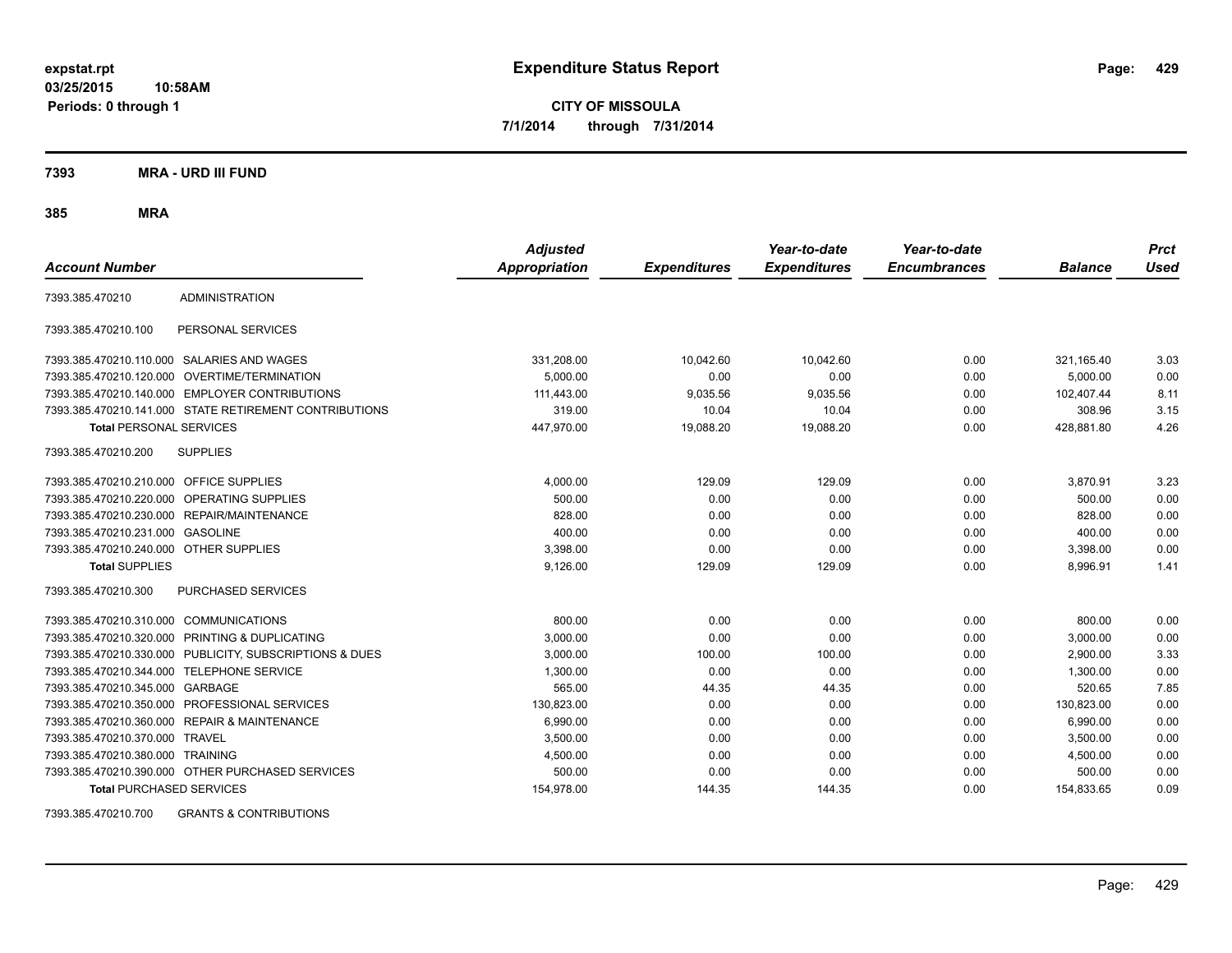**7393 MRA - URD III FUND**

| <b>Account Number</b>                                    | <b>Adjusted</b><br><b>Appropriation</b> | <b>Expenditures</b> | Year-to-date<br><b>Expenditures</b> | Year-to-date<br><b>Encumbrances</b> | <b>Balance</b> | <b>Prct</b><br><b>Used</b> |
|----------------------------------------------------------|-----------------------------------------|---------------------|-------------------------------------|-------------------------------------|----------------|----------------------------|
| <b>Total GRANTS &amp; CONTRIBUTIONS</b>                  | 0.00                                    | 0.00                | 0.00                                | 0.00                                | 0.00           | 0.00                       |
| 7393.385.470210.800<br>OTHER OBJECTS                     |                                         |                     |                                     |                                     |                |                            |
| <b>Total OTHER OBJECTS</b>                               | 0.00                                    | 0.00                | 0.00                                | 0.00                                | 0.00           | 0.00                       |
| 7393.385.470210.900<br><b>CAPITAL OUTLAY</b>             |                                         |                     |                                     |                                     |                |                            |
| 7393.385.470210.940.000 MACHINERY & EQUIPMENT            | 30,000.00                               | 0.00                | 0.00                                | 0.00                                | 30,000.00      | 0.00                       |
| <b>Total CAPITAL OUTLAY</b>                              | 30,000.00                               | 0.00                | 0.00                                | 0.00                                | 30,000.00      | 0.00                       |
| <b>Total ADMINISTRATION</b>                              | 642,074.00                              | 19,361.64           | 19,361.64                           | 0.00                                | 622,712.36     | 3.02                       |
| <b>ACQUISITION OF PROPERTY</b><br>7393.385.470220        |                                         |                     |                                     |                                     |                |                            |
| OTHER OBJECTS<br>7393.385.470220.800                     |                                         |                     |                                     |                                     |                |                            |
| Total ACQUISITION OF PROPERTY                            | 0.00                                    | 0.00                | 0.00                                | 0.00                                | 0.00           | 0.00                       |
| <b>PW FACILITY</b><br>7393.385.470230                    |                                         |                     |                                     |                                     |                |                            |
| 7393.385.470230.300<br>PURCHASED SERVICES                |                                         |                     |                                     |                                     |                |                            |
| 7393.385.470230.350.000 PROFESSIONAL SERVICES            | 233.117.00                              | 0.00                | 0.00                                | 0.00                                | 233,117.00     | 0.00                       |
| <b>Total PURCHASED SERVICES</b>                          | 233,117.00                              | 0.00                | 0.00                                | 0.00                                | 233,117.00     | 0.00                       |
| 7393.385.470230.700<br><b>GRANTS &amp; CONTRIBUTIONS</b> |                                         |                     |                                     |                                     |                |                            |
| 7393.385.470230.700.000 GRANTS & CONTRIBUTIONS           | 1,857,624.00                            | 0.00                | 0.00                                | 0.00                                | 1,857,624.00   | 0.00                       |
| <b>Total GRANTS &amp; CONTRIBUTIONS</b>                  | 1,857,624.00                            | 0.00                | 0.00                                | 0.00                                | 1,857,624.00   | 0.00                       |
| 7393.385.470230.800<br>OTHER OBJECTS                     |                                         |                     |                                     |                                     |                |                            |
| 7393.385.470230.845.000 CONTINGENCY                      | 534,332.00                              | 0.00                | 0.00                                | 0.00                                | 534,332.00     | 0.00                       |
| <b>Total OTHER OBJECTS</b>                               | 534,332.00                              | 0.00                | 0.00                                | 0.00                                | 534,332.00     | 0.00                       |
| 7393.385.470230.900<br><b>CAPITAL OUTLAY</b>             |                                         |                     |                                     |                                     |                |                            |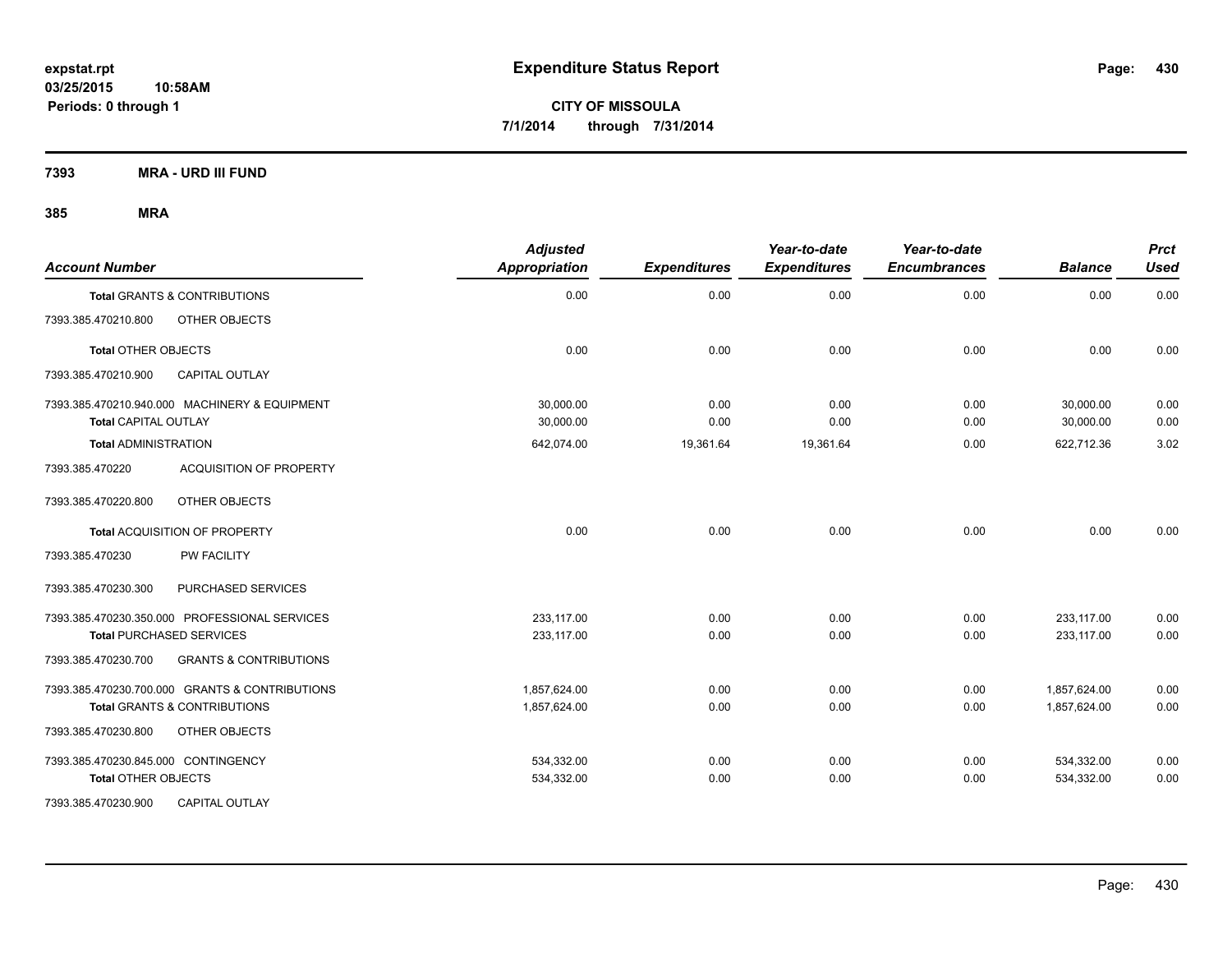**7393 MRA - URD III FUND**

|              | <b>Used</b><br><b>Balance</b>                     |
|--------------|---------------------------------------------------|
| 0.00<br>0.00 | 2,115,818.00<br>0.01<br>0.01<br>2,115,818.00      |
| 0.00         | 0.00<br>4,740,891.00                              |
|              |                                                   |
|              |                                                   |
| 0.00<br>0.00 | 300,000.00<br>0.00<br>0.00<br>300,000.00          |
|              |                                                   |
|              |                                                   |
| 0.00<br>0.00 | 50,000.00<br>0.00<br>0.00<br>50,000.00            |
|              |                                                   |
|              |                                                   |
| 0.00<br>0.00 | 134,867.00<br>0.00<br>134,867.00<br>0.00          |
|              |                                                   |
| 0.00         | 0.00<br>0.00                                      |
|              |                                                   |
| 0.00         | 100,000.00<br>0.00                                |
|              | 0.00                                              |
|              | 0.00<br>234,867.00                                |
|              | <b>Encumbrances</b><br>100,000.00<br>0.00<br>0.00 |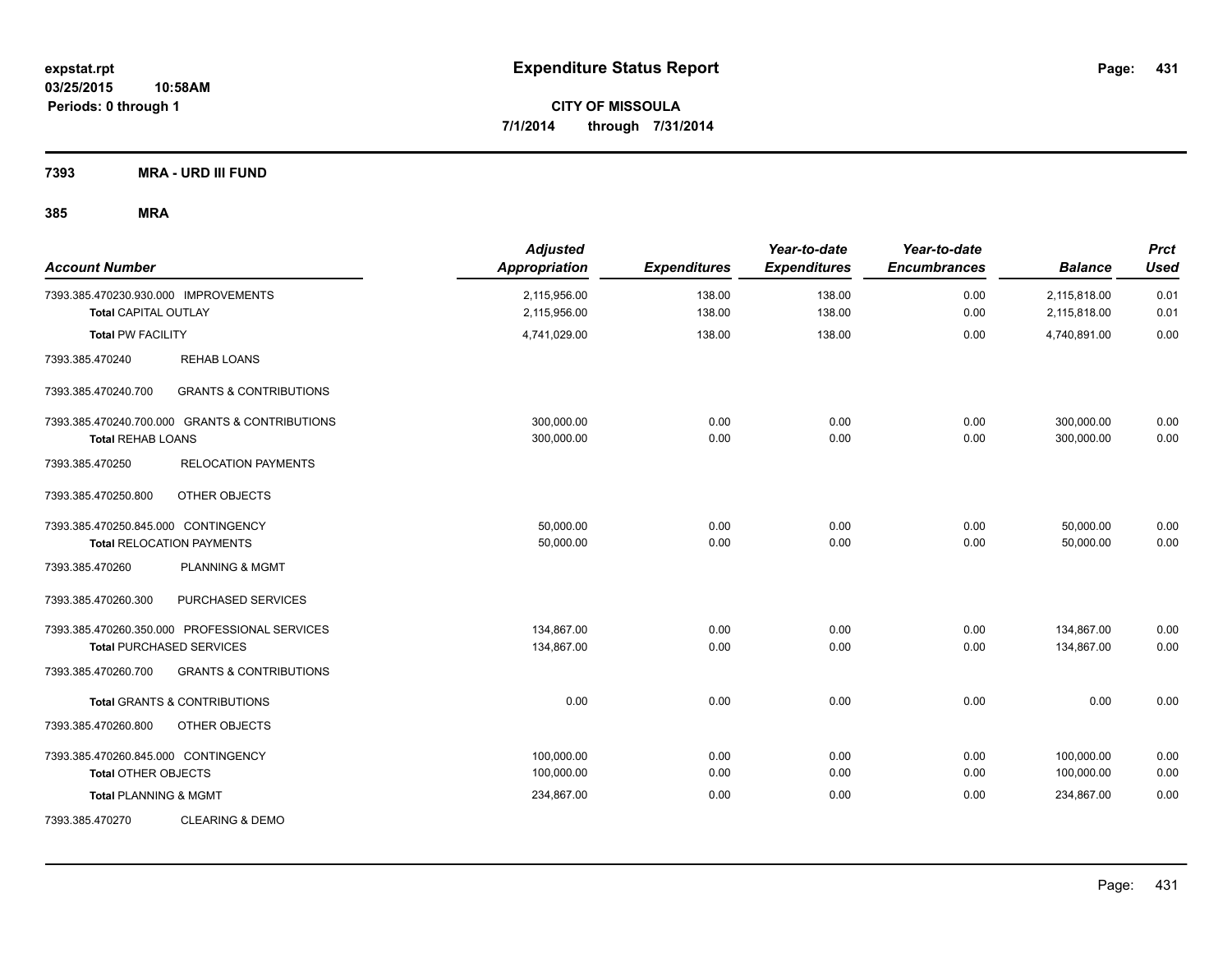**7393 MRA - URD III FUND**

| <b>Account Number</b>                                    | <b>Adjusted</b><br>Appropriation | <b>Expenditures</b> | Year-to-date<br><b>Expenditures</b> | Year-to-date<br><b>Encumbrances</b> | <b>Balance</b> | <b>Prct</b><br><b>Used</b> |
|----------------------------------------------------------|----------------------------------|---------------------|-------------------------------------|-------------------------------------|----------------|----------------------------|
| <b>PURCHASED SERVICES</b><br>7393.385.470270.300         |                                  |                     |                                     |                                     |                |                            |
| <b>Total PURCHASED SERVICES</b>                          | 0.00                             | 0.00                | 0.00                                | 0.00                                | 0.00           | 0.00                       |
| 7393.385.470270.700<br><b>GRANTS &amp; CONTRIBUTIONS</b> |                                  |                     |                                     |                                     |                |                            |
| 7393.385.470270.700.000 GRANTS & CONTRIBUTIONS           | 40.800.00                        | 0.00                | 0.00                                | 0.00                                | 40.800.00      | 0.00                       |
| <b>Total GRANTS &amp; CONTRIBUTIONS</b>                  | 40,800.00                        | 0.00                | 0.00                                | 0.00                                | 40,800.00      | 0.00                       |
| OTHER OBJECTS<br>7393.385.470270.800                     |                                  |                     |                                     |                                     |                |                            |
| 7393.385.470270.845.000 CONTINGENCY                      | 100,000.00                       | 0.00                | 0.00                                | 0.00                                | 100.000.00     | 0.00                       |
| <b>Total OTHER OBJECTS</b>                               | 100,000.00                       | 0.00                | 0.00                                | 0.00                                | 100,000.00     | 0.00                       |
| <b>Total CLEARING &amp; DEMO</b>                         | 140.800.00                       | 0.00                | 0.00                                | 0.00                                | 140.800.00     | 0.00                       |
| <b>Total MRA</b>                                         | 6,108,770.00                     | 19,499.64           | 19,499.64                           | 0.00                                | 6,089,270.36   | 0.32                       |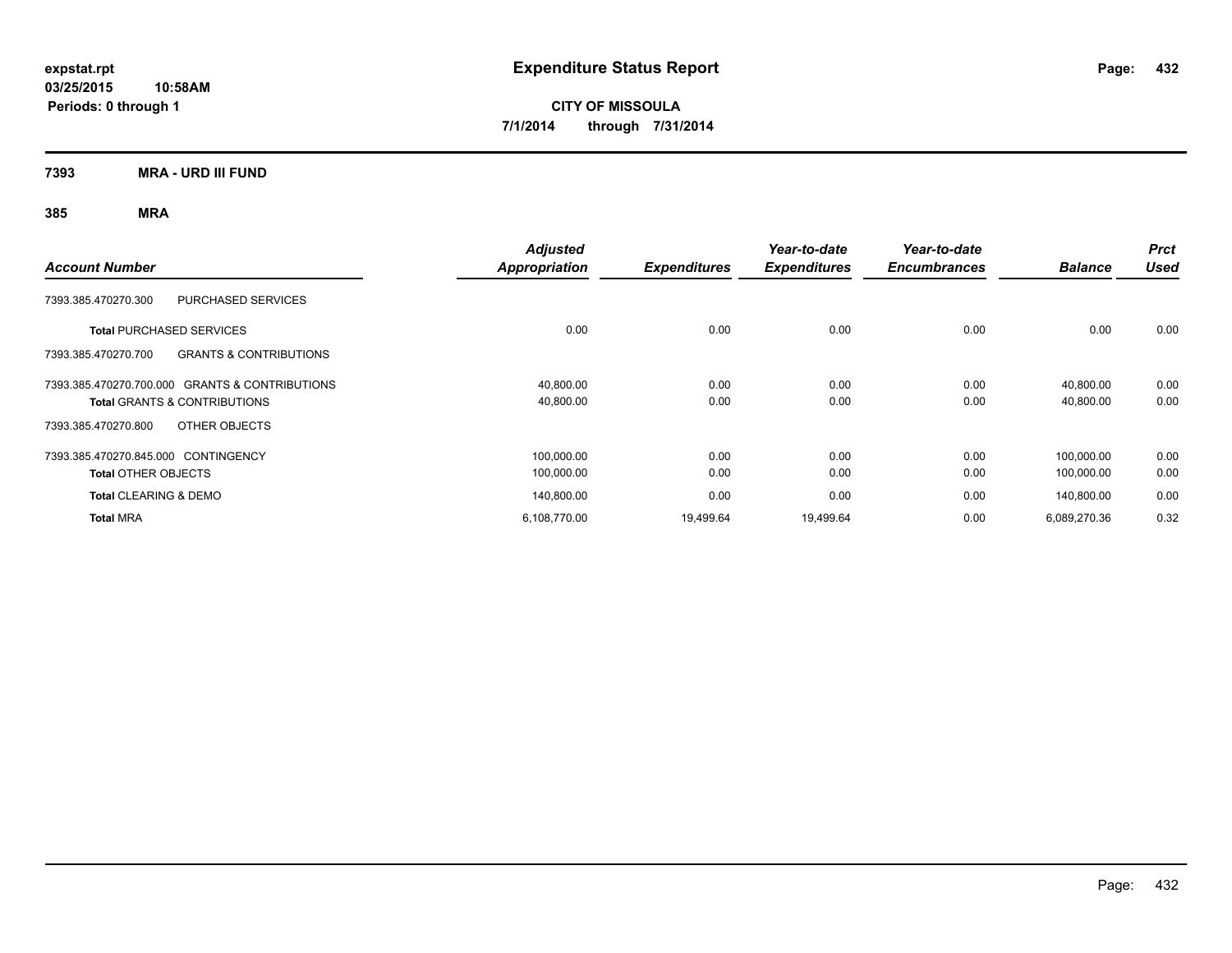**7393 MRA - URD III FUND**

**900 DEPRECIATION**

| <b>Account Number</b>     |                      | <b>Adjusted</b><br>Appropriation | <b>Expenditures</b> | Year-to-date<br><b>Expenditures</b> | Year-to-date<br><b>Encumbrances</b> | <b>Balance</b> | <b>Prct</b><br>Used |
|---------------------------|----------------------|----------------------------------|---------------------|-------------------------------------|-------------------------------------|----------------|---------------------|
| 7393.900.510000           | <b>MISCELLANEOUS</b> |                                  |                     |                                     |                                     |                |                     |
| 7393.900.510000.800       | OTHER OBJECTS        |                                  |                     |                                     |                                     |                |                     |
| <b>Total DEPRECIATION</b> |                      | 0.00                             | 0.00                | 0.00                                | 0.00                                | 0.00           | 0.00                |
| Total MRA - URD III FUND  |                      | 6,108,770.00                     | 19,499.64           | 19,499.64                           | 0.00                                | 6,089,270.36   | 0.32                |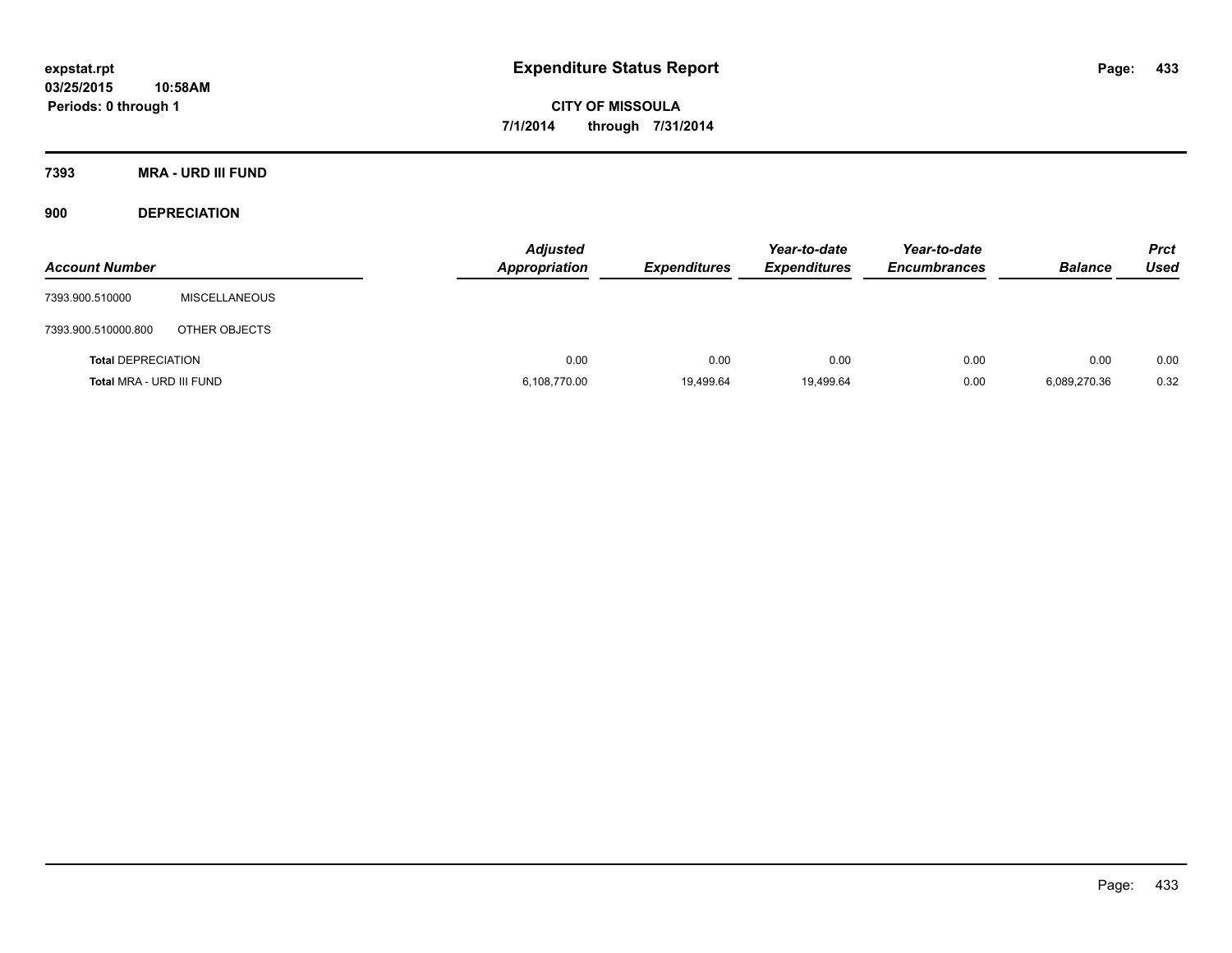#### **7394 MRA TAX INCREMENT DEBT CLEARING FUND**

| <b>Account Number</b>         |                                                   | <b>Adjusted</b><br><b>Appropriation</b> | <b>Expenditures</b> | Year-to-date<br><b>Expenditures</b> | Year-to-date<br><b>Encumbrances</b> | <b>Balance</b> | <b>Prct</b><br><b>Used</b> |
|-------------------------------|---------------------------------------------------|-----------------------------------------|---------------------|-------------------------------------|-------------------------------------|----------------|----------------------------|
| 7394.390.490601               | TI BOND CLEARING                                  |                                         |                     |                                     |                                     |                |                            |
| 7394.390.490601.800           | OTHER OBJECTS                                     |                                         |                     |                                     |                                     |                |                            |
| <b>Total TI BOND CLEARING</b> |                                                   | 0.00                                    | 0.00                | 0.00                                | 0.00                                | 0.00           | 0.00                       |
| 7394.390.521000               | INTERFUND OPERATING TRANSFERS                     |                                         |                     |                                     |                                     |                |                            |
| 7394.390.521000.800           | OTHER OBJECTS                                     |                                         |                     |                                     |                                     |                |                            |
|                               | <b>Total INTERFUND OPERATING TRANSFERS</b>        | 0.00                                    | 0.00                | 0.00                                | 0.00                                | 0.00           | 0.00                       |
|                               | <b>Total MRA TAX INCREMENT DEBT CLEARING FUND</b> | 0.00                                    | 0.00                | 0.00                                | 0.00                                | 0.00           | 0.00                       |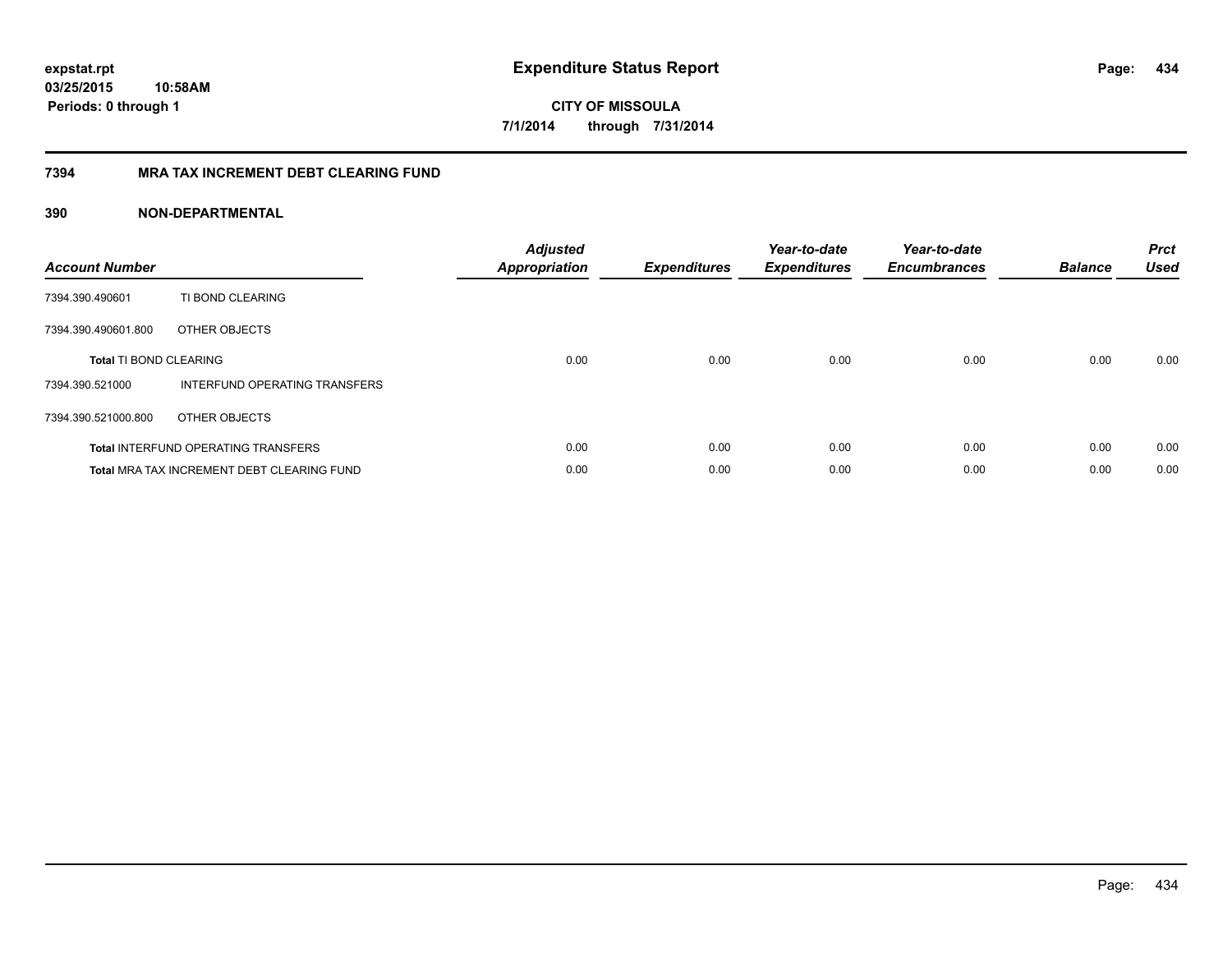**CITY OF MISSOULA 7/1/2014 through 7/31/2014**

#### **7395 MRA TAX INCREMENT DEBT SERVICE INTEREST**

| <b>Account Number</b>     |                                                      | <b>Adjusted</b><br><b>Appropriation</b> | <b>Expenditures</b> | Year-to-date<br><b>Expenditures</b> | Year-to-date<br><b>Encumbrances</b> | <b>Balance</b> | <b>Prct</b><br><b>Used</b> |
|---------------------------|------------------------------------------------------|-----------------------------------------|---------------------|-------------------------------------|-------------------------------------|----------------|----------------------------|
| 7395.390.490200           | REVENUE BOND DEBT SERVICE                            |                                         |                     |                                     |                                     |                |                            |
| 7395.390.490200.600       | <b>DEBT SERVICE</b>                                  |                                         |                     |                                     |                                     |                |                            |
| <b>Total DEBT SERVICE</b> |                                                      | 0.00                                    | 0.00                | 0.00                                | 0.00                                | 0.00           | 0.00                       |
| 7395.390.490200.800       | OTHER OBJECTS                                        |                                         |                     |                                     |                                     |                |                            |
|                           | Total REVENUE BOND DEBT SERVICE                      | 0.00                                    | 0.00                | 0.00                                | 0.00                                | 0.00           | 0.00                       |
| 7395.390.490602           | TI BOND INTEREST                                     |                                         |                     |                                     |                                     |                |                            |
| 7395.390.490602.600       | <b>DEBT SERVICE</b>                                  |                                         |                     |                                     |                                     |                |                            |
| <b>Total DEBT SERVICE</b> |                                                      | 0.00                                    | 0.00                | 0.00                                | 0.00                                | 0.00           | 0.00                       |
| 7395.390.490602.800       | OTHER OBJECTS                                        |                                         |                     |                                     |                                     |                |                            |
| Total TI BOND INTEREST    |                                                      | 0.00                                    | 0.00                | 0.00                                | 0.00                                | 0.00           | 0.00                       |
|                           | <b>Total MRA TAX INCREMENT DEBT SERVICE INTEREST</b> | 0.00                                    | 0.00                | 0.00                                | 0.00                                | 0.00           | 0.00                       |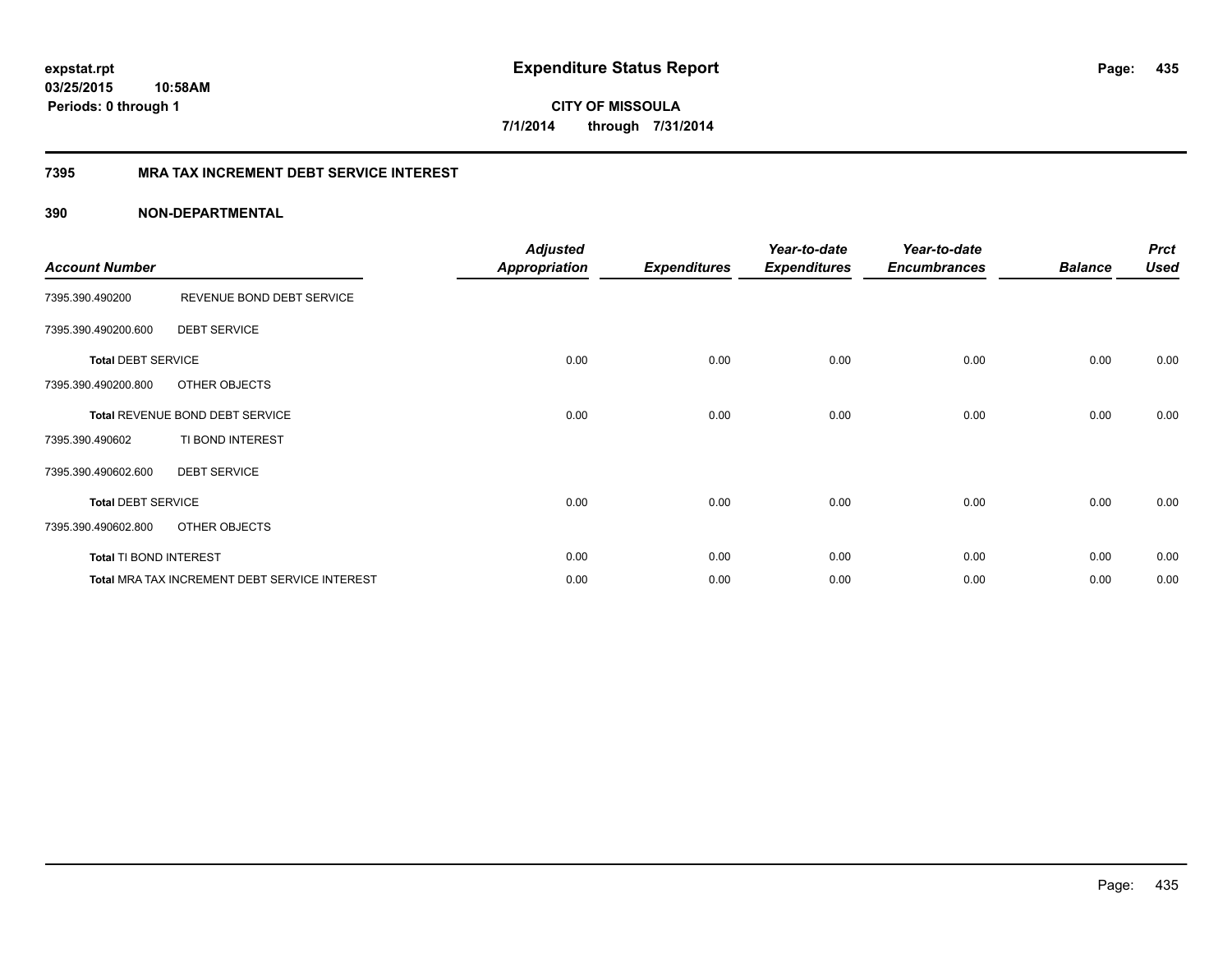**CITY OF MISSOULA 7/1/2014 through 7/31/2014**

#### **7396 MRA TAX INCREMENT DEBT SERVICE SINKING F**

| <b>Account Number</b>     |                                                | <b>Adjusted</b><br><b>Appropriation</b> | <b>Expenditures</b> | Year-to-date<br><b>Expenditures</b> | Year-to-date<br><b>Encumbrances</b> | <b>Balance</b> | <b>Prct</b><br><b>Used</b> |
|---------------------------|------------------------------------------------|-----------------------------------------|---------------------|-------------------------------------|-------------------------------------|----------------|----------------------------|
| 7396.390.490200           | REVENUE BOND DEBT SERVICE                      |                                         |                     |                                     |                                     |                |                            |
| 7396.390.490200.600       | <b>DEBT SERVICE</b>                            |                                         |                     |                                     |                                     |                |                            |
|                           | <b>Total REVENUE BOND DEBT SERVICE</b>         | 0.00                                    | 0.00                | 0.00                                | 0.00                                | 0.00           | 0.00                       |
| 7396.390.490603           | TI BOND SINKING                                |                                         |                     |                                     |                                     |                |                            |
| 7396.390.490603.600       | <b>DEBT SERVICE</b>                            |                                         |                     |                                     |                                     |                |                            |
| <b>Total DEBT SERVICE</b> |                                                | 0.00                                    | 0.00                | 0.00                                | 0.00                                | 0.00           | 0.00                       |
| 7396.390.490603.800       | OTHER OBJECTS                                  |                                         |                     |                                     |                                     |                |                            |
| Total TI BOND SINKING     |                                                | 0.00                                    | 0.00                | 0.00                                | 0.00                                | 0.00           | 0.00                       |
|                           | Total MRA TAX INCREMENT DEBT SERVICE SINKING F | 0.00                                    | 0.00                | 0.00                                | 0.00                                | 0.00           | 0.00                       |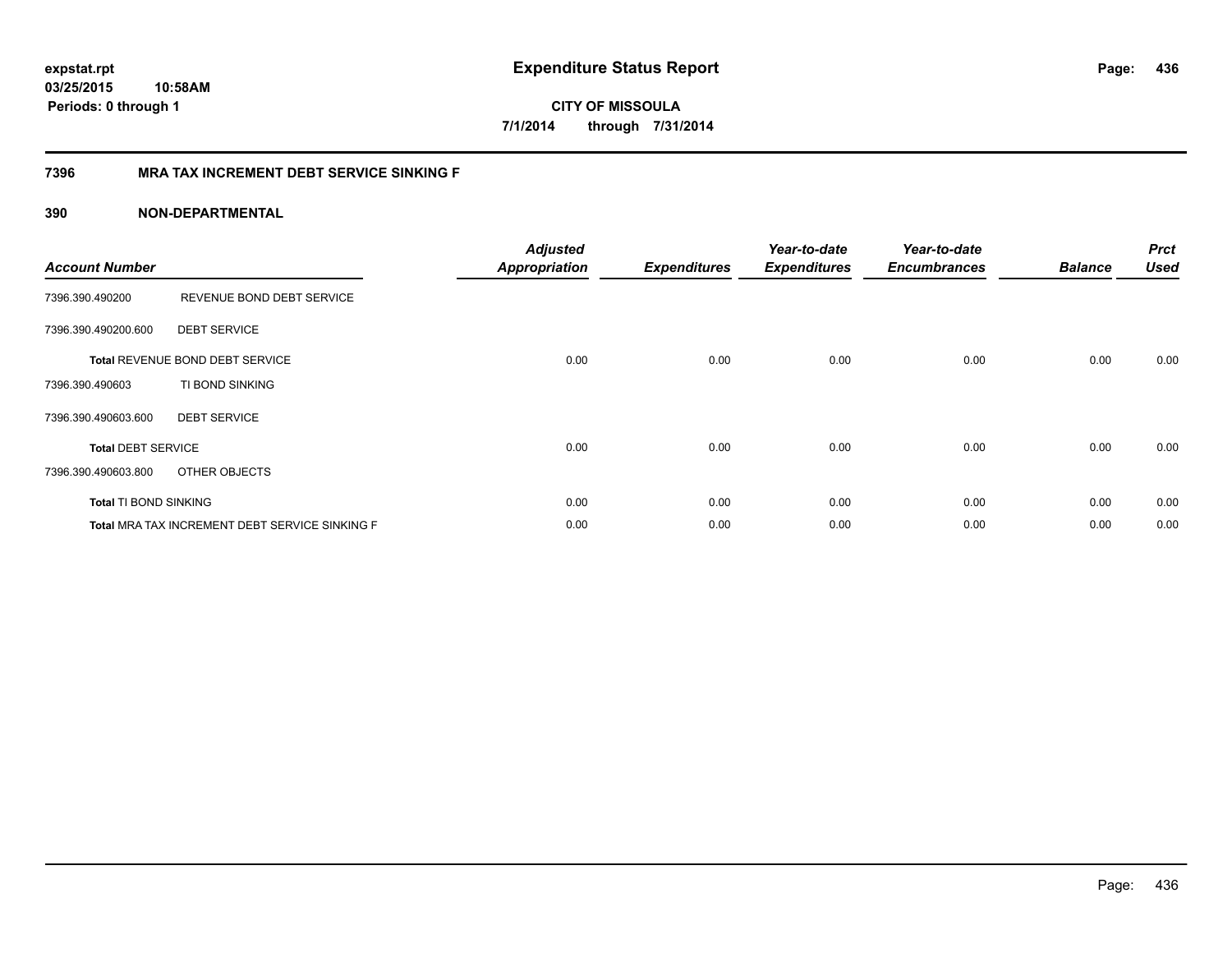#### **7397 MRA TAX INCREMENT BOND RESERVE FUND**

| <b>Account Number</b>        |                                           | <b>Adjusted</b><br><b>Appropriation</b> | <b>Expenditures</b> | Year-to-date<br><b>Expenditures</b> | Year-to-date<br><b>Encumbrances</b> | <b>Balance</b> | <b>Prct</b><br><b>Used</b> |
|------------------------------|-------------------------------------------|-----------------------------------------|---------------------|-------------------------------------|-------------------------------------|----------------|----------------------------|
| 7397.390.490604              | TI BOND RESERVE                           |                                         |                     |                                     |                                     |                |                            |
| 7397.390.490604.800          | OTHER OBJECTS                             |                                         |                     |                                     |                                     |                |                            |
| <b>Total TI BOND RESERVE</b> |                                           | 0.00                                    | 0.00                | 0.00                                | 0.00                                | 0.00           | 0.00                       |
| 7397.390.521000              | INTERFUND OPERATING TRANSFERS             |                                         |                     |                                     |                                     |                |                            |
| 7397.390.521000.800          | OTHER OBJECTS                             |                                         |                     |                                     |                                     |                |                            |
|                              | Total MRA TAX INCREMENT BOND RESERVE FUND | 0.00                                    | 0.00                | 0.00                                | 0.00                                | 0.00           | 0.00                       |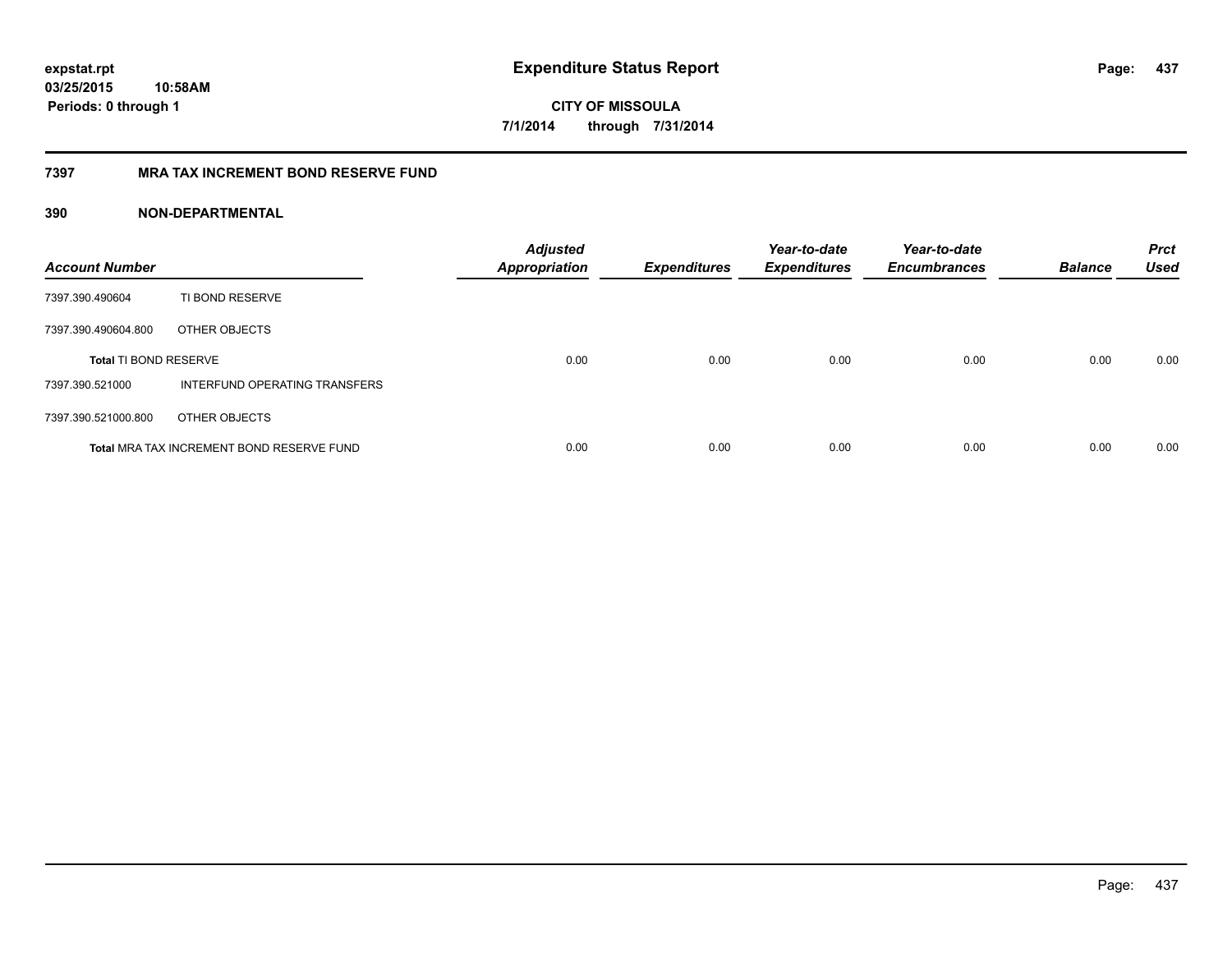**CITY OF MISSOULA 7/1/2014 through 7/31/2014**

#### **7399 INTERMOUNTAIN BOND DEBT SERVICE**

| <b>Account Number</b>             |                           | <b>Adjusted</b><br>Appropriation | <b>Expenditures</b> | Year-to-date<br><b>Expenditures</b> | Year-to-date<br><b>Encumbrances</b> | <b>Balance</b> | <b>Prct</b><br><b>Used</b> |
|-----------------------------------|---------------------------|----------------------------------|---------------------|-------------------------------------|-------------------------------------|----------------|----------------------------|
| 7399.385.490200                   | REVENUE BOND DEBT SERVICE |                                  |                     |                                     |                                     |                |                            |
| 7399.385.490200.600               | <b>DEBT SERVICE</b>       |                                  |                     |                                     |                                     |                |                            |
| 7399.385.490200.610.000 PRINCIPAL |                           | 72,000.00                        | 0.00                | 0.00                                | 0.00                                | 72.000.00      | 0.00                       |
| 7399.385.490200.620.000 INTEREST  |                           | 73.769.00                        | 600.00              | 600.00                              | 0.00                                | 73.169.00      | 0.81                       |
| <b>Total MRA</b>                  |                           | 145,769.00                       | 600.00              | 600.00                              | 0.00                                | 145.169.00     | 0.41                       |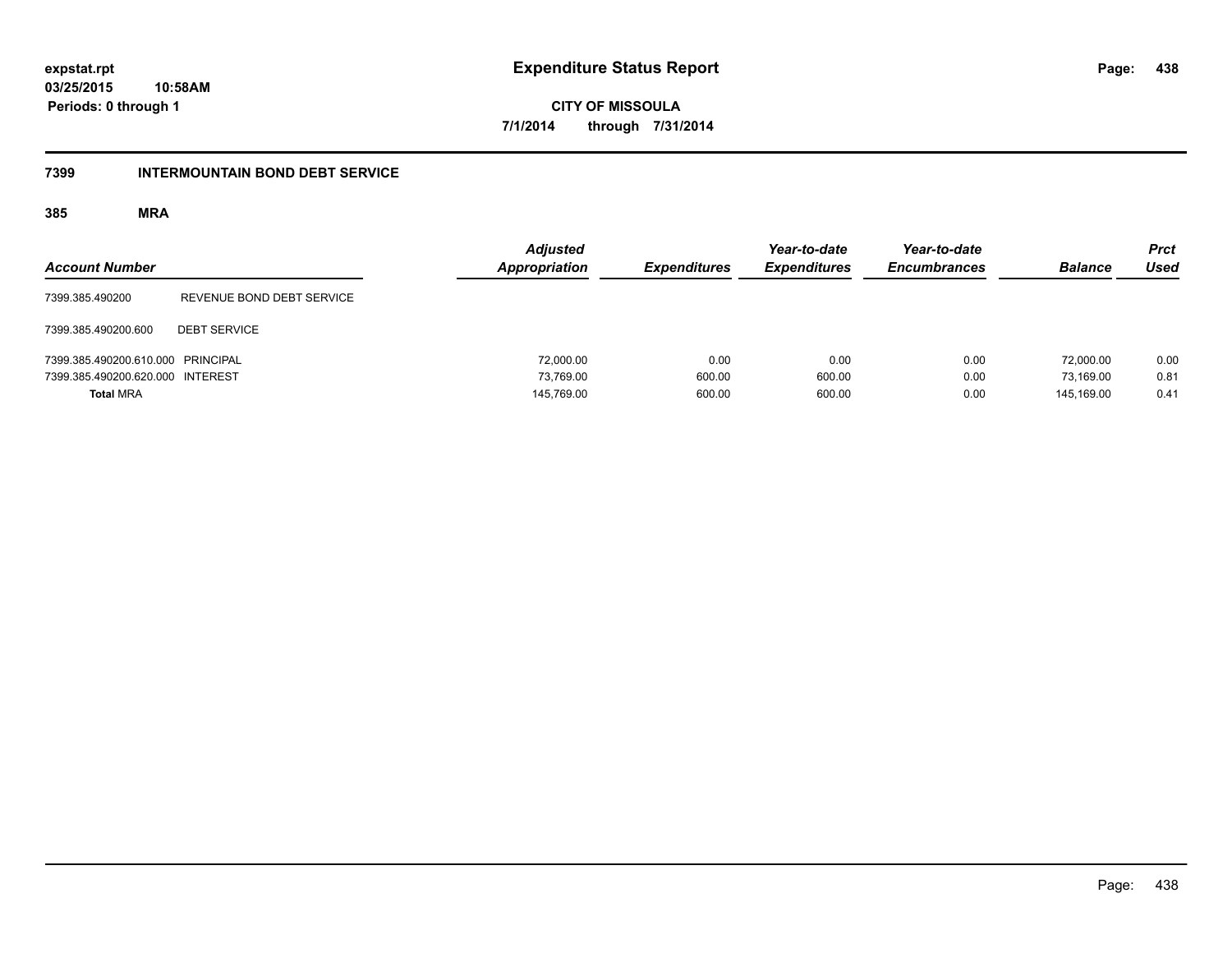#### **7399 INTERMOUNTAIN BOND DEBT SERVICE**

| <b>Account Number</b>         |                                              | <b>Adjusted</b><br>Appropriation | <b>Expenditures</b> | Year-to-date<br><b>Expenditures</b> | Year-to-date<br><b>Encumbrances</b> | <b>Balance</b> | <b>Prct</b><br>Used |
|-------------------------------|----------------------------------------------|----------------------------------|---------------------|-------------------------------------|-------------------------------------|----------------|---------------------|
| 7399.390.490604               | TI BOND RESERVE                              |                                  |                     |                                     |                                     |                |                     |
| 7399.390.490604.800           | OTHER OBJECTS                                |                                  |                     |                                     |                                     |                |                     |
| <b>Total NON-DEPARTMENTAL</b> |                                              | 0.00                             | 0.00                | 0.00                                | 0.00                                | 0.00           | 0.00                |
|                               | <b>Total INTERMOUNTAIN BOND DEBT SERVICE</b> | 145,769.00                       | 600.00              | 600.00                              | 0.00                                | 145.169.00     | 0.41                |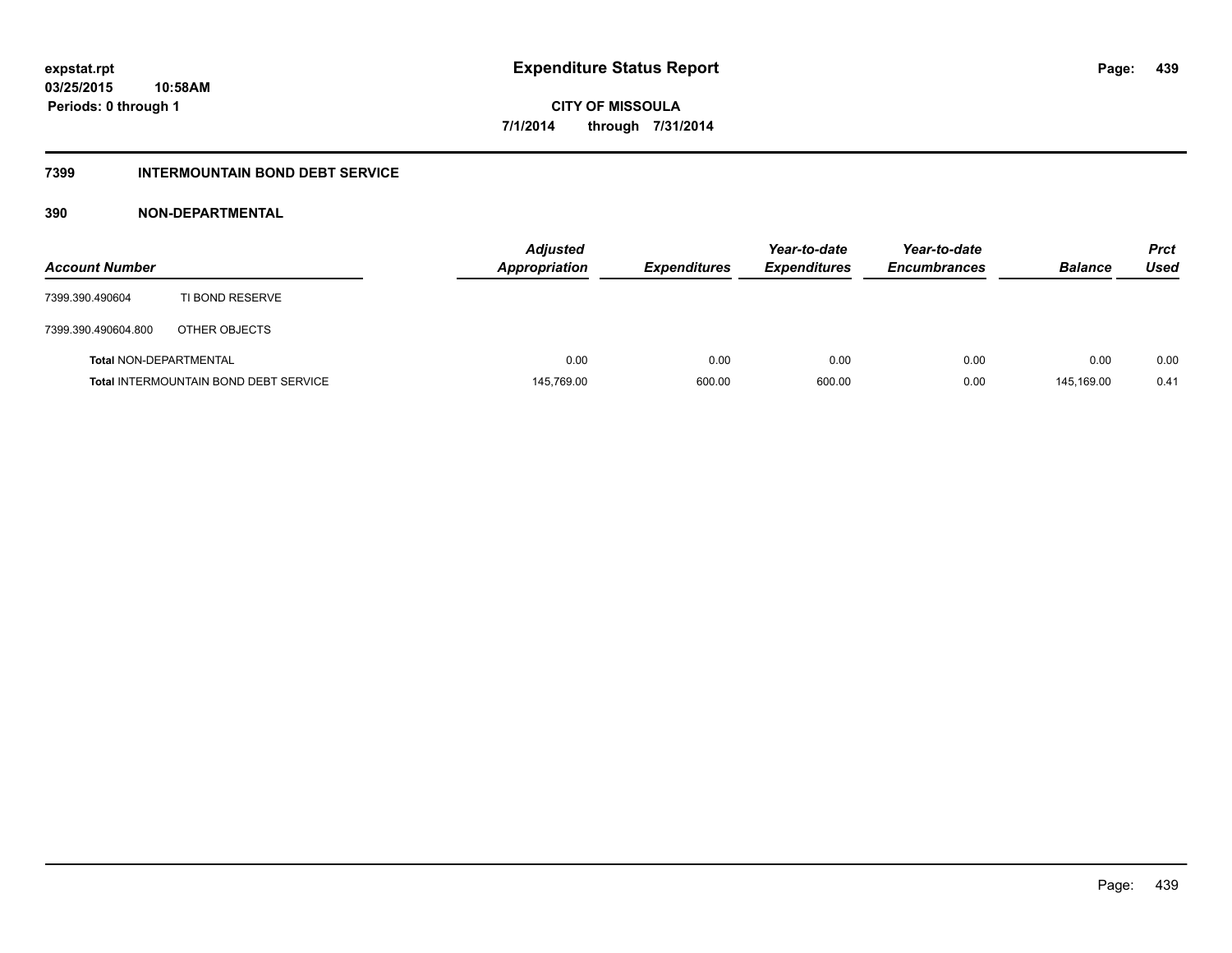#### **7400 FRONT ST BOND CLEARING**

| <b>Account Number</b>            |                                                  | Adjusted<br>Appropriation | <b>Expenditures</b> | Year-to-date<br><b>Expenditures</b> | Year-to-date<br><b>Encumbrances</b> | <b>Balance</b> | <b>Prct</b><br><b>Used</b> |
|----------------------------------|--------------------------------------------------|---------------------------|---------------------|-------------------------------------|-------------------------------------|----------------|----------------------------|
| 7400.385.470210                  | <b>ADMINISTRATION</b>                            |                           |                     |                                     |                                     |                |                            |
| 7400.385.470210.800              | OTHER OBJECTS                                    |                           |                     |                                     |                                     |                |                            |
|                                  | 7400.385.470210.820.603 TRANSFERS TO OTHER FUNDS | 146,472.00                | 0.00                | 0.00                                | 0.00                                | 146,472.00     | 0.00                       |
|                                  | 7400.385.470210.820.604 TRANSFERS TO OTHER FUNDS | 142,630.00                | 0.00                | 0.00                                | 0.00                                | 142,630.00     | 0.00                       |
|                                  | 7400.385.470210.820.605 TRANSFERS TO OTHER FUNDS | 164,160.00                | 0.00                | 0.00                                | 0.00                                | 164,160.00     | 0.00                       |
| <b>Total ADMINISTRATION</b>      |                                                  | 453,262.00                | 0.00                | 0.00                                | 0.00                                | 453,262.00     | 0.00                       |
| 7400.385.470260                  | <b>PLANNING &amp; MGMT</b>                       |                           |                     |                                     |                                     |                |                            |
| 7400.385.470260.700              | <b>GRANTS &amp; CONTRIBUTIONS</b>                |                           |                     |                                     |                                     |                |                            |
| <b>Total PLANNING &amp; MGMT</b> |                                                  | 0.00                      | 0.00                | 0.00                                | 0.00                                | 0.00           | 0.00                       |
|                                  | <b>Total FRONT ST BOND CLEARING</b>              | 453,262.00                | 0.00                | 0.00                                | 0.00                                | 453,262.00     | 0.00                       |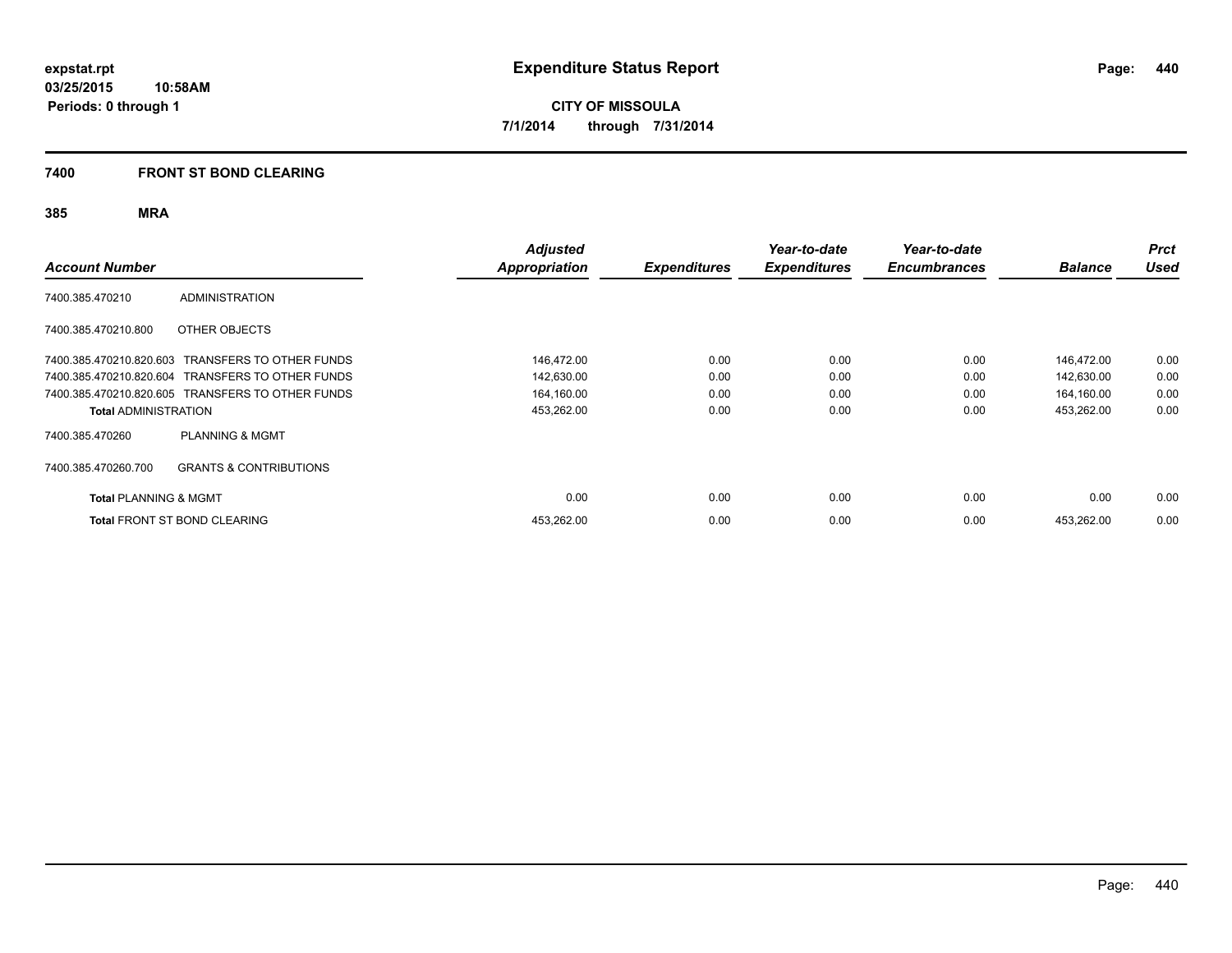#### **7401 FRONT ST PARKING STRUCTURE**

|                                 |                                         | <b>Adjusted</b>      |                     | Year-to-date        | Year-to-date        |                | <b>Prct</b> |
|---------------------------------|-----------------------------------------|----------------------|---------------------|---------------------|---------------------|----------------|-------------|
| <b>Account Number</b>           |                                         | <b>Appropriation</b> | <b>Expenditures</b> | <b>Expenditures</b> | <b>Encumbrances</b> | <b>Balance</b> | <b>Used</b> |
| 7401.385.470210                 | <b>ADMINISTRATION</b>                   |                      |                     |                     |                     |                |             |
| 7401.385.470210.800             | OTHER OBJECTS                           |                      |                     |                     |                     |                |             |
| <b>Total ADMINISTRATION</b>     |                                         | 0.00                 | 0.00                | 0.00                | 0.00                | 0.00           | 0.00        |
| 7401.385.490000                 | <b>DEBT SERVICE</b>                     |                      |                     |                     |                     |                |             |
| 7401.385.490000.600             | <b>DEBT SERVICE</b>                     |                      |                     |                     |                     |                |             |
| 7401.385.490000.610.000         | <b>PRINCIPAL</b>                        | 30,000.00            | 0.00                | 0.00                | 0.00                | 30,000.00      | 0.00        |
| 7401.385.490000.620.000         | <b>INTEREST / SERVICE FEES</b>          | 116,134.00           | $-4,213.47$         | $-4,213.47$         | 0.00                | 120,347.47     | 3.63        |
| <b>Total DEBT SERVICE</b>       |                                         | 146,134.00           | $-4,213.47$         | $-4,213.47$         | 0.00                | 150,347.47     | 0.00        |
| 7401.385.522000                 | PTI PAYMENT TO MPC                      |                      |                     |                     |                     |                |             |
| 7401.385.522000.300             | PURCHASED SERVICES                      |                      |                     |                     |                     |                |             |
| <b>Total PTI PAYMENT TO MPC</b> |                                         | 0.00                 | 0.00                | 0.00                | 0.00                | 0.00           | 0.00        |
|                                 | <b>Total FRONT ST PARKING STRUCTURE</b> | 146,134.00           | $-4,213.47$         | $-4,213.47$         | 0.00                | 150,347.47     | 0.00        |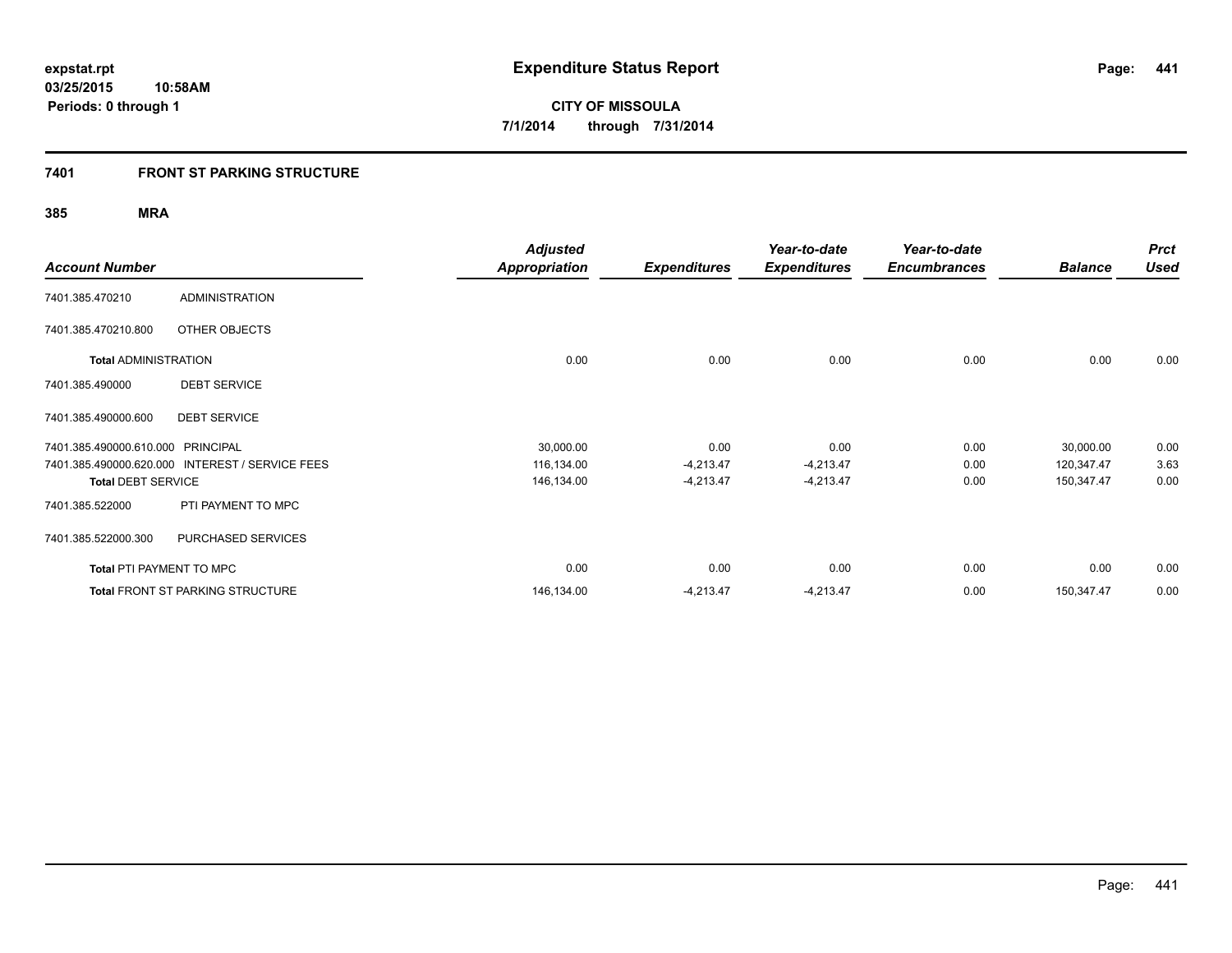#### **7402 FRONT ST SUBORDINATE LIEN NOTE**

**385 MRA**

| <b>Account Number</b>       |                                                                                                                | <b>Adjusted</b><br><b>Appropriation</b> | <b>Expenditures</b> | Year-to-date<br><b>Expenditures</b> | Year-to-date<br><b>Encumbrances</b> | <b>Balance</b>          | <b>Prct</b><br><b>Used</b> |
|-----------------------------|----------------------------------------------------------------------------------------------------------------|-----------------------------------------|---------------------|-------------------------------------|-------------------------------------|-------------------------|----------------------------|
| 7402.385.470210             | <b>ADMINISTRATION</b>                                                                                          |                                         |                     |                                     |                                     |                         |                            |
| 7402.385.470210.800         | OTHER OBJECTS                                                                                                  |                                         |                     |                                     |                                     |                         |                            |
| <b>Total ADMINISTRATION</b> |                                                                                                                | 0.00                                    | 0.00                | 0.00                                | 0.00                                | 0.00                    | 0.00                       |
| 7402.385.470333             | THE WILMA NOTE                                                                                                 |                                         |                     |                                     |                                     |                         |                            |
| 7402.385.470333.600         | <b>DEBT SERVICE</b>                                                                                            |                                         |                     |                                     |                                     |                         |                            |
|                             | 7402.385.470333.610.000 WILMA NOTE/PRINCIPAL                                                                   | 34,526.00                               | 0.00                | 0.00                                | 0.00                                | 34,526.00               | 0.00                       |
| <b>Total DEBT SERVICE</b>   | 7402.385.470333.620.000 WILMA NOTE/NTEREST / SERVICE FEES                                                      | 725.00<br>35,251.00                     | 0.00<br>0.00        | 0.00<br>0.00                        | 0.00<br>0.00                        | 725.00<br>35,251.00     | 0.00<br>0.00               |
| 7402.385.470333.700         | <b>GRANTS &amp; CONTRIBUTIONS</b>                                                                              |                                         |                     |                                     |                                     |                         |                            |
|                             | <b>Total GRANTS &amp; CONTRIBUTIONS</b>                                                                        | 0.00                                    | 0.00                | 0.00                                | 0.00                                | 0.00                    | 0.00                       |
| <b>Total THE WILMA NOTE</b> |                                                                                                                | 35,251.00                               | 0.00                | 0.00                                | 0.00                                | 35,251.00               | 0.00                       |
| 7402.385.470334             | <b>CARAS PARK OBLIGATION</b>                                                                                   |                                         |                     |                                     |                                     |                         |                            |
| 7402.385.470334.700         | <b>GRANTS &amp; CONTRIBUTIONS</b>                                                                              |                                         |                     |                                     |                                     |                         |                            |
|                             | <b>Total CARAS PARK OBLIGATION</b>                                                                             | 0.00                                    | 0.00                | 0.00                                | 0.00                                | 0.00                    | 0.00                       |
| 7402.385.490507             | FIB SUBORDINATE LIEN NOTE PARKING STRUCT                                                                       |                                         |                     |                                     |                                     |                         |                            |
| 7402.385.490507.600         | <b>DEBT SERVICE</b>                                                                                            |                                         |                     |                                     |                                     |                         |                            |
|                             | 7402.385.490507.610.000 FIB SUB LIEN NOTE-PRINCIPAL                                                            | 32,783.00                               | 0.00                | 0.00                                | 0.00                                | 32,783.00               | 0.00                       |
|                             | 7402.385.490507.620.000 FIB SUB LIEN NOTE-INTEREST/ SVS FEES<br>Total FIB SUBORDINATE LIEN NOTE PARKING STRUCT | 98,523.00<br>131,306.00                 | 0.00<br>0.00        | 0.00<br>0.00                        | 0.00<br>0.00                        | 98,523.00<br>131,306.00 | 0.00<br>0.00               |
| 7402.385.490509             | WILMA NOTE DEBT SERVICE                                                                                        |                                         |                     |                                     |                                     |                         |                            |

7402.385.490509.600 DEBT SERVICE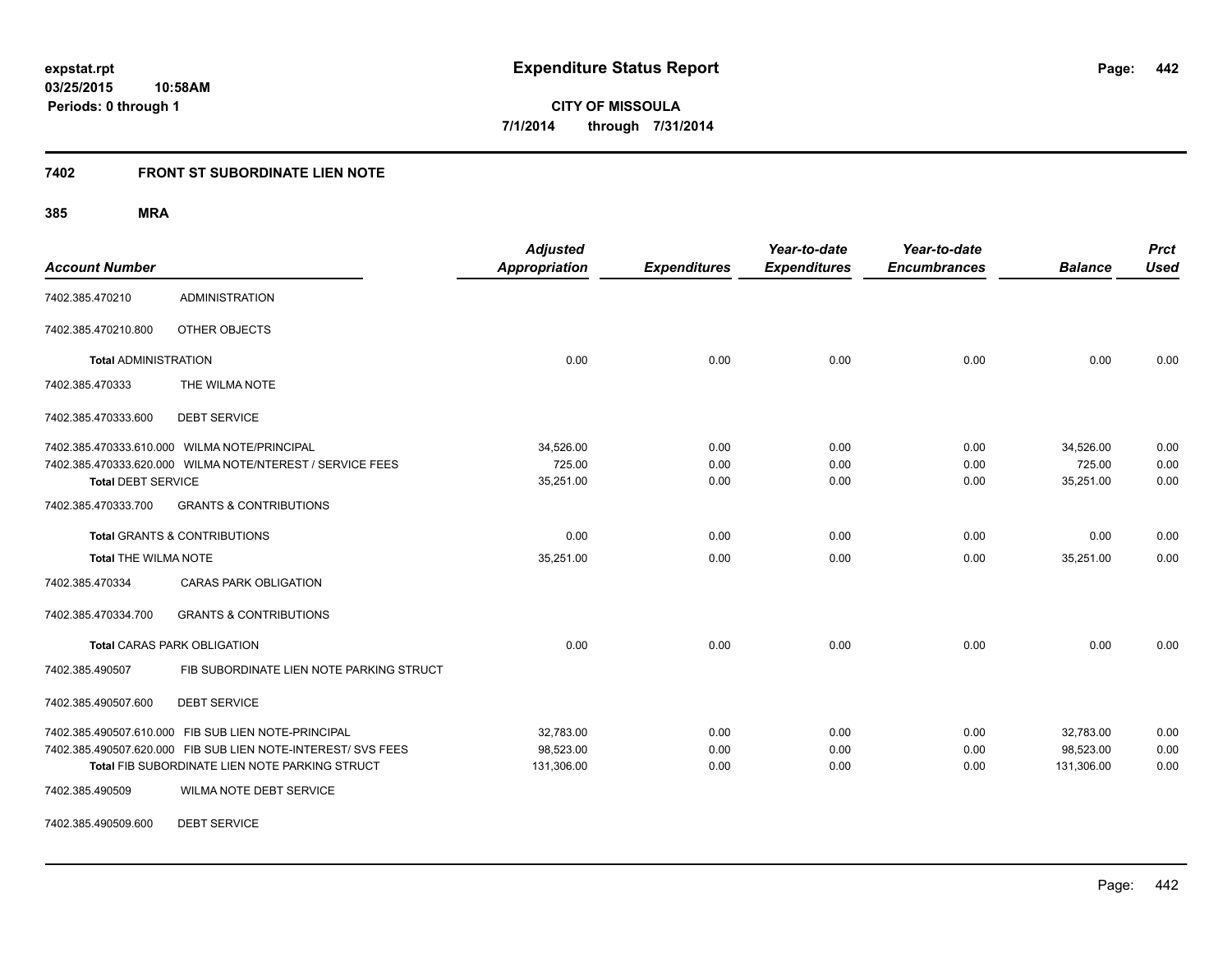# **7402 FRONT ST SUBORDINATE LIEN NOTE**

| <b>Account Number</b>                       | <b>Adjusted</b><br>Appropriation | <b>Expenditures</b> | Year-to-date<br><b>Expenditures</b> | Year-to-date<br><b>Encumbrances</b> | Balance    | Prct<br>Used |
|---------------------------------------------|----------------------------------|---------------------|-------------------------------------|-------------------------------------|------------|--------------|
| <b>Total WILMA NOTE DEBT SERVICE</b>        | 0.00                             | 0.00                | 0.00                                | 0.00                                | 0.00       | 0.00         |
| <b>Total FRONT ST SUBORDINATE LIEN NOTE</b> | 166,557.00                       | 0.00                | 0.00                                | 0.00                                | 166.557.00 | 0.00         |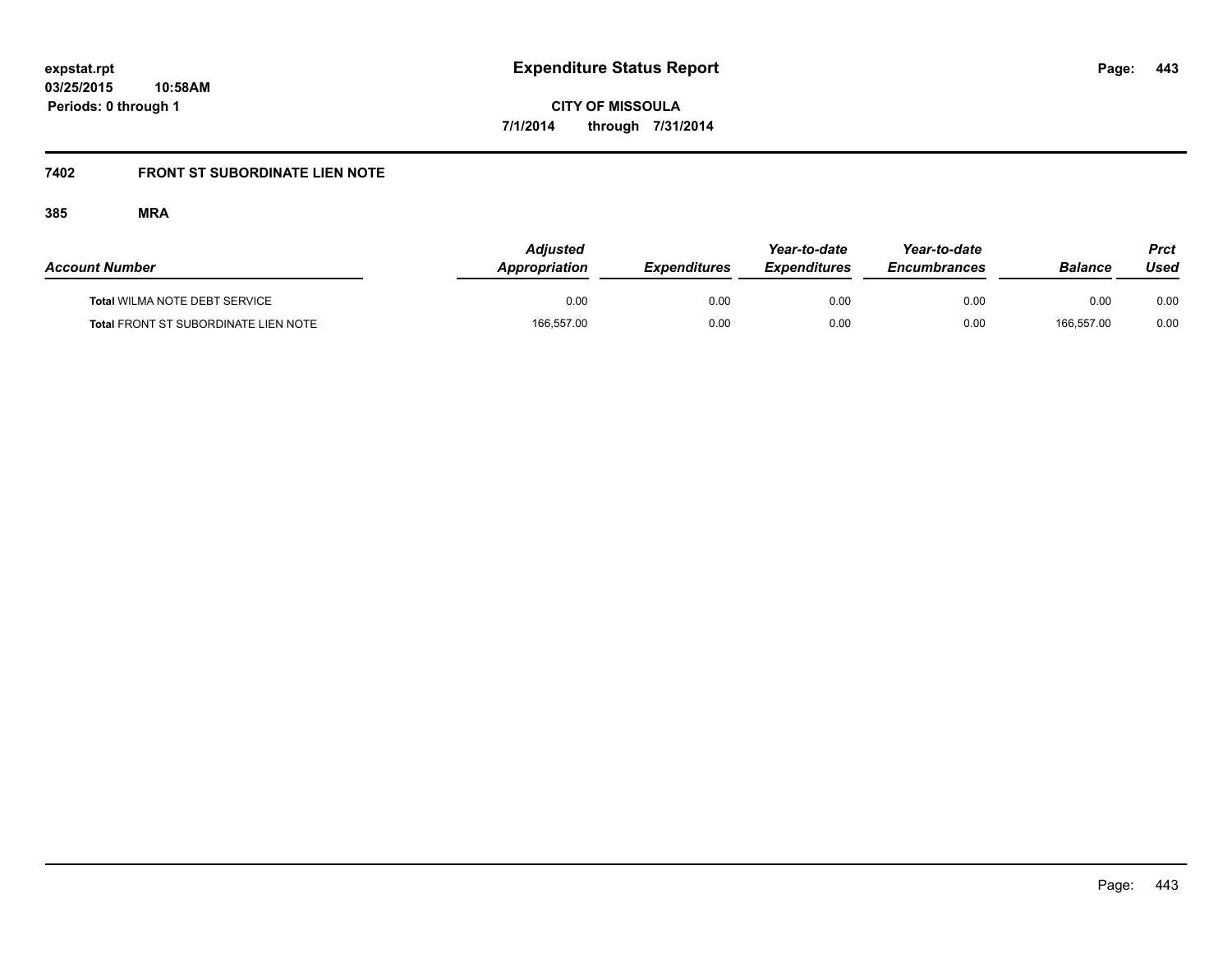#### **7447 COURT COLLECTED PARKING FINES**

#### **230 MUNICIPAL COURT**

| <b>Account Number</b>      |                                            | <b>Adjusted</b><br><b>Appropriation</b> | <b>Expenditures</b> | Year-to-date<br><b>Expenditures</b> | Year-to-date<br><b>Encumbrances</b> | <b>Balance</b> | <b>Prct</b><br>Used |
|----------------------------|--------------------------------------------|-----------------------------------------|---------------------|-------------------------------------|-------------------------------------|----------------|---------------------|
| 7447.230.410360            | CITY/MUNICIPAL COURT                       |                                         |                     |                                     |                                     |                |                     |
| 7447.230.410360.500        | <b>FIXED CHARGES</b>                       |                                         |                     |                                     |                                     |                |                     |
| <b>Total FIXED CHARGES</b> |                                            | 0.00                                    | 0.00                | 0.00                                | 0.00                                | 0.00           | 0.00                |
|                            | <b>Total CITY/MUNICIPAL COURT</b>          | 0.00                                    | 0.00                | 0.00                                | 0.00                                | 0.00           | 0.00                |
|                            | <b>Total COURT COLLECTED PARKING FINES</b> | 0.00                                    | 0.00                | 0.00                                | 0.00                                | 0.00           | 0.00                |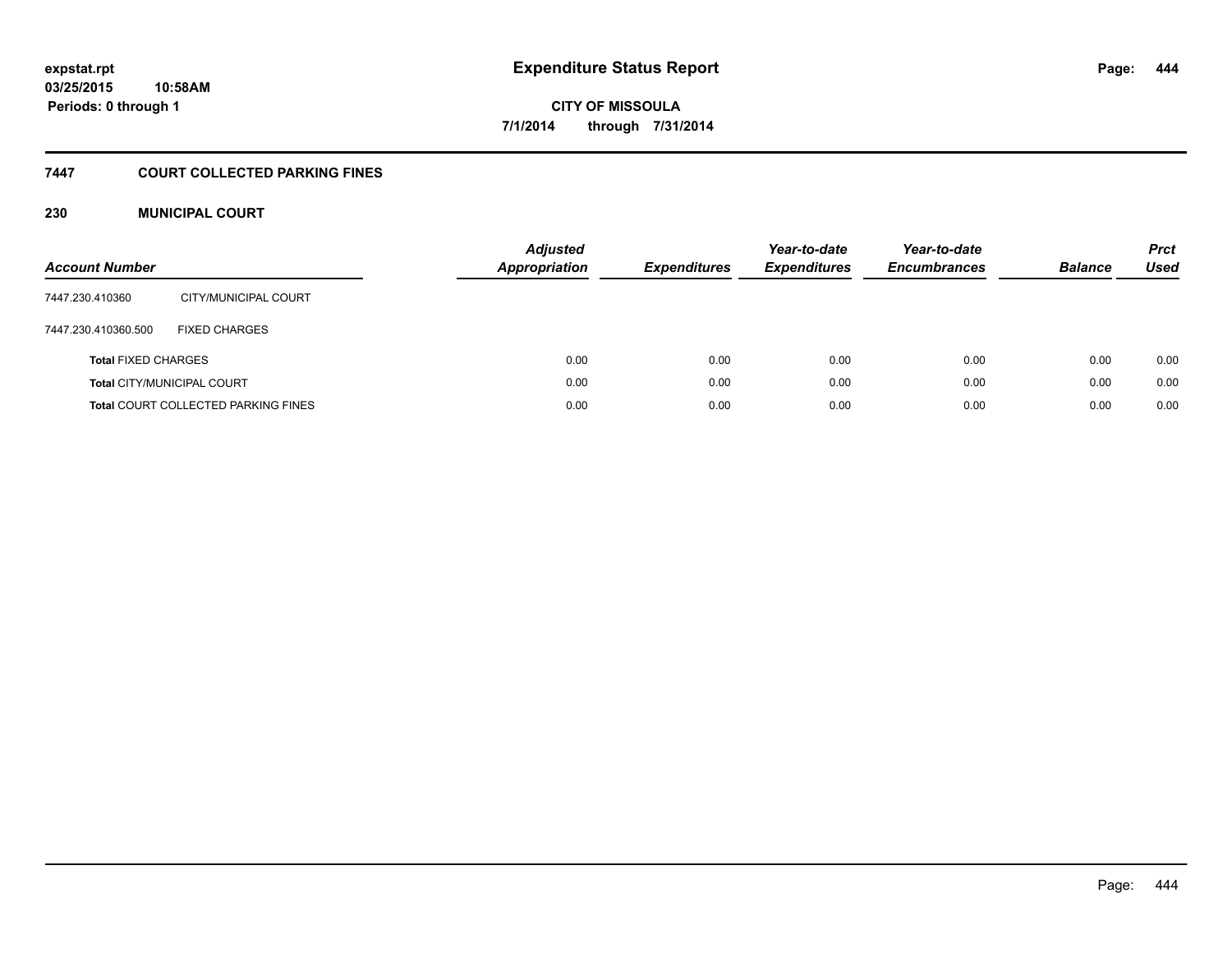### **7458 COURT SURCHARGE**

#### **230 MUNICIPAL COURT**

| <b>Account Number</b>        |                                   | <b>Adjusted</b><br><b>Appropriation</b> | <b>Expenditures</b> | Year-to-date<br><b>Expenditures</b> | Year-to-date<br><b>Encumbrances</b> | <b>Balance</b> | <b>Prct</b><br><b>Used</b> |
|------------------------------|-----------------------------------|-----------------------------------------|---------------------|-------------------------------------|-------------------------------------|----------------|----------------------------|
| 7458.230.410360              | CITY/MUNICIPAL COURT              |                                         |                     |                                     |                                     |                |                            |
| 7458.230.410360.500          | <b>FIXED CHARGES</b>              |                                         |                     |                                     |                                     |                |                            |
| <b>Total FIXED CHARGES</b>   |                                   | 0.00                                    | 0.00                | 0.00                                | 0.00                                | 0.00           | 0.00                       |
|                              | <b>Total CITY/MUNICIPAL COURT</b> | 0.00                                    | 0.00                | 0.00                                | 0.00                                | 0.00           | 0.00                       |
| <b>Total COURT SURCHARGE</b> |                                   | 0.00                                    | 0.00                | 0.00                                | 0.00                                | 0.00           | 0.00                       |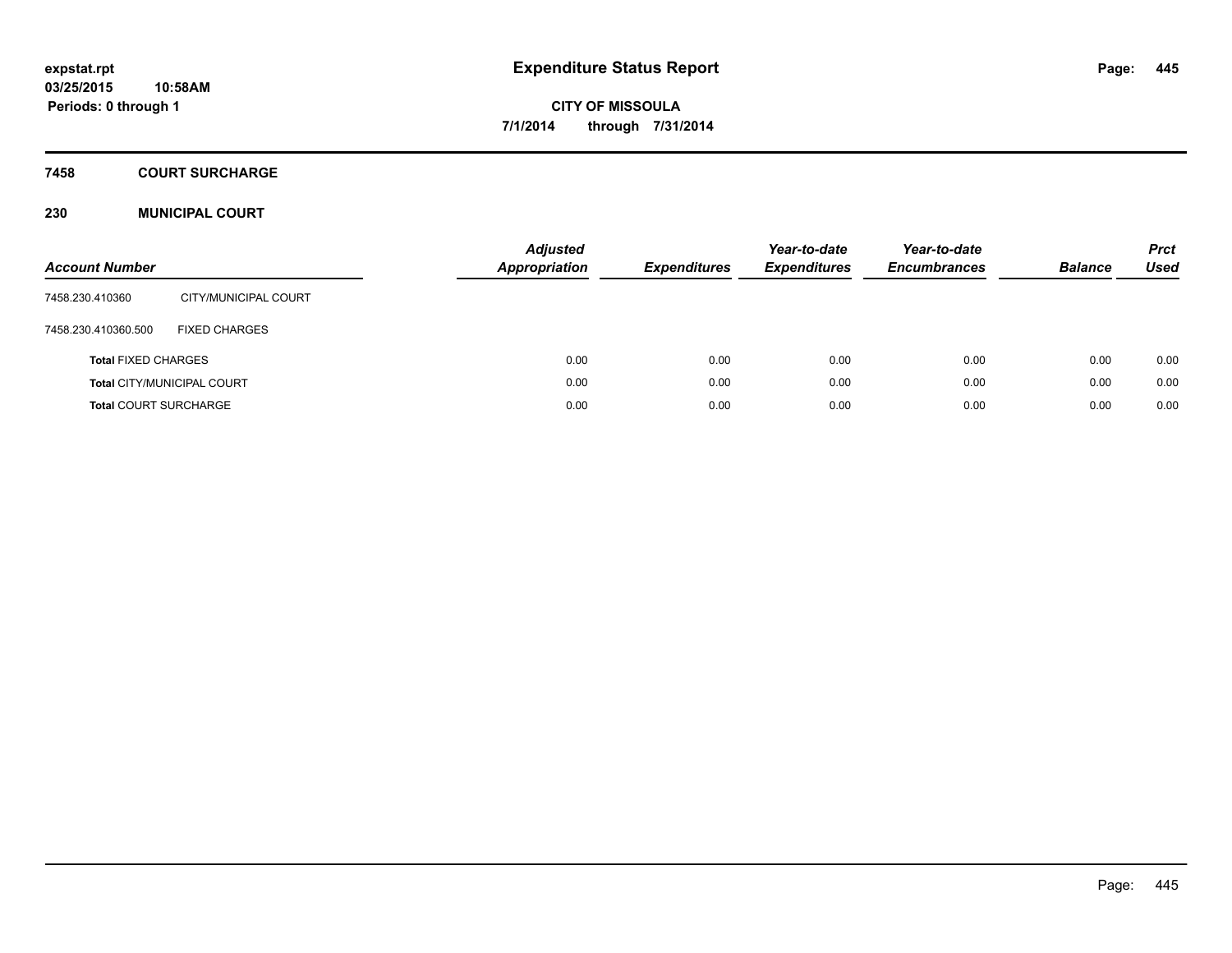#### **7469 PUBLIC DEFENDER FEES**

#### **230 MUNICIPAL COURT**

| <b>Account Number</b> |                                   | <b>Adjusted</b><br>Appropriation | <b>Expenditures</b> | Year-to-date<br><b>Expenditures</b> | Year-to-date<br><b>Encumbrances</b> | <b>Balance</b> | <b>Prct</b><br><b>Used</b> |
|-----------------------|-----------------------------------|----------------------------------|---------------------|-------------------------------------|-------------------------------------|----------------|----------------------------|
| 7469.230.410360       | CITY/MUNICIPAL COURT              |                                  |                     |                                     |                                     |                |                            |
| 7469.230.410360.500   | <b>FIXED CHARGES</b>              |                                  |                     |                                     |                                     |                |                            |
|                       | <b>Total PUBLIC DEFENDER FEES</b> | 0.00                             | 0.00                | 0.00                                | 0.00                                | 0.00           | 0.00                       |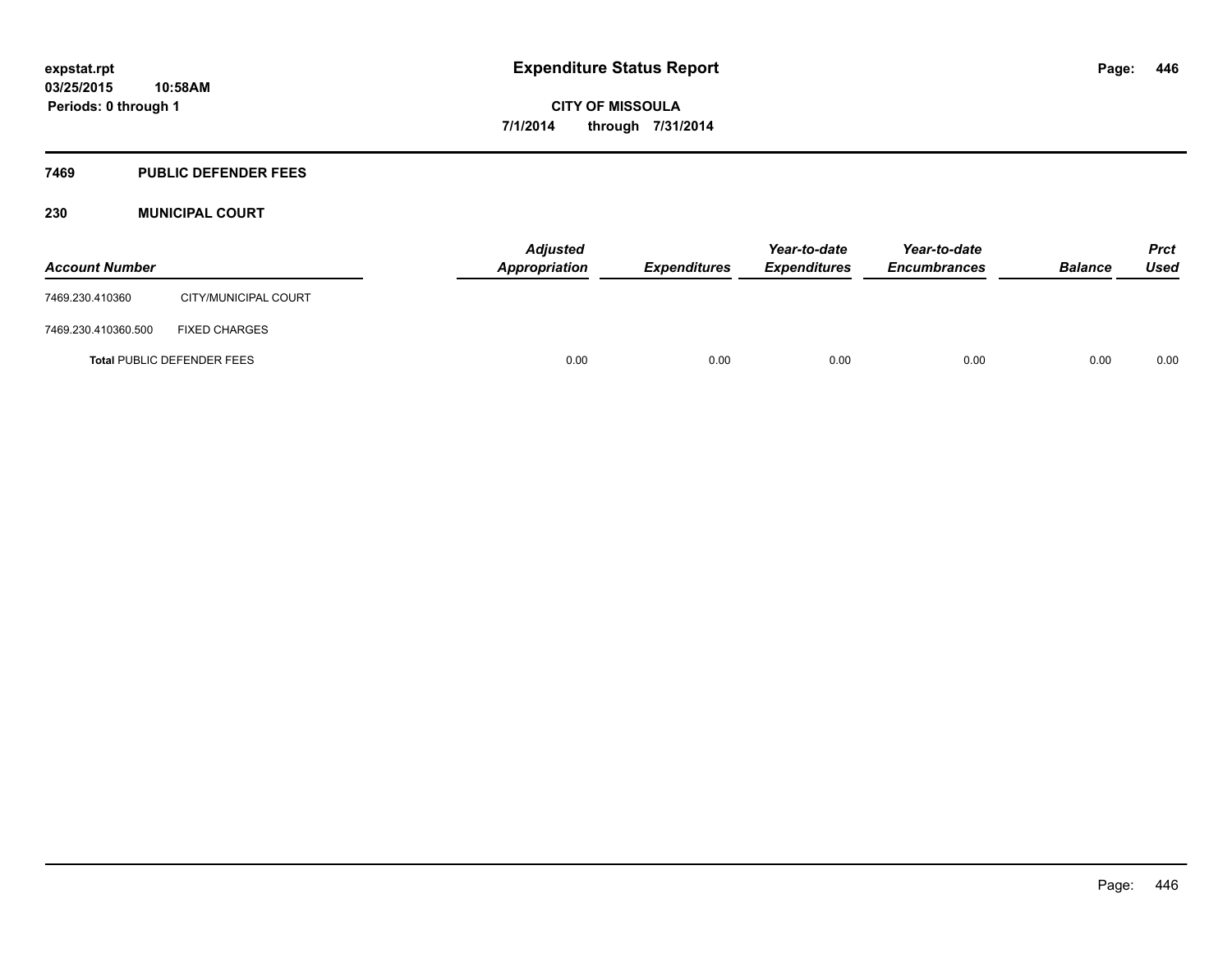#### **7903 COUNTY CLEARING**

| <b>Account Number</b>        |                         | <b>Adjusted</b><br><b>Appropriation</b> | <b>Expenditures</b> | Year-to-date<br><b>Expenditures</b> | Year-to-date<br><b>Encumbrances</b> | <b>Balance</b> | Prct<br><b>Used</b> |
|------------------------------|-------------------------|-----------------------------------------|---------------------|-------------------------------------|-------------------------------------|----------------|---------------------|
| 7903.390.440600              | ANIMAL CONTROL SERVICES |                                         |                     |                                     |                                     |                |                     |
| 7903.390.440600.800          | OTHER OBJECTS           |                                         |                     |                                     |                                     |                |                     |
| <b>Total COUNTY CLEARING</b> |                         | 0.00                                    | 0.00                | 0.00                                | 0.00                                | 0.00           | 0.00                |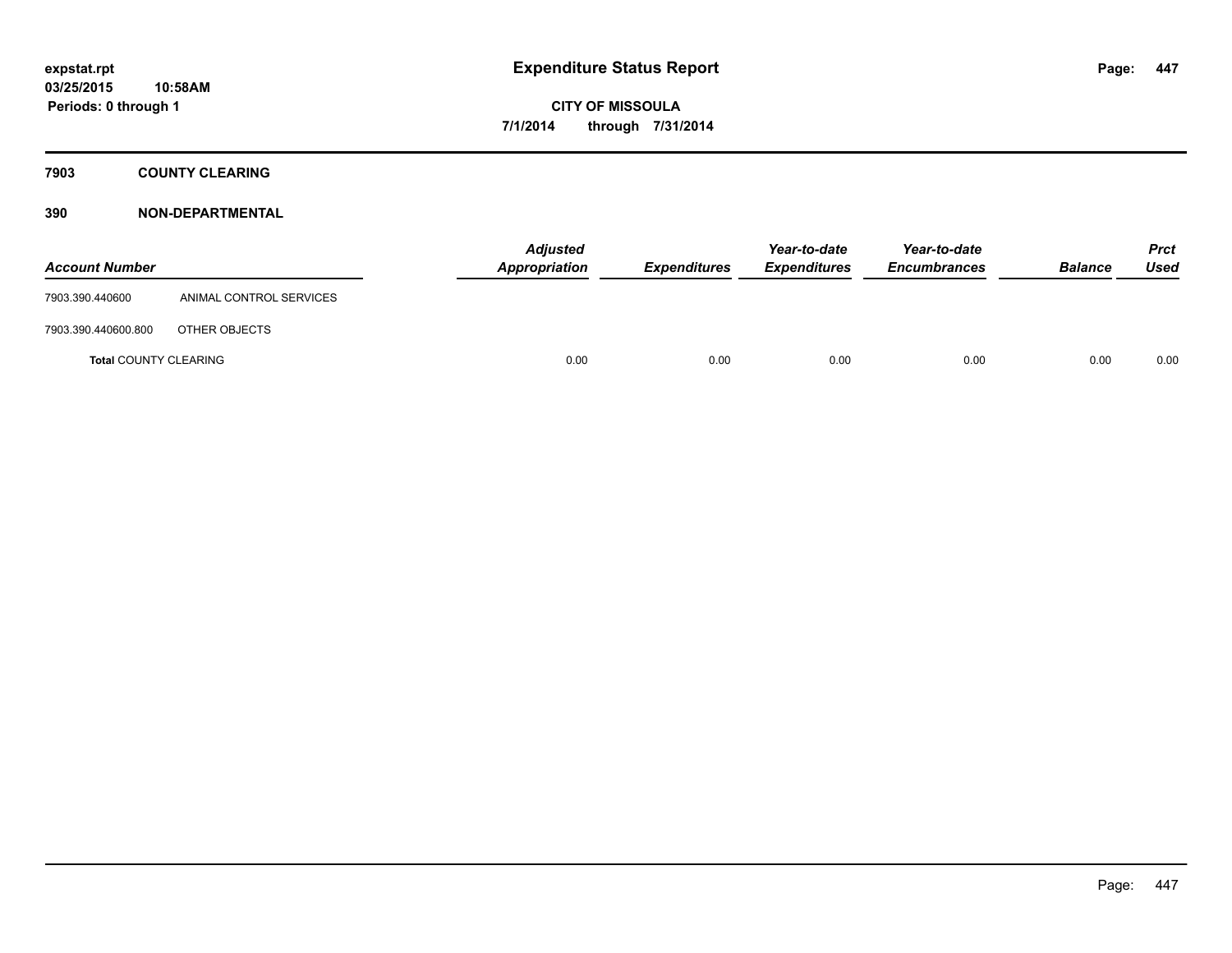#### **7904 SEWER REBATE**

#### **280 PUBLIC WORKS ADMIN/ENGINEERING**

| <b>Account Number</b>        |                        | <b>Adjusted</b><br><b>Appropriation</b> | <b>Expenditures</b> | Year-to-date<br><b>Expenditures</b> | Year-to-date<br><b>Encumbrances</b> | <b>Balance</b> | <b>Prct</b><br><b>Used</b> |
|------------------------------|------------------------|-----------------------------------------|---------------------|-------------------------------------|-------------------------------------|----------------|----------------------------|
| 7904.280.430600              | <b>SEWER UTILITIES</b> |                                         |                     |                                     |                                     |                |                            |
| 7904.280.430600.500          | <b>FIXED CHARGES</b>   |                                         |                     |                                     |                                     |                |                            |
| <b>Total FIXED CHARGES</b>   |                        | 0.00                                    | 0.00                | 0.00                                | 0.00                                | 0.00           | 0.00                       |
| 7904.280.430600.800          | OTHER OBJECTS          |                                         |                     |                                     |                                     |                |                            |
| <b>Total OTHER OBJECTS</b>   |                        | 0.00                                    | 0.00                | 0.00                                | 0.00                                | 0.00           | 0.00                       |
| <b>Total SEWER UTILITIES</b> |                        | 0.00                                    | 0.00                | 0.00                                | 0.00                                | 0.00           | 0.00                       |
| <b>Total SEWER REBATE</b>    |                        | 0.00                                    | 0.00                | 0.00                                | 0.00                                | 0.00           | 0.00                       |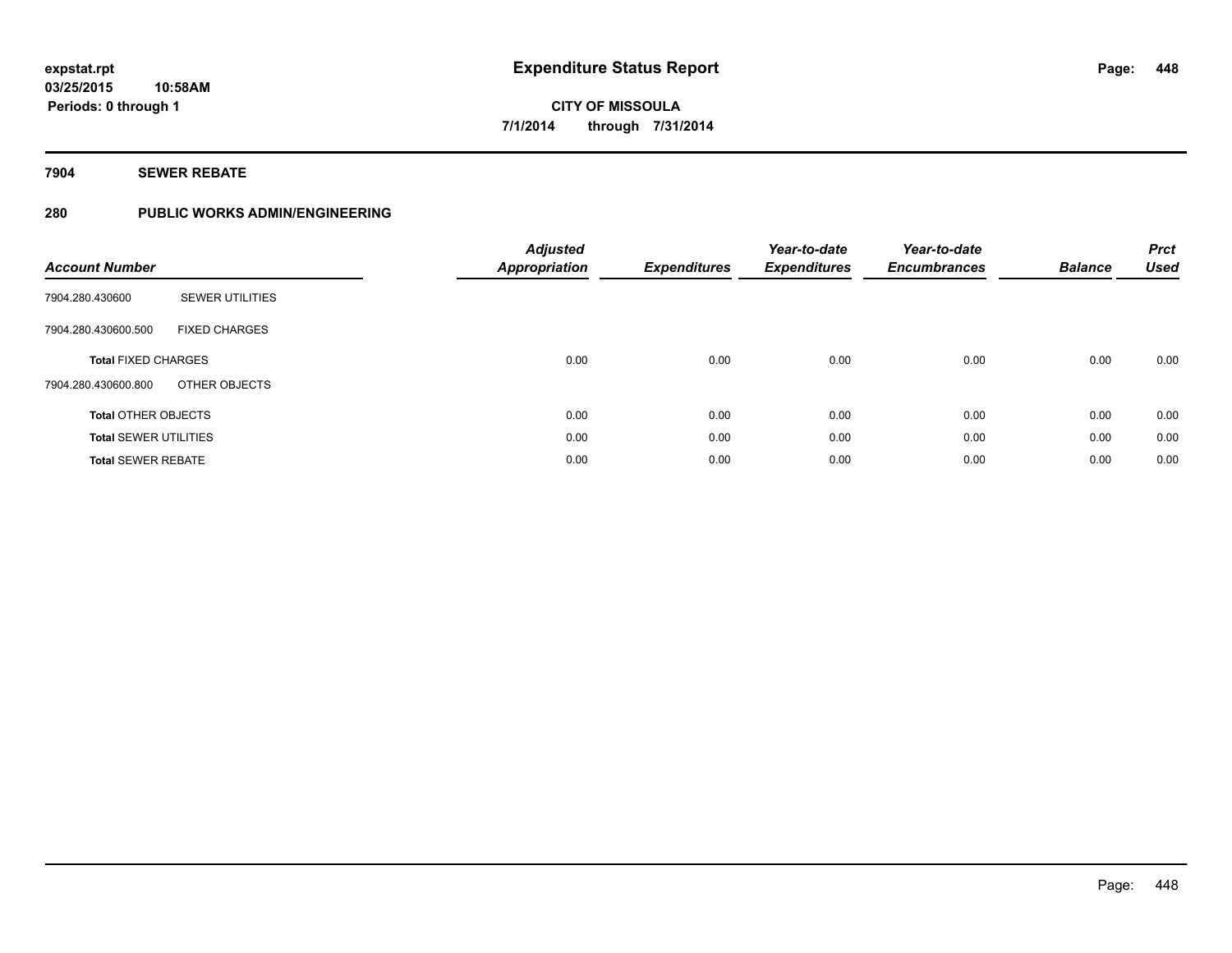#### **7905 WYE SEWER RSID 8489**

### **280 PUBLIC WORKS ADMIN/ENGINEERING**

| <b>Account Number</b> |                           | <b>Adjusted</b><br><b>Appropriation</b> | <b>Expenditures</b> | Year-to-date<br><b>Expenditures</b> | Year-to-date<br><b>Encumbrances</b> | <b>Balance</b> | <b>Prct</b><br><b>Used</b> |
|-----------------------|---------------------------|-----------------------------------------|---------------------|-------------------------------------|-------------------------------------|----------------|----------------------------|
| 7905.280.430600       | <b>SEWER UTILITIES</b>    |                                         |                     |                                     |                                     |                |                            |
| 7905.280.430600.500   | <b>FIXED CHARGES</b>      |                                         |                     |                                     |                                     |                |                            |
|                       | Total WYE SEWER RSID 8489 | 0.00                                    | 0.00                | 0.00                                | 0.00                                | 0.00           | 0.00                       |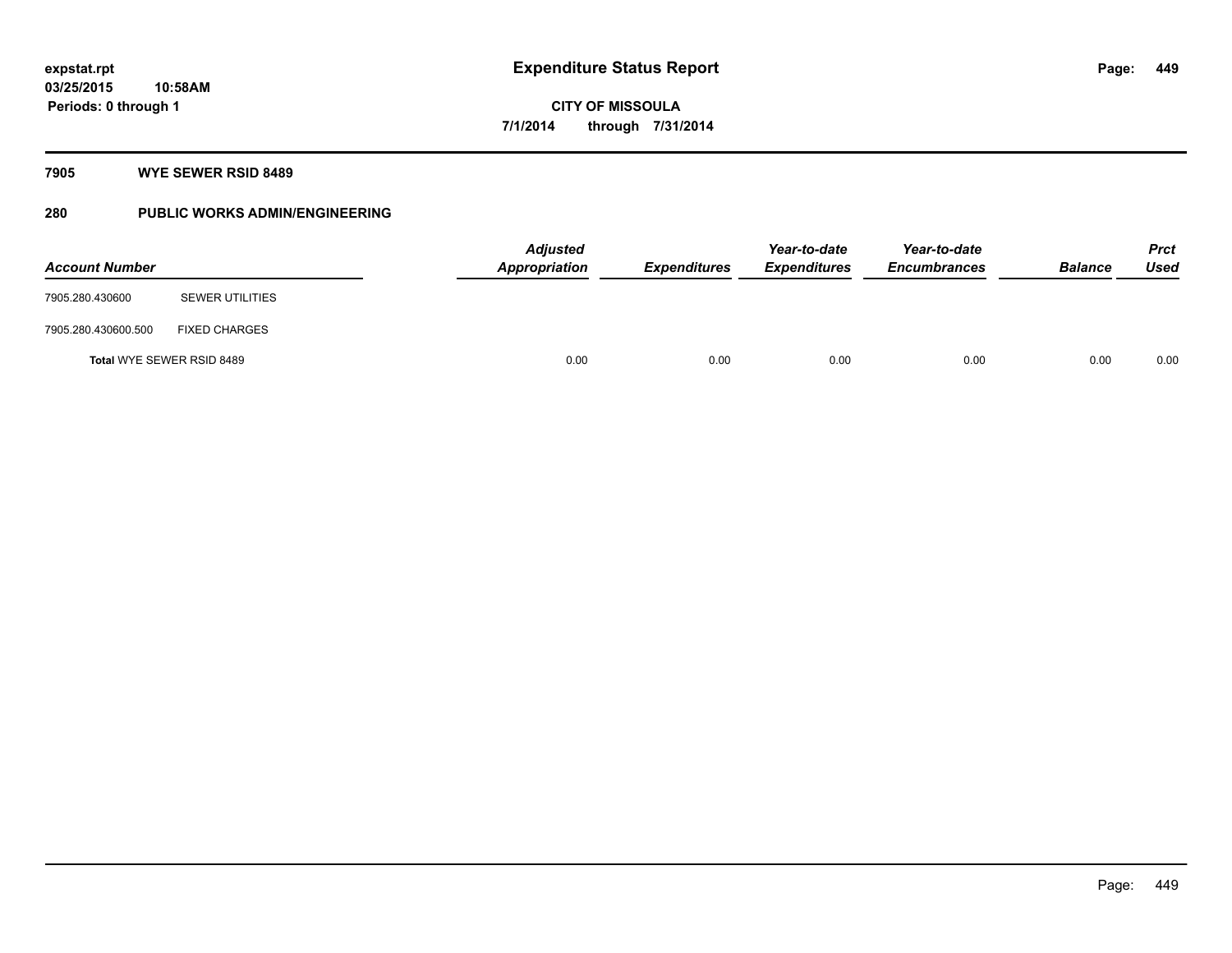#### **7911 RESIDENTIAL INSPECTION FUND**

#### **310 BUILDING INSPECTION**

| <b>Account Number</b> |                                              | <b>Adjusted</b><br><b>Appropriation</b> | <b>Expenditures</b> | Year-to-date<br><b>Expenditures</b> | Year-to-date<br><b>Encumbrances</b> | <b>Balance</b> | <b>Prct</b><br><b>Used</b> |
|-----------------------|----------------------------------------------|-----------------------------------------|---------------------|-------------------------------------|-------------------------------------|----------------|----------------------------|
| 7911.310.420501       | CONTRACTUAL SERVICE AGRMNTS - BUILDING       |                                         |                     |                                     |                                     |                |                            |
| 7911.310.420501.200   | <b>SUPPLIES</b>                              |                                         |                     |                                     |                                     |                |                            |
| <b>Total SUPPLIES</b> |                                              | 0.00                                    | 0.00                | 0.00                                | 0.00                                | 0.00           | 0.00                       |
| 7911.310.420501.300   | <b>PURCHASED SERVICES</b>                    |                                         |                     |                                     |                                     |                |                            |
|                       | Total CONTRACTUAL SERVICE AGRMNTS - BUILDING | 0.00                                    | 0.00                | 0.00                                | 0.00                                | 0.00           | 0.00                       |
| 7911.310.420502       | *** Title Not Found ***                      |                                         |                     |                                     |                                     |                |                            |
| 7911.310.420502.200   | <b>SUPPLIES</b>                              |                                         |                     |                                     |                                     |                |                            |
|                       | <b>Total RESIDENTIAL INSPECTION FUND</b>     | 0.00                                    | 0.00                | 0.00                                | 0.00                                | 0.00           | 0.00                       |